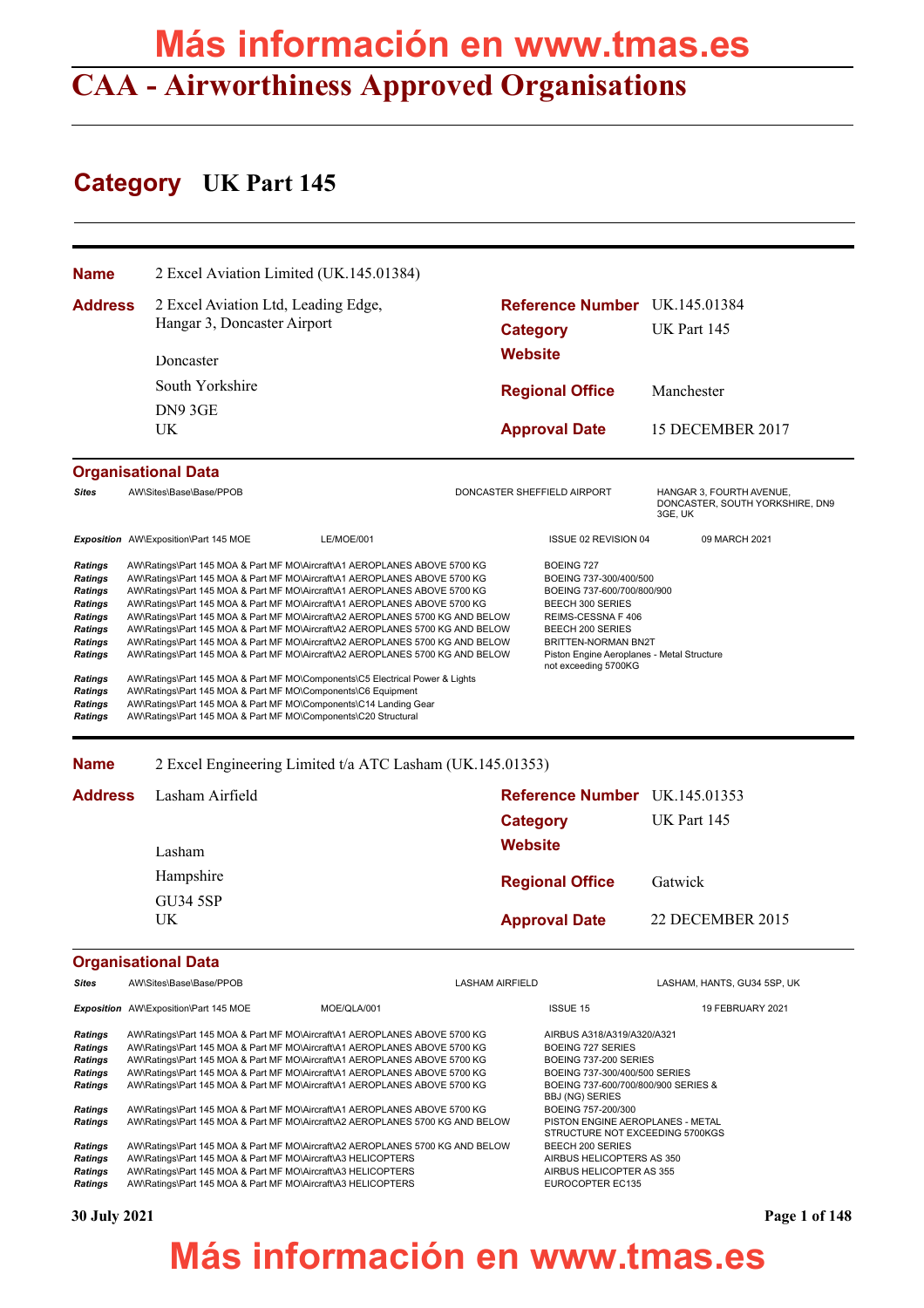| Ratings<br>Ratings<br><b>Ratings</b><br>Ratings<br>Ratings<br>Ratings<br>Ratings<br>Ratings<br>Ratings<br><b>Ratings</b> | AW\Ratings\Part 145 MOA & Part MF MO\Components\C4 Doors — Hatches<br>AW\Ratings\Part 145 MOA & Part MF MO\Components\C5 Electrical Power & Lights<br>AW\Ratings\Part 145 MOA & Part MF MO\Components\C6 Equipment<br>AW\Ratings\Part 145 MOA & Part MF MO\Components\C8 Flight Controls<br>AW\Ratings\Part 145 MOA & Part MF MO\Components\C20 Structural<br>AW\Ratings\Part 145 MOA & Part MF MO\Specialised Services\D1 Non Destructive Testing<br>AW\Ratings\Part 145 MOA & Part MF MO\Specialised Services\D1 Non Destructive Testing<br>AW\Ratings\Part 145 MOA & Part MF MO\Specialised Services\D1 Non Destructive Testing<br>AW\Ratings\Part 145 MOA & Part MF MO\Specialised Services\D1 Non Destructive Testing<br>AW\Ratings\Part 145 MOA & Part MF MO\Specialised Services\D1 Non Destructive Testing |            |                              | <b>EDDY CURRENT</b><br><b>LIQUID PENETRANT</b><br><b>MAGNETIC PARTICLE</b><br><b>RADIOGRAPHIC</b><br><b>ULTRASONIC</b>                                                                                                                                                    |                                                                                                |  |
|--------------------------------------------------------------------------------------------------------------------------|--------------------------------------------------------------------------------------------------------------------------------------------------------------------------------------------------------------------------------------------------------------------------------------------------------------------------------------------------------------------------------------------------------------------------------------------------------------------------------------------------------------------------------------------------------------------------------------------------------------------------------------------------------------------------------------------------------------------------------------------------------------------------------------------------------------------|------------|------------------------------|---------------------------------------------------------------------------------------------------------------------------------------------------------------------------------------------------------------------------------------------------------------------------|------------------------------------------------------------------------------------------------|--|
| <b>Name</b>                                                                                                              | 25 Repair Centre Limited (UK.145.01169)                                                                                                                                                                                                                                                                                                                                                                                                                                                                                                                                                                                                                                                                                                                                                                            |            |                              |                                                                                                                                                                                                                                                                           |                                                                                                |  |
| <b>Address</b>                                                                                                           | Chichester Business ParkCity Fields                                                                                                                                                                                                                                                                                                                                                                                                                                                                                                                                                                                                                                                                                                                                                                                |            |                              | Reference Number UK.145.01169                                                                                                                                                                                                                                             |                                                                                                |  |
|                                                                                                                          | WayTangmere                                                                                                                                                                                                                                                                                                                                                                                                                                                                                                                                                                                                                                                                                                                                                                                                        |            | <b>Category</b>              |                                                                                                                                                                                                                                                                           | UK Part 145                                                                                    |  |
|                                                                                                                          | Chichester                                                                                                                                                                                                                                                                                                                                                                                                                                                                                                                                                                                                                                                                                                                                                                                                         |            | <b>Website</b>               |                                                                                                                                                                                                                                                                           | www.lekitech.com                                                                               |  |
|                                                                                                                          | <b>West Sussex</b>                                                                                                                                                                                                                                                                                                                                                                                                                                                                                                                                                                                                                                                                                                                                                                                                 |            |                              | <b>Regional Office</b>                                                                                                                                                                                                                                                    | Gatwick                                                                                        |  |
|                                                                                                                          | <b>PO20 2FT</b>                                                                                                                                                                                                                                                                                                                                                                                                                                                                                                                                                                                                                                                                                                                                                                                                    |            |                              |                                                                                                                                                                                                                                                                           |                                                                                                |  |
|                                                                                                                          | Turkey                                                                                                                                                                                                                                                                                                                                                                                                                                                                                                                                                                                                                                                                                                                                                                                                             |            |                              | <b>Approval Date</b>                                                                                                                                                                                                                                                      | 5 AUGUST 2009                                                                                  |  |
|                                                                                                                          | <b>Organisational Data</b>                                                                                                                                                                                                                                                                                                                                                                                                                                                                                                                                                                                                                                                                                                                                                                                         |            |                              |                                                                                                                                                                                                                                                                           |                                                                                                |  |
|                                                                                                                          | Exposition AW\Exposition\Part 145 MOE                                                                                                                                                                                                                                                                                                                                                                                                                                                                                                                                                                                                                                                                                                                                                                              | 25/MOE/3   |                              | <b>ISSUE 07 REVISION 00</b>                                                                                                                                                                                                                                               | 16 FEBRUARY 2021                                                                               |  |
| <b>Ratings</b><br><b>Ratings</b><br><b>Ratings</b>                                                                       | AW\Ratings\Part 145 MOA & Part MF MO\Components\C5 Electrical Power & Lights<br>AW\Ratings\Part 145 MOA & Part MF MO\Components\C6 Equipment<br>AW\Ratings\Part 145 MOA & Part MF MO\Components\C15 Oxygen                                                                                                                                                                                                                                                                                                                                                                                                                                                                                                                                                                                                         |            |                              | C5 Electrical Power & Lights<br>C6 Equipment<br>C15 Oxygen                                                                                                                                                                                                                |                                                                                                |  |
| <b>Name</b>                                                                                                              | A2B Heli (Maintenance) Limited (UK.145.01318)                                                                                                                                                                                                                                                                                                                                                                                                                                                                                                                                                                                                                                                                                                                                                                      |            |                              |                                                                                                                                                                                                                                                                           |                                                                                                |  |
| <b>Address</b>                                                                                                           | Hangar 4 Brighton City Airport                                                                                                                                                                                                                                                                                                                                                                                                                                                                                                                                                                                                                                                                                                                                                                                     |            |                              | Reference Number UK.145.01318                                                                                                                                                                                                                                             |                                                                                                |  |
|                                                                                                                          |                                                                                                                                                                                                                                                                                                                                                                                                                                                                                                                                                                                                                                                                                                                                                                                                                    |            | <b>Category</b>              |                                                                                                                                                                                                                                                                           | UK Part 145                                                                                    |  |
|                                                                                                                          | Shoreham by Sea                                                                                                                                                                                                                                                                                                                                                                                                                                                                                                                                                                                                                                                                                                                                                                                                    |            | <b>Website</b>               |                                                                                                                                                                                                                                                                           |                                                                                                |  |
|                                                                                                                          | <b>West Sussex</b>                                                                                                                                                                                                                                                                                                                                                                                                                                                                                                                                                                                                                                                                                                                                                                                                 |            |                              |                                                                                                                                                                                                                                                                           |                                                                                                |  |
|                                                                                                                          | <b>BN43 5FF</b>                                                                                                                                                                                                                                                                                                                                                                                                                                                                                                                                                                                                                                                                                                                                                                                                    |            |                              | <b>Regional Office</b>                                                                                                                                                                                                                                                    | Gatwick                                                                                        |  |
|                                                                                                                          | UK                                                                                                                                                                                                                                                                                                                                                                                                                                                                                                                                                                                                                                                                                                                                                                                                                 |            |                              | <b>Approval Date</b>                                                                                                                                                                                                                                                      | 13 SEPTEMBER 2013                                                                              |  |
|                                                                                                                          | <b>Organisational Data</b>                                                                                                                                                                                                                                                                                                                                                                                                                                                                                                                                                                                                                                                                                                                                                                                         |            |                              |                                                                                                                                                                                                                                                                           |                                                                                                |  |
| <b>Sites</b>                                                                                                             | AW\Sites\Base\Base/2nd Site                                                                                                                                                                                                                                                                                                                                                                                                                                                                                                                                                                                                                                                                                                                                                                                        |            | <b>OXFORD</b>                |                                                                                                                                                                                                                                                                           | HANGAR 4 (SOUTH SIDE), LONDON<br>OXFORD AIRPORT, KIDLINGTON,                                   |  |
| Sites                                                                                                                    | AW\Sites\Base\Base/PPOB                                                                                                                                                                                                                                                                                                                                                                                                                                                                                                                                                                                                                                                                                                                                                                                            |            | <b>BRIGHTON CITY AIRPORT</b> |                                                                                                                                                                                                                                                                           | OXFORDSHIRE, OX5 1RA<br>HANGAR 4, BRIGHTON CITY AIRPORT,<br>SHOREHAM BY SEA, WEST SUSSEX, BN43 |  |
| Sites                                                                                                                    | AW\Sites\Base\Base/2nd Site                                                                                                                                                                                                                                                                                                                                                                                                                                                                                                                                                                                                                                                                                                                                                                                        |            | <b>RAF ODIHAM</b>            |                                                                                                                                                                                                                                                                           | 5FF                                                                                            |  |
|                                                                                                                          | Exposition AW\Exposition\Part 145 MOE                                                                                                                                                                                                                                                                                                                                                                                                                                                                                                                                                                                                                                                                                                                                                                              | A2B/MOE/01 |                              | <b>ISSUE 27 REVISION 00</b>                                                                                                                                                                                                                                               | 06 MAY 2021                                                                                    |  |
| Ratings<br><b>Ratings</b><br>Ratings<br>Ratings<br>Ratings<br>Ratings<br><b>Ratings</b><br>Ratings<br>Ratings            | AW\Ratings\Part 145 MOA & Part MF MO\Aircraft\A3 HELICOPTERS<br>AW\Ratings\Part 145 MOA & Part MF MO\Aircraft\A3 HELICOPTERS<br>AW\Ratings\Part 145 MOA & Part MF MO\Aircraft\A3 HELICOPTERS<br>AW\Ratings\Part 145 MOA & Part MF MO\Aircraft\A3 HELICOPTERS<br>AW\Ratings\Part 145 MOA & Part MF MO\Aircraft\A3 HELICOPTERS<br>AW\Ratings\Part 145 MOA & Part MF MO\Aircraft\A3 HELICOPTERS<br>AW\Ratings\Part 145 MOA & Part MF MO\Aircraft\A3 HELICOPTERS<br>AW\Ratings\Part 145 MOA & Part MF MO\Aircraft\A3 HELICOPTERS<br>AW\Ratings\Part 145 MOA & Part MF MO\Components\C6 Equipment                                                                                                                                                                                                                       |            |                              | SINGLE PISTON ENGINE HELICOPTERS<br>SINGLE TURBINE ENGINE<br>HELICOPTERS NOT EXCEEDING 3175<br>ΚG<br>BO 105 SERIES<br>EUROCOPTER AS355<br>EUROCOPTER AS365 SERIES<br>EUROCOPTER EC135<br>EUROCOPTER EC155 SERIES<br>SIKORSKY S76 SERIES<br>SPECTROLAB SEARCHLIGHT SYSTEMS |                                                                                                |  |
|                                                                                                                          |                                                                                                                                                                                                                                                                                                                                                                                                                                                                                                                                                                                                                                                                                                                                                                                                                    |            |                              | INCLUDING ASSOCIATED ANCILLARY<br><b>EQUIPMENT</b>                                                                                                                                                                                                                        |                                                                                                |  |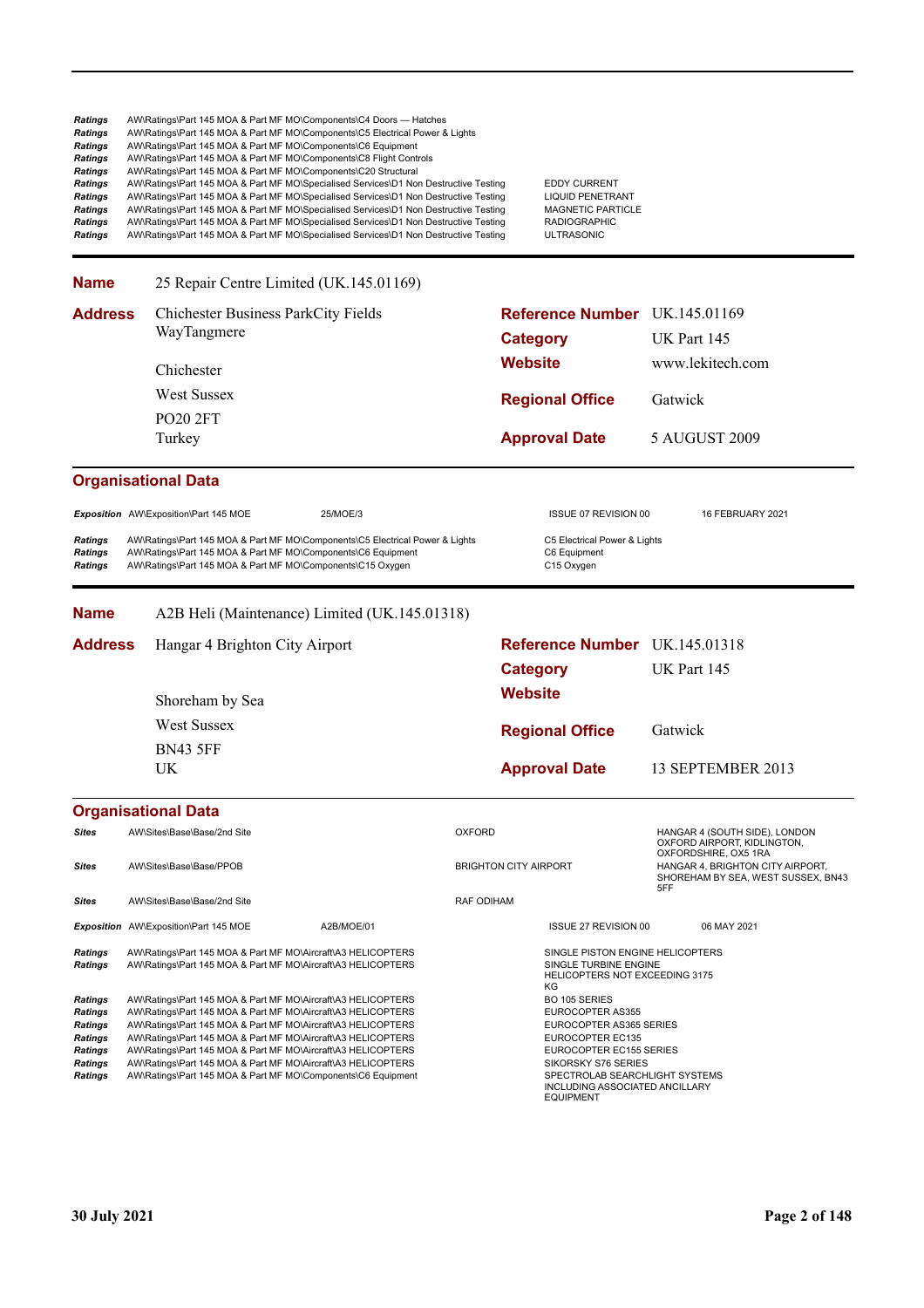| <b>Name</b>                                                                             | ACLAS Technics Limited (UK.145.00829)                                                                                                                                                                                                                                                                                                                                                                                                                                                   |                                                                    |                        |
|-----------------------------------------------------------------------------------------|-----------------------------------------------------------------------------------------------------------------------------------------------------------------------------------------------------------------------------------------------------------------------------------------------------------------------------------------------------------------------------------------------------------------------------------------------------------------------------------------|--------------------------------------------------------------------|------------------------|
| <b>Address</b>                                                                          | Unit 5Rankine SquareDeans Industrial<br>Estate                                                                                                                                                                                                                                                                                                                                                                                                                                          | Reference Number UK.145.00829<br><b>Category</b>                   | UK Part 145            |
|                                                                                         | Livingston                                                                                                                                                                                                                                                                                                                                                                                                                                                                              | <b>Website</b>                                                     |                        |
|                                                                                         | West Lothian                                                                                                                                                                                                                                                                                                                                                                                                                                                                            | <b>Regional Office</b>                                             | Stirling               |
|                                                                                         | <b>EH54 8SH</b><br>UK                                                                                                                                                                                                                                                                                                                                                                                                                                                                   | <b>Approval Date</b>                                               | 16 MAY 2002            |
|                                                                                         | <b>Organisational Data</b>                                                                                                                                                                                                                                                                                                                                                                                                                                                              |                                                                    |                        |
|                                                                                         | Exposition AW\Exposition\Part 145 MOE<br>MOE / 14 / EASA                                                                                                                                                                                                                                                                                                                                                                                                                                | ISSUE 02 REVISION 03                                               | 31 MARCH 2021          |
| Ratings<br>Ratings<br>Ratings<br><b>Ratings</b><br>Ratings<br><b>Ratings</b><br>Ratings | AW\Ratings\Part 145 MOA & Part MF MO\Engine\B1 TURBINE<br>AW\Ratings\Part 145 MOA & Part MF MO\Components\C4 Doors - Hatches<br>AW\Ratings\Part 145 MOA & Part MF MO\Components\C6 Equipment<br>AW\Ratings\Part 145 MOA & Part MF MO\Components\C7 Engine - APU<br>AW\Ratings\Part 145 MOA & Part MF MO\Components\C8 Flight Controls<br>AW\Ratings\Part 145 MOA & Part MF MO\Components\C18 Protection ice/rain/fire<br>AW\Ratings\Part 145 MOA & Part MF MO\Components\C20 Structural | PRATT & WHITNEY PW100 SERIES                                       |                        |
| <b>Name</b>                                                                             | Acro Aircraft Seating Limited (UK.145.01393)                                                                                                                                                                                                                                                                                                                                                                                                                                            |                                                                    |                        |
| <b>Address</b>                                                                          | ELDON WAYCRICK INDUSTRIAL<br><b>ESTATE</b>                                                                                                                                                                                                                                                                                                                                                                                                                                              | Reference Number UK.145.01393<br><b>Category</b>                   | UK Part 145            |
|                                                                                         | <b>CRICK</b>                                                                                                                                                                                                                                                                                                                                                                                                                                                                            | <b>Website</b>                                                     |                        |
|                                                                                         | NORTHAMPTONSHIRE<br><b>NN67SL</b>                                                                                                                                                                                                                                                                                                                                                                                                                                                       | <b>Regional Office</b>                                             | Gatwick                |
|                                                                                         | UK                                                                                                                                                                                                                                                                                                                                                                                                                                                                                      | <b>Approval Date</b>                                               | 02 DECEMBER 2019       |
|                                                                                         | <b>Organisational Data</b>                                                                                                                                                                                                                                                                                                                                                                                                                                                              |                                                                    |                        |
| Ratings                                                                                 | Exposition AW\Exposition\Part 145 MOE<br>QA-MAN-680<br>AW\Ratings\Part 145 MOA & Part MF MO\Components\C6 Equipment                                                                                                                                                                                                                                                                                                                                                                     | <b>ISSUE 7</b>                                                     | 25 JANUARY 2021        |
| <b>Name</b>                                                                             | ACS Aviation Industries Ltd (UK.145.01333)                                                                                                                                                                                                                                                                                                                                                                                                                                              |                                                                    |                        |
| <b>Address</b>                                                                          | 1 Swinbourne Drive Springwood<br><b>Industrial Estate</b><br>Braintree                                                                                                                                                                                                                                                                                                                                                                                                                  | Reference Number UK.145.01333<br><b>Category</b><br><b>Website</b> | UK Part 145            |
|                                                                                         | Essex                                                                                                                                                                                                                                                                                                                                                                                                                                                                                   |                                                                    |                        |
|                                                                                         | CM7 2YP<br>UK                                                                                                                                                                                                                                                                                                                                                                                                                                                                           | <b>Regional Office</b><br><b>Approval Date</b>                     | Gatwick<br>9 JULY 2014 |
|                                                                                         | <b>Organisational Data</b>                                                                                                                                                                                                                                                                                                                                                                                                                                                              |                                                                    |                        |
|                                                                                         | Exposition AW\Exposition\Part 145 MOE<br>ACS/EXPO/1                                                                                                                                                                                                                                                                                                                                                                                                                                     | ISSUE 01 AMENDMENT 00                                              | 30 MARCH 2021          |
| Ratings<br>Ratings                                                                      | AW\Ratings\Part 145 MOA & Part MF MO\Components\C1 Air Cond & Press<br>AW\Ratings\Part 145 MOA & Part MF MO\Components\C2 Auto Flight                                                                                                                                                                                                                                                                                                                                                   |                                                                    |                        |

**Ratings** AW\Ratings\Part 145 MOA & Part MF MO\Components\C3 Comms and Nav<br> **Ratings** AW\Ratings\Part 145 MOA & Part MF MO\Components\C4 Doors — Hatches<br> **Ratings** AW\Ratings\Part 145 MOA & Part MF MO\Components\C5 Electri *Ratings* AW\Ratings\Part 145 MOA & Part MF MO\Components\C4 Doors — Hatches

*Ratings* AW\Ratings\Part 145 MOA & Part MF MO\Components\C5 Electrical Power & Lights

*Ratings* AW\Ratings\Part 145 MOA & Part MF MO\Components\C6 Equipment

*Ratings* AW\Ratings\Part 145 MOA & Part MF MO\Components\C7 Engine — APU *Ratings* AW\Ratings\Part 145 MOA & Part MF MO\Components\C8 Flight Controls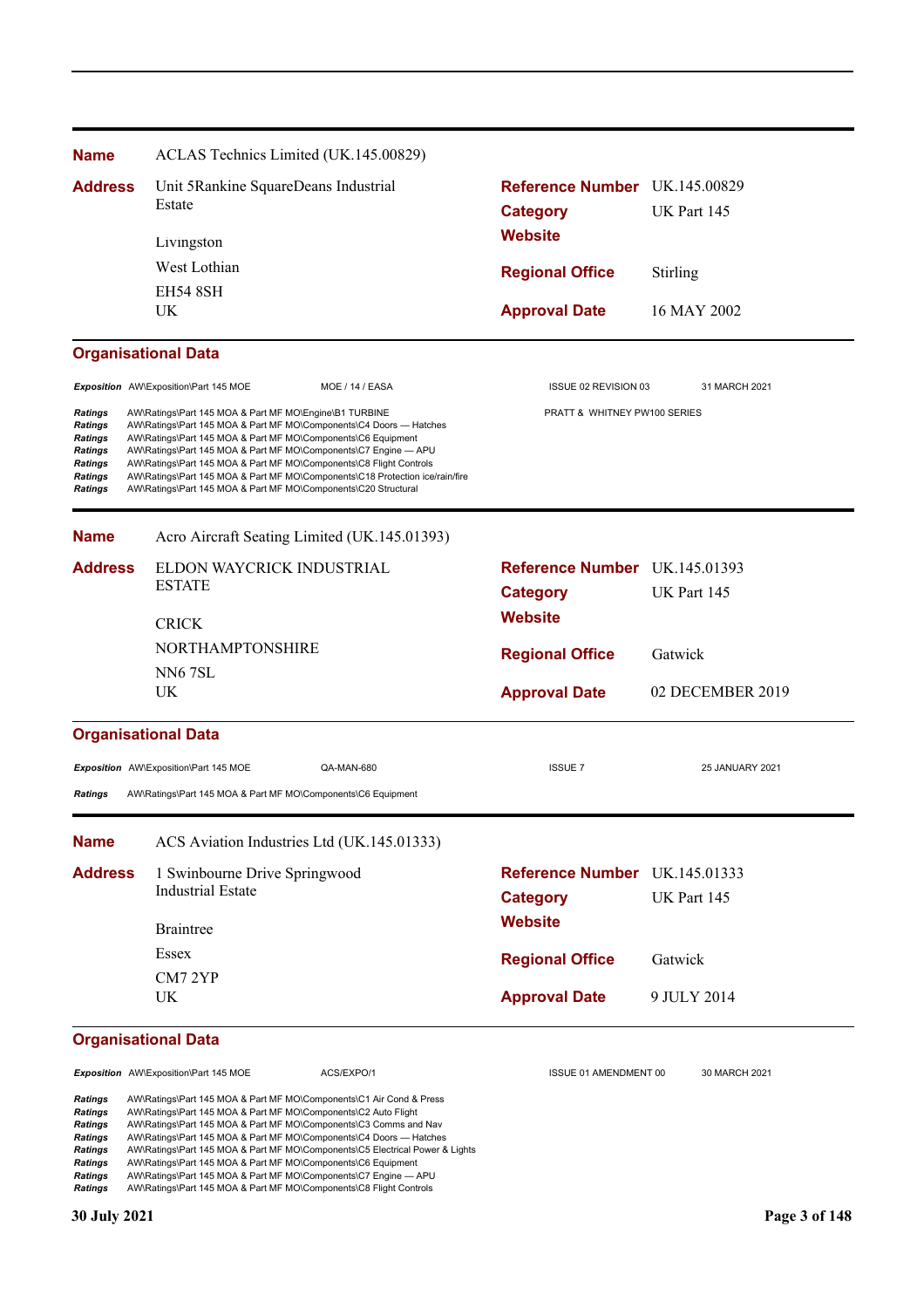**Name** ACS Aviation Limited t/a ACS Engineering (UK.145.01145) (GA)

| <b>Address</b> Hangar 3Perth Airport | Reference Number UK.145.01145 |                  |
|--------------------------------------|-------------------------------|------------------|
|                                      | Category                      | UK Part 145      |
| Scone                                | <b>Website</b>                |                  |
| PH <sub>2</sub> 6PL                  | <b>Regional Office</b>        | Stirling         |
| UK                                   | <b>Approval Date</b>          | 20 DECEMBER 2007 |

### **Organisational Data Sites** AW\Sites\Base Perth AIRPORT PERTH AIRPORT HANGAR 3, SCONE, PH2 6PL, UK Exposition AW\Exposition\Part 145 MOE ACS Engineering/MOE/ISSUE 3 ISSUE 03 REVISION 06 16 FEBRUARY 2021 *Ratings* AW\Ratings\Part 145 MOA & Part MF MO\Aircraft\A2 AEROPLANES 5700 KG AND BELOW PISTON ENGINE AEROPLANES - METAL STRUCTURE NOT EXCEEDING 5700KG<br>SINGLE TURBOPROP AEROPLANES **Ratings** AW\Ratings\Part 145 MOA & Part MF MO\Aircraft\A2 AEROPLANES 5700 KG AND BELOW NOT EXCEEDING 5700KG - UNPRESSURISED *Ratings* AW\Ratings\Part 145 MOA & Part MF MO\Aircraft\A2 AEROPLANES 5700 KG AND BELOW PISTON ENGINE AEROPLANES - MIXED CONSTRUCTION (WOOD/METAL/COMPOSITE) NOT EXCEEDING 5700KG *Ratings* AW\Ratings\Part 145 MOA & Part MF MO\Aircraft\A2 AEROPLANES 5700 KG AND BELOW PISTON ENGINE AEROPLANES WOODEN STRUCTURE NOT EXCEEDING 5700KG<br>PISTON ENGINE AEROPLANES -*Ratings* AW\Ratings\Part 145 MOA & Part MF MO\Aircraft\A2 AEROPLANES 5700 KG AND BELOW COMPOSITE STRUCTURE NOT EXCEEDING 5700KG **Ratings** AW\Ratings\Part 145 MOA & Part MF MO\Aircraft\A3 HELICOPTERS STATES SINGLE PISTON ENGINE HELICOPTERS Natings\Part 145 MOA & Part MF MO\Aircraft\A3 HELICOPTERS **Ratings** AW\Ratings\Part 145 MOA & Part MF MO\Aircraft\A3 HELICOPTERS HELICOPTERS *Ratings* AW\Ratings\Part 145 MOA & Part MF MO\Components\C5 Electrical Power & Lights *Ratings* AW\Ratings\Part 145 MOA & Part MF MO\Components\C7 Engine — APU *Ratings* AW\Ratings\Part 145 MOA & Part MF MO\Components\C8 Flight Controls *Ratings* AW\Ratings\Part 145 MOA & Part MF MO\Components\C12 Hydraulic Power

**Name** AD Aerospace Limited (UK.145.00613)

| <b>Address</b>                       | Electra HousePepper Road<br>Hazel Grove | Reference Number UK.145.00613<br><b>Category</b><br><b>Website</b> | UK Part 145      |
|--------------------------------------|-----------------------------------------|--------------------------------------------------------------------|------------------|
|                                      | Cheshire                                | <b>Regional Office</b>                                             | Manchester       |
|                                      | SK7 5BW<br>UK.                          | <b>Approval Date</b>                                               | 23 DECEMBER 1997 |
| Construction of the set of the state |                                         |                                                                    |                  |

### **Organisational Data**

**Exposition** AW\Exposition\Part 145 MOE QP 0002 001 2021 ISSUE 24 02 01 JULY 2021

*Ratings* AW\Ratings\Part 145 MOA & Part MF MO\Components\C6 Equipment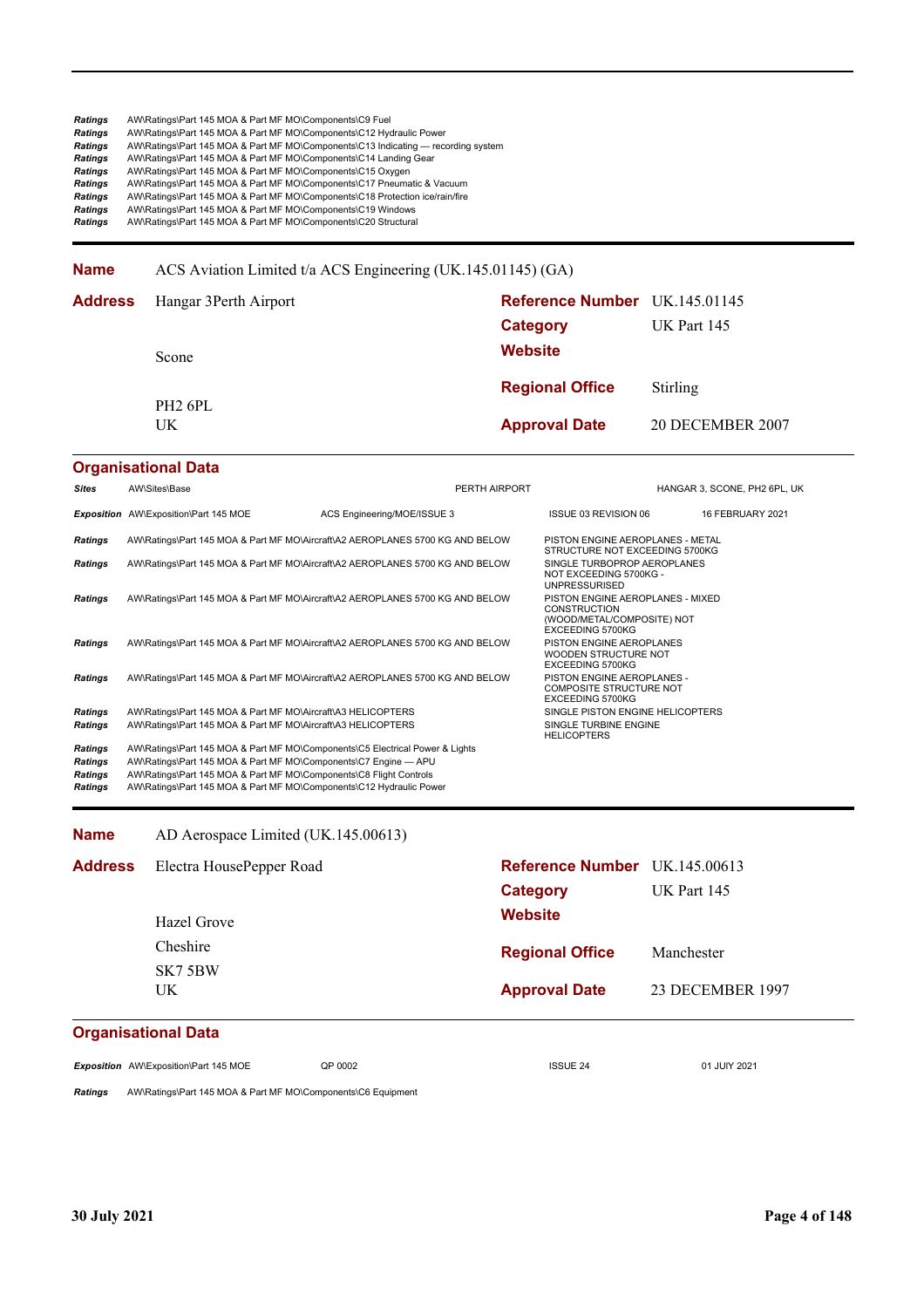| <b>Name</b>                      | Adams Aviation Supply Company Limited (UK.145.01262)                                                                                                     |                 |                               |                                                     |
|----------------------------------|----------------------------------------------------------------------------------------------------------------------------------------------------------|-----------------|-------------------------------|-----------------------------------------------------|
| <b>Address</b>                   | Aeropia HouseNewton Road                                                                                                                                 |                 | Reference Number UK.145.01262 |                                                     |
|                                  |                                                                                                                                                          |                 | <b>Category</b>               | UK Part 145                                         |
|                                  |                                                                                                                                                          |                 | <b>Website</b>                |                                                     |
|                                  | Crawley                                                                                                                                                  |                 |                               |                                                     |
|                                  |                                                                                                                                                          |                 | <b>Regional Office</b>        | Gatwick                                             |
|                                  | <b>RH10 9TY</b><br>UK                                                                                                                                    |                 | <b>Approval Date</b>          | 10 January 2012                                     |
|                                  |                                                                                                                                                          |                 |                               |                                                     |
|                                  | <b>Organisational Data</b>                                                                                                                               |                 |                               |                                                     |
|                                  | <b>MOE</b><br>Exposition AW\Exposition\Part 145 MOE                                                                                                      |                 | <b>ISSUE 14</b>               | 19 JANUARY 2021                                     |
| <b>Ratings</b>                   | AW\Ratings\Part 145 MOA & Part MF MO\Components\C6 Equipment                                                                                             |                 |                               |                                                     |
|                                  |                                                                                                                                                          |                 |                               |                                                     |
| <b>Name</b>                      | AEM Limited (UK.145.00014)                                                                                                                               |                 |                               |                                                     |
| <b>Address</b>                   | 6001, Taylor's EndStansted Airport                                                                                                                       |                 | Reference Number UK.145.00014 |                                                     |
|                                  |                                                                                                                                                          |                 | <b>Category</b>               | UK Part 145                                         |
|                                  | Stansted                                                                                                                                                 |                 | <b>Website</b>                |                                                     |
|                                  | Essex                                                                                                                                                    |                 |                               |                                                     |
|                                  |                                                                                                                                                          |                 | <b>Regional Office</b>        | Gatwick                                             |
|                                  | <b>CM24 1RB</b><br><b>UAE</b>                                                                                                                            |                 | <b>Approval Date</b>          | 15 DECEMBER 1993                                    |
|                                  |                                                                                                                                                          |                 |                               |                                                     |
|                                  | <b>Organisational Data</b>                                                                                                                               |                 |                               |                                                     |
| <b>Sites</b>                     | AW\Sites\2nd Site                                                                                                                                        | <b>RAMSGATE</b> |                               | HAINE INDUSTRIAL PARK, RAMSGATE,<br>KENT, CT12 5HE. |
|                                  | Exposition AW\Exposition\Part 145 MOE                                                                                                                    | AEMG-PR-QMS-005 | <b>ISSUE 06</b>               | 14 JULY 2021                                        |
| <b>Ratings</b>                   | AW\Ratings\Part 145 MOA & Part MF MO\Components\C1 Air Cond & Press                                                                                      |                 |                               |                                                     |
| Ratings<br>Ratings               | AW\Ratings\Part 145 MOA & Part MF MO\Components\C2 Auto Flight<br>AW\Ratings\Part 145 MOA & Part MF MO\Components\C3 Comms and Nav                       |                 |                               |                                                     |
| Ratings                          | AW\Ratings\Part 145 MOA & Part MF MO\Components\C4 Doors - Hatches                                                                                       |                 |                               |                                                     |
| <b>Ratings</b><br>Ratings        | AW\Ratings\Part 145 MOA & Part MF MO\Components\C5 Electrical Power & Lights<br>AW\Ratings\Part 145 MOA & Part MF MO\Components\C6 Equipment             |                 |                               |                                                     |
| Ratings                          | AW\Ratings\Part 145 MOA & Part MF MO\Components\C7 Engine — APU                                                                                          |                 |                               |                                                     |
| <b>Ratings</b><br><b>Ratings</b> | AW\Ratings\Part 145 MOA & Part MF MO\Components\C8 Flight Controls<br>AW\Ratings\Part 145 MOA & Part MF MO\Components\C9 Fuel                            |                 |                               |                                                     |
| <b>Ratings</b>                   | AW\Ratings\Part 145 MOA & Part MF MO\Components\C10 Helicopter — Rotors                                                                                  |                 |                               |                                                     |
| <b>Ratings</b>                   | AW\Ratings\Part 145 MOA & Part MF MO\Components\C11 Helicopter — Trans                                                                                   |                 |                               |                                                     |
| <b>Ratings</b><br><b>Ratings</b> | AW\Ratings\Part 145 MOA & Part MF MO\Components\C12 Hydraulic Power<br>AW\Ratings\Part 145 MOA & Part MF MO\Components\C13 Indicating — recording system |                 |                               |                                                     |
| Ratings                          | AW\Ratings\Part 145 MOA & Part MF MO\Components\C14 Landing Gear                                                                                         |                 |                               |                                                     |
| <b>Ratings</b><br><b>Ratings</b> | AW\Ratings\Part 145 MOA & Part MF MO\Components\C15 Oxygen<br>AW\Ratings\Part 145 MOA & Part MF MO\Components\C16 Propellers                             |                 |                               |                                                     |
| Ratings                          | AW\Ratings\Part 145 MOA & Part MF MO\Components\C17 Pneumatic & Vacuum                                                                                   |                 |                               |                                                     |
| Ratings                          | AW\Ratings\Part 145 MOA & Part MF MO\Components\C18 Protection ice/rain/fire                                                                             |                 |                               |                                                     |
| <b>Ratings</b><br><b>Ratings</b> | AW\Ratings\Part 145 MOA & Part MF MO\Components\C20 Structural<br>AW\Ratings\Part 145 MOA & Part MF MO\Specialised Services\D1 Non Destructive Testing   |                 | MAGNETIC PARTICLE             |                                                     |
| <b>Ratings</b>                   | AW\Ratings\Part 145 MOA & Part MF MO\Specialised Services\D1 Non Destructive Testing                                                                     |                 | DYE PENETRANT                 |                                                     |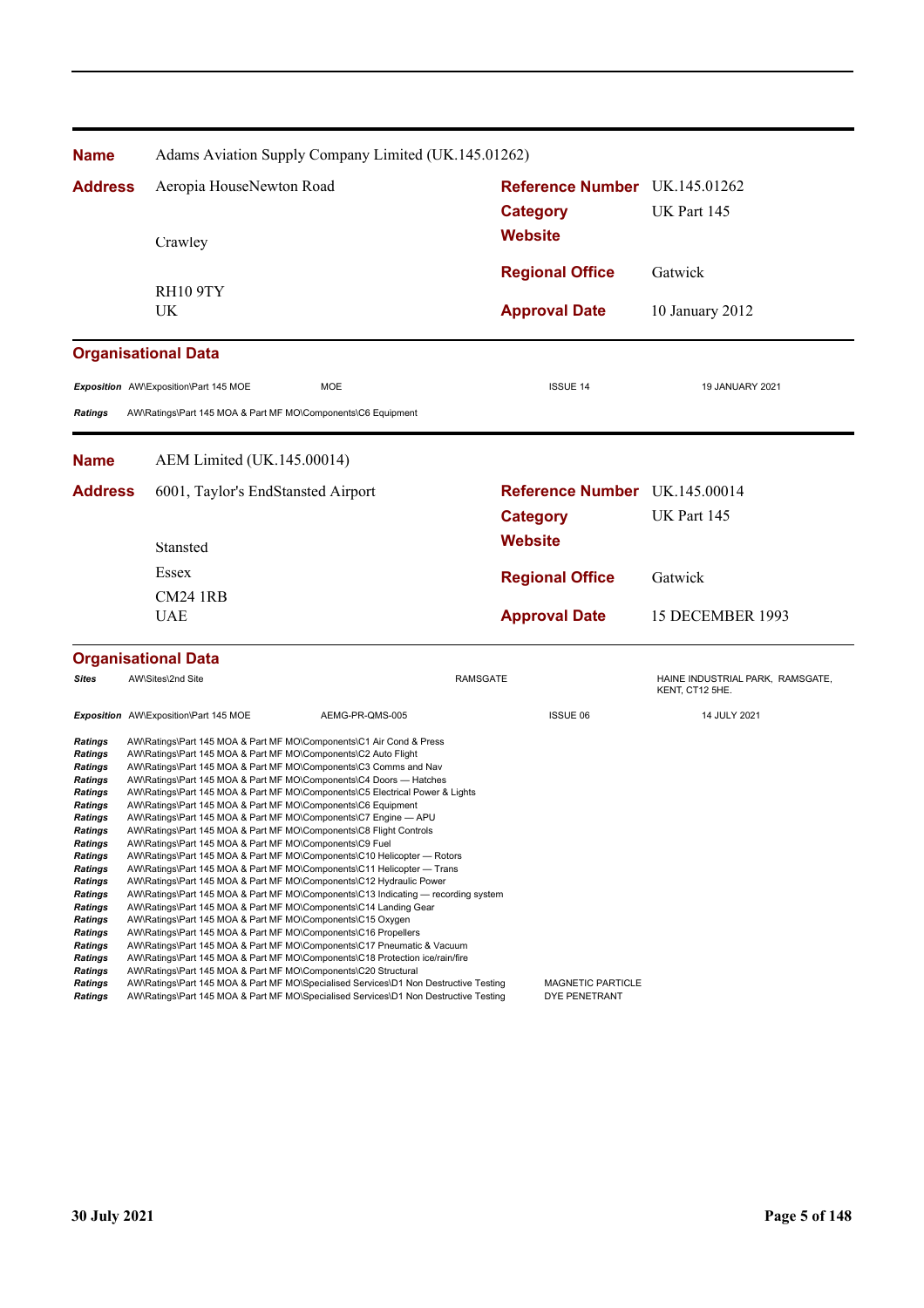| <b>Name</b>                                                                         | AEM Limited (UK.145.01116)                                                                                                                                                                                                                                                                                                                                                                                                        |                                                                    |                                                              |  |
|-------------------------------------------------------------------------------------|-----------------------------------------------------------------------------------------------------------------------------------------------------------------------------------------------------------------------------------------------------------------------------------------------------------------------------------------------------------------------------------------------------------------------------------|--------------------------------------------------------------------|--------------------------------------------------------------|--|
| <b>Address</b>                                                                      | De Havilland HousePresident<br>WayLuton Airport                                                                                                                                                                                                                                                                                                                                                                                   | Reference Number UK.145.01116<br><b>Category</b><br><b>Website</b> | UK Part 145                                                  |  |
|                                                                                     | Bedfordshire                                                                                                                                                                                                                                                                                                                                                                                                                      | <b>Regional Office</b>                                             | Gatwick                                                      |  |
|                                                                                     | LU <sub>2</sub> 9NL                                                                                                                                                                                                                                                                                                                                                                                                               |                                                                    |                                                              |  |
|                                                                                     | UK                                                                                                                                                                                                                                                                                                                                                                                                                                | <b>Approval Date</b>                                               | 8 FEBRUARY 2008                                              |  |
|                                                                                     | <b>Organisational Data</b>                                                                                                                                                                                                                                                                                                                                                                                                        |                                                                    |                                                              |  |
|                                                                                     | Exposition AW\Exposition\Part 145 MOE<br>AEML-MAN-GEN-01                                                                                                                                                                                                                                                                                                                                                                          | ISSUE 17 REV 00                                                    | 22 APRIL 2021                                                |  |
| <b>Ratings</b><br>Ratings<br>Ratings<br><b>Ratings</b><br>Ratings<br><b>Ratings</b> | AW\Ratings\Part 145 MOA & Part MF MO\Components\C1 Air Cond & Press<br>AW\Ratings\Part 145 MOA & Part MF MO\Components\C5 Electrical Power & Lights<br>AW\Ratings\Part 145 MOA & Part MF MO\Components\C6 Equipment<br>AW\Ratings\Part 145 MOA & Part MF MO\Components\C7 Engine - APU<br>AW\Ratings\Part 145 MOA & Part MF MO\Components\C12 Hydraulic Power<br>AW\Ratings\Part 145 MOA & Part MF MO\Components\C14 Landing Gear |                                                                    |                                                              |  |
| <b>Name</b>                                                                         | Aerfin Limited (UK.145.01398)                                                                                                                                                                                                                                                                                                                                                                                                     |                                                                    |                                                              |  |
| <b>Address</b>                                                                      | Unit D, Parc Bedwas, 2                                                                                                                                                                                                                                                                                                                                                                                                            | Reference Number UK.145.01398                                      |                                                              |  |
|                                                                                     | Greenway, Bedwas House Industrial<br>Estate,                                                                                                                                                                                                                                                                                                                                                                                      | <b>Category</b>                                                    | UK Part 145                                                  |  |
|                                                                                     | <b>Bedwas</b>                                                                                                                                                                                                                                                                                                                                                                                                                     | <b>Website</b>                                                     |                                                              |  |
|                                                                                     | Caerphilly                                                                                                                                                                                                                                                                                                                                                                                                                        | <b>Regional Office</b>                                             | Gatwick                                                      |  |
|                                                                                     | CF83 8DW                                                                                                                                                                                                                                                                                                                                                                                                                          |                                                                    |                                                              |  |
|                                                                                     | UK                                                                                                                                                                                                                                                                                                                                                                                                                                | <b>Approval Date</b>                                               | 14 MAY 2019                                                  |  |
|                                                                                     | <b>Organisational Data</b>                                                                                                                                                                                                                                                                                                                                                                                                        |                                                                    |                                                              |  |
| <b>Exposition</b> AW\Exposition                                                     | UK.145.01398                                                                                                                                                                                                                                                                                                                                                                                                                      | ISSUE 02 REVISION 03                                               | 22 JUNE 2021                                                 |  |
| Ratings                                                                             | AW\Ratings\Part 145 MOA & Part MF MO\Engine\B1 TURBINE                                                                                                                                                                                                                                                                                                                                                                            | CFM INTERNATIONAL SA CFM56-7B<br>SERIES-ENGINES                    |                                                              |  |
| <b>Ratings</b>                                                                      | AW\Ratings\Part 145 MOA & Part MF MO\Engine\B1 TURBINE                                                                                                                                                                                                                                                                                                                                                                            | CFM INTERNATIONAL SA CFM56-5B<br>SERIES-ENGINES                    |                                                              |  |
| <b>Ratings</b><br><b>Ratings</b>                                                    | AW\Ratings\Part 145 MOA & Part MF MO\Engine\B1 TURBINE<br>AW\Ratings\Part 145 MOA & Part MF MO\Engine\B1 TURBINE                                                                                                                                                                                                                                                                                                                  | ROLLS-ROYCE RB211-524 SERIES<br>GENERAL ELECTRIC COMPANY CF34-8    |                                                              |  |
| <b>Ratings</b><br><b>Ratings</b><br>Ratings<br><b>Ratings</b><br><b>Ratings</b>     | AW\Ratings\Part 145 MOA & Part MF MO\Components\C5 Electrical Power & Lights<br>AW\Ratings\Part 145 MOA & Part MF MO\Components\C7 Engine - APU<br>AW\Ratings\Part 145 MOA & Part MF MO\Components\C12 Hydraulic Power<br>AW\Ratings\Part 145 MOA & Part MF MO\Components\C17 Pneumatic & Vacuum<br>AW\Ratings\Part 145 MOA & Part MF MO\Components\C18 Protection ice/rain/fire                                                  | <b>SERIES</b>                                                      |                                                              |  |
| <b>Name</b>                                                                         | Aero Maintenance Limited (UK.145.00850)                                                                                                                                                                                                                                                                                                                                                                                           |                                                                    |                                                              |  |
| <b>Address</b>                                                                      | Walton Wood AirfieldThorpe Audlin                                                                                                                                                                                                                                                                                                                                                                                                 | Reference Number UK.145.00850                                      |                                                              |  |
|                                                                                     |                                                                                                                                                                                                                                                                                                                                                                                                                                   | <b>Category</b>                                                    | UK Part 145                                                  |  |
|                                                                                     | Pontefract                                                                                                                                                                                                                                                                                                                                                                                                                        | <b>Website</b>                                                     |                                                              |  |
|                                                                                     | West Yorkshire                                                                                                                                                                                                                                                                                                                                                                                                                    | <b>Regional Office</b>                                             | Manchester                                                   |  |
|                                                                                     | WF8 3HQ                                                                                                                                                                                                                                                                                                                                                                                                                           |                                                                    |                                                              |  |
|                                                                                     | UK                                                                                                                                                                                                                                                                                                                                                                                                                                | <b>Approval Date</b>                                               | 02 DECEMBER 2002                                             |  |
|                                                                                     | <b>Organisational Data</b>                                                                                                                                                                                                                                                                                                                                                                                                        |                                                                    |                                                              |  |
| <b>Sites</b>                                                                        | AW\Sites\Base\Base/PPOB                                                                                                                                                                                                                                                                                                                                                                                                           | WALTON WOOD AIRFIELD                                               | WALTON WOOD AIRFIELD, PONTEFRACT,<br>WEST YOURSHIRE, WF8 3HQ |  |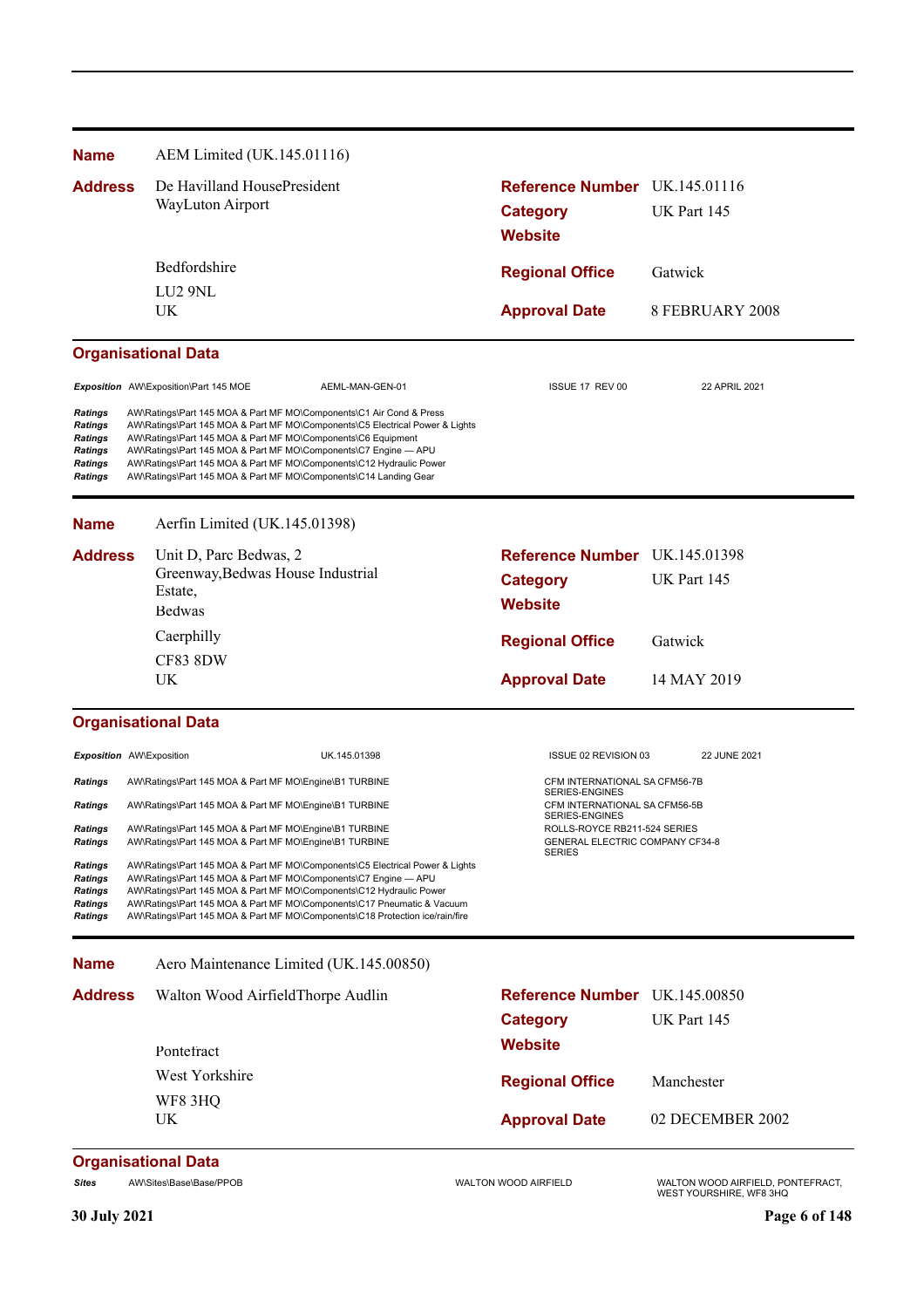|                                                                                                    | Exposition AW\Exposition\Part 145 MOE<br>AML/EXPO/145/2/04                                                                                                                                                                                                                                                                                                                                                                                                                                                                                                                     | ISSUE 04 REVISION 02                                                                                    | 21 JANUARY 2021  |
|----------------------------------------------------------------------------------------------------|--------------------------------------------------------------------------------------------------------------------------------------------------------------------------------------------------------------------------------------------------------------------------------------------------------------------------------------------------------------------------------------------------------------------------------------------------------------------------------------------------------------------------------------------------------------------------------|---------------------------------------------------------------------------------------------------------|------------------|
| <b>Ratings</b><br>Ratings                                                                          | AW\Ratings\Part 145 MOA & Part MF MO\Aircraft\A3 HELICOPTERS<br>AW\Ratings\Part 145 MOA & Part MF MO\Aircraft\A3 HELICOPTERS                                                                                                                                                                                                                                                                                                                                                                                                                                                   | SINGLE PISTON ENGINE HELICOPTERS<br>SINGLE TURBINE ENGINE<br><b>HELICOPTERS NOT EXCEEDING</b><br>3175KG |                  |
| <b>Ratings</b><br>Ratings                                                                          | AW\Ratings\Part 145 MOA & Part MF MO\Components\C5 Electrical Power & Lights<br>AW\Ratings\Part 145 MOA & Part MF MO\Components\C7 Engine - APU                                                                                                                                                                                                                                                                                                                                                                                                                                |                                                                                                         |                  |
| <b>Name</b>                                                                                        | Aero Technics (Manchester) Limited (UK.145.01271)                                                                                                                                                                                                                                                                                                                                                                                                                                                                                                                              |                                                                                                         |                  |
| Address                                                                                            | Unit C, Enterprise Park   Roundthorne                                                                                                                                                                                                                                                                                                                                                                                                                                                                                                                                          | <b>Reference Number</b> UK.145.01271                                                                    |                  |
|                                                                                                    | Industrial Estate   Wythenshawe,                                                                                                                                                                                                                                                                                                                                                                                                                                                                                                                                               | <b>Category</b>                                                                                         | UK Part 145      |
|                                                                                                    | Manchester  M23 9LE<br>Manchester                                                                                                                                                                                                                                                                                                                                                                                                                                                                                                                                              | <b>Website</b>                                                                                          |                  |
|                                                                                                    |                                                                                                                                                                                                                                                                                                                                                                                                                                                                                                                                                                                | <b>Regional Office</b>                                                                                  | Manchester       |
|                                                                                                    | <b>M23 9LE</b>                                                                                                                                                                                                                                                                                                                                                                                                                                                                                                                                                                 |                                                                                                         |                  |
|                                                                                                    | UK                                                                                                                                                                                                                                                                                                                                                                                                                                                                                                                                                                             | <b>Approval Date</b>                                                                                    | 09 DECEMBER 2010 |
|                                                                                                    | <b>Organisational Data</b>                                                                                                                                                                                                                                                                                                                                                                                                                                                                                                                                                     |                                                                                                         |                  |
|                                                                                                    | Exposition AW\Exposition\Part 145 MOE<br>EASA Part 145 Exposition                                                                                                                                                                                                                                                                                                                                                                                                                                                                                                              | <b>ISSUE 12</b>                                                                                         | 06 JANUARY 2021  |
| Ratings<br>Ratings<br><b>Ratings</b><br>Ratings<br>Ratings<br>Ratings<br><b>Ratings</b><br>Ratings | AW\Ratings\Part 145 MOA & Part MF MO\Components\C1 Air Cond & Press<br>AW\Ratings\Part 145 MOA & Part MF MO\Components\C4 Doors - Hatches<br>AW\Ratings\Part 145 MOA & Part MF MO\Components\C5 Electrical Power & Lights<br>AW\Ratings\Part 145 MOA & Part MF MO\Components\C6 Equipment<br>AW\Ratings\Part 145 MOA & Part MF MO\Components\C7 Engine - APU<br>AW\Ratings\Part 145 MOA & Part MF MO\Components\C8 Flight Controls<br>AW\Ratings\Part 145 MOA & Part MF MO\Components\C17 Pneumatic & Vacuum<br>AW\Ratings\Part 145 MOA & Part MF MO\Components\C20 Structural |                                                                                                         |                  |
| <b>Name</b>                                                                                        | Aerobond Limited t/a Aerobond UK (UK.145.00156)                                                                                                                                                                                                                                                                                                                                                                                                                                                                                                                                |                                                                                                         |                  |
| <b>Address</b>                                                                                     | Unit 44Golds Nursery Business<br>ParkElsenham                                                                                                                                                                                                                                                                                                                                                                                                                                                                                                                                  | Reference Number UK.145.00156<br><b>Category</b>                                                        | UK Part 145      |
|                                                                                                    | <b>Bishops Stortford</b>                                                                                                                                                                                                                                                                                                                                                                                                                                                                                                                                                       | <b>Website</b>                                                                                          |                  |
|                                                                                                    | Hertfordshire                                                                                                                                                                                                                                                                                                                                                                                                                                                                                                                                                                  | <b>Regional Office</b>                                                                                  | Gatwick          |
|                                                                                                    | $CM22$ $6JX$                                                                                                                                                                                                                                                                                                                                                                                                                                                                                                                                                                   |                                                                                                         |                  |
|                                                                                                    | UK                                                                                                                                                                                                                                                                                                                                                                                                                                                                                                                                                                             | <b>Approval Date</b>                                                                                    | 10 AUGUST 1993   |
|                                                                                                    | <b>Organisational Data</b>                                                                                                                                                                                                                                                                                                                                                                                                                                                                                                                                                     |                                                                                                         |                  |
|                                                                                                    | AB/MOE 01<br>Exposition AW\Exposition\Part 145 MOE                                                                                                                                                                                                                                                                                                                                                                                                                                                                                                                             | ISSUE 02 AMENDMENT 06                                                                                   | 24 FERUARY 2021  |
| <b>Ratings</b><br>Ratings                                                                          | AW\Ratings\Part 145 MOA & Part MF MO\Components\C6 Equipment<br>AW\Ratings\Part 145 MOA & Part MF MO\Components\C20 Structural                                                                                                                                                                                                                                                                                                                                                                                                                                                 |                                                                                                         |                  |
| <b>Name</b>                                                                                        | Aerocare Aviation Services Limited (UK.145.01380)                                                                                                                                                                                                                                                                                                                                                                                                                                                                                                                              |                                                                                                         |                  |
| <b>Address</b>                                                                                     | Hangar 11, Aviation Park, Flint<br>Road, Hawarden Airport                                                                                                                                                                                                                                                                                                                                                                                                                                                                                                                      | <b>Reference Number</b> UK.145.01380<br><b>Category</b>                                                 | UK Part 145      |
|                                                                                                    | Hawarden                                                                                                                                                                                                                                                                                                                                                                                                                                                                                                                                                                       | <b>Website</b>                                                                                          |                  |
|                                                                                                    | Flintshire                                                                                                                                                                                                                                                                                                                                                                                                                                                                                                                                                                     | <b>Regional Office</b>                                                                                  | Manchester       |
|                                                                                                    | CH40GZ                                                                                                                                                                                                                                                                                                                                                                                                                                                                                                                                                                         |                                                                                                         |                  |
|                                                                                                    | UK                                                                                                                                                                                                                                                                                                                                                                                                                                                                                                                                                                             | <b>Approval Date</b>                                                                                    | 29 June 2017     |
|                                                                                                    | <b>Organisational Data</b>                                                                                                                                                                                                                                                                                                                                                                                                                                                                                                                                                     |                                                                                                         |                  |

# **30 July 2021 Page 7 of 148**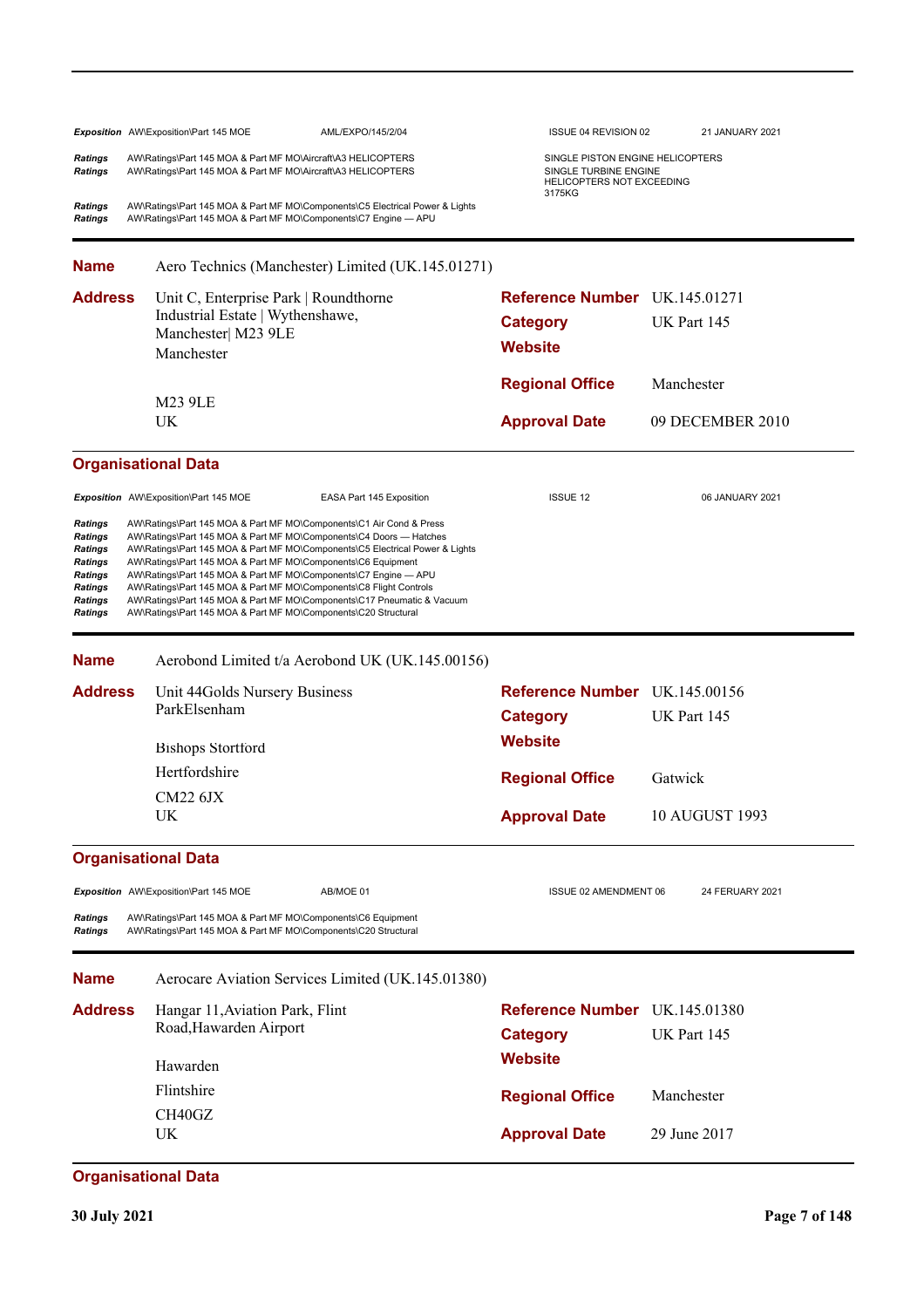| <b>Sites</b>                                                                                                                                                                                           | AW\Sites\Base\Base/PPOB                                                                                                                                                                                                                                                                                                                                                                                                                                                                                                                                                                                                                                                                                                                                                                                                                                                                                                                       |              | <b>HAWARDEN AIRPORT</b>           |                                                                                                                                                                                                                                                                                                                           | 0GZ         | HANGAR 11, AVIATION PARK, FLINT ROAD,<br>HAWARDEN AIRPORT, FLINTSHIRE, CH4 |
|--------------------------------------------------------------------------------------------------------------------------------------------------------------------------------------------------------|-----------------------------------------------------------------------------------------------------------------------------------------------------------------------------------------------------------------------------------------------------------------------------------------------------------------------------------------------------------------------------------------------------------------------------------------------------------------------------------------------------------------------------------------------------------------------------------------------------------------------------------------------------------------------------------------------------------------------------------------------------------------------------------------------------------------------------------------------------------------------------------------------------------------------------------------------|--------------|-----------------------------------|---------------------------------------------------------------------------------------------------------------------------------------------------------------------------------------------------------------------------------------------------------------------------------------------------------------------------|-------------|----------------------------------------------------------------------------|
|                                                                                                                                                                                                        | Exposition AW\Exposition\Part 145 MOE                                                                                                                                                                                                                                                                                                                                                                                                                                                                                                                                                                                                                                                                                                                                                                                                                                                                                                         | EXP-AASL-001 |                                   | ISSUE 01 REVISION 09                                                                                                                                                                                                                                                                                                      |             | 29 MAY 2020                                                                |
| <b>Ratings</b><br><b>Ratings</b><br>Ratings<br><b>Ratings</b><br><b>Ratings</b><br><b>Ratings</b><br><b>Ratings</b><br><b>Ratings</b><br><b>Ratings</b><br><b>Ratings</b><br><b>Ratings</b><br>Ratings | AW\Ratings\Part 145 MOA & Part MF MO\Aircraft\A1 AEROPLANES ABOVE 5700 KG<br>AW\Ratings\Part 145 MOA & Part MF MO\Aircraft\A1 AEROPLANES ABOVE 5700 KG<br>AW\Ratings\Part 145 MOA & Part MF MO\Aircraft\A1 AEROPLANES ABOVE 5700 KG<br>AW\Ratings\Part 145 MOA & Part MF MO\Aircraft\A1 AEROPLANES ABOVE 5700 KG<br>AW\Ratings\Part 145 MOA & Part MF MO\Aircraft\A1 AEROPLANES ABOVE 5700 KG<br>AW\Ratings\Part 145 MOA & Part MF MO\Aircraft\A1 AEROPLANES ABOVE 5700 KG<br>AW\Ratings\Part 145 MOA & Part MF MO\Aircraft\A1 AEROPLANES ABOVE 5700 KG<br>AW\Ratings\Part 145 MOA & Part MF MO\Aircraft\A1 AEROPLANES ABOVE 5700 KG<br>AW\Ratings\Part 145 MOA & Part MF MO\Aircraft\A2 AEROPLANES 5700 KG AND BELOW<br>AW\Ratings\Part 145 MOA & Part MF MO\Aircraft\A2 AEROPLANES 5700 KG AND BELOW<br>AW\Ratings\Part 145 MOA & Part MF MO\Aircraft\A1 AEROPLANES ABOVE 5700 KG<br>AW\Ratings\Part 145 MOA & Part MF MO\Engine\B1 TURBINE |              |                                   | BAE 125 SERIES<br><b>BAE 125 SERIES</b><br>750/800XP/850XP/900XP<br><b>BAE 125 SERIES 1000</b><br><b>BEECH 300 SERIES</b><br>BEECH 400A<br>BEECH 400/MITSUBISHI MU-300<br>CESSNA 560XL/XLS<br><b>EMBRAER EMB-505</b><br><b>BEECH 90 SERIES</b><br>BEECH 200 SERIES<br>Learjet 45/75 (TFE-731)<br>HONEYWELL TFE-731 SERIES |             | 300 hr Inspections                                                         |
| <b>Name</b>                                                                                                                                                                                            | Aerocare International Limited (UK.145.01141)                                                                                                                                                                                                                                                                                                                                                                                                                                                                                                                                                                                                                                                                                                                                                                                                                                                                                                 |              |                                   |                                                                                                                                                                                                                                                                                                                           |             |                                                                            |
| <b>Address</b>                                                                                                                                                                                         | Unit 1Easter CourtEuropa<br>BoulevardGemini Business<br>ParkGemini Business Park<br>Warrington                                                                                                                                                                                                                                                                                                                                                                                                                                                                                                                                                                                                                                                                                                                                                                                                                                                |              | <b>Category</b><br><b>Website</b> | Reference Number UK.145.01141                                                                                                                                                                                                                                                                                             | UK Part 145 |                                                                            |
|                                                                                                                                                                                                        | Cheshire<br>WA57ZB                                                                                                                                                                                                                                                                                                                                                                                                                                                                                                                                                                                                                                                                                                                                                                                                                                                                                                                            |              |                                   | <b>Regional Office</b>                                                                                                                                                                                                                                                                                                    | Manchester  |                                                                            |
|                                                                                                                                                                                                        | UK.                                                                                                                                                                                                                                                                                                                                                                                                                                                                                                                                                                                                                                                                                                                                                                                                                                                                                                                                           |              |                                   | <b>Approval Date</b>                                                                                                                                                                                                                                                                                                      |             | 8 February 2008                                                            |
|                                                                                                                                                                                                        | <b>Organisational Data</b>                                                                                                                                                                                                                                                                                                                                                                                                                                                                                                                                                                                                                                                                                                                                                                                                                                                                                                                    |              |                                   |                                                                                                                                                                                                                                                                                                                           |             |                                                                            |

*Exposition* AW\Exposition\Part 145 MOE AI/MOE/0 ISSUE 06 REVISION 03 27 AUGUST 2020 Ratings AW\Ratings\Part 145 MOA & Part MF MO\Components\C1 Air Cond & Press C1 Air Cond & Press<br> **Ratings** AW\Ratings\Part 145 MOA & Part MF MO\Components\C3 Comms and Nav C3 Comms and Nav Ratings AW\Ratings\Part 145 MOA & Part MF MO\Components\C3 Comms and Nav C3 Comms and Nav<br> **Ratings** AW\Ratings\Part 145 MOA & Part MF MO\Components\C4 Doors — Hatches C4 Doors — Hatches AW\Ratings\Part 145 MOA & Part MF MO\Components\C4 Doors — Hatches C4 Doors — Hatches C4 Doors — Hatches AW\Ratings\Part 145 MOA & Part MF MO\Components\C5 Electrical Power & Lights C5 Electrical Power & Lights Ratings AW\Ratings\Part 145 MOA & Part MF MO\Components\C5 Electrical Power & Lights C5 Electrical Power & Lights Ratings AW\Ratings\Part 145 MOA & Part MF MO\Components\C6 Equipment C6 Equipment C6 Equipment Ratings AW\Ratings\Part 145 MOA & Part MF MO\Components\C8 Flight Controls C8 Flight Controls C8 Flight Controls Ratings AW\Ratings\Part 145 MOA & Part MF MO\Components\C20 Structural **Ratings** C20 Structural

**Name** Aeroco Group International Limited (UK.145.01300)

| Address | Hangar 4 Western Maintenance Area | Reference Number UK.145.01300 |                 |
|---------|-----------------------------------|-------------------------------|-----------------|
|         |                                   | Category                      | UK Part 145     |
|         | Manchester Airport                | <b>Website</b>                |                 |
|         |                                   | <b>Regional Office</b>        | Manchester      |
|         | M90 5YP<br>UK.                    | <b>Approval Date</b>          | 7 DECEMBER 2012 |

### **Organisational Data**

|                | $\bullet$ . Settle with the settle                                           |           |                      |                                                                                  |
|----------------|------------------------------------------------------------------------------|-----------|----------------------|----------------------------------------------------------------------------------|
| Sites          | AW\Sites\2nd Site                                                            |           |                      | UNITS 6-9, AURORA BUSINESS PARK.<br>BEACON WAY, STOCKPORT, CHESHIRE.<br>SK3 0EF. |
|                | <b>Exposition</b> AW\Exposition\Part 145 MOE                                 | AGI-MOE-1 | ISSUE 03 REVISION 02 | 22 JULY 2021                                                                     |
| <b>Ratings</b> | AW\Ratings\Part 145 MOA & Part MF MO\Components\C4 Doors — Hatches           |           |                      |                                                                                  |
| <b>Ratings</b> | AW\Ratings\Part 145 MOA & Part MF MO\Components\C8 Flight Controls           |           |                      |                                                                                  |
| <b>Ratings</b> | AW\Ratings\Part 145 MOA & Part MF MO\Components\C1 Air Cond & Press          |           |                      |                                                                                  |
| <b>Ratings</b> | AW\Ratings\Part 145 MOA & Part MF MO\Components\C7 Engine - APU              |           |                      |                                                                                  |
| <b>Ratings</b> | AW\Ratings\Part 145 MOA & Part MF MO\Components\C3 Comms and Nav             |           |                      |                                                                                  |
| <b>Ratings</b> | AW\Ratings\Part 145 MOA & Part MF MO\Components\C5 Electrical Power & Lights |           |                      |                                                                                  |
| <b>Ratings</b> | AW\Ratings\Part 145 MOA & Part MF MO\Components\C6 Equipment                 |           |                      |                                                                                  |
|                |                                                                              |           |                      |                                                                                  |

*Ratings* AW\Ratings\Part 145 MOA & Part MF MO\Components\C20 Structural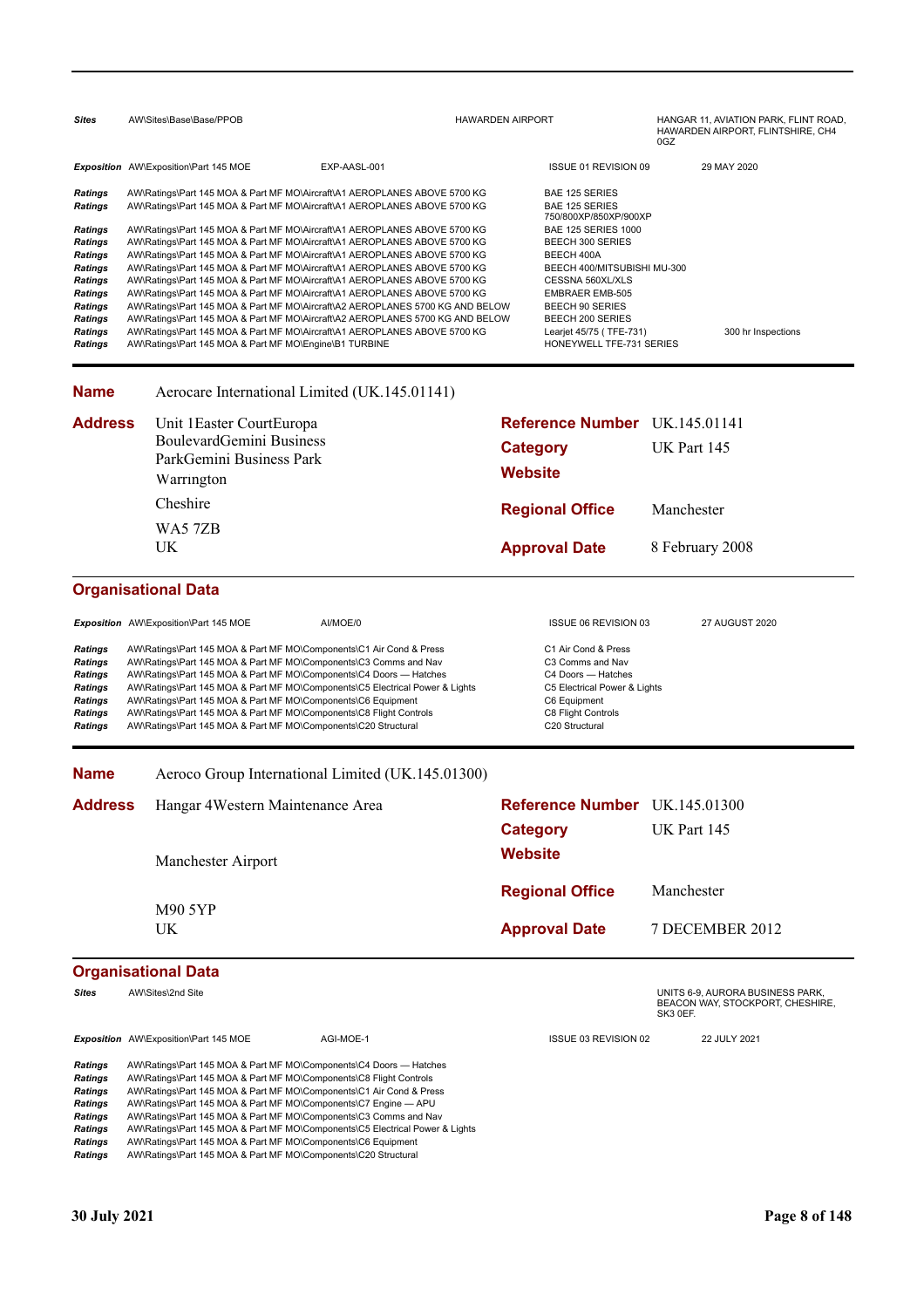| <b>Name</b>                                                                                              | Aerolux Limited (UK.145.00246)                                                                                                                                                                                                                                                                                                                                                                                            |                                                  |                    |
|----------------------------------------------------------------------------------------------------------|---------------------------------------------------------------------------------------------------------------------------------------------------------------------------------------------------------------------------------------------------------------------------------------------------------------------------------------------------------------------------------------------------------------------------|--------------------------------------------------|--------------------|
| <b>Address</b>                                                                                           | 91 Chorley Road                                                                                                                                                                                                                                                                                                                                                                                                           | Reference Number UK.145.00246<br><b>Category</b> | UK Part 145        |
|                                                                                                          | Blackpool                                                                                                                                                                                                                                                                                                                                                                                                                 | <b>Website</b>                                   |                    |
|                                                                                                          | Lancashire                                                                                                                                                                                                                                                                                                                                                                                                                | <b>Regional Office</b>                           | Manchester         |
|                                                                                                          | FY37XQ                                                                                                                                                                                                                                                                                                                                                                                                                    |                                                  |                    |
|                                                                                                          | UK                                                                                                                                                                                                                                                                                                                                                                                                                        | <b>Approval Date</b>                             | 6 APRIL 1994       |
|                                                                                                          | <b>Organisational Data</b>                                                                                                                                                                                                                                                                                                                                                                                                |                                                  |                    |
|                                                                                                          | Exposition AW\Exposition\Part 145 MOE<br>AL-QA-145-02                                                                                                                                                                                                                                                                                                                                                                     | <b>ISSUE 13</b>                                  | 09 MARCH 2021      |
| <b>Ratings</b>                                                                                           | AW\Ratings\Part 145 MOA & Part MF MO\Components\C6 Equipment                                                                                                                                                                                                                                                                                                                                                              |                                                  |                    |
| <b>Name</b>                                                                                              | Aeropair Limited (UK.145.00577)                                                                                                                                                                                                                                                                                                                                                                                           |                                                  |                    |
| <b>Address</b>                                                                                           | Aero House5 Neil StreetMeadowside                                                                                                                                                                                                                                                                                                                                                                                         | Reference Number UK 145,00577                    |                    |
|                                                                                                          | Street                                                                                                                                                                                                                                                                                                                                                                                                                    | <b>Category</b>                                  | UK Part 145        |
|                                                                                                          | Renfrew                                                                                                                                                                                                                                                                                                                                                                                                                   | <b>Website</b>                                   |                    |
|                                                                                                          | Renfrewshire                                                                                                                                                                                                                                                                                                                                                                                                              | <b>Regional Office</b>                           | Stirling           |
|                                                                                                          | PA48TA                                                                                                                                                                                                                                                                                                                                                                                                                    |                                                  |                    |
|                                                                                                          | UK                                                                                                                                                                                                                                                                                                                                                                                                                        | <b>Approval Date</b>                             | 30 MAY 1997        |
|                                                                                                          | <b>Organisational Data</b>                                                                                                                                                                                                                                                                                                                                                                                                |                                                  |                    |
|                                                                                                          | Exposition AW\Exposition\Part 145 MOE<br>AER/MOE                                                                                                                                                                                                                                                                                                                                                                          | ISSUE 02 REVISION 01                             | 30 MARCH 2021      |
| <b>Ratings</b><br><b>Ratings</b><br><b>Ratings</b><br><b>Ratings</b><br><b>Ratings</b><br><b>Ratings</b> | AW\Ratings\Part 145 MOA & Part MF MO\Components\C4 Doors - Hatches<br>AW\Ratings\Part 145 MOA & Part MF MO\Components\C6 Equipment<br>AW\Ratings\Part 145 MOA & Part MF MO\Components\C8 Flight Controls<br>AW\Ratings\Part 145 MOA & Part MF MO\Components\C18 Protection ice/rain/fire<br>AW\Ratings\Part 145 MOA & Part MF MO\Components\C19 Windows<br>AW\Ratings\Part 145 MOA & Part MF MO\Components\C20 Structural |                                                  |                    |
| <b>Name</b>                                                                                              | Aeropeople Limited (UK.145.01022)                                                                                                                                                                                                                                                                                                                                                                                         |                                                  |                    |
| <b>Address</b>                                                                                           | Ramp Accommodation Unit 5, London                                                                                                                                                                                                                                                                                                                                                                                         | Reference Number UK.145.01022                    |                    |
|                                                                                                          | Stansted Airport,                                                                                                                                                                                                                                                                                                                                                                                                         | <b>Category</b>                                  | UK Part 145        |
|                                                                                                          | Stansted                                                                                                                                                                                                                                                                                                                                                                                                                  | <b>Website</b>                                   | www.aeropeople.com |
|                                                                                                          | Essex                                                                                                                                                                                                                                                                                                                                                                                                                     | <b>Regional Office</b>                           | Gatwick            |
|                                                                                                          | <b>CM24 1PS</b>                                                                                                                                                                                                                                                                                                                                                                                                           |                                                  |                    |
|                                                                                                          | UK                                                                                                                                                                                                                                                                                                                                                                                                                        | <b>Approval Date</b>                             | 21 JUNE 2004       |

**Exposition** AW\Exposition\Part 145 MOE <br>
APL/MOE/01 ISSUE 01 REVISION 40 12 JULY 2021

**Ratings** AW\Ratings\Part 145 MOA & Part MF MO\Aircraft\A1 AEROPLANES ABOVE 5700 KG AIRBUS A318/A319/A320/A321 SERIES<br>Ratings AW\Ratings\Part 145 MOA & Part MF MO\Aircraft\A1 AEROPLANES ABOVE 5700 KG AIRBUS A330 SERIES **Ratings** AW\Ratings\Part 145 MOA & Part MF MO\Aircraft\A1 AEROPLANES ABOVE 5700 KG AIRBUS A330 SERIES<br>
Ratings AW\Ratings\Part 145 MOA & Part MF MO\Aircraft\A1 AEROPLANES ABOVE 5700 KG BOEING 737-300/400/500 SERIES Ratings AW\Ratings\Part 145 MOA & Part MF MO\Aircraft\A1 AEROPLANES ABOVE 5700 KG BOEING 737-300/400/500 SERIES<br>Ratings AW\Ratings\Part 145 MOA & Part MF MO\Aircraft\A1 AEROPLANES ABOVE 5700 KG BOEING 737-600/700/800/900 S Ratings AW\Ratings\Part 145 MOA & Part MF MO\Aircraft\A1 AEROPLANES ABOVE 5700 KG BOEING 737-600/700/800/<br>Ratings AW\Ratings\Part 145 MOA & Part MF MO\Aircraft\A1 AEROPLANES ABOVE 5700 KG BOEING 747-400 SERIES Ratings AW\Ratings\Part 145 MOA & Part MF MO\Aircraft\A1 AEROPLANES ABOVE 5700 KG BOEING 747-40<br>Ratings AW\Ratings\Part 145 MOA & Part MF MO\Aircraft\A1 AEROPLANES ABOVE 5700 KG BOEING 747-8 AW\Ratings\Part 145 MOA & Part MF MO\Aircraft\A1 AEROPLANES ABOVE 5700 KG BOEING 747-8<br>AW\Ratings\Part 145 MOA & Part MF MO\Aircraft\A1 AEROPLANES ABOVE 5700 KG BOEING 767-200/300 SERIES<br>AW\Ratings\Part 145 MOA & Part MF M **Ratings** AW\Ratings\Part 145 MOA & Part MF MO\Aircraft\A1 AEROPLANES ABOVE 5700 KG Ratings AW\Ratings\Part 145 MOA & Part MF MO\Aircraft\A1 AEROPLANES ABOVE 5700 KG BOEING 777-200/300 Ratings AW\Ratings\Part 145 MOA & Part MF MO\Aircraft\A1 AEROPLANES ABOVE 5700 KG BOEING 787-8/-9/-10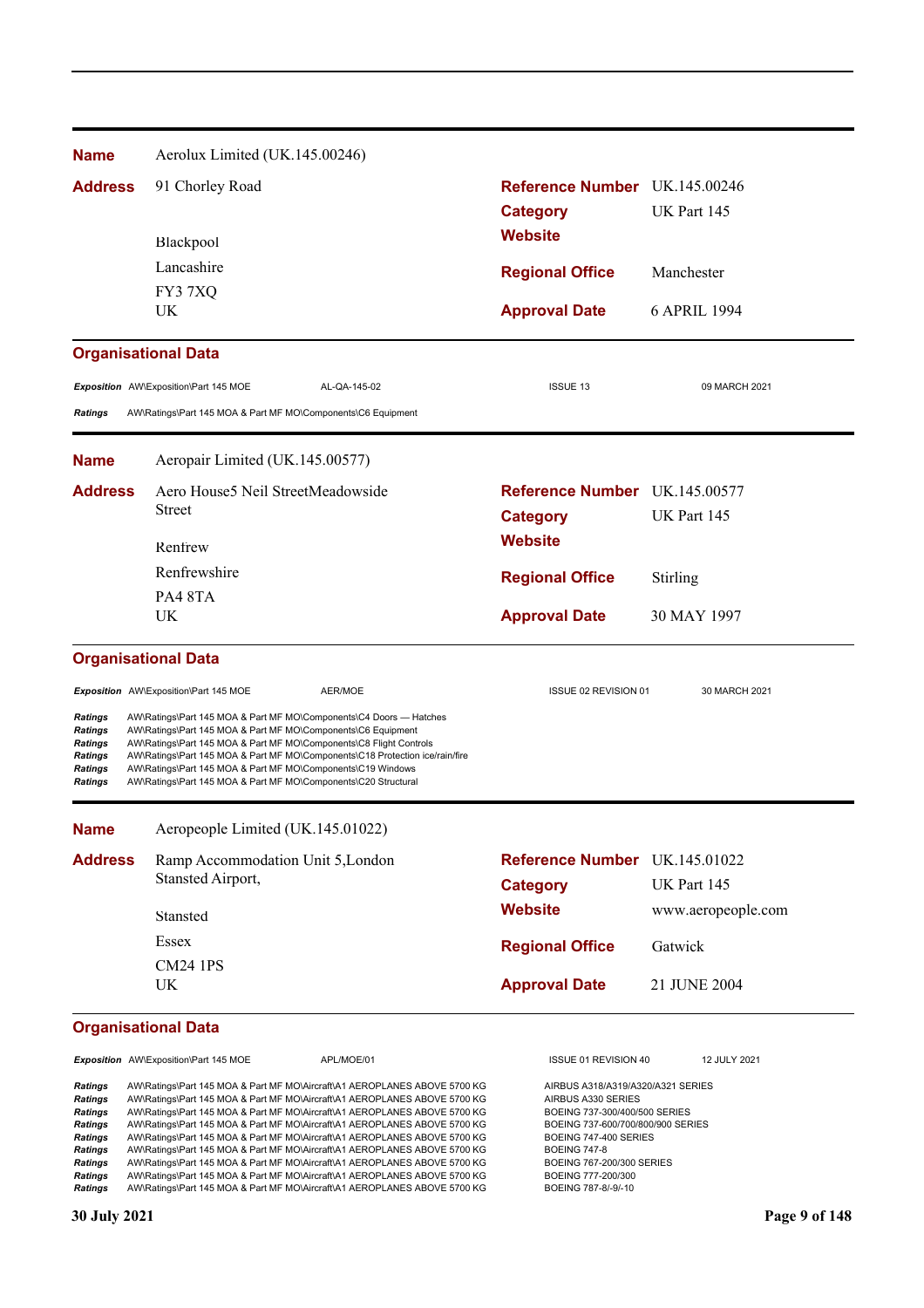| <b>Name</b>                                        | Aeroresponse Limited (UK.145.00828)                                                                                                                                                                        |                                                    |                                |                                                                           |                                                            |  |
|----------------------------------------------------|------------------------------------------------------------------------------------------------------------------------------------------------------------------------------------------------------------|----------------------------------------------------|--------------------------------|---------------------------------------------------------------------------|------------------------------------------------------------|--|
| <b>Address</b>                                     | Ty MenterNavigation Park                                                                                                                                                                                   |                                                    |                                | Reference Number UK.145.00828                                             |                                                            |  |
|                                                    |                                                                                                                                                                                                            |                                                    |                                | <b>Category</b>                                                           | UK Part 145                                                |  |
|                                                    |                                                                                                                                                                                                            |                                                    |                                | <b>Website</b>                                                            |                                                            |  |
|                                                    | Abercynon                                                                                                                                                                                                  |                                                    |                                |                                                                           |                                                            |  |
|                                                    | Rhondda Cynon Taff, Cardiff                                                                                                                                                                                |                                                    |                                | <b>Regional Office</b>                                                    | Gatwick                                                    |  |
|                                                    | CF454SN<br>UK                                                                                                                                                                                              |                                                    |                                |                                                                           |                                                            |  |
|                                                    |                                                                                                                                                                                                            |                                                    |                                | <b>Approval Date</b>                                                      | 8 MAY 2002                                                 |  |
|                                                    | <b>Organisational Data</b>                                                                                                                                                                                 |                                                    |                                |                                                                           |                                                            |  |
|                                                    | Exposition AW\Exposition\Part 145 MOE                                                                                                                                                                      | AERO/EXP/J1                                        |                                | <b>ISSUE 22</b>                                                           | 11 FEBRUARY 2021                                           |  |
| <b>Ratings</b>                                     | AW\Ratings\Part 145 MOA & Part MF MO\Engine\B1 TURBINE                                                                                                                                                     |                                                    |                                | BOROSCOPE AND BLADE BLENDING<br>OF TURBINE ENGINES AS DEFINED IN          |                                                            |  |
| <b>Ratings</b>                                     |                                                                                                                                                                                                            | AW\Ratings\Part 145 MOA & Part MF MO\Engine\B3 APU |                                | THE COMPANY CAPABILITY LIST<br>BOROSCOPE INSPECTION OF APUs AS            |                                                            |  |
|                                                    |                                                                                                                                                                                                            |                                                    |                                | DEFINED IN THE COMPANY CAPABILITY<br><b>LIST</b>                          |                                                            |  |
| <b>Name</b>                                        |                                                                                                                                                                                                            | Aeros Engineering Limited (UK.145.00894) (GA)      |                                |                                                                           |                                                            |  |
| <b>Address</b>                                     | Hangar SE16Gloucestershire Airport                                                                                                                                                                         |                                                    |                                | Reference Number UK.145.00894                                             |                                                            |  |
|                                                    |                                                                                                                                                                                                            |                                                    |                                | <b>Category</b>                                                           | UK Part 145                                                |  |
|                                                    | Staverton                                                                                                                                                                                                  |                                                    |                                | <b>Website</b>                                                            |                                                            |  |
|                                                    | Gloucestershire                                                                                                                                                                                            |                                                    |                                |                                                                           |                                                            |  |
|                                                    | <b>GL51 6SB</b>                                                                                                                                                                                            |                                                    |                                | <b>Regional Office</b>                                                    | Gatwick                                                    |  |
|                                                    | UK                                                                                                                                                                                                         |                                                    |                                | <b>Approval Date</b>                                                      | 20 APRIL 1994                                              |  |
|                                                    |                                                                                                                                                                                                            |                                                    |                                |                                                                           |                                                            |  |
|                                                    | <b>Organisational Data</b>                                                                                                                                                                                 |                                                    |                                |                                                                           |                                                            |  |
| <b>Sites</b>                                       | AW\Sites\Base                                                                                                                                                                                              |                                                    | <b>GLOUCESTERSHIRE AIRPORT</b> |                                                                           | HANGER SE16, STAVERTON, CHELTENHAM,<br><b>GL51 6SP, UK</b> |  |
|                                                    | Exposition AW\Exposition\Part 145 MOE                                                                                                                                                                      | PART 145 Expo                                      |                                | ISSUE 16 REVISION 0                                                       | 21 SEPTEMBER 2018                                          |  |
| <b>Ratings</b>                                     | AW\Ratings\Part 145 MOA & Part MF MO\Aircraft\A2 AEROPLANES 5700 KG AND BELOW                                                                                                                              |                                                    |                                | PISTON ENGINE AEROPLANES -<br>CONPOSITE STRUCTURE NOT<br>EXCEEDING 5700KG |                                                            |  |
| <b>Ratings</b>                                     | AW\Ratings\Part 145 MOA & Part MF MO\Aircraft\A2 AEROPLANES 5700 KG AND BELOW                                                                                                                              |                                                    |                                | PISTON ENGINE AEROPLANES -<br>WOODEN STRUCTURE NOT<br>EXCEEDING 5700KG    |                                                            |  |
| <b>Ratings</b>                                     | AW\Ratings\Part 145 MOA & Part MF MO\Aircraft\A2 AEROPLANES 5700 KG AND BELOW                                                                                                                              |                                                    |                                | PISTON ENGINE AEROPLANES - MIXED<br>CONSTRUCTION NOT EXCEEDING<br>5700KG  |                                                            |  |
| Ratings                                            | AW\Ratings\Part 145 MOA & Part MF MO\Aircraft\A2 AEROPLANES 5700 KG AND BELOW                                                                                                                              |                                                    |                                | PISTON ENGINE AEROPLANES - METAL<br>STRUCTURE NOT EXCEEDING 5700KG        |                                                            |  |
| Ratings<br>Ratings                                 | AW\Ratings\Part 145 MOA & Part MF MO\Aircraft\A3 HELICOPTERS<br>AW\Ratings\Part 145 MOA & Part MF MO\Engine\B3 APU                                                                                         |                                                    |                                | SINGLE PISTON ENGINE HELICOPTERS<br>LIMITED TO CAPABILITIES DEFINED IN    |                                                            |  |
|                                                    |                                                                                                                                                                                                            |                                                    |                                | MOE SECTION 1.9                                                           |                                                            |  |
| <b>Ratings</b><br><b>Ratings</b><br><b>Ratings</b> | AW\Ratings\Part 145 MOA & Part MF MO\Components\C5 Electrical Power & Lights<br>AW\Ratings\Part 145 MOA & Part MF MO\Components\C7 Engine - APU<br>AW\Ratings\Part 145 MOA & Part MF MO\Components\C9 Fuel |                                                    |                                |                                                                           |                                                            |  |

*Ratings* AW\Ratings\Part 145 MOA & Part MF MO\Components\C12 Hydraulic Power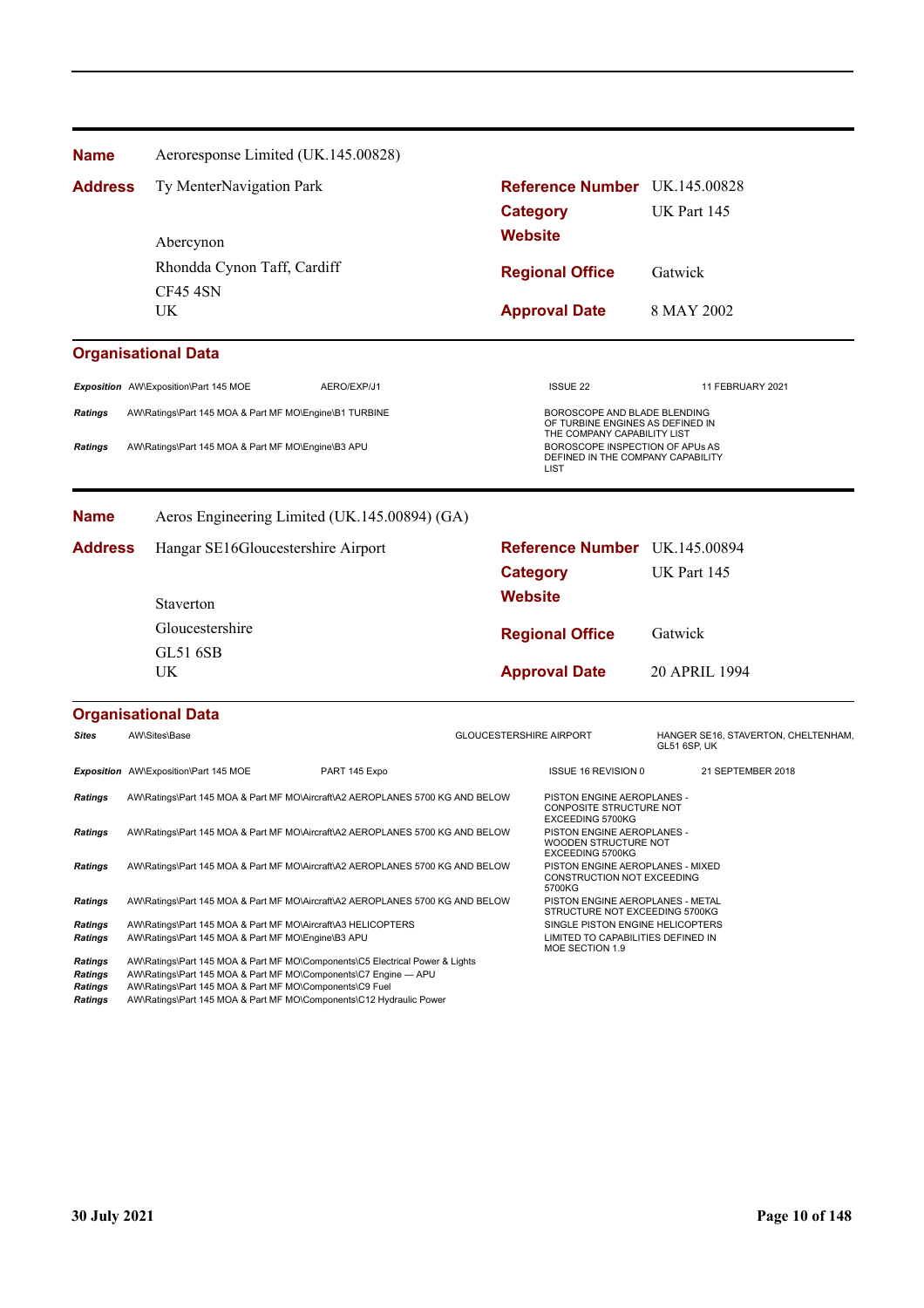| <b>Name</b>                                                       | Aerospace NDT Limited (UK.145.00704)                                                                                                                                                                                                                                                                                                                                                                                                                 |                         |                                                                                                                        |                                                                       |
|-------------------------------------------------------------------|------------------------------------------------------------------------------------------------------------------------------------------------------------------------------------------------------------------------------------------------------------------------------------------------------------------------------------------------------------------------------------------------------------------------------------------------------|-------------------------|------------------------------------------------------------------------------------------------------------------------|-----------------------------------------------------------------------|
| <b>Address</b>                                                    | Unit 14, Delta CourtSky Business<br>ParkDoncaster Sheffield Airport<br>Doncaster                                                                                                                                                                                                                                                                                                                                                                     |                         | Reference Number UK.145.00704                                                                                          |                                                                       |
|                                                                   |                                                                                                                                                                                                                                                                                                                                                                                                                                                      |                         | <b>Category</b>                                                                                                        | UK Part 145                                                           |
|                                                                   |                                                                                                                                                                                                                                                                                                                                                                                                                                                      |                         | <b>Website</b>                                                                                                         |                                                                       |
|                                                                   | Yorkshire                                                                                                                                                                                                                                                                                                                                                                                                                                            |                         | <b>Regional Office</b>                                                                                                 | Manchester                                                            |
|                                                                   | DN6 3GN<br>UK                                                                                                                                                                                                                                                                                                                                                                                                                                        |                         |                                                                                                                        | <b>4 FEBRUARY 2000</b>                                                |
|                                                                   |                                                                                                                                                                                                                                                                                                                                                                                                                                                      |                         | <b>Approval Date</b>                                                                                                   |                                                                       |
|                                                                   | <b>Organisational Data</b>                                                                                                                                                                                                                                                                                                                                                                                                                           |                         |                                                                                                                        |                                                                       |
|                                                                   | Exposition AW\Exposition\Part 145 MOE<br><b>REF 5.1</b>                                                                                                                                                                                                                                                                                                                                                                                              |                         | <b>ISSUE 16</b>                                                                                                        | 09 FEBRUARY 2021                                                      |
| <b>Ratings</b><br>Ratings<br>Ratings<br>Ratings<br><b>Ratings</b> | AW\Ratings\Part 145 MOA & Part MF MO\Specialised Services\D1 Non Destructive Testing<br>AW\Ratings\Part 145 MOA & Part MF MO\Specialised Services\D1 Non Destructive Testing<br>AW\Ratings\Part 145 MOA & Part MF MO\Specialised Services\D1 Non Destructive Testing<br>AW\Ratings\Part 145 MOA & Part MF MO\Specialised Services\D1 Non Destructive Testing<br>AW\Ratings\Part 145 MOA & Part MF MO\Specialised Services\D1 Non Destructive Testing |                         | <b>EDDY CURRENT</b><br><b>LIQUID PENETRANT</b><br><b>MAGNETIC PARTICLE</b><br><b>RADIOGRAPHIC</b><br><b>ULTRASONIC</b> |                                                                       |
| <b>Name</b>                                                       | Aerospace Tooling Limited (UK.145.01330)                                                                                                                                                                                                                                                                                                                                                                                                             |                         |                                                                                                                        |                                                                       |
| <b>Address</b>                                                    | Site 4 Piper Street                                                                                                                                                                                                                                                                                                                                                                                                                                  |                         | Reference Number UK.145.01330                                                                                          |                                                                       |
|                                                                   |                                                                                                                                                                                                                                                                                                                                                                                                                                                      |                         | <b>Category</b>                                                                                                        | UK Part 145                                                           |
|                                                                   | <b>Baldovie Industrial Estate</b>                                                                                                                                                                                                                                                                                                                                                                                                                    | <b>Website</b>          |                                                                                                                        |                                                                       |
|                                                                   | Dundee                                                                                                                                                                                                                                                                                                                                                                                                                                               |                         | <b>Regional Office</b>                                                                                                 | Stirling                                                              |
|                                                                   | DD4 0NT                                                                                                                                                                                                                                                                                                                                                                                                                                              |                         |                                                                                                                        |                                                                       |
|                                                                   | UK                                                                                                                                                                                                                                                                                                                                                                                                                                                   | <b>Approval Date</b>    |                                                                                                                        | 15 MAY 2014                                                           |
|                                                                   | <b>Organisational Data</b>                                                                                                                                                                                                                                                                                                                                                                                                                           |                         |                                                                                                                        |                                                                       |
|                                                                   | ATL/MOE/02<br>Exposition AW\Exposition\Part 145 MOE                                                                                                                                                                                                                                                                                                                                                                                                  |                         | ISSUE 00 REVISION 10                                                                                                   | 04 MARCH 2021                                                         |
| <b>Ratings</b>                                                    | AW\Ratings\Part 145 MOA & Part MF MO\Components\C7 Engine - APU                                                                                                                                                                                                                                                                                                                                                                                      |                         |                                                                                                                        |                                                                       |
| <b>Name</b>                                                       | Aerotech Aircraft Maintenance Limited (UK.145.01056) (GA)                                                                                                                                                                                                                                                                                                                                                                                            |                         |                                                                                                                        |                                                                       |
| <b>Address</b>                                                    | AirparkCoventry AirportRowley<br>RoadBaginton<br>Coventry                                                                                                                                                                                                                                                                                                                                                                                            |                         | Reference Number UK.145.01056                                                                                          |                                                                       |
|                                                                   |                                                                                                                                                                                                                                                                                                                                                                                                                                                      |                         | <b>Category</b>                                                                                                        | UK Part 145                                                           |
|                                                                   |                                                                                                                                                                                                                                                                                                                                                                                                                                                      |                         | <b>Website</b>                                                                                                         |                                                                       |
|                                                                   |                                                                                                                                                                                                                                                                                                                                                                                                                                                      |                         | <b>Regional Office</b>                                                                                                 | Manchester                                                            |
|                                                                   | CV3 4FR                                                                                                                                                                                                                                                                                                                                                                                                                                              |                         |                                                                                                                        |                                                                       |
|                                                                   | UK                                                                                                                                                                                                                                                                                                                                                                                                                                                   |                         | <b>Approval Date</b>                                                                                                   | 23 JUNE 2005                                                          |
|                                                                   | <b>Organisational Data</b>                                                                                                                                                                                                                                                                                                                                                                                                                           |                         |                                                                                                                        |                                                                       |
| <b>Sites</b>                                                      | AW\Sites\Base                                                                                                                                                                                                                                                                                                                                                                                                                                        | <b>COVENTRY AIRPORT</b> |                                                                                                                        | AIRPARK COVENTRY AIRPORT, ROWLEY<br>ROAD, BAGINTON, COVENTRY, CV3 4FR |
|                                                                   | Exposition AW\Exposition\Part 145 MOE<br>AERO/MOE/2                                                                                                                                                                                                                                                                                                                                                                                                  |                         | ISSUE 01 REVISION 14                                                                                                   | 27 JULY 2020                                                          |
| <b>Ratings</b>                                                    | AW\Ratings\Part 145 MOA & Part MF MO\Aircraft\A2 AEROPLANES 5700 KG AND BELOW                                                                                                                                                                                                                                                                                                                                                                        |                         | PISTONE ENGINE AEROPLANES-METAL<br>STRUCTURE NOT EXCEEDING 5700KG                                                      |                                                                       |
| Ratings                                                           | AW\Ratings\Part 145 MOA & Part MF MO\Aircraft\A2 AEROPLANES 5700 KG AND BELOW                                                                                                                                                                                                                                                                                                                                                                        |                         | PISTON ENGINE AEROPLANES-MIXED<br>CONSTRUCTION NOT EXCEEDING<br>5700KG                                                 |                                                                       |
| Ratings                                                           | AW\Ratings\Part 145 MOA & Part MF MO\Aircraft\A2 AEROPLANES 5700 KG AND BELOW                                                                                                                                                                                                                                                                                                                                                                        |                         | PISTON ENGINE AEROPLANES -<br>WOODEN STRUCTURE NOT<br>EXCEEDING 5700KG                                                 |                                                                       |
| <b>Ratings</b>                                                    | AW\Ratings\Part 145 MOA & Part MF MO\Aircraft\A2 AEROPLANES 5700 KG AND BELOW                                                                                                                                                                                                                                                                                                                                                                        |                         | PISTONE ENGINE AEROPLANES -<br>COMPOSITE STRUCTURE MOT                                                                 |                                                                       |
| 30 July 2021                                                      |                                                                                                                                                                                                                                                                                                                                                                                                                                                      |                         |                                                                                                                        | Page 11 of 148                                                        |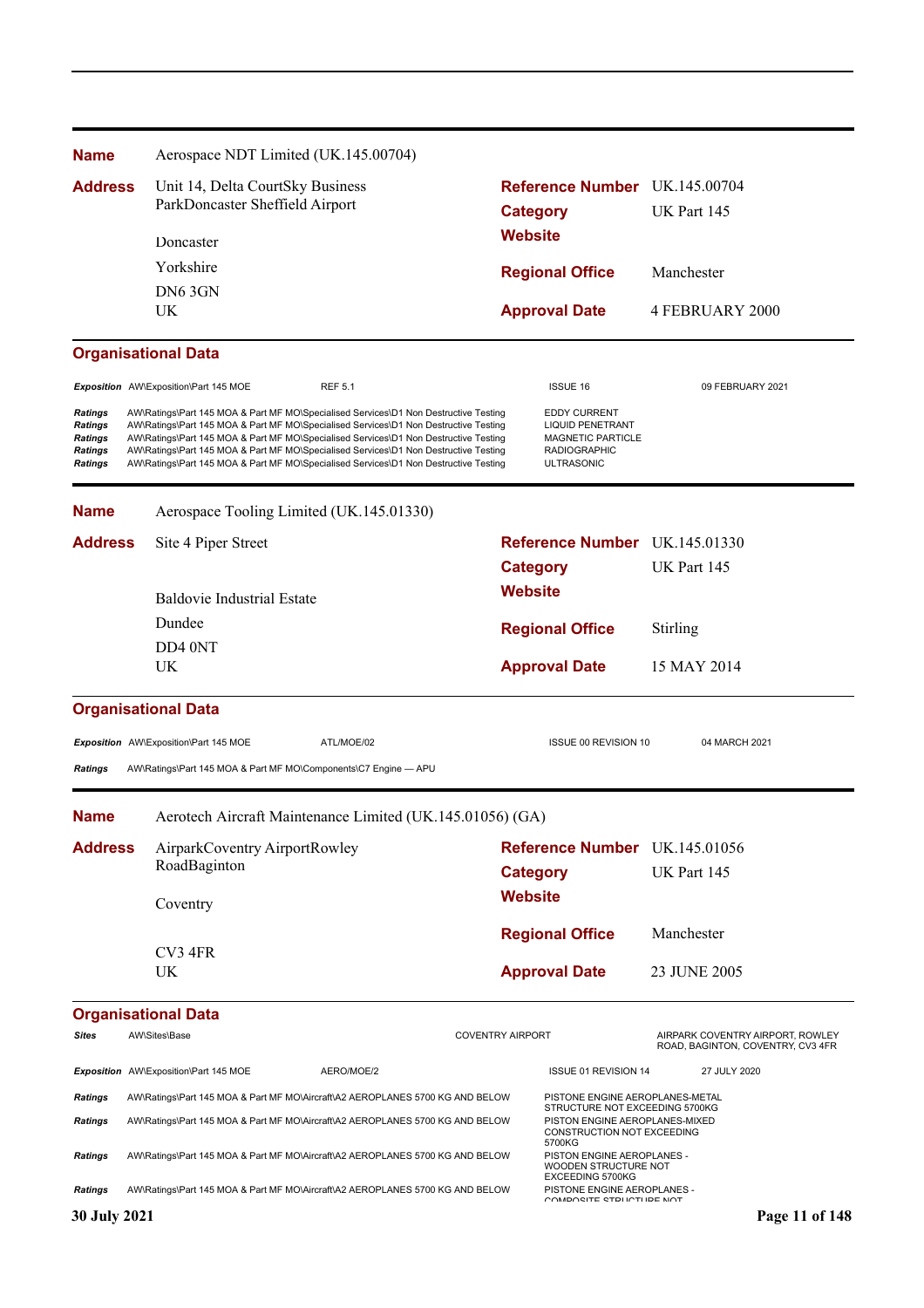| Ratings | AW\Ratings\Part 145 MOA & Part MF MO\Aircraft\A2 AEROPLANES 5700 KG AND BELOW | PIPER PA-46-500TP                 |
|---------|-------------------------------------------------------------------------------|-----------------------------------|
| Ratings | AW\Ratings\Part 145 MOA & Part MF MO\Engine\B1 TURBINE                        | LIMITED TO MAINTENANCE.           |
|         |                                                                               | EXCLUDING OVERHAUL OF ENGINES     |
|         |                                                                               | THAT MAY BE INSTALLED IN AIRCRAFT |
|         |                                                                               | IN A2 RATING                      |

COMPOSITE STRUCTURE NOT EXCEEDING 5700KG *RIPER PA-46-500TP* EXCLUDING OVERHAUL OF ENGINES THAT MAY BE INSTALLED IN AIRCRAFT IN A2 RATING

**Ratings** AW\Ratings\Part 145 MOA & Part MF MO\Engine\B2 PISTON

**Name** Aerotek Aviation Engineering Limited (UK.145.00473)

| <b>Address</b>                                                                      | Unit 10The Alpha CentreUpton Road                                                                                                                                                                                                                                                                                                        |                                        |              | Reference Number UK.145.00473                               |                                                                                                                                                                                                                     |  |
|-------------------------------------------------------------------------------------|------------------------------------------------------------------------------------------------------------------------------------------------------------------------------------------------------------------------------------------------------------------------------------------------------------------------------------------|----------------------------------------|--------------|-------------------------------------------------------------|---------------------------------------------------------------------------------------------------------------------------------------------------------------------------------------------------------------------|--|
|                                                                                     |                                                                                                                                                                                                                                                                                                                                          |                                        |              | <b>Category</b>                                             | UK Part 145                                                                                                                                                                                                         |  |
|                                                                                     |                                                                                                                                                                                                                                                                                                                                          |                                        |              | <b>Website</b>                                              |                                                                                                                                                                                                                     |  |
|                                                                                     | Poole                                                                                                                                                                                                                                                                                                                                    |                                        |              |                                                             |                                                                                                                                                                                                                     |  |
|                                                                                     | Dorset                                                                                                                                                                                                                                                                                                                                   |                                        |              | <b>Regional Office</b>                                      | Gatwick                                                                                                                                                                                                             |  |
|                                                                                     | <b>BH177AG</b>                                                                                                                                                                                                                                                                                                                           |                                        |              |                                                             |                                                                                                                                                                                                                     |  |
|                                                                                     | <b>UK</b>                                                                                                                                                                                                                                                                                                                                |                                        |              | <b>Approval Date</b>                                        | 6 APRIL 1995                                                                                                                                                                                                        |  |
|                                                                                     | <b>Organisational Data</b>                                                                                                                                                                                                                                                                                                               |                                        |              |                                                             |                                                                                                                                                                                                                     |  |
| <b>Sites</b>                                                                        | AW\Sites\2nd Site                                                                                                                                                                                                                                                                                                                        |                                        | <b>INDIA</b> |                                                             | AEROTEK SIKA AVIATION ENGINEERING, A<br>DIVISION OF AEROTEK SIKA AVIOSYSTEMS<br>PVT LTD, SIKA TECHNOLOGY CENTRE,<br>BOMMASANDRA INDUSTRIAL AREA, 21ST<br>KM HOSUR MAIN ROAD, BANGALORE,<br>KARNATAKA, 560099, INDIA |  |
|                                                                                     | Exposition AW\Exposition\Part 145 MOE                                                                                                                                                                                                                                                                                                    | AAE1                                   |              | ISSUE 05 REVISION 01                                        | 05 JULY 2021                                                                                                                                                                                                        |  |
| <b>Ratings</b><br><b>Ratings</b><br><b>Ratings</b><br><b>Ratings</b><br><b>Name</b> | AW\Ratings\Part 145 MOA & Part MF MO\Components\C14 Landing Gear<br>AW\Ratings\Part 145 MOA & Part MF MO\Specialised Services\D1 Non Destructive Testing<br>AW\Ratings\Part 145 MOA & Part MF MO\Specialised Services\D1 Non Destructive Testing<br>AW\Ratings\Part 145 MOA & Part MF MO\Specialised Services\D1 Non Destructive Testing | Aerotron Avotec Limited (UK.145.01377) |              | DYE PENETRANT<br>FLUORESCENT PENETRANT<br>MAGNETIC PARTICLE |                                                                                                                                                                                                                     |  |
| <b>Address</b>                                                                      | 6 Kilmartin Place, Tannochside                                                                                                                                                                                                                                                                                                           |                                        |              | Reference Number UK.145.01377                               |                                                                                                                                                                                                                     |  |
|                                                                                     | <b>Business Park</b>                                                                                                                                                                                                                                                                                                                     |                                        |              | <b>Category</b>                                             | UK Part 145                                                                                                                                                                                                         |  |
|                                                                                     | Uddingston                                                                                                                                                                                                                                                                                                                               |                                        |              | <b>Website</b>                                              |                                                                                                                                                                                                                     |  |
|                                                                                     | Lanarkshire                                                                                                                                                                                                                                                                                                                              |                                        |              | <b>Regional Office</b>                                      | Stirling                                                                                                                                                                                                            |  |
|                                                                                     | G71 5PH                                                                                                                                                                                                                                                                                                                                  |                                        |              |                                                             |                                                                                                                                                                                                                     |  |
|                                                                                     | UK                                                                                                                                                                                                                                                                                                                                       |                                        |              | <b>Approval Date</b>                                        | 20 JULY 2017                                                                                                                                                                                                        |  |
|                                                                                     | <b>Organisational Data</b>                                                                                                                                                                                                                                                                                                               |                                        |              |                                                             |                                                                                                                                                                                                                     |  |
|                                                                                     | Exposition AW\Exposition\Part 145 MOE                                                                                                                                                                                                                                                                                                    | AALDOC-1                               |              | REVISION 07                                                 | 08 JANUARY 2021                                                                                                                                                                                                     |  |
| <b>Ratings</b><br><b>Ratings</b><br><b>Ratings</b>                                  | AW\Ratings\Part 145 MOA & Part MF MO\Components\C1 Air Cond & Press<br>AW\Ratings\Part 145 MOA & Part MF MO\Components\C3 Comms and Nav<br>AW\Ratings\Part 145 MOA & Part MF MO\Components\C5 Electrical Power & Lights                                                                                                                  |                                        |              |                                                             |                                                                                                                                                                                                                     |  |

*Ratings* AW\Ratings\Part 145 MOA & Part MF MO\Components\C6 Equipment

**Ratings** AW\Ratings\Part 145 MOA & Part MF MO\Components\C7 Engine — APU<br>**Ratings** AW\Ratings\Part 145 MOA & Part MF MO\Components\C12 Hydraulic Pow

*Ratings* AW\Ratings\Part 145 MOA & Part MF MO\Components\C12 Hydraulic Power *Ratings* AW\Ratings\Part 145 MOA & Part MF MO\Components\C14 Landing Gear

*Ratings* AW\Ratings\Part 145 MOA & Part MF MO\Components\C18 Protection ice/rain/fire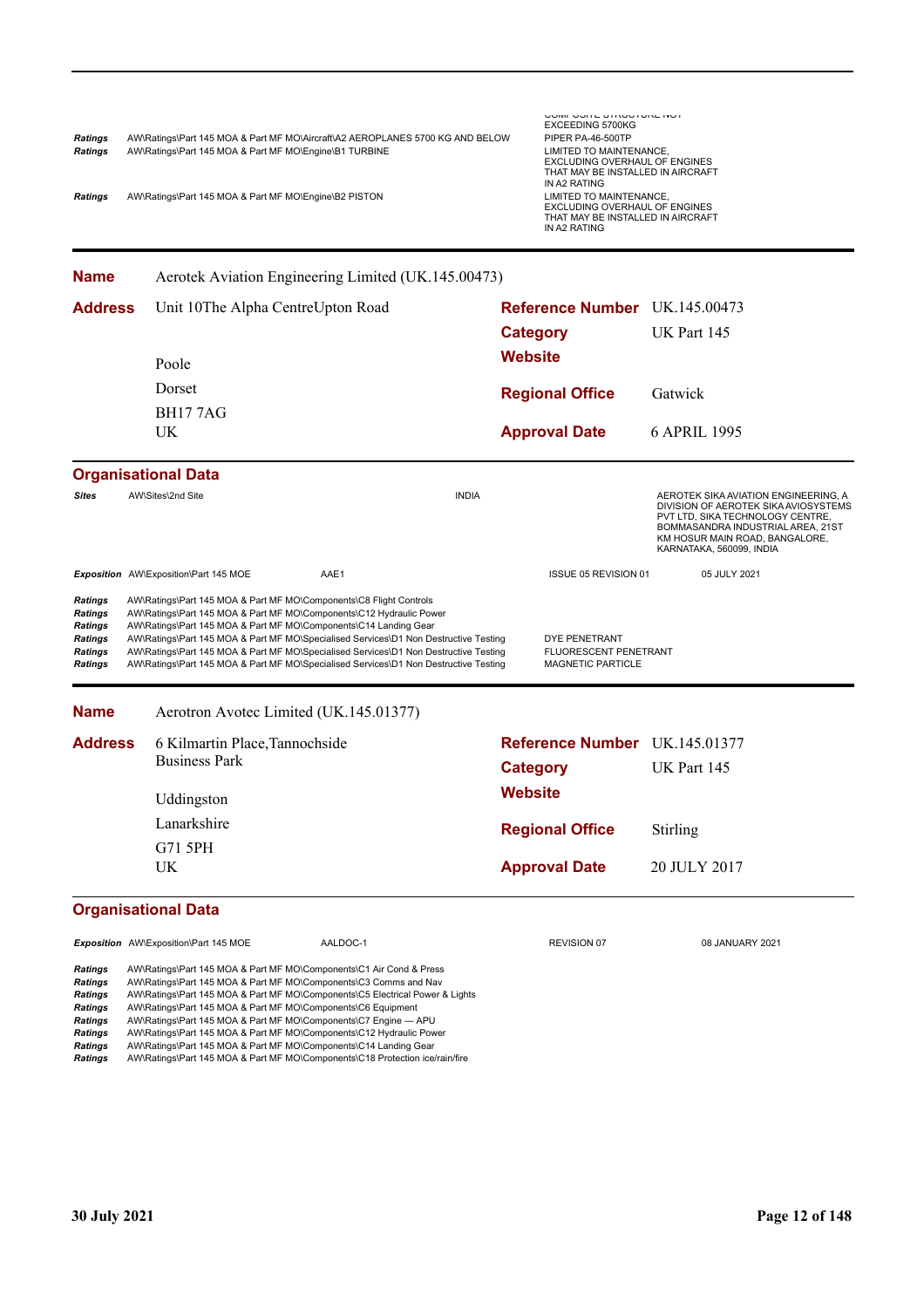| <b>Name</b>                                                                                                                                          |       | Aeroweld Limited (UK.145.00694)                                                                                                                                                                                                                        |                                                                                                                                                                                                                                                                                                                                                                                                                                             |                                         |                |                                       |                                                                                                                        |
|------------------------------------------------------------------------------------------------------------------------------------------------------|-------|--------------------------------------------------------------------------------------------------------------------------------------------------------------------------------------------------------------------------------------------------------|---------------------------------------------------------------------------------------------------------------------------------------------------------------------------------------------------------------------------------------------------------------------------------------------------------------------------------------------------------------------------------------------------------------------------------------------|-----------------------------------------|----------------|---------------------------------------|------------------------------------------------------------------------------------------------------------------------|
| <b>Address</b>                                                                                                                                       |       | 9 Castings RoadSir Francis Ley                                                                                                                                                                                                                         |                                                                                                                                                                                                                                                                                                                                                                                                                                             |                                         |                |                                       | Reference Number UK.145.00694                                                                                          |
|                                                                                                                                                      |       | <b>Industrial Park</b>                                                                                                                                                                                                                                 |                                                                                                                                                                                                                                                                                                                                                                                                                                             | <b>Category</b>                         |                | UK Part 145                           |                                                                                                                        |
|                                                                                                                                                      | Derby |                                                                                                                                                                                                                                                        |                                                                                                                                                                                                                                                                                                                                                                                                                                             | <b>Website</b>                          |                |                                       |                                                                                                                        |
|                                                                                                                                                      |       | Derbyshire                                                                                                                                                                                                                                             |                                                                                                                                                                                                                                                                                                                                                                                                                                             |                                         |                |                                       |                                                                                                                        |
|                                                                                                                                                      |       |                                                                                                                                                                                                                                                        |                                                                                                                                                                                                                                                                                                                                                                                                                                             |                                         |                | <b>Regional Office</b>                | Manchester                                                                                                             |
|                                                                                                                                                      |       | <b>DE23 8YL</b><br>UK                                                                                                                                                                                                                                  |                                                                                                                                                                                                                                                                                                                                                                                                                                             |                                         |                | <b>Approval Date</b>                  | 19 AUGUST 1999                                                                                                         |
|                                                                                                                                                      |       |                                                                                                                                                                                                                                                        |                                                                                                                                                                                                                                                                                                                                                                                                                                             |                                         |                |                                       |                                                                                                                        |
|                                                                                                                                                      |       | <b>Organisational Data</b>                                                                                                                                                                                                                             |                                                                                                                                                                                                                                                                                                                                                                                                                                             |                                         |                |                                       |                                                                                                                        |
|                                                                                                                                                      |       | Exposition AW\Exposition\Part 145 MOE                                                                                                                                                                                                                  | AWFD/MOE.001                                                                                                                                                                                                                                                                                                                                                                                                                                |                                         |                | <b>ISSUE 04</b>                       | <b>13 JANUARY 2021</b>                                                                                                 |
| Ratings<br><b>Ratings</b><br>Ratings<br><b>Ratings</b><br><b>Ratings</b><br>Ratings<br>Ratings<br><b>Ratings</b><br><b>Ratings</b><br><b>Ratings</b> |       | AW\Ratings\Part 145 MOA & Part MF MO\Components\C9 Fuel<br>AW\Ratings\Part 145 MOA & Part MF MO\Components\C15 Oxygen<br>AW\Ratings\Part 145 MOA & Part MF MO\Components\C19 Windows<br>AW\Ratings\Part 145 MOA & Part MF MO\Components\C20 Structural | AW\Ratings\Part 145 MOA & Part MF MO\Components\C7 Engine - APU<br>AW\Ratings\Part 145 MOA & Part MF MO\Components\C8 Flight Controls<br>AW\Ratings\Part 145 MOA & Part MF MO\Components\C12 Hydraulic Power<br>AW\Ratings\Part 145 MOA & Part MF MO\Components\C17 Pneumatic & Vacuum<br>AW\Ratings\Part 145 MOA & Part MF MO\Components\C18 Protection ice/rain/fire<br>AW\Ratings\Part 145 MOA & Part MF MO\Components\C21 Water ballast |                                         |                |                                       |                                                                                                                        |
| <b>Name</b>                                                                                                                                          |       |                                                                                                                                                                                                                                                        | Affinity Flying Services Limited (UK.145.01362)                                                                                                                                                                                                                                                                                                                                                                                             |                                         |                |                                       |                                                                                                                        |
| <b>Address</b>                                                                                                                                       |       | Hangar 29, Royal Air Force College                                                                                                                                                                                                                     |                                                                                                                                                                                                                                                                                                                                                                                                                                             |                                         |                |                                       | Reference Number UK.145.01362                                                                                          |
|                                                                                                                                                      |       | (RAFC)Cranwell                                                                                                                                                                                                                                         |                                                                                                                                                                                                                                                                                                                                                                                                                                             | <b>Category</b>                         |                | UK Part 145                           |                                                                                                                        |
|                                                                                                                                                      |       | Sleaford                                                                                                                                                                                                                                               |                                                                                                                                                                                                                                                                                                                                                                                                                                             |                                         | <b>Website</b> |                                       |                                                                                                                        |
|                                                                                                                                                      |       | Lincolnshire                                                                                                                                                                                                                                           |                                                                                                                                                                                                                                                                                                                                                                                                                                             |                                         |                | <b>Regional Office</b>                | Gatwick                                                                                                                |
|                                                                                                                                                      |       | <b>NG34 8HB</b>                                                                                                                                                                                                                                        |                                                                                                                                                                                                                                                                                                                                                                                                                                             |                                         |                |                                       |                                                                                                                        |
|                                                                                                                                                      |       | UK                                                                                                                                                                                                                                                     |                                                                                                                                                                                                                                                                                                                                                                                                                                             |                                         |                | <b>Approval Date</b>                  | 27 FEBRUARY 2017                                                                                                       |
|                                                                                                                                                      |       | <b>Organisational Data</b>                                                                                                                                                                                                                             |                                                                                                                                                                                                                                                                                                                                                                                                                                             |                                         |                |                                       |                                                                                                                        |
| Sites                                                                                                                                                |       | AW\Sites\Base\Base/PPOB                                                                                                                                                                                                                                |                                                                                                                                                                                                                                                                                                                                                                                                                                             | CRANWELL                                |                |                                       | ROYAL AIR FORCE COLLEGE (RAFC)<br>CRANWELL, SEAFORD, LINCOLNSHIRE,                                                     |
| Sites<br>Sites                                                                                                                                       |       | AW\Sites\Base\Base/2nd Site<br>AW\Sites\Base\Base/2nd Site                                                                                                                                                                                             |                                                                                                                                                                                                                                                                                                                                                                                                                                             | RAF BARKSTON HEATH<br><b>RAF Valley</b> |                |                                       | <b>NG34 8HR</b><br>GRANTHAM, LINCOLSHIRE, NG32 2DQ<br>ROYAL AIR FORCE VALLEY. HOLYHEAD.<br>ISLE OF ANGLESLEY, LL65 3NY |
|                                                                                                                                                      |       | Exposition AW\Exposition\Part 145 MOE                                                                                                                                                                                                                  | AFS EASA Part 145 MOE                                                                                                                                                                                                                                                                                                                                                                                                                       |                                         |                | ISSUE 7 REV 00                        | 31 MARCH 2021                                                                                                          |
| <b>Ratings</b><br>Ratings<br>Ratings                                                                                                                 |       | AW\Ratings\Part 145 MOA & Part MF MO\Components\C6 Equipment                                                                                                                                                                                           | AW\Ratings\Part 145 MOA & Part MF MO\Components\C14 Landing Gear<br>AW\Ratings\Part 145 MOA & Part MF MO\Aircraft\A2 AEROPLANES 5700 KG AND BELOW                                                                                                                                                                                                                                                                                           |                                         |                | BEECHCRAFT TEXAN T-6C (MODEL<br>3000) |                                                                                                                        |
| <b>Ratings</b>                                                                                                                                       |       |                                                                                                                                                                                                                                                        | AW\Ratings\Part 145 MOA & Part MF MO\Aircraft\A2 AEROPLANES 5700 KG AND BELOW                                                                                                                                                                                                                                                                                                                                                               |                                         |                | EMBRAER EMB-500                       |                                                                                                                        |

Ratings AW\Ratings\Part 145 MOA & Part MF MO\Aircraft\A2 AEROPLANES 5700 KG AND BELOW GROB G120TP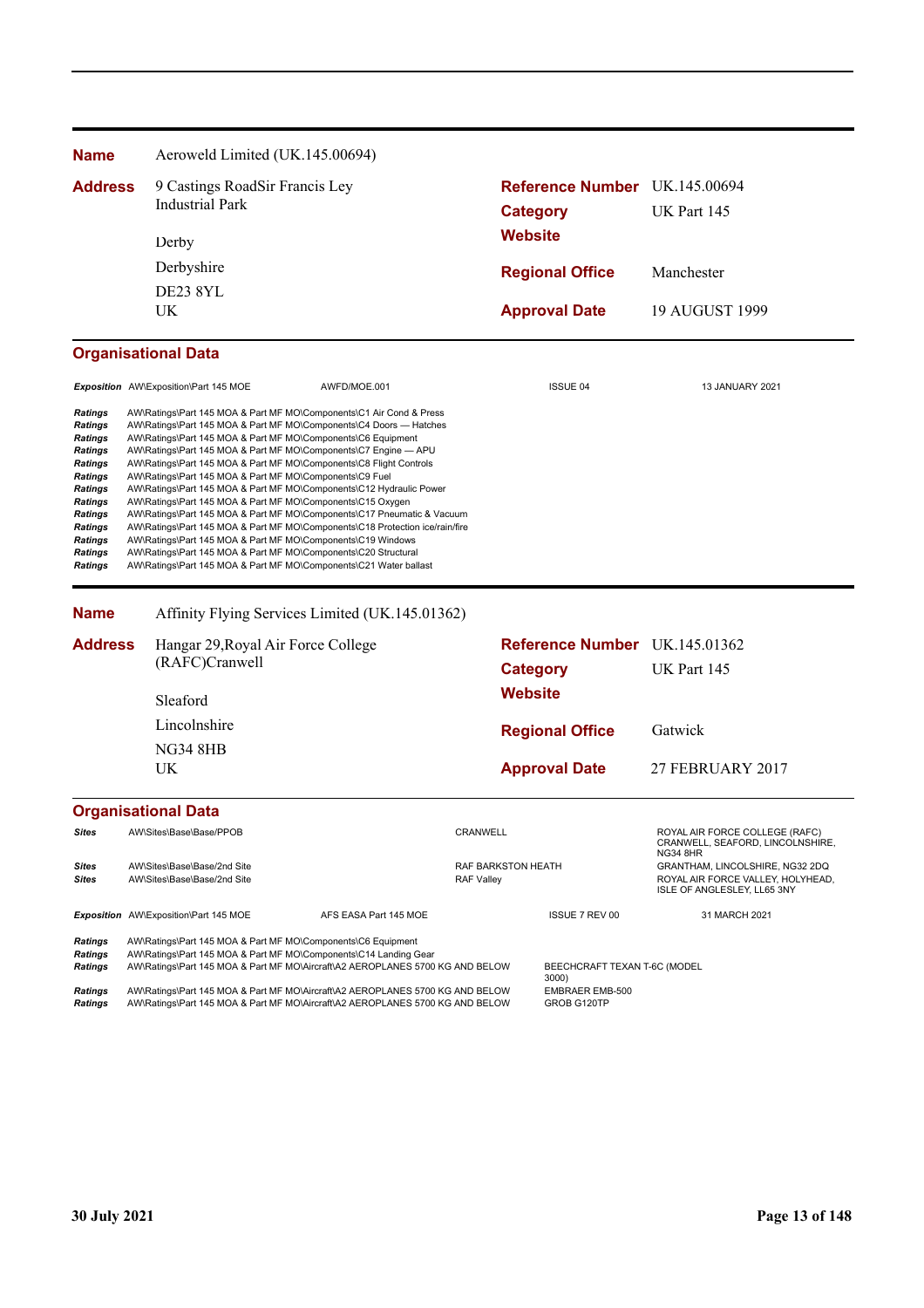| <b>Name</b>                                                                                                                                                                                 |                                                                                                                                                                                                                                                                                                                                                                                                                                                                                                                                                                                                                                                                                                                                                                                                            | AIM Altitude UK Limited t/a AIM Altitude (UK.145.00211)                         |                                   |                                                                     |  |
|---------------------------------------------------------------------------------------------------------------------------------------------------------------------------------------------|------------------------------------------------------------------------------------------------------------------------------------------------------------------------------------------------------------------------------------------------------------------------------------------------------------------------------------------------------------------------------------------------------------------------------------------------------------------------------------------------------------------------------------------------------------------------------------------------------------------------------------------------------------------------------------------------------------------------------------------------------------------------------------------------------------|---------------------------------------------------------------------------------|-----------------------------------|---------------------------------------------------------------------|--|
| <b>Address</b>                                                                                                                                                                              | AirportHurn<br>Christchurch                                                                                                                                                                                                                                                                                                                                                                                                                                                                                                                                                                                                                                                                                                                                                                                | 1 Viscount Road, Aviation Business<br>Park, Bournemouth International<br>Dorset |                                   | Reference Number UK.145.00211<br>UK Part 145                        |  |
|                                                                                                                                                                                             |                                                                                                                                                                                                                                                                                                                                                                                                                                                                                                                                                                                                                                                                                                                                                                                                            |                                                                                 |                                   | Gatwick                                                             |  |
|                                                                                                                                                                                             | <b>BH23 6BU</b>                                                                                                                                                                                                                                                                                                                                                                                                                                                                                                                                                                                                                                                                                                                                                                                            |                                                                                 | <b>Regional Office</b>            |                                                                     |  |
|                                                                                                                                                                                             | UK.                                                                                                                                                                                                                                                                                                                                                                                                                                                                                                                                                                                                                                                                                                                                                                                                        |                                                                                 | <b>Approval Date</b>              | 14 DECEMEBR 1993                                                    |  |
|                                                                                                                                                                                             | <b>Organisational Data</b>                                                                                                                                                                                                                                                                                                                                                                                                                                                                                                                                                                                                                                                                                                                                                                                 |                                                                                 |                                   |                                                                     |  |
| <b>Sites</b>                                                                                                                                                                                | AW\Sites\2nd Site                                                                                                                                                                                                                                                                                                                                                                                                                                                                                                                                                                                                                                                                                                                                                                                          |                                                                                 |                                   | PEMBROKE AVENUE, WATERBEACH,<br>CAMBRIDGE, CAMBRIDGESHIRE, CB25 9QR |  |
|                                                                                                                                                                                             | Exposition AW\Exposition\Part 145 MOE                                                                                                                                                                                                                                                                                                                                                                                                                                                                                                                                                                                                                                                                                                                                                                      | <b>JEC005</b>                                                                   | <b>ISSUE 27</b>                   | 19 MARCH 2021                                                       |  |
| <b>Ratings</b><br><b>Ratings</b><br><b>Ratings</b><br><b>Ratings</b><br><b>Ratings</b><br><b>Ratings</b><br><b>Ratings</b><br><b>Ratings</b><br><b>Ratings</b><br>Ratings<br><b>Ratings</b> | AW\Ratings\Part 145 MOA & Part MF MO\Components\C1 Air Cond & Press<br>AW\Ratings\Part 145 MOA & Part MF MO\Components\C3 Comms and Nav<br>AW\Ratings\Part 145 MOA & Part MF MO\Components\C4 Doors - Hatches<br>AW\Ratings\Part 145 MOA & Part MF MO\Components\C5 Electrical Power & Lights<br>AW\Ratings\Part 145 MOA & Part MF MO\Components\C6 Equipment<br>AW\Ratings\Part 145 MOA & Part MF MO\Components\C9 Fuel<br>AW\Ratings\Part 145 MOA & Part MF MO\Components\C13 Indicating - recording system<br>AW\Ratings\Part 145 MOA & Part MF MO\Components\C8 Flight Controls<br>AW\Ratings\Part 145 MOA & Part MF MO\Components\C10 Helicopter - Rotors<br>AW\Ratings\Part 145 MOA & Part MF MO\Components\C11 Helicopter - Trans<br>AW\Ratings\Part 145 MOA & Part MF MO\Components\C20 Structural |                                                                                 |                                   |                                                                     |  |
| <b>Name</b>                                                                                                                                                                                 |                                                                                                                                                                                                                                                                                                                                                                                                                                                                                                                                                                                                                                                                                                                                                                                                            | Air Atlanta Aviaservices Limited (UK.145.00681)                                 |                                   |                                                                     |  |
| <b>Address</b>                                                                                                                                                                              | CentreMaxwell Way                                                                                                                                                                                                                                                                                                                                                                                                                                                                                                                                                                                                                                                                                                                                                                                          | Unit 2Meadowbrook Industrial                                                    |                                   | Reference Number UK.145.00681<br>UK Part 145                        |  |
|                                                                                                                                                                                             | Crawley                                                                                                                                                                                                                                                                                                                                                                                                                                                                                                                                                                                                                                                                                                                                                                                                    |                                                                                 | <b>Category</b><br><b>Website</b> |                                                                     |  |
|                                                                                                                                                                                             | <b>West Sussex</b>                                                                                                                                                                                                                                                                                                                                                                                                                                                                                                                                                                                                                                                                                                                                                                                         |                                                                                 | <b>Regional Office</b>            | Gatwick                                                             |  |
|                                                                                                                                                                                             | RH109SA                                                                                                                                                                                                                                                                                                                                                                                                                                                                                                                                                                                                                                                                                                                                                                                                    |                                                                                 |                                   |                                                                     |  |
|                                                                                                                                                                                             | <b>UK</b>                                                                                                                                                                                                                                                                                                                                                                                                                                                                                                                                                                                                                                                                                                                                                                                                  |                                                                                 |                                   | 29 SEPTEMBER 1999                                                   |  |
|                                                                                                                                                                                             | <b>Organisational Data</b>                                                                                                                                                                                                                                                                                                                                                                                                                                                                                                                                                                                                                                                                                                                                                                                 |                                                                                 |                                   |                                                                     |  |
|                                                                                                                                                                                             | Exposition AW\Exposition\Part 145 MOE                                                                                                                                                                                                                                                                                                                                                                                                                                                                                                                                                                                                                                                                                                                                                                      | Part 145 - Maintenance Organisation Exposition                                  | <b>REVISION 20</b>                | 19 MAY 2021                                                         |  |
| <b>Ratings</b><br><b>Ratings</b><br><b>Ratings</b><br><b>Ratings</b>                                                                                                                        | AW\Ratings\Part 145 MOA & Part MF MO\Components\C5 Electrical Power & Lights<br>AW\Ratings\Part 145 MOA & Part MF MO\Components\C6 Equipment<br>AW\Ratings\Part 145 MOA & Part MF MO\Components\C14 Landing Gear<br>AW\Ratings\Part 145 MOA & Part MF MO\Components\C15 Oxygen                                                                                                                                                                                                                                                                                                                                                                                                                                                                                                                             |                                                                                 |                                   |                                                                     |  |

Ratings AW\Ratings\Part 145 MOA & Part MF MO\Specialised Services\D1 Non Destructive Testing DYE PENETRANT Ratings AW\Ratings\Part 145 MOA & Part MF MO\Specialised Services\D1 Non Destructive Testing EDDY CURRENT

Ratings AW\Ratings\Part 145 MOA & Part MF MO\Specialised Services\D1 Non Destructive Testing MAGNETIC PARTICLE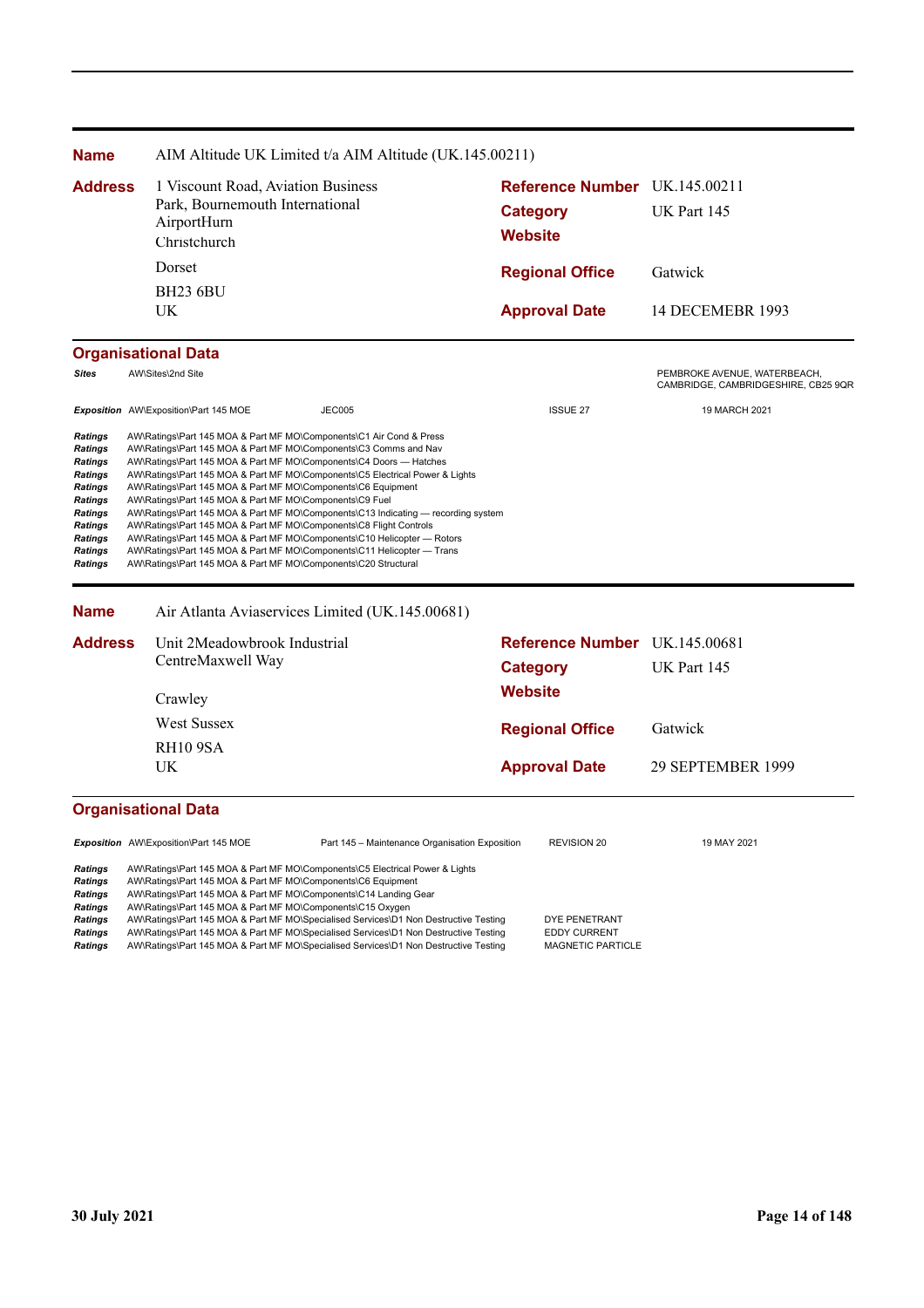| <b>Name</b>                                                                                                                                                  | Air Kilroe Limited t/a Eastern Airways (UK.145.00091)                                                                                                                                                                                                                                                                                                                                                                                                                                                                                                                                                                                                                                                                                                                                                                                                                                                                           |                                                                                                                                                                                                                                                                                              |                                                                                                                      |
|--------------------------------------------------------------------------------------------------------------------------------------------------------------|---------------------------------------------------------------------------------------------------------------------------------------------------------------------------------------------------------------------------------------------------------------------------------------------------------------------------------------------------------------------------------------------------------------------------------------------------------------------------------------------------------------------------------------------------------------------------------------------------------------------------------------------------------------------------------------------------------------------------------------------------------------------------------------------------------------------------------------------------------------------------------------------------------------------------------|----------------------------------------------------------------------------------------------------------------------------------------------------------------------------------------------------------------------------------------------------------------------------------------------|----------------------------------------------------------------------------------------------------------------------|
| <b>Address</b>                                                                                                                                               | New HangarFranklin WayHumberside                                                                                                                                                                                                                                                                                                                                                                                                                                                                                                                                                                                                                                                                                                                                                                                                                                                                                                | Reference Number UK.145.00091                                                                                                                                                                                                                                                                |                                                                                                                      |
|                                                                                                                                                              | <b>International Airport</b>                                                                                                                                                                                                                                                                                                                                                                                                                                                                                                                                                                                                                                                                                                                                                                                                                                                                                                    | <b>Category</b>                                                                                                                                                                                                                                                                              | UK Part 145                                                                                                          |
|                                                                                                                                                              | Kirmington                                                                                                                                                                                                                                                                                                                                                                                                                                                                                                                                                                                                                                                                                                                                                                                                                                                                                                                      | <b>Website</b>                                                                                                                                                                                                                                                                               |                                                                                                                      |
|                                                                                                                                                              | North Lincolnshire                                                                                                                                                                                                                                                                                                                                                                                                                                                                                                                                                                                                                                                                                                                                                                                                                                                                                                              | <b>Regional Office</b>                                                                                                                                                                                                                                                                       | Manchester                                                                                                           |
|                                                                                                                                                              | <b>DN39 6YH</b>                                                                                                                                                                                                                                                                                                                                                                                                                                                                                                                                                                                                                                                                                                                                                                                                                                                                                                                 |                                                                                                                                                                                                                                                                                              |                                                                                                                      |
|                                                                                                                                                              | UK                                                                                                                                                                                                                                                                                                                                                                                                                                                                                                                                                                                                                                                                                                                                                                                                                                                                                                                              | <b>Approval Date</b>                                                                                                                                                                                                                                                                         | 25 February 1994                                                                                                     |
|                                                                                                                                                              | <b>Organisational Data</b>                                                                                                                                                                                                                                                                                                                                                                                                                                                                                                                                                                                                                                                                                                                                                                                                                                                                                                      |                                                                                                                                                                                                                                                                                              |                                                                                                                      |
| <b>Sites</b>                                                                                                                                                 | AW\Sites\Base\Base/PPOB                                                                                                                                                                                                                                                                                                                                                                                                                                                                                                                                                                                                                                                                                                                                                                                                                                                                                                         | <b>HUMBERSIDE</b>                                                                                                                                                                                                                                                                            | NEW HANGAR, FRANKLIN WAY,<br>HUMBERSIDE INTERNATIONAL AIRPORT,<br>KIRMINGTON, NORTH LINCOLNSHIRE,<br><b>DN39 6YH</b> |
|                                                                                                                                                              | Exposition AW\Exposition\Part 145 MOE<br>EA/MOE/02                                                                                                                                                                                                                                                                                                                                                                                                                                                                                                                                                                                                                                                                                                                                                                                                                                                                              | ISSUE 01 REVISION 09                                                                                                                                                                                                                                                                         | 07 MAY 2021                                                                                                          |
| <b>Ratings</b><br>Ratings<br>Ratings<br>Ratings<br><b>Ratings</b><br>Ratings<br><b>Ratings</b><br>Ratings<br><b>Ratings</b><br>Ratings<br>Ratings<br>Ratings | AW\Ratings\Part 145 MOA & Part MF MO\Aircraft\A1 AEROPLANES ABOVE 5700 KG<br>AW\Ratings\Part 145 MOA & Part MF MO\Aircraft\A1 AEROPLANES ABOVE 5700 KG<br>AW\Ratings\Part 145 MOA & Part MF MO\Aircraft\A1 AEROPLANES ABOVE 5700 KG<br>AW\Ratings\Part 145 MOA & Part MF MO\Aircraft\A1 AEROPLANES ABOVE 5700 KG<br>AW\Ratings\Part 145 MOA & Part MF MO\Aircraft\A1 AEROPLANES ABOVE 5700 KG<br>AW\Ratings\Part 145 MOA & Part MF MO\Components\C1 Air Cond & Press<br>AW\Ratings\Part 145 MOA & Part MF MO\Components\C4 Doors - Hatches<br>AW\Ratings\Part 145 MOA & Part MF MO\Components\C5 Electrical Power & Lights<br>AW\Ratings\Part 145 MOA & Part MF MO\Components\C18 Protection ice/rain/fire<br>AW\Ratings\Part 145 MOA & Part MF MO\Components\C20 Structural<br>AW\Ratings\Part 145 MOA & Part MF MO\Aircraft\A1 AEROPLANES ABOVE 5700 KG<br>AW\Ratings\Part 145 MOA & Part MF MO\Components\C8 Flight Controls | Embraer ERJ-190 Series<br>ATR 72 SERIES<br>BAe Systems Jetstream 41 Series<br>Embraer EMB -135/145 Series<br><b>SAAB 2000</b><br>C4 Doors - Hatches<br>C5 Electrical Power & Lights<br>C18 Protection ice/rain/fire<br>C20 Structural<br><b>EMBRAER ERJ-170 SERIES</b><br>C8 Flight Controls |                                                                                                                      |
| <b>Name</b>                                                                                                                                                  | Airbase UK Interiors Limited (UK.145.01456)                                                                                                                                                                                                                                                                                                                                                                                                                                                                                                                                                                                                                                                                                                                                                                                                                                                                                     |                                                                                                                                                                                                                                                                                              |                                                                                                                      |
| <b>Address</b>                                                                                                                                               | Gatwick GateCharlwood                                                                                                                                                                                                                                                                                                                                                                                                                                                                                                                                                                                                                                                                                                                                                                                                                                                                                                           | Reference Number UK.145.01456                                                                                                                                                                                                                                                                |                                                                                                                      |
|                                                                                                                                                              | RoadLowfield Heath                                                                                                                                                                                                                                                                                                                                                                                                                                                                                                                                                                                                                                                                                                                                                                                                                                                                                                              | <b>Category</b>                                                                                                                                                                                                                                                                              | UK Part 145                                                                                                          |
|                                                                                                                                                              | Crawley                                                                                                                                                                                                                                                                                                                                                                                                                                                                                                                                                                                                                                                                                                                                                                                                                                                                                                                         | <b>Website</b>                                                                                                                                                                                                                                                                               |                                                                                                                      |
|                                                                                                                                                              | <b>West Sussex</b>                                                                                                                                                                                                                                                                                                                                                                                                                                                                                                                                                                                                                                                                                                                                                                                                                                                                                                              | <b>Regional Office</b>                                                                                                                                                                                                                                                                       | Gatwick                                                                                                              |
|                                                                                                                                                              | RH11 0TG                                                                                                                                                                                                                                                                                                                                                                                                                                                                                                                                                                                                                                                                                                                                                                                                                                                                                                                        |                                                                                                                                                                                                                                                                                              |                                                                                                                      |
|                                                                                                                                                              | UK                                                                                                                                                                                                                                                                                                                                                                                                                                                                                                                                                                                                                                                                                                                                                                                                                                                                                                                              | <b>Approval Date</b>                                                                                                                                                                                                                                                                         | 23 OCTOBER 2020                                                                                                      |
|                                                                                                                                                              | <b>Organisational Data</b>                                                                                                                                                                                                                                                                                                                                                                                                                                                                                                                                                                                                                                                                                                                                                                                                                                                                                                      |                                                                                                                                                                                                                                                                                              |                                                                                                                      |
|                                                                                                                                                              | Exposition AW\Exposition\Part 145 MOE<br>422QA-1018                                                                                                                                                                                                                                                                                                                                                                                                                                                                                                                                                                                                                                                                                                                                                                                                                                                                             | ISSUE 01 REVISION 02                                                                                                                                                                                                                                                                         | 14 MAY 2021                                                                                                          |
| <b>Ratings</b>                                                                                                                                               | AW\Ratings\Part 145 MOA & Part MF MO\Components\C6 Equipment                                                                                                                                                                                                                                                                                                                                                                                                                                                                                                                                                                                                                                                                                                                                                                                                                                                                    | C6 - EQUIPMENT                                                                                                                                                                                                                                                                               |                                                                                                                      |
| <b>Name</b>                                                                                                                                                  | Airbus Helicopters UK Limited (UK.145.00124)                                                                                                                                                                                                                                                                                                                                                                                                                                                                                                                                                                                                                                                                                                                                                                                                                                                                                    |                                                                                                                                                                                                                                                                                              |                                                                                                                      |
| <b>Address</b>                                                                                                                                               | Oxford Airport                                                                                                                                                                                                                                                                                                                                                                                                                                                                                                                                                                                                                                                                                                                                                                                                                                                                                                                  | <b>Reference Number</b> UK.145.00124                                                                                                                                                                                                                                                         |                                                                                                                      |
|                                                                                                                                                              | Kidlington                                                                                                                                                                                                                                                                                                                                                                                                                                                                                                                                                                                                                                                                                                                                                                                                                                                                                                                      | <b>Category</b><br><b>Website</b>                                                                                                                                                                                                                                                            | UK Part 145                                                                                                          |
|                                                                                                                                                              | Oxfordshire                                                                                                                                                                                                                                                                                                                                                                                                                                                                                                                                                                                                                                                                                                                                                                                                                                                                                                                     |                                                                                                                                                                                                                                                                                              |                                                                                                                      |
|                                                                                                                                                              | OX5 1QZ                                                                                                                                                                                                                                                                                                                                                                                                                                                                                                                                                                                                                                                                                                                                                                                                                                                                                                                         | <b>Regional Office</b>                                                                                                                                                                                                                                                                       | Gatwick                                                                                                              |
|                                                                                                                                                              | UK                                                                                                                                                                                                                                                                                                                                                                                                                                                                                                                                                                                                                                                                                                                                                                                                                                                                                                                              | <b>Approval Date</b>                                                                                                                                                                                                                                                                         | 22 December 1993                                                                                                     |
|                                                                                                                                                              | <b>Organisational Data</b>                                                                                                                                                                                                                                                                                                                                                                                                                                                                                                                                                                                                                                                                                                                                                                                                                                                                                                      |                                                                                                                                                                                                                                                                                              |                                                                                                                      |
| Sites                                                                                                                                                        | AW\Sites\Base\Base/2nd Site                                                                                                                                                                                                                                                                                                                                                                                                                                                                                                                                                                                                                                                                                                                                                                                                                                                                                                     | <b>SHREWSBURY</b>                                                                                                                                                                                                                                                                            | RAF SHAWBURY HANGAR 2 & 3, WEM<br>ROAD, SHREWSBURY, SY4 4DZ                                                          |
| Sites                                                                                                                                                        | AW\Sites\Base\Base/PPOB                                                                                                                                                                                                                                                                                                                                                                                                                                                                                                                                                                                                                                                                                                                                                                                                                                                                                                         | <b>OXFORD</b>                                                                                                                                                                                                                                                                                | OXFORD AIRPORT. KIDLINGTON,                                                                                          |
| <b>30 July 2021</b>                                                                                                                                          |                                                                                                                                                                                                                                                                                                                                                                                                                                                                                                                                                                                                                                                                                                                                                                                                                                                                                                                                 |                                                                                                                                                                                                                                                                                              | Page 15 of 148                                                                                                       |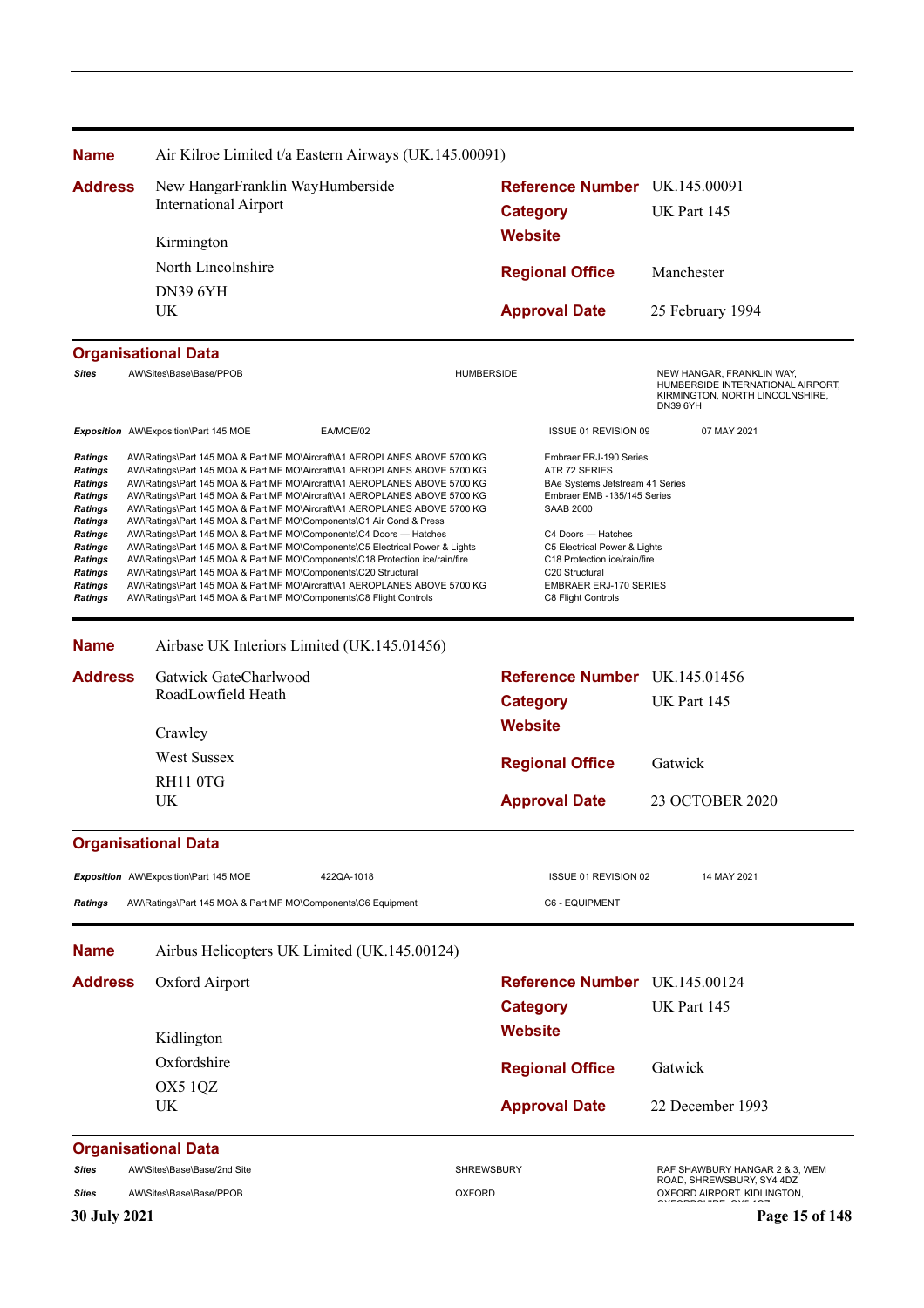|                                                     |                                                                                                                                                                                                                                                                                                                              |                                                                | OXFORDSHIRE, OX5 1QZ                                                                                                                                |                                                                                                                                                                                                                              |
|-----------------------------------------------------|------------------------------------------------------------------------------------------------------------------------------------------------------------------------------------------------------------------------------------------------------------------------------------------------------------------------------|----------------------------------------------------------------|-----------------------------------------------------------------------------------------------------------------------------------------------------|------------------------------------------------------------------------------------------------------------------------------------------------------------------------------------------------------------------------------|
|                                                     | Exposition AW\Exposition\Part 145 MOE<br><b>MQM/05</b>                                                                                                                                                                                                                                                                       | <b>ISSUE 44</b>                                                |                                                                                                                                                     | 19 JULY 2021                                                                                                                                                                                                                 |
| Ratings                                             | AW\Ratings\Part 145 MOA & Part MF MO\Aircraft\A3 HELICOPTERS                                                                                                                                                                                                                                                                 | SINGLE TURBINE ENGINE<br><b>HELICOPTERS NOT EXCEEDING 3175</b> |                                                                                                                                                     |                                                                                                                                                                                                                              |
| Ratings<br>Ratings<br>Ratings<br>Ratings<br>Ratings | AW\Ratings\Part 145 MOA & Part MF MO\Aircraft\A3 HELICOPTERS<br>AW\Ratings\Part 145 MOA & Part MF MO\Aircraft\A3 HELICOPTERS<br>AW\Ratings\Part 145 MOA & Part MF MO\Aircraft\A3 HELICOPTERS<br>AW\Ratings\Part 145 MOA & Part MF MO\Aircraft\A3 HELICOPTERS<br>AW\Ratings\Part 145 MOA & Part MF MO\Aircraft\A3 HELICOPTERS | 117 SERIES                                                     | ΚG<br>EUROCOPTER AS 355 SERIES<br>EUROCOPTER AS 365 SERIES<br>EUROCOPTER EC 135 SERIES<br>EUROCOPTER EC 155 SERIES<br>EUROCOPTER DEUTSCHLAND MBB-BK |                                                                                                                                                                                                                              |
| Ratings                                             | AW\Ratings\Part 145 MOA & Part MF MO\Engine\B1 TURBINE                                                                                                                                                                                                                                                                       | <b>TURBOMECA SERIES</b>                                        |                                                                                                                                                     | To the limits defined with the<br>Company MOE.                                                                                                                                                                               |
| Ratings<br>Ratings<br>Ratings                       | AW\Ratings\Part 145 MOA & Part MF MO\Components\C5 Electrical Power & Lights<br>AW\Ratings\Part 145 MOA & Part MF MO\Components\C10 Helicopter - Rotors<br>AW\Ratings\Part 145 MOA & Part MF MO\Components\C11 Helicopter - Trans                                                                                            |                                                                |                                                                                                                                                     |                                                                                                                                                                                                                              |
| Name                                                | Aircamo Engines Limited (UK.145.01453)                                                                                                                                                                                                                                                                                       |                                                                |                                                                                                                                                     |                                                                                                                                                                                                                              |
| <b>Address</b>                                      | Unit 4, Hawarden Business                                                                                                                                                                                                                                                                                                    | <b>Reference Number</b> UK.145.01453                           |                                                                                                                                                     |                                                                                                                                                                                                                              |
|                                                     | Park, Manor Lane,                                                                                                                                                                                                                                                                                                            | <b>Category</b>                                                | UK Part 145                                                                                                                                         |                                                                                                                                                                                                                              |
|                                                     |                                                                                                                                                                                                                                                                                                                              | <b>Website</b>                                                 |                                                                                                                                                     |                                                                                                                                                                                                                              |
|                                                     | Hawarden                                                                                                                                                                                                                                                                                                                     |                                                                |                                                                                                                                                     |                                                                                                                                                                                                                              |
|                                                     | Flintshire                                                                                                                                                                                                                                                                                                                   | <b>Regional Office</b>                                         | Manchester                                                                                                                                          |                                                                                                                                                                                                                              |
|                                                     | CH <sub>5</sub> 3US                                                                                                                                                                                                                                                                                                          | <b>Approval Date</b>                                           | 03 DECEMBER 2020                                                                                                                                    |                                                                                                                                                                                                                              |
|                                                     | <b>Organisational Data</b>                                                                                                                                                                                                                                                                                                   |                                                                |                                                                                                                                                     |                                                                                                                                                                                                                              |
|                                                     | Exposition AW\Exposition\Part 145 MOE<br>Aircamo/Engines/MOE/Issue 1 Rev0                                                                                                                                                                                                                                                    | ISSUE 01 REVISION 04                                           |                                                                                                                                                     | 10 JUNE 2021                                                                                                                                                                                                                 |
| Ratings                                             | AW\Ratings\Part 145 MOA & Part MF MO\Engine\B1 TURBINE                                                                                                                                                                                                                                                                       | ROLLS ROYCE TRENT 1000 SERIES                                  |                                                                                                                                                     | MPD/AMP SCHEDULED<br>MAINTENANCE,<br>PRESERVATION & STORAGE<br>IAW AMM OR EQUIVALENT<br>EM DEFECT RECTIFICATION,<br>MODIFICATIONS, AND<br>REPAIRS IAW EM, CMM, SRM<br>& AMM WITHOUT THE NEED                                 |
| Ratings                                             | AW\Ratings\Part 145 MOA & Part MF MO\Engine\B1 TURBINE                                                                                                                                                                                                                                                                       | IAE: PW1100G-JM SERIES                                         |                                                                                                                                                     | OF MODULE DISASSEMBLY<br><b>MPD/AMP SCHEDULED</b><br>MAINTENANCE,<br>PRESERVATION & STORAGE<br>IAW AMM OR EQUIVALENT<br>EM DEFECT RECTIFICATION,<br>MODIFICATIONS, AND<br>REPAIRS IAW EM, CMM, SRM<br>& AMM WITHOUT THE NEED |
| Ratings                                             | AW\Ratings\Part 145 MOA & Part MF MO\Engine\B1 TURBINE                                                                                                                                                                                                                                                                       | CFM INTERNATIONAL CFM 56-3<br>SERIES*                          |                                                                                                                                                     | OF MODULE DISASSEMBLY<br>* POWERPLANT STORAGE,<br>PRESERVATION & QEC<br><b>BUILD WITHOUT MODULE</b><br>DISASSEMBLY.                                                                                                          |
| Ratings                                             | AW\Ratings\Part 145 MOA & Part MF MO\Engine\B1 TURBINE                                                                                                                                                                                                                                                                       | CFM INTERNATIONAL CFM 56-5<br>SERIES*                          |                                                                                                                                                     | * POWERPLANT STORAGE,<br>PRESERVATION & QEC<br><b>BUILD WITHOUT MODULE</b><br>DISASSEMBLY.                                                                                                                                   |
| Ratings                                             | AW\Ratings\Part 145 MOA & Part MF MO\Engine\B1 TURBINE                                                                                                                                                                                                                                                                       | CFM INTERNATIOAL CFM 56-7 SERIES                               |                                                                                                                                                     | * POWERPLANT STORAGE,<br>PRESERVATION & QEC<br><b>BUILD WITHOUT MODULE</b><br>DISASSEMBLY.                                                                                                                                   |
| Ratings                                             | AW\Ratings\Part 145 MOA & Part MF MO\Engine\B1 TURBINE                                                                                                                                                                                                                                                                       | CFM INTERNATIONAL CFM 56 LEAP                                  |                                                                                                                                                     | * POWERPLANT STORAGE,<br>PRESERVATION & QEC<br><b>BUILD WITHOUT MODULE</b><br>DISASSEMBLY.                                                                                                                                   |
| Ratings                                             | AW\Ratings\Part 145 MOA & Part MF MO\Engine\B1 TURBINE                                                                                                                                                                                                                                                                       | (IAE) V2500-A5 SERIES                                          |                                                                                                                                                     | * POWERPLANT STORAGE,<br>PRESERVATION & QEC<br><b>BUILD WITHOUT MODULE</b><br>DISASSEMBLY.                                                                                                                                   |
| Ratings                                             | AW\Ratings\Part 145 MOA & Part MF MO\Engine\B1 TURBINE                                                                                                                                                                                                                                                                       | RB211 TRENT 700 SERIES                                         |                                                                                                                                                     | * POWERPLANT STORAGE,<br>PRESERVATION & QEC<br><b>BUILD WITHOUT MODULE</b><br>DISASSEMBLY.                                                                                                                                   |
| Ratings                                             | AW\Ratings\Part 145 MOA & Part MF MO\Engine\B1 TURBINE                                                                                                                                                                                                                                                                       | ROLLS-ROYCE RB211-535 SERIES                                   |                                                                                                                                                     | * POWERPLANT STORAGE,                                                                                                                                                                                                        |

*Ratings* AW\Ratings\Part 145 MOA & Part MF MO\Engine\B3 APU GARRETT GTCP 36-300 *Ratings* AW\Ratings\Part 145 MOA & Part MF MO\Engine\B3 APU HAMILTON SUNDSTRAND APS3200 Ratings AW\Ratings\Part 145 MOA & Part MF MO\Engine\B3 APU HONEYWELL GTCP131-9(A) Ratings AW\Ratings\Part 145 MOA & Part MF MO\Engine\B3 APU HONEYWELL GTCP131-9(B)

**30 July 2021 Page 16 of 148**

PRESERVATION & QEC BUILD WITHOUT MODULE DISASSEMBLY.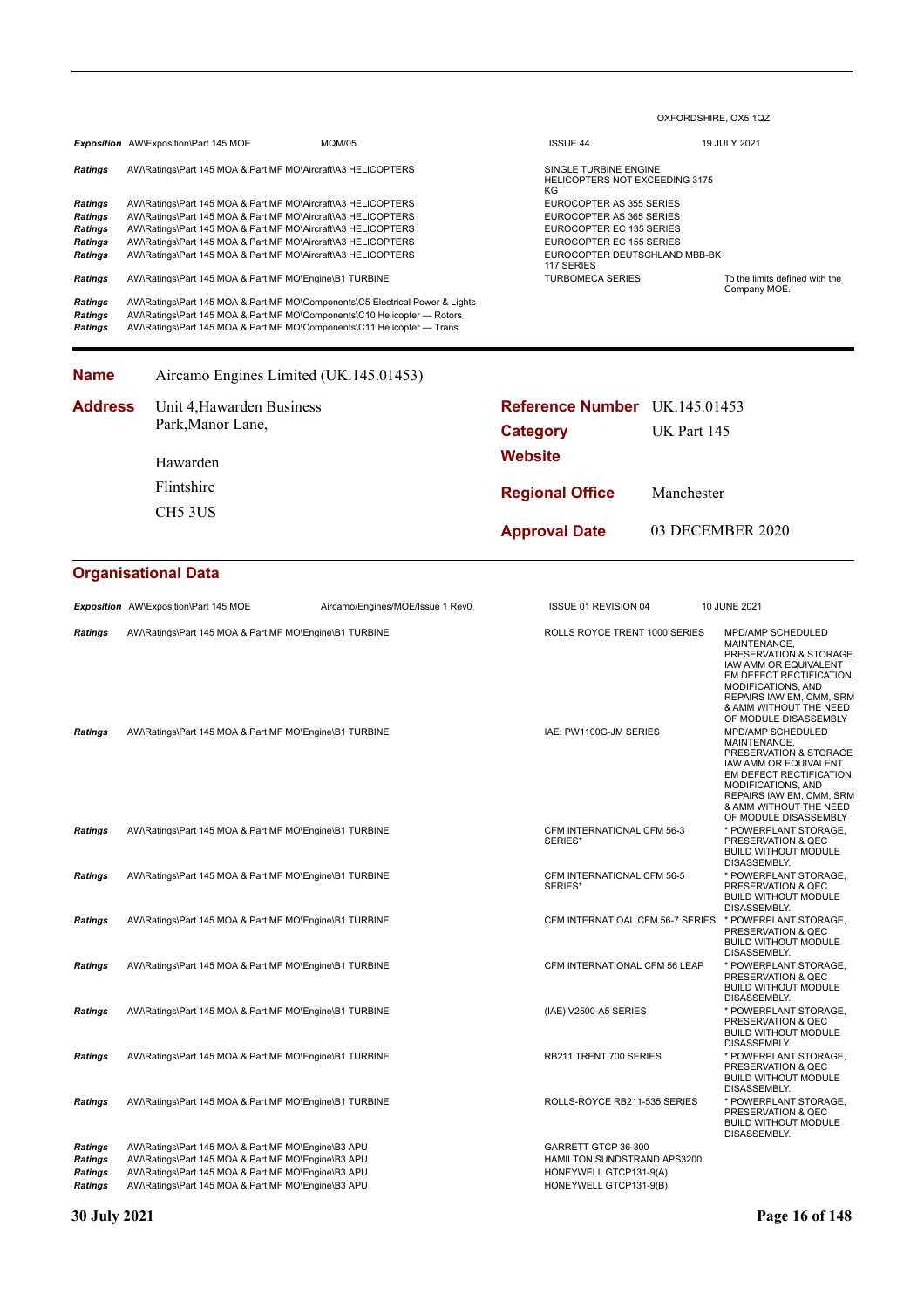| <b>Ratings</b> | AW\Ratings\Part 145 MOA & Part MF MO\Engine\B3 APU | HONEYWELL GTCP331-350C  |
|----------------|----------------------------------------------------|-------------------------|
| Ratings        | AW\Ratings\Part 145 MOA & Part MF MO\Engine\B3 APU | HONEYWELL GTCP331-200A  |
| <b>Ratings</b> | AW\Ratings\Part 145 MOA & Part MF MO\Engine\B3 APU | HONEYWELL GTCP331-200ER |

| <b>Name</b>                | Aircraft Component Services Limited (UK.145.00847) |                                                                    |             |
|----------------------------|----------------------------------------------------|--------------------------------------------------------------------|-------------|
| <b>Address</b>             | 22 Towerfield Road                                 | Reference Number UK.145.00847<br><b>Category</b><br><b>Website</b> | UK Part 145 |
|                            | Shoeburyness<br>Essex<br>SS3 9QE                   | <b>Regional Office</b>                                             | Gatwick     |
|                            | UK.                                                | <b>Approval Date</b>                                               | 22 MAY 2003 |
| <b>Organisational Data</b> |                                                    |                                                                    |             |

|                | <b>Exposition</b> AW\Exposition\Part 145 MOE                   | ACS/001/2004                                                                         | <b>ISSUE 02 REVISION 06</b> | 03 JUNE 2021 |
|----------------|----------------------------------------------------------------|--------------------------------------------------------------------------------------|-----------------------------|--------------|
| Ratings        |                                                                | AW\Ratings\Part 145 MOA & Part MF MO\Specialised Services\D1 Non Destructive Testing | <b>EDDY CURRENT</b>         |              |
| <b>Ratings</b> |                                                                | AW\Ratings\Part 145 MOA & Part MF MO\Specialised Services\D1 Non Destructive Testing | <b>LIQUID PENETRANT</b>     |              |
| <b>Ratings</b> |                                                                | AW\Ratings\Part 145 MOA & Part MF MO\Specialised Services\D1 Non Destructive Testing | <b>MAGNETIC PARTICLE</b>    |              |
| <b>Ratings</b> |                                                                | AW\Ratings\Part 145 MOA & Part MF MO\Components\C1 Air Cond & Press                  |                             |              |
| <b>Ratings</b> |                                                                | AW\Ratings\Part 145 MOA & Part MF MO\Components\C3 Comms and Nav                     |                             |              |
| Ratings        |                                                                | AW\Ratings\Part 145 MOA & Part MF MO\Components\C4 Doors — Hatches                   |                             |              |
| <b>Ratings</b> |                                                                | AW\Ratings\Part 145 MOA & Part MF MO\Components\C5 Electrical Power & Lights         |                             |              |
| <b>Ratings</b> | AW\Ratings\Part 145 MOA & Part MF MO\Components\C6 Equipment   |                                                                                      |                             |              |
| <b>Ratings</b> |                                                                | AW\Ratings\Part 145 MOA & Part MF MO\Components\C7 Engine - APU                      |                             |              |
| Ratings        |                                                                | AW\Ratings\Part 145 MOA & Part MF MO\Components\C8 Flight Controls                   |                             |              |
| <b>Ratings</b> | AW\Ratings\Part 145 MOA & Part MF MO\Components\C9 Fuel        |                                                                                      |                             |              |
| <b>Ratings</b> |                                                                | AW\Ratings\Part 145 MOA & Part MF MO\Components\C12 Hydraulic Power                  |                             |              |
| <b>Ratings</b> |                                                                | AW\Ratings\Part 145 MOA & Part MF MO\Components\C13 Indicating — recording system    |                             |              |
| Ratings        |                                                                | AW\Ratings\Part 145 MOA & Part MF MO\Components\C14 Landing Gear                     |                             |              |
| <b>Ratings</b> | AW\Ratings\Part 145 MOA & Part MF MO\Components\C15 Oxygen     |                                                                                      |                             |              |
| Ratings        | AW\Ratings\Part 145 MOA & Part MF MO\Components\C16 Propellers |                                                                                      |                             |              |
| Ratings        |                                                                | AW\Ratings\Part 145 MOA & Part MF MO\Components\C17 Pneumatic & Vacuum               |                             |              |
| <b>Ratings</b> |                                                                | AW\Ratings\Part 145 MOA & Part MF MO\Components\C18 Protection ice/rain/fire         |                             |              |
| <b>Ratings</b> | AW\Ratings\Part 145 MOA & Part MF MO\Components\C19 Windows    |                                                                                      |                             |              |
| Ratings        | AW\Ratings\Part 145 MOA & Part MF MO\Components\C20 Structural |                                                                                      |                             |              |
|                |                                                                |                                                                                      |                             |              |

**Name** Aircraft Engineers Limited (UK.145.00827)

| <b>Address</b> | Hangar 22ANear Control Tower | Reference Number UK.145.00827 |                 |
|----------------|------------------------------|-------------------------------|-----------------|
|                |                              | Category                      | UK Part 145     |
|                | Prestwick                    | <b>Website</b>                |                 |
|                | Prestwick                    | <b>Regional Office</b>        | <b>Stirling</b> |
|                | KA9 2PQ                      |                               |                 |
|                | UK.                          | <b>Approval Date</b>          | 21 MAY 2002     |

| <b>Sites</b>   | AW\Sites\Base                                                                 |             | <b>PRESTWICK AIRPORT</b> |                                                                                                                     | HANGAR 22A, NEAR CONTROL TOWER,<br>PRESTWICK, KA9 2PQ, UK |
|----------------|-------------------------------------------------------------------------------|-------------|--------------------------|---------------------------------------------------------------------------------------------------------------------|-----------------------------------------------------------|
|                | <b>Exposition</b> AW\Exposition\Part 145 MOE                                  | AEL/001/827 |                          | ISSUE 02 REV 09                                                                                                     | 04 JULY 2019                                              |
| Ratings        | AW\Ratings\Part 145 MOA & Part MF MO\Aircraft\A2 AEROPLANES 5700 KG AND BELOW |             |                          | PISTON ENGINE AEROPLANES - METAL<br>STRUCTURE NOT EXCEEDING 5700KG                                                  |                                                           |
| <b>Ratings</b> | AW\Ratings\Part 145 MOA & Part MF MO\Aircraft\A2 AEROPLANES 5700 KG AND BELOW |             |                          | PISTON ENGINE AEROPLANES -<br>WOODEN STRUCTURE NOT<br>EXCEEDING 5700KG                                              |                                                           |
| Ratings        | AW\Ratings\Part 145 MOA & Part MF MO\Aircraft\A2 AEROPLANES 5700 KG AND BELOW |             |                          | PISTON ENGINE AEROPLANES -<br><b>COMPOSITE STRUCTURE NOT</b><br><b>EXCEEDING 5700KG</b>                             |                                                           |
| Ratings        | AW\Ratings\Part 145 MOA & Part MF MO\Aircraft\A2 AEROPLANES 5700 KG AND BELOW |             |                          | PISTON ENGINE AEROPLANES - MIXED<br><b>CONSTRUCTION NOT EXCEEDING</b><br>5700KG                                     |                                                           |
| <b>Ratings</b> | AW\Ratings\Part 145 MOA & Part MF MO\Engine\B2 PISTON                         |             |                          | LIMITED TO MAINTENANCE.<br>EXCLUDING OVERHAUL OF ENGINES<br>THAT MAY BE INSTALLED IN AIRCRAFT<br>IN RATING A2 ABOVE |                                                           |
| <b>Ratings</b> | AW\Ratings\Part 145 MOA & Part MF MO\Components\C5 Electrical Power & Lights  |             |                          |                                                                                                                     |                                                           |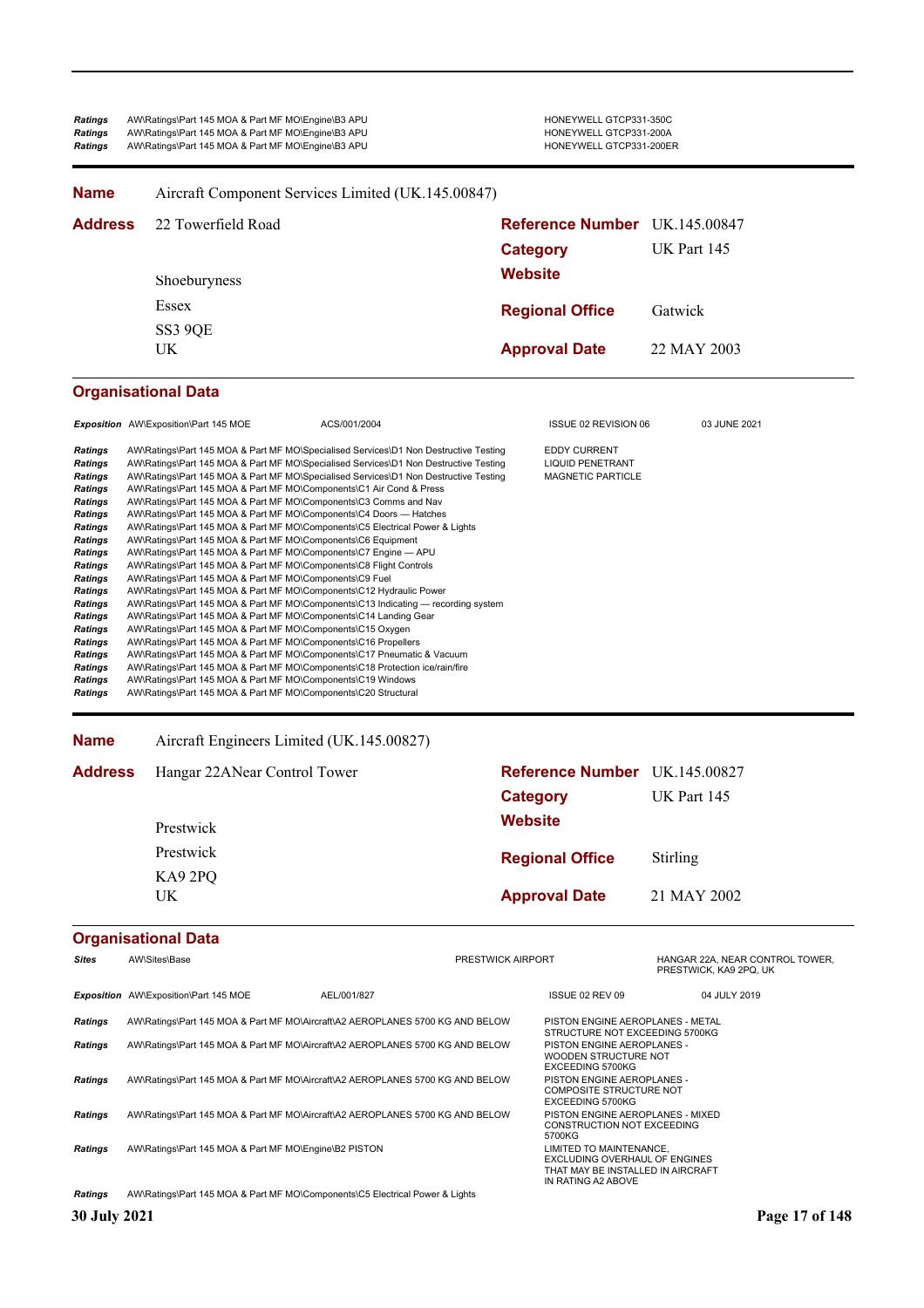| Ratings<br><b>Ratings</b><br><b>Ratings</b><br><b>Ratings</b><br><b>Ratings</b> | AW\Ratings\Part 145 MOA & Part MF MO\Components\C6 Equipment<br>AW\Ratings\Part 145 MOA & Part MF MO\Components\C8 Flight Controls<br>AW\Ratings\Part 145 MOA & Part MF MO\Components\C16 Propellers<br>AW\Ratings\Part 145 MOA & Part MF MO\Components\C20 Structural<br>AW\Ratings\Part 145 MOA & Part MF MO\Components\C7 Engine - APU                    |                                                    |                        |                                                                                                      |                                                                     |
|---------------------------------------------------------------------------------|--------------------------------------------------------------------------------------------------------------------------------------------------------------------------------------------------------------------------------------------------------------------------------------------------------------------------------------------------------------|----------------------------------------------------|------------------------|------------------------------------------------------------------------------------------------------|---------------------------------------------------------------------|
| <b>Name</b>                                                                     |                                                                                                                                                                                                                                                                                                                                                              | Aircraft Instruments Limited (UK.145.00478) (GA)   |                        |                                                                                                      |                                                                     |
| <b>Address</b>                                                                  | Unit 3GSpa Fields Industrial<br>EstateNew StreetSlaithwaite                                                                                                                                                                                                                                                                                                  |                                                    | <b>Category</b>        | Reference Number UK.145.00478                                                                        | UK Part 145                                                         |
|                                                                                 | Huddersfield                                                                                                                                                                                                                                                                                                                                                 |                                                    | <b>Website</b>         |                                                                                                      |                                                                     |
|                                                                                 | HD75BB                                                                                                                                                                                                                                                                                                                                                       |                                                    |                        | <b>Regional Office</b>                                                                               | Manchester                                                          |
|                                                                                 | <b>UK</b>                                                                                                                                                                                                                                                                                                                                                    |                                                    |                        | <b>Approval Date</b>                                                                                 | 25 JULY 1995                                                        |
|                                                                                 | <b>Organisational Data</b>                                                                                                                                                                                                                                                                                                                                   |                                                    |                        |                                                                                                      |                                                                     |
|                                                                                 | Exposition AW\Exposition\Part 145 MOE                                                                                                                                                                                                                                                                                                                        | AIL/EXP/01                                         |                        | ISSUE 02 REVISION 04                                                                                 | 05 JANUARY 2021                                                     |
| <b>Ratings</b>                                                                  | AW\Ratings\Part 145 MOA & Part MF MO\Components\C13 Indicating — recording system                                                                                                                                                                                                                                                                            |                                                    |                        |                                                                                                      |                                                                     |
| <b>Name</b>                                                                     |                                                                                                                                                                                                                                                                                                                                                              | Aircraft NDT (Saul Baxter) Limited (UK.145.01315)  |                        |                                                                                                      |                                                                     |
| <b>Address</b>                                                                  | 9 Causeway LaneCropston                                                                                                                                                                                                                                                                                                                                      |                                                    |                        | Reference Number UK.145.01315                                                                        |                                                                     |
|                                                                                 |                                                                                                                                                                                                                                                                                                                                                              |                                                    | <b>Category</b>        |                                                                                                      | UK Part 145                                                         |
|                                                                                 | Leicester                                                                                                                                                                                                                                                                                                                                                    |                                                    | <b>Website</b>         |                                                                                                      |                                                                     |
|                                                                                 | Leicestershire                                                                                                                                                                                                                                                                                                                                               |                                                    |                        | <b>Regional Office</b>                                                                               | Manchester                                                          |
|                                                                                 | LE77GD                                                                                                                                                                                                                                                                                                                                                       |                                                    |                        |                                                                                                      |                                                                     |
|                                                                                 | UK                                                                                                                                                                                                                                                                                                                                                           |                                                    |                        | <b>Approval Date</b>                                                                                 | 22 NOVEMBER 2013                                                    |
|                                                                                 | <b>Organisational Data</b>                                                                                                                                                                                                                                                                                                                                   |                                                    |                        |                                                                                                      |                                                                     |
|                                                                                 | Exposition AW\Exposition\Part 145 MOE                                                                                                                                                                                                                                                                                                                        | PART 145 EXPO                                      |                        | ISSUE 01 REVISION 01                                                                                 | 30 OCTOBER 2015                                                     |
| <b>Ratings</b><br>Ratings<br><b>Ratings</b><br><b>Ratings</b>                   | AW\Ratings\Part 145 MOA & Part MF MO\Specialised Services\D1 Non Destructive Testing<br>AW\Ratings\Part 145 MOA & Part MF MO\Specialised Services\D1 Non Destructive Testing<br>AW\Ratings\Part 145 MOA & Part MF MO\Specialised Services\D1 Non Destructive Testing<br>AW\Ratings\Part 145 MOA & Part MF MO\Specialised Services\D1 Non Destructive Testing |                                                    |                        | <b>EDDY CURRENT</b><br><b>LIQUID PENETRANT</b><br><b>MAGNETIC PARTICLE</b><br><b>ULTRASONIC</b>      |                                                                     |
| <b>Name</b>                                                                     |                                                                                                                                                                                                                                                                                                                                                              | Aircraft Servicing Guernsey Limited (UK.145.01436) |                        |                                                                                                      |                                                                     |
| <b>Address</b>                                                                  | West Grass Hangar, La Planque Lane,                                                                                                                                                                                                                                                                                                                          |                                                    |                        | <b>Reference Number</b> UK.145.01436                                                                 |                                                                     |
|                                                                                 |                                                                                                                                                                                                                                                                                                                                                              |                                                    | <b>Category</b>        |                                                                                                      | UK Part 145                                                         |
|                                                                                 | Forest                                                                                                                                                                                                                                                                                                                                                       |                                                    | <b>Website</b>         |                                                                                                      |                                                                     |
|                                                                                 | Guernsey                                                                                                                                                                                                                                                                                                                                                     |                                                    |                        | <b>Regional Office</b>                                                                               | Gatwick                                                             |
|                                                                                 | GY80DS                                                                                                                                                                                                                                                                                                                                                       |                                                    |                        |                                                                                                      |                                                                     |
|                                                                                 | Afghanistan                                                                                                                                                                                                                                                                                                                                                  |                                                    |                        | <b>Approval Date</b>                                                                                 | 30 APRIL 2020                                                       |
|                                                                                 | <b>Organisational Data</b>                                                                                                                                                                                                                                                                                                                                   |                                                    |                        |                                                                                                      |                                                                     |
| Sites                                                                           | AW\Sites\2nd Site                                                                                                                                                                                                                                                                                                                                            |                                                    | <b>BRISTOL AIRPORT</b> |                                                                                                      | CENTRELINE AV LIMITED, BRISTOL<br>AIRPORT, NORTH SOMERSET, BS48 3DP |
|                                                                                 | Exposition AW\Exposition\Part 145 MOE                                                                                                                                                                                                                                                                                                                        | ASG/UKCAA/MOE/1                                    |                        | ISSUE 01 REVISION 02                                                                                 | 25 MARCH 2021                                                       |
| <b>Ratings</b><br>Ratings<br>Ratings<br><b>Ratings</b>                          | AW\Ratings\Part 145 MOA & Part MF MO\Aircraft\A2 AEROPLANES 5700 KG AND BELOW<br>AW\Ratings\Part 145 MOA & Part MF MO\Aircraft\A1 AEROPLANES ABOVE 5700 KG<br>AW\Ratings\Part 145 MOA & Part MF MO\Aircraft\A1 AEROPLANES ABOVE 5700 KG<br>AW\Ratings\Part 145 MOA & Part MF MO\Aircraft\A1 AEROPLANES ABOVE 5700 KG                                         |                                                    |                        | PIPER PA-31T SERIES<br>ATR 42-400/500/72-212A<br>ATR 72-100/200 SERIES<br>EMBRAER EMB545 AND EMB-550 |                                                                     |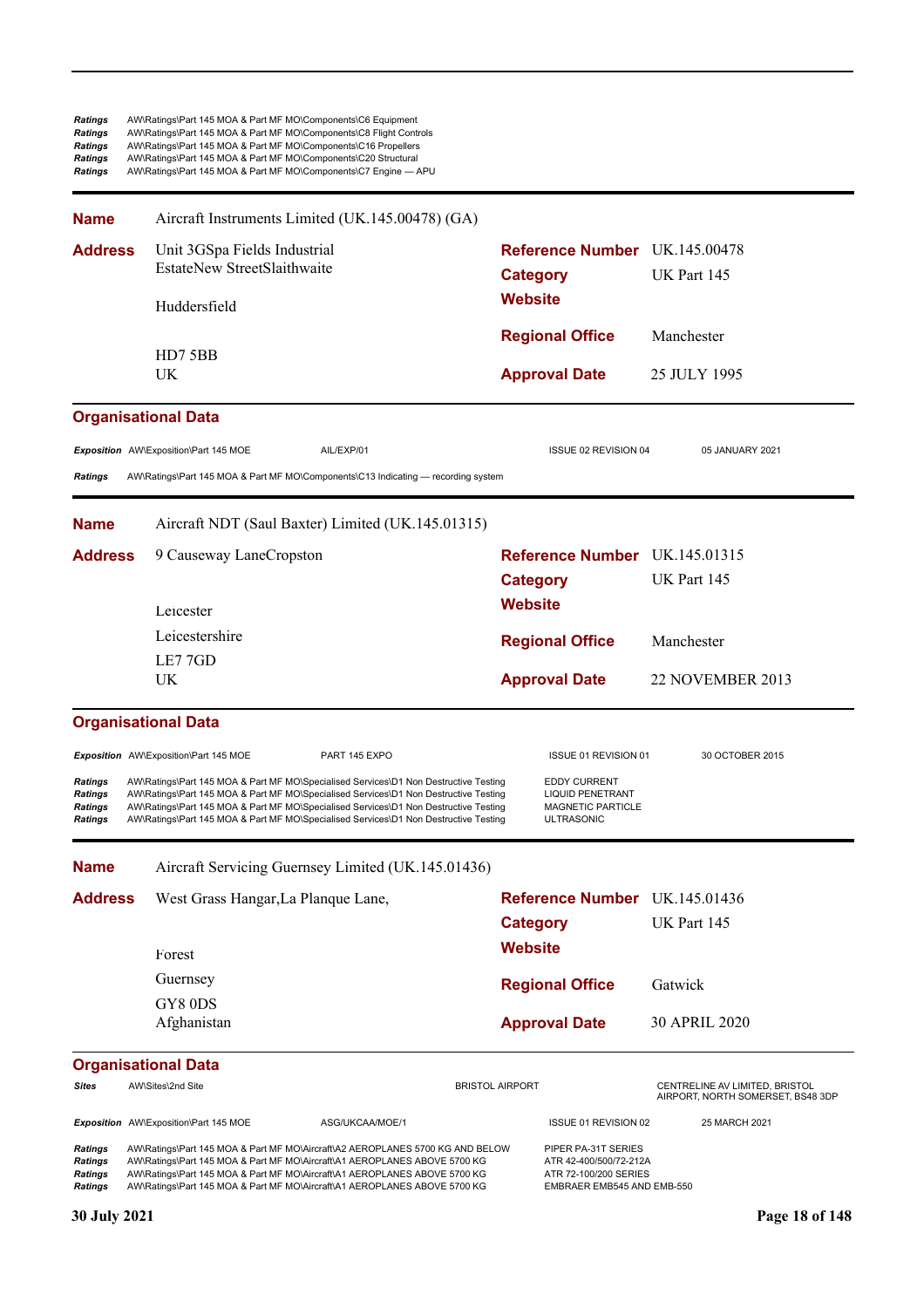| <b>Ratings</b><br><b>Ratings</b><br><b>Ratings</b><br><b>Ratings</b><br><b>Ratings</b><br>Ratings<br>Ratings<br>Ratings<br>Ratings<br>Ratings<br>Ratings<br>Ratings<br>Ratings<br><b>Ratings</b><br>Ratings<br><b>Ratings</b> | AW\Ratings\Part 145 MOA & Part MF MO\Aircraft\A1 AEROPLANES ABOVE 5700 KG<br>AW\Ratings\Part 145 MOA & Part MF MO\Aircraft\A2 AEROPLANES 5700 KG AND BELOW<br>AW\Ratings\Part 145 MOA & Part MF MO\Aircraft\A2 AEROPLANES 5700 KG AND BELOW<br>AW\Ratings\Part 145 MOA & Part MF MO\Aircraft\A2 AEROPLANES 5700 KG AND BELOW<br>AW\Ratings\Part 145 MOA & Part MF MO\Aircraft\A2 AEROPLANES 5700 KG AND BELOW<br>AW\Ratings\Part 145 MOA & Part MF MO\Aircraft\A2 AEROPLANES 5700 KG AND BELOW<br>AW\Ratings\Part 145 MOA & Part MF MO\Aircraft\A2 AEROPLANES 5700 KG AND BELOW<br>AW\Ratings\Part 145 MOA & Part MF MO\Aircraft\A2 AEROPLANES 5700 KG AND BELOW<br>AW\Ratings\Part 145 MOA & Part MF MO\Aircraft\A2 AEROPLANES 5700 KG AND BELOW<br>AW\Ratings\Part 145 MOA & Part MF MO\Aircraft\A2 AEROPLANES 5700 KG AND BELOW<br>AW\Ratings\Part 145 MOA & Part MF MO\Aircraft\A2 AEROPLANES 5700 KG AND BELOW<br>AW\Ratings\Part 145 MOA & Part MF MO\Aircraft\A2 AEROPLANES 5700 KG AND BELOW<br>AW\Ratings\Part 145 MOA & Part MF MO\Aircraft\A2 AEROPLANES 5700 KG AND BELOW<br>AW\Ratings\Part 145 MOA & Part MF MO\Aircraft\A1 AEROPLANES ABOVE 5700 KG<br>AW\Ratings\Part 145 MOA & Part MF MO\Aircraft\A2 AEROPLANES 5700 KG AND BELOW<br>AW\Ratings\Part 145 MOA & Part MF MO\Aircraft\A2 AEROPLANES 5700 KG AND BELOW | ATR 42-200/300 SERIES<br>CESSNA 500<br>CESSNA 501/551<br>CESSNA 510<br><b>CESSNA 525/525A</b><br>CESSNA 425<br>CESSNA 441<br><b>CESSNA 208 SERIES</b><br>BEECH 200 SERIES<br><b>BEECH 90 SERIES</b><br>BEECH 99/100 SERIES<br>PIPER PA-42 SERIES<br>BEECH 300 SERIES |                                                        |
|-------------------------------------------------------------------------------------------------------------------------------------------------------------------------------------------------------------------------------|--------------------------------------------------------------------------------------------------------------------------------------------------------------------------------------------------------------------------------------------------------------------------------------------------------------------------------------------------------------------------------------------------------------------------------------------------------------------------------------------------------------------------------------------------------------------------------------------------------------------------------------------------------------------------------------------------------------------------------------------------------------------------------------------------------------------------------------------------------------------------------------------------------------------------------------------------------------------------------------------------------------------------------------------------------------------------------------------------------------------------------------------------------------------------------------------------------------------------------------------------------------------------------------------------------------------------------------|----------------------------------------------------------------------------------------------------------------------------------------------------------------------------------------------------------------------------------------------------------------------|--------------------------------------------------------|
| <b>Name</b>                                                                                                                                                                                                                   | Airline Components International Limited (UK.145.01242)                                                                                                                                                                                                                                                                                                                                                                                                                                                                                                                                                                                                                                                                                                                                                                                                                                                                                                                                                                                                                                                                                                                                                                                                                                                                              |                                                                                                                                                                                                                                                                      |                                                        |
| <b>Address</b>                                                                                                                                                                                                                | 3 Blacklands WayAbingdon Business<br>Park                                                                                                                                                                                                                                                                                                                                                                                                                                                                                                                                                                                                                                                                                                                                                                                                                                                                                                                                                                                                                                                                                                                                                                                                                                                                                            | Reference Number UK.145.01242<br><b>Category</b>                                                                                                                                                                                                                     | UK Part 145                                            |
|                                                                                                                                                                                                                               | Abingdon                                                                                                                                                                                                                                                                                                                                                                                                                                                                                                                                                                                                                                                                                                                                                                                                                                                                                                                                                                                                                                                                                                                                                                                                                                                                                                                             | <b>Website</b>                                                                                                                                                                                                                                                       |                                                        |
|                                                                                                                                                                                                                               | Oxfordshire                                                                                                                                                                                                                                                                                                                                                                                                                                                                                                                                                                                                                                                                                                                                                                                                                                                                                                                                                                                                                                                                                                                                                                                                                                                                                                                          | <b>Regional Office</b>                                                                                                                                                                                                                                               | Gatwick                                                |
|                                                                                                                                                                                                                               | OX14 1DY<br>UK                                                                                                                                                                                                                                                                                                                                                                                                                                                                                                                                                                                                                                                                                                                                                                                                                                                                                                                                                                                                                                                                                                                                                                                                                                                                                                                       | <b>Approval Date</b>                                                                                                                                                                                                                                                 | 14 MAY 2010                                            |
|                                                                                                                                                                                                                               | <b>Organisational Data</b>                                                                                                                                                                                                                                                                                                                                                                                                                                                                                                                                                                                                                                                                                                                                                                                                                                                                                                                                                                                                                                                                                                                                                                                                                                                                                                           |                                                                                                                                                                                                                                                                      |                                                        |
| <b>Ratings</b>                                                                                                                                                                                                                | Exposition AW\Exposition\Part 145 MOE<br><b>ACI QM 2004</b><br>AW\Ratings\Part 145 MOA & Part MF MO\Components\C6 Equipment                                                                                                                                                                                                                                                                                                                                                                                                                                                                                                                                                                                                                                                                                                                                                                                                                                                                                                                                                                                                                                                                                                                                                                                                          | <b>REVISION 07</b>                                                                                                                                                                                                                                                   | 17 FEBRUARY 2021                                       |
| <b>Name</b>                                                                                                                                                                                                                   | Airtanker Services Limited (UK.145.01214)                                                                                                                                                                                                                                                                                                                                                                                                                                                                                                                                                                                                                                                                                                                                                                                                                                                                                                                                                                                                                                                                                                                                                                                                                                                                                            |                                                                                                                                                                                                                                                                      |                                                        |
| <b>Address</b>                                                                                                                                                                                                                | AirTanker HubRAF Brize Norton<br>Carterton                                                                                                                                                                                                                                                                                                                                                                                                                                                                                                                                                                                                                                                                                                                                                                                                                                                                                                                                                                                                                                                                                                                                                                                                                                                                                           | Reference Number UK.145.01214<br><b>Category</b><br><b>Website</b>                                                                                                                                                                                                   | UK Part 145                                            |
|                                                                                                                                                                                                                               | Oxfordshire                                                                                                                                                                                                                                                                                                                                                                                                                                                                                                                                                                                                                                                                                                                                                                                                                                                                                                                                                                                                                                                                                                                                                                                                                                                                                                                          |                                                                                                                                                                                                                                                                      |                                                        |
|                                                                                                                                                                                                                               | OX18 3LX                                                                                                                                                                                                                                                                                                                                                                                                                                                                                                                                                                                                                                                                                                                                                                                                                                                                                                                                                                                                                                                                                                                                                                                                                                                                                                                             | <b>Regional Office</b>                                                                                                                                                                                                                                               | Gatwick                                                |
|                                                                                                                                                                                                                               | UK                                                                                                                                                                                                                                                                                                                                                                                                                                                                                                                                                                                                                                                                                                                                                                                                                                                                                                                                                                                                                                                                                                                                                                                                                                                                                                                                   | <b>Approval Date</b>                                                                                                                                                                                                                                                 | 01 SEPTEMBER 2011                                      |
|                                                                                                                                                                                                                               | <b>Organisational Data</b>                                                                                                                                                                                                                                                                                                                                                                                                                                                                                                                                                                                                                                                                                                                                                                                                                                                                                                                                                                                                                                                                                                                                                                                                                                                                                                           |                                                                                                                                                                                                                                                                      |                                                        |
| <b>Sites</b>                                                                                                                                                                                                                  | AW\Sites\Base\Base/PPOB                                                                                                                                                                                                                                                                                                                                                                                                                                                                                                                                                                                                                                                                                                                                                                                                                                                                                                                                                                                                                                                                                                                                                                                                                                                                                                              | <b>RAF BRIZE NORTON</b>                                                                                                                                                                                                                                              | AIRTANKER HUB, CARTERTON,<br>OXFORDSHIRE, OX18 3LX, UK |
|                                                                                                                                                                                                                               | Exposition AW\Exposition\Part 145 MOE<br>AS.71                                                                                                                                                                                                                                                                                                                                                                                                                                                                                                                                                                                                                                                                                                                                                                                                                                                                                                                                                                                                                                                                                                                                                                                                                                                                                       | ISSUE 02 REVISION 04                                                                                                                                                                                                                                                 | 01 APRIL 2020                                          |

Ratings AW\Ratings\Part 145 MOA & Part MF MO\Aircraft\A1 AEROPLANES ABOVE 5700 KG AIRBUS A330-200 SERIES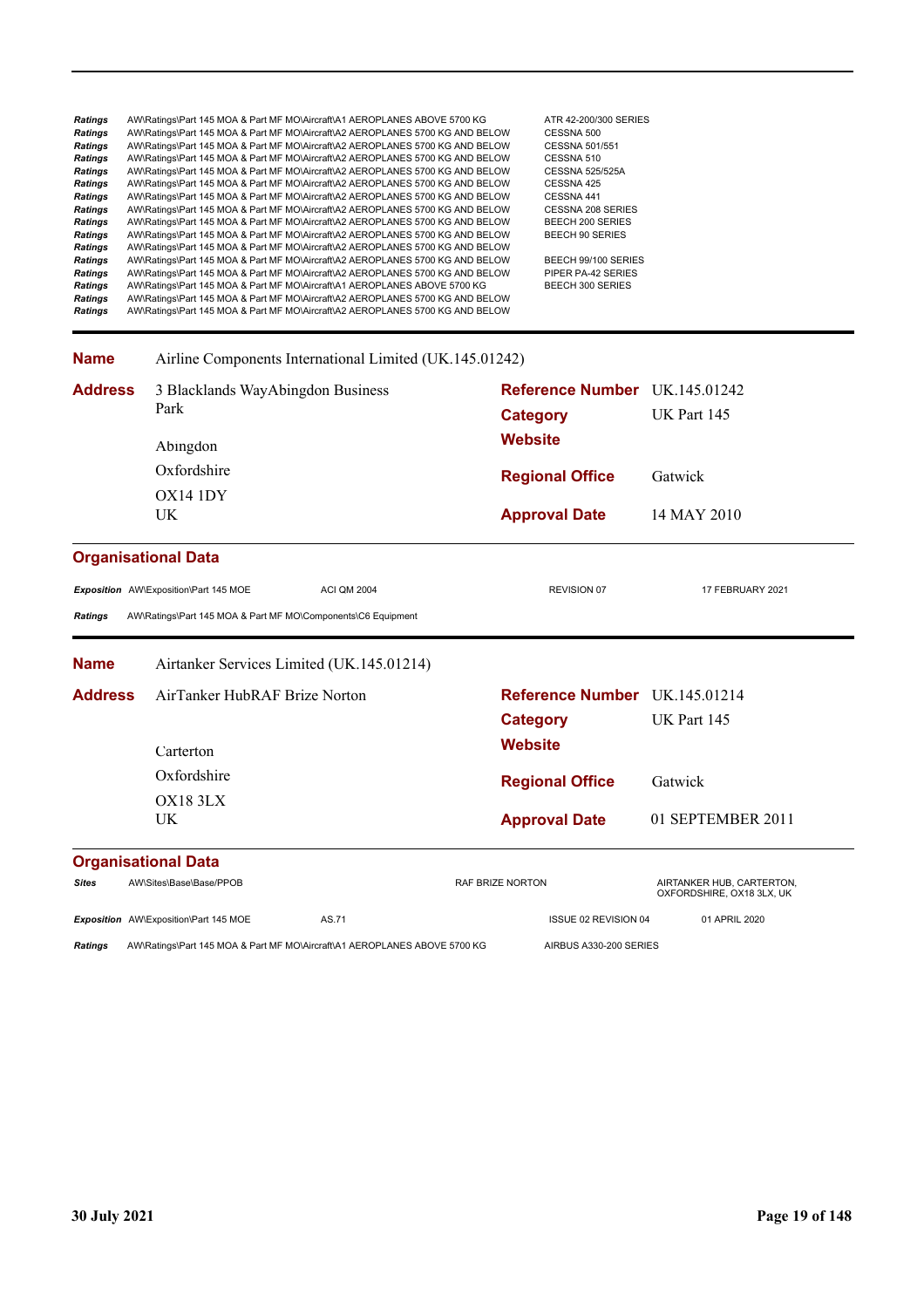| Airways Aero Associations Limited (UK.145.01392) GA |                                                                              |                                                                                                                                                                                                                                                                                           |                                                                                                                                                                                                                                                                                                                                                                                                                                    |                                                                                                                                          |                                                                                                                                                                                                                                                                                                                                                                                                                                                      |
|-----------------------------------------------------|------------------------------------------------------------------------------|-------------------------------------------------------------------------------------------------------------------------------------------------------------------------------------------------------------------------------------------------------------------------------------------|------------------------------------------------------------------------------------------------------------------------------------------------------------------------------------------------------------------------------------------------------------------------------------------------------------------------------------------------------------------------------------------------------------------------------------|------------------------------------------------------------------------------------------------------------------------------------------|------------------------------------------------------------------------------------------------------------------------------------------------------------------------------------------------------------------------------------------------------------------------------------------------------------------------------------------------------------------------------------------------------------------------------------------------------|
| Wycombe Air Park<br><b>Address</b>                  |                                                                              |                                                                                                                                                                                                                                                                                           |                                                                                                                                                                                                                                                                                                                                                                                                                                    |                                                                                                                                          |                                                                                                                                                                                                                                                                                                                                                                                                                                                      |
|                                                     |                                                                              |                                                                                                                                                                                                                                                                                           |                                                                                                                                                                                                                                                                                                                                                                                                                                    | UK Part 145                                                                                                                              |                                                                                                                                                                                                                                                                                                                                                                                                                                                      |
| Marlow<br>Buckinghamshire                           |                                                                              |                                                                                                                                                                                                                                                                                           |                                                                                                                                                                                                                                                                                                                                                                                                                                    |                                                                                                                                          |                                                                                                                                                                                                                                                                                                                                                                                                                                                      |
|                                                     |                                                                              |                                                                                                                                                                                                                                                                                           |                                                                                                                                                                                                                                                                                                                                                                                                                                    | Gatwick                                                                                                                                  |                                                                                                                                                                                                                                                                                                                                                                                                                                                      |
| SL7 3DP                                             |                                                                              |                                                                                                                                                                                                                                                                                           |                                                                                                                                                                                                                                                                                                                                                                                                                                    |                                                                                                                                          |                                                                                                                                                                                                                                                                                                                                                                                                                                                      |
| UK.                                                 |                                                                              |                                                                                                                                                                                                                                                                                           |                                                                                                                                                                                                                                                                                                                                                                                                                                    | 20 APRIL 2018                                                                                                                            |                                                                                                                                                                                                                                                                                                                                                                                                                                                      |
| <b>Organisational Data</b>                          |                                                                              |                                                                                                                                                                                                                                                                                           |                                                                                                                                                                                                                                                                                                                                                                                                                                    |                                                                                                                                          |                                                                                                                                                                                                                                                                                                                                                                                                                                                      |
| AW\Sites\Base                                       |                                                                              |                                                                                                                                                                                                                                                                                           |                                                                                                                                                                                                                                                                                                                                                                                                                                    | SL7 3DP, UK                                                                                                                              |                                                                                                                                                                                                                                                                                                                                                                                                                                                      |
| Exposition AW\Exposition\Part 145 MOE               | AAA/MOE145                                                                   |                                                                                                                                                                                                                                                                                           |                                                                                                                                                                                                                                                                                                                                                                                                                                    |                                                                                                                                          |                                                                                                                                                                                                                                                                                                                                                                                                                                                      |
|                                                     |                                                                              |                                                                                                                                                                                                                                                                                           | <b>COMPOSITE</b>                                                                                                                                                                                                                                                                                                                                                                                                                   |                                                                                                                                          |                                                                                                                                                                                                                                                                                                                                                                                                                                                      |
|                                                     |                                                                              |                                                                                                                                                                                                                                                                                           |                                                                                                                                                                                                                                                                                                                                                                                                                                    |                                                                                                                                          |                                                                                                                                                                                                                                                                                                                                                                                                                                                      |
|                                                     |                                                                              |                                                                                                                                                                                                                                                                                           |                                                                                                                                                                                                                                                                                                                                                                                                                                    |                                                                                                                                          |                                                                                                                                                                                                                                                                                                                                                                                                                                                      |
|                                                     |                                                                              |                                                                                                                                                                                                                                                                                           |                                                                                                                                                                                                                                                                                                                                                                                                                                    |                                                                                                                                          |                                                                                                                                                                                                                                                                                                                                                                                                                                                      |
|                                                     |                                                                              |                                                                                                                                                                                                                                                                                           |                                                                                                                                                                                                                                                                                                                                                                                                                                    |                                                                                                                                          |                                                                                                                                                                                                                                                                                                                                                                                                                                                      |
|                                                     |                                                                              |                                                                                                                                                                                                                                                                                           |                                                                                                                                                                                                                                                                                                                                                                                                                                    |                                                                                                                                          |                                                                                                                                                                                                                                                                                                                                                                                                                                                      |
|                                                     |                                                                              |                                                                                                                                                                                                                                                                                           |                                                                                                                                                                                                                                                                                                                                                                                                                                    |                                                                                                                                          |                                                                                                                                                                                                                                                                                                                                                                                                                                                      |
|                                                     |                                                                              |                                                                                                                                                                                                                                                                                           |                                                                                                                                                                                                                                                                                                                                                                                                                                    |                                                                                                                                          |                                                                                                                                                                                                                                                                                                                                                                                                                                                      |
|                                                     | AW\Ratings\Part 145 MOA & Part MF MO\Components\C5 Electrical Power & Lights |                                                                                                                                                                                                                                                                                           |                                                                                                                                                                                                                                                                                                                                                                                                                                    |                                                                                                                                          |                                                                                                                                                                                                                                                                                                                                                                                                                                                      |
|                                                     |                                                                              | AW\Ratings\Part 145 MOA & Part MF MO\Engine\B2 PISTON<br>AW\Ratings\Part 145 MOA & Part MF MO\Engine\B2 PISTON<br>AW\Ratings\Part 145 MOA & Part MF MO\Engine\B2 PISTON<br>AW\Ratings\Part 145 MOA & Part MF MO\Engine\B2 PISTON<br>AW\Ratings\Part 145 MOA & Part MF MO\Engine\B2 PISTON | <b>MARLOW</b><br>AW\Ratings\Part 145 MOA & Part MF MO\Aircraft\A2 AEROPLANES 5700 KG AND BELOW<br>AW\Ratings\Part 145 MOA & Part MF MO\Aircraft\A2 AEROPLANES 5700 KG AND BELOW<br>AW\Ratings\Part 145 MOA & Part MF MO\Aircraft\A2 AEROPLANES 5700 KG AND BELOW<br>AW\Ratings\Part 145 MOA & Part MF MO\Aircraft\A2 AEROPLANES 5700 KG AND BELOW<br>AW\Ratings\Part 145 MOA & Part MF MO\Aircraft\A2 AEROPLANES 5700 KG AND BELOW | Category<br><b>Website</b><br><b>Regional Office</b><br><b>Approval Date</b><br><b>STRUCTURE</b><br><b>STRUCTURE</b><br><b>STRUCTURE</b> | Reference Number UK.145.01392<br>WYCOMBE AIR PARK, BUCKINGHAMSHIRE,<br>ISSUE 02 REVISION 03<br>09 FEBRUARY 2021<br>PIPER PA-46-500TP/600TP<br>PISTON ENGINE AEROPLANE<br>PISTON ENGINE AEROPLANE METAL<br>PISTON ENGINE AEROPLANE WOODEN<br>PISTON ENGINE AEROPLANE MIXED<br>LYCOMING 4, 6 CYLINDER ENGINES<br>CONTINENTAL 4, 6 CYLINDER ENGINES<br>THIELERT 4, 6 CYLINDER ENGINES<br><b>AUSTRO SERIES ENGINES</b><br><b>TECHNIFY SERIES ENGINES</b> |

| <b>Address</b> | Diamond Hangar, Long Border    | Reference Number UK.145.01306 |                 |
|----------------|--------------------------------|-------------------------------|-----------------|
|                | Road, London Stansted Airport, | Category                      | UK Part 145     |
|                | Stansted                       | Website                       |                 |
|                | Essex                          | <b>Regional Office</b>        | Gatwick         |
|                | <b>CM24 1RE</b><br>UK.         | <b>Approval Date</b>          | 29 JANUARY 2013 |
|                |                                |                               |                 |

|                                                                                                   | <b>Exposition</b> AW\Exposition\Part 145 MOE                                                                                                                                                                                                                                                                                                                                                                                                                               | AXJS/145/MOE | REVISION 5.4                                                                                                                                                  | 21 JULY 2021 |
|---------------------------------------------------------------------------------------------------|----------------------------------------------------------------------------------------------------------------------------------------------------------------------------------------------------------------------------------------------------------------------------------------------------------------------------------------------------------------------------------------------------------------------------------------------------------------------------|--------------|---------------------------------------------------------------------------------------------------------------------------------------------------------------|--------------|
| <b>Ratings</b><br>Ratings<br><b>Ratings</b><br><b>Ratings</b><br><b>Ratings</b><br><b>Ratings</b> | AW\Ratings\Part 145 MOA & Part MF MO\Aircraft\A1 AEROPLANES ABOVE 5700 KG<br>AW\Ratings\Part 145 MOA & Part MF MO\Aircraft\A1 AEROPLANES ABOVE 5700 KG<br>AW\Ratings\Part 145 MOA & Part MF MO\Aircraft\A1 AEROPLANES ABOVE 5700 KG<br>AW\Ratings\Part 145 MOA & Part MF MO\Aircraft\A1 AEROPLANES ABOVE 5700 KG<br>AW\Ratings\Part 145 MOA & Part MF MO\Aircraft\A1 AEROPLANES ABOVE 5700 KG<br>AW\Ratings\Part 145 MOA & Part MF MO\Aircraft\A1 AEROPLANES ABOVE 5700 KG |              | BOMBARDIER BD-700 SERIES<br>BOMBARDIER BD100-1A10<br>BOMBARDIER CL-600-2B19<br>BOMBARDIER CL-600-2B16<br>EMBRAER EMB-135/145<br><b>EMBRAER ERJ-190 SERIES</b> |              |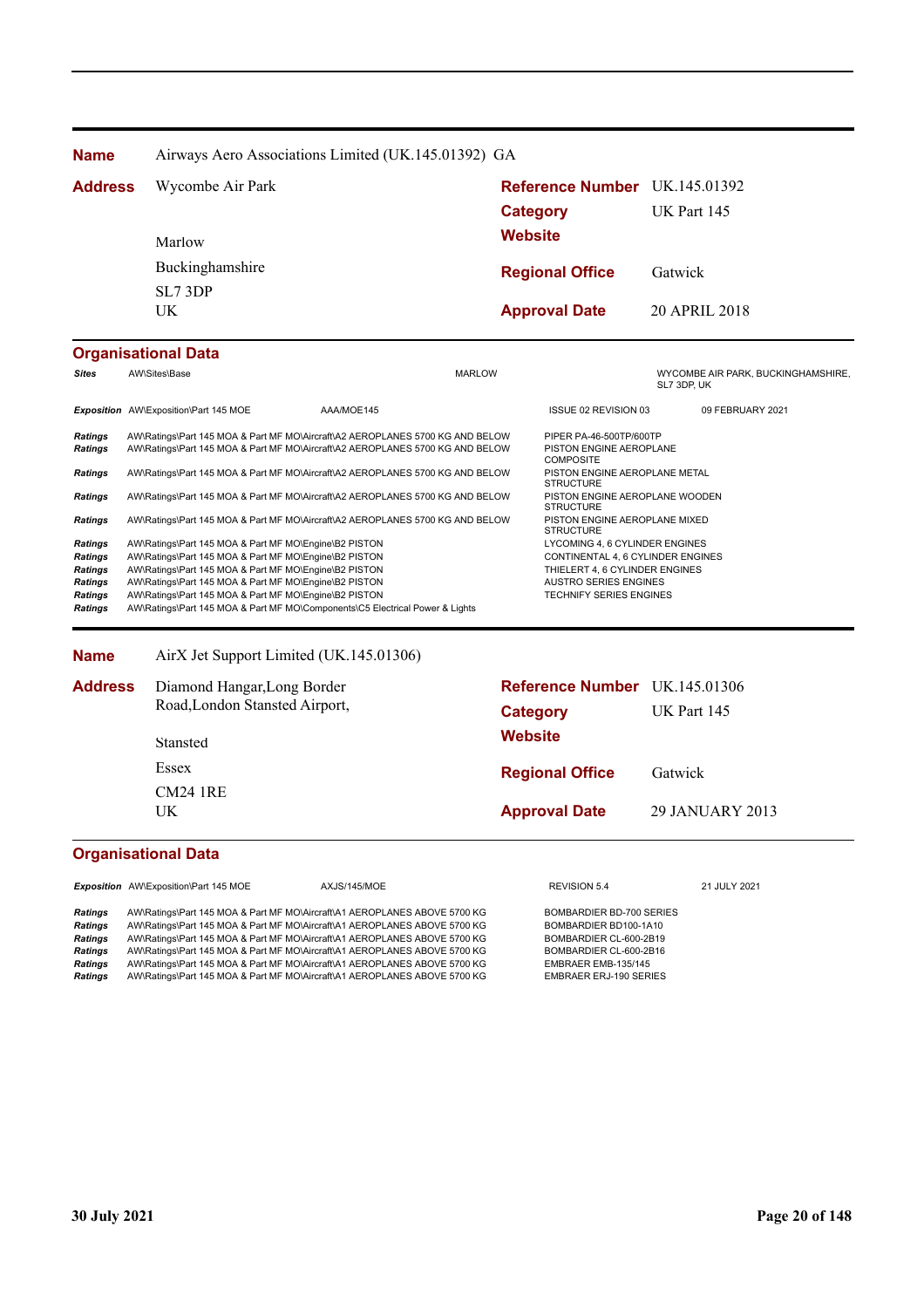| <b>Name</b>                                                                            |                                                                                                                                  | AKKI Aviation Services Limited (UK.145.00728) (GA)                                                                                                                                                                                                                                                                                                                                            |                 |                                                                                                                                      |             |                                                                                                                                                                                                                                                                |  |
|----------------------------------------------------------------------------------------|----------------------------------------------------------------------------------------------------------------------------------|-----------------------------------------------------------------------------------------------------------------------------------------------------------------------------------------------------------------------------------------------------------------------------------------------------------------------------------------------------------------------------------------------|-----------------|--------------------------------------------------------------------------------------------------------------------------------------|-------------|----------------------------------------------------------------------------------------------------------------------------------------------------------------------------------------------------------------------------------------------------------------|--|
| <b>Address</b>                                                                         | Turweston Aerodrome                                                                                                              |                                                                                                                                                                                                                                                                                                                                                                                               |                 | Reference Number UK.145.00728<br><b>Category</b>                                                                                     | UK Part 145 |                                                                                                                                                                                                                                                                |  |
|                                                                                        | <b>Brackley</b>                                                                                                                  |                                                                                                                                                                                                                                                                                                                                                                                               | <b>Website</b>  |                                                                                                                                      |             |                                                                                                                                                                                                                                                                |  |
|                                                                                        | Northamptonshire                                                                                                                 |                                                                                                                                                                                                                                                                                                                                                                                               |                 |                                                                                                                                      |             |                                                                                                                                                                                                                                                                |  |
|                                                                                        | <b>NN13 5YD</b>                                                                                                                  |                                                                                                                                                                                                                                                                                                                                                                                               |                 | <b>Regional Office</b>                                                                                                               | Gatwick     |                                                                                                                                                                                                                                                                |  |
|                                                                                        | UK                                                                                                                               |                                                                                                                                                                                                                                                                                                                                                                                               |                 | <b>Approval Date</b>                                                                                                                 |             | <b>15 OCTOBER 2000</b>                                                                                                                                                                                                                                         |  |
|                                                                                        | <b>Organisational Data</b>                                                                                                       |                                                                                                                                                                                                                                                                                                                                                                                               |                 |                                                                                                                                      |             |                                                                                                                                                                                                                                                                |  |
| Sites                                                                                  | AW\Sites\Base                                                                                                                    |                                                                                                                                                                                                                                                                                                                                                                                               | <b>BRACKLEY</b> |                                                                                                                                      |             | TURWESTON AERODROME,<br>NORTHAMPTONSHIRE, NN13 5YD, UK                                                                                                                                                                                                         |  |
|                                                                                        | Exposition AW\Exposition\Part 145 MOE                                                                                            | AKKI E/1                                                                                                                                                                                                                                                                                                                                                                                      |                 | ISSUE 01 REVISION 14                                                                                                                 |             | 11 JUNE 2020                                                                                                                                                                                                                                                   |  |
| <b>Ratings</b>                                                                         |                                                                                                                                  | AW\Ratings\Part 145 MOA & Part MF MO\Aircraft\A2 AEROPLANES 5700 KG AND BELOW                                                                                                                                                                                                                                                                                                                 |                 | PISTON ENGINE AEROPLANES - METAL                                                                                                     |             |                                                                                                                                                                                                                                                                |  |
| Ratings                                                                                |                                                                                                                                  | AW\Ratings\Part 145 MOA & Part MF MO\Aircraft\A2 AEROPLANES 5700 KG AND BELOW                                                                                                                                                                                                                                                                                                                 |                 | STRUCTURE NOT EXCEEDING 5700KG<br>PISTON ENGINE AEROPLANES - MIXED<br>CONSTRUCTION NOT EXCEEDING<br>5700KG                           |             |                                                                                                                                                                                                                                                                |  |
| <b>Ratings</b>                                                                         | AW\Ratings\Part 145 MOA & Part MF MO\Aircraft\A2 AEROPLANES 5700 KG AND BELOW                                                    |                                                                                                                                                                                                                                                                                                                                                                                               |                 | PISTON ENGINE AEROPLANES -<br>WOODEN STRUCTURE NOT<br>EXCEEDING 5700KG                                                               |             |                                                                                                                                                                                                                                                                |  |
| Ratings                                                                                |                                                                                                                                  | AW\Ratings\Part 145 MOA & Part MF MO\Aircraft\A2 AEROPLANES 5700 KG AND BELOW                                                                                                                                                                                                                                                                                                                 |                 | PISTON ENGINE AEROPLANES -<br><b>COMPOSITE STRUCTURE NOT</b><br>EXCEEDING 5700KG                                                     |             |                                                                                                                                                                                                                                                                |  |
| Ratings<br><b>Ratings</b>                                                              | AW\Ratings\Part 145 MOA & Part MF MO\Aircraft\A3 HELICOPTERS<br>AW\Ratings\Part 145 MOA & Part MF MO\Components\C3 Comms and Nav |                                                                                                                                                                                                                                                                                                                                                                                               |                 | SINGLE PISTON ENGINE HELICOPTERS                                                                                                     |             |                                                                                                                                                                                                                                                                |  |
| <b>Name</b>                                                                            | Altitude Global Limited (UK.145.00843)                                                                                           |                                                                                                                                                                                                                                                                                                                                                                                               |                 |                                                                                                                                      |             |                                                                                                                                                                                                                                                                |  |
| <b>Address</b>                                                                         | Dutch BarnOld Park FarmFord End                                                                                                  |                                                                                                                                                                                                                                                                                                                                                                                               |                 | Reference Number UK.145.00843                                                                                                        |             |                                                                                                                                                                                                                                                                |  |
|                                                                                        |                                                                                                                                  |                                                                                                                                                                                                                                                                                                                                                                                               |                 | <b>Category</b>                                                                                                                      | UK Part 145 |                                                                                                                                                                                                                                                                |  |
|                                                                                        | Chelmsford                                                                                                                       |                                                                                                                                                                                                                                                                                                                                                                                               | <b>Website</b>  |                                                                                                                                      |             |                                                                                                                                                                                                                                                                |  |
|                                                                                        | Essex                                                                                                                            |                                                                                                                                                                                                                                                                                                                                                                                               |                 | <b>Regional Office</b>                                                                                                               | Gatwick     |                                                                                                                                                                                                                                                                |  |
|                                                                                        | CM3 1LN                                                                                                                          |                                                                                                                                                                                                                                                                                                                                                                                               |                 |                                                                                                                                      |             |                                                                                                                                                                                                                                                                |  |
|                                                                                        | UK                                                                                                                               |                                                                                                                                                                                                                                                                                                                                                                                               |                 | <b>Approval Date</b>                                                                                                                 |             | 13 SEPTEMBER 2002                                                                                                                                                                                                                                              |  |
|                                                                                        | <b>Organisational Data</b>                                                                                                       |                                                                                                                                                                                                                                                                                                                                                                                               |                 |                                                                                                                                      |             |                                                                                                                                                                                                                                                                |  |
|                                                                                        | Exposition AW\Exposition\Part 145 MOE                                                                                            | Part 145 Exposition                                                                                                                                                                                                                                                                                                                                                                           |                 | ISSUE 02 REVISION 23                                                                                                                 |             | 24 MARCH 2021                                                                                                                                                                                                                                                  |  |
| <b>Ratings</b><br><b>Ratings</b>                                                       |                                                                                                                                  | AW\Ratings\Part 145 MOA & Part MF MO\Aircraft\A1 AEROPLANES ABOVE 5700 KG<br>AW\Ratings\Part 145 MOA & Part MF MO\Aircraft\A1 AEROPLANES ABOVE 5700 KG                                                                                                                                                                                                                                        |                 | BOEING A330-200/300<br>AIRBUS A300-600* Note 1                                                                                       |             | Note 1 - In addition - Landing<br>Gear, Engine & APU changes<br>on the aircraft engine<br>combinations identified below<br>at the Leipzig station only.A300-<br>600 (PW40000), B757-200/300<br>(RR RB211), B757-200/300<br>(PW2000), B767-200/300 (GE<br>CF6). |  |
| <b>Ratings</b><br><b>Ratings</b><br><b>Ratings</b><br><b>Ratings</b><br><b>Ratings</b> |                                                                                                                                  | AW\Ratings\Part 145 MOA & Part MF MO\Aircraft\A1 AEROPLANES ABOVE 5700 KG<br>AW\Ratings\Part 145 MOA & Part MF MO\Aircraft\A1 AEROPLANES ABOVE 5700 KG<br>AW\Ratings\Part 145 MOA & Part MF MO\Aircraft\A1 AEROPLANES ABOVE 5700 KG<br>AW\Ratings\Part 145 MOA & Part MF MO\Aircraft\A1 AEROPLANES ABOVE 5700 KG<br>AW\Ratings\Part 145 MOA & Part MF MO\Aircraft\A1 AEROPLANES ABOVE 5700 KG |                 | AIRBUS A319/A320/A321<br>BOEING 737-300/400/500<br>BOEING 737-600/700/800/900<br><b>BOEING 747-400</b><br>BOEING 757-200/300* Note 1 |             | Note 1 - In addition - Landing<br>Gear, Engine & APU changes<br>on the aircraft engine<br>combinations identified below<br>at the Leipzig station only.A300-<br>600 (PW40000), B757-200/300<br>(RR RB211), B757-200/300<br>(PW2000), B767-200/300 (GE<br>CF6). |  |
| <b>Ratings</b>                                                                         |                                                                                                                                  | AW\Ratings\Part 145 MOA & Part MF MO\Aircraft\A1 AEROPLANES ABOVE 5700 KG                                                                                                                                                                                                                                                                                                                     |                 | BOEING 767-200/300* Note 1                                                                                                           |             | Note 1 - In addition - Landing<br>Gear, Engine & APU changes<br>on the aircraft engine<br>combinations identified below<br>at the Leipzig station only.A300-<br>600 (PW40000), B757-200/300                                                                    |  |
| <b>30 July 2021</b>                                                                    |                                                                                                                                  |                                                                                                                                                                                                                                                                                                                                                                                               |                 |                                                                                                                                      |             | Page 21 of 148                                                                                                                                                                                                                                                 |  |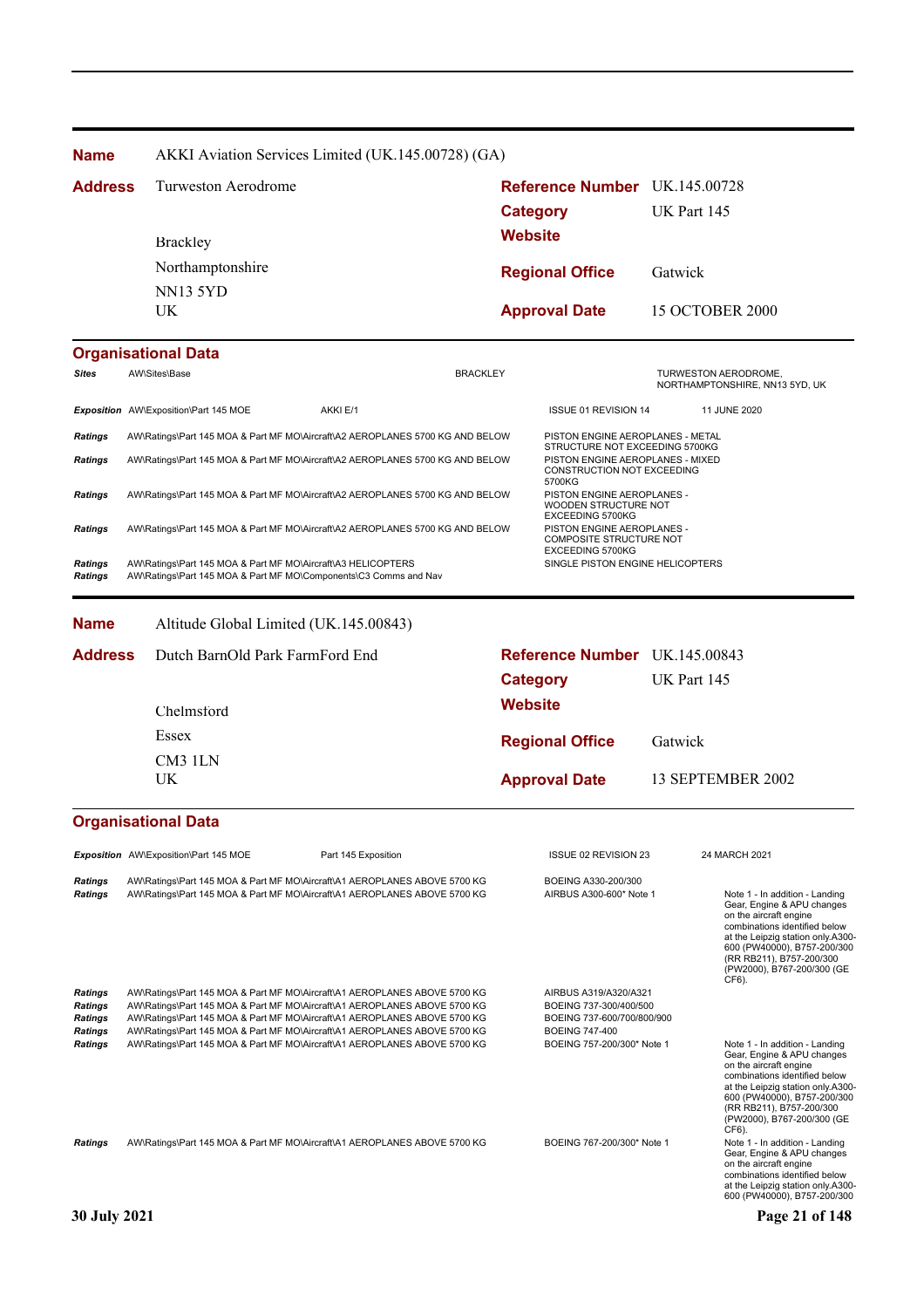# (RR RB211), B757-200/300 (PW2000), B767-200/300 (GE CF6).

Ratings AW\Ratings\Part 145 MOA & Part MF MO\Aircraft\A1 AEROPLANES ABOVE 5700 KG BOEING 777-200/300 Ratings AW\Ratings\Part 145 MOA & Part MF MO\Specialised Services\D1 Non Destructive Testing EDDY CURRENT<br>
Ratings AW\Ratings\Part 145 MOA & Part MF MO\Specialised Services\D1 Non Destructive Testing LIQUID PENETRANT **Ratings** AW\Ratings\Part 145 MOA & Part MF MO\Specialised Services\D1 Non Destructive Testing LIQUID PENETRANT<br> **Ratings** AW\Ratings\Part 145 MOA & Part MF MO\Specialised Services\D1 Non Destructive Testing MAGNETIC PARTI Ratings AW\Ratings\Part 145 MOA & Part MF MO\Specialised Services\D1 Non Destructive Testing MAGNETIC PARTIC<br>
Ratings AW\Ratings\Part 145 MOA & Part MF MO\Specialised Services\D1 Non Destructive Testing THERMOGRAPHY Ratings AW\Ratings\Part 145 MOA & Part MF MO\Specialised Services\D1 Non Destructive Testing THERMOGRA<br>
Ratings AW\Ratings\Part 145 MOA & Part MF MO\Specialised Services\D1 Non Destructive Testing ULTRASONIC **Ratings** AW\Ratings\Part 145 MOA & Part MF MO\Specialised Services\D1 Non Destructive Testing ULTRASONIC<br> **Ratings** AW\Ratings\Part 145 MOA & Part MF MO\Aircraft\A1 AEROPLANES ABOVE 5700 KG BOEING 747-8 **Ratings** AW\Ratings\Part 145 MOA & Part MF MO\Aircraft\A1 AEROPLANES ABOVE 5700 KG <br>**Ratings** AW\Ratings\Part 145 MOA & Part MF MO\Aircraft\A1 AEROPLANES ABOVE 5700 KG AW\Ratings\Part 145 MOA & Part MF MO\Aircraft\A1 AEROPLANES ABOVE 5700 KG

changes on the aircraft engine combinations as identified below in the MOE at Leipzig only.

A300-600 (PW4000)B757- 2/300 (RR RB211)B757-2/300 (PW2000)B767-2/300 (GE CF6)

| Name | Ametek Airtechnology Group Limited - Airscrew (UK.145.00401) |
|------|--------------------------------------------------------------|
|------|--------------------------------------------------------------|

| <b>Address</b> 111 Windmill Road | <b>Reference Number</b> UK.145.00401<br>Category | UK Part 145      |
|----------------------------------|--------------------------------------------------|------------------|
| Sunbury-On-Thames                | <b>Website</b>                                   |                  |
| Middlesex                        | <b>Regional Office</b>                           | Gatwick          |
| <b>TW167EF</b><br>United Kingdom | <b>Approval Date</b>                             | 03 December 1993 |

### **Organisational Data**

|                | <b>Exposition</b> AW\Exposition\Part 145 MOE                       | AH/MOE/2/795                                                                      | <b>ISSUE 18</b> | 22 MARCH 2021 |
|----------------|--------------------------------------------------------------------|-----------------------------------------------------------------------------------|-----------------|---------------|
|                |                                                                    |                                                                                   |                 |               |
| <b>Ratings</b> |                                                                    | AW\Ratings\Part 145 MOA & Part MF MO\Components\C4 Doors — Hatches                |                 |               |
| <b>Ratings</b> |                                                                    | AW\Ratings\Part 145 MOA & Part MF MO\Components\C1 Air Cond & Press               |                 |               |
| <b>Ratings</b> |                                                                    | AW\Ratings\Part 145 MOA & Part MF MO\Components\C5 Electrical Power & Lights      |                 |               |
| <b>Ratings</b> | AW\Ratings\Part 145 MOA & Part MF MO\Components\C6 Equipment       |                                                                                   |                 |               |
| <b>Ratings</b> | AW\Ratings\Part 145 MOA & Part MF MO\Components\C7 Engine - APU    |                                                                                   |                 |               |
| Ratings        | AW\Ratings\Part 145 MOA & Part MF MO\Components\C8 Flight Controls |                                                                                   |                 |               |
| Ratings        | AW\Ratings\Part 145 MOA & Part MF MO\Components\C9 Fuel            |                                                                                   |                 |               |
| Ratings        |                                                                    | AW\Ratings\Part 145 MOA & Part MF MO\Components\C12 Hydraulic Power               |                 |               |
| <b>Ratings</b> |                                                                    | AW\Ratings\Part 145 MOA & Part MF MO\Components\C13 Indicating — recording system |                 |               |
| <b>Ratings</b> | AW\Ratings\Part 145 MOA & Part MF MO\Components\C14 Landing Gear   |                                                                                   |                 |               |
| <b>Ratings</b> | AW\Ratings\Part 145 MOA & Part MF MO\Components\C15 Oxygen         |                                                                                   |                 |               |
| <b>Ratings</b> | AW\Ratings\Part 145 MOA & Part MF MO\Components\C16 Propellers     |                                                                                   |                 |               |
| <b>Ratings</b> | AW\Ratings\Part 145 MOA & Part MF MO\Components\C16 Propellers     |                                                                                   |                 |               |
| <b>Ratings</b> |                                                                    | AW\Ratings\Part 145 MOA & Part MF MO\Components\C17 Pneumatic & Vacuum            |                 |               |
| Ratings        |                                                                    | AW\Ratings\Part 145 MOA & Part MF MO\Components\C18 Protection ice/rain/fire      |                 |               |

#### **Name** Ametek Airtechnology Group Limited t/a Muirhead Aerospace (UK.145.01248)

| <b>Address</b>             | 33 Oakfield RoadPenge  | Reference Number UK.145.01248 |                 |
|----------------------------|------------------------|-------------------------------|-----------------|
|                            |                        | Category                      | UK Part 145     |
|                            | London                 | <b>Website</b>                |                 |
|                            |                        | <b>Regional Office</b>        | Gatwick         |
|                            | <b>SE20 8EW</b><br>UK. | <b>Approval Date</b>          | 27 January 2010 |
| <b>Organicational Data</b> |                        |                               |                 |

### **Organisational Data**

**Exposition** AW\Exposition\Part 145 MOE MA MOE MA MOE ISSUE 12 22 MARCH 2021

*Ratings* AW\Ratings\Part 145 MOA & Part MF MO\Components\C14 Landing Gear *Ratings* AW\Ratings\Part 145 MOA & Part MF MO\Components\C1 Air Cond & Press AW\Ratings\Part 145 MOA & Part MF MO\Components\C7 Engine - APU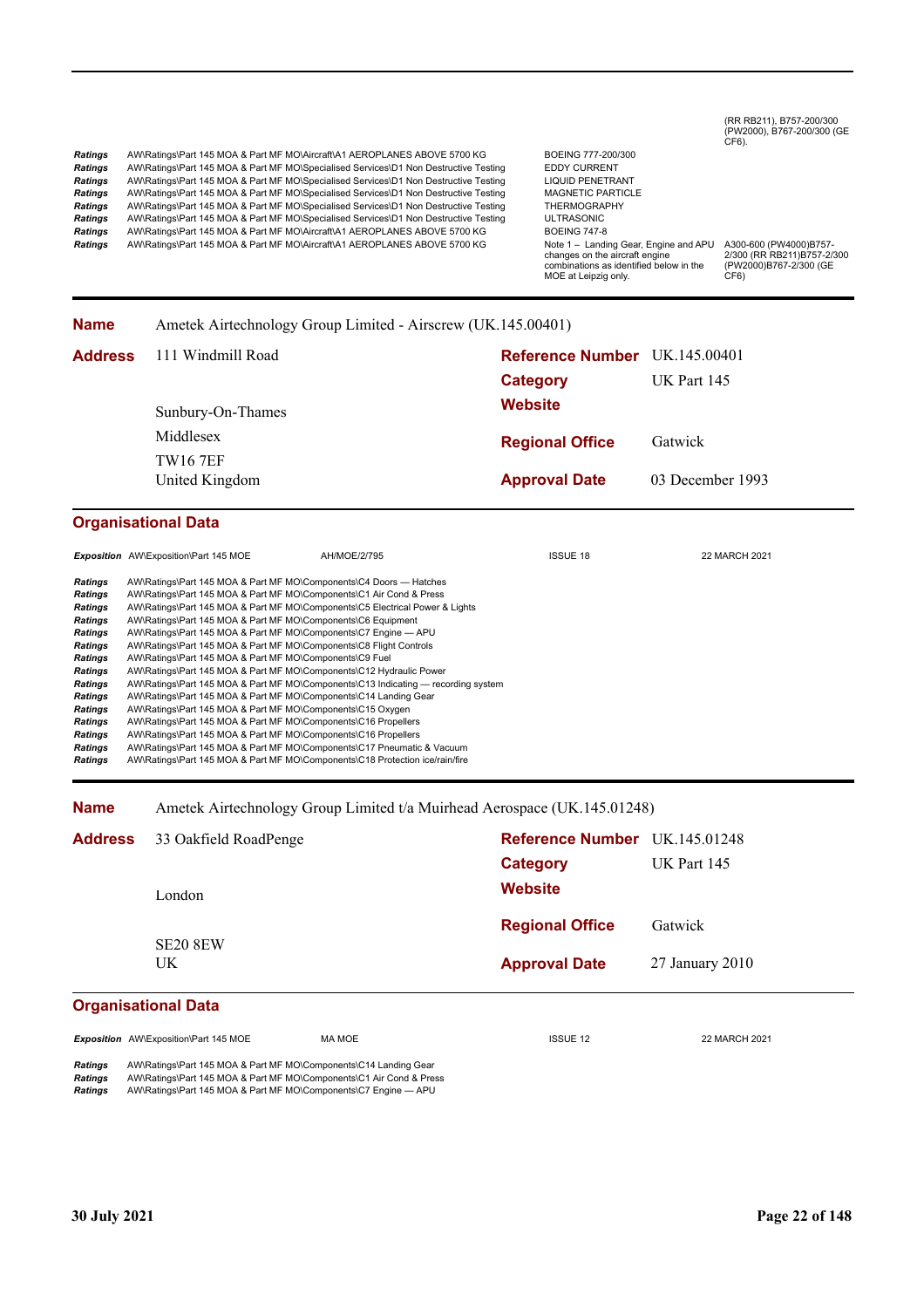| <b>Name</b>                                                       | Amsafe Bridport Limited (UK.145.00186)                                                                                                                                                                                                                                                                                                                                                                                                               |                                                                                                                 |                 |  |
|-------------------------------------------------------------------|------------------------------------------------------------------------------------------------------------------------------------------------------------------------------------------------------------------------------------------------------------------------------------------------------------------------------------------------------------------------------------------------------------------------------------------------------|-----------------------------------------------------------------------------------------------------------------|-----------------|--|
| <b>Address</b>                                                    | The Court West Street                                                                                                                                                                                                                                                                                                                                                                                                                                | Reference Number UK.145.00186                                                                                   |                 |  |
|                                                                   |                                                                                                                                                                                                                                                                                                                                                                                                                                                      | <b>Category</b>                                                                                                 | UK Part 145     |  |
|                                                                   | <b>Bridport</b>                                                                                                                                                                                                                                                                                                                                                                                                                                      | <b>Website</b>                                                                                                  |                 |  |
|                                                                   | Dorset                                                                                                                                                                                                                                                                                                                                                                                                                                               | <b>Regional Office</b>                                                                                          | Gatwick         |  |
|                                                                   | DT63QU                                                                                                                                                                                                                                                                                                                                                                                                                                               |                                                                                                                 |                 |  |
|                                                                   | <b>UK</b>                                                                                                                                                                                                                                                                                                                                                                                                                                            | <b>Approval Date</b>                                                                                            | 11 January 1994 |  |
|                                                                   | <b>Organisational Data</b>                                                                                                                                                                                                                                                                                                                                                                                                                           |                                                                                                                 |                 |  |
|                                                                   | Exposition AW\Exposition\Part 145 MOE<br>EASA PART 145 MOE                                                                                                                                                                                                                                                                                                                                                                                           | <b>ISSUE 25</b>                                                                                                 | 22 MARCH 2021   |  |
| <b>Ratings</b>                                                    | AW\Ratings\Part 145 MOA & Part MF MO\Components\C6 Equipment                                                                                                                                                                                                                                                                                                                                                                                         |                                                                                                                 |                 |  |
| <b>Name</b>                                                       | Anglo Normandy Aero Engineering Limited (UK.145.01448)                                                                                                                                                                                                                                                                                                                                                                                               |                                                                                                                 |                 |  |
| <b>Address</b>                                                    | States AirportLa Planque Lane                                                                                                                                                                                                                                                                                                                                                                                                                        | Reference Number UK 145.01448                                                                                   |                 |  |
|                                                                   |                                                                                                                                                                                                                                                                                                                                                                                                                                                      | <b>Category</b>                                                                                                 | UK Part 145     |  |
|                                                                   | Forest                                                                                                                                                                                                                                                                                                                                                                                                                                               | <b>Website</b>                                                                                                  |                 |  |
|                                                                   | Guernsey                                                                                                                                                                                                                                                                                                                                                                                                                                             | <b>Regional Office</b>                                                                                          | Gatwick         |  |
|                                                                   | GY80DT                                                                                                                                                                                                                                                                                                                                                                                                                                               |                                                                                                                 |                 |  |
|                                                                   | Channel Islands                                                                                                                                                                                                                                                                                                                                                                                                                                      | <b>Approval Date</b>                                                                                            |                 |  |
|                                                                   | <b>Organisational Data</b>                                                                                                                                                                                                                                                                                                                                                                                                                           |                                                                                                                 |                 |  |
|                                                                   | Exposition AW\Exposition\Part 145 MOE<br>ANAE MOE 1                                                                                                                                                                                                                                                                                                                                                                                                  | ISSUE 02 REVISION 00                                                                                            | 11 MARCH 2021   |  |
| Ratings                                                           | AW\Ratings\Part 145 MOA & Part MF MO\Aircraft\A1 AEROPLANES ABOVE 5700 KG                                                                                                                                                                                                                                                                                                                                                                            | ATR 42-200/300 SERIES                                                                                           |                 |  |
| Ratings<br><b>Ratings</b>                                         | AW\Ratings\Part 145 MOA & Part MF MO\Aircraft\A1 AEROPLANES ABOVE 5700 KG<br>AW\Ratings\Part 145 MOA & Part MF MO\Aircraft\A1 AEROPLANES ABOVE 5700 KG                                                                                                                                                                                                                                                                                               | ATR 42-400/500/72-212A<br>ATR 72-100/200 SERIES                                                                 |                 |  |
| <b>Ratings</b><br><b>Ratings</b><br><b>Ratings</b>                | AW\Ratings\Part 145 MOA & Part MF MO\Aircraft\A1 AEROPLANES ABOVE 5700 KG<br>AW\Ratings\Part 145 MOA & Part MF MO\Components\C5 Electrical Power & Lights<br>AW\Ratings\Part 145 MOA & Part MF MO\Aircraft\A1 AEROPLANES ABOVE 5700 KG                                                                                                                                                                                                               | DORNIER 228 SERIES<br><b>EMBRAER ERJ-190 SERIES</b>                                                             |                 |  |
|                                                                   |                                                                                                                                                                                                                                                                                                                                                                                                                                                      |                                                                                                                 |                 |  |
| <b>Name</b>                                                       | AOG Inspection Limited (UK.145.01356)                                                                                                                                                                                                                                                                                                                                                                                                                |                                                                                                                 |                 |  |
| <b>Address</b>                                                    | Unit 18BCrawley Mill Industrial                                                                                                                                                                                                                                                                                                                                                                                                                      | Reference Number UK.145.01356                                                                                   |                 |  |
|                                                                   | Estate                                                                                                                                                                                                                                                                                                                                                                                                                                               | <b>Category</b>                                                                                                 | UK Part 145     |  |
|                                                                   | Witney                                                                                                                                                                                                                                                                                                                                                                                                                                               | <b>Website</b>                                                                                                  |                 |  |
|                                                                   | Oxfordshire                                                                                                                                                                                                                                                                                                                                                                                                                                          | <b>Regional Office</b>                                                                                          | Gatwick         |  |
|                                                                   | OX29 9TJ                                                                                                                                                                                                                                                                                                                                                                                                                                             |                                                                                                                 |                 |  |
|                                                                   | UK                                                                                                                                                                                                                                                                                                                                                                                                                                                   | <b>Approval Date</b>                                                                                            | 13 JUNE 2016    |  |
|                                                                   | <b>Organisational Data</b>                                                                                                                                                                                                                                                                                                                                                                                                                           |                                                                                                                 |                 |  |
|                                                                   | Exposition AW\Exposition\Part 145 MOE<br>AOG/MOE Issue No 2                                                                                                                                                                                                                                                                                                                                                                                          | ISSUE 02 REVISION 00                                                                                            | 11 MARCH 2021   |  |
| <b>Ratings</b><br>Ratings<br>Ratings<br><b>Ratings</b><br>Ratings | AW\Ratings\Part 145 MOA & Part MF MO\Specialised Services\D1 Non Destructive Testing<br>AW\Ratings\Part 145 MOA & Part MF MO\Specialised Services\D1 Non Destructive Testing<br>AW\Ratings\Part 145 MOA & Part MF MO\Specialised Services\D1 Non Destructive Testing<br>AW\Ratings\Part 145 MOA & Part MF MO\Specialised Services\D1 Non Destructive Testing<br>AW\Ratings\Part 145 MOA & Part MF MO\Specialised Services\D1 Non Destructive Testing | <b>EDDY CURRENT</b><br><b>LIQUID PENETRANT</b><br><b>MAGNETIC PARTICLE</b><br><b>RADIOGRAPHIC</b><br>ULTRASONIC |                 |  |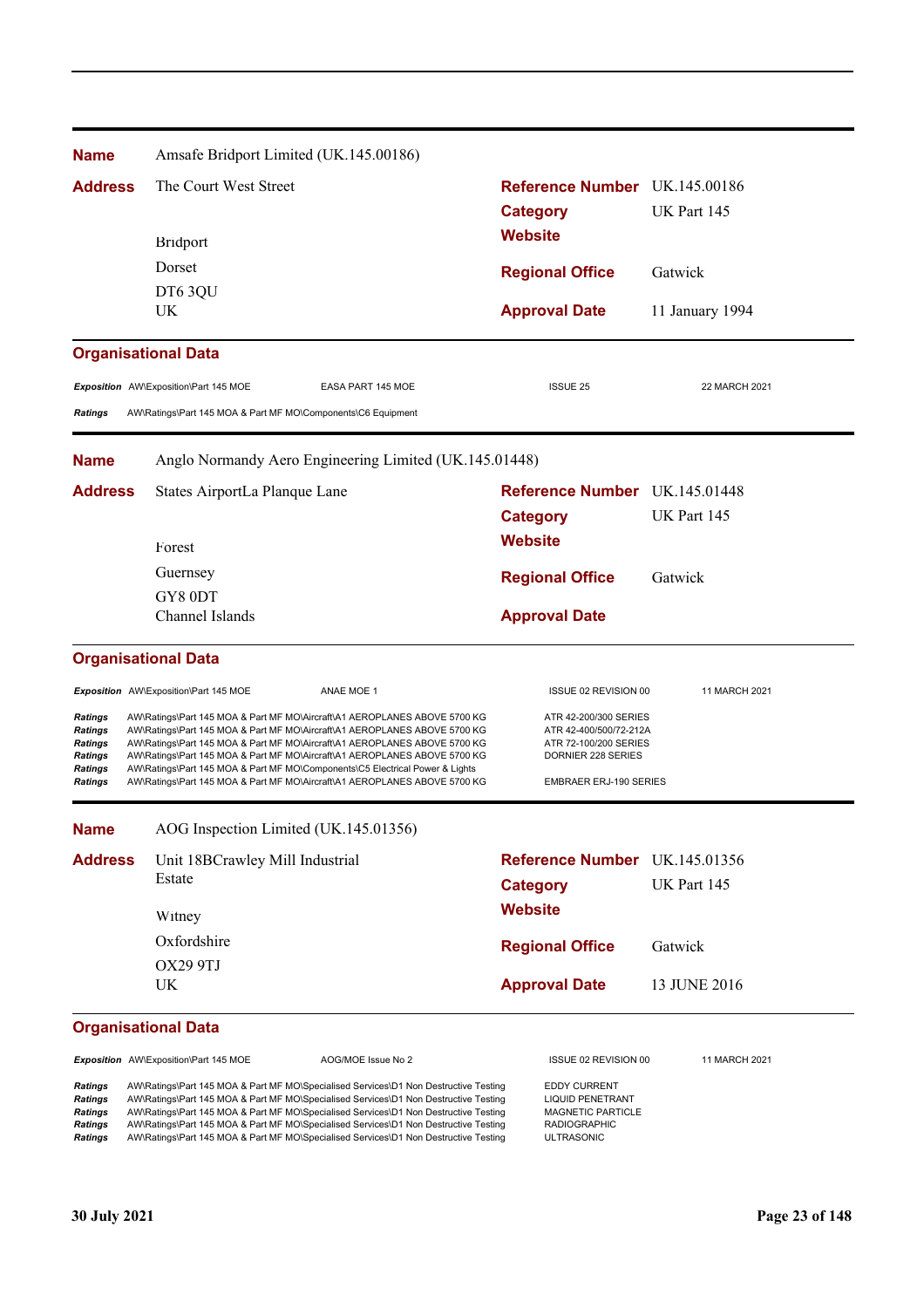**Name** APMS Aviation Limited (UK.145.01272)

| <b>Address</b> | Hangar K4Cotswold Airport | <b>Reference Number</b> UK.145.01272 |                 |  |
|----------------|---------------------------|--------------------------------------|-----------------|--|
|                |                           | <b>Category</b>                      | UK Part 145     |  |
|                | Cotswold                  | Website                              |                 |  |
|                | Gloucestershire           | <b>Regional Office</b>               | Gatwick         |  |
|                | GL7 6BA<br>UK             | <b>Approval Date</b>                 | 2 FEBRUARY 2011 |  |

|                                  | Exposition AW\Exposition\Part 145 MOE                                                                            | APMS Aviation Limited Maintenance Organisation<br>Exposition | ISSUE 03 REVISION 00                                                                                     | 19 MARCH 2021 |
|----------------------------------|------------------------------------------------------------------------------------------------------------------|--------------------------------------------------------------|----------------------------------------------------------------------------------------------------------|---------------|
| <b>Ratings</b>                   | AW\Ratings\Part 145 MOA & Part MF MO\Engine\B1 TURBINE                                                           |                                                              | ROLLS ROYCE PLC RB211 TRENT<br><b>SERIES</b>                                                             |               |
| Ratings                          | AW\Ratings\Part 145 MOA & Part MF MO\Engine\B3 APU                                                               |                                                              | HAMILTON SUNDSTRAND<br>CORPORATION/AUXILIARY POWER<br>INTERNATIONAL CORP APS500 SERIES                   |               |
| <b>Ratings</b>                   | AW\Ratings\Part 145 MOA & Part MF MO\Engine\B3 APU                                                               |                                                              | <b>HAMILTON SUNDSTRAND</b><br>CORPORATION/AUXILIARY POWER<br>INTERNATIONAL CORP APS1000<br><b>SERIES</b> |               |
| <b>Ratings</b>                   | AW\Ratings\Part 145 MOA & Part MF MO\Engine\B3 APU                                                               |                                                              | <b>HAMILTON SUNDSTRAND</b><br>CORPORATION/AUXILIARY POWER<br>INTERNATIONAL CORP APS2000<br><b>SERIES</b> |               |
| <b>Ratings</b>                   | AW\Ratings\Part 145 MOA & Part MF MO\Engine\B3 APU                                                               |                                                              | <b>HAMILTON SUNDSTRAND</b><br>CORPORATION/AUXILIARY POWER<br>INTERNATIONAL CORP APS2100<br><b>SERIES</b> |               |
| <b>Ratings</b>                   | AW\Ratings\Part 145 MOA & Part MF MO\Engine\B3 APU                                                               |                                                              | HAMILTON SUNDSTRAND<br>CORPORATION/AUXILIARY POWER<br>INTERNATIONAL CORP APS2300<br><b>SERIES</b>        |               |
| <b>Ratings</b>                   | AW\Ratings\Part 145 MOA & Part MF MO\Engine\B3 APU                                                               |                                                              | HAMILTON SUNDSTRAND<br>CORPORATION/AUXILIARY POWER<br>INTERNATIONAL CORP APS3000<br><b>SERIES</b>        |               |
| Ratings                          | AW\Ratings\Part 145 MOA & Part MF MO\Engine\B3 APU                                                               |                                                              | <b>HAMILTON SUNDSTRAND</b><br>CORPORATION/AUXILIARY POWER<br>INTERNATIONAL CORP APS3200<br><b>SERIES</b> |               |
| Ratings                          | AW\Ratings\Part 145 MOA & Part MF MO\Engine\B3 APU                                                               |                                                              | HAMILTON SUNDSTRAND<br><b>CORPORATION T-62 SERIES</b>                                                    |               |
| Ratings                          | AW\Ratings\Part 145 MOA & Part MF MO\Engine\B3 APU                                                               |                                                              | HONEYWELL INTERNATIONAL/ALLIED<br>SIGNAL GTCP 36 SERIES                                                  |               |
| <b>Ratings</b>                   | AW\Ratings\Part 145 MOA & Part MF MO\Engine\B3 APU                                                               |                                                              | HONEYWELL INTERNATIONAL/ALLIED<br>SIGNAL GTCP 85 SERIES                                                  |               |
| <b>Ratings</b>                   | AW\Ratings\Part 145 MOA & Part MF MO\Engine\B3 APU                                                               |                                                              | HONEYWELL INTERNATIONAL/ALLIED<br>SIGNAL GTCP 131 SERIES                                                 |               |
| <b>Ratings</b>                   | AW\Ratings\Part 145 MOA & Part MF MO\Engine\B3 APU                                                               |                                                              | HONEYWELL INTERNATIONAL/ALLIED<br>SIGNAL GTCP 331 SERIES                                                 |               |
| Ratings                          | AW\Ratings\Part 145 MOA & Part MF MO\Engine\B3 APU                                                               |                                                              | HONEYWELL INTERNATIONAL/ALLIED<br>SIGNAL GTCP 660 SERIES                                                 |               |
| <b>Ratings</b>                   | AW\Ratings\Part 145 MOA & Part MF MO\Engine\B3 APU                                                               |                                                              | HONEYWELL INTERNATIONAL/ALLIED<br>SIGNAL TSCP 700 SERIES                                                 |               |
| <b>Ratings</b><br><b>Ratings</b> | AW\Ratings\Part 145 MOA & Part MF MO\Engine\B3 APU<br>AW\Ratings\Part 145 MOA & Part MF MO\Engine\B3 APU         |                                                              | HONEYWELL INTERNATIONAL RE220<br>PRATT & WHITNEY CANADA CORP<br>PW900 SERIES                             |               |
| Ratings<br><b>Ratings</b>        | AW\Ratings\Part 145 MOA & Part MF MO\Engine\B1 TURBINE<br>AW\Ratings\Part 145 MOA & Part MF MO\Engine\B1 TURBINE |                                                              | CFM INTERNATIONAL CFM56 SERIES<br>CFM INTERNATIONAL CFM LEAP 1A<br><b>SERIES</b>                         |               |
| <b>Ratings</b>                   | AW\Ratings\Part 145 MOA & Part MF MO\Engine\B1 TURBINE                                                           |                                                              | CFM INTERNATIONAL LEAP 1B SERIES                                                                         |               |
| <b>Ratings</b>                   | AW\Ratings\Part 145 MOA & Part MF MO\Engine\B1 TURBINE                                                           |                                                              | CFM INTERNATIONAL CFM LEAP 1C<br><b>SERIES</b>                                                           |               |
| Ratings                          | AW\Ratings\Part 145 MOA & Part MF MO\Engine\B1 TURBINE                                                           |                                                              | GENERAL ALLIANCE LLC AIRCRAFT<br><b>ENGINES GP7200 SERIES</b>                                            |               |
| Ratings                          | AW\Ratings\Part 145 MOA & Part MF MO\Engine\B1 TURBINE                                                           |                                                              | <b>GENERAL ELECTRIC AIRCRAFT</b><br><b>ENGINES CF6 SERIES</b>                                            |               |
| <b>Ratings</b>                   | AW\Ratings\Part 145 MOA & Part MF MO\Engine\B1 TURBINE<br>AW\Ratings\Part 145 MOA & Part MF MO\Engine\B1 TURBINE |                                                              | <b>GENERAL ELECTRIC AIRCRAFT</b><br><b>ENGINES CF34 SERIES</b><br><b>GENERAL ELECTRIC AIRCRAFT</b>       |               |
| <b>Ratings</b>                   |                                                                                                                  |                                                              | <b>ENGINES GE90 SERIES</b>                                                                               |               |
| Ratings                          | AW\Ratings\Part 145 MOA & Part MF MO\Engine\B1 TURBINE                                                           |                                                              | <b>GENERAL ELECTRIC AIRCRAFT</b><br><b>ENGINES GENX SERIES</b>                                           |               |
| Ratings                          | AW\Ratings\Part 145 MOA & Part MF MO\Engine\B1 TURBINE                                                           |                                                              | HONEYWELL INTERNATIONAL INC. ALF<br>500 SERIES                                                           |               |
| <b>Ratings</b>                   | AW\Ratings\Part 145 MOA & Part MF MO\Engine\B1 TURBINE                                                           |                                                              | HONEYWELL INTERNATIONAL INC. LF<br>500 SERIES                                                            |               |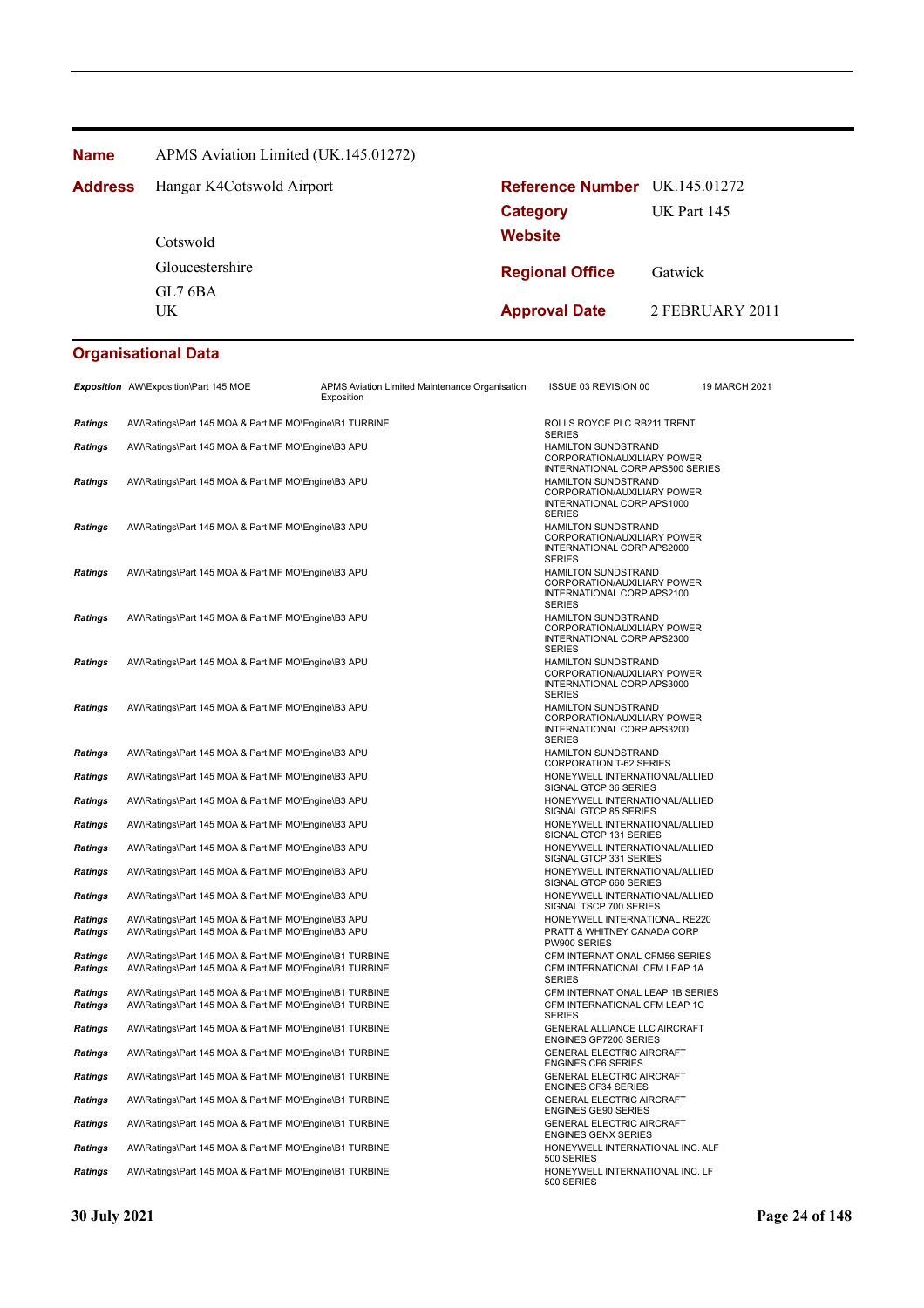| <b>Ratings</b>           | AW\Ratings\Part 145 MOA & Part MF MO\Engine\B1 TURBINE                       | INTERNATIONAL AERO ENGINES AG<br>(IAE) V2500 SERIES          |
|--------------------------|------------------------------------------------------------------------------|--------------------------------------------------------------|
| Ratings                  | AW\Ratings\Part 145 MOA & Part MF MO\Engine\B1 TURBINE                       | PRATT & WHITNEY AIRCRAFT ENGINES<br><b>JT8 SERIES</b>        |
| Ratings                  | AW\Ratings\Part 145 MOA & Part MF MO\Engine\B1 TURBINE                       | PRATT & WHITNEY AIRCRAFT ENGINES<br><b>JT9 SERIES</b>        |
| Ratings                  | AW\Ratings\Part 145 MOA & Part MF MO\Engine\B1 TURBINE                       | <b>PRATT &amp; WHITNEY AIRCRAFT ENGINES</b><br>PW2000 SERIES |
| Ratings                  | AW\Ratings\Part 145 MOA & Part MF MO\Engine\B1 TURBINE                       | PRATT & WHITNEY AIRCRAFT ENGINES<br>PW4000 SERIES            |
| Ratings                  | AW\Ratings\Part 145 MOA & Part MF MO\Engine\B1 TURBINE                       | PRATT & WHITNEY CANADA<br><b>CORPORATION PT6 SERIES</b>      |
| Ratings                  | AW\Ratings\Part 145 MOA & Part MF MO\Engine\B1 TURBINE                       | PRATT & WHITNEY CANADA<br><b>CORPORATION JT15 SERIES</b>     |
| Ratings                  | AW\Ratings\Part 145 MOA & Part MF MO\Engine\B1 TURBINE                       | PRATT & WHITNEY CANADA<br>CORPORATION PW100 SERIES           |
| <b>Ratings</b>           | AW\Ratings\Part 145 MOA & Part MF MO\Engine\B1 TURBINE                       | PRATT & WHITNEY CANADA<br><b>CORPORATION PW150 SERIES</b>    |
| Ratings                  | AW\Ratings\Part 145 MOA & Part MF MO\Engine\B1 TURBINE                       | PRATT & WHITNEY CANADA                                       |
| Ratings                  | AW\Ratings\Part 145 MOA & Part MF MO\Engine\B1 TURBINE                       | <b>CORPORATION PW300 SERIES</b><br>PRATT & WHITNEY CANADA    |
| Ratings                  | AW\Ratings\Part 145 MOA & Part MF MO\Engine\B1 TURBINE                       | <b>CORPORATION PW530 SERIES</b><br>PRATT & WHITNEY CANADA    |
| Ratings                  | AW\Ratings\Part 145 MOA & Part MF MO\Engine\B1 TURBINE                       | <b>CORPORATION PW545</b><br>ROLLS ROYCE CORPORATION AE2000   |
| Ratings                  | AW\Ratings\Part 145 MOA & Part MF MO\Engine\B1 TURBINE                       | <b>SERIES</b><br>ROLLS ROYCE CORPORATION AE3000              |
| Ratings                  | AW\Ratings\Part 145 MOA & Part MF MO\Engine\B1 TURBINE                       | <b>SERIES</b><br>ROLLS ROYCE DEUTSCHLAND LTD &               |
| Ratings                  | AW\Ratings\Part 145 MOA & Part MF MO\Engine\B1 TURBINE                       | CO KG BR700 SERIES<br>ROLLS ROYCE DEUTSCHLAND LTD &          |
| Ratings                  | AW\Ratings\Part 145 MOA & Part MF MO\Engine\B1 TURBINE                       | CO KG SPEY SERIES<br>ROLLS ROYCE DEUTSCHLAND LTD &           |
| <b>Ratings</b>           | AW\Ratings\Part 145 MOA & Part MF MO\Engine\B1 TURBINE                       | CO KG TAY SERIES<br>ROLLS ROYCE PLC RB211 SERIES             |
|                          |                                                                              |                                                              |
| <b>Name</b>              | APPH (Bolton) Limited (UK.145.01467)                                         |                                                              |
|                          |                                                                              |                                                              |
| <b>Address</b>           | Unit 1003, Great Bank Road, Wingates<br>Industrial Park, Westhoughton,       | <b>Reference Number</b> UK.145.01467                         |
|                          |                                                                              | UK Part 145<br><b>Category</b>                               |
|                          | Bolton                                                                       | <b>Website</b>                                               |
|                          |                                                                              | <b>Regional Office</b><br>Gatwick                            |
|                          | BL5 3XN                                                                      |                                                              |
|                          |                                                                              | <b>Approval Date</b><br>08 MARCH 2021                        |
|                          |                                                                              |                                                              |
|                          | <b>Organisational Data</b>                                                   |                                                              |
| Exposition AW\Exposition | PART145EXPO                                                                  | ISSUE 01 AMENDMENT 00<br><b>12 JANUARY 2021</b>              |
| Ratings                  | AW\Ratings\Part 145 MOA & Part MF MO\Components\C12 Hydraulic Power          | C12                                                          |
| <b>Ratings</b>           | AW\Ratings\Part 145 MOA & Part MF MO\Components\C5 Electrical Power & Lights | C <sub>5</sub>                                               |
| <b>Name</b>              | APPH Limited (UK.145.01368)                                                  |                                                              |
| <b>Address</b>           | 8 Pembroke Court, Chancellor                                                 | Reference Number UK.145.01368                                |
|                          | Road, Manor Park,                                                            |                                                              |
|                          |                                                                              | UK Part 145<br><b>Category</b>                               |
|                          | Runcorn                                                                      | <b>Website</b>                                               |
|                          | Cheshire                                                                     | <b>Regional Office</b><br>Manchester                         |
|                          | WA71TG                                                                       |                                                              |
|                          | United Arab Emirates                                                         | <b>Approval Date</b><br>13 MARCH 2017                        |
|                          |                                                                              |                                                              |
|                          | <b>Organisational Data</b>                                                   |                                                              |
|                          |                                                                              |                                                              |
|                          | Exposition AW\Exposition\Part 145 MOE<br>APPH RUNCORN/EXPO/1                 | ISSUE 02 AMENDMENT 01<br>29 MARCH 2021                       |

*Ratings* AW\Ratings\Part 145 MOA & Part MF MO\Components\C8 Flight Controls *Ratings* AW\Ratings\Part 145 MOA & Part MF MO\Components\C12 Hydraulic Power *Ratings* AW\Ratings\Part 145 MOA & Part MF MO\Components\C14 Landing Gear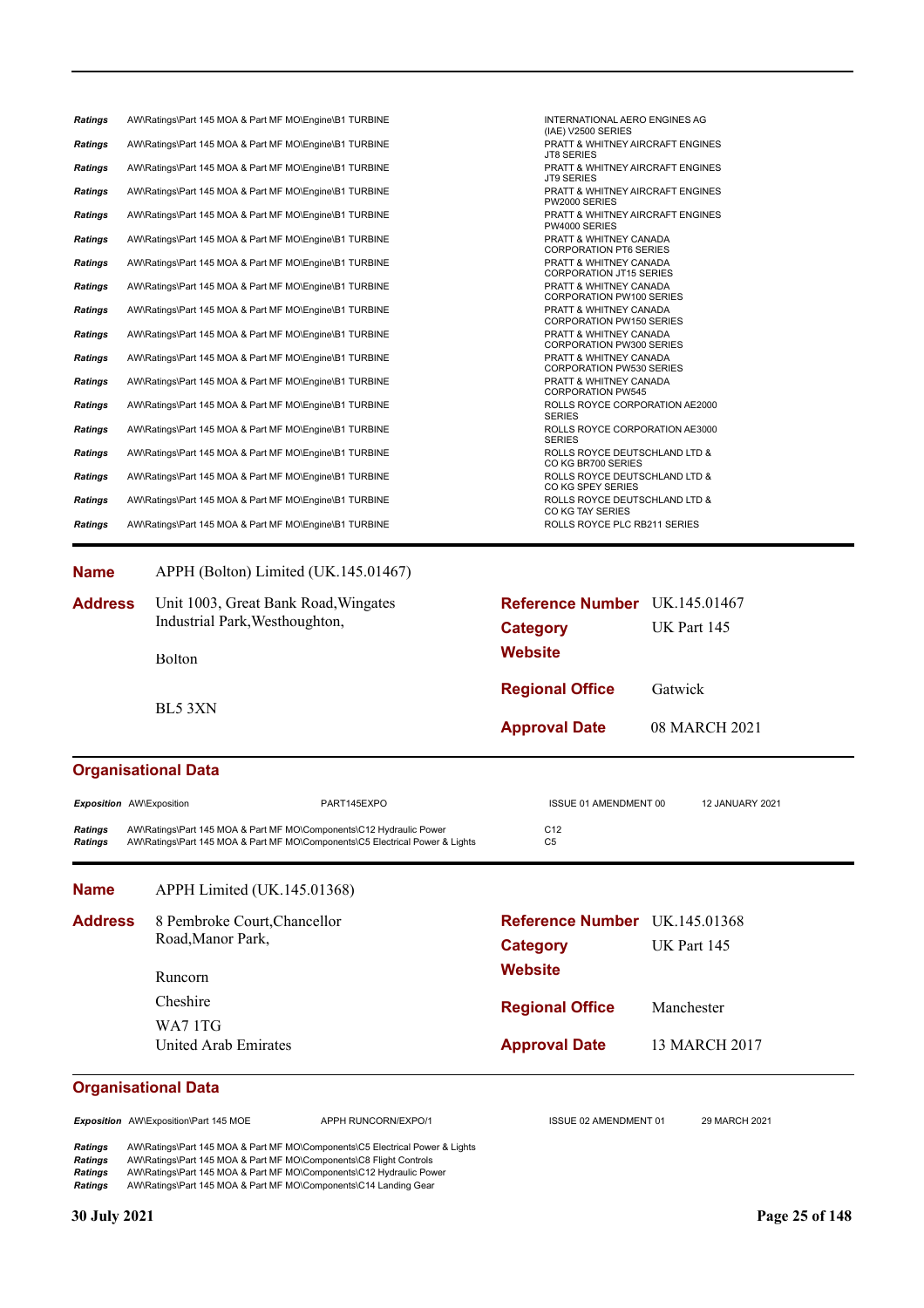| <b>Name</b>                                                                                | Applus Aerospace UK Limited (UK.145.01351)                                                                                                                                                                                                                                                                                                                                                                                                                                                                                                   |                                                                                                                                 |                                                                                                    |
|--------------------------------------------------------------------------------------------|----------------------------------------------------------------------------------------------------------------------------------------------------------------------------------------------------------------------------------------------------------------------------------------------------------------------------------------------------------------------------------------------------------------------------------------------------------------------------------------------------------------------------------------------|---------------------------------------------------------------------------------------------------------------------------------|----------------------------------------------------------------------------------------------------|
| <b>Address</b>                                                                             | Inspection House61 Albert Road<br>North                                                                                                                                                                                                                                                                                                                                                                                                                                                                                                      | Reference Number UK.145.01351<br><b>Category</b>                                                                                | UK Part 145                                                                                        |
|                                                                                            | Reigate                                                                                                                                                                                                                                                                                                                                                                                                                                                                                                                                      | <b>Website</b>                                                                                                                  |                                                                                                    |
|                                                                                            | Surrey                                                                                                                                                                                                                                                                                                                                                                                                                                                                                                                                       | <b>Regional Office</b>                                                                                                          | Gatwick                                                                                            |
|                                                                                            | RH <sub>2</sub> 9RS                                                                                                                                                                                                                                                                                                                                                                                                                                                                                                                          |                                                                                                                                 |                                                                                                    |
|                                                                                            | UK                                                                                                                                                                                                                                                                                                                                                                                                                                                                                                                                           | <b>Approval Date</b>                                                                                                            | <b>23 NOVEMBER 2015</b>                                                                            |
|                                                                                            | <b>Organisational Data</b>                                                                                                                                                                                                                                                                                                                                                                                                                                                                                                                   |                                                                                                                                 |                                                                                                    |
| <b>Sites</b>                                                                               | AW\Sites\2nd Site                                                                                                                                                                                                                                                                                                                                                                                                                                                                                                                            | <b>LUTON</b>                                                                                                                    | BUILDING 27, PERCIVAL WAY, LONDON<br>LUTON AIRPORT LUTON, BEDFORDSHIRE,<br>LU2 9LX, UNITED KINGDOM |
|                                                                                            | Exposition AW\Exposition\Part 145 MOE<br>AAUK/MOE                                                                                                                                                                                                                                                                                                                                                                                                                                                                                            | ISSUE 01 REVISION 05                                                                                                            | 08 MARCH 2019                                                                                      |
| Ratings<br><b>Ratings</b><br><b>Ratings</b><br>Ratings<br><b>Ratings</b><br><b>Ratings</b> | AW\Ratings\Part 145 MOA & Part MF MO\Specialised Services\D1 Non Destructive Testing<br>AW\Ratings\Part 145 MOA & Part MF MO\Specialised Services\D1 Non Destructive Testing<br>AW\Ratings\Part 145 MOA & Part MF MO\Specialised Services\D1 Non Destructive Testing<br>AW\Ratings\Part 145 MOA & Part MF MO\Specialised Services\D1 Non Destructive Testing<br>AW\Ratings\Part 145 MOA & Part MF MO\Specialised Services\D1 Non Destructive Testing<br>AW\Ratings\Part 145 MOA & Part MF MO\Specialised Services\D1 Non Destructive Testing | <b>EDDY CURRENT</b><br>LIQUID PENETRANT<br><b>MAGNETIC PARTICLE</b><br><b>RADIOGRAPHIC</b><br>THERMOGRAPHY<br><b>ULTRASONIC</b> |                                                                                                    |
| <b>Name</b>                                                                                | Applus UK Limited (UK.145.01426)                                                                                                                                                                                                                                                                                                                                                                                                                                                                                                             |                                                                                                                                 |                                                                                                    |
| <b>Address</b>                                                                             | 61 Albert Road North                                                                                                                                                                                                                                                                                                                                                                                                                                                                                                                         | Reference Number UK.145.01426                                                                                                   |                                                                                                    |
|                                                                                            |                                                                                                                                                                                                                                                                                                                                                                                                                                                                                                                                              | <b>Category</b>                                                                                                                 | UK Part 145                                                                                        |
|                                                                                            | Reigate                                                                                                                                                                                                                                                                                                                                                                                                                                                                                                                                      | <b>Website</b>                                                                                                                  |                                                                                                    |
|                                                                                            | Surrey                                                                                                                                                                                                                                                                                                                                                                                                                                                                                                                                       |                                                                                                                                 |                                                                                                    |
|                                                                                            | RH <sub>2</sub> 9RS                                                                                                                                                                                                                                                                                                                                                                                                                                                                                                                          | <b>Regional Office</b>                                                                                                          | Gatwick                                                                                            |
|                                                                                            | United Kingdom                                                                                                                                                                                                                                                                                                                                                                                                                                                                                                                               | <b>Approval Date</b>                                                                                                            | 27 SEPTEMBER 2019                                                                                  |
|                                                                                            | <b>Organisational Data</b>                                                                                                                                                                                                                                                                                                                                                                                                                                                                                                                   |                                                                                                                                 |                                                                                                    |
| Sites                                                                                      | AW\Sites\2nd Site                                                                                                                                                                                                                                                                                                                                                                                                                                                                                                                            |                                                                                                                                 | 27 PERCIVAL WAY, LUTON AIRPORT, LU2<br>9LX.                                                        |
|                                                                                            | AUK/MOE<br><b>Exposition</b> AW\Exposition\Part 145 MOE                                                                                                                                                                                                                                                                                                                                                                                                                                                                                      | ISSUE 01 REVISION 00                                                                                                            | 25 MARCH 2021                                                                                      |
| <b>Ratings</b>                                                                             | AW\Ratings\Part 145 MOA & Part MF MO\Components\D1 Non Destructive Testing                                                                                                                                                                                                                                                                                                                                                                                                                                                                   |                                                                                                                                 | <b>Eddy CurrentLiquid</b><br>PenetrantMagnetic<br>particleRadiographicThermogra<br>phyUltrasonic   |
| <b>Name</b>                                                                                | AS Aerospace Limited (UK.145.01308)                                                                                                                                                                                                                                                                                                                                                                                                                                                                                                          |                                                                                                                                 |                                                                                                    |
| <b>Address</b>                                                                             | Hangar I, Hangar RoadDenham                                                                                                                                                                                                                                                                                                                                                                                                                                                                                                                  | <b>Reference Number</b> UK.145.01308                                                                                            |                                                                                                    |
|                                                                                            | Aerodrome                                                                                                                                                                                                                                                                                                                                                                                                                                                                                                                                    | <b>Category</b>                                                                                                                 | UK Part 145                                                                                        |
|                                                                                            | Uxbridge                                                                                                                                                                                                                                                                                                                                                                                                                                                                                                                                     | <b>Website</b>                                                                                                                  |                                                                                                    |
|                                                                                            | Middlesex                                                                                                                                                                                                                                                                                                                                                                                                                                                                                                                                    |                                                                                                                                 |                                                                                                    |
|                                                                                            | UB9 5DF                                                                                                                                                                                                                                                                                                                                                                                                                                                                                                                                      | <b>Regional Office</b>                                                                                                          | Gatwick                                                                                            |
|                                                                                            | UK.                                                                                                                                                                                                                                                                                                                                                                                                                                                                                                                                          | <b>Approval Date</b>                                                                                                            | 6 FEBRUARY 2013                                                                                    |
|                                                                                            | <b>Organisational Data</b>                                                                                                                                                                                                                                                                                                                                                                                                                                                                                                                   |                                                                                                                                 |                                                                                                    |
| Sites                                                                                      | AW\Sites\Base\Base/PPOB                                                                                                                                                                                                                                                                                                                                                                                                                                                                                                                      | DENHAM AERODROME                                                                                                                | HANGAR 1, HANGAR ROAD, DENHAM<br>AERODROME, UXBRIDGE, MIDDLEESEX,<br>UB9 5DF                       |
|                                                                                            | Exposition AW\Exposition\Part 145 MOE<br>ASA-MOE-01                                                                                                                                                                                                                                                                                                                                                                                                                                                                                          | ISSUE 05 REVISION 09                                                                                                            | 14 JUNE 2021                                                                                       |
| 30 July 2021                                                                               |                                                                                                                                                                                                                                                                                                                                                                                                                                                                                                                                              |                                                                                                                                 | Page 26 of 148                                                                                     |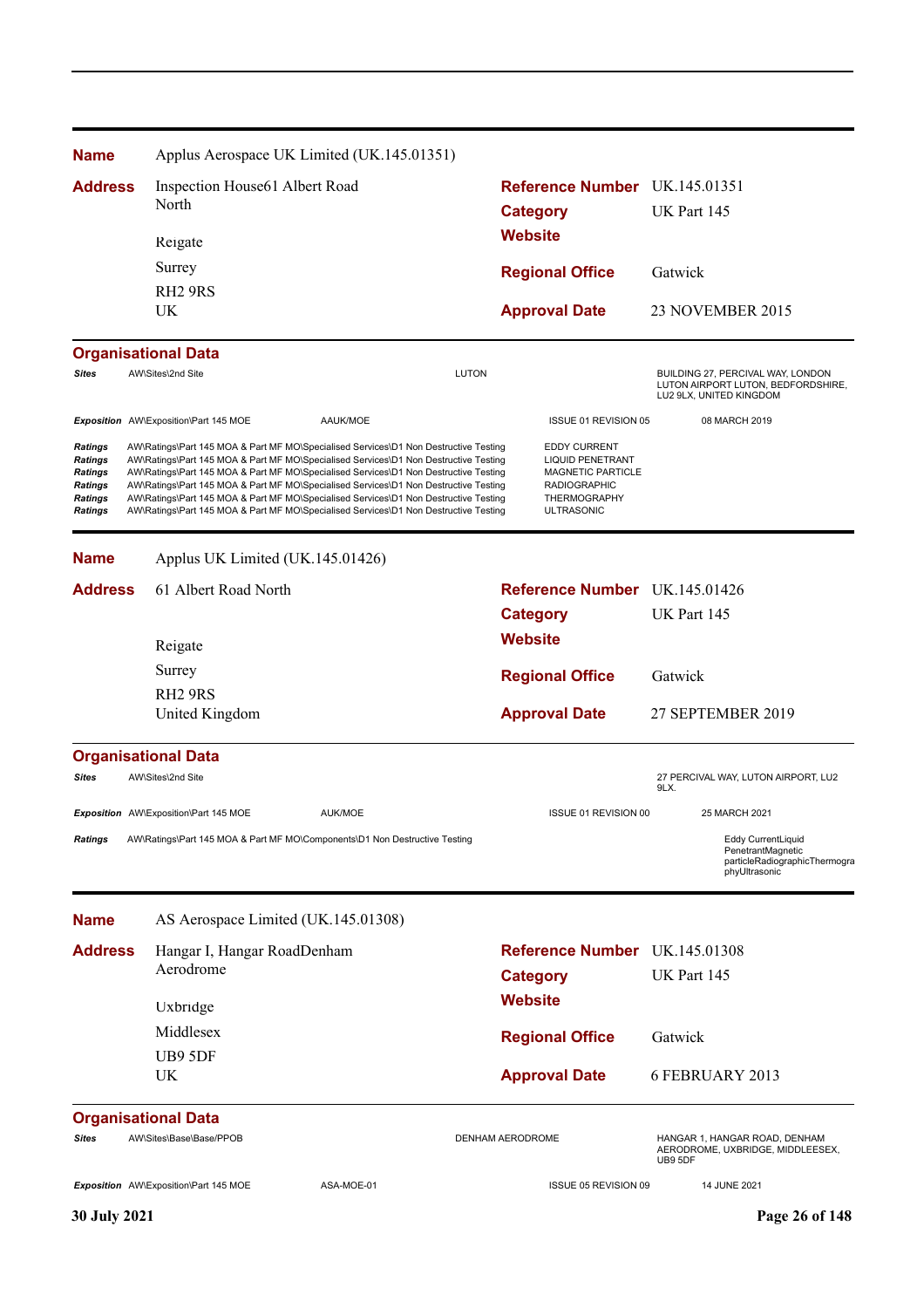| <b>Ratings</b> | AW\Ratings\Part 145 MOA & Part MF MO\Aircraft\A3 HELICOPTERS | <b>BELL 206</b>                                                                                                         |
|----------------|--------------------------------------------------------------|-------------------------------------------------------------------------------------------------------------------------|
| Ratings        | AW\Ratings\Part 145 MOA & Part MF MO\Aircraft\A3 HELICOPTERS | <b>BELL 407</b>                                                                                                         |
| Ratings        | AW\Ratings\Part 145 MOA & Part MF MO\Aircraft\A3 HELICOPTERS | <b>BELL 505</b>                                                                                                         |
| <b>Ratings</b> | AW\Ratings\Part 145 MOA & Part MF MO\Aircraft\A3 HELICOPTERS | SINGLE TURBINE ENGINE<br><b>HELICOPTERS NOT EXCEEDING</b><br>3175KG                                                     |
| Ratings        | AW\Ratings\Part 145 MOA & Part MF MO\Aircraft\A3 HELICOPTERS | AGUSTA WESTLAND A109 SERIES                                                                                             |
| Ratings        | AW\Ratings\Part 145 MOA & Part MF MO\Aircraft\A3 HELICOPTERS | AGUSTA AB139/AW139                                                                                                      |
| <b>Ratings</b> | AW\Ratings\Part 145 MOA & Part MF MO\Aircraft\A3 HELICOPTERS | <b>BELL 429</b>                                                                                                         |
| <b>Ratings</b> | AW\Ratings\Part 145 MOA & Part MF MO\Aircraft\A3 HELICOPTERS | EUROCOPTER AS355 SERIES                                                                                                 |
| <b>Ratings</b> | AW\Ratings\Part 145 MOA & Part MF MO\Aircraft\A3 HELICOPTERS | EUROCOPTER AS365N2                                                                                                      |
| <b>Ratings</b> | AW\Ratings\Part 145 MOA & Part MF MO\Aircraft\A3 HELICOPTERS | EUROCOPTER AS365N3                                                                                                      |
| <b>Ratings</b> | AW\Ratings\Part 145 MOA & Part MF MO\Aircraft\A3 HELICOPTERS | EUROCOPTER SA365N                                                                                                       |
| Ratings        | AW\Ratings\Part 145 MOA & Part MF MO\Aircraft\A3 HELICOPTERS | EUROCOPTER SA365N1                                                                                                      |
| Ratings        | AW\Ratings\Part 145 MOA & Part MF MO\Aircraft\A3 HELICOPTERS | EUROCOPTER EC135 SERIES                                                                                                 |
| <b>Ratings</b> | AW\Ratings\Part 145 MOA & Part MF MO\Aircraft\A3 HELICOPTERS | EUROCOPTER EC155 SERIES                                                                                                 |
| <b>Ratings</b> | AW\Ratings\Part 145 MOA & Part MF MO\Aircraft\A3 HELICOPTERS | SIKORSKY S76 SERIES                                                                                                     |
| <b>Ratings</b> | AW\Ratings\Part 145 MOA & Part MF MO\Engine\B1 TURBINE       | LIMITED TO MAINTENANCE,<br>EXCLUDING OVERHAUL OF ENGINES<br>THAT MAY BE INSTALLED IN AIRCRAFT<br>AS LISTED IN RATING A3 |

*Ratings* AW\Ratings\Part 145 MOA & Part MF MO\Components\C6 Equipment

#### **Name** ATC Holdings Limited t/a Aero Engine Centre & AEC Engine Support (UK.145.01354)

| <b>Address</b> | 109 Green Lane | Reference Number UK.145.01354 |                 |  |
|----------------|----------------|-------------------------------|-----------------|--|
|                |                | Category                      | UK Part 145     |  |
|                | Hounslow       | <b>Website</b>                |                 |  |
|                | Middlesex      | <b>Regional Office</b>        | Gatwick         |  |
|                | TW4 6DF<br>UK. | <b>Approval Date</b>          | 21 JANUARY 2016 |  |

# **Organisational Data**

|                                                                                                                            | <b>Exposition</b> AW\Exposition\Part 145 MOE                                                                                                                                                                                                                                                                                                                                                                       | ATC/Expo/1 | ISSUE 03 REVISION 00                                                                                                                                                        | 29 JUNE 2021 |
|----------------------------------------------------------------------------------------------------------------------------|--------------------------------------------------------------------------------------------------------------------------------------------------------------------------------------------------------------------------------------------------------------------------------------------------------------------------------------------------------------------------------------------------------------------|------------|-----------------------------------------------------------------------------------------------------------------------------------------------------------------------------|--------------|
| <b>Ratings</b><br><b>Ratings</b><br><b>Ratings</b><br><b>Ratings</b><br><b>Ratings</b><br><b>Ratings</b><br><b>Ratings</b> | AW\Ratings\Part 145 MOA & Part MF MO\Engine\B1 TURBINE<br>AW\Ratings\Part 145 MOA & Part MF MO\Engine\B1 TURBINE<br>AW\Ratings\Part 145 MOA & Part MF MO\Engine\B1 TURBINE<br>AW\Ratings\Part 145 MOA & Part MF MO\Engine\B1 TURBINE<br>AW\Ratings\Part 145 MOA & Part MF MO\Engine\B1 TURBINE<br>AW\Ratings\Part 145 MOA & Part MF MO\Engine\B1 TURBINE<br>AW\Ratings\Part 145 MOA & Part MF MO\Engine\B1 TURBINE |            | CFMI LEAP - 1B SERIES<br>GE90 SERIES<br><b>GEnx SERIES</b><br>CFMI LEAP - 1A SERIES<br>CFMI 56 - 3B/3C/5A/5B/7B SERIES<br>GE CF6 - 80C/80E SERIES<br>IAE V2500 A1/A5 SERIES |              |

#### **Name** ATS Aero Limited (UK.145.00456) (GA)

| <b>Address</b> | Wycombe Air ParkBooker | Reference Number UK.145.00456 |               |  |
|----------------|------------------------|-------------------------------|---------------|--|
|                |                        | <b>Category</b>               | UK Part 145   |  |
|                | Marlow                 | <b>Website</b>                |               |  |
|                | Buckinghamshire        | <b>Regional Office</b>        | Gatwick       |  |
|                | SL7 3DR<br>UK          | <b>Approval Date</b>          | 16 MARCH 1995 |  |

| <b>Sites</b>        | AW\Sites\Base\Base/PPOB                                                       |                         | <b>WYCOMBE AIR PARK</b> |                                                                                  | WYCOMBE AIR PARK, BOOKER.<br>BUCKINGHAMSHIRE, SL7 3DP, UK |                |
|---------------------|-------------------------------------------------------------------------------|-------------------------|-------------------------|----------------------------------------------------------------------------------|-----------------------------------------------------------|----------------|
|                     | Exposition AW\Exposition\Part 145 MOE                                         | ATS Aero Ltd EXPOSITION |                         | <b>ISSUE 07 REVISION 04</b>                                                      | 08 MARCH 2021                                             |                |
| <b>Ratings</b>      | AW\Ratings\Part 145 MOA & Part MF MO\Aircraft\A2 AEROPLANES 5700 KG AND BELOW |                         |                         | PISTON ENGINE AEROPLANE - METAL<br>STRUCTURE NOT EXCEEDING 5700KG                |                                                           |                |
| <b>Ratings</b>      | AW\Ratings\Part 145 MOA & Part MF MO\Aircraft\A2 AEROPLANES 5700 KG AND BELOW |                         |                         | PISTON ENGINE AEROPLANES -<br><b>COMPOSITE STRUCTURE NOT</b><br>EXCEEDING 5700KG |                                                           |                |
| <b>Ratings</b>      | AW\Ratings\Part 145 MOA & Part MF MO\Aircraft\A2 AEROPLANES 5700 KG AND BELOW |                         |                         | PISTON ENGINE AEROPLANES - MIXED<br><b>CONSTRUCTION NOT EXCEEDING</b><br>5700KG  |                                                           |                |
| <b>Ratings</b>      | AW\Ratings\Part 145 MOA & Part MF MO\Aircraft\A2 AEROPLANES 5700 KG AND BELOW |                         |                         | PIPER PA-42 SERIES                                                               |                                                           |                |
| <b>Ratings</b>      | AW\Ratings\Part 145 MOA & Part MF MO\Aircraft\A3 HELICOPTERS                  |                         |                         | SINGLE PISTON ENGINE HELICOPTERS                                                 |                                                           |                |
| <b>30 July 2021</b> |                                                                               |                         |                         |                                                                                  |                                                           | Page 27 of 148 |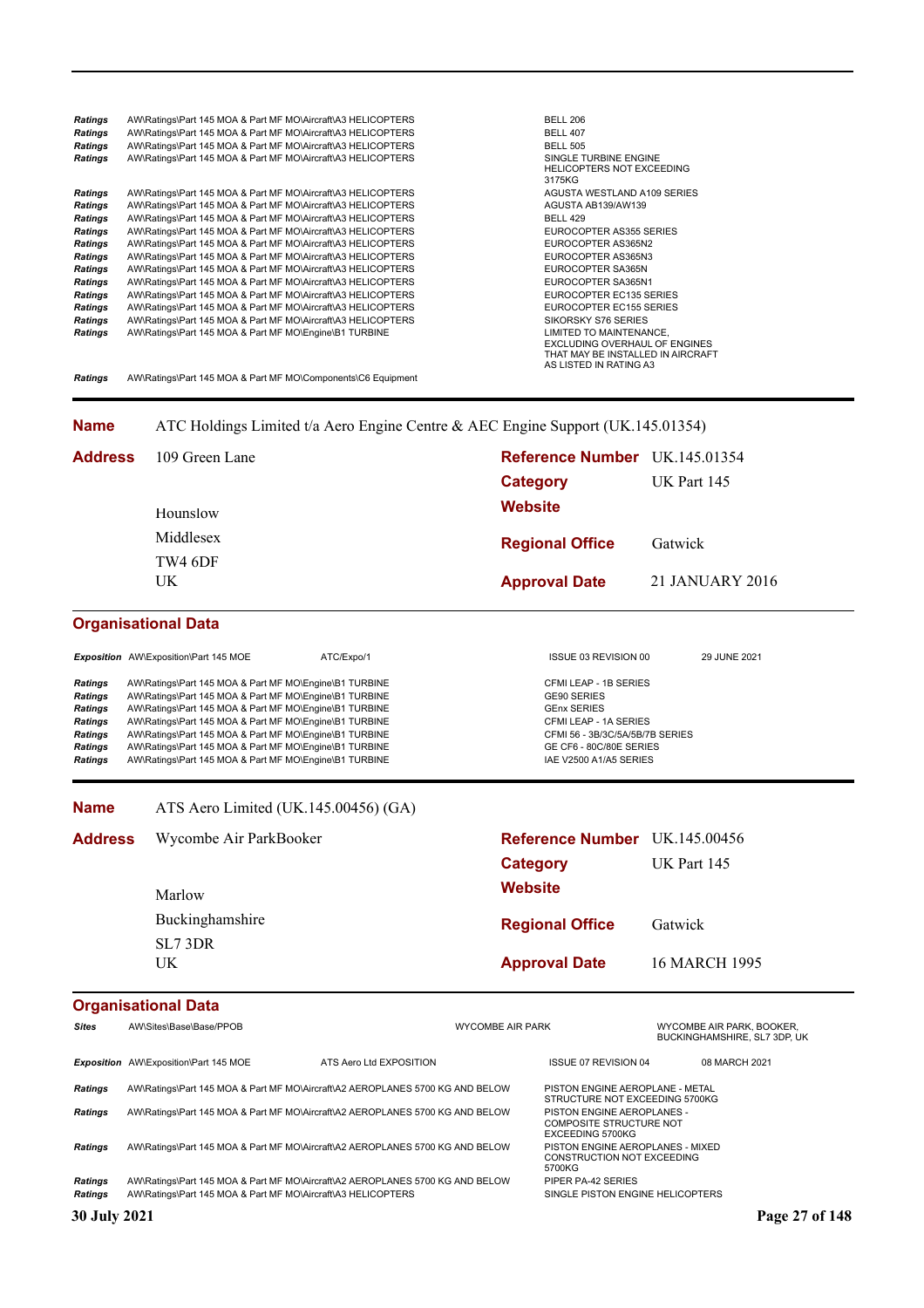| <b>Name</b>                                                                            | Avalon Aero Limited (UK.145.00889)                                                                                                                                                                                                                                                                                                                                                                |                                                       |                   |                                                                                                                                                                                       |                                                                                                         |
|----------------------------------------------------------------------------------------|---------------------------------------------------------------------------------------------------------------------------------------------------------------------------------------------------------------------------------------------------------------------------------------------------------------------------------------------------------------------------------------------------|-------------------------------------------------------|-------------------|---------------------------------------------------------------------------------------------------------------------------------------------------------------------------------------|---------------------------------------------------------------------------------------------------------|
| <b>Address</b>                                                                         | Hangar 1, Cranfield<br>University, Wharley End,                                                                                                                                                                                                                                                                                                                                                   |                                                       |                   | <b>Reference Number</b> UK.145.00889<br><b>Category</b>                                                                                                                               | UK Part 145                                                                                             |
|                                                                                        | Cranfield                                                                                                                                                                                                                                                                                                                                                                                         |                                                       |                   | <b>Website</b>                                                                                                                                                                        |                                                                                                         |
|                                                                                        | Bedfordshire                                                                                                                                                                                                                                                                                                                                                                                      |                                                       |                   | <b>Regional Office</b>                                                                                                                                                                | Gatwick                                                                                                 |
|                                                                                        | <b>MK43 0JR</b>                                                                                                                                                                                                                                                                                                                                                                                   |                                                       |                   |                                                                                                                                                                                       |                                                                                                         |
|                                                                                        | UK.                                                                                                                                                                                                                                                                                                                                                                                               |                                                       |                   | <b>Approval Date</b>                                                                                                                                                                  | 03 SEPTEMBER 2003                                                                                       |
|                                                                                        | <b>Organisational Data</b>                                                                                                                                                                                                                                                                                                                                                                        |                                                       |                   |                                                                                                                                                                                       |                                                                                                         |
| Sites                                                                                  | AW\Sites\Base\Base/2nd Site                                                                                                                                                                                                                                                                                                                                                                       |                                                       | <b>SALISBURY</b>  |                                                                                                                                                                                       | HANGAR 168, MOD BOSCOMBE DOWN,<br>SALISBURY, WILTSHIRE, SP4 OJF.                                        |
| Sites<br><b>Sites</b>                                                                  | AW\Sites\Base\Base/PPOB<br>AW\Sites\Base\Base/2nd Site                                                                                                                                                                                                                                                                                                                                            |                                                       | <b>BEDFORD</b>    | BUILDING 3, CRANFIELD UNIVERSITY                                                                                                                                                      | HANGAR 1, CRANFIELD, MK43 0JR, UK<br>BUILDING 3, CRANFIELD UNIVERSITY,<br>CRANFIELD, BEDFORD, MK43 0JR. |
| <b>Sites</b>                                                                           | AW\Sites\Base\Base/2nd Site                                                                                                                                                                                                                                                                                                                                                                       |                                                       |                   | HANGAR 626, BOSCOMBE DOWN                                                                                                                                                             | HANGAR 626, MOD BOSCOMBE DOWN,<br>SALISBURY, WILTSHIRE, SP4 OJF.                                        |
| Sites                                                                                  | AW\Sites\Base\Base/2nd Site                                                                                                                                                                                                                                                                                                                                                                       |                                                       | <b>HANGAR 104</b> |                                                                                                                                                                                       | HANGAR 104, MOD BOSCOMBE DOWN,                                                                          |
| Sites                                                                                  | AW\Sites\Base\Base/2nd Site                                                                                                                                                                                                                                                                                                                                                                       |                                                       | HANGAR 499        |                                                                                                                                                                                       | SALISBURY, WILTSHIRE, SP4 OJF.<br>HANGAR 499, MOD BOSCOMBE DOWN,<br>SALISBURY, WILTSHIRE, SP4 OJF.      |
|                                                                                        | <b>Exposition</b> AW\Exposition\Part 145 MOE                                                                                                                                                                                                                                                                                                                                                      | AVALON AERO LTD/PART-145/MOE - FAA -<br>8DDY108D/TCCA |                   | <b>ISSUE 2 REVISION 5</b>                                                                                                                                                             | 14 JULY 2021                                                                                            |
|                                                                                        | Exposition AW\Exposition\Part 145 MOE                                                                                                                                                                                                                                                                                                                                                             | AA/MOE/1                                              |                   | ISSUE 05 REV 02                                                                                                                                                                       | 14 JULY 2021                                                                                            |
| <b>Ratings</b><br><b>Ratings</b><br><b>Ratings</b><br><b>Ratings</b><br><b>Ratings</b> | AW\Ratings\Part 145 MOA & Part MF MO\Aircraft\A1 AEROPLANES ABOVE 5700 KG<br>AW\Ratings\Part 145 MOA & Part MF MO\Aircraft\A1 AEROPLANES ABOVE 5700 KG<br>AW\Ratings\Part 145 MOA & Part MF MO\Aircraft\A1 AEROPLANES ABOVE 5700 KG<br>AW\Ratings\Part 145 MOA & Part MF MO\Aircraft\A1 AEROPLANES ABOVE 5700 KG<br>AW\Ratings\Part 145 MOA & Part MF MO\Aircraft\A2 AEROPLANES 5700 KG AND BELOW |                                                       |                   | BAE 146/AVRO 146 RJ SERIES<br><b>EMBRAER ERJ-170 SERIES</b><br><b>EMBRAER ERJ-190 SERIES</b><br>JETSTREAM 31/32<br>PISTON ENGINE AEROPLANES - METAL<br>STRUCTURE NOT EXCEEDING 5700KG |                                                                                                         |
| Ratings                                                                                | AW\Ratings\Part 145 MOA & Part MF MO\Aircraft\A2 AEROPLANES 5700 KG AND BELOW                                                                                                                                                                                                                                                                                                                     |                                                       |                   | PISTON ENGINE AEROPLANES -<br>WOODEN STRUCTURE NOT<br><b>EXCEEDING 5700KG</b>                                                                                                         |                                                                                                         |
| Ratings                                                                                | AW\Ratings\Part 145 MOA & Part MF MO\Aircraft\A1 AEROPLANES ABOVE 5700 KG                                                                                                                                                                                                                                                                                                                         |                                                       |                   | PISTON ENGINE AEROPLANES -<br>COMPOSITE STRUCTURE NOT<br>EXCEEDING 5700KG                                                                                                             |                                                                                                         |
| <b>Ratings</b><br><b>Ratings</b><br><b>Ratings</b>                                     | AW\Ratings\Part 145 MOA & Part MF MO\Aircraft\A2 AEROPLANES 5700 KG AND BELOW<br>AW\Ratings\Part 145 MOA & Part MF MO\Aircraft\A2 AEROPLANES 5700 KG AND BELOW<br>AW\Ratings\Part 145 MOA & Part MF MO\Specialised Services\D1 Non Destructive Testing                                                                                                                                            |                                                       |                   | GROB G 120TP<br>REIMS CESSNA F406<br>LIQUID PENETRANT / MAGNETIC<br>PARTICLE / EDDY CURRENT /<br>UTLTRASONIC / RADIOGRAPHY                                                            |                                                                                                         |

| <b>Name</b>         | Avia Component Services Limited (UK.145.01371) |                               |                  |
|---------------------|------------------------------------------------|-------------------------------|------------------|
| <b>Address</b>      | Unit 2 Russett Place,                          | Reference Number UK.145.01371 |                  |
|                     |                                                | Category                      | UK Part 145      |
|                     | Kirdford                                       | <b>Website</b>                |                  |
|                     | West Sussex                                    | <b>Regional Office</b>        | Gatwick          |
|                     | <b>RH14 0QQ</b>                                |                               |                  |
|                     | UK.                                            | <b>Approval Date</b>          | 12 December 2017 |
| Organicational Data |                                                |                               |                  |

### **Organisational Data**

**Exposition** AW\Exposition\Part 145 MOE ACS-MOE-0 ACS-MOE-0 ISSUE 08 ISSUE 08 23 MARCH 2021

*Ratings* AW\Ratings\Part 145 MOA & Part MF MO\Components\C5 Electrical Power & Lights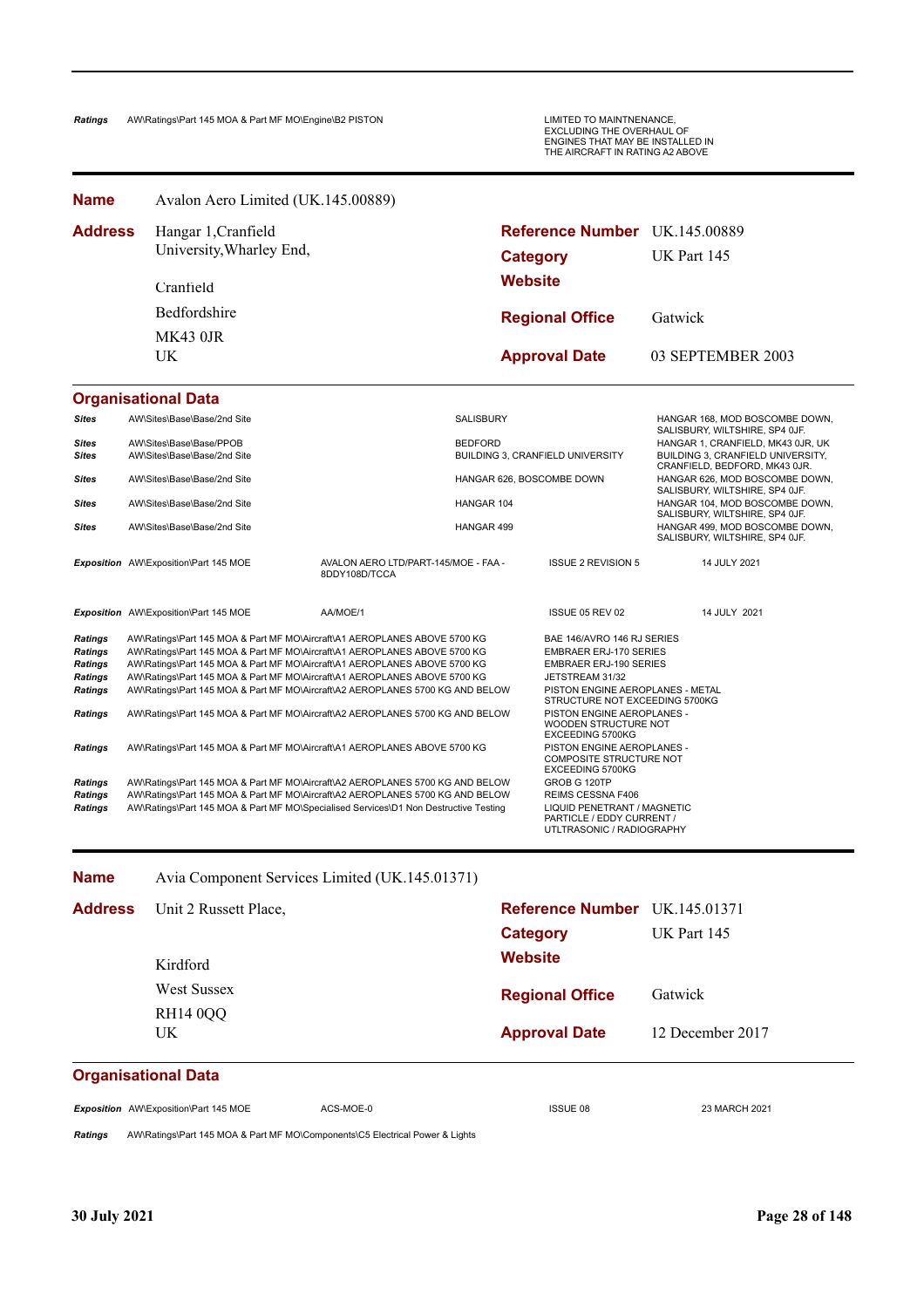| <b>Name</b>                                                                                                                                                  | Avia Technique Limited (UK.145.00846)                                                                                                                                                                                                                                                                                                                                                                                                                                                                                                                                                                                                                                                                                                                                                                                                                                |                 |                  |                                                |                       |                                                                                                                                                                                                                        |
|--------------------------------------------------------------------------------------------------------------------------------------------------------------|----------------------------------------------------------------------------------------------------------------------------------------------------------------------------------------------------------------------------------------------------------------------------------------------------------------------------------------------------------------------------------------------------------------------------------------------------------------------------------------------------------------------------------------------------------------------------------------------------------------------------------------------------------------------------------------------------------------------------------------------------------------------------------------------------------------------------------------------------------------------|-----------------|------------------|------------------------------------------------|-----------------------|------------------------------------------------------------------------------------------------------------------------------------------------------------------------------------------------------------------------|
| <b>Address</b>                                                                                                                                               | Unit 1, 3, 4 $&$ 6 Fishponds                                                                                                                                                                                                                                                                                                                                                                                                                                                                                                                                                                                                                                                                                                                                                                                                                                         |                 |                  | Reference Number UK.145.00846                  |                       |                                                                                                                                                                                                                        |
|                                                                                                                                                              | EstateFishponds Road                                                                                                                                                                                                                                                                                                                                                                                                                                                                                                                                                                                                                                                                                                                                                                                                                                                 |                 |                  | <b>Category</b>                                | UK Part 145           |                                                                                                                                                                                                                        |
|                                                                                                                                                              | Wokingham                                                                                                                                                                                                                                                                                                                                                                                                                                                                                                                                                                                                                                                                                                                                                                                                                                                            |                 | <b>Website</b>   |                                                |                       |                                                                                                                                                                                                                        |
|                                                                                                                                                              | Berkshire                                                                                                                                                                                                                                                                                                                                                                                                                                                                                                                                                                                                                                                                                                                                                                                                                                                            |                 |                  | <b>Regional Office</b>                         | Gatwick               |                                                                                                                                                                                                                        |
|                                                                                                                                                              | <b>RG41 2QJ</b>                                                                                                                                                                                                                                                                                                                                                                                                                                                                                                                                                                                                                                                                                                                                                                                                                                                      |                 |                  |                                                |                       |                                                                                                                                                                                                                        |
|                                                                                                                                                              | UK                                                                                                                                                                                                                                                                                                                                                                                                                                                                                                                                                                                                                                                                                                                                                                                                                                                                   |                 |                  | <b>Approval Date</b>                           |                       | 19 SEPTEMBER 2002                                                                                                                                                                                                      |
|                                                                                                                                                              | <b>Organisational Data</b>                                                                                                                                                                                                                                                                                                                                                                                                                                                                                                                                                                                                                                                                                                                                                                                                                                           |                 |                  |                                                |                       |                                                                                                                                                                                                                        |
|                                                                                                                                                              | Exposition AW\Exposition\Part 145 MOE                                                                                                                                                                                                                                                                                                                                                                                                                                                                                                                                                                                                                                                                                                                                                                                                                                | AT/145/000      |                  | <b>ISSUE 33</b>                                |                       | 16 MARCH 2021                                                                                                                                                                                                          |
| Ratings<br><b>Ratings</b><br>Ratings<br>Ratings<br>Ratings<br><b>Ratings</b><br>Ratings<br>Ratings<br>Ratings<br><b>Ratings</b><br>Ratings<br><b>Ratings</b> | AW\Ratings\Part 145 MOA & Part MF MO\Components\C1 Air Cond & Press<br>AW\Ratings\Part 145 MOA & Part MF MO\Components\C4 Doors - Hatches<br>AW\Ratings\Part 145 MOA & Part MF MO\Components\C5 Electrical Power & Lights<br>AW\Ratings\Part 145 MOA & Part MF MO\Components\C6 Equipment<br>AW\Ratings\Part 145 MOA & Part MF MO\Components\C7 Engine - APU<br>AW\Ratings\Part 145 MOA & Part MF MO\Components\C9 Fuel<br>AW\Ratings\Part 145 MOA & Part MF MO\Components\C11 Helicopter - Trans<br>AW\Ratings\Part 145 MOA & Part MF MO\Components\C12 Hydraulic Power<br>AW\Ratings\Part 145 MOA & Part MF MO\Components\C14 Landing Gear<br>AW\Ratings\Part 145 MOA & Part MF MO\Components\C15 Oxygen<br>AW\Ratings\Part 145 MOA & Part MF MO\Components\C17 Pneumatic & Vacuum<br>AW\Ratings\Part 145 MOA & Part MF MO\Components\C18 Protection ice/rain/fire |                 |                  |                                                |                       |                                                                                                                                                                                                                        |
| <b>Name</b>                                                                                                                                                  | Avionicare Limited (UK.145.01136)                                                                                                                                                                                                                                                                                                                                                                                                                                                                                                                                                                                                                                                                                                                                                                                                                                    |                 |                  |                                                |                       |                                                                                                                                                                                                                        |
| <b>Address</b>                                                                                                                                               | ATEL HangarLondon Southend                                                                                                                                                                                                                                                                                                                                                                                                                                                                                                                                                                                                                                                                                                                                                                                                                                           |                 |                  | Reference Number UK.145.01136                  |                       |                                                                                                                                                                                                                        |
|                                                                                                                                                              | Airport                                                                                                                                                                                                                                                                                                                                                                                                                                                                                                                                                                                                                                                                                                                                                                                                                                                              |                 |                  | <b>Category</b>                                | UK Part 145           |                                                                                                                                                                                                                        |
|                                                                                                                                                              | Southend-On-Sea                                                                                                                                                                                                                                                                                                                                                                                                                                                                                                                                                                                                                                                                                                                                                                                                                                                      |                 | <b>Website</b>   |                                                |                       |                                                                                                                                                                                                                        |
|                                                                                                                                                              | Essex                                                                                                                                                                                                                                                                                                                                                                                                                                                                                                                                                                                                                                                                                                                                                                                                                                                                |                 |                  | <b>Regional Office</b>                         | Gatwick               |                                                                                                                                                                                                                        |
|                                                                                                                                                              | SS <sub>2</sub> 6YF                                                                                                                                                                                                                                                                                                                                                                                                                                                                                                                                                                                                                                                                                                                                                                                                                                                  |                 |                  |                                                |                       |                                                                                                                                                                                                                        |
|                                                                                                                                                              | UK                                                                                                                                                                                                                                                                                                                                                                                                                                                                                                                                                                                                                                                                                                                                                                                                                                                                   |                 |                  | <b>Approval Date</b>                           | <b>24 AUGUST 2007</b> |                                                                                                                                                                                                                        |
|                                                                                                                                                              | <b>Organisational Data</b>                                                                                                                                                                                                                                                                                                                                                                                                                                                                                                                                                                                                                                                                                                                                                                                                                                           |                 |                  |                                                |                       |                                                                                                                                                                                                                        |
| Sites                                                                                                                                                        | AW\Sites\Base\Base/PPOB                                                                                                                                                                                                                                                                                                                                                                                                                                                                                                                                                                                                                                                                                                                                                                                                                                              |                 | Southend Airport |                                                |                       | ATEL Hangar, London Southend Airport,<br>Southend-on-Sea, Essex, SS2 6YF                                                                                                                                               |
|                                                                                                                                                              | Exposition AW\Exposition\Part 145 MOE                                                                                                                                                                                                                                                                                                                                                                                                                                                                                                                                                                                                                                                                                                                                                                                                                                | AVC/MOE Issue 1 |                  | ISSUE 01 REV 19                                |                       | 01 JULY 2019                                                                                                                                                                                                           |
| <b>Ratings</b><br><b>Ratings</b>                                                                                                                             | AW\Ratings\Part 145 MOA & Part MF MO\Aircraft\A1 AEROPLANES ABOVE 5700 KG<br>AW\Ratings\Part 145 MOA & Part MF MO\Aircraft\A1 AEROPLANES ABOVE 5700 KG                                                                                                                                                                                                                                                                                                                                                                                                                                                                                                                                                                                                                                                                                                               |                 |                  | ATR 42 SERIES<br>ATR 72 SERIES                 |                       | RATING A1: AVIONICS<br>SYSTE,S MAINTENANCE<br><b>ASSOCIATED WITH</b><br>AIRCRAFT TYPES AS LISTED<br>IN THE SCOPE OF WORK IN<br>THE COMPANY MOE<br>RATING A1: AVIONICS<br>SYSTE,S MAINTENANCE<br><b>ASSOCIATED WITH</b> |
| <b>Ratings</b>                                                                                                                                               | AW\Ratings\Part 145 MOA & Part MF MO\Aircraft\A1 AEROPLANES ABOVE 5700 KG                                                                                                                                                                                                                                                                                                                                                                                                                                                                                                                                                                                                                                                                                                                                                                                            |                 |                  | CESSNA 550/S550                                |                       | AIRCRAFT TYPES AS LISTED<br>IN THE SCOPE OF WORK IN<br>THE COMPANY MOE<br>RATING A1: AVIONICS<br><b>SYSTE,S MAINTENANCE</b><br>ASSOCIATED WITH<br>AIRCRAFT TYPES AS LISTED<br>IN THE SCOPE OF WORK IN                  |
| <b>Ratings</b>                                                                                                                                               | AW\Ratings\Part 145 MOA & Part MF MO\Aircraft\A1 AEROPLANES ABOVE 5700 KG                                                                                                                                                                                                                                                                                                                                                                                                                                                                                                                                                                                                                                                                                                                                                                                            |                 |                  | BAE 146 / AVRO 146-RJ SERIES                   |                       | THE COMPANY MOE<br>RATING A1: WITHOUT                                                                                                                                                                                  |
| <b>Ratings</b>                                                                                                                                               | AW\Ratings\Part 145 MOA & Part MF MO\Aircraft\A1 AEROPLANES ABOVE 5700 KG                                                                                                                                                                                                                                                                                                                                                                                                                                                                                                                                                                                                                                                                                                                                                                                            |                 |                  | <b>CESSNA 550 / 560 SERIES</b>                 |                       | AVIONICS LIMITATIONS<br>RATING A1: WITHOUT                                                                                                                                                                             |
| Ratings                                                                                                                                                      | AW\Ratings\Part 145 MOA & Part MF MO\Aircraft\A2 AEROPLANES 5700 KG AND BELOW                                                                                                                                                                                                                                                                                                                                                                                                                                                                                                                                                                                                                                                                                                                                                                                        |                 |                  | CESSNA 500/501                                 |                       | AVIONICS LIMITATIONS<br>RATING A2: WITHOUT<br><b>AVIONICS LIMITATIONS</b>                                                                                                                                              |
| Ratings                                                                                                                                                      | AW\Ratings\Part 145 MOA & Part MF MO\Aircraft\A2 AEROPLANES 5700 KG AND BELOW                                                                                                                                                                                                                                                                                                                                                                                                                                                                                                                                                                                                                                                                                                                                                                                        |                 |                  | (HAWKER BEECHCRAFT) BEECH 90<br><b>SERIES</b>  |                       | RATING A2: WITHOUT<br><b>AVIONICS LIMITATIONS</b>                                                                                                                                                                      |
| <b>Ratings</b>                                                                                                                                               | AW\Ratings\Part 145 MOA & Part MF MO\Aircraft\A2 AEROPLANES 5700 KG AND BELOW                                                                                                                                                                                                                                                                                                                                                                                                                                                                                                                                                                                                                                                                                                                                                                                        |                 |                  | (HAWKER BEECHCRAFT) BEECH 200<br><b>SERIES</b> |                       | RATING A2: WITHOUT<br>AVIONICS LIMITATIONS                                                                                                                                                                             |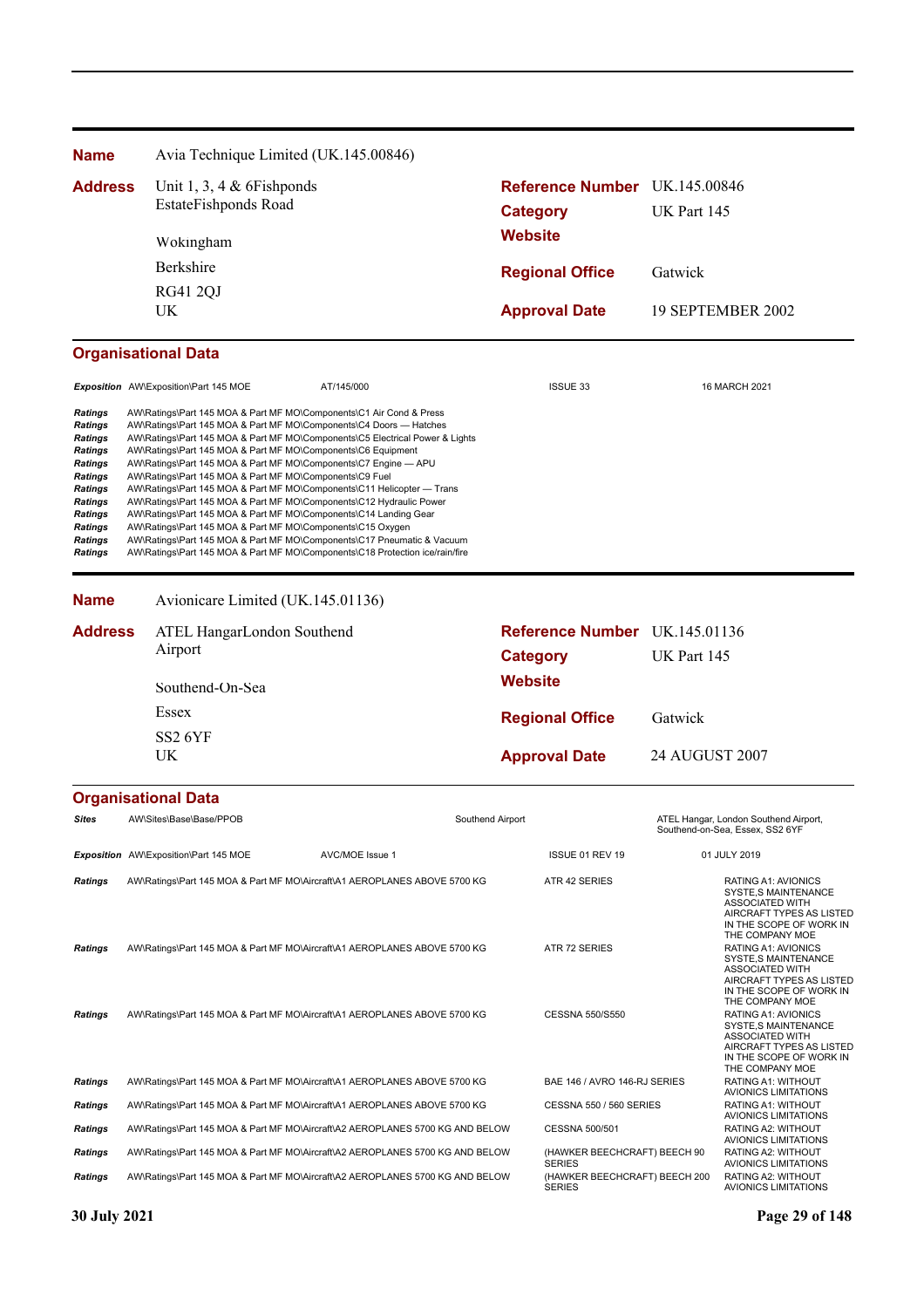| <b>Ratings</b><br>Ratings<br>Ratings     | AW\Ratings\Part 145 MOA & Part MF MO\Aircraft\A2 AEROPLANES 5700 KG AND BELOW<br>AW\Ratings\Part 145 MOA & Part MF MO\Aircraft\A2 AEROPLANES 5700 KG AND BELOW<br>AW\Ratings\Part 145 MOA & Part MF MO\Components\C3 Comms and Nav            | PILATUS PC-12<br>REIMS CESSNA F 406                                 | RATING A2: WITHOUT<br>AVIONICS LIMITATIONS<br>RATING A2: WITHOUT<br><b>AVIONICS LIMITATIONS</b> |
|------------------------------------------|-----------------------------------------------------------------------------------------------------------------------------------------------------------------------------------------------------------------------------------------------|---------------------------------------------------------------------|-------------------------------------------------------------------------------------------------|
| <b>Name</b>                              | Avman Engineering Limited (UK.145.01223)                                                                                                                                                                                                      |                                                                     |                                                                                                 |
| <b>Address</b>                           | Hangar 1Kent International Airport                                                                                                                                                                                                            | Reference Number UK.145.01223<br><b>Category</b>                    | UK Part 145                                                                                     |
|                                          | Ramsgate                                                                                                                                                                                                                                      | <b>Website</b>                                                      |                                                                                                 |
|                                          | Kent                                                                                                                                                                                                                                          | <b>Regional Office</b>                                              | Gatwick                                                                                         |
|                                          | CT12 5BL                                                                                                                                                                                                                                      |                                                                     |                                                                                                 |
|                                          | UK                                                                                                                                                                                                                                            | <b>Approval Date</b>                                                | 16 October 2009                                                                                 |
|                                          | <b>Organisational Data</b>                                                                                                                                                                                                                    |                                                                     |                                                                                                 |
|                                          | Exposition AW\Exposition\Part 145 MOE<br>AEL/MOE/001                                                                                                                                                                                          | ISSUE 01 REVISION 10                                                | 30 JUNE 2021                                                                                    |
| Ratings<br>Ratings<br>Ratings<br>Ratings | AW\Ratings\Part 145 MOA & Part MF MO\Engine\B1 TURBINE<br>AW\Ratings\Part 145 MOA & Part MF MO\Engine\B1 TURBINE<br>AW\Ratings\Part 145 MOA & Part MF MO\Engine\B1 TURBINE<br>AW\Ratings\Part 145 MOA & Part MF MO\Components\C7 Engine - APU | PW100 SERIES<br>Honeywell ALF 502 Series<br>Honeywell LF 507 Series |                                                                                                 |
| <b>Name</b>                              | AVS-SYS Ltd (UK.145.01395)                                                                                                                                                                                                                    |                                                                     |                                                                                                 |
| <b>Address</b>                           | St Georges House, Dragons Lane,                                                                                                                                                                                                               | Reference Number UK.145.01395                                       |                                                                                                 |
|                                          |                                                                                                                                                                                                                                               | <b>Category</b>                                                     | UK Part 145                                                                                     |
|                                          | Sandbach                                                                                                                                                                                                                                      | <b>Website</b>                                                      |                                                                                                 |
|                                          | Cheshire                                                                                                                                                                                                                                      | <b>Regional Office</b>                                              | Manchester                                                                                      |
|                                          | <b>CW11 3PA</b>                                                                                                                                                                                                                               |                                                                     |                                                                                                 |
|                                          | UK                                                                                                                                                                                                                                            | <b>Approval Date</b>                                                | <b>30 JANUARY 2019</b>                                                                          |
|                                          | <b>Organisational Data</b>                                                                                                                                                                                                                    |                                                                     |                                                                                                 |
|                                          | Exposition AW\Exposition\Part 145 MOE<br>AQE001                                                                                                                                                                                               | <b>ISSUE 1 REV 00</b>                                               | 28 JANUARY 2019                                                                                 |
| Ratings<br>Ratings<br>Ratings            | AW\Ratings\Part 145 MOA & Part MF MO\Components\C8 Flight Controls<br>AW\Ratings\Part 145 MOA & Part MF MO\Components\C18 Protection ice/rain/fire<br>AW\Ratings\Part 145 MOA & Part MF MO\Components\C20 Structural                          |                                                                     |                                                                                                 |
| <b>Name</b>                              | B/E Aerospace (UK) Limited (UK.145.01013)                                                                                                                                                                                                     |                                                                     |                                                                                                 |
| <b>Address</b>                           | Grovebury Road                                                                                                                                                                                                                                | Reference Number UK.145.01013                                       |                                                                                                 |
|                                          |                                                                                                                                                                                                                                               | <b>Category</b>                                                     | UK Part 145                                                                                     |
|                                          | Leighton Buzzard                                                                                                                                                                                                                              | <b>Website</b>                                                      |                                                                                                 |
|                                          | Bedfordshire                                                                                                                                                                                                                                  | <b>Regional Office</b>                                              | Gatwick                                                                                         |
|                                          | LU74TB                                                                                                                                                                                                                                        |                                                                     |                                                                                                 |
|                                          | UK                                                                                                                                                                                                                                            | <b>Approval Date</b>                                                | 21 July 2004                                                                                    |
|                                          | <b>Organisational Data</b>                                                                                                                                                                                                                    |                                                                     |                                                                                                 |
| Sites                                    | AW\Sites\2nd Site                                                                                                                                                                                                                             | <b>DUBAI</b>                                                        | EMIRATES ENGINEERING HANGAR, DUBAI,<br>686, UNITED ARAB EMIRATES                                |
|                                          | Exposition AW\Exposition\Part 145 MOE<br>BE-04-00                                                                                                                                                                                             | ISSUE 01                                                            | 22 FEBRUARY 2021                                                                                |
| Ratings<br>Ratings                       | AW\Ratings\Part 145 MOA & Part MF MO\Components\C5 Electrical Power & Lights<br>AW\Ratings\Part 145 MOA & Part MF MO\Components\C6 Equipment                                                                                                  |                                                                     |                                                                                                 |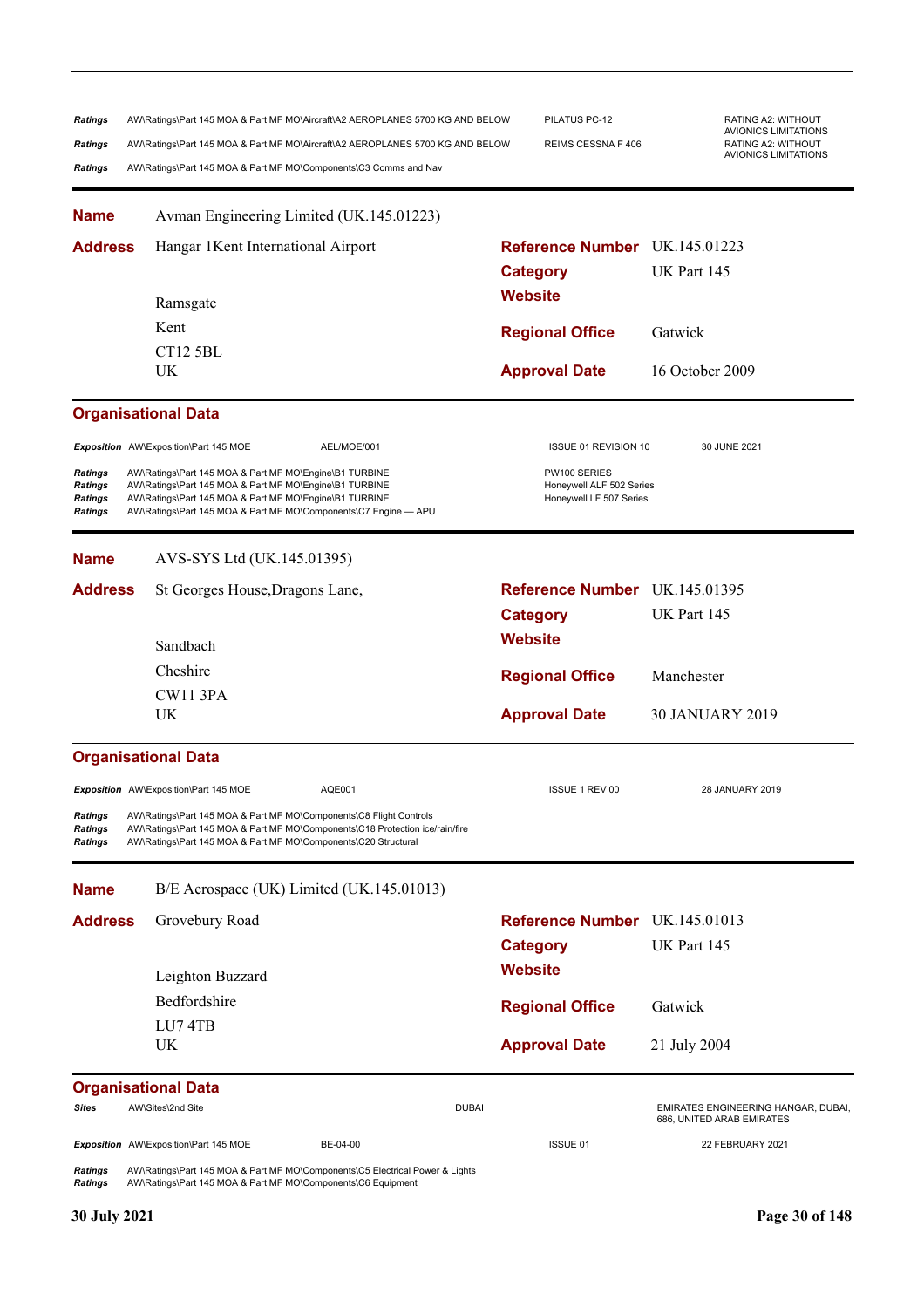| <b>Name</b>                                                                                                             | BA Cityflyer Limited (UK.145.01111)                                                                                            |                                                                                                                                                                                                                                                                                                                                                                                                                                                     |                                              |                                                             |             |                                                                                           |
|-------------------------------------------------------------------------------------------------------------------------|--------------------------------------------------------------------------------------------------------------------------------|-----------------------------------------------------------------------------------------------------------------------------------------------------------------------------------------------------------------------------------------------------------------------------------------------------------------------------------------------------------------------------------------------------------------------------------------------------|----------------------------------------------|-------------------------------------------------------------|-------------|-------------------------------------------------------------------------------------------|
| <b>Address</b>                                                                                                          | 1st Floor Pioneer HouseTowers<br><b>Business ParkWilmslow Road</b>                                                             |                                                                                                                                                                                                                                                                                                                                                                                                                                                     |                                              | Reference Number UK.145.01111                               |             |                                                                                           |
|                                                                                                                         |                                                                                                                                |                                                                                                                                                                                                                                                                                                                                                                                                                                                     |                                              | <b>Category</b>                                             | UK Part 145 |                                                                                           |
|                                                                                                                         | Didsbury                                                                                                                       |                                                                                                                                                                                                                                                                                                                                                                                                                                                     | <b>Website</b>                               |                                                             |             |                                                                                           |
|                                                                                                                         | Manchester                                                                                                                     |                                                                                                                                                                                                                                                                                                                                                                                                                                                     |                                              |                                                             | Manchester  |                                                                                           |
|                                                                                                                         | <b>M20 2BA</b>                                                                                                                 |                                                                                                                                                                                                                                                                                                                                                                                                                                                     |                                              | <b>Regional Office</b>                                      |             |                                                                                           |
|                                                                                                                         | UK                                                                                                                             |                                                                                                                                                                                                                                                                                                                                                                                                                                                     |                                              | <b>Approval Date</b>                                        |             | 23 MARCH 2007                                                                             |
|                                                                                                                         | <b>Organisational Data</b>                                                                                                     |                                                                                                                                                                                                                                                                                                                                                                                                                                                     |                                              |                                                             |             |                                                                                           |
|                                                                                                                         | Exposition AW\Exposition\Part 145 MOE                                                                                          | BACF/MOE/01                                                                                                                                                                                                                                                                                                                                                                                                                                         |                                              | ISSUE 20 AMENDMENT 00                                       |             | 12 FEBRUARY 2021                                                                          |
| <b>Ratings</b>                                                                                                          |                                                                                                                                | AW\Ratings\Part 145 MOA & Part MF MO\Aircraft\A1 AEROPLANES ABOVE 5700 KG                                                                                                                                                                                                                                                                                                                                                                           |                                              | Embraer ERJ 170/190 Series                                  |             |                                                                                           |
| <b>Name</b>                                                                                                             |                                                                                                                                | Babcock Aerospace Limited (UK.145.00735) (GA)                                                                                                                                                                                                                                                                                                                                                                                                       |                                              |                                                             |             |                                                                                           |
| <b>Address</b>                                                                                                          | 5th Floor 33 Wigmore Street                                                                                                    |                                                                                                                                                                                                                                                                                                                                                                                                                                                     |                                              | Reference Number UK.145.00735                               |             |                                                                                           |
|                                                                                                                         |                                                                                                                                |                                                                                                                                                                                                                                                                                                                                                                                                                                                     |                                              | <b>Category</b>                                             | UK Part 145 |                                                                                           |
|                                                                                                                         | London                                                                                                                         |                                                                                                                                                                                                                                                                                                                                                                                                                                                     | <b>Website</b>                               |                                                             |             |                                                                                           |
|                                                                                                                         |                                                                                                                                |                                                                                                                                                                                                                                                                                                                                                                                                                                                     |                                              | <b>Regional Office</b>                                      | Gatwick     |                                                                                           |
|                                                                                                                         | WIU 1QX                                                                                                                        |                                                                                                                                                                                                                                                                                                                                                                                                                                                     |                                              |                                                             |             |                                                                                           |
|                                                                                                                         | UK                                                                                                                             |                                                                                                                                                                                                                                                                                                                                                                                                                                                     |                                              | <b>Approval Date</b>                                        |             | 09 JUNE 2000                                                                              |
|                                                                                                                         | <b>Organisational Data</b>                                                                                                     |                                                                                                                                                                                                                                                                                                                                                                                                                                                     |                                              |                                                             |             |                                                                                           |
| <b>Sites</b><br>Sites                                                                                                   | AW\Sites\Base<br>AW\Sites\Base                                                                                                 |                                                                                                                                                                                                                                                                                                                                                                                                                                                     | <b>RNAS YEOVILTON</b><br><b>RAF CRANWELL</b> |                                                             |             | ILCHESTER, SOMERSET, BA22 8HT, UK<br>SLEAFORD, LINCOLNSHIRE, NG34 8JA, UK                 |
| <b>Sites</b>                                                                                                            | AW\Sites\Base                                                                                                                  |                                                                                                                                                                                                                                                                                                                                                                                                                                                     | <b>RAF WITTERING</b>                         |                                                             | 6HB, UK     | PETERBOROUGH CAMBRIDGESHIRE, PE8                                                          |
| Sites                                                                                                                   | AW\Sites\Base                                                                                                                  |                                                                                                                                                                                                                                                                                                                                                                                                                                                     | <b>RAF BENSON</b>                            |                                                             | UK          | WALLINGFORD, OXFORDSHIRE, OX10 6AA,                                                       |
| Sites                                                                                                                   | AW\Sites\Base                                                                                                                  |                                                                                                                                                                                                                                                                                                                                                                                                                                                     | <b>GLASGOW AIRPORT</b>                       |                                                             |             | CAMPSIE DRIVE, PAISLEY, SCOTLAND,<br>KY16 0JX, UK                                         |
| Sites                                                                                                                   | AW\Sites\Base                                                                                                                  |                                                                                                                                                                                                                                                                                                                                                                                                                                                     | <b>RAF LEUCHARS</b>                          |                                                             | UK          | ST ANDREWS, FIFE, SCOTLAND, KY16 OJX,                                                     |
| <b>Sites</b>                                                                                                            | AW\Sites\Base                                                                                                                  |                                                                                                                                                                                                                                                                                                                                                                                                                                                     | RAF ST.ATHAN                                 |                                                             | UK          | BARRY, VALE OF GLAMORGAN, CF62 4WA,                                                       |
| Sites<br><b>Sites</b>                                                                                                   | AW\Sites\Base<br>AW\Sites\Base                                                                                                 |                                                                                                                                                                                                                                                                                                                                                                                                                                                     | RAF LINTON-ON-OUSE<br><b>RAF LEEMING</b>     |                                                             |             | YORK, YORKSHIRE, YO30 2AJ, UK<br>HANGAR 1, NORTHALLERTON, NORTH<br>YORKSHIRE, DL7 9NJ, UK |
| Sites                                                                                                                   | AW\Sites\Base                                                                                                                  |                                                                                                                                                                                                                                                                                                                                                                                                                                                     | RAF WOODVALE                                 |                                                             | 7AD, UK     | FORMBY, LIVERPOOL, MERSEYSIDE, L37                                                        |
| <b>Sites</b>                                                                                                            | AW\Sites\Base                                                                                                                  |                                                                                                                                                                                                                                                                                                                                                                                                                                                     | <b>RAF COSFORD</b>                           |                                                             | 3EX, UK     | WOLVERHAMPTON, WEST MIDLANDS, WV7                                                         |
| <b>Sites</b>                                                                                                            | AW\Sites\Base                                                                                                                  |                                                                                                                                                                                                                                                                                                                                                                                                                                                     | MOD BOSCOMBE DOWN                            |                                                             | OJF, UK     | LAFT BOSCOMBE DOWN, HANGAR 626,<br>BUILDING 414, SALISBURY, WILTSHIRE, SP4                |
| <b>Sites</b>                                                                                                            | AW\Sites\Base                                                                                                                  |                                                                                                                                                                                                                                                                                                                                                                                                                                                     | MIDDLE WALLOP                                |                                                             |             | GRADING FLIGHT HANGAR, SCHOOL OF<br>ARMY AVIATION, STOCKBRIDGE,<br>HAMPSHIRE, SO20 8D, UK |
|                                                                                                                         | Exposition AW\Exposition\Part 145 MOE                                                                                          | BABCOCK/QA/003                                                                                                                                                                                                                                                                                                                                                                                                                                      |                                              | <b>ISSUE 05 REVISION 08</b>                                 |             | 21 MAY 2021                                                                               |
| <b>Ratings</b><br><b>Ratings</b>                                                                                        | AW\Ratings\Part 145 MOA & Part MF MO\Engine\B2 PISTON                                                                          | AW\Ratings\Part 145 MOA & Part MF MO\Aircraft\A2 AEROPLANES 5700 KG AND BELOW                                                                                                                                                                                                                                                                                                                                                                       |                                              | GROB G115 SERIES<br>LYCOMING SERIES (EXCLUDING<br>OVERHAUL) |             |                                                                                           |
| <b>Ratings</b><br>Ratings<br><b>Ratings</b><br>Ratings<br><b>Ratings</b><br>Ratings<br><b>Ratings</b><br><b>Ratings</b> | AW\Ratings\Part 145 MOA & Part MF MO\Components\C6 Equipment<br>AW\Ratings\Part 145 MOA & Part ME MO\Components\C20 Structural | AW\Ratings\Part 145 MOA & Part MF MO\Components\C3 Comms and Nav<br>AW\Ratings\Part 145 MOA & Part MF MO\Components\C5 Electrical Power & Lights<br>AW\Ratings\Part 145 MOA & Part MF MO\Components\C7 Engine - APU<br>AW\Ratings\Part 145 MOA & Part MF MO\Components\C12 Hydraulic Power<br>AW\Ratings\Part 145 MOA & Part MF MO\Components\C13 Indicating — recording system<br>AW\Ratings\Part 145 MOA & Part MF MO\Components\C14 Landing Gear |                                              |                                                             |             |                                                                                           |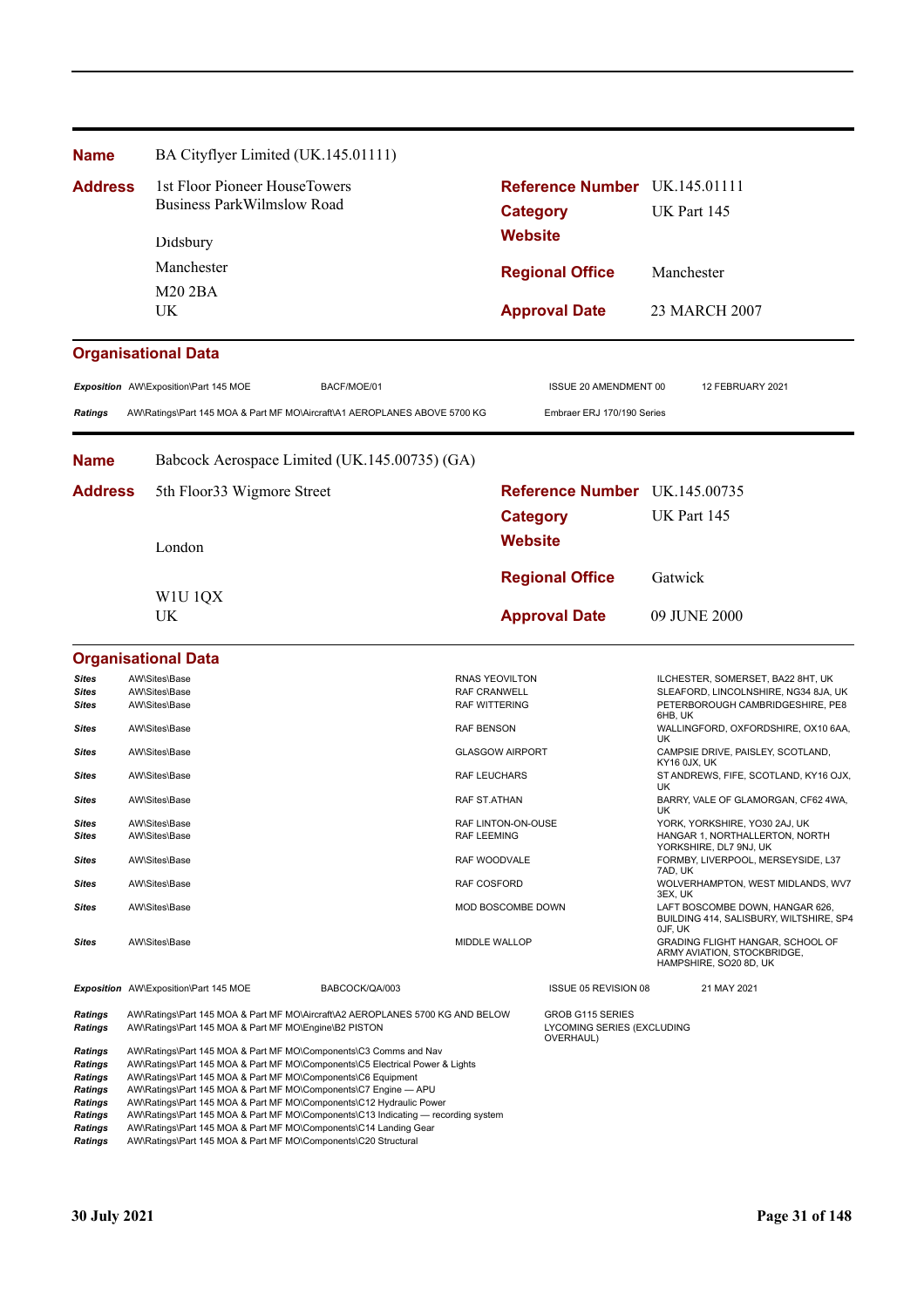| <b>Name</b>                                                                                                                                                                                                                                                                                                                                                                     | Babcock Mission Critical Services Offshore Limited (UK.145.01007)                                                                                                                                                                                                                                                                                                                                                                                                                                                                                                                                                                                                                                                                                                                                                                                                                                                                                                                                                                                                                                                                                                                                                                                                                                                                                                                                                                                                                                  |                   |                                                                                                                                                                                                                                                                                                                                                                                                                                                                                                                      |                                                                                                      |  |
|---------------------------------------------------------------------------------------------------------------------------------------------------------------------------------------------------------------------------------------------------------------------------------------------------------------------------------------------------------------------------------|----------------------------------------------------------------------------------------------------------------------------------------------------------------------------------------------------------------------------------------------------------------------------------------------------------------------------------------------------------------------------------------------------------------------------------------------------------------------------------------------------------------------------------------------------------------------------------------------------------------------------------------------------------------------------------------------------------------------------------------------------------------------------------------------------------------------------------------------------------------------------------------------------------------------------------------------------------------------------------------------------------------------------------------------------------------------------------------------------------------------------------------------------------------------------------------------------------------------------------------------------------------------------------------------------------------------------------------------------------------------------------------------------------------------------------------------------------------------------------------------------|-------------------|----------------------------------------------------------------------------------------------------------------------------------------------------------------------------------------------------------------------------------------------------------------------------------------------------------------------------------------------------------------------------------------------------------------------------------------------------------------------------------------------------------------------|------------------------------------------------------------------------------------------------------|--|
| <b>Address</b>                                                                                                                                                                                                                                                                                                                                                                  | Kirkhill House, Dyce                                                                                                                                                                                                                                                                                                                                                                                                                                                                                                                                                                                                                                                                                                                                                                                                                                                                                                                                                                                                                                                                                                                                                                                                                                                                                                                                                                                                                                                                               |                   | Reference Number UK.145.01007                                                                                                                                                                                                                                                                                                                                                                                                                                                                                        |                                                                                                      |  |
|                                                                                                                                                                                                                                                                                                                                                                                 | Avenue, Aberdeen Business Park                                                                                                                                                                                                                                                                                                                                                                                                                                                                                                                                                                                                                                                                                                                                                                                                                                                                                                                                                                                                                                                                                                                                                                                                                                                                                                                                                                                                                                                                     |                   | <b>Category</b>                                                                                                                                                                                                                                                                                                                                                                                                                                                                                                      | UK Part 145                                                                                          |  |
|                                                                                                                                                                                                                                                                                                                                                                                 |                                                                                                                                                                                                                                                                                                                                                                                                                                                                                                                                                                                                                                                                                                                                                                                                                                                                                                                                                                                                                                                                                                                                                                                                                                                                                                                                                                                                                                                                                                    |                   |                                                                                                                                                                                                                                                                                                                                                                                                                                                                                                                      |                                                                                                      |  |
|                                                                                                                                                                                                                                                                                                                                                                                 | Dyce                                                                                                                                                                                                                                                                                                                                                                                                                                                                                                                                                                                                                                                                                                                                                                                                                                                                                                                                                                                                                                                                                                                                                                                                                                                                                                                                                                                                                                                                                               |                   | <b>Website</b>                                                                                                                                                                                                                                                                                                                                                                                                                                                                                                       |                                                                                                      |  |
|                                                                                                                                                                                                                                                                                                                                                                                 | Aberdeen                                                                                                                                                                                                                                                                                                                                                                                                                                                                                                                                                                                                                                                                                                                                                                                                                                                                                                                                                                                                                                                                                                                                                                                                                                                                                                                                                                                                                                                                                           |                   | <b>Regional Office</b>                                                                                                                                                                                                                                                                                                                                                                                                                                                                                               | Stirling                                                                                             |  |
|                                                                                                                                                                                                                                                                                                                                                                                 | AB210LQ                                                                                                                                                                                                                                                                                                                                                                                                                                                                                                                                                                                                                                                                                                                                                                                                                                                                                                                                                                                                                                                                                                                                                                                                                                                                                                                                                                                                                                                                                            |                   |                                                                                                                                                                                                                                                                                                                                                                                                                                                                                                                      |                                                                                                      |  |
|                                                                                                                                                                                                                                                                                                                                                                                 | Venezuela                                                                                                                                                                                                                                                                                                                                                                                                                                                                                                                                                                                                                                                                                                                                                                                                                                                                                                                                                                                                                                                                                                                                                                                                                                                                                                                                                                                                                                                                                          |                   | <b>Approval Date</b>                                                                                                                                                                                                                                                                                                                                                                                                                                                                                                 | 20 May 2004                                                                                          |  |
|                                                                                                                                                                                                                                                                                                                                                                                 | <b>Organisational Data</b>                                                                                                                                                                                                                                                                                                                                                                                                                                                                                                                                                                                                                                                                                                                                                                                                                                                                                                                                                                                                                                                                                                                                                                                                                                                                                                                                                                                                                                                                         |                   |                                                                                                                                                                                                                                                                                                                                                                                                                                                                                                                      |                                                                                                      |  |
| <b>Sites</b>                                                                                                                                                                                                                                                                                                                                                                    | AW\Sites\2nd Site                                                                                                                                                                                                                                                                                                                                                                                                                                                                                                                                                                                                                                                                                                                                                                                                                                                                                                                                                                                                                                                                                                                                                                                                                                                                                                                                                                                                                                                                                  | <b>HAWARDEN</b>   |                                                                                                                                                                                                                                                                                                                                                                                                                                                                                                                      | Hangar 11 Aviation Park, Flint Road, Hawarden<br>Airport, Flintshire, CH4 0GZPAINTING OF A/C<br>ONLY |  |
| <b>Sites</b>                                                                                                                                                                                                                                                                                                                                                                    | AW\Sites\Base\Base/2nd Site                                                                                                                                                                                                                                                                                                                                                                                                                                                                                                                                                                                                                                                                                                                                                                                                                                                                                                                                                                                                                                                                                                                                                                                                                                                                                                                                                                                                                                                                        | <b>HUMBERSIDE</b> |                                                                                                                                                                                                                                                                                                                                                                                                                                                                                                                      | HANGAR 9, HUMBERSIDE INTERNATIONAL<br>AIRPORT, KIRMINGTON, LINCOLNSHIRE,<br><b>DN39 6YH</b>          |  |
| <b>Sites</b>                                                                                                                                                                                                                                                                                                                                                                    | AW\Sites\Base\Base/2nd Site                                                                                                                                                                                                                                                                                                                                                                                                                                                                                                                                                                                                                                                                                                                                                                                                                                                                                                                                                                                                                                                                                                                                                                                                                                                                                                                                                                                                                                                                        | <b>SUMBURGH</b>   |                                                                                                                                                                                                                                                                                                                                                                                                                                                                                                                      | WILNESS HANGAR, SUMBURGH AIRPORT,<br>SHETLAND, ZE3 9JP                                               |  |
| <b>Sites</b>                                                                                                                                                                                                                                                                                                                                                                    | AW\Sites\Base\Base/PPOB                                                                                                                                                                                                                                                                                                                                                                                                                                                                                                                                                                                                                                                                                                                                                                                                                                                                                                                                                                                                                                                                                                                                                                                                                                                                                                                                                                                                                                                                            | <b>ABERDEEN</b>   |                                                                                                                                                                                                                                                                                                                                                                                                                                                                                                                      | HANGAR 2, FARBURN TERRACE.<br>ABERDEEN AIRPORT EAST, DYCE,<br>ABERDEEN, AB21 7DT                     |  |
|                                                                                                                                                                                                                                                                                                                                                                                 | Exposition AW\Exposition\Part 145 MOE<br>BOH MOE-001                                                                                                                                                                                                                                                                                                                                                                                                                                                                                                                                                                                                                                                                                                                                                                                                                                                                                                                                                                                                                                                                                                                                                                                                                                                                                                                                                                                                                                               |                   | <b>ISSUE G REV 00</b>                                                                                                                                                                                                                                                                                                                                                                                                                                                                                                | 16 JULY 2021                                                                                         |  |
| <b>Ratings</b><br><b>Ratings</b><br><b>Ratings</b><br><b>Ratings</b><br><b>Ratings</b><br><b>Ratings</b><br><b>Ratings</b><br><b>Ratings</b><br><b>Ratings</b><br><b>Ratings</b><br><b>Ratings</b><br>Ratings<br><b>Ratings</b><br><b>Ratings</b><br><b>Ratings</b><br><b>Ratings</b><br><b>Ratings</b><br><b>Ratings</b><br><b>Ratings</b><br><b>Ratings</b><br><b>Ratings</b> | AW\Ratings\Part 145 MOA & Part MF MO\Components\C3 Comms and Nav<br>AW\Ratings\Part 145 MOA & Part MF MO\Components\C4 Doors - Hatches<br>AW\Ratings\Part 145 MOA & Part MF MO\Components\C5 Electrical Power & Lights<br>AW\Ratings\Part 145 MOA & Part MF MO\Components\C6 Equipment<br>AW\Ratings\Part 145 MOA & Part MF MO\Components\C7 Engine - APU<br>AW\Ratings\Part 145 MOA & Part MF MO\Components\C8 Flight Controls<br>AW\Ratings\Part 145 MOA & Part MF MO\Components\C9 Fuel<br>AW\Ratings\Part 145 MOA & Part MF MO\Components\C10 Helicopter - Rotors<br>AW\Ratings\Part 145 MOA & Part MF MO\Components\C11 Helicopter - Trans<br>AW\Ratings\Part 145 MOA & Part MF MO\Components\C12 Hydraulic Power<br>AW\Ratings\Part 145 MOA & Part MF MO\Components\C13 Indicating — recording system<br>AW\Ratings\Part 145 MOA & Part MF MO\Components\C14 Landing Gear<br>AW\Ratings\Part 145 MOA & Part MF MO\Components\C18 Protection ice/rain/fire<br>AW\Ratings\Part 145 MOA & Part MF MO\Components\C20 Structural<br>AW\Ratings\Part 145 MOA & Part MF MO\Aircraft\A3 HELICOPTERS<br>AW\Ratings\Part 145 MOA & Part MF MO\Aircraft\A3 HELICOPTERS<br>AW\Ratings\Part 145 MOA & Part MF MO\Aircraft\A3 HELICOPTERS<br>AW\Ratings\Part 145 MOA & Part MF MO\Aircraft\A3 HELICOPTERS<br>AW\Ratings\Part 145 MOA & Part MF MO\Aircraft\A3 HELICOPTERS<br>AW\Ratings\Part 145 MOA & Part MF MO\Engine\B1 TURBINE<br>AW\Ratings\Part 145 MOA & Part MF MO\Components\C1 Air Cond & Press |                   | C3 Comms and Nav<br>C4 Doors - Hatches<br>C5 Electrical Power & Lights<br>C6 Equipment<br>C7 Engine - APU<br>C8 Flight Controls<br>C9 Fuel<br>C10 Helicopter - Rotors<br>C11 Helicopter - Trans<br>C12 Hydraulic Power<br>C13 Indicating - recording system<br>C14 Landing Gear<br>C18 Protection ice/rain/fire<br>C <sub>20</sub> Structural<br>EUROCOPTER AS 365 N3<br>AGUSTA AW139<br>AIRBUS HELICOPTERS EC175B<br>EUROCOPTER EC 225 LP<br>SIKORSKY S92A<br><b>GENERAL ELECTRIC CT7-8A</b><br>C1 Air Cond & Press |                                                                                                      |  |

**Name** Babcock Mission Critical Services Onshore Limited (UK.145.00707)

| <b>Address</b> | Gloucester AirportStaverton | Reference Number UK.145.00707 |                  |
|----------------|-----------------------------|-------------------------------|------------------|
|                |                             | Category                      | UK Part 145      |
|                | Cheltenham                  | <b>Website</b>                |                  |
|                | Gloucestershire             | <b>Regional Office</b>        | Gatwick          |
|                | GL51 6SP<br>UK              | <b>Approval Date</b>          | 22 December 1999 |

|                | <b>Organisational Data</b>                                   |      |                  |                                                     |      |                                                                            |
|----------------|--------------------------------------------------------------|------|------------------|-----------------------------------------------------|------|----------------------------------------------------------------------------|
| <b>Sites</b>   | AW\Sites\Base\Base/PPOB                                      |      | <b>STAVERTON</b> |                                                     | 6SP. | <b>GLOUCESTER AIRPORT, STAVERTON.</b><br>CHELTENHAM, GLOUCESTERSHIRE, GL51 |
| <b>Sites</b>   | AW\Sites\Base\Base/2nd Site                                  |      | GLASGOW          |                                                     |      | CLYDE HELIPORT. 16 LINTHOUSE ROAD.<br>GOVAN, GLASGOW, GB1 4BZ              |
|                | <b>Exposition</b> AW\Exposition\Part 145 MOE                 | CAME |                  | ISSUE 03 REVISION 18                                |      | 14 JULY 2021                                                               |
| <b>Ratings</b> | AW\Ratings\Part 145 MOA & Part MF MO\Aircraft\A3 HELICOPTERS |      |                  | AIRBUS HELICOPTERS DEUTSCHLAND<br>MBB-BK 117 SERIES |      |                                                                            |
| <b>Ratings</b> | AW\Ratings\Part 145 MOA & Part MF MO\Aircraft\A3 HELICOPTERS |      |                  | AIRBUS HELICOPTERS DEUTSCHLAND<br>EX 135 SERIES     |      |                                                                            |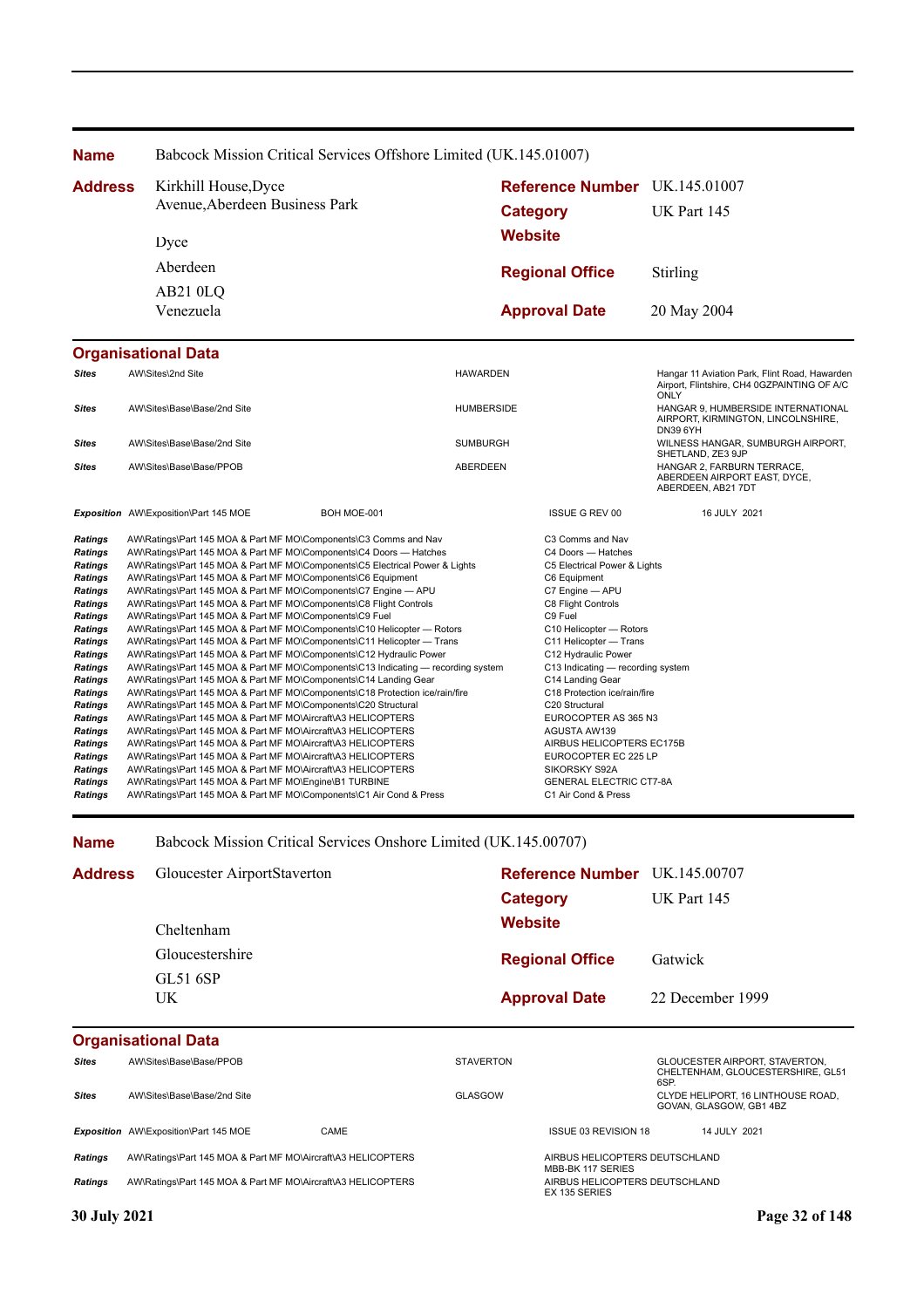| Ratings        | AW\Ratings\Part 145 MOA & Part MF MO\Engine\B1 TURBINE                            | TURBOMECA ARRIUS 2B SERIES | LIMITATION - AS DEFINED IN<br>THE COMPANY CAME |
|----------------|-----------------------------------------------------------------------------------|----------------------------|------------------------------------------------|
| Ratings        | AW\Ratings\Part 145 MOA & Part MF MO\Components\C2 Auto Flight                    |                            |                                                |
| <b>Ratings</b> | AW\Ratings\Part 145 MOA & Part MF MO\Components\C3 Comms and Nav                  |                            |                                                |
| <b>Ratings</b> | AW\Ratings\Part 145 MOA & Part MF MO\Components\C4 Doors — Hatches                |                            |                                                |
| <b>Ratings</b> | AW\Ratings\Part 145 MOA & Part MF MO\Components\C5 Electrical Power & Lights      |                            |                                                |
| <b>Ratings</b> | AW\Ratings\Part 145 MOA & Part MF MO\Components\C6 Equipment                      |                            |                                                |
| <b>Ratings</b> | AW\Ratings\Part 145 MOA & Part MF MO\Components\C7 Engine - APU                   |                            |                                                |
| <b>Ratings</b> | AW\Ratings\Part 145 MOA & Part MF MO\Components\C7 Engine - APU                   |                            |                                                |
| <b>Ratings</b> | AW\Ratings\Part 145 MOA & Part MF MO\Components\C10 Helicopter — Rotors           |                            |                                                |
| <b>Ratings</b> | AW\Ratings\Part 145 MOA & Part MF MO\Components\C11 Helicopter — Trans            |                            |                                                |
| <b>Ratings</b> | AW\Ratings\Part 145 MOA & Part MF MO\Components\C13 Indicating — recording system |                            |                                                |
| <b>Ratings</b> | AW\Ratings\Part 145 MOA & Part MF MO\Components\C18 Protection ice/rain/fire      |                            |                                                |
| <b>Ratings</b> | AW\Ratings\Part 145 MOA & Part MF MO\Components\C20 Structural                    |                            |                                                |
|                |                                                                                   |                            |                                                |

**Name** BAE Systems (Corporate Air Travel) Limited (UK.145.00795)

| <b>Address</b>                              | Warton AerodromeWarton                |                                                                                                                                                                                                           | Reference Number UK.145.00795<br><b>Category</b> | UK Part 145     |  |
|---------------------------------------------|---------------------------------------|-----------------------------------------------------------------------------------------------------------------------------------------------------------------------------------------------------------|--------------------------------------------------|-----------------|--|
|                                             | Preston                               |                                                                                                                                                                                                           | <b>Website</b>                                   |                 |  |
|                                             | Lancashire                            |                                                                                                                                                                                                           | <b>Regional Office</b>                           | Manchester      |  |
|                                             | PR4 1AX<br>UK.                        |                                                                                                                                                                                                           | <b>Approval Date</b>                             | 26 June 2001    |  |
|                                             | <b>Organisational Data</b>            |                                                                                                                                                                                                           |                                                  |                 |  |
|                                             | Exposition AW\Exposition\Part 145 MOE | CAT/MOE/01                                                                                                                                                                                                | ISSUE 08                                         | 26 JANUARY 2021 |  |
| <b>Ratings</b>                              |                                       | AW\Ratings\Part 145 MOA & Part MF MO\Aircraft\A1 AEROPLANES ABOVE 5700 KG                                                                                                                                 | <b>EMBRAER 145 SERIES</b>                        |                 |  |
| <b>Name</b>                                 |                                       | BAE SYSTEMS (Operations) Limited (UK.145.00890)                                                                                                                                                           |                                                  |                 |  |
| <b>Address</b>                              | <b>Airport Works</b>                  |                                                                                                                                                                                                           | <b>Reference Number</b> UK.145.00890             |                 |  |
|                                             |                                       |                                                                                                                                                                                                           | <b>Category</b>                                  | UK Part 145     |  |
|                                             | Rochester                             |                                                                                                                                                                                                           | <b>Website</b>                                   |                 |  |
|                                             | Kent                                  |                                                                                                                                                                                                           | <b>Regional Office</b>                           | Gatwick         |  |
|                                             | ME12XX                                |                                                                                                                                                                                                           |                                                  |                 |  |
|                                             | UK.                                   |                                                                                                                                                                                                           | <b>Approval Date</b>                             | 30 JUNE 2003    |  |
|                                             | <b>Organisational Data</b>            |                                                                                                                                                                                                           |                                                  |                 |  |
|                                             | Exposition AW\Exposition\Part 145 MOE | 277/JAA/EXP/92                                                                                                                                                                                            | <b>ISSUE 29 AMENDMENT 03</b>                     | 16 APRIL 2021   |  |
| <b>Ratings</b><br><b>Ratings</b><br>Ratings |                                       | AW\Ratings\Part 145 MOA & Part MF MO\Components\C1 Air Cond & Press<br>AW\Ratings\Part 145 MOA & Part MF MO\Components\C2 Auto Flight<br>AW\Ratings\Part 145 MOA & Part ME MO\Components\C3 Comms and Nav |                                                  |                 |  |

*Ratings* AW\Ratings\Part 145 MOA & Part MF MO\Components\C3 Comms and Nav *Ratings* AW\Ratings\Part 145 MOA & Part MF MO\Components\C4 Doors — Hatches *Ratings* AW\Ratings\Part 145 MOA & Part MF MO\Components\C5 Electrical Power & Lights *Ratings* AW\Ratings\Part 145 MOA & Part MF MO\Components\C6 Equipment *Ratings* AW\Ratings\Part 145 MOA & Part MF MO\Components\C7 Engine — APU *Ratings* AW\Ratings\Part 145 MOA & Part MF MO\Components\C8 Flight Controls **Ratings** AW\Ratings\Part 145 MOA & Part MF MO\Components\C8 Flight<br> **Ratings** AW\Ratings\Part 145 MOA & Part MF MO\Components\C9 Fuel<br> **Ratings** AW\Ratings\Part 145 MOA & Part MF MO\Components\C12 Hyd *Ratings* AW\Ratings\Part 145 MOA & Part MF MO\Components\C12 Hydraulic Power **Ratings** AW\Ratings\Part 145 MOA & Part MF MO\Components\C13 Indicating — recording system<br>**Ratings** AW\Ratings\Part 145 MOA & Part MF MO\Components\C13 Indicating — recording system **Ratings** AW\Ratings\Part 145 MOA & Part MF MO\Components\C14 Landing Gear<br>**Ratings** AW\Ratings\Part 145 MOA & Part MF MO\Components\C17 Pneumatic & \ **Ratings** AW\Ratings\Part 145 MOA & Part MF MO\Components\C17 Pneumatic & Vacuum<br> **Ratings** AW\Ratings\Part 145 MOA & Part MF MO\Components\C18 Protection ice/rain/fire *Ratings* AW\Ratings\Part 145 MOA & Part MF MO\Components\C18 Protection ice/rain/fire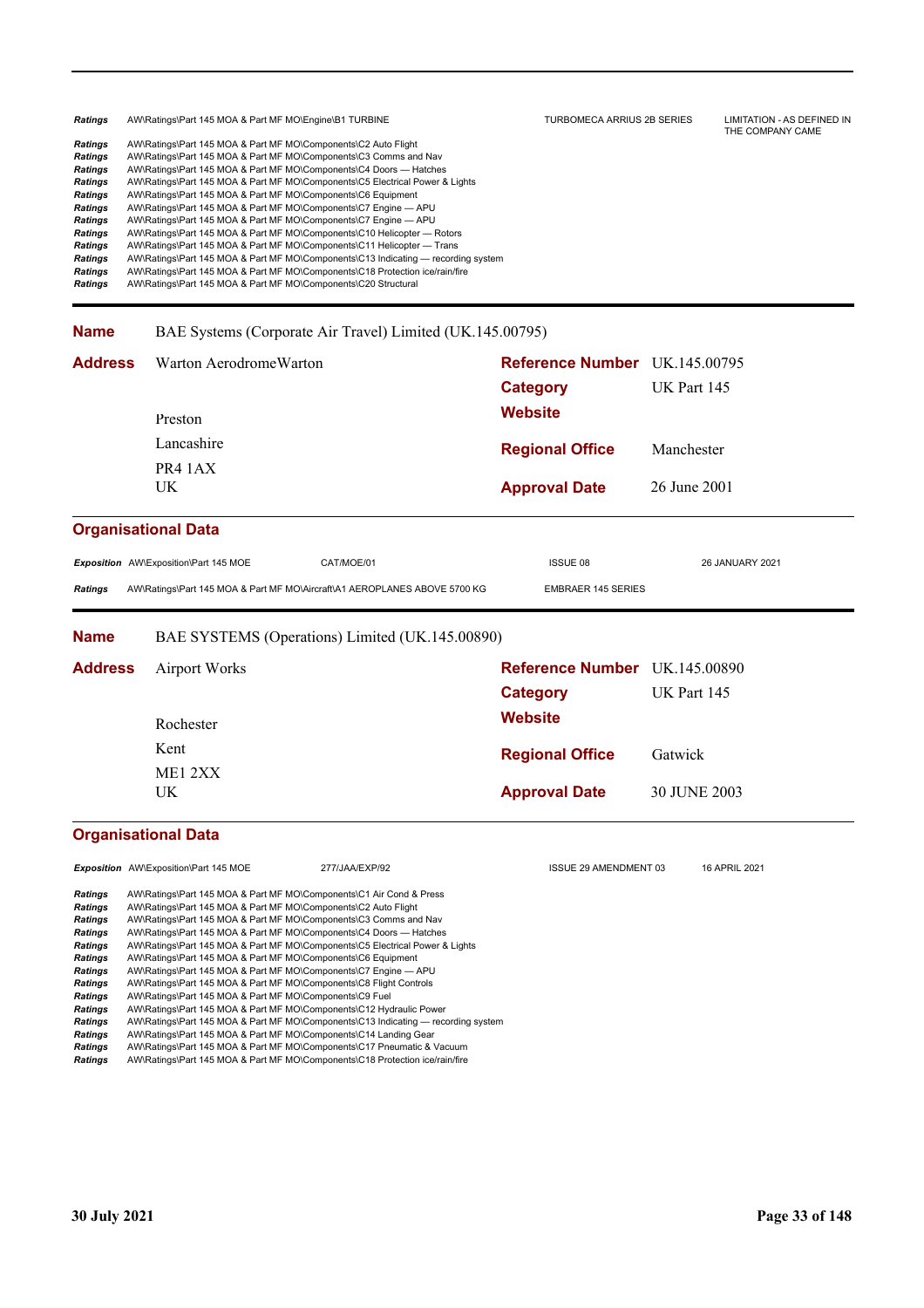| Name                                                                                                                                                                               | Barnbrook Systems Limited (UK.145.01008)                                                                                                                                                                                                                                                                                                                                                                                                                                                                                                                                                                                                                                                                                                                                                                                                                                                                                                                                                                                                                                                                           |                                                                                                                                                                                                                                                                                                                      |                                                                                                                                               |
|------------------------------------------------------------------------------------------------------------------------------------------------------------------------------------|--------------------------------------------------------------------------------------------------------------------------------------------------------------------------------------------------------------------------------------------------------------------------------------------------------------------------------------------------------------------------------------------------------------------------------------------------------------------------------------------------------------------------------------------------------------------------------------------------------------------------------------------------------------------------------------------------------------------------------------------------------------------------------------------------------------------------------------------------------------------------------------------------------------------------------------------------------------------------------------------------------------------------------------------------------------------------------------------------------------------|----------------------------------------------------------------------------------------------------------------------------------------------------------------------------------------------------------------------------------------------------------------------------------------------------------------------|-----------------------------------------------------------------------------------------------------------------------------------------------|
| <b>Address</b>                                                                                                                                                                     | 25 Fareham Park Road                                                                                                                                                                                                                                                                                                                                                                                                                                                                                                                                                                                                                                                                                                                                                                                                                                                                                                                                                                                                                                                                                               |                                                                                                                                                                                                                                                                                                                      | Reference Number UK.145.01008                                                                                                                 |
|                                                                                                                                                                                    |                                                                                                                                                                                                                                                                                                                                                                                                                                                                                                                                                                                                                                                                                                                                                                                                                                                                                                                                                                                                                                                                                                                    | <b>Category</b>                                                                                                                                                                                                                                                                                                      | UK Part 145                                                                                                                                   |
|                                                                                                                                                                                    | Fareham                                                                                                                                                                                                                                                                                                                                                                                                                                                                                                                                                                                                                                                                                                                                                                                                                                                                                                                                                                                                                                                                                                            | <b>Website</b>                                                                                                                                                                                                                                                                                                       | www.barnbrooksystems.co.uk                                                                                                                    |
|                                                                                                                                                                                    | Hampshire                                                                                                                                                                                                                                                                                                                                                                                                                                                                                                                                                                                                                                                                                                                                                                                                                                                                                                                                                                                                                                                                                                          |                                                                                                                                                                                                                                                                                                                      |                                                                                                                                               |
|                                                                                                                                                                                    | <b>PO15 6LD</b>                                                                                                                                                                                                                                                                                                                                                                                                                                                                                                                                                                                                                                                                                                                                                                                                                                                                                                                                                                                                                                                                                                    | <b>Regional Office</b>                                                                                                                                                                                                                                                                                               | Gatwick                                                                                                                                       |
|                                                                                                                                                                                    | UK.                                                                                                                                                                                                                                                                                                                                                                                                                                                                                                                                                                                                                                                                                                                                                                                                                                                                                                                                                                                                                                                                                                                | <b>Approval Date</b>                                                                                                                                                                                                                                                                                                 | <b>5 MARCH 2004</b>                                                                                                                           |
|                                                                                                                                                                                    | <b>Organisational Data</b>                                                                                                                                                                                                                                                                                                                                                                                                                                                                                                                                                                                                                                                                                                                                                                                                                                                                                                                                                                                                                                                                                         |                                                                                                                                                                                                                                                                                                                      |                                                                                                                                               |
|                                                                                                                                                                                    | Exposition AW\Exposition\Part 145 MOE<br>QD006                                                                                                                                                                                                                                                                                                                                                                                                                                                                                                                                                                                                                                                                                                                                                                                                                                                                                                                                                                                                                                                                     | ISSUE 19 REV 01                                                                                                                                                                                                                                                                                                      | 05 MARCH 2021                                                                                                                                 |
| Ratings<br>Ratings                                                                                                                                                                 | AW\Ratings\Part 145 MOA & Part MF MO\Components\C6 Equipment<br>AW\Ratings\Part 145 MOA & Part MF MO\Components\C7 Engine - APU                                                                                                                                                                                                                                                                                                                                                                                                                                                                                                                                                                                                                                                                                                                                                                                                                                                                                                                                                                                    |                                                                                                                                                                                                                                                                                                                      |                                                                                                                                               |
| Name                                                                                                                                                                               | BCT Aviation Maintenance Limited (UK.145.01119)                                                                                                                                                                                                                                                                                                                                                                                                                                                                                                                                                                                                                                                                                                                                                                                                                                                                                                                                                                                                                                                                    |                                                                                                                                                                                                                                                                                                                      |                                                                                                                                               |
| <b>Address</b>                                                                                                                                                                     | Building 100East Midlands Airport                                                                                                                                                                                                                                                                                                                                                                                                                                                                                                                                                                                                                                                                                                                                                                                                                                                                                                                                                                                                                                                                                  |                                                                                                                                                                                                                                                                                                                      | <b>Reference Number</b> UK.145.01119                                                                                                          |
|                                                                                                                                                                                    |                                                                                                                                                                                                                                                                                                                                                                                                                                                                                                                                                                                                                                                                                                                                                                                                                                                                                                                                                                                                                                                                                                                    | <b>Category</b>                                                                                                                                                                                                                                                                                                      | UK Part 145                                                                                                                                   |
|                                                                                                                                                                                    | Castle Donington                                                                                                                                                                                                                                                                                                                                                                                                                                                                                                                                                                                                                                                                                                                                                                                                                                                                                                                                                                                                                                                                                                   | <b>Website</b>                                                                                                                                                                                                                                                                                                       |                                                                                                                                               |
|                                                                                                                                                                                    | Derby                                                                                                                                                                                                                                                                                                                                                                                                                                                                                                                                                                                                                                                                                                                                                                                                                                                                                                                                                                                                                                                                                                              | <b>Regional Office</b>                                                                                                                                                                                                                                                                                               | Manchester                                                                                                                                    |
|                                                                                                                                                                                    | <b>DE74 2SA</b>                                                                                                                                                                                                                                                                                                                                                                                                                                                                                                                                                                                                                                                                                                                                                                                                                                                                                                                                                                                                                                                                                                    |                                                                                                                                                                                                                                                                                                                      |                                                                                                                                               |
|                                                                                                                                                                                    | <b>UK</b>                                                                                                                                                                                                                                                                                                                                                                                                                                                                                                                                                                                                                                                                                                                                                                                                                                                                                                                                                                                                                                                                                                          | <b>Approval Date</b>                                                                                                                                                                                                                                                                                                 | 26 FEBRUARY 2007                                                                                                                              |
|                                                                                                                                                                                    | <b>Organisational Data</b>                                                                                                                                                                                                                                                                                                                                                                                                                                                                                                                                                                                                                                                                                                                                                                                                                                                                                                                                                                                                                                                                                         |                                                                                                                                                                                                                                                                                                                      |                                                                                                                                               |
| <b>Sites</b>                                                                                                                                                                       | AW\Sites\Base\Base/2nd Site                                                                                                                                                                                                                                                                                                                                                                                                                                                                                                                                                                                                                                                                                                                                                                                                                                                                                                                                                                                                                                                                                        | OSTRAVA INTERNATIONAL AIRPORT                                                                                                                                                                                                                                                                                        | OSR BCT OFFICE C/O IAC LTD, GEN FAJTLA<br>371, MOSNOV, OSTRAVA INTERNATIONAL<br>AIRPORT, CZECH REPUBLIC A.S, 74251,<br><b>CZECH REPUBLIC.</b> |
| Sites                                                                                                                                                                              | AW\Sites\Base\Base/2nd Site                                                                                                                                                                                                                                                                                                                                                                                                                                                                                                                                                                                                                                                                                                                                                                                                                                                                                                                                                                                                                                                                                        | <b>SHANNON AIRPORT</b>                                                                                                                                                                                                                                                                                               | BCT OFFICE, IAC LTD HANGAR, EAST<br>RAMP, SHANNON AIRPORT, COUNTY<br>CLARE, IRELAND                                                           |
| Sites                                                                                                                                                                              | AW\Sites\Base\Base/2nd Site                                                                                                                                                                                                                                                                                                                                                                                                                                                                                                                                                                                                                                                                                                                                                                                                                                                                                                                                                                                                                                                                                        | <b>EAST MIDLANDS AIRPORT</b>                                                                                                                                                                                                                                                                                         | BCT OFFICE, AIR LIVERY, HANGAR 30,<br>VANGUARD ROAD, EAST MIDLANDS<br>AIRPORT, CASTLE DONINGTON, DE74 2SA,                                    |
| <b>Sites</b>                                                                                                                                                                       | AW\Sites\Base\Base/2nd Site                                                                                                                                                                                                                                                                                                                                                                                                                                                                                                                                                                                                                                                                                                                                                                                                                                                                                                                                                                                                                                                                                        | <b>DUBLIN AIRPORT</b>                                                                                                                                                                                                                                                                                                | UK.<br>BCT OFFICE. IAC LTD. HANGAR 3. DUBLIN<br>AIRPORT, COUNTY DUBLIN, IRELAND                                                               |
| Sites                                                                                                                                                                              | AW\Sites\Base\Base/2nd Site                                                                                                                                                                                                                                                                                                                                                                                                                                                                                                                                                                                                                                                                                                                                                                                                                                                                                                                                                                                                                                                                                        | <b>EAST MIDLANDS AIRPORT</b>                                                                                                                                                                                                                                                                                         | BCT OFFICE C/O AIRBORNE COLOURS,<br>HANGAR 35, EAST MIDLANDS AIRPORT,<br>CASTLE DONINGTON, DE74 2SA, UK                                       |
| Sites                                                                                                                                                                              | AW\Sites\Base\Base/2nd Site                                                                                                                                                                                                                                                                                                                                                                                                                                                                                                                                                                                                                                                                                                                                                                                                                                                                                                                                                                                                                                                                                        | Norwich International Airport                                                                                                                                                                                                                                                                                        | BCT office c/o Air livery, Southern House,<br>Liberator Road, Norwich International Airport,<br>Norfolk, NR6 6EU                              |
|                                                                                                                                                                                    | Exposition AW\Exposition\Part 145 MOE<br>BCT/MOE/O1                                                                                                                                                                                                                                                                                                                                                                                                                                                                                                                                                                                                                                                                                                                                                                                                                                                                                                                                                                                                                                                                | ISSUE 09 REVISION 02                                                                                                                                                                                                                                                                                                 | 11 FEBRUARY 2021                                                                                                                              |
| Ratings<br><b>Ratings</b><br>Ratings<br>Ratings<br>Ratings<br><b>Ratings</b><br>Ratings<br><b>Ratings</b><br>Ratings<br><b>Ratings</b><br>Ratings<br>Ratings<br>Ratings<br>Ratings | AW\Ratings\Part 145 MOA & Part MF MO\Aircraft\A1 AEROPLANES ABOVE 5700 KG<br>AW\Ratings\Part 145 MOA & Part MF MO\Aircraft\A1 AEROPLANES ABOVE 5700 KG<br>AW\Ratings\Part 145 MOA & Part MF MO\Aircraft\A1 AEROPLANES ABOVE 5700 KG<br>AW\Ratings\Part 145 MOA & Part MF MO\Aircraft\A1 AEROPLANES ABOVE 5700 KG<br>AW\Ratings\Part 145 MOA & Part MF MO\Aircraft\A1 AEROPLANES ABOVE 5700 KG<br>AW\Ratings\Part 145 MOA & Part MF MO\Aircraft\A1 AEROPLANES ABOVE 5700 KG<br>AW\Ratings\Part 145 MOA & Part MF MO\Aircraft\A1 AEROPLANES ABOVE 5700 KG<br>AW\Ratings\Part 145 MOA & Part MF MO\Aircraft\A1 AEROPLANES ABOVE 5700 KG<br>AW\Ratings\Part 145 MOA & Part MF MO\Aircraft\A1 AEROPLANES ABOVE 5700 KG<br>AW\Ratings\Part 145 MOA & Part MF MO\Aircraft\A1 AEROPLANES ABOVE 5700 KG<br>AW\Ratings\Part 145 MOA & Part MF MO\Aircraft\A1 AEROPLANES ABOVE 5700 KG<br>AW\Ratings\Part 145 MOA & Part MF MO\Aircraft\A1 AEROPLANES ABOVE 5700 KG<br>AW\Ratings\Part 145 MOA & Part MF MO\Aircraft\A1 AEROPLANES ABOVE 5700 KG<br>AW\Ratings\Part 145 MOA & Part MF MO\Aircraft\A1 AEROPLANES ABOVE 5700 KG | AIRBUS A300-600<br>AIRBUS A310<br>AIRBUS A318/A319/A320/A321<br>AIRBUS A330<br>AIBUS A340<br>ATR 42-200/300<br>ATR 72-100/200<br>BOEING 737-300/400/500<br>BOEING 737-600/700/800/900<br>BOEING 757-200/300<br>BOEING 767-200/300/400<br>BOEING 777-200/300<br>BOMBARDIER DHC-8-400<br><b>EMBRAER ERJ 170 SERIES</b> |                                                                                                                                               |
| Ratings<br>Ratings                                                                                                                                                                 | AW\Ratings\Part 145 MOA & Part MF MO\Aircraft\A1 AEROPLANES ABOVE 5700 KG<br>AW\Ratings\Part 145 MOA & Part MF MO\Aircraft\A1 AEROPLANES ABOVE 5700 KG                                                                                                                                                                                                                                                                                                                                                                                                                                                                                                                                                                                                                                                                                                                                                                                                                                                                                                                                                             | <b>EMBRAER ERJ 190 SERIES</b><br><b>DORNIER 328-300</b>                                                                                                                                                                                                                                                              |                                                                                                                                               |
| Ratings<br>Ratings                                                                                                                                                                 | AW\Ratings\Part 145 MOA & Part MF MO\Aircraft\A1 AEROPLANES ABOVE 5700 KG<br>AW\Ratings\Part 145 MOA & Part MF MO\Aircraft\A1 AEROPLANES ABOVE 5700 KG                                                                                                                                                                                                                                                                                                                                                                                                                                                                                                                                                                                                                                                                                                                                                                                                                                                                                                                                                             | AIRBUS A350<br>ATR 42-400/500/72-212A                                                                                                                                                                                                                                                                                |                                                                                                                                               |
| Ratings<br>Ratings                                                                                                                                                                 | AW\Ratings\Part 145 MOA & Part MF MO\Aircraft\A1 AEROPLANES ABOVE 5700 KG<br>AW\Ratings\Part 145 MOA & Part MF MO\Aircraft\A1 AEROPLANES ABOVE 5700 KG                                                                                                                                                                                                                                                                                                                                                                                                                                                                                                                                                                                                                                                                                                                                                                                                                                                                                                                                                             | BOEING 737-7/8/9<br>BOEING B787-8/9/10                                                                                                                                                                                                                                                                               |                                                                                                                                               |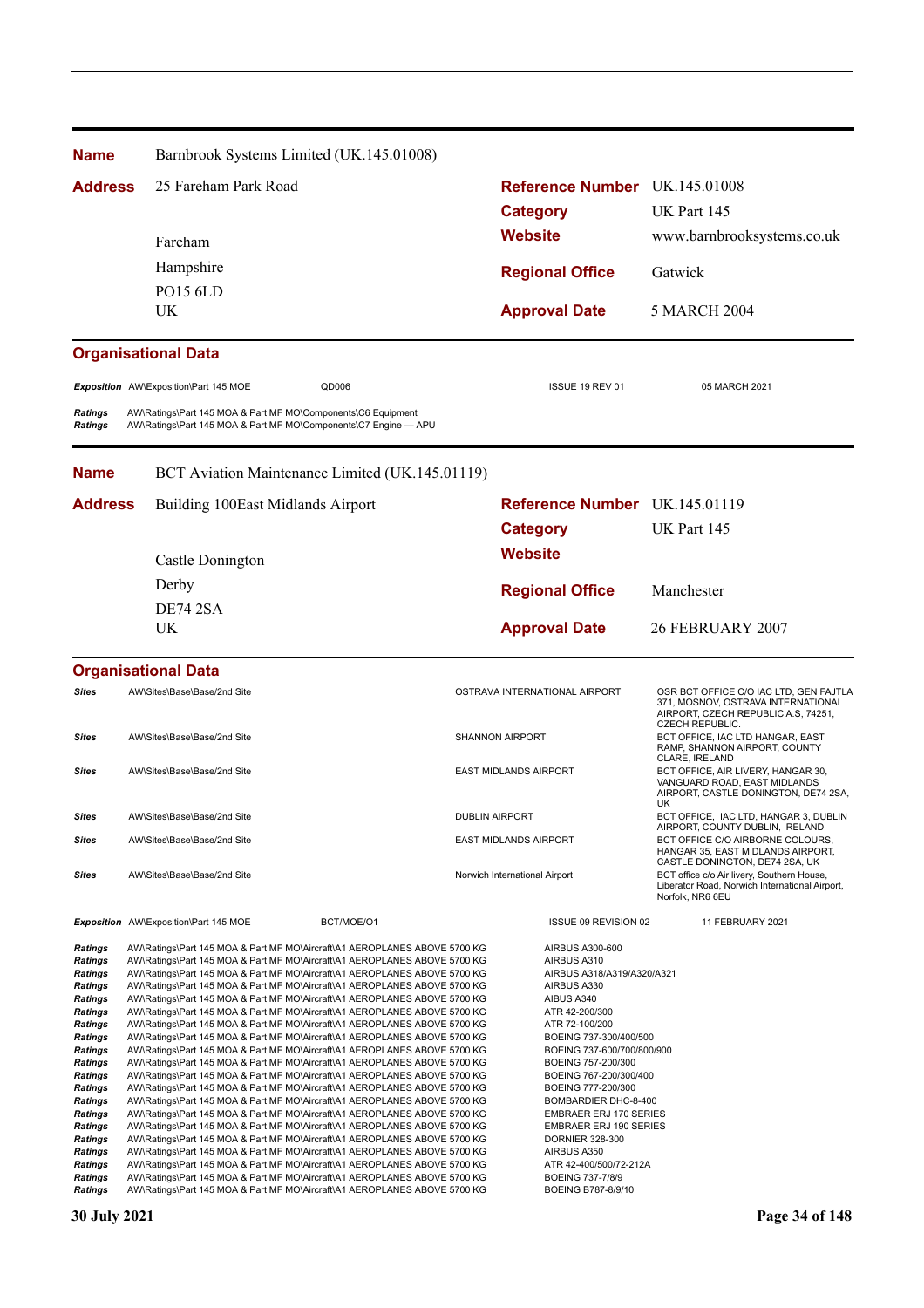Ratings AW\Ratings\Part 145 MOA & Part MF MO\Aircraft\A1 AEROPLANES ABOVE 5700 KG BOEING 747-400

**Approval Date** 17 DECEMBER 2008 **Website Category** UK Part 145 **Reference Number** UK.145.01174 **Regional Office Name Address** Gatwick UK PO13 9GA Hampshire Lee on the Solent Business Hangar 5Solent Airport,Spitfire Way, BN Aviation Limited (UK.145.01174)

## **Organisational Data**

| <b>Sites</b>                                                                                                                          | AW\Sites\Base\Base/PPOB                                                                                                                                                                                                                                                                                                                                                                                                                                                                                                                                                                          |                      | <b>BEMBRIDGE AIRPORT</b> |                                                                                        |  | HANGAR 2, BEMBRIDGE AIRPORT,<br>BEMBRIDGE, ISLAE OF WIGHT, PO35 5PR |  |
|---------------------------------------------------------------------------------------------------------------------------------------|--------------------------------------------------------------------------------------------------------------------------------------------------------------------------------------------------------------------------------------------------------------------------------------------------------------------------------------------------------------------------------------------------------------------------------------------------------------------------------------------------------------------------------------------------------------------------------------------------|----------------------|--------------------------|----------------------------------------------------------------------------------------|--|---------------------------------------------------------------------|--|
|                                                                                                                                       | Exposition AW\Exposition\Part 145 MOE                                                                                                                                                                                                                                                                                                                                                                                                                                                                                                                                                            | BNAv/UK/MOE/PART 145 |                          | <b>ISSUE 08 AMENDMENT 04</b>                                                           |  | 25 JANUARY 2021                                                     |  |
| <b>Ratings</b>                                                                                                                        | AW\Ratings\Part 145 MOA & Part MF MO\Aircraft\A2 AEROPLANES 5700 KG AND BELOW                                                                                                                                                                                                                                                                                                                                                                                                                                                                                                                    |                      |                          | PISTON ENGINE AEROPLANES - METAL<br>STRUCTURE NOT EXCEEDING 5700KG                     |  |                                                                     |  |
| Ratings                                                                                                                               | AW\Ratings\Part 145 MOA & Part MF MO\Aircraft\A2 AEROPLANES 5700 KG AND BELOW                                                                                                                                                                                                                                                                                                                                                                                                                                                                                                                    |                      |                          | PISTON ENGINE AEROPLANES-<br><b>COMPOSITE STRUCTURE NOT</b><br><b>EXCEEDING 5700KG</b> |  |                                                                     |  |
| <b>Ratings</b>                                                                                                                        | AW\Ratings\Part 145 MOA & Part MF MO\Aircraft\A2 AEROPLANES 5700 KG AND BELOW                                                                                                                                                                                                                                                                                                                                                                                                                                                                                                                    |                      |                          | PISTON ENGINE AEROPLANES - MIXED<br><b>CONSTRUCTION NOT EXCEEDING</b><br>5700KG        |  |                                                                     |  |
| <b>Ratings</b><br><b>Ratings</b><br><b>Ratings</b><br>Ratings<br><b>Ratings</b><br><b>Ratings</b><br><b>Ratings</b><br><b>Ratings</b> | AW\Ratings\Part 145 MOA & Part MF MO\Aircraft\A2 AEROPLANES 5700 KG AND BELOW<br>AW\Ratings\Part 145 MOA & Part MF MO\Components\C1 Air Cond & Press<br>AW\Ratings\Part 145 MOA & Part MF MO\Components\C2 Auto Flight<br>AW\Ratings\Part 145 MOA & Part MF MO\Components\C3 Comms and Nav<br>AW\Ratings\Part 145 MOA & Part MF MO\Components\C5 Electrical Power & Lights<br>AW\Ratings\Part 145 MOA & Part MF MO\Components\C8 Flight Controls<br>AW\Ratings\Part 145 MOA & Part MF MO\Components\C9 Fuel<br>AW\Ratings\Part 145 MOA & Part MF MO\Components\C13 Indicating — recording system |                      |                          | <b>BRITTEN-NORMAN BN2T SERIES</b>                                                      |  |                                                                     |  |
| <b>Ratings</b>                                                                                                                        | AW\Ratings\Part 145 MOA & Part MF MO\Components\C18 Protection ice/rain/fire                                                                                                                                                                                                                                                                                                                                                                                                                                                                                                                     |                      |                          |                                                                                        |  |                                                                     |  |

**Name** Bombardier Services (UK) Limited (UK.145.01364)

| <b>Address</b> | Building $510 \& 446$ , Churchill<br>Way, Biggin Hill Airport, | <b>Reference Number</b> UK.145.01364 |                  |  |
|----------------|----------------------------------------------------------------|--------------------------------------|------------------|--|
|                |                                                                | Category                             | UK Part 145      |  |
|                | Biggin Hill                                                    | <b>Website</b>                       |                  |  |
|                | Kent                                                           | <b>Regional Office</b>               | Gatwick          |  |
|                | <b>TN16 3BN</b><br>UK                                          | <b>Approval Date</b>                 | 07 NOVEMBER 2016 |  |

| <b>Sites</b>   | AW\Sites\Base\Base/PPOB                                                      |                                                                                   | <b>BIGGIN HILL AIRPORT</b> |                                                          | BUILDING 510 & 446, CHURCHILL WAY,<br>BIGGIN HILL, KENT, TN16 3BN, UK |  |
|----------------|------------------------------------------------------------------------------|-----------------------------------------------------------------------------------|----------------------------|----------------------------------------------------------|-----------------------------------------------------------------------|--|
|                | <b>Exposition</b> AW\Exposition\Part 145 MOE                                 | <b>EASA/BSUK MOE Rev</b>                                                          |                            | AMENDMENT 10                                             | 08 JUNE 2021                                                          |  |
| <b>Ratings</b> | AW\Ratings\Part 145 MOA & Part MF MO\Engine\B1 TURBINE                       |                                                                                   |                            | <b>GENERAL ELECTRIC PASSPORT 20</b><br><b>SERIES</b>     |                                                                       |  |
| Ratings        | AW\Ratings\Part 145 MOA & Part MF MO\Aircraft\A1 AEROPLANES ABOVE 5700 KG    |                                                                                   |                            | BOMBARDIER BD-100-1A10                                   |                                                                       |  |
| Ratings        | AW\Ratings\Part 145 MOA & Part MF MO\Aircraft\A1 AEROPLANES ABOVE 5700 KG    |                                                                                   | BOMBARDIER BD-700 SERIES   |                                                          |                                                                       |  |
| <b>Ratings</b> | AW\Ratings\Part 145 MOA & Part MF MO\Aircraft\A1 AEROPLANES ABOVE 5700 KG    |                                                                                   |                            | BOMBARDIER CL-600-2B16 (VARIANT<br>CL 604)               |                                                                       |  |
| <b>Ratings</b> | AW\Ratings\Part 145 MOA & Part MF MO\Aircraft\A1 AEROPLANES ABOVE 5700 KG    |                                                                                   |                            | BOMBARDIER CL-600-2B19                                   |                                                                       |  |
| Ratings        | AW\Ratings\Part 145 MOA & Part MF MO\Aircraft\A1 AEROPLANES ABOVE 5700 KG    |                                                                                   |                            | BOMBARDIER CL-600-2A12/2B16<br>(VARIANT CL601/601-3A/3R) |                                                                       |  |
| <b>Ratings</b> | AW\Ratings\Part 145 MOA & Part MF MO\Aircraft\A1 AEROPLANES ABOVE 5700 KG    |                                                                                   |                            | LEARJET MODEL 40/45                                      |                                                                       |  |
| Ratings        | AW\Ratings\Part 145 MOA & Part MF MO\Engine\B1 TURBINE                       |                                                                                   |                            | <b>GENERAL ELECTRIC CF 34 SERIES</b>                     |                                                                       |  |
| <b>Ratings</b> | AW\Ratings\Part 145 MOA & Part MF MO\Engine\B1 TURBINE                       |                                                                                   |                            | <b>HONEYWELL AS907 SERIES</b>                            |                                                                       |  |
| Ratings        |                                                                              | AW\Ratings\Part 145 MOA & Part MF MO\Engine\B1 TURBINE<br>HONEYWELL TFE731 SERIES |                            |                                                          |                                                                       |  |
| <b>Ratings</b> | AW\Ratings\Part 145 MOA & Part MF MO\Engine\B1 TURBINE                       |                                                                                   |                            | ROLLS-ROYCE RRD BR710 SERIES                             |                                                                       |  |
| Ratings        | AW\Ratings\Part 145 MOA & Part MF MO\Components\C5 Electrical Power & Lights |                                                                                   |                            |                                                          |                                                                       |  |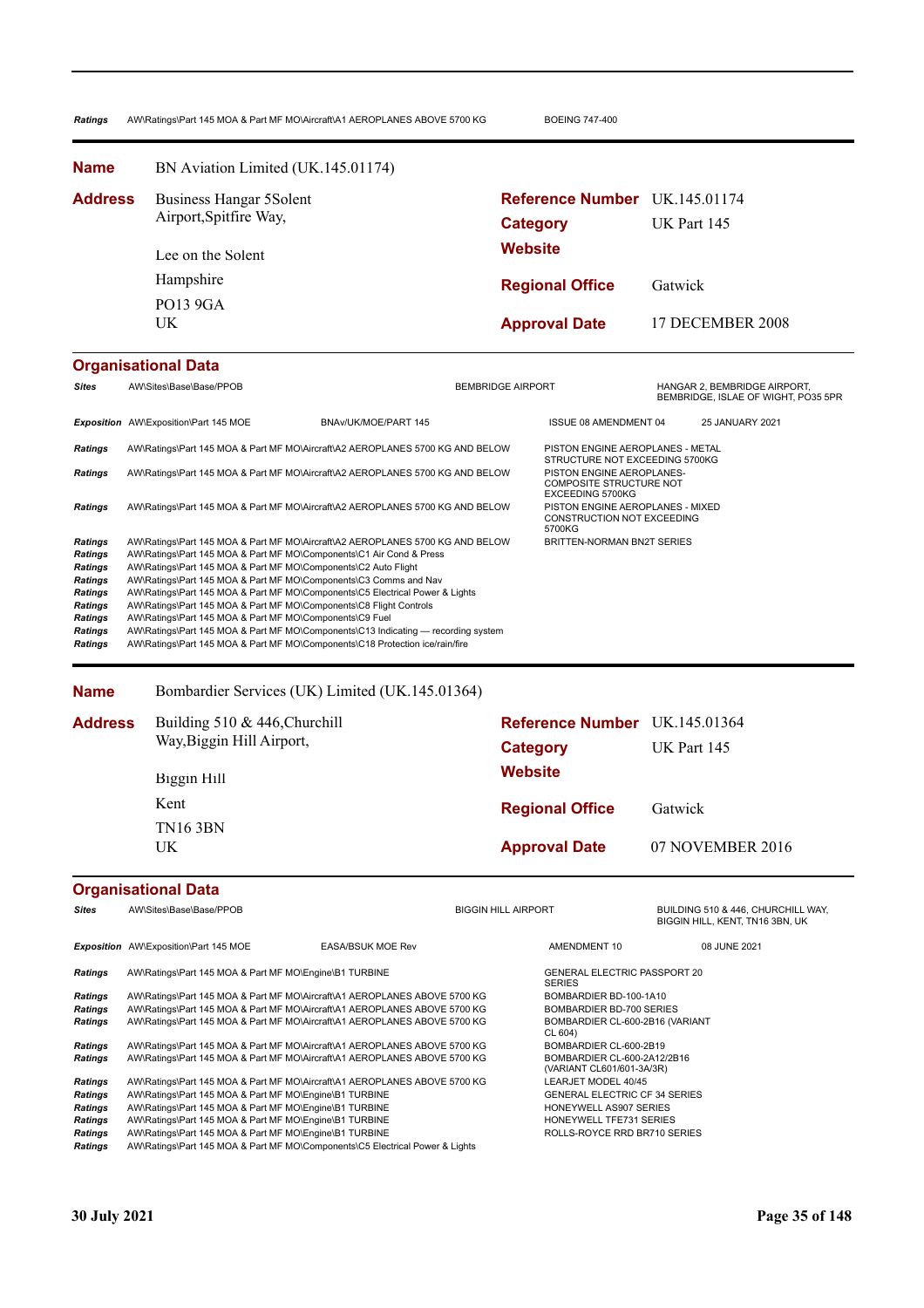| Reference Number UK.145.01305<br><b>Address</b><br>Unit 1, Deanway Business<br>Park, Manchester Road<br>UK Part 145<br><b>Category</b><br><b>Website</b><br>Handforth<br>Cheshire<br><b>Regional Office</b><br>Manchester<br>SK93HW<br>UK<br><b>Approval Date</b><br>AW\Sites\2nd Site<br><b>Sites</b><br>SITE IN TURKEY<br><b>TURKEY</b><br><b>Sites</b><br>AW\Sites\2nd Site<br>SITE IN GERMANY<br>WITTER-STRASSE 9,04435<br>SCHKEUDITZ, SACHSEN<br>Exposition AW\Exposition\Part 145 MOE<br><b>ISSUE 20 REVISION 06</b><br>14 JULY 2021<br>EASA Part 145<br>AW\Ratings\Part 145 MOA & Part MF MO\Aircraft\A1 AEROPLANES ABOVE 5700 KG<br>AIRBUS A318/A319/A320/A321<br><b>Ratings</b><br>AW\Ratings\Part 145 MOA & Part MF MO\Aircraft\A1 AEROPLANES ABOVE 5700 KG<br>AIRBUS A330<br><b>Ratings</b><br><b>Ratings</b><br>AW\Ratings\Part 145 MOA & Part MF MO\Aircraft\A1 AEROPLANES ABOVE 5700 KG<br>BOEING B737-300/400/500<br><b>Ratings</b><br>AW\Ratings\Part 145 MOA & Part MF MO\Aircraft\A1 AEROPLANES ABOVE 5700 KG<br>BOEING B737 - 600/700/800/900<br><b>Ratings</b><br>AW\Ratings\Part 145 MOA & Part MF MO\Aircraft\A1 AEROPLANES ABOVE 5700 KG<br><b>BOEING B747-400</b><br><b>Ratings</b><br>AW\Ratings\Part 145 MOA & Part MF MO\Aircraft\A1 AEROPLANES ABOVE 5700 KG<br>BOEING B757-200/300<br>AW\Ratings\Part 145 MOA & Part MF MO\Aircraft\A1 AEROPLANES ABOVE 5700 KG<br>BOEING B767-200/300/400<br><b>Ratings</b><br>AW\Ratings\Part 145 MOA & Part MF MO\Aircraft\A1 AEROPLANES ABOVE 5700 KG<br>BOEING B777-200/300<br>Ratings<br>AW\Ratings\Part 145 MOA & Part MF MO\Aircraft\A1 AEROPLANES ABOVE 5700 KG<br><b>BOEING B787-8/9</b><br><b>Ratings</b><br><b>Ratings</b><br>AW\Ratings\Part 145 MOA & Part MF MO\Components\C1 Air Cond & Press<br><b>Ratings</b><br>AW\Ratings\Part 145 MOA & Part MF MO\Components\C5 Electrical Power & Lights<br><b>Ratings</b><br>AW\Ratings\Part 145 MOA & Part MF MO\Components\C6 Equipment<br><b>Ratings</b><br>AW\Ratings\Part 145 MOA & Part MF MO\Components\C7 Engine - APU<br>AW\Ratings\Part 145 MOA & Part MF MO\Components\C12 Hydraulic Power<br><b>Ratings</b><br><b>Ratings</b><br>AW\Ratings\Part 145 MOA & Part MF MO\Components\C14 Landing Gear<br>AW\Ratings\Part 145 MOA & Part MF MO\Components\C15 Oxygen | <b>Name</b>    |  | BOS Aerospace Limited (UK.145.01305) |  |                                                                                                                      |
|--------------------------------------------------------------------------------------------------------------------------------------------------------------------------------------------------------------------------------------------------------------------------------------------------------------------------------------------------------------------------------------------------------------------------------------------------------------------------------------------------------------------------------------------------------------------------------------------------------------------------------------------------------------------------------------------------------------------------------------------------------------------------------------------------------------------------------------------------------------------------------------------------------------------------------------------------------------------------------------------------------------------------------------------------------------------------------------------------------------------------------------------------------------------------------------------------------------------------------------------------------------------------------------------------------------------------------------------------------------------------------------------------------------------------------------------------------------------------------------------------------------------------------------------------------------------------------------------------------------------------------------------------------------------------------------------------------------------------------------------------------------------------------------------------------------------------------------------------------------------------------------------------------------------------------------------------------------------------------------------------------------------------------------------------------------------------------------------------------------------------------------------------------------------------------------------------------------------------------------------------------------------------------------------------|----------------|--|--------------------------------------|--|----------------------------------------------------------------------------------------------------------------------|
| <b>Organisational Data</b>                                                                                                                                                                                                                                                                                                                                                                                                                                                                                                                                                                                                                                                                                                                                                                                                                                                                                                                                                                                                                                                                                                                                                                                                                                                                                                                                                                                                                                                                                                                                                                                                                                                                                                                                                                                                                                                                                                                                                                                                                                                                                                                                                                                                                                                                       |                |  |                                      |  |                                                                                                                      |
|                                                                                                                                                                                                                                                                                                                                                                                                                                                                                                                                                                                                                                                                                                                                                                                                                                                                                                                                                                                                                                                                                                                                                                                                                                                                                                                                                                                                                                                                                                                                                                                                                                                                                                                                                                                                                                                                                                                                                                                                                                                                                                                                                                                                                                                                                                  |                |  |                                      |  |                                                                                                                      |
|                                                                                                                                                                                                                                                                                                                                                                                                                                                                                                                                                                                                                                                                                                                                                                                                                                                                                                                                                                                                                                                                                                                                                                                                                                                                                                                                                                                                                                                                                                                                                                                                                                                                                                                                                                                                                                                                                                                                                                                                                                                                                                                                                                                                                                                                                                  |                |  |                                      |  | www.bosaerospace.com                                                                                                 |
|                                                                                                                                                                                                                                                                                                                                                                                                                                                                                                                                                                                                                                                                                                                                                                                                                                                                                                                                                                                                                                                                                                                                                                                                                                                                                                                                                                                                                                                                                                                                                                                                                                                                                                                                                                                                                                                                                                                                                                                                                                                                                                                                                                                                                                                                                                  |                |  |                                      |  |                                                                                                                      |
|                                                                                                                                                                                                                                                                                                                                                                                                                                                                                                                                                                                                                                                                                                                                                                                                                                                                                                                                                                                                                                                                                                                                                                                                                                                                                                                                                                                                                                                                                                                                                                                                                                                                                                                                                                                                                                                                                                                                                                                                                                                                                                                                                                                                                                                                                                  |                |  |                                      |  |                                                                                                                      |
|                                                                                                                                                                                                                                                                                                                                                                                                                                                                                                                                                                                                                                                                                                                                                                                                                                                                                                                                                                                                                                                                                                                                                                                                                                                                                                                                                                                                                                                                                                                                                                                                                                                                                                                                                                                                                                                                                                                                                                                                                                                                                                                                                                                                                                                                                                  |                |  |                                      |  | 19 DECEMBER 2012                                                                                                     |
|                                                                                                                                                                                                                                                                                                                                                                                                                                                                                                                                                                                                                                                                                                                                                                                                                                                                                                                                                                                                                                                                                                                                                                                                                                                                                                                                                                                                                                                                                                                                                                                                                                                                                                                                                                                                                                                                                                                                                                                                                                                                                                                                                                                                                                                                                                  |                |  |                                      |  |                                                                                                                      |
|                                                                                                                                                                                                                                                                                                                                                                                                                                                                                                                                                                                                                                                                                                                                                                                                                                                                                                                                                                                                                                                                                                                                                                                                                                                                                                                                                                                                                                                                                                                                                                                                                                                                                                                                                                                                                                                                                                                                                                                                                                                                                                                                                                                                                                                                                                  |                |  |                                      |  | ANTALYA AIRPORT, c/o PRIMA AVIATION<br>YESILKOY MAH, ANTALYA HAVALIMANI PAT<br>SAHASI 29/A, 07230 MURATPASA/ANTALYA, |
|                                                                                                                                                                                                                                                                                                                                                                                                                                                                                                                                                                                                                                                                                                                                                                                                                                                                                                                                                                                                                                                                                                                                                                                                                                                                                                                                                                                                                                                                                                                                                                                                                                                                                                                                                                                                                                                                                                                                                                                                                                                                                                                                                                                                                                                                                                  |                |  |                                      |  | C/O MITTELDEUTSCHE FLUGHAFEN<br>AG, TOR 71-KP2 FUNKTIONS UND<br>WIRTSCHAFTSGEBAUDE SUD, HANS-                        |
|                                                                                                                                                                                                                                                                                                                                                                                                                                                                                                                                                                                                                                                                                                                                                                                                                                                                                                                                                                                                                                                                                                                                                                                                                                                                                                                                                                                                                                                                                                                                                                                                                                                                                                                                                                                                                                                                                                                                                                                                                                                                                                                                                                                                                                                                                                  |                |  |                                      |  |                                                                                                                      |
| <b>Ratings</b><br>AW\Ratings\Part 145 MOA & Part MF MO\Components\C17 Pneumatic & Vacuum<br><b>Ratings</b><br>AW\Ratings\Part 145 MOA & Part MF MO\Components\C18 Protection ice/rain/fire<br><b>Ratings</b><br>AW\Ratings\Part 145 MOA & Part MF MO\Aircraft\A1 AEROPLANES ABOVE 5700 KG<br>BOMBARDIER DHC-8-400<br>AW\Ratings\Part 145 MOA & Part MF MO\Components\C8 Flight Controls<br><b>Ratings</b>                                                                                                                                                                                                                                                                                                                                                                                                                                                                                                                                                                                                                                                                                                                                                                                                                                                                                                                                                                                                                                                                                                                                                                                                                                                                                                                                                                                                                                                                                                                                                                                                                                                                                                                                                                                                                                                                                        | <b>Ratings</b> |  |                                      |  |                                                                                                                      |

| <b>Address</b> | Norwood HouseNorwood  | <b>Reference Number</b> UK.145.01200 |                         |
|----------------|-----------------------|--------------------------------------|-------------------------|
|                |                       | Category                             | <b>UK Part 145</b>      |
|                | Beverley              | <b>Website</b>                       | www.bostonair.co.uk     |
|                | East Yorkshire        | <b>Regional Office</b>               | Manchester              |
|                | <b>HU17 9ET</b><br>UK | <b>Approval Date</b>                 | <b>16 NOVEMBER 2009</b> |

## **Organisational Data**

**Exposition** AW\Exposition\Part 145 MOE BL/MOE BL/MOE ISSUE 02 REVISION 1A 04 FEBRUARY 2021

Ratings AW\Ratings\Part 145 MOA & Part MF MO\Aircraft\A1 AEROPLANES ABOVE 5700 KG BOEING 737-7/8/9 (CFM LEAP-1B)<br>Ratings AW\Ratings\Part 145 MOA & Part MF MO\Aircraft\A1 AEROPLANES ABOVE 5700 KG AIRBUS A318/A319/A320/A321 *Ratings* AW\Ratings\Part 145 MOA & Part MF MO\Aircraft\A1 AEROPLANES ABOVE 5700 KG AIRBUS A318/A319/A320/A321 *Ratings* AW\Ratings\Part 145 MOA & Part MF MO\Aircraft\A1 AEROPLANES ABOVE 5700 KG AIRBUS A300-600 Ratings AW\Ratings\Part 145 MOA & Part MF MO\Aircraft\A1 AEROPLANES ABOVE 5700 KG BOEING 737-300/400/500<br>
Ratings AW\Ratings\Part 145 MOA & Part MF MO\Aircraft\A1 AEROPLANES ABOVE 5700 KG BOEING 737-600/700/800/900 Ratings AW\Ratings\Part 145 MOA & Part MF MO\Aircraft\A1 AEROPLANES ABOVE 5700 KG BOEING 737-600/700/<br>Ratings AW\Ratings\Part 145 MOA & Part MF MO\Aircraft\A1 AEROPLANES ABOVE 5700 KG BOEING 757-200/300 Ratings AW\Ratings\Part 145 MOA & Part MF MO\Aircraft\A1 AEROPLANES ABOVE 5700 KG BOEING 757-200/300<br>
Ratings AW\Ratings\Part 145 MOA & Part MF MO\Aircraft\A1 AEROPLANES ABOVE 5700 KG BOEING 767-200/300/400 AW\Ratings\Part 145 MOA & Part MF MO\Aircraft\A1 AEROPLANES ABOVE 5700 KG Ratings AW\Ratings\Part 145 MOA & Part MF MO\Aircraft\A1 AEROPLANES ABOVE 5700 KG

Ratings AW\Ratings\Part 145 MOA & Part MF MO\Aircraft\A1 AEROPLANES ABOVE 5700 KG BOMBARDIER DHC-8-400<br>Ratings AW\Ratings\Part 145 MOA & Part MF MO\Aircraft\A1 AEROPLANES ABOVE 5700 KG EMBRAER ERJ 170 SERIES AW\Ratings\Part 145 MOA & Part MF MO\Aircraft\A1 AEROPLANES ABOVE 5700 KG

BOMBARDIER CL-600-<br>2C10/2D15/2D24/2E25<br>BOMBARDIER DHC-8-400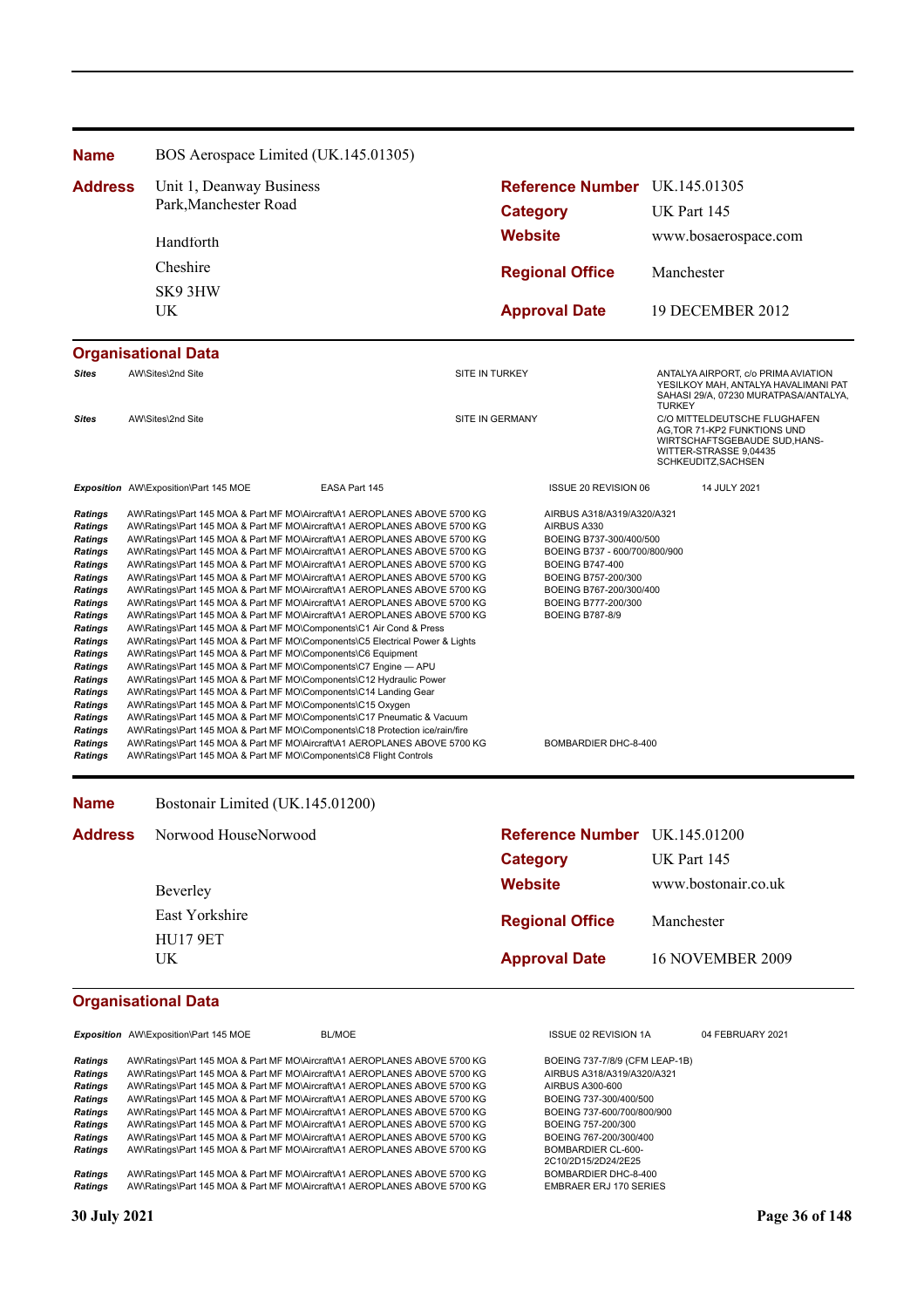| Ratings<br>Ratings<br>Ratings                                            |                                       | AW\Ratings\Part 145 MOA & Part MF MO\Aircraft\A1 AEROPLANES ABOVE 5700 KG<br>AW\Ratings\Part 145 MOA & Part MF MO\Aircraft\A1 AEROPLANES ABOVE 5700 KG<br>AW\Ratings\Part 145 MOA & Part MF MO\Aircraft\A1 AEROPLANES ABOVE 5700 KG                                                                                                                                            |                      | <b>EMBRAER ERJ 190 SERIES</b><br>AIRBUS A330<br>Boeing 777-200/300                 |             |                                                                                 |
|--------------------------------------------------------------------------|---------------------------------------|--------------------------------------------------------------------------------------------------------------------------------------------------------------------------------------------------------------------------------------------------------------------------------------------------------------------------------------------------------------------------------|----------------------|------------------------------------------------------------------------------------|-------------|---------------------------------------------------------------------------------|
| Name                                                                     |                                       | Bournemouth Aviation Services Limited (UK.145.01103)                                                                                                                                                                                                                                                                                                                           |                      |                                                                                    |             |                                                                                 |
| <b>Address</b>                                                           |                                       | Hangar 266Red Zone Bournemouth                                                                                                                                                                                                                                                                                                                                                 |                      | Reference Number UK.145.01103                                                      |             |                                                                                 |
|                                                                          | <b>International Airport</b>          |                                                                                                                                                                                                                                                                                                                                                                                |                      | <b>Category</b>                                                                    | UK Part 145 |                                                                                 |
|                                                                          | Christchurch                          |                                                                                                                                                                                                                                                                                                                                                                                | <b>Website</b>       |                                                                                    |             |                                                                                 |
|                                                                          | Dorset                                |                                                                                                                                                                                                                                                                                                                                                                                |                      | <b>Regional Office</b>                                                             | Gatwick     |                                                                                 |
|                                                                          | BH <sub>23</sub> 6NW                  |                                                                                                                                                                                                                                                                                                                                                                                |                      |                                                                                    |             |                                                                                 |
|                                                                          | UK                                    |                                                                                                                                                                                                                                                                                                                                                                                |                      | <b>Approval Date</b>                                                               | 12/07/2007  |                                                                                 |
|                                                                          | <b>Organisational Data</b>            |                                                                                                                                                                                                                                                                                                                                                                                |                      |                                                                                    |             |                                                                                 |
| <b>Sites</b>                                                             | AW\Sites\Base\Base/PPOB               |                                                                                                                                                                                                                                                                                                                                                                                | <b>BOURNEMOUTH</b>   |                                                                                    |             | Hangar 226RedzoneBournemouth International<br>AirportChristchurchDorsetBH23 6NW |
|                                                                          | Exposition AW\Exposition\Part 145 MOE | PIL/MOE/1                                                                                                                                                                                                                                                                                                                                                                      |                      | <b>ISSUE 01 REVISION 16</b>                                                        |             | 10 FEBRUARY 2021                                                                |
| <b>Ratings</b><br>Ratings<br><b>Ratings</b><br>Ratings<br><b>Ratings</b> |                                       | AW\Ratings\Part 145 MOA & Part MF MO\Aircraft\A2 AEROPLANES 5700 KG AND BELOW<br>AW\Ratings\Part 145 MOA & Part MF MO\Components\C5 Electrical Power & Lights<br>AW\Ratings\Part 145 MOA & Part MF MO\Components\C6 Equipment<br>AW\Ratings\Part 145 MOA & Part MF MO\Components\C14 Landing Gear<br>AW\Ratings\Part 145 MOA & Part MF MO\Aircraft\A1 AEROPLANES ABOVE 5700 KG |                      | PILATUS PC-12 SERIES<br>PILATUS PC-24 SERIES                                       |             |                                                                                 |
| <b>Name</b>                                                              |                                       | Brinkley Aircraft Services Limited (UK.145.00583) (GA)                                                                                                                                                                                                                                                                                                                         |                      |                                                                                    |             |                                                                                 |
| <b>Address</b>                                                           | Meppershall AirfieldCampton           |                                                                                                                                                                                                                                                                                                                                                                                |                      | <b>Reference Number</b> UK.145.00583                                               |             |                                                                                 |
|                                                                          | RoadMeppershall                       |                                                                                                                                                                                                                                                                                                                                                                                |                      | <b>Category</b>                                                                    | UK Part 145 |                                                                                 |
|                                                                          | Shefford                              |                                                                                                                                                                                                                                                                                                                                                                                | <b>Website</b>       |                                                                                    |             |                                                                                 |
|                                                                          | Bedfordshire                          |                                                                                                                                                                                                                                                                                                                                                                                |                      | <b>Regional Office</b>                                                             | Gatwick     |                                                                                 |
|                                                                          | <b>SG17 5NN</b>                       |                                                                                                                                                                                                                                                                                                                                                                                |                      |                                                                                    |             |                                                                                 |
|                                                                          | UK                                    |                                                                                                                                                                                                                                                                                                                                                                                |                      | <b>Approval Date</b>                                                               |             | 06 APRIL 1998                                                                   |
|                                                                          | <b>Organisational Data</b>            |                                                                                                                                                                                                                                                                                                                                                                                |                      |                                                                                    |             |                                                                                 |
| <b>Sites</b>                                                             | AW\Sites\Base                         |                                                                                                                                                                                                                                                                                                                                                                                | NEPPERSHALL AIRFIELD |                                                                                    |             | CAMPTON ROAD, MEPPERSHALL,<br>BEDFORDSHIRE, SG17 5NN, UK                        |
|                                                                          | Exposition AW\Exposition\Part 145 MOE | BASL/MOE/145                                                                                                                                                                                                                                                                                                                                                                   |                      | ISSUE 02 REVISION 06                                                               |             | 25 OCTOBER 2018                                                                 |
| <b>Ratings</b>                                                           |                                       | AW\Ratings\Part 145 MOA & Part MF MO\Aircraft\A2 AEROPLANES 5700 KG AND BELOW                                                                                                                                                                                                                                                                                                  |                      | PISTON ENGINE AEROPLANES -<br>COMPOSITE STRUCTURE NOT                              |             |                                                                                 |
| Ratings                                                                  |                                       | AW\Ratings\Part 145 MOA & Part MF MO\Aircraft\A2 AEROPLANES 5700 KG AND BELOW                                                                                                                                                                                                                                                                                                  |                      | EXCEEDING 5700KG<br>PISTON ENGINE AEROPLANES - MIXED<br>CONSTRUCTION NOT EXCEEDING |             |                                                                                 |
| Ratings                                                                  |                                       | AW\Ratings\Part 145 MOA & Part MF MO\Aircraft\A2 AEROPLANES 5700 KG AND BELOW                                                                                                                                                                                                                                                                                                  |                      | 5700KG<br>PISTON ENGINE AEROPLANES - METAL<br>STRUCTURE NOT EXCEEDING 5700KG       |             |                                                                                 |
| <b>Ratings</b>                                                           |                                       | AW\Ratings\Part 145 MOA & Part MF MO\Aircraft\A2 AEROPLANES 5700 KG AND BELOW                                                                                                                                                                                                                                                                                                  |                      | PISTON ENGINE AEROPLANES -<br>WOODEN STRUCTURE NOT<br>EXCEEDING 5700KG             |             |                                                                                 |
| Ratings<br>Ratings                                                       |                                       | AW\Ratings\Part 145 MOA & Part MF MO\Components\C5 Electrical Power & Lights<br>AW\Ratings\Part 145 MOA & Part MF MO\Components\C6 Equipment                                                                                                                                                                                                                                   |                      |                                                                                    |             |                                                                                 |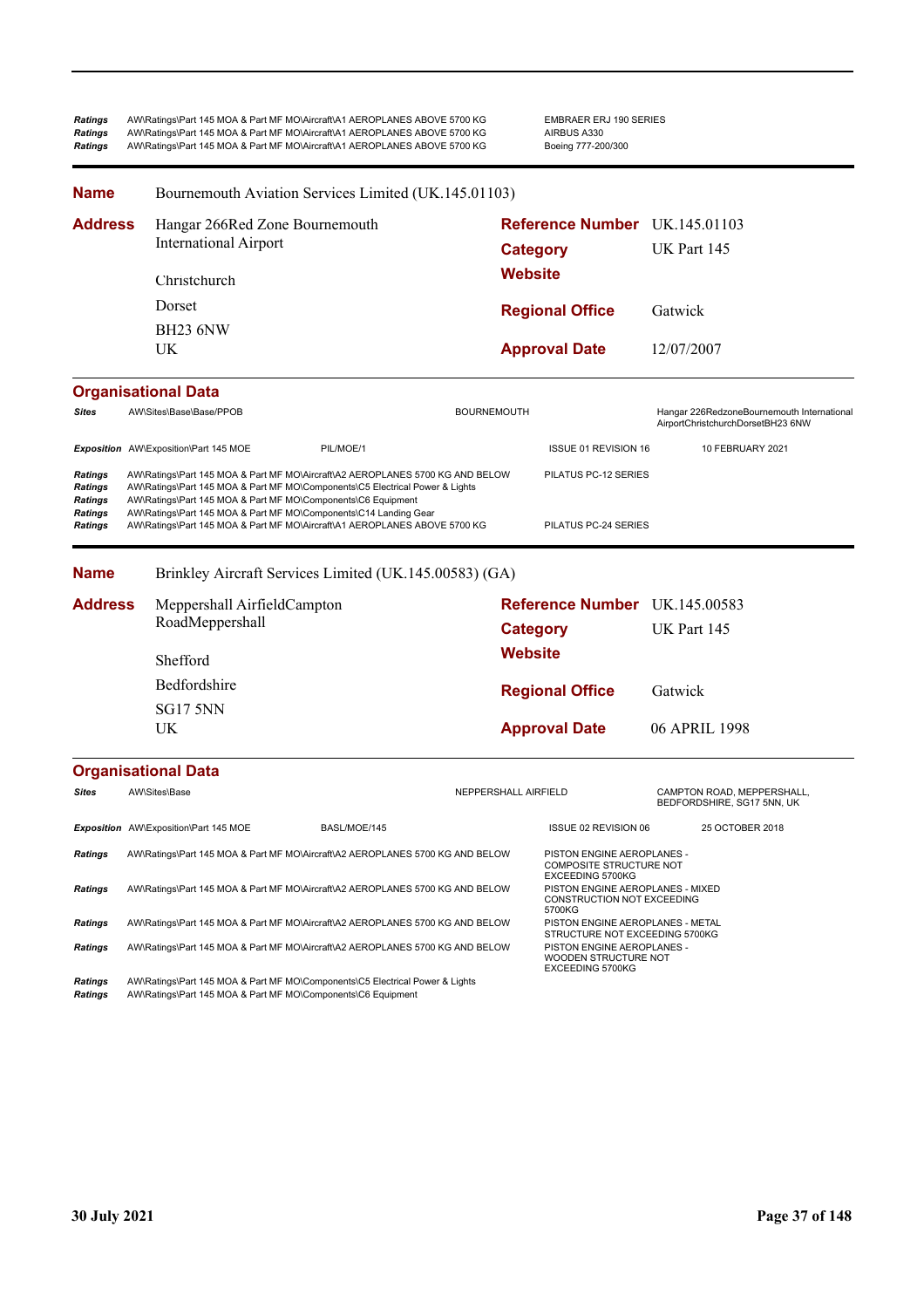| <b>Name</b>                                                                                                                     |                                                                                                                                                                                                                                                                                                                                                                                                                                                                                                                                                                                                                     | Brinkley Propeller Services Limited t/a Brinkley Aerospace (UK.145.01167) |                                    |                                                                                                                                                                                                                             |                                                                                        |
|---------------------------------------------------------------------------------------------------------------------------------|---------------------------------------------------------------------------------------------------------------------------------------------------------------------------------------------------------------------------------------------------------------------------------------------------------------------------------------------------------------------------------------------------------------------------------------------------------------------------------------------------------------------------------------------------------------------------------------------------------------------|---------------------------------------------------------------------------|------------------------------------|-----------------------------------------------------------------------------------------------------------------------------------------------------------------------------------------------------------------------------|----------------------------------------------------------------------------------------|
| <b>Address</b>                                                                                                                  | Unit 1 Montgomery WayStratton                                                                                                                                                                                                                                                                                                                                                                                                                                                                                                                                                                                       |                                                                           |                                    | <b>Reference Number</b>                                                                                                                                                                                                     | UK.145.01167                                                                           |
|                                                                                                                                 | <b>Business Park</b>                                                                                                                                                                                                                                                                                                                                                                                                                                                                                                                                                                                                |                                                                           |                                    | <b>Category</b>                                                                                                                                                                                                             | UK Part 145                                                                            |
|                                                                                                                                 | Biggleswade                                                                                                                                                                                                                                                                                                                                                                                                                                                                                                                                                                                                         |                                                                           | <b>Website</b>                     |                                                                                                                                                                                                                             |                                                                                        |
|                                                                                                                                 | Bedfordshire                                                                                                                                                                                                                                                                                                                                                                                                                                                                                                                                                                                                        |                                                                           |                                    | <b>Regional Office</b>                                                                                                                                                                                                      | Gatwick                                                                                |
|                                                                                                                                 | <b>SG18 8UB</b>                                                                                                                                                                                                                                                                                                                                                                                                                                                                                                                                                                                                     |                                                                           |                                    |                                                                                                                                                                                                                             |                                                                                        |
|                                                                                                                                 | UK                                                                                                                                                                                                                                                                                                                                                                                                                                                                                                                                                                                                                  |                                                                           |                                    | <b>Approval Date</b>                                                                                                                                                                                                        | 2 FEBRUARY 2010                                                                        |
|                                                                                                                                 | <b>Organisational Data</b>                                                                                                                                                                                                                                                                                                                                                                                                                                                                                                                                                                                          |                                                                           |                                    |                                                                                                                                                                                                                             |                                                                                        |
|                                                                                                                                 | Exposition AW\Exposition\Part 145 MOE                                                                                                                                                                                                                                                                                                                                                                                                                                                                                                                                                                               | BPSL/MOE/145                                                              |                                    | ISSUE 04 AMENDMENT 03                                                                                                                                                                                                       | 08 MARCH 2021                                                                          |
| <b>Ratings</b><br><b>Ratings</b><br>Ratings<br>Ratings<br>Ratings<br>Ratings<br>Ratings                                         | AW\Ratings\Part 145 MOA & Part MF MO\Components\C14 Landing Gear<br>AW\Ratings\Part 145 MOA & Part MF MO\Components\C16 Propellers<br>AW\Ratings\Part 145 MOA & Part MF MO\Specialised Services\D1 Non Destructive Testing<br>AW\Ratings\Part 145 MOA & Part MF MO\Specialised Services\D1 Non Destructive Testing<br>AW\Ratings\Part 145 MOA & Part MF MO\Specialised Services\D1 Non Destructive Testing<br>AW\Ratings\Part 145 MOA & Part MF MO\Specialised Services\D1 Non Destructive Testing<br>AW\Ratings\Part 145 MOA & Part MF MO\Specialised Services\D1 Non Destructive Testing                          |                                                                           |                                    | <b>EDDY CURRENT</b><br><b>LIQUID PENETRANT</b><br><b>MAGNETIC PARTICLE</b><br><b>RADIOGRAPHIC</b><br><b>ULTRASONIC</b>                                                                                                      |                                                                                        |
| <b>Name</b>                                                                                                                     |                                                                                                                                                                                                                                                                                                                                                                                                                                                                                                                                                                                                                     | Bristow Helicopters Limited (UK.145.00055)                                |                                    |                                                                                                                                                                                                                             |                                                                                        |
| <b>Address</b>                                                                                                                  | Aberdeen AirportDyce                                                                                                                                                                                                                                                                                                                                                                                                                                                                                                                                                                                                |                                                                           |                                    | Reference Number UK.145.00055                                                                                                                                                                                               |                                                                                        |
|                                                                                                                                 |                                                                                                                                                                                                                                                                                                                                                                                                                                                                                                                                                                                                                     |                                                                           |                                    | <b>Category</b>                                                                                                                                                                                                             | UK Part 145                                                                            |
|                                                                                                                                 | Aberdeen                                                                                                                                                                                                                                                                                                                                                                                                                                                                                                                                                                                                            |                                                                           | <b>Website</b>                     |                                                                                                                                                                                                                             | http://www.bristowgroup.com/                                                           |
|                                                                                                                                 |                                                                                                                                                                                                                                                                                                                                                                                                                                                                                                                                                                                                                     |                                                                           |                                    | <b>Regional Office</b>                                                                                                                                                                                                      | Stirling                                                                               |
|                                                                                                                                 | AB21 0NT<br>UK                                                                                                                                                                                                                                                                                                                                                                                                                                                                                                                                                                                                      |                                                                           |                                    | <b>Approval Date</b>                                                                                                                                                                                                        | 08 June 1993                                                                           |
|                                                                                                                                 | <b>Organisational Data</b>                                                                                                                                                                                                                                                                                                                                                                                                                                                                                                                                                                                          |                                                                           |                                    |                                                                                                                                                                                                                             |                                                                                        |
| Sites                                                                                                                           | AW\Sites\Base\Base/PPOB                                                                                                                                                                                                                                                                                                                                                                                                                                                                                                                                                                                             |                                                                           | ABERDEEN                           |                                                                                                                                                                                                                             | ABERDEEN AIRPORT, DYCE, ABERDEEN,<br>AB21 0NT                                          |
| Sites                                                                                                                           | AW\Sites\Base\Base/2nd Site                                                                                                                                                                                                                                                                                                                                                                                                                                                                                                                                                                                         |                                                                           | CAERNARFON                         |                                                                                                                                                                                                                             | CAERNARFON AIRPORT, DINNAS DINLLE,<br>CAERNARFON, GYWYNEDD, LL54 5TP                   |
| Sites                                                                                                                           | AW\Sites\Base\Base/2nd Site                                                                                                                                                                                                                                                                                                                                                                                                                                                                                                                                                                                         |                                                                           | <b>STORNOWAY</b>                   |                                                                                                                                                                                                                             | GAYDON HANGAR, STORNOWAY AIRPORT,<br>STORNOWAY, ISLE OF LEWIS, HS2 0BN                 |
| Sites                                                                                                                           | AW\Sites\Base\Base/2nd Site                                                                                                                                                                                                                                                                                                                                                                                                                                                                                                                                                                                         |                                                                           | <b>HUMBERSIDE</b>                  |                                                                                                                                                                                                                             | HUMBERSIDE AIRPORT, CAISTOR ROAD,<br>KIRMINGTON, ULCEBY, DN39 6YG                      |
| Sites                                                                                                                           | AW\Sites\Base\Base/2nd Site                                                                                                                                                                                                                                                                                                                                                                                                                                                                                                                                                                                         |                                                                           | <b>INVERNESS</b>                   |                                                                                                                                                                                                                             | <b>INVERNESS AIRPORT, DALCROSS.</b><br>INVERNESS, INVERNESSHIRE, IV2 7JB               |
| Sites                                                                                                                           | AW\Sites\Base\Base/2nd Site                                                                                                                                                                                                                                                                                                                                                                                                                                                                                                                                                                                         |                                                                           | <b>LYDD</b>                        |                                                                                                                                                                                                                             | LYDD AIRPORT, ROMNEY MARSH, KENT,<br><b>TN29 9QL</b>                                   |
| Sites<br>Sites                                                                                                                  | AW\Sites\Base\Base/2nd Site<br>AW\Sites\Base\Base/2nd Site                                                                                                                                                                                                                                                                                                                                                                                                                                                                                                                                                          |                                                                           | <b>NEWQUAY</b><br><b>PRESTWICK</b> |                                                                                                                                                                                                                             | NEWQUAY AIRPORT, ST MAWGAN,<br>CORNWALL, TR8 4RQ<br>PRESTWICK AIRPORT, TARBOLTON ROAD, |
| Sites                                                                                                                           | AW\Sites\Base\Base/2nd Site                                                                                                                                                                                                                                                                                                                                                                                                                                                                                                                                                                                         |                                                                           | LEE ON SOLENT                      |                                                                                                                                                                                                                             | MONKTON, SOUTH AYRSHIRE, KA9 2SB<br>SOLENT AIRFIELD, DAEDALUS DRIVE, LEE               |
| Sites                                                                                                                           | AW\Sites\Base\Base/2nd Site                                                                                                                                                                                                                                                                                                                                                                                                                                                                                                                                                                                         |                                                                           | <b>SUMBURGH</b>                    |                                                                                                                                                                                                                             | ON SOLENT, HAMPSHIRE, PO13 9FL<br>SOUTH VIRKIE HANGAR, SUMBURGH                        |
| Sites                                                                                                                           | AW\Sites\Base\Base/2nd Site                                                                                                                                                                                                                                                                                                                                                                                                                                                                                                                                                                                         |                                                                           | <b>ST ATHAN</b>                    |                                                                                                                                                                                                                             | AIRPORT, SUMBURGH, SHETLAND, 2E3 9JP<br>ST ATHAN AIRFIELD, BARRY, VALE OF              |
| Sites                                                                                                                           | AW\Sites\Base\Base/2nd Site                                                                                                                                                                                                                                                                                                                                                                                                                                                                                                                                                                                         |                                                                           | <b>NORWICH</b>                     |                                                                                                                                                                                                                             | GLAMORGAN, CF62 4WA<br>Hangar 12, Gambling Close, Norwich Airport,                     |
|                                                                                                                                 |                                                                                                                                                                                                                                                                                                                                                                                                                                                                                                                                                                                                                     |                                                                           |                                    |                                                                                                                                                                                                                             | Norwich, Norfolk, NR6 6EG                                                              |
|                                                                                                                                 | Exposition AW\Exposition\Part 145 MOE                                                                                                                                                                                                                                                                                                                                                                                                                                                                                                                                                                               | QID 054                                                                   |                                    | <b>ISSUE 6 REVISION 2</b>                                                                                                                                                                                                   | 04 JUNE 2021                                                                           |
| Ratings<br>Ratings<br>Ratings<br>Ratings<br><b>Ratings</b><br>Ratings<br><b>Ratings</b><br>Ratings<br>Ratings<br><b>Ratings</b> | AW\Ratings\Part 145 MOA & Part MF MO\Engine\B3 APU<br>AW\Ratings\Part 145 MOA & Part MF MO\Engine\B3 APU<br>AW\Ratings\Part 145 MOA & Part MF MO\Aircraft\A3 HELICOPTERS<br>AW\Ratings\Part 145 MOA & Part MF MO\Aircraft\A3 HELICOPTERS<br>AW\Ratings\Part 145 MOA & Part MF MO\Engine\B1 TURBINE<br>AW\Ratings\Part 145 MOA & Part MF MO\Engine\B1 TURBINE<br>AW\Ratings\Part 145 MOA & Part MF MO\Engine\B1 TURBINE<br>AW\Ratings\Part 145 MOA & Part MF MO\Engine\B1 TURBINE<br>AW\Ratings\Part 145 MOA & Part MF MO\Components\C6 Equipment<br>AW\Ratings\Part 145 MOA & Part MF MO\Components\C7 Engine - APU |                                                                           |                                    | SAFRAN e-APU60 model 342<br>HONEYWELL 36-150<br>SIKORSKY S-76 SERIES<br>SIKORSKY S-92A<br><b>GENERAL ELECTRIC CT7-2E1</b><br>GENERAL ELECTRIC CT7-8A SERIES<br><b>TURBOMECA ARRIEL SERIES</b><br>TURBOMECA MAKILA 2A SERIES |                                                                                        |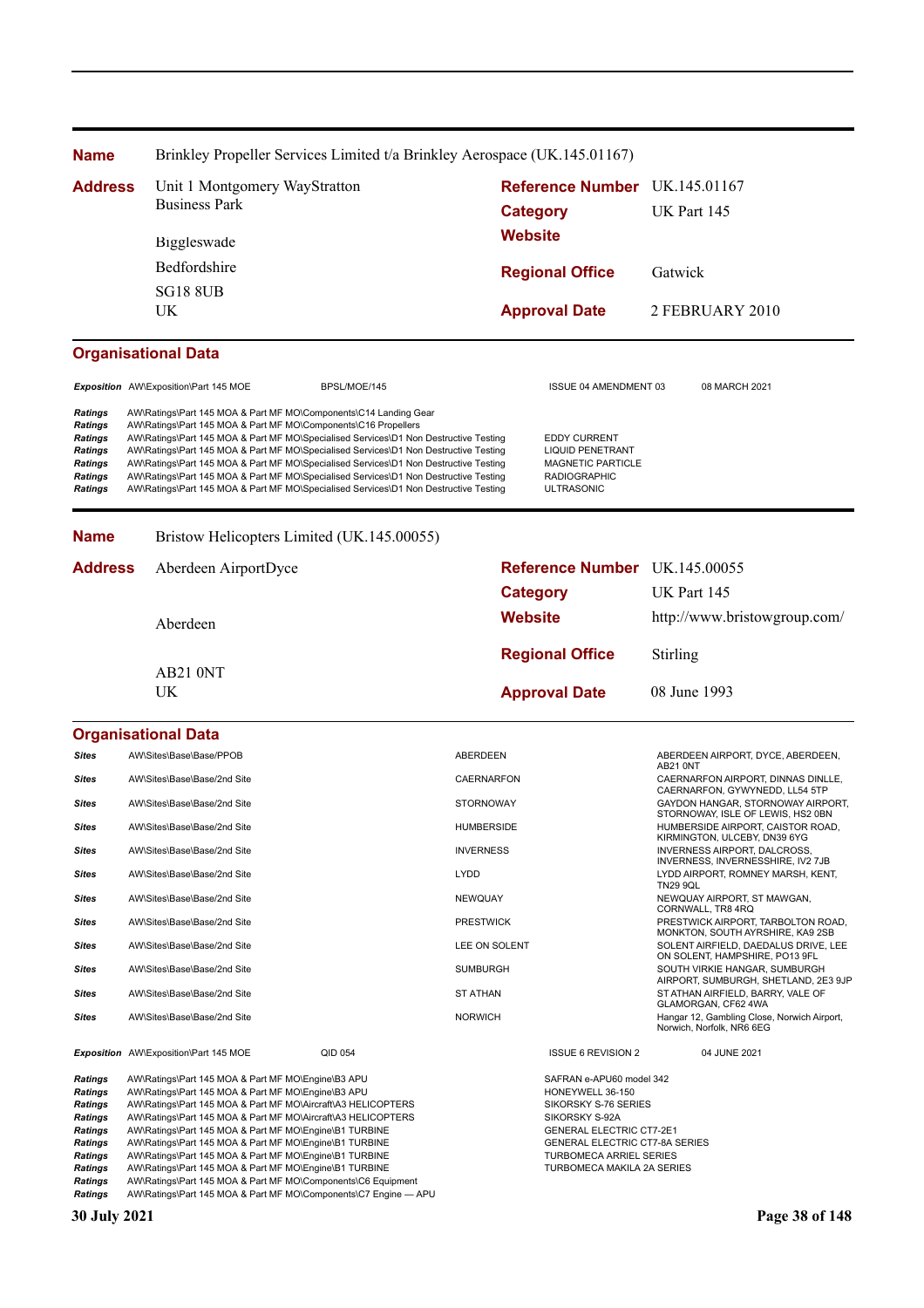| Ratings        | AW\Ratings\Part 145 MOA & Part MF MO\Components\C8 Flight Controls                   |                              |
|----------------|--------------------------------------------------------------------------------------|------------------------------|
| <b>Ratings</b> | AW\Ratings\Part 145 MOA & Part MF MO\Components\C9 Fuel                              |                              |
| <b>Ratings</b> | AW\Ratings\Part 145 MOA & Part MF MO\Components\C10 Helicopter — Rotors              |                              |
| Ratings        | AW\Ratings\Part 145 MOA & Part MF MO\Components\C11 Helicopter — Trans               |                              |
| Ratings        | AW\Ratings\Part 145 MOA & Part MF MO\Components\C12 Hydraulic Power                  |                              |
| Ratings        | AW\Ratings\Part 145 MOA & Part MF MO\Components\C13 Indicating — recording system    |                              |
| <b>Ratings</b> | AW\Ratings\Part 145 MOA & Part MF MO\Components\C14 Landing Gear                     |                              |
| Ratings        | AW\Ratings\Part 145 MOA & Part MF MO\Components\C18 Protection ice/rain/fire         |                              |
| Ratings        | AW\Ratings\Part 145 MOA & Part MF MO\Components\C19 Windows                          |                              |
| Ratings        | AW\Ratings\Part 145 MOA & Part MF MO\Components\C20 Structural                       |                              |
| Ratings        | AW\Ratings\Part 145 MOA & Part MF MO\Specialised Services\D1 Non Destructive Testing | <b>EDDY CURRENT</b>          |
| <b>Ratings</b> | AW\Ratings\Part 145 MOA & Part MF MO\Specialised Services\D1 Non Destructive Testing | <b>LIQUID PENETRANT</b>      |
| <b>Ratings</b> | AW\Ratings\Part 145 MOA & Part MF MO\Components\C2 Auto Flight                       |                              |
| Ratings        | AW\Ratings\Part 145 MOA & Part MF MO\Components\C3 Comms and Nav                     |                              |
| <b>Ratings</b> | AW\Ratings\Part 145 MOA & Part MF MO\Components\C4 Doors — Hatches                   |                              |
| <b>Ratings</b> | AW\Ratings\Part 145 MOA & Part MF MO\Components\C5 Electrical Power & Lights         |                              |
| Ratings        | AW\Ratings\Part 145 MOA & Part MF MO\Aircraft\A3 HELICOPTERS                         | AGUSTA WESTLAND AW139 SERIES |
| Ratings        | AW\Ratings\Part 145 MOA & Part MF MO\Aircraft\A3 HELICOPTERS                         | AGUSTA WESTLAND AW189 SERIES |
| Ratings        | AW\Ratings\Part 145 MOA & Part MF MO\Aircraft\A3 HELICOPTERS                         | EUROCOPTER EC 225 LP         |
|                |                                                                                      |                              |

#### **Name** British Airways Avionic Engineering Limited (UK.145.00142)

| <b>Address</b> Ely MeadowTalbot Green<br>Pontyclun | Reference Number UK.145.00142<br>Category<br><b>Website</b> | <b>UK Part 145</b>      |
|----------------------------------------------------|-------------------------------------------------------------|-------------------------|
| Mid Glamorgan<br>CF72 8XL                          | <b>Regional Office</b>                                      | Gatwick                 |
| UK                                                 | <b>Approval Date</b>                                        | <b>19 NOVEMBER 1993</b> |

# **Organisational Data**

|                | <b>Exposition</b> AW\Exposition\Part 145 MOE                                 | BAAE-145MAD-01                                                                    | <b>ISSUE 23 REVISION 01</b> | 20 JULY 2021 |
|----------------|------------------------------------------------------------------------------|-----------------------------------------------------------------------------------|-----------------------------|--------------|
| <b>Ratings</b> | AW\Ratings\Part 145 MOA & Part MF MO\Components\C19 Windows                  |                                                                                   |                             |              |
| <b>Ratings</b> | AW\Ratings\Part 145 MOA & Part MF MO\Components\C2 Auto Flight               |                                                                                   |                             |              |
| <b>Ratings</b> | AW\Ratings\Part 145 MOA & Part MF MO\Components\C3 Comms and Nav             |                                                                                   |                             |              |
| <b>Ratings</b> | AW\Ratings\Part 145 MOA & Part MF MO\Components\C4 Doors — Hatches           |                                                                                   |                             |              |
| <b>Ratings</b> | AW\Ratings\Part 145 MOA & Part MF MO\Components\C5 Electrical Power & Lights |                                                                                   |                             |              |
| <b>Ratings</b> | AW\Ratings\Part 145 MOA & Part MF MO\Components\C6 Equipment                 |                                                                                   |                             |              |
| <b>Ratings</b> | AW\Ratings\Part 145 MOA & Part MF MO\Components\C7 Engine - APU              |                                                                                   |                             |              |
| <b>Ratings</b> | AW\Ratings\Part 145 MOA & Part MF MO\Components\C8 Flight Controls           |                                                                                   |                             |              |
| <b>Ratings</b> |                                                                              | AW\Ratings\Part 145 MOA & Part MF MO\Components\C13 Indicating — recording system |                             |              |
| <b>Ratings</b> | AW\Ratings\Part 145 MOA & Part MF MO\Components\C14 Landing Gear             |                                                                                   |                             |              |
| <b>Ratings</b> | AW\Ratings\Part 145 MOA & Part MF MO\Components\C15 Oxygen                   |                                                                                   |                             |              |
| <b>Ratings</b> | AW\Ratings\Part 145 MOA & Part MF MO\Components\C17 Pneumatic & Vacuum       |                                                                                   |                             |              |
| <b>Ratings</b> | AW\Ratings\Part 145 MOA & Part MF MO\Components\C18 Protection ice/rain/fire |                                                                                   |                             |              |
| <b>Ratings</b> | AW\Ratings\Part 145 MOA & Part MF MO\Components\C1 Air Cond & Press          |                                                                                   |                             |              |

**Name** British Airways Interior Engineering Limited (UK.145.00507)

| <b>Address</b> | Unit 4, Hawtin ParkGellihaf | Reference Number UK.145.00507 |              |
|----------------|-----------------------------|-------------------------------|--------------|
|                |                             | Category                      | UK Part 145  |
|                | <b>Blackwood</b>            | <b>Website</b>                |              |
|                | Gwent                       | <b>Regional Office</b>        | Gatwick      |
|                | <b>NP12 2EU</b><br>UK       | <b>Approval Date</b>          | 21 JUNE 1996 |

# **Organisational Data**

| <b>Sites</b> | AW\Sites\2nd Site                                                  |                         | British Airways Maintenance Cardiff (BAMC),<br>Dragonfly Drive, Cardiff Wales Airport, Cardiff,<br>CF62 3YA |              |
|--------------|--------------------------------------------------------------------|-------------------------|-------------------------------------------------------------------------------------------------------------|--------------|
|              | Exposition AW\Exposition\Part 145 MOE                              | Operating Procedure 0.2 | <b>ISSUE 28</b>                                                                                             | 14 JUNE 2021 |
| Ratings      | AW\Ratings\Part 145 MOA & Part MF MO\Components\C4 Doors — Hatches |                         | C4 Doors — Hatches                                                                                          |              |

*Ratings* AW\Ratings\Part 145 MOA & Part MF MO\Components\C6 Equipment C6 Equipment AW\Ratings\Part 145 MOA & Part MF MO\Components\C15 Oxygen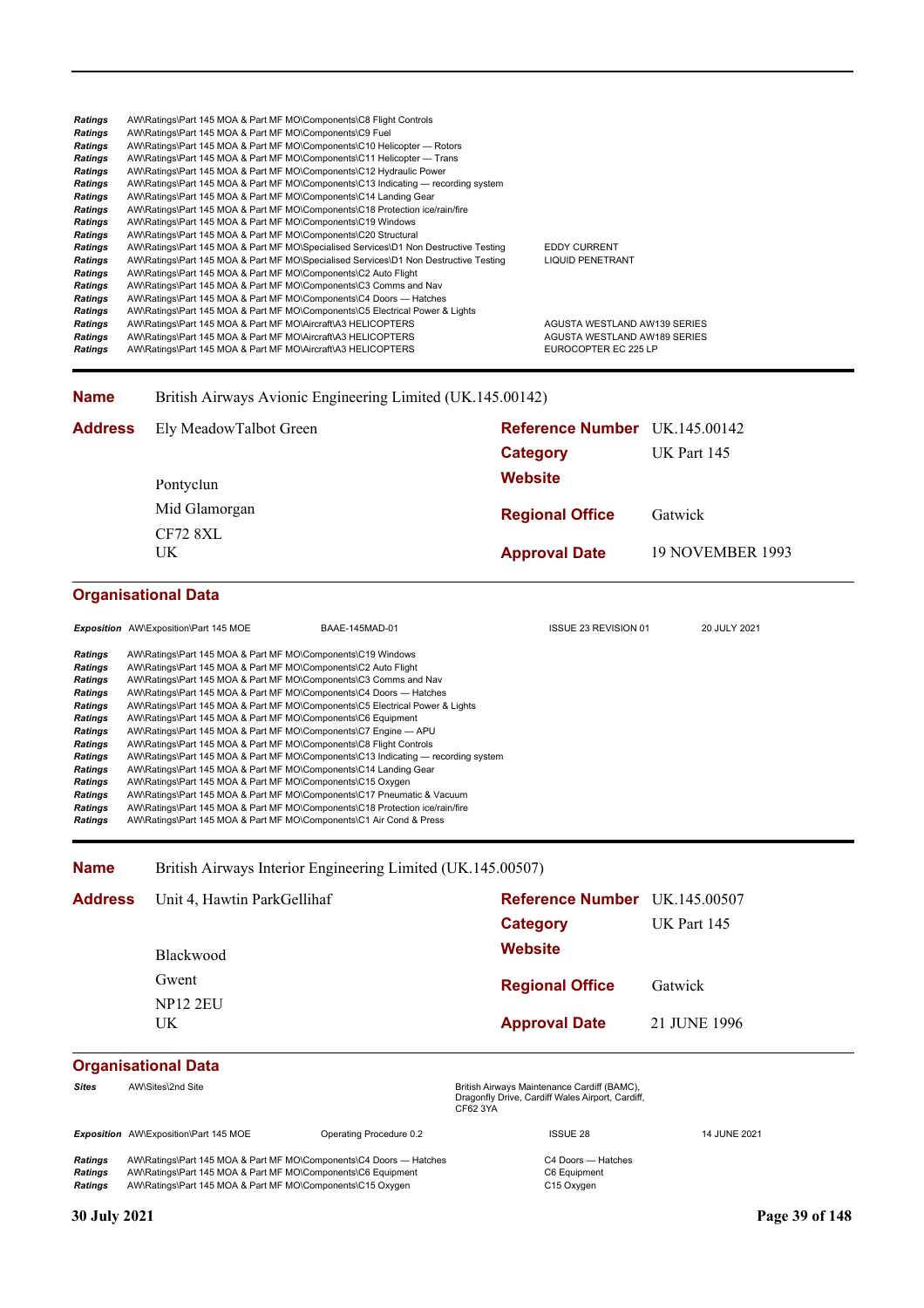| Ratings                                                                                                                                                        | AW\Ratings\Part 145 MOA & Part MF MO\Components\C19 Windows                                                                                                                                                                                                                                                                                                                                                                                                                                                                                                                                                                                                                                                                                                              | C19 Windows                                                                                                                                                                                                                |                                                                       |
|----------------------------------------------------------------------------------------------------------------------------------------------------------------|--------------------------------------------------------------------------------------------------------------------------------------------------------------------------------------------------------------------------------------------------------------------------------------------------------------------------------------------------------------------------------------------------------------------------------------------------------------------------------------------------------------------------------------------------------------------------------------------------------------------------------------------------------------------------------------------------------------------------------------------------------------------------|----------------------------------------------------------------------------------------------------------------------------------------------------------------------------------------------------------------------------|-----------------------------------------------------------------------|
| <b>Name</b>                                                                                                                                                    | British Airways Maintenance Cardiff Limited (UK.145.00048)                                                                                                                                                                                                                                                                                                                                                                                                                                                                                                                                                                                                                                                                                                               |                                                                                                                                                                                                                            |                                                                       |
| <b>Address</b>                                                                                                                                                 | PO Box 747 Cardiff Wales Airport                                                                                                                                                                                                                                                                                                                                                                                                                                                                                                                                                                                                                                                                                                                                         | Reference Number UK.145.00048<br><b>Category</b>                                                                                                                                                                           | UK Part 145                                                           |
|                                                                                                                                                                | Cardiff                                                                                                                                                                                                                                                                                                                                                                                                                                                                                                                                                                                                                                                                                                                                                                  | <b>Website</b>                                                                                                                                                                                                             |                                                                       |
|                                                                                                                                                                | South Glamorgan                                                                                                                                                                                                                                                                                                                                                                                                                                                                                                                                                                                                                                                                                                                                                          |                                                                                                                                                                                                                            |                                                                       |
|                                                                                                                                                                | <b>CF62 3YA</b>                                                                                                                                                                                                                                                                                                                                                                                                                                                                                                                                                                                                                                                                                                                                                          | <b>Regional Office</b>                                                                                                                                                                                                     | Gatwick                                                               |
|                                                                                                                                                                | UK                                                                                                                                                                                                                                                                                                                                                                                                                                                                                                                                                                                                                                                                                                                                                                       | <b>Approval Date</b>                                                                                                                                                                                                       | 10 MAY 1993                                                           |
|                                                                                                                                                                | <b>Organisational Data</b>                                                                                                                                                                                                                                                                                                                                                                                                                                                                                                                                                                                                                                                                                                                                               |                                                                                                                                                                                                                            |                                                                       |
| <b>Sites</b>                                                                                                                                                   | AW\Sites\Base\Base/PPOB                                                                                                                                                                                                                                                                                                                                                                                                                                                                                                                                                                                                                                                                                                                                                  | CARDIFF WALES AIRPORT                                                                                                                                                                                                      | PO BOX 747, CARDIFF, SOUTH<br>GLAMORGAN, CF62 3YA, UK                 |
|                                                                                                                                                                | Exposition AW\Exposition\Part 145 MOE<br>MOE-BAMC 001                                                                                                                                                                                                                                                                                                                                                                                                                                                                                                                                                                                                                                                                                                                    | REVISION 03 SLASH 21                                                                                                                                                                                                       | 28 MAY 2021                                                           |
| <b>Ratings</b><br><b>Ratings</b><br><b>Ratings</b><br><b>Ratings</b><br><b>Ratings</b><br><b>Ratings</b><br><b>Ratings</b><br><b>Ratings</b><br><b>Ratings</b> | AW\Ratings\Part 145 MOA & Part MF MO\Aircraft\A1 AEROPLANES ABOVE 5700 KG<br>AW\Ratings\Part 145 MOA & Part MF MO\Aircraft\A1 AEROPLANES ABOVE 5700 KG<br>AW\Ratings\Part 145 MOA & Part MF MO\Aircraft\A1 AEROPLANES ABOVE 5700 KG<br>AW\Ratings\Part 145 MOA & Part MF MO\Aircraft\A1 AEROPLANES ABOVE 5700 KG<br>AW\Ratings\Part 145 MOA & Part MF MO\Specialised Services\D1 Non Destructive Testing<br>AW\Ratings\Part 145 MOA & Part MF MO\Specialised Services\D1 Non Destructive Testing<br>AW\Ratings\Part 145 MOA & Part MF MO\Specialised Services\D1 Non Destructive Testing<br>AW\Ratings\Part 145 MOA & Part MF MO\Specialised Services\D1 Non Destructive Testing<br>AW\Ratings\Part 145 MOA & Part MF MO\Specialised Services\D1 Non Destructive Testing | BOEING 767-300 SERIES<br>BOEING 777-200 SERIES<br>BOEING 777-300 SERIES<br><b>BOEING 787-8/9</b><br><b>EDDY CURRENT</b><br><b>LIQUID PENETRANT</b><br><b>MAGNETIC PARTICLE</b><br><b>RADIOGRAPHIC</b><br><b>ULTRASONIC</b> |                                                                       |
| <b>Name</b>                                                                                                                                                    | British Airways Plc (UK.145.00021)                                                                                                                                                                                                                                                                                                                                                                                                                                                                                                                                                                                                                                                                                                                                       |                                                                                                                                                                                                                            |                                                                       |
| <b>Address</b>                                                                                                                                                 | Waterside, PO Box                                                                                                                                                                                                                                                                                                                                                                                                                                                                                                                                                                                                                                                                                                                                                        | Reference Number UK.145.00021                                                                                                                                                                                              |                                                                       |
|                                                                                                                                                                | 365, Harmondsworth                                                                                                                                                                                                                                                                                                                                                                                                                                                                                                                                                                                                                                                                                                                                                       | <b>Category</b>                                                                                                                                                                                                            | UK Part 145                                                           |
|                                                                                                                                                                | West Drayton                                                                                                                                                                                                                                                                                                                                                                                                                                                                                                                                                                                                                                                                                                                                                             | <b>Website</b>                                                                                                                                                                                                             |                                                                       |
|                                                                                                                                                                | Middlesex                                                                                                                                                                                                                                                                                                                                                                                                                                                                                                                                                                                                                                                                                                                                                                |                                                                                                                                                                                                                            |                                                                       |
|                                                                                                                                                                | <b>UB 70GB</b>                                                                                                                                                                                                                                                                                                                                                                                                                                                                                                                                                                                                                                                                                                                                                           | <b>Regional Office</b>                                                                                                                                                                                                     | Gatwick                                                               |
|                                                                                                                                                                | UK                                                                                                                                                                                                                                                                                                                                                                                                                                                                                                                                                                                                                                                                                                                                                                       | <b>Approval Date</b>                                                                                                                                                                                                       | 06 JULY 1992                                                          |
|                                                                                                                                                                | <b>Organisational Data</b>                                                                                                                                                                                                                                                                                                                                                                                                                                                                                                                                                                                                                                                                                                                                               |                                                                                                                                                                                                                            |                                                                       |
| <b>Sites</b><br><b>Sites</b>                                                                                                                                   | AW\Sites\Base\Base/PPOB<br>AW\Sites\Base\Base/2nd Site                                                                                                                                                                                                                                                                                                                                                                                                                                                                                                                                                                                                                                                                                                                   | LONDON HEATHROW AIRPORT<br><b>LONDON GATWICK AIRPORT</b>                                                                                                                                                                   | HOUNDLOW, MIDDLESEX, TW6 2JA, UK<br>GATWICK, WEST SUSSEX, RH6 0LS, UK |
|                                                                                                                                                                | Exposition AW\Exposition\Part 145 MOE<br>ATP E10863                                                                                                                                                                                                                                                                                                                                                                                                                                                                                                                                                                                                                                                                                                                      | <b>REVISION 98</b>                                                                                                                                                                                                         | 25 JUNE 2021                                                          |
| <b>Ratings</b><br><b>Ratings</b><br><b>Ratings</b><br><b>Ratings</b>                                                                                           | AW\Ratings\Part 145 MOA & Part MF MO\Aircraft\A1 AEROPLANES ABOVE 5700 KG<br>AW\Ratings\Part 145 MOA & Part MF MO\Aircraft\A1 AEROPLANES ABOVE 5700 KG<br>AW\Ratings\Part 145 MOA & Part MF MO\Engine\B1 TURBINE<br>AW\Ratings\Part 145 MOA & Part MF MO\Components\C1 Air Cond & Press                                                                                                                                                                                                                                                                                                                                                                                                                                                                                  | BOEING 787-10 SERIES<br>AIRBUS A318-100 SERIES<br>CFM-56 SERIES                                                                                                                                                            |                                                                       |
| <b>Ratings</b><br><b>Ratings</b><br><b>Ratings</b><br><b>Ratings</b>                                                                                           | AW\Ratings\Part 145 MOA & Part MF MO\Aircraft\A1 AEROPLANES ABOVE 5700 KG<br>AW\Ratings\Part 145 MOA & Part MF MO\Aircraft\A1 AEROPLANES ABOVE 5700 KG<br>AW\Ratings\Part 145 MOA & Part MF MO\Aircraft\A1 AEROPLANES ABOVE 5700 KG<br>AW\Ratings\Part 145 MOA & Part MF MO\Aircraft\A1 AEROPLANES ABOVE 5700 KG                                                                                                                                                                                                                                                                                                                                                                                                                                                         | AIRBUS A300 B4/C4/F4 600 SERIES<br>AIRBUS A319-100 SERIES<br>AIRBUS A320-100/200 SERIES<br>AIRBUS A321-100/200 SERIES                                                                                                      |                                                                       |
| <b>Ratings</b><br><b>Ratings</b><br>Ratings<br><b>Ratings</b>                                                                                                  | AW\Ratings\Part 145 MOA & Part MF MO\Aircraft\A1 AEROPLANES ABOVE 5700 KG<br>AW\Ratings\Part 145 MOA & Part MF MO\Aircraft\A1 AEROPLANES ABOVE 5700 KG<br>AW\Ratings\Part 145 MOA & Part MF MO\Aircraft\A1 AEROPLANES ABOVE 5700 KG<br>AW\Ratings\Part 145 MOA & Part MF MO\Aircraft\A1 AEROPLANES ABOVE 5700 KG                                                                                                                                                                                                                                                                                                                                                                                                                                                         | AIRBUS A330-200/300 SERIES<br>AIRBUS A350 SERIES<br>AIRBUS A380-800 SERIES<br>BOEING 737-300/400/500 SERIES                                                                                                                |                                                                       |
| <b>Ratings</b><br><b>Ratings</b><br><b>Ratings</b><br><b>Ratings</b>                                                                                           | AW\Ratings\Part 145 MOA & Part MF MO\Aircraft\A1 AEROPLANES ABOVE 5700 KG<br>AW\Ratings\Part 145 MOA & Part MF MO\Aircraft\A1 AEROPLANES ABOVE 5700 KG<br>AW\Ratings\Part 145 MOA & Part MF MO\Aircraft\A1 AEROPLANES ABOVE 5700 KG<br>AW\Ratings\Part 145 MOA & Part MF MO\Aircraft\A1 AEROPLANES ABOVE 5700 KG                                                                                                                                                                                                                                                                                                                                                                                                                                                         | BOEING 737-600/700/800/900 SERIES<br>BOEING 747-200/300/400 SERIES<br>BOEING 757-200/300 SERIES<br>BOEING 767-200/300 SERIES                                                                                               |                                                                       |
| <b>Ratings</b><br><b>Ratings</b><br><b>Ratings</b><br><b>Ratings</b>                                                                                           | AW\Ratings\Part 145 MOA & Part MF MO\Aircraft\A1 AEROPLANES ABOVE 5700 KG<br>AW\Ratings\Part 145 MOA & Part MF MO\Aircraft\A1 AEROPLANES ABOVE 5700 KG<br>AW\Ratings\Part 145 MOA & Part MF MO\Aircraft\A1 AEROPLANES ABOVE 5700 KG<br>AW\Ratings\Part 145 MOA & Part MF MO\Aircraft\A1 AEROPLANES ABOVE 5700 KG                                                                                                                                                                                                                                                                                                                                                                                                                                                         | BOEING 767-400 SERIES<br>BOEING 777-200/300 SERIES<br>BOEING 777-300 ER SERIES<br><b>BOEING 787-8</b>                                                                                                                      |                                                                       |
| <b>Ratings</b><br><b>Ratings</b><br><b>Ratings</b>                                                                                                             | AW\Ratings\Part 145 MOA & Part MF MO\Aircraft\A1 AEROPLANES ABOVE 5700 KG<br>AW\Ratings\Part 145 MOA & Part MF MO\Engine\B1 TURBINE<br>AW\Ratings\Part 145 MOA & Part MF MO\Engine\B1 TURBINE                                                                                                                                                                                                                                                                                                                                                                                                                                                                                                                                                                            | BOEING 787-9 SERIES<br>GENERAL ELECTRIC GE90 SERIES<br>IAE V2500 SERIES                                                                                                                                                    |                                                                       |

Ratings AW\Ratings\Part 145 MOA & Part MF MO\Engine\B1 TURBINE RESERVENT ROLLS ROYCE RB211-524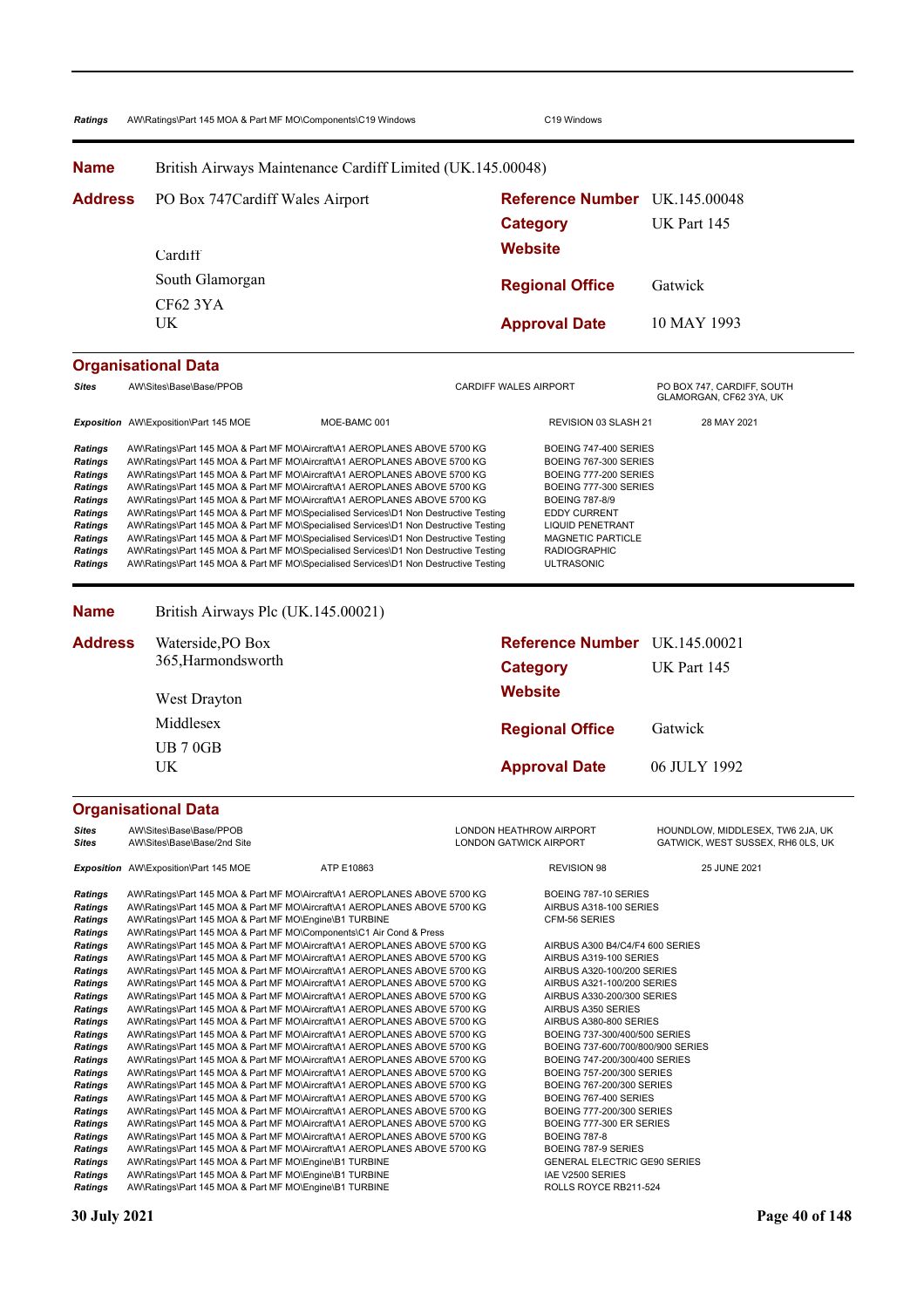| Ratings<br><b>Ratings</b>        | AW\Ratings\Part 145 MOA & Part MF MO\Engine\B1 TURBINE<br>AW\Ratings\Part 145 MOA & Part MF MO\Engine\B1 TURBINE |                                                                                                                                                                              |                                     | ROLLS ROYCE RB211 TRENT 900<br>ROLLS ROYCE RB211 TRENT 1000 |                                    |               |
|----------------------------------|------------------------------------------------------------------------------------------------------------------|------------------------------------------------------------------------------------------------------------------------------------------------------------------------------|-------------------------------------|-------------------------------------------------------------|------------------------------------|---------------|
| <b>Ratings</b>                   | AW\Ratings\Part 145 MOA & Part MF MO\Engine\B3 APU                                                               |                                                                                                                                                                              | APS 3200                            |                                                             |                                    |               |
| <b>Ratings</b>                   | AW\Ratings\Part 145 MOA & Part MF MO\Engine\B3 APU                                                               |                                                                                                                                                                              | APS 5000                            |                                                             |                                    |               |
| <b>Ratings</b>                   | AW\Ratings\Part 145 MOA & Part MF MO\Engine\B3 APU                                                               |                                                                                                                                                                              |                                     | GTC P331-200<br>GTCP 331-500B AS FITTED TO THE B777         |                                    |               |
| <b>Ratings</b><br><b>Ratings</b> | AW\Ratings\Part 145 MOA & Part MF MO\Engine\B3 APU<br>AW\Ratings\Part 145 MOA & Part MF MO\Engine\B3 APU         |                                                                                                                                                                              | <b>AIRCRAFT</b><br>GTC 131-9 SERIES |                                                             |                                    |               |
| Ratings                          | AW\Ratings\Part 145 MOA & Part MF MO\Engine\B3 APU                                                               |                                                                                                                                                                              |                                     | PRATT & WHITNEY 980                                         |                                    |               |
| <b>Ratings</b>                   | AW\Ratings\Part 145 MOA & Part MF MO\Engine\B3 APU                                                               |                                                                                                                                                                              |                                     | THE B747-400 AIRCRAFT                                       | PRATT & WHITNEY 901A AS FITTED TO  |               |
| <b>Ratings</b>                   |                                                                                                                  | AW\Ratings\Part 145 MOA & Part MF MO\Components\C3 Comms and Nav                                                                                                             |                                     |                                                             |                                    |               |
| Ratings<br>Ratings               |                                                                                                                  | AW\Ratings\Part 145 MOA & Part MF MO\Components\C4 Doors - Hatches<br>AW\Ratings\Part 145 MOA & Part MF MO\Components\C5 Electrical Power & Lights                           |                                     |                                                             |                                    |               |
| <b>Ratings</b>                   |                                                                                                                  | AW\Ratings\Part 145 MOA & Part MF MO\Components\C6 Equipment                                                                                                                 |                                     |                                                             |                                    |               |
| Ratings                          |                                                                                                                  | AW\Ratings\Part 145 MOA & Part MF MO\Components\C7 Engine — APU                                                                                                              |                                     |                                                             |                                    |               |
| Ratings                          |                                                                                                                  | AW\Ratings\Part 145 MOA & Part MF MO\Components\C8 Flight Controls                                                                                                           |                                     |                                                             |                                    |               |
| <b>Ratings</b>                   | AW\Ratings\Part 145 MOA & Part MF MO\Components\C9 Fuel                                                          |                                                                                                                                                                              |                                     |                                                             |                                    |               |
| Ratings                          |                                                                                                                  | AW\Ratings\Part 145 MOA & Part MF MO\Components\C12 Hydraulic Power                                                                                                          |                                     |                                                             |                                    |               |
| Ratings<br><b>Ratings</b>        |                                                                                                                  | AW\Ratings\Part 145 MOA & Part MF MO\Components\C13 Indicating — recording system<br>AW\Ratings\Part 145 MOA & Part MF MO\Components\C14 Landing Gear                        |                                     |                                                             |                                    |               |
| <b>Ratings</b>                   |                                                                                                                  | AW\Ratings\Part 145 MOA & Part MF MO\Components\C17 Pneumatic & Vacuum                                                                                                       |                                     |                                                             |                                    |               |
| Ratings                          |                                                                                                                  | AW\Ratings\Part 145 MOA & Part MF MO\Components\C20 Structural                                                                                                               |                                     |                                                             |                                    |               |
| Ratings                          |                                                                                                                  | AW\Ratings\Part 145 MOA & Part MF MO\Specialised Services\D1 Non Destructive Testing                                                                                         | <b>EDDY CURRENT</b>                 |                                                             |                                    |               |
| Ratings<br>Ratings               |                                                                                                                  | AW\Ratings\Part 145 MOA & Part MF MO\Specialised Services\D1 Non Destructive Testing<br>AW\Ratings\Part 145 MOA & Part MF MO\Specialised Services\D1 Non Destructive Testing | <b>LIQUID PENETRANT</b>             | <b>MAGNETIC PARTICLE</b>                                    |                                    |               |
| Ratings                          |                                                                                                                  | AW\Ratings\Part 145 MOA & Part MF MO\Specialised Services\D1 Non Destructive Testing                                                                                         | <b>RADIOGRAPHIC</b>                 |                                                             |                                    |               |
| Ratings                          |                                                                                                                  | AW\Ratings\Part 145 MOA & Part MF MO\Specialised Services\D1 Non Destructive Testing                                                                                         | <b>THERMOGRAPHY</b>                 |                                                             |                                    |               |
| Ratings                          |                                                                                                                  | AW\Ratings\Part 145 MOA & Part MF MO\Specialised Services\D1 Non Destructive Testing                                                                                         | <b>ULTRASONIC</b>                   |                                                             |                                    |               |
| Ratings                          |                                                                                                                  | AW\Ratings\Part 145 MOA & Part MF MO\Aircraft\A1 AEROPLANES ABOVE 5700 KG                                                                                                    | BOEING B747-8                       |                                                             |                                    |               |
| Ratings<br>Ratings               | AW\Ratings\Part 145 MOA & Part MF MO\Engine\B1 TURBINE<br>AW\Ratings\Part 145 MOA & Part MF MO\Engine\B3 APU     |                                                                                                                                                                              |                                     | Rolls Royce RB211 RTrent XWB<br>Honeywell HGT 1700A         |                                    |               |
| <b>Ratings</b>                   |                                                                                                                  | AW\Ratings\Part 145 MOA & Part MF MO\Aircraft\A1 AEROPLANES ABOVE 5700 KG                                                                                                    |                                     |                                                             | AIRBUS A340-200/300/500/600 SERIES |               |
|                                  |                                                                                                                  |                                                                                                                                                                              |                                     |                                                             |                                    |               |
| <b>Name</b>                      |                                                                                                                  | British Airways Plc t/a British Airways Maintenance Glasgow (UK.145.00873)                                                                                                   |                                     |                                                             |                                    |               |
| <b>Address</b>                   | Campsie DriveGlasgow                                                                                             |                                                                                                                                                                              | Reference Number UK.145.00873       |                                                             |                                    |               |
|                                  | AirportPaisley                                                                                                   |                                                                                                                                                                              |                                     |                                                             | UK Part 145                        |               |
|                                  |                                                                                                                  |                                                                                                                                                                              | <b>Category</b>                     |                                                             |                                    |               |
|                                  | Glasgow                                                                                                          |                                                                                                                                                                              | Website                             |                                                             |                                    |               |
|                                  |                                                                                                                  |                                                                                                                                                                              | <b>Regional Office</b>              |                                                             | Stirling                           |               |
|                                  | PA3 2SG                                                                                                          |                                                                                                                                                                              |                                     |                                                             |                                    |               |
|                                  | UK                                                                                                               |                                                                                                                                                                              | <b>Approval Date</b>                |                                                             | 01 JUNE 2003                       |               |
|                                  | <b>Organisational Data</b>                                                                                       |                                                                                                                                                                              |                                     |                                                             |                                    |               |
|                                  |                                                                                                                  | BAMGMOE-UK14500873                                                                                                                                                           |                                     | ISSUE 04 REVISION 00                                        |                                    | 27 APRIL 2021 |
|                                  |                                                                                                                  |                                                                                                                                                                              |                                     |                                                             |                                    |               |
|                                  | Exposition AW\Exposition\Part 145 MOE                                                                            |                                                                                                                                                                              |                                     |                                                             |                                    |               |
| <b>Ratings</b>                   |                                                                                                                  | AW\Ratings\Part 145 MOA & Part MF MO\Aircraft\A1 AEROPLANES ABOVE 5700 KG                                                                                                    |                                     | AIRBUS A319/A320/A321 SERIES                                |                                    |               |
| <b>Name</b>                      |                                                                                                                  | British International Helicopter Services Limited (UK.145.00740)                                                                                                             |                                     |                                                             |                                    |               |
| <b>Address</b>                   | <b>XLR Business Aviation</b>                                                                                     |                                                                                                                                                                              | Reference Number UK.145.00740       |                                                             |                                    |               |

**Approval Date** 25 September 2000 **Organisational Data Website Category** UK Part 145 **Regional Office** Gatwick UK B26 3QN Airport, Sites AW\Sites\Base\Base/2nd Site Newslett Newslett Newslett Newslett Newslett Newslett Newslett Newslett Newsl<br>AIRPORT, ST MAWGAN, TR8 4RQ. *Sites* AW\Sites\Base\Base/2nd Site Falkland MOUNT PLEASANT AIRFIELD, FALKLAND ISLANDS, SOUTH ATLANTIC **Exposition** AW\Exposition\Part 145 MOE BIH-03 BIH-03 ISSUE 42 REVISION 00 13 MAY 2021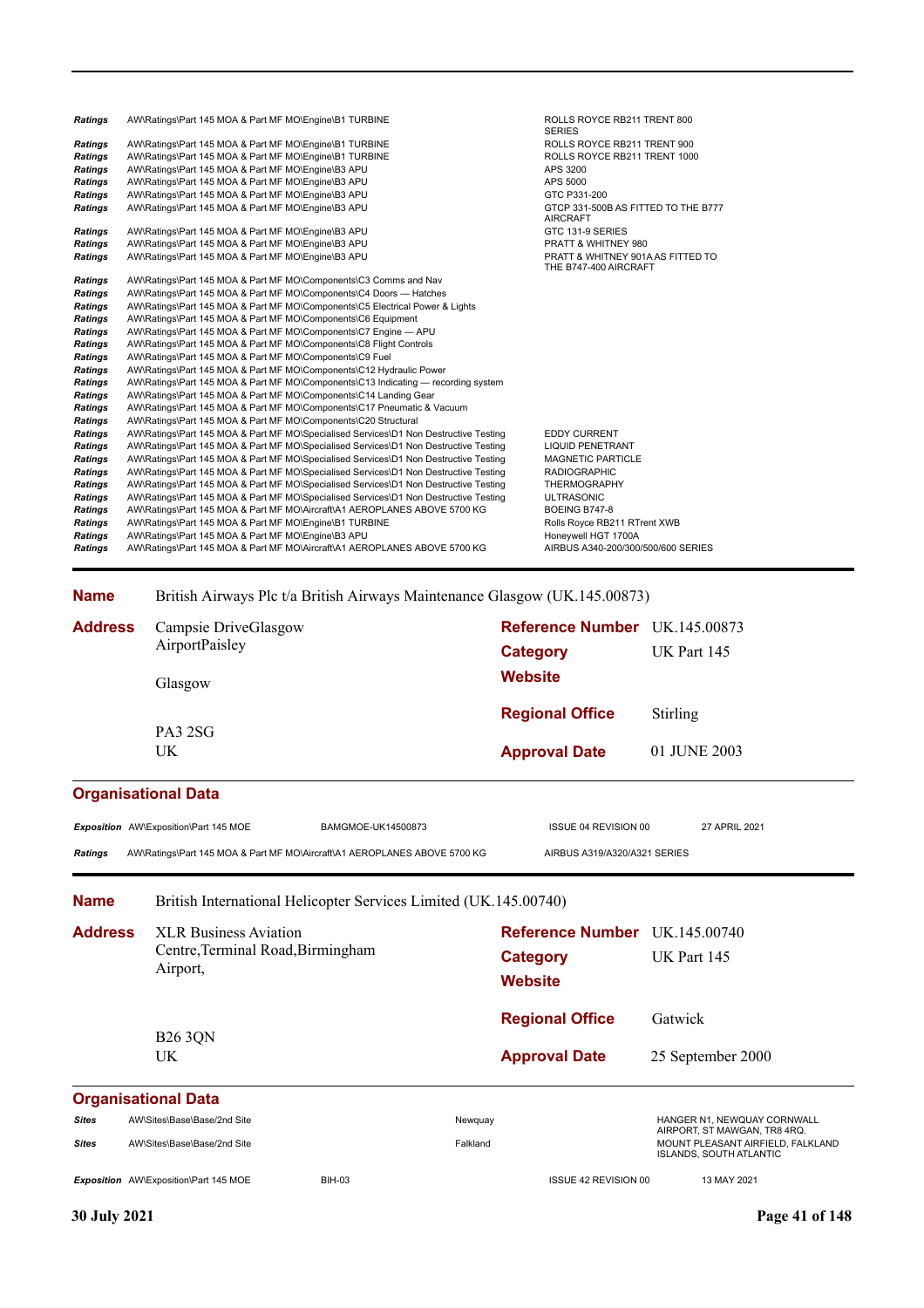| <b>Ratings</b> | AW\Ratings\Part 145 MOA & Part MF MO\Aircraft\A3 HELICOPTERS | AGUSTA WESTLAND AW189   |
|----------------|--------------------------------------------------------------|-------------------------|
| <b>Ratings</b> | AW\Ratings\Part 145 MOA & Part MF MO\Aircraft\A3 HELICOPTERS | EUROCOPTER AS365 SERIES |
| <b>Ratings</b> | AW\Ratings\Part 145 MOA & Part MF MO\Aircraft\A3 HELICOPTERS | SIKORSKY S-61N/MN       |

| <b>Name</b>                                                                                                                                                                                                                                                                | Britten-Norman Aircraft Limited (UK.145.01028)                                                                                                                                                                                                                                                                                                                                                   |                                                                                                                                                                                                                                                                                                                                                                                                                                                                                                                                                                                                                                                                                  |                      |                                      |  |  |
|----------------------------------------------------------------------------------------------------------------------------------------------------------------------------------------------------------------------------------------------------------------------------|--------------------------------------------------------------------------------------------------------------------------------------------------------------------------------------------------------------------------------------------------------------------------------------------------------------------------------------------------------------------------------------------------|----------------------------------------------------------------------------------------------------------------------------------------------------------------------------------------------------------------------------------------------------------------------------------------------------------------------------------------------------------------------------------------------------------------------------------------------------------------------------------------------------------------------------------------------------------------------------------------------------------------------------------------------------------------------------------|----------------------|--------------------------------------|--|--|
| <b>Address</b>                                                                                                                                                                                                                                                             | Bembridge Airport                                                                                                                                                                                                                                                                                                                                                                                |                                                                                                                                                                                                                                                                                                                                                                                                                                                                                                                                                                                                                                                                                  |                      | <b>Reference Number</b> UK.145.01028 |  |  |
|                                                                                                                                                                                                                                                                            |                                                                                                                                                                                                                                                                                                                                                                                                  |                                                                                                                                                                                                                                                                                                                                                                                                                                                                                                                                                                                                                                                                                  | <b>Category</b>      | UK Part 145                          |  |  |
|                                                                                                                                                                                                                                                                            | Bembridge                                                                                                                                                                                                                                                                                                                                                                                        |                                                                                                                                                                                                                                                                                                                                                                                                                                                                                                                                                                                                                                                                                  | <b>Website</b>       |                                      |  |  |
| Isle of Wight<br><b>PO35 5PR</b>                                                                                                                                                                                                                                           |                                                                                                                                                                                                                                                                                                                                                                                                  | <b>Regional Office</b>                                                                                                                                                                                                                                                                                                                                                                                                                                                                                                                                                                                                                                                           | Gatwick              |                                      |  |  |
|                                                                                                                                                                                                                                                                            |                                                                                                                                                                                                                                                                                                                                                                                                  |                                                                                                                                                                                                                                                                                                                                                                                                                                                                                                                                                                                                                                                                                  |                      |                                      |  |  |
|                                                                                                                                                                                                                                                                            | UK                                                                                                                                                                                                                                                                                                                                                                                               |                                                                                                                                                                                                                                                                                                                                                                                                                                                                                                                                                                                                                                                                                  | <b>Approval Date</b> | <b>16 DECEMBER 2005</b>              |  |  |
|                                                                                                                                                                                                                                                                            | <b>Organisational Data</b><br>Exposition AW\Exposition\Part 145 MOE                                                                                                                                                                                                                                                                                                                              | BNA/EXPO/145                                                                                                                                                                                                                                                                                                                                                                                                                                                                                                                                                                                                                                                                     | <b>ISSUE 14</b>      | 13 DECEMBER 2019                     |  |  |
| <b>Ratings</b><br><b>Ratings</b><br><b>Ratings</b><br><b>Ratings</b><br><b>Ratings</b><br><b>Ratings</b><br><b>Ratings</b><br><b>Ratings</b><br><b>Ratings</b><br><b>Ratings</b><br><b>Ratings</b><br><b>Ratings</b><br><b>Ratings</b><br><b>Ratings</b><br><b>Ratings</b> | AW\Ratings\Part 145 MOA & Part MF MO\Components\C2 Auto Flight<br>AW\Ratings\Part 145 MOA & Part MF MO\Components\C6 Equipment<br>AW\Ratings\Part 145 MOA & Part MF MO\Components\C8 Flight Controls<br>AW\Ratings\Part 145 MOA & Part MF MO\Components\C9 Fuel<br>AW\Ratings\Part 145 MOA & Part MF MO\Components\C19 Windows<br>AW\Ratings\Part 145 MOA & Part MF MO\Components\C20 Structural | AW\Ratings\Part 145 MOA & Part MF MO\Components\C1 Air Cond & Press<br>AW\Ratings\Part 145 MOA & Part MF MO\Components\C3 Comms and Nav<br>AW\Ratings\Part 145 MOA & Part MF MO\Components\C4 Doors - Hatches<br>AW\Ratings\Part 145 MOA & Part MF MO\Components\C5 Electrical Power & Lights<br>AW\Ratings\Part 145 MOA & Part MF MO\Components\C7 Engine - APU<br>AW\Ratings\Part 145 MOA & Part MF MO\Components\C12 Hydraulic Power<br>AW\Ratings\Part 145 MOA & Part MF MO\Components\C13 Indicating — recording system<br>AW\Ratings\Part 145 MOA & Part MF MO\Components\C14 Landing Gear<br>AW\Ratings\Part 145 MOA & Part MF MO\Components\C18 Protection ice/rain/fire |                      |                                      |  |  |

**Name** Bryant Symons Technologies Limited (UK.145.01431)

| <b>Address</b> | Unit 4BGunby Road Industrial | Reference Number UK.145.01431 |             |
|----------------|------------------------------|-------------------------------|-------------|
|                | EstateSewstern               | Category                      | UK Part 145 |
|                | Grantham                     | <b>Website</b>                |             |
|                | Lincolnshire                 | <b>Regional Office</b>        | Manchester  |
|                | NG33 5RD<br>United Kingdom   | <b>Approval Date</b>          |             |

# **Organisational Data**

**EXPOSITION AND EXPOSITION AT A REVISION 03** OS MARCH 2021

**Ratings** AW\Ratings\Part 145 MOA & Part MF MO\Components\C19 Windows<br> **Ratings** AW\Ratings\Part 145 MOA & Part MF MO\Components\C19 Windows *Ratings* AW\Ratings\Part 145 MOA & Part MF MO\Components\C19 Windows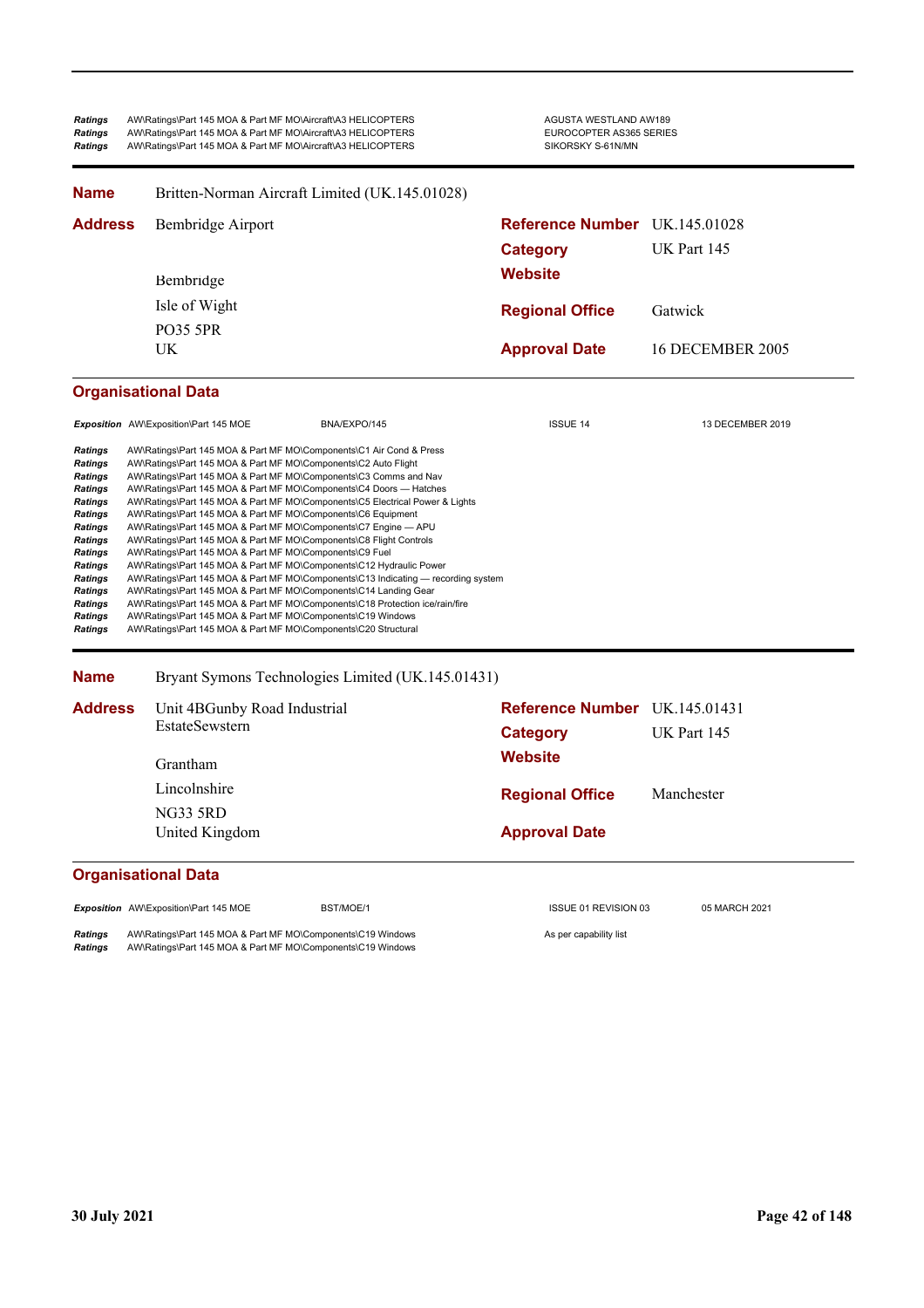| <b>Name</b>                                                                     | Cabinair Services Limited (UK.145.01234)                                                                                                                                                                                                                                                                                                                                                      |                   |                                                                                                                                                        |                                                                                                                                          |
|---------------------------------------------------------------------------------|-----------------------------------------------------------------------------------------------------------------------------------------------------------------------------------------------------------------------------------------------------------------------------------------------------------------------------------------------------------------------------------------------|-------------------|--------------------------------------------------------------------------------------------------------------------------------------------------------|------------------------------------------------------------------------------------------------------------------------------------------|
| <b>Address</b>                                                                  | Interiors CentreBlackhorse Road                                                                                                                                                                                                                                                                                                                                                               |                   | Reference Number UK.145.01234                                                                                                                          |                                                                                                                                          |
|                                                                                 |                                                                                                                                                                                                                                                                                                                                                                                               |                   | <b>Category</b><br><b>Website</b>                                                                                                                      | UK Part 145                                                                                                                              |
|                                                                                 | Letchworth                                                                                                                                                                                                                                                                                                                                                                                    |                   |                                                                                                                                                        |                                                                                                                                          |
|                                                                                 | Hertfordshire                                                                                                                                                                                                                                                                                                                                                                                 |                   | <b>Regional Office</b>                                                                                                                                 | Gatwick                                                                                                                                  |
|                                                                                 | SG6 1HB<br>UK                                                                                                                                                                                                                                                                                                                                                                                 |                   | <b>Approval Date</b>                                                                                                                                   | 22 DECEMBER 2009                                                                                                                         |
|                                                                                 |                                                                                                                                                                                                                                                                                                                                                                                               |                   |                                                                                                                                                        |                                                                                                                                          |
|                                                                                 | <b>Organisational Data</b><br>AW\Sites\2nd Site                                                                                                                                                                                                                                                                                                                                               |                   |                                                                                                                                                        |                                                                                                                                          |
| <b>Sites</b>                                                                    |                                                                                                                                                                                                                                                                                                                                                                                               | <b>LETCHWORTH</b> |                                                                                                                                                        | AEROSPACE REPAIRS CENTRE, GROUND<br>FLOOR, UNIT 16, SHAFTSBURY<br>INDUSTRIAL CENTRE, ICKNIELD WAY,<br>LETCHWORTH, HERTFORDSHIRE, SG6 1HE |
|                                                                                 | Exposition AW\Exposition\Part 145 MOE                                                                                                                                                                                                                                                                                                                                                         | CAS/EASA/MOE001   | ISSUE 1 REV 00                                                                                                                                         | 18 MARCH 2021                                                                                                                            |
| <b>Ratings</b>                                                                  | AW\Ratings\Part 145 MOA & Part MF MO\Components\C6 Equipment                                                                                                                                                                                                                                                                                                                                  |                   |                                                                                                                                                        |                                                                                                                                          |
| <b>Name</b>                                                                     | Caerdav Limited (UK.145.01298)                                                                                                                                                                                                                                                                                                                                                                |                   |                                                                                                                                                        |                                                                                                                                          |
| <b>Address</b>                                                                  | Building 282Scott WayBro Tathan                                                                                                                                                                                                                                                                                                                                                               |                   | Reference Number UK.145.01298                                                                                                                          |                                                                                                                                          |
|                                                                                 | WestSt Athan                                                                                                                                                                                                                                                                                                                                                                                  |                   | <b>Category</b>                                                                                                                                        | UK Part 145                                                                                                                              |
|                                                                                 | Vale of Glamorgan                                                                                                                                                                                                                                                                                                                                                                             |                   | <b>Website</b>                                                                                                                                         |                                                                                                                                          |
|                                                                                 | Cymru                                                                                                                                                                                                                                                                                                                                                                                         |                   | <b>Regional Office</b>                                                                                                                                 | Gatwick                                                                                                                                  |
|                                                                                 | CF62 4AL                                                                                                                                                                                                                                                                                                                                                                                      |                   |                                                                                                                                                        |                                                                                                                                          |
|                                                                                 | <b>UK</b>                                                                                                                                                                                                                                                                                                                                                                                     |                   | <b>Approval Date</b>                                                                                                                                   | 14 NOVEMBER 2013                                                                                                                         |
|                                                                                 | <b>Organisational Data</b>                                                                                                                                                                                                                                                                                                                                                                    |                   |                                                                                                                                                        |                                                                                                                                          |
| <b>Sites</b>                                                                    | AW\Sites\Base\Base/PPOB                                                                                                                                                                                                                                                                                                                                                                       |                   | VALE OF GLAMORGAN                                                                                                                                      | TWIN PEAKS HANGAR, BUILDING 282,<br>AEROSPACE BUSINESS PARK, ST ATHAN,<br>CF62 4LZ, UK                                                   |
|                                                                                 | Exposition AW\Exposition\Part 145 MOE                                                                                                                                                                                                                                                                                                                                                         | CAV/MOE/001       | ISSUE 03 REV 01                                                                                                                                        | 01 JUNE 2021                                                                                                                             |
| <b>Ratings</b><br><b>Ratings</b><br>Ratings<br><b>Ratings</b><br><b>Ratings</b> | AW\Ratings\Part 145 MOA & Part MF MO\Aircraft\A1 AEROPLANES ABOVE 5700 KG<br>AW\Ratings\Part 145 MOA & Part MF MO\Aircraft\A1 AEROPLANES ABOVE 5700 KG<br>AW\Ratings\Part 145 MOA & Part MF MO\Aircraft\A1 AEROPLANES ABOVE 5700 KG<br>AW\Ratings\Part 145 MOA & Part MF MO\Aircraft\A1 AEROPLANES ABOVE 5700 KG<br>AW\Ratings\Part 145 MOA & Part MF MO\Aircraft\A1 AEROPLANES ABOVE 5700 KG |                   | AIRBUS A318/319/A320/A321<br>BOEING 737-300/400/500 SERIES<br>BOEING 737-600/700/800/900 SERIES<br>BOEING 757-200/300 SERIES<br>BOEING 767-200/300/400 |                                                                                                                                          |
| <b>Name</b>                                                                     | Caledonian Airborne Systems Limited (UK.145.00184)                                                                                                                                                                                                                                                                                                                                            |                   |                                                                                                                                                        |                                                                                                                                          |
| <b>Address</b>                                                                  | Caledonian HouseNinian                                                                                                                                                                                                                                                                                                                                                                        |                   | Reference Number UK.145.00184                                                                                                                          |                                                                                                                                          |
|                                                                                 | RoadAberdeen Airport                                                                                                                                                                                                                                                                                                                                                                          |                   | <b>Category</b>                                                                                                                                        | UK Part 145                                                                                                                              |
|                                                                                 | Dyce                                                                                                                                                                                                                                                                                                                                                                                          |                   | <b>Website</b>                                                                                                                                         |                                                                                                                                          |
|                                                                                 | Aberdeen                                                                                                                                                                                                                                                                                                                                                                                      |                   | <b>Regional Office</b>                                                                                                                                 | Stirling                                                                                                                                 |
|                                                                                 | AB21 OPD                                                                                                                                                                                                                                                                                                                                                                                      |                   |                                                                                                                                                        |                                                                                                                                          |
|                                                                                 | UK                                                                                                                                                                                                                                                                                                                                                                                            |                   | <b>Approval Date</b>                                                                                                                                   | 22 DECEMBER 1993                                                                                                                         |
|                                                                                 | <b>Organisational Data</b>                                                                                                                                                                                                                                                                                                                                                                    |                   |                                                                                                                                                        |                                                                                                                                          |
|                                                                                 | Exposition AW\Exposition\Part 145 MOE                                                                                                                                                                                                                                                                                                                                                         | CAS/MOE/1         | ISSUE 02 REVISION 12                                                                                                                                   | 23 APRIL 2021                                                                                                                            |
| Ratings<br><b>Ratings</b><br>Ratings<br><b>Ratings</b>                          | AW\Ratings\Part 145 MOA & Part MF MO\Components\C2 Auto Flight<br>AW\Ratings\Part 145 MOA & Part MF MO\Components\C3 Comms and Nav<br>AW\Ratings\Part 145 MOA & Part MF MO\Components\C5 Electrical Power & Lights<br>AW\Ratings\Part 145 MOA & Part MF MO\Components\C6 Equipment                                                                                                            |                   |                                                                                                                                                        |                                                                                                                                          |
| <b>30 July 2021</b>                                                             |                                                                                                                                                                                                                                                                                                                                                                                               |                   |                                                                                                                                                        | Page 43 of 148                                                                                                                           |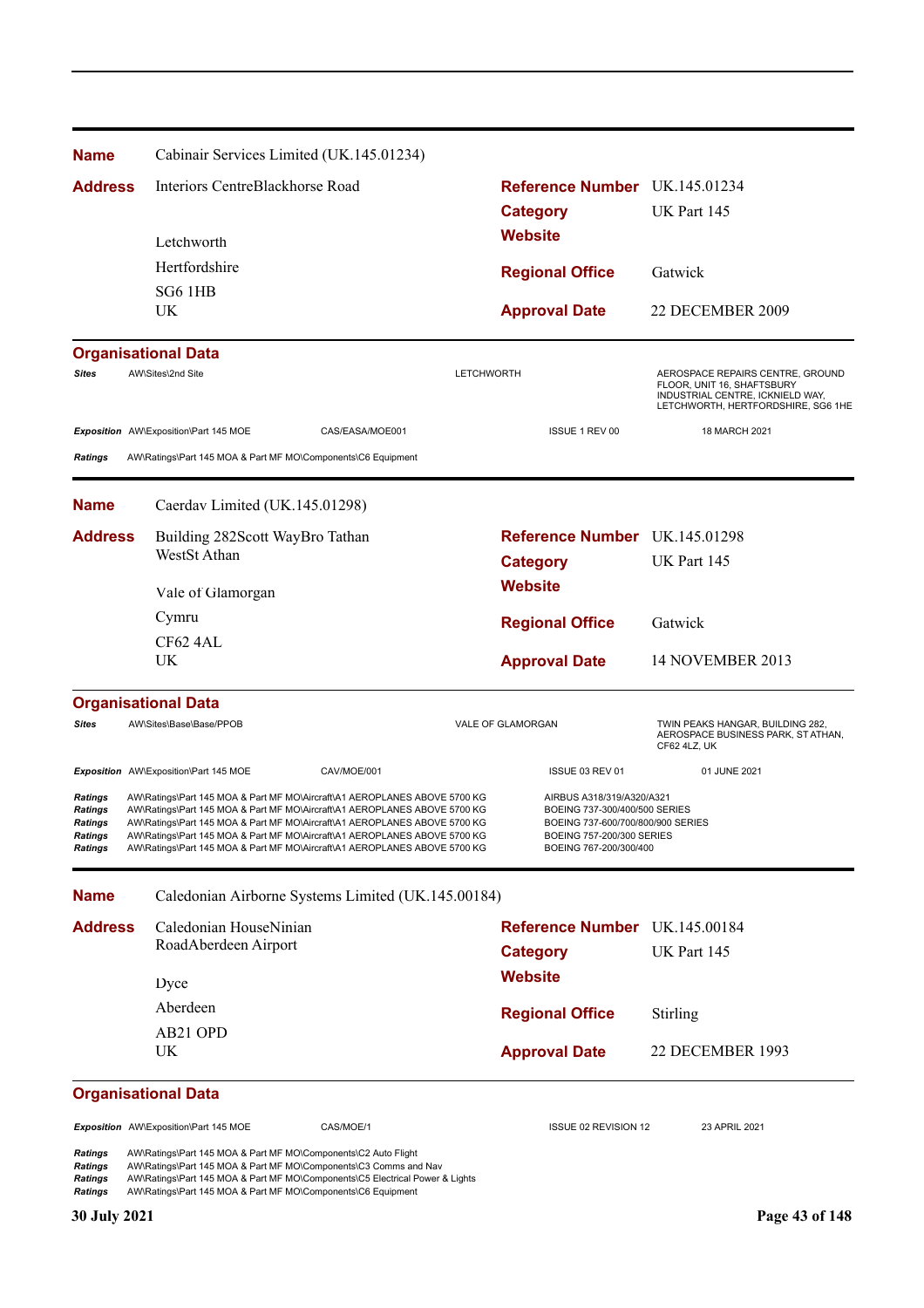*Ratings* AW\Ratings\Part 145 MOA & Part MF MO\Components\C13 Indicating — recording system

| <b>Name</b>                                                                                                                                                                                                                                                                                                                                                                                                                                                                                                                                                                                                                                                                                                                                                                                                                                                                                                                                 | Castle Air Limited (UK.145.00265)                          |                                                                                                                                                                                                |                                                                                             |  |  |  |
|---------------------------------------------------------------------------------------------------------------------------------------------------------------------------------------------------------------------------------------------------------------------------------------------------------------------------------------------------------------------------------------------------------------------------------------------------------------------------------------------------------------------------------------------------------------------------------------------------------------------------------------------------------------------------------------------------------------------------------------------------------------------------------------------------------------------------------------------------------------------------------------------------------------------------------------------|------------------------------------------------------------|------------------------------------------------------------------------------------------------------------------------------------------------------------------------------------------------|---------------------------------------------------------------------------------------------|--|--|--|
| <b>Address</b>                                                                                                                                                                                                                                                                                                                                                                                                                                                                                                                                                                                                                                                                                                                                                                                                                                                                                                                              | Trebrown                                                   | <b>Reference Number</b> UK.145.00265                                                                                                                                                           |                                                                                             |  |  |  |
|                                                                                                                                                                                                                                                                                                                                                                                                                                                                                                                                                                                                                                                                                                                                                                                                                                                                                                                                             |                                                            | <b>Category</b>                                                                                                                                                                                | UK Part 145                                                                                 |  |  |  |
|                                                                                                                                                                                                                                                                                                                                                                                                                                                                                                                                                                                                                                                                                                                                                                                                                                                                                                                                             | Liskeard                                                   | Website                                                                                                                                                                                        |                                                                                             |  |  |  |
|                                                                                                                                                                                                                                                                                                                                                                                                                                                                                                                                                                                                                                                                                                                                                                                                                                                                                                                                             | Cornwall                                                   |                                                                                                                                                                                                |                                                                                             |  |  |  |
|                                                                                                                                                                                                                                                                                                                                                                                                                                                                                                                                                                                                                                                                                                                                                                                                                                                                                                                                             |                                                            | <b>Regional Office</b>                                                                                                                                                                         | Gatwick                                                                                     |  |  |  |
|                                                                                                                                                                                                                                                                                                                                                                                                                                                                                                                                                                                                                                                                                                                                                                                                                                                                                                                                             | <b>PL14 3PX</b><br><b>UK</b>                               | <b>Approval Date</b>                                                                                                                                                                           | 08 DECEMBER 1994                                                                            |  |  |  |
|                                                                                                                                                                                                                                                                                                                                                                                                                                                                                                                                                                                                                                                                                                                                                                                                                                                                                                                                             | <b>Organisational Data</b>                                 |                                                                                                                                                                                                |                                                                                             |  |  |  |
| <b>Sites</b><br><b>Sites</b>                                                                                                                                                                                                                                                                                                                                                                                                                                                                                                                                                                                                                                                                                                                                                                                                                                                                                                                | AW\Sites\Base\Base/PPOB<br>AW\Sites\Base\Base/2nd Site     | <b>LISKEARD</b><br><b>BIGGIN HILL</b>                                                                                                                                                          | TREBROWN, CORNWALL, PL14 3PX, UK<br>DIAMOND HOUSE, HANGAR 525, KENT,<br><b>TN16 3BN, UK</b> |  |  |  |
| <b>Sites</b>                                                                                                                                                                                                                                                                                                                                                                                                                                                                                                                                                                                                                                                                                                                                                                                                                                                                                                                                | AW\Sites\Base\Base/2nd Site                                | SALISBURY                                                                                                                                                                                      | BOSCOMBE DOWN, HANGAR 104,<br>WILTSHIRE, SP4 OJF, UK                                        |  |  |  |
| <b>Sites</b>                                                                                                                                                                                                                                                                                                                                                                                                                                                                                                                                                                                                                                                                                                                                                                                                                                                                                                                                | AW\Sites\Base\Base/2nd Site                                | <b>GLOUCESTER AIRPORT</b>                                                                                                                                                                      | CASTLE AIR ACADEMY, STAVERTON,<br>GLOUCESTERSHIRE, GL51 6SR, UK                             |  |  |  |
|                                                                                                                                                                                                                                                                                                                                                                                                                                                                                                                                                                                                                                                                                                                                                                                                                                                                                                                                             | Exposition AW\Exposition\Part 145 MOE<br><b>CA/MRO/000</b> | ISSUE 11 REVISION 00                                                                                                                                                                           | 30 JUNE 2021                                                                                |  |  |  |
| <b>Ratings</b><br>AW\Ratings\Part 145 MOA & Part MF MO\Aircraft\A3 HELICOPTERS<br>AW\Ratings\Part 145 MOA & Part MF MO\Aircraft\A3 HELICOPTERS<br><b>Ratings</b><br><b>Ratings</b><br>AW\Ratings\Part 145 MOA & Part MF MO\Aircraft\A3 HELICOPTERS<br>AW\Ratings\Part 145 MOA & Part MF MO\Aircraft\A3 HELICOPTERS<br>Ratings<br><b>Ratings</b><br>AW\Ratings\Part 145 MOA & Part MF MO\Aircraft\A3 HELICOPTERS<br>Ratings<br>AW\Ratings\Part 145 MOA & Part MF MO\Aircraft\A3 HELICOPTERS<br>Ratings<br>AW\Ratings\Part 145 MOA & Part MF MO\Components\C5 Electrical Power & Lights<br><b>Ratings</b><br>AW\Ratings\Part 145 MOA & Part MF MO\Components\C6 Equipment<br>AW\Ratings\Part 145 MOA & Part MF MO\Components\C10 Helicopter - Rotors<br>Ratings<br><b>Ratings</b><br>AW\Ratings\Part 145 MOA & Part MF MO\Components\C11 Helicopter - Trans<br>AW\Ratings\Part 145 MOA & Part MF MO\Aircraft\A3 HELICOPTERS<br><b>Ratings</b> |                                                            | AIRBUS HELICOPTERS AS 350 B3<br><b>AGUSTA 109 SERIES</b><br><b>AGUSTA BELL 139</b><br><b>AUSTA/BELL 206 SERIES</b><br><b>AGUSTA WESTLAND 139</b><br>SIKORSKY S-76<br>EUROCOPTER MBB-BK 117 D-2 |                                                                                             |  |  |  |
| <b>Name</b>                                                                                                                                                                                                                                                                                                                                                                                                                                                                                                                                                                                                                                                                                                                                                                                                                                                                                                                                 | CAV Ice Protection Limited (UK.145.01190)                  |                                                                                                                                                                                                |                                                                                             |  |  |  |
| <b>Address</b>                                                                                                                                                                                                                                                                                                                                                                                                                                                                                                                                                                                                                                                                                                                                                                                                                                                                                                                              | Unit 1Industrial EstateMedomsley                           | <b>Reference Number</b> UK.145.01190                                                                                                                                                           |                                                                                             |  |  |  |
|                                                                                                                                                                                                                                                                                                                                                                                                                                                                                                                                                                                                                                                                                                                                                                                                                                                                                                                                             | Road                                                       | <b>Category</b>                                                                                                                                                                                | UK Part 145                                                                                 |  |  |  |
|                                                                                                                                                                                                                                                                                                                                                                                                                                                                                                                                                                                                                                                                                                                                                                                                                                                                                                                                             | Consett                                                    | Website                                                                                                                                                                                        |                                                                                             |  |  |  |
|                                                                                                                                                                                                                                                                                                                                                                                                                                                                                                                                                                                                                                                                                                                                                                                                                                                                                                                                             | County Durham                                              | <b>Regional Office</b>                                                                                                                                                                         | Manchester                                                                                  |  |  |  |
|                                                                                                                                                                                                                                                                                                                                                                                                                                                                                                                                                                                                                                                                                                                                                                                                                                                                                                                                             | DH <sub>8</sub> 6SR<br><b>UK</b>                           | <b>Approval Date</b>                                                                                                                                                                           | 8 APRIL 2009                                                                                |  |  |  |
|                                                                                                                                                                                                                                                                                                                                                                                                                                                                                                                                                                                                                                                                                                                                                                                                                                                                                                                                             | <b>Organisational Data</b>                                 |                                                                                                                                                                                                |                                                                                             |  |  |  |
|                                                                                                                                                                                                                                                                                                                                                                                                                                                                                                                                                                                                                                                                                                                                                                                                                                                                                                                                             | CAV ICE MOE-01<br>Exposition AW\Exposition\Part 145 MOE    | ISSUE 19 REVISION 00                                                                                                                                                                           | 24 MARCH 2021                                                                               |  |  |  |

*Ratings* AW\Ratings\Part 145 MOA & Part MF MO\Components\C18 Protection ice/rain/fire *Ratings* AW\Ratings\Part 145 MOA & Part MF MO\Components\C20 Structural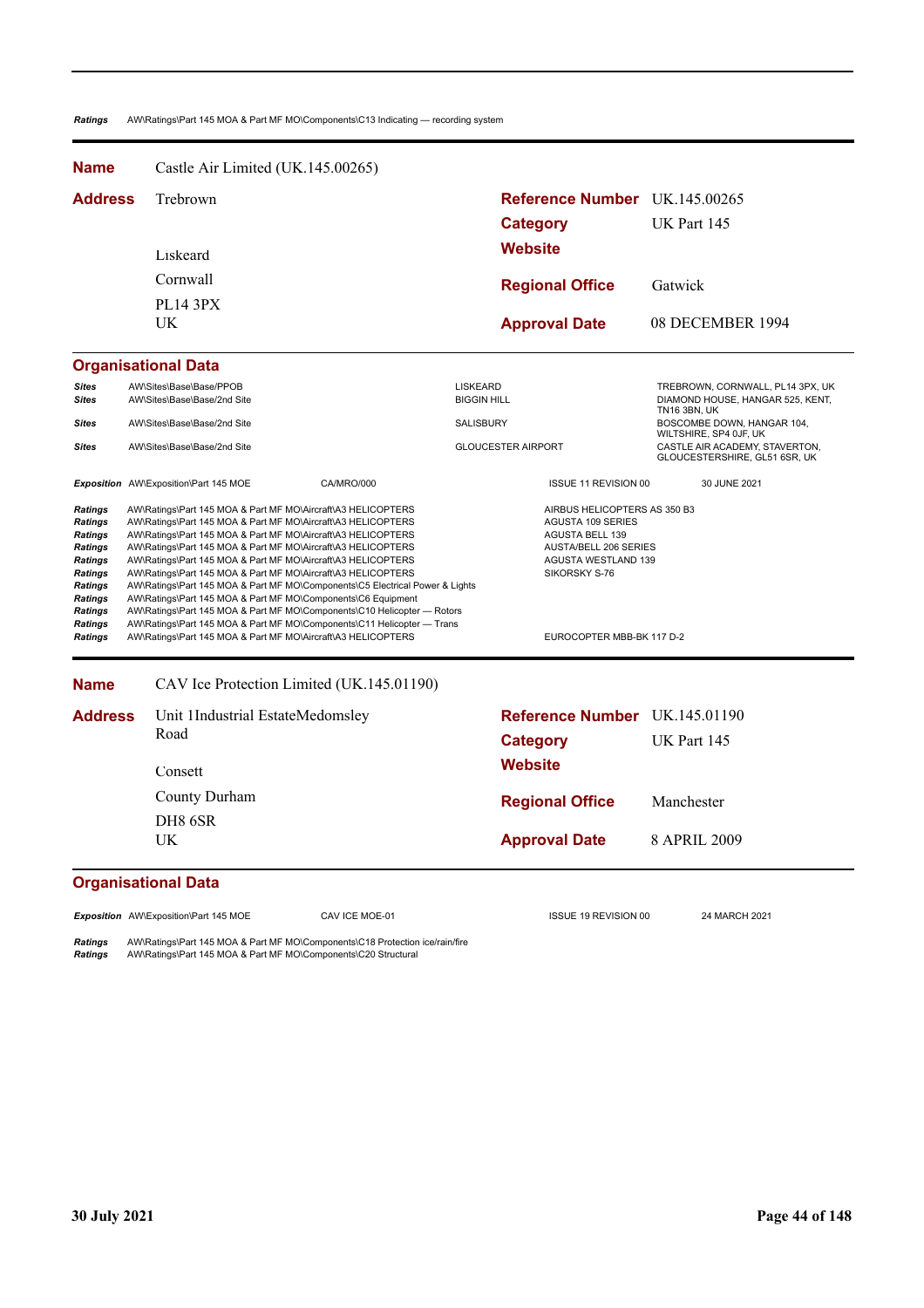| <b>Name</b>    | CFS Aeroproducts Limited (UK.145.01292) |                               |                 |
|----------------|-----------------------------------------|-------------------------------|-----------------|
| <b>Address</b> | 1 Harris RoadWedgnock Industrial        | Reference Number UK.145.01292 |                 |
|                | Estate                                  | <b>Category</b>               | UK Part 145     |
|                | Warwick                                 | <b>Website</b>                |                 |
|                | Warwickshire                            | <b>Regional Office</b>        | Manchester      |
|                | <b>CV34 5FY</b><br>UΚ                   | <b>Approval Date</b>          | 25 JANUARY 2012 |

# **Organisational Data**

*Exposition* AW\Exposition\Part 145 MOE CFS/CM/2 ISSUE 05 REVISION 05 25 FEBRUARY 2021 Ratings AW\Ratings\Part 145 MOA & Part MF MO\Engine\B2 PISTON ROTAX 915 SERIES<br> **Ratings** AW\Ratings\Part 145 MOA & Part MF MO\Engine\B1 TURBINE RESONG RESONG RESONGLALF502 Portings AW\Ratings\Part 145 MOA & Part MF MO\Engine\B1 TURBINE HONEYWELL ALF507<br>Pratings AW\Ratings\Part 145 MOA & Part MF MO\Engine\B1 TURBINE HONEYWELL LF507 **Ratings** AW\Ratings\Part 145 MOA & Part MF MO\Engine\B1 TURBINE HONEYWELL LF507<br> **Ratings** AW\Ratings\Part 145 MOA & Part MF MO\Engine\B2 PISTON **House ROTAX 912 SERIES Ratings AW\Ratings\Part 145 MOA & Part MF MO\Engine\B2 PISTON ROTAX 912 SERIES**<br>
Ratings AW\Ratings\Part 145 MOA & Part MF MO\Engine\B2 PISTON ROTAX 914 SERIES Provided a Multimary Part 145 MOA & Part MF MO\Engine\B2 PISTON ROTAX 914 SERIES RATINGS\UPPERIFING AW\Ratings\Part 145 MOA & Part MF MO\Engine\B2 PISTON **Ratings** AW\Ratings\Part 145 MOA & Part MF MO\Engine\B2 PISTON TELEDYNE CONTINENTAL TELEDYNE CONTINE<br> **Ratings** AW\Ratings\Part 145 MOA & Part MF MO\Engine\B2 PISTON TEXTRON LYCOMING **Ratings AW\Ratings\Part 145 MOA & Part MF MO\Engine\B2 PISTON<br>
Ratings AW\Ratings\Part 145 MOA & Part MF MO\Components\C5 Ele Ratings** AWRatings\Part 145 MOA & Part MF MO\Components\C5 Electrical Power & Lights<br> **Ratings** AW\Ratings\Part 145 MOA & Part MF MO\Components\C6 Equipment **Ratings** AW\Ratings\Part 145 MOA & Part MF MO\Components\C6 Equipment<br>**Ratings** AW\Ratings\Part 145 MOA & Part MF MO\Components\C7 Engine --**Ratings** AW\Ratings\Part 145 MOA & Part MF MO\Components\C7 Engine — APU<br>**Ratings** AW\Ratings\Part 145 MOA & Part MF MO\Components\C11 Helicopter — *Ratings* AW\Ratings\Part 145 MOA & Part MF MO\Components\C11 Helicopter — Trans

**Name** Channel Islands Aircraft Maintenance Limited (UK.145.01460) (GA)

| <b>Address</b> | c/o CIAS Ltd, Jersey Aero Club<br>Hangar, Jersey Airport | <b>Reference Number</b> UK.145.01460 |                    |
|----------------|----------------------------------------------------------|--------------------------------------|--------------------|
|                |                                                          | Category                             | <b>UK Part 145</b> |
|                | <b>St Peter</b>                                          | <b>Website</b>                       |                    |
|                | Jersey                                                   | <b>Regional Office</b>               | Gatwick            |
|                | JE3 7BP<br>United Kingdom                                | <b>Approval Date</b>                 | 02 JULY 2021       |

## **Organisational Data**

|                | <b>Exposition</b> AW\Exposition\Part 145 MOE                       | CIAML/MOE/20/1                                                                | ISSUE 01 REVISION 03                                                    | 20 JULY 2021 |
|----------------|--------------------------------------------------------------------|-------------------------------------------------------------------------------|-------------------------------------------------------------------------|--------------|
| <b>Ratings</b> | AW\Ratings\Part 145 MOA & Part MF MO\Components\C8 Flight Controls |                                                                               |                                                                         |              |
| <b>Ratings</b> | AW\Ratings\Part 145 MOA & Part MF MO\Components\C14 Landing Gear   |                                                                               |                                                                         |              |
| <b>Ratings</b> | AW\Ratings\Part 145 MOA & Part MF MO\Components\C19 Windows        |                                                                               |                                                                         |              |
| <b>Ratings</b> | AW\Ratings\Part 145 MOA & Part MF MO\Components\C20 Structural     |                                                                               |                                                                         |              |
| <b>Ratings</b> |                                                                    | AW\Ratings\Part 145 MOA & Part MF MO\Aircraft\A2 AEROPLANES 5700 KG AND BELOW | Piston engine aeroplanes - metal structure<br>not exceeding 5700 Kg     |              |
| <b>Ratings</b> |                                                                    | AW\Ratings\Part 145 MOA & Part MF MO\Aircraft\A2 AEROPLANES 5700 KG AND BELOW | Piston engine aeroplanes - composite<br>structure not exceeding 5700 Kg |              |
| <b>Ratings</b> |                                                                    | AW\Ratings\Part 145 MOA & Part MF MO\Aircraft\A2 AEROPLANES 5700 KG AND BELOW | Piston engine aeroplanes - wooden<br>structure not exceeding 5700 Kg    |              |
| <b>Ratings</b> |                                                                    | AW\Ratings\Part 145 MOA & Part MF MO\Aircraft\A2 AEROPLANES 5700 KG AND BELOW | Piston engine aeroplanes - mixed<br>construction not exceeding 5700 Kg  |              |
| <b>Ratings</b> |                                                                    | AW\Ratings\Part 145 MOA & Part MF MO\Aircraft\A2 AEROPLANES 5700 KG AND BELOW | Single turboprop aeroplanes not exceeding<br>5700 Kg                    |              |
| <b>Ratings</b> | AW\Ratings\Part 145 MOA & Part MF MO\Components\C4 Doors — Hatches |                                                                               |                                                                         |              |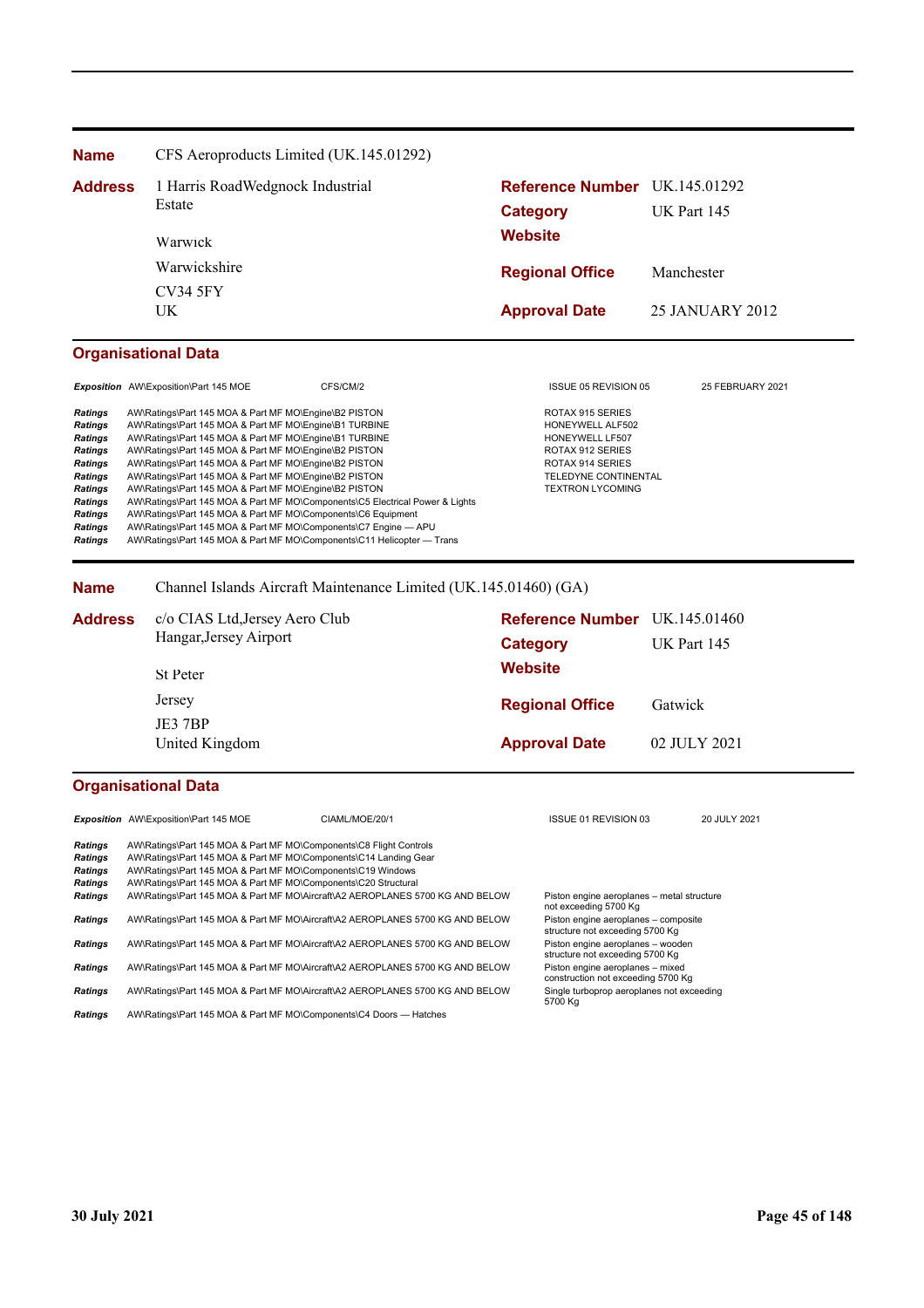**Name** CHC Scotia Limited (UK.145.00744)

| Address | North Hangar Hutton Road | Reference Number UK.145.00744 |               |
|---------|--------------------------|-------------------------------|---------------|
|         |                          | Category                      | UK Part 145   |
|         | Dyce                     | <b>Website</b>                |               |
|         | Aberdeen                 | <b>Regional Office</b>        | Stirling      |
|         | AB21 0LT<br>UK.          | <b>Approval Date</b>          | 24 April 2001 |

#### **Organisational Data** *Sites* AW\Sites\Base\Base/PPOB DYCE NORTH HANGAR, HUTTON ROAD, DYCE, ABERDEEN, SCOTLAND, AB21 0LT **Sites** AW\Sites\Base\Base/2nd Site **AW\Sites\Base\Base\Base**/2nd Site HUMBERSIDE AIRPORT, KIRMINGTON, N E LINCOLNSHIRE, DN36 6YH **Sites** AW\Sites\Base\Base/2nd Site Sumburgh Alternative SUMBURGH AIRPORT, VIRKIE, SHETLAND, ZE3 9JP **Sites** AW\Sites\Base\Base/2nd Site **DYCE** DYCE DYCE EAST HANGAR, WELLSHEAD DRIVE, DYCE, ABERDEEN, AB21 7GQ **Sites** AW\Sites\Base\Base/2nd Site North NORWICH NORWICH NORWICH HANGAR 11, GAMBLING CLOSE, NORWICH INTERNATIONAL AIRPORT, NORWICH, NORFOLK, NR6 6EG **Exposition** AW\Exposition\Part 145 MOE 145 MOE/EXPO/1 15 12 MAY 2021 **Ratings** AW\Ratings\Part 145 MOA & Part MF MO\Aircraft\A3 HELICOPTERS **AGUSTA AB139**<br>Ratings AW\Ratings\Part 145 MOA & Part MF MO\Aircraft\A3 HELICOPTERS **AGUSTA AGUSTA AGUSTA AB139 Ratings** AW\Ratings\Part 145 MOA & Part MF MO\Aircraft\A3 HELICOPTERS AIRBUS HELICOPTE<br> **Ratings** AW\Ratings\Part 145 MOA & Part MF MO\Aircraft\A3 HELICOPTERS LEONARDO AW169 *Ratings* AW\Ratings\Part 145 MOA & Part MF MO\Aircraft\A3 HELICOPTERS LEONARDO AW169 **Ratings** AW\Ratings\Part 145 MOA & Part MF MO\Aircraft\A3 HELICOPTERS **Ratings** AW\Ratings\Part 145 MOA & Part MF MO\Engine\B1 TURBINE EXCLUDING OVERHAUL OF ENGINES<br>EXCLUDING OVERHAUL OF ENGINES THAT MAY BE INSTALLED IN AIRCRAFT IN RATING A3 ABOVE *Ratings* AW\Ratings\Part 145 MOA & Part MF MO\Components\C4 Doors — Hatches *Ratings* AW\Ratings\Part 145 MOA & Part MF MO\Components\C5 Electrical Power & Lights *Ratings* AW\Ratings\Part 145 MOA & Part MF MO\Components\C6 Equipment **Ratings** AW\Ratings\Part 145 MOA & Part MF MO\Engine\B3 APU LIMITED TO MAINTENANCE, EXCLUDING, OVERHAUL OF APU'S THAT MAY BE INSTALLED IN AIRCRAFT IN RATING A3 ABOVE *Ratings* AW\Ratings\Part 145 MOA & Part MF MO\Components\C14 Landing Gear *Ratings* AW\Ratings\Part 145 MOA & Part MF MO\Components\C20 Structural **Ratings** AW\Ratings\Part 145 MOA & Part MF MO\Components\C7 Engine — APU **Ratings AW\Ratings\Part 145 MOA & Part ME MO\Aircraft\A3 HELICOPTERS LEONARDO AW189 LEONARDO AW189 Approval Date** 9 MARCH 1995 **Organisational Data Website Category** UK Part 145 The Chelton CentreFourth Avenue **Reference Number** UK.145.00018 **Regional Office Name Address** Gatwick UK SL7 1TF Buckinghamshire Marlow Chelton Limited (UK.145.00018)

**Exposition** AW\Exposition\Part 145 MOE CEL/QAM/3 CEL/QAM/3 ISSUE 26 26 MAY 2021

*Ratings* AW\Ratings\Part 145 MOA & Part MF MO\Components\C3 Comms and Nav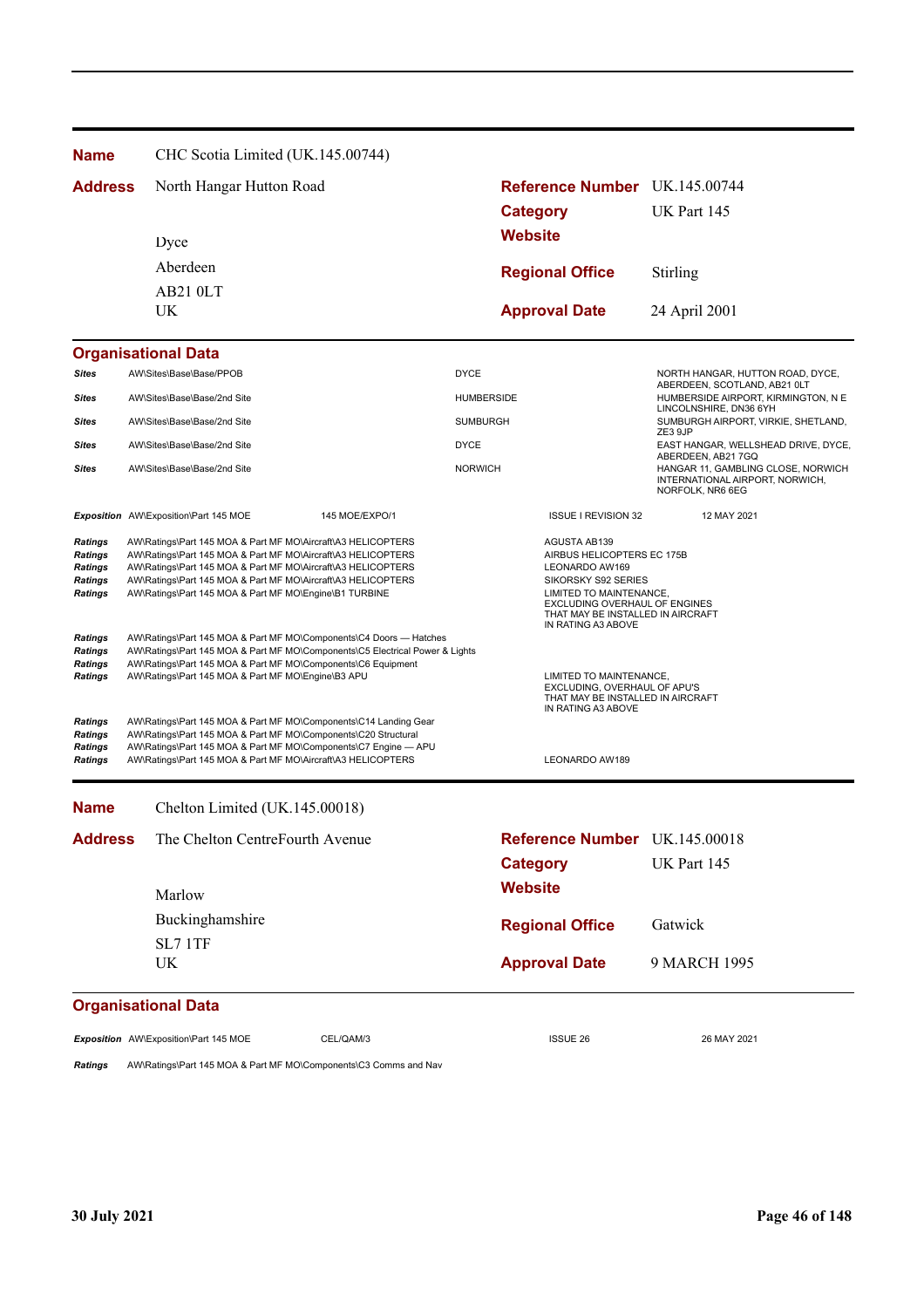| <b>Name</b>    | Cheshire Flying Services Limited t/a Ravenair (UK.145.00812) |                                      |                    |  |  |
|----------------|--------------------------------------------------------------|--------------------------------------|--------------------|--|--|
| <b>Address</b> | <b>Business Aviation Centre Viscount</b>                     | <b>Reference Number</b> UK.145.00812 |                    |  |  |
|                | DriveLiverpool John Lennon Airport                           | Category                             | <b>UK Part 145</b> |  |  |
|                | <b>Website</b><br>Liverpool                                  |                                      |                    |  |  |
|                |                                                              | <b>Regional Office</b>               | Manchester         |  |  |
|                | L245GA<br>UK.                                                | <b>Approval Date</b>                 | 19 FEBRUARY 2002   |  |  |
|                |                                                              |                                      |                    |  |  |

# **Organisational Data**

| <b>Sites</b>                     | AW\Sites\Base\Base/PPOB                                                                                                                |                | LIVERPOOL JOHN LENNON AIRPORT |                                                                                         | <b>BUSINESS AVIATION CENTRE, VISCOUNT</b><br>DRIVE, LIVERPOOL, L24 5GA, UK                                                         |
|----------------------------------|----------------------------------------------------------------------------------------------------------------------------------------|----------------|-------------------------------|-----------------------------------------------------------------------------------------|------------------------------------------------------------------------------------------------------------------------------------|
|                                  | Exposition AW\Exposition\Part 145 MOE                                                                                                  | RAV/MOE/EXP/01 |                               | ISSUE 02 AL8                                                                            | 07 APRIL 2020                                                                                                                      |
|                                  | <b>Exposition</b> AW\Exposition\Part MG CAME                                                                                           | RAV/MOE/EXP/01 |                               | <b>ISSUE 02 REV AL7</b>                                                                 | 24 DECEMBER 2018                                                                                                                   |
| <b>Ratings</b>                   | AW\Ratings\Part 145 MOA & Part MF MO\Aircraft\A2 AEROPLANES 5700 KG AND BELOW                                                          |                |                               | PISTON ENGINE AEROPLANES - METAL<br>STRUCTURE NOT EXCEEDING 5700KG                      |                                                                                                                                    |
| <b>Ratings</b>                   | AW\Ratings\Part 145 MOA & Part MF MO\Aircraft\A2 AEROPLANES 5700 KG AND BELOW                                                          |                |                               | PISTON ENGINE AEROPLANES - MIXED<br><b>CONSTRUCTION NOT EXCEEDING</b><br>5700KG         |                                                                                                                                    |
| <b>Ratings</b>                   | AW\Ratings\Part 145 MOA & Part MF MO\Aircraft\A2 AEROPLANES 5700 KG AND BELOW                                                          |                |                               | PISTON ENGINE AEROPLANES -<br>WOODEN STRUCTURE NOT<br>EXCEEDING 5700KG                  |                                                                                                                                    |
| <b>Ratings</b>                   | AW\Ratings\Part 145 MOA & Part MF MO\Aircraft\A2 AEROPLANES 5700 KG AND BELOW                                                          |                |                               | PISTON ENGINE AEROPLANES -<br><b>COMPOSITE STRUCTURE NOT</b><br><b>EXCEEDING 5700KG</b> |                                                                                                                                    |
| <b>Ratings</b><br><b>Ratings</b> | AW\Ratings\Part 145 MOA & Part MF MO\Aircraft\A2 AEROPLANES 5700 KG AND BELOW<br>AW\Ratings\Part 145 MOA & Part MF MO\Engine\B2 PISTON |                |                               | BEECH 90 & 200 SERIES                                                                   | LIMITED TO MAINTENANCE,<br>EXCLUDING OVERHAUL OF<br><b>ENGINES THAT MAY BE</b><br><b>INSTALLED IN AIRCRAFT</b><br>RATING A2 ABOVE. |

#### **Name** Chevron Aircraft Maintenance Limited (UK.145.01181)

| <b>Address</b> | Building 600, McIntyre<br><b>AvenueGlasgow Prestwick</b><br>International Airport,<br>Prestwick | Reference Number UK.145.01181<br>Category<br><b>Website</b> | <b>UK Part 145</b> |
|----------------|-------------------------------------------------------------------------------------------------|-------------------------------------------------------------|--------------------|
|                | Ayrshire                                                                                        | <b>Regional Office</b>                                      | <b>Stirling</b>    |
|                | KA9 2PQ<br>UK                                                                                   | <b>Approval Date</b>                                        | 18 NOVEMBER 2008   |
|                |                                                                                                 |                                                             |                    |

# **Organisational Data**

| <b>Sites</b>                                                                                                         | AW\Sites\Base\Base/PPOB                                                                                                                                                                                                                                                                                                                                                                                                                                                                                                                                                                                                                                                                                           |          | <b>AIRPORT</b> | <b>GLASGOW PRESTWICK INTERNATIONAL</b>                                                                                                                                                                                         | BUILDING 600, MCINTYRE AVENUE.<br>PRESTWICK, AYRSHIRE, KA9 2PQ, UK |
|----------------------------------------------------------------------------------------------------------------------|-------------------------------------------------------------------------------------------------------------------------------------------------------------------------------------------------------------------------------------------------------------------------------------------------------------------------------------------------------------------------------------------------------------------------------------------------------------------------------------------------------------------------------------------------------------------------------------------------------------------------------------------------------------------------------------------------------------------|----------|----------------|--------------------------------------------------------------------------------------------------------------------------------------------------------------------------------------------------------------------------------|--------------------------------------------------------------------|
|                                                                                                                      | <b>Exposition</b> AW\Exposition\Part 145 MOE                                                                                                                                                                                                                                                                                                                                                                                                                                                                                                                                                                                                                                                                      | CAM/QC/1 |                | <b>ISSUE 07 REVISION 01</b>                                                                                                                                                                                                    | 22 MARCH 2021                                                      |
| <b>Ratings</b><br>Ratings<br>Ratings<br>Ratings<br>Ratings<br>Ratings<br>Ratings<br><b>Ratings</b><br><b>Ratings</b> | AW\Ratings\Part 145 MOA & Part MF MO\Aircraft\A1 AEROPLANES ABOVE 5700 KG<br>AW\Ratings\Part 145 MOA & Part MF MO\Aircraft\A1 AEROPLANES ABOVE 5700 KG<br>AW\Ratings\Part 145 MOA & Part MF MO\Aircraft\A1 AEROPLANES ABOVE 5700 KG<br>AW\Ratings\Part 145 MOA & Part MF MO\Aircraft\A1 AEROPLANES ABOVE 5700 KG<br>AW\Ratings\Part 145 MOA & Part MF MO\Aircraft\A1 AEROPLANES ABOVE 5700 KG<br>AW\Ratings\Part 145 MOA & Part MF MO\Aircraft\A1 AEROPLANES ABOVE 5700 KG<br>AW\Ratings\Part 145 MOA & Part MF MO\Aircraft\A1 AEROPLANES ABOVE 5700 KG<br>AW\Ratings\Part 145 MOA & Part MF MO\Aircraft\A1 AEROPLANES ABOVE 5700 KG<br>AW\Ratings\Part 145 MOA & Part MF MO\Aircraft\A1 AEROPLANES ABOVE 5700 KG |          |                | AIRBUS A318/A319/A320/A321<br>AIRBUS A330<br>BAE SYSTEMS BAE 146/RJ SERIES<br><b>BOEING B737 SERIES</b><br>BOEING 757 SERIES<br>BOEING 767 SERIES<br>BOEING 777-200/300 SERIES<br>BOEING 737-7/8/9<br><b>BOEING 787 SERIES</b> |                                                                    |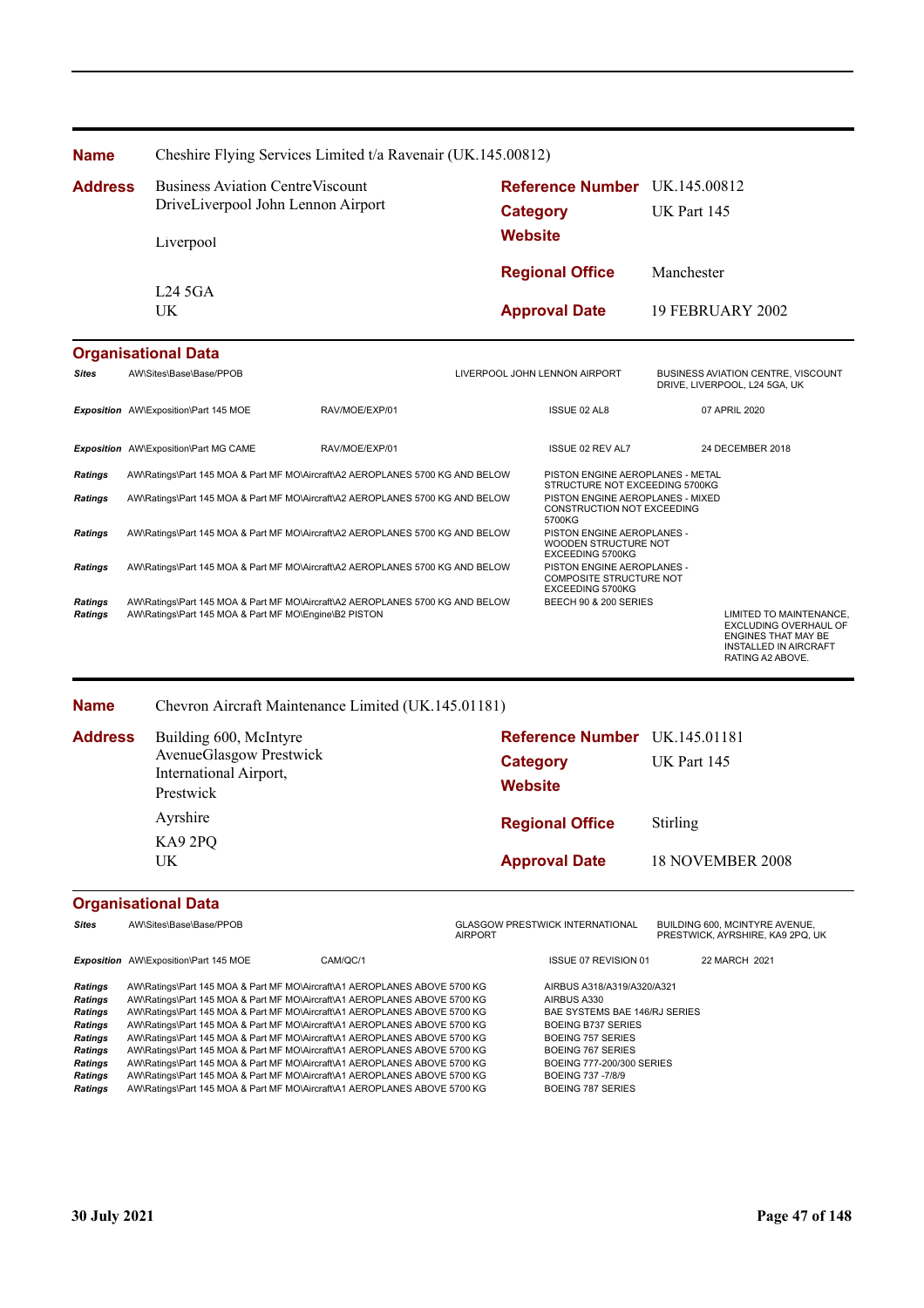| <b>Name</b>                                                                                                                                                                                                               | Chevron Technical Services Limited (UK.145.01180)                                                                                                                                                                                                                                                                                                                                                                                                                                                                                                                                                                                                                                                                    |                                                                                                                         |                                         |  |
|---------------------------------------------------------------------------------------------------------------------------------------------------------------------------------------------------------------------------|----------------------------------------------------------------------------------------------------------------------------------------------------------------------------------------------------------------------------------------------------------------------------------------------------------------------------------------------------------------------------------------------------------------------------------------------------------------------------------------------------------------------------------------------------------------------------------------------------------------------------------------------------------------------------------------------------------------------|-------------------------------------------------------------------------------------------------------------------------|-----------------------------------------|--|
| <b>Address</b>                                                                                                                                                                                                            | Head Office & Component<br>Maintenance WorkshopSharston<br>RoadSharston<br>Manchester                                                                                                                                                                                                                                                                                                                                                                                                                                                                                                                                                                                                                                | Reference Number UK.145.01180<br><b>Category</b><br><b>Website</b>                                                      | UK Part 145                             |  |
|                                                                                                                                                                                                                           |                                                                                                                                                                                                                                                                                                                                                                                                                                                                                                                                                                                                                                                                                                                      | <b>Regional Office</b>                                                                                                  | Manchester                              |  |
|                                                                                                                                                                                                                           | <b>M22 4SN</b><br>UK                                                                                                                                                                                                                                                                                                                                                                                                                                                                                                                                                                                                                                                                                                 | <b>Approval Date</b>                                                                                                    | 18 NOVEMBER 2008                        |  |
|                                                                                                                                                                                                                           | <b>Organisational Data</b>                                                                                                                                                                                                                                                                                                                                                                                                                                                                                                                                                                                                                                                                                           |                                                                                                                         |                                         |  |
|                                                                                                                                                                                                                           | Exposition AW\Exposition\Part 145 MOE<br>CAM/QC/1                                                                                                                                                                                                                                                                                                                                                                                                                                                                                                                                                                                                                                                                    | ISSUE 05 REVISION 00                                                                                                    | 26 MARCH 2021                           |  |
| <b>Ratings</b><br>AW\Ratings\Part 145 MOA & Part MF MO\Engine\B1 TURBINE<br>AW\Ratings\Part 145 MOA & Part MF MO\Engine\B1 TURBINE<br>Ratings<br><b>Ratings</b><br>AW\Ratings\Part 145 MOA & Part MF MO\Engine\B1 TURBINE |                                                                                                                                                                                                                                                                                                                                                                                                                                                                                                                                                                                                                                                                                                                      | CFM56-3/5/7 SERIES<br>IAE V2500 SERIES A1 & A5 VARIANTS<br>ROLLS-ROYCE RB211 - TRENT 700<br>SERIES - 768 & 722 VARIANTS |                                         |  |
| Ratings<br>Ratings<br>Ratings<br>Ratings<br>Ratings<br>Ratings<br><b>Ratings</b><br>Ratings<br><b>Ratings</b><br><b>Ratings</b>                                                                                           | AW\Ratings\Part 145 MOA & Part MF MO\Engine\B3 APU<br>AW\Ratings\Part 145 MOA & Part MF MO\Components\C1 Air Cond & Press<br>AW\Ratings\Part 145 MOA & Part MF MO\Components\C4 Doors - Hatches<br>AW\Ratings\Part 145 MOA & Part MF MO\Components\C5 Electrical Power & Lights<br>AW\Ratings\Part 145 MOA & Part MF MO\Components\C6 Equipment<br>AW\Ratings\Part 145 MOA & Part MF MO\Components\C7 Engine - APU<br>AW\Ratings\Part 145 MOA & Part MF MO\Components\C8 Flight Controls<br>AW\Ratings\Part 145 MOA & Part MF MO\Components\C17 Pneumatic & Vacuum<br>AW\Ratings\Part 145 MOA & Part MF MO\Components\C18 Protection ice/rain/fire<br>AW\Ratings\Part 145 MOA & Part MF MO\Components\C20 Structural | HONEYWELL 131-9A/B                                                                                                      |                                         |  |
| <b>Name</b>                                                                                                                                                                                                               | Chromalloy United Kingdom Limited (UK.145.00122)                                                                                                                                                                                                                                                                                                                                                                                                                                                                                                                                                                                                                                                                     |                                                                                                                         |                                         |  |
| <b>Address</b>                                                                                                                                                                                                            | 3 Bramble WayClover Nook Industrial<br>Estate                                                                                                                                                                                                                                                                                                                                                                                                                                                                                                                                                                                                                                                                        | Reference Number UK.145.00122<br><b>Category</b>                                                                        | UK Part 145                             |  |
|                                                                                                                                                                                                                           | Somercotes                                                                                                                                                                                                                                                                                                                                                                                                                                                                                                                                                                                                                                                                                                           | <b>Website</b>                                                                                                          |                                         |  |
|                                                                                                                                                                                                                           | Derbyshire                                                                                                                                                                                                                                                                                                                                                                                                                                                                                                                                                                                                                                                                                                           | <b>Regional Office</b>                                                                                                  | Manchester                              |  |
|                                                                                                                                                                                                                           | DE55 4RH<br>UK                                                                                                                                                                                                                                                                                                                                                                                                                                                                                                                                                                                                                                                                                                       | <b>Approval Date</b>                                                                                                    | <b>4 FEBRUARY 1993</b>                  |  |
|                                                                                                                                                                                                                           | <b>Organisational Data</b>                                                                                                                                                                                                                                                                                                                                                                                                                                                                                                                                                                                                                                                                                           |                                                                                                                         |                                         |  |
|                                                                                                                                                                                                                           | Exposition AW\Exposition\Part 145 MOE<br><b>EASA 145 A</b>                                                                                                                                                                                                                                                                                                                                                                                                                                                                                                                                                                                                                                                           | ISSUE 15 REV 0                                                                                                          | 18 MAY 2021                             |  |
| Ratings                                                                                                                                                                                                                   | AW\Ratings\Part 145 MOA & Part MF MO\Components\C7 Engine - APU                                                                                                                                                                                                                                                                                                                                                                                                                                                                                                                                                                                                                                                      |                                                                                                                         |                                         |  |
| Name                                                                                                                                                                                                                      | Cobham Mission Systems Wimborne Limited (UK.145.01310)                                                                                                                                                                                                                                                                                                                                                                                                                                                                                                                                                                                                                                                               |                                                                                                                         |                                         |  |
| <b>Address</b>                                                                                                                                                                                                            | <b>Brook Road</b>                                                                                                                                                                                                                                                                                                                                                                                                                                                                                                                                                                                                                                                                                                    | <b>Reference Number</b> UK.145.01310                                                                                    |                                         |  |
|                                                                                                                                                                                                                           |                                                                                                                                                                                                                                                                                                                                                                                                                                                                                                                                                                                                                                                                                                                      | <b>Category</b>                                                                                                         | UK Part 145                             |  |
|                                                                                                                                                                                                                           | Wimborne                                                                                                                                                                                                                                                                                                                                                                                                                                                                                                                                                                                                                                                                                                             | <b>Website</b>                                                                                                          |                                         |  |
|                                                                                                                                                                                                                           | Dorset                                                                                                                                                                                                                                                                                                                                                                                                                                                                                                                                                                                                                                                                                                               | <b>Regional Office</b>                                                                                                  | Gatwick                                 |  |
|                                                                                                                                                                                                                           | <b>BH21 2BJ</b><br>The Netherlands                                                                                                                                                                                                                                                                                                                                                                                                                                                                                                                                                                                                                                                                                   | <b>Approval Date</b>                                                                                                    | 19 SEPTEMBER 2013                       |  |
|                                                                                                                                                                                                                           | <b>Organisational Data</b>                                                                                                                                                                                                                                                                                                                                                                                                                                                                                                                                                                                                                                                                                           |                                                                                                                         |                                         |  |
| Sites                                                                                                                                                                                                                     | AW\Sites\2nd Site                                                                                                                                                                                                                                                                                                                                                                                                                                                                                                                                                                                                                                                                                                    | RAF BRIZE NORTON                                                                                                        | CARTERTON, OXFORDSHIRE, OX18 3LX,<br>UK |  |
|                                                                                                                                                                                                                           | Exposition AW\Exposition\Part 145 MOE<br>FRL-QAM-22                                                                                                                                                                                                                                                                                                                                                                                                                                                                                                                                                                                                                                                                  | ISSUE 02                                                                                                                | 13 JULY 2021                            |  |
| <b>30 July 2021</b>                                                                                                                                                                                                       |                                                                                                                                                                                                                                                                                                                                                                                                                                                                                                                                                                                                                                                                                                                      |                                                                                                                         | Page 48 of 148                          |  |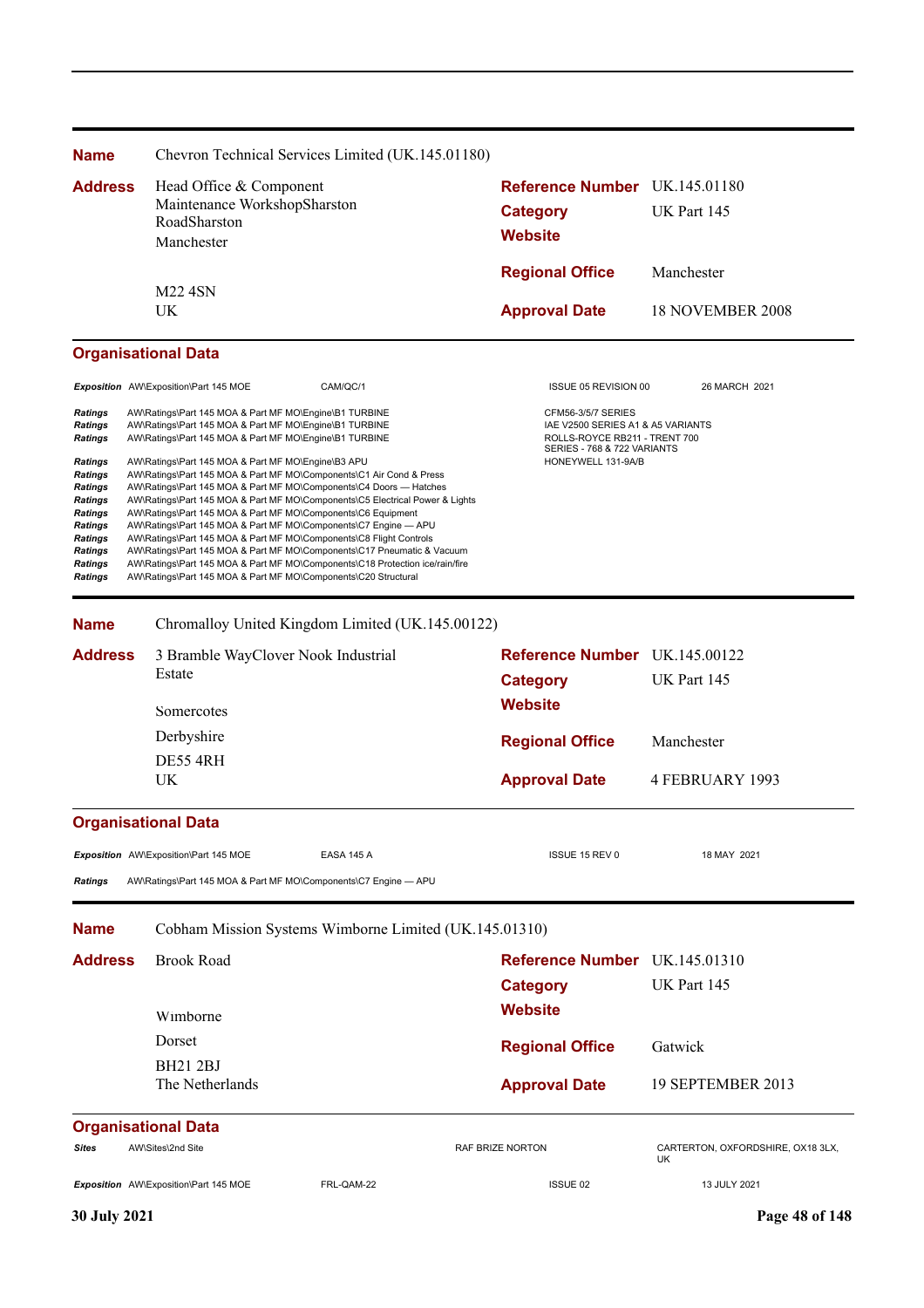### *Ratings* AW\Ratings\Part 145 MOA & Part MF MO\Components\C6 Equipment

| <b>Name</b>                                                                                                   |                                                                                                                                                                                                                                                                                                                                                                                                                                                                                                                                                                                                                                                                                     | Component Process & Repair Limited (UK.145.00480)                                                                                                                                                                                                                                                                                                                                                                                                                                  |                                                         |                                                                                                                                                                                                                                                  |                                                                      |
|---------------------------------------------------------------------------------------------------------------|-------------------------------------------------------------------------------------------------------------------------------------------------------------------------------------------------------------------------------------------------------------------------------------------------------------------------------------------------------------------------------------------------------------------------------------------------------------------------------------------------------------------------------------------------------------------------------------------------------------------------------------------------------------------------------------|------------------------------------------------------------------------------------------------------------------------------------------------------------------------------------------------------------------------------------------------------------------------------------------------------------------------------------------------------------------------------------------------------------------------------------------------------------------------------------|---------------------------------------------------------|--------------------------------------------------------------------------------------------------------------------------------------------------------------------------------------------------------------------------------------------------|----------------------------------------------------------------------|
| <b>Address</b>                                                                                                | Dickinson PlaceSouth Bersted<br><b>Business Park</b>                                                                                                                                                                                                                                                                                                                                                                                                                                                                                                                                                                                                                                |                                                                                                                                                                                                                                                                                                                                                                                                                                                                                    | <b>Reference Number</b> UK.145.00480<br><b>Category</b> |                                                                                                                                                                                                                                                  | UK Part 145                                                          |
|                                                                                                               | <b>Bognor Regis</b>                                                                                                                                                                                                                                                                                                                                                                                                                                                                                                                                                                                                                                                                 |                                                                                                                                                                                                                                                                                                                                                                                                                                                                                    | <b>Website</b>                                          |                                                                                                                                                                                                                                                  |                                                                      |
|                                                                                                               | <b>West Sussex</b>                                                                                                                                                                                                                                                                                                                                                                                                                                                                                                                                                                                                                                                                  |                                                                                                                                                                                                                                                                                                                                                                                                                                                                                    |                                                         | <b>Regional Office</b>                                                                                                                                                                                                                           | Gatwick                                                              |
|                                                                                                               | <b>PO22 9QU</b>                                                                                                                                                                                                                                                                                                                                                                                                                                                                                                                                                                                                                                                                     |                                                                                                                                                                                                                                                                                                                                                                                                                                                                                    |                                                         |                                                                                                                                                                                                                                                  |                                                                      |
|                                                                                                               | UK                                                                                                                                                                                                                                                                                                                                                                                                                                                                                                                                                                                                                                                                                  |                                                                                                                                                                                                                                                                                                                                                                                                                                                                                    |                                                         | <b>Approval Date</b>                                                                                                                                                                                                                             | 31 MAY 1995                                                          |
|                                                                                                               | <b>Organisational Data</b>                                                                                                                                                                                                                                                                                                                                                                                                                                                                                                                                                                                                                                                          |                                                                                                                                                                                                                                                                                                                                                                                                                                                                                    |                                                         |                                                                                                                                                                                                                                                  |                                                                      |
|                                                                                                               | Exposition AW\Exposition\Part 145 MOE                                                                                                                                                                                                                                                                                                                                                                                                                                                                                                                                                                                                                                               | MOE01                                                                                                                                                                                                                                                                                                                                                                                                                                                                              |                                                         | ISSUE 30                                                                                                                                                                                                                                         | 23 APRIL2021                                                         |
| Ratings<br>Ratings                                                                                            | AW\Ratings\Part 145 MOA & Part MF MO\Components\C7 Engine - APU<br>AW\Ratings\Part 145 MOA & Part MF MO\Specialised Services\D1 Non Destructive Testing                                                                                                                                                                                                                                                                                                                                                                                                                                                                                                                             |                                                                                                                                                                                                                                                                                                                                                                                                                                                                                    |                                                         | <b>LIQUID PENETRANT</b>                                                                                                                                                                                                                          |                                                                      |
| <b>Name</b>                                                                                                   |                                                                                                                                                                                                                                                                                                                                                                                                                                                                                                                                                                                                                                                                                     | Cranfield Aerospace Solutions Limited (UK.145.00377)                                                                                                                                                                                                                                                                                                                                                                                                                               |                                                         |                                                                                                                                                                                                                                                  |                                                                      |
| Address                                                                                                       | No 2 Hangar                                                                                                                                                                                                                                                                                                                                                                                                                                                                                                                                                                                                                                                                         |                                                                                                                                                                                                                                                                                                                                                                                                                                                                                    |                                                         | Reference Number UK.145.00377                                                                                                                                                                                                                    |                                                                      |
|                                                                                                               |                                                                                                                                                                                                                                                                                                                                                                                                                                                                                                                                                                                                                                                                                     |                                                                                                                                                                                                                                                                                                                                                                                                                                                                                    | <b>Category</b>                                         |                                                                                                                                                                                                                                                  | UK Part 145                                                          |
|                                                                                                               | Cranfield                                                                                                                                                                                                                                                                                                                                                                                                                                                                                                                                                                                                                                                                           |                                                                                                                                                                                                                                                                                                                                                                                                                                                                                    | <b>Website</b>                                          |                                                                                                                                                                                                                                                  |                                                                      |
|                                                                                                               | Bedfordshire                                                                                                                                                                                                                                                                                                                                                                                                                                                                                                                                                                                                                                                                        |                                                                                                                                                                                                                                                                                                                                                                                                                                                                                    |                                                         | <b>Regional Office</b>                                                                                                                                                                                                                           | Gatwick                                                              |
|                                                                                                               | MK43 0AL                                                                                                                                                                                                                                                                                                                                                                                                                                                                                                                                                                                                                                                                            |                                                                                                                                                                                                                                                                                                                                                                                                                                                                                    |                                                         |                                                                                                                                                                                                                                                  |                                                                      |
|                                                                                                               | UK                                                                                                                                                                                                                                                                                                                                                                                                                                                                                                                                                                                                                                                                                  |                                                                                                                                                                                                                                                                                                                                                                                                                                                                                    |                                                         | <b>Approval Date</b>                                                                                                                                                                                                                             | <b>22 AUGUST 1994</b>                                                |
|                                                                                                               | <b>Organisational Data</b>                                                                                                                                                                                                                                                                                                                                                                                                                                                                                                                                                                                                                                                          |                                                                                                                                                                                                                                                                                                                                                                                                                                                                                    |                                                         |                                                                                                                                                                                                                                                  |                                                                      |
| <b>Sites</b>                                                                                                  | AW\Sites\Base\Base/PPOB                                                                                                                                                                                                                                                                                                                                                                                                                                                                                                                                                                                                                                                             |                                                                                                                                                                                                                                                                                                                                                                                                                                                                                    | <b>CRANFIELD AIRPORT</b>                                |                                                                                                                                                                                                                                                  | NO 2 HANGAR, CRANFIELD AIRPORT,<br>CRANFIELD, BEDFORDSHIRE, MK43 0AL |
|                                                                                                               | Exposition AW\Exposition\Part 145 MOE                                                                                                                                                                                                                                                                                                                                                                                                                                                                                                                                                                                                                                               | CAe.Q.AMG.41                                                                                                                                                                                                                                                                                                                                                                                                                                                                       |                                                         | <b>ISSUE 06</b>                                                                                                                                                                                                                                  | 13 JULY 2021                                                         |
| <b>Ratings</b><br>Ratings<br>Ratings<br>Ratings<br>Ratings<br>Ratings                                         |                                                                                                                                                                                                                                                                                                                                                                                                                                                                                                                                                                                                                                                                                     | AW\Ratings\Part 145 MOA & Part MF MO\Aircraft\A1 AEROPLANES ABOVE 5700 KG<br>AW\Ratings\Part 145 MOA & Part MF MO\Aircraft\A1 AEROPLANES ABOVE 5700 KG<br>AW\Ratings\Part 145 MOA & Part MF MO\Aircraft\A1 AEROPLANES ABOVE 5700 KG<br>AW\Ratings\Part 145 MOA & Part MF MO\Aircraft\A1 AEROPLANES ABOVE 5700 KG<br>AW\Ratings\Part 145 MOA & Part MF MO\Aircraft\A2 AEROPLANES 5700 KG AND BELOW<br>AW\Ratings\Part 145 MOA & Part MF MO\Aircraft\A2 AEROPLANES 5700 KG AND BELOW |                                                         | BAE JETSTREAM 3100 SERIES<br>BAE JETSTREAM 3200<br>BAE JETSTREAM 4100 SERIES<br>BAE 146/AVRO 146-RJ SERIES<br>PISTON ENGINE AEROPLANES - METAL<br>STRUCTURE NOT EXCEEDING 5700KG<br>PISTON ENGINE AEROPLANES -<br><b>COMPOSITE STRUCTURE NOT</b> |                                                                      |
| Ratings                                                                                                       | AW\Ratings\Part 145 MOA & Part MF MO\Aircraft\A2 AEROPLANES 5700 KG AND BELOW                                                                                                                                                                                                                                                                                                                                                                                                                                                                                                                                                                                                       |                                                                                                                                                                                                                                                                                                                                                                                                                                                                                    |                                                         | EXCEEDING 5700KG<br>PISTON ENGINE AEROPLANES -<br>WOODEN STRUCTURE NOT<br>EXCEEDING 5700KG                                                                                                                                                       |                                                                      |
| Ratings                                                                                                       | AW\Ratings\Part 145 MOA & Part MF MO\Aircraft\A2 AEROPLANES 5700 KG AND BELOW                                                                                                                                                                                                                                                                                                                                                                                                                                                                                                                                                                                                       |                                                                                                                                                                                                                                                                                                                                                                                                                                                                                    | 5700KG                                                  |                                                                                                                                                                                                                                                  | PISTON ENGINE AEROPLANES - MIXED<br>CONSTRUCTION NOT EXCEEDING       |
| Ratings<br>Ratings<br>Ratings<br><b>Ratings</b><br>Ratings<br>Ratings<br>Ratings<br>Ratings<br><b>Ratings</b> | AW\Ratings\Part 145 MOA & Part MF MO\Aircraft\A2 AEROPLANES 5700 KG AND BELOW<br>AW\Ratings\Part 145 MOA & Part MF MO\Aircraft\A2 AEROPLANES 5700 KG AND BELOW<br>AW\Ratings\Part 145 MOA & Part MF MO\Aircraft\A2 AEROPLANES 5700 KG AND BELOW<br>AW\Ratings\Part 145 MOA & Part MF MO\Aircraft\A2 AEROPLANES 5700 KG AND BELOW<br>AW\Ratings\Part 145 MOA & Part MF MO\Components\C4 Doors - Hatches<br>AW\Ratings\Part 145 MOA & Part MF MO\Components\C5 Electrical Power & Lights<br>AW\Ratings\Part 145 MOA & Part MF MO\Components\C6 Equipment<br>AW\Ratings\Part 145 MOA & Part MF MO\Components\C9 Fuel<br>AW\Ratings\Part 145 MOA & Part MF MO\Components\C20 Structural |                                                                                                                                                                                                                                                                                                                                                                                                                                                                                    |                                                         | SINGLE TURBOPROP AEROPLANES<br>NOT EXCEEDING 5700KG -<br><b>UNPRESSURISED</b><br>BEECH 90 SERIES<br>BEECH 200 SERIES<br>PILATUS PC-12 SERIES                                                                                                     |                                                                      |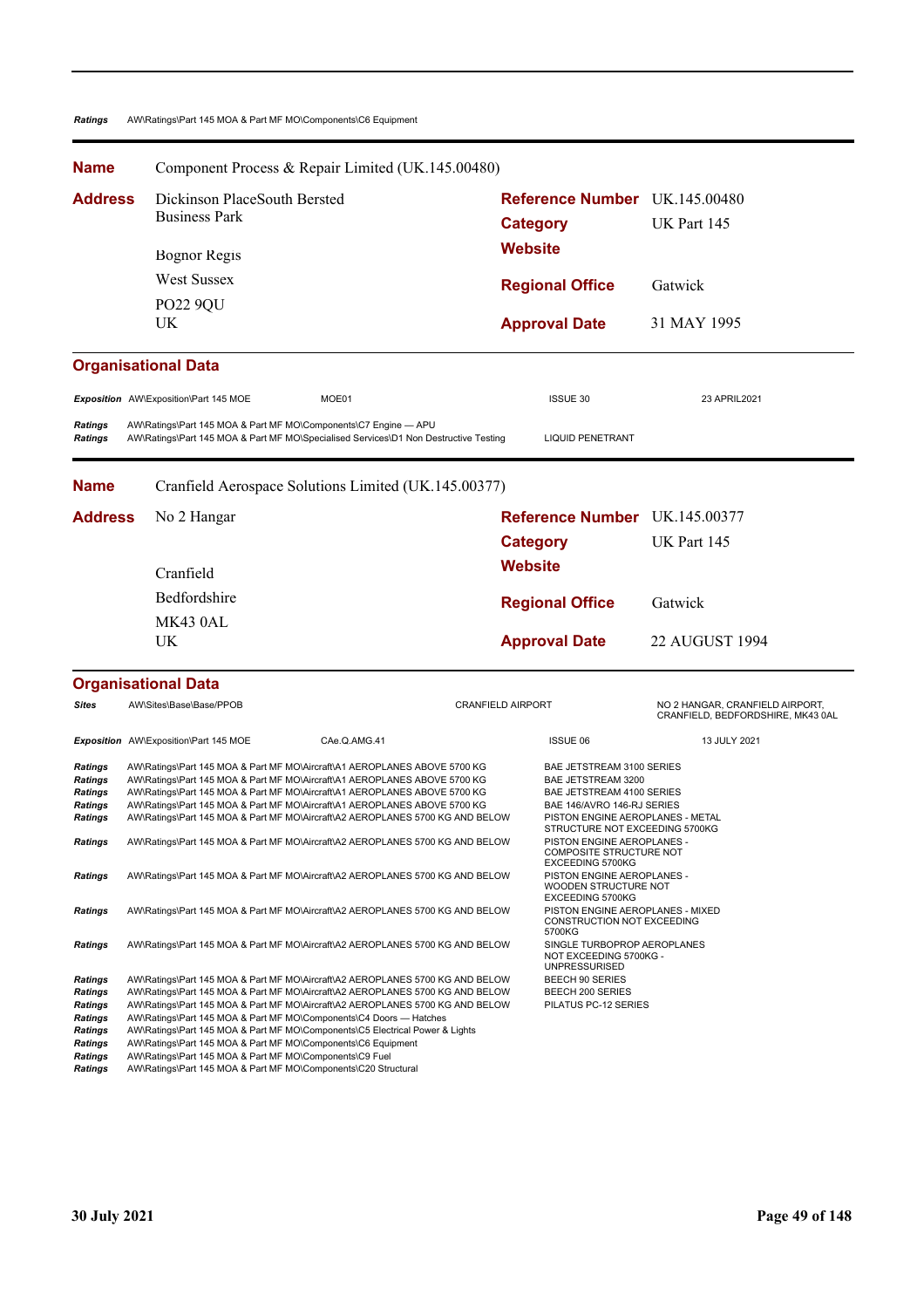| <b>Name</b>    | CRS Technics Limited (UK.145.01365)                      |                               |                           |
|----------------|----------------------------------------------------------|-------------------------------|---------------------------|
| <b>Address</b> | Saffron House Lower                                      | Reference Number UK.145.01365 |                           |
|                | LevelBearwalden Business<br>ParkRoyston RoadWendens Ambo | <b>Category</b>               | UK Part 145               |
|                | Saffron Walden                                           | <b>Website</b>                | https://crs-technics.com/ |
|                | Essex                                                    | <b>Regional Office</b>        | Gatwick                   |
|                | <b>CB11 4JX</b><br>UK.                                   | <b>Approval Date</b>          | 22 MARCH 2017             |

# **Organisational Data**

|                                                                                                                                                              | <b>Exposition</b> AW\Exposition\Part 145 MOE                                                                                                                                                                                                                                                                                                                                                                                                                                                                                                                                                                                                                                                                                                                                   | CRS/MOE/1                                                                         | <b>ISSUE 01 AMENDMENT 44</b> | 16 JULY 2021 |
|--------------------------------------------------------------------------------------------------------------------------------------------------------------|--------------------------------------------------------------------------------------------------------------------------------------------------------------------------------------------------------------------------------------------------------------------------------------------------------------------------------------------------------------------------------------------------------------------------------------------------------------------------------------------------------------------------------------------------------------------------------------------------------------------------------------------------------------------------------------------------------------------------------------------------------------------------------|-----------------------------------------------------------------------------------|------------------------------|--------------|
| Ratings<br>Ratings<br>Ratings<br>Ratings<br><b>Ratings</b><br>Ratings<br><b>Ratings</b><br><b>Ratings</b><br>Ratings<br>Ratings<br>Ratings<br><b>Ratings</b> | AW\Ratings\Part 145 MOA & Part MF MO\Components\C1 Air Cond & Press<br>AW\Ratings\Part 145 MOA & Part MF MO\Components\C2 Auto Flight<br>AW\Ratings\Part 145 MOA & Part MF MO\Components\C3 Comms and Nav<br>AW\Ratings\Part 145 MOA & Part MF MO\Components\C4 Doors — Hatches<br>AW\Ratings\Part 145 MOA & Part MF MO\Components\C5 Electrical Power & Lights<br>AW\Ratings\Part 145 MOA & Part MF MO\Components\C6 Equipment<br>AW\Ratings\Part 145 MOA & Part MF MO\Components\C7 Engine - APU<br>AW\Ratings\Part 145 MOA & Part MF MO\Components\C8 Flight Controls<br>AW\Ratings\Part 145 MOA & Part MF MO\Components\C9 Fuel<br>AW\Ratings\Part 145 MOA & Part MF MO\Components\C12 Hydraulic Power<br>AW\Ratings\Part 145 MOA & Part MF MO\Components\C14 Landing Gear | AW\Ratings\Part 145 MOA & Part MF MO\Components\C13 Indicating — recording system |                              |              |
| <b>Ratings</b><br><b>Ratings</b><br><b>Ratings</b><br>Ratings<br>Ratings<br><b>Ratings</b>                                                                   | AW\Ratings\Part 145 MOA & Part MF MO\Components\C15 Oxygen<br>AW\Ratings\Part 145 MOA & Part MF MO\Components\C17 Pneumatic & Vacuum<br>AW\Ratings\Part 145 MOA & Part MF MO\Components\C16 Propellers<br>AW\Ratings\Part 145 MOA & Part MF MO\Components\C18 Protection ice/rain/fire<br>AW\Ratings\Part 145 MOA & Part MF MO\Components\C19 Windows<br>AW\Ratings\Part 145 MOA & Part MF MO\Components\C20 Structural                                                                                                                                                                                                                                                                                                                                                        |                                                                                   |                              |              |

**Name** CSE Bournemouth Limited t/a Signature TechnicAir (UK.145.00255)

| Address | Hangar 100Bournemouth International | Reference Number UK.145.00255 |                         |  |
|---------|-------------------------------------|-------------------------------|-------------------------|--|
|         | Airport                             | Category                      | UK Part 145             |  |
|         | Christchurch                        | <b>Website</b>                |                         |  |
|         | Dorset                              | <b>Regional Office</b>        | Gatwick                 |  |
|         | <b>BH23 6NW</b><br>UK               | <b>Approval Date</b>          | <b>30 NOVEMBER 1993</b> |  |

# **Organisational Data**

| <b>Sites</b>                                                             | AW\Sites\Base\Base/PPOB                                                                                                                                                                                                                                                                                                                                                                       |                        | BOURNEMOUTH INTERNATIONAL AIRPORT                                                                                        | HANGAR 100, BOURNEMOUTH<br><b>INTERNATIONAL AIRPORT.</b><br>CHRISTCHURCH, DORSET, BH23 6NW,<br>UNITED KINGDOM |
|--------------------------------------------------------------------------|-----------------------------------------------------------------------------------------------------------------------------------------------------------------------------------------------------------------------------------------------------------------------------------------------------------------------------------------------------------------------------------------------|------------------------|--------------------------------------------------------------------------------------------------------------------------|---------------------------------------------------------------------------------------------------------------|
|                                                                          | <b>Exposition</b> AW\Exposition\Part 145 MOE                                                                                                                                                                                                                                                                                                                                                  | STA 145/EXP/01 Issue 4 | <b>ISSUE 04 REVISION 18</b>                                                                                              | 28 MAY 2021                                                                                                   |
| <b>Ratings</b><br><b>Ratings</b><br><b>Ratings</b><br>Ratings<br>Ratings | AW\Ratings\Part 145 MOA & Part MF MO\Aircraft\A1 AEROPLANES ABOVE 5700 KG<br>AW\Ratings\Part 145 MOA & Part MF MO\Aircraft\A1 AEROPLANES ABOVE 5700 KG<br>AW\Ratings\Part 145 MOA & Part MF MO\Aircraft\A1 AEROPLANES ABOVE 5700 KG<br>AW\Ratings\Part 145 MOA & Part MF MO\Aircraft\A1 AEROPLANES ABOVE 5700 KG<br>AW\Ratings\Part 145 MOA & Part MF MO\Aircraft\A1 AEROPLANES ABOVE 5700 KG |                        | CESSNA 525B/C<br>CESSNA 550/S550/560/560XL<br>CESSNA 680<br>CESSNA 750<br><b>BAE 125 SERIES</b><br>750/800XP/850XP/900XP |                                                                                                               |
| <b>Ratings</b>                                                           | AW\Ratings\Part 145 MOA & Part MF MO\Aircraft\A1 AEROPLANES ABOVE 5700 KG                                                                                                                                                                                                                                                                                                                     |                        | EMBRAER EMB-135/145                                                                                                      |                                                                                                               |
| Ratings                                                                  | AW\Ratings\Part 145 MOA & Part MF MO\Aircraft\A2 AEROPLANES 5700 KG AND BELOW                                                                                                                                                                                                                                                                                                                 |                        | CESSNA 500/510/525/525A                                                                                                  |                                                                                                               |
| Ratings                                                                  | AW\Ratings\Part 145 MOA & Part MF MO\Components\C5 Electrical Power & Lights                                                                                                                                                                                                                                                                                                                  |                        |                                                                                                                          |                                                                                                               |
| <b>Ratings</b>                                                           | AW\Ratings\Part 145 MOA & Part MF MO\Components\C6 Equipment                                                                                                                                                                                                                                                                                                                                  |                        |                                                                                                                          |                                                                                                               |
| Ratings                                                                  | AW\Ratings\Part 145 MOA & Part MF MO\Components\C8 Flight Controls<br>AW\Ratings\Part 145 MOA & Part MF MO\Components\C14 Landing Gear                                                                                                                                                                                                                                                        |                        |                                                                                                                          |                                                                                                               |
| Ratings                                                                  |                                                                                                                                                                                                                                                                                                                                                                                               |                        |                                                                                                                          |                                                                                                               |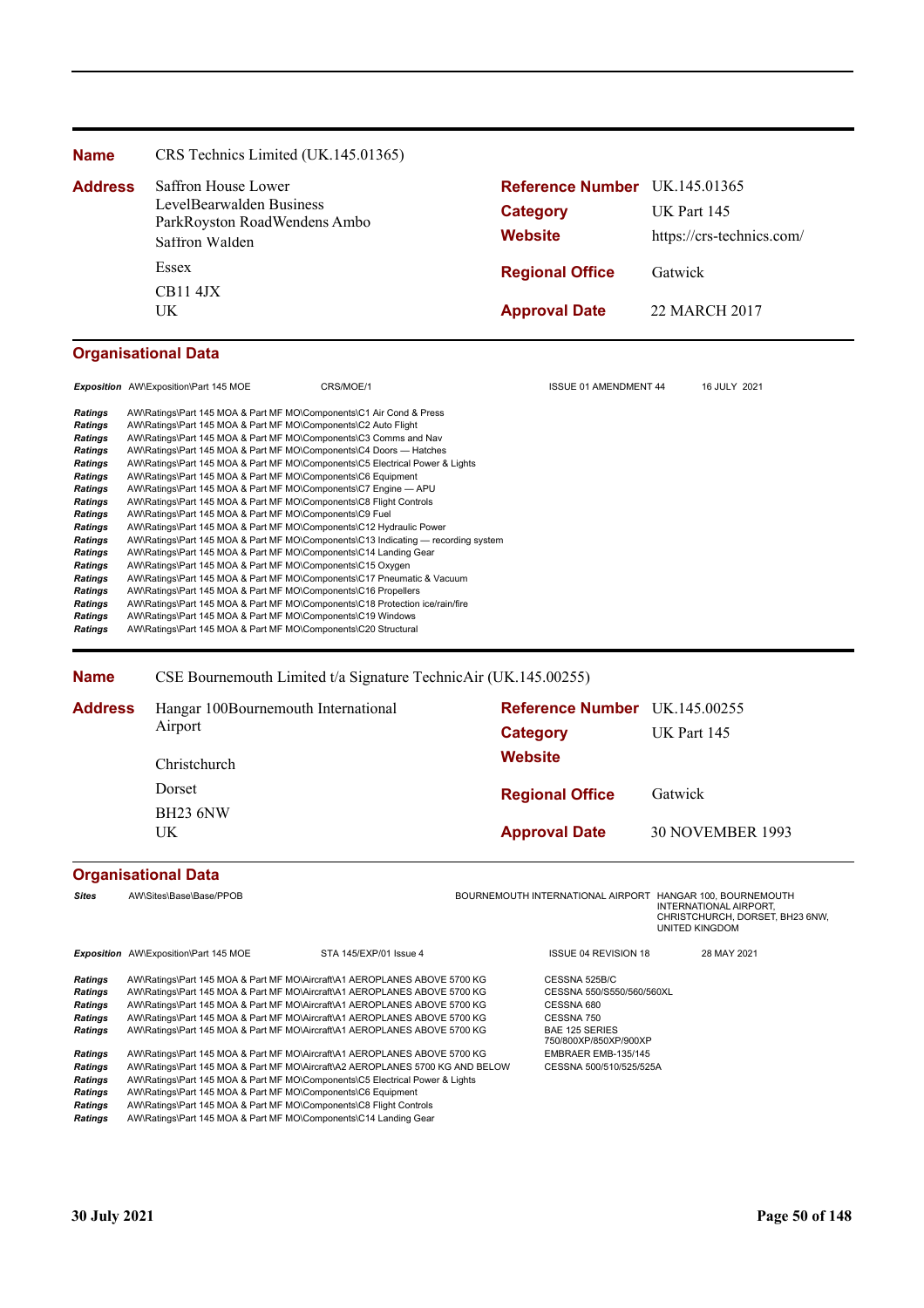| <b>Name</b>                                                                                                                                                                                                                                                                                                                                                                                                |             |                                       | Cutting Edge Helicopter Maintenance Ltd (UK.145.01487)                                                                                                                                                                                                                                                                                                                                        |                                                                                                                           |                                                                                                                              |              |                                                                                            |
|------------------------------------------------------------------------------------------------------------------------------------------------------------------------------------------------------------------------------------------------------------------------------------------------------------------------------------------------------------------------------------------------------------|-------------|---------------------------------------|-----------------------------------------------------------------------------------------------------------------------------------------------------------------------------------------------------------------------------------------------------------------------------------------------------------------------------------------------------------------------------------------------|---------------------------------------------------------------------------------------------------------------------------|------------------------------------------------------------------------------------------------------------------------------|--------------|--------------------------------------------------------------------------------------------|
| <b>Address</b>                                                                                                                                                                                                                                                                                                                                                                                             |             | Hangar 3St. Angelo Airport62          |                                                                                                                                                                                                                                                                                                                                                                                               |                                                                                                                           | Reference Number UK.145.01487                                                                                                |              |                                                                                            |
|                                                                                                                                                                                                                                                                                                                                                                                                            |             | Killadeas RoadBallinamallard          |                                                                                                                                                                                                                                                                                                                                                                                               | <b>Category</b>                                                                                                           |                                                                                                                              | UK Part 145  |                                                                                            |
|                                                                                                                                                                                                                                                                                                                                                                                                            | Enniskillen |                                       |                                                                                                                                                                                                                                                                                                                                                                                               |                                                                                                                           | <b>Website</b>                                                                                                               |              |                                                                                            |
|                                                                                                                                                                                                                                                                                                                                                                                                            |             | County Fermanagh                      |                                                                                                                                                                                                                                                                                                                                                                                               |                                                                                                                           |                                                                                                                              |              |                                                                                            |
|                                                                                                                                                                                                                                                                                                                                                                                                            |             | <b>BT94 2FH</b>                       |                                                                                                                                                                                                                                                                                                                                                                                               |                                                                                                                           | <b>Regional Office</b>                                                                                                       | Stirling     |                                                                                            |
|                                                                                                                                                                                                                                                                                                                                                                                                            |             | Northern Ireland                      |                                                                                                                                                                                                                                                                                                                                                                                               |                                                                                                                           | <b>Approval Date</b>                                                                                                         | 02 JUNE 2021 |                                                                                            |
|                                                                                                                                                                                                                                                                                                                                                                                                            |             | <b>Organisational Data</b>            |                                                                                                                                                                                                                                                                                                                                                                                               |                                                                                                                           |                                                                                                                              |              |                                                                                            |
| Exposition AW\Exposition                                                                                                                                                                                                                                                                                                                                                                                   |             |                                       | CEHM/MOE/01                                                                                                                                                                                                                                                                                                                                                                                   |                                                                                                                           | <b>ISSUE 00 REVISION A</b>                                                                                                   |              | 24 May 2021                                                                                |
| Ratings<br>AW\Ratings\Part 145 MOA & Part MF MO\Components\C5 Electrical Power & Lights<br>Ratings<br>AW\Ratings\Part 145 MOA & Part MF MO\Aircraft\A3 HELICOPTERS<br>Ratings<br>AW\Ratings\Part 145 MOA & Part MF MO\Aircraft\A3 HELICOPTERS<br>Ratings<br>AW\Ratings\Part 145 MOA & Part MF MO\Aircraft\A3 HELICOPTERS<br><b>Ratings</b><br>AW\Ratings\Part 145 MOA & Part MF MO\Aircraft\A3 HELICOPTERS |             |                                       |                                                                                                                                                                                                                                                                                                                                                                                               | ROBINSON R22 SERIES<br><b>ROBINSON R44 SERIES</b><br>AIRBUS HELICOPTERS EC 130 SERIES<br>AIRBUS HELICOPTERS AS 350 SERIES |                                                                                                                              |              |                                                                                            |
| <b>Name</b>                                                                                                                                                                                                                                                                                                                                                                                                |             | Dale Aviation Limited (UK.145.01309)  |                                                                                                                                                                                                                                                                                                                                                                                               |                                                                                                                           |                                                                                                                              |              |                                                                                            |
| <b>Address</b>                                                                                                                                                                                                                                                                                                                                                                                             |             | 120A South Road                       |                                                                                                                                                                                                                                                                                                                                                                                               |                                                                                                                           | Reference Number UK.145.01309                                                                                                |              |                                                                                            |
|                                                                                                                                                                                                                                                                                                                                                                                                            |             |                                       |                                                                                                                                                                                                                                                                                                                                                                                               | <b>Category</b>                                                                                                           |                                                                                                                              | UK Part 145  |                                                                                            |
|                                                                                                                                                                                                                                                                                                                                                                                                            |             | Haywards Heath                        |                                                                                                                                                                                                                                                                                                                                                                                               | <b>Website</b>                                                                                                            |                                                                                                                              |              | www.dale-aviation.com                                                                      |
|                                                                                                                                                                                                                                                                                                                                                                                                            |             | <b>West Sussex</b>                    |                                                                                                                                                                                                                                                                                                                                                                                               |                                                                                                                           | <b>Regional Office</b>                                                                                                       | Gatwick      |                                                                                            |
|                                                                                                                                                                                                                                                                                                                                                                                                            |             | <b>RH164LT</b>                        |                                                                                                                                                                                                                                                                                                                                                                                               |                                                                                                                           |                                                                                                                              |              |                                                                                            |
|                                                                                                                                                                                                                                                                                                                                                                                                            |             | UK                                    |                                                                                                                                                                                                                                                                                                                                                                                               |                                                                                                                           | <b>Approval Date</b><br>23 MAY 2013                                                                                          |              |                                                                                            |
|                                                                                                                                                                                                                                                                                                                                                                                                            |             | <b>Organisational Data</b>            |                                                                                                                                                                                                                                                                                                                                                                                               |                                                                                                                           |                                                                                                                              |              |                                                                                            |
| Sites                                                                                                                                                                                                                                                                                                                                                                                                      |             | AW\Sites\Base\Base/2nd Site           |                                                                                                                                                                                                                                                                                                                                                                                               | Châteauroux CHR                                                                                                           |                                                                                                                              |              | AEROPORT MARCEL DASSAULT, BATIMENT<br>769, DEOLS, 36130, FRANCE                            |
|                                                                                                                                                                                                                                                                                                                                                                                                            |             | Exposition AW\Exposition\Part 145 MOE | MAINTENANCE ORGANISATION EXPOSITION                                                                                                                                                                                                                                                                                                                                                           |                                                                                                                           | <b>REVISION 15</b>                                                                                                           |              | 30 APRIL 2021                                                                              |
| <b>Ratings</b>                                                                                                                                                                                                                                                                                                                                                                                             |             |                                       | AW\Ratings\Part 145 MOA & Part MF MO\Aircraft\A1 AEROPLANES ABOVE 5700 KG                                                                                                                                                                                                                                                                                                                     |                                                                                                                           | AIRBUS A350                                                                                                                  |              | <b>LIMITED TO AIRCRAFT</b><br>PAINTING AND ASSOCIATED<br>PRE AND POST PAINT<br>MAINTENANCE |
| <b>Ratings</b>                                                                                                                                                                                                                                                                                                                                                                                             |             |                                       | AW\Ratings\Part 145 MOA & Part MF MO\Aircraft\A1 AEROPLANES ABOVE 5700 KG                                                                                                                                                                                                                                                                                                                     |                                                                                                                           | AIRBUS A380 SERIES                                                                                                           |              | <b>LIMITED TO AIRCRAFT</b><br>PAINTING AND ASSOCIATED<br>PRE AND POST PAINT<br>MAINTENANCE |
| Ratings<br>Ratings<br>Ratings<br><b>Ratings</b><br><b>Ratings</b>                                                                                                                                                                                                                                                                                                                                          |             |                                       | AW\Ratings\Part 145 MOA & Part MF MO\Aircraft\A1 AEROPLANES ABOVE 5700 KG<br>AW\Ratings\Part 145 MOA & Part MF MO\Aircraft\A1 AEROPLANES ABOVE 5700 KG<br>AW\Ratings\Part 145 MOA & Part MF MO\Aircraft\A1 AEROPLANES ABOVE 5700 KG<br>AW\Ratings\Part 145 MOA & Part MF MO\Aircraft\A1 AEROPLANES ABOVE 5700 KG<br>AW\Ratings\Part 145 MOA & Part MF MO\Aircraft\A1 AEROPLANES ABOVE 5700 KG |                                                                                                                           | BOEING 737-300/400/500<br>BOEING 737-600/700/800/900<br>BOEING 757-200/300<br><b>BOEING 777 SERIES</b><br>Airbus A340 Series |              | Base Limited to Paint                                                                      |
| <b>Ratings</b>                                                                                                                                                                                                                                                                                                                                                                                             |             |                                       | AW\Ratings\Part 145 MOA & Part MF MO\Aircraft\A1 AEROPLANES ABOVE 5700 KG                                                                                                                                                                                                                                                                                                                     |                                                                                                                           | Airbus A330 Series                                                                                                           |              | <b>Operations Only</b><br>Base Limited to Paint                                            |
| <b>Ratings</b>                                                                                                                                                                                                                                                                                                                                                                                             |             |                                       | AW\Ratings\Part 145 MOA & Part MF MO\Aircraft\A1 AEROPLANES ABOVE 5700 KG                                                                                                                                                                                                                                                                                                                     |                                                                                                                           | Airbus A318/A319/A320/A321                                                                                                   |              | <b>Operations Only</b><br>Base Limited to Paint<br>Operations only                         |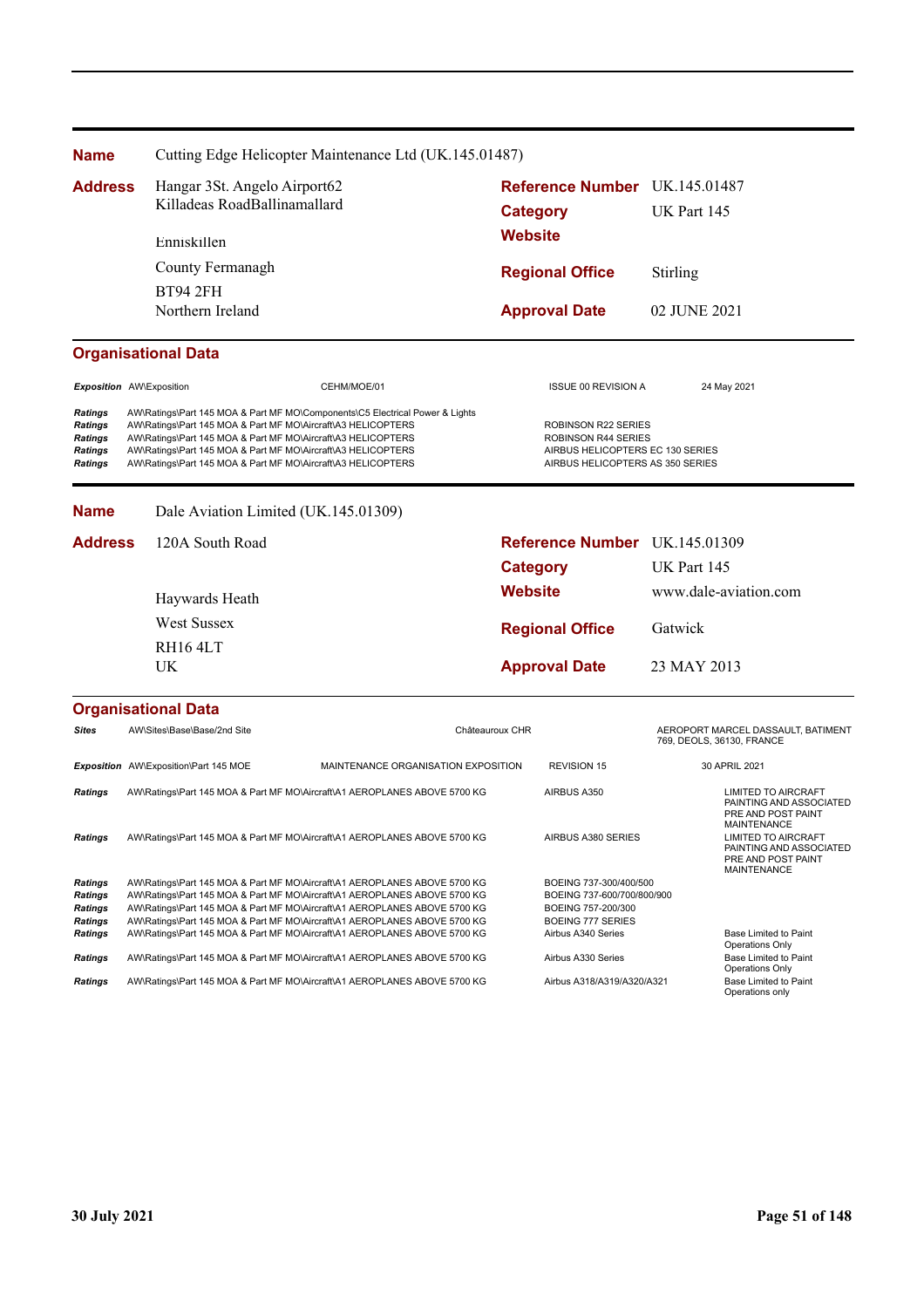| <b>Name</b>                                                              |                                                              | Darchem Engineering Limited (UK.145.00647)                                                                                                                                                                                                                                                                     |                    |                      |                                                                                        |                                                                                                                                     |
|--------------------------------------------------------------------------|--------------------------------------------------------------|----------------------------------------------------------------------------------------------------------------------------------------------------------------------------------------------------------------------------------------------------------------------------------------------------------------|--------------------|----------------------|----------------------------------------------------------------------------------------|-------------------------------------------------------------------------------------------------------------------------------------|
| <b>Address</b>                                                           | Stillington                                                  |                                                                                                                                                                                                                                                                                                                |                    |                      | Reference Number UK.145.00647                                                          |                                                                                                                                     |
|                                                                          |                                                              |                                                                                                                                                                                                                                                                                                                |                    | <b>Category</b>      |                                                                                        | UK Part 145                                                                                                                         |
|                                                                          | Stockton-On-Tees                                             |                                                                                                                                                                                                                                                                                                                |                    | <b>Website</b>       |                                                                                        |                                                                                                                                     |
|                                                                          | Cleveland                                                    |                                                                                                                                                                                                                                                                                                                |                    |                      | <b>Regional Office</b>                                                                 | Manchester                                                                                                                          |
|                                                                          | <b>TS21 1LB</b>                                              |                                                                                                                                                                                                                                                                                                                |                    |                      |                                                                                        |                                                                                                                                     |
|                                                                          | UK.                                                          |                                                                                                                                                                                                                                                                                                                |                    |                      | <b>Approval Date</b>                                                                   | 30 September 1998                                                                                                                   |
|                                                                          | <b>Organisational Data</b>                                   |                                                                                                                                                                                                                                                                                                                |                    |                      |                                                                                        |                                                                                                                                     |
|                                                                          | Exposition AW\Exposition\Part 145 MOE                        | DEL/EASA/001                                                                                                                                                                                                                                                                                                   |                    |                      | <b>ISSUE 23</b>                                                                        | 15 JANUARY 2021                                                                                                                     |
| Ratings<br><b>Ratings</b><br><b>Ratings</b><br>Ratings<br><b>Ratings</b> | AW\Ratings\Part 145 MOA & Part MF MO\Components\C6 Equipment | AW\Ratings\Part 145 MOA & Part MF MO\Components\C1 Air Cond & Press<br>AW\Ratings\Part 145 MOA & Part MF MO\Components\C7 Engine - APU<br>AW\Ratings\Part 145 MOA & Part MF MO\Components\C17 Pneumatic & Vacuum<br>AW\Ratings\Part 145 MOA & Part MF MO\Components\C18 Protection ice/rain/fire               |                    |                      |                                                                                        |                                                                                                                                     |
| <b>Name</b>                                                              |                                                              | DEA Aviation Limited (UK.145.01336)                                                                                                                                                                                                                                                                            |                    |                      |                                                                                        |                                                                                                                                     |
| <b>Address</b>                                                           | <b>Gamston Airport</b>                                       |                                                                                                                                                                                                                                                                                                                |                    |                      | Reference Number UK.145.01336                                                          |                                                                                                                                     |
|                                                                          |                                                              |                                                                                                                                                                                                                                                                                                                |                    | <b>Category</b>      |                                                                                        | UK Part 145                                                                                                                         |
|                                                                          | Retford                                                      |                                                                                                                                                                                                                                                                                                                |                    | <b>Website</b>       |                                                                                        |                                                                                                                                     |
|                                                                          | Nottinghamshire                                              |                                                                                                                                                                                                                                                                                                                |                    |                      | <b>Regional Office</b>                                                                 | Manchester                                                                                                                          |
|                                                                          | <b>DN22 0QL</b>                                              |                                                                                                                                                                                                                                                                                                                |                    |                      |                                                                                        |                                                                                                                                     |
|                                                                          | UK                                                           |                                                                                                                                                                                                                                                                                                                |                    | <b>Approval Date</b> |                                                                                        | 19 DECEMBER 2014                                                                                                                    |
|                                                                          | <b>Organisational Data</b>                                   |                                                                                                                                                                                                                                                                                                                |                    |                      |                                                                                        |                                                                                                                                     |
| <b>Sites</b>                                                             | AW\Sites\Base\Base/2nd Site                                  |                                                                                                                                                                                                                                                                                                                | PALERMO ITALY SITE |                      |                                                                                        | AERO CLUB PALERMO - ASSOCIAZIONE<br>SPORTIVA DILETTANTISTICA, AEROPORTO<br>BOCCADIFALCO, PIAZZA PIETRO MICCA,<br>90137 PALERMO (PA) |
| Sites                                                                    | AW\Sites\Base\Base/PPOB                                      |                                                                                                                                                                                                                                                                                                                |                    |                      | <b>RETFORD (GAMSTON) AIRPORT</b>                                                       | <b>GAMSTON AVIATION, RETFORD,</b><br>NOTTINGHAMSHIRE, DN22 0QL, UK                                                                  |
|                                                                          | Exposition AW\Exposition\Part 145 MOE                        | DEA MOE                                                                                                                                                                                                                                                                                                        |                    |                      | REV 13 ISSUE 02                                                                        | 05 May 2021                                                                                                                         |
| <b>Ratings</b><br><b>Ratings</b><br><b>Ratings</b><br><b>Ratings</b>     |                                                              | AW\Ratings\Part 145 MOA & Part MF MO\Aircraft\A1 AEROPLANES ABOVE 5700 KG<br>AW\Ratings\Part 145 MOA & Part MF MO\Aircraft\A2 AEROPLANES 5700 KG AND BELOW<br>AW\Ratings\Part 145 MOA & Part MF MO\Components\C5 Electrical Power & Lights<br>AW\Ratings\Part 145 MOA & Part MF MO\Components\C14 Landing Gear |                    |                      | BEECH 300 SERIES<br>BEECH 200 SERIES                                                   |                                                                                                                                     |
| Ratings<br><b>Ratings</b>                                                |                                                              | AW\Ratings\Part 145 MOA & Part MF MO\Aircraft\A2 AEROPLANES 5700 KG AND BELOW<br>AW\Ratings\Part 145 MOA & Part MF MO\Aircraft\A2 AEROPLANES 5700 KG AND BELOW                                                                                                                                                 |                    |                      | BEECH 90 SERIES<br>PISTON ENGINE AEROPLANES - METAL<br>STRUCTURE NOT EXCEEDING 5700 KG |                                                                                                                                     |
| <b>Ratings</b>                                                           |                                                              | AW\Ratings\Part 145 MOA & Part MF MO\Aircraft\A2 AEROPLANES 5700 KG AND BELOW                                                                                                                                                                                                                                  |                    |                      | PISTON ENGINE AEROPLANES -<br>COMPOSITE STRUCTURE NOT<br>EXCEEDING 5700 KG             |                                                                                                                                     |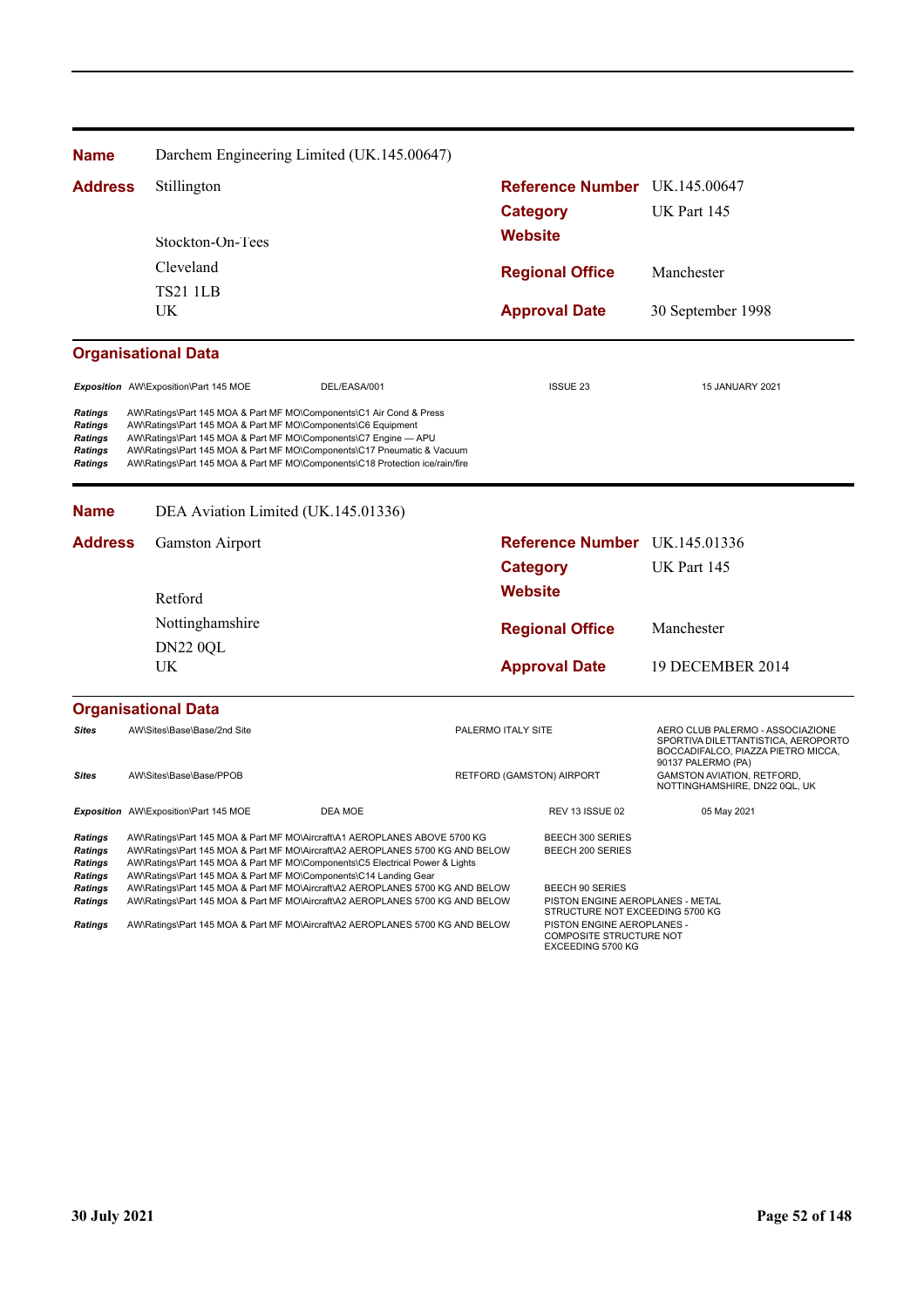| <b>Name</b>                                                                         |                                                                                                                                   | Delavan Limited t/a European Product Support Centre, Goodrich Corporation (UK.145.00754)                                                                                                                                                                                                                                                                                                      |                        |                                                                                                                  |                               |
|-------------------------------------------------------------------------------------|-----------------------------------------------------------------------------------------------------------------------------------|-----------------------------------------------------------------------------------------------------------------------------------------------------------------------------------------------------------------------------------------------------------------------------------------------------------------------------------------------------------------------------------------------|------------------------|------------------------------------------------------------------------------------------------------------------|-------------------------------|
| <b>Address</b>                                                                      | Gorsey Lane                                                                                                                       |                                                                                                                                                                                                                                                                                                                                                                                               |                        | Reference Number UK.145.00754                                                                                    |                               |
|                                                                                     |                                                                                                                                   | <b>Category</b>                                                                                                                                                                                                                                                                                                                                                                               |                        |                                                                                                                  | UK Part 145                   |
|                                                                                     | Widnes                                                                                                                            |                                                                                                                                                                                                                                                                                                                                                                                               | <b>Website</b>         |                                                                                                                  |                               |
|                                                                                     | Cheshire                                                                                                                          |                                                                                                                                                                                                                                                                                                                                                                                               |                        |                                                                                                                  |                               |
|                                                                                     | WA80RJ                                                                                                                            |                                                                                                                                                                                                                                                                                                                                                                                               | <b>Regional Office</b> |                                                                                                                  | Manchester                    |
|                                                                                     | UK                                                                                                                                |                                                                                                                                                                                                                                                                                                                                                                                               | <b>Approval Date</b>   |                                                                                                                  | 5 SEPTEMBER 2001              |
|                                                                                     | <b>Organisational Data</b>                                                                                                        |                                                                                                                                                                                                                                                                                                                                                                                               |                        |                                                                                                                  |                               |
|                                                                                     | Exposition AW\Exposition\Part 145 MOE                                                                                             | PMI Q22.32                                                                                                                                                                                                                                                                                                                                                                                    |                        | <b>ISSUE 28</b>                                                                                                  | 20 APRIL 2021                 |
| <b>Ratings</b>                                                                      | AW\Ratings\Part 145 MOA & Part MF MO\Components\C7 Engine - APU                                                                   |                                                                                                                                                                                                                                                                                                                                                                                               |                        |                                                                                                                  |                               |
| <b>Name</b>                                                                         | Deltair Aerospace Limited(UK.145.01349)                                                                                           |                                                                                                                                                                                                                                                                                                                                                                                               |                        |                                                                                                                  |                               |
| <b>Address</b>                                                                      | 17 Aston Road                                                                                                                     |                                                                                                                                                                                                                                                                                                                                                                                               |                        |                                                                                                                  | Reference Number UK.145.01349 |
|                                                                                     |                                                                                                                                   |                                                                                                                                                                                                                                                                                                                                                                                               | <b>Category</b>        |                                                                                                                  | UK Part 145                   |
|                                                                                     | Waterlooville                                                                                                                     |                                                                                                                                                                                                                                                                                                                                                                                               | <b>Website</b>         |                                                                                                                  | @deltair.co.uk                |
|                                                                                     | Hampshire                                                                                                                         |                                                                                                                                                                                                                                                                                                                                                                                               | <b>Regional Office</b> |                                                                                                                  | Gatwick                       |
|                                                                                     | PO77XG                                                                                                                            |                                                                                                                                                                                                                                                                                                                                                                                               |                        |                                                                                                                  |                               |
|                                                                                     | <b>UK</b>                                                                                                                         |                                                                                                                                                                                                                                                                                                                                                                                               | <b>Approval Date</b>   |                                                                                                                  | <b>20 DECEMBER 2015</b>       |
|                                                                                     | <b>Organisational Data</b>                                                                                                        |                                                                                                                                                                                                                                                                                                                                                                                               |                        |                                                                                                                  |                               |
|                                                                                     | Exposition AW\Exposition\Part 145 MOE                                                                                             | <b>JD 100</b>                                                                                                                                                                                                                                                                                                                                                                                 |                        | ISSUE 06 REVISION 00                                                                                             | 18 MARCH 2021                 |
| <b>Ratings</b>                                                                      | AW\Ratings\Part 145 MOA & Part MF MO\Engine\B2 PISTON                                                                             |                                                                                                                                                                                                                                                                                                                                                                                               | BHP.                   | HORIZONTALLY OPPOSED, IN-LINE AND<br>RADIAL, INJECTED TURBO OR<br>SUPERCHARGED, GEARED UP TO 650                 |                               |
| Ratings<br><b>Ratings</b><br>Ratings<br><b>Ratings</b><br>Ratings<br><b>Ratings</b> | AW\Ratings\Part 145 MOA & Part MF MO\Components\C7 Engine - APU<br>AW\Ratings\Part 145 MOA & Part MF MO\Components\C16 Propellers | AW\Ratings\Part 145 MOA & Part MF MO\Specialised Services\D1 Non Destructive Testing<br>AW\Ratings\Part 145 MOA & Part MF MO\Specialised Services\D1 Non Destructive Testing<br>AW\Ratings\Part 145 MOA & Part MF MO\Specialised Services\D1 Non Destructive Testing<br>AW\Ratings\Part 145 MOA & Part MF MO\Specialised Services\D1 Non Destructive Testing                                  |                        | <b>LIQUID PENETRANT</b><br>MAGNETIC PARTICLE<br>EDDY CURRENT<br>ULTRASONIC                                       |                               |
| <b>Name</b>                                                                         | DHL Air Limited (UK.145.00849)                                                                                                    |                                                                                                                                                                                                                                                                                                                                                                                               |                        |                                                                                                                  |                               |
| <b>Address</b>                                                                      | <b>EMA Cargo WestEast Midlands</b>                                                                                                |                                                                                                                                                                                                                                                                                                                                                                                               |                        |                                                                                                                  | Reference Number UK.145.00849 |
|                                                                                     | Airport                                                                                                                           |                                                                                                                                                                                                                                                                                                                                                                                               | <b>Category</b>        |                                                                                                                  | UK Part 145                   |
|                                                                                     | Castle Donington, Derby                                                                                                           |                                                                                                                                                                                                                                                                                                                                                                                               | <b>Website</b>         |                                                                                                                  |                               |
|                                                                                     | Derbyshire                                                                                                                        |                                                                                                                                                                                                                                                                                                                                                                                               | <b>Regional Office</b> |                                                                                                                  | Manchester                    |
|                                                                                     | <b>DE74 2TR</b>                                                                                                                   |                                                                                                                                                                                                                                                                                                                                                                                               |                        |                                                                                                                  |                               |
|                                                                                     | UK                                                                                                                                |                                                                                                                                                                                                                                                                                                                                                                                               | <b>Approval Date</b>   |                                                                                                                  | 16 SEPTEMBER 2002             |
|                                                                                     | <b>Organisational Data</b>                                                                                                        |                                                                                                                                                                                                                                                                                                                                                                                               |                        |                                                                                                                  |                               |
|                                                                                     | Exposition AW\Exposition\Part 145 MOE                                                                                             | DHLA.CAME.001                                                                                                                                                                                                                                                                                                                                                                                 |                        | ISSUE 16 REV 00 TR/01                                                                                            | 21 JUNE 2021                  |
| Ratings<br>Ratings<br>Ratings<br>Ratings<br><b>Ratings</b>                          |                                                                                                                                   | AW\Ratings\Part 145 MOA & Part MF MO\Aircraft\A1 AEROPLANES ABOVE 5700 KG<br>AW\Ratings\Part 145 MOA & Part MF MO\Aircraft\A1 AEROPLANES ABOVE 5700 KG<br>AW\Ratings\Part 145 MOA & Part MF MO\Aircraft\A1 AEROPLANES ABOVE 5700 KG<br>AW\Ratings\Part 145 MOA & Part MF MO\Aircraft\A1 AEROPLANES ABOVE 5700 KG<br>AW\Ratings\Part 145 MOA & Part MF MO\Aircraft\A1 AEROPLANES ABOVE 5700 KG |                        | AIRBUS A330<br>AIRBUS A300-600<br>BOEING 757-200 SEREIS<br>BOEING 757-200/300 SERIES<br><b>BOEING 777 SERIES</b> |                               |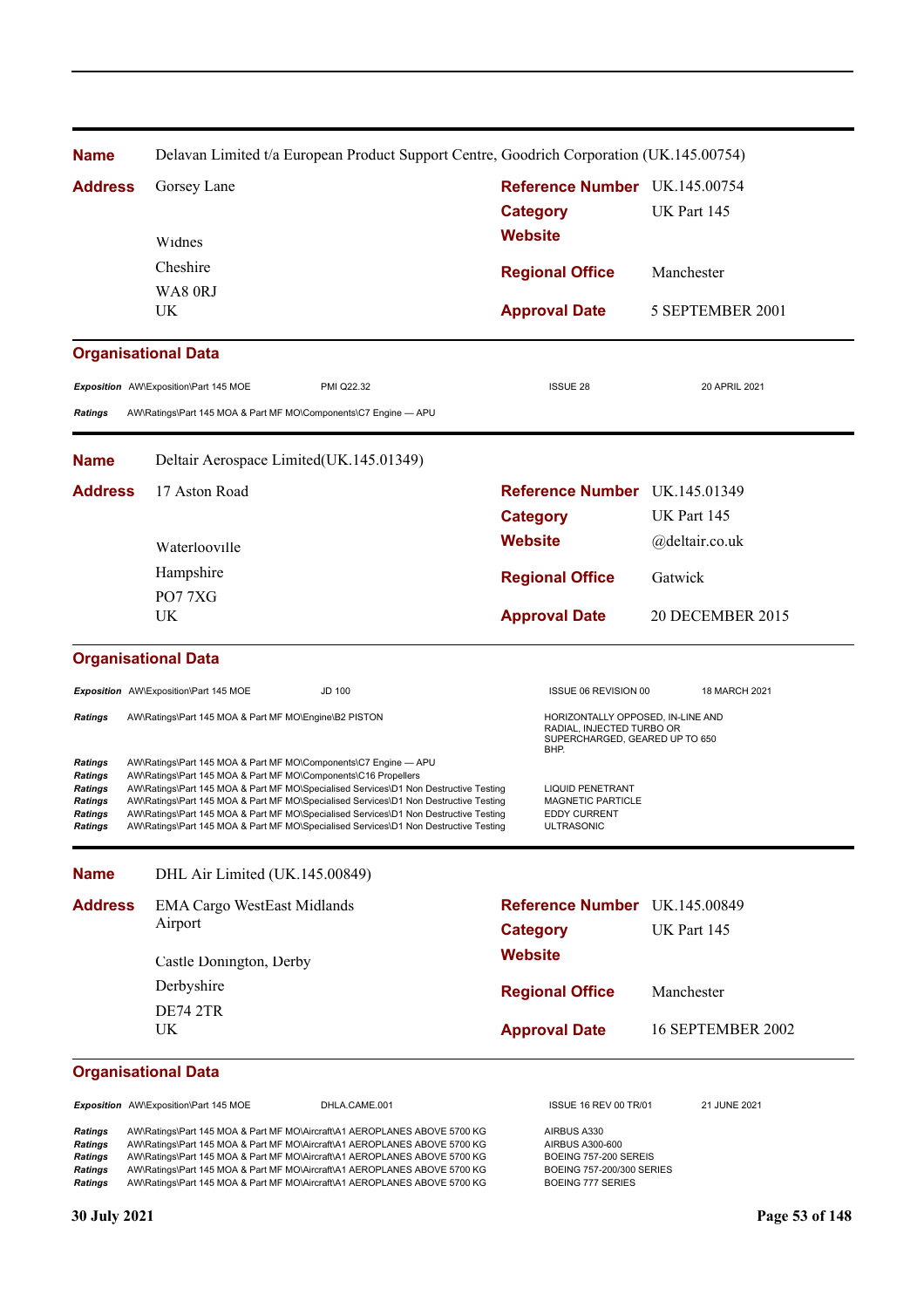| <b>Name</b>                                                    | Druck Limited (UK.145.00721)                                                                                                                                                                                                                                                                                                                                                                               |                                                                           |                                                                                                              |
|----------------------------------------------------------------|------------------------------------------------------------------------------------------------------------------------------------------------------------------------------------------------------------------------------------------------------------------------------------------------------------------------------------------------------------------------------------------------------------|---------------------------------------------------------------------------|--------------------------------------------------------------------------------------------------------------|
| <b>Address</b>                                                 | Fir Tree Lane                                                                                                                                                                                                                                                                                                                                                                                              | Reference Number UK.145.00721                                             |                                                                                                              |
|                                                                |                                                                                                                                                                                                                                                                                                                                                                                                            | <b>Category</b>                                                           | UK Part 145                                                                                                  |
|                                                                | Groby                                                                                                                                                                                                                                                                                                                                                                                                      | <b>Website</b>                                                            |                                                                                                              |
|                                                                | Leicester                                                                                                                                                                                                                                                                                                                                                                                                  | <b>Regional Office</b>                                                    | Gatwick                                                                                                      |
|                                                                | LE6 0FH                                                                                                                                                                                                                                                                                                                                                                                                    |                                                                           |                                                                                                              |
|                                                                | UK.                                                                                                                                                                                                                                                                                                                                                                                                        | <b>Approval Date</b>                                                      | <b>7 JANUARY 2000</b>                                                                                        |
|                                                                | <b>Organisational Data</b>                                                                                                                                                                                                                                                                                                                                                                                 |                                                                           |                                                                                                              |
|                                                                | PR01-00011<br>Exposition AW\Exposition\Part 145 MOE                                                                                                                                                                                                                                                                                                                                                        | ISSUE 01 REVISION 14                                                      | 03 FEBRUARY 2021                                                                                             |
| Ratings<br>Ratings<br>Ratings<br>Ratings<br>Ratings<br>Ratings | AW\Ratings\Part 145 MOA & Part MF MO\Components\C1 Air Cond & Press<br>AW\Ratings\Part 145 MOA & Part MF MO\Components\C7 Engine - APU<br>AW\Ratings\Part 145 MOA & Part MF MO\Components\C9 Fuel<br>AW\Ratings\Part 145 MOA & Part MF MO\Components\C14 Landing Gear<br>AW\Ratings\Part 145 MOA & Part MF MO\Components\C15 Oxygen<br>AW\Ratings\Part 145 MOA & Part MF MO\Components\C12 Hydraulic Power |                                                                           |                                                                                                              |
| <b>Name</b>                                                    | Dunlop Aircraft Tyres Limited (UK.145.00548)                                                                                                                                                                                                                                                                                                                                                               |                                                                           |                                                                                                              |
| <b>Address</b>                                                 | 40 Fort ParkwayErdington                                                                                                                                                                                                                                                                                                                                                                                   | Reference Number UK.145.00548                                             |                                                                                                              |
|                                                                |                                                                                                                                                                                                                                                                                                                                                                                                            | <b>Category</b>                                                           | UK Part 145                                                                                                  |
|                                                                | Birmingham                                                                                                                                                                                                                                                                                                                                                                                                 | <b>Website</b>                                                            |                                                                                                              |
|                                                                | West Midlands                                                                                                                                                                                                                                                                                                                                                                                              | <b>Regional Office</b>                                                    | Manchester                                                                                                   |
|                                                                | <b>B24 9HL</b>                                                                                                                                                                                                                                                                                                                                                                                             |                                                                           |                                                                                                              |
|                                                                | UK.                                                                                                                                                                                                                                                                                                                                                                                                        | <b>Approval Date</b>                                                      | 31 OCTOBER 1996                                                                                              |
|                                                                | <b>Organisational Data</b>                                                                                                                                                                                                                                                                                                                                                                                 |                                                                           |                                                                                                              |
|                                                                | Exposition AW\Exposition\Part 145 MOE<br>Maintenance Organisation Exposition                                                                                                                                                                                                                                                                                                                               | <b>ISSUE AL</b>                                                           | 26 MARCH 2021                                                                                                |
| <b>Ratings</b>                                                 | AW\Ratings\Part 145 MOA & Part MF MO\Components\C14 Landing Gear                                                                                                                                                                                                                                                                                                                                           |                                                                           |                                                                                                              |
| <b>Name</b>                                                    | Dynamic Aircraft Maintenance Limited (UK.145.01396)                                                                                                                                                                                                                                                                                                                                                        |                                                                           |                                                                                                              |
| <b>Address</b>                                                 | Aerial Court, Eastern Business                                                                                                                                                                                                                                                                                                                                                                             | Reference Number UK.145.01396                                             |                                                                                                              |
|                                                                | Park, Bournemouth International                                                                                                                                                                                                                                                                                                                                                                            | <b>Category</b>                                                           | UK Part 145                                                                                                  |
|                                                                | Airport,<br>Christchurch                                                                                                                                                                                                                                                                                                                                                                                   | <b>Website</b>                                                            |                                                                                                              |
|                                                                | Dorset                                                                                                                                                                                                                                                                                                                                                                                                     | <b>Regional Office</b>                                                    | Gatwick                                                                                                      |
|                                                                | <b>BH23 6NE</b>                                                                                                                                                                                                                                                                                                                                                                                            |                                                                           |                                                                                                              |
|                                                                | UK                                                                                                                                                                                                                                                                                                                                                                                                         | <b>Approval Date</b>                                                      | 11 JUNE 2018                                                                                                 |
|                                                                | <b>Organisational Data</b>                                                                                                                                                                                                                                                                                                                                                                                 |                                                                           |                                                                                                              |
| Sites                                                          | AW\Sites\Base\Base/PPOB                                                                                                                                                                                                                                                                                                                                                                                    |                                                                           | BOURNEMOUTH INTERNATIONAL AIRPORT AERIAL COURT, EASTERN BUSINESS PARK,<br>CHRISTCHURCH, DORSET, BH23 6NE, UK |
|                                                                | Exposition AW\Exposition\Part 145 MOE<br>DAM MOE                                                                                                                                                                                                                                                                                                                                                           | ISSUE 09                                                                  | 12 APRIL 2021                                                                                                |
| Ratings<br><b>Ratings</b>                                      | AW\Ratings\Part 145 MOA & Part MF MO\Components\C5 Electrical Power & Lights<br>AW\Ratings\Part 145 MOA & Part MF MO\Aircraft\A2 AEROPLANES 5700 KG AND BELOW                                                                                                                                                                                                                                              | TEXTRON AVIATION INC CESSNA 400<br><b>SERIES</b>                          |                                                                                                              |
| Ratings                                                        | AW\Ratings\Part 145 MOA & Part MF MO\Aircraft\A2 AEROPLANES 5700 KG AND BELOW                                                                                                                                                                                                                                                                                                                              | PISTON ENGINE AEROPLANES -<br>COMPOSITE STRUCTURE NOT<br>EXCEEDING 5700KG |                                                                                                              |
| Ratings                                                        | AW\Ratings\Part 145 MOA & Part MF MO\Engine\B2 PISTON                                                                                                                                                                                                                                                                                                                                                      | <b>AUSTRO ENGINE E4 SERIES</b>                                            | LIMITED TO MAINTENANCE<br>TASKS AND LRU CHANGES                                                              |
| 30 July 2021                                                   |                                                                                                                                                                                                                                                                                                                                                                                                            |                                                                           | Page 54 of 148                                                                                               |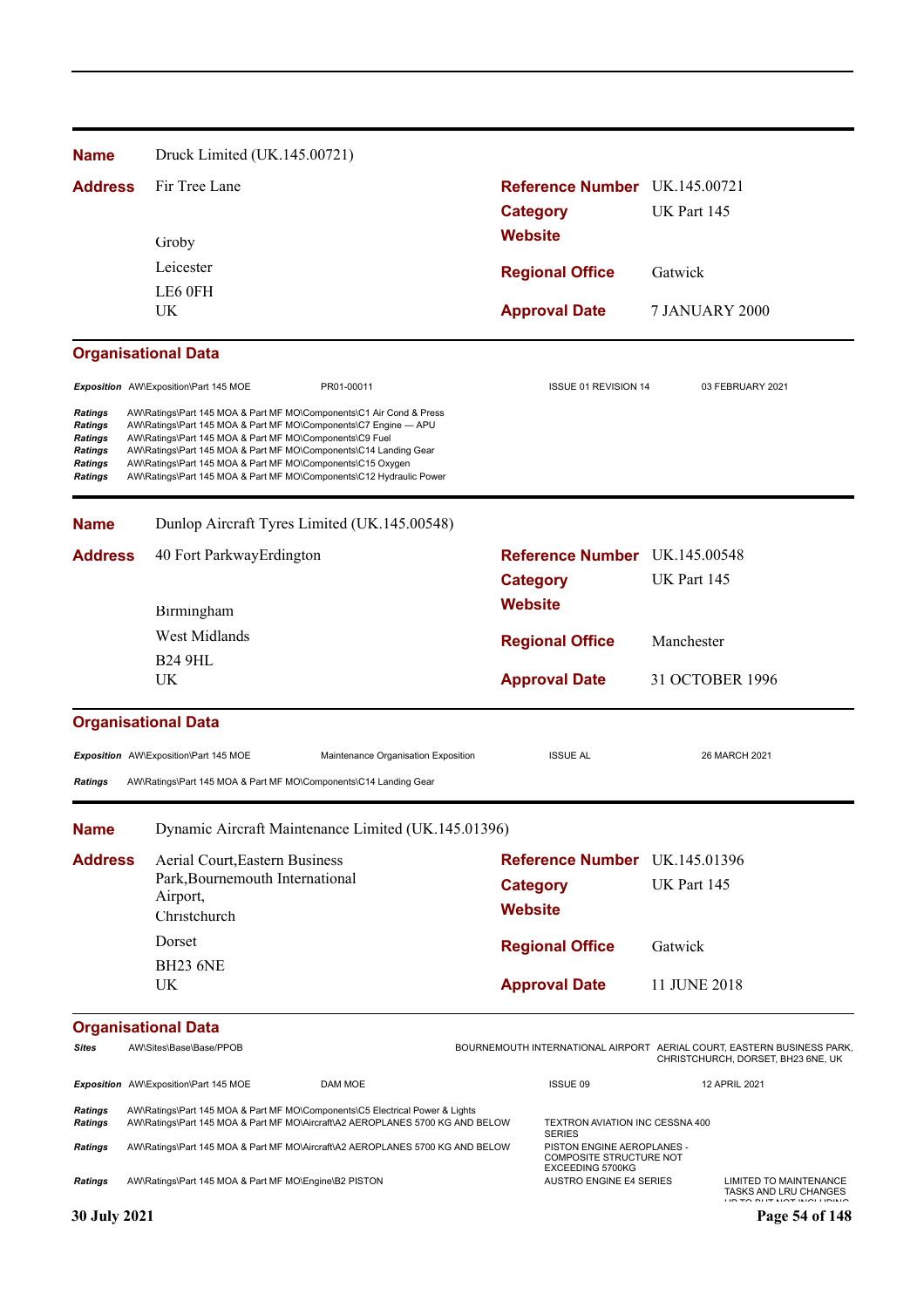| <b>Ratings</b><br><b>Ratings</b> | AW\Ratings\Part 145 MOA & Part MF MO\Engine\B2 PISTON<br>AW\Ratings\Part 145 MOA & Part MF MO\Aircraft\A2 AEROPLANES 5700 KG AND BELOW |                        | THIELERT TAE 125 SERIES<br>TEXTRON AVIATION INC BEECHCRAFT<br>200 SERIES                            |               | UP TO BUT NOT INCLUDING<br><b>MAJOR REPAIRS, MAJOR</b><br><b>MODIFICATIONS AND</b><br>OVERHAULS<br><b>LIMITED TO MAINTENANCE</b><br>TASKS AND LRU CHANGES<br>UP TO BUT NOT INCLUDING<br><b>MAJOR REPAIRS, MAJOR</b><br>MODIFICATIONS AND<br>OVERHAULS. |  |
|----------------------------------|----------------------------------------------------------------------------------------------------------------------------------------|------------------------|-----------------------------------------------------------------------------------------------------|---------------|--------------------------------------------------------------------------------------------------------------------------------------------------------------------------------------------------------------------------------------------------------|--|
|                                  |                                                                                                                                        |                        |                                                                                                     |               |                                                                                                                                                                                                                                                        |  |
| <b>Name</b>                      | E.B.G. Helicopters (Sales & Maintenance) Limited (UK.145.01250)                                                                        |                        |                                                                                                     |               |                                                                                                                                                                                                                                                        |  |
| <b>Address</b>                   | Hangar 6Redhill Aerodrome                                                                                                              |                        | Reference Number UK.145.01250                                                                       |               |                                                                                                                                                                                                                                                        |  |
|                                  |                                                                                                                                        |                        | <b>Category</b>                                                                                     | UK Part 145   |                                                                                                                                                                                                                                                        |  |
|                                  | Redhill                                                                                                                                | <b>Website</b>         |                                                                                                     |               |                                                                                                                                                                                                                                                        |  |
|                                  | Surrey                                                                                                                                 |                        | <b>Regional Office</b>                                                                              | Gatwick       |                                                                                                                                                                                                                                                        |  |
|                                  | RH1 5JY                                                                                                                                |                        |                                                                                                     |               |                                                                                                                                                                                                                                                        |  |
|                                  | UK                                                                                                                                     |                        | <b>Approval Date</b>                                                                                | 20 April 2010 |                                                                                                                                                                                                                                                        |  |
|                                  | <b>Organisational Data</b>                                                                                                             |                        |                                                                                                     |               |                                                                                                                                                                                                                                                        |  |
| <b>Sites</b>                     | AW\Sites\Base\Base/PPOB                                                                                                                | <b>REDHILL</b>         |                                                                                                     |               | HANGAR 6, REDHILL AERODROME,<br>REDHILL, SURREY, RH1 5JY                                                                                                                                                                                               |  |
|                                  | Exposition AW\Exposition\Part 145 MOE<br>EBG MOE                                                                                       |                        | ISSUE 04 REVISION 01                                                                                |               | 25 MAY 2021                                                                                                                                                                                                                                            |  |
| <b>Ratings</b><br><b>Ratings</b> | AW\Ratings\Part 145 MOA & Part MF MO\Aircraft\A3 HELICOPTERS<br>AW\Ratings\Part 145 MOA & Part MF MO\Aircraft\A3 HELICOPTERS           |                        | SINGLE PISTON ENGINE HELICOPTERS<br>SINGLE TURBINE ENGINE<br>HELICOPTERS NOT EXCEEDING<br>3175KG    |               |                                                                                                                                                                                                                                                        |  |
| <b>Ratings</b><br><b>Ratings</b> | AW\Ratings\Part 145 MOA & Part MF MO\Aircraft\A3 HELICOPTERS<br>AW\Ratings\Part 145 MOA & Part MF MO\Aircraft\A3 HELICOPTERS           |                        | AUGUSTA A109 SERIES<br>EUROCOPTER AS355                                                             |               |                                                                                                                                                                                                                                                        |  |
| <b>Name</b>                      | Eagle Aero Engineering Limited (UK.145.01236) (GA)                                                                                     |                        |                                                                                                     |               |                                                                                                                                                                                                                                                        |  |
| <b>Address</b>                   | London Ashford Airport                                                                                                                 |                        | Reference Number UK.145.01236                                                                       |               |                                                                                                                                                                                                                                                        |  |
|                                  |                                                                                                                                        |                        | <b>Category</b>                                                                                     | UK Part 145   |                                                                                                                                                                                                                                                        |  |
|                                  | Lydd                                                                                                                                   | <b>Website</b>         |                                                                                                     |               |                                                                                                                                                                                                                                                        |  |
|                                  | Kent                                                                                                                                   |                        |                                                                                                     |               |                                                                                                                                                                                                                                                        |  |
|                                  | <b>TN29 9QL</b>                                                                                                                        |                        | <b>Regional Office</b>                                                                              | Gatwick       |                                                                                                                                                                                                                                                        |  |
|                                  | UK                                                                                                                                     |                        | <b>Approval Date</b>                                                                                |               | 01 FEBRUARY 2010                                                                                                                                                                                                                                       |  |
|                                  | <b>Organisational Data</b>                                                                                                             |                        |                                                                                                     |               |                                                                                                                                                                                                                                                        |  |
| <b>Sites</b>                     | AW\Sites\Base                                                                                                                          | LONDON ASHFORD AIRPORT |                                                                                                     |               | LYDD, KENT, TN29 9QL, UK                                                                                                                                                                                                                               |  |
|                                  | MN 001<br><b>Exposition</b> AW\Exposition\Part 145 MOE                                                                                 |                        | ISSUE 00 REVISION 10                                                                                |               | 01 JUNE 2021                                                                                                                                                                                                                                           |  |
| <b>Ratings</b>                   | AW\Ratings\Part 145 MOA & Part MF MO\Aircraft\A2 AEROPLANES 5700 KG AND BELOW                                                          |                        | PISTON ENGINE AEROPLANES - METAL<br>STRUCTURE NOT EXCEEDING 5700KG                                  |               |                                                                                                                                                                                                                                                        |  |
| <b>Ratings</b>                   | AW\Ratings\Part 145 MOA & Part MF MO\Aircraft\A2 AEROPLANES 5700 KG AND BELOW                                                          |                        | PISTON ENGINE AEROPLANES -<br>COMPOSITE STRUCTURE NOT<br><b>EXCEEDING 5700KG</b>                    |               |                                                                                                                                                                                                                                                        |  |
| <b>Ratings</b>                   | AW\Ratings\Part 145 MOA & Part MF MO\Aircraft\A2 AEROPLANES 5700 KG AND BELOW                                                          |                        | PISTON ENGINE AEROPLANES -<br>WOODEN STRUCTURE NOT                                                  |               |                                                                                                                                                                                                                                                        |  |
| Ratings                          | AW\Ratings\Part 145 MOA & Part MF MO\Aircraft\A2 AEROPLANES 5700 KG AND BELOW                                                          |                        | <b>EXCEEDING 5700KG</b><br>PISTON ENGINE AEROPLANES - MIXED<br>CONSTRUCTION NOT EXCEEDING<br>5700KG |               |                                                                                                                                                                                                                                                        |  |
| Ratings                          | AW\Ratings\Part 145 MOA & Part MF MO\Aircraft\A2 AEROPLANES 5700 KG AND BELOW                                                          |                        | SINGLE TURBOPROP AEROPLANES<br>NOT EXCEEDING 5700KG -<br><b>UNPRESSURISED</b>                       |               |                                                                                                                                                                                                                                                        |  |
|                                  |                                                                                                                                        |                        |                                                                                                     |               |                                                                                                                                                                                                                                                        |  |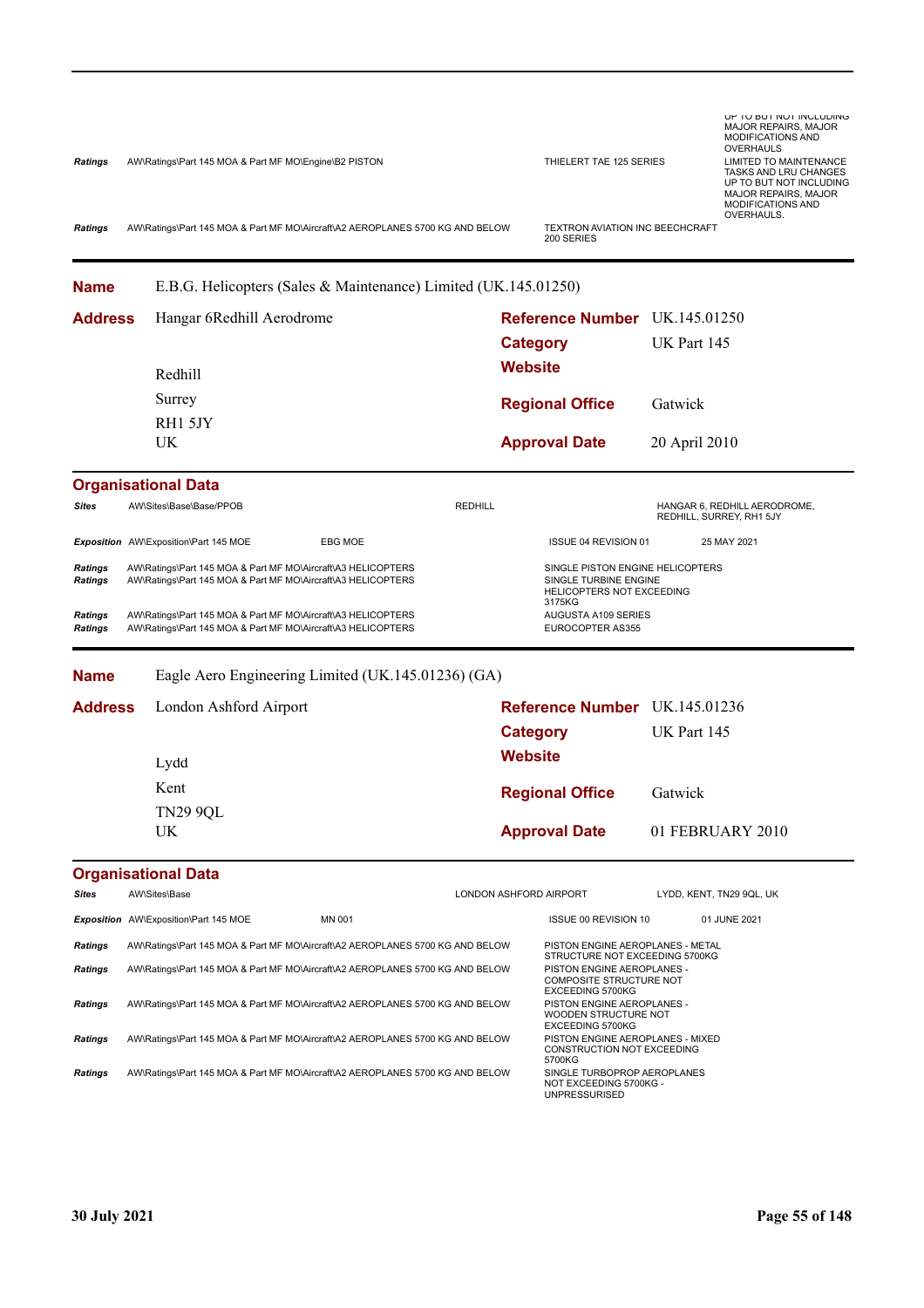| <b>Name</b>                      | Earthpole Limited t/a Airbase GSE (UK.145.01093)                                                                                      |                                 |                   |                                                                                               |                                                                                      |  |
|----------------------------------|---------------------------------------------------------------------------------------------------------------------------------------|---------------------------------|-------------------|-----------------------------------------------------------------------------------------------|--------------------------------------------------------------------------------------|--|
| <b>Address</b>                   |                                                                                                                                       | Heathrow Logistics Park, Unit 2 |                   |                                                                                               | Reference Number UK.145.01093                                                        |  |
|                                  | Bedfont Road,                                                                                                                         |                                 |                   | <b>Category</b>                                                                               | UK Part 145                                                                          |  |
|                                  | Feltham, Heathrow                                                                                                                     |                                 |                   | <b>Website</b>                                                                                |                                                                                      |  |
|                                  | Middlesex                                                                                                                             |                                 |                   | <b>Regional Office</b>                                                                        | Gatwick                                                                              |  |
|                                  | <b>TW14 8EE</b>                                                                                                                       |                                 |                   |                                                                                               |                                                                                      |  |
|                                  | UK                                                                                                                                    |                                 |                   | <b>Approval Date</b>                                                                          | 22 MAY 2006                                                                          |  |
|                                  | <b>Organisational Data</b>                                                                                                            |                                 |                   |                                                                                               |                                                                                      |  |
| <b>Sites</b>                     | AW\Sites\2nd Site                                                                                                                     |                                 |                   | STAINES, MIDDLESEX                                                                            | 262-264 CHERTSEY LANE, STAINES,<br>MIDDLESEX, TW18 3NF.                              |  |
|                                  | Exposition AW\Exposition\Part 145 MOE                                                                                                 | LPR.QA.001                      |                   | ISSUE 10 REV 00                                                                               | 16 JUNE 2021                                                                         |  |
| <b>Ratings</b>                   | AW\Ratings\Part 145 MOA & Part MF MO\Components\C6 Equipment                                                                          |                                 |                   |                                                                                               |                                                                                      |  |
| <b>Name</b>                      | East Midlands Helicopters Engineering Limited (UK.145.01079)                                                                          |                                 |                   |                                                                                               |                                                                                      |  |
| <b>Address</b>                   | OaklandsLoughborough RoadCostock                                                                                                      |                                 |                   | Reference Number UK.145.01079                                                                 |                                                                                      |  |
|                                  |                                                                                                                                       |                                 |                   | <b>Category</b>                                                                               | UK Part 145                                                                          |  |
|                                  | Loughborough                                                                                                                          |                                 |                   | <b>Website</b>                                                                                | www.emhe.co.uk                                                                       |  |
|                                  | Leicester                                                                                                                             |                                 |                   | <b>Regional Office</b>                                                                        | Manchester                                                                           |  |
|                                  | LE12 6XB                                                                                                                              |                                 |                   |                                                                                               |                                                                                      |  |
|                                  | UK                                                                                                                                    |                                 |                   | <b>Approval Date</b>                                                                          | 29 November 2005                                                                     |  |
|                                  | <b>Organisational Data</b>                                                                                                            |                                 |                   |                                                                                               |                                                                                      |  |
| <b>Sites</b>                     | AW\Sites\Base\Base/PPOB                                                                                                               |                                 | <b>COSTOCK</b>    |                                                                                               | OAKLANDS, LOUGHBOROUGH ROAD,<br>COSTOCK, LOUGHBOROUGH, LEICESTER,                    |  |
| <b>Sites</b>                     | AW\Sites\Base\Base/2nd Site                                                                                                           |                                 | <b>LEICESTER</b>  |                                                                                               | LE12 6XB<br>LEICESTER AIRPORT, GARTREE ROAD,<br>LEICESTER, LEICESTERSHIRE, LE2 2FG   |  |
|                                  | Exposition AW\Exposition\Part 145 MOE                                                                                                 | EMHE/MOE/145/01079              |                   | ISSUE 07 REVISION 01                                                                          | 05 JANUARY 2021                                                                      |  |
| Ratings<br>Ratings               | AW\Ratings\Part 145 MOA & Part MF MO\Aircraft\A3 HELICOPTERS<br>AW\Ratings\Part 145 MOA & Part MF MO\Aircraft\A3 HELICOPTERS          |                                 |                   | SINGLE PISTON ENGINE HELICOPTERS<br>SINGLE TURBINE ENGINE<br>HELICOPTERS NOT EXCEEDING        |                                                                                      |  |
| <b>Ratings</b><br><b>Ratings</b> | AW\Ratings\Part 145 MOA & Part MF MO\Aircraft\A3 HELICOPTERS<br>AW\Ratings\Part 145 MOA & Part MF MO\Engine\B1 TURBINE                |                                 |                   | 3175KG<br>EUROCOPTER AS 355 SERIES<br>TURBOMECA ARRIEL SERIES ROLLS-<br>ROYCE CORP 250 SERIES |                                                                                      |  |
| <b>Ratings</b><br>Ratings        | AW\Ratings\Part 145 MOA & Part MF MO\Engine\B2 PISTON<br>AW\Ratings\Part 145 MOA & Part MF MO\Components\C5 Electrical Power & Lights |                                 |                   | <b>TEXTRON LYCOMING SERIES</b>                                                                |                                                                                      |  |
| <b>Name</b>                      | EasyJet UK Limited t/a EasyJet Engineering (UK.145.01397)                                                                             |                                 |                   |                                                                                               |                                                                                      |  |
| <b>Address</b>                   | Hangar 89London Luton Airport                                                                                                         |                                 |                   | Reference Number UK.145.01397                                                                 |                                                                                      |  |
|                                  |                                                                                                                                       |                                 |                   | <b>Category</b>                                                                               | UK Part 145                                                                          |  |
|                                  | Luton                                                                                                                                 |                                 |                   | <b>Website</b>                                                                                |                                                                                      |  |
|                                  | Bedfordshire                                                                                                                          |                                 |                   | <b>Regional Office</b>                                                                        | Gatwick                                                                              |  |
|                                  | LU <sub>2</sub> 9PF                                                                                                                   |                                 |                   |                                                                                               |                                                                                      |  |
|                                  | UK                                                                                                                                    |                                 |                   | <b>Approval Date</b>                                                                          | 24/10/18                                                                             |  |
|                                  | <b>Organisational Data</b>                                                                                                            |                                 |                   |                                                                                               |                                                                                      |  |
| <b>Sites</b>                     | AW\Sites\2nd Site                                                                                                                     |                                 | <b>MAASTRICHT</b> |                                                                                               | C/O MAAS AVIATION, HORSTERWEG 25,<br>6199 AC, MAASTRICHT AIRPORT, THE<br>NETHERLANDS |  |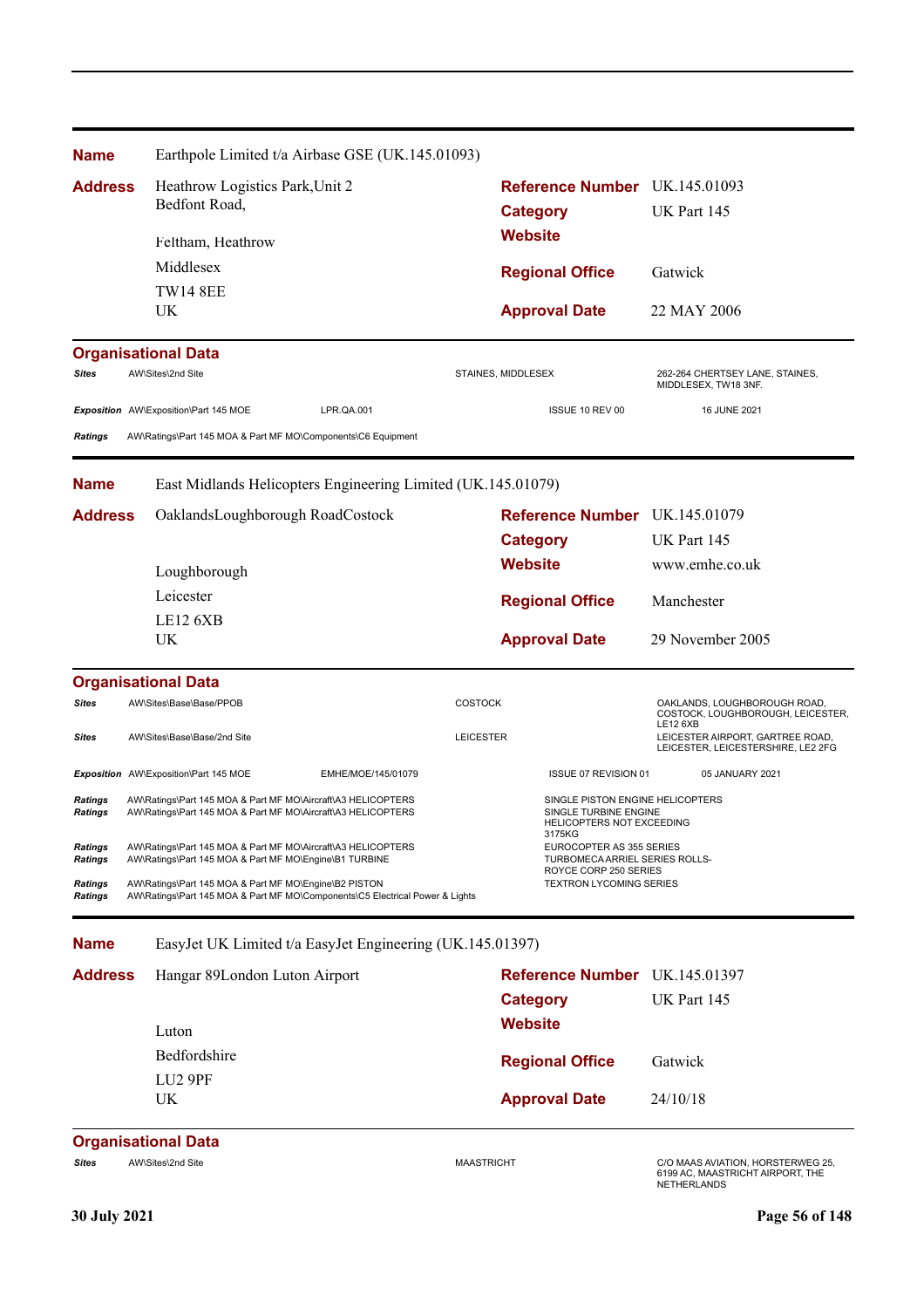| <b>Sites</b>                                                                                                                                  | AW\Sites\Base\Base/PPOB               |                                                                                                                                                                        |                                                                                                                                                                                                                                                                                                                                                                                                                                                                                                                                                                                                                                                                   | <b>LUTON</b>            |                        |                                                                                       | HANGAR 89LONDON LUTON                                                                                     |  |
|-----------------------------------------------------------------------------------------------------------------------------------------------|---------------------------------------|------------------------------------------------------------------------------------------------------------------------------------------------------------------------|-------------------------------------------------------------------------------------------------------------------------------------------------------------------------------------------------------------------------------------------------------------------------------------------------------------------------------------------------------------------------------------------------------------------------------------------------------------------------------------------------------------------------------------------------------------------------------------------------------------------------------------------------------------------|-------------------------|------------------------|---------------------------------------------------------------------------------------|-----------------------------------------------------------------------------------------------------------|--|
| Sites                                                                                                                                         | AW\Sites\Base\Base/2nd Site           |                                                                                                                                                                        |                                                                                                                                                                                                                                                                                                                                                                                                                                                                                                                                                                                                                                                                   | THE NETHERLANDS         |                        |                                                                                       | AIRPORT, LUTONBEDFORDSHIRELU2 9PF<br>C/O MAAS AVIATION, HORSTERWEG 25,<br>6199 AC, MAASTRICT AIRPORT, THE |  |
| <b>Sites</b>                                                                                                                                  | AW\Sites\Base\Base/2nd Site           |                                                                                                                                                                        |                                                                                                                                                                                                                                                                                                                                                                                                                                                                                                                                                                                                                                                                   | <b>CASTLE DONINGTON</b> |                        |                                                                                       | NETHERLANDS<br>C/O AIRBOURNE COLOURS, HANGAR 35,<br>EAST MIDLANDS AIRPORT, CASTLE                         |  |
| <b>Sites</b>                                                                                                                                  | AW\Sites\Base\Base/2nd Site           |                                                                                                                                                                        |                                                                                                                                                                                                                                                                                                                                                                                                                                                                                                                                                                                                                                                                   | <b>GATWICK AIRPORT</b>  |                        |                                                                                       | DONINGTON, DE74 2SA.<br>HANGAR 9, LONDON GATWICK AIRPORT,<br>GATWICK, WEST SUSSEX, RH6 0NP                |  |
|                                                                                                                                               | Exposition AW\Exposition\Part 145 MOE |                                                                                                                                                                        | EZY/MOE                                                                                                                                                                                                                                                                                                                                                                                                                                                                                                                                                                                                                                                           |                         |                        | <b>REVISION 11</b>                                                                    | 07 JUNE 2021                                                                                              |  |
| <b>Ratings</b><br><b>Ratings</b><br>Ratings<br>Ratings                                                                                        |                                       | AW\Ratings\Part 145 MOA & Part MF MO\Engine\B1 TURBINE<br>AW\Ratings\Part 145 MOA & Part MF MO\Engine\B1 TURBINE<br>AW\Ratings\Part 145 MOA & Part MF MO\Engine\B3 APU | AW\Ratings\Part 145 MOA & Part MF MO\Aircraft\A1 AEROPLANES ABOVE 5700 KG                                                                                                                                                                                                                                                                                                                                                                                                                                                                                                                                                                                         |                         |                        | AIRBUS A318/A319/A320/A321<br>CFM INTERNATIONAL CFM LEAP-1A<br>HONEYWELL 131-9 SERIES | CFM INTERNATIONAL CFM56-5 SERIES                                                                          |  |
| <b>Name</b>                                                                                                                                   |                                       | Eaton Limited (UK.145.00817)                                                                                                                                           |                                                                                                                                                                                                                                                                                                                                                                                                                                                                                                                                                                                                                                                                   |                         |                        |                                                                                       |                                                                                                           |  |
| <b>Address</b>                                                                                                                                |                                       | Larchwood AvenueBedhampton                                                                                                                                             |                                                                                                                                                                                                                                                                                                                                                                                                                                                                                                                                                                                                                                                                   |                         |                        |                                                                                       | <b>Reference Number</b> UK.145.00817                                                                      |  |
|                                                                                                                                               |                                       |                                                                                                                                                                        |                                                                                                                                                                                                                                                                                                                                                                                                                                                                                                                                                                                                                                                                   |                         | <b>Category</b>        |                                                                                       | UK Part 145                                                                                               |  |
|                                                                                                                                               | Havant                                |                                                                                                                                                                        |                                                                                                                                                                                                                                                                                                                                                                                                                                                                                                                                                                                                                                                                   |                         | Website                |                                                                                       |                                                                                                           |  |
|                                                                                                                                               | PO9 3QL                               | Hampshire                                                                                                                                                              |                                                                                                                                                                                                                                                                                                                                                                                                                                                                                                                                                                                                                                                                   |                         | <b>Regional Office</b> |                                                                                       | Gatwick                                                                                                   |  |
|                                                                                                                                               | <b>UK</b>                             |                                                                                                                                                                        |                                                                                                                                                                                                                                                                                                                                                                                                                                                                                                                                                                                                                                                                   |                         | <b>Approval Date</b>   |                                                                                       | <b>26 FEBRUARY 2002</b>                                                                                   |  |
|                                                                                                                                               | <b>Organisational Data</b>            |                                                                                                                                                                        |                                                                                                                                                                                                                                                                                                                                                                                                                                                                                                                                                                                                                                                                   |                         |                        |                                                                                       |                                                                                                           |  |
|                                                                                                                                               | Exposition AW\Exposition\Part 145 MOE |                                                                                                                                                                        | MOE_UK.145.00817                                                                                                                                                                                                                                                                                                                                                                                                                                                                                                                                                                                                                                                  |                         | <b>ISSUE 40</b>        |                                                                                       | 07 JANUARY 2021                                                                                           |  |
| Ratings<br><b>Ratings</b><br>Ratings<br><b>Ratings</b><br><b>Ratings</b>                                                                      |                                       |                                                                                                                                                                        | AW\Ratings\Part 145 MOA & Part MF MO\Components\C5 Electrical Power & Lights<br>AW\Ratings\Part 145 MOA & Part MF MO\Components\C7 Engine - APU<br>AW\Ratings\Part 145 MOA & Part MF MO\Components\C8 Flight Controls<br>AW\Ratings\Part 145 MOA & Part MF MO\Components\C12 Hydraulic Power<br>AW\Ratings\Part 145 MOA & Part MF MO\Components\C14 Landing Gear                                                                                                                                                                                                                                                                                                  |                         |                        |                                                                                       |                                                                                                           |  |
| <b>Name</b>                                                                                                                                   |                                       | Eaton Limited (UK.145.01326)                                                                                                                                           |                                                                                                                                                                                                                                                                                                                                                                                                                                                                                                                                                                                                                                                                   |                         |                        |                                                                                       |                                                                                                           |  |
| <b>Address</b>                                                                                                                                |                                       | Abbey ParkSouthampton                                                                                                                                                  |                                                                                                                                                                                                                                                                                                                                                                                                                                                                                                                                                                                                                                                                   |                         |                        |                                                                                       | Reference Number UK.145.01326                                                                             |  |
|                                                                                                                                               | RoadTitchfield                        |                                                                                                                                                                        |                                                                                                                                                                                                                                                                                                                                                                                                                                                                                                                                                                                                                                                                   | <b>Category</b>         |                        |                                                                                       | UK Part 145                                                                                               |  |
|                                                                                                                                               | Fareham                               |                                                                                                                                                                        |                                                                                                                                                                                                                                                                                                                                                                                                                                                                                                                                                                                                                                                                   |                         | <b>Website</b>         |                                                                                       | www.eaton.com                                                                                             |  |
|                                                                                                                                               | Hampshire                             |                                                                                                                                                                        |                                                                                                                                                                                                                                                                                                                                                                                                                                                                                                                                                                                                                                                                   |                         | <b>Regional Office</b> |                                                                                       | Gatwick                                                                                                   |  |
|                                                                                                                                               | <b>PO14 4QA</b>                       |                                                                                                                                                                        |                                                                                                                                                                                                                                                                                                                                                                                                                                                                                                                                                                                                                                                                   |                         |                        |                                                                                       |                                                                                                           |  |
|                                                                                                                                               | UK                                    |                                                                                                                                                                        |                                                                                                                                                                                                                                                                                                                                                                                                                                                                                                                                                                                                                                                                   |                         | <b>Approval Date</b>   |                                                                                       | 1 DECEMBER 2013                                                                                           |  |
|                                                                                                                                               | <b>Organisational Data</b>            |                                                                                                                                                                        |                                                                                                                                                                                                                                                                                                                                                                                                                                                                                                                                                                                                                                                                   |                         |                        |                                                                                       |                                                                                                           |  |
|                                                                                                                                               | Exposition AW\Exposition\Part 145 MOE |                                                                                                                                                                        | TF-BM-003                                                                                                                                                                                                                                                                                                                                                                                                                                                                                                                                                                                                                                                         |                         |                        | REVISION 03                                                                           | 01 JULY 2021                                                                                              |  |
| <b>Ratings</b><br><b>Ratings</b><br>Ratings<br>Ratings<br><b>Ratings</b><br><b>Ratings</b><br><b>Ratings</b><br>Ratings<br>Ratings<br>Ratings |                                       | AW\Ratings\Part 145 MOA & Part MF MO\Components\C9 Fuel                                                                                                                | AW\Ratings\Part 145 MOA & Part MF MO\Components\C1 Air Cond & Press<br>AW\Ratings\Part 145 MOA & Part MF MO\Components\C4 Doors - Hatches<br>AW\Ratings\Part 145 MOA & Part MF MO\Components\C5 Electrical Power & Lights<br>AW\Ratings\Part 145 MOA & Part MF MO\Components\C6 Equipment<br>AW\Ratings\Part 145 MOA & Part MF MO\Components\C7 Engine - APU<br>AW\Ratings\Part 145 MOA & Part MF MO\Components\C12 Hydraulic Power<br>AW\Ratings\Part 145 MOA & Part MF MO\Components\C14 Landing Gear<br>AW\Ratings\Part 145 MOA & Part MF MO\Components\C17 Pneumatic & Vacuum<br>AW\Ratings\Part 145 MOA & Part MF MO\Components\C18 Protection ice/rain/fire |                         |                        |                                                                                       |                                                                                                           |  |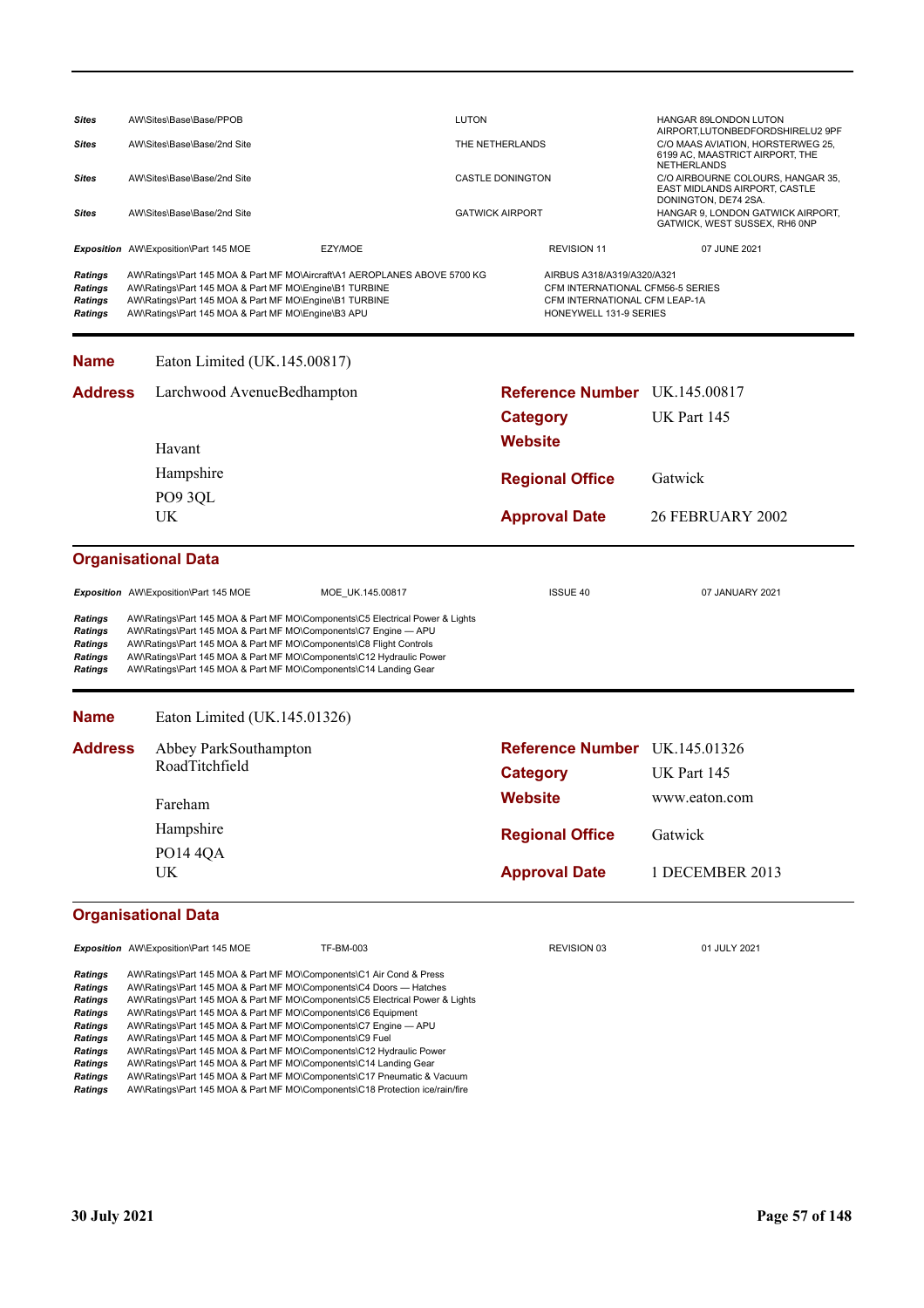| <b>Name</b>                                 | EthosEnergy (GBR) Limited t/a EthosEnergy Accessories and Components (UK.145.01046)                                                                                                                       |                                                                             |                                                                                                                                                    |  |
|---------------------------------------------|-----------------------------------------------------------------------------------------------------------------------------------------------------------------------------------------------------------|-----------------------------------------------------------------------------|----------------------------------------------------------------------------------------------------------------------------------------------------|--|
| <b>Address</b>                              | 7A International Avenue, ABZ<br>Business Park,                                                                                                                                                            | Reference Number UK.145.01046<br><b>Category</b><br><b>Website</b>          | UK Part 145<br>www.ethosenergygroup.com                                                                                                            |  |
|                                             | Aberdeen                                                                                                                                                                                                  | <b>Regional Office</b>                                                      | Stirling                                                                                                                                           |  |
|                                             | AB21 0BH                                                                                                                                                                                                  |                                                                             |                                                                                                                                                    |  |
|                                             | UK                                                                                                                                                                                                        | <b>Approval Date</b>                                                        | <b>30 NOVEMBER 2004</b>                                                                                                                            |  |
|                                             | <b>Organisational Data</b>                                                                                                                                                                                |                                                                             |                                                                                                                                                    |  |
| <b>Ratings</b>                              | Exposition AW\Exposition\Part 145 MOE<br>UK.145.01046<br>AW\Ratings\Part 145 MOA & Part MF MO\Components\C7 Engine - APU                                                                                  | <b>REVISION 20</b>                                                          | 13 JANUARY 2021                                                                                                                                    |  |
| <b>Name</b>                                 | Euravia Engineering & Supply Co Limited (UK.145.00483)                                                                                                                                                    |                                                                             |                                                                                                                                                    |  |
| <b>Address</b>                              | Euravia HouseColne Road<br>Kelbrook                                                                                                                                                                       | Reference Number UK.145.00483<br><b>Category</b><br><b>Website</b>          | UK Part 145                                                                                                                                        |  |
|                                             | Lancashire                                                                                                                                                                                                |                                                                             |                                                                                                                                                    |  |
|                                             | <b>BB18 6SN</b>                                                                                                                                                                                           | <b>Regional Office</b>                                                      | Manchester                                                                                                                                         |  |
|                                             | UK                                                                                                                                                                                                        | <b>Approval Date</b>                                                        | 11 August 1995                                                                                                                                     |  |
|                                             | <b>Organisational Data</b>                                                                                                                                                                                |                                                                             |                                                                                                                                                    |  |
|                                             | Exposition AW\Exposition\Part 145 MOE<br>EASA PART 145 MAINTENANCE ORGANISATION<br><b>EXPOSITION</b>                                                                                                      | ISSUE 49 REVISION 00                                                        | 29 MARCH 2021                                                                                                                                      |  |
| <b>Ratings</b><br>Ratings                   | AW\Ratings\Part 145 MOA & Part MF MO\Engine\B1 TURBINE<br>AW\Ratings\Part 145 MOA & Part MF MO\Engine\B1 TURBINE                                                                                          | PRATT & WHITNEY CANADA PT6A<br>PRATT & WHITNEY CANADA PT6C<br><b>SERIES</b> |                                                                                                                                                    |  |
| Ratings                                     | AW\Ratings\Part 145 MOA & Part MF MO\Engine\B1 TURBINE                                                                                                                                                    | PRATT & WHITNEY CANADA PT6T<br><b>SERIES</b>                                |                                                                                                                                                    |  |
| <b>Ratings</b><br>Ratings<br><b>Ratings</b> | AW\Ratings\Part 145 MOA & Part MF MO\Engine\B1 TURBINE<br>AW\Ratings\Part 145 MOA & Part MF MO\Components\C5 Electrical Power & Lights<br>AW\Ratings\Part 145 MOA & Part MF MO\Components\C7 Engine - APU | ROLLS-ROYCE M250-B17F, B17F/1 &<br><b>B17F/2</b>                            | MODULE REMOVAL.<br>INSTALLATION, SCHEDULED<br>MAINTENANCE, INSPECTION<br>AND REPAIR, I.A.W.<br><b>MANUFACTURER'S ENGINE</b><br>MAINTENANCE MANUAL. |  |
|                                             |                                                                                                                                                                                                           |                                                                             |                                                                                                                                                    |  |
| <b>Name</b>                                 | European Skybus Limited (UK.145.01185)                                                                                                                                                                    |                                                                             |                                                                                                                                                    |  |
| <b>Address</b>                              | Bournemouth International<br>AirportAviation Park WestHurn                                                                                                                                                | <b>Reference Number</b> UK.145.01185                                        | UK Part 145                                                                                                                                        |  |
|                                             |                                                                                                                                                                                                           | <b>Category</b><br><b>Website</b>                                           |                                                                                                                                                    |  |
|                                             | Christchurch                                                                                                                                                                                              |                                                                             |                                                                                                                                                    |  |
|                                             | Dorset                                                                                                                                                                                                    | <b>Regional Office</b>                                                      | Gatwick                                                                                                                                            |  |
|                                             | <b>BH23 6EA</b><br>UK                                                                                                                                                                                     | <b>Approval Date</b>                                                        | 01 DECEMBER 2008                                                                                                                                   |  |
|                                             | <b>Organisational Data</b>                                                                                                                                                                                |                                                                             |                                                                                                                                                    |  |
| <b>Sites</b>                                | AW\Sites\Base\Base/PPOB                                                                                                                                                                                   | BOURNEMOUTH INTERNATIONAL AIRPORT EUROPEAN SKYBUS, ENGINEERING              | DIVISION, AVIATION PARK WEST,<br>CHRISTCHURCH, DORSET, BH23 6EA, UK                                                                                |  |
|                                             | Exposition AW\Exposition\Part 145 MOE<br>ENG/ESL/200                                                                                                                                                      | <b>REVISION 20</b>                                                          | 08 MARCH 2021                                                                                                                                      |  |
| 30 July 2021                                |                                                                                                                                                                                                           |                                                                             | Page 58 of 148                                                                                                                                     |  |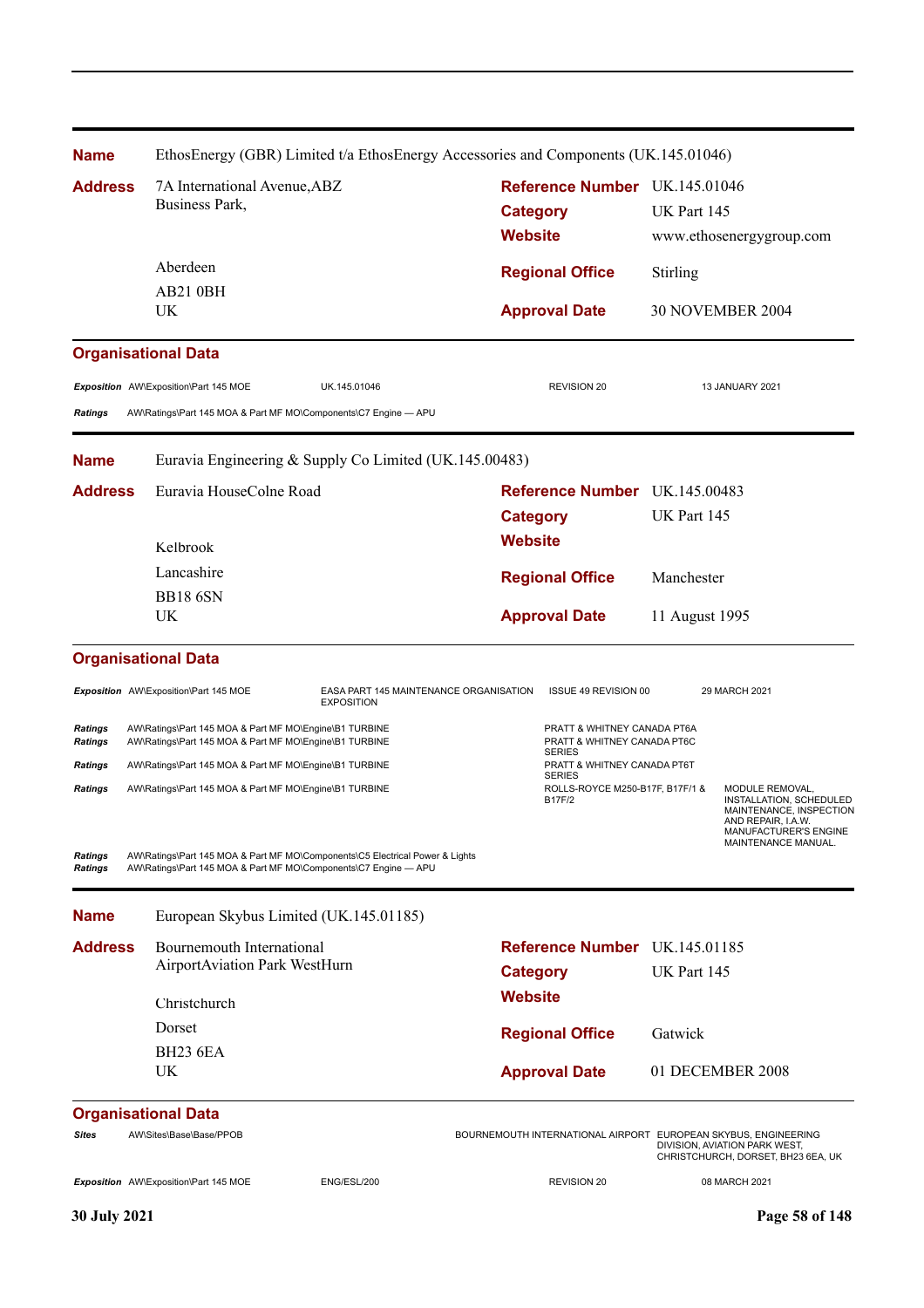| <b>Ratings</b><br><b>Ratings</b><br><b>Ratings</b><br><b>Ratings</b><br><b>Ratings</b><br><b>Ratings</b><br>Ratings<br><b>Ratings</b><br>Ratings<br>Ratings<br>Ratings<br>Ratings<br>Ratings                                                                                                       | AW\Ratings\Part 145 MOA & Part MF MO\Engine\B1 TURBINE<br>AW\Ratings\Part 145 MOA & Part MF MO\Engine\B1 TURBINE<br>AW\Ratings\Part 145 MOA & Part MF MO\Aircraft\A1 AEROPLANES ABOVE 5700 KG<br>AW\Ratings\Part 145 MOA & Part MF MO\Aircraft\A1 AEROPLANES ABOVE 5700 KG<br>AW\Ratings\Part 145 MOA & Part MF MO\Aircraft\A1 AEROPLANES ABOVE 5700 KG<br>AW\Ratings\Part 145 MOA & Part MF MO\Aircraft\A1 AEROPLANES ABOVE 5700 KG<br>AW\Ratings\Part 145 MOA & Part MF MO\Engine\B1 TURBINE<br>AW\Ratings\Part 145 MOA & Part MF MO\Components\C4 Doors — Hatches<br>AW\Ratings\Part 145 MOA & Part MF MO\Components\C6 Equipment<br>AW\Ratings\Part 145 MOA & Part MF MO\Components\C8 Flight Controls<br>AW\Ratings\Part 145 MOA & Part MF MO\Components\C14 Landing Gear<br>AW\Ratings\Part 145 MOA & Part MF MO\Components\C15 Oxygen<br>AW\Ratings\Part 145 MOA & Part MF MO\Components\C20 Structural                                                                                                                                                                                                                                                                                                                                                                                                                                                                                                                                                       | CFM 56-5 SERIES<br>RR RB 211 TRENT 500 SERIES<br>AIRBUS A340-500/600<br><b>BOEING 737-200</b><br>BOEING 737-300/400/500<br>BOEING 737-600/700/800/900<br>CFM 56-3                                                         | Storage Only<br>Storage Only |
|----------------------------------------------------------------------------------------------------------------------------------------------------------------------------------------------------------------------------------------------------------------------------------------------------|----------------------------------------------------------------------------------------------------------------------------------------------------------------------------------------------------------------------------------------------------------------------------------------------------------------------------------------------------------------------------------------------------------------------------------------------------------------------------------------------------------------------------------------------------------------------------------------------------------------------------------------------------------------------------------------------------------------------------------------------------------------------------------------------------------------------------------------------------------------------------------------------------------------------------------------------------------------------------------------------------------------------------------------------------------------------------------------------------------------------------------------------------------------------------------------------------------------------------------------------------------------------------------------------------------------------------------------------------------------------------------------------------------------------------------------------------------------------|---------------------------------------------------------------------------------------------------------------------------------------------------------------------------------------------------------------------------|------------------------------|
| <b>Name</b>                                                                                                                                                                                                                                                                                        | Excel Charter Limited (UK.145.01444)                                                                                                                                                                                                                                                                                                                                                                                                                                                                                                                                                                                                                                                                                                                                                                                                                                                                                                                                                                                                                                                                                                                                                                                                                                                                                                                                                                                                                                 |                                                                                                                                                                                                                           |                              |
| <b>Address</b>                                                                                                                                                                                                                                                                                     | Hangar 17, Stapleford                                                                                                                                                                                                                                                                                                                                                                                                                                                                                                                                                                                                                                                                                                                                                                                                                                                                                                                                                                                                                                                                                                                                                                                                                                                                                                                                                                                                                                                | <b>Reference Number</b> UK.145.01444                                                                                                                                                                                      |                              |
|                                                                                                                                                                                                                                                                                                    | Aerodrome, Stapleford Tawney,                                                                                                                                                                                                                                                                                                                                                                                                                                                                                                                                                                                                                                                                                                                                                                                                                                                                                                                                                                                                                                                                                                                                                                                                                                                                                                                                                                                                                                        | <b>Category</b>                                                                                                                                                                                                           | UK Part 145                  |
|                                                                                                                                                                                                                                                                                                    | Romford                                                                                                                                                                                                                                                                                                                                                                                                                                                                                                                                                                                                                                                                                                                                                                                                                                                                                                                                                                                                                                                                                                                                                                                                                                                                                                                                                                                                                                                              | <b>Website</b>                                                                                                                                                                                                            |                              |
|                                                                                                                                                                                                                                                                                                    | Essex                                                                                                                                                                                                                                                                                                                                                                                                                                                                                                                                                                                                                                                                                                                                                                                                                                                                                                                                                                                                                                                                                                                                                                                                                                                                                                                                                                                                                                                                | <b>Regional Office</b>                                                                                                                                                                                                    | Gatwick                      |
|                                                                                                                                                                                                                                                                                                    | RM4 1SJ                                                                                                                                                                                                                                                                                                                                                                                                                                                                                                                                                                                                                                                                                                                                                                                                                                                                                                                                                                                                                                                                                                                                                                                                                                                                                                                                                                                                                                                              |                                                                                                                                                                                                                           |                              |
|                                                                                                                                                                                                                                                                                                    | United Kingdom                                                                                                                                                                                                                                                                                                                                                                                                                                                                                                                                                                                                                                                                                                                                                                                                                                                                                                                                                                                                                                                                                                                                                                                                                                                                                                                                                                                                                                                       | <b>Approval Date</b>                                                                                                                                                                                                      | 30 APRIL 2020                |
|                                                                                                                                                                                                                                                                                                    | <b>Organisational Data</b>                                                                                                                                                                                                                                                                                                                                                                                                                                                                                                                                                                                                                                                                                                                                                                                                                                                                                                                                                                                                                                                                                                                                                                                                                                                                                                                                                                                                                                           |                                                                                                                                                                                                                           |                              |
|                                                                                                                                                                                                                                                                                                    | Exposition AW\Exposition\Part 145 MOE<br>ECL/MOE/PART145                                                                                                                                                                                                                                                                                                                                                                                                                                                                                                                                                                                                                                                                                                                                                                                                                                                                                                                                                                                                                                                                                                                                                                                                                                                                                                                                                                                                             | ISSUE 01 AMENDMENT 02                                                                                                                                                                                                     | 18 FEBRUARY 2021             |
| <b>Ratings</b><br><b>Ratings</b><br><b>Ratings</b><br>Ratings<br>Ratings<br>Ratings<br>Ratings<br>Ratings<br>Ratings<br>Ratings<br>Ratings<br><b>Ratings</b><br>Ratings<br><b>Ratings</b><br><b>Ratings</b><br><b>Ratings</b><br><b>Ratings</b><br>Ratings<br><b>Ratings</b><br>Ratings<br>Ratings | AW\Ratings\Part 145 MOA & Part MF MO\Aircraft\A3 HELICOPTERS<br>AW\Ratings\Part 145 MOA & Part MF MO\Aircraft\A3 HELICOPTERS<br>AW\Ratings\Part 145 MOA & Part MF MO\Aircraft\A3 HELICOPTERS<br>AW\Ratings\Part 145 MOA & Part MF MO\Engine\B1 TURBINE<br>AW\Ratings\Part 145 MOA & Part MF MO\Engine\B1 TURBINE<br>AW\Ratings\Part 145 MOA & Part MF MO\Engine\B1 TURBINE<br>AW\Ratings\Part 145 MOA & Part MF MO\Engine\B1 TURBINE<br>AW\Ratings\Part 145 MOA & Part MF MO\Components\C4 Doors — Hatches<br>AW\Ratings\Part 145 MOA & Part MF MO\Components\C5 Electrical Power & Lights<br>AW\Ratings\Part 145 MOA & Part MF MO\Components\C6 Equipment<br>AW\Ratings\Part 145 MOA & Part MF MO\Components\C7 Engine - APU<br>AW\Ratings\Part 145 MOA & Part MF MO\Components\C8 Flight Controls<br>AW\Ratings\Part 145 MOA & Part MF MO\Components\C9 Fuel<br>AW\Ratings\Part 145 MOA & Part MF MO\Components\C10 Helicopter - Rotors<br>AW\Ratings\Part 145 MOA & Part MF MO\Components\C11 Helicopter — Trans<br>AW\Ratings\Part 145 MOA & Part MF MO\Components\C12 Hydraulic Power<br>AW\Ratings\Part 145 MOA & Part MF MO\Components\C13 Indicating — recording system<br>AW\Ratings\Part 145 MOA & Part MF MO\Components\C14 Landing Gear<br>AW\Ratings\Part 145 MOA & Part MF MO\Components\C18 Protection ice/rain/fire<br>AW\Ratings\Part 145 MOA & Part MF MO\Components\C19 Windows<br>AW\Ratings\Part 145 MOA & Part MF MO\Components\C20 Structural | AGUSTA A109 SERIES<br>EUROCOPTER AS355<br>SINGLE TURBINE ENGINE HELICOPERS<br>NOT EXCEEDING 3175 KG MTOM<br>RR CORP 250 SERIES<br><b>TURBOMECA ARRIEL SERIES</b><br><b>TURBOMECA ARRIUS 1</b><br>TURBOMECA ASTAZOU SERIES |                              |
| <b>Name</b>                                                                                                                                                                                                                                                                                        | Exeter Aerospace Limited (UK.145.01461)                                                                                                                                                                                                                                                                                                                                                                                                                                                                                                                                                                                                                                                                                                                                                                                                                                                                                                                                                                                                                                                                                                                                                                                                                                                                                                                                                                                                                              |                                                                                                                                                                                                                           |                              |
| <b>Address</b>                                                                                                                                                                                                                                                                                     | New Walker Hangar, Exeter                                                                                                                                                                                                                                                                                                                                                                                                                                                                                                                                                                                                                                                                                                                                                                                                                                                                                                                                                                                                                                                                                                                                                                                                                                                                                                                                                                                                                                            | Reference Number UK.145.01461                                                                                                                                                                                             |                              |
|                                                                                                                                                                                                                                                                                                    | International Airport, Clyst Honiton                                                                                                                                                                                                                                                                                                                                                                                                                                                                                                                                                                                                                                                                                                                                                                                                                                                                                                                                                                                                                                                                                                                                                                                                                                                                                                                                                                                                                                 | <b>Category</b><br><b>Website</b>                                                                                                                                                                                         | UK Part 145                  |
|                                                                                                                                                                                                                                                                                                    | Exeter                                                                                                                                                                                                                                                                                                                                                                                                                                                                                                                                                                                                                                                                                                                                                                                                                                                                                                                                                                                                                                                                                                                                                                                                                                                                                                                                                                                                                                                               |                                                                                                                                                                                                                           |                              |
|                                                                                                                                                                                                                                                                                                    | Devon                                                                                                                                                                                                                                                                                                                                                                                                                                                                                                                                                                                                                                                                                                                                                                                                                                                                                                                                                                                                                                                                                                                                                                                                                                                                                                                                                                                                                                                                | <b>Regional Office</b>                                                                                                                                                                                                    | Gatwick                      |
|                                                                                                                                                                                                                                                                                                    | EX5 2BA<br>United Kingdom                                                                                                                                                                                                                                                                                                                                                                                                                                                                                                                                                                                                                                                                                                                                                                                                                                                                                                                                                                                                                                                                                                                                                                                                                                                                                                                                                                                                                                            | <b>Approval Date</b>                                                                                                                                                                                                      |                              |
|                                                                                                                                                                                                                                                                                                    |                                                                                                                                                                                                                                                                                                                                                                                                                                                                                                                                                                                                                                                                                                                                                                                                                                                                                                                                                                                                                                                                                                                                                                                                                                                                                                                                                                                                                                                                      |                                                                                                                                                                                                                           |                              |

Exposition AW\Exposition\Part 145 MOE **EAL/MOE/12-20** ISSUE 04 REVISION 00 25 JUNE 2021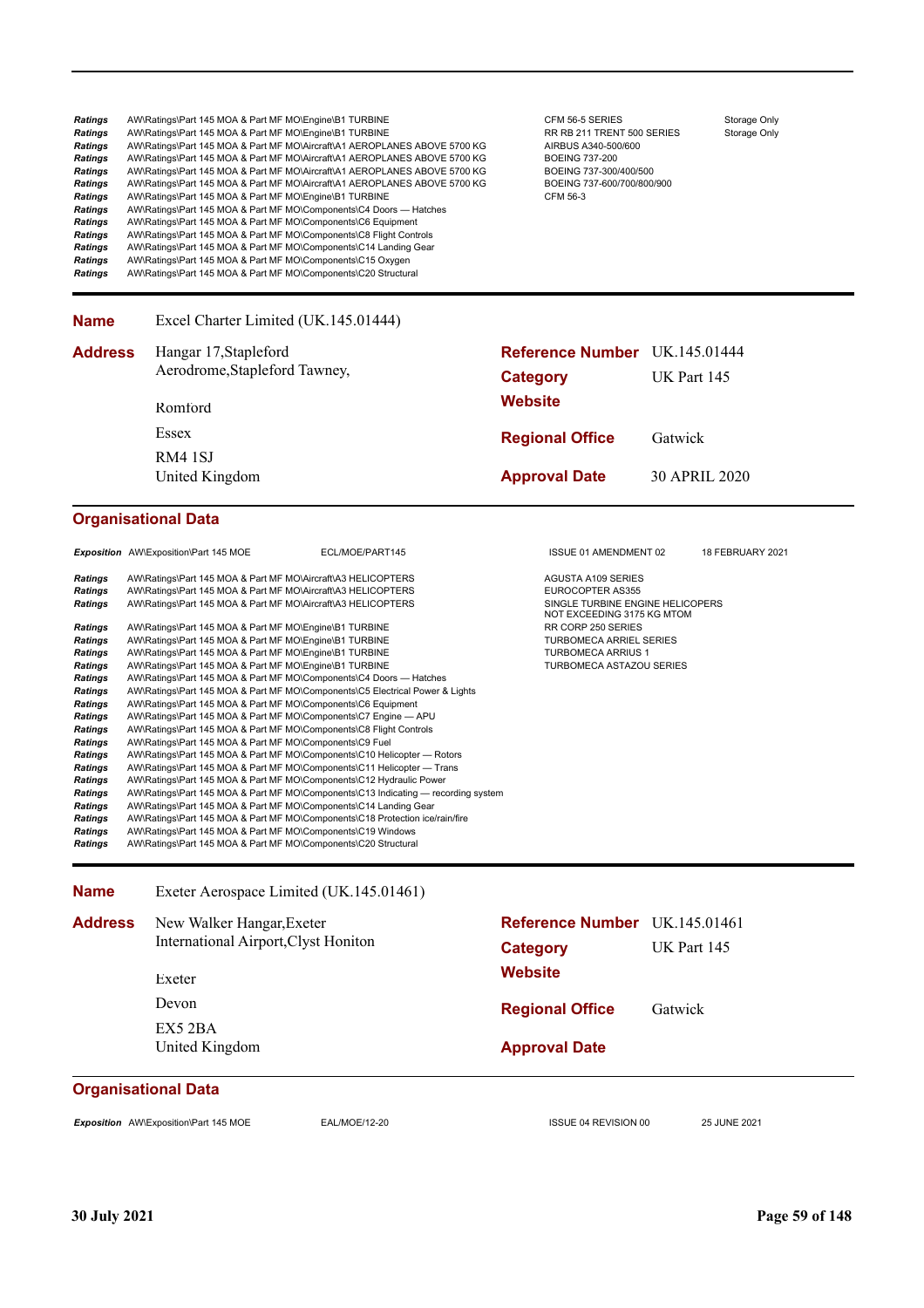| <b>Name</b>               | Express Aviation Support International Limited (UK.145.00869)                                                                                         |                                                               |                  |
|---------------------------|-------------------------------------------------------------------------------------------------------------------------------------------------------|---------------------------------------------------------------|------------------|
| <b>Address</b>            | Unit 1 Bilton Court Bilton Way                                                                                                                        | Reference Number UK.145.00869                                 |                  |
|                           |                                                                                                                                                       | <b>Category</b>                                               | UK Part 145      |
|                           | Luton                                                                                                                                                 | <b>Website</b>                                                |                  |
|                           | Bedfordshire                                                                                                                                          | <b>Regional Office</b>                                        | Gatwick          |
|                           | LU1 1LX                                                                                                                                               |                                                               |                  |
|                           | <b>UK</b>                                                                                                                                             | <b>Approval Date</b>                                          | 31 AUGUST 2004   |
|                           | <b>Organisational Data</b>                                                                                                                            |                                                               |                  |
|                           | Exposition AW\Exposition\Part 145 MOE<br>EASI/EXP 01                                                                                                  | ISSUE 06 REVISION 01                                          | 11 DECEMBER 2018 |
| <b>Ratings</b><br>Ratings | AW\Ratings\Part 145 MOA & Part MF MO\Components\C3 Comms and Nav<br>AW\Ratings\Part 145 MOA & Part MF MO\Components\C13 Indicating — recording system |                                                               |                  |
| <b>Name</b>               | Falcon Flying Services Limited (UK.145.01229)                                                                                                         |                                                               |                  |
| <b>Address</b>            | London Biggin Hill Airport                                                                                                                            | Reference Number UK.145.01229                                 |                  |
|                           |                                                                                                                                                       | <b>Category</b>                                               | UK Part 145      |
|                           | Biggin Hill                                                                                                                                           | <b>Website</b>                                                |                  |
|                           | Kent                                                                                                                                                  | <b>Regional Office</b>                                        | Gatwick          |
|                           | <b>TN16 3BN</b>                                                                                                                                       |                                                               |                  |
|                           | UK                                                                                                                                                    | <b>Approval Date</b>                                          | 15 MARCH 2010    |
|                           | <b>Organisational Data</b>                                                                                                                            |                                                               |                  |
|                           | Exposition AW\Exposition\Part 145 MOE<br>FFS 145 MOE                                                                                                  | ISSUE 01 REVISION 07                                          | 05 MAY 2020      |
| <b>Ratings</b>            | AW\Ratings\Part 145 MOA & Part MF MO\Components\C6 Equipment                                                                                          |                                                               |                  |
| <b>Name</b>               | FAO Services Limited (UK.145.01427)                                                                                                                   |                                                               |                  |
| <b>Address</b>            | 77 Oak GrovePoynton                                                                                                                                   | Reference Number UK.145.01427                                 |                  |
|                           |                                                                                                                                                       | <b>Category</b>                                               | UK Part 145      |
|                           | Stockport                                                                                                                                             | <b>Website</b>                                                |                  |
|                           | Cheshire                                                                                                                                              |                                                               |                  |
|                           | <b>SK12 1AD</b>                                                                                                                                       | <b>Regional Office</b>                                        | Manchester       |
|                           | United Kingdom                                                                                                                                        | <b>Approval Date</b>                                          | 07 OCTOBER 2019  |
|                           | <b>Organisational Data</b>                                                                                                                            |                                                               |                  |
|                           | Exposition AW\Exposition\Part 145 MOE<br>UK.145.01427 2/2 04/01/2020                                                                                  | ISSUE 02 REVISION 02                                          | 07 JANUARY 2021  |
| Ratings                   | AW\Ratings\Part 145 MOA & Part MF MO\Engine\B1 TURBINE                                                                                                | GE CF34-3 SERIES                                              |                  |
| Ratings<br><b>Ratings</b> | AW\Ratings\Part 145 MOA & Part MF MO\Engine\B1 TURBINE<br>AW\Ratings\Part 145 MOA & Part MF MO\Engine\B1 TURBINE                                      | HONEYWELL AS907<br>HONEYWELL TFE731                           |                  |
| <b>Ratings</b>            | AW\Ratings\Part 145 MOA & Part MF MO\Engine\B1 TURBINE                                                                                                | PRATT AND WHITNEY PW100 SERIES                                |                  |
| Ratings<br>Ratings        | AW\Ratings\Part 145 MOA & Part MF MO\Engine\B1 TURBINE<br>AW\Ratings\Part 145 MOA & Part MF MO\Engine\B1 TURBINE                                      | ROLLS-ROYCE BR700-710 SERIES<br>ROLLS-ROYCE TRENT-1000 SERIES |                  |
| <b>Ratings</b><br>Ratings | AW\Ratings\Part 145 MOA & Part MF MO\Engine\B1 TURBINE<br>AW\Ratings\Part 145 MOA & Part MF MO\Engine\B3 APU                                          | WILLIAMS FJ33/FJ44<br>ALLIED SIGNAL AS 331                    |                  |
| <b>Ratings</b>            | AW\Ratings\Part 145 MOA & Part MF MO\Engine\B3 APU                                                                                                    | HAMILTON SUNDSTRAND APS3200                                   |                  |
| Ratings<br><b>Ratings</b> | AW\Ratings\Part 145 MOA & Part MF MO\Components\C4 Doors - Hatches<br>AW\Ratings\Part 145 MOA & Part MF MO\Components\C6 Equipment                    | C <sub>4</sub><br>C <sub>6</sub>                              |                  |
| <b>Ratings</b>            | AW\Ratings\Part 145 MOA & Part MF MO\Components\C7 Engine - APU                                                                                       | C7                                                            |                  |
| <b>Ratings</b>            | AW\Ratings\Part 145 MOA & Part MF MO\Components\C8 Flight Controls                                                                                    | C <sub>8</sub>                                                |                  |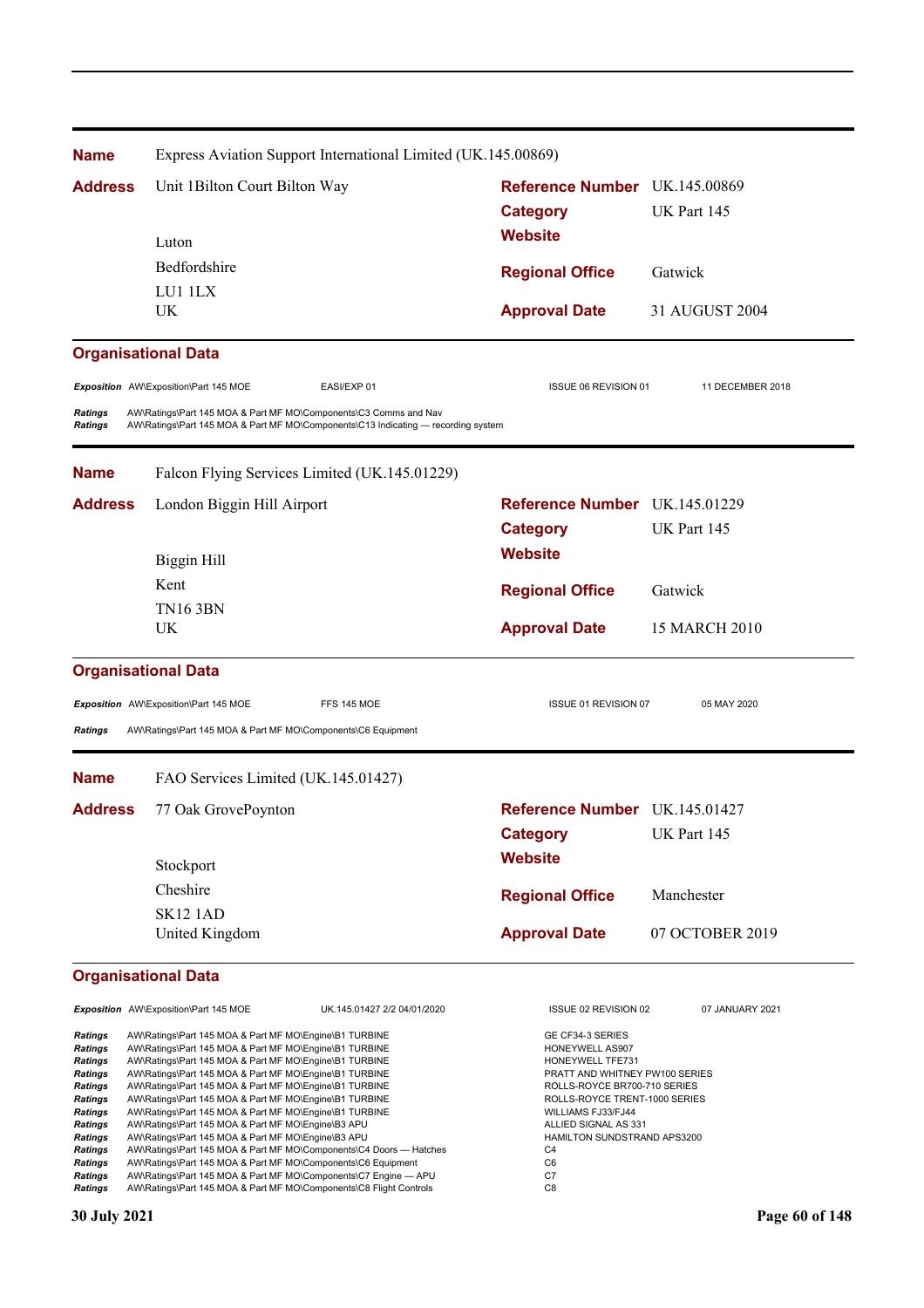| <b>Ratings</b> | AW\Ratings\Part 145 MOA & Part MF MO\Components\C10 Helicopter — Rotors      | C10                                         |                                     |
|----------------|------------------------------------------------------------------------------|---------------------------------------------|-------------------------------------|
| <b>Ratings</b> | AW\Ratings\Part 145 MOA & Part MF MO\Components\C18 Protection ice/rain/fire | C <sub>18</sub>                             |                                     |
| <b>Ratings</b> | AW\Ratings\Part 145 MOA & Part MF MO\Components\C20 Structural               | C <sub>20</sub>                             | Composite and sheet metal<br>repair |
| <b>Ratings</b> | AW\Ratings\Part 145 MOA & Part MF MO\Engine\B1 TURBINE                       | ROLLS-ROYCE TRENT 700 SERIES                |                                     |
| <b>Ratings</b> | AW\Ratings\Part 145 MOA & Part MF MO\Engine\B1 TURBINE                       | IAE V2500 SERIES                            |                                     |
| <b>Ratings</b> | AW\Ratings\Part 145 MOA & Part MF MO\Engine\B1 TURBINE                       |                                             | CFMI CFM56-5B SERIES                |
| <b>Ratings</b> | AW\Ratings\Part 145 MOA & Part MF MO\Engine\B1 TURBINE                       | GE CFM56-5C SERIES                          |                                     |
| <b>Ratings</b> | AW\Ratings\Part 145 MOA & Part MF MO\Engine\B1 TURBINE                       | GE CF34-3 SERIES                            |                                     |
| <b>Ratings</b> | AW\Ratings\Part 145 MOA & Part MF MO\Engine\B1 TURBINE                       | Rolls Royce RB211- 535 Series               |                                     |
| <b>Ratings</b> | AW\Ratings\Part 145 MOA & Part MF MO\Engine\B1 TURBINE                       | Rolls Royce AE3007 Series                   |                                     |
| <b>Ratings</b> | AW\Ratings\Part 145 MOA & Part MF MO\Engine\B1 TURBINE                       | CFM International CFM56-3 Series            |                                     |
| <b>Ratings</b> | AW\Ratings\Part 145 MOA & Part MF MO\Engine\B1 TURBINE                       | CFM International CFM56-5 Series            |                                     |
| <b>Ratings</b> | AW\Ratings\Part 145 MOA & Part MF MO\Engine\B1 TURBINE                       | CFM International CFM56-7 Series            |                                     |
| <b>Ratings</b> | AW\Ratings\Part 145 MOA & Part MF MO\Engine\B1 TURBINE                       | General Electric CF34-8 Series              |                                     |
| <b>Ratings</b> | AW\Ratings\Part 145 MOA & Part MF MO\Engine\B1 TURBINE                       | General Electric CF34-10E                   |                                     |
| <b>Ratings</b> | AW\Ratings\Part 145 MOA & Part MF MO\Engine\B1 TURBINE                       | Pratt and Whitney PW150 Series              |                                     |
| <b>Ratings</b> | AW\Ratings\Part 145 MOA & Part MF MO\Engine\B3 APU                           | Hamilton Sundstrand APS2000                 |                                     |
| <b>Ratings</b> | AW\Ratings\Part 145 MOA & Part MF MO\Engine\B3 APU                           | Hamilton Sundstrand APS2300                 |                                     |
| Ratings        | AW\Ratings\Part 145 MOA & Part MF MO\Engine\B3 APU                           | Hamilton Sundstrand APS 1000T-62T-<br>46C12 |                                     |
| <b>Ratings</b> | AW\Ratings\Part 145 MOA & Part MF MO\Engine\B3 APU                           | Allied Signal T-62T-40C11                   |                                     |
| <b>Ratings</b> | AW\Ratings\Part 145 MOA & Part MF MO\Engine\B3 APU                           | Allied Signal T-62T-40C14                   |                                     |
| <b>Ratings</b> | AW\Ratings\Part 145 MOA & Part MF MO\Engine\B3 APU                           | Allied Signal AS 131-9                      |                                     |
| <b>Ratings</b> | AW\Ratings\Part 145 MOA & Part MF MO\Engine\B1 TURBINE                       | CFM International LEAP-1A/1C Series         |                                     |
| Ratings        | AW\Ratings\Part 145 MOA & Part MF MO\Engine\B1 TURBINE                       | Rolls Royce Trent 700 Series                |                                     |
| <b>Ratings</b> | AW\Ratings\Part 145 MOA & Part MF MO\Engine\B1 TURBINE                       | IAE V2500 Series                            |                                     |

#### **Name** FB Heliservices Limited (UK.145.00799)

| <b>Address</b> Bournemouth International Airport | Reference Number UK.145.00799 |  |
|--------------------------------------------------|-------------------------------|--|
|                                                  |                               |  |

|              | Christchurch                | <b>Category</b><br><b>Website</b> | UK Part 145                                                                                                     |  |
|--------------|-----------------------------|-----------------------------------|-----------------------------------------------------------------------------------------------------------------|--|
|              | Dorset                      | <b>Regional Office</b>            | Gatwick                                                                                                         |  |
|              | <b>BH23 6NE</b><br>UK       | <b>Approval Date</b>              | 27 May 2002                                                                                                     |  |
|              | <b>Organisational Data</b>  |                                   |                                                                                                                 |  |
| <b>Sites</b> | AW\Sites\Base\Base/2nd Site | <b>UTRECHT</b>                    | COASTGUARD AIR STATION HATO, PLAZA<br>MARGARETH ABRAHAM Z/N. WILLEMSTAD.<br>CURACAO, NAPO 402, 3509 VS. UTRECHT |  |

|                |                                                              |       |                      |                                                                     |               | CURACAO, NAPO 402, 3509 VS, UTRECHT                                                                                                                                                              |
|----------------|--------------------------------------------------------------|-------|----------------------|---------------------------------------------------------------------|---------------|--------------------------------------------------------------------------------------------------------------------------------------------------------------------------------------------------|
| <b>Sites</b>   | AW\Sites\Base\Base/2nd Site                                  |       | BOSCOMBE DOWN        |                                                                     |               | QINETIQ, MOD BOSCOMBE DOWN,<br>SALISBURY, WILTSHIRE, SP4 OJF                                                                                                                                     |
| <b>Sites</b>   | AW\Sites\Base\Base/2nd Site                                  |       | Akrotiri             |                                                                     | <b>CYPRUS</b> | FB HELISERVICES LIMITED, RAF AKROTIRI,                                                                                                                                                           |
| <b>Sites</b>   | AW\Sites\Base\Base/2nd Site                                  |       | <b>NEWQUAY</b>       |                                                                     |               | CORNWALL AIRPORT NEWQUAY, HANGAR<br>402, AEROHUB 1, NEWQUAY, TH8 4HP                                                                                                                             |
| <b>Sites</b>   | AW\Sites\Base\Base/2nd Site                                  |       | <b>BRUNEI</b>        |                                                                     |               | FB HELISERVICES LIMITED. MEDICINA<br>LINES, HQ BRUNEI GARRISON, BFPO 11                                                                                                                          |
| <b>Sites</b>   | AW\Sites\Base\Base/2nd Site                                  |       | <b>MIDDLE WALLOP</b> |                                                                     |               | HELICOPTER SERVICES, HANGAR NO.3,<br>ARMY AVIATION CENTRE, MIDDLE WALLOP,<br>STOCKBRIDGE, HAMPSHIRE, SO20 8DY                                                                                    |
|                | Exposition AW\Exposition\Part 145 MOE                        | 40128 |                      | <b>ISSUE 04 REVISION 12</b>                                         |               | 20 MAY 2021                                                                                                                                                                                      |
| <b>Ratings</b> | AW\Ratings\Part 145 MOA & Part MF MO\Aircraft\A3 HELICOPTERS |       |                      | SINGLE TURBINE ENGINE<br><b>HELICOPTERS NOT EXCEEDING</b><br>3175KG |               |                                                                                                                                                                                                  |
| <b>Ratings</b> | AW\Ratings\Part 145 MOA & Part MF MO\Aircraft\A3 HELICOPTERS |       |                      | AGUSTA WESTLAND A109 SERIES                                         |               |                                                                                                                                                                                                  |
| <b>Ratings</b> | AW\Ratings\Part 145 MOA & Part MF MO\Aircraft\A3 HELICOPTERS |       |                      | AGUSTA WESTLAND AW139                                               |               |                                                                                                                                                                                                  |
| <b>Ratings</b> | AW\Ratings\Part 145 MOA & Part MF MO\Aircraft\A3 HELICOPTERS |       |                      | <b>BELL 212</b>                                                     |               |                                                                                                                                                                                                  |
| <b>Ratings</b> | AW\Ratings\Part 145 MOA & Part MF MO\Aircraft\A3 HELICOPTERS |       |                      | <b>BELL 412 SERIES</b>                                              |               |                                                                                                                                                                                                  |
| <b>Ratings</b> | AW\Ratings\Part 145 MOA & Part MF MO\Aircraft\A3 HELICOPTERS |       |                      | <b>EUROCOPTER AS365 SERIES</b>                                      |               |                                                                                                                                                                                                  |
| <b>Ratings</b> | AW\Ratings\Part 145 MOA & Part MF MO\Engine\B1 TURBINE       |       |                      |                                                                     |               | PRATT & WHITNEY CANADA PT6T-3B/3DLIMITED TO MAINTENANCE.<br><b>EXCLUDING THE OVERHAUL</b><br>OF ENGINES, AS DEFINED IN<br>THE COMPANY MOE. THAT<br>MAY BE INSTALLED IN<br>AIRCRAFT IN RATING A3. |
| <b>Ratings</b> | AW\Ratings\Part 145 MOA & Part MF MO\Engine\B1 TURBINE       |       |                      | <b>TURBOMECA ARRIEL 1D1</b>                                         |               | LIMITED TO MAINTENANCE,<br><b>EXCLUDING THE OVERHAUL</b><br>OF ENGINES, AS DEFINED IN<br>THE COMPANY MOE, THAT<br>MAY BE INSTALLED IN<br>AIRCRAFT IN RATING A3.                                  |
| <b>Ratings</b> | AW\Ratings\Part 145 MOA & Part MF MO\Engine\B1 TURBINE       |       |                      | <b>TURBOMECA ARRIEL 1D2</b>                                         |               | LIMITED TO MAINTENANCE.<br><b>EXCLUDING THE OVERHAUL</b><br>OF ENGINES, AS DEFINED IN<br>THE COMPANY MOE. THAT<br>MAY BE INSTALLED IN<br>AIDODAET IN DATING AS                                   |

**30 July 2021 Page 61 of 148**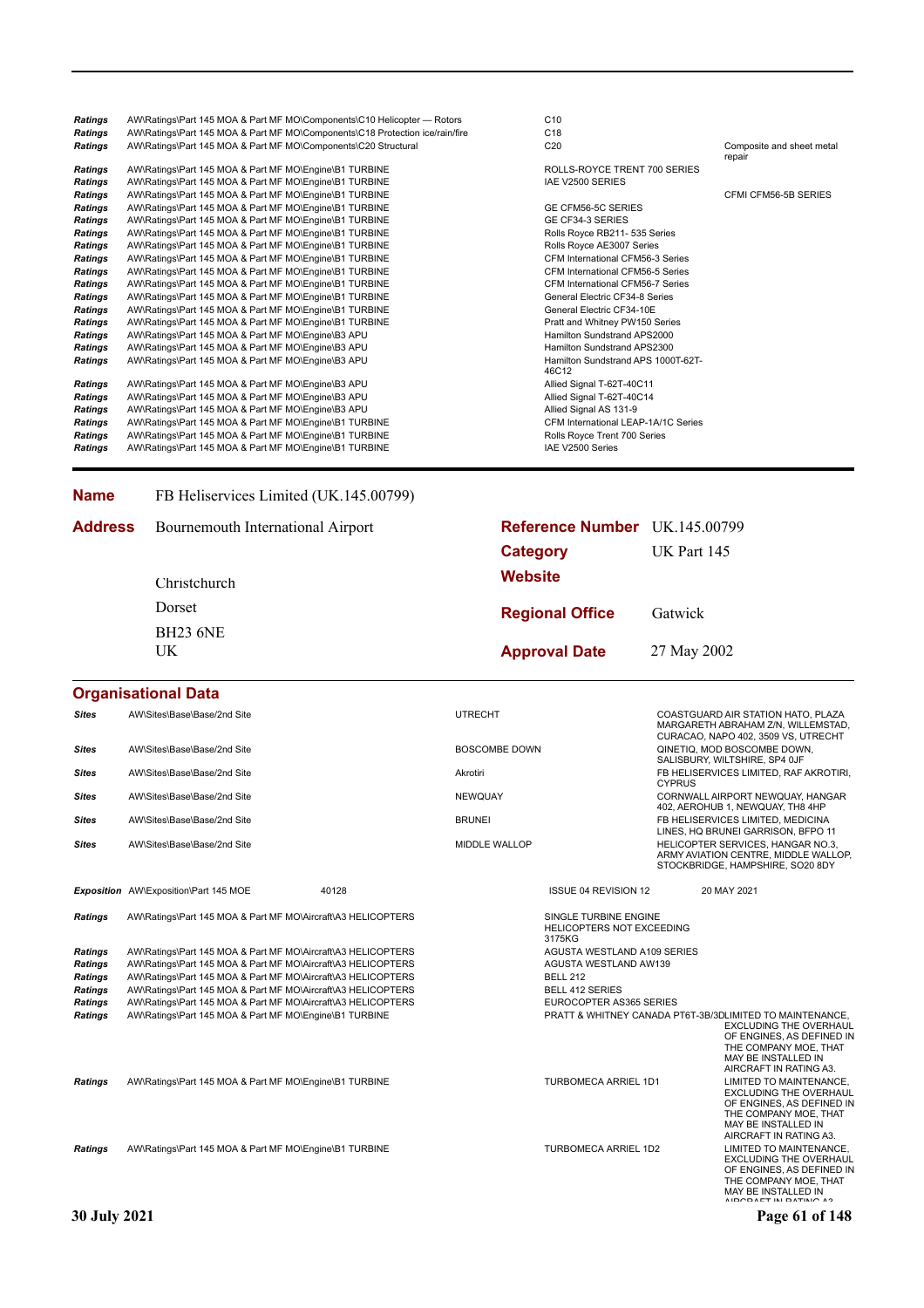| <b>Ratings</b> |  | AW\Ratings\Part 145 MOA & Part MF MO\Engine\B1 TURBINE |  |
|----------------|--|--------------------------------------------------------|--|
|                |  |                                                        |  |

| <b>Ratings</b> | AW\Ratings\Part 145 MOA & Part MF MO\Components\C3 Comms and Nav                  |
|----------------|-----------------------------------------------------------------------------------|
| Ratings        | AW\Ratings\Part 145 MOA & Part MF MO\Components\C5 Electrical Power & Lights      |
| <b>Ratings</b> | AW\Ratings\Part 145 MOA & Part MF MO\Components\C6 Equipment                      |
| <b>Ratings</b> | AW\Ratings\Part 145 MOA & Part MF MO\Components\C7 Engine - APU                   |
| <b>Ratings</b> | AW\Ratings\Part 145 MOA & Part MF MO\Components\C8 Flight Controls                |
| <b>Ratings</b> | AW\Ratings\Part 145 MOA & Part MF MO\Components\C9 Fuel                           |
| <b>Ratings</b> | AW\Ratings\Part 145 MOA & Part MF MO\Components\C10 Helicopter - Rotors           |
| <b>Ratings</b> | AW\Ratings\Part 145 MOA & Part MF MO\Components\C11 Helicopter - Trans            |
| <b>Ratings</b> | AW\Ratings\Part 145 MOA & Part MF MO\Components\C12 Hydraulic Power               |
| <b>Ratings</b> | AW\Ratings\Part 145 MOA & Part MF MO\Components\C13 Indicating — recording system |
| <b>Ratings</b> | AW\Ratings\Part 145 MOA & Part MF MO\Components\C14 Landing Gear                  |
| <b>Ratings</b> | AW\Ratings\Part 145 MOA & Part MF MO\Components\C20 Structural                    |
|                |                                                                                   |

#### **Approval Date** 4 NOVEMBER 1993 **Website** www.ferrantitechnologies.co.uk **Category** UK Part 145 **Reference Number** UK.145.00308 **Regional Office Address** Manchester United Kingdom OL4 3JA Lancs Oldham Cairo HouseGreenacres RoadWaterhead Ferranti Technologies Limited (UK.145.00308)

## **Organisational Data**

**Name**

Exposition AW\Exposition\Part 145 MOE 0047-0010-11.0 REVISION 14 REVISION 14 16 MARCH 2021 *Ratings* AW\Ratings\Part 145 MOA & Part MF MO\Components\C5 Electrical Power & Lights *Ratings* AW\Ratings\Part 145 MOA & Part MF MO\Components\C6 Equipment *Ratings* AW\Ratings\Part 145 MOA & Part MF MO\Components\C13 Indicating — recording system **Approval Date** 11 DECEMBER 2014 **Website Category** UK Part 145 **Reference Number Regional Office Name Address** Gatwick UK UB7 7PN Middlesex West Drayton Building 9Britannia CourtThe Green Flight Data Systems Limited (UK.145.01332)

### **Organisational Data**

**Exposition** AW\Exposition\Part 145 MOE UK.145.01332 UK.145.01332 ISSUE B REVISION 06 21 JULY 2021

*Ratings* AW\Ratings\Part 145 MOA & Part MF MO\Components\C3 Comms and Nav

*Ratings* AW\Ratings\Part 145 MOA & Part MF MO\Components\C6 Equipment

*Ratings* AW\Ratings\Part 145 MOA & Part MF MO\Components\C13 Indicating — recording system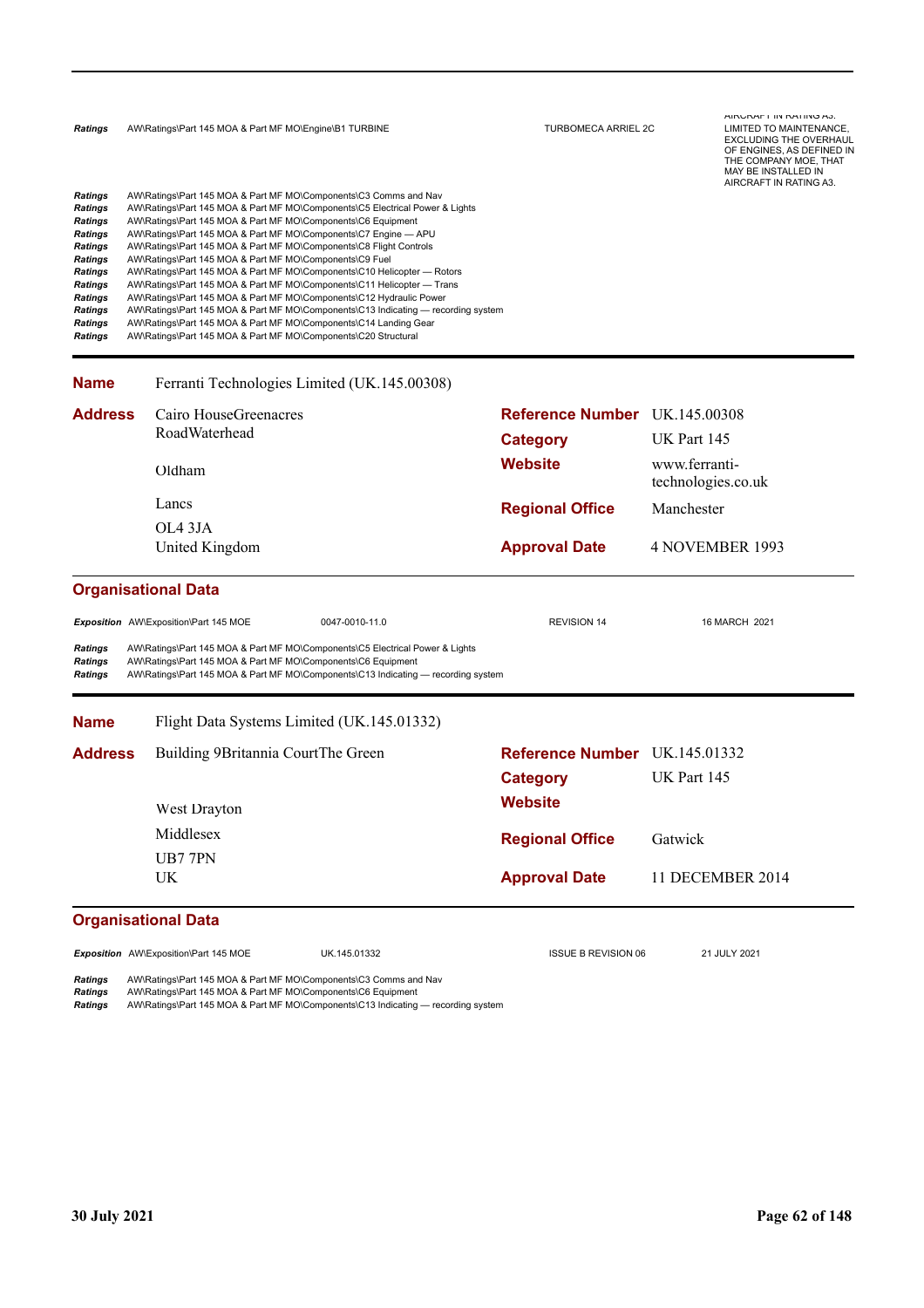| <b>Name</b>                      |                                                        | Flitetec Limited (UK.145.00298)                                                                                                                        |                  |                                                                                       |                                                                                 |
|----------------------------------|--------------------------------------------------------|--------------------------------------------------------------------------------------------------------------------------------------------------------|------------------|---------------------------------------------------------------------------------------|---------------------------------------------------------------------------------|
| <b>Address</b>                   |                                                        | Unit 928 Plantation Road                                                                                                                               |                  | Reference Number UK.145.00298                                                         |                                                                                 |
|                                  |                                                        |                                                                                                                                                        |                  | <b>Category</b>                                                                       | UK Part 145                                                                     |
|                                  | Amersham                                               |                                                                                                                                                        |                  | <b>Website</b>                                                                        |                                                                                 |
|                                  | Buckinghamshire                                        |                                                                                                                                                        |                  | <b>Regional Office</b>                                                                | Gatwick                                                                         |
|                                  | HP6 6HD                                                |                                                                                                                                                        |                  |                                                                                       |                                                                                 |
|                                  | UK                                                     |                                                                                                                                                        |                  | <b>Approval Date</b>                                                                  | 7 MARCH 1995                                                                    |
|                                  | <b>Organisational Data</b>                             |                                                                                                                                                        |                  |                                                                                       |                                                                                 |
|                                  | Exposition AW\Exposition\Part 145 MOE                  | FT-EX-1001                                                                                                                                             |                  | ISSUE 18 REV 00                                                                       | 14 MAY 2021                                                                     |
| Ratings                          |                                                        | AW\Ratings\Part 145 MOA & Part MF MO\Components\C6 Equipment                                                                                           |                  |                                                                                       |                                                                                 |
|                                  |                                                        |                                                                                                                                                        |                  |                                                                                       |                                                                                 |
| <b>Name</b>                      |                                                        | FR Aviation Limited t/a Draken Europe (UK.145.00131)                                                                                                   |                  |                                                                                       |                                                                                 |
| <b>Address</b>                   |                                                        | Bournemouth International Airport                                                                                                                      |                  | Reference Number UK.145.00131                                                         |                                                                                 |
|                                  |                                                        |                                                                                                                                                        |                  | <b>Category</b>                                                                       | UK Part 145                                                                     |
|                                  | Christchurch                                           |                                                                                                                                                        |                  | <b>Website</b>                                                                        |                                                                                 |
|                                  | Dorset                                                 |                                                                                                                                                        |                  | <b>Regional Office</b>                                                                | Gatwick                                                                         |
|                                  | <b>BH23 6NE</b>                                        |                                                                                                                                                        |                  |                                                                                       |                                                                                 |
|                                  | UK                                                     |                                                                                                                                                        |                  | <b>Approval Date</b>                                                                  | <b>26 OCTOBER 1993</b>                                                          |
|                                  | <b>Organisational Data</b>                             |                                                                                                                                                        |                  |                                                                                       |                                                                                 |
| Sites                            | AW\Sites\2nd Site                                      |                                                                                                                                                        | <b>HANGAR E2</b> |                                                                                       | RNAS CULDROSE, HELSTON, CORNWALL,<br><b>TR12 7RH</b>                            |
| Sites<br>Sites                   | AW\Sites\Base\Base/PPOB<br>AW\Sites\Base\Base/2nd Site |                                                                                                                                                        |                  | BOURNEMOUTH INTERNATIONAL AIRPORT<br>DURHAM TEES VALLEY AIRPORT                       | CHRISTCHURCH, DOREST, BH23 6NE, UK<br>DARLINGTON, COUNTY DURHAM, DL2 1NJ,<br>UK |
| <b>Sites</b>                     | AW\Sites\Base\Base/2nd Site                            |                                                                                                                                                        | <b>HELSTON</b>   |                                                                                       | HANGAR C1, RNAS CULDROSE,<br>CORNWALL, TR12 7RH, UK                             |
|                                  | Exposition AW\Exposition\Part 145 MOE                  | <b>FRAH 001</b>                                                                                                                                        |                  | <b>ISSUE 43</b>                                                                       | <b>17 JUNE 2021</b>                                                             |
| Ratings<br>Ratings               |                                                        | AW\Ratings\Part 145 MOA & Part MF MO\Aircraft\A1 AEROPLANES ABOVE 5700 KG<br>AW\Ratings\Part 145 MOA & Part MF MO\Aircraft\A1 AEROPLANES ABOVE 5700 KG |                  | <b>HAWKER BEECHCHAFT 300 SERIES</b><br>DASSAULI AVIATION MYSTERE-<br>FALCON 20 SERIES |                                                                                 |
| <b>Ratings</b><br><b>Ratings</b> |                                                        | AW\Ratings\Part 145 MOA & Part MF MO\Engine\B1 TURBINE<br>AW\Ratings\Part 145 MOA & Part MF MO\Engine\B1 TURBINE                                       |                  | GENERAL ELECTRIC CF700 SERIES<br>PRATT & WHITNEY CANADA PT6<br><b>SERIES</b>          |                                                                                 |
| Ratings<br><b>Ratings</b>        |                                                        | AW\Ratings\Part 145 MOA & Part MF MO\Components\C1 Air Cond & Press<br>AW\Ratings\Part 145 MOA & Part MF MO\Components\C3 Comms and Nav                |                  |                                                                                       |                                                                                 |
| Ratings<br><b>Ratings</b>        |                                                        | AW\Ratings\Part 145 MOA & Part MF MO\Components\C4 Doors - Hatches<br>AW\Ratings\Part 145 MOA & Part MF MO\Components\C5 Electrical Power & Lights     |                  |                                                                                       |                                                                                 |
| Ratings                          |                                                        | AW\Ratings\Part 145 MOA & Part MF MO\Components\C6 Equipment                                                                                           |                  |                                                                                       |                                                                                 |
| Ratings<br>Ratings               |                                                        | AW\Ratings\Part 145 MOA & Part MF MO\Components\C7 Engine - APU<br>AW\Ratings\Part 145 MOA & Part MF MO\Components\C8 Flight Controls                  |                  |                                                                                       |                                                                                 |
| <b>Ratings</b><br>Ratings        |                                                        | AW\Ratings\Part 145 MOA & Part MF MO\Components\C12 Hydraulic Power<br>AW\Ratings\Part 145 MOA & Part MF MO\Components\C9 Fuel                         |                  |                                                                                       |                                                                                 |
| <b>Ratings</b>                   |                                                        | AW\Ratings\Part 145 MOA & Part MF MO\Components\C13 Indicating — recording system                                                                      |                  |                                                                                       |                                                                                 |
| Ratings<br><b>Ratings</b>        |                                                        | AW\Ratings\Part 145 MOA & Part MF MO\Components\C14 Landing Gear<br>AW\Ratings\Part 145 MOA & Part MF MO\Components\C18 Protection ice/rain/fire       |                  |                                                                                       |                                                                                 |

*Ratings* AW\Ratings\Part 145 MOA & Part MF MO\Components\C20 Structural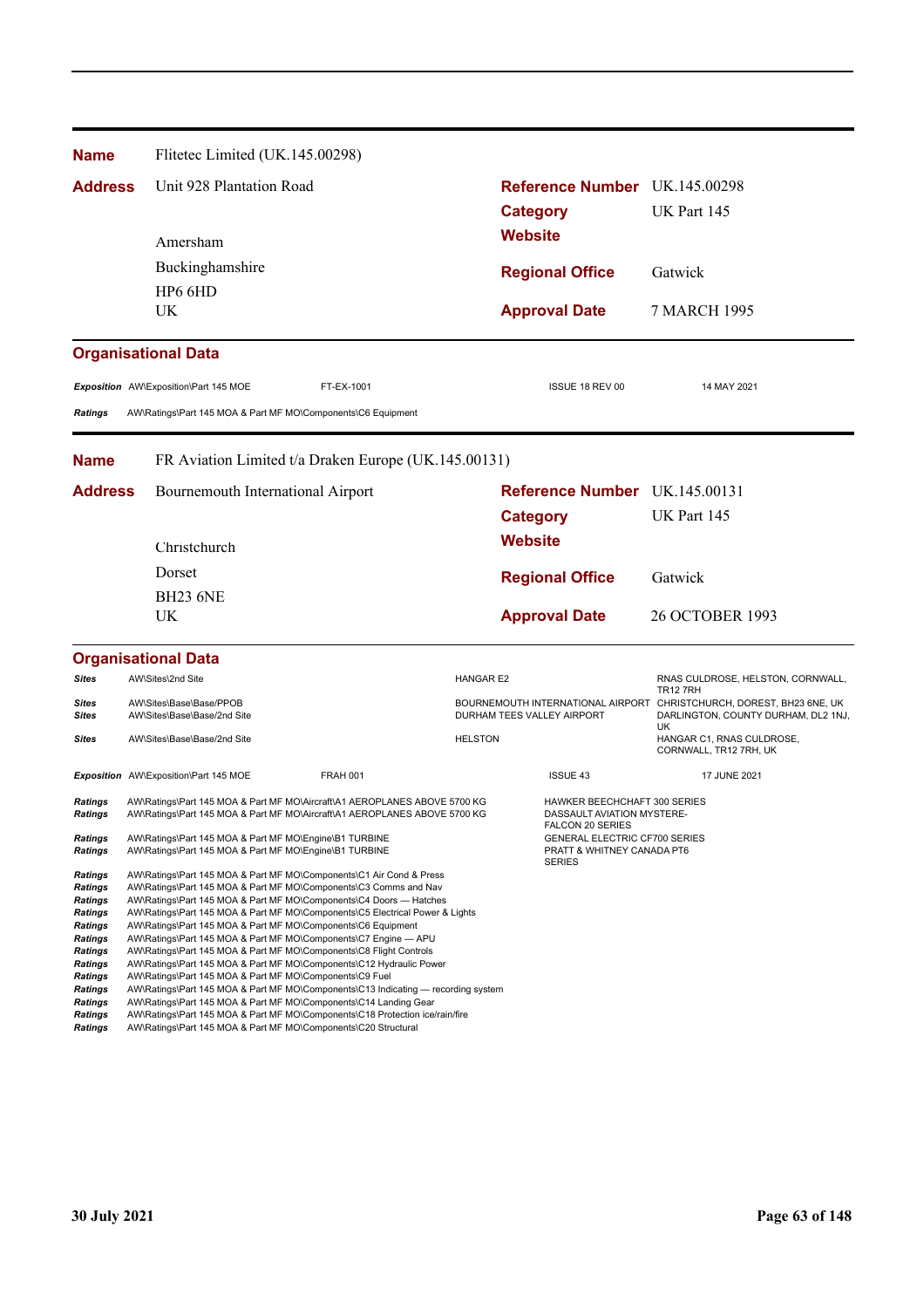**Name** FRM Aviation Services Limited (UK.145.01447)

30 Claydon Gardens, Rixton, **Reference Number** UK.145.01447 **Address**

> WA3 6FA Cheshire Warrington

# **Website Category** UK Part 145 **Regional Office**

**Approval Date**

# **Organisational Data**

|                                  | Exposition AW\Exposition\Part 145 MOE                                                                        | FRM/MOE/01 | ISSUE 03 REVISION 02                                                 | 22 JUNE 2021                                                                                |
|----------------------------------|--------------------------------------------------------------------------------------------------------------|------------|----------------------------------------------------------------------|---------------------------------------------------------------------------------------------|
| <b>Ratings</b><br><b>Ratings</b> | AW\Ratings\Part 145 MOA & Part MF MO\Engine\B1 TURBINE<br>AW\Ratings\Part 145 MOA & Part MF MO\Engine\B3 APU |            | Pratt & Whitney PW4000 Series<br>Hamilton Sundstrand APS 2300 Series |                                                                                             |
| <b>Ratings</b>                   | AW\Ratings\Part 145 MOA & Part MF MO\Engine\B1 TURBINE                                                       |            | Rolls Royce Trent 800 series                                         | Borescope inspection of stated<br>gas turbine engine type IAW<br>manufacturer instructions  |
| <b>Ratings</b>                   | AW\Ratings\Part 145 MOA & Part MF MO\Engine\B1 TURBINE                                                       |            | Rolls Royce Trent 900 series                                         | Borescope inspection of stated<br>gas turbine engine type IAW<br>manufacturer instructions. |
| <b>Ratings</b>                   | AW\Ratings\Part 145 MOA & Part MF MO\Engine\B1 TURBINE                                                       |            | Rolls Royce Trent 1000 series                                        | Borescope inspection of stated<br>gas turbine engine type IAW<br>manufacturer instructions. |
| <b>Ratings</b>                   | AW\Ratings\Part 145 MOA & Part MF MO\Engine\B1 TURBINE                                                       |            | Rolls Royce Trent 7000 series                                        | Borescope inspection of stated<br>gas turbine engine type IAW<br>manufacturer instructions. |
| <b>Ratings</b>                   | AW\Ratings\Part 145 MOA & Part MF MO\Engine\B1 TURBINE                                                       |            | Rolls Royce Trent XWB series                                         | Borescope inspection of stated<br>gas turbine engine type IAW<br>manufacturer instructions  |
| <b>Ratings</b>                   | AW\Ratings\Part 145 MOA & Part MF MO\Engine\B1 TURBINE                                                       |            | CFM LEAP -1A, 1B, 1C series                                          | Borescope inspection of stated<br>gas turbine engine type IAW<br>manufacturer instructions  |
| <b>Ratings</b>                   | AW\Ratings\Part 145 MOA & Part MF MO\Engine\B1 TURBINE                                                       |            | IAE PW 1100G series                                                  | Borescope inspection of stated<br>gas turbine engine type IAW<br>manufacturer instructions  |
| <b>Ratings</b>                   | AW\Ratings\Part 145 MOA & Part MF MO\Engine\B3 APU                                                           |            | Pratt & Whitney 980 Series                                           | Borescope inspection of stated<br>APU IAW manufacturer<br>instructions                      |
| <b>Ratings</b>                   | AW\Ratings\Part 145 MOA & Part MF MO\Engine\B3 APU                                                           |            | Pratt & Whitney 901 A/C Series                                       | Borescope inspection of stated<br>APU IAW manufacturer<br>instructions                      |
| Ratings                          | AW\Ratings\Part 145 MOA & Part MF MO\Engine\B3 APU                                                           |            | Pratt & Whitney APS5000 Series                                       | Borescope inspection of stated<br>APU IAW manufacturer<br>instructions                      |
| <b>Ratings</b>                   | AW\Ratings\Part 145 MOA & Part MF MO\Engine\B3 APU                                                           |            | Hamilton Sundstrand APS2600 Series                                   | Borescope inspection of stated<br>APU IAW manufacturer<br>instructions                      |
| <b>Ratings</b>                   | AW\Ratings\Part 145 MOA & Part MF MO\Engine\B3 APU                                                           |            | Garrett GTCP85 Series                                                | Borescope inspection of stated<br>APU IAW manufacturer<br>instructions                      |
| <b>Ratings</b>                   | AW\Ratings\Part 145 MOA & Part MF MO\Engine\B1 TURBINE                                                       |            | CFM International CFM56-2/3 Series                                   |                                                                                             |
| Ratings                          | AW\Ratings\Part 145 MOA & Part MF MO\Engine\B1 TURBINE                                                       |            | CFM International CFM56-5 Series                                     |                                                                                             |
| <b>Ratings</b>                   | AW\Ratings\Part 145 MOA & Part MF MO\Engine\B1 TURBINE                                                       |            | CFM International CFM56-7 Series                                     |                                                                                             |
| <b>Ratings</b>                   | AW\Ratings\Part 145 MOA & Part MF MO\Engine\B1 TURBINE                                                       |            | General Electric CF6-80 Series                                       |                                                                                             |
| Ratings                          | AW\Ratings\Part 145 MOA & Part MF MO\Engine\B1 TURBINE                                                       |            | General Electric CF6-6 Series                                        |                                                                                             |
| <b>Ratings</b>                   | AW\Ratings\Part 145 MOA & Part MF MO\Engine\B1 TURBINE                                                       |            | General Electric CF6-50 Series                                       |                                                                                             |
| Ratings                          | AW\Ratings\Part 145 MOA & Part MF MO\Engine\B1 TURBINE                                                       |            | IAE V2500 Series                                                     |                                                                                             |
| <b>Ratings</b>                   | AW\Ratings\Part 145 MOA & Part MF MO\Engine\B1 TURBINE                                                       |            | Rolls Royce RB211-524 Series                                         |                                                                                             |
| <b>Ratings</b>                   | AW\Ratings\Part 145 MOA & Part MF MO\Engine\B1 TURBINE                                                       |            | Rolls Royce RB211-500 Series                                         |                                                                                             |
| Ratings                          | AW\Ratings\Part 145 MOA & Part MF MO\Engine\B1 TURBINE                                                       |            | Rolls Royce RB211-700 Series                                         |                                                                                             |
| Ratings                          | AW\Ratings\Part 145 MOA & Part MF MO\Engine\B3 APU                                                           |            | Garrett GTCP36 - Series                                              |                                                                                             |
| Ratings                          | AW\Ratings\Part 145 MOA & Part MF MO\Engine\B3 APU                                                           |            | Garrett GTCP131 - Series                                             |                                                                                             |
| <b>Ratings</b>                   | AW\Ratings\Part 145 MOA & Part MF MO\Engine\B3 APU                                                           |            | Garrett GTCP331 - Series                                             |                                                                                             |
| <b>Ratings</b>                   | AW\Ratings\Part 145 MOA & Part MF MO\Engine\B3 APU                                                           |            | Pratt & Whitney PW APS3200 - Series                                  |                                                                                             |
| Ratings                          | AW\Ratings\Part 145 MOA & Part MF MO\Engine\B3 APU                                                           |            | Hamilton Sundstrand APS 2000 - Series                                |                                                                                             |
| <b>Ratings</b>                   | AW\Ratings\Part 145 MOA & Part MF MO\Engine\B1 TURBINE                                                       |            | Rolls Royce RB211-535 Series                                         |                                                                                             |
| Ratinas                          | AW\Ratings\Part 145 MOA & Part MF MO\Engine\B3 APU                                                           |            | Honeywell HGT 1700 - Series                                          |                                                                                             |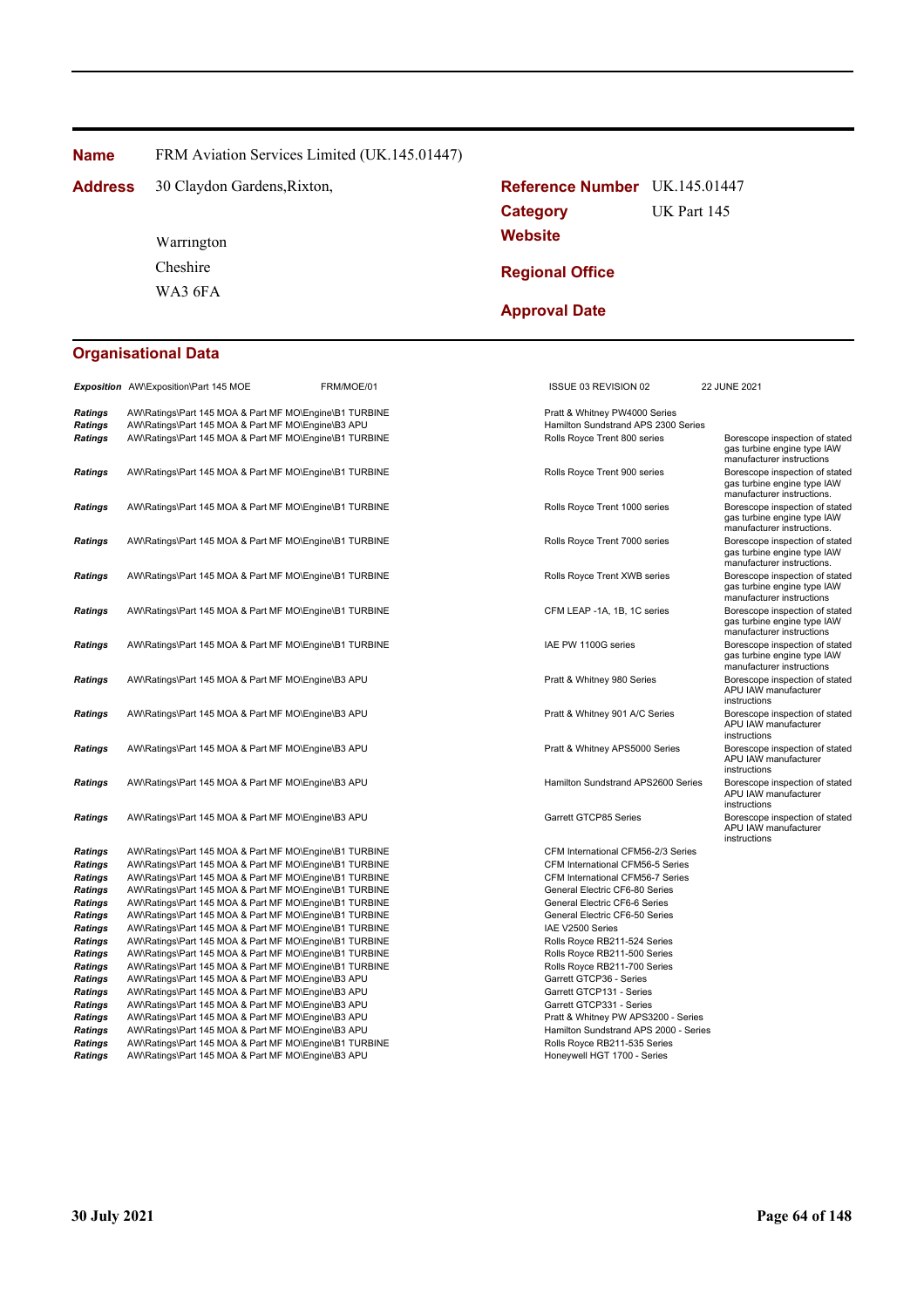| <b>Address</b> | Units 4 & 8 Avocet Trading<br>Estate Victoria Gardens | <b>Reference Number</b> UK.145.00392<br>Category                 | <b>UK Part 145</b>         |
|----------------|-------------------------------------------------------|------------------------------------------------------------------|----------------------------|
| UK.            | Burgess Hill<br><b>West Sussex</b><br><b>RH15 9NH</b> | <b>Website</b><br><b>Regional Office</b><br><b>Approval Date</b> | Gatwick<br>8 DECEMBER 1994 |

**ISSUE 15 REVISION 01** 14 OCTOBER 2020

# **Organisational Data**

|                                                                      | Exposition AW\Exposition\Part 145 MOE                                                                                      | GSQ/145MOE/01                                                                                                                                          |
|----------------------------------------------------------------------|----------------------------------------------------------------------------------------------------------------------------|--------------------------------------------------------------------------------------------------------------------------------------------------------|
| <b>Ratings</b><br><b>Ratings</b><br><b>Ratings</b><br><b>Ratings</b> | AW\Ratings\Part 145 MOA & Part MF MO\Components\C6 Equipment<br>AW\Ratings\Part 145 MOA & Part MF MO\Components\C15 Oxygen | AW\Ratings\Part 145 MOA & Part MF MO\Components\C17 Pneumatic & Vacuum<br>AW\Ratings\Part 145 MOA & Part MF MO\Components\C18 Protection ice/rain/fire |

**Name** G.P.S (Europe) Limited T/A Harry Mendelssohn Avionics (UK.145.00460)

| <b>Address</b> | 49-51 Colinton Road                                                                        | Reference Number UK.145.00460<br><b>Category</b>                          | UK Part 145                                                                                                |
|----------------|--------------------------------------------------------------------------------------------|---------------------------------------------------------------------------|------------------------------------------------------------------------------------------------------------|
|                | Edinburgh<br>Lothian                                                                       | <b>Website</b><br><b>Regional Office</b>                                  | Stirling                                                                                                   |
|                | EH10 5DH<br><b>UK</b>                                                                      | <b>Approval Date</b>                                                      | <b>17 JANUARY 1995</b>                                                                                     |
|                | <b>Organisational Data</b>                                                                 |                                                                           |                                                                                                            |
|                | Exposition AW\Exposition\Part 145 MOE<br>HMA/EXPO/1                                        | ISSUE 01 REV 25                                                           | 23 MARCH 2021                                                                                              |
| <b>Ratings</b> | AW\Ratings\Part 145 MOA & Part MF MO\Components\C3 Comms and Nav                           |                                                                           |                                                                                                            |
| <b>Name</b>    | Gama Aviation (Engineering) Limited (UK.145.01341)                                         |                                                                           |                                                                                                            |
| <b>Address</b> | Hangar 12, Eastern Business<br>Park, Bournemouth International<br>Airport,<br>Christchurch | <b>Reference Number</b> UK.145.01341<br><b>Category</b><br><b>Website</b> | UK Part 145                                                                                                |
|                | Dorset<br><b>BH23 6NE</b>                                                                  | <b>Regional Office</b>                                                    | Gatwick                                                                                                    |
|                | UK                                                                                         | <b>Approval Date</b>                                                      | 25 FEBRUARY 2015                                                                                           |
|                | <b>Organisational Data</b>                                                                 |                                                                           |                                                                                                            |
| Sites          | AW\Sites\Base\Base/PPOB                                                                    | <b>FARNBOROUGH</b>                                                        | HANGAR 2 (BAY 5), BUSINESS AVIATION<br>CENTRE, FARNBOROUGH AIRPORT,<br>FARNBOROUGH, HAMPSHIRE, GU14 6XA.   |
| <b>Sites</b>   | AW\Sites\Base\Base/PPOB                                                                    | BOURNEMOUTH INTERNATIONAL AIRPORT                                         | HANGAR 12, EASTERN BUSINESS PARK,<br>BOURNEMOUTH INTERNATIONAL AIRPORT,<br>CHRISTCHURCH, DORSET, BH23 6NE. |
| <b>Sites</b>   | AW\Sites\Base\Base/2nd Site                                                                | <b>GLASGOW</b>                                                            | ABBOTSINCH ROAD, PAISLEY, SOUTH<br>LANARKSHIRE, PA3 2RY, UK                                                |
| Sites          | AW\Sites\Base\Base/2nd Site                                                                | <b>KENNINGTON OXFORDSHIRE</b>                                             | UNIT 54, 56-58 & 72 SANDFORD LANE<br>INDUSTRIAL ESTATE, KENNINGTON,<br>OXFORDSHIRE, OX1 5RP.               |
| <b>Sites</b>   | AW\Sites\Base\Base/2nd Site                                                                | ROBIN HOOD AIRPORT                                                        | NP AS DONCASTER, DONCASTER, SOUTH<br>YORKSHIRE, DN9 3GB, UK                                                |
| <b>Sites</b>   | AW\Sites\Base\Base/2nd Site                                                                | <b>SPETSOPOULA</b>                                                        | SPETSOPOULA ISLAND, SPETSES, GR 180-<br>50, GREECE                                                         |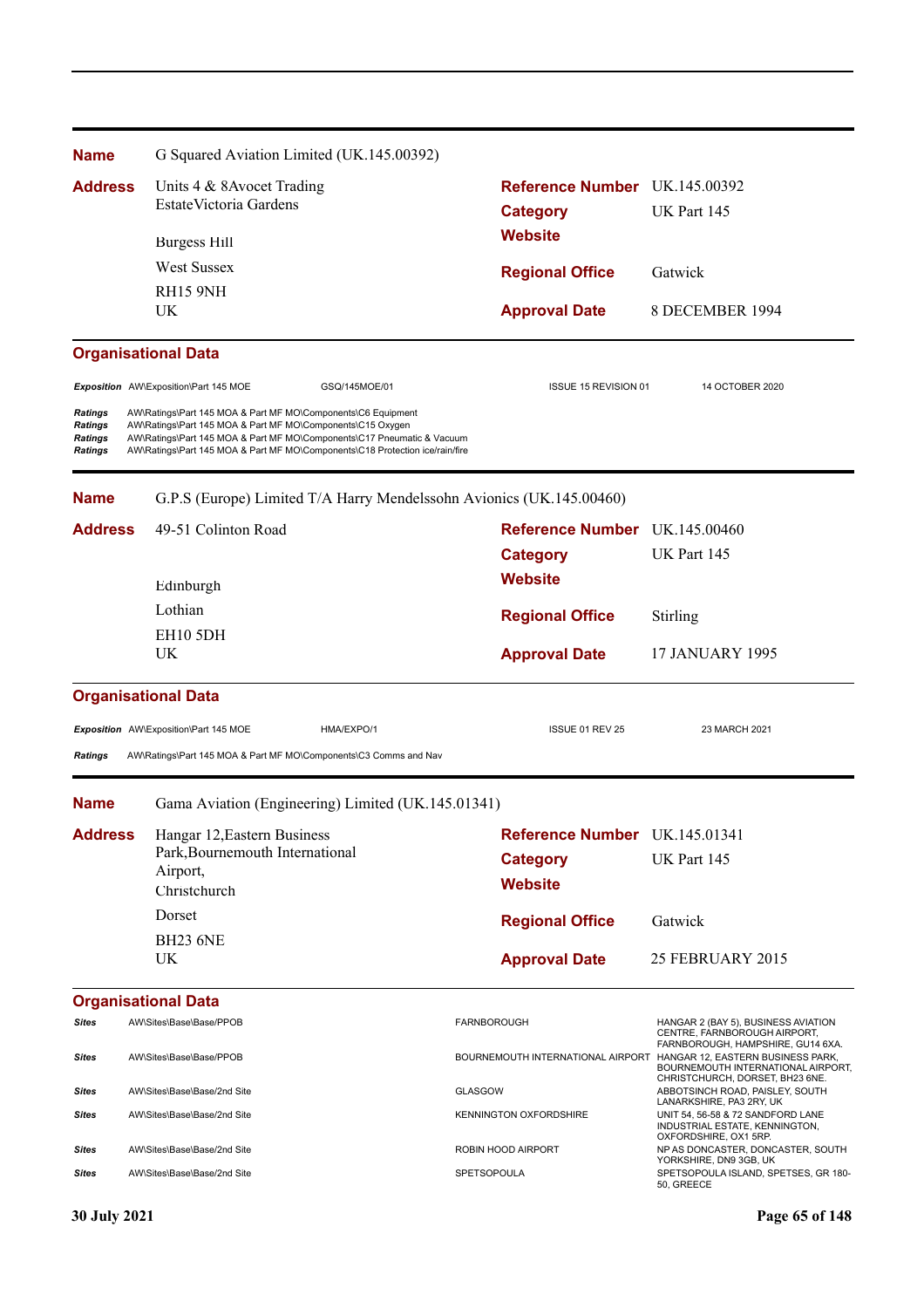|                                  | Exposition AW\Exposition\Part 145 MOE                                                                                                                          | GAEL / MOE | ISSUE 02 REVISION 11                                                         |
|----------------------------------|----------------------------------------------------------------------------------------------------------------------------------------------------------------|------------|------------------------------------------------------------------------------|
| <b>Ratings</b><br><b>Ratings</b> | AW\Ratings\Part 145 MOA & Part MF MO\Aircraft\A3 HELICOPTERS<br>AW\Ratings\Part 145 MOA & Part MF MO\Aircraft\A2 AEROPLANES 5700 KG AND BELOW                  |            | EUROCOPTER SA 365N/N1, AS 3<br>BRITTEN-NORMAN BN2T SERIES                    |
| <b>Ratings</b>                   | AW\Ratings\Part 145 MOA & Part MF MO\Components\C13 Indicating - recording system                                                                              |            |                                                                              |
| Ratings                          | AW\Ratings\Part 145 MOA & Part MF MO\Aircraft\A1 AEROPLANES ABOVE 5700 KG                                                                                      |            | BAE 125 SERIES 700/800                                                       |
| Ratings                          | AW\Ratings\Part 145 MOA & Part MF MO\Aircraft\A1 AEROPLANES ABOVE 5700 KG                                                                                      |            | BAE 125 SERIES 750/800XP/850)<br>ХP                                          |
| <b>Ratings</b>                   | AW\Ratings\Part 145 MOA & Part MF MO\Aircraft\A1 AEROPLANES ABOVE 5700 KG                                                                                      |            | <b>BAE 125 SERIES 1000</b>                                                   |
| <b>Ratings</b>                   | AW\Ratings\Part 145 MOA & Part MF MO\Aircraft\A1 AEROPLANES ABOVE 5700 KG                                                                                      |            | BEECH 300 SERIES                                                             |
| Ratings                          | AW\Ratings\Part 145 MOA & Part MF MO\Aircraft\A1 AEROPLANES ABOVE 5700 KG                                                                                      |            | BEECH 400 SERIES                                                             |
| Ratings                          | AW\Ratings\Part 145 MOA & Part MF MO\Aircraft\A1 AEROPLANES ABOVE 5700 KG                                                                                      |            | BOMBARDIER CL-600-2A12/-2B1                                                  |
| Ratings                          | AW\Ratings\Part 145 MOA & Part MF MO\Aircraft\A1 AEROPLANES ABOVE 5700 KG                                                                                      |            | BOMBARDIER CL-600-2B16                                                       |
| <b>Ratings</b>                   | AW\Ratings\Part 145 MOA & Part MF MO\Aircraft\A1 AEROPLANES ABOVE 5700 KG                                                                                      |            | BOMBARDIER CL-600-2B19                                                       |
| Ratings                          | AW\Ratings\Part 145 MOA & Part MF MO\Aircraft\A1 AEROPLANES ABOVE 5700 KG                                                                                      |            | BOMBARDIER BD-700 SERIES                                                     |
| <b>Ratings</b>                   | AW\Ratings\Part 145 MOA & Part MF MO\Aircraft\A1 AEROPLANES ABOVE 5700 KG                                                                                      |            | CESSNA 560XL/XLS                                                             |
| <b>Ratings</b>                   | AW\Ratings\Part 145 MOA & Part MF MO\Aircraft\A1 AEROPLANES ABOVE 5700 KG                                                                                      |            | EMBRAER EMB-135/145                                                          |
| Ratings                          | AW\Ratings\Part 145 MOA & Part MF MO\Aircraft\A1 AEROPLANES ABOVE 5700 KG                                                                                      |            | <b>GULFSTREAM GV BASIC</b>                                                   |
| <b>Ratings</b>                   | AW\Ratings\Part 145 MOA & Part MF MO\Aircraft\A1 AEROPLANES ABOVE 5700 KG                                                                                      |            | GULFSTREAM G-IV SERIES                                                       |
| Ratings                          | AW\Ratings\Part 145 MOA & Part MF MO\Aircraft\A1 AEROPLANES ABOVE 5700 KG                                                                                      |            | GULFSTREAM GV-SP SERIES                                                      |
| <b>Ratings</b>                   | AW\Ratings\Part 145 MOA & Part MF MO\Aircraft\A1 AEROPLANES ABOVE 5700 KG                                                                                      |            | HAWKER 4000                                                                  |
| Ratings                          | AW\Ratings\Part 145 MOA & Part MF MO\Aircraft\A1 AEROPLANES ABOVE 5700 KG                                                                                      |            | <b>LEARJET MODEL 45</b>                                                      |
| <b>Ratings</b>                   | AW\Ratings\Part 145 MOA & Part MF MO\Aircraft\A1 AEROPLANES ABOVE 5700 KG                                                                                      |            | LEARJET 60                                                                   |
| <b>Ratings</b>                   | AW\Ratings\Part 145 MOA & Part MF MO\Aircraft\A2 AEROPLANES 5700 KG AND BELOW                                                                                  |            | <b>BEECH 90 SERIES</b>                                                       |
| <b>Ratings</b>                   | AW\Ratings\Part 145 MOA & Part MF MO\Aircraft\A2 AEROPLANES 5700 KG AND BELOW                                                                                  |            | BEECH 200 SERIES                                                             |
| <b>Ratings</b>                   | AW\Ratings\Part 145 MOA & Part MF MO\Aircraft\A2 AEROPLANES 5700 KG AND BELOW                                                                                  |            | BEECH 390                                                                    |
| <b>Ratings</b>                   | AW\Ratings\Part 145 MOA & Part MF MO\Aircraft\A2 AEROPLANES 5700 KG AND BELOW                                                                                  |            | CESSNA 510                                                                   |
| <b>Ratings</b>                   | AW\Ratings\Part 145 MOA & Part MF MO\Aircraft\A2 AEROPLANES 5700 KG AND BELOW                                                                                  |            | <b>CESSNA 208 SERIES</b>                                                     |
| <b>Ratings</b>                   | AW\Ratings\Part 145 MOA & Part MF MO\Aircraft\A2 AEROPLANES 5700 KG AND BELOW                                                                                  |            | PILATUS PC-12 SERIES                                                         |
| Ratings<br>Ratings               | AW\Ratings\Part 145 MOA & Part MF MO\Aircraft\A2 AEROPLANES 5700 KG AND BELOW<br>AW\Ratings\Part 145 MOA & Part MF MO\Aircraft\A2 AEROPLANES 5700 KG AND BELOW |            | REIMS CESSNA F406<br>TWIN COMMANDER 680/690 TUF<br><b>ENGINE SERIES</b>      |
| Ratings                          | AW\Ratings\Part 145 MOA & Part MF MO\Aircraft\A2 AEROPLANES 5700 KG AND BELOW                                                                                  |            | PISTON ENGINE AEROPLANES -<br>STRUCTURE NOT EXCEEDING 5                      |
| Ratings                          | AW\Ratings\Part 145 MOA & Part MF MO\Aircraft\A2 AEROPLANES 5700 KG AND BELOW                                                                                  |            | PISTON ENGINE AEROPLANES -<br>COMPOSITE STRUCTURE NOT<br>EXCEEDING 5700 KG   |
| <b>Ratings</b>                   | AW\Ratings\Part 145 MOA & Part MF MO\Aircraft\A2 AEROPLANES 5700 KG AND BELOW                                                                                  |            | PISTON ENGINE AEROPLANES -<br>WOODEN STRUCTURE NOT                           |
| <b>Ratings</b>                   | AW\Ratings\Part 145 MOA & Part MF MO\Aircraft\A2 AEROPLANES 5700 KG AND BELOW                                                                                  |            | EXCEEDING 5700 KG<br>PISTON ENGINE AEROPLANES -<br>CONSTRUCTION NOT EXCEEDIN |
| Ratings                          | AW\Ratings\Part 145 MOA & Part MF MO\Aircraft\A3 HELICOPTERS                                                                                                   |            | ΚG<br>SINGLE TURBINE ENGINE<br>HELICOPTERS NOT EXCEEDING                     |
|                                  |                                                                                                                                                                |            | ΚG                                                                           |
| <b>Ratings</b>                   | AW\Ratings\Part 145 MOA & Part MF MO\Aircraft\A3 HELICOPTERS                                                                                                   |            | <b>AGUSTA A109 SERIES</b>                                                    |
| <b>Ratings</b>                   | AW\Ratings\Part 145 MOA & Part MF MO\Aircraft\A3 HELICOPTERS                                                                                                   |            | BELL 212/AGUSTA AB212 SERIE                                                  |
| <b>Ratings</b><br><b>Ratings</b> | AW\Ratings\Part 145 MOA & Part MF MO\Aircraft\A3 HELICOPTERS<br>AW\Ratings\Part 145 MOA & Part MF MO\Aircraft\A3 HELICOPTERS                                   |            | BELL 412/AGUSTA AB412 SERIE<br><b>BELL 430</b>                               |
| <b>Ratings</b>                   | AW\Ratings\Part 145 MOA & Part MF MO\Aircraft\A3 HELICOPTERS                                                                                                   |            | EUROCOPTER AS 355                                                            |
| <b>Ratings</b>                   | AW\Ratings\Part 145 MOA & Part MF MO\Aircraft\A3 HELICOPTERS                                                                                                   |            | EUROCOPTER AS 365 N3                                                         |
| <b>Ratings</b>                   | AW\Ratings\Part 145 MOA & Part MF MO\Aircraft\A3 HELICOPTERS                                                                                                   |            | EUROCOPTER EC 135                                                            |
| Ratings                          | AW\Ratings\Part 145 MOA & Part MF MO\Aircraft\A3 HELICOPTERS                                                                                                   |            | EUROCOPTER SA 365 C SERIES                                                   |
| Ratings                          | AW\Ratings\Part 145 MOA & Part MF MO\Aircraft\A3 HELICOPTERS                                                                                                   |            | ROBINSON R22/R44 SERIES                                                      |
| <b>Ratings</b>                   | AW\Ratings\Part 145 MOA & Part MF MO\Aircraft\A3 HELICOPTERS                                                                                                   |            | SIKORSKY S76A                                                                |
| Ratings                          | AW\Ratings\Part 145 MOA & Part MF MO\Aircraft\A3 HELICOPTERS                                                                                                   |            | SIKORSKY S76B                                                                |
| <b>Ratings</b>                   | AW\Ratings\Part 145 MOA & Part MF MO\Aircraft\A3 HELICOPTERS                                                                                                   |            | SIKORSKY S76C                                                                |
| Ratings                          | AW\Ratings\Part 145 MOA & Part MF MO\Aircraft\A3 HELICOPTERS                                                                                                   |            | SIKORSKY S76D                                                                |
| Ratings                          | AW\Ratings\Part 145 MOA & Part MF MO\Engine\B1 TURBINE                                                                                                         |            | PRATT & WHITNEY (PT6A SERIE                                                  |
| <b>Ratings</b>                   | AW\Ratings\Part 145 MOA & Part MF MO\Engine\B1 TURBINE                                                                                                         |            | ALLISON 250 C20 SERIES                                                       |
| Ratings                          | AW\Ratings\Part 145 MOA & Part MF MO\Engine\B2 PISTON                                                                                                          |            | LYCOMING & TELEDYNE CONTII                                                   |
| Ratings                          | AW\Ratings\Part 145 MOA & Part MF MO\Components\C1 Air Cond & Press                                                                                            |            | C1 Air Cond & Press                                                          |
| <b>Ratings</b>                   | AW\Ratings\Part 145 MOA & Part MF MO\Components\C2 Auto Flight                                                                                                 |            | C2 Auto Flight                                                               |
| <b>Ratings</b>                   | AW\Ratings\Part 145 MOA & Part MF MO\Components\C3 Comms and Nav                                                                                               |            | C3 Comms and Nav                                                             |
| Ratings                          | AW\Ratings\Part 145 MOA & Part MF MO\Components\C5 Electrical Power & Lights                                                                                   |            | C5 Electrical Power & Lights                                                 |
| Ratings                          | AW\Ratings\Part 145 MOA & Part MF MO\Components\C6 Equipment                                                                                                   |            | C6 Equipment                                                                 |
| <b>Ratings</b>                   | AW\Ratings\Part 145 MOA & Part MF MO\Components\C7 Engine - APU                                                                                                |            | C7 Engine - APU                                                              |
| <b>Ratings</b>                   | AW\Ratings\Part 145 MOA & Part MF MO\Components\C8 Flight Controls                                                                                             |            | C8 Flight Controls                                                           |
| Ratings                          | AW\Ratings\Part 145 MOA & Part MF MO\Components\C12 Hydraulic Power                                                                                            |            | C12 Hydraulic Power                                                          |
| Ratings                          | AW\Ratings\Part 145 MOA & Part MF MO\Components\C14 Landing Gear                                                                                               |            | C14 Landing Gear                                                             |
| Ratings                          | AW\Ratings\Part 145 MOA & Part MF MO\Components\C16 Propellers                                                                                                 |            | C16 Propellers                                                               |
| Ratings                          | AW\Ratings\Part 145 MOA & Part MF MO\Components\C20 Structural                                                                                                 |            | C20 Structural                                                               |
| Ratings                          | AW\Ratings\Part 145 MOA & Part MF MO\Specialised Services\D1 Non Destructive Testing                                                                           |            | <b>LIQUID PENETRANT</b>                                                      |

**ISSUE 02 REVISION 11 12 JULY 2021** 

 $EUROCOPTER SA 365N/N1, AS 365N2$ **BRITTEN-NORMAN BN2T SERIES** 

**BAE 125 SERIES 700/800** *RAE* 125 SERIES 750/800XP/850XP/900 XP

**BAE 125 SERIES 1000** *Ratings* AW\Ratings\Part 145 MOA & Part MF MO\Aircraft\A1 AEROPLANES ABOVE 5700 KG BEECH 300 SERIES **RATIONS SERIES**<br>BEECH 400 SERIES *Ratings* AW\Ratings\Part 145 MOA & Part MF MO\Aircraft\A1 AEROPLANES ABOVE 5700 KG BOMBARDIER CL-600-2A12/-2B16 **BOMBARDIER CL-600-2B16 BOMBARDIER CL-600-2B19 BOMBARDIER BD-700 SERIES** *RESSNA 560XL/XLS* **EMBRAER EMB-135/145** *RULFSTREAM GV BASIC RULFSTREAM G-IV SERIES RATINGSP SERIES RATILES* AND **PART MODEL 45** *RARJET* 60 **BEECH 90 SERIES BEECH 200 SERIES<br>BEECH 390**  $R$ ESSNA 208 SERIES **PILATUS PC-12 SERIES REIMS CESSNA E406 TWIN COMMANDER 680/690 TURBINE** ENGINE SERIES **PISTON ENGINE AEROPLANES - METAL** STRUCTURE NOT EXCEEDING 5700 KG EXCEEDING 5700 KG **RATIONS AND ATTINGS**<br>PISTON ENGINE AEROPLANES -WOODEN STRUCTURE NOT EXCEEDING 5700 KG **RATIONS AND ATTACHTIVES** MIXED PISTON ENGINE AEROPLANES - MIXED CONSTRUCTION NOT EXCEEDING 5700 KG *RATINGLE TURBINE ENGINE* HELICOPTERS NOT EXCEEDING 3175 KG *Ratings* AW\Ratings\Part 145 MOA & Part MF MO\Aircraft\A3 HELICOPTERS AGUSTA A109 SERIES **BELL 212/AGUSTA AB212 SERIES BELL 412/AGUSTA AB412 SERIES<br>BELL 430 EUROCOPTER AS 355** *RUROCOPTER AS 365 N3* **EUROCOPTER EC 135**  $EUROCOPTER SA 365 C SERIES$ **ROBINSON R22/R44 SERIES<br>SIKORSKY S76A** *RIKORSKY S76B RIKORSKY S76C RATINGRSKY S76D* **PRATT & WHITNEY (PT6A SERIES) 1) HOT SECTION** 

INSPECTION2) REMOVAL OF ACCESSORY GEARBOX AT G FLANGE3) REMOVAL AND REPLACEMENT OF PT VANE RING ASSEMBLY

*Ratings* AW\Ratings\Part 145 MOA & Part MF MO\Engine\B1 TURBINE ALLISON 250 C20 SERIES *RATIONS* **RATIONS** *RATELEDYNE CONTINENTAL Ratings* AW\Ratings\Part 145 MOA & Part MF MO\Components\C1 Air Cond & Press C1 Air Cond & Press *Ratings* AW\Ratings\Part 145 MOA & Part MF MO\Components\C2 Auto Flight C2 Auto Flight **C3 Comms and Nav**  $C$ <sub>5</sub> Electrical Power & Lights *Ratings* AW\Ratings\Part 145 MOA & Part MF MO\Components\C6 Equipment C6 Equipment *Ratings* AW\Ratings\Part 145 MOA & Part MF MO\Components\C7 Engine — APU C7 Engine — APU  $R$  Flight Controls **C12 Hydraulic Power C14 Landing Gear**  $C$ 16 Propellers Ratings AW\Ratings\Part 145 MOA & Part MF MO\Specialised Services\D1 Non Destructive Testing MAGNETIC PARTICLE **Ratings** AW\Ratings\Part 145 MOA & Part MF MO\Specialised Services\D1 Non Destructive Testing ULTRASONIC<br>**Ratings** AW\Ratings\Part 145 MOA & Part MF MO\Specialised Services\D1 Non Destructive Testing ULTRASONIC **Ratings** AW\Ratings\Part 145 MOA & Part MF MO\Specialised Services\D1 Non Destructive Testing EDDY CURRENT<br> **Ratings** AW\Ratings\Part 145 MOA & Part MF MO\Aircraft\A3 HELICOPTERS ELIRENT EUROCOPTER MBB-BK 117 SERIES

**Ratings** AW\Ratings\Part 145 MOA & Part MF MO\Aircraft\A3 HELICOPTERS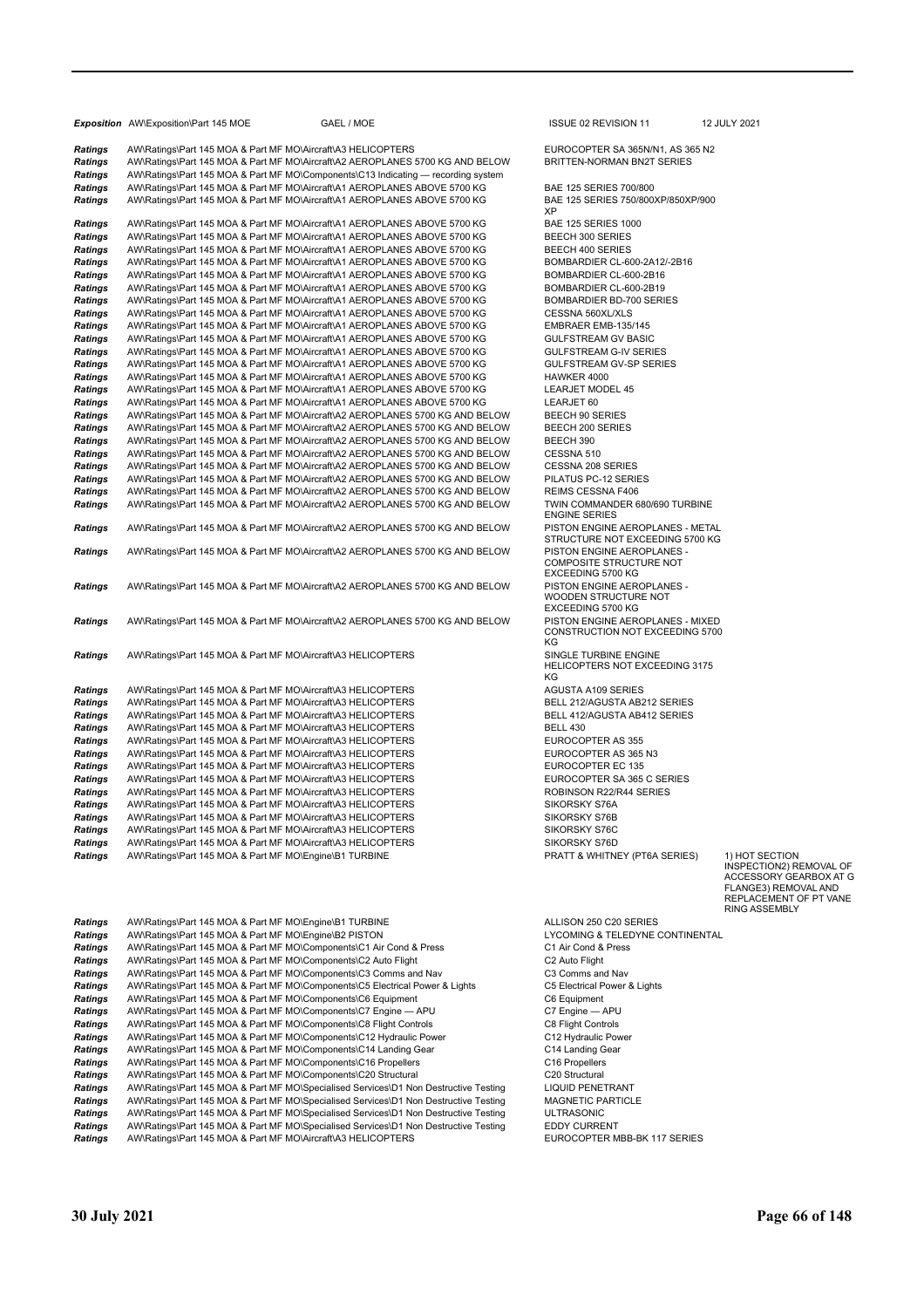| <b>Name</b>                                                                                                          |  | Garmin Europe Limited (UK.145.00474)                                                                                                                                                                                                                                                                                                                                                                                                                                                                                                                                                                                                           |                                                                                            |                |
|----------------------------------------------------------------------------------------------------------------------|--|------------------------------------------------------------------------------------------------------------------------------------------------------------------------------------------------------------------------------------------------------------------------------------------------------------------------------------------------------------------------------------------------------------------------------------------------------------------------------------------------------------------------------------------------------------------------------------------------------------------------------------------------|--------------------------------------------------------------------------------------------|----------------|
| <b>Address</b>                                                                                                       |  | Liberty HouseHounsdown Business<br>ParkTotton                                                                                                                                                                                                                                                                                                                                                                                                                                                                                                                                                                                                  | Reference Number UK.145.00474<br><b>Category</b><br><b>Website</b>                         | UK Part 145    |
|                                                                                                                      |  | Southampton                                                                                                                                                                                                                                                                                                                                                                                                                                                                                                                                                                                                                                    |                                                                                            |                |
|                                                                                                                      |  | Hampshire                                                                                                                                                                                                                                                                                                                                                                                                                                                                                                                                                                                                                                      | <b>Regional Office</b>                                                                     | Gatwick        |
|                                                                                                                      |  | <b>SO40 9LR</b><br>UK                                                                                                                                                                                                                                                                                                                                                                                                                                                                                                                                                                                                                          | <b>Approval Date</b>                                                                       | 23 JULY 1997   |
|                                                                                                                      |  | <b>Organisational Data</b>                                                                                                                                                                                                                                                                                                                                                                                                                                                                                                                                                                                                                     |                                                                                            |                |
|                                                                                                                      |  | Exposition AW\Exposition\Part 145 MOE<br>GEQS.058                                                                                                                                                                                                                                                                                                                                                                                                                                                                                                                                                                                              | <b>ISSUE GC</b>                                                                            | 24 MARCH 2021  |
| Ratings<br>Ratings<br><b>Ratings</b>                                                                                 |  | AW\Ratings\Part 145 MOA & Part MF MO\Components\C3 Comms and Nav<br>AW\Ratings\Part 145 MOA & Part MF MO\Components\C13 Indicating — recording system<br>AW\Ratings\Part 145 MOA & Part MF MO\Components\C5 Electrical Power & Lights                                                                                                                                                                                                                                                                                                                                                                                                          |                                                                                            |                |
| <b>Name</b>                                                                                                          |  | Gas Turbine Solutions Limited (UK.145.01282)                                                                                                                                                                                                                                                                                                                                                                                                                                                                                                                                                                                                   |                                                                                            |                |
| <b>Address</b>                                                                                                       |  | Unit 12A Kyle RoadIrvine Industrial                                                                                                                                                                                                                                                                                                                                                                                                                                                                                                                                                                                                            | Reference Number UK.145.01282                                                              |                |
|                                                                                                                      |  | Estate                                                                                                                                                                                                                                                                                                                                                                                                                                                                                                                                                                                                                                         | <b>Category</b>                                                                            | UK Part 145    |
|                                                                                                                      |  | Irvine                                                                                                                                                                                                                                                                                                                                                                                                                                                                                                                                                                                                                                         | <b>Website</b>                                                                             | www.gtsmro.com |
|                                                                                                                      |  | Ayrshire                                                                                                                                                                                                                                                                                                                                                                                                                                                                                                                                                                                                                                       | <b>Regional Office</b>                                                                     | Stirling       |
|                                                                                                                      |  | KA12 8JF                                                                                                                                                                                                                                                                                                                                                                                                                                                                                                                                                                                                                                       |                                                                                            |                |
|                                                                                                                      |  | UK                                                                                                                                                                                                                                                                                                                                                                                                                                                                                                                                                                                                                                             | <b>Approval Date</b>                                                                       | 9 MARCH 2012   |
|                                                                                                                      |  | <b>Organisational Data</b>                                                                                                                                                                                                                                                                                                                                                                                                                                                                                                                                                                                                                     |                                                                                            |                |
|                                                                                                                      |  | Exposition AW\Exposition\Part 145 MOE<br>GTSE-CA-001                                                                                                                                                                                                                                                                                                                                                                                                                                                                                                                                                                                           | ISSUE 04 REVISION 04                                                                       | 19 MAY 2021    |
| Ratings<br>Ratings<br><b>Ratings</b><br><b>Ratings</b><br>Ratings<br>Ratings<br>Ratings<br>Ratings<br><b>Ratings</b> |  | AW\Ratings\Part 145 MOA & Part MF MO\Components\C15 Oxygen<br>AW\Ratings\Part 145 MOA & Part MF MO\Components\C16 Propellers<br>AW\Ratings\Part 145 MOA & Part MF MO\Components\C3 Comms and Nav<br>AW\Ratings\Part 145 MOA & Part MF MO\Components\C5 Electrical Power & Lights<br>AW\Ratings\Part 145 MOA & Part MF MO\Components\C6 Equipment<br>AW\Ratings\Part 145 MOA & Part MF MO\Components\C7 Engine - APU<br>AW\Ratings\Part 145 MOA & Part MF MO\Components\C12 Hydraulic Power<br>AW\Ratings\Part 145 MOA & Part MF MO\Components\C14 Landing Gear<br>AW\Ratings\Part 145 MOA & Part MF MO\Components\C18 Protection ice/rain/fire |                                                                                            |                |
| <b>Name</b>                                                                                                          |  | GC Aviation Maintenance Limited (UK.145.01345)                                                                                                                                                                                                                                                                                                                                                                                                                                                                                                                                                                                                 |                                                                                            |                |
| <b>Address</b>                                                                                                       |  | Hangar H1 Cotswold Airport                                                                                                                                                                                                                                                                                                                                                                                                                                                                                                                                                                                                                     | Reference Number UK.145.01345                                                              |                |
|                                                                                                                      |  |                                                                                                                                                                                                                                                                                                                                                                                                                                                                                                                                                                                                                                                | <b>Category</b>                                                                            | UK Part 145    |
|                                                                                                                      |  | Cirencester                                                                                                                                                                                                                                                                                                                                                                                                                                                                                                                                                                                                                                    | <b>Website</b>                                                                             |                |
|                                                                                                                      |  | Gloucestershire                                                                                                                                                                                                                                                                                                                                                                                                                                                                                                                                                                                                                                |                                                                                            |                |
|                                                                                                                      |  | GL7 6BA                                                                                                                                                                                                                                                                                                                                                                                                                                                                                                                                                                                                                                        | <b>Regional Office</b>                                                                     | Gatwick        |
|                                                                                                                      |  | <b>UK</b>                                                                                                                                                                                                                                                                                                                                                                                                                                                                                                                                                                                                                                      | <b>Approval Date</b>                                                                       | 18 APRIL 2016  |
|                                                                                                                      |  | <b>Organisational Data</b>                                                                                                                                                                                                                                                                                                                                                                                                                                                                                                                                                                                                                     |                                                                                            |                |
|                                                                                                                      |  | Exposition AW\Exposition\Part 145 MOE<br>GCAM/MOE 1                                                                                                                                                                                                                                                                                                                                                                                                                                                                                                                                                                                            | REVISION 18                                                                                | 07 JUNE 2021   |
| Ratings                                                                                                              |  | AW\Ratings\Part 145 MOA & Part MF MO\Aircraft\A1 AEROPLANES ABOVE 5700 KG                                                                                                                                                                                                                                                                                                                                                                                                                                                                                                                                                                      | BOEING 777-200/300 Series (GE90,                                                           |                |
| Ratings                                                                                                              |  | AW\Ratings\Part 145 MOA & Part MF MO\Aircraft\A1 AEROPLANES ABOVE 5700 KG                                                                                                                                                                                                                                                                                                                                                                                                                                                                                                                                                                      | PW4000, RR RB211- Trent 800).<br>BOEING 787 - 8/-9 (GenX, RR RB211 &<br><b>Trent 1000)</b> |                |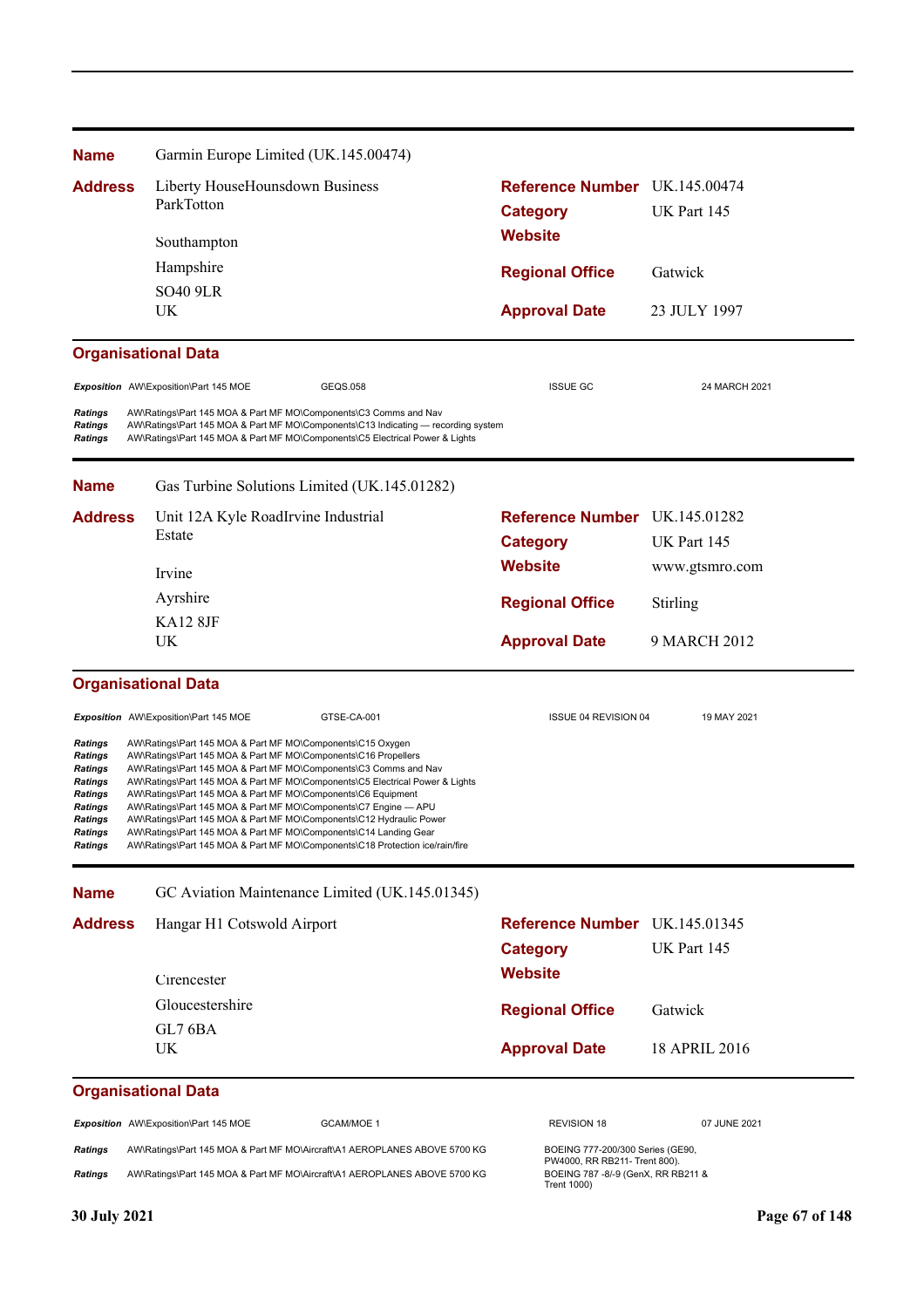Ratings AW\Ratings\Part 145 MOA & Part MF MO\Aircraft\A1 AEROPLANES ABOVE 5700 KG AIRBUS 330 (RR Trent 700)<br>19 Ratings AW\Ratings\Part 145 MOA & Part MF MO\Aircraft\A1 AEROPLANES ABOVE 5700 KG AIRBUS A319/A320/A321 Proved at the Statings\Part 145 MOA & Part MF MO\Aircraft\A1 AEROPLANES ABOVE 5700 KG AIRBUS A319/A320/A321<br>Proved at AW\Ratings\Part 145 MOA & Part MF MO\Aircraft\A1 AEROPLANES ABOVE 5700 KG BOEING 737-300/400/500 Proved at the Satings\Part 145 MOA & Part MF MO\Aircraft\A1 AEROPLANES ABOVE 5700 KG BOEING 737-300/400/500<br>Proved at AM\Ratings\Part 145 MOA & Part MF MO\Aircraft\A1 AEROPLANES ABOVE 5700 KG BOEING 737-600/700/800/900 AW\Ratings\Part 145 MOA & Part MF MO\Aircraft\A1 AEROPLANES ABOVE 5700 KG BOEING 737-600/700/<br>AW\Ratings\Part 145 MOA & Part MF MO\Aircraft\A1 AEROPLANES ABOVE 5700 KG BOEING 757-200/300 Ratings AW\Ratings\Part 145 MOA & Part MF MO\Aircraft\A1 AEROPLANES ABOVE 5700 KG BOEING 757-200/300<br>Ratings AW\Ratings\Part 145 MOA & Part MF MO\Aircraft\A1 AEROPLANES ABOVE 5700 KG EMBRAER EMB-135/145 **Ratings** AW\Ratings\Part 145 MOA & Part MF MO\Aircraft\A1 AEROPLANES ABOVE 5700 KG EMBRAER EMB-135/145<br> **Ratings** AW\Ratings\Part 145 MOA & Part MF MO\Aircraft\A1 AEROPLANES ABOVE 5700 KG EMBRAER EMB-135/145 AW\Ratings\Part 145 MOA & Part MF MO\Aircraft\A1 AEROPLANES ABOVE 5700 KG FRIER ERJ-170 SERIES<br>AW\Ratings\Part 145 MOA & Part MF MO\Aircraft\A1 AEROPLANES ABOVE 5700 KG FRIER ERJ-190 SERIES Ratings AW\Ratings\Part 145 MOA & Part MF MO\Aircraft\A1 AEROPLANES ABOVE 5700 KG

**Name** GE Aircraft Engine Services Limited t/a GE - Aviation (UK.145.00073, Wales)

| <b>Address</b> | Caerphilly RoadNantgarw    | Reference Number UK.145.00073 |                  |
|----------------|----------------------------|-------------------------------|------------------|
|                |                            | Category                      | UK Part 145      |
|                | Cardiff                    | <b>Website</b>                |                  |
|                | South Glamorgan            | <b>Regional Office</b>        | Gatwick          |
|                | CF <sub>15</sub> 7YJ<br>UK | <b>Approval Date</b>          | 17 DECEMBER 1993 |

## **Organisational Data**

|                | <b>Exposition</b> AW\Exposition\Part 145 MOE                                 | GE / EXP / J1                                                                        | ISSUE 04 REVISION 00                           | 06 JANUARY 2021 |
|----------------|------------------------------------------------------------------------------|--------------------------------------------------------------------------------------|------------------------------------------------|-----------------|
| Ratings        | AW\Ratings\Part 145 MOA & Part MF MO\Engine\B1 TURBINE                       |                                                                                      | CFM INTERNATIONAL CFM56-5B /<br>CFM56-7 SERIES |                 |
| <b>Ratings</b> | AW\Ratings\Part 145 MOA & Part MF MO\Engine\B1 TURBINE                       |                                                                                      | <b>ENGINE ALLIANCE GP7000 SERIES</b>           |                 |
| Ratings        | AW\Ratings\Part 145 MOA & Part MF MO\Engine\B1 TURBINE                       |                                                                                      | <b>GENERAL ALLIANCE GP7000 SERIES</b>          |                 |
| Ratings        | AW\Ratings\Part 145 MOA & Part MF MO\Engine\B1 TURBINE                       |                                                                                      | ROLLS-ROYCE RB211-524 SERIES                   |                 |
| Ratings        | AW\Ratings\Part 145 MOA & Part MF MO\Components\C5 Electrical Power & Lights |                                                                                      |                                                |                 |
| Ratings        | AW\Ratings\Part 145 MOA & Part MF MO\Components\C7 Engine - APU              |                                                                                      |                                                |                 |
| Ratings        | AW\Ratings\Part 145 MOA & Part MF MO\Components\C18 Protection ice/rain/fire |                                                                                      |                                                |                 |
| Ratings        |                                                                              | AW\Ratings\Part 145 MOA & Part MF MO\Specialised Services\D1 Non Destructive Testing | <b>EDDY CURRENT</b>                            |                 |
| Ratings        |                                                                              | AW\Ratings\Part 145 MOA & Part MF MO\Specialised Services\D1 Non Destructive Testing | <b>LIQUID PENETRANT</b>                        |                 |
| Ratings        |                                                                              | AW\Ratings\Part 145 MOA & Part MF MO\Specialised Services\D1 Non Destructive Testing | <b>MAGNETIC PARTICLE</b>                       |                 |
| Ratings        |                                                                              | AW\Ratings\Part 145 MOA & Part MF MO\Specialised Services\D1 Non Destructive Testing | <b>RADIOGRAPHIC</b>                            |                 |
| Ratings        |                                                                              | AW\Ratings\Part 145 MOA & Part MF MO\Specialised Services\D1 Non Destructive Testing | <b>ULTRASONIC</b>                              |                 |
|                |                                                                              |                                                                                      |                                                |                 |

**Name** GE Aircraft Engine Services Limited t/a GE Aviation - On Wing Support (Services London) (UK.145.01276)

| <b>Address</b> | Units 5 & 6Girling Way | Reference Number UK.145.01276 |                   |
|----------------|------------------------|-------------------------------|-------------------|
|                |                        | Category                      | UK Part 145       |
|                | Feltham                | <b>Website</b>                |                   |
|                | Middlesex              | <b>Regional Office</b>        | Gatwick           |
|                | <b>TW14 0PH</b>        |                               |                   |
|                | UK                     | <b>Approval Date</b>          | 12 SEPTEMBER 2011 |

## **Organisational Data**

|                                                        | MOE EXT-01                                                                                             |
|--------------------------------------------------------|--------------------------------------------------------------------------------------------------------|
|                                                        |                                                                                                        |
|                                                        |                                                                                                        |
| AW\Ratings\Part 145 MOA & Part MF MO\Engine\B1 TURBINE |                                                                                                        |
| AW\Ratings\Part 145 MOA & Part MF MO\Engine\B1 TURBINE |                                                                                                        |
| AW\Ratings\Part 145 MOA & Part MF MO\Engine\B1 TURBINE |                                                                                                        |
| AW\Ratings\Part 145 MOA & Part MF MO\Engine\B1 TURBINE |                                                                                                        |
| AW\Ratings\Part 145 MOA & Part MF MO\Engine\B1 TURBINE |                                                                                                        |
| AW\Ratings\Part 145 MOA & Part MF MO\Engine\B1 TURBINE |                                                                                                        |
| AW\Ratings\Part 145 MOA & Part MF MO\Engine\B1 TURBINE |                                                                                                        |
| AW\Ratings\Part 145 MOA & Part MF MO\Engine\B1 TURBINE |                                                                                                        |
| AW\Ratings\Part 145 MOA & Part MF MO\Engine\B1 TURBINE |                                                                                                        |
| AW\Ratings\Part 145 MOA & Part MF MO\Engine\B1 TURBINE |                                                                                                        |
|                                                        | <b>Exposition</b> AW\Exposition\Part 145 MOE<br>AW\Ratings\Part 145 MOA & Part MF MO\Engine\B1 TURBINE |

**ISSUE DATED 31 MAY 2020 05 JUNE 2020** 

*Ratings* AW\Ratings\Part 145 MOA & Part MF MO\Engine\B1 TURBINE CFM LEAP-1A SERIES *Ratings* AW\Ratings\Part 145 MOA & Part MF MO\Engine\B1 TURBINE CFM LEAP-1B SERIES *Ratings* AW\Ratings\Part 145 MOA & Part MF MO\Engine\B1 TURBINE CFM 56-3, -5 & -7 SERIES *Ratings* AW\Ratings\Part 145 MOA & Part MF MO\Engine\B1 TURBINE GE - CF6 SERIES  $GE$  - CF34 SERIES *GE 90 SERIES*  $GE$  - GENX- 1B SERIES  $GE$  - GENX - 2B SERIES  $FA$  - GP7200 SERIES *RR* - RB211-524 SERIES **RR - RB211-535 SERIES**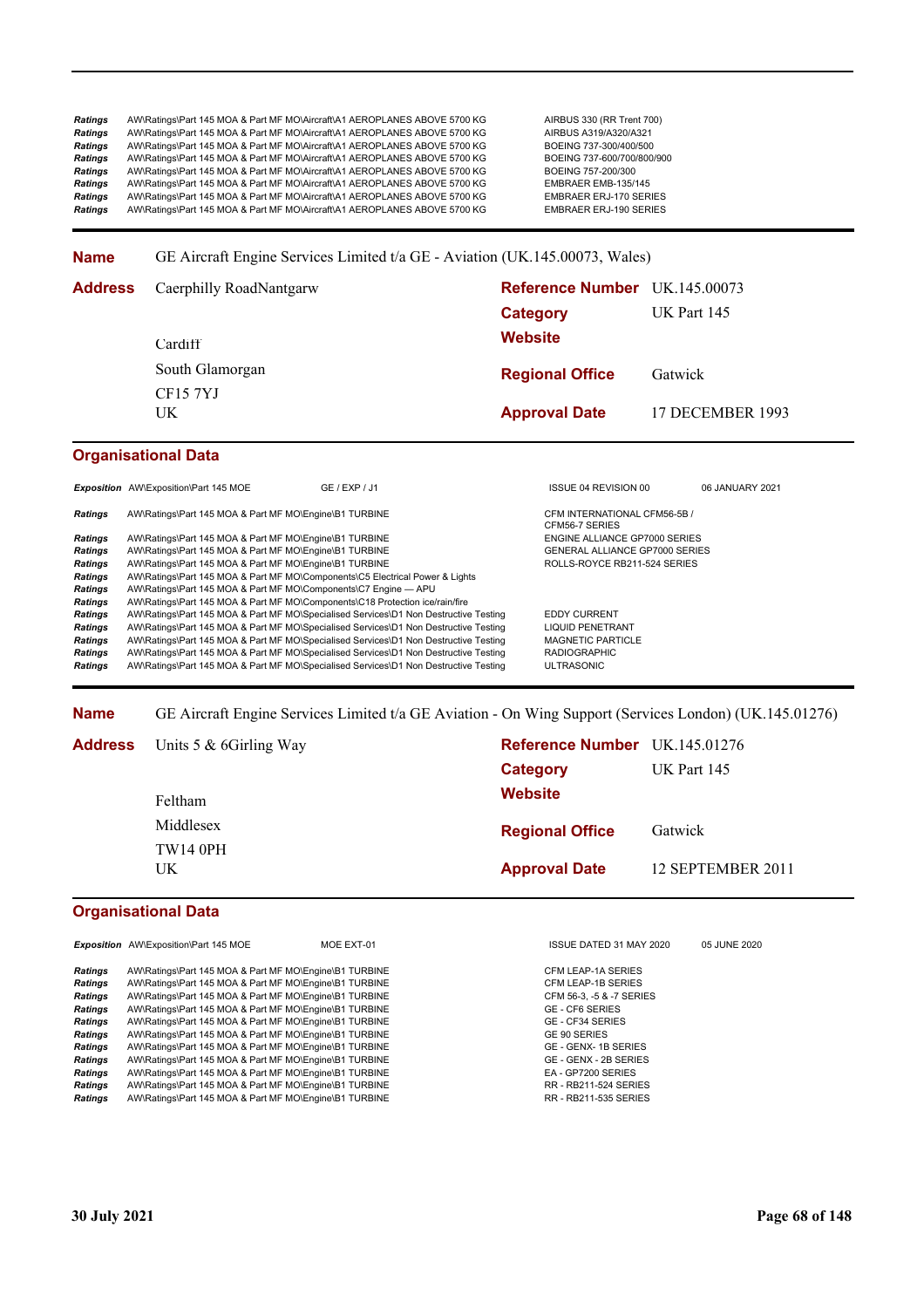| <b>Name</b>                                                                  | GE Aviation Systems Limited t/a Dowty Propellers (UK.145.01055)                                                                                                                                                                                                                                                                                                                                                                                |                                                                   |                                                                                                   |
|------------------------------------------------------------------------------|------------------------------------------------------------------------------------------------------------------------------------------------------------------------------------------------------------------------------------------------------------------------------------------------------------------------------------------------------------------------------------------------------------------------------------------------|-------------------------------------------------------------------|---------------------------------------------------------------------------------------------------|
| <b>Address</b>                                                               | 4100 Hurricane RoadGloucester<br>Business Park, Brockworth                                                                                                                                                                                                                                                                                                                                                                                     | Reference Number UK.145.01055<br><b>Category</b>                  | UK Part 145                                                                                       |
|                                                                              | Gloucester                                                                                                                                                                                                                                                                                                                                                                                                                                     | <b>Website</b>                                                    |                                                                                                   |
|                                                                              | Gloucestershire                                                                                                                                                                                                                                                                                                                                                                                                                                | <b>Regional Office</b>                                            | Gatwick                                                                                           |
|                                                                              | GL3 4AQ                                                                                                                                                                                                                                                                                                                                                                                                                                        |                                                                   |                                                                                                   |
|                                                                              | UK                                                                                                                                                                                                                                                                                                                                                                                                                                             | <b>Approval Date</b>                                              | 25 FEBRUARY 2005                                                                                  |
|                                                                              | <b>Organisational Data</b>                                                                                                                                                                                                                                                                                                                                                                                                                     |                                                                   |                                                                                                   |
| Sites                                                                        | AW\Sites\2nd Site                                                                                                                                                                                                                                                                                                                                                                                                                              | <b>METEOR BUSINESS PARK</b>                                       | METEOR BUSINESS PARK, CHELTENHAM<br>ROAD EAST, GLOUCESTER, GL2 9QL, UK                            |
| <b>Sites</b>                                                                 | AW\Sites\2nd Site                                                                                                                                                                                                                                                                                                                                                                                                                              | <b>HYDERABAD AIRPORT</b>                                          | SPICEJET D8 PROPELLER REPAIR<br>FACILITY, RAJIV GANDHI INTERNATIONAL<br>AIRPORT, HYDERABAD, INDIA |
|                                                                              | Exposition AW\Exposition\Part 145 MOE<br>MBP-01                                                                                                                                                                                                                                                                                                                                                                                                | <b>ISSUE 26</b>                                                   | 24 JULY 2020                                                                                      |
| Ratings<br>Ratings<br><b>Ratings</b>                                         | AW\Ratings\Part 145 MOA & Part MF MO\Components\C7 Engine - APU<br>AW\Ratings\Part 145 MOA & Part MF MO\Components\C16 Propellers<br>AW\Ratings\Part 145 MOA & Part MF MO\Components\C18 Protection ice/rain/fire                                                                                                                                                                                                                              | C7 Engine - APU<br>C16 Propellers<br>C18 Protection ice/rain/fire |                                                                                                   |
| <b>Name</b>                                                                  | GE Aviation Systems Limited t/a GE Aviation (UK.145.00083)                                                                                                                                                                                                                                                                                                                                                                                     |                                                                   |                                                                                                   |
| <b>Address</b>                                                               | <b>Bishops Cleeve</b>                                                                                                                                                                                                                                                                                                                                                                                                                          | Reference Number UK.145.00083                                     |                                                                                                   |
|                                                                              |                                                                                                                                                                                                                                                                                                                                                                                                                                                | <b>Category</b>                                                   | UK Part 145                                                                                       |
|                                                                              | Cheltenham                                                                                                                                                                                                                                                                                                                                                                                                                                     | <b>Website</b>                                                    |                                                                                                   |
|                                                                              | Gloucestershire                                                                                                                                                                                                                                                                                                                                                                                                                                |                                                                   |                                                                                                   |
|                                                                              | <b>GL52 8SF</b>                                                                                                                                                                                                                                                                                                                                                                                                                                | <b>Regional Office</b>                                            | Gatwick                                                                                           |
|                                                                              | UK                                                                                                                                                                                                                                                                                                                                                                                                                                             | <b>Approval Date</b>                                              | 21 DECEMBER 1993                                                                                  |
|                                                                              | <b>Organisational Data</b>                                                                                                                                                                                                                                                                                                                                                                                                                     |                                                                   |                                                                                                   |
|                                                                              | Exposition AW\Exposition\Part 145 MOE<br><b>MPQ-001</b>                                                                                                                                                                                                                                                                                                                                                                                        | ISSUE 07 REVISION 00                                              | 09 FEBRUARY 2021                                                                                  |
| Ratings<br>Ratings<br>Ratings<br><b>Ratings</b><br><b>Ratings</b><br>Ratings | AW\Ratings\Part 145 MOA & Part MF MO\Components\C2 Auto Flight<br>AW\Ratings\Part 145 MOA & Part MF MO\Components\C3 Comms and Nav<br>AW\Ratings\Part 145 MOA & Part MF MO\Components\C5 Electrical Power & Lights<br>AW\Ratings\Part 145 MOA & Part MF MO\Components\C7 Engine - APU<br>AW\Ratings\Part 145 MOA & Part MF MO\Components\C13 Indicating — recording system<br>AW\Ratings\Part 145 MOA & Part MF MO\Components\C14 Landing Gear |                                                                   |                                                                                                   |
| <b>Name</b>                                                                  | GE Caledonian Ltd T/A GE Aviation Services Caledonian (UK.145.00201)                                                                                                                                                                                                                                                                                                                                                                           |                                                                   |                                                                                                   |
| <b>Address</b>                                                               | Monument CrescentShawfarm                                                                                                                                                                                                                                                                                                                                                                                                                      | Reference Number UK.145.00201                                     |                                                                                                   |
|                                                                              | <b>Industrial Estate</b>                                                                                                                                                                                                                                                                                                                                                                                                                       | <b>Category</b>                                                   | UK Part 145                                                                                       |
|                                                                              | Prestwick                                                                                                                                                                                                                                                                                                                                                                                                                                      | <b>Website</b>                                                    |                                                                                                   |
|                                                                              | Ayrshire                                                                                                                                                                                                                                                                                                                                                                                                                                       |                                                                   |                                                                                                   |
|                                                                              | KA92RX                                                                                                                                                                                                                                                                                                                                                                                                                                         | <b>Regional Office</b>                                            | Gatwick                                                                                           |
|                                                                              | United Arab Emirates                                                                                                                                                                                                                                                                                                                                                                                                                           | <b>Approval Date</b>                                              | 1 NOBEMBER 1993                                                                                   |
|                                                                              | <b>Organisational Data</b>                                                                                                                                                                                                                                                                                                                                                                                                                     |                                                                   |                                                                                                   |
|                                                                              | Exposition AW\Exposition\Part 145 MOE<br>TCH 1190.01                                                                                                                                                                                                                                                                                                                                                                                           | ISSUE 09 REVISION 00                                              | 25 FEBRUARY 2021                                                                                  |
| <b>Ratings</b><br><b>Ratings</b>                                             | AW\Ratings\Part 145 MOA & Part MF MO\Engine\B1 TURBINE<br>AW\Ratings\Part 145 MOA & Part MF MO\Engine\B1 TURBINE                                                                                                                                                                                                                                                                                                                               | <b>GENERAL ELECTRIC CF6 SERIES</b><br><b>GE GENX SERIES</b>       |                                                                                                   |
| 30 July 2021                                                                 |                                                                                                                                                                                                                                                                                                                                                                                                                                                |                                                                   | Page 69 of 148                                                                                    |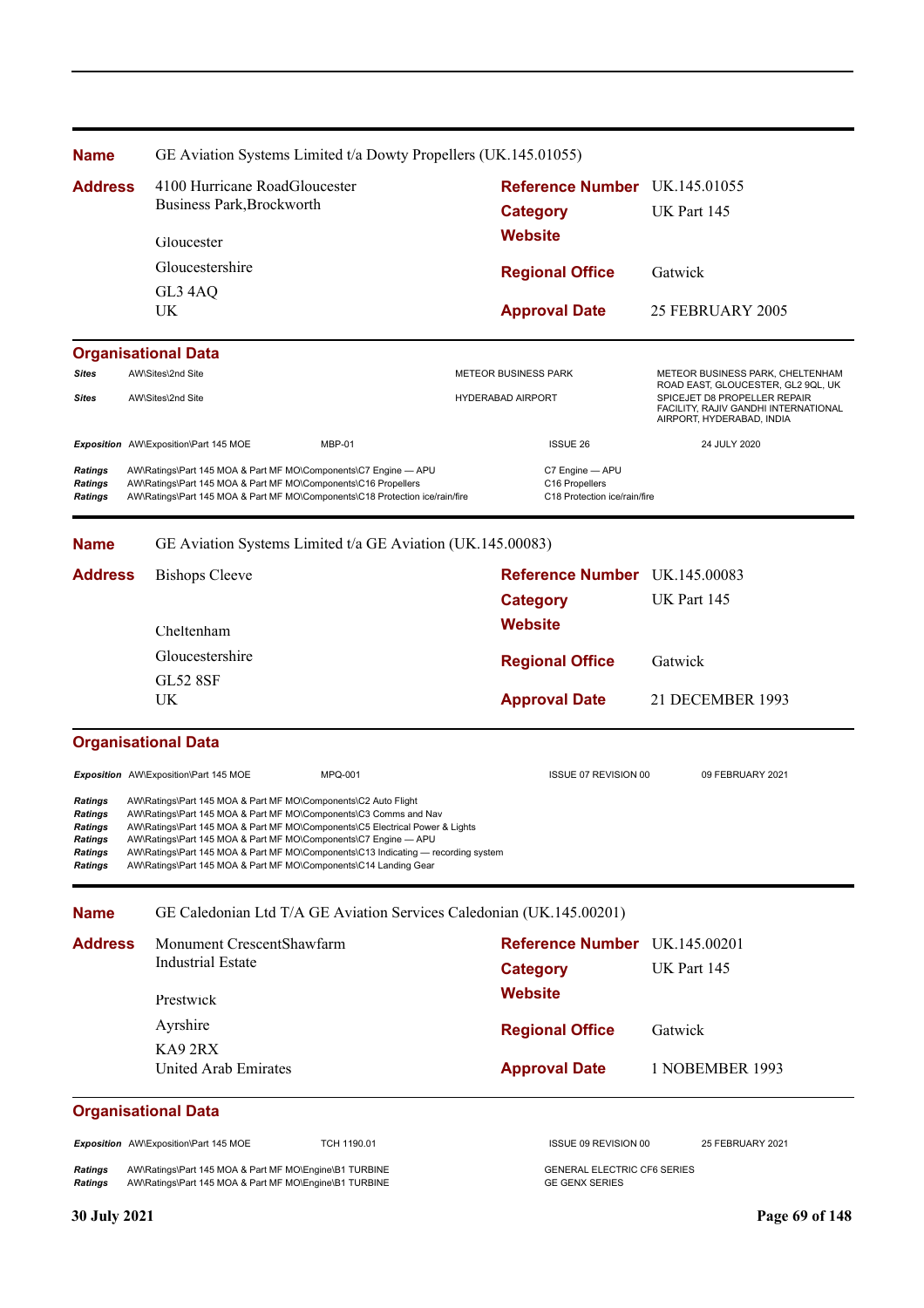| Ratings<br>Ratings<br><b>Ratings</b><br><b>Ratings</b><br>Ratings<br>Ratings | AW\Ratings\Part 145 MOA & Part MF MO\Components\C5 Electrical Power & Lights<br>AW\Ratings\Part 145 MOA & Part MF MO\Components\C7 Engine - APU<br>AW\Ratings\Part 145 MOA & Part MF MO\Components\C18 Protection ice/rain/fire<br>AW\Ratings\Part 145 MOA & Part MF MO\Specialised Services\D1 Non Destructive Testing<br>AW\Ratings\Part 145 MOA & Part MF MO\Specialised Services\D1 Non Destructive Testing<br>AW\Ratings\Part 145 MOA & Part MF MO\Specialised Services\D1 Non Destructive Testing | <b>EDDY CURRENT</b><br><b>LIQUID PENETRANT</b><br><b>ULTRASONIC</b>            |                                                                            |
|------------------------------------------------------------------------------|---------------------------------------------------------------------------------------------------------------------------------------------------------------------------------------------------------------------------------------------------------------------------------------------------------------------------------------------------------------------------------------------------------------------------------------------------------------------------------------------------------|--------------------------------------------------------------------------------|----------------------------------------------------------------------------|
| <b>Name</b>                                                                  | General Aero Services Components Limited (UK.145.01128)                                                                                                                                                                                                                                                                                                                                                                                                                                                 |                                                                                |                                                                            |
| <b>Address</b>                                                               | Thurrock AirfieldParkers Farm<br>RoadOrsett                                                                                                                                                                                                                                                                                                                                                                                                                                                             | Reference Number UK.145.01128<br><b>Category</b>                               | UK Part 145                                                                |
|                                                                              | Grays                                                                                                                                                                                                                                                                                                                                                                                                                                                                                                   | <b>Website</b>                                                                 |                                                                            |
|                                                                              | Essex                                                                                                                                                                                                                                                                                                                                                                                                                                                                                                   | <b>Regional Office</b>                                                         | Gatwick                                                                    |
|                                                                              | <b>RM16 3HX</b><br><b>UK</b>                                                                                                                                                                                                                                                                                                                                                                                                                                                                            | <b>Approval Date</b>                                                           | <b>7 AUGUST 2007</b>                                                       |
|                                                                              | <b>Organisational Data</b>                                                                                                                                                                                                                                                                                                                                                                                                                                                                              |                                                                                |                                                                            |
|                                                                              | Exposition AW\Exposition\Part 145 MOE<br>GASC/MOE/145                                                                                                                                                                                                                                                                                                                                                                                                                                                   | <b>ISSUE 04 REVISION 00</b>                                                    | 06 APRIL 2021                                                              |
| <b>Ratings</b>                                                               | AW\Ratings\Part 145 MOA & Part MF MO\Components\C16 Propellers                                                                                                                                                                                                                                                                                                                                                                                                                                          |                                                                                |                                                                            |
| <b>Name</b>                                                                  | Gilbert Aviation Technical Support Limited (UK.145.01358)                                                                                                                                                                                                                                                                                                                                                                                                                                               |                                                                                |                                                                            |
| <b>Address</b>                                                               | Hangar 2, Mitchell Way, Southampton                                                                                                                                                                                                                                                                                                                                                                                                                                                                     | Reference Number UK.145.01358                                                  |                                                                            |
|                                                                              | International Airport,                                                                                                                                                                                                                                                                                                                                                                                                                                                                                  | <b>Category</b>                                                                | UK Part 145                                                                |
|                                                                              | Southampton                                                                                                                                                                                                                                                                                                                                                                                                                                                                                             | <b>Website</b>                                                                 |                                                                            |
|                                                                              | Hampshire                                                                                                                                                                                                                                                                                                                                                                                                                                                                                               | <b>Regional Office</b>                                                         | Gatwick                                                                    |
|                                                                              | <b>SO18 2HG</b>                                                                                                                                                                                                                                                                                                                                                                                                                                                                                         |                                                                                |                                                                            |
|                                                                              | UK                                                                                                                                                                                                                                                                                                                                                                                                                                                                                                      | <b>Approval Date</b>                                                           | 14 OCTOBER 2016                                                            |
|                                                                              | <b>Organisational Data</b>                                                                                                                                                                                                                                                                                                                                                                                                                                                                              |                                                                                |                                                                            |
|                                                                              | Exposition AW\Exposition\Part 145 MOE<br>GAT-MOE                                                                                                                                                                                                                                                                                                                                                                                                                                                        | ISSUE 02 REV 00                                                                | 22 APRIL 2021                                                              |
| Ratings<br>Ratings<br><b>Ratings</b>                                         | AW\Ratings\Part 145 MOA & Part MF MO\Aircraft\A1 AEROPLANES ABOVE 5700 KG<br>AW\Ratings\Part 145 MOA & Part MF MO\Aircraft\A1 AEROPLANES ABOVE 5700 KG<br>AW\Ratings\Part 145 MOA & Part MF MO\Aircraft\A1 AEROPLANES ABOVE 5700 KG                                                                                                                                                                                                                                                                     | BEECH 300 SERIES<br>BAE 125 SERIES 700/800<br><b>BAE 125 SERIES</b>            |                                                                            |
| Ratings<br>Ratings<br>Ratings                                                | AW\Ratings\Part 145 MOA & Part MF MO\Aircraft\A1 AEROPLANES ABOVE 5700 KG<br>AW\Ratings\Part 145 MOA & Part MF MO\Aircraft\A2 AEROPLANES 5700 KG AND BELOW<br>AW\Ratings\Part 145 MOA & Part MF MO\Aircraft\A2 AEROPLANES 5700 KG AND BELOW                                                                                                                                                                                                                                                             | 750/800XP/850XP/900XP<br>CESSNA 550/560<br>BEECH 90 SERIES<br>BEECH 200 SERIES |                                                                            |
| <b>Name</b>                                                                  | GJD Aerotech Limited (UK.145.01245)                                                                                                                                                                                                                                                                                                                                                                                                                                                                     |                                                                                |                                                                            |
| <b>Address</b>                                                               | Hangar 877St Athan Aerospace                                                                                                                                                                                                                                                                                                                                                                                                                                                                            | <b>Reference Number</b> UK.145.01245                                           |                                                                            |
|                                                                              | <b>Business Park, Pickeston</b>                                                                                                                                                                                                                                                                                                                                                                                                                                                                         | <b>Category</b>                                                                | UK Part 145                                                                |
|                                                                              | Barry                                                                                                                                                                                                                                                                                                                                                                                                                                                                                                   | <b>Website</b>                                                                 |                                                                            |
|                                                                              | Glamorgan                                                                                                                                                                                                                                                                                                                                                                                                                                                                                               |                                                                                | Gatwick                                                                    |
|                                                                              | CF62 4QN                                                                                                                                                                                                                                                                                                                                                                                                                                                                                                | <b>Regional Office</b>                                                         |                                                                            |
|                                                                              | UK.                                                                                                                                                                                                                                                                                                                                                                                                                                                                                                     | <b>Approval Date</b>                                                           | 14 DECEMBER 1994                                                           |
|                                                                              | <b>Organisational Data</b>                                                                                                                                                                                                                                                                                                                                                                                                                                                                              |                                                                                |                                                                            |
|                                                                              | Exposition AW\Exposition\Part 145 MOE<br><b>GJD MOE</b>                                                                                                                                                                                                                                                                                                                                                                                                                                                 | ISSUE 02 REVISION 00                                                           | 04 JUNE 2021                                                               |
| <b>Ratings</b>                                                               | AW\Ratings\Part 145 MOA & Part MF MO\Engine\B1 TURBINE                                                                                                                                                                                                                                                                                                                                                                                                                                                  | RB211 535/524                                                                  | <b>MAINTENANCE TASKS</b><br><b>LIMITED TO PRESERVATION</b><br>AND STORAGE. |
| 30 July 2021                                                                 |                                                                                                                                                                                                                                                                                                                                                                                                                                                                                                         |                                                                                | Page 70 of 148                                                             |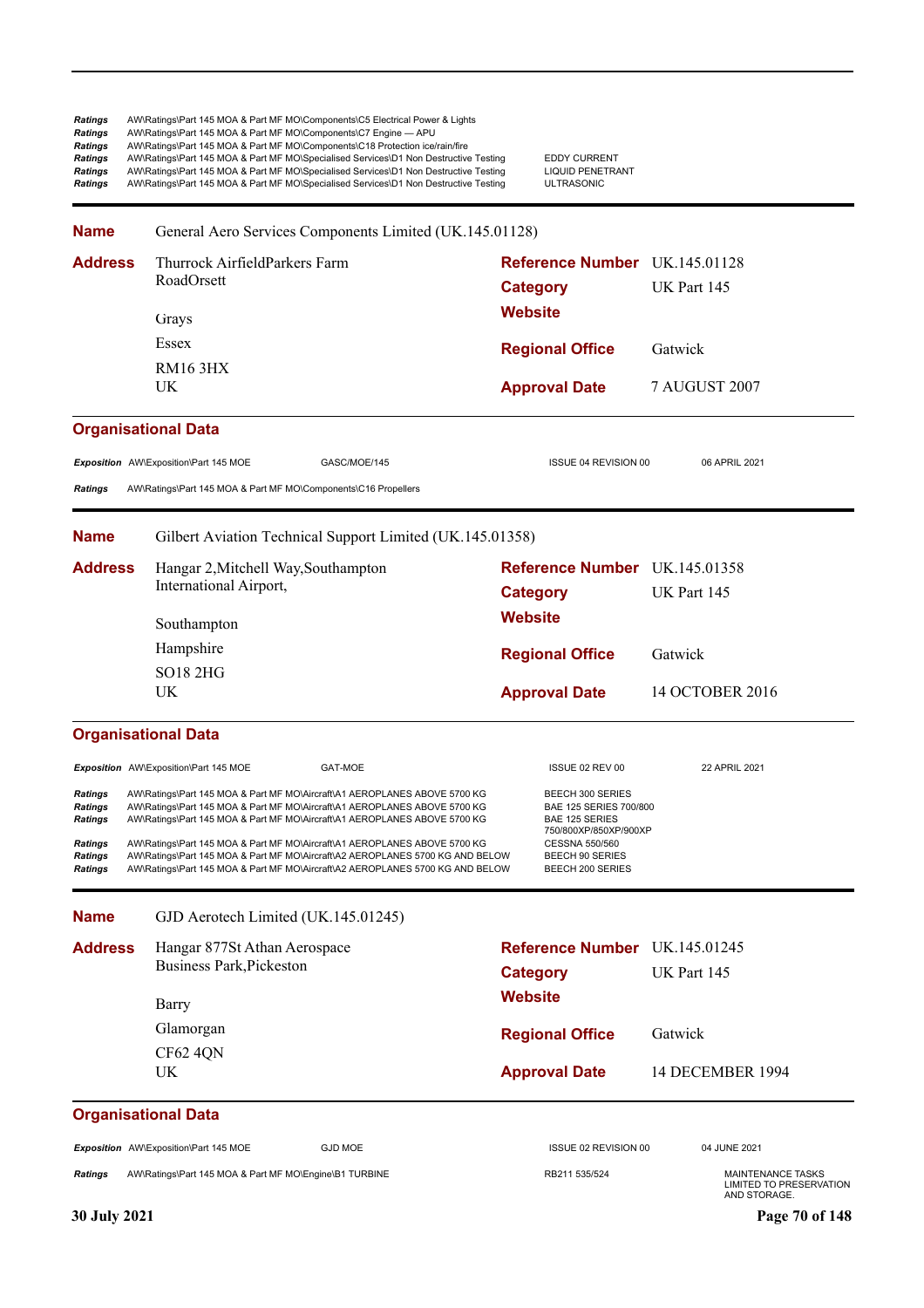| <b>Name</b>                                                                                 | GKN Aerospace Services Limited - IoW (UK.145.00263)                                                                                                                                                                                                                                                                                                                                                                                                                                                                                                          |                               |                                                           |
|---------------------------------------------------------------------------------------------|--------------------------------------------------------------------------------------------------------------------------------------------------------------------------------------------------------------------------------------------------------------------------------------------------------------------------------------------------------------------------------------------------------------------------------------------------------------------------------------------------------------------------------------------------------------|-------------------------------|-----------------------------------------------------------|
| <b>Address</b>                                                                              | Osborne SiteSaunders WayEast                                                                                                                                                                                                                                                                                                                                                                                                                                                                                                                                 | Reference Number UK.145.00263 |                                                           |
|                                                                                             | Cowes                                                                                                                                                                                                                                                                                                                                                                                                                                                                                                                                                        | <b>Category</b>               | UK Part 145                                               |
|                                                                                             | Isle of Wight                                                                                                                                                                                                                                                                                                                                                                                                                                                                                                                                                | <b>Website</b>                |                                                           |
|                                                                                             |                                                                                                                                                                                                                                                                                                                                                                                                                                                                                                                                                              | <b>Regional Office</b>        | Gatwick                                                   |
|                                                                                             | <b>PO32 6LR</b><br>UK                                                                                                                                                                                                                                                                                                                                                                                                                                                                                                                                        | <b>Approval Date</b>          | 04 OCTOBER 1993                                           |
|                                                                                             | <b>Organisational Data</b>                                                                                                                                                                                                                                                                                                                                                                                                                                                                                                                                   |                               |                                                           |
| <b>Sites</b>                                                                                | AW\Sites\2nd Site                                                                                                                                                                                                                                                                                                                                                                                                                                                                                                                                            | <b>ISLE OF WIGHT</b>          | FALCON YARD SITE, FERRY ROAD, EAST<br>COWES, PO32 6RA, UK |
|                                                                                             | Exposition AW\Exposition\Part 145 MOE<br>MOE 1                                                                                                                                                                                                                                                                                                                                                                                                                                                                                                               | <b>ISSUE 19</b>               | 10 JUNE 2021                                              |
| Ratings<br>Ratings<br>Ratings<br>Ratings<br>Ratings<br><b>Ratings</b><br>Ratings<br>Ratings | AW\Ratings\Part 145 MOA & Part MF MO\Components\C4 Doors - Hatches<br>AW\Ratings\Part 145 MOA & Part MF MO\Components\C6 Equipment<br>AW\Ratings\Part 145 MOA & Part MF MO\Components\C7 Engine - APU<br>AW\Ratings\Part 145 MOA & Part MF MO\Components\C9 Fuel<br>AW\Ratings\Part 145 MOA & Part MF MO\Components\C8 Flight Controls<br>AW\Ratings\Part 145 MOA & Part MF MO\Components\C14 Landing Gear<br>AW\Ratings\Part 145 MOA & Part MF MO\Components\C18 Protection ice/rain/fire<br>AW\Ratings\Part 145 MOA & Part MF MO\Components\C20 Structural |                               |                                                           |
| <b>Name</b>                                                                                 | GKN Aerospace Services Limited (UK.145.01131)                                                                                                                                                                                                                                                                                                                                                                                                                                                                                                                |                               |                                                           |
| <b>Address</b>                                                                              | Airport Service Road                                                                                                                                                                                                                                                                                                                                                                                                                                                                                                                                         | Reference Number UK.145.01131 |                                                           |
|                                                                                             |                                                                                                                                                                                                                                                                                                                                                                                                                                                                                                                                                              | <b>Category</b>               | UK Part 145                                               |
|                                                                                             | Portsmouth                                                                                                                                                                                                                                                                                                                                                                                                                                                                                                                                                   | <b>Website</b>                |                                                           |
|                                                                                             | Hampshire                                                                                                                                                                                                                                                                                                                                                                                                                                                                                                                                                    | <b>Regional Office</b>        | Gatwick                                                   |
|                                                                                             | PO3 5PE<br>UK                                                                                                                                                                                                                                                                                                                                                                                                                                                                                                                                                | <b>Approval Date</b>          | 6 JULY 2007                                               |
|                                                                                             | <b>Organisational Data</b>                                                                                                                                                                                                                                                                                                                                                                                                                                                                                                                                   |                               |                                                           |
|                                                                                             | FPT/QM8<br>Exposition AW\Exposition\Part 145 MOE                                                                                                                                                                                                                                                                                                                                                                                                                                                                                                             | <b>ISSUE 23</b>               | 10 MAY 2021                                               |
| <b>Ratings</b><br>Ratings<br>Ratings                                                        | AW\Ratings\Part 145 MOA & Part MF MO\Components\C6 Equipment<br>AW\Ratings\Part 145 MOA & Part MF MO\Components\C9 Fuel<br>AW\Ratings\Part 145 MOA & Part MF MO\Components\C17 Pneumatic & Vacuum                                                                                                                                                                                                                                                                                                                                                            |                               |                                                           |
| <b>Name</b>                                                                                 | GKN Aerospace Services Limited T/A GKN Aerospace - Kings Norton (UK.145.01098)                                                                                                                                                                                                                                                                                                                                                                                                                                                                               |                               |                                                           |
| <b>Address</b>                                                                              | Eckersall RoadKings Norton                                                                                                                                                                                                                                                                                                                                                                                                                                                                                                                                   | Reference Number UK.145.01098 |                                                           |
|                                                                                             |                                                                                                                                                                                                                                                                                                                                                                                                                                                                                                                                                              | <b>Category</b>               | UK Part 145                                               |
|                                                                                             | Birmingham                                                                                                                                                                                                                                                                                                                                                                                                                                                                                                                                                   | <b>Website</b>                | www.gkn.com/aerospace                                     |
|                                                                                             | West Midlands                                                                                                                                                                                                                                                                                                                                                                                                                                                                                                                                                | <b>Regional Office</b>        | Manchester                                                |
|                                                                                             | <b>B38 8SS</b>                                                                                                                                                                                                                                                                                                                                                                                                                                                                                                                                               |                               |                                                           |
|                                                                                             | UK                                                                                                                                                                                                                                                                                                                                                                                                                                                                                                                                                           | <b>Approval Date</b>          | 26 June 2006                                              |
|                                                                                             | <b>Organisational Data</b>                                                                                                                                                                                                                                                                                                                                                                                                                                                                                                                                   |                               |                                                           |
|                                                                                             |                                                                                                                                                                                                                                                                                                                                                                                                                                                                                                                                                              |                               |                                                           |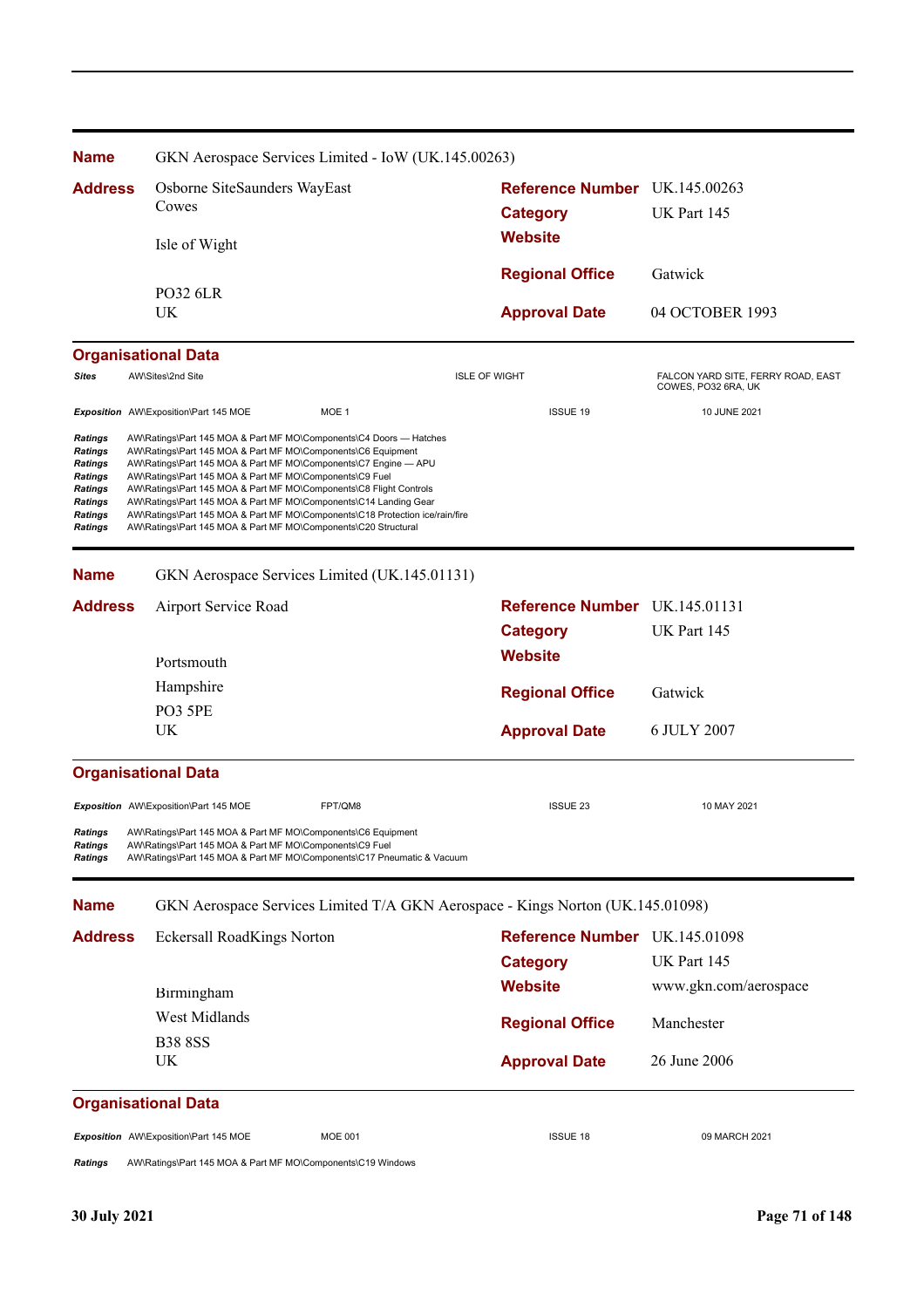| <b>Name</b>                                                          | GKN Aerospace Services Limited T/A GKN Aerospace - Luton (UK.145.01142)                                                                                                                                                                                                                   |                               |                  |
|----------------------------------------------------------------------|-------------------------------------------------------------------------------------------------------------------------------------------------------------------------------------------------------------------------------------------------------------------------------------------|-------------------------------|------------------|
| <b>Address</b>                                                       | London Luton Airport                                                                                                                                                                                                                                                                      | Reference Number UK.145.01142 |                  |
|                                                                      |                                                                                                                                                                                                                                                                                           | <b>Category</b>               | UK Part 145      |
|                                                                      | Luton                                                                                                                                                                                                                                                                                     | <b>Website</b>                |                  |
|                                                                      | Bedfordshire                                                                                                                                                                                                                                                                              | <b>Regional Office</b>        | Gatwick          |
|                                                                      | LU <sub>2</sub> 9PQ                                                                                                                                                                                                                                                                       |                               |                  |
|                                                                      | UK                                                                                                                                                                                                                                                                                        | <b>Approval Date</b>          | 12 NOVEMBER 2007 |
|                                                                      | <b>Organisational Data</b>                                                                                                                                                                                                                                                                |                               |                  |
|                                                                      | Exposition AW\Exposition\Part 145 MOE<br>901-900-306                                                                                                                                                                                                                                      | ISSUE 35 REV 00               | 29 MARCH 2021    |
| <b>Ratings</b><br><b>Ratings</b><br><b>Ratings</b>                   | AW\Ratings\Part 145 MOA & Part MF MO\Components\C6 Equipment<br>AW\Ratings\Part 145 MOA & Part MF MO\Components\C18 Protection ice/rain/fire<br>AW\Ratings\Part 145 MOA & Part MF MO\Components\C19 Windows                                                                               |                               |                  |
| <b>Name</b>                                                          | Goodrich Actuation Systems Limited - Wolverhampton t/a Collins Aerospace (UK.145.00860)                                                                                                                                                                                                   |                               |                  |
| <b>Address</b>                                                       | Stafford Road,                                                                                                                                                                                                                                                                            | Reference Number UK.145.00860 |                  |
|                                                                      |                                                                                                                                                                                                                                                                                           | <b>Category</b>               | UK Part 145      |
|                                                                      | Wolverhampton                                                                                                                                                                                                                                                                             | <b>Website</b>                |                  |
|                                                                      | West Midlands                                                                                                                                                                                                                                                                             | <b>Regional Office</b>        | Manchester       |
|                                                                      | <b>WV107EH</b>                                                                                                                                                                                                                                                                            |                               |                  |
|                                                                      | UK                                                                                                                                                                                                                                                                                        | <b>Approval Date</b>          | 2 OCTOBER 2002   |
|                                                                      | <b>Organisational Data</b>                                                                                                                                                                                                                                                                |                               |                  |
|                                                                      | 05-01-07 QLT-POL-33<br>Exposition AW\Exposition\Part 145 MOE                                                                                                                                                                                                                              | <b>ISSUE 34</b>               | 16 FEBRUARY 2021 |
| <b>Ratings</b><br><b>Ratings</b><br><b>Ratings</b><br><b>Ratings</b> | AW\Ratings\Part 145 MOA & Part MF MO\Components\C5 Electrical Power & Lights<br>AW\Ratings\Part 145 MOA & Part MF MO\Components\C7 Engine - APU<br>AW\Ratings\Part 145 MOA & Part MF MO\Components\C8 Flight Controls<br>AW\Ratings\Part 145 MOA & Part MF MO\Components\C14 Landing Gear |                               |                  |
| <b>Name</b>                                                          | Goodrich Aerospace UK Limited (UK.145.00242)                                                                                                                                                                                                                                              |                               |                  |
| <b>Address</b>                                                       | Boundary Point, Boundary Way,                                                                                                                                                                                                                                                             | Reference Number UK.145.00242 |                  |
|                                                                      |                                                                                                                                                                                                                                                                                           | <b>Category</b>               | UK Part 145      |
|                                                                      | Hemel Hempstead                                                                                                                                                                                                                                                                           | <b>Website</b>                |                  |
|                                                                      | Hertfordshire                                                                                                                                                                                                                                                                             | <b>Regional Office</b>        | Gatwick          |
|                                                                      | HP2 7SU                                                                                                                                                                                                                                                                                   |                               |                  |
|                                                                      | Thailand                                                                                                                                                                                                                                                                                  | <b>Approval Date</b>          | 29 DECEMBER 1994 |
|                                                                      | <b>Organisational Data</b>                                                                                                                                                                                                                                                                |                               |                  |
|                                                                      | Exposition AW\Exposition\Part 145 MOE<br><b>BFG/QR/029</b>                                                                                                                                                                                                                                | <b>REVISION 33</b>            | 19 APRIL 2021    |
|                                                                      |                                                                                                                                                                                                                                                                                           |                               |                  |

*Ratings* AW\Ratings\Part 145 MOA & Part MF MO\Components\C14 Landing Gear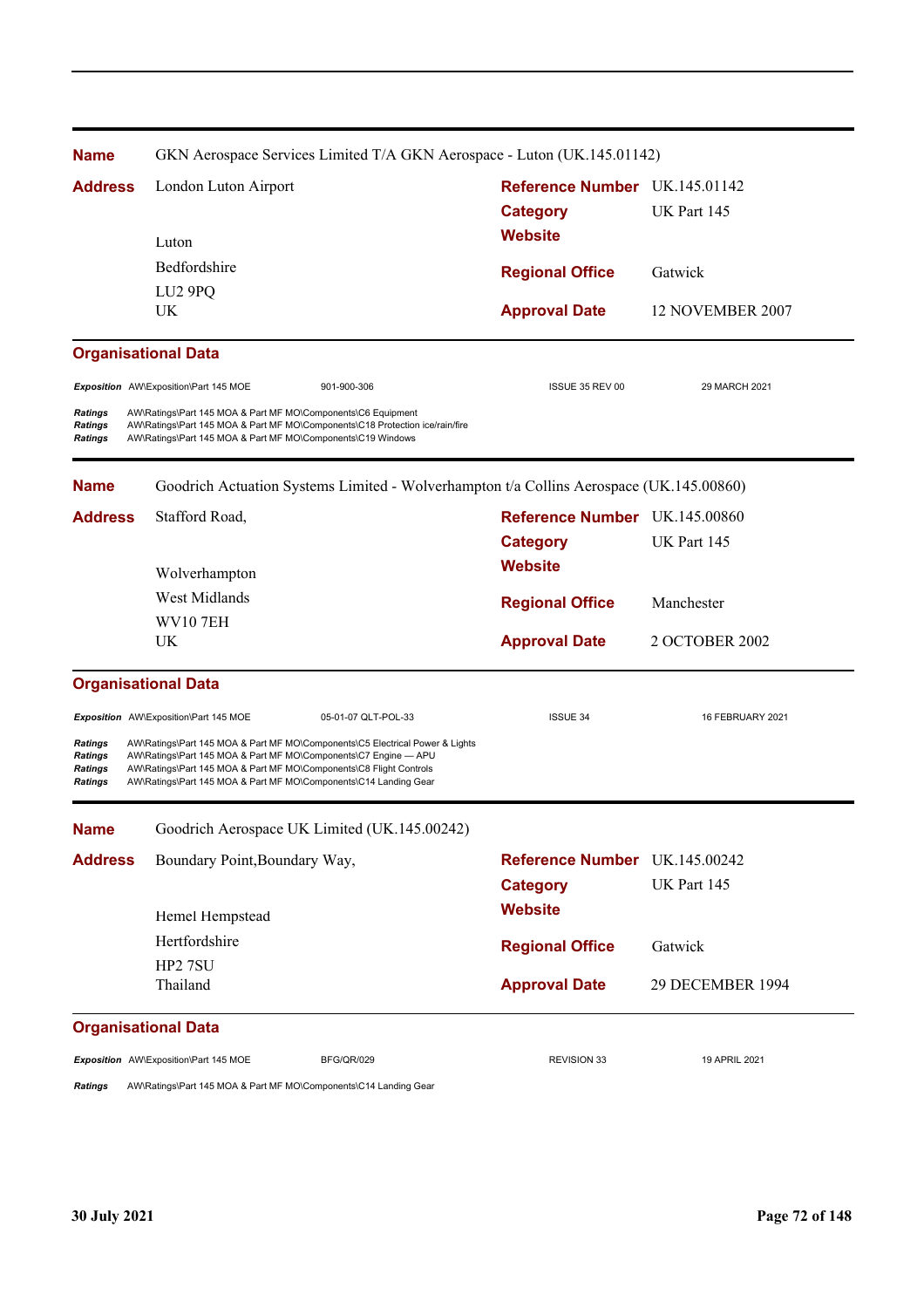| <b>Name</b>               |                                                                               | Goodrich Control Systems - Marston Green (UK.145.00857)                                                                                                        |                   |                                                                                                   |              |                                                  |  |
|---------------------------|-------------------------------------------------------------------------------|----------------------------------------------------------------------------------------------------------------------------------------------------------------|-------------------|---------------------------------------------------------------------------------------------------|--------------|--------------------------------------------------|--|
| <b>Address</b>            |                                                                               | The Radleys Marston Green                                                                                                                                      |                   | Reference Number UK.145.00857                                                                     |              |                                                  |  |
|                           |                                                                               |                                                                                                                                                                |                   | <b>Category</b>                                                                                   |              | UK Part 145                                      |  |
|                           | Birmingham                                                                    |                                                                                                                                                                | <b>Website</b>    |                                                                                                   |              |                                                  |  |
|                           | West Midlands                                                                 |                                                                                                                                                                |                   | <b>Regional Office</b>                                                                            |              | Manchester                                       |  |
|                           | <b>B33 0HZ</b>                                                                |                                                                                                                                                                |                   |                                                                                                   |              |                                                  |  |
|                           | UK                                                                            |                                                                                                                                                                |                   | <b>Approval Date</b>                                                                              |              | 02 OCTOBER 2002                                  |  |
|                           | <b>Organisational Data</b>                                                    |                                                                                                                                                                |                   |                                                                                                   |              |                                                  |  |
|                           | Exposition AW\Exposition\Part 145 MOE                                         | ES-26-003                                                                                                                                                      |                   | <b>ISSUE 29</b>                                                                                   |              | 21 MAY 2021                                      |  |
| <b>Ratings</b>            | AW\Ratings\Part 145 MOA & Part MF MO\Components\C7 Engine - APU               |                                                                                                                                                                |                   |                                                                                                   |              |                                                  |  |
| <b>Name</b>               |                                                                               | Goodwood Road Racing Company Ltd Aircraft Maintenance Division (UK.145.00017) (GA)                                                                             |                   |                                                                                                   |              |                                                  |  |
| <b>Address</b>            |                                                                               | Goodwood Aerodrome                                                                                                                                             |                   | Reference Number UK.145.00017<br><b>Category</b>                                                  |              | UK Part 145                                      |  |
|                           |                                                                               |                                                                                                                                                                |                   |                                                                                                   |              |                                                  |  |
|                           | Chichester                                                                    |                                                                                                                                                                | <b>Website</b>    |                                                                                                   |              |                                                  |  |
|                           | <b>West Sussex</b>                                                            |                                                                                                                                                                |                   | <b>Regional Office</b>                                                                            | Gatwick      |                                                  |  |
|                           | PO18 0PH                                                                      |                                                                                                                                                                |                   |                                                                                                   |              |                                                  |  |
|                           | UK                                                                            |                                                                                                                                                                |                   | <b>Approval Date</b>                                                                              | 15 JUNE 1993 |                                                  |  |
|                           | <b>Organisational Data</b>                                                    |                                                                                                                                                                |                   |                                                                                                   |              |                                                  |  |
| <b>Sites</b>              | AW\Sites\Base                                                                 |                                                                                                                                                                | <b>CHICHESTER</b> |                                                                                                   |              | GOODWOOD AERODROME, WEST SUSSEX,<br>PO18 0PH, UK |  |
|                           | Exposition AW\Exposition\Part 145 MOE                                         | <b>GRRC LTD. MOE</b>                                                                                                                                           |                   | ISSUE 05 AMENDMENT 02                                                                             |              | 01 MARCH 2021                                    |  |
| <b>Ratings</b>            |                                                                               | AW\Ratings\Part 145 MOA & Part MF MO\Aircraft\A2 AEROPLANES 5700 KG AND BELOW                                                                                  |                   | PISTON ENGINE AEROPLANES - MIXED<br>CONSTRUCTION NOT EXCEEDING                                    |              |                                                  |  |
| <b>Ratings</b>            |                                                                               | AW\Ratings\Part 145 MOA & Part MF MO\Aircraft\A2 AEROPLANES 5700 KG AND BELOW                                                                                  |                   | 5700KG<br>(HAWKER BEECHCRAFT) BEECH 90/200<br><b>SERIES</b>                                       |              |                                                  |  |
| <b>Ratings</b>            |                                                                               | AW\Ratings\Part 145 MOA & Part MF MO\Aircraft\A2 AEROPLANES 5700 KG AND BELOW                                                                                  |                   | BN GROUP (BRITTEN NORMAN) BN2T<br>ISLANDER SERIES                                                 |              |                                                  |  |
| Ratings<br><b>Ratings</b> |                                                                               | AW\Ratings\Part 145 MOA & Part MF MO\Aircraft\A2 AEROPLANES 5700 KG AND BELOW<br>AW\Ratings\Part 145 MOA & Part MF MO\Aircraft\A2 AEROPLANES 5700 KG AND BELOW |                   | PILATUS PC-12 SERIES<br>PISTON ENGINE AEROPLANES - METAL<br>STRUCTURE NOT EXCEEDING 5700KG        |              |                                                  |  |
| <b>Ratings</b>            |                                                                               | AW\Ratings\Part 145 MOA & Part MF MO\Aircraft\A2 AEROPLANES 5700 KG AND BELOW                                                                                  |                   | PISTON ENGINE AEROPLANES -<br>COMPOSITE STRUCTURE NOT                                             |              |                                                  |  |
| <b>Ratings</b>            | AW\Ratings\Part 145 MOA & Part MF MO\Aircraft\A2 AEROPLANES 5700 KG AND BELOW |                                                                                                                                                                |                   | <b>EXCEEDING 5700KG</b><br>PISTON ENGINE AEROPLANES -<br>WOODEN STRUCTURE NOT<br>EXCEEDING 5700KG |              |                                                  |  |
| <b>Name</b>               |                                                                               | Griffiths Aero Limited t/a Marilake Aerosystems (UK.145.01186)                                                                                                 |                   |                                                                                                   |              |                                                  |  |
| <b>Address</b>            | Peartree Business Centre, Cobham                                              |                                                                                                                                                                |                   | Reference Number UK.145.01186                                                                     |              |                                                  |  |
|                           | Road,                                                                         |                                                                                                                                                                |                   | <b>Category</b>                                                                                   |              | UK Part 145                                      |  |

| www.com | Teartree Dustriess Centre, Coomani | <b>INVIVIVIVY INGHIBY CIN.</b> 179.01100 |                  |
|---------|------------------------------------|------------------------------------------|------------------|
|         | Road,                              | Category                                 | UK Part 145      |
|         | Ferndown                           | <b>Website</b>                           |                  |
|         | Dorset                             | <b>Regional Office</b>                   | Gatwick          |
|         | <b>BH21 7PT</b><br>UK              | <b>Approval Date</b>                     | 18 DECEMBER 2008 |
|         |                                    |                                          |                  |

# **Organisational Data**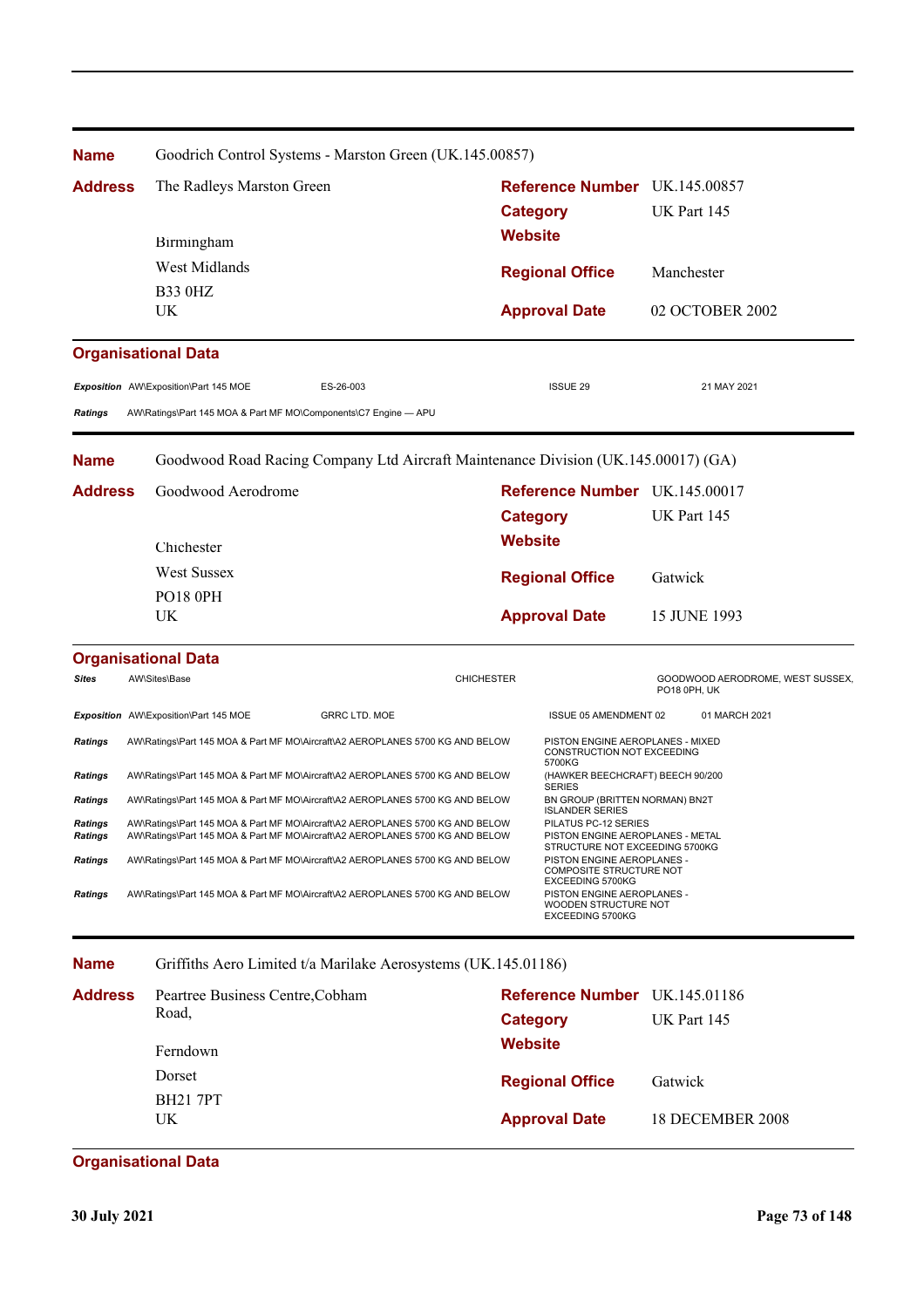|                                                                                                                                                                                                                                                                                                                                                                                                                                                                                                                                                                                                                                                                                                                                                                                                                                                                                                                                                                                                                                                                                                                                                                                                                                                                                                                                                                                                                                                                                                         |  | <b>Exposition</b> AW\Exposition\Part 145 MOE                       | MAS/MOE/001                                                                                                                                                                                                                                                                                                                                                                                                                                                                                                                                                                                                                                                                                                                      | <b>ISSUE 10</b>                   |                                                                                       | 05 JULY 2021                                        |  |
|---------------------------------------------------------------------------------------------------------------------------------------------------------------------------------------------------------------------------------------------------------------------------------------------------------------------------------------------------------------------------------------------------------------------------------------------------------------------------------------------------------------------------------------------------------------------------------------------------------------------------------------------------------------------------------------------------------------------------------------------------------------------------------------------------------------------------------------------------------------------------------------------------------------------------------------------------------------------------------------------------------------------------------------------------------------------------------------------------------------------------------------------------------------------------------------------------------------------------------------------------------------------------------------------------------------------------------------------------------------------------------------------------------------------------------------------------------------------------------------------------------|--|--------------------------------------------------------------------|----------------------------------------------------------------------------------------------------------------------------------------------------------------------------------------------------------------------------------------------------------------------------------------------------------------------------------------------------------------------------------------------------------------------------------------------------------------------------------------------------------------------------------------------------------------------------------------------------------------------------------------------------------------------------------------------------------------------------------|-----------------------------------|---------------------------------------------------------------------------------------|-----------------------------------------------------|--|
| <b>Ratings</b><br><b>Ratings</b><br><b>Ratings</b><br>Ratings<br>Ratings<br>Ratings<br>Ratings<br>Ratings<br>Ratings<br><b>Ratings</b><br><b>Ratings</b>                                                                                                                                                                                                                                                                                                                                                                                                                                                                                                                                                                                                                                                                                                                                                                                                                                                                                                                                                                                                                                                                                                                                                                                                                                                                                                                                                |  | AW\Ratings\Part 145 MOA & Part MF MO\Components\C9 Fuel            | AW\Ratings\Part 145 MOA & Part MF MO\Components\C1 Air Cond & Press<br>AW\Ratings\Part 145 MOA & Part MF MO\Components\C2 Auto Flight<br>AW\Ratings\Part 145 MOA & Part MF MO\Components\C3 Comms and Nav<br>AW\Ratings\Part 145 MOA & Part MF MO\Components\C5 Electrical Power & Lights<br>AW\Ratings\Part 145 MOA & Part MF MO\Components\C6 Equipment<br>AW\Ratings\Part 145 MOA & Part MF MO\Components\C7 Engine - APU<br>AW\Ratings\Part 145 MOA & Part MF MO\Components\C8 Flight Controls<br>AW\Ratings\Part 145 MOA & Part MF MO\Components\C12 Hydraulic Power<br>AW\Ratings\Part 145 MOA & Part MF MO\Components\C13 Indicating — recording system<br>AW\Ratings\Part 145 MOA & Part MF MO\Components\C16 Propellers |                                   |                                                                                       |                                                     |  |
| <b>Name</b>                                                                                                                                                                                                                                                                                                                                                                                                                                                                                                                                                                                                                                                                                                                                                                                                                                                                                                                                                                                                                                                                                                                                                                                                                                                                                                                                                                                                                                                                                             |  |                                                                    | GT Engine Services Limited (UK.145.01265)                                                                                                                                                                                                                                                                                                                                                                                                                                                                                                                                                                                                                                                                                        |                                   |                                                                                       |                                                     |  |
| <b>Address</b>                                                                                                                                                                                                                                                                                                                                                                                                                                                                                                                                                                                                                                                                                                                                                                                                                                                                                                                                                                                                                                                                                                                                                                                                                                                                                                                                                                                                                                                                                          |  | Building 6025Taylors EndLong<br><b>Border RoadStansted Airport</b> |                                                                                                                                                                                                                                                                                                                                                                                                                                                                                                                                                                                                                                                                                                                                  | <b>Category</b><br><b>Website</b> |                                                                                       | <b>Reference Number</b> UK.145.01265<br>UK Part 145 |  |
|                                                                                                                                                                                                                                                                                                                                                                                                                                                                                                                                                                                                                                                                                                                                                                                                                                                                                                                                                                                                                                                                                                                                                                                                                                                                                                                                                                                                                                                                                                         |  | Essex                                                              |                                                                                                                                                                                                                                                                                                                                                                                                                                                                                                                                                                                                                                                                                                                                  | <b>Regional Office</b>            |                                                                                       | Gatwick                                             |  |
|                                                                                                                                                                                                                                                                                                                                                                                                                                                                                                                                                                                                                                                                                                                                                                                                                                                                                                                                                                                                                                                                                                                                                                                                                                                                                                                                                                                                                                                                                                         |  | <b>CM24 1RL</b>                                                    |                                                                                                                                                                                                                                                                                                                                                                                                                                                                                                                                                                                                                                                                                                                                  |                                   |                                                                                       |                                                     |  |
|                                                                                                                                                                                                                                                                                                                                                                                                                                                                                                                                                                                                                                                                                                                                                                                                                                                                                                                                                                                                                                                                                                                                                                                                                                                                                                                                                                                                                                                                                                         |  | UK                                                                 |                                                                                                                                                                                                                                                                                                                                                                                                                                                                                                                                                                                                                                                                                                                                  | <b>Approval Date</b>              |                                                                                       | 1 DECEMBER 2010                                     |  |
|                                                                                                                                                                                                                                                                                                                                                                                                                                                                                                                                                                                                                                                                                                                                                                                                                                                                                                                                                                                                                                                                                                                                                                                                                                                                                                                                                                                                                                                                                                         |  | <b>Organisational Data</b>                                         |                                                                                                                                                                                                                                                                                                                                                                                                                                                                                                                                                                                                                                                                                                                                  |                                   |                                                                                       |                                                     |  |
|                                                                                                                                                                                                                                                                                                                                                                                                                                                                                                                                                                                                                                                                                                                                                                                                                                                                                                                                                                                                                                                                                                                                                                                                                                                                                                                                                                                                                                                                                                         |  |                                                                    | GT Eng 1 - Part 145 MOE                                                                                                                                                                                                                                                                                                                                                                                                                                                                                                                                                                                                                                                                                                          |                                   | ISSUE 03 AMENDMENT 1                                                                  | 18 MAY 2021                                         |  |
| Exposition AW\Exposition\Part 145 MOE<br><b>Ratings</b><br>AW\Ratings\Part 145 MOA & Part MF MO\Engine\B1 TURBINE<br><b>Ratings</b><br>AW\Ratings\Part 145 MOA & Part MF MO\Engine\B1 TURBINE<br><b>Ratings</b><br>AW\Ratings\Part 145 MOA & Part MF MO\Engine\B1 TURBINE<br>AW\Ratings\Part 145 MOA & Part MF MO\Engine\B1 TURBINE<br>Ratings<br>Ratings<br>AW\Ratings\Part 145 MOA & Part MF MO\Engine\B1 TURBINE<br>Ratings<br>AW\Ratings\Part 145 MOA & Part MF MO\Engine\B1 TURBINE<br>AW\Ratings\Part 145 MOA & Part MF MO\Engine\B1 TURBINE<br>Ratings<br>Ratings<br>AW\Ratings\Part 145 MOA & Part MF MO\Engine\B1 TURBINE<br>AW\Ratings\Part 145 MOA & Part MF MO\Engine\B1 TURBINE<br>Ratings<br>Ratings<br>AW\Ratings\Part 145 MOA & Part MF MO\Engine\B1 TURBINE<br>AW\Ratings\Part 145 MOA & Part MF MO\Engine\B1 TURBINE<br>Ratings<br>AW\Ratings\Part 145 MOA & Part MF MO\Engine\B1 TURBINE<br>Ratings<br>Ratings<br>AW\Ratings\Part 145 MOA & Part MF MO\Engine\B3 APU<br>AW\Ratings\Part 145 MOA & Part MF MO\Engine\B3 APU<br>Ratings<br>Ratings<br>AW\Ratings\Part 145 MOA & Part MF MO\Engine\B3 APU<br><b>Ratings</b><br>AW\Ratings\Part 145 MOA & Part MF MO\Engine\B3 APU<br><b>Ratings</b><br>AW\Ratings\Part 145 MOA & Part MF MO\Engine\B3 APU<br>Ratings<br>AW\Ratings\Part 145 MOA & Part MF MO\Engine\B3 APU<br><b>Ratings</b><br>AW\Ratings\Part 145 MOA & Part MF MO\Engine\B3 APU<br><b>Ratings</b><br>AW\Ratings\Part 145 MOA & Part MF MO\Components\C7 Engine - APU |  | <b>SERIES</b><br><b>SERIES</b>                                     | CFM LEAP 1-A<br>CFM LEAP-1B<br><b>CFM56 SERIES</b><br>GENERAL ELECTRIC CF6-80C SERIES<br><b>GENERAL ELECTRIC CF34-8 SERIES</b><br><b>GENERAL ELECTRIC CF34-10 SERIES</b><br>IAE 1100 SERIES<br>IAE V2500 SERIES<br>PRATT & WHITNEY 1500 SERIES<br>PRATT & WHITNEY 4000 SERIES<br>RB211 SERIES<br>ROLLS-ROYCE TRENT 700 SERIES<br>HAMILTON SUNDSTRAND APS 2000<br>HAMILTON SUNDSTRAND APS 3200<br>HONEYWELL GTCP 36-300<br>HONEYWELL GTCP 85 SERIES<br>HONEYWELL GTCP 131-9A<br>HONEYWELL GTCP 331-200<br>HONEYWELL GTCP 331-350                                                                                                                                                                                                  |                                   |                                                                                       |                                                     |  |
| <b>Name</b>                                                                                                                                                                                                                                                                                                                                                                                                                                                                                                                                                                                                                                                                                                                                                                                                                                                                                                                                                                                                                                                                                                                                                                                                                                                                                                                                                                                                                                                                                             |  |                                                                    | Gulfstream Aerospace Limited (UK.145.00883)                                                                                                                                                                                                                                                                                                                                                                                                                                                                                                                                                                                                                                                                                      |                                   |                                                                                       |                                                     |  |
| <b>Address</b>                                                                                                                                                                                                                                                                                                                                                                                                                                                                                                                                                                                                                                                                                                                                                                                                                                                                                                                                                                                                                                                                                                                                                                                                                                                                                                                                                                                                                                                                                          |  | East GateTrenchard WayFarnborough<br>Airport                       |                                                                                                                                                                                                                                                                                                                                                                                                                                                                                                                                                                                                                                                                                                                                  | <b>Category</b><br><b>Website</b> |                                                                                       | Reference Number UK.145.00883<br>UK Part 145        |  |
|                                                                                                                                                                                                                                                                                                                                                                                                                                                                                                                                                                                                                                                                                                                                                                                                                                                                                                                                                                                                                                                                                                                                                                                                                                                                                                                                                                                                                                                                                                         |  | Hampshire                                                          |                                                                                                                                                                                                                                                                                                                                                                                                                                                                                                                                                                                                                                                                                                                                  | <b>Regional Office</b>            |                                                                                       | Gatwick                                             |  |
|                                                                                                                                                                                                                                                                                                                                                                                                                                                                                                                                                                                                                                                                                                                                                                                                                                                                                                                                                                                                                                                                                                                                                                                                                                                                                                                                                                                                                                                                                                         |  | <b>GU14 6GU</b>                                                    |                                                                                                                                                                                                                                                                                                                                                                                                                                                                                                                                                                                                                                                                                                                                  |                                   |                                                                                       |                                                     |  |
|                                                                                                                                                                                                                                                                                                                                                                                                                                                                                                                                                                                                                                                                                                                                                                                                                                                                                                                                                                                                                                                                                                                                                                                                                                                                                                                                                                                                                                                                                                         |  | UK                                                                 |                                                                                                                                                                                                                                                                                                                                                                                                                                                                                                                                                                                                                                                                                                                                  | <b>Approval Date</b>              |                                                                                       | 24 March 2003                                       |  |
|                                                                                                                                                                                                                                                                                                                                                                                                                                                                                                                                                                                                                                                                                                                                                                                                                                                                                                                                                                                                                                                                                                                                                                                                                                                                                                                                                                                                                                                                                                         |  | <b>Organisational Data</b>                                         |                                                                                                                                                                                                                                                                                                                                                                                                                                                                                                                                                                                                                                                                                                                                  |                                   |                                                                                       |                                                     |  |
|                                                                                                                                                                                                                                                                                                                                                                                                                                                                                                                                                                                                                                                                                                                                                                                                                                                                                                                                                                                                                                                                                                                                                                                                                                                                                                                                                                                                                                                                                                         |  | Exposition AW\Exposition\Part 145 MOE                              | GAL/EASA/MOE                                                                                                                                                                                                                                                                                                                                                                                                                                                                                                                                                                                                                                                                                                                     | ISSUE 02                          |                                                                                       | 07 APRIL 2021                                       |  |
| Ratings<br>Ratings<br>Ratings<br>Ratings                                                                                                                                                                                                                                                                                                                                                                                                                                                                                                                                                                                                                                                                                                                                                                                                                                                                                                                                                                                                                                                                                                                                                                                                                                                                                                                                                                                                                                                                |  |                                                                    | AW\Ratings\Part 145 MOA & Part MF MO\Aircraft\A1 AEROPLANES ABOVE 5700 KG<br>AW\Ratings\Part 145 MOA & Part MF MO\Aircraft\A1 AEROPLANES ABOVE 5700 KG<br>AW\Ratings\Part 145 MOA & Part MF MO\Aircraft\A1 AEROPLANES ABOVE 5700 KG<br>AW\Ratings\Part 145 MOA & Part MF MO\Aircraft\A1 AEROPLANES ABOVE 5700 KG                                                                                                                                                                                                                                                                                                                                                                                                                 | GULFSTREAM G280                   | GULFSTREAM (IAI) G150<br>GULFSTREAM (IAI) G200/GALAXY<br><b>GULFSTREAM GIV SERIES</b> |                                                     |  |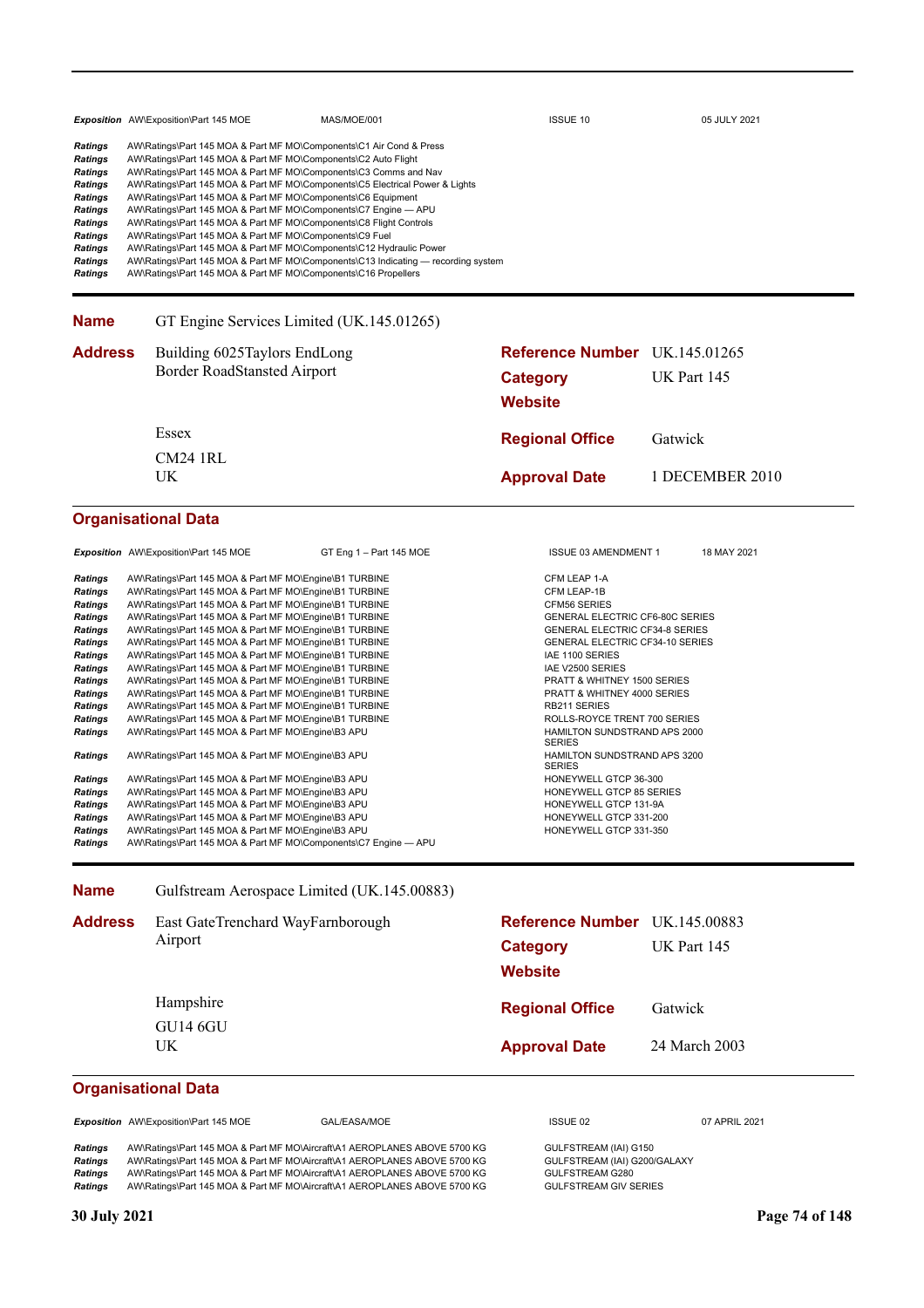### **Name** H & S Aviation Limited (UK.145.00243)

| Airport Service Road |                      |                                                         |  |
|----------------------|----------------------|---------------------------------------------------------|--|
|                      | Category             | UK Part 145                                             |  |
| Portsmouth           | <b>Website</b>       |                                                         |  |
| Hampshire            |                      | Gatwick                                                 |  |
| PO3 5PJ<br>UK        | <b>Approval Date</b> | 29 DECEMBER 1993                                        |  |
|                      |                      | Reference Number UK.145.00243<br><b>Regional Office</b> |  |

### **Organisational Data**

| Sites          | AW\Sites\2nd Site                                                                    |             | <b>PORTSMOUTH</b> |                                               | ROBINSON WAY, HAMPSHIRE, PO3 5TH, UK |
|----------------|--------------------------------------------------------------------------------------|-------------|-------------------|-----------------------------------------------|--------------------------------------|
|                | <b>Exposition</b> AW\Exposition\Part 145 MOE                                         | H+S/145/EX1 |                   | ISSUE 08 REV 01                               | 23 JULY 2021                         |
| <b>Ratings</b> | AW\Ratings\Part 145 MOA & Part MF MO\Engine\B1 TURBINE                               |             |                   | HONEYWELL TFE731-20-40-50-60<br><b>SERIES</b> |                                      |
| <b>Ratings</b> | AW\Ratings\Part 145 MOA & Part MF MO\Engine\B1 TURBINE                               |             |                   | HONEYWELL TFE731-2-3-4-5 SERIES               |                                      |
| <b>Ratings</b> | AW\Ratings\Part 145 MOA & Part MF MO\Engine\B1 TURBINE                               |             |                   | <b>GENERAL ELECTRIC CT7 SERIES</b>            |                                      |
| <b>Ratings</b> | AW\Ratings\Part 145 MOA & Part MF MO\Engine\B1 TURBINE                               |             |                   | PRATT & WHITNEY CANADA JT15D<br><b>SERIES</b> |                                      |
| <b>Ratings</b> | AW\Ratings\Part 145 MOA & Part MF MO\Engine\B1 TURBINE                               |             |                   | PRATT & WHITNEY CANADA PT6A<br><b>SERIES</b>  |                                      |
| <b>Ratings</b> | AW\Ratings\Part 145 MOA & Part MF MO\Engine\B1 TURBINE                               |             |                   | PRATT & WHITNEY CANADA PT6T<br><b>SERIES</b>  |                                      |
| <b>Ratings</b> | AW\Ratings\Part 145 MOA & Part MF MO\Engine\B1 TURBINE                               |             |                   | PRATT & WHITNEY CANADA PW500<br><b>SERIES</b> |                                      |
| <b>Ratings</b> | AW\Ratings\Part 145 MOA & Part MF MO\Engine\B1 TURBINE                               |             |                   | ROLLS-ROYCE 250 SERIES                        |                                      |
| <b>Ratings</b> | AW\Ratings\Part 145 MOA & Part MF MO\Engine\B3 APU                                   |             |                   | HONEYWELL GTCP36 SERIES                       |                                      |
| Ratings        | AW\Ratings\Part 145 MOA & Part MF MO\Engine\B3 APU                                   |             |                   | HONEYWELL GTCP331-200/250                     |                                      |
| <b>Ratings</b> | AW\Ratings\Part 145 MOA & Part MF MO\Engine\B3 APU                                   |             |                   | PRATT & WHITNEY CANDA PW901<br><b>SERIES</b>  |                                      |
| <b>Ratings</b> | AW\Ratings\Part 145 MOA & Part MF MO\Components\C7 Engine - APU                      |             |                   |                                               |                                      |
| <b>Ratings</b> | AW\Ratings\Part 145 MOA & Part MF MO\Components\C16 Propellers                       |             |                   |                                               |                                      |
| <b>Ratings</b> | AW\Ratings\Part 145 MOA & Part MF MO\Specialised Services\D1 Non Destructive Testing |             |                   | <b>EDDY CURRENT</b>                           |                                      |
| <b>Ratings</b> | AW\Ratings\Part 145 MOA & Part MF MO\Specialised Services\D1 Non Destructive Testing |             |                   | <b>LIQUID PENETRANT</b>                       |                                      |
| <b>Ratings</b> | AW\Ratings\Part 145 MOA & Part MF MO\Specialised Services\D1 Non Destructive Testing |             |                   | <b>MAGNETIC PARTICLE</b>                      |                                      |

#### **Name** H R Smith (Technical Developments) Limited (UK.145.01086)

| <b>Address</b>             | Tarsmill CourtRotherwas<br>Hereford | Reference Number UK.145.01086<br><b>Category</b><br><b>Website</b> | UK Part 145  |
|----------------------------|-------------------------------------|--------------------------------------------------------------------|--------------|
|                            | Herefordshire                       | <b>Regional Office</b>                                             | Gatwick      |
|                            | HR26JZ<br>UK.                       | <b>Approval Date</b>                                               | 26 June 2006 |
| <b>Organisational Data</b> |                                     |                                                                    |              |

### **Organisational Data**

*Exposition* AW\Exposition\Part 145 MOE HRS/MOE/2006 ISSUE 06 26 April 2021

*Ratings* AW\Ratings\Part 145 MOA & Part MF MO\Components\C3 Comms and Nav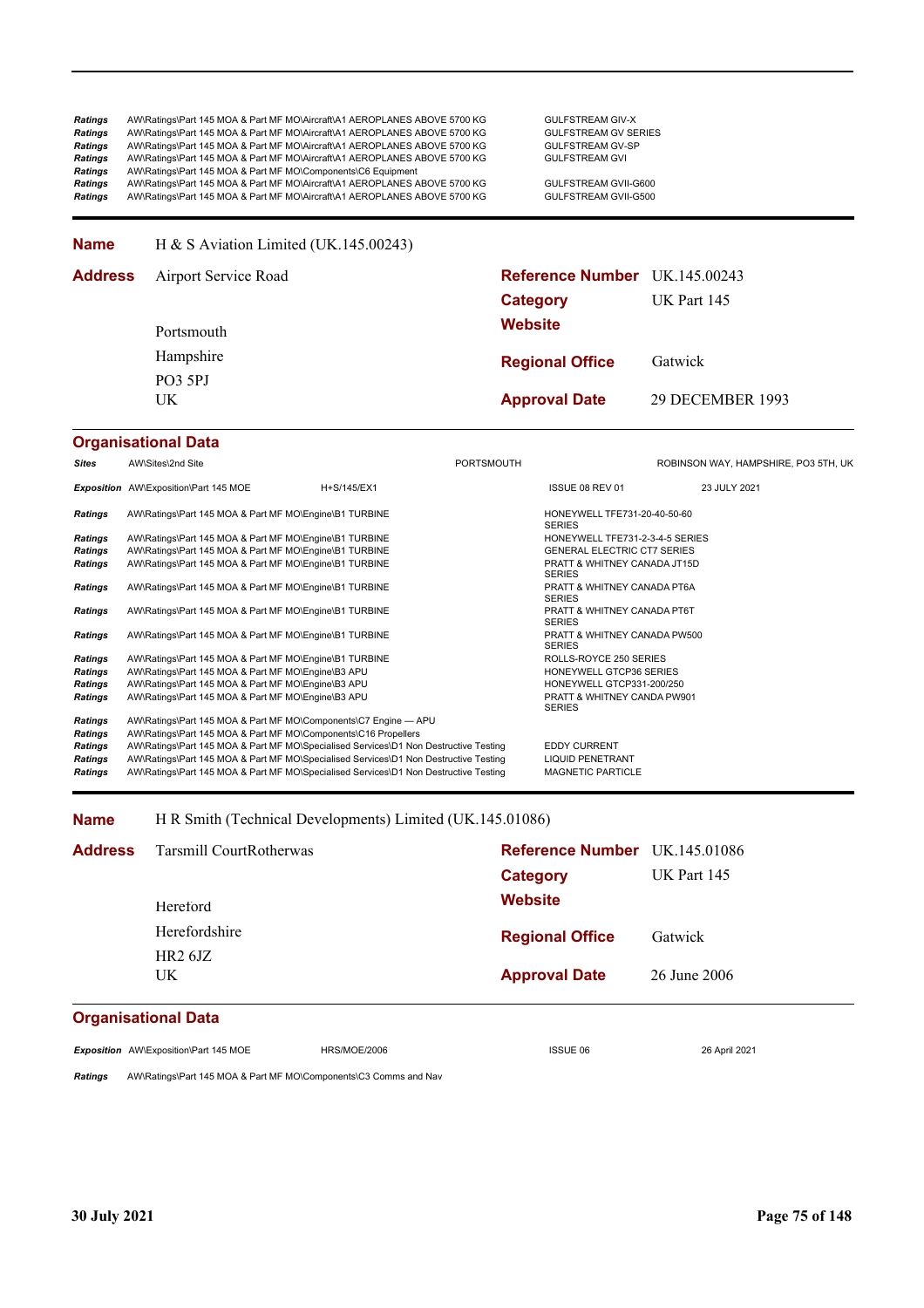**Approval Date** 7 JUNE 1994 **Organisational Data Website Category** UK Part 145 5 AcresHeath RoadGamlingay **Reference Number** UK.145.00403 **Regional Office Name Address** Gatwick UK SG19 3LH Bedfordshire Sandy H.F.I. Limited t/a H.F.I. Engineering (UK.145.00403) Si**tes** AW\Sites\Base\Base/PPOB AND SANDY GAMLINGAY GAMLINGAY SANDY, BEDFORDSHIRE, SG19 3LH<br>SANDY, BEDFORDSHIRE, SG19 3LH *Exposition* AW\Exposition\Part 145 MOE EASA.UK.145.00403 ISSUE 03 REV 02 24 JUNE 2021 **Ratings** AW\Ratings\Part 145 MOA & Part MF MO\Aircraft\A3 HELICOPTERS STATES STATES SINGLE PISTON ENGINE HELICOPTERS Ratings AW\Ratings\Part 145 MOA & Part MF MO\Aircraft\A3 HELICOPTERS SINGLE TURBINE ENGINE HELICO<br>HELICOPTERS NOT EXCEEDING 3175KG<br>EUROCOPTER AS355 SERIES **Ratings** AW\Ratings\Part 145 MOA & Part MF MO\Aircraft\A3 HELICOPTERS **Approval Date** 27 OCTOBER 1994 **Organisational Data Website Category** UK Part 145 7 South RoadTemple Fields **Reference Number** UK.145.00294 **Regional Office Name Address** Gatwick UK CM20 2AP Essex Harlow Hanley Smith Limited (UK.145.00294) **Exposition** AW\Exposition\Part 145 MOE HSP1 HSP1 REVISION 30 REVISION 30 29 APRIL 2021 *Ratings* AW\Ratings\Part 145 MOA & Part MF MO\Components\C4 Doors — Hatches *Ratings* AW\Ratings\Part 145 MOA & Part MF MO\Components\C5 Electrical Power & Lights *Ratings* AW\Ratings\Part 145 MOA & Part MF MO\Components\C7 Engine — APU *Ratings* AW\Ratings\Part 145 MOA & Part MF MO\Components\C8 Flight Controls *Ratings* AW\Ratings\Part 145 MOA & Part MF MO\Components\C11 Helicopter — Trans *Ratings* AW\Ratings\Part 145 MOA & Part MF MO\Components\C12 Hydraulic Power *Ratings* AW\Ratings\Part 145 MOA & Part MF MO\Components\C14 Landing Gear *Ratings* AW\Ratings\Part 145 MOA & Part MF MO\Components\C17 Pneumatic & Vacuum *Ratings* AW\Ratings\Part 145 MOA & Part MF MO\Components\C19 Windows **Ratings** AW\Ratings\Part 145 MOA & Part MF MO\Components\C20 Structural<br> **Ratings** AW\Ratings\Part 145 MOA & Part MF MO\Specialised Services\D1 No Ratings AW\Ratings\Part 145 MOA & Part MF MO\Specialised Services\D1 Non Destructive Testing LIQUID PENETRANT<br>
Ratings AW\Ratings\Part 145 MOA & Part MF MO\Specialised Services\D1 Non Destructive Testing MAGNETIC PARTICLE AW\Ratings\Part 145 MOA & Part MF MO\Specialised Services\D1 Non Destructive Testing **Approval Date** 22 DECEMBER 1992 **Organisational Data Website Category** UK Part 145 **Reference Number** UK.145.00090 **Regional Office Name Address** Gatwick UK LU2 9NW Bedfordshire Luton Hangar 201President WayLondon Luton Airport Harrods Aviation Limited (UK.145.00090)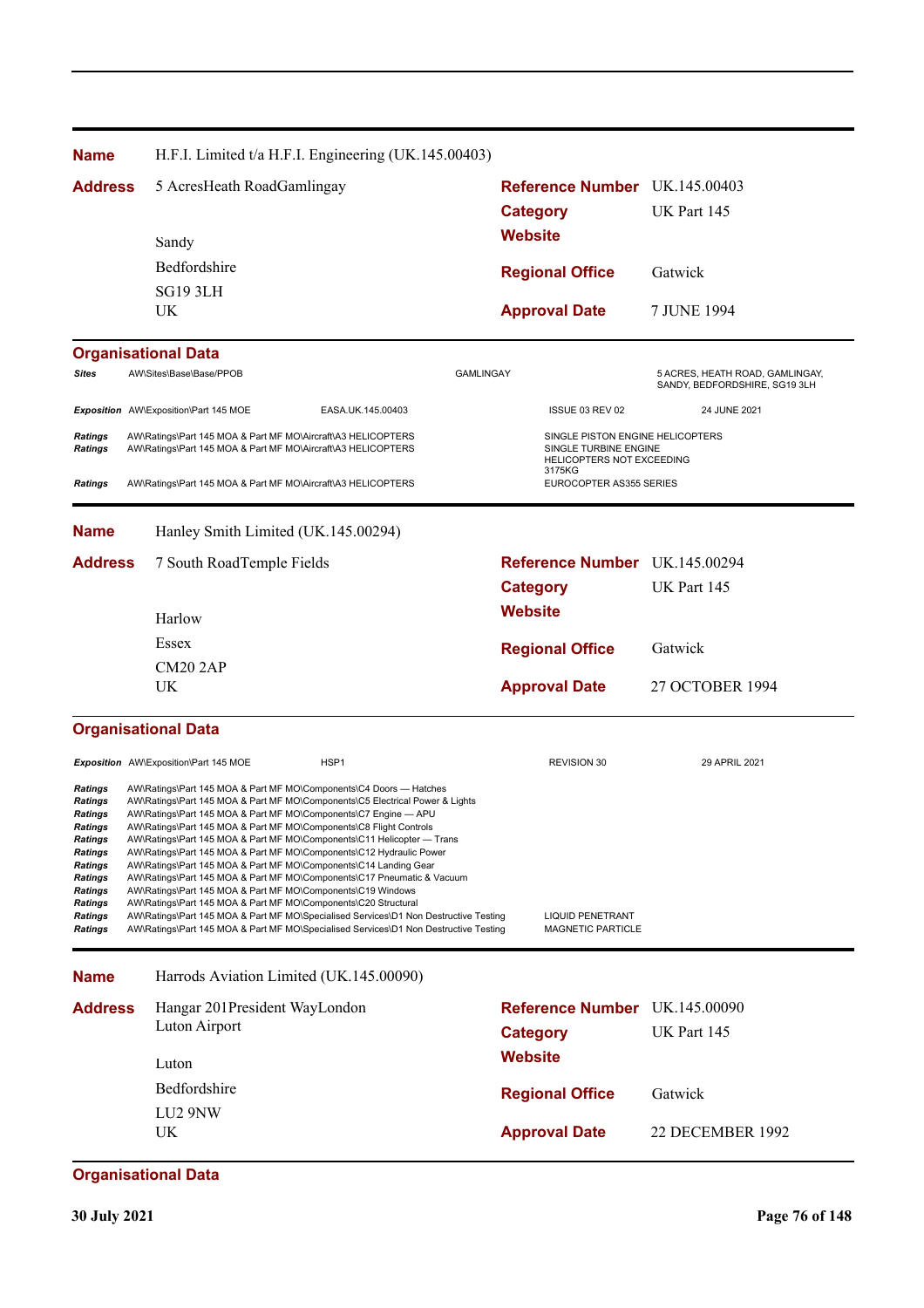| <b>Sites</b>                                                                                                                                                   | AW\Sites\Base\Base/PPOB<br>LONDON LUTON AIRPORT                                                                                                                                                                                                                                                                                                                                                                                                                                                                                                                                                                                        |                                                                                                                                                                                                                                                                                                                                                                                                                                                                                                                                                                                         |                                | HANGAR 201, PRESIDENT WAY,                                                                                                                                                                                      |                                                                             |  |
|----------------------------------------------------------------------------------------------------------------------------------------------------------------|----------------------------------------------------------------------------------------------------------------------------------------------------------------------------------------------------------------------------------------------------------------------------------------------------------------------------------------------------------------------------------------------------------------------------------------------------------------------------------------------------------------------------------------------------------------------------------------------------------------------------------------|-----------------------------------------------------------------------------------------------------------------------------------------------------------------------------------------------------------------------------------------------------------------------------------------------------------------------------------------------------------------------------------------------------------------------------------------------------------------------------------------------------------------------------------------------------------------------------------------|--------------------------------|-----------------------------------------------------------------------------------------------------------------------------------------------------------------------------------------------------------------|-----------------------------------------------------------------------------|--|
| <b>Sites</b>                                                                                                                                                   | AW\Sites\Base\Base/2nd Site                                                                                                                                                                                                                                                                                                                                                                                                                                                                                                                                                                                                            |                                                                                                                                                                                                                                                                                                                                                                                                                                                                                                                                                                                         | <b>LONDON STANSTED AIRPORT</b> |                                                                                                                                                                                                                 | BEDFORDSHIRE, LU2 9NW, UK<br>FIRST AVENUE, STANSTED, ESSEX, CM24<br>1QQ, UK |  |
|                                                                                                                                                                | Exposition AW\Exposition\Part 145 MOE                                                                                                                                                                                                                                                                                                                                                                                                                                                                                                                                                                                                  | Maintenance Organisation Exposition                                                                                                                                                                                                                                                                                                                                                                                                                                                                                                                                                     |                                | ISSUE 02 REVISION 01                                                                                                                                                                                            | 22 JULY 2021                                                                |  |
| <b>Ratings</b><br><b>Ratings</b><br><b>Ratings</b><br><b>Ratings</b><br><b>Ratings</b><br>Ratings<br><b>Ratings</b><br>Ratings<br><b>Ratings</b>               | AW\Ratings\Part 145 MOA & Part MF MO\Aircraft\A3 HELICOPTERS<br>AW\Ratings\Part 145 MOA & Part MF MO\Aircraft\A3 HELICOPTERS<br>AW\Ratings\Part 145 MOA & Part MF MO\Aircraft\A3 HELICOPTERS<br>AW\Ratings\Part 145 MOA & Part MF MO\Aircraft\A3 HELICOPTERS<br>AW\Ratings\Part 145 MOA & Part MF MO\Aircraft\A3 HELICOPTERS<br>AW\Ratings\Part 145 MOA & Part MF MO\Components\C7 Engine - APU<br>AW\Ratings\Part 145 MOA & Part MF MO\Aircraft\A1 AEROPLANES ABOVE 5700 KG<br>AW\Ratings\Part 145 MOA & Part MF MO\Aircraft\A1 AEROPLANES ABOVE 5700 KG<br>AW\Ratings\Part 145 MOA & Part MF MO\Aircraft\A1 AEROPLANES ABOVE 5700 KG |                                                                                                                                                                                                                                                                                                                                                                                                                                                                                                                                                                                         |                                | <b>AGUSTA AB139 / AW139</b><br>EUROCOPTER EC-155 B/B1<br>SIKORSKY S76B<br>SIKORSKY S76C<br>SIKORSKY S92A<br>BOMBARDIER BD-100-1A10<br>BOMBARDIER BD-700 SERIES<br>BOMBARDIER CL-600-2B16 (VARIANT<br>CL604/605) |                                                                             |  |
| <b>Name</b>                                                                                                                                                    |                                                                                                                                                                                                                                                                                                                                                                                                                                                                                                                                                                                                                                        | Headset Services Limited (UK.145.00541)                                                                                                                                                                                                                                                                                                                                                                                                                                                                                                                                                 |                                |                                                                                                                                                                                                                 |                                                                             |  |
| <b>Address</b>                                                                                                                                                 | Unit 8, The Quoin Estate, 73<br>Park,<br>Lancing<br><b>West Sussex</b><br><b>BN15 8AD</b><br>UK                                                                                                                                                                                                                                                                                                                                                                                                                                                                                                                                        | Marlborough Road, Lancing Business                                                                                                                                                                                                                                                                                                                                                                                                                                                                                                                                                      | <b>Website</b>                 | <b>Reference Number</b> UK.145.00541<br><b>Category</b><br><b>Regional Office</b><br><b>Approval Date</b>                                                                                                       | UK Part 145<br>Gatwick<br>29 MAY 1998                                       |  |
|                                                                                                                                                                | <b>Organisational Data</b>                                                                                                                                                                                                                                                                                                                                                                                                                                                                                                                                                                                                             |                                                                                                                                                                                                                                                                                                                                                                                                                                                                                                                                                                                         |                                |                                                                                                                                                                                                                 |                                                                             |  |
| <b>Ratings</b>                                                                                                                                                 | Exposition AW\Exposition\Part 145 MOE                                                                                                                                                                                                                                                                                                                                                                                                                                                                                                                                                                                                  | EXPO/5<br>AW\Ratings\Part 145 MOA & Part MF MO\Components\C3 Comms and Nav                                                                                                                                                                                                                                                                                                                                                                                                                                                                                                              |                                | <b>REVISION 18</b>                                                                                                                                                                                              | 08 APRIL 2021                                                               |  |
| <b>Name</b>                                                                                                                                                    | Heli Air Limited (UK.145.00568)                                                                                                                                                                                                                                                                                                                                                                                                                                                                                                                                                                                                        |                                                                                                                                                                                                                                                                                                                                                                                                                                                                                                                                                                                         |                                |                                                                                                                                                                                                                 |                                                                             |  |
| <b>Address</b>                                                                                                                                                 | Wycombe Air ParkBookerNr Marlow                                                                                                                                                                                                                                                                                                                                                                                                                                                                                                                                                                                                        |                                                                                                                                                                                                                                                                                                                                                                                                                                                                                                                                                                                         | <b>Website</b>                 | Reference Number UK.145.00568<br><b>Category</b>                                                                                                                                                                | UK Part 145                                                                 |  |
|                                                                                                                                                                | Buckinghamshire<br>SL7 3DP<br>UK                                                                                                                                                                                                                                                                                                                                                                                                                                                                                                                                                                                                       |                                                                                                                                                                                                                                                                                                                                                                                                                                                                                                                                                                                         |                                | <b>Regional Office</b><br><b>Approval Date</b>                                                                                                                                                                  | Gatwick<br>02 June 1997                                                     |  |
|                                                                                                                                                                | <b>Organisational Data</b>                                                                                                                                                                                                                                                                                                                                                                                                                                                                                                                                                                                                             |                                                                                                                                                                                                                                                                                                                                                                                                                                                                                                                                                                                         |                                |                                                                                                                                                                                                                 |                                                                             |  |
| <b>Sites</b>                                                                                                                                                   | AW\Sites\Base\Base/PPOB                                                                                                                                                                                                                                                                                                                                                                                                                                                                                                                                                                                                                |                                                                                                                                                                                                                                                                                                                                                                                                                                                                                                                                                                                         | <b>WYCOMBE AIR PARK</b>        |                                                                                                                                                                                                                 | WYCOMBE AIR PARK, NR MARLOW, BUCKS,<br>SL7 3DP                              |  |
| <b>Ratings</b><br><b>Ratings</b>                                                                                                                               | Exposition AW\Exposition\Part 145 MOE                                                                                                                                                                                                                                                                                                                                                                                                                                                                                                                                                                                                  | SKY/MOE/1<br>AW\Ratings\Part 145 MOA & Part MF MO\Aircraft\A3 HELICOPTERS<br>AW\Ratings\Part 145 MOA & Part MF MO\Aircraft\A3 HELICOPTERS                                                                                                                                                                                                                                                                                                                                                                                                                                               |                                | ISSUE 02<br>SINGLE PISTON ENGINE HELICOPTERS<br>SINGLE TURBINE ENGINE                                                                                                                                           | 20 MAY 2021                                                                 |  |
| Ratings<br>Ratings                                                                                                                                             | AW\Ratings\Part 145 MOA & Part MF MO\Engine\B1 TURBINE                                                                                                                                                                                                                                                                                                                                                                                                                                                                                                                                                                                 | AW\Ratings\Part 145 MOA & Part MF MO\Aircraft\A3 HELICOPTERS                                                                                                                                                                                                                                                                                                                                                                                                                                                                                                                            |                                | <b>HELICOPTERS NOT EXCEEDING</b><br>3175KG<br>AIRBUS HELICOPTERS AS 355 SERIES<br>LIMITED TO MAINTENANCE EXCLUDING<br>OVERHAUL OF ENGINES THAT MAY BE<br>INSTALLED IN AIRCRAFT IN RATING A3<br><b>ABOVE</b>     |                                                                             |  |
| <b>Ratings</b><br><b>Ratings</b><br><b>Ratings</b><br><b>Ratings</b><br><b>Ratings</b><br><b>Ratings</b><br><b>Ratings</b><br><b>Ratings</b><br><b>Ratings</b> | AW\Ratings\Part 145 MOA & Part MF MO\Engine\B2 PISTON                                                                                                                                                                                                                                                                                                                                                                                                                                                                                                                                                                                  | AW\Ratings\Part 145 MOA & Part MF MO\Components\C5 Electrical Power & Lights<br>AW\Ratings\Part 145 MOA & Part MF MO\Components\C7 Engine - APU<br>AW\Ratings\Part 145 MOA & Part MF MO\Components\C10 Helicopter - Rotors<br>AW\Ratings\Part 145 MOA & Part MF MO\Components\C11 Helicopter - Trans<br>AW\Ratings\Part 145 MOA & Part MF MO\Components\C12 Hydraulic Power<br>AW\Ratings\Part 145 MOA & Part MF MO\Components\C17 Pneumatic & Vacuum<br>AW\Ratings\Part 145 MOA & Part MF MO\Components\C20 Structural<br>AW\Ratings\Part 145 MOA & Part MF MO\Aircraft\A3 HELICOPTERS |                                | LIMITED TO MAINTENANCE EXCLUDING<br>OVERHAUL OF ENGINES THAT MAY BE<br>INSTALLED IN AIRCRAFT IN RATING A3<br><b>ABOVE</b><br><b>AGUSTA A109 SERIES</b>                                                          |                                                                             |  |
| <b>30 July 2021</b>                                                                                                                                            |                                                                                                                                                                                                                                                                                                                                                                                                                                                                                                                                                                                                                                        |                                                                                                                                                                                                                                                                                                                                                                                                                                                                                                                                                                                         |                                |                                                                                                                                                                                                                 | Page 77 of 148                                                              |  |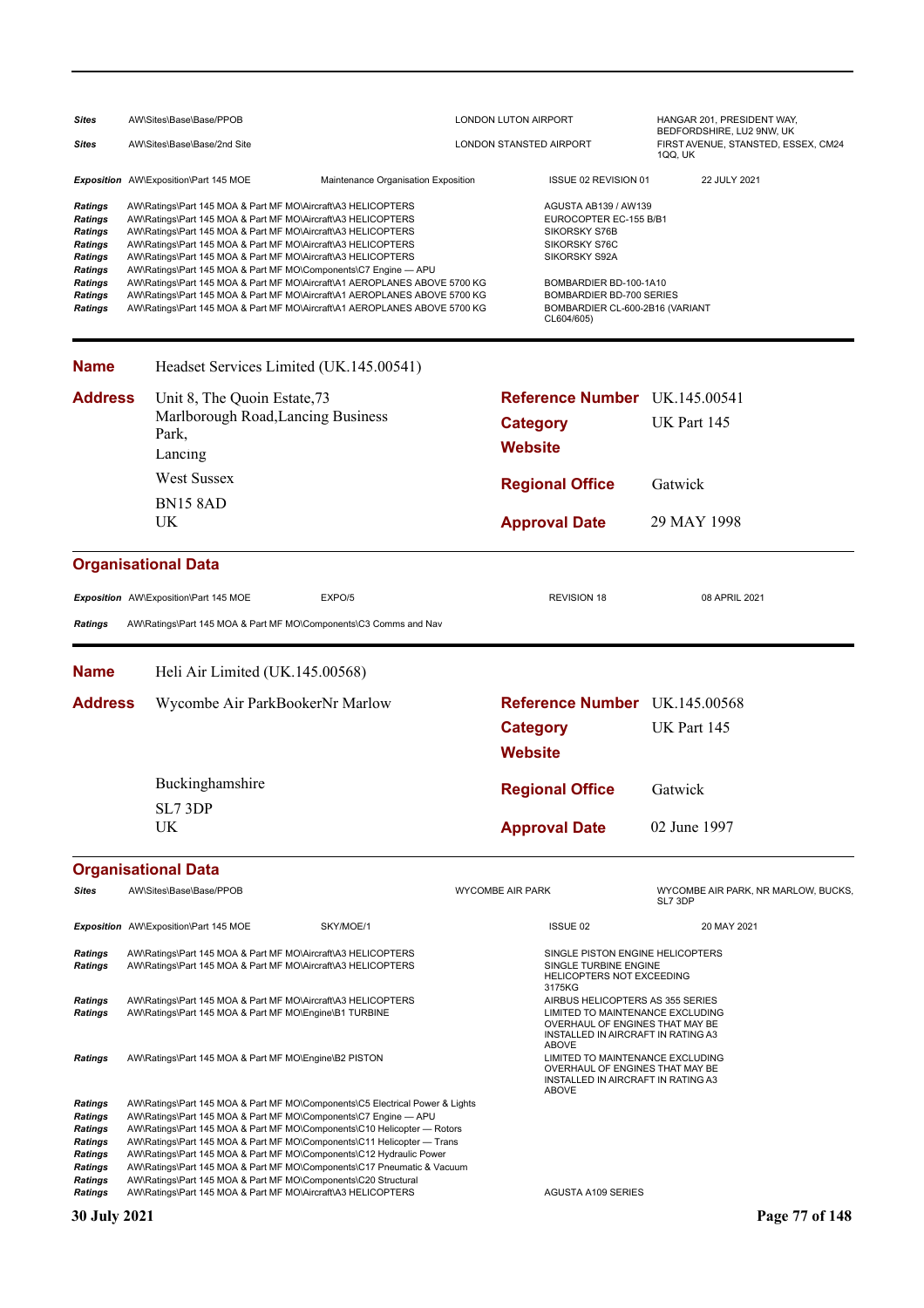| <b>Name</b>                                                                                                         |                                                                                                                                                                                                                                                                                                                                                                                                                                                                                      | Heli Services Limited (UK.145.01370)                                                                                         |                                                                                                                                                                                                                                   |                                                                                                                                                                               |                                                                                                                                             |                                                                                                                                 |             |                                                                                              |
|---------------------------------------------------------------------------------------------------------------------|--------------------------------------------------------------------------------------------------------------------------------------------------------------------------------------------------------------------------------------------------------------------------------------------------------------------------------------------------------------------------------------------------------------------------------------------------------------------------------------|------------------------------------------------------------------------------------------------------------------------------|-----------------------------------------------------------------------------------------------------------------------------------------------------------------------------------------------------------------------------------|-------------------------------------------------------------------------------------------------------------------------------------------------------------------------------|---------------------------------------------------------------------------------------------------------------------------------------------|---------------------------------------------------------------------------------------------------------------------------------|-------------|----------------------------------------------------------------------------------------------|
| <b>Address</b>                                                                                                      |                                                                                                                                                                                                                                                                                                                                                                                                                                                                                      | The Hangar, Horton Road, Stanton St                                                                                          |                                                                                                                                                                                                                                   |                                                                                                                                                                               |                                                                                                                                             | Reference Number UK.145.01370                                                                                                   |             |                                                                                              |
|                                                                                                                     |                                                                                                                                                                                                                                                                                                                                                                                                                                                                                      | John,                                                                                                                        |                                                                                                                                                                                                                                   |                                                                                                                                                                               | <b>Category</b>                                                                                                                             |                                                                                                                                 |             | UK Part 145                                                                                  |
|                                                                                                                     |                                                                                                                                                                                                                                                                                                                                                                                                                                                                                      | Oxford                                                                                                                       |                                                                                                                                                                                                                                   |                                                                                                                                                                               | <b>Website</b>                                                                                                                              |                                                                                                                                 |             |                                                                                              |
|                                                                                                                     |                                                                                                                                                                                                                                                                                                                                                                                                                                                                                      | Oxfordshire                                                                                                                  |                                                                                                                                                                                                                                   |                                                                                                                                                                               |                                                                                                                                             | <b>Regional Office</b>                                                                                                          | Gatwick     |                                                                                              |
|                                                                                                                     |                                                                                                                                                                                                                                                                                                                                                                                                                                                                                      | OX33 1AG                                                                                                                     |                                                                                                                                                                                                                                   |                                                                                                                                                                               |                                                                                                                                             |                                                                                                                                 |             |                                                                                              |
|                                                                                                                     |                                                                                                                                                                                                                                                                                                                                                                                                                                                                                      | UK                                                                                                                           |                                                                                                                                                                                                                                   |                                                                                                                                                                               |                                                                                                                                             | <b>Approval Date</b>                                                                                                            |             | <b>22 AUGUST 2018</b>                                                                        |
|                                                                                                                     |                                                                                                                                                                                                                                                                                                                                                                                                                                                                                      | <b>Organisational Data</b>                                                                                                   |                                                                                                                                                                                                                                   |                                                                                                                                                                               |                                                                                                                                             |                                                                                                                                 |             |                                                                                              |
| <b>Sites</b>                                                                                                        |                                                                                                                                                                                                                                                                                                                                                                                                                                                                                      | AW\Sites\Base\Base/PPOB                                                                                                      |                                                                                                                                                                                                                                   | <b>OXFORD</b>                                                                                                                                                                 |                                                                                                                                             |                                                                                                                                 |             | THE HANGAR, HORTON ROAD, STANTON<br>ST JOHN, OXFORDSHIRE, OX33 1AG, UK                       |
|                                                                                                                     |                                                                                                                                                                                                                                                                                                                                                                                                                                                                                      | Exposition AW\Exposition\Part 145 MOE                                                                                        | HS/MOE/01                                                                                                                                                                                                                         |                                                                                                                                                                               |                                                                                                                                             | ISSUE 02 REVISION 07                                                                                                            |             | 01 MARCH 2021                                                                                |
| <b>Ratings</b><br><b>Ratings</b><br><b>Ratings</b><br><b>Ratings</b><br><b>Ratings</b><br><b>Ratings</b><br>Ratings | AW\Ratings\Part 145 MOA & Part MF MO\Aircraft\A3 HELICOPTERS<br>AW\Ratings\Part 145 MOA & Part MF MO\Components\C6 Equipment<br>AW\Ratings\Part 145 MOA & Part MF MO\Components\C7 Engine - APU<br>AW\Ratings\Part 145 MOA & Part MF MO\Components\C10 Helicopter - Rotors<br>AW\Ratings\Part 145 MOA & Part MF MO\Components\C11 Helicopter - Trans<br>AW\Ratings\Part 145 MOA & Part MF MO\Aircraft\A3 HELICOPTERS<br>AW\Ratings\Part 145 MOA & Part MF MO\Aircraft\A3 HELICOPTERS |                                                                                                                              |                                                                                                                                                                                                                                   | AGUSTA AB206 / BELL 206<br>C6 Equipment<br>C7 Engine - APU<br>C10 Helicopter - Rotors<br>C11 Helicopter - Trans<br>AGUSTA AB204, AB205/BELL 204, 205<br>BELL 212/AGUSTA AB212 |                                                                                                                                             |                                                                                                                                 |             |                                                                                              |
| <b>Name</b>                                                                                                         |                                                                                                                                                                                                                                                                                                                                                                                                                                                                                      |                                                                                                                              | Helicopter Maintenance Limited (UK.145.00777)                                                                                                                                                                                     |                                                                                                                                                                               |                                                                                                                                             |                                                                                                                                 |             |                                                                                              |
| <b>Address</b>                                                                                                      |                                                                                                                                                                                                                                                                                                                                                                                                                                                                                      | Hangar SE34Gloucestershire                                                                                                   |                                                                                                                                                                                                                                   |                                                                                                                                                                               |                                                                                                                                             | Reference Number UK.145.00777                                                                                                   |             |                                                                                              |
|                                                                                                                     |                                                                                                                                                                                                                                                                                                                                                                                                                                                                                      | AirportStaverton                                                                                                             |                                                                                                                                                                                                                                   |                                                                                                                                                                               | <b>Category</b>                                                                                                                             |                                                                                                                                 | UK Part 145 |                                                                                              |
|                                                                                                                     |                                                                                                                                                                                                                                                                                                                                                                                                                                                                                      | Cheltenham                                                                                                                   |                                                                                                                                                                                                                                   |                                                                                                                                                                               | <b>Website</b>                                                                                                                              |                                                                                                                                 |             |                                                                                              |
|                                                                                                                     |                                                                                                                                                                                                                                                                                                                                                                                                                                                                                      |                                                                                                                              |                                                                                                                                                                                                                                   |                                                                                                                                                                               |                                                                                                                                             |                                                                                                                                 |             |                                                                                              |
|                                                                                                                     |                                                                                                                                                                                                                                                                                                                                                                                                                                                                                      | Gloucestershire                                                                                                              |                                                                                                                                                                                                                                   | <b>Regional Office</b>                                                                                                                                                        |                                                                                                                                             |                                                                                                                                 | Gatwick     |                                                                                              |
|                                                                                                                     |                                                                                                                                                                                                                                                                                                                                                                                                                                                                                      | <b>GL51 6SR</b><br>UK                                                                                                        |                                                                                                                                                                                                                                   | <b>Approval Date</b>                                                                                                                                                          |                                                                                                                                             | 18 April 2001                                                                                                                   |             |                                                                                              |
|                                                                                                                     |                                                                                                                                                                                                                                                                                                                                                                                                                                                                                      | <b>Organisational Data</b>                                                                                                   |                                                                                                                                                                                                                                   |                                                                                                                                                                               |                                                                                                                                             |                                                                                                                                 |             |                                                                                              |
| <b>Sites</b>                                                                                                        |                                                                                                                                                                                                                                                                                                                                                                                                                                                                                      | AW\Sites\Base\Base/PPOB                                                                                                      |                                                                                                                                                                                                                                   | <b>GLOUCESTERSHIRE</b>                                                                                                                                                        |                                                                                                                                             |                                                                                                                                 |             | HANGAR SE34, GLOUCESTERSHIRE<br>AIRPORT, STAVERTON, CHELTENHAM,<br>GLOUCESTERSHIRE, GL51 6SR |
|                                                                                                                     |                                                                                                                                                                                                                                                                                                                                                                                                                                                                                      | Exposition AW\Exposition\Part 145 MOE                                                                                        | HML/MOE                                                                                                                                                                                                                           |                                                                                                                                                                               |                                                                                                                                             | ISSUE 12 REVISION 00                                                                                                            |             | 14 JULY 2021                                                                                 |
| <b>Ratings</b><br><b>Ratings</b>                                                                                    |                                                                                                                                                                                                                                                                                                                                                                                                                                                                                      | AW\Ratings\Part 145 MOA & Part MF MO\Aircraft\A3 HELICOPTERS<br>AW\Ratings\Part 145 MOA & Part MF MO\Aircraft\A3 HELICOPTERS |                                                                                                                                                                                                                                   |                                                                                                                                                                               |                                                                                                                                             | SINGLE PISTON ENGINE HELICOPTERS<br>SINGLE TURBINE ENGINE<br>HELICOPTERS NOT EXCEEDING<br>3175KG                                |             |                                                                                              |
| <b>Ratings</b><br>Ratings                                                                                           |                                                                                                                                                                                                                                                                                                                                                                                                                                                                                      | AW\Ratings\Part 145 MOA & Part MF MO\Aircraft\A3 HELICOPTERS<br>AW\Ratings\Part 145 MOA & Part MF MO\Engine\B1 TURBINE       |                                                                                                                                                                                                                                   |                                                                                                                                                                               |                                                                                                                                             | EUROCOPTER AS355 SERIES<br>LIMITED TO MAINTENANCE,<br><b>EXCLUDING OVERHAUL OF ENGINES</b><br>THAT MAY BE INSTALLED IN AIRCRAFT |             |                                                                                              |
| <b>Ratings</b>                                                                                                      |                                                                                                                                                                                                                                                                                                                                                                                                                                                                                      | AW\Ratings\Part 145 MOA & Part MF MO\Engine\B2 PISTON                                                                        |                                                                                                                                                                                                                                   |                                                                                                                                                                               | IN RATING A3 ABOVE.<br>LIMITED TO MAINTENANCE,<br>EXCLUDING OVERHAUL OF ENGINES<br>THAT MAY BE INSTALLED IN AIRCRAFT<br>IN RATING A3 ABOVE. |                                                                                                                                 |             |                                                                                              |
| <b>Ratings</b><br>Ratings<br><b>Ratings</b>                                                                         |                                                                                                                                                                                                                                                                                                                                                                                                                                                                                      |                                                                                                                              | AW\Ratings\Part 145 MOA & Part MF MO\Components\C5 Electrical Power & Lights<br>AW\Ratings\Part 145 MOA & Part MF MO\Components\C10 Helicopter - Rotors<br>AW\Ratings\Part 145 MOA & Part MF MO\Components\C11 Helicopter - Trans |                                                                                                                                                                               |                                                                                                                                             |                                                                                                                                 |             |                                                                                              |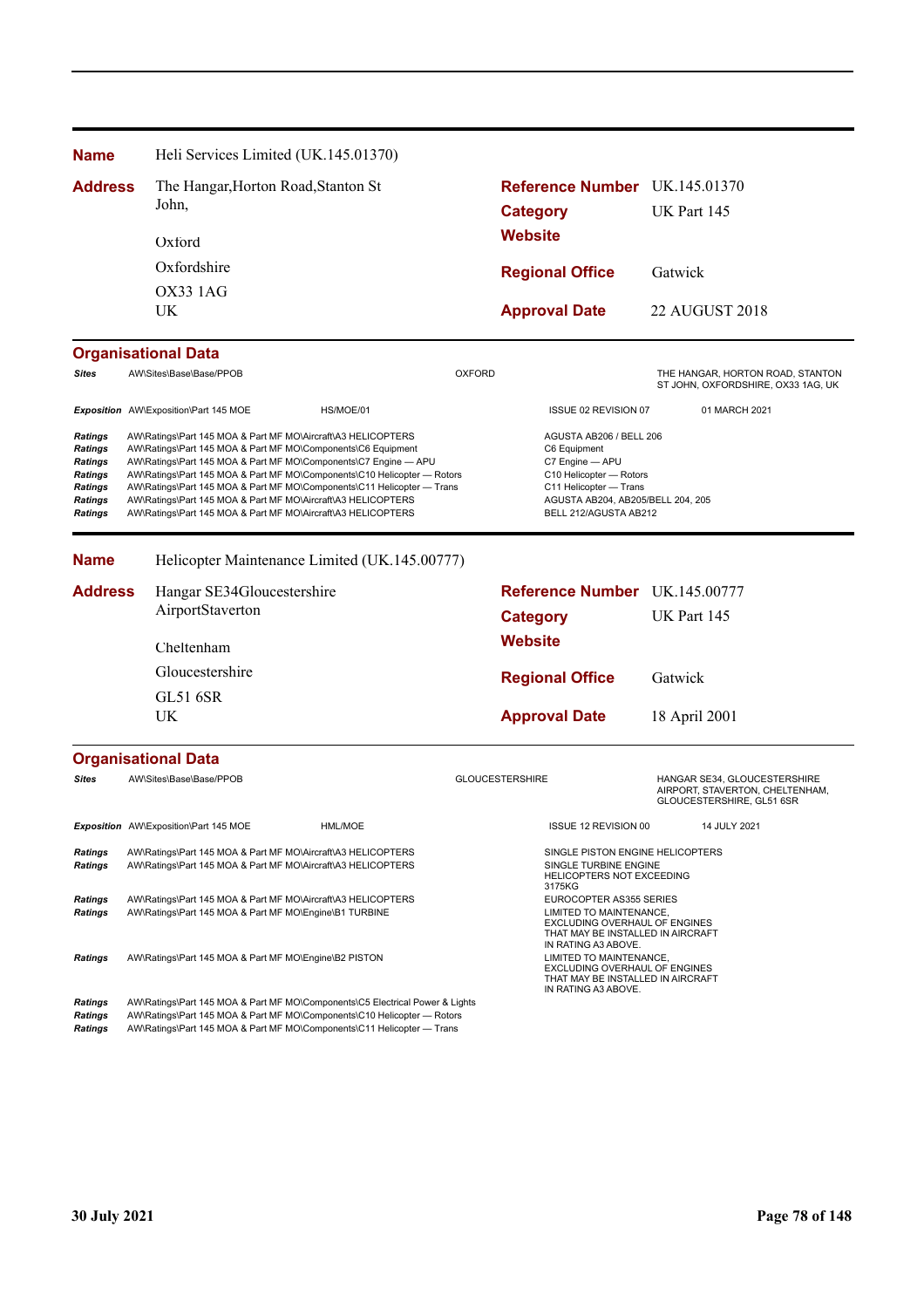| Name                                                   | Helimech Limited (UK.145.01121)                                                                                                                                                                                                                                              |                                                                          |                                                          |
|--------------------------------------------------------|------------------------------------------------------------------------------------------------------------------------------------------------------------------------------------------------------------------------------------------------------------------------------|--------------------------------------------------------------------------|----------------------------------------------------------|
| <b>Address</b>                                         | Brooke Farm HangarSalford Road                                                                                                                                                                                                                                               | <b>Category</b>                                                          | Reference Number UK.145.01121<br>UK Part 145             |
|                                                        | Hulcote                                                                                                                                                                                                                                                                      | <b>Website</b>                                                           |                                                          |
|                                                        | Bedfordshire                                                                                                                                                                                                                                                                 | <b>Regional Office</b>                                                   | Gatwick                                                  |
|                                                        | <b>MK17 8BS</b>                                                                                                                                                                                                                                                              |                                                                          |                                                          |
|                                                        | UK.                                                                                                                                                                                                                                                                          | <b>Approval Date</b>                                                     | 23 JULY 2007                                             |
|                                                        | <b>Organisational Data</b>                                                                                                                                                                                                                                                   |                                                                          |                                                          |
| <b>Sites</b>                                           | AW\Sites\Base\Base/PPOB                                                                                                                                                                                                                                                      | <b>HULCOTE</b>                                                           | BROOKE FARM, SALFORD ROAD,<br>BEDFORDSHIRE, MK17 8BS, UK |
|                                                        | Exposition AW\Exposition\Part 145 MOE<br>HM/MOE/01                                                                                                                                                                                                                           | ISSUE 02 REV 09                                                          | 02 FEBRUARY 2021                                         |
| Ratings<br>Ratings                                     | AW\Ratings\Part 145 MOA & Part MF MO\Aircraft\A3 HELICOPTERS<br>AW\Ratings\Part 145 MOA & Part MF MO\Aircraft\A3 HELICOPTERS                                                                                                                                                 | SINGLE TURBINE ENGINE<br>HELICOPTERS NOT EXCEEDING<br>3175KG             | SINGLE PISTON ENGINE HELICOPTERS                         |
| Ratings<br><b>Ratings</b><br><b>Ratings</b><br>Ratings | AW\Ratings\Part 145 MOA & Part MF MO\Aircraft\A3 HELICOPTERS<br>AW\Ratings\Part 145 MOA & Part MF MO\Aircraft\A3 HELICOPTERS<br>AW\Ratings\Part 145 MOA & Part MF MO\Aircraft\A3 HELICOPTERS<br>AW\Ratings\Part 145 MOA & Part MF MO\Components\C5 Electrical Power & Lights | <b>BELL 429</b><br>EUROCOPTER AS 355 SERIES<br><b>AGUSTA A109 SERIES</b> |                                                          |
| Name                                                   | Heliwork (Services) Limited (UK.145.00019)                                                                                                                                                                                                                                   |                                                                          |                                                          |
| <b>Address</b>                                         | Thruxton Airport                                                                                                                                                                                                                                                             |                                                                          | Reference Number UK.145.00019                            |
|                                                        |                                                                                                                                                                                                                                                                              | <b>Category</b>                                                          | UK Part 145                                              |
|                                                        | Andover                                                                                                                                                                                                                                                                      | <b>Website</b>                                                           |                                                          |
|                                                        | Hampshire                                                                                                                                                                                                                                                                    | <b>Regional Office</b>                                                   | Gatwick                                                  |
|                                                        | <b>SP11 8PN</b>                                                                                                                                                                                                                                                              |                                                                          |                                                          |
|                                                        | United Kingdom                                                                                                                                                                                                                                                               | <b>Approval Date</b>                                                     | 24 JUNE 1993                                             |
|                                                        | <b>Organisational Data</b>                                                                                                                                                                                                                                                   |                                                                          |                                                          |
| <b>Sites</b>                                           | AW\Sites\Base\Base/PPOB                                                                                                                                                                                                                                                      | <b>THRUXTON AIRPORT</b>                                                  | THRUXTON AIRPORT, ANDOVER,<br>HAMPSHIRE, SP11 8PN        |
|                                                        | Exposition AW\Exposition\Part 145 MOE<br>HW/ENG/145                                                                                                                                                                                                                          | ISSUE 05 REVISION 08 TR1                                                 | 17 MAY 2021                                              |
| Ratings<br><b>Ratings</b>                              | AW\Ratings\Part 145 MOA & Part MF MO\Aircraft\A3 HELICOPTERS<br>AW\Ratings\Part 145 MOA & Part MF MO\Aircraft\A3 HELICOPTERS                                                                                                                                                 | SINGLE TURBINE ENGINE<br><b>HELICOPTERS NOT EXCEEDING</b><br>3175KG      | SINGLE PISTON ENGINE HELICOPTERS                         |
| Ratings                                                | AW\Ratings\Part 145 MOA & Part MF MO\Aircraft\A3 HELICOPTERS<br>AW\Ratings\Part 145 MOA & Part MF MO\Aircraft\A3 HELICOPTERS                                                                                                                                                 | AEROSPATIALE AS355 SERIES                                                |                                                          |
| Ratings<br>Ratings                                     | AW\Ratings\Part 145 MOA & Part MF MO\Aircraft\A3 HELICOPTERS                                                                                                                                                                                                                 | <b>AGUSTA A109 SERIES</b><br><b>BELL 222 SERIES</b>                      |                                                          |
| Ratings<br><b>Ratings</b>                              | AW\Ratings\Part 145 MOA & Part MF MO\Aircraft\A3 HELICOPTERS<br>AW\Ratings\Part 145 MOA & Part MF MO\Aircraft\A3 HELICOPTERS                                                                                                                                                 | <b>BELL 429</b><br>BELL/AGUSTA BELL 212 SERIES                           |                                                          |
| Ratings                                                | AW\Ratings\Part 145 MOA & Part MF MO\Aircraft\A3 HELICOPTERS                                                                                                                                                                                                                 | BELL/AGUSTA BELL 412 SERIES                                              |                                                          |
| <b>Ratings</b><br>Ratings                              | AW\Ratings\Part 145 MOA & Part MF MO\Components\C5 Electrical Power & Lights<br>AW\Ratings\Part 145 MOA & Part MF MO\Components\C7 Engine - APU                                                                                                                              |                                                                          |                                                          |
| Ratings                                                | AW\Ratings\Part 145 MOA & Part MF MO\Components\C9 Fuel                                                                                                                                                                                                                      |                                                                          |                                                          |
| Ratings<br>Ratings                                     | AW\Ratings\Part 145 MOA & Part MF MO\Components\C10 Helicopter - Rotors<br>AW\Ratings\Part 145 MOA & Part MF MO\Components\C11 Helicopter — Trans                                                                                                                            |                                                                          |                                                          |
| Ratings                                                | AW\Ratings\Part 145 MOA & Part MF MO\Components\C12 Hydraulic Power                                                                                                                                                                                                          |                                                                          |                                                          |
| Ratings<br>Ratings                                     | AW\Ratings\Part 145 MOA & Part MF MO\Components\C14 Landing Gear<br>AW\Ratings\Part 145 MOA & Part MF MO\Components\C20 Structural                                                                                                                                           |                                                                          |                                                          |
| Ratings                                                | AW\Ratings\Part 145 MOA & Part MF MO\Specialised Services\D1 Non Destructive Testing                                                                                                                                                                                         | <b>LIQUID PENETRANT</b>                                                  |                                                          |
| <b>Ratings</b>                                         | AW\Ratings\Part 145 MOA & Part MF MO\Specialised Services\D1 Non Destructive Testing                                                                                                                                                                                         | MAGNETIC PARTICLE                                                        |                                                          |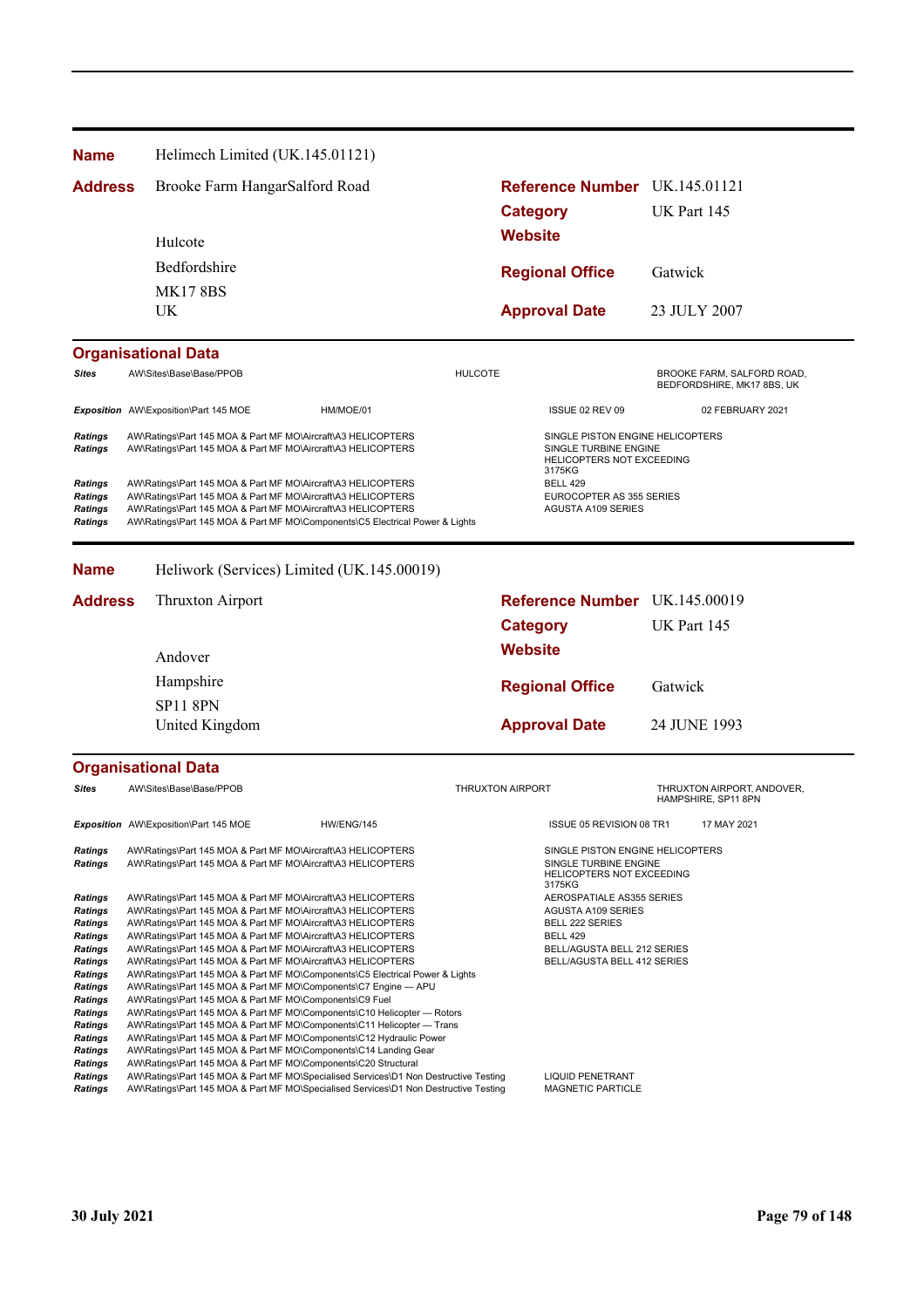| <b>Name</b>                      | HelixAv Limited (UK.145.01450)                                                                                                                    |                               |                  |  |
|----------------------------------|---------------------------------------------------------------------------------------------------------------------------------------------------|-------------------------------|------------------|--|
| <b>Address</b>                   | Gateway HeliportKent International                                                                                                                | Reference Number UK.145.01450 |                  |  |
|                                  | AirportManston                                                                                                                                    | <b>Category</b>               | UK Part 145      |  |
|                                  | Ramsgate                                                                                                                                          | <b>Website</b>                |                  |  |
|                                  | Kent                                                                                                                                              | <b>Regional Office</b>        | Gatwick          |  |
|                                  | <b>CT12 5BL</b>                                                                                                                                   |                               |                  |  |
|                                  | United Kingdom                                                                                                                                    | <b>Approval Date</b>          | 20 MAY 2021      |  |
|                                  | <b>Organisational Data</b>                                                                                                                        |                               |                  |  |
|                                  | Exposition AW\Exposition\Part 145 MOE<br>HelixAV/MOE/01                                                                                           | ISSUE 01 REVISION 01          | 06 JULY 2021     |  |
| <b>Ratings</b><br><b>Ratings</b> | AW\Ratings\Part 145 MOA & Part MF MO\Components\C10 Helicopter - Rotors<br>AW\Ratings\Part 145 MOA & Part MF MO\Components\C11 Helicopter - Trans |                               |                  |  |
| <b>Name</b>                      | Honeywell UK Limited (UK.145.00605)                                                                                                               |                               |                  |  |
| <b>Address</b>                   | Aircraft Wheel and Brake Overhaul1                                                                                                                | Reference Number UK.145.00605 |                  |  |
|                                  | Forest Road                                                                                                                                       | <b>Category</b>               | UK Part 145      |  |
|                                  | Feltham                                                                                                                                           | <b>Website</b>                |                  |  |
|                                  | Middlesex                                                                                                                                         | <b>Regional Office</b>        | Gatwick          |  |
|                                  | <b>TW137WB</b>                                                                                                                                    |                               |                  |  |
|                                  | UK                                                                                                                                                | <b>Approval Date</b>          | 13 FEBRUARY 1998 |  |
|                                  | <b>Organisational Data</b>                                                                                                                        |                               |                  |  |
|                                  | Exposition AW\Exposition\Part 145 MOE<br>MOE01                                                                                                    | ISSUE 11                      | 28 MAY 2021      |  |
| <b>Ratings</b>                   | AW\Ratings\Part 145 MOA & Part MF MO\Components\C14 Landing Gear                                                                                  |                               |                  |  |
| <b>Name</b>                      | Honeywell UK Limited T/A Honeywell Aerospace Basingstoke (UK.145.00879)                                                                           |                               |                  |  |
| <b>Address</b>                   | <b>Edison Road</b>                                                                                                                                | Reference Number UK.145.00879 |                  |  |
|                                  |                                                                                                                                                   | <b>Category</b>               | UK Part 145      |  |
|                                  | Basingstoke                                                                                                                                       | <b>Website</b>                |                  |  |
|                                  | Hampshire                                                                                                                                         | <b>Regional Office</b>        | Gatwick          |  |
|                                  | <b>RG21 6QD</b>                                                                                                                                   |                               |                  |  |
|                                  | UK                                                                                                                                                | <b>Approval Date</b>          | 25 APRIL 2003    |  |
|                                  | <b>Organisational Data</b>                                                                                                                        |                               |                  |  |
|                                  | Exposition AW\Exposition\Part 145 MOE<br><b>HW-1</b>                                                                                              | <b>REVISION 26</b>            | 05 MAY 2021      |  |
| <b>Ratings</b><br>Ratings        | AW\Ratings\Part 145 MOA & Part MF MO\Components\C2 Auto Flight<br>AW\Ratings\Part 145 MOA & Part MF MO\Components\C3 Comms and Nav                |                               |                  |  |

*Ratings* AW\Ratings\Part 145 MOA & Part MF MO\Components\C6 Equipment *Ratings* AW\Ratings\Part 145 MOA & Part MF MO\Components\C8 Flight Controls

*Ratings* AW\Ratings\Part 145 MOA & Part MF MO\Components\C13 Indicating — recording system

*Ratings* AW\Ratings\Part 145 MOA & Part MF MO\Components\C7 Engine — APU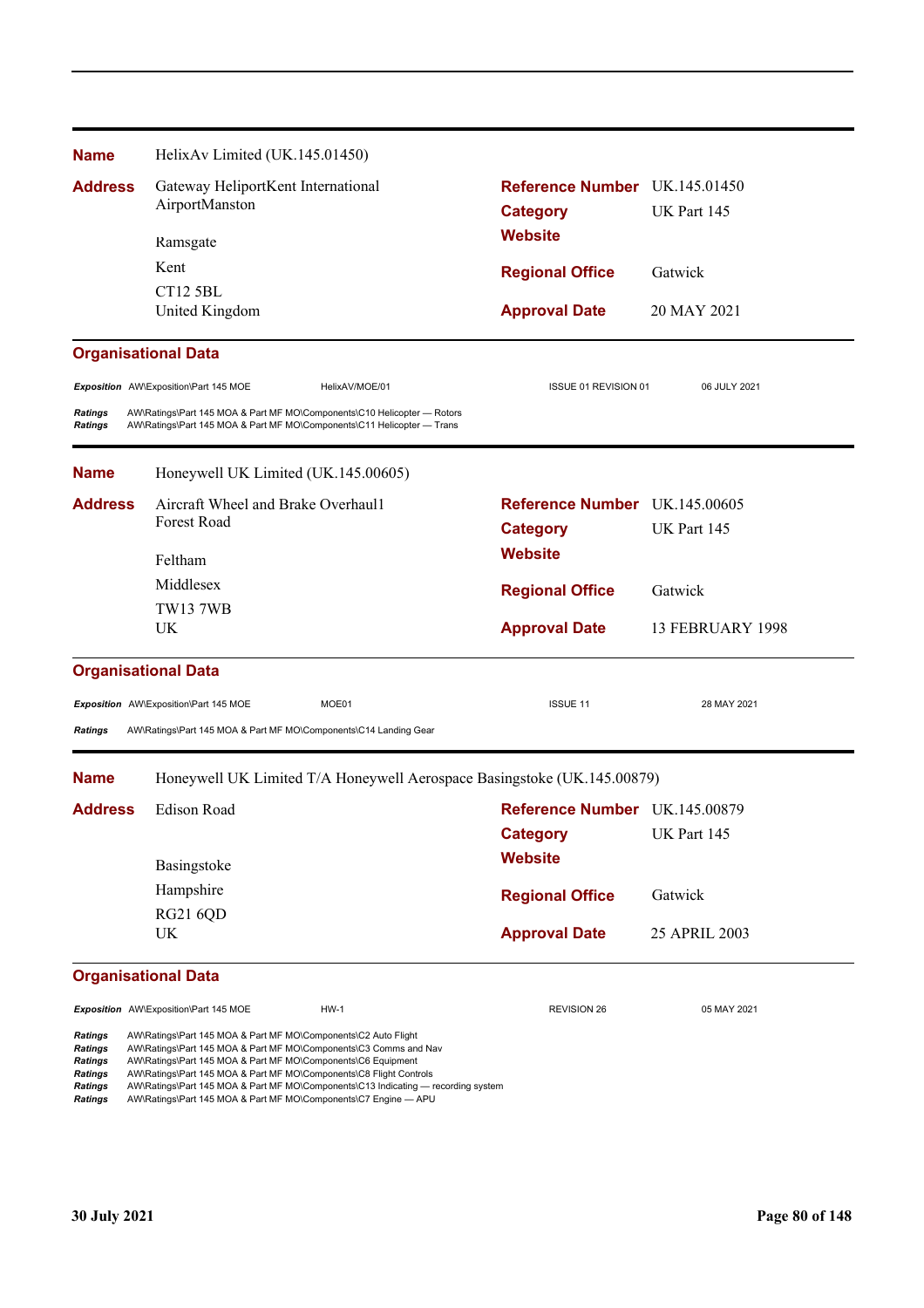| <b>Name</b>                                                                                                                                                 |                                                                                                                                                                                                                                                                                                                                                                                                                                                                                                                                                                                                                                                                                                                              | Honeywell UK Limited T/A Honeywell Aerospace Bournemouth Repair and Overhaul (UK.145.00870) |                               |  |  |  |
|-------------------------------------------------------------------------------------------------------------------------------------------------------------|------------------------------------------------------------------------------------------------------------------------------------------------------------------------------------------------------------------------------------------------------------------------------------------------------------------------------------------------------------------------------------------------------------------------------------------------------------------------------------------------------------------------------------------------------------------------------------------------------------------------------------------------------------------------------------------------------------------------------|---------------------------------------------------------------------------------------------|-------------------------------|--|--|--|
| <b>Address</b>                                                                                                                                              | Bournemouth International Airport                                                                                                                                                                                                                                                                                                                                                                                                                                                                                                                                                                                                                                                                                            | Reference Number UK.145.00870<br><b>Category</b>                                            | UK Part 145                   |  |  |  |
|                                                                                                                                                             | Christchurch                                                                                                                                                                                                                                                                                                                                                                                                                                                                                                                                                                                                                                                                                                                 | <b>Website</b>                                                                              |                               |  |  |  |
|                                                                                                                                                             | Dorset                                                                                                                                                                                                                                                                                                                                                                                                                                                                                                                                                                                                                                                                                                                       | <b>Regional Office</b>                                                                      | Gatwick                       |  |  |  |
|                                                                                                                                                             | <b>BH23 6EW</b>                                                                                                                                                                                                                                                                                                                                                                                                                                                                                                                                                                                                                                                                                                              |                                                                                             |                               |  |  |  |
|                                                                                                                                                             | UK                                                                                                                                                                                                                                                                                                                                                                                                                                                                                                                                                                                                                                                                                                                           | <b>Approval Date</b>                                                                        | 01 OCTOBER 2003               |  |  |  |
|                                                                                                                                                             | <b>Organisational Data</b>                                                                                                                                                                                                                                                                                                                                                                                                                                                                                                                                                                                                                                                                                                   |                                                                                             |                               |  |  |  |
|                                                                                                                                                             | <b>Exposition</b> AW\Exposition\Part 145 MOE<br>QA MOE 1                                                                                                                                                                                                                                                                                                                                                                                                                                                                                                                                                                                                                                                                     | <b>REVISION 20</b>                                                                          | 22 FEBRUARY 2021              |  |  |  |
| <b>Ratings</b><br><b>Ratings</b><br><b>Ratings</b><br>Ratings<br><b>Ratings</b><br>Ratings<br><b>Ratings</b><br><b>Ratings</b><br>Ratings<br><b>Ratings</b> | AW\Ratings\Part 145 MOA & Part MF MO\Components\C1 Air Cond & Press<br>AW\Ratings\Part 145 MOA & Part MF MO\Components\C5 Electrical Power & Lights<br>AW\Ratings\Part 145 MOA & Part MF MO\Components\C6 Equipment<br>AW\Ratings\Part 145 MOA & Part MF MO\Components\C7 Engine - APU<br>AW\Ratings\Part 145 MOA & Part MF MO\Components\C8 Flight Controls<br>AW\Ratings\Part 145 MOA & Part MF MO\Components\C9 Fuel<br>AW\Ratings\Part 145 MOA & Part MF MO\Components\C12 Hydraulic Power<br>AW\Ratings\Part 145 MOA & Part MF MO\Components\C14 Landing Gear<br>AW\Ratings\Part 145 MOA & Part MF MO\Components\C17 Pneumatic & Vacuum<br>AW\Ratings\Part 145 MOA & Part MF MO\Components\C18 Protection ice/rain/fire |                                                                                             |                               |  |  |  |
| <b>Name</b>                                                                                                                                                 | Honeywell UK Limited t/a Honeywell Aerospace Yeovil (UK.145.01382)                                                                                                                                                                                                                                                                                                                                                                                                                                                                                                                                                                                                                                                           |                                                                                             |                               |  |  |  |
| <b>Address</b>                                                                                                                                              | <b>Bunford Lane</b>                                                                                                                                                                                                                                                                                                                                                                                                                                                                                                                                                                                                                                                                                                          | Reference Number UK.145.01382                                                               |                               |  |  |  |
|                                                                                                                                                             |                                                                                                                                                                                                                                                                                                                                                                                                                                                                                                                                                                                                                                                                                                                              | <b>Category</b>                                                                             | UK Part 145                   |  |  |  |
|                                                                                                                                                             | Yeovil                                                                                                                                                                                                                                                                                                                                                                                                                                                                                                                                                                                                                                                                                                                       | <b>Website</b>                                                                              |                               |  |  |  |
|                                                                                                                                                             | Somerset                                                                                                                                                                                                                                                                                                                                                                                                                                                                                                                                                                                                                                                                                                                     | <b>Regional Office</b>                                                                      | Gatwick                       |  |  |  |
|                                                                                                                                                             | <b>BA20 2YD</b>                                                                                                                                                                                                                                                                                                                                                                                                                                                                                                                                                                                                                                                                                                              |                                                                                             |                               |  |  |  |
|                                                                                                                                                             | United Kingdom                                                                                                                                                                                                                                                                                                                                                                                                                                                                                                                                                                                                                                                                                                               | <b>Approval Date</b>                                                                        | 02/11/2018                    |  |  |  |
|                                                                                                                                                             | <b>Organisational Data</b>                                                                                                                                                                                                                                                                                                                                                                                                                                                                                                                                                                                                                                                                                                   |                                                                                             |                               |  |  |  |
|                                                                                                                                                             | Exposition AW\Exposition\Part 145 MOE<br>MOE issue 04                                                                                                                                                                                                                                                                                                                                                                                                                                                                                                                                                                                                                                                                        | <b>ISSUE 05</b>                                                                             | 03 MARCH 2021                 |  |  |  |
| <b>Ratings</b><br><b>Ratings</b><br>Ratings<br><b>Ratings</b><br><b>Ratings</b><br>Ratings<br>Ratings<br><b>Ratings</b>                                     | AW\Ratings\Part 145 MOA & Part MF MO\Components\C14 Landing Gear<br>AW\Ratings\Part 145 MOA & Part MF MO\Components\C17 Pneumatic & Vacuum<br>AW\Ratings\Part 145 MOA & Part MF MO\Components\C18 Protection ice/rain/fire<br>AW\Ratings\Part 145 MOA & Part MF MO\Components\C1 Air Cond & Press<br>AW\Ratings\Part 145 MOA & Part MF MO\Components\C5 Electrical Power & Lights<br>AW\Ratings\Part 145 MOA & Part MF MO\Components\C7 Engine - APU<br>AW\Ratings\Part 145 MOA & Part MF MO\Components\C9 Fuel<br>AW\Ratings\Part 145 MOA & Part MF MO\Components\C12 Hydraulic Power                                                                                                                                       |                                                                                             |                               |  |  |  |
| <b>Name</b>                                                                                                                                                 | HQ Aviation Limited (UK.145.01313) (GA)                                                                                                                                                                                                                                                                                                                                                                                                                                                                                                                                                                                                                                                                                      |                                                                                             |                               |  |  |  |
| <b>Address</b>                                                                                                                                              | Hangar EDenham Aerodrome                                                                                                                                                                                                                                                                                                                                                                                                                                                                                                                                                                                                                                                                                                     | Reference Number UK.145.01313                                                               |                               |  |  |  |
|                                                                                                                                                             |                                                                                                                                                                                                                                                                                                                                                                                                                                                                                                                                                                                                                                                                                                                              | <b>Category</b>                                                                             | UK Part 145                   |  |  |  |
|                                                                                                                                                             | Denham                                                                                                                                                                                                                                                                                                                                                                                                                                                                                                                                                                                                                                                                                                                       | <b>Website</b>                                                                              |                               |  |  |  |
|                                                                                                                                                             |                                                                                                                                                                                                                                                                                                                                                                                                                                                                                                                                                                                                                                                                                                                              | <b>Regional Office</b>                                                                      | Gatwick                       |  |  |  |
|                                                                                                                                                             | UB9 5DF<br><b>UK</b>                                                                                                                                                                                                                                                                                                                                                                                                                                                                                                                                                                                                                                                                                                         | <b>Approval Date</b>                                                                        | 12 JULY 2013                  |  |  |  |
|                                                                                                                                                             | <b>Organisational Data</b>                                                                                                                                                                                                                                                                                                                                                                                                                                                                                                                                                                                                                                                                                                   |                                                                                             |                               |  |  |  |
| <b>Sites</b>                                                                                                                                                | AW\Sites\Base                                                                                                                                                                                                                                                                                                                                                                                                                                                                                                                                                                                                                                                                                                                | DENHAM AERODROME                                                                            | HANGAR E, DENHAM, UB9 5DF, UK |  |  |  |
| 30 July 2021                                                                                                                                                |                                                                                                                                                                                                                                                                                                                                                                                                                                                                                                                                                                                                                                                                                                                              |                                                                                             | Page 81 of 148                |  |  |  |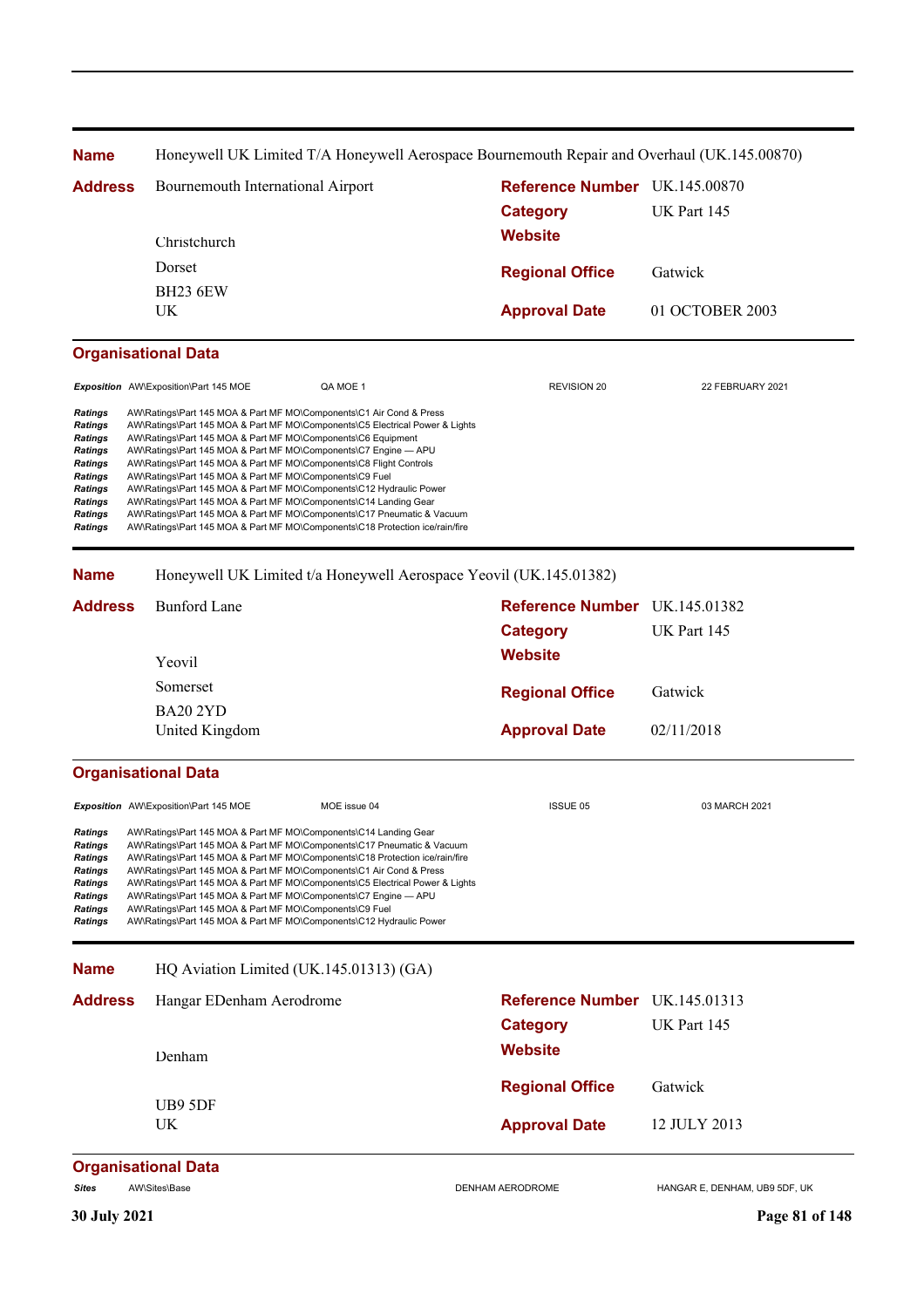|                                                                                            | <b>Exposition</b> AW\Exposition                                               | HQ/MOE/ISSUE1                                                                                                                                                                                                                                                                                                                                                                                                                      |                           |                                                                                        | <b>ISSUE 01 AMENDMENT D</b>                                                                                |               | 16 JULY 2018                         |
|--------------------------------------------------------------------------------------------|-------------------------------------------------------------------------------|------------------------------------------------------------------------------------------------------------------------------------------------------------------------------------------------------------------------------------------------------------------------------------------------------------------------------------------------------------------------------------------------------------------------------------|---------------------------|----------------------------------------------------------------------------------------|------------------------------------------------------------------------------------------------------------|---------------|--------------------------------------|
| <b>Ratings</b><br><b>Ratings</b>                                                           |                                                                               | AW\Ratings\Part 145 MOA & Part MF MO\Aircraft\A3 HELICOPTERS<br>AW\Ratings\Part 145 MOA & Part MF MO\Aircraft\A3 HELICOPTERS                                                                                                                                                                                                                                                                                                       |                           | SINGLE PISTON ENGINE HELICOPTERS<br>SINGLE TURBINE ENGINE<br>HELICOPTERS NOT EXCEEDING |                                                                                                            |               |                                      |
| Ratings<br>Ratings<br>Ratings                                                              |                                                                               | AW\Ratings\Part 145 MOA & Part MF MO\Components\C10 Helicopter — Rotors<br>AW\Ratings\Part 145 MOA & Part MF MO\Components\C11 Helicopter - Trans<br>AW\Ratings\Part 145 MOA & Part MF MO\Components\C12 Hydraulic Power                                                                                                                                                                                                           |                           |                                                                                        | 3175KG                                                                                                     |               |                                      |
| <b>Name</b>                                                                                |                                                                               | HS Marston Aerospace Limited (UK.145.00683)                                                                                                                                                                                                                                                                                                                                                                                        |                           |                                                                                        |                                                                                                            |               |                                      |
| <b>Address</b>                                                                             |                                                                               | <b>Wobaston RoadFordhouses</b>                                                                                                                                                                                                                                                                                                                                                                                                     |                           |                                                                                        | Reference Number UK.145.00683                                                                              |               |                                      |
|                                                                                            |                                                                               |                                                                                                                                                                                                                                                                                                                                                                                                                                    |                           | <b>Category</b>                                                                        |                                                                                                            | UK Part 145   |                                      |
|                                                                                            | Wolverhampton                                                                 |                                                                                                                                                                                                                                                                                                                                                                                                                                    |                           | <b>Website</b>                                                                         |                                                                                                            |               |                                      |
|                                                                                            | West Midlands                                                                 |                                                                                                                                                                                                                                                                                                                                                                                                                                    |                           |                                                                                        | <b>Regional Office</b>                                                                                     | Manchester    |                                      |
|                                                                                            | <b>WV10 6QJ</b>                                                               |                                                                                                                                                                                                                                                                                                                                                                                                                                    |                           |                                                                                        |                                                                                                            |               |                                      |
|                                                                                            | UK                                                                            |                                                                                                                                                                                                                                                                                                                                                                                                                                    |                           |                                                                                        | <b>Approval Date</b>                                                                                       | 23 April 1999 |                                      |
|                                                                                            | <b>Organisational Data</b>                                                    |                                                                                                                                                                                                                                                                                                                                                                                                                                    |                           |                                                                                        |                                                                                                            |               |                                      |
|                                                                                            | <b>Exposition</b> AW\Exposition\Part 145 MOE                                  | ME898                                                                                                                                                                                                                                                                                                                                                                                                                              |                           |                                                                                        | <b>ISSUE 42</b>                                                                                            |               | 08 JUNE 2021                         |
| <b>Ratings</b><br><b>Ratings</b><br>Ratings<br><b>Ratings</b><br><b>Ratings</b><br>Ratings |                                                                               | AW\Ratings\Part 145 MOA & Part MF MO\Components\C1 Air Cond & Press<br>AW\Ratings\Part 145 MOA & Part MF MO\Components\C7 Engine - APU<br>AW\Ratings\Part 145 MOA & Part MF MO\Components\C9 Fuel<br>AW\Ratings\Part 145 MOA & Part MF MO\Components\C12 Hydraulic Power<br>AW\Ratings\Part 145 MOA & Part MF MO\Components\C17 Pneumatic & Vacuum<br>AW\Ratings\Part 145 MOA & Part MF MO\Components\C18 Protection ice/rain/fire |                           |                                                                                        |                                                                                                            |               |                                      |
| <b>Name</b>                                                                                |                                                                               | IAE Limited (UK.145.00588)                                                                                                                                                                                                                                                                                                                                                                                                         |                           |                                                                                        |                                                                                                            |               |                                      |
| <b>Address</b>                                                                             |                                                                               | Little Staughton Airfield                                                                                                                                                                                                                                                                                                                                                                                                          |                           |                                                                                        | Reference Number UK.145.00588                                                                              |               |                                      |
|                                                                                            |                                                                               |                                                                                                                                                                                                                                                                                                                                                                                                                                    | <b>Category</b>           |                                                                                        | UK Part 145                                                                                                |               |                                      |
|                                                                                            | Bedford                                                                       |                                                                                                                                                                                                                                                                                                                                                                                                                                    |                           | <b>Website</b>                                                                         |                                                                                                            |               |                                      |
|                                                                                            | Bedfordshire                                                                  |                                                                                                                                                                                                                                                                                                                                                                                                                                    |                           |                                                                                        |                                                                                                            | Gatwick       |                                      |
|                                                                                            | <b>MK44 2BN</b>                                                               |                                                                                                                                                                                                                                                                                                                                                                                                                                    |                           | <b>Regional Office</b>                                                                 |                                                                                                            |               |                                      |
|                                                                                            | UK                                                                            |                                                                                                                                                                                                                                                                                                                                                                                                                                    |                           | <b>Approval Date</b>                                                                   |                                                                                                            | 25 JULY 1997  |                                      |
|                                                                                            | <b>Organisational Data</b>                                                    |                                                                                                                                                                                                                                                                                                                                                                                                                                    |                           |                                                                                        |                                                                                                            |               |                                      |
| Sites                                                                                      | AW\Sites\Base\Base/PPOB                                                       |                                                                                                                                                                                                                                                                                                                                                                                                                                    | <b>CRANFIELD AIRFIELD</b> |                                                                                        |                                                                                                            | UK            | NO 2 HANGAR, BEDFORDSHIRE, MK43 0JR, |
|                                                                                            | Exposition AW\Exposition\Part 145 MOE                                         | IAE/ENG/EXP                                                                                                                                                                                                                                                                                                                                                                                                                        |                           |                                                                                        | <b>ISSUE 12</b>                                                                                            |               | 17 MARCH 2021                        |
| Ratings                                                                                    |                                                                               | AW\Ratings\Part 145 MOA & Part MF MO\Aircraft\A1 AEROPLANES ABOVE 5700 KG                                                                                                                                                                                                                                                                                                                                                          |                           |                                                                                        | AVIONICS SYSTEMS ASSOCIATED WITH<br>THE AIRCRAFT TYPES AS DEFINED IN                                       |               |                                      |
| <b>Ratings</b>                                                                             |                                                                               | AW\Ratings\Part 145 MOA & Part MF MO\Aircraft\A2 AEROPLANES 5700 KG AND BELOW                                                                                                                                                                                                                                                                                                                                                      |                           |                                                                                        | THE SCOPE OF WORK OF THE MOE<br>PISTON ENGINE AEROPLANES - METAL<br>STRUCTURE NOT EXCEEDING 5700KG         |               |                                      |
| <b>Ratings</b>                                                                             |                                                                               | AW\Ratings\Part 145 MOA & Part MF MO\Aircraft\A2 AEROPLANES 5700 KG AND BELOW                                                                                                                                                                                                                                                                                                                                                      |                           |                                                                                        | PISTON ENGINE AEROPLANES -<br><b>COMPOSITE STRUCTURE NOT</b><br>EXCEEDING 5700KG                           |               |                                      |
| <b>Ratings</b>                                                                             |                                                                               | AW\Ratings\Part 145 MOA & Part MF MO\Aircraft\A2 AEROPLANES 5700 KG AND BELOW                                                                                                                                                                                                                                                                                                                                                      |                           |                                                                                        | PISTON ENGINE AEROPLANES -<br>WOODEN STRUCTURE NOT                                                         |               |                                      |
| Ratings                                                                                    | AW\Ratings\Part 145 MOA & Part MF MO\Aircraft\A2 AEROPLANES 5700 KG AND BELOW |                                                                                                                                                                                                                                                                                                                                                                                                                                    |                           | EXCEEDING 5700KG<br>PISTON ENGINE AEROPLANES - MIXED<br>CONSTRUCTION NOT EXCEEDING     |                                                                                                            |               |                                      |
| Ratings                                                                                    |                                                                               | AW\Ratings\Part 145 MOA & Part MF MO\Aircraft\A2 AEROPLANES 5700 KG AND BELOW                                                                                                                                                                                                                                                                                                                                                      |                           |                                                                                        | 5700KG<br>SINGLE TURBOPROP AEROPLANES<br>NOT EXCEEDING 5700KG -<br><b>UNPRESSURISED</b>                    |               |                                      |
| Ratings<br>Ratings<br>Ratings<br>Ratings<br>Ratings                                        |                                                                               | AW\Ratings\Part 145 MOA & Part MF MO\Aircraft\A2 AEROPLANES 5700 KG AND BELOW<br>AW\Ratings\Part 145 MOA & Part MF MO\Aircraft\A2 AEROPLANES 5700 KG AND BELOW<br>AW\Ratings\Part 145 MOA & Part MF MO\Aircraft\A2 AEROPLANES 5700 KG AND BELOW<br>AW\Ratings\Part 145 MOA & Part MF MO\Aircraft\A2 AEROPLANES 5700 KG AND BELOW<br>AW\Ratings\Part 145 MOA & Part MF MO\Aircraft\A2 AEROPLANES 5700 KG AND BELOW                  |                           |                                                                                        | BEECH 90/200 SERIES<br>BEECH 99/100 SERIES<br>CESSNA 425<br><b>CESSNA 525 SERIES</b><br>DE HAVILLAND DHC-6 |               |                                      |
| <b>Ratings</b>                                                                             |                                                                               | AW\Ratings\Part 145 MOA & Part MF MO\Aircraft\A2 AEROPLANES 5700 KG AND BELOW                                                                                                                                                                                                                                                                                                                                                      |                           |                                                                                        | PIPER PA42 SERIES                                                                                          |               |                                      |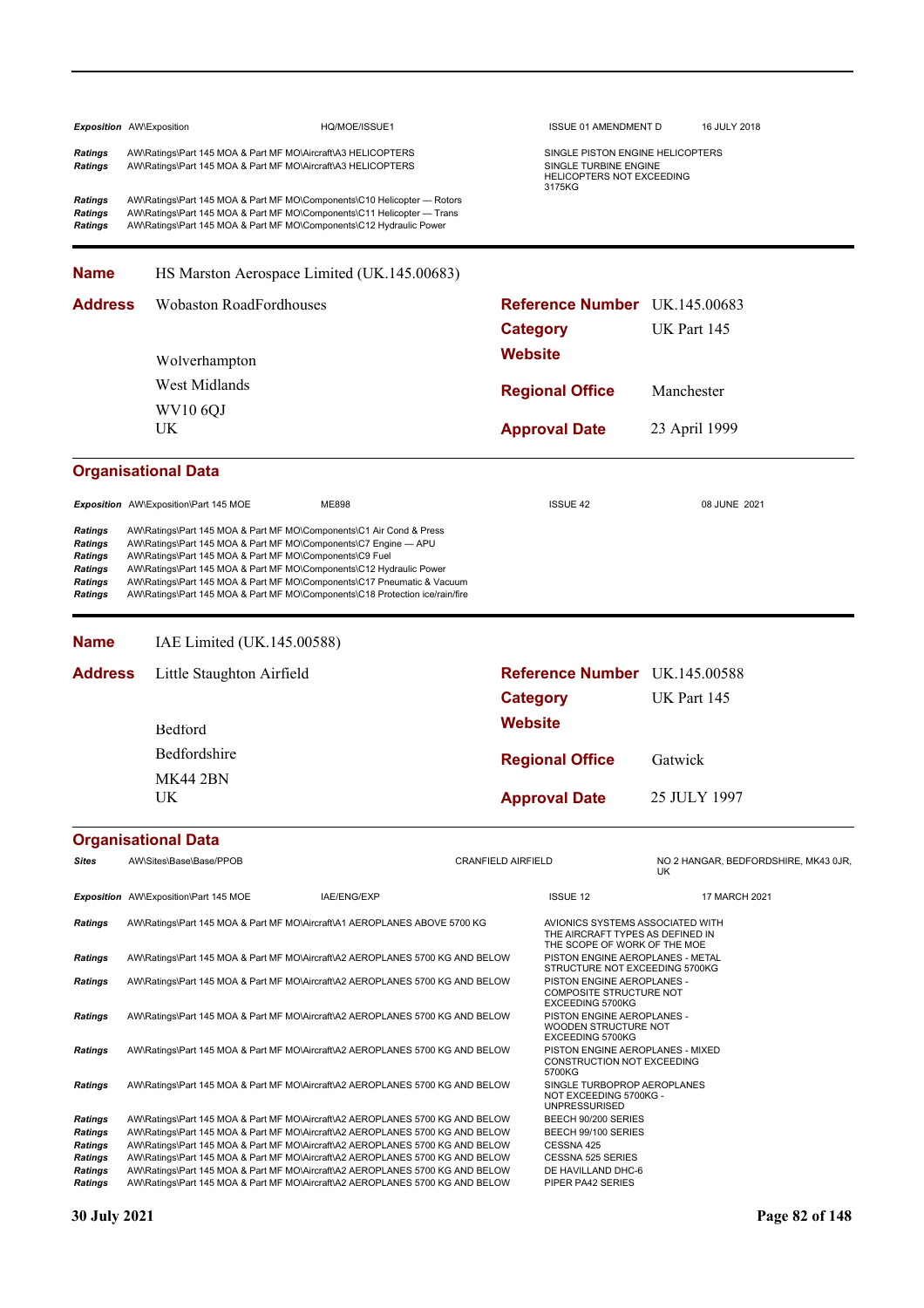| <b>Ratings</b><br><b>Ratings</b><br><b>Ratings</b><br><b>Ratings</b><br><b>Ratings</b><br><b>Ratings</b><br><b>Ratings</b><br><b>Ratings</b><br><b>Ratings</b><br><b>Ratings</b><br><b>Ratings</b> | AW\Ratings\Part 145 MOA & Part MF MO\Aircraft\A3 HELICOPTERS<br>AW\Ratings\Part 145 MOA & Part MF MO\Components\C1 Air Cond & Press<br>AW\Ratings\Part 145 MOA & Part MF MO\Components\C2 Auto Flight<br>AW\Ratings\Part 145 MOA & Part MF MO\Components\C3 Comms and Nav<br>AW\Ratings\Part 145 MOA & Part MF MO\Components\C6 Equipment<br>AW\Ratings\Part 145 MOA & Part MF MO\Components\C20 Structural                                                                                            | AW\Ratings\Part 145 MOA & Part MF MO\Aircraft\A2 AEROPLANES 5700 KG AND BELOW<br>AW\Ratings\Part 145 MOA & Part MF MO\Aircraft\A2 AEROPLANES 5700 KG AND BELOW<br>AW\Ratings\Part 145 MOA & Part MF MO\Aircraft\A2 AEROPLANES 5700 KG AND BELOW<br>AW\Ratings\Part 145 MOA & Part MF MO\Components\C5 Electrical Power & Lights<br>AW\Ratings\Part 145 MOA & Part MF MO\Components\C13 Indicating — recording system |                                   | PIPER PA46 SERIES<br>REIMS CESSNA F 406<br>AVIONICS SYSTEMS ASSOCIATED WITH<br>THE AIRCRAFT TYPES AS DEFINED IN<br>THE SCOPE OF WORK OF THE MOE<br>AVIONICS SYSTEMS ASSOCIATED WITH<br>THE AIRCRAFT TYPES AS DEFINED IN<br>THE SCOPE OF WORK OF THE MOE |          |                      |
|----------------------------------------------------------------------------------------------------------------------------------------------------------------------------------------------------|--------------------------------------------------------------------------------------------------------------------------------------------------------------------------------------------------------------------------------------------------------------------------------------------------------------------------------------------------------------------------------------------------------------------------------------------------------------------------------------------------------|----------------------------------------------------------------------------------------------------------------------------------------------------------------------------------------------------------------------------------------------------------------------------------------------------------------------------------------------------------------------------------------------------------------------|-----------------------------------|---------------------------------------------------------------------------------------------------------------------------------------------------------------------------------------------------------------------------------------------------------|----------|----------------------|
| <b>Name</b>                                                                                                                                                                                        | IMT Aviation Limited (UK.145.01035)                                                                                                                                                                                                                                                                                                                                                                                                                                                                    |                                                                                                                                                                                                                                                                                                                                                                                                                      |                                   |                                                                                                                                                                                                                                                         |          |                      |
| <b>Address</b>                                                                                                                                                                                     | <b>Aviation HouseBearwalden Business</b><br>ParkRoyston RoadWendens Ambo                                                                                                                                                                                                                                                                                                                                                                                                                               |                                                                                                                                                                                                                                                                                                                                                                                                                      | <b>Category</b>                   | Reference Number UK.145.01035                                                                                                                                                                                                                           |          | UK Part 145          |
|                                                                                                                                                                                                    | Saffron Walden                                                                                                                                                                                                                                                                                                                                                                                                                                                                                         |                                                                                                                                                                                                                                                                                                                                                                                                                      | <b>Website</b>                    |                                                                                                                                                                                                                                                         |          |                      |
|                                                                                                                                                                                                    | Essex                                                                                                                                                                                                                                                                                                                                                                                                                                                                                                  |                                                                                                                                                                                                                                                                                                                                                                                                                      |                                   | <b>Regional Office</b>                                                                                                                                                                                                                                  | Gatwick  |                      |
|                                                                                                                                                                                                    | CB114JX                                                                                                                                                                                                                                                                                                                                                                                                                                                                                                |                                                                                                                                                                                                                                                                                                                                                                                                                      |                                   |                                                                                                                                                                                                                                                         |          |                      |
|                                                                                                                                                                                                    | United Kingdom                                                                                                                                                                                                                                                                                                                                                                                                                                                                                         |                                                                                                                                                                                                                                                                                                                                                                                                                      |                                   | <b>Approval Date</b>                                                                                                                                                                                                                                    |          | 11 NOVEMBER 2004     |
|                                                                                                                                                                                                    | <b>Organisational Data</b>                                                                                                                                                                                                                                                                                                                                                                                                                                                                             |                                                                                                                                                                                                                                                                                                                                                                                                                      |                                   |                                                                                                                                                                                                                                                         |          |                      |
|                                                                                                                                                                                                    | Exposition AW\Exposition\Part 145 MOE                                                                                                                                                                                                                                                                                                                                                                                                                                                                  | IMT/MOE/1                                                                                                                                                                                                                                                                                                                                                                                                            |                                   | ISSUE 05 REVISION 02                                                                                                                                                                                                                                    |          | 29 MARCH 2021        |
| <b>Ratings</b><br><b>Ratings</b><br><b>Ratings</b><br><b>Ratings</b><br><b>Ratings</b><br><b>Ratings</b><br>Ratings<br><b>Ratings</b>                                                              | AW\Ratings\Part 145 MOA & Part MF MO\Components\C1 Air Cond & Press<br>AW\Ratings\Part 145 MOA & Part MF MO\Components\C4 Doors - Hatches<br>AW\Ratings\Part 145 MOA & Part MF MO\Components\C6 Equipment<br>AW\Ratings\Part 145 MOA & Part MF MO\Components\C7 Engine - APU<br>AW\Ratings\Part 145 MOA & Part MF MO\Components\C8 Flight Controls<br>AW\Ratings\Part 145 MOA & Part MF MO\Components\C8 Flight Controls<br>AW\Ratings\Part 145 MOA & Part MF MO\Components\C20 Structural             | AW\Ratings\Part 145 MOA & Part MF MO\Components\C5 Electrical Power & Lights                                                                                                                                                                                                                                                                                                                                         |                                   |                                                                                                                                                                                                                                                         |          |                      |
| <b>Name</b>                                                                                                                                                                                        | IMT Aviation Scotland Limited (UK.145.01024)                                                                                                                                                                                                                                                                                                                                                                                                                                                           |                                                                                                                                                                                                                                                                                                                                                                                                                      |                                   |                                                                                                                                                                                                                                                         |          |                      |
| <b>Address</b>                                                                                                                                                                                     | 21 Monument CrescentShawfarm<br>Industrial EstatePrestwick<br><b>International Airport</b><br>Prestwick                                                                                                                                                                                                                                                                                                                                                                                                |                                                                                                                                                                                                                                                                                                                                                                                                                      | <b>Category</b><br><b>Website</b> | Reference Number UK.145.01024                                                                                                                                                                                                                           |          | UK Part 145          |
|                                                                                                                                                                                                    | Ayrshire                                                                                                                                                                                                                                                                                                                                                                                                                                                                                               |                                                                                                                                                                                                                                                                                                                                                                                                                      |                                   | <b>Regional Office</b>                                                                                                                                                                                                                                  | Stirling |                      |
|                                                                                                                                                                                                    | KA92RQ                                                                                                                                                                                                                                                                                                                                                                                                                                                                                                 |                                                                                                                                                                                                                                                                                                                                                                                                                      |                                   |                                                                                                                                                                                                                                                         |          |                      |
|                                                                                                                                                                                                    | UK                                                                                                                                                                                                                                                                                                                                                                                                                                                                                                     |                                                                                                                                                                                                                                                                                                                                                                                                                      |                                   | <b>Approval Date</b>                                                                                                                                                                                                                                    |          | <b>15 MARCH 2005</b> |
|                                                                                                                                                                                                    | <b>Organisational Data</b>                                                                                                                                                                                                                                                                                                                                                                                                                                                                             |                                                                                                                                                                                                                                                                                                                                                                                                                      |                                   |                                                                                                                                                                                                                                                         |          |                      |
|                                                                                                                                                                                                    | Exposition AW\Exposition\Part 145 MOE                                                                                                                                                                                                                                                                                                                                                                                                                                                                  | IMT(S)/MOE/1                                                                                                                                                                                                                                                                                                                                                                                                         |                                   | ISSUE 02 REVISION 09                                                                                                                                                                                                                                    |          | 25 MARCH 2021        |
| <b>Ratings</b><br><b>Ratings</b><br><b>Ratings</b><br><b>Ratings</b><br>Ratings<br><b>Ratings</b><br>Ratings                                                                                       | AW\Ratings\Part 145 MOA & Part MF MO\Components\C1 Air Cond & Press<br>AW\Ratings\Part 145 MOA & Part MF MO\Components\C4 Doors - Hatches<br>AW\Ratings\Part 145 MOA & Part MF MO\Components\C6 Equipment<br>AW\Ratings\Part 145 MOA & Part MF MO\Components\C7 Engine - APU<br>AW\Ratings\Part 145 MOA & Part MF MO\Components\C8 Flight Controls<br>AW\Ratings\Part 145 MOA & Part MF MO\Components\C14 Landing Gear<br>AW\Ratings\Part 145 MOA & Part MF MO\Components\C18 Protection ice/rain/fire |                                                                                                                                                                                                                                                                                                                                                                                                                      |                                   |                                                                                                                                                                                                                                                         |          |                      |

*Ratings* AW\Ratings\Part 145 MOA & Part MF MO\Components\C20 Structural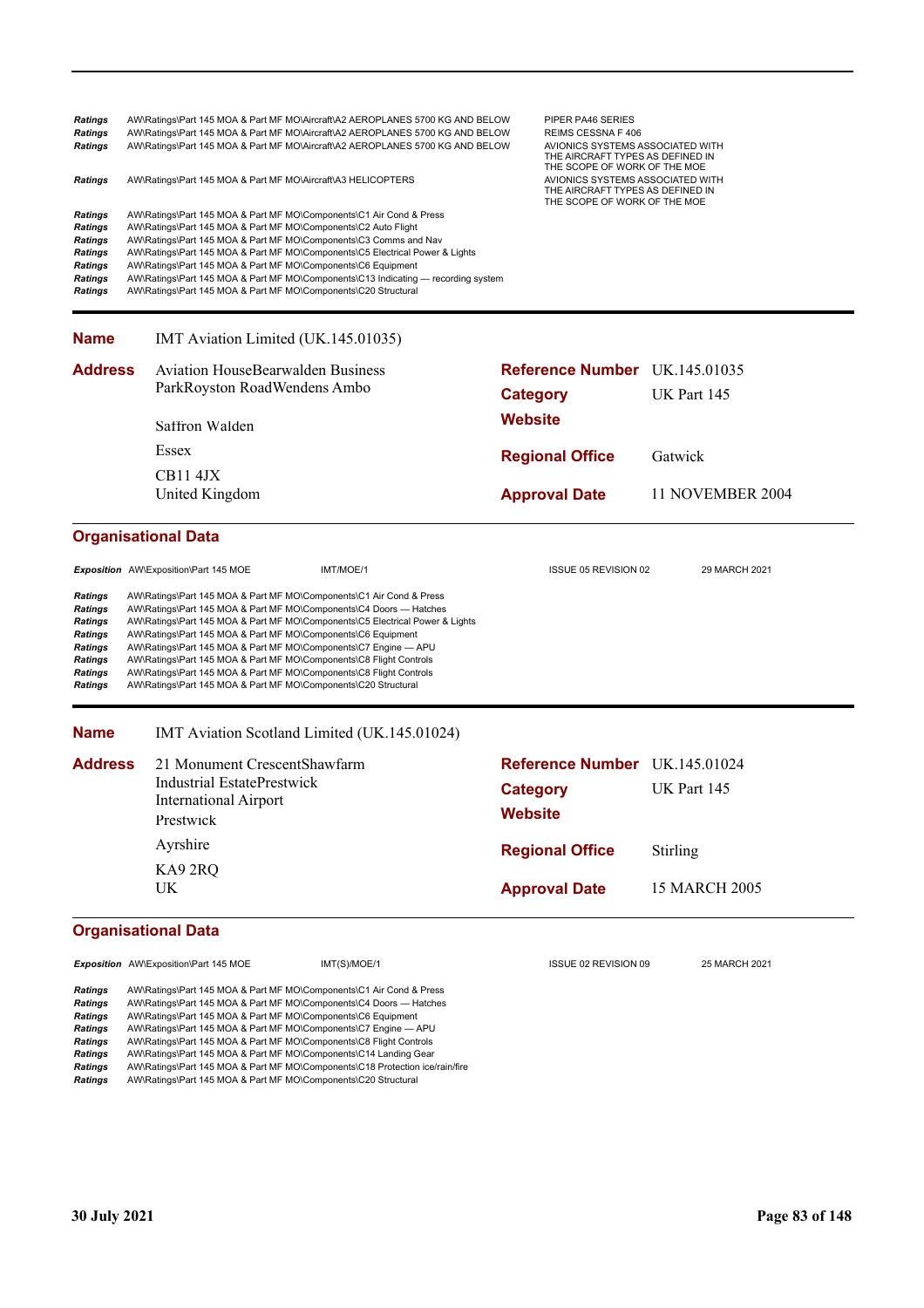| Hangar 1London Stansted Airport<br><b>Address</b><br>London<br>Essex<br><b>CM24 1RY</b><br><b>UK</b> | Inflite Engineering Services Limited (UK.145.00028) | <b>Category</b><br><b>Website</b>                                                                                                                                                                                                                                                                                                                                                                                                                                                                                                                                                                                                                                                                                                                                                                                                                                                                                                                                                                                                                                                                                                                                                                                                                                                                                                                                                                                                                                                                                                                                                                                                                                                                                                                                                                                                                                                                                                                                                                                                                                                                                                                                                                                                                                                                                                                                                                                     | Reference Number UK.145.00028                                                                                                                                                                                                                                                                                                      | UK Part 145                                                                                                                                                                                         |
|------------------------------------------------------------------------------------------------------|-----------------------------------------------------|-----------------------------------------------------------------------------------------------------------------------------------------------------------------------------------------------------------------------------------------------------------------------------------------------------------------------------------------------------------------------------------------------------------------------------------------------------------------------------------------------------------------------------------------------------------------------------------------------------------------------------------------------------------------------------------------------------------------------------------------------------------------------------------------------------------------------------------------------------------------------------------------------------------------------------------------------------------------------------------------------------------------------------------------------------------------------------------------------------------------------------------------------------------------------------------------------------------------------------------------------------------------------------------------------------------------------------------------------------------------------------------------------------------------------------------------------------------------------------------------------------------------------------------------------------------------------------------------------------------------------------------------------------------------------------------------------------------------------------------------------------------------------------------------------------------------------------------------------------------------------------------------------------------------------------------------------------------------------------------------------------------------------------------------------------------------------------------------------------------------------------------------------------------------------------------------------------------------------------------------------------------------------------------------------------------------------------------------------------------------------------------------------------------------------|------------------------------------------------------------------------------------------------------------------------------------------------------------------------------------------------------------------------------------------------------------------------------------------------------------------------------------|-----------------------------------------------------------------------------------------------------------------------------------------------------------------------------------------------------|
|                                                                                                      |                                                     |                                                                                                                                                                                                                                                                                                                                                                                                                                                                                                                                                                                                                                                                                                                                                                                                                                                                                                                                                                                                                                                                                                                                                                                                                                                                                                                                                                                                                                                                                                                                                                                                                                                                                                                                                                                                                                                                                                                                                                                                                                                                                                                                                                                                                                                                                                                                                                                                                       |                                                                                                                                                                                                                                                                                                                                    |                                                                                                                                                                                                     |
|                                                                                                      |                                                     |                                                                                                                                                                                                                                                                                                                                                                                                                                                                                                                                                                                                                                                                                                                                                                                                                                                                                                                                                                                                                                                                                                                                                                                                                                                                                                                                                                                                                                                                                                                                                                                                                                                                                                                                                                                                                                                                                                                                                                                                                                                                                                                                                                                                                                                                                                                                                                                                                       |                                                                                                                                                                                                                                                                                                                                    |                                                                                                                                                                                                     |
|                                                                                                      |                                                     |                                                                                                                                                                                                                                                                                                                                                                                                                                                                                                                                                                                                                                                                                                                                                                                                                                                                                                                                                                                                                                                                                                                                                                                                                                                                                                                                                                                                                                                                                                                                                                                                                                                                                                                                                                                                                                                                                                                                                                                                                                                                                                                                                                                                                                                                                                                                                                                                                       |                                                                                                                                                                                                                                                                                                                                    |                                                                                                                                                                                                     |
|                                                                                                      |                                                     |                                                                                                                                                                                                                                                                                                                                                                                                                                                                                                                                                                                                                                                                                                                                                                                                                                                                                                                                                                                                                                                                                                                                                                                                                                                                                                                                                                                                                                                                                                                                                                                                                                                                                                                                                                                                                                                                                                                                                                                                                                                                                                                                                                                                                                                                                                                                                                                                                       |                                                                                                                                                                                                                                                                                                                                    |                                                                                                                                                                                                     |
|                                                                                                      |                                                     |                                                                                                                                                                                                                                                                                                                                                                                                                                                                                                                                                                                                                                                                                                                                                                                                                                                                                                                                                                                                                                                                                                                                                                                                                                                                                                                                                                                                                                                                                                                                                                                                                                                                                                                                                                                                                                                                                                                                                                                                                                                                                                                                                                                                                                                                                                                                                                                                                       |                                                                                                                                                                                                                                                                                                                                    |                                                                                                                                                                                                     |
|                                                                                                      |                                                     |                                                                                                                                                                                                                                                                                                                                                                                                                                                                                                                                                                                                                                                                                                                                                                                                                                                                                                                                                                                                                                                                                                                                                                                                                                                                                                                                                                                                                                                                                                                                                                                                                                                                                                                                                                                                                                                                                                                                                                                                                                                                                                                                                                                                                                                                                                                                                                                                                       | <b>Regional Office</b>                                                                                                                                                                                                                                                                                                             | Gatwick                                                                                                                                                                                             |
|                                                                                                      |                                                     |                                                                                                                                                                                                                                                                                                                                                                                                                                                                                                                                                                                                                                                                                                                                                                                                                                                                                                                                                                                                                                                                                                                                                                                                                                                                                                                                                                                                                                                                                                                                                                                                                                                                                                                                                                                                                                                                                                                                                                                                                                                                                                                                                                                                                                                                                                                                                                                                                       | <b>Approval Date</b>                                                                                                                                                                                                                                                                                                               | 03 March 1994                                                                                                                                                                                       |
|                                                                                                      |                                                     |                                                                                                                                                                                                                                                                                                                                                                                                                                                                                                                                                                                                                                                                                                                                                                                                                                                                                                                                                                                                                                                                                                                                                                                                                                                                                                                                                                                                                                                                                                                                                                                                                                                                                                                                                                                                                                                                                                                                                                                                                                                                                                                                                                                                                                                                                                                                                                                                                       |                                                                                                                                                                                                                                                                                                                                    |                                                                                                                                                                                                     |
| AW\Sites\Base\Base/PPOB                                                                              |                                                     |                                                                                                                                                                                                                                                                                                                                                                                                                                                                                                                                                                                                                                                                                                                                                                                                                                                                                                                                                                                                                                                                                                                                                                                                                                                                                                                                                                                                                                                                                                                                                                                                                                                                                                                                                                                                                                                                                                                                                                                                                                                                                                                                                                                                                                                                                                                                                                                                                       |                                                                                                                                                                                                                                                                                                                                    | HANGAR 1 - OPERATIONS, LONDON<br>STANSTED AIRPORT, ESSEX, CM24 1RY                                                                                                                                  |
| Exposition AW\Exposition\Part 145 MOE                                                                | IES/MOE/001                                         |                                                                                                                                                                                                                                                                                                                                                                                                                                                                                                                                                                                                                                                                                                                                                                                                                                                                                                                                                                                                                                                                                                                                                                                                                                                                                                                                                                                                                                                                                                                                                                                                                                                                                                                                                                                                                                                                                                                                                                                                                                                                                                                                                                                                                                                                                                                                                                                                                       | <b>ISSUE 45</b>                                                                                                                                                                                                                                                                                                                    | 15 FEBRUARY 2021                                                                                                                                                                                    |
|                                                                                                      |                                                     |                                                                                                                                                                                                                                                                                                                                                                                                                                                                                                                                                                                                                                                                                                                                                                                                                                                                                                                                                                                                                                                                                                                                                                                                                                                                                                                                                                                                                                                                                                                                                                                                                                                                                                                                                                                                                                                                                                                                                                                                                                                                                                                                                                                                                                                                                                                                                                                                                       | <b>EMBRAER EMB-500</b><br>BOEING 737-600/700/800/900<br>BOMBARDIER CL600-1A11 SERIES<br>BOMBARDIER CL600-2A12 SERIES<br>BOMBARDIER CL600-2B16 SERIES<br><b>EMBRAER EMB-135 SERIES</b><br><b>EMBRAER EMB-145 SERIES</b><br><b>EMBRAER EMB-505 SERIES</b><br>EMBRAER EMB-545/550<br><b>EMBRAER ERJ-170</b><br><b>EMBRAER ERJ-190</b> |                                                                                                                                                                                                     |
|                                                                                                      |                                                     |                                                                                                                                                                                                                                                                                                                                                                                                                                                                                                                                                                                                                                                                                                                                                                                                                                                                                                                                                                                                                                                                                                                                                                                                                                                                                                                                                                                                                                                                                                                                                                                                                                                                                                                                                                                                                                                                                                                                                                                                                                                                                                                                                                                                                                                                                                                                                                                                                       |                                                                                                                                                                                                                                                                                                                                    |                                                                                                                                                                                                     |
| Address                                                                                              |                                                     |                                                                                                                                                                                                                                                                                                                                                                                                                                                                                                                                                                                                                                                                                                                                                                                                                                                                                                                                                                                                                                                                                                                                                                                                                                                                                                                                                                                                                                                                                                                                                                                                                                                                                                                                                                                                                                                                                                                                                                                                                                                                                                                                                                                                                                                                                                                                                                                                                       |                                                                                                                                                                                                                                                                                                                                    |                                                                                                                                                                                                     |
|                                                                                                      |                                                     |                                                                                                                                                                                                                                                                                                                                                                                                                                                                                                                                                                                                                                                                                                                                                                                                                                                                                                                                                                                                                                                                                                                                                                                                                                                                                                                                                                                                                                                                                                                                                                                                                                                                                                                                                                                                                                                                                                                                                                                                                                                                                                                                                                                                                                                                                                                                                                                                                       |                                                                                                                                                                                                                                                                                                                                    | UK Part 145                                                                                                                                                                                         |
| Southend on Sea                                                                                      |                                                     |                                                                                                                                                                                                                                                                                                                                                                                                                                                                                                                                                                                                                                                                                                                                                                                                                                                                                                                                                                                                                                                                                                                                                                                                                                                                                                                                                                                                                                                                                                                                                                                                                                                                                                                                                                                                                                                                                                                                                                                                                                                                                                                                                                                                                                                                                                                                                                                                                       |                                                                                                                                                                                                                                                                                                                                    |                                                                                                                                                                                                     |
| Essex                                                                                                |                                                     |                                                                                                                                                                                                                                                                                                                                                                                                                                                                                                                                                                                                                                                                                                                                                                                                                                                                                                                                                                                                                                                                                                                                                                                                                                                                                                                                                                                                                                                                                                                                                                                                                                                                                                                                                                                                                                                                                                                                                                                                                                                                                                                                                                                                                                                                                                                                                                                                                       |                                                                                                                                                                                                                                                                                                                                    | Gatwick                                                                                                                                                                                             |
|                                                                                                      |                                                     |                                                                                                                                                                                                                                                                                                                                                                                                                                                                                                                                                                                                                                                                                                                                                                                                                                                                                                                                                                                                                                                                                                                                                                                                                                                                                                                                                                                                                                                                                                                                                                                                                                                                                                                                                                                                                                                                                                                                                                                                                                                                                                                                                                                                                                                                                                                                                                                                                       |                                                                                                                                                                                                                                                                                                                                    |                                                                                                                                                                                                     |
| UK                                                                                                   |                                                     |                                                                                                                                                                                                                                                                                                                                                                                                                                                                                                                                                                                                                                                                                                                                                                                                                                                                                                                                                                                                                                                                                                                                                                                                                                                                                                                                                                                                                                                                                                                                                                                                                                                                                                                                                                                                                                                                                                                                                                                                                                                                                                                                                                                                                                                                                                                                                                                                                       |                                                                                                                                                                                                                                                                                                                                    | 01 DECEMBER 2020                                                                                                                                                                                    |
| <b>Organisational Data</b>                                                                           |                                                     |                                                                                                                                                                                                                                                                                                                                                                                                                                                                                                                                                                                                                                                                                                                                                                                                                                                                                                                                                                                                                                                                                                                                                                                                                                                                                                                                                                                                                                                                                                                                                                                                                                                                                                                                                                                                                                                                                                                                                                                                                                                                                                                                                                                                                                                                                                                                                                                                                       |                                                                                                                                                                                                                                                                                                                                    |                                                                                                                                                                                                     |
| <b>Exposition</b> AW\Exposition                                                                      | <b>IMRO Volume 2A</b>                               |                                                                                                                                                                                                                                                                                                                                                                                                                                                                                                                                                                                                                                                                                                                                                                                                                                                                                                                                                                                                                                                                                                                                                                                                                                                                                                                                                                                                                                                                                                                                                                                                                                                                                                                                                                                                                                                                                                                                                                                                                                                                                                                                                                                                                                                                                                                                                                                                                       | ISSUE 01 REVISION 01                                                                                                                                                                                                                                                                                                               | 26 NOVEMBER 2020                                                                                                                                                                                    |
|                                                                                                      |                                                     |                                                                                                                                                                                                                                                                                                                                                                                                                                                                                                                                                                                                                                                                                                                                                                                                                                                                                                                                                                                                                                                                                                                                                                                                                                                                                                                                                                                                                                                                                                                                                                                                                                                                                                                                                                                                                                                                                                                                                                                                                                                                                                                                                                                                                                                                                                                                                                                                                       | HONEYWELL GTCP 36 SERIES<br>HONEYWELL GTCP 85 SERIES<br>HONEYWELL GTPC 85-71 SERIES                                                                                                                                                                                                                                                |                                                                                                                                                                                                     |
|                                                                                                      | <b>Organisational Data</b><br>SS6 6UN               | AW\Ratings\Part 145 MOA & Part MF MO\Aircraft\A1 AEROPLANES ABOVE 5700 KG<br>AW\Ratings\Part 145 MOA & Part MF MO\Aircraft\A1 AEROPLANES ABOVE 5700 KG<br>AW\Ratings\Part 145 MOA & Part MF MO\Aircraft\A1 AEROPLANES ABOVE 5700 KG<br>AW\Ratings\Part 145 MOA & Part MF MO\Aircraft\A1 AEROPLANES ABOVE 5700 KG<br>AW\Ratings\Part 145 MOA & Part MF MO\Aircraft\A1 AEROPLANES ABOVE 5700 KG<br>AW\Ratings\Part 145 MOA & Part MF MO\Aircraft\A1 AEROPLANES ABOVE 5700 KG<br>AW\Ratings\Part 145 MOA & Part MF MO\Aircraft\A1 AEROPLANES ABOVE 5700 KG<br>AW\Ratings\Part 145 MOA & Part MF MO\Aircraft\A1 AEROPLANES ABOVE 5700 KG<br>AW\Ratings\Part 145 MOA & Part MF MO\Aircraft\A1 AEROPLANES ABOVE 5700 KG<br>AW\Ratings\Part 145 MOA & Part MF MO\Aircraft\A1 AEROPLANES ABOVE 5700 KG<br>AW\Ratings\Part 145 MOA & Part MF MO\Aircraft\A1 AEROPLANES ABOVE 5700 KG<br>AW\Ratings\Part 145 MOA & Part MF MO\Components\C5 Electrical Power & Lights<br>Inflite MRO Services Limited (UK.145.01438)<br>North HangarAviation Way<br>AW\Ratings\Part 145 MOA & Part MF MO\Engine\B3 APU<br>AW\Ratings\Part 145 MOA & Part MF MO\Engine\B3 APU<br>AW\Ratings\Part 145 MOA & Part MF MO\Engine\B3 APU<br>AW\Ratings\Part 145 MOA & Part MF MO\Components\C1 Air Cond & Press<br>AW\Ratings\Part 145 MOA & Part MF MO\Components\C2 Auto Flight<br>AW\Ratings\Part 145 MOA & Part MF MO\Components\C3 Comms and Nav<br>AW\Ratings\Part 145 MOA & Part MF MO\Components\C4 Doors - Hatches<br>AW\Ratings\Part 145 MOA & Part MF MO\Components\C5 Electrical Power & Lights<br>AW\Ratings\Part 145 MOA & Part MF MO\Components\C6 Equipment<br>AW\Ratings\Part 145 MOA & Part MF MO\Components\C7 Engine - APU<br>AW\Ratings\Part 145 MOA & Part MF MO\Components\C8 Flight Controls<br>AW\Ratings\Part 145 MOA & Part MF MO\Components\C9 Fuel<br>AW\Ratings\Part 145 MOA & Part MF MO\Components\C12 Hydraulic Power<br>AW\Ratings\Part 145 MOA & Part MF MO\Components\C14 Landing Gear<br>AW\Ratings\Part 145 MOA & Part MF MO\Components\C15 Oxygen<br>AW\Ratings\Part 145 MOA & Part MF MO\Components\C16 Propellers<br>AW\Ratings\Part 145 MOA & Part MF MO\Components\C17 Pneumatic & Vacuum<br>AW\Ratings\Part 145 MOA & Part MF MO\Components\C18 Protection ice/rain/fire<br>AW\Ratings\Part 145 MOA & Part MF MO\Components\C19 Windows<br>AW\Ratings\Part 145 MOA & Part MF MO\Components\C20 Structural | <b>STANSTED</b><br>AW\Ratings\Part 145 MOA & Part MF MO\Aircraft\A2 AEROPLANES 5700 KG AND BELOW<br>AW\Ratings\Part 145 MOA & Part MF MO\Components\C13 Indicating — recording system<br>AW\Ratings\Part 145 MOA & Part MF MO\Specialised Services\D1 Non Destructive Testing                                                      | BOMBARDIER BD-700 SERIES<br>Reference Number UK.145.01438<br><b>Category</b><br><b>Website</b><br><b>Regional Office</b><br><b>Approval Date</b><br>LIQUID PENETRANT / MAGNETIC<br><b>PARTICLES</b> |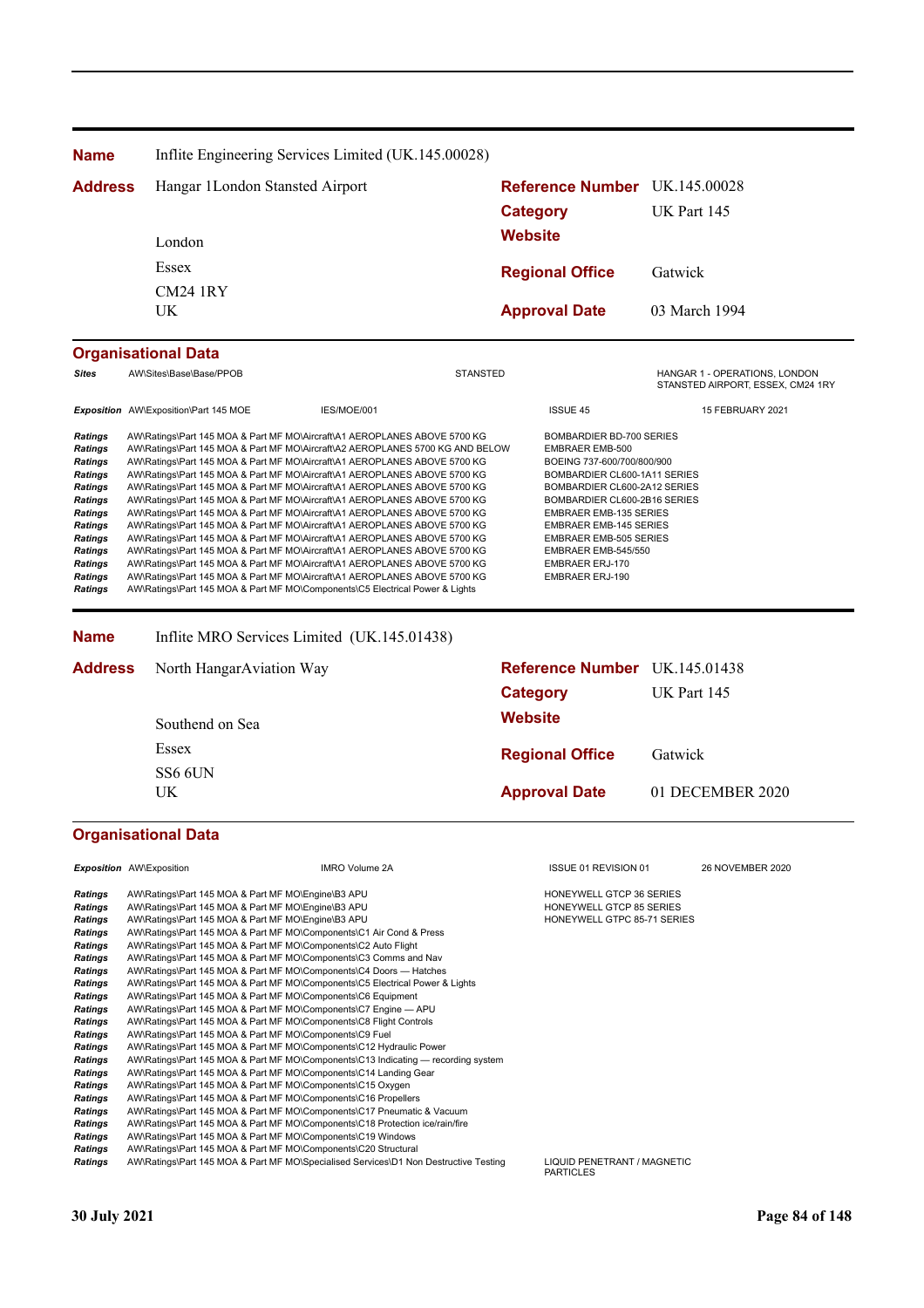| <b>Name</b>                                                                  |                                                              | Instone Air Services Limited(UK.145.01320)                                                                                                                                                                                                                                                                                                                                                                                                                                 |                                                |                                                                                                                                           |                                                                                     |
|------------------------------------------------------------------------------|--------------------------------------------------------------|----------------------------------------------------------------------------------------------------------------------------------------------------------------------------------------------------------------------------------------------------------------------------------------------------------------------------------------------------------------------------------------------------------------------------------------------------------------------------|------------------------------------------------|-------------------------------------------------------------------------------------------------------------------------------------------|-------------------------------------------------------------------------------------|
| <b>Address</b>                                                               | Charity FarmPulborough RoadParham                            |                                                                                                                                                                                                                                                                                                                                                                                                                                                                            |                                                |                                                                                                                                           | Reference Number UK.145.01320                                                       |
|                                                                              | Pulborough                                                   |                                                                                                                                                                                                                                                                                                                                                                                                                                                                            | <b>Category</b>                                |                                                                                                                                           | UK Part 145                                                                         |
|                                                                              |                                                              |                                                                                                                                                                                                                                                                                                                                                                                                                                                                            | <b>Website</b>                                 |                                                                                                                                           |                                                                                     |
|                                                                              | <b>West Sussex</b>                                           |                                                                                                                                                                                                                                                                                                                                                                                                                                                                            | <b>Regional Office</b>                         |                                                                                                                                           | Gatwick                                                                             |
|                                                                              | RH <sub>20</sub> 4HP                                         |                                                                                                                                                                                                                                                                                                                                                                                                                                                                            |                                                |                                                                                                                                           |                                                                                     |
|                                                                              | UK.                                                          |                                                                                                                                                                                                                                                                                                                                                                                                                                                                            | <b>Approval Date</b>                           |                                                                                                                                           | 24 January 2014                                                                     |
|                                                                              | <b>Organisational Data</b>                                   |                                                                                                                                                                                                                                                                                                                                                                                                                                                                            |                                                |                                                                                                                                           |                                                                                     |
|                                                                              | Exposition AW\Exposition\Part 145 MOE                        | INS-EXP-MOE                                                                                                                                                                                                                                                                                                                                                                                                                                                                |                                                | ISSUE 02 REVISION 00                                                                                                                      | 05 MARCH 2020                                                                       |
| <b>Ratings</b>                                                               | AW\Ratings\Part 145 MOA & Part MF MO\Components\C6 Equipment |                                                                                                                                                                                                                                                                                                                                                                                                                                                                            |                                                |                                                                                                                                           |                                                                                     |
| <b>Name</b>                                                                  |                                                              | Interflight Technical Services Limited (UK.145.01321)                                                                                                                                                                                                                                                                                                                                                                                                                      |                                                |                                                                                                                                           |                                                                                     |
| <b>Address</b>                                                               | Hangar 503Churchill WayBiggin Hill                           |                                                                                                                                                                                                                                                                                                                                                                                                                                                                            |                                                |                                                                                                                                           | Reference Number UK.145.01321                                                       |
|                                                                              | Airport                                                      |                                                                                                                                                                                                                                                                                                                                                                                                                                                                            | <b>Category</b>                                |                                                                                                                                           | UK Part 145                                                                         |
|                                                                              | Westerham                                                    |                                                                                                                                                                                                                                                                                                                                                                                                                                                                            | <b>Website</b>                                 |                                                                                                                                           |                                                                                     |
|                                                                              | Kent                                                         |                                                                                                                                                                                                                                                                                                                                                                                                                                                                            | <b>Regional Office</b>                         |                                                                                                                                           | Gatwick                                                                             |
|                                                                              | <b>TN16 3BN</b>                                              |                                                                                                                                                                                                                                                                                                                                                                                                                                                                            |                                                |                                                                                                                                           |                                                                                     |
|                                                                              | UK                                                           |                                                                                                                                                                                                                                                                                                                                                                                                                                                                            | <b>Approval Date</b>                           |                                                                                                                                           | <b>13 JANUARY 2014</b>                                                              |
|                                                                              | <b>Organisational Data</b>                                   |                                                                                                                                                                                                                                                                                                                                                                                                                                                                            |                                                |                                                                                                                                           |                                                                                     |
| <b>Sites</b>                                                                 | AW\Sites\Base\Base/PPOB                                      |                                                                                                                                                                                                                                                                                                                                                                                                                                                                            | <b>BIGGIN HILL AIRPORT</b>                     |                                                                                                                                           | HANGAR 503, CHURCHILL WAY, BIGGIN<br>HILL AIRPORT, WESTERHAM, KENT, TN16<br>3BN, UK |
|                                                                              | Exposition AW\Exposition\Part 145 MOE                        | ITS/PART145/MOE                                                                                                                                                                                                                                                                                                                                                                                                                                                            | <b>REVISION 20</b>                             |                                                                                                                                           | 23 MAY 2021                                                                         |
| Ratings<br>Ratings<br>Ratings<br><b>Ratings</b><br><b>Ratings</b><br>Ratings |                                                              | AW\Ratings\Part 145 MOA & Part MF MO\Aircraft\A1 AEROPLANES ABOVE 5700 KG<br>AW\Ratings\Part 145 MOA & Part MF MO\Aircraft\A1 AEROPLANES ABOVE 5700 KG<br>AW\Ratings\Part 145 MOA & Part MF MO\Aircraft\A1 AEROPLANES ABOVE 5700 KG<br>AW\Ratings\Part 145 MOA & Part MF MO\Aircraft\A1 AEROPLANES ABOVE 5700 KG<br>AW\Ratings\Part 145 MOA & Part MF MO\Aircraft\A1 AEROPLANES ABOVE 5700 KG<br>AW\Ratings\Part 145 MOA & Part MF MO\Aircraft\A1 AEROPLANES ABOVE 5700 KG | <b>BAE 125 SERIES</b><br><b>BEECH 400/400A</b> | <b>EMBRAER EMB-505</b><br><b>GULFSTREAM GV-SP SERIES</b><br>BAE 125 SERIES 700/800<br>750/800XP/850XP/900XP<br><b>BAE 125 SERIES 1000</b> |                                                                                     |
| <b>Name</b>                                                                  |                                                              | Interiors Newco Limited (UK.145.01387)                                                                                                                                                                                                                                                                                                                                                                                                                                     |                                                |                                                                                                                                           |                                                                                     |
| <b>Address</b>                                                               | Units 2,3 & 6, Robeson Way, Sharston                         |                                                                                                                                                                                                                                                                                                                                                                                                                                                                            |                                                |                                                                                                                                           | Reference Number UK.145.01387                                                       |
|                                                                              | Green Business Park,                                         |                                                                                                                                                                                                                                                                                                                                                                                                                                                                            | <b>Category</b>                                |                                                                                                                                           | UK Part 145                                                                         |
|                                                                              | Manchester                                                   |                                                                                                                                                                                                                                                                                                                                                                                                                                                                            | <b>Website</b>                                 |                                                                                                                                           |                                                                                     |
|                                                                              |                                                              |                                                                                                                                                                                                                                                                                                                                                                                                                                                                            | <b>Regional Office</b>                         |                                                                                                                                           | Manchester                                                                          |
|                                                                              | M22 4SX                                                      |                                                                                                                                                                                                                                                                                                                                                                                                                                                                            |                                                |                                                                                                                                           |                                                                                     |
|                                                                              | UK                                                           |                                                                                                                                                                                                                                                                                                                                                                                                                                                                            | <b>Approval Date</b>                           |                                                                                                                                           | 4 DECEMBER 2017                                                                     |
|                                                                              | <b>Organisational Data</b>                                   |                                                                                                                                                                                                                                                                                                                                                                                                                                                                            |                                                |                                                                                                                                           |                                                                                     |
|                                                                              | Exposition AW\Exposition\Part 145 MOE                        | ASI/PART145/EXP                                                                                                                                                                                                                                                                                                                                                                                                                                                            |                                                | ISSUE 04 REVISION 01                                                                                                                      | 29 APRIL 2021                                                                       |
| Ratings<br><b>Ratings</b><br><b>Ratings</b><br><b>Ratings</b>                | AW\Ratings\Part 145 MOA & Part MF MO\Components\C6 Equipment | AW\Ratings\Part 145 MOA & Part MF MO\Components\C3 Comms and Nav<br>AW\Ratings\Part 145 MOA & Part MF MO\Components\C5 Electrical Power & Lights<br>AW\Ratings\Part 145 MOA & Part MF MO\Components\C13 Indicating — recording system                                                                                                                                                                                                                                      |                                                |                                                                                                                                           |                                                                                     |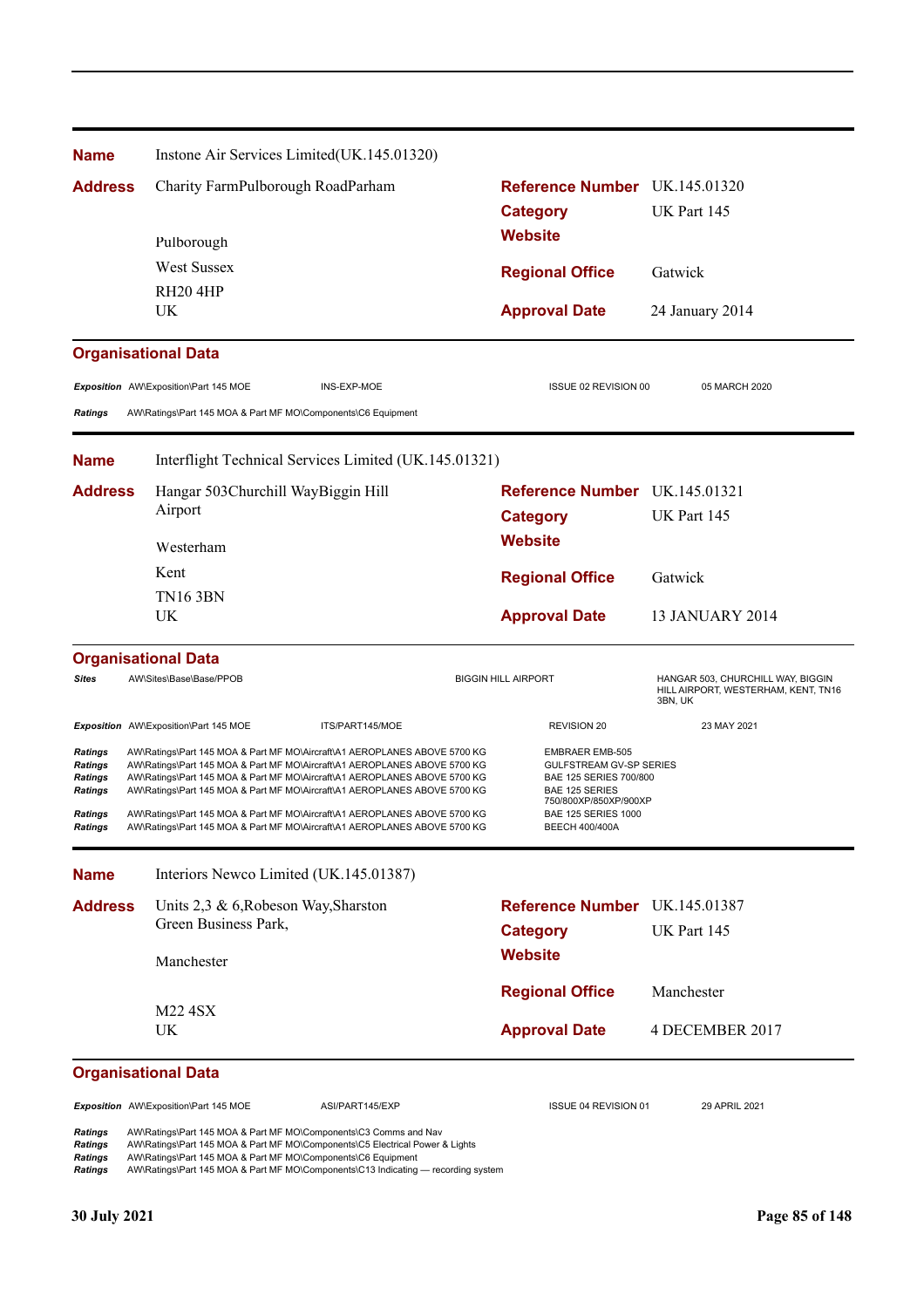| <b>Name</b>                      | Ipeco Holdings Limited (UK.145.00709)                                                                                                                          |                      |                       |                                                                                  |                                                                         |  |
|----------------------------------|----------------------------------------------------------------------------------------------------------------------------------------------------------------|----------------------|-----------------------|----------------------------------------------------------------------------------|-------------------------------------------------------------------------|--|
| <b>Address</b>                   | Building 1 Aviation WaySouthend                                                                                                                                |                      |                       | Reference Number UK.145.00709                                                    |                                                                         |  |
|                                  | Airport                                                                                                                                                        |                      |                       | <b>Category</b>                                                                  | UK Part 145                                                             |  |
|                                  | Southend on Sea                                                                                                                                                |                      | <b>Website</b>        |                                                                                  |                                                                         |  |
|                                  | Essex                                                                                                                                                          |                      |                       | <b>Regional Office</b>                                                           | Gatwick                                                                 |  |
|                                  | <b>SS2 6UN</b>                                                                                                                                                 |                      |                       |                                                                                  |                                                                         |  |
|                                  | UK                                                                                                                                                             |                      |                       | <b>Approval Date</b>                                                             | 1 February 2000                                                         |  |
|                                  | <b>Organisational Data</b>                                                                                                                                     |                      |                       |                                                                                  |                                                                         |  |
| <b>Sites</b>                     | AW\Sites\2nd Site                                                                                                                                              |                      | <b>SINGAPORE</b>      |                                                                                  | 690 WEST CAMP ROAD, JTC AVIATION TWO<br>#08-01/02/03, 797523, SINGAPORE |  |
|                                  | Exposition AW\Exposition\Part 145 MOE                                                                                                                          | IPEX-3               |                       | ISSUE 33 REVISION 00                                                             | 07 JULY 2021                                                            |  |
| <b>Ratings</b>                   | AW\Ratings\Part 145 MOA & Part MF MO\Components\C6 Equipment                                                                                                   |                      |                       |                                                                                  |                                                                         |  |
| <b>Name</b>                      | Iscavia Limited (UK.145.00520)                                                                                                                                 |                      |                       |                                                                                  |                                                                         |  |
| <b>Address</b>                   | Hangar 49Exeter International Airport                                                                                                                          |                      |                       | Reference Number UK.145.00520                                                    |                                                                         |  |
|                                  |                                                                                                                                                                |                      |                       | <b>Category</b>                                                                  | UK Part 145                                                             |  |
|                                  | Exeter                                                                                                                                                         |                      | <b>Website</b>        |                                                                                  |                                                                         |  |
|                                  | Devon                                                                                                                                                          |                      |                       |                                                                                  |                                                                         |  |
|                                  | EX5 2BD                                                                                                                                                        |                      |                       | <b>Regional Office</b>                                                           | Gatwick                                                                 |  |
|                                  | UK                                                                                                                                                             |                      |                       | <b>Approval Date</b>                                                             | 25 APRIL 1997                                                           |  |
|                                  | <b>Organisational Data</b>                                                                                                                                     |                      |                       |                                                                                  |                                                                         |  |
| <b>Sites</b>                     | AW\Sites\Base\Base/PPOB                                                                                                                                        |                      | <b>EXETER AIRPORT</b> |                                                                                  | HANGAR 49, EXETER AIRPORT, EXETER,<br>DEVON, EX5 2BD, UK                |  |
|                                  | Exposition AW\Exposition\Part 145 MOE                                                                                                                          | ISCA/PART 145/EXPO/4 |                       | ISSUE 04 REVISION 05                                                             | 16 JULY 2021                                                            |  |
| Ratings                          | AW\Ratings\Part 145 MOA & Part MF MO\Aircraft\A2 AEROPLANES 5700 KG AND BELOW                                                                                  |                      |                       | PISTON ENGINE AEROPLANES - METAL<br>STRUCTURE NOT EXCEEDING 5700KG               |                                                                         |  |
| <b>Ratings</b>                   | AW\Ratings\Part 145 MOA & Part MF MO\Aircraft\A2 AEROPLANES 5700 KG AND BELOW                                                                                  |                      |                       | PISTON ENGINE AEROPLANES -<br><b>COMPOSITE STRUCTURE NOT</b><br>EXCEEDING 5700KG |                                                                         |  |
| <b>Ratings</b>                   | AW\Ratings\Part 145 MOA & Part MF MO\Aircraft\A2 AEROPLANES 5700 KG AND BELOW                                                                                  |                      |                       | PISTON ENGINE AEROPLANES -<br>WOODEN STRUCTURE NOT<br>EXCEEDING 5700KG           |                                                                         |  |
| <b>Ratings</b>                   | AW\Ratings\Part 145 MOA & Part MF MO\Aircraft\A2 AEROPLANES 5700 KG AND BELOW                                                                                  |                      |                       | PISTON ENGINE AEROPLANES - MIXED<br>CONSTRUCTION NOT EXCEEDING<br>5700KG         |                                                                         |  |
| <b>Ratings</b>                   | AW\Ratings\Part 145 MOA & Part MF MO\Aircraft\A2 AEROPLANES 5700 KG AND BELOW                                                                                  |                      |                       | SINGLE TURBOPROP AEROPLANES<br>NOT EXCEEDING 5700KG -<br><b>UNPRESSURISED</b>    |                                                                         |  |
| <b>Ratings</b><br>Ratings        | AW\Ratings\Part 145 MOA & Part MF MO\Aircraft\A2 AEROPLANES 5700 KG AND BELOW<br>AW\Ratings\Part 145 MOA & Part MF MO\Aircraft\A2 AEROPLANES 5700 KG AND BELOW |                      |                       | CESSNA 425/441<br><b>EMBRAER EMB - 110 SERIES</b>                                |                                                                         |  |
| <b>Ratings</b>                   | AW\Ratings\Part 145 MOA & Part MF MO\Aircraft\A2 AEROPLANES 5700 KG AND BELOW                                                                                  |                      |                       | (HAWKER BEECHCRAFT) BEECH<br>90/100/200 SERIES                                   |                                                                         |  |
| Ratings                          | AW\Ratings\Part 145 MOA & Part MF MO\Aircraft\A2 AEROPLANES 5700 KG AND BELOW                                                                                  |                      |                       | PILATUS PC-12 SERIES                                                             |                                                                         |  |
| Ratings<br>Ratings               | AW\Ratings\Part 145 MOA & Part MF MO\Aircraft\A2 AEROPLANES 5700 KG AND BELOW<br>AW\Ratings\Part 145 MOA & Part MF MO\Aircraft\A2 AEROPLANES 5700 KG AND BELOW |                      |                       | PIAGGIO - P180 AVANTI/AVANTI II<br>PIPER PA31T SERIES                            |                                                                         |  |
| Ratings                          | AW\Ratings\Part 145 MOA & Part MF MO\Aircraft\A2 AEROPLANES 5700 KG AND BELOW                                                                                  |                      |                       | PIPER PA46-500TP                                                                 |                                                                         |  |
| <b>Ratings</b><br>Ratings        | AW\Ratings\Part 145 MOA & Part MF MO\Aircraft\A2 AEROPLANES 5700 KG AND BELOW<br>AW\Ratings\Part 145 MOA & Part MF MO\Aircraft\A2 AEROPLANES 5700 KG AND BELOW |                      |                       | REIMS CESSNA F 406<br>SOCATA TBM700 SERIES                                       |                                                                         |  |
| Ratings                          | AW\Ratings\Part 145 MOA & Part MF MO\Aircraft\A2 AEROPLANES 5700 KG AND BELOW                                                                                  |                      |                       | VIKING (DE HAVILLAND) DHC-6 SERIES                                               |                                                                         |  |
| <b>Ratings</b><br><b>Ratings</b> | AW\Ratings\Part 145 MOA & Part MF MO\Engine\B1 TURBINE<br>AW\Ratings\Part 145 MOA & Part MF MO\Components\C1 Air Cond & Press                                  |                      |                       | PRATT & WHITNEY PT6A SERIES                                                      |                                                                         |  |
| <b>Ratings</b>                   | AW\Ratings\Part 145 MOA & Part MF MO\Components\C3 Comms and Nav                                                                                               |                      |                       |                                                                                  |                                                                         |  |
| <b>Ratings</b><br><b>Ratings</b> | AW\Ratings\Part 145 MOA & Part MF MO\Components\C5 Electrical Power & Lights<br>AW\Ratings\Part 145 MOA & Part MF MO\Components\C6 Equipment                   |                      |                       |                                                                                  |                                                                         |  |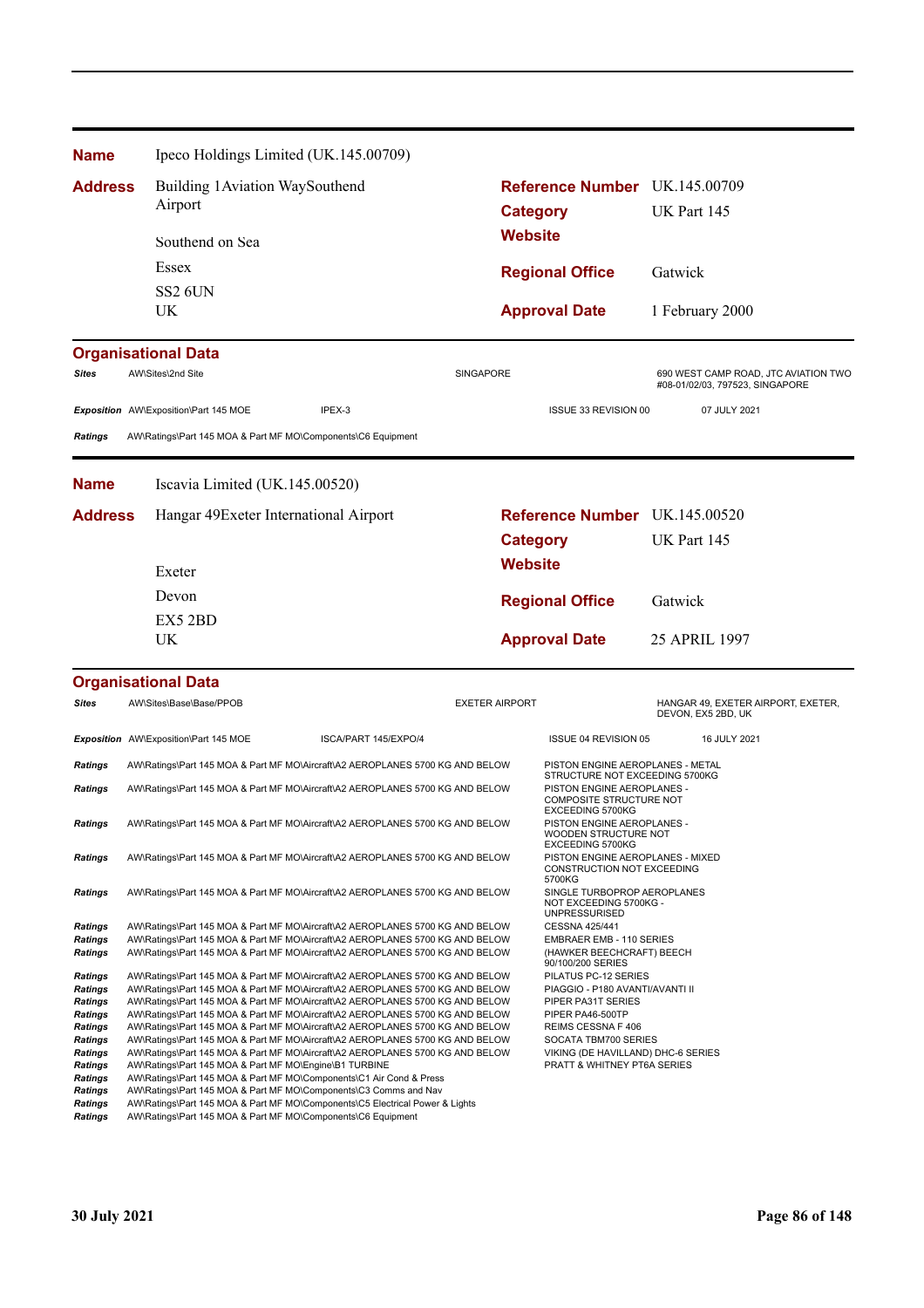| <b>Name</b>                      |                                                                                                                                       | Isenburg Engineering Limited (UK.145.00212)                                                                                                            |                            |                 |                                                                             |                       |                                                           |
|----------------------------------|---------------------------------------------------------------------------------------------------------------------------------------|--------------------------------------------------------------------------------------------------------------------------------------------------------|----------------------------|-----------------|-----------------------------------------------------------------------------|-----------------------|-----------------------------------------------------------|
| <b>Address</b>                   | Aviation WayLondon Southend                                                                                                           |                                                                                                                                                        |                            |                 | Reference Number UK.145.00212                                               |                       |                                                           |
|                                  | Airport                                                                                                                               |                                                                                                                                                        |                            | <b>Category</b> |                                                                             | UK Part 145           |                                                           |
|                                  | Southend on Sea                                                                                                                       |                                                                                                                                                        |                            | <b>Website</b>  |                                                                             |                       |                                                           |
|                                  |                                                                                                                                       |                                                                                                                                                        |                            |                 |                                                                             |                       |                                                           |
|                                  | Essex                                                                                                                                 |                                                                                                                                                        |                            |                 | <b>Regional Office</b>                                                      | Gatwick               |                                                           |
|                                  | <b>SS2 6UN</b><br>UK                                                                                                                  |                                                                                                                                                        |                            |                 | <b>Approval Date</b>                                                        |                       | 22 DECEMBER 1993                                          |
|                                  |                                                                                                                                       |                                                                                                                                                        |                            |                 |                                                                             |                       |                                                           |
|                                  | <b>Organisational Data</b>                                                                                                            |                                                                                                                                                        |                            |                 |                                                                             |                       |                                                           |
|                                  | Exposition AW\Exposition\Part 145 MOE                                                                                                 | IEL/1/EASA Part 145                                                                                                                                    |                            |                 | ISSUE 03 REVISION 00                                                        |                       | 20 JANUARY 2021                                           |
| <b>Ratings</b>                   | AW\Ratings\Part 145 MOA & Part MF MO\Engine\B2 PISTON                                                                                 |                                                                                                                                                        |                            |                 | TELEDYNE CONTINENTAL & LYCOMING<br>HORIZONTALLY OPPOSED ENGINES             |                       |                                                           |
|                                  |                                                                                                                                       |                                                                                                                                                        |                            |                 | NOT EXCEEDING 500 KW (670 BHP)                                              |                       |                                                           |
| <b>Ratings</b>                   | AW\Ratings\Part 145 MOA & Part MF MO\Components\C7 Engine - APU                                                                       |                                                                                                                                                        |                            |                 |                                                                             |                       |                                                           |
| <b>Name</b>                      |                                                                                                                                       | Islander Aircraft Limited (UK.145.01150)                                                                                                               |                            |                 |                                                                             |                       |                                                           |
| <b>Address</b>                   | Cumbernauld AirportDuncan                                                                                                             |                                                                                                                                                        |                            |                 | Reference Number UK.145.01150                                               |                       |                                                           |
|                                  | McIntosh Road                                                                                                                         |                                                                                                                                                        |                            | <b>Category</b> |                                                                             | UK Part 145           |                                                           |
|                                  | Cumbernauld                                                                                                                           |                                                                                                                                                        |                            | <b>Website</b>  |                                                                             |                       |                                                           |
|                                  | Glasgow                                                                                                                               |                                                                                                                                                        |                            |                 | <b>Regional Office</b>                                                      | Stirling              |                                                           |
|                                  | <b>G68 0HH</b>                                                                                                                        |                                                                                                                                                        |                            |                 |                                                                             |                       |                                                           |
|                                  | UK                                                                                                                                    |                                                                                                                                                        |                            |                 | <b>Approval Date</b>                                                        | 1 AUGUST 2008         |                                                           |
|                                  |                                                                                                                                       |                                                                                                                                                        |                            |                 |                                                                             |                       |                                                           |
|                                  | <b>Organisational Data</b>                                                                                                            |                                                                                                                                                        |                            |                 |                                                                             |                       |                                                           |
| <b>Sites</b>                     | AW\Sites\Base\Base/PPOB                                                                                                               |                                                                                                                                                        | <b>CUMBERNAULD AIRPORT</b> |                 |                                                                             |                       | CUMBERNAULD AIRPORT, CUMBERNAULD,<br>GLASGOW, G68 0HH, UK |
| <b>Sites</b>                     | AW\Sites\Base\Base/2nd Site                                                                                                           |                                                                                                                                                        | <b>THORNHILL</b>           |                 |                                                                             | STIRLING, FK8 3QT, UK | EASTER POLDAR FARM, THORNHILL,                            |
|                                  | Exposition AW\Exposition\Part 145 MOE                                                                                                 | IAL/EXPO/01/ISS2                                                                                                                                       |                            |                 | ISSUE 02 REVISION 17                                                        |                       | 08 DECEMBER 2020                                          |
| <b>Ratings</b>                   |                                                                                                                                       | AW\Ratings\Part 145 MOA & Part MF MO\Aircraft\A2 AEROPLANES 5700 KG AND BELOW                                                                          |                            |                 | PISTON ENGINE AEROPLANES - METAL<br>STRUCTURE NOT EXCEEDING 5700 KG         |                       |                                                           |
| <b>Ratings</b>                   |                                                                                                                                       | AW\Ratings\Part 145 MOA & Part MF MO\Aircraft\A2 AEROPLANES 5700 KG AND BELOW                                                                          |                            |                 | PISTON ENGINE AEROPLANES -<br><b>COMPOSITE STRUCTURE NOT</b>                |                       |                                                           |
| <b>Ratings</b>                   |                                                                                                                                       | AW\Ratings\Part 145 MOA & Part MF MO\Aircraft\A2 AEROPLANES 5700 KG AND BELOW                                                                          |                            |                 | EXCEEDING 5700 KG<br>SINGLE TURBOPROP AEROPLANES<br>NOT EXCEEDING 5700 KG - |                       |                                                           |
| <b>Ratings</b>                   |                                                                                                                                       | AW\Ratings\Part 145 MOA & Part MF MO\Aircraft\A2 AEROPLANES 5700 KG AND BELOW                                                                          |                            |                 | <b>UNPRESSURISED</b><br>BRITTEN-NORMAN BN2T SERIES                          |                       |                                                           |
| Ratings                          | AW\Ratings\Part 145 MOA & Part MF MO\Engine\B1 TURBINE                                                                                |                                                                                                                                                        |                            |                 | ALLISON 250 SERIES                                                          |                       |                                                           |
| Ratings<br>Ratings               | AW\Ratings\Part 145 MOA & Part MF MO\Engine\B1 TURBINE<br>AW\Ratings\Part 145 MOA & Part MF MO\Engine\B2 PISTON                       |                                                                                                                                                        |                            |                 | <b>PRATT &amp; WHITNEY PT6 SERIES</b><br><b>TEXTRON LYCOMING VARIANTS</b>   |                       |                                                           |
| Ratings                          | AW\Ratings\Part 145 MOA & Part MF MO\Engine\B2 PISTON                                                                                 |                                                                                                                                                        |                            |                 | TELEDYNE CONTINENTAL VARIANTS                                               |                       |                                                           |
| <b>Ratings</b><br>Ratings        | AW\Ratings\Part 145 MOA & Part MF MO\Engine\B2 PISTON<br>AW\Ratings\Part 145 MOA & Part MF MO\Components\C2 Auto Flight               |                                                                                                                                                        |                            |                 | PRATT & WHITNEY R985                                                        |                       |                                                           |
| Ratings                          | AW\Ratings\Part 145 MOA & Part MF MO\Components\C3 Comms and Nav                                                                      |                                                                                                                                                        |                            |                 |                                                                             |                       |                                                           |
| Ratings<br><b>Ratings</b>        |                                                                                                                                       | AW\Ratings\Part 145 MOA & Part MF MO\Components\C4 Doors — Hatches<br>AW\Ratings\Part 145 MOA & Part MF MO\Components\C5 Electrical Power & Lights     |                            |                 |                                                                             |                       |                                                           |
| <b>Ratings</b>                   | AW\Ratings\Part 145 MOA & Part MF MO\Components\C6 Equipment                                                                          |                                                                                                                                                        |                            |                 |                                                                             |                       |                                                           |
| <b>Ratings</b><br><b>Ratings</b> | AW\Ratings\Part 145 MOA & Part MF MO\Components\C7 Engine - APU<br>AW\Ratings\Part 145 MOA & Part MF MO\Components\C8 Flight Controls |                                                                                                                                                        |                            |                 |                                                                             |                       |                                                           |
| <b>Ratings</b>                   | AW\Ratings\Part 145 MOA & Part MF MO\Components\C9 Fuel                                                                               |                                                                                                                                                        |                            |                 |                                                                             |                       |                                                           |
| <b>Ratings</b>                   |                                                                                                                                       | AW\Ratings\Part 145 MOA & Part MF MO\Components\C12 Hydraulic Power                                                                                    |                            |                 |                                                                             |                       |                                                           |
| <b>Ratings</b><br>Ratings        | AW\Ratings\Part 145 MOA & Part MF MO\Components\C14 Landing Gear                                                                      | AW\Ratings\Part 145 MOA & Part MF MO\Components\C13 Indicating — recording system                                                                      |                            |                 |                                                                             |                       |                                                           |
| Ratings                          | AW\Ratings\Part 145 MOA & Part MF MO\Components\C15 Oxygen                                                                            |                                                                                                                                                        |                            |                 |                                                                             |                       |                                                           |
| Ratings                          | AW\Ratings\Part 145 MOA & Part MF MO\Components\C16 Propellers                                                                        |                                                                                                                                                        |                            |                 |                                                                             |                       |                                                           |
| Ratings<br>Ratings               |                                                                                                                                       | AW\Ratings\Part 145 MOA & Part MF MO\Components\C17 Pneumatic & Vacuum<br>AW\Ratings\Part 145 MOA & Part MF MO\Components\C18 Protection ice/rain/fire |                            |                 |                                                                             |                       |                                                           |
| Ratings                          | AW\Ratings\Part 145 MOA & Part MF MO\Components\C19 Windows                                                                           |                                                                                                                                                        |                            |                 |                                                                             |                       |                                                           |
| <b>Ratings</b>                   | AW\Ratings\Part 145 MOA & Part MF MO\Components\C20 Structural                                                                        |                                                                                                                                                        |                            |                 |                                                                             |                       |                                                           |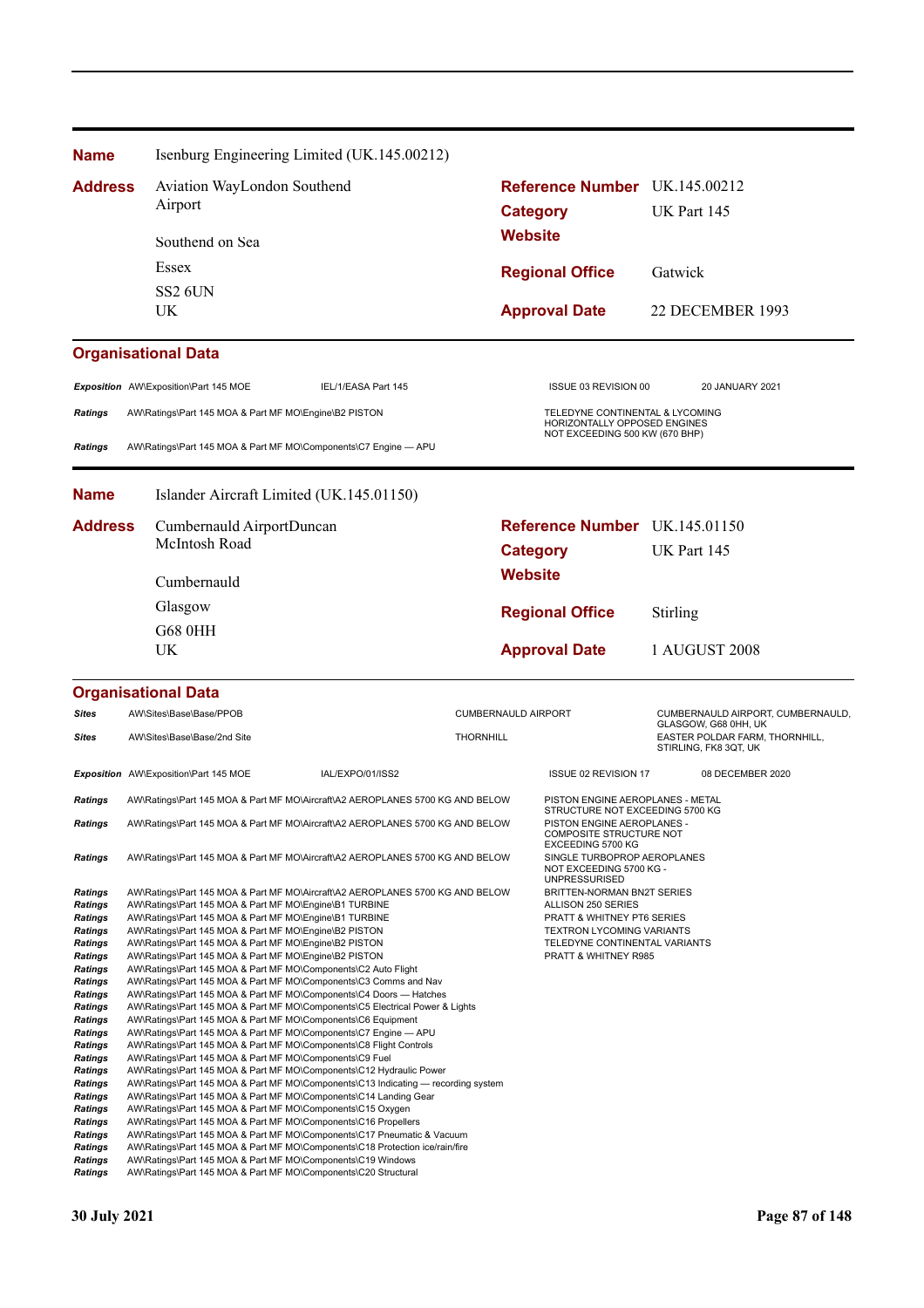| <b>Name</b>                                                                                              |                                                                                                                                                                                                                                                                     | Isles of Scilly Skybus Limited (UK.145.01020)                                                                                                                                                                                                                                                                    |                            |                                                                                                              |                                                                                                                                                    |
|----------------------------------------------------------------------------------------------------------|---------------------------------------------------------------------------------------------------------------------------------------------------------------------------------------------------------------------------------------------------------------------|------------------------------------------------------------------------------------------------------------------------------------------------------------------------------------------------------------------------------------------------------------------------------------------------------------------|----------------------------|--------------------------------------------------------------------------------------------------------------|----------------------------------------------------------------------------------------------------------------------------------------------------|
| <b>Address</b>                                                                                           | Lands End AerodromeSt Just                                                                                                                                                                                                                                          |                                                                                                                                                                                                                                                                                                                  |                            | Reference Number UK.145.01020                                                                                |                                                                                                                                                    |
|                                                                                                          |                                                                                                                                                                                                                                                                     |                                                                                                                                                                                                                                                                                                                  |                            | <b>Category</b>                                                                                              | UK Part 145                                                                                                                                        |
|                                                                                                          | Penzance                                                                                                                                                                                                                                                            |                                                                                                                                                                                                                                                                                                                  | Website                    |                                                                                                              |                                                                                                                                                    |
|                                                                                                          | Cornwall                                                                                                                                                                                                                                                            |                                                                                                                                                                                                                                                                                                                  |                            |                                                                                                              | Gatwick                                                                                                                                            |
|                                                                                                          | <b>TR197RL</b>                                                                                                                                                                                                                                                      |                                                                                                                                                                                                                                                                                                                  |                            | <b>Regional Office</b>                                                                                       |                                                                                                                                                    |
|                                                                                                          | UK.                                                                                                                                                                                                                                                                 |                                                                                                                                                                                                                                                                                                                  |                            | <b>Approval Date</b>                                                                                         | <b>19 JANUARY 2005</b>                                                                                                                             |
|                                                                                                          | <b>Organisational Data</b>                                                                                                                                                                                                                                          |                                                                                                                                                                                                                                                                                                                  |                            |                                                                                                              |                                                                                                                                                    |
| <b>Sites</b>                                                                                             | AW\Sites\Base\Base/PPOB                                                                                                                                                                                                                                             |                                                                                                                                                                                                                                                                                                                  | <b>LANDS END AERODROME</b> |                                                                                                              | LANDS END AERODROME, ST JUST,<br>PENZANCE, CORNWALL, TR19 7RL, UK                                                                                  |
|                                                                                                          | Exposition AW\Exposition\Part 145 MOE                                                                                                                                                                                                                               | Part 145 MOE                                                                                                                                                                                                                                                                                                     |                            | ISSUE 04 REVISION 00                                                                                         | 18 MARCH 2021                                                                                                                                      |
| <b>Ratings</b>                                                                                           |                                                                                                                                                                                                                                                                     | AW\Ratings\Part 145 MOA & Part MF MO\Aircraft\A2 AEROPLANES 5700 KG AND BELOW                                                                                                                                                                                                                                    |                            | PISTON ENGINE AEROPLANES - METAL<br>STRUCTURE NOT EXCEEDING 5700 KG                                          |                                                                                                                                                    |
| <b>Ratings</b><br><b>Ratings</b><br><b>Ratings</b><br><b>Ratings</b><br><b>Ratings</b><br><b>Ratings</b> | AW\Ratings\Part 145 MOA & Part MF MO\Components\C8 Flight Controls<br>AW\Ratings\Part 145 MOA & Part MF MO\Components\C9 Fuel<br>AW\Ratings\Part 145 MOA & Part MF MO\Components\C14 Landing Gear<br>AW\Ratings\Part 145 MOA & Part MF MO\Components\C20 Structural | AW\Ratings\Part 145 MOA & Part MF MO\Components\C5 Electrical Power & Lights<br>AW\Ratings\Part 145 MOA & Part MF MO\Components\C12 Hydraulic Power                                                                                                                                                              |                            |                                                                                                              |                                                                                                                                                    |
| <b>Name</b>                                                                                              | Jet2.Com Limited (UK.145.00326)                                                                                                                                                                                                                                     |                                                                                                                                                                                                                                                                                                                  |                            |                                                                                                              |                                                                                                                                                    |
| <b>Address</b>                                                                                           | Low Fare Finder HouseLeeds                                                                                                                                                                                                                                          |                                                                                                                                                                                                                                                                                                                  |                            | Reference Number UK.145.00326                                                                                |                                                                                                                                                    |
|                                                                                                          | <b>Bradford International Airport</b>                                                                                                                                                                                                                               |                                                                                                                                                                                                                                                                                                                  |                            | <b>Category</b>                                                                                              | UK Part 145                                                                                                                                        |
|                                                                                                          | Leeds                                                                                                                                                                                                                                                               |                                                                                                                                                                                                                                                                                                                  | <b>Website</b>             |                                                                                                              |                                                                                                                                                    |
|                                                                                                          |                                                                                                                                                                                                                                                                     |                                                                                                                                                                                                                                                                                                                  |                            | <b>Regional Office</b>                                                                                       | Manchester                                                                                                                                         |
|                                                                                                          | LS197TU<br>UK                                                                                                                                                                                                                                                       |                                                                                                                                                                                                                                                                                                                  |                            | <b>Approval Date</b>                                                                                         | 04 December 1998                                                                                                                                   |
|                                                                                                          | <b>Organisational Data</b>                                                                                                                                                                                                                                          |                                                                                                                                                                                                                                                                                                                  |                            |                                                                                                              |                                                                                                                                                    |
| <b>Sites</b>                                                                                             | AW\Sites\2nd Site                                                                                                                                                                                                                                                   |                                                                                                                                                                                                                                                                                                                  | <b>STOCKPORT</b>           |                                                                                                              | UNIT 8, AURORA BUSINESS PARK, BEACON                                                                                                               |
| <b>Sites</b>                                                                                             | AW\Sites\Base\Base/2nd Site                                                                                                                                                                                                                                         |                                                                                                                                                                                                                                                                                                                  |                            |                                                                                                              | WAY, STOCKPORT, CHESHIRE, SK3 0EF.<br>BOURNEMOUTH INTERNATIONAL AIRPORT AIRBOURNE COLOURS, EUROPEAN                                                |
| Sites                                                                                                    | AW\Sites\Base\Base/2nd Site                                                                                                                                                                                                                                         |                                                                                                                                                                                                                                                                                                                  | Leeds                      |                                                                                                              | HOUSE, CHRISTCHURCH, B23 6EA, UK<br>Hangar 4, Multiflight Hangar, Southside<br>Aviation Centre, Leeds Bradford Airport,<br>Yorkshire, LS19 7UG, UK |
| <b>Sites</b>                                                                                             | AW\Sites\Base\Base/2nd Site                                                                                                                                                                                                                                         |                                                                                                                                                                                                                                                                                                                  | Manchester                 |                                                                                                              | Hangar 5, Western Maintenance Area,<br>Manchester International AirportManchester,<br><b>M90 5AE, UK</b>                                           |
|                                                                                                          | Exposition AW\Exposition\Part 145 MOE                                                                                                                                                                                                                               | EXS-ALL-MOE                                                                                                                                                                                                                                                                                                      |                            | ISSUE 05 REVISION 00                                                                                         | 03 JUNE 2021                                                                                                                                       |
| <b>Ratings</b><br>Ratings<br><b>Ratings</b><br>Ratings                                                   |                                                                                                                                                                                                                                                                     | AW\Ratings\Part 145 MOA & Part MF MO\Aircraft\A1 AEROPLANES ABOVE 5700 KG<br>AW\Ratings\Part 145 MOA & Part MF MO\Aircraft\A1 AEROPLANES ABOVE 5700 KG<br>AW\Ratings\Part 145 MOA & Part MF MO\Aircraft\A1 AEROPLANES ABOVE 5700 KG<br>AW\Ratings\Part 145 MOA & Part MF MO\Aircraft\A1 AEROPLANES ABOVE 5700 KG |                            | Boeing 737-300 Series<br>Boeing 737-800 Series<br>Boeing 757-200 Series<br>AIRBUS A318/A319/A320/A321 SERIES |                                                                                                                                                    |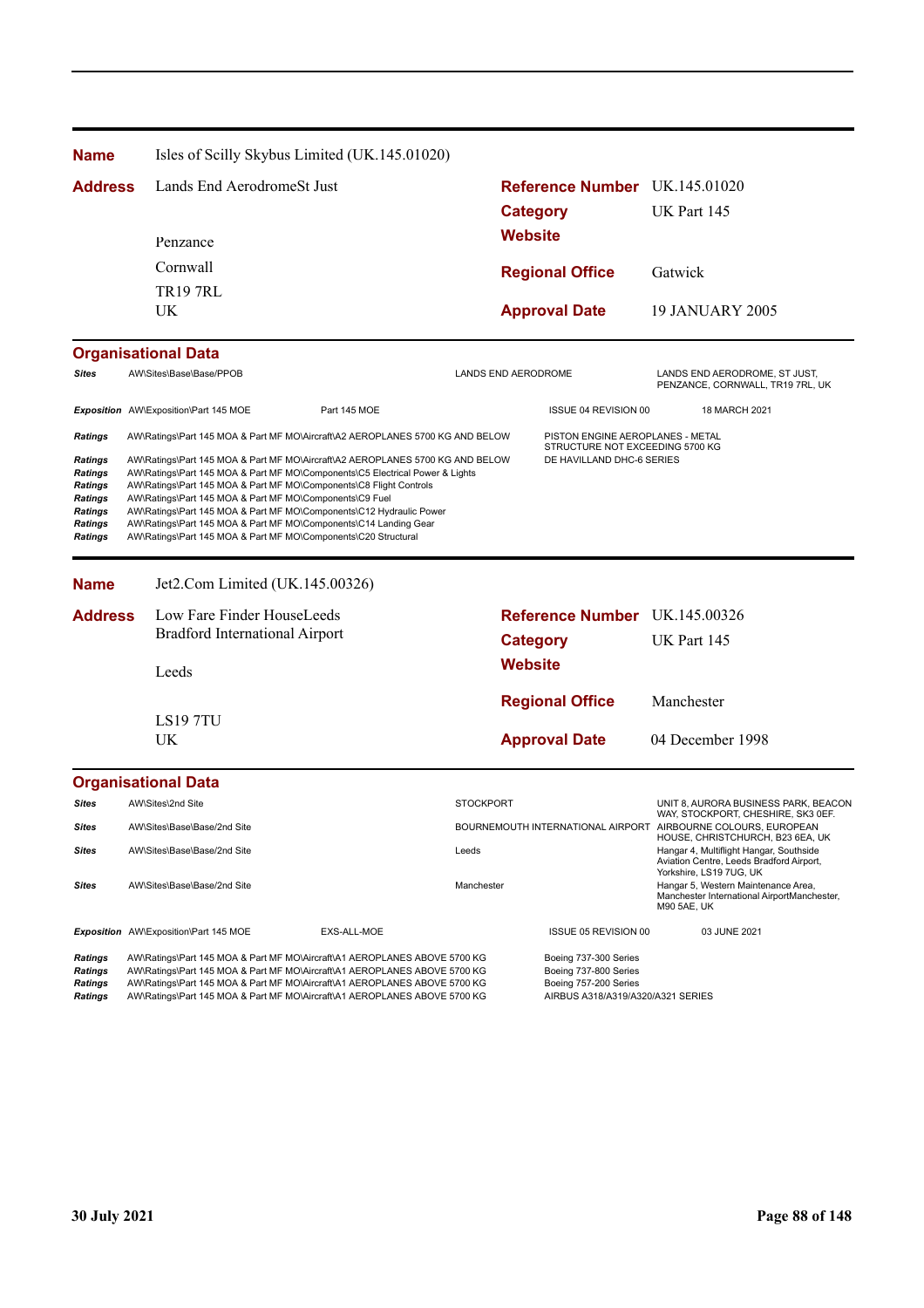| <b>Name</b>                                                       | Jetglow Aircraft Refurbishments Limited (UK.145.01220)                                                                                                                                                                                                                                                                                                                                        |                                                                                                                                                                |                      |                                                                                                                                                                      |
|-------------------------------------------------------------------|-----------------------------------------------------------------------------------------------------------------------------------------------------------------------------------------------------------------------------------------------------------------------------------------------------------------------------------------------------------------------------------------------|----------------------------------------------------------------------------------------------------------------------------------------------------------------|----------------------|----------------------------------------------------------------------------------------------------------------------------------------------------------------------|
| <b>Address</b>                                                    | Unit 10B Gordon MillsNetherfield<br>Road<br>Guiseley                                                                                                                                                                                                                                                                                                                                          | Reference Number UK.145.01220<br><b>Category</b><br><b>Website</b>                                                                                             |                      | UK Part 145                                                                                                                                                          |
|                                                                   | Yorkshire                                                                                                                                                                                                                                                                                                                                                                                     | <b>Regional Office</b>                                                                                                                                         |                      | Manchester                                                                                                                                                           |
|                                                                   | <b>LS20 9PD</b><br>UK                                                                                                                                                                                                                                                                                                                                                                         | <b>Approval Date</b>                                                                                                                                           |                      | <b>26 OCTOBER 2009</b>                                                                                                                                               |
|                                                                   | <b>Organisational Data</b>                                                                                                                                                                                                                                                                                                                                                                    |                                                                                                                                                                |                      |                                                                                                                                                                      |
|                                                                   | Exposition AW\Exposition\Part 145 MOE<br>JGL/01220/01                                                                                                                                                                                                                                                                                                                                         |                                                                                                                                                                | ISSUE 09 REVISION 00 | 19 JANUARY 2021                                                                                                                                                      |
| <b>Ratings</b><br><b>Ratings</b>                                  | AW\Ratings\Part 145 MOA & Part MF MO\Components\C3 Comms and Nav<br>AW\Ratings\Part 145 MOA & Part MF MO\Components\C19 Windows                                                                                                                                                                                                                                                               |                                                                                                                                                                |                      |                                                                                                                                                                      |
| <b>Name</b>                                                       | JETS (Bournemouth) Limited (UK.145.01040)                                                                                                                                                                                                                                                                                                                                                     |                                                                                                                                                                |                      |                                                                                                                                                                      |
| <b>Address</b>                                                    | Building 332 & 600Bournemouth<br><b>International AirportSouth East</b><br>SectorHurn<br>Christchurch                                                                                                                                                                                                                                                                                         | Reference Number UK.145.01040<br><b>Category</b><br><b>Website</b>                                                                                             |                      | UK Part 145                                                                                                                                                          |
|                                                                   | Dorset<br><b>BH23 6SE</b>                                                                                                                                                                                                                                                                                                                                                                     | <b>Regional Office</b>                                                                                                                                         |                      | Gatwick                                                                                                                                                              |
|                                                                   | UK                                                                                                                                                                                                                                                                                                                                                                                            | <b>Approval Date</b>                                                                                                                                           |                      | <b>10 OCTOBER 2004</b>                                                                                                                                               |
|                                                                   | <b>Organisational Data</b>                                                                                                                                                                                                                                                                                                                                                                    |                                                                                                                                                                |                      |                                                                                                                                                                      |
| <b>Sites</b>                                                      | AW\Sites\Base\Base/PPOB                                                                                                                                                                                                                                                                                                                                                                       |                                                                                                                                                                |                      | BOURNEMOUTH INTERNATIONAL AIRPORT BUILDING 332 & 600, BOURNEMOUTH<br>INTERNATIONAL AIRPORT, SOUTH EAST<br>SECTOR, HURN, CHRISTCHURCH, DORSET,<br><b>BH23 6SE, UK</b> |
|                                                                   | Exposition AW\Exposition\Part 145 MOE<br>JETS/MOE/001                                                                                                                                                                                                                                                                                                                                         | ISSUE 06 REVISION 14                                                                                                                                           |                      | 26 JULY 2021                                                                                                                                                         |
| Ratings                                                           | AW\Ratings\Part 145 MOA & Part MF MO\Aircraft\A1 AEROPLANES ABOVE 5700 KG                                                                                                                                                                                                                                                                                                                     | BOMBARDIER CL-600-2A12/-2B16<br>(VARIANT CL 601/601-3A/3R)                                                                                                     |                      |                                                                                                                                                                      |
| <b>Ratings</b>                                                    | AW\Ratings\Part 145 MOA & Part MF MO\Aircraft\A1 AEROPLANES ABOVE 5700 KG                                                                                                                                                                                                                                                                                                                     | CL 604)                                                                                                                                                        |                      | BOMBARDIER CL-600-2B16 (VARIANT                                                                                                                                      |
| Ratings<br>Ratings<br><b>Ratings</b><br><b>Ratings</b><br>Ratings | AW\Ratings\Part 145 MOA & Part MF MO\Aircraft\A1 AEROPLANES ABOVE 5700 KG<br>AW\Ratings\Part 145 MOA & Part MF MO\Aircraft\A1 AEROPLANES ABOVE 5700 KG<br>AW\Ratings\Part 145 MOA & Part MF MO\Aircraft\A1 AEROPLANES ABOVE 5700 KG<br>AW\Ratings\Part 145 MOA & Part MF MO\Aircraft\A1 AEROPLANES ABOVE 5700 KG<br>AW\Ratings\Part 145 MOA & Part MF MO\Aircraft\A1 AEROPLANES ABOVE 5700 KG | DORNIER 328-100<br><b>DORNIER 328-300</b><br>EMBRAER 505 (PWC PW535)<br>HAWKER BEECHCRAFT BAE 125<br><b>HAWKER BEECHCRAFT BAE 125</b><br><b>SERIES 700/800</b> |                      |                                                                                                                                                                      |
| <b>Ratings</b>                                                    | AW\Ratings\Part 145 MOA & Part MF MO\Aircraft\A1 AEROPLANES ABOVE 5700 KG                                                                                                                                                                                                                                                                                                                     | HAWKER BEECHCRAFT BAE 125<br>SERIES 750/800XP/850XP/900XP                                                                                                      |                      |                                                                                                                                                                      |
| <b>Ratings</b>                                                    | AW\Ratings\Part 145 MOA & Part MF MO\Aircraft\A1 AEROPLANES ABOVE 5700 KG                                                                                                                                                                                                                                                                                                                     | <b>HAWKER BEECHCRAFT BAE 125</b><br>SERIES 1000                                                                                                                |                      |                                                                                                                                                                      |
| Ratings<br><b>Ratings</b>                                         | AW\Ratings\Part 145 MOA & Part MF MO\Aircraft\A1 AEROPLANES ABOVE 5700 KG<br>AW\Ratings\Part 145 MOA & Part MF MO\Components\C6 Equipment                                                                                                                                                                                                                                                     | LEARJET 45                                                                                                                                                     |                      |                                                                                                                                                                      |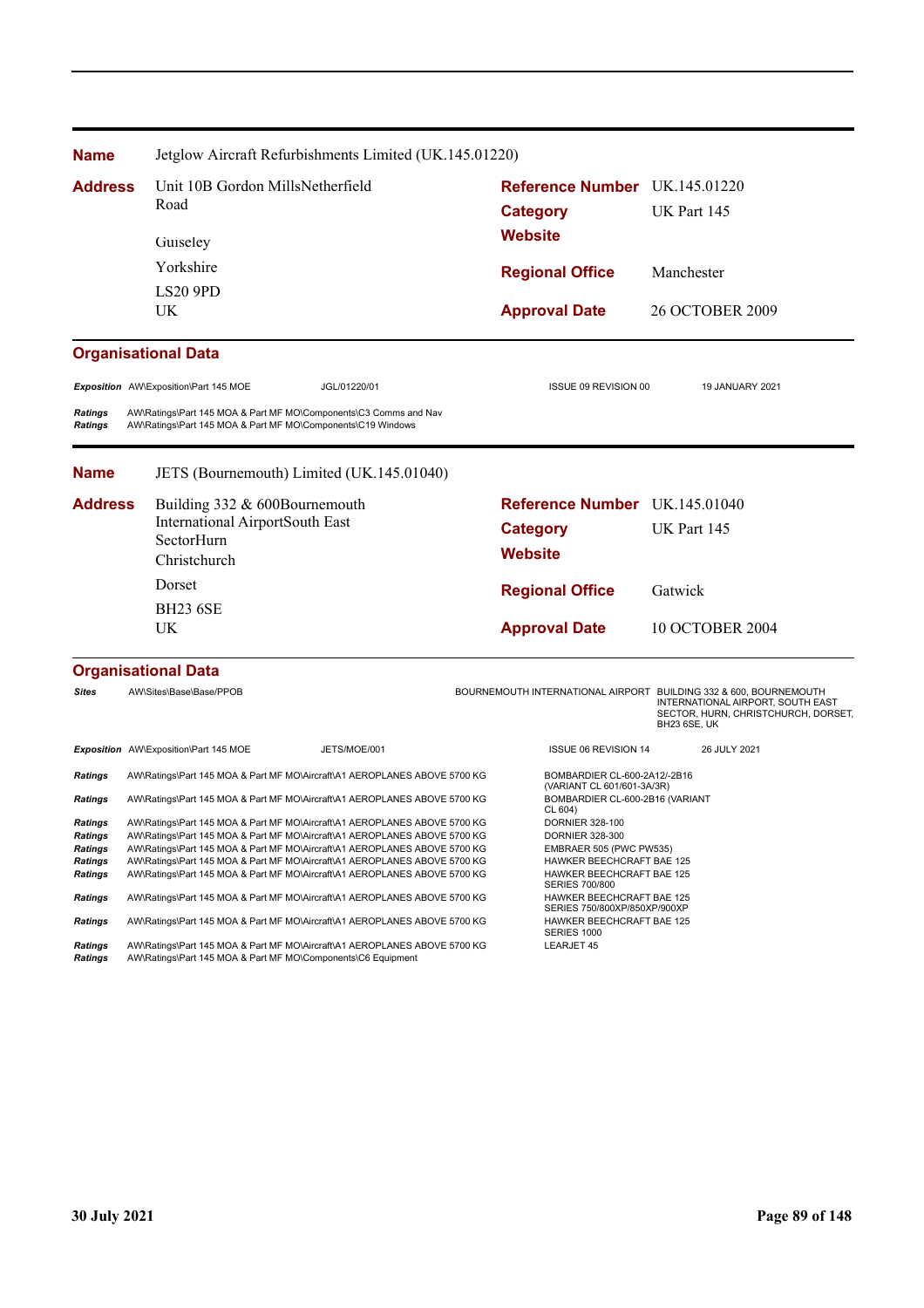| <b>Name</b>                                                                            | Jetworks Limited (UK.145.00771)                                  |                                                                                                                                                                                                                                                                                                                                                                                               |                                                                                                                                  |                                                |
|----------------------------------------------------------------------------------------|------------------------------------------------------------------|-----------------------------------------------------------------------------------------------------------------------------------------------------------------------------------------------------------------------------------------------------------------------------------------------------------------------------------------------------------------------------------------------|----------------------------------------------------------------------------------------------------------------------------------|------------------------------------------------|
| <b>Address</b>                                                                         | Hangar 1 Mitchell WaySouthampton<br><b>International Airport</b> |                                                                                                                                                                                                                                                                                                                                                                                               | Reference Number UK.145.00771<br>Category                                                                                        | UK Part 145                                    |
|                                                                                        | Southampton                                                      |                                                                                                                                                                                                                                                                                                                                                                                               | Website                                                                                                                          |                                                |
|                                                                                        | Hampshire                                                        |                                                                                                                                                                                                                                                                                                                                                                                               | <b>Regional Office</b>                                                                                                           | Gatwick                                        |
|                                                                                        | <b>SO18 2HG</b><br>UK                                            |                                                                                                                                                                                                                                                                                                                                                                                               | <b>Approval Date</b>                                                                                                             | 13 FEBUARY 2001                                |
|                                                                                        | <b>Organisational Data</b>                                       |                                                                                                                                                                                                                                                                                                                                                                                               |                                                                                                                                  |                                                |
| <b>Sites</b>                                                                           | AW\Sites\Base\Base/PPOB                                          |                                                                                                                                                                                                                                                                                                                                                                                               | BOURNEMOUTH INTERNATIONAL AIRPORT HANGAR 401, AVIATION INTERNATIONAL                                                             | AIRPORT, CHRISTCHURCH, DORSET, BH23<br>6NW, UK |
|                                                                                        | Exposition AW\Exposition\Part 145 MOE                            | JWL/UK.145.00771                                                                                                                                                                                                                                                                                                                                                                              | ISSUE 06 REVISION 01                                                                                                             | 27 MAY 2021                                    |
| <b>Ratings</b><br><b>Ratings</b><br><b>Ratings</b><br><b>Ratings</b><br><b>Ratings</b> |                                                                  | AW\Ratings\Part 145 MOA & Part MF MO\Aircraft\A1 AEROPLANES ABOVE 5700 KG<br>AW\Ratings\Part 145 MOA & Part MF MO\Aircraft\A1 AEROPLANES ABOVE 5700 KG<br>AW\Ratings\Part 145 MOA & Part MF MO\Aircraft\A1 AEROPLANES ABOVE 5700 KG<br>AW\Ratings\Part 145 MOA & Part MF MO\Aircraft\A1 AEROPLANES ABOVE 5700 KG<br>AW\Ratings\Part 145 MOA & Part MF MO\Aircraft\A1 AEROPLANES ABOVE 5700 KG | DASSAULT FALCON 7X<br>DASSAULT FALCON 900<br>DASSAULT FALCON 900EX<br>DASSAULT FALCON 900 EX EASY<br>DASSAULT FALCON 2000EX EASY |                                                |

**Name** JMI-Jet Maintenance International Ltd (UK.145.01424)

| <b>Address</b> | Hanger 14-4Langford LaneLondon | <b>Reference Number</b> UK.145.01424 |                   |
|----------------|--------------------------------|--------------------------------------|-------------------|
|                | Oxford Airport                 | Category                             | UK Part 145       |
|                | Oxford                         | <b>Website</b>                       |                   |
|                | Oxfordshire                    | <b>Regional Office</b>               | Gatwick           |
|                | OX5 10X<br>UK                  | <b>Approval Date</b>                 | 03 SEPTEMBER 2019 |

### **Organisational Data**

**Exposition** AW\Exposition\Part 145 MOE JMI/MOE JMI/MOE JUNE 15SUE 01 REVISION 07 07 APRIL 2021 **Ratings** AW\Ratings\Part 145 MOA & Part MF MO\Aircraft\A1 AEROPLANES ABOVE 5700 KG BAe 125 SERIES<br> **Ratings** AW\Ratings\Part 145 MOA & Part MF MO\Aircraft\A2 AEROPLANES 5700 KG AND BELOW Cessna 510 **Ratings** AW\Ratings\Part 145 MOA & Part MF MO\Aircraft\A2 AEROPLANES 5700 KG AND BELOW Cessna 510<br> **Ratings** AW\Ratings\Part 145 MOA & Part MF MO\Aircraft\A1 AEROPLANES ABOVE 5700 KG Cessna 560XL/XLS Ratings AW\Ratings\Part 145 MOA & Part MF MO\Aircraft\A1 AEROPLANES ABOVE 5700 KG Cessna 560.<br> **Ratings** AW\Ratings\Part 145 MOA & Part MF MO\Aircraft\A1 AEROPLANES ABOVE 5700 KG Cessna 680 AW\Ratings\Part 145 MOA & Part MF MO\Aircraft\A1 AEROPLANES ABOVE 5700 KG Ratings AW\Ratings\Part 145 MOA & Part MF MO\Aircraft\A1 AEROPLANES ABOVE 5700 KG Falcon 900 Series Ratings AW\Ratings\Part 145 MOA & Part MF MO\Aircraft\A1 AEROPLANES ABOVE 5700 KG Falcon 2000 Series Ratings AW\Ratings\Part 145 MOA & Part MF MO\Aircraft\A1 AEROPLANES ABOVE 5700 KG FALCON 7X Ratings AW\Ratings\Part 145 MOA & Part MF MO\Aircraft\A1 AEROPLANES ABOVE 5700 KG BAe 125 SERIES<br>750/800XP/850XP/900XP<br>CESSNA 525/525A **Ratings** AW\Ratings\Part 145 MOA & Part MF MO\Aircraft\A2 AEROPLANES 5700 KG AND BELOW CESSNA 525/525/<br> **Ratings** AW\Ratings\Part 145 MOA & Part MF MO\Aircraft\A1 AEROPLANES ABOVE 5700 KG CESSNA 550/560 **Ratings** AW\Ratings\Part 145 MOA & Part MF MO\Aircraft\A1 AEROPLANES ABOVE 5700 KG CESSNA 550/<br> **Ratings** AW\Ratings\Part 145 MOA & Part MF MO\Aircraft\A1 AEROPLANES ABOVE 5700 KG CESSNA 750 AW\Ratings\Part 145 MOA & Part MF MO\Aircraft\A1 AEROPLANES ABOVE 5700 KG Ratings AW\Ratings\Part 145 MOA & Part MF MO\Aircraft\A1 AEROPLANES ABOVE 5700 KG CESSNA 525B/ 525C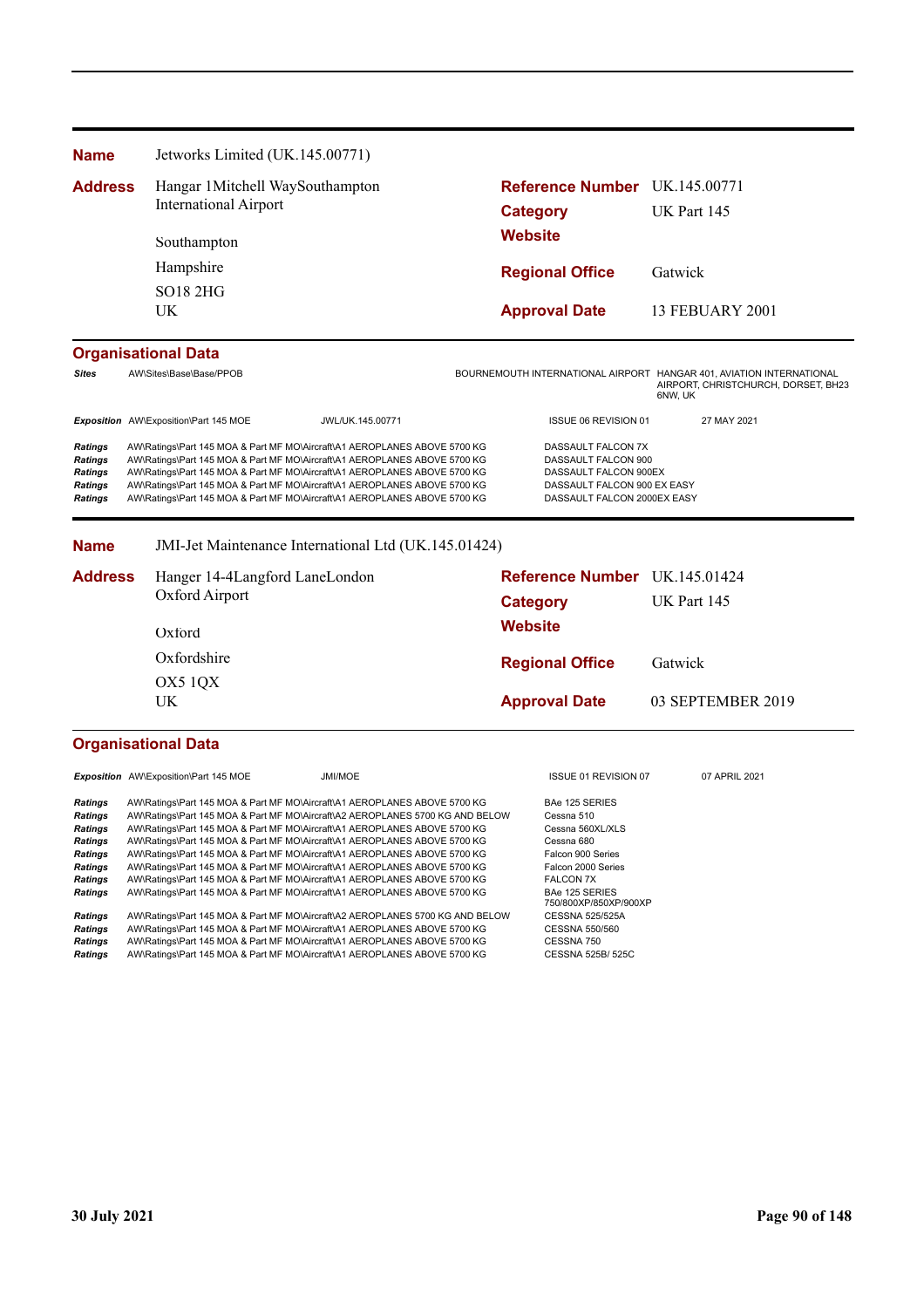| <b>Name</b>                                        | Jota Aviation Limited (UK.145.01372)                                                                                                                                                                                                            |                                     |                                                                                                                    |                                                                                                                  |
|----------------------------------------------------|-------------------------------------------------------------------------------------------------------------------------------------------------------------------------------------------------------------------------------------------------|-------------------------------------|--------------------------------------------------------------------------------------------------------------------|------------------------------------------------------------------------------------------------------------------|
| <b>Address</b>                                     | <b>BUILDING 707LONDON BIGGIN</b><br><b>HILL AIRPORT</b>                                                                                                                                                                                         |                                     | Reference Number UK.145.01372                                                                                      |                                                                                                                  |
|                                                    |                                                                                                                                                                                                                                                 |                                     | <b>Category</b>                                                                                                    | UK Part 145                                                                                                      |
|                                                    | WESTERHAM                                                                                                                                                                                                                                       |                                     | <b>Website</b>                                                                                                     |                                                                                                                  |
|                                                    | <b>KENT</b>                                                                                                                                                                                                                                     |                                     | <b>Regional Office</b>                                                                                             | Gatwick                                                                                                          |
|                                                    | <b>TN16 3BN</b>                                                                                                                                                                                                                                 |                                     |                                                                                                                    |                                                                                                                  |
|                                                    | UK                                                                                                                                                                                                                                              |                                     | <b>Approval Date</b>                                                                                               | 16 May 2017                                                                                                      |
|                                                    | <b>Organisational Data</b>                                                                                                                                                                                                                      |                                     |                                                                                                                    |                                                                                                                  |
| <b>Sites</b>                                       | AW\Sites\Base\Base/PPOB                                                                                                                                                                                                                         | SOUTHEND ON SEA                     |                                                                                                                    | JOTA AVIATION LIMITED, BUILDING 707,<br>LONDON BIGGIN HILL AIRPORT,<br>WESTERHAM, KENT, TN16 3BN, ENGLAND,<br>UK |
|                                                    | Exposition AW\Exposition\Part 145 MOE                                                                                                                                                                                                           | Jota Aviation Engineering/145/MOE/0 | ISSUE 01 REVISION 25                                                                                               | 23 JULY 2021                                                                                                     |
| <b>Ratings</b>                                     | AW\Ratings\Part 145 MOA & Part MF MO\Aircraft\A1 AEROPLANES ABOVE 5700 KG                                                                                                                                                                       |                                     | BAE 146/AVRO 146-RJ                                                                                                |                                                                                                                  |
| <b>Name</b>                                        | JRB Aviation Limited (UK.145.00325)                                                                                                                                                                                                             |                                     |                                                                                                                    |                                                                                                                  |
| <b>Address</b>                                     | Western BoundarySouthend Airport                                                                                                                                                                                                                |                                     | Reference Number UK.145.00325                                                                                      |                                                                                                                  |
|                                                    |                                                                                                                                                                                                                                                 |                                     | <b>Category</b>                                                                                                    | UK Part 145                                                                                                      |
|                                                    | Southend on Sea                                                                                                                                                                                                                                 |                                     | <b>Website</b>                                                                                                     |                                                                                                                  |
|                                                    | Essex                                                                                                                                                                                                                                           |                                     | <b>Regional Office</b>                                                                                             | Gatwick                                                                                                          |
|                                                    | <b>SS2 6UN</b>                                                                                                                                                                                                                                  |                                     |                                                                                                                    |                                                                                                                  |
|                                                    | UK                                                                                                                                                                                                                                              |                                     | <b>Approval Date</b>                                                                                               | 20 DECEMBER 1994                                                                                                 |
|                                                    | <b>Organisational Data</b>                                                                                                                                                                                                                      |                                     |                                                                                                                    |                                                                                                                  |
| <b>Sites</b>                                       | AW\Sites\Base\Base/PPOB                                                                                                                                                                                                                         | SOUTHEND AIRPORT                    |                                                                                                                    | WESTERN BOUNDARY, SOUTHEND ON<br>SEA, ESSEX, SS2 6UN, UK                                                         |
|                                                    | Exposition AW\Exposition\Part 145 MOE<br>JRB/MOE/01                                                                                                                                                                                             |                                     | ISSUE 03 AMENDMENT 00                                                                                              | 12 JANUARY 2021                                                                                                  |
| <b>Ratings</b><br><b>Ratings</b><br><b>Ratings</b> | AW\Ratings\Part 145 MOA & Part MF MO\Aircraft\A2 AEROPLANES 5700 KG AND BELOW<br>AW\Ratings\Part 145 MOA & Part MF MO\Aircraft\A2 AEROPLANES 5700 KG AND BELOW<br>AW\Ratings\Part 145 MOA & Part MF MO\Aircraft\A2 AEROPLANES 5700 KG AND BELOW |                                     | BEECH 90 SERIES<br>BEECH 200 SERIES<br>PISTON ENGINE AEROPLANES - METAL                                            |                                                                                                                  |
| <b>Ratings</b>                                     | AW\Ratings\Part 145 MOA & Part MF MO\Aircraft\A2 AEROPLANES 5700 KG AND BELOW                                                                                                                                                                   |                                     | STRUCTURE NOT EXCEEDING 5700KG<br>PISTON ENGINE AEROPLANES -<br><b>COMPOSITE STRUCTURE NOT</b><br>EXCEEDING 5700KG |                                                                                                                  |
| <b>Ratings</b><br><b>Ratings</b>                   | AW\Ratings\Part 145 MOA & Part MF MO\Aircraft\A3 HELICOPTERS<br>AW\Ratings\Part 145 MOA & Part MF MO\Components\C5 Electrical Power & Lights                                                                                                    |                                     | SINGLE PISTON ENGINE HELICOPTERS                                                                                   |                                                                                                                  |
| <b>Name</b>                                        | Justgold Limited t/a Blackpool Air Centre (UK.145.00341) (GA)                                                                                                                                                                                   |                                     |                                                                                                                    |                                                                                                                  |
| <b>Address</b>                                     | Blackpool Air Centre                                                                                                                                                                                                                            |                                     | Reference Number UK.145.00341                                                                                      |                                                                                                                  |
|                                                    |                                                                                                                                                                                                                                                 |                                     | <b>Category</b>                                                                                                    | UK Part 145                                                                                                      |
|                                                    | Blackpool                                                                                                                                                                                                                                       |                                     | <b>Website</b>                                                                                                     |                                                                                                                  |
|                                                    | Lancashire                                                                                                                                                                                                                                      |                                     | <b>Regional Office</b>                                                                                             | Manchester                                                                                                       |
|                                                    | FY42QS                                                                                                                                                                                                                                          |                                     |                                                                                                                    |                                                                                                                  |
|                                                    | UK                                                                                                                                                                                                                                              |                                     | <b>Approval Date</b>                                                                                               | <b>14 FEBRUARY 1994</b>                                                                                          |
|                                                    | <b>Organisational Data</b>                                                                                                                                                                                                                      |                                     |                                                                                                                    |                                                                                                                  |
| <b>Sites</b>                                       | AW\Sites\Base                                                                                                                                                                                                                                   | <b>BLACKPOOL AIRPORT</b>            |                                                                                                                    | BLACKPOOL, LANCSHIRE, FY4 2QS, UK                                                                                |
|                                                    | Exposition AW\Exposition\Part 145 MOE<br><b>JG/EXP/2020</b>                                                                                                                                                                                     |                                     | ISSUE 13 REVISION 00                                                                                               | 05 MAY 2020                                                                                                      |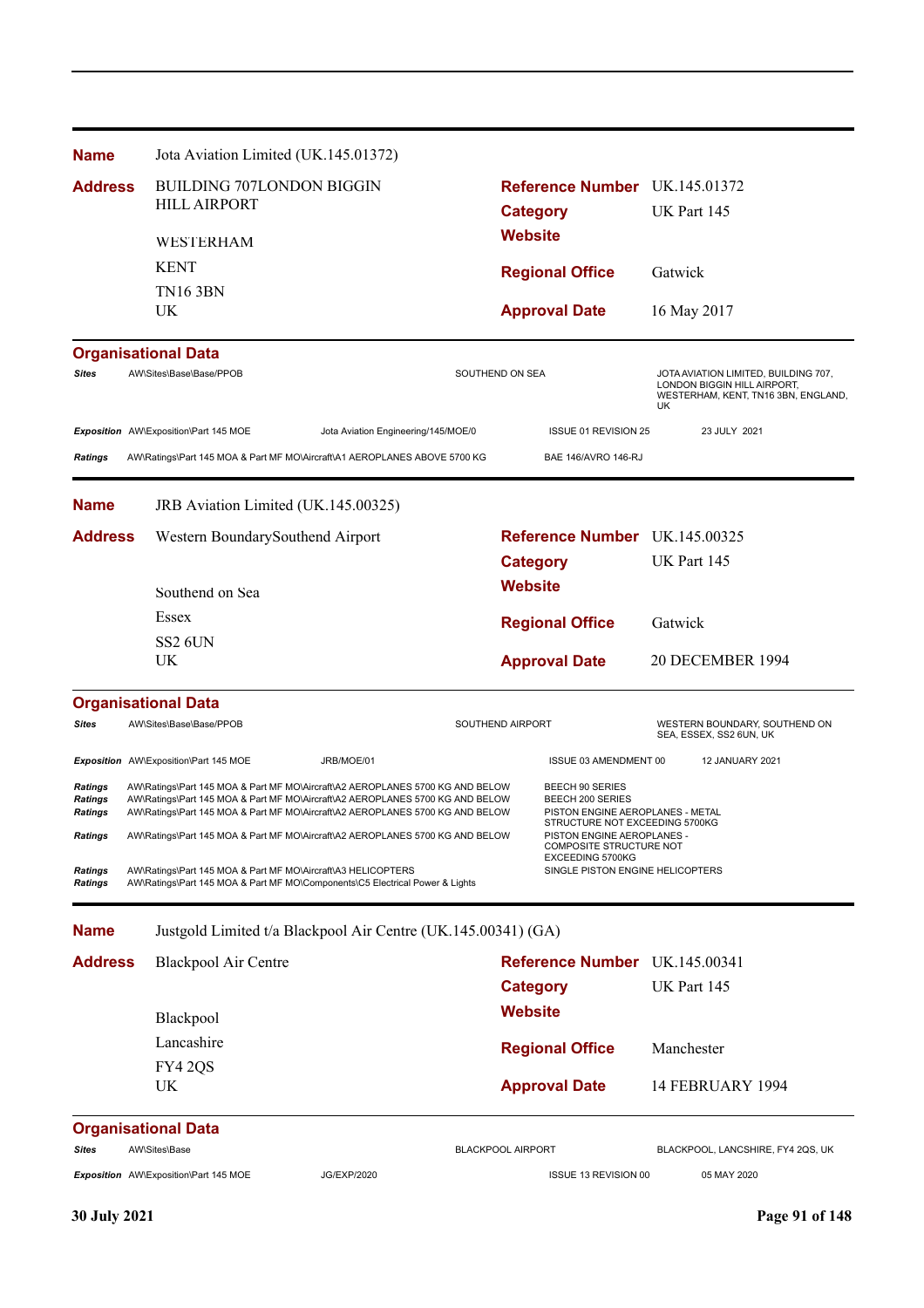| STRUCTURE NOT EXCEEDING 5700KG<br>AW\Ratings\Part 145 MOA & Part MF MO\Aircraft\A2 AEROPLANES 5700 KG AND BELOW<br>PISTON ENGINE AEROPLANES -<br><b>COMPOSITE STRUCTURE NOT</b><br>EXCEEDING 5700KG<br>AW\Ratings\Part 145 MOA & Part MF MO\Aircraft\A2 AEROPLANES 5700 KG AND BELOW<br>PISTON ENGINE AEROPLANES -<br>WOODEN STRUCTURE NOT<br>EXCEEDING 5700KG<br>AW\Ratings\Part 145 MOA & Part MF MO\Aircraft\A2 AEROPLANES 5700 KG AND BELOW<br>PISTON ENGINE AEROPLANES - MIXED<br>CONSTRUCTION NOT EXCEEDING<br>5700KG<br>Reference Number UK.145.01348<br><b>Category</b><br><b>Website</b><br><b>Regional Office</b><br><b>Approval Date</b> | UK Part 145<br>Gatwick |
|-----------------------------------------------------------------------------------------------------------------------------------------------------------------------------------------------------------------------------------------------------------------------------------------------------------------------------------------------------------------------------------------------------------------------------------------------------------------------------------------------------------------------------------------------------------------------------------------------------------------------------------------------------|------------------------|
|                                                                                                                                                                                                                                                                                                                                                                                                                                                                                                                                                                                                                                                     |                        |
|                                                                                                                                                                                                                                                                                                                                                                                                                                                                                                                                                                                                                                                     |                        |
|                                                                                                                                                                                                                                                                                                                                                                                                                                                                                                                                                                                                                                                     |                        |
|                                                                                                                                                                                                                                                                                                                                                                                                                                                                                                                                                                                                                                                     |                        |
|                                                                                                                                                                                                                                                                                                                                                                                                                                                                                                                                                                                                                                                     |                        |
|                                                                                                                                                                                                                                                                                                                                                                                                                                                                                                                                                                                                                                                     |                        |
|                                                                                                                                                                                                                                                                                                                                                                                                                                                                                                                                                                                                                                                     |                        |
|                                                                                                                                                                                                                                                                                                                                                                                                                                                                                                                                                                                                                                                     |                        |
|                                                                                                                                                                                                                                                                                                                                                                                                                                                                                                                                                                                                                                                     |                        |
|                                                                                                                                                                                                                                                                                                                                                                                                                                                                                                                                                                                                                                                     | 21 DECEMBER 2015       |
|                                                                                                                                                                                                                                                                                                                                                                                                                                                                                                                                                                                                                                                     |                        |
| ISSUE 01 REVISION 08                                                                                                                                                                                                                                                                                                                                                                                                                                                                                                                                                                                                                                | 06 MAY 2021            |
| BOMBARDIER BD700-2A12<br>DASSAULT FALCON 7X/8X SERIES<br><b>HAWKER 1000 SERIES</b><br>BOMBARDIER CL-600-2A12/2B16<br>BOMBARDIER CL-600-2B16<br>BOMBARDIER BD-100-1A10<br>BOMBARDIER BD-700-1A10<br>BOMBARDIER BD-700-1A11<br>FALCON 900 SERIES<br>FALCON 2000/2000EX<br>FALCON 2000EX EASY<br><b>GULFSTREAM GIV SERIES</b><br>GULFSTREAM GIV-X SERIES<br>GULFSTREAM GV BASIC MODEL<br>GULFSTREAM GV-SP SERIES<br><b>GULFSTREAM GVI SERIES</b><br>BAE 125 SERIES 700/800<br><b>BAE 125 SERIES</b><br>750/800XP/850XP/900XP<br><b>EMBRAER EMB-505</b>                                                                                                 |                        |
|                                                                                                                                                                                                                                                                                                                                                                                                                                                                                                                                                                                                                                                     |                        |
| Reference Number UK.145.00491                                                                                                                                                                                                                                                                                                                                                                                                                                                                                                                                                                                                                       |                        |
| <b>Category</b>                                                                                                                                                                                                                                                                                                                                                                                                                                                                                                                                                                                                                                     | UK Part 145            |
| <b>Website</b>                                                                                                                                                                                                                                                                                                                                                                                                                                                                                                                                                                                                                                      |                        |
|                                                                                                                                                                                                                                                                                                                                                                                                                                                                                                                                                                                                                                                     | Manchester             |
|                                                                                                                                                                                                                                                                                                                                                                                                                                                                                                                                                                                                                                                     |                        |
| <b>Regional Office</b>                                                                                                                                                                                                                                                                                                                                                                                                                                                                                                                                                                                                                              | 24 JUNE 1996           |
|                                                                                                                                                                                                                                                                                                                                                                                                                                                                                                                                                                                                                                                     | <b>Approval Date</b>   |

**Exposition** AW\Exposition\Part 145 MOE BQC/MOE-PART145 ISSUE 20 08 JUNE 2021

*Ratings* AW\Ratings\Part 145 MOA & Part MF MO\Components\C4 Doors — Hatches *Ratings* AW\Ratings\Part 145 MOA & Part MF MO\Components\C6 Equipment *Ratings* AW\Ratings\Part 145 MOA & Part MF MO\Components\C20 Structural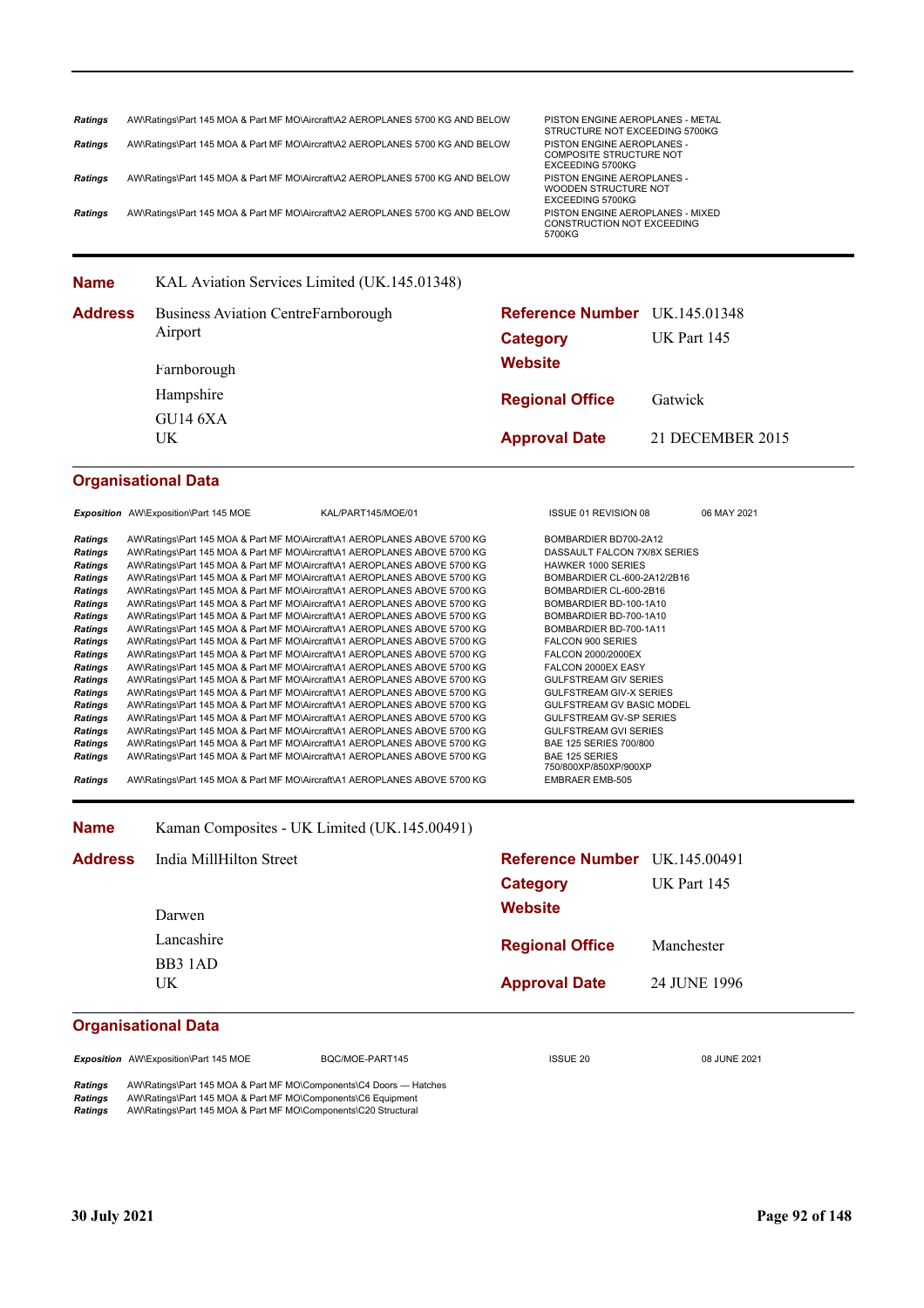| <b>Name</b>                      | Kearsley Airways Limited (UK.145.00082)                             |                                                                                      |                               |                  |  |
|----------------------------------|---------------------------------------------------------------------|--------------------------------------------------------------------------------------|-------------------------------|------------------|--|
| <b>Address</b>                   | Romeera HouseStansted Airport                                       |                                                                                      | Reference Number UK.145.00082 |                  |  |
|                                  |                                                                     |                                                                                      | <b>Category</b>               | UK Part 145      |  |
|                                  |                                                                     |                                                                                      | <b>Website</b>                |                  |  |
|                                  |                                                                     | <b>Stansted</b>                                                                      |                               |                  |  |
|                                  | Essex<br><b>CM24 1QL</b><br>UK.                                     |                                                                                      | <b>Regional Office</b>        | Gatwick          |  |
|                                  |                                                                     |                                                                                      |                               | 21 October 1993  |  |
|                                  |                                                                     |                                                                                      | <b>Approval Date</b>          |                  |  |
|                                  |                                                                     |                                                                                      |                               |                  |  |
|                                  | <b>Organisational Data</b>                                          |                                                                                      |                               |                  |  |
|                                  | Exposition AW\Exposition\Part 145 MOE                               | KAL/QC/07                                                                            | <b>REVISION 22</b>            | 23 FEBRUARY 2021 |  |
| <b>Ratings</b>                   |                                                                     | AW\Ratings\Part 145 MOA & Part MF MO\Specialised Services\D1 Non Destructive Testing | <b>ULTRASONIC</b>             |                  |  |
| <b>Ratings</b>                   |                                                                     | AW\Ratings\Part 145 MOA & Part MF MO\Specialised Services\D1 Non Destructive Testing | Magnetic Particle             |                  |  |
| <b>Ratings</b><br><b>Ratings</b> | AW\Ratings\Part 145 MOA & Part MF MO\Components\C1 Air Cond & Press | AW\Ratings\Part 145 MOA & Part MF MO\Specialised Services\D1 Non Destructive Testing | <b>Liquid Penetrant</b>       |                  |  |
| <b>Ratings</b>                   |                                                                     | AW\Ratings\Part 145 MOA & Part MF MO\Components\C5 Electrical Power & Lights         |                               |                  |  |
| <b>Ratings</b>                   | AW\Ratings\Part 145 MOA & Part MF MO\Components\C6 Equipment        |                                                                                      |                               |                  |  |
| <b>Ratings</b>                   | AW\Ratings\Part 145 MOA & Part MF MO\Components\C7 Engine - APU     |                                                                                      |                               |                  |  |
| <b>Ratings</b>                   | AW\Ratings\Part 145 MOA & Part MF MO\Components\C8 Flight Controls  |                                                                                      |                               |                  |  |
| <b>Ratings</b>                   | AW\Ratings\Part 145 MOA & Part MF MO\Components\C9 Fuel             |                                                                                      |                               |                  |  |
| <b>Ratings</b>                   | AW\Ratings\Part 145 MOA & Part MF MO\Components\C12 Hydraulic Power |                                                                                      |                               |                  |  |
| <b>Ratings</b>                   |                                                                     | AW\Ratings\Part 145 MOA & Part MF MO\Components\C13 Indicating — recording system    |                               |                  |  |
| <b>Ratings</b>                   | AW\Ratings\Part 145 MOA & Part MF MO\Components\C14 Landing Gear    |                                                                                      |                               |                  |  |
| <b>Ratings</b>                   | AW\Ratings\Part 145 MOA & Part MF MO\Components\C15 Oxygen          |                                                                                      |                               |                  |  |
| <b>Ratings</b>                   |                                                                     | AW\Ratings\Part 145 MOA & Part MF MO\Components\C17 Pneumatic & Vacuum               |                               |                  |  |
| <b>Ratings</b>                   |                                                                     | AW\Ratings\Part 145 MOA & Part MF MO\Components\C18 Protection ice/rain/fire         |                               |                  |  |
| <b>Ratings</b>                   |                                                                     | AW\Ratings\Part 145 MOA & Part MF MO\Specialised Services\D1 Non Destructive Testing | <b>Eddy Current</b>           |                  |  |

#### **Name** KLM UK Engineering Limited (UK.145.00127)

| <b>Address</b> | Liberator RoadNorwich Airport     | Reference Number UK.145.00127 |                  |
|----------------|-----------------------------------|-------------------------------|------------------|
|                |                                   | Category                      | UK Part 145      |
|                | <b>Norwich</b>                    | <b>Website</b>                |                  |
|                | Norfolk<br><b>Regional Office</b> | Gatwick                       |                  |
|                | NR6 6ER<br>UK.                    | <b>Approval Date</b>          | 31 DECEMBER 1993 |

# **Organisational Data**

| <b>Sites</b>                                                                                                                                                                     | AW\Sites\Base\Base/PPOB                                                                                                                                                                                                                                                                                                                                                                                                                                                                                                                                                                                                                                                                                                                                                     |                 | NORWICH INTERNATIONAL AIRPORT |                                                                                                                                                                                                                                                                                                               | NR6 6ER. UK | LIBERATOR ROAD, NORWICH, NORFOLK,                                          |
|----------------------------------------------------------------------------------------------------------------------------------------------------------------------------------|-----------------------------------------------------------------------------------------------------------------------------------------------------------------------------------------------------------------------------------------------------------------------------------------------------------------------------------------------------------------------------------------------------------------------------------------------------------------------------------------------------------------------------------------------------------------------------------------------------------------------------------------------------------------------------------------------------------------------------------------------------------------------------|-----------------|-------------------------------|---------------------------------------------------------------------------------------------------------------------------------------------------------------------------------------------------------------------------------------------------------------------------------------------------------------|-------------|----------------------------------------------------------------------------|
|                                                                                                                                                                                  | <b>Exposition</b> AW\Exposition\Part 145 MOE                                                                                                                                                                                                                                                                                                                                                                                                                                                                                                                                                                                                                                                                                                                                | KLMuk/MOE04/01P |                               | <b>REVISION 75</b>                                                                                                                                                                                                                                                                                            |             | 24 JUNE 2021                                                               |
| <b>Ratings</b><br><b>Ratings</b><br><b>Ratings</b><br><b>Ratings</b><br><b>Ratings</b><br><b>Ratings</b><br><b>Ratings</b><br><b>Ratings</b><br><b>Ratings</b><br><b>Ratings</b> | AW\Ratings\Part 145 MOA & Part MF MO\Aircraft\A1 AEROPLANES ABOVE 5700 KG<br>AW\Ratings\Part 145 MOA & Part MF MO\Aircraft\A1 AEROPLANES ABOVE 5700 KG<br>AW\Ratings\Part 145 MOA & Part MF MO\Aircraft\A1 AEROPLANES ABOVE 5700 KG<br>AW\Ratings\Part 145 MOA & Part MF MO\Aircraft\A1 AEROPLANES ABOVE 5700 KG<br>AW\Ratings\Part 145 MOA & Part MF MO\Aircraft\A1 AEROPLANES ABOVE 5700 KG<br>AW\Ratings\Part 145 MOA & Part MF MO\Aircraft\A1 AEROPLANES ABOVE 5700 KG<br>AW\Ratings\Part 145 MOA & Part MF MO\Aircraft\A1 AEROPLANES ABOVE 5700 KG<br>AW\Ratings\Part 145 MOA & Part MF MO\Aircraft\A1 AEROPLANES ABOVE 5700 KG<br>AW\Ratings\Part 145 MOA & Part MF MO\Aircraft\A1 AEROPLANES ABOVE 5700 KG<br>AW\Ratings\Part 145 MOA & Part MF MO\Engine\B1 TURBINE |                 |                               | AIRBUS A318/A319/A320/A321<br>AVRO 146 RJ70/RJ85/RJ100/RJ115<br><b>SERIES</b><br>BAE 146-100/200/300 SERIES<br>BOEING 737-300/400/500 SERIES<br>BOEING 737-600/700/800/900 SERIES<br><b>EMBRAER ERJ-170 SERIES</b><br><b>EMBRAER ERJ-190 SERIES</b><br><b>FOKKER F28 MK 0070</b><br><b>FOKKER F28 MK 0100</b> |             | LIMITED TO MAINTENANCE,<br><b>EXCLUDING OVERHAUL OF</b>                    |
| <b>Ratings</b><br>Ratings<br><b>Ratings</b>                                                                                                                                      | AW\Ratings\Part 145 MOA & Part MF MO\Components\C1 Air Cond & Press<br>AW\Ratings\Part 145 MOA & Part MF MO\Components\C4 Doors — Hatches<br>AW\Ratings\Part 145 MOA & Part MF MO\Components\C5 Electrical Power & Lights                                                                                                                                                                                                                                                                                                                                                                                                                                                                                                                                                   |                 |                               |                                                                                                                                                                                                                                                                                                               |             | <b>ENGINES THAT MAY BE</b><br>INSTALLED IN AIRCRAFT IN<br>RATING A1 ABOVE. |

- **Ratings** AW\Ratings\Part 145 MOA & Part MF MO\Components\C6 Equipment<br>**Ratings** AW\Ratings\Part 145 MOA & Part MF MO\Components\C7 Engine --
- **Ratings AW\Ratings\Part 145 MOA & Part MF MO\Components\C7 Engine APU<br>Ratings AW\Ratings\Part 145 MOA & Part MF MO\Components\C7 Engine APU<br>Ratings AW\Ratings\Part 145 MOA & Part MF MO\Components\C8 Flight Controls**
- **Ratings** AW\Ratings\Part 145 MOA & Part MF MO\Components\C8 Flight Controls<br>**Ratings** AW\Ratings\Part 145 MOA & Part MF MO\Components\C9 Fuel *Ratings* AW\Ratings\Part 145 MOA & Part MF MO\Components\C9 Fuel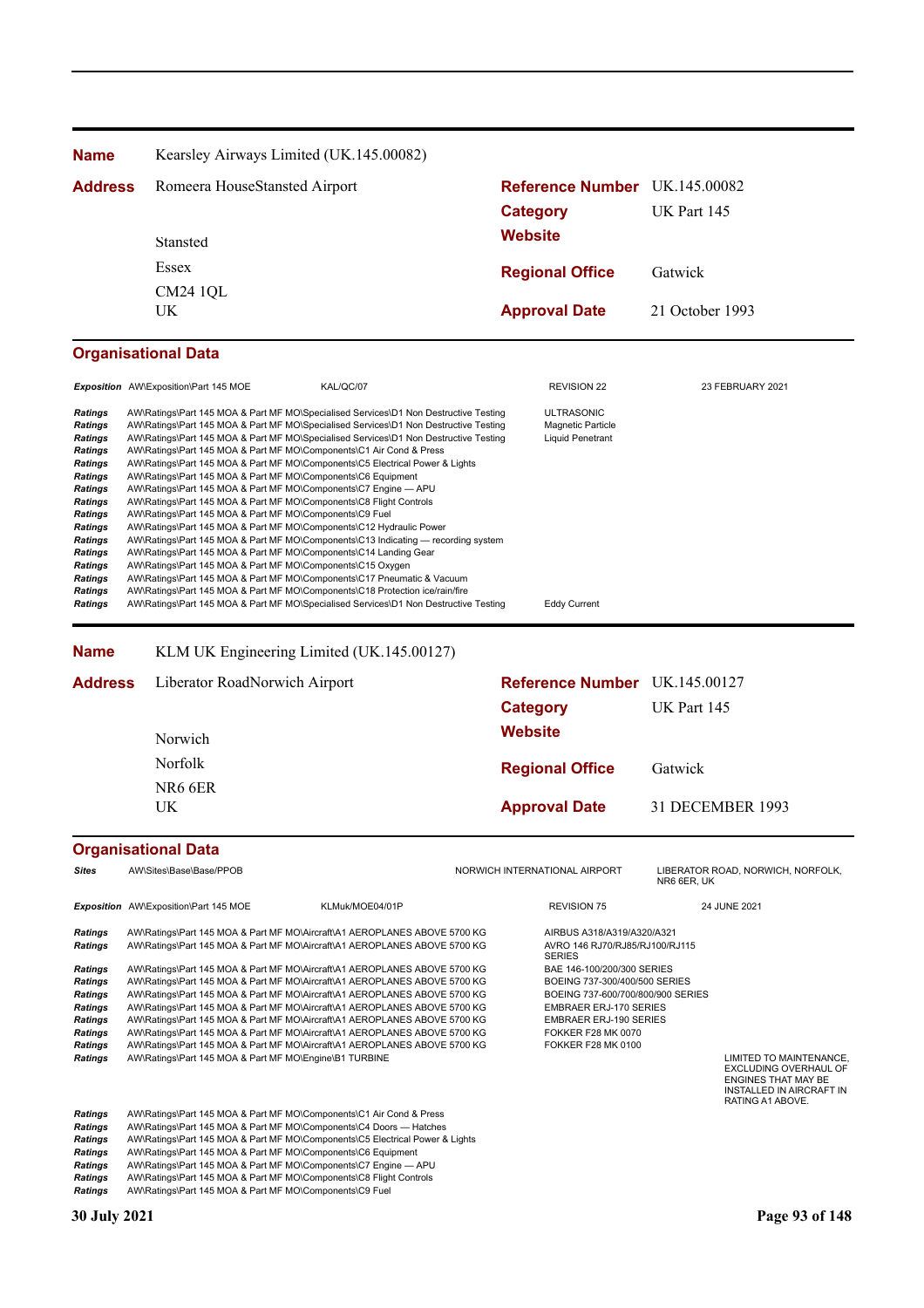| Ratings<br>Ratings<br>Ratings<br>Ratings<br>Ratings<br>Ratings<br>Ratings<br>Ratings<br>Ratings<br>Ratings<br>Ratings<br>Ratings | AW\Ratings\Part 145 MOA & Part MF MO\Components\C12 Hydraulic Power<br>AW\Ratings\Part 145 MOA & Part MF MO\Components\C14 Landing Gear<br>AW\Ratings\Part 145 MOA & Part MF MO\Components\C15 Oxygen<br>AW\Ratings\Part 145 MOA & Part MF MO\Components\C19 Windows<br>AW\Ratings\Part 145 MOA & Part MF MO\Components\C20 Structural | AW\Ratings\Part 145 MOA & Part MF MO\Components\C17 Pneumatic & Vacuum<br>AW\Ratings\Part 145 MOA & Part MF MO\Components\C18 Protection ice/rain/fire<br>AW\Ratings\Part 145 MOA & Part MF MO\Specialised Services\D1 Non Destructive Testing<br>AW\Ratings\Part 145 MOA & Part MF MO\Specialised Services\D1 Non Destructive Testing<br>AW\Ratings\Part 145 MOA & Part MF MO\Specialised Services\D1 Non Destructive Testing<br>AW\Ratings\Part 145 MOA & Part MF MO\Specialised Services\D1 Non Destructive Testing<br>AW\Ratings\Part 145 MOA & Part MF MO\Aircraft\A1 AEROPLANES ABOVE 5700 KG |                 | <b>EDDY CURRENT</b><br><b>LIQUID PENETRANT</b><br><b>MAGNETIC PARTICLE</b><br><b>ULTRASONIC</b><br><b>BOEING 737-8</b>    |                                               |  |
|----------------------------------------------------------------------------------------------------------------------------------|----------------------------------------------------------------------------------------------------------------------------------------------------------------------------------------------------------------------------------------------------------------------------------------------------------------------------------------|-----------------------------------------------------------------------------------------------------------------------------------------------------------------------------------------------------------------------------------------------------------------------------------------------------------------------------------------------------------------------------------------------------------------------------------------------------------------------------------------------------------------------------------------------------------------------------------------------------|-----------------|---------------------------------------------------------------------------------------------------------------------------|-----------------------------------------------|--|
| <b>Name</b>                                                                                                                      |                                                                                                                                                                                                                                                                                                                                        | KNSI Aviation Engineering Limited (UK.145.01360)                                                                                                                                                                                                                                                                                                                                                                                                                                                                                                                                                    |                 |                                                                                                                           |                                               |  |
| Address                                                                                                                          | Diamond Hangar-Aviation HubLong<br>Border RoadLondon Stansted Airport                                                                                                                                                                                                                                                                  |                                                                                                                                                                                                                                                                                                                                                                                                                                                                                                                                                                                                     | <b>Category</b> | <b>Reference Number</b> UK.145.01360                                                                                      | UK Part 145                                   |  |
|                                                                                                                                  | Stansted                                                                                                                                                                                                                                                                                                                               |                                                                                                                                                                                                                                                                                                                                                                                                                                                                                                                                                                                                     | <b>Website</b>  |                                                                                                                           |                                               |  |
|                                                                                                                                  | Essex                                                                                                                                                                                                                                                                                                                                  |                                                                                                                                                                                                                                                                                                                                                                                                                                                                                                                                                                                                     |                 | <b>Regional Office</b>                                                                                                    | Gatwick                                       |  |
|                                                                                                                                  | <b>CM24 1RE</b><br>UK                                                                                                                                                                                                                                                                                                                  |                                                                                                                                                                                                                                                                                                                                                                                                                                                                                                                                                                                                     |                 | <b>Approval Date</b>                                                                                                      | 05 October 2016                               |  |
| Sites                                                                                                                            | <b>Organisational Data</b><br>AW\Sites\2nd Site                                                                                                                                                                                                                                                                                        | <b>NEGOMBO</b>                                                                                                                                                                                                                                                                                                                                                                                                                                                                                                                                                                                      |                 |                                                                                                                           | 199 ST JOSEPH, NEGOMBO, SRI LANKA,<br>GQ11500 |  |
| Ratings                                                                                                                          | Exposition AW\Exposition\Part 145 MOE<br>AW\Ratings\Part 145 MOA & Part MF MO\Components\C6 Equipment                                                                                                                                                                                                                                  | NO KNSI-01-MOE                                                                                                                                                                                                                                                                                                                                                                                                                                                                                                                                                                                      |                 | ISSUE 03 REVISION 00                                                                                                      | 23 JUNE 2021                                  |  |
| <b>Name</b>                                                                                                                      | Leonardo MW Limited (UK.145.01374)                                                                                                                                                                                                                                                                                                     |                                                                                                                                                                                                                                                                                                                                                                                                                                                                                                                                                                                                     |                 |                                                                                                                           |                                               |  |
| <b>Address</b>                                                                                                                   | Lysander Road                                                                                                                                                                                                                                                                                                                          |                                                                                                                                                                                                                                                                                                                                                                                                                                                                                                                                                                                                     |                 | Reference Number UK.145.01374                                                                                             |                                               |  |
|                                                                                                                                  |                                                                                                                                                                                                                                                                                                                                        |                                                                                                                                                                                                                                                                                                                                                                                                                                                                                                                                                                                                     | <b>Category</b> |                                                                                                                           | UK Part 145                                   |  |
|                                                                                                                                  | Yeovil                                                                                                                                                                                                                                                                                                                                 |                                                                                                                                                                                                                                                                                                                                                                                                                                                                                                                                                                                                     | <b>Website</b>  |                                                                                                                           |                                               |  |
|                                                                                                                                  | Somerset                                                                                                                                                                                                                                                                                                                               |                                                                                                                                                                                                                                                                                                                                                                                                                                                                                                                                                                                                     |                 | <b>Regional Office</b>                                                                                                    | Gatwick                                       |  |
|                                                                                                                                  | <b>BA20 2YB</b><br>UK.                                                                                                                                                                                                                                                                                                                 |                                                                                                                                                                                                                                                                                                                                                                                                                                                                                                                                                                                                     |                 | <b>Approval Date</b>                                                                                                      | 22 DECEMBER 2016                              |  |
|                                                                                                                                  | <b>Organisational Data</b>                                                                                                                                                                                                                                                                                                             |                                                                                                                                                                                                                                                                                                                                                                                                                                                                                                                                                                                                     |                 |                                                                                                                           |                                               |  |
|                                                                                                                                  | Exposition AW\Exposition\Part 145 MOE                                                                                                                                                                                                                                                                                                  | CRS03                                                                                                                                                                                                                                                                                                                                                                                                                                                                                                                                                                                               |                 | <b>ISSUE 25</b>                                                                                                           | <b>15 JANUARY 2021</b>                        |  |
| Ratings<br>Ratings<br>Ratings<br>Ratings<br>Ratings<br>Ratings<br>Ratings<br>Ratings                                             | AW\Ratings\Part 145 MOA & Part MF MO\Aircraft\A3 HELICOPTERS<br>AW\Ratings\Part 145 MOA & Part MF MO\Aircraft\A3 HELICOPTERS<br>AW\Ratings\Part 145 MOA & Part MF MO\Aircraft\A3 HELICOPTERS<br>AW\Ratings\Part 145 MOA & Part MF MO\Components\C6 Equipment                                                                           | AW\Ratings\Part 145 MOA & Part MF MO\Components\C10 Helicopter — Rotors<br>AW\Ratings\Part 145 MOA & Part MF MO\Components\C11 Helicopter - Trans<br>AW\Ratings\Part 145 MOA & Part MF MO\Specialised Services\D1 Non Destructive Testing<br>AW\Ratings\Part 145 MOA & Part MF MO\Specialised Services\D1 Non Destructive Testing                                                                                                                                                                                                                                                                   |                 | <b>AGUSTA A109 SERIES</b><br>AGUSTA AW139 SERIES<br>AGUSTA AW189 SERIES<br><b>EDDY CURRENT</b><br><b>LIQUID PENETRANT</b> |                                               |  |
| Ratings<br>Ratings<br>Ratings                                                                                                    |                                                                                                                                                                                                                                                                                                                                        | AW\Ratings\Part 145 MOA & Part MF MO\Specialised Services\D1 Non Destructive Testing<br>AW\Ratings\Part 145 MOA & Part MF MO\Specialised Services\D1 Non Destructive Testing<br>AW\Ratings\Part 145 MOA & Part MF MO\Specialised Services\D1 Non Destructive Testing                                                                                                                                                                                                                                                                                                                                |                 | MAGNETIC PARTICLE<br><b>RADIOGRAPHIC</b><br><b>ULTRASONIC</b>                                                             |                                               |  |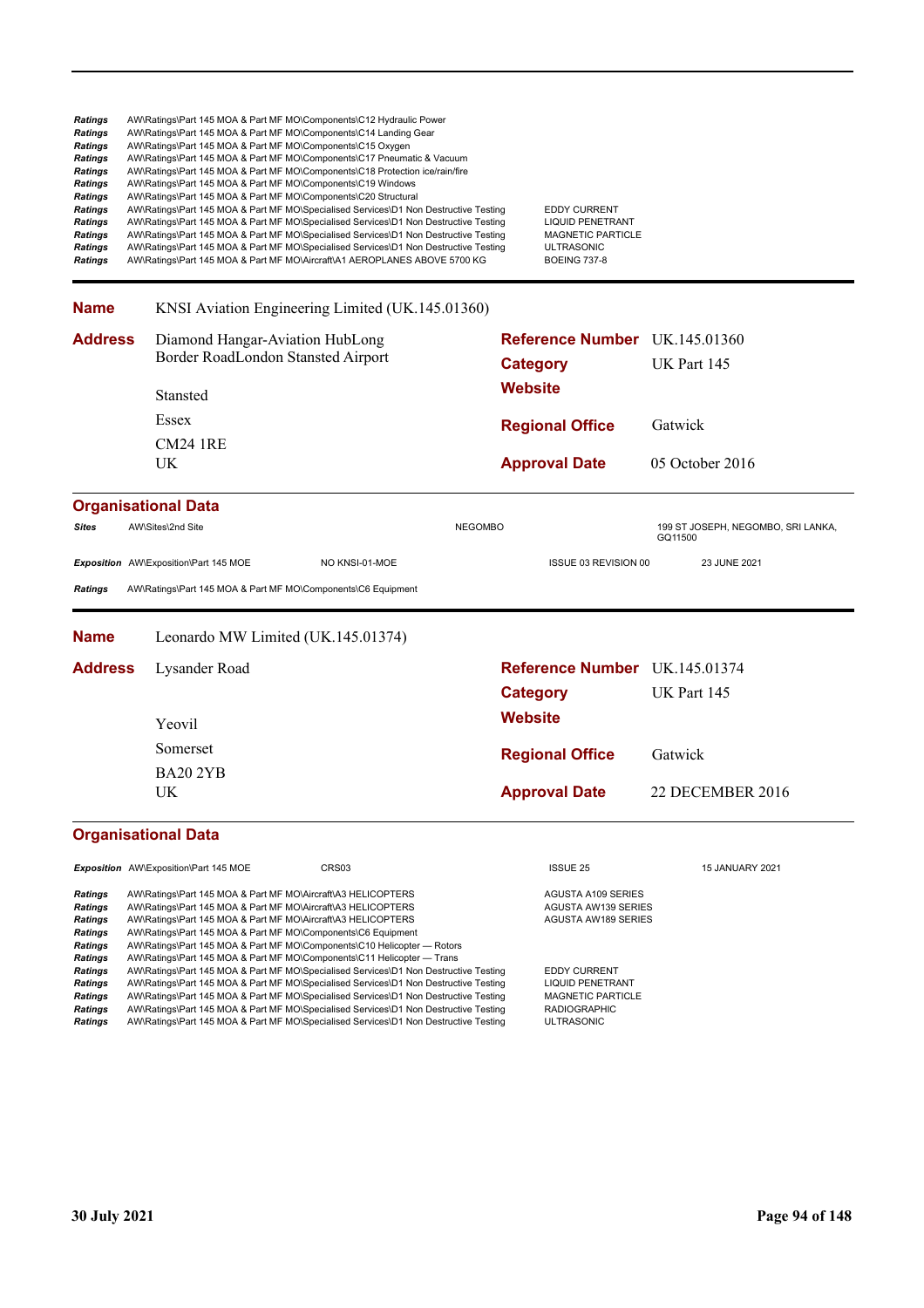| <b>Name</b>                                                                  | Leonardo UK Limited (UK.145.00748)                                                                                                                                                                                                                                                                                                                                                                                                                                         |                 |                                                                                                                                      |                                                                    |  |  |
|------------------------------------------------------------------------------|----------------------------------------------------------------------------------------------------------------------------------------------------------------------------------------------------------------------------------------------------------------------------------------------------------------------------------------------------------------------------------------------------------------------------------------------------------------------------|-----------------|--------------------------------------------------------------------------------------------------------------------------------------|--------------------------------------------------------------------|--|--|
| <b>Address</b>                                                               | Sigma HouseChristopher Martin Road                                                                                                                                                                                                                                                                                                                                                                                                                                         |                 | Reference Number UK.145.00748                                                                                                        |                                                                    |  |  |
|                                                                              |                                                                                                                                                                                                                                                                                                                                                                                                                                                                            |                 | <b>Category</b>                                                                                                                      | UK Part 145                                                        |  |  |
|                                                                              | Basildon                                                                                                                                                                                                                                                                                                                                                                                                                                                                   |                 | <b>Website</b>                                                                                                                       |                                                                    |  |  |
|                                                                              | Essex                                                                                                                                                                                                                                                                                                                                                                                                                                                                      |                 | <b>Regional Office</b>                                                                                                               | Gatwick                                                            |  |  |
|                                                                              | <b>SS14 3EL</b>                                                                                                                                                                                                                                                                                                                                                                                                                                                            |                 |                                                                                                                                      |                                                                    |  |  |
|                                                                              | UK                                                                                                                                                                                                                                                                                                                                                                                                                                                                         |                 | <b>Approval Date</b>                                                                                                                 | 06 SEPTEMBER 2000                                                  |  |  |
|                                                                              | <b>Organisational Data</b>                                                                                                                                                                                                                                                                                                                                                                                                                                                 |                 |                                                                                                                                      |                                                                    |  |  |
|                                                                              | Exposition AW\Exposition\Part 145 MOE<br>EXO-EASA145                                                                                                                                                                                                                                                                                                                                                                                                                       |                 | <b>REVISION 19</b>                                                                                                                   | 27 APRIL 2021                                                      |  |  |
| <b>Ratings</b>                                                               | AW\Ratings\Part 145 MOA & Part MF MO\Components\C3 Comms and Nav                                                                                                                                                                                                                                                                                                                                                                                                           |                 | C3 Comms and Nav                                                                                                                     |                                                                    |  |  |
| <b>Name</b>                                                                  | Licensed Aircraft Maintenance (2012) Limited (UK.145.01433)                                                                                                                                                                                                                                                                                                                                                                                                                |                 |                                                                                                                                      |                                                                    |  |  |
| <b>Address</b>                                                               | Beauport HouseL'Avenue de la                                                                                                                                                                                                                                                                                                                                                                                                                                               |                 | Reference Number UK.145.01433                                                                                                        |                                                                    |  |  |
|                                                                              | Commune                                                                                                                                                                                                                                                                                                                                                                                                                                                                    |                 | <b>Category</b>                                                                                                                      | UK Part 145                                                        |  |  |
|                                                                              | <b>St Peter</b>                                                                                                                                                                                                                                                                                                                                                                                                                                                            |                 | <b>Website</b>                                                                                                                       |                                                                    |  |  |
|                                                                              | Jersey<br>JE3 7BY                                                                                                                                                                                                                                                                                                                                                                                                                                                          |                 | <b>Regional Office</b>                                                                                                               | Gatwick                                                            |  |  |
|                                                                              |                                                                                                                                                                                                                                                                                                                                                                                                                                                                            |                 |                                                                                                                                      |                                                                    |  |  |
| Jersey                                                                       |                                                                                                                                                                                                                                                                                                                                                                                                                                                                            |                 | <b>Approval Date</b>                                                                                                                 |                                                                    |  |  |
|                                                                              | <b>Organisational Data</b>                                                                                                                                                                                                                                                                                                                                                                                                                                                 |                 |                                                                                                                                      |                                                                    |  |  |
|                                                                              | LAM/MOE/1<br>Exposition AW\Exposition\Part 145 MOE                                                                                                                                                                                                                                                                                                                                                                                                                         |                 | REVISION 02                                                                                                                          | 11 JUNE 2021                                                       |  |  |
| Ratings<br>Ratings<br><b>Ratings</b><br>Ratings<br>Ratings<br><b>Ratings</b> | AW\Ratings\Part 145 MOA & Part MF MO\Aircraft\A1 AEROPLANES ABOVE 5700 KG<br>AW\Ratings\Part 145 MOA & Part MF MO\Aircraft\A1 AEROPLANES ABOVE 5700 KG<br>AW\Ratings\Part 145 MOA & Part MF MO\Aircraft\A1 AEROPLANES ABOVE 5700 KG<br>AW\Ratings\Part 145 MOA & Part MF MO\Aircraft\A1 AEROPLANES ABOVE 5700 KG<br>AW\Ratings\Part 145 MOA & Part MF MO\Aircraft\A1 AEROPLANES ABOVE 5700 KG<br>AW\Ratings\Part 145 MOA & Part MF MO\Aircraft\A1 AEROPLANES ABOVE 5700 KG |                 | ATR 42-400/500/72-212A<br>ATR 72-100/200<br>BOEING 737-300/400/500<br>BOEING 737-600/700/800/900<br><b>BAe ATP</b><br>ATR 42-200/300 | Limited to B1 tasks only<br>Limited to B1 tasks only               |  |  |
| <b>Name</b>                                                                  | Loganair Limited (UK.145.00626)                                                                                                                                                                                                                                                                                                                                                                                                                                            |                 |                                                                                                                                      |                                                                    |  |  |
| <b>Address</b>                                                               | Loganair Limited, Cirrus, 9                                                                                                                                                                                                                                                                                                                                                                                                                                                |                 | Reference Number UK.145.00626                                                                                                        |                                                                    |  |  |
|                                                                              | Marchburn Drive, Glasgow Airport                                                                                                                                                                                                                                                                                                                                                                                                                                           |                 | <b>Category</b>                                                                                                                      | UK Part 145                                                        |  |  |
|                                                                              | Business Park, Glasgow Airport<br>Paisley                                                                                                                                                                                                                                                                                                                                                                                                                                  |                 | <b>Website</b>                                                                                                                       |                                                                    |  |  |
|                                                                              |                                                                                                                                                                                                                                                                                                                                                                                                                                                                            |                 | <b>Regional Office</b>                                                                                                               | Stirling                                                           |  |  |
|                                                                              | PA3 2SJ                                                                                                                                                                                                                                                                                                                                                                                                                                                                    |                 |                                                                                                                                      |                                                                    |  |  |
|                                                                              | UK                                                                                                                                                                                                                                                                                                                                                                                                                                                                         |                 | <b>Approval Date</b>                                                                                                                 | 06 APRIL 1998                                                      |  |  |
|                                                                              | <b>Organisational Data</b>                                                                                                                                                                                                                                                                                                                                                                                                                                                 |                 |                                                                                                                                      |                                                                    |  |  |
| Sites                                                                        | AW\Sites\Base\Base/2nd Site                                                                                                                                                                                                                                                                                                                                                                                                                                                | <b>KIRKWALL</b> |                                                                                                                                      | KIRKWALL AIRPORT, KIRKWALL, ORKNEY<br>ISLANDS, KW15 1TH            |  |  |
| Sites                                                                        | AW\Sites\Base\Base/2nd Site                                                                                                                                                                                                                                                                                                                                                                                                                                                | ABERDEEN        |                                                                                                                                      | SWIFT HANGAR, FOINAVON CLOSE, DYCE,<br>ABERDEEN, AB21 7EG          |  |  |
| Sites                                                                        | AW\Sites\Base\Base/2nd Site                                                                                                                                                                                                                                                                                                                                                                                                                                                | <b>DUNDEE</b>   |                                                                                                                                      | DUNDEE AIRPORT, MAYO AVENUE,<br>RIVERSIDE DRIVE, DUNDEE, DD2 1XG   |  |  |
| Sites                                                                        | AW\Sites\Base\Base/PPOB                                                                                                                                                                                                                                                                                                                                                                                                                                                    |                 | <b>GLASGOW AIRPORT</b>                                                                                                               | HANGAR 11, ST ANDREWS DRIVE,<br>GLASGOW AIRPORT, PAISLEY, PA3 2TG. |  |  |
|                                                                              | Exposition AW\Exposition\Part 145 MOE<br>CPL 1001                                                                                                                                                                                                                                                                                                                                                                                                                          |                 | <b>ISSUE 37</b>                                                                                                                      | 30 JUNE 2021                                                       |  |  |
| <b>Ratings</b><br><b>Ratings</b>                                             | AW\Ratings\Part 145 MOA & Part MF MO\Components\C1 Air Cond & Press<br>AW\Ratings\Part 145 MOA & Part MF MO\Components\C3 Comms and Nav                                                                                                                                                                                                                                                                                                                                    |                 |                                                                                                                                      |                                                                    |  |  |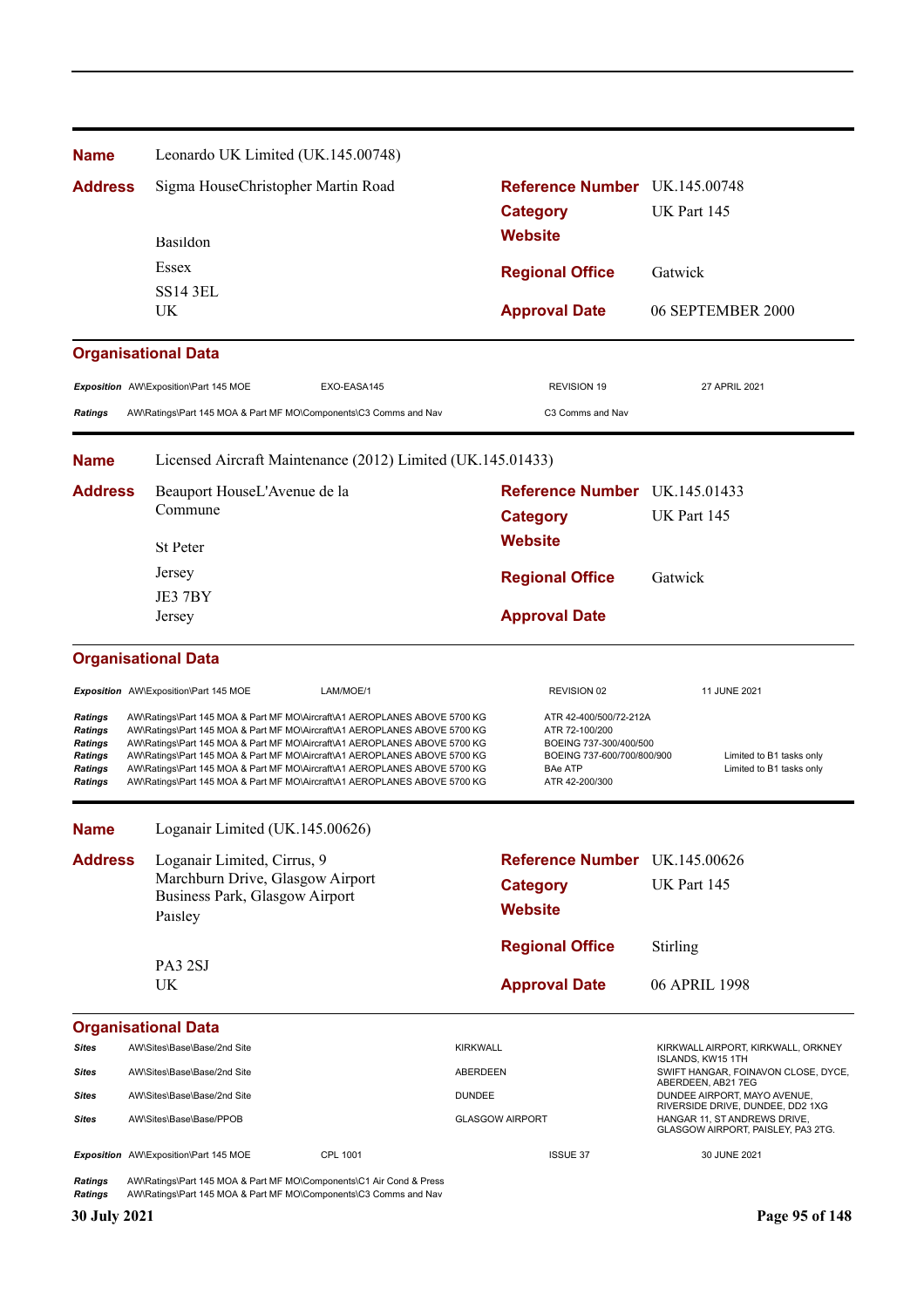| <b>Ratings</b> | AW\Ratings\Part 145 MOA & Part MF MO\Components\C4 Doors - Hatches                |                                                           |                                                      |
|----------------|-----------------------------------------------------------------------------------|-----------------------------------------------------------|------------------------------------------------------|
| <b>Ratings</b> | AW\Ratings\Part 145 MOA & Part MF MO\Components\C5 Electrical Power & Lights      |                                                           |                                                      |
| <b>Ratings</b> | AW\Ratings\Part 145 MOA & Part MF MO\Components\C6 Equipment                      |                                                           |                                                      |
| <b>Ratings</b> | AW\Ratings\Part 145 MOA & Part MF MO\Components\C7 Engine - APU                   |                                                           |                                                      |
| <b>Ratings</b> | AW\Ratings\Part 145 MOA & Part MF MO\Components\C8 Flight Controls                |                                                           |                                                      |
| <b>Ratings</b> | AW\Ratings\Part 145 MOA & Part MF MO\Components\C9 Fuel                           |                                                           |                                                      |
| <b>Ratings</b> | AW\Ratings\Part 145 MOA & Part MF MO\Components\C12 Hydraulic Power               |                                                           |                                                      |
| <b>Ratings</b> | AW\Ratings\Part 145 MOA & Part MF MO\Components\C13 Indicating — recording system |                                                           |                                                      |
| <b>Ratings</b> | AW\Ratings\Part 145 MOA & Part MF MO\Components\C14 Landing Gear                  |                                                           |                                                      |
| <b>Ratings</b> | AW\Ratings\Part 145 MOA & Part MF MO\Components\C15 Oxygen                        |                                                           |                                                      |
| <b>Ratings</b> | AW\Ratings\Part 145 MOA & Part MF MO\Components\C16 Propellers                    |                                                           |                                                      |
| <b>Ratings</b> | AW\Ratings\Part 145 MOA & Part MF MO\Components\C17 Pneumatic & Vacuum            |                                                           |                                                      |
| <b>Ratings</b> | AW\Ratings\Part 145 MOA & Part MF MO\Components\C18 Protection ice/rain/fire      |                                                           |                                                      |
| <b>Ratings</b> | AW\Ratings\Part 145 MOA & Part MF MO\Components\C19 Windows                       |                                                           |                                                      |
| <b>Ratings</b> | AW\Ratings\Part 145 MOA & Part MF MO\Components\C20 Structural                    |                                                           |                                                      |
| <b>Ratings</b> | AW\Ratings\Part 145 MOA & Part MF MO\Aircraft\A1 AEROPLANES ABOVE 5700 KG         | <b>DORNIER 328-100</b>                                    |                                                      |
| <b>Ratings</b> | AW\Ratings\Part 145 MOA & Part MF MO\Aircraft\A1 AEROPLANES ABOVE 5700 KG         | EMBRAER ERJ 135/145 SERIES                                |                                                      |
| <b>Ratings</b> | AW\Ratings\Part 145 MOA & Part MF MO\Aircraft\A1 AEROPLANES ABOVE 5700 KG         | SAAB 340 SERIES                                           |                                                      |
| <b>Ratings</b> | AW\Ratings\Part 145 MOA & Part MF MO\Aircraft\A2 AEROPLANES 5700 KG AND BELOW     | <b>BRITTEN NORMAN BN2A/2B SERIES</b>                      |                                                      |
| <b>Ratings</b> | AW\Ratings\Part 145 MOA & Part MF MO\Aircraft\A2 AEROPLANES 5700 KG AND BELOW     | DE HAVILLAND DHC-6 SERIES                                 |                                                      |
| <b>Ratings</b> | AW\Ratings\Part 145 MOA & Part MF MO\Engine\B1 TURBINE                            | GENERAL ELECTRIC CT7-5 & 9 SERIES LIMITED TO MAINTENANCE. | <b>EXCLUDING OVERHAUL</b>                            |
| <b>Ratings</b> | AW\Ratings\Part 145 MOA & Part MF MO\Engine\B1 TURBINE                            | <b>PWC PT6A SERIES</b>                                    | LIMITED TO MAINTENANCE.<br><b>EXCLUDING OVERHAUL</b> |
| <b>Ratings</b> | AW\Ratings\Part 145 MOA & Part MF MO\Engine\B1 TURBINE                            | PWC PW119 SERIES                                          | LIMITED TO MAINTENANCE.<br><b>EXCLUDING OVERHAUL</b> |
| <b>Ratings</b> | AW\Ratings\Part 145 MOA & Part MF MO\Engine\B1 TURBINE                            | ROLLS ROYCE CORP AE2100 SERIES                            | LIMITED TO MAINTENANCE,<br><b>EXCLUDING OVERHAUL</b> |
| <b>Ratings</b> | AW\Ratings\Part 145 MOA & Part MF MO\Engine\B2 PISTON                             | LYCOMING O-540 SERIES                                     | LIMITED TO MAINTENANCE.<br><b>EXCLUDING OVERHAUL</b> |
| <b>Ratings</b> | AW\Ratings\Part 145 MOA & Part MF MO\Engine\B3 APU                                | HAMILTON SUNDSTRAND T-62T SERIESLIMITED TO MAINTENANCE.   | <b>EXCLUDING OVERHAUL</b>                            |
| <b>Ratings</b> | AW\Ratings\Part 145 MOA & Part MF MO\Engine\B3 APU                                | HONEYWELL GTCP36 SERIES                                   | LIMITED TO MAINTENANCE.<br><b>EXCLUDING OVERHAUL</b> |
| <b>Ratings</b> | AW\Ratings\Part 145 MOA & Part MF MO\Engine\B1 TURBINE                            | PWC PW120 SERIES                                          |                                                      |
| <b>Ratings</b> | AW\Ratings\Part 145 MOA & Part MF MO\Aircraft\A1 AEROPLANES ABOVE 5700 KG         | ATR 42 SERIES                                             |                                                      |
| <b>Ratings</b> | AW\Ratings\Part 145 MOA & Part MF MO\Aircraft\A1 AEROPLANES ABOVE 5700 KG         | ATR 72 SERIES                                             |                                                      |
| <b>Ratings</b> | AW\Ratings\Part 145 MOA & Part MF MO\Aircraft\A1 AEROPLANES ABOVE 5700 KG         | AIRBUS A319/320/321 SERIES                                |                                                      |
| Ratings        | AW\Ratings\Part 145 MOA & Part MF MO\Engine\B1 TURBINE                            | Allison (RR Corp) AE3007                                  | <b>Excluding Overhaul</b>                            |

**Name** Luftavia Limited (UK.145.01385)

| <b>Address</b> | The Mill - Heathrow, Horton Road, | Reference Number UK.145.01385 |                  |
|----------------|-----------------------------------|-------------------------------|------------------|
|                |                                   | Category                      | UK Part 145      |
|                | <b>Staines Upon Thames</b>        | <b>Website</b>                |                  |
|                | Middlesex                         | <b>Regional Office</b>        | Gatwick          |
|                | <b>TW19 6BJ</b>                   |                               |                  |
|                | UK                                | <b>Approval Date</b>          | 14 DECEMBER 2018 |
|                |                                   |                               |                  |

### **Organisational Data**

Exposition AW\Exposition\Part 145 MOE Luftavia/MOE/001 **ISSUE 01 REVISION 09** 15 JUNE 2021

**Ratings** AW\Ratings\Part 145 MOA & Part MF MO\Aircraft\A1 AEROPLANES ABOVE 5700 KG AIRBUS A319/320/321<br>Ratings AW\Ratings\Part 145 MOA & Part MF MO\Aircraft\A1 AEROPLANES ABOVE 5700 KG AIRBUS A330 **Ratings** AW\Ratings\Part 145 MOA & Part MF MO\Aircraft\A1 AEROPLANES ABOVE 5700 KG <br>**Ratings** AW\Ratings\Part 145 MOA & Part MF MO\Aircraft\A1 AEROPLANES ABOVE 5700 KG Ratings AW\Ratings\Part 145 MOA & Part MF MO\Aircraft\A1 AEROPLANES ABOVE 5700 KG AIRBUS A340 Ratings AW\Ratings\Part 145 MOA & Part MF MO\Aircraft\A1 AEROPLANES ABOVE 5700 KG AIRBUS A380 Ratings AW\Ratings\Part 145 MOA & Part MF MO\Aircraft\A1 AEROPLANES ABOVE 5700 KG BOEING 747-400 LIMITED TO B1 TASKS ONLY Ratings AW\Ratings\Part 145 MOA & Part MF MO\Aircraft\A1 AEROPLANES ABOVE 5700 KG BOEING 747-400<br> **Ratings** AW\Ratings\Part 145 MOA & Part MF MO\Aircraft\A1 AEROPLANES ABOVE 5700 KG BOEING 77-200/300<br> **Ratings** AW\Ratings\ AW\Ratings\Part 145 MOA & Part MF MO\Aircraft\A1 AEROPLANES ABOVE 5700 KG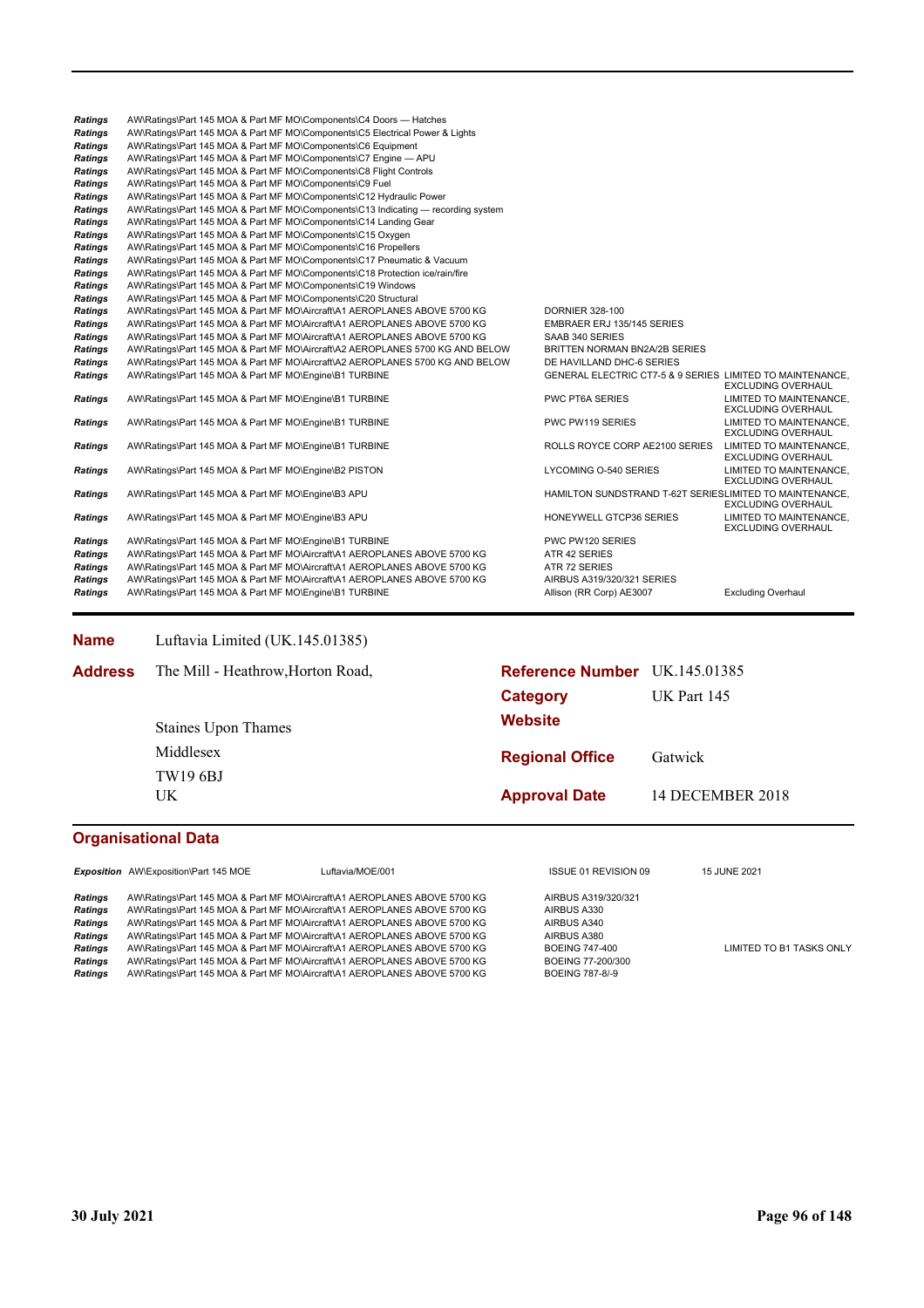| <b>Name</b>                                                                          | Marshall of Cambridge Aerospace Limited (UK.145.00031)                                                                                                                                                                                                                                                                                                                                                                                                                                                                                                                                                                                                                       |           |                                                                                                                                                    |                                             |
|--------------------------------------------------------------------------------------|------------------------------------------------------------------------------------------------------------------------------------------------------------------------------------------------------------------------------------------------------------------------------------------------------------------------------------------------------------------------------------------------------------------------------------------------------------------------------------------------------------------------------------------------------------------------------------------------------------------------------------------------------------------------------|-----------|----------------------------------------------------------------------------------------------------------------------------------------------------|---------------------------------------------|
| <b>Address</b>                                                                       | The AirportNewmarket Road                                                                                                                                                                                                                                                                                                                                                                                                                                                                                                                                                                                                                                                    |           | Reference Number UK.145.00031                                                                                                                      |                                             |
|                                                                                      |                                                                                                                                                                                                                                                                                                                                                                                                                                                                                                                                                                                                                                                                              |           | <b>Category</b>                                                                                                                                    | UK Part 145                                 |
|                                                                                      | Cambridge                                                                                                                                                                                                                                                                                                                                                                                                                                                                                                                                                                                                                                                                    |           | <b>Website</b>                                                                                                                                     |                                             |
|                                                                                      | Cambridgeshire                                                                                                                                                                                                                                                                                                                                                                                                                                                                                                                                                                                                                                                               |           | <b>Regional Office</b>                                                                                                                             | Gatwick                                     |
|                                                                                      | CB5 8RX                                                                                                                                                                                                                                                                                                                                                                                                                                                                                                                                                                                                                                                                      |           |                                                                                                                                                    |                                             |
|                                                                                      | United Arab Emirates                                                                                                                                                                                                                                                                                                                                                                                                                                                                                                                                                                                                                                                         |           | <b>Approval Date</b>                                                                                                                               | 02 JULY 1993                                |
|                                                                                      | <b>Organisational Data</b>                                                                                                                                                                                                                                                                                                                                                                                                                                                                                                                                                                                                                                                   |           |                                                                                                                                                    |                                             |
| Sites                                                                                | AW\Sites\Base\Base/PPOB                                                                                                                                                                                                                                                                                                                                                                                                                                                                                                                                                                                                                                                      | CAMBRIDGE |                                                                                                                                                    | THE AIRPORT, CAMBRIDGESHIRE, CB5<br>8RX, UK |
|                                                                                      | Exposition AW\Exposition\Part 145 MOE<br>00-01-E0003                                                                                                                                                                                                                                                                                                                                                                                                                                                                                                                                                                                                                         |           | <b>ISSUE 26</b>                                                                                                                                    | 03 FEBRUARY 2020                            |
| Ratings<br>Ratings<br>Ratings<br>Ratings<br>Ratings<br>Ratings<br>Ratings<br>Ratings | AW\Ratings\Part 145 MOA & Part MF MO\Components\C5 Electrical Power & Lights<br>AW\Ratings\Part 145 MOA & Part MF MO\Components\C9 Fuel<br>AW\Ratings\Part 145 MOA & Part MF MO\Specialised Services\D1 Non Destructive Testing<br>AW\Ratings\Part 145 MOA & Part MF MO\Specialised Services\D1 Non Destructive Testing<br>AW\Ratings\Part 145 MOA & Part MF MO\Specialised Services\D1 Non Destructive Testing<br>AW\Ratings\Part 145 MOA & Part MF MO\Specialised Services\D1 Non Destructive Testing<br>AW\Ratings\Part 145 MOA & Part MF MO\Specialised Services\D1 Non Destructive Testing<br>AW\Ratings\Part 145 MOA & Part MF MO\Aircraft\A1 AEROPLANES ABOVE 5700 KG |           | <b>EDDY CURRENT</b><br><b>LIQUID PENETRANT</b><br><b>MAGNETIC PARTICLE</b><br><b>RADIOGRAPHIC</b><br><b>ULTRASONIC</b><br>BOMBARDIER BD 700 SERIES |                                             |
| <b>Name</b>                                                                          | Martin Baker Aircraft Company Limited (UK.145.01449)                                                                                                                                                                                                                                                                                                                                                                                                                                                                                                                                                                                                                         |           |                                                                                                                                                    |                                             |
| <b>Address</b>                                                                       | Lower Road, Higher Denham,                                                                                                                                                                                                                                                                                                                                                                                                                                                                                                                                                                                                                                                   |           | Reference Number UK.145.01449                                                                                                                      |                                             |
|                                                                                      |                                                                                                                                                                                                                                                                                                                                                                                                                                                                                                                                                                                                                                                                              |           | <b>Category</b>                                                                                                                                    | UK Part 145                                 |
|                                                                                      | Uxbridge                                                                                                                                                                                                                                                                                                                                                                                                                                                                                                                                                                                                                                                                     |           | <b>Website</b>                                                                                                                                     |                                             |
|                                                                                      | Middlesex                                                                                                                                                                                                                                                                                                                                                                                                                                                                                                                                                                                                                                                                    |           | <b>Regional Office</b>                                                                                                                             | Gatwick                                     |
|                                                                                      | UB9 5AJ                                                                                                                                                                                                                                                                                                                                                                                                                                                                                                                                                                                                                                                                      |           |                                                                                                                                                    |                                             |
|                                                                                      |                                                                                                                                                                                                                                                                                                                                                                                                                                                                                                                                                                                                                                                                              |           | <b>Approval Date</b>                                                                                                                               | 09 JUNE 2021                                |
|                                                                                      | <b>Organisational Data</b>                                                                                                                                                                                                                                                                                                                                                                                                                                                                                                                                                                                                                                                   |           |                                                                                                                                                    |                                             |
|                                                                                      | Exposition AW\Exposition\Part 145 MOE<br>QAD <sub>12</sub>                                                                                                                                                                                                                                                                                                                                                                                                                                                                                                                                                                                                                   |           | ISSUE 02                                                                                                                                           | 26 MAY 2021                                 |
| Ratings                                                                              | AW\Ratings\Part 145 MOA & Part MF MO\Components\C6 Equipment                                                                                                                                                                                                                                                                                                                                                                                                                                                                                                                                                                                                                 |           | C6 Equipment                                                                                                                                       |                                             |
| Name                                                                                 | MCA Aviation Limited (UK.145.01044)                                                                                                                                                                                                                                                                                                                                                                                                                                                                                                                                                                                                                                          |           |                                                                                                                                                    |                                             |
| <b>Address</b>                                                                       | <b>Business Aviation CentreHangar</b>                                                                                                                                                                                                                                                                                                                                                                                                                                                                                                                                                                                                                                        |           | <b>Reference Number</b> UK.145.01044                                                                                                               |                                             |
|                                                                                      | 5 Aviation park North East                                                                                                                                                                                                                                                                                                                                                                                                                                                                                                                                                                                                                                                   |           | <b>Category</b>                                                                                                                                    | UK Part 145                                 |
|                                                                                      |                                                                                                                                                                                                                                                                                                                                                                                                                                                                                                                                                                                                                                                                              |           | <b>Website</b>                                                                                                                                     |                                             |
|                                                                                      | Bournemouth International<br>Airport                                                                                                                                                                                                                                                                                                                                                                                                                                                                                                                                                                                                                                         |           |                                                                                                                                                    |                                             |
|                                                                                      | Dorset                                                                                                                                                                                                                                                                                                                                                                                                                                                                                                                                                                                                                                                                       |           |                                                                                                                                                    |                                             |
|                                                                                      | <b>BH23 6NE</b>                                                                                                                                                                                                                                                                                                                                                                                                                                                                                                                                                                                                                                                              |           | <b>Regional Office</b>                                                                                                                             | Gatwick                                     |
|                                                                                      | <b>UK</b>                                                                                                                                                                                                                                                                                                                                                                                                                                                                                                                                                                                                                                                                    |           | <b>Approval Date</b>                                                                                                                               | 24 November 2004                            |
|                                                                                      | <b>Organisational Data</b>                                                                                                                                                                                                                                                                                                                                                                                                                                                                                                                                                                                                                                                   |           |                                                                                                                                                    |                                             |
|                                                                                      | Exposition AW\Exposition\Part 145 MOE<br>MCA/EXPO/145                                                                                                                                                                                                                                                                                                                                                                                                                                                                                                                                                                                                                        |           | ISSUE 07 REVISION 01                                                                                                                               | 07 APRIL 2021                               |
| Ratings                                                                              | AW\Ratings\Part 145 MOA & Part MF MO\Aircraft\A2 AEROPLANES 5700 KG AND BELOW                                                                                                                                                                                                                                                                                                                                                                                                                                                                                                                                                                                                |           | Piston Engine Aeroplanes - Composite                                                                                                               |                                             |
| Ratings<br>Ratings                                                                   | AW\Ratings\Part 145 MOA & Part MF MO\Aircraft\A1 AEROPLANES ABOVE 5700 KG<br>AW\Ratings\Part 145 MOA & Part MF MO\Aircraft\A1 AEROPLANES ABOVE 5700 KG                                                                                                                                                                                                                                                                                                                                                                                                                                                                                                                       |           | Structure not exceeding 5700KG<br>Beech 400 Series<br>Beech 1900 Series                                                                            |                                             |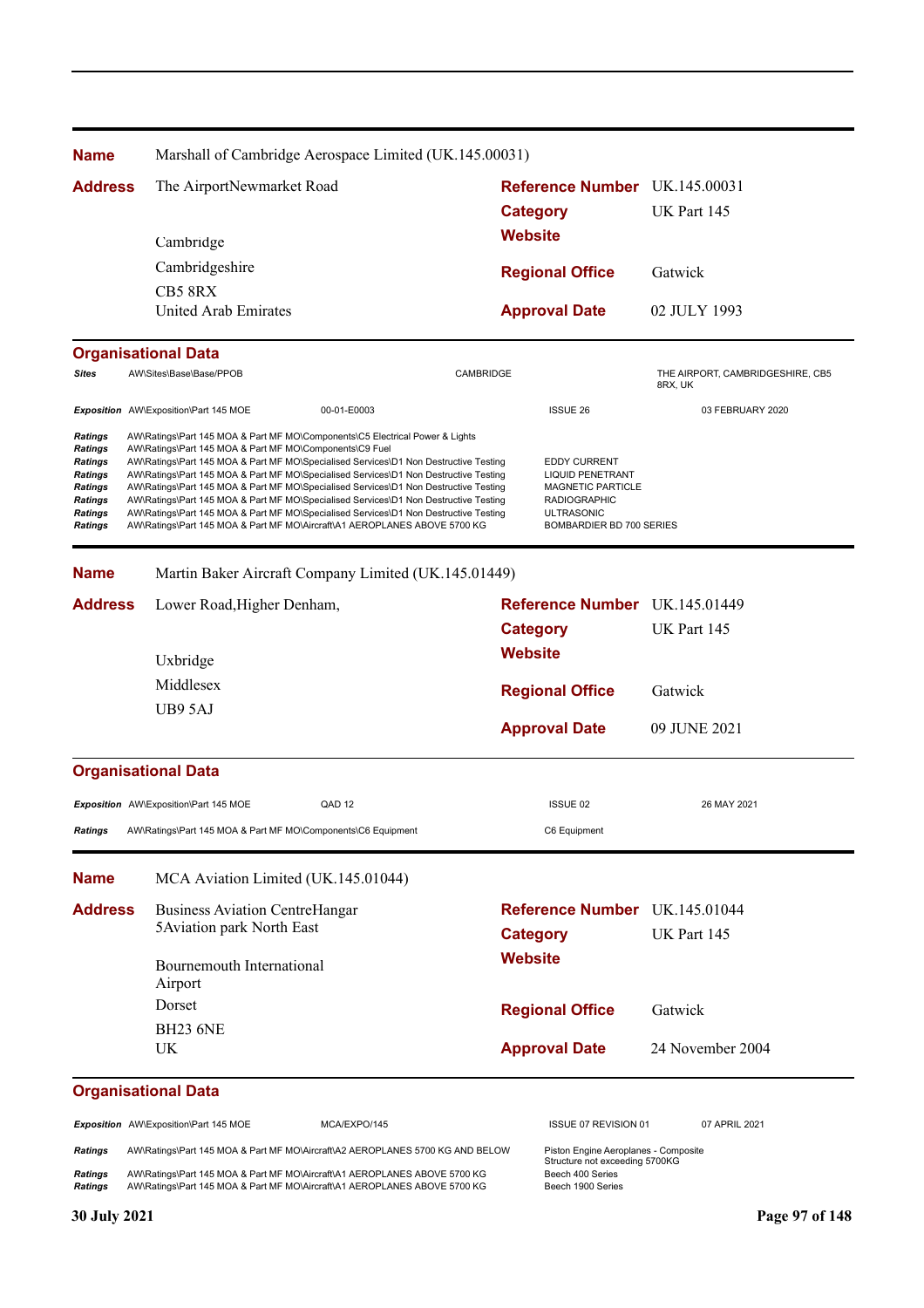Ratings AW\Ratings\Part 145 MOA & Part MF MO\Aircraft\A1 AEROPLANES ABOVE 5700 KG Cessna 550/560 Series<br>
Ratings AW\Ratings\Part 145 MOA & Part MF MO\Aircraft\A1 AEROPLANES ABOVE 5700 KG Raytheon 300, B300 Series Ratings AW\Ratings\Part 145 MOA & Part MF MO\Aircraft\A1 AEROPLANES ABOVE 5700 KG Raytheon 300, B300 Series<br>Ratings AW\Ratings\Part 145 MOA & Part MF MO\Aircraft\A2 AEROPLANES 5700 KG AND BELOW Beech 90/100/200 Series *Ratings* AW\Ratings\Part 145 MOA & Part MF MO\Aircraft\A2 AEROPLANES 5700 KG AND BELOW Beech 90/100/200 Series *Ratings* AW\Ratings\Part 145 MOA & Part MF MO\Aircraft\A2 AEROPLANES 5700 KG AND BELOW Britten-Norman BN2T Series **Ratings** AW\Ratings\Part 145 MOA & Part MF MO\Aircraft\A2 AEROPLANES 5700 KG AND BELOW Cessna 500 Series<br>**Ratings** AW\Ratings\Part 145 MOA & Part MF MO\Aircraft\A2 AEROPLANES 5700 KG AND BELOW Embraer EMB-110 Series **Ratings** AW\Ratings\Part 145 MOA & Part MF MO\Aircraft\A2 AEROPLANES 5700 KG AND BELOW Embraer EMB-110 Stries<br> **Ratings** AW\Ratings\Part 145 MOA & Part MF MO\Aircraft\A2 AEROPLANES 5700 KG AND BELOW Pilatus PC-12 Series *Ratings* AW\Ratings\Part 145 MOA & Part MF MO\Aircraft\A2 AEROPLANES 5700 KG AND BELOW Pilatus PC-12 Series Ratings AW\Ratings\Part 145 MOA & Part MF MO\Aircraft\A2 AEROPLANES 5700 KG AND BELOW Ratings AW\Ratings\Part 145 MOA & Part MF MO\Aircraft\A2 AEROPLANES 5700 KG AND BELOW Piston engine aeroplanes - metal structure not exceeding 5700kg<br>Pistin Engine Aeroplanes - Wooden **Ratings** AW\Ratings\Part 145 MOA & Part MF MO\Aircraft\A2 AEROPLANES 5700 KG AND BELOW Structure not exceeding 5700kg **Ratings** AW\Ratings\Part 145 MOA & Part MF MO\Aircraft\A2 AEROPLANES 5700 KG AND BELOW Piston engine Aeroplanes - Mixed Construction not exceeding 5700kg **Ratings** AW\Ratings\Part 145 MOA & Part MF MO\Aircraft\A2 AEROPLANES 5700 KG AND BELOW exceeding 5700kg - unpressurised *Ratings* AW\Ratings\Part 145 MOA & Part MF MO\Components\C5 Electrical Power & Lights *Ratings* AW\Ratings\Part 145 MOA & Part MF MO\Components\C6 Equipment *Ratings* AW\Ratings\Part 145 MOA & Part MF MO\Components\C7 Engine — APU Ratings AW\Ratings\Part 145 MOA & Part MF MO\Components\C14 Landing Gear<br>**Ratings** AW\Ratings\Part 145 MOA & Part MF MO\Components\C20 Structural *Ratings* AW\Ratings\Part 145 MOA & Part MF MO\Components\C20 Structural

| <b>Name</b>                | Meggitt Aerospace Limited (UK.145.00898) |                               |                         |
|----------------------------|------------------------------------------|-------------------------------|-------------------------|
| <b>Address</b>             | Ashby Road                               | Reference Number UK.145.00898 |                         |
|                            |                                          | <b>Category</b>               | UK Part 145             |
|                            | Shepshed                                 | <b>Website</b>                |                         |
|                            | Loughborough                             | <b>Regional Office</b>        | Manchester              |
|                            | LE12 9EQ                                 |                               |                         |
|                            | UK.                                      | <b>Approval Date</b>          | <b>24 NOVEMBER 2003</b> |
| <b>Organisational Data</b> |                                          |                               |                         |

### **Exposition** AW\Exposition\Part 145 MOE QM003 QM003 **ISSUE 21** 13 APRIL 2021 *Ratings* AW\Ratings\Part 145 MOA & Part MF MO\Components\C4 Doors — Hatches *Ratings* AW\Ratings\Part 145 MOA & Part MF MO\Components\C7 Engine — APU *Ratings* AW\Ratings\Part 145 MOA & Part MF MO\Components\C8 Flight Controls **Ratings** AW\Ratings\Part 145 MOA & Part MF MO\Components\C18 Protection ice/rain/fire<br>**Ratings** AW\Ratings\Part 145 MOA & Part MF MO\Components\C20 Structural *Ratings* AW\Ratings\Part 145 MOA & Part MF MO\Components\C20 Structural

#### **Name** Meggitt Aerospace Limited (UK.145.01081)

| <b>Address</b> | Holbrook Lane<br>Coventry | Reference Number UK.145.01081<br>Category<br><b>Website</b> | UK Part 145  |
|----------------|---------------------------|-------------------------------------------------------------|--------------|
|                | West Midlands             | <b>Regional Office</b>                                      | Gatwick      |
|                | CV <sub>6</sub> 4QY<br>UK | <b>Approval Date</b>                                        | 12 July 2006 |
|                |                           |                                                             |              |

### **Organisational Data**

| <b>Sites</b><br>Sites | AW\Sites\2nd Site<br>AW\Sites\2nd Site                                       |        | Coventry<br>Tyseley |                             | Holbrook Lane, Coventry, CV6 4AA<br>Oscar House, Wharfdale Road, Tyseley,<br>Birmingham, B11 2DG |
|-----------------------|------------------------------------------------------------------------------|--------|---------------------|-----------------------------|--------------------------------------------------------------------------------------------------|
| <b>Sites</b>          | AW\Sites\2nd Site                                                            |        | <b>COVENTRY</b>     |                             | ANSTY PARK, PILOT WAY, COVENTRY,<br>WEST MIDLANDS, CV7 9JU.                                      |
|                       | <b>Exposition</b> AW\Exposition\Part 145 MOE                                 | MAL145 |                     | <b>ISSUE 08 REVISION 00</b> | 25 MARCH 2021                                                                                    |
| <b>Ratings</b>        | AW\Ratings\Part 145 MOA & Part MF MO\Components\C1 Air Cond & Press          |        |                     |                             |                                                                                                  |
| <b>Ratings</b>        | AW\Ratings\Part 145 MOA & Part MF MO\Components\C4 Doors — Hatches           |        |                     |                             |                                                                                                  |
| Ratings               | AW\Ratings\Part 145 MOA & Part MF MO\Components\C5 Electrical Power & Lights |        |                     |                             |                                                                                                  |
| <b>Ratings</b>        | AW\Ratings\Part 145 MOA & Part MF MO\Components\C4 Doors - Hatches           |        |                     |                             |                                                                                                  |
| <b>Ratings</b>        | AW\Ratings\Part 145 MOA & Part MF MO\Components\C7 Engine - APU              |        |                     |                             |                                                                                                  |
| <b>Ratings</b>        | AW\Ratings\Part 145 MOA & Part MF MO\Components\C8 Flight Controls           |        |                     |                             |                                                                                                  |
| Ratings               | AW\Ratings\Part 145 MOA & Part MF MO\Components\C9 Fuel                      |        |                     |                             |                                                                                                  |
| Ratings               | AW\Ratings\Part 145 MOA & Part MF MO\Components\C11 Helicopter — Trans       |        |                     |                             |                                                                                                  |
| <b>Ratings</b>        | AW\Ratings\Part 145 MOA & Part MF MO\Components\C12 Hydraulic Power          |        |                     |                             |                                                                                                  |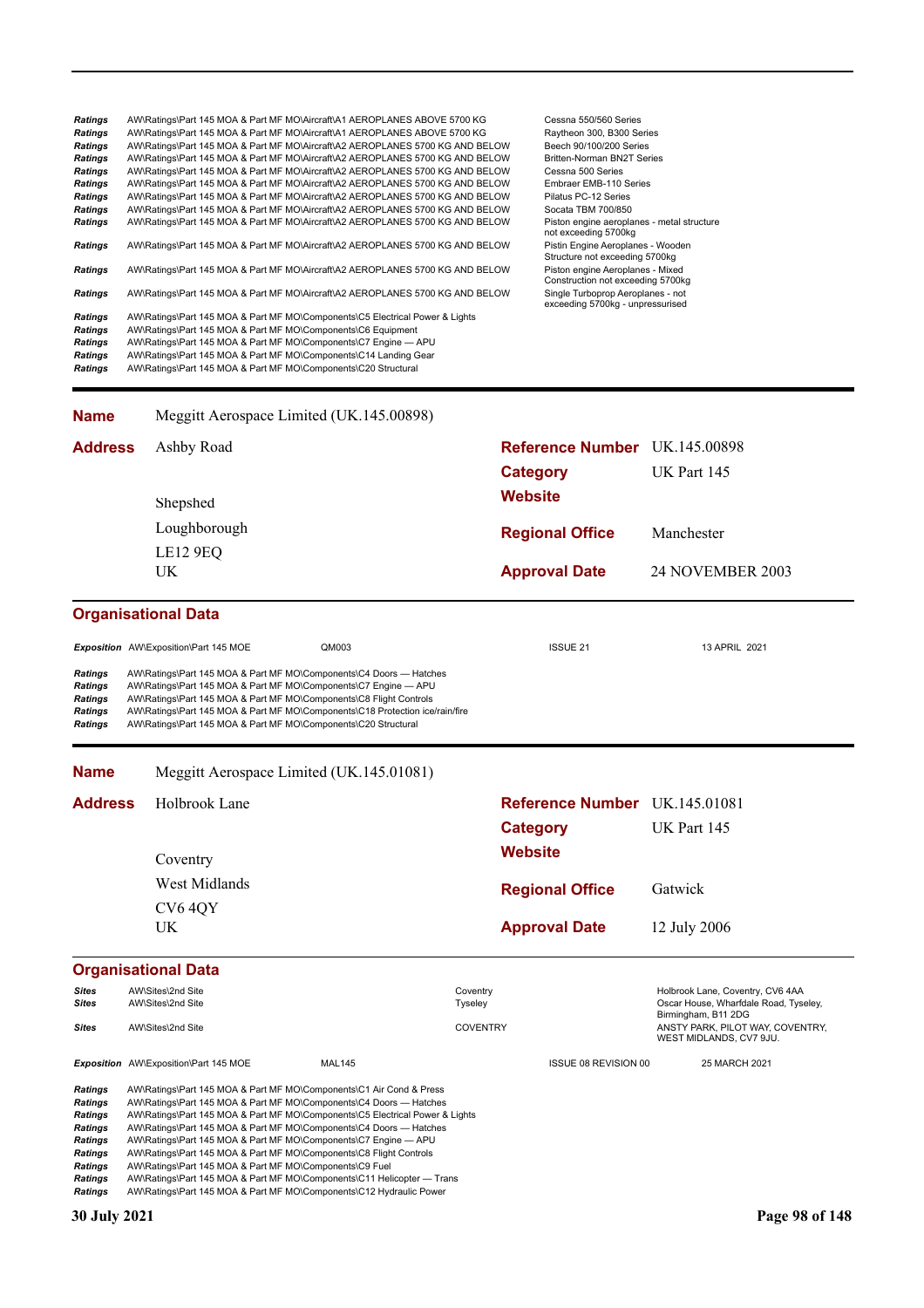| <b>Ratings</b> | AW\Ratings\Part 145 MOA & Part MF MO\Components\C14 Landing Gear             |
|----------------|------------------------------------------------------------------------------|
| <b>Ratings</b> | AW\Ratings\Part 145 MOA & Part MF MO\Components\C17 Pneumatic & Vacuum       |
| <b>Ratings</b> | AW\Ratings\Part 145 MOA & Part MF MO\Components\C18 Protection ice/rain/fire |
| <b>Name</b>    | Meggitt UK Limited t/a Meggitt Avionics (UK.145.00078)                       |

| <b>Address</b>                                                        | Titchfield ParkBarnes Wallis<br>RoadSegensworth East<br>Fareham                                                                                                                                                                                                                                                                                                                                                                           | Reference Number UK.145.00078<br><b>Category</b><br><b>Website</b> | UK Part 145                                                         |
|-----------------------------------------------------------------------|-------------------------------------------------------------------------------------------------------------------------------------------------------------------------------------------------------------------------------------------------------------------------------------------------------------------------------------------------------------------------------------------------------------------------------------------|--------------------------------------------------------------------|---------------------------------------------------------------------|
|                                                                       | Hampshire                                                                                                                                                                                                                                                                                                                                                                                                                                 | <b>Regional Office</b>                                             | Gatwick                                                             |
|                                                                       | PO15 5TT<br>UK                                                                                                                                                                                                                                                                                                                                                                                                                            | <b>Approval Date</b>                                               | 27 August 1993                                                      |
|                                                                       | <b>Organisational Data</b>                                                                                                                                                                                                                                                                                                                                                                                                                |                                                                    |                                                                     |
|                                                                       | APP/02<br>Exposition AW\Exposition\Part 145 MOE                                                                                                                                                                                                                                                                                                                                                                                           | <b>ISSUE 16</b>                                                    | 31 MARCH 2021                                                       |
| Ratings<br>Ratings<br>Ratings<br>Ratings<br><b>Ratings</b><br>Ratings | AW\Ratings\Part 145 MOA & Part MF MO\Components\C3 Comms and Nav<br>AW\Ratings\Part 145 MOA & Part MF MO\Components\C6 Equipment<br>AW\Ratings\Part 145 MOA & Part MF MO\Components\C7 Engine - APU<br>AW\Ratings\Part 145 MOA & Part MF MO\Components\C12 Hydraulic Power<br>AW\Ratings\Part 145 MOA & Part MF MO\Components\C13 Indicating — recording system<br>AW\Ratings\Part 145 MOA & Part MF MO\Components\C17 Pneumatic & Vacuum |                                                                    |                                                                     |
| <b>Name</b>                                                           | MEL Aviation Limited (UK.145.00169)                                                                                                                                                                                                                                                                                                                                                                                                       |                                                                    |                                                                     |
| <b>Address</b>                                                        | Laurence Walter House32 Addison                                                                                                                                                                                                                                                                                                                                                                                                           | Reference Number UK.145.00169                                      |                                                                     |
|                                                                       | RoadChilton Industrial Estate                                                                                                                                                                                                                                                                                                                                                                                                             | <b>Category</b>                                                    | UK Part 145                                                         |
|                                                                       | Sudbury                                                                                                                                                                                                                                                                                                                                                                                                                                   | <b>Website</b>                                                     |                                                                     |
|                                                                       | Suffolk                                                                                                                                                                                                                                                                                                                                                                                                                                   | <b>Regional Office</b>                                             | Gatwick                                                             |
|                                                                       | CO10 2YW<br>UK                                                                                                                                                                                                                                                                                                                                                                                                                            | <b>Approval Date</b>                                               | 24 March 1994                                                       |
|                                                                       | <b>Organisational Data</b>                                                                                                                                                                                                                                                                                                                                                                                                                |                                                                    |                                                                     |
| <b>Sites</b>                                                          | AW\Sites\2nd Site                                                                                                                                                                                                                                                                                                                                                                                                                         | Sudbury                                                            | Unit 1Byford RoadChilton Industrial<br>EstateSudburySuffolkCO10 2YG |
|                                                                       | Exposition AW\Exposition\Part 145 MOE<br>E-CAA.00169                                                                                                                                                                                                                                                                                                                                                                                      | <b>ISSUE 22</b>                                                    | 04 MARCH 2021                                                       |
| Ratings<br><b>Ratings</b><br>Ratings<br>Ratings<br>Ratings<br>Ratings | AW\Ratings\Part 145 MOA & Part MF MO\Components\C3 Comms and Nav<br>AW\Ratings\Part 145 MOA & Part MF MO\Components\C4 Doors - Hatches<br>AW\Ratings\Part 145 MOA & Part MF MO\Components\C5 Electrical Power & Lights<br>AW\Ratings\Part 145 MOA & Part MF MO\Components\C6 Equipment<br>AW\Ratings\Part 145 MOA & Part MF MO\Components\C15 Oxygen<br>AW\Ratings\Part 145 MOA & Part MF MO\Components\C18 Protection ice/rain/fire      |                                                                    |                                                                     |
| <b>Name</b>                                                           | MGR Foamtex Limited (UK.145.00339)                                                                                                                                                                                                                                                                                                                                                                                                        |                                                                    |                                                                     |
| <b>Address</b>                                                        | DAX HouseThame Industrial<br>EstateWenman Road                                                                                                                                                                                                                                                                                                                                                                                            | Reference Number UK.145.00339<br><b>Category</b>                   | UK Part 145                                                         |
|                                                                       | Thame                                                                                                                                                                                                                                                                                                                                                                                                                                     | <b>Website</b>                                                     |                                                                     |
|                                                                       | Oxfordshire                                                                                                                                                                                                                                                                                                                                                                                                                               | <b>Regional Office</b>                                             | Gatwick                                                             |
|                                                                       | OX9 3SE                                                                                                                                                                                                                                                                                                                                                                                                                                   |                                                                    |                                                                     |
|                                                                       | UK                                                                                                                                                                                                                                                                                                                                                                                                                                        | <b>Approval Date</b>                                               | 24 DECEMBER 1993                                                    |

# **Organisational Data**

**Exposition** AW\Exposition\Part 145 MOE MGR.MOE MGR.MOE ISSUE 20 REVISION 00 12 APRIL 2021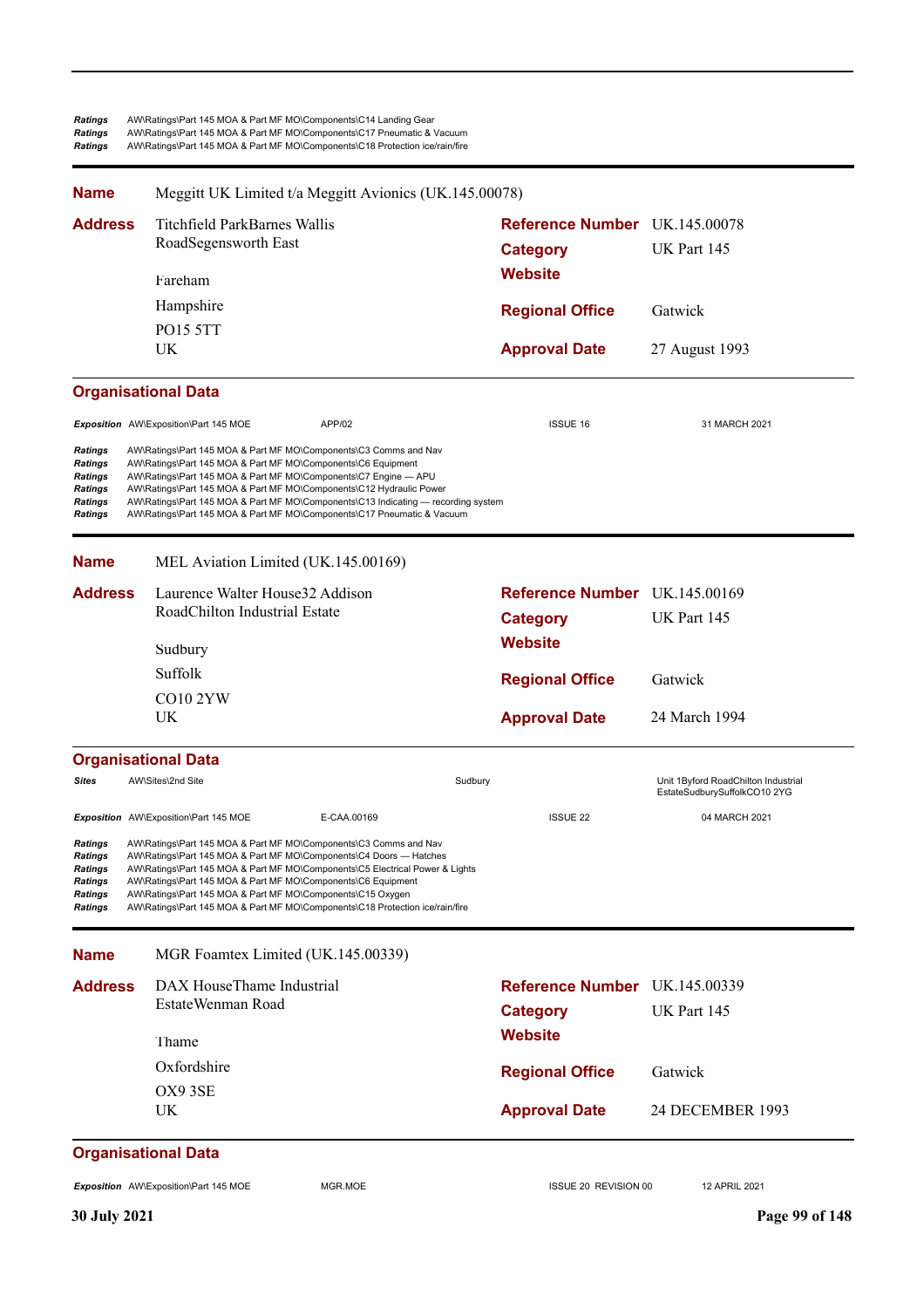### *Ratings* AW\Ratings\Part 145 MOA & Part MF MO\Components\C6 Equipment

| <b>Name</b>                                                                                                                                                                              |                                                                                                                                                                                                                                                                                                                                                                                                                                                                                                                                                                                                                                                                                                                                                                                                                                                                                                                                                                                                           | Middleton Sheet Metal Co Limited (UK.145.00335)                                                                                                   |                               |                                                             |  |
|------------------------------------------------------------------------------------------------------------------------------------------------------------------------------------------|-----------------------------------------------------------------------------------------------------------------------------------------------------------------------------------------------------------------------------------------------------------------------------------------------------------------------------------------------------------------------------------------------------------------------------------------------------------------------------------------------------------------------------------------------------------------------------------------------------------------------------------------------------------------------------------------------------------------------------------------------------------------------------------------------------------------------------------------------------------------------------------------------------------------------------------------------------------------------------------------------------------|---------------------------------------------------------------------------------------------------------------------------------------------------|-------------------------------|-------------------------------------------------------------|--|
| <b>Address</b>                                                                                                                                                                           | Spring Vale Works                                                                                                                                                                                                                                                                                                                                                                                                                                                                                                                                                                                                                                                                                                                                                                                                                                                                                                                                                                                         |                                                                                                                                                   |                               | <b>Reference Number</b> UK.145.00335                        |  |
|                                                                                                                                                                                          |                                                                                                                                                                                                                                                                                                                                                                                                                                                                                                                                                                                                                                                                                                                                                                                                                                                                                                                                                                                                           |                                                                                                                                                   | <b>Category</b>               | UK Part 145                                                 |  |
|                                                                                                                                                                                          | Middleton                                                                                                                                                                                                                                                                                                                                                                                                                                                                                                                                                                                                                                                                                                                                                                                                                                                                                                                                                                                                 |                                                                                                                                                   | <b>Website</b>                |                                                             |  |
|                                                                                                                                                                                          | Manchester                                                                                                                                                                                                                                                                                                                                                                                                                                                                                                                                                                                                                                                                                                                                                                                                                                                                                                                                                                                                |                                                                                                                                                   | <b>Regional Office</b>        | Manchester                                                  |  |
|                                                                                                                                                                                          | M24 2HS                                                                                                                                                                                                                                                                                                                                                                                                                                                                                                                                                                                                                                                                                                                                                                                                                                                                                                                                                                                                   |                                                                                                                                                   |                               |                                                             |  |
|                                                                                                                                                                                          | UK                                                                                                                                                                                                                                                                                                                                                                                                                                                                                                                                                                                                                                                                                                                                                                                                                                                                                                                                                                                                        |                                                                                                                                                   | <b>Approval Date</b>          | 20 DECEMBER 1994                                            |  |
|                                                                                                                                                                                          | <b>Organisational Data</b>                                                                                                                                                                                                                                                                                                                                                                                                                                                                                                                                                                                                                                                                                                                                                                                                                                                                                                                                                                                |                                                                                                                                                   |                               |                                                             |  |
| <b>Sites</b>                                                                                                                                                                             | AW\Sites\2nd Site                                                                                                                                                                                                                                                                                                                                                                                                                                                                                                                                                                                                                                                                                                                                                                                                                                                                                                                                                                                         |                                                                                                                                                   | <b>MIDDLETON</b>              | UNIT A, JUBILEE PARK, MIDDLETON,<br>MANCHESTER, M24 2UH, UK |  |
|                                                                                                                                                                                          | Exposition AW\Exposition\Part 145 MOE                                                                                                                                                                                                                                                                                                                                                                                                                                                                                                                                                                                                                                                                                                                                                                                                                                                                                                                                                                     | MSM/MOE                                                                                                                                           | ISSUE 09                      | 19 APRIL 2021                                               |  |
| <b>Ratings</b><br><b>Ratings</b><br>Ratings<br>Ratings<br><b>Ratings</b><br><b>Ratings</b><br>Ratings<br><b>Ratings</b><br><b>Ratings</b><br><b>Ratings</b><br><b>Ratings</b><br>Ratings | AW\Ratings\Part 145 MOA & Part MF MO\Components\C1 Air Cond & Press<br><b>Ratings</b><br>AW\Ratings\Part 145 MOA & Part MF MO\Components\C3 Comms and Nav<br>AW\Ratings\Part 145 MOA & Part MF MO\Components\C4 Doors - Hatches<br>AW\Ratings\Part 145 MOA & Part MF MO\Components\C5 Electrical Power & Lights<br>AW\Ratings\Part 145 MOA & Part MF MO\Components\C6 Equipment<br>AW\Ratings\Part 145 MOA & Part MF MO\Components\C7 Engine - APU<br>AW\Ratings\Part 145 MOA & Part MF MO\Components\C8 Flight Controls<br>AW\Ratings\Part 145 MOA & Part MF MO\Components\C9 Fuel<br>AW\Ratings\Part 145 MOA & Part MF MO\Components\C12 Hydraulic Power<br>AW\Ratings\Part 145 MOA & Part MF MO\Components\C17 Pneumatic & Vacuum<br>AW\Ratings\Part 145 MOA & Part MF MO\Components\C18 Protection ice/rain/fire<br>AW\Ratings\Part 145 MOA & Part MF MO\Components\C20 Structural<br>AW\Ratings\Part 145 MOA & Part MF MO\Specialised Services\D1 Non Destructive Testing<br><b>LIQUID PENETRANT</b> |                                                                                                                                                   |                               |                                                             |  |
| <b>Name</b>                                                                                                                                                                              | Moog Controls Limited (UK.145.00245)                                                                                                                                                                                                                                                                                                                                                                                                                                                                                                                                                                                                                                                                                                                                                                                                                                                                                                                                                                      |                                                                                                                                                   |                               |                                                             |  |
| <b>Address</b>                                                                                                                                                                           | Ashchurch                                                                                                                                                                                                                                                                                                                                                                                                                                                                                                                                                                                                                                                                                                                                                                                                                                                                                                                                                                                                 |                                                                                                                                                   | Reference Number UK.145.00245 |                                                             |  |
|                                                                                                                                                                                          |                                                                                                                                                                                                                                                                                                                                                                                                                                                                                                                                                                                                                                                                                                                                                                                                                                                                                                                                                                                                           |                                                                                                                                                   | <b>Category</b>               | UK Part 145                                                 |  |
|                                                                                                                                                                                          | Tewkesbury                                                                                                                                                                                                                                                                                                                                                                                                                                                                                                                                                                                                                                                                                                                                                                                                                                                                                                                                                                                                |                                                                                                                                                   | <b>Website</b>                |                                                             |  |
|                                                                                                                                                                                          | Gloucestershire                                                                                                                                                                                                                                                                                                                                                                                                                                                                                                                                                                                                                                                                                                                                                                                                                                                                                                                                                                                           |                                                                                                                                                   | <b>Regional Office</b>        | Gatwick                                                     |  |
|                                                                                                                                                                                          | <b>GL20 8NA</b>                                                                                                                                                                                                                                                                                                                                                                                                                                                                                                                                                                                                                                                                                                                                                                                                                                                                                                                                                                                           |                                                                                                                                                   |                               |                                                             |  |
|                                                                                                                                                                                          | <b>UK</b>                                                                                                                                                                                                                                                                                                                                                                                                                                                                                                                                                                                                                                                                                                                                                                                                                                                                                                                                                                                                 |                                                                                                                                                   | <b>Approval Date</b>          | 14 December 1994                                            |  |
|                                                                                                                                                                                          | Organisational Data                                                                                                                                                                                                                                                                                                                                                                                                                                                                                                                                                                                                                                                                                                                                                                                                                                                                                                                                                                                       |                                                                                                                                                   |                               |                                                             |  |
|                                                                                                                                                                                          | Exposition AW\Exposition\Part 145 MOE                                                                                                                                                                                                                                                                                                                                                                                                                                                                                                                                                                                                                                                                                                                                                                                                                                                                                                                                                                     | 1000-002-041                                                                                                                                      | <b>ISSUE J</b>                | 06 JULY 2021                                                |  |
| <b>Ratings</b><br><b>Ratings</b><br>Ratings<br>Ratings<br>Ratings<br><b>Ratings</b><br>Ratings<br>Ratings                                                                                | AW\Ratings\Part 145 MOA & Part MF MO\Components\C2 Auto Flight<br>AW\Ratings\Part 145 MOA & Part MF MO\Components\C6 Equipment<br>AW\Ratings\Part 145 MOA & Part MF MO\Components\C7 Engine - APU<br>AW\Ratings\Part 145 MOA & Part MF MO\Components\C8 Flight Controls<br>AW\Ratings\Part 145 MOA & Part MF MO\Components\C14 Landing Gear<br>AW\Ratings\Part 145 MOA & Part MF MO\Components\C16 Propellers                                                                                                                                                                                                                                                                                                                                                                                                                                                                                                                                                                                             | AW\Ratings\Part 145 MOA & Part MF MO\Components\C10 Helicopter - Rotors<br>AW\Ratings\Part 145 MOA & Part MF MO\Components\C11 Helicopter — Trans |                               |                                                             |  |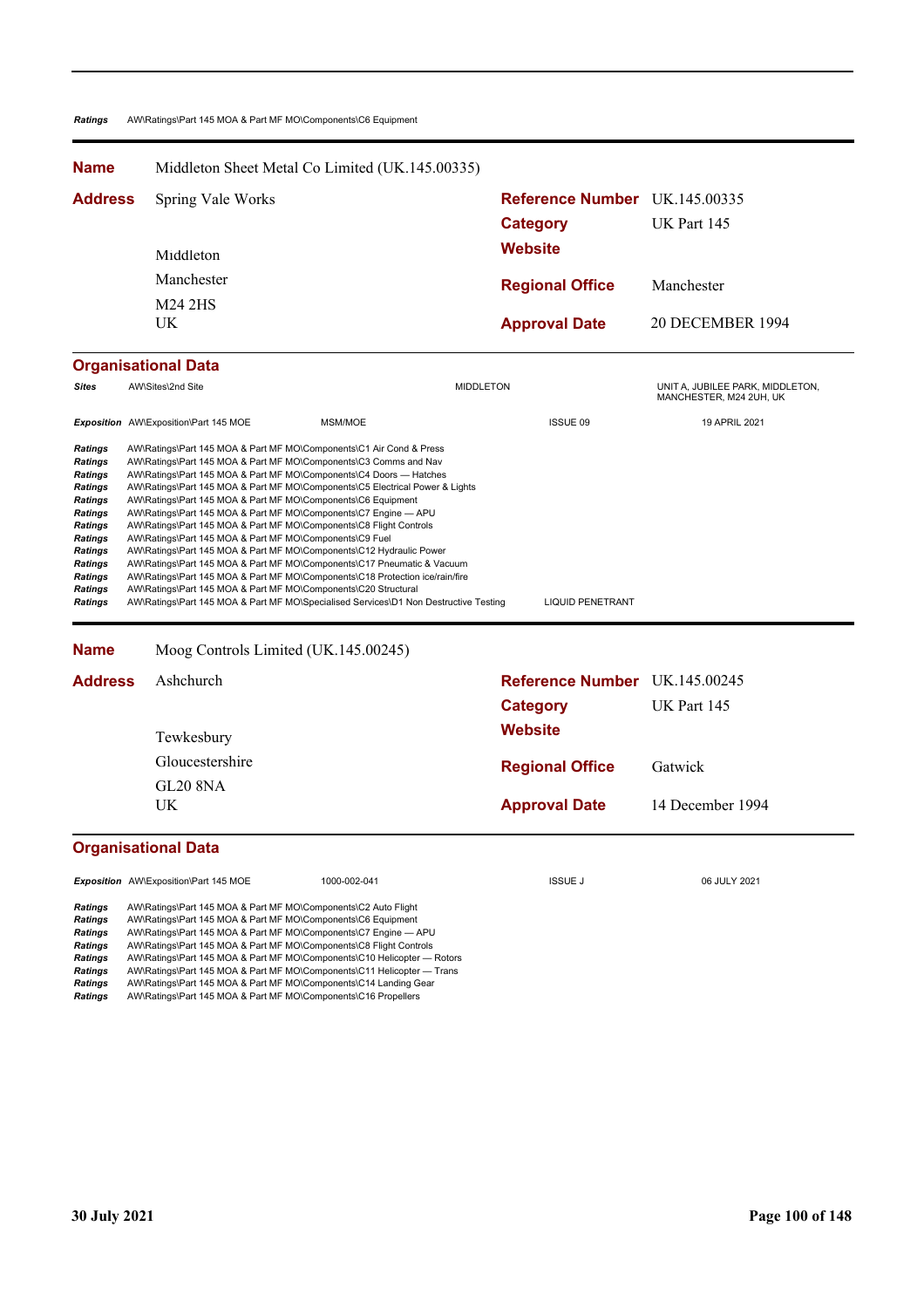| <b>Name</b>                                                                  |                                                                                                                                                                                                              | MOOG Wolverhampton Limited T/A Moog Aircraft Group - Wolverhampton Operations (UK.145.01230)                                                                                                                                                                                                                                                                                                                                                                                                                                                 |                                                  |                                                                                                                                |                                                                                                      |
|------------------------------------------------------------------------------|--------------------------------------------------------------------------------------------------------------------------------------------------------------------------------------------------------------|----------------------------------------------------------------------------------------------------------------------------------------------------------------------------------------------------------------------------------------------------------------------------------------------------------------------------------------------------------------------------------------------------------------------------------------------------------------------------------------------------------------------------------------------|--------------------------------------------------|--------------------------------------------------------------------------------------------------------------------------------|------------------------------------------------------------------------------------------------------|
| <b>Address</b>                                                               | Valiant Way                                                                                                                                                                                                  |                                                                                                                                                                                                                                                                                                                                                                                                                                                                                                                                              | Reference Number UK.145.01230<br><b>Category</b> |                                                                                                                                | UK Part 145                                                                                          |
|                                                                              | Wolverhampton                                                                                                                                                                                                |                                                                                                                                                                                                                                                                                                                                                                                                                                                                                                                                              | <b>Website</b>                                   |                                                                                                                                |                                                                                                      |
|                                                                              | West Midlands                                                                                                                                                                                                |                                                                                                                                                                                                                                                                                                                                                                                                                                                                                                                                              |                                                  | <b>Regional Office</b>                                                                                                         | Manchester                                                                                           |
|                                                                              | WV9 5GB<br>UK                                                                                                                                                                                                |                                                                                                                                                                                                                                                                                                                                                                                                                                                                                                                                              |                                                  | <b>Approval Date</b>                                                                                                           | 3 NOBEMBER 2009                                                                                      |
|                                                                              | <b>Organisational Data</b>                                                                                                                                                                                   |                                                                                                                                                                                                                                                                                                                                                                                                                                                                                                                                              |                                                  |                                                                                                                                |                                                                                                      |
|                                                                              | Exposition AW\Exposition\Part 145 MOE                                                                                                                                                                        | 1000-002-090                                                                                                                                                                                                                                                                                                                                                                                                                                                                                                                                 |                                                  | <b>ISSUE L</b>                                                                                                                 | 13 APRIL 2021                                                                                        |
| <b>Ratings</b><br><b>Ratings</b><br><b>Ratings</b>                           | AW\Ratings\Part 145 MOA & Part MF MO\Components\C4 Doors - Hatches<br>AW\Ratings\Part 145 MOA & Part MF MO\Components\C8 Flight Controls<br>AW\Ratings\Part 145 MOA & Part MF MO\Components\C14 Landing Gear |                                                                                                                                                                                                                                                                                                                                                                                                                                                                                                                                              |                                                  |                                                                                                                                |                                                                                                      |
| <b>Name</b>                                                                  |                                                                                                                                                                                                              | Morgan-Ward (NDT) Limited (UK.145.00439)                                                                                                                                                                                                                                                                                                                                                                                                                                                                                                     |                                                  |                                                                                                                                |                                                                                                      |
| <b>Address</b>                                                               | Dale RoadNew Mills                                                                                                                                                                                           |                                                                                                                                                                                                                                                                                                                                                                                                                                                                                                                                              |                                                  | Reference Number UK.145.00439                                                                                                  |                                                                                                      |
|                                                                              |                                                                                                                                                                                                              |                                                                                                                                                                                                                                                                                                                                                                                                                                                                                                                                              | <b>Category</b>                                  |                                                                                                                                | UK Part 145                                                                                          |
|                                                                              | High Peak                                                                                                                                                                                                    |                                                                                                                                                                                                                                                                                                                                                                                                                                                                                                                                              | <b>Website</b>                                   |                                                                                                                                |                                                                                                      |
|                                                                              | Derbyshire                                                                                                                                                                                                   |                                                                                                                                                                                                                                                                                                                                                                                                                                                                                                                                              |                                                  |                                                                                                                                |                                                                                                      |
|                                                                              | <b>SK22 4NW</b>                                                                                                                                                                                              |                                                                                                                                                                                                                                                                                                                                                                                                                                                                                                                                              |                                                  | <b>Regional Office</b>                                                                                                         | Manchester                                                                                           |
|                                                                              | UK                                                                                                                                                                                                           |                                                                                                                                                                                                                                                                                                                                                                                                                                                                                                                                              |                                                  | <b>Approval Date</b>                                                                                                           | 21 December 2004                                                                                     |
|                                                                              | <b>Organisational Data</b>                                                                                                                                                                                   |                                                                                                                                                                                                                                                                                                                                                                                                                                                                                                                                              |                                                  |                                                                                                                                |                                                                                                      |
| <b>Sites</b>                                                                 | AW\Sites\2nd Site                                                                                                                                                                                            | Prestwick                                                                                                                                                                                                                                                                                                                                                                                                                                                                                                                                    |                                                  |                                                                                                                                | Spirit Aerosystems (Europe)Building 10<br>Prestwick International<br>AirportPrestwickAyrshireKA9 2RW |
|                                                                              | Exposition AW\Exposition\Part 145 MOE                                                                                                                                                                        | Morgan Ward MOE                                                                                                                                                                                                                                                                                                                                                                                                                                                                                                                              |                                                  | <b>ISSUE 10</b>                                                                                                                | 08 DECEMBER 2020                                                                                     |
| Ratings<br>Ratings<br>Ratings<br><b>Ratings</b><br>Ratings<br><b>Ratings</b> |                                                                                                                                                                                                              | AW\Ratings\Part 145 MOA & Part MF MO\Specialised Services\D1 Non Destructive Testing<br>AW\Ratings\Part 145 MOA & Part MF MO\Specialised Services\D1 Non Destructive Testing<br>AW\Ratings\Part 145 MOA & Part MF MO\Specialised Services\D1 Non Destructive Testing<br>AW\Ratings\Part 145 MOA & Part MF MO\Specialised Services\D1 Non Destructive Testing<br>AW\Ratings\Part 145 MOA & Part MF MO\Specialised Services\D1 Non Destructive Testing<br>AW\Ratings\Part 145 MOA & Part MF MO\Specialised Services\D1 Non Destructive Testing |                                                  | <b>LIQUID PENETRANT</b><br>ULTRASONIC<br>THERMOGRAPHY<br><b>RADIOGRAPHY</b><br><b>MAGNETIC PARTICLE</b><br><b>EDDY CURRENT</b> |                                                                                                      |
| <b>Name</b>                                                                  |                                                                                                                                                                                                              | Muirhead Aerospace Limited t/a Muirhead Avionics(UK.145.00592)                                                                                                                                                                                                                                                                                                                                                                                                                                                                               |                                                  |                                                                                                                                |                                                                                                      |
| <b>Address</b>                                                               | 3 The Square HeathrowSouthall Lane                                                                                                                                                                           |                                                                                                                                                                                                                                                                                                                                                                                                                                                                                                                                              |                                                  | Reference Number UK.145.00592                                                                                                  |                                                                                                      |
|                                                                              |                                                                                                                                                                                                              |                                                                                                                                                                                                                                                                                                                                                                                                                                                                                                                                              | <b>Category</b>                                  |                                                                                                                                | UK Part 145                                                                                          |
|                                                                              | Southall                                                                                                                                                                                                     |                                                                                                                                                                                                                                                                                                                                                                                                                                                                                                                                              | <b>Website</b>                                   |                                                                                                                                |                                                                                                      |
|                                                                              | Middlesex                                                                                                                                                                                                    |                                                                                                                                                                                                                                                                                                                                                                                                                                                                                                                                              |                                                  |                                                                                                                                |                                                                                                      |
|                                                                              | UB2 5NH<br>UK                                                                                                                                                                                                |                                                                                                                                                                                                                                                                                                                                                                                                                                                                                                                                              |                                                  | <b>Regional Office</b><br><b>Approval Date</b>                                                                                 | Gatwick<br>16 September 1997                                                                         |
|                                                                              | <b>Organisational Data</b>                                                                                                                                                                                   |                                                                                                                                                                                                                                                                                                                                                                                                                                                                                                                                              |                                                  |                                                                                                                                |                                                                                                      |
|                                                                              | Exposition AW\Exposition\Part 145 MOE                                                                                                                                                                        | MA/EASA145                                                                                                                                                                                                                                                                                                                                                                                                                                                                                                                                   |                                                  | <b>ISSUE 08 AMENDMENT 18</b>                                                                                                   | 29 MARCH 2021                                                                                        |
| Ratings<br><b>Ratings</b><br><b>Ratings</b>                                  | AW\Ratings\Part 145 MOA & Part MF MO\Components\C1 Air Cond & Press<br>AW\Ratings\Part 145 MOA & Part MF MO\Components\C2 Auto Flight<br>AW\Ratings\Part 145 MOA & Part MF MO\Components\C3 Comms and Nav    |                                                                                                                                                                                                                                                                                                                                                                                                                                                                                                                                              |                                                  |                                                                                                                                |                                                                                                      |

*Ratings* AW\Ratings\Part 145 MOA & Part MF MO\Components\C5 Electrical Power & Lights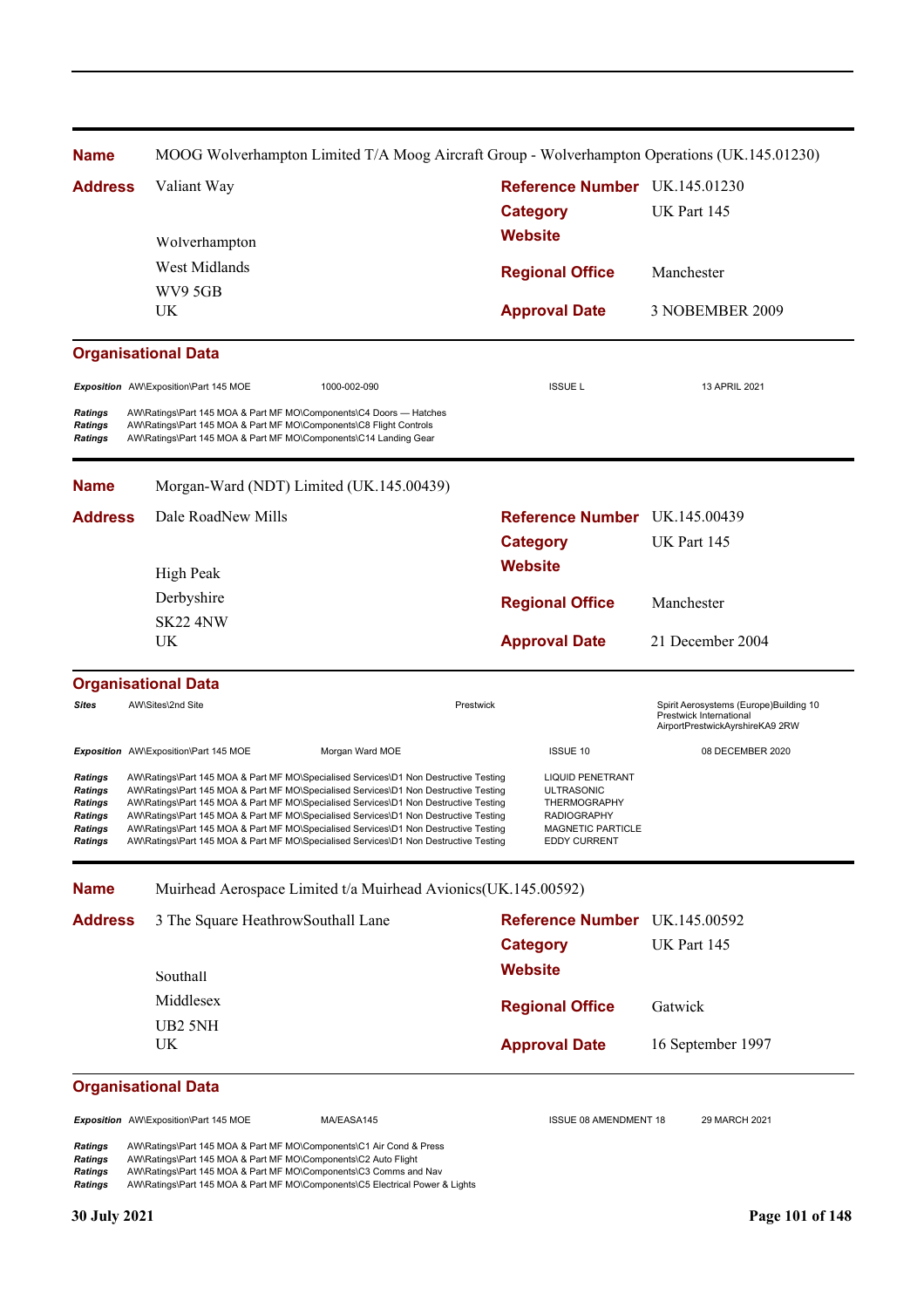| <b>Ratings</b><br><b>Ratings</b><br><b>Ratings</b><br><b>Ratings</b><br>Ratings<br>Ratings<br><b>Ratings</b><br>Ratings<br>Ratings<br><b>Ratings</b> | AW\Ratings\Part 145 MOA & Part MF MO\Components\C6 Equipment<br>AW\Ratings\Part 145 MOA & Part MF MO\Components\C7 Engine - APU<br>AW\Ratings\Part 145 MOA & Part MF MO\Components\C8 Flight Controls<br>AW\Ratings\Part 145 MOA & Part MF MO\Components\C9 Fuel<br>AW\Ratings\Part 145 MOA & Part MF MO\Components\C12 Hydraulic Power<br>AW\Ratings\Part 145 MOA & Part MF MO\Components\C14 Landing Gear<br>AW\Ratings\Part 145 MOA & Part MF MO\Components\C15 Oxygen | AW\Ratings\Part 145 MOA & Part MF MO\Components\C13 Indicating — recording system<br>AW\Ratings\Part 145 MOA & Part MF MO\Components\C17 Pneumatic & Vacuum<br>AW\Ratings\Part 145 MOA & Part MF MO\Components\C18 Protection ice/rain/fire                                                                         |                 |                                                                                                                                  |                                                                                      |
|------------------------------------------------------------------------------------------------------------------------------------------------------|---------------------------------------------------------------------------------------------------------------------------------------------------------------------------------------------------------------------------------------------------------------------------------------------------------------------------------------------------------------------------------------------------------------------------------------------------------------------------|---------------------------------------------------------------------------------------------------------------------------------------------------------------------------------------------------------------------------------------------------------------------------------------------------------------------|-----------------|----------------------------------------------------------------------------------------------------------------------------------|--------------------------------------------------------------------------------------|
| <b>Name</b>                                                                                                                                          | Multiflight Limited (UK.145.00581)                                                                                                                                                                                                                                                                                                                                                                                                                                        |                                                                                                                                                                                                                                                                                                                     |                 |                                                                                                                                  |                                                                                      |
| <b>Address</b>                                                                                                                                       | South Side Aviation, Leeds/Bradford<br>AirportYeadon                                                                                                                                                                                                                                                                                                                                                                                                                      |                                                                                                                                                                                                                                                                                                                     | <b>Category</b> | Reference Number UK.145.00581                                                                                                    | UK Part 145                                                                          |
|                                                                                                                                                      | Leeds                                                                                                                                                                                                                                                                                                                                                                                                                                                                     |                                                                                                                                                                                                                                                                                                                     | <b>Website</b>  |                                                                                                                                  |                                                                                      |
|                                                                                                                                                      | West Yorkshire                                                                                                                                                                                                                                                                                                                                                                                                                                                            |                                                                                                                                                                                                                                                                                                                     |                 | <b>Regional Office</b>                                                                                                           | Manchester                                                                           |
|                                                                                                                                                      | <b>LS197UG</b>                                                                                                                                                                                                                                                                                                                                                                                                                                                            |                                                                                                                                                                                                                                                                                                                     |                 |                                                                                                                                  |                                                                                      |
|                                                                                                                                                      | UK                                                                                                                                                                                                                                                                                                                                                                                                                                                                        |                                                                                                                                                                                                                                                                                                                     |                 | <b>Approval Date</b>                                                                                                             | 1 July 1997                                                                          |
|                                                                                                                                                      | <b>Organisational Data</b>                                                                                                                                                                                                                                                                                                                                                                                                                                                |                                                                                                                                                                                                                                                                                                                     |                 |                                                                                                                                  |                                                                                      |
| <b>Sites</b>                                                                                                                                         | AW\Sites\Base\Base/PPOB                                                                                                                                                                                                                                                                                                                                                                                                                                                   |                                                                                                                                                                                                                                                                                                                     | LEEDS/BRADFORD  |                                                                                                                                  | LEEDS/BRADFORD INTERNATIONAL<br>AIRPORT, YEADON, LEEDS, WEST<br>YOURKSHIRE, LS19 7UG |
|                                                                                                                                                      | Exposition AW\Exposition\Part 145 MOE                                                                                                                                                                                                                                                                                                                                                                                                                                     | MULTIFLIGHT/MOE/1                                                                                                                                                                                                                                                                                                   |                 | ISSUE 14 REVISION 00                                                                                                             | 03 JUNE 2021                                                                         |
| <b>Ratings</b><br><b>Ratings</b>                                                                                                                     | AW\Ratings\Part 145 MOA & Part MF MO\Engine\B2 PISTON<br>AW\Ratings\Part 145 MOA & Part MF MO\Engine\B2 PISTON                                                                                                                                                                                                                                                                                                                                                            |                                                                                                                                                                                                                                                                                                                     |                 | <b>TEXTRON LYCOMING SERIES</b><br>TELEDYNE CONTINENTAL MOTOR<br><b>SERIES</b>                                                    |                                                                                      |
| <b>Ratings</b><br>Ratings<br>Ratings<br><b>Ratings</b><br><b>Ratings</b>                                                                             | AW\Ratings\Part 145 MOA & Part MF MO\Components\C7 Engine - APU                                                                                                                                                                                                                                                                                                                                                                                                           | AW\Ratings\Part 145 MOA & Part MF MO\Components\C5 Electrical Power & Lights<br>AW\Ratings\Part 145 MOA & Part MF MO\Aircraft\A1 AEROPLANES ABOVE 5700 KG<br>AW\Ratings\Part 145 MOA & Part MF MO\Aircraft\A1 AEROPLANES ABOVE 5700 KG<br>AW\Ratings\Part 145 MOA & Part MF MO\Aircraft\A1 AEROPLANES ABOVE 5700 KG |                 | CESSNA 550<br><b>CESSNA 560/560XL</b><br>BOMBARDIER CL-600-2B16 (VARIANT<br>CL 604)                                              |                                                                                      |
| Ratings<br>Ratings<br>Ratings                                                                                                                        |                                                                                                                                                                                                                                                                                                                                                                                                                                                                           | AW\Ratings\Part 145 MOA & Part MF MO\Aircraft\A1 AEROPLANES ABOVE 5700 KG<br>AW\Ratings\Part 145 MOA & Part MF MO\Aircraft\A1 AEROPLANES ABOVE 5700 KG<br>AW\Ratings\Part 145 MOA & Part MF MO\Aircraft\A2 AEROPLANES 5700 KG AND BELOW                                                                             |                 | BOMBARDIER BD100-1A10<br>GULFSTREAM (IAI) 200/GALAXY<br>CESSNA 425/441 SERIES                                                    |                                                                                      |
| <b>Ratings</b><br><b>Ratings</b>                                                                                                                     |                                                                                                                                                                                                                                                                                                                                                                                                                                                                           | AW\Ratings\Part 145 MOA & Part MF MO\Aircraft\A2 AEROPLANES 5700 KG AND BELOW<br>AW\Ratings\Part 145 MOA & Part MF MO\Aircraft\A2 AEROPLANES 5700 KG AND BELOW                                                                                                                                                      |                 | CESSNA 500/501/525/A/<br>(HAWKER BEECHCRAFT) BEECH 90/200<br><b>SERIES</b>                                                       |                                                                                      |
| <b>Ratings</b><br>Ratings<br>Ratings                                                                                                                 |                                                                                                                                                                                                                                                                                                                                                                                                                                                                           | AW\Ratings\Part 145 MOA & Part MF MO\Aircraft\A2 AEROPLANES 5700 KG AND BELOW<br>AW\Ratings\Part 145 MOA & Part MF MO\Aircraft\A2 AEROPLANES 5700 KG AND BELOW<br>AW\Ratings\Part 145 MOA & Part MF MO\Aircraft\A2 AEROPLANES 5700 KG AND BELOW                                                                     |                 | PIPER PA-46-500TP<br><b>REIMS CESSNA F406</b><br>PISTON ENGINE AEROPLANES-<br><b>COMPOSETE STRUCTURE NOT</b><br>EXCEEDING 5700KG |                                                                                      |
| Ratings                                                                                                                                              |                                                                                                                                                                                                                                                                                                                                                                                                                                                                           | AW\Ratings\Part 145 MOA & Part MF MO\Aircraft\A2 AEROPLANES 5700 KG AND BELOW                                                                                                                                                                                                                                       |                 | PISTON ENGINE AEROPLANES - MIXED<br>CONSTRUCTION NOT EXCEEDING<br>5700KG                                                         |                                                                                      |
| <b>Ratings</b>                                                                                                                                       |                                                                                                                                                                                                                                                                                                                                                                                                                                                                           | AW\Ratings\Part 145 MOA & Part MF MO\Aircraft\A2 AEROPLANES 5700 KG AND BELOW                                                                                                                                                                                                                                       |                 | PISTON ENGINE AEROPLANES - METAL<br>STRUCTURE NOT EXCEEDING 5700KG                                                               |                                                                                      |
| Ratings                                                                                                                                              |                                                                                                                                                                                                                                                                                                                                                                                                                                                                           | AW\Ratings\Part 145 MOA & Part MF MO\Aircraft\A2 AEROPLANES 5700 KG AND BELOW                                                                                                                                                                                                                                       |                 | SINGLE TURBOPROP AEROPLANES<br>NOT EXCEEDING 5700 KG -<br><b>UNPRESSURISED</b>                                                   |                                                                                      |
| <b>Ratings</b>                                                                                                                                       | AW\Ratings\Part 145 MOA & Part MF MO\Aircraft\A3 HELICOPTERS                                                                                                                                                                                                                                                                                                                                                                                                              |                                                                                                                                                                                                                                                                                                                     |                 | AIRBUS HELICOPTERS AS 355 SERIES                                                                                                 |                                                                                      |
| <b>Ratings</b>                                                                                                                                       | AW\Ratings\Part 145 MOA & Part MF MO\Aircraft\A3 HELICOPTERS                                                                                                                                                                                                                                                                                                                                                                                                              |                                                                                                                                                                                                                                                                                                                     |                 | AIRBUS HELICOPTERS EC 155 SERIES                                                                                                 |                                                                                      |
| <b>Ratings</b>                                                                                                                                       | AW\Ratings\Part 145 MOA & Part MF MO\Aircraft\A3 HELICOPTERS                                                                                                                                                                                                                                                                                                                                                                                                              |                                                                                                                                                                                                                                                                                                                     |                 | AIRBUS HELICOPTERS SA 365 SERIES                                                                                                 |                                                                                      |
| <b>Ratings</b><br>Ratings                                                                                                                            | AW\Ratings\Part 145 MOA & Part MF MO\Aircraft\A3 HELICOPTERS<br>AW\Ratings\Part 145 MOA & Part MF MO\Aircraft\A3 HELICOPTERS                                                                                                                                                                                                                                                                                                                                              |                                                                                                                                                                                                                                                                                                                     |                 | <b>AGUSTA A109 SERIES</b><br>MD HELICOPTERS MD900                                                                                |                                                                                      |
| Ratings                                                                                                                                              | AW\Ratings\Part 145 MOA & Part MF MO\Aircraft\A3 HELICOPTERS                                                                                                                                                                                                                                                                                                                                                                                                              |                                                                                                                                                                                                                                                                                                                     |                 | SINGLE PISTON ENGINE HELICOPTERS                                                                                                 |                                                                                      |
| <b>Ratings</b>                                                                                                                                       | AW\Ratings\Part 145 MOA & Part MF MO\Aircraft\A3 HELICOPTERS                                                                                                                                                                                                                                                                                                                                                                                                              |                                                                                                                                                                                                                                                                                                                     |                 | SINGLE TURBINE ENGINE<br>HELICOPTERS NOT EXCEEDING<br>3175KG                                                                     |                                                                                      |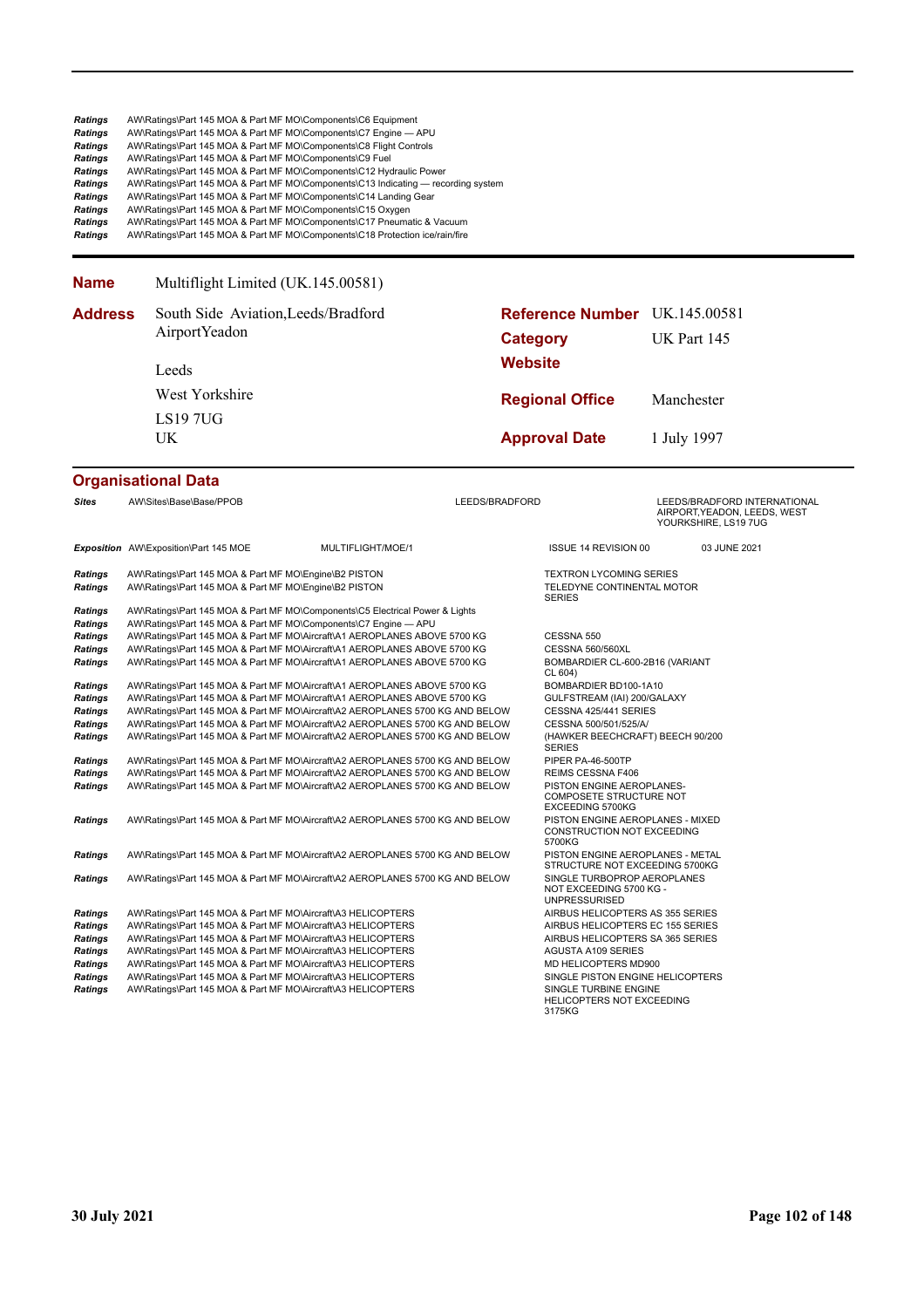| <b>Name</b>                                                                                              | NDT Services Limited (UK.145.00585)                                                                                               |                                                                                                                                                                                                                                                                                                                                                                                                                                                                                                                                              |                 |                                                                                                                                                 |                       |                                                                                                                                                                   |
|----------------------------------------------------------------------------------------------------------|-----------------------------------------------------------------------------------------------------------------------------------|----------------------------------------------------------------------------------------------------------------------------------------------------------------------------------------------------------------------------------------------------------------------------------------------------------------------------------------------------------------------------------------------------------------------------------------------------------------------------------------------------------------------------------------------|-----------------|-------------------------------------------------------------------------------------------------------------------------------------------------|-----------------------|-------------------------------------------------------------------------------------------------------------------------------------------------------------------|
| <b>Address</b>                                                                                           | Unit 10AVictory Park                                                                                                              |                                                                                                                                                                                                                                                                                                                                                                                                                                                                                                                                              |                 | Reference Number UK.145.00585                                                                                                                   |                       |                                                                                                                                                                   |
|                                                                                                          |                                                                                                                                   |                                                                                                                                                                                                                                                                                                                                                                                                                                                                                                                                              | <b>Category</b> |                                                                                                                                                 | UK Part 145           |                                                                                                                                                                   |
|                                                                                                          | Victory Road                                                                                                                      |                                                                                                                                                                                                                                                                                                                                                                                                                                                                                                                                              | <b>Website</b>  |                                                                                                                                                 |                       |                                                                                                                                                                   |
|                                                                                                          | Derby                                                                                                                             |                                                                                                                                                                                                                                                                                                                                                                                                                                                                                                                                              |                 |                                                                                                                                                 |                       |                                                                                                                                                                   |
|                                                                                                          | <b>DE24 8ZF</b>                                                                                                                   |                                                                                                                                                                                                                                                                                                                                                                                                                                                                                                                                              |                 | <b>Regional Office</b>                                                                                                                          | Manchester            |                                                                                                                                                                   |
|                                                                                                          | <b>UK</b>                                                                                                                         |                                                                                                                                                                                                                                                                                                                                                                                                                                                                                                                                              |                 | <b>Approval Date</b>                                                                                                                            | <b>18 AUGUST 1997</b> |                                                                                                                                                                   |
|                                                                                                          | <b>Organisational Data</b>                                                                                                        |                                                                                                                                                                                                                                                                                                                                                                                                                                                                                                                                              |                 |                                                                                                                                                 |                       |                                                                                                                                                                   |
|                                                                                                          | Exposition AW\Exposition\Part 145 MOE                                                                                             | <b>EASA PART 145 Exposition</b>                                                                                                                                                                                                                                                                                                                                                                                                                                                                                                              |                 | ISSUE 20 REVISION 00                                                                                                                            |                       | 11 MARCH 2021                                                                                                                                                     |
| <b>Ratings</b><br><b>Ratings</b><br><b>Ratings</b><br><b>Ratings</b><br><b>Ratings</b><br><b>Ratings</b> |                                                                                                                                   | AW\Ratings\Part 145 MOA & Part MF MO\Specialised Services\D1 Non Destructive Testing<br>AW\Ratings\Part 145 MOA & Part MF MO\Specialised Services\D1 Non Destructive Testing<br>AW\Ratings\Part 145 MOA & Part MF MO\Specialised Services\D1 Non Destructive Testing<br>AW\Ratings\Part 145 MOA & Part MF MO\Specialised Services\D1 Non Destructive Testing<br>AW\Ratings\Part 145 MOA & Part MF MO\Specialised Services\D1 Non Destructive Testing<br>AW\Ratings\Part 145 MOA & Part MF MO\Specialised Services\D1 Non Destructive Testing |                 | <b>EDDY CURRENT</b><br><b>LIQUID PENETRANT</b><br><b>MAGNETIC PARTICLE</b><br><b>RADIOGRAPHIC</b><br><b>ULTRASONIC</b><br><b>VISUAL TESTING</b> |                       |                                                                                                                                                                   |
| <b>Name</b>                                                                                              |                                                                                                                                   | Nicholson McLaren Aviation Limited (UK.145.01114)                                                                                                                                                                                                                                                                                                                                                                                                                                                                                            |                 |                                                                                                                                                 |                       |                                                                                                                                                                   |
| <b>Address</b>                                                                                           | 12 Ivanhoe RoadHogwood                                                                                                            |                                                                                                                                                                                                                                                                                                                                                                                                                                                                                                                                              |                 | Reference Number UK.145.01114                                                                                                                   |                       |                                                                                                                                                                   |
|                                                                                                          | LaneFinchampstead                                                                                                                 |                                                                                                                                                                                                                                                                                                                                                                                                                                                                                                                                              | <b>Category</b> |                                                                                                                                                 | UK Part 145           |                                                                                                                                                                   |
|                                                                                                          | Wokingham                                                                                                                         |                                                                                                                                                                                                                                                                                                                                                                                                                                                                                                                                              | <b>Website</b>  |                                                                                                                                                 |                       |                                                                                                                                                                   |
|                                                                                                          | Berkshire                                                                                                                         |                                                                                                                                                                                                                                                                                                                                                                                                                                                                                                                                              |                 | <b>Regional Office</b>                                                                                                                          | Gatwick               |                                                                                                                                                                   |
|                                                                                                          | <b>RG40 4QQ</b>                                                                                                                   |                                                                                                                                                                                                                                                                                                                                                                                                                                                                                                                                              |                 |                                                                                                                                                 |                       |                                                                                                                                                                   |
|                                                                                                          | <b>UK</b>                                                                                                                         |                                                                                                                                                                                                                                                                                                                                                                                                                                                                                                                                              |                 | <b>Approval Date</b>                                                                                                                            | 30 January 2008       |                                                                                                                                                                   |
|                                                                                                          | <b>Organisational Data</b>                                                                                                        |                                                                                                                                                                                                                                                                                                                                                                                                                                                                                                                                              |                 |                                                                                                                                                 |                       |                                                                                                                                                                   |
|                                                                                                          | Exposition AW\Exposition\Part 145 MOE                                                                                             | NMA/MOE/01                                                                                                                                                                                                                                                                                                                                                                                                                                                                                                                                   |                 | ISSUE 02 REVISION 05                                                                                                                            |                       | 23 FEBRUARY 2020                                                                                                                                                  |
| Ratings<br><b>Ratings</b><br><b>Ratings</b>                                                              | AW\Ratings\Part 145 MOA & Part MF MO\Engine\B2 PISTON                                                                             | AW\Ratings\Part 145 MOA & Part MF MO\Specialised Services\D1 Non Destructive Testing<br>AW\Ratings\Part 145 MOA & Part MF MO\Specialised Services\D1 Non Destructive Testing                                                                                                                                                                                                                                                                                                                                                                 |                 | Ultrasonic Inspection<br><b>Magnetic Particle</b><br>Lycoming Series, Teledyne Continental<br><b>Motor Series</b>                               |                       | Limited to those types and<br>variants identified in the Scope<br>of Approval section of the<br>EASA Part 145 approved<br>Maintenance Organisation<br>Exposition. |
| Ratings<br><b>Ratings</b><br><b>Ratings</b>                                                              | AW\Ratings\Part 145 MOA & Part MF MO\Components\C7 Engine - APU<br>AW\Ratings\Part 145 MOA & Part MF MO\Components\C16 Propellers | AW\Ratings\Part 145 MOA & Part MF MO\Specialised Services\D1 Non Destructive Testing                                                                                                                                                                                                                                                                                                                                                                                                                                                         |                 | <b>Liquid Penetrant</b>                                                                                                                         |                       |                                                                                                                                                                   |
| <b>Name</b>                                                                                              | Nordam Europe Limited (UK.145.00530)                                                                                              |                                                                                                                                                                                                                                                                                                                                                                                                                                                                                                                                              |                 |                                                                                                                                                 |                       |                                                                                                                                                                   |
| <b>Address</b>                                                                                           | <b>Hawtin Park</b>                                                                                                                |                                                                                                                                                                                                                                                                                                                                                                                                                                                                                                                                              |                 | Reference Number UK.145.00530                                                                                                                   |                       |                                                                                                                                                                   |
|                                                                                                          |                                                                                                                                   |                                                                                                                                                                                                                                                                                                                                                                                                                                                                                                                                              | <b>Category</b> |                                                                                                                                                 | UK Part 145           |                                                                                                                                                                   |
|                                                                                                          | Blackwood                                                                                                                         |                                                                                                                                                                                                                                                                                                                                                                                                                                                                                                                                              | <b>Website</b>  |                                                                                                                                                 |                       |                                                                                                                                                                   |
|                                                                                                          | Gwent                                                                                                                             |                                                                                                                                                                                                                                                                                                                                                                                                                                                                                                                                              |                 |                                                                                                                                                 | Gatwick               |                                                                                                                                                                   |
|                                                                                                          | <b>NP12 2EU</b>                                                                                                                   |                                                                                                                                                                                                                                                                                                                                                                                                                                                                                                                                              |                 | <b>Regional Office</b>                                                                                                                          |                       |                                                                                                                                                                   |
|                                                                                                          | UK                                                                                                                                |                                                                                                                                                                                                                                                                                                                                                                                                                                                                                                                                              |                 | <b>Approval Date</b>                                                                                                                            | 12 December 1996      |                                                                                                                                                                   |
|                                                                                                          | <b>Organisational Data</b>                                                                                                        |                                                                                                                                                                                                                                                                                                                                                                                                                                                                                                                                              |                 |                                                                                                                                                 |                       |                                                                                                                                                                   |
|                                                                                                          | Exposition AW\Exposition\Part 145 MOE                                                                                             | NEL/EXP/002                                                                                                                                                                                                                                                                                                                                                                                                                                                                                                                                  |                 | <b>ISSUE 34</b>                                                                                                                                 |                       | 23 DECEMBER 2020                                                                                                                                                  |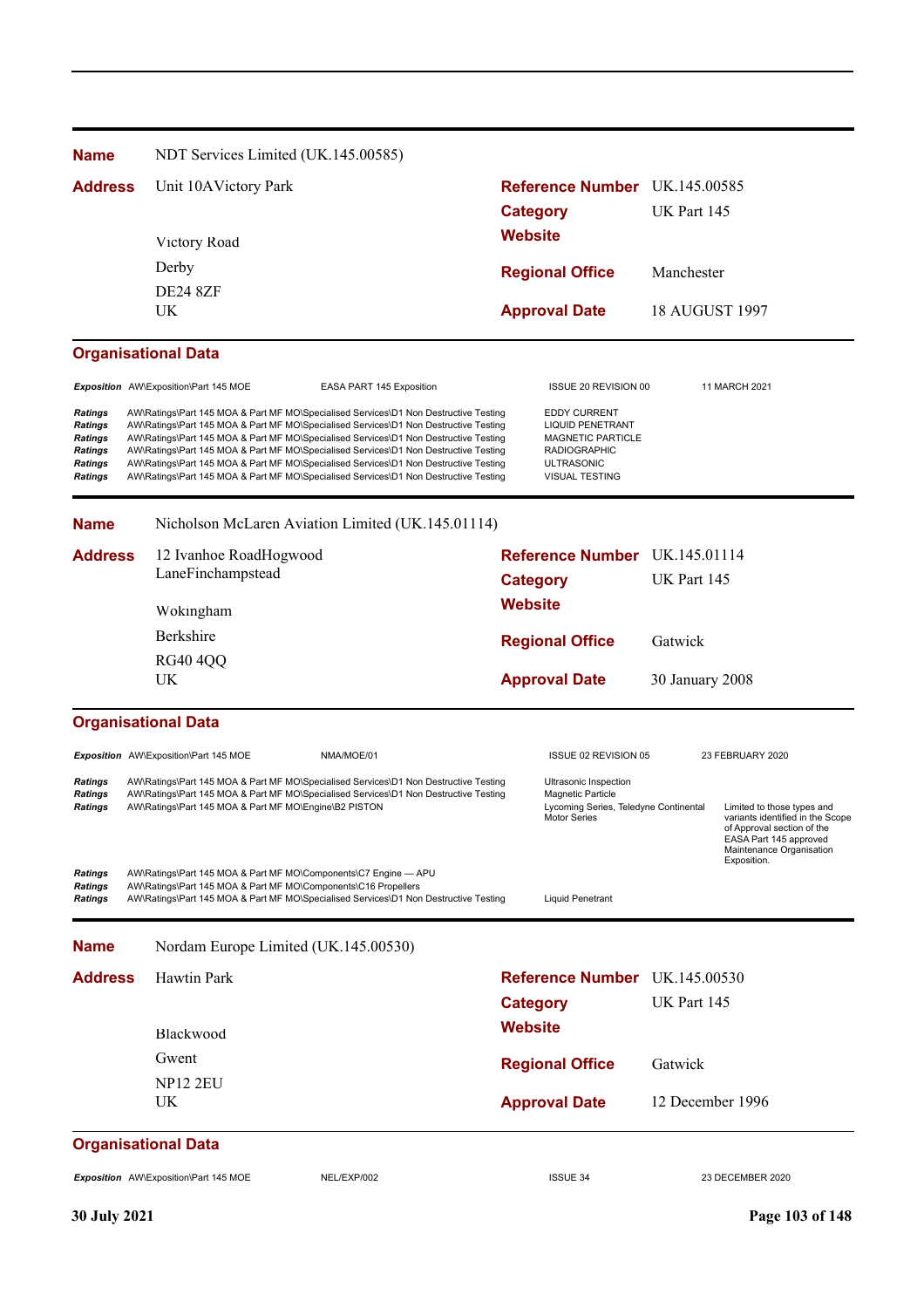#### **Name** North Wales Military Aviation Services Limited (UK.145.01060)(GA)

| <b>Address</b> | <b>Aviation ParkFlint RoadSaltney Ferry</b><br>Hawarden Airport | <b>Reference Number</b> UK.145.01060<br>Category<br><b>Website</b> | <b>UK Part 145</b> |
|----------------|-----------------------------------------------------------------|--------------------------------------------------------------------|--------------------|
|                | Flintshire                                                      | <b>Regional Office</b>                                             | Manchester         |
|                | CH4 0GZ<br>UK.                                                  | <b>Approval Date</b>                                               | 23 JANUARY 2006    |

### **Organisational Data**

| <b>Sites</b>       | AW\Sites\Base\Base/PPOB                                                                                                                       |                      | <b>HAWARDEN AIRPORT</b> |                                                                                                   | CH4 0GZ, UK | AIRPARK, FLINT ROAD, SALTNEY FERRY, |
|--------------------|-----------------------------------------------------------------------------------------------------------------------------------------------|----------------------|-------------------------|---------------------------------------------------------------------------------------------------|-------------|-------------------------------------|
|                    | Exposition AW\Exposition\Part 145 MOE                                                                                                         | <b>NWMAS Ltd MOE</b> |                         | ISSUE 01 REVISION AL 16                                                                           |             | 12 OCTOBER 2018                     |
| Ratings            | AW\Ratings\Part 145 MOA & Part MF MO\Aircraft\A2 AEROPLANES 5700 KG AND BELOW                                                                 |                      |                         | PISTON ENGINE AEROPLANES - METAL<br>STRUCTURE NOT EXCEEDING 5700KG                                |             |                                     |
| Ratings            | AW\Ratings\Part 145 MOA & Part MF MO\Aircraft\A2 AEROPLANES 5700 KG AND BELOW                                                                 |                      |                         | PISTON ENGINE AEROPLANES - MIXED<br><b>CONSTRUCTION NOT EXCEEDING</b><br>5700KG                   |             |                                     |
| <b>Ratings</b>     | AW\Ratings\Part 145 MOA & Part MF MO\Aircraft\A2 AEROPLANES 5700 KG AND BELOW                                                                 |                      |                         | PISTON ENGINE AEROPLANES -<br>WOODEN STRUCTURE NOT<br><b>EXCEEDING 5700KG</b>                     |             |                                     |
| Ratings            | AW\Ratings\Part 145 MOA & Part MF MO\Aircraft\A2 AEROPLANES 5700 KG AND BELOW                                                                 |                      |                         | PISTON ENGINE AEROPLANES -<br><b>COMPOSITE STRUCTURE NOT</b><br>EXCEEDING 5700KG                  |             |                                     |
| Ratings<br>Ratings | AW\Ratings\Part 145 MOA & Part MF MO\Aircraft\A2 AEROPLANES 5700 KG AND BELOW<br>AW\Ratings\Part 145 MOA & Part MF MO\Aircraft\A3 HELICOPTERS |                      |                         | BRITTEN NORMAN BN2T SERIES<br>SINGLE TURBINE ENGINE<br><b>HELICOPTERS NOT EXCEEDING</b><br>3175KG |             |                                     |

| <b>Name</b>    | Norvic Aero Engines Limited (UK.145.01182) |                               |                    |
|----------------|--------------------------------------------|-------------------------------|--------------------|
| <b>Address</b> | Unit 4 & 5Levellers LaneEynesbury          | Reference Number UK.145.01182 |                    |
|                |                                            | <b>Category</b>               | <b>UK Part 145</b> |
|                | <b>St Neots</b>                            | <b>Website</b>                |                    |
|                | Cambridgeshire                             | <b>Regional Office</b>        | Gatwick            |
|                | <b>PE19 2JL</b><br>UK.                     | <b>Approval Date</b>          | 13 OCTOBER 2008    |

### **Organisational Data**

*Exposition* AW\Exposition\Part 145 MOE NAE/EXPO/145 ISSUE 01 AMENDMENT 30 19 FEBRUARY 2021

Ratings AW\Ratings\Part 145 MOA & Part MF MO\Engine\B2 PISTON<br>
Ratings AW\Ratings\Part 145 MOA & Part MF MO\Engine\B2 PISTON FRANKLIN FRANKLIN - 6A350 AW\Ratings\Part 145 MOA & Part MF MO\Engine\B2 PISTON **Ratings** AW\Ratings\Part 145 MOA & Part MF MO\Engine\B2 PISTON TEXTRON TEXTRON LYCOMING SERIES *Ratings* AW\Ratings\Part 145 MOA & Part MF MO\Components\C7 Engine — APU *Ratings* AW\Ratings\Part 145 MOA & Part MF MO\Components\C16 Propellers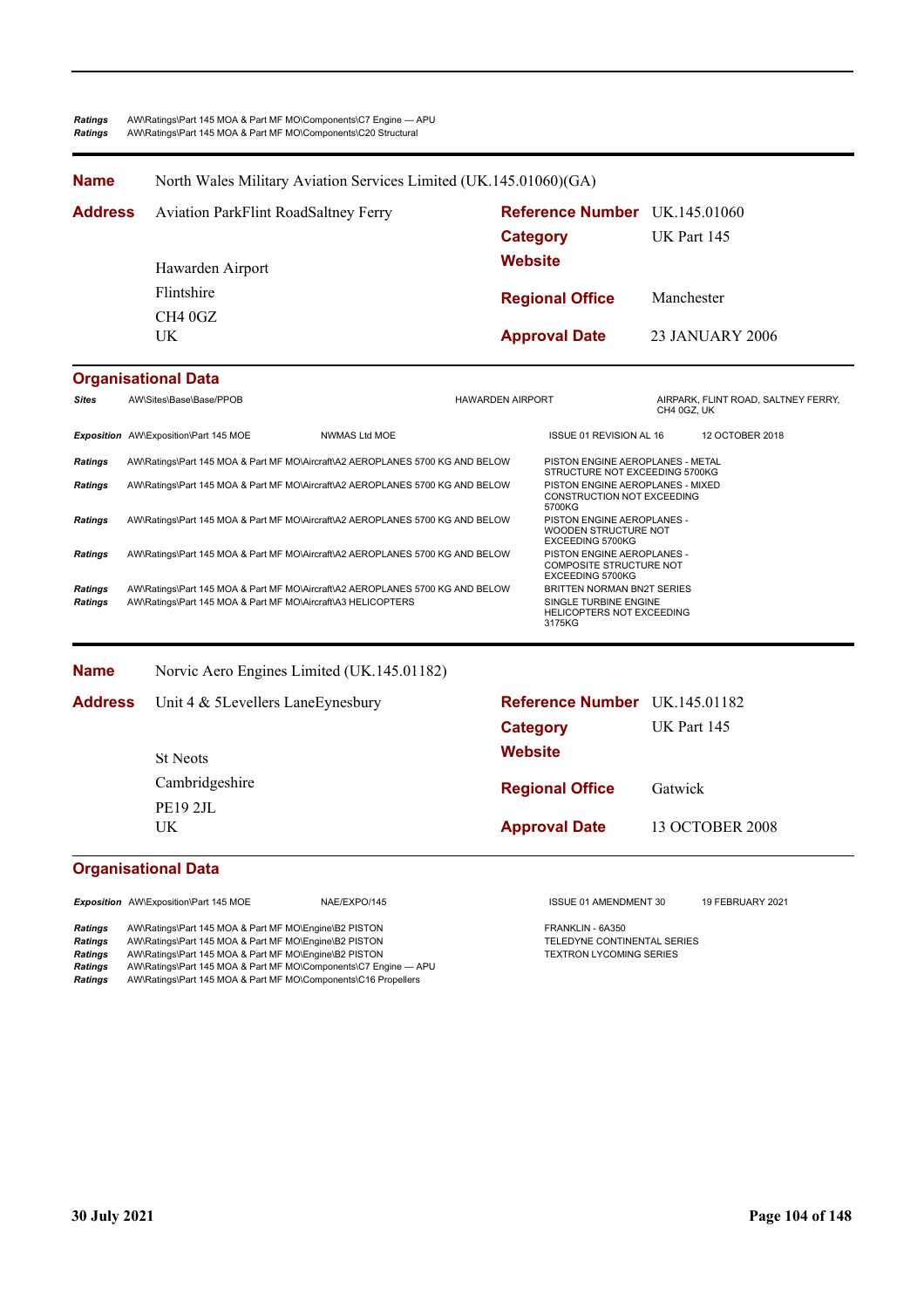| <b>Name</b>                | Oakenhurst Aircraft Services Limited (UK.145.00524) |                               |              |  |  |
|----------------------------|-----------------------------------------------------|-------------------------------|--------------|--|--|
| <b>Address</b>             | Claydons Lane                                       | Reference Number UK.145.00524 |              |  |  |
|                            | Rayleigh                                            | Category<br><b>Website</b>    | UK Part 145  |  |  |
|                            | Essex<br>SS <sub>6</sub> 7UP                        | <b>Regional Office</b>        | Gatwick      |  |  |
|                            | UK.                                                 | <b>Approval Date</b>          | 12 JULY 1996 |  |  |
| <b>Organisational Data</b> |                                                     |                               |              |  |  |

|                | <b>Exposition</b> AW\Exposition\Part 145 MOE                        | AVW/EXPO/1                                                                        | <b>REVISION 00</b> | 26 MARCH 2021 |
|----------------|---------------------------------------------------------------------|-----------------------------------------------------------------------------------|--------------------|---------------|
|                |                                                                     |                                                                                   |                    |               |
| Ratings        | AW\Ratings\Part 145 MOA & Part MF MO\Components\C1 Air Cond & Press |                                                                                   |                    |               |
| Ratings        | AW\Ratings\Part 145 MOA & Part MF MO\Components\C2 Auto Flight      |                                                                                   |                    |               |
| Ratings        | AW\Ratings\Part 145 MOA & Part MF MO\Components\C3 Comms and Nav    |                                                                                   |                    |               |
| Ratings        | AW\Ratings\Part 145 MOA & Part MF MO\Components\C4 Doors — Hatches  |                                                                                   |                    |               |
| <b>Ratings</b> |                                                                     | AW\Ratings\Part 145 MOA & Part MF MO\Components\C5 Electrical Power & Lights      |                    |               |
| Ratings        | AW\Ratings\Part 145 MOA & Part MF MO\Components\C6 Equipment        |                                                                                   |                    |               |
| <b>Ratings</b> | AW\Ratings\Part 145 MOA & Part MF MO\Components\C7 Engine - APU     |                                                                                   |                    |               |
| <b>Ratings</b> | AW\Ratings\Part 145 MOA & Part MF MO\Components\C8 Flight Controls  |                                                                                   |                    |               |
| Ratings        | AW\Ratings\Part 145 MOA & Part MF MO\Components\C9 Fuel             |                                                                                   |                    |               |
| Ratings        | AW\Ratings\Part 145 MOA & Part MF MO\Components\C12 Hydraulic Power |                                                                                   |                    |               |
| Ratings        |                                                                     | AW\Ratings\Part 145 MOA & Part MF MO\Components\C13 Indicating — recording system |                    |               |
| Ratings        | AW\Ratings\Part 145 MOA & Part MF MO\Components\C14 Landing Gear    |                                                                                   |                    |               |
| <b>Ratings</b> | AW\Ratings\Part 145 MOA & Part MF MO\Components\C15 Oxygen          |                                                                                   |                    |               |
| <b>Ratings</b> |                                                                     | AW\Ratings\Part 145 MOA & Part MF MO\Components\C17 Pneumatic & Vacuum            |                    |               |
| Ratings        |                                                                     | AW\Ratings\Part 145 MOA & Part MF MO\Components\C18 Protection ice/rain/fire      |                    |               |
| Ratings        | AW\Ratings\Part 145 MOA & Part MF MO\Components\C19 Windows         |                                                                                   |                    |               |

**Name** Ontic Engineering & Manufacturing UK Limited (UK.145.01222)

| <b>Address</b> | Cleeve Business ParkBishops Cleeve | <b>Reference Number</b> UK.145.01222 |                  |
|----------------|------------------------------------|--------------------------------------|------------------|
|                |                                    | Category                             | UK Part 145      |
|                | Cheltenham                         | <b>Website</b>                       |                  |
|                | Gloucestershire                    | <b>Regional Office</b>               | Gatwick          |
|                | <b>GL52 8TW</b><br>UK              | <b>Approval Date</b>                 | 03 November 2009 |

## **Organisational Data**

**Exposition** AW\Exposition\Part 145 MOE OUK EXPO 145-1 **REVISION** REVISION U 17 JUNE 2021 *Ratings* AW\Ratings\Part 145 MOA & Part MF MO\Components\C9 Fuel **Ratings** AWRatings\Part 145 MOA & Part MF MO\Components\C15 Oxygen<br>**Ratings** AW\Ratings\Part 145 MOA & Part MF MO\Components\C15 Oxygen

**Ratings** AW\Ratings\Part 145 MOA & Part MF MO\Components\C3 Comms and Nav<br> **Ratings** AW\Ratings\Part 145 MOA & Part MF MO\Components\C3 Comms and Nav

**Ratings** AW\Ratings\Part 145 MOA & Part MF MO\Components\C8 Flight Controls<br>**Ratings** AW\Ratings\Part 145 MOA & Part MF MO\Components\C13 Indicating — r

**Ratings** AW\Ratings\Part 145 MOA & Part MF MO\Components\C13 Indicating — recording system<br> **Ratings** AW\Ratings\Part 145 MOA & Part MF MO\Components\C16 Propellers

*Ratings* AW\Ratings\Part 145 MOA & Part MF MO\Components\C16 Propellers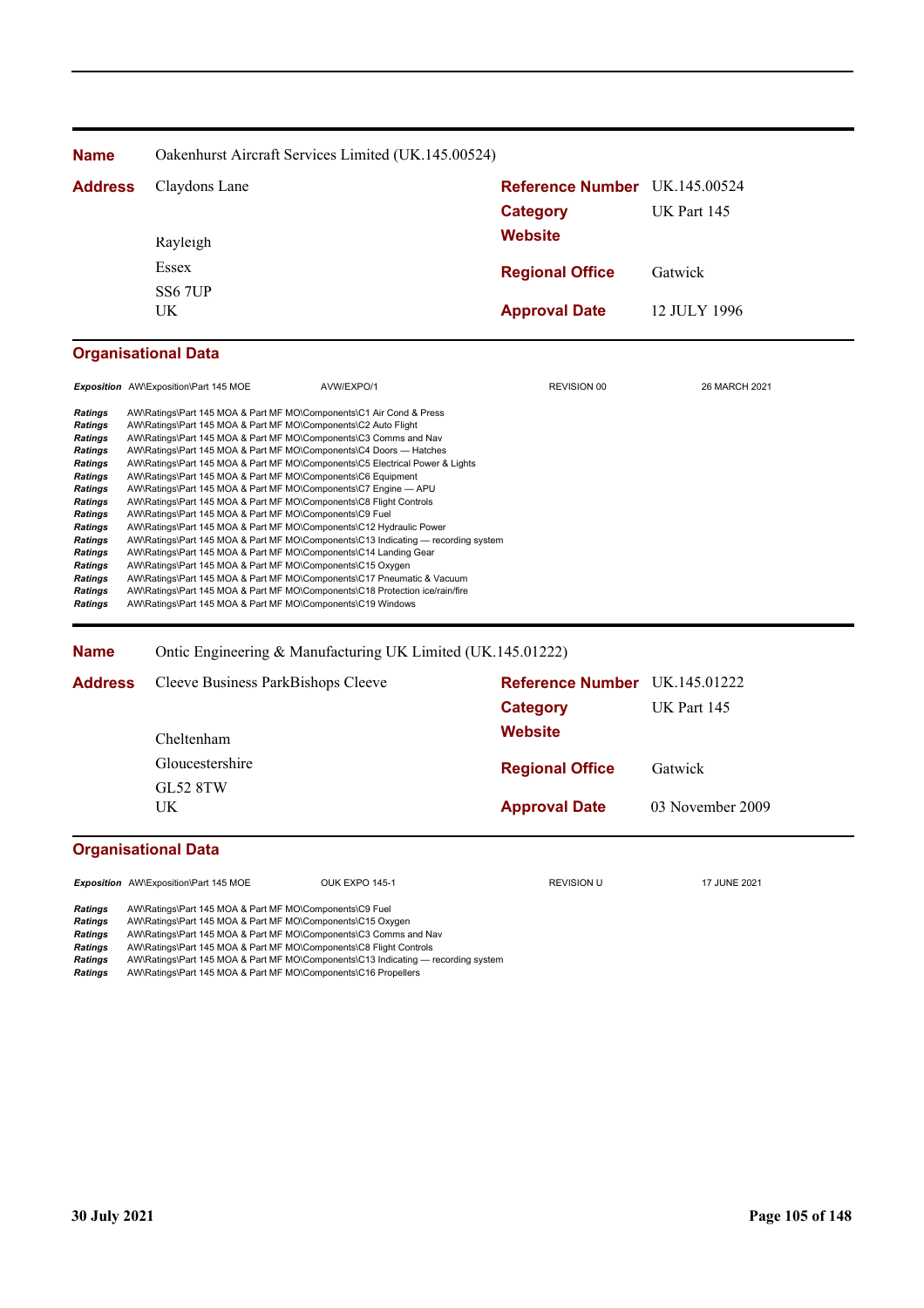| <b>Name</b>                                                                                                                    |  |                                                                                                                                                                                                                                                                                                                                       | Oriens Maintenance Services Limited (UK.145.01379)                                                                                                                                                                                                                                                                                                                                                                                                                                                                                                                     |                            |                                                                                                                                   |                                                                                       |
|--------------------------------------------------------------------------------------------------------------------------------|--|---------------------------------------------------------------------------------------------------------------------------------------------------------------------------------------------------------------------------------------------------------------------------------------------------------------------------------------|------------------------------------------------------------------------------------------------------------------------------------------------------------------------------------------------------------------------------------------------------------------------------------------------------------------------------------------------------------------------------------------------------------------------------------------------------------------------------------------------------------------------------------------------------------------------|----------------------------|-----------------------------------------------------------------------------------------------------------------------------------|---------------------------------------------------------------------------------------|
| <b>Address</b>                                                                                                                 |  | Hangar 526Churchill WayBiggin Hill                                                                                                                                                                                                                                                                                                    |                                                                                                                                                                                                                                                                                                                                                                                                                                                                                                                                                                        |                            | Reference Number UK.145.01379                                                                                                     |                                                                                       |
|                                                                                                                                |  | Airport                                                                                                                                                                                                                                                                                                                               |                                                                                                                                                                                                                                                                                                                                                                                                                                                                                                                                                                        |                            | <b>Category</b>                                                                                                                   | UK Part 145                                                                           |
|                                                                                                                                |  | <b>Biggin Hill</b>                                                                                                                                                                                                                                                                                                                    |                                                                                                                                                                                                                                                                                                                                                                                                                                                                                                                                                                        |                            | <b>Website</b>                                                                                                                    |                                                                                       |
|                                                                                                                                |  | Kent                                                                                                                                                                                                                                                                                                                                  |                                                                                                                                                                                                                                                                                                                                                                                                                                                                                                                                                                        |                            | <b>Regional Office</b>                                                                                                            | Gatwick                                                                               |
|                                                                                                                                |  | <b>TN16 3BN</b>                                                                                                                                                                                                                                                                                                                       |                                                                                                                                                                                                                                                                                                                                                                                                                                                                                                                                                                        |                            |                                                                                                                                   |                                                                                       |
|                                                                                                                                |  | UK                                                                                                                                                                                                                                                                                                                                    |                                                                                                                                                                                                                                                                                                                                                                                                                                                                                                                                                                        |                            | <b>Approval Date</b>                                                                                                              | 29 SEPTEMBER 2017                                                                     |
|                                                                                                                                |  | <b>Organisational Data</b>                                                                                                                                                                                                                                                                                                            |                                                                                                                                                                                                                                                                                                                                                                                                                                                                                                                                                                        |                            |                                                                                                                                   |                                                                                       |
| <b>Sites</b>                                                                                                                   |  | AW\Sites\Base\Base/PPOB                                                                                                                                                                                                                                                                                                               |                                                                                                                                                                                                                                                                                                                                                                                                                                                                                                                                                                        | <b>BIGGIN HILL AIRPORT</b> |                                                                                                                                   | HANGAR 526, CHURCHILL WAY, BIGGIN<br>HILL AIRPORT, BIGGIN HILL, KENT, TN16<br>3BN, UK |
|                                                                                                                                |  | Exposition AW\Exposition\Part 145 MOE                                                                                                                                                                                                                                                                                                 | OMS/MOE/1                                                                                                                                                                                                                                                                                                                                                                                                                                                                                                                                                              |                            | ISSUE 01 REVISION 14                                                                                                              | 02 JUNE 2021                                                                          |
| <b>Ratings</b><br><b>Ratings</b><br><b>Ratings</b><br><b>Ratings</b><br><b>Ratings</b><br><b>Ratings</b><br>Ratings            |  |                                                                                                                                                                                                                                                                                                                                       | AW\Ratings\Part 145 MOA & Part MF MO\Components\C5 Electrical Power & Lights<br>AW\Ratings\Part 145 MOA & Part MF MO\Aircraft\A1 AEROPLANES ABOVE 5700 KG<br>AW\Ratings\Part 145 MOA & Part MF MO\Aircraft\A2 AEROPLANES 5700 KG AND BELOW<br>AW\Ratings\Part 145 MOA & Part MF MO\Aircraft\A1 AEROPLANES ABOVE 5700 KG<br>AW\Ratings\Part 145 MOA & Part MF MO\Aircraft\A1 AEROPLANES ABOVE 5700 KG<br>AW\Ratings\Part 145 MOA & Part MF MO\Aircraft\A2 AEROPLANES 5700 KG AND BELOW<br>AW\Ratings\Part 145 MOA & Part MF MO\Aircraft\A2 AEROPLANES 5700 KG AND BELOW |                            | PILATUS PC-24<br>CESSNA 210<br>CESSNA 550/551/560<br>HAWKER BEECHCRAFT BAE125 SERIES<br>1000<br>CESSNA 421<br>PIAGGIO P180 SERIES |                                                                                       |
| <b>Ratings</b>                                                                                                                 |  |                                                                                                                                                                                                                                                                                                                                       | AW\Ratings\Part 145 MOA & Part MF MO\Aircraft\A2 AEROPLANES 5700 KG AND BELOW                                                                                                                                                                                                                                                                                                                                                                                                                                                                                          |                            | PILATUS PC-12                                                                                                                     |                                                                                       |
| <b>Name</b>                                                                                                                    |  | Pall Europe Limited(UK.145.01256)                                                                                                                                                                                                                                                                                                     |                                                                                                                                                                                                                                                                                                                                                                                                                                                                                                                                                                        |                            |                                                                                                                                   |                                                                                       |
| <b>Address</b>                                                                                                                 |  | Cardrew Industrial Estate                                                                                                                                                                                                                                                                                                             |                                                                                                                                                                                                                                                                                                                                                                                                                                                                                                                                                                        |                            | Reference Number UK.145.01256                                                                                                     |                                                                                       |
|                                                                                                                                |  |                                                                                                                                                                                                                                                                                                                                       |                                                                                                                                                                                                                                                                                                                                                                                                                                                                                                                                                                        |                            | <b>Category</b>                                                                                                                   | UK Part 145                                                                           |
|                                                                                                                                |  |                                                                                                                                                                                                                                                                                                                                       |                                                                                                                                                                                                                                                                                                                                                                                                                                                                                                                                                                        |                            | <b>Website</b>                                                                                                                    |                                                                                       |
|                                                                                                                                |  | Redruth<br>Cornwall                                                                                                                                                                                                                                                                                                                   |                                                                                                                                                                                                                                                                                                                                                                                                                                                                                                                                                                        |                            |                                                                                                                                   |                                                                                       |
|                                                                                                                                |  | <b>TR15 1SS</b>                                                                                                                                                                                                                                                                                                                       |                                                                                                                                                                                                                                                                                                                                                                                                                                                                                                                                                                        |                            | <b>Regional Office</b>                                                                                                            | Gatwick                                                                               |
|                                                                                                                                |  | UK                                                                                                                                                                                                                                                                                                                                    |                                                                                                                                                                                                                                                                                                                                                                                                                                                                                                                                                                        |                            | <b>Approval Date</b>                                                                                                              | 16 JULY 2013                                                                          |
|                                                                                                                                |  | <b>Organisational Data</b>                                                                                                                                                                                                                                                                                                            |                                                                                                                                                                                                                                                                                                                                                                                                                                                                                                                                                                        |                            |                                                                                                                                   |                                                                                       |
|                                                                                                                                |  | Exposition AW\Exposition\Part 145 MOE                                                                                                                                                                                                                                                                                                 | APL3300                                                                                                                                                                                                                                                                                                                                                                                                                                                                                                                                                                |                            | <b>REVISION 08</b>                                                                                                                | 02 JULY 2021                                                                          |
| <b>Ratings</b><br>Ratings<br><b>Ratings</b><br><b>Ratings</b><br><b>Ratings</b><br>Ratings<br><b>Ratings</b><br><b>Ratings</b> |  | AW\Ratings\Part 145 MOA & Part MF MO\Components\C1 Air Cond & Press<br>AW\Ratings\Part 145 MOA & Part MF MO\Components\C6 Equipment<br>AW\Ratings\Part 145 MOA & Part MF MO\Components\C7 Engine - APU<br>AW\Ratings\Part 145 MOA & Part MF MO\Components\C9 Fuel<br>AW\Ratings\Part 145 MOA & Part MF MO\Components\C14 Landing Gear | AW\Ratings\Part 145 MOA & Part MF MO\Components\C12 Hydraulic Power<br>AW\Ratings\Part 145 MOA & Part MF MO\Components\C17 Pneumatic & Vacuum<br>AW\Ratings\Part 145 MOA & Part MF MO\Components\C18 Protection ice/rain/fire                                                                                                                                                                                                                                                                                                                                          |                            |                                                                                                                                   |                                                                                       |
| <b>Name</b>                                                                                                                    |  |                                                                                                                                                                                                                                                                                                                                       | Panasonic Avionics Corporation (UK.145.00297)                                                                                                                                                                                                                                                                                                                                                                                                                                                                                                                          |                            |                                                                                                                                   |                                                                                       |
| <b>Address</b>                                                                                                                 |  | Quadrant House50 Heron                                                                                                                                                                                                                                                                                                                |                                                                                                                                                                                                                                                                                                                                                                                                                                                                                                                                                                        |                            | Reference Number UK.145.00297                                                                                                     |                                                                                       |
|                                                                                                                                |  | DriveParlaunt Road                                                                                                                                                                                                                                                                                                                    |                                                                                                                                                                                                                                                                                                                                                                                                                                                                                                                                                                        |                            | <b>Category</b>                                                                                                                   | UK Part 145                                                                           |
|                                                                                                                                |  | Langley                                                                                                                                                                                                                                                                                                                               |                                                                                                                                                                                                                                                                                                                                                                                                                                                                                                                                                                        |                            | <b>Website</b>                                                                                                                    |                                                                                       |
|                                                                                                                                |  | Berkshire                                                                                                                                                                                                                                                                                                                             |                                                                                                                                                                                                                                                                                                                                                                                                                                                                                                                                                                        |                            | <b>Regional Office</b>                                                                                                            | Gatwick                                                                               |
|                                                                                                                                |  | SL <sub>3</sub> 8XP                                                                                                                                                                                                                                                                                                                   |                                                                                                                                                                                                                                                                                                                                                                                                                                                                                                                                                                        |                            |                                                                                                                                   |                                                                                       |
|                                                                                                                                |  | UK                                                                                                                                                                                                                                                                                                                                    |                                                                                                                                                                                                                                                                                                                                                                                                                                                                                                                                                                        |                            | <b>Approval Date</b>                                                                                                              | 9 DECEMBER 1993                                                                       |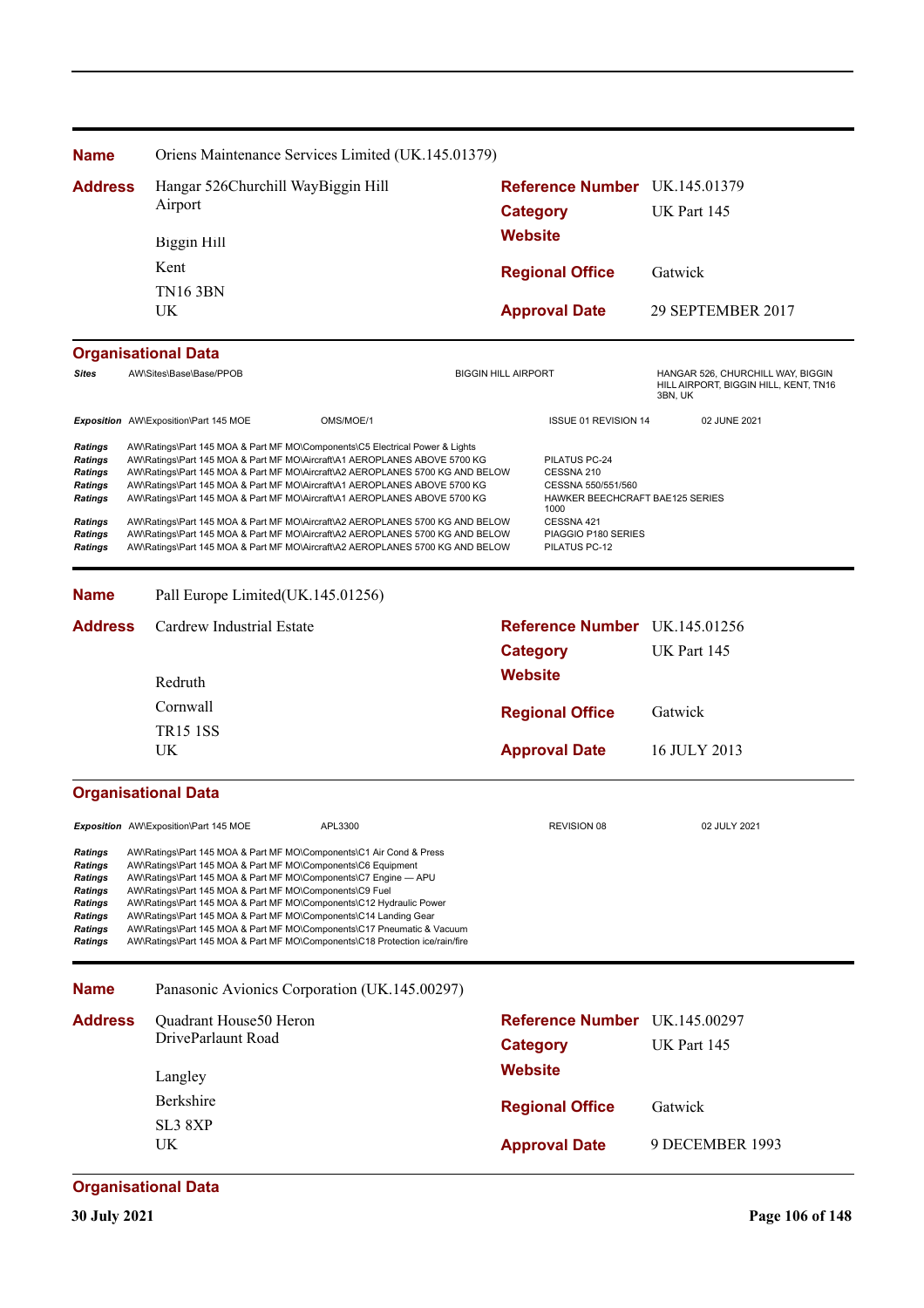|                | Exposition AW\Exposition\Part 145 MOE                                     | EASA Part 145 MOE                                                        | <b>ISSUE 66</b>                                                               | 15 JULY 2021                             |
|----------------|---------------------------------------------------------------------------|--------------------------------------------------------------------------|-------------------------------------------------------------------------------|------------------------------------------|
| <b>Ratings</b> | AW\Ratings\Part 145 MOA & Part MF MO\Aircraft\A1 AEROPLANES ABOVE 5700 KG |                                                                          | <b>BOEING B747-400</b>                                                        | Limited to IFE and associated<br>systems |
| <b>Ratings</b> | AW\Ratings\Part 145 MOA & Part MF MO\Aircraft\A1 AEROPLANES ABOVE 5700 KG |                                                                          | BOEING B757-200/300 SERIES                                                    | Limited to IFE and associated<br>systems |
| <b>Ratings</b> | AW\Ratings\Part 145 MOA & Part MF MO\Aircraft\A1 AEROPLANES ABOVE 5700 KG |                                                                          | AIRBUS A350 SERIES                                                            |                                          |
| <b>Ratings</b> | AW\Ratings\Part 145 MOA & Part MF MO\Aircraft\A1 AEROPLANES ABOVE 5700 KG |                                                                          | BOEING B737-700/800 SERIES                                                    | Limited to IFE and associated<br>systems |
| <b>Ratings</b> | AW\Ratings\Part 145 MOA & Part MF MO\Aircraft\A1 AEROPLANES ABOVE 5700 KG |                                                                          | BOEING B787-10 SERIES                                                         | Limited to IFE and associated<br>systems |
| <b>Ratings</b> | AW\Ratings\Part 145 MOA & Part MF MO\Aircraft\A1 AEROPLANES ABOVE 5700 KG |                                                                          | BOEING B767-200/300/400                                                       | Limited to IFE and associated<br>systems |
| <b>Ratings</b> | AW\Ratings\Part 145 MOA & Part MF MO\Aircraft\A1 AEROPLANES ABOVE 5700 KG |                                                                          | BOEING B777-200/300 SERIES                                                    | Limited to IFE and associated<br>systems |
| <b>Ratings</b> | AW\Ratings\Part 145 MOA & Part MF MO\Aircraft\A1 AEROPLANES ABOVE 5700 KG |                                                                          | BOEING B787-8 SERIES                                                          | Limited to IFE and associated<br>systems |
| <b>Ratings</b> | AW\Ratings\Part 145 MOA & Part MF MO\Aircraft\A1 AEROPLANES ABOVE 5700 KG |                                                                          | BOEING B787-9 SERIES                                                          | Limited to IFE and associated<br>systems |
| <b>Ratings</b> | AW\Ratings\Part 145 MOA & Part MF MO\Aircraft\A1 AEROPLANES ABOVE 5700 KG |                                                                          | AIRBUS A318/319/320/321 SERIES                                                | Limited to IFE and associated<br>systems |
| <b>Ratings</b> | AW\Ratings\Part 145 MOA & Part MF MO\Aircraft\A1 AEROPLANES ABOVE 5700 KG |                                                                          | AIRBUS A330 SERIES                                                            | Limited to IFE and associated<br>systems |
| <b>Ratings</b> | AW\Ratings\Part 145 MOA & Part MF MO\Aircraft\A1 AEROPLANES ABOVE 5700 KG |                                                                          | AIRBUS A340 SERIES                                                            | Limited to IFE and associated<br>systems |
| <b>Ratings</b> | AW\Ratings\Part 145 MOA & Part MF MO\Aircraft\A1 AEROPLANES ABOVE 5700 KG |                                                                          | ONBOARD MAINTENANCE OF IFE<br>SYSTEMS AS DEFINED WITHIN<br><b>COMPANY MOE</b> |                                          |
| <b>Ratings</b> | AW\Ratings\Part 145 MOA & Part MF MO\Components\C3 Comms and Nav          |                                                                          | C3 Comms and Nav                                                              |                                          |
| <b>Ratings</b> | AW\Ratings\Part 145 MOA & Part MF MO\Components\C6 Equipment              |                                                                          | C6 Equipment                                                                  |                                          |
|                |                                                                           |                                                                          |                                                                               |                                          |
| <b>Name</b>    |                                                                           | Paradigm Precision Burnley Limited t/a Paradigm Precision (UK.145.01127) |                                                                               |                                          |
| <b>Address</b> | Bentley Wood WayNetwork 65                                                |                                                                          | <b>Reference Number</b> IIK 145 01127                                         |                                          |

**Approval Date** 30 April 2007 **Website Category** UK Part 145 **Reference Number Regional Office Address** Manchester UK BB11 5TG Lancashire Burnley 1 Bentley Wood WayNetwork 65 Business ParkHapton UK.145.01127

### **Organisational Data**

**Name**

|                                                                                        | <b>Exposition</b> AW\Exposition\Part 145 MOE                                                                                                                                                                                                                                                                                                                                     | MOE 1 | <b>ISSUE AF</b> | 24 JUNE 2021 |
|----------------------------------------------------------------------------------------|----------------------------------------------------------------------------------------------------------------------------------------------------------------------------------------------------------------------------------------------------------------------------------------------------------------------------------------------------------------------------------|-------|-----------------|--------------|
| <b>Ratings</b><br><b>Ratings</b><br><b>Ratings</b><br><b>Ratings</b><br><b>Ratings</b> | AW\Ratings\Part 145 MOA & Part MF MO\Components\C5 Electrical Power & Lights<br>AW\Ratings\Part 145 MOA & Part MF MO\Components\C7 Engine - APU<br>AW\Ratings\Part 145 MOA & Part MF MO\Components\C12 Hydraulic Power<br>AW\Ratings\Part 145 MOA & Part MF MO\Components\C17 Pneumatic & Vacuum<br>AW\Ratings\Part 145 MOA & Part MF MO\Components\C18 Protection ice/rain/fire |       |                 |              |

| Address | Hangar 2, Farnborough Airport, | Reference Number UK.145.01443 |                |
|---------|--------------------------------|-------------------------------|----------------|
|         |                                | Category                      | UK Part 145    |
|         | Farnborough                    | <b>Website</b>                |                |
|         | Hampshire                      | <b>Regional Office</b>        | Gatwick        |
|         | <b>GU14 6XA</b><br>UK.         | <b>Approval Date</b>          | 12 AUGUST 2020 |

### **Organisational Data**

**Exposition** AW\Exposition\Part 145 MOE PBES/145MOE/1 PREVISION 05 REVISION 05 25 MAY 2021

Ratings AW\Ratings\Part 145 MOA & Part MF MO\Aircraft\A1 AEROPLANES ABOVE 5700 KG BOMBARDIER BD-700-2A12 Ratings AW\Ratings\Part 145 MOA & Part MF MO\Aircraft\A1 AEROPLANES ABOVE 5700 KG BOMBARDIER BD-100-1A10<br>Ratings AW\Ratings\Part 145 MOA & Part MF MO\Aircraft\A1 AEROPLANES ABOVE 5700 KG BOMBARDIER BD-700 SERIES Ratings AW\Ratings\Part 145 MOA & Part MF MO\Aircraft\A1 AEROPLANES ABOVE 5700 KG BOMBARDIER BD-700 SERI<br>Ratings AW\Ratings\Part 145 MOA & Part MF MO\Aircraft\A1 AEROPLANES ABOVE 5700 KG BOMBARDIER CL-600-2B16 AW\Ratings\Part 145 MOA & Part MF MO\Aircraft\A1 AEROPLANES ABOVE 5700 KG

PB Engineering Solutions Limited (UK.145.01443)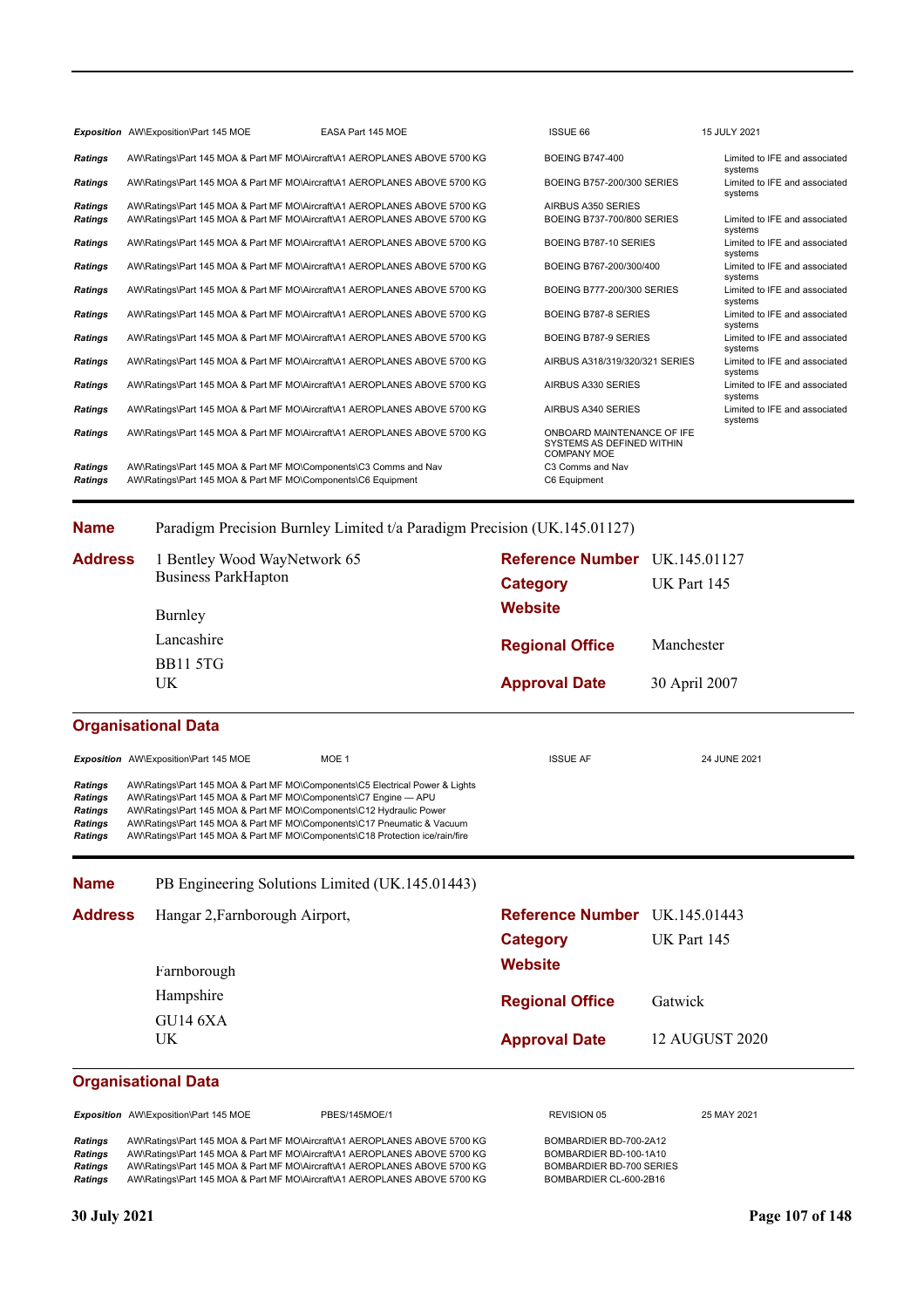| <b>Name</b>                                 | Penny & Giles Aerospace Limited (UK.145.00218)                                                                                                                                                                                        |                               |                  |
|---------------------------------------------|---------------------------------------------------------------------------------------------------------------------------------------------------------------------------------------------------------------------------------------|-------------------------------|------------------|
| <b>Address</b>                              | 15 Enterprise WayAviation Park West                                                                                                                                                                                                   | Reference Number UK.145.00218 |                  |
|                                             |                                                                                                                                                                                                                                       | <b>Category</b>               | UK Part 145      |
|                                             | Bournemouth International                                                                                                                                                                                                             | <b>Website</b>                |                  |
|                                             | Airport                                                                                                                                                                                                                               |                               |                  |
|                                             | Dorset                                                                                                                                                                                                                                | <b>Regional Office</b>        | Gatwick          |
|                                             | <b>BH23 6HH</b>                                                                                                                                                                                                                       |                               |                  |
|                                             | UK                                                                                                                                                                                                                                    | <b>Approval Date</b>          | 21 December 1993 |
|                                             | <b>Organisational Data</b>                                                                                                                                                                                                            |                               |                  |
|                                             | Exposition AW\Exposition\Part 145 MOE<br>QM010                                                                                                                                                                                        | ISSUE 21 REVISION 02          | 01 APRIL 2021    |
| <b>Ratings</b><br>Ratings<br><b>Ratings</b> | AW\Ratings\Part 145 MOA & Part MF MO\Components\C3 Comms and Nav<br>AW\Ratings\Part 145 MOA & Part MF MO\Components\C13 Indicating — recording system<br>AW\Ratings\Part 145 MOA & Part MF MO\Components\C18 Protection ice/rain/fire |                               |                  |
| <b>Name</b>                                 | Penny & Giles Controls Limited (UK.145.00616)                                                                                                                                                                                         |                               |                  |
| <b>Address</b>                              | 15 Enterprise Way, Aviation Park                                                                                                                                                                                                      | Reference Number UK.145.00616 |                  |
|                                             | West, Bournemouth Airport                                                                                                                                                                                                             | <b>Category</b>               | UK Part 145      |
|                                             | Christchurch                                                                                                                                                                                                                          | <b>Website</b>                |                  |
|                                             | Dorset                                                                                                                                                                                                                                | <b>Regional Office</b>        | Gatwick          |
|                                             | <b>BH23 6HH</b>                                                                                                                                                                                                                       |                               |                  |
|                                             | UK                                                                                                                                                                                                                                    | <b>Approval Date</b>          | 12 December 2007 |
|                                             | <b>Organisational Data</b>                                                                                                                                                                                                            |                               |                  |
|                                             | Exposition AW\Exposition\Part 145 MOE<br>QP00-14                                                                                                                                                                                      | <b>ISSUE 14</b>               | 10 NOVEMBER 2020 |
| Ratings<br><b>Ratings</b>                   | AW\Ratings\Part 145 MOA & Part MF MO\Components\C6 Equipment<br>AW\Ratings\Part 145 MOA & Part MF MO\Components\C8 Flight Controls                                                                                                    |                               |                  |
| <b>Name</b>                                 | Percival Aviation Limited (UK.145.00262)                                                                                                                                                                                              |                               |                  |
| <b>Address</b>                              | Hampshire House, 3 Cartwright Drive,                                                                                                                                                                                                  | Reference Number UK.145.00262 |                  |
|                                             |                                                                                                                                                                                                                                       | <b>Category</b>               | UK Part 145      |
|                                             |                                                                                                                                                                                                                                       | <b>Website</b>                |                  |
|                                             | Fareham                                                                                                                                                                                                                               |                               |                  |
|                                             | Hampshire                                                                                                                                                                                                                             | <b>Regional Office</b>        | Gatwick          |
|                                             | PO15 5RJ<br>UK                                                                                                                                                                                                                        | <b>Approval Date</b>          | 17 December 1993 |
|                                             | <b>Organisational Data</b>                                                                                                                                                                                                            |                               |                  |
|                                             | Exposition AW\Exposition\Part 145 MOE<br>MPA 1B                                                                                                                                                                                       | ISSUE 12 REVISION 02          | 26 JANUARY 2021  |

*Ratings* AW\Ratings\Part 145 MOA & Part MF MO\Components\C6 Equipment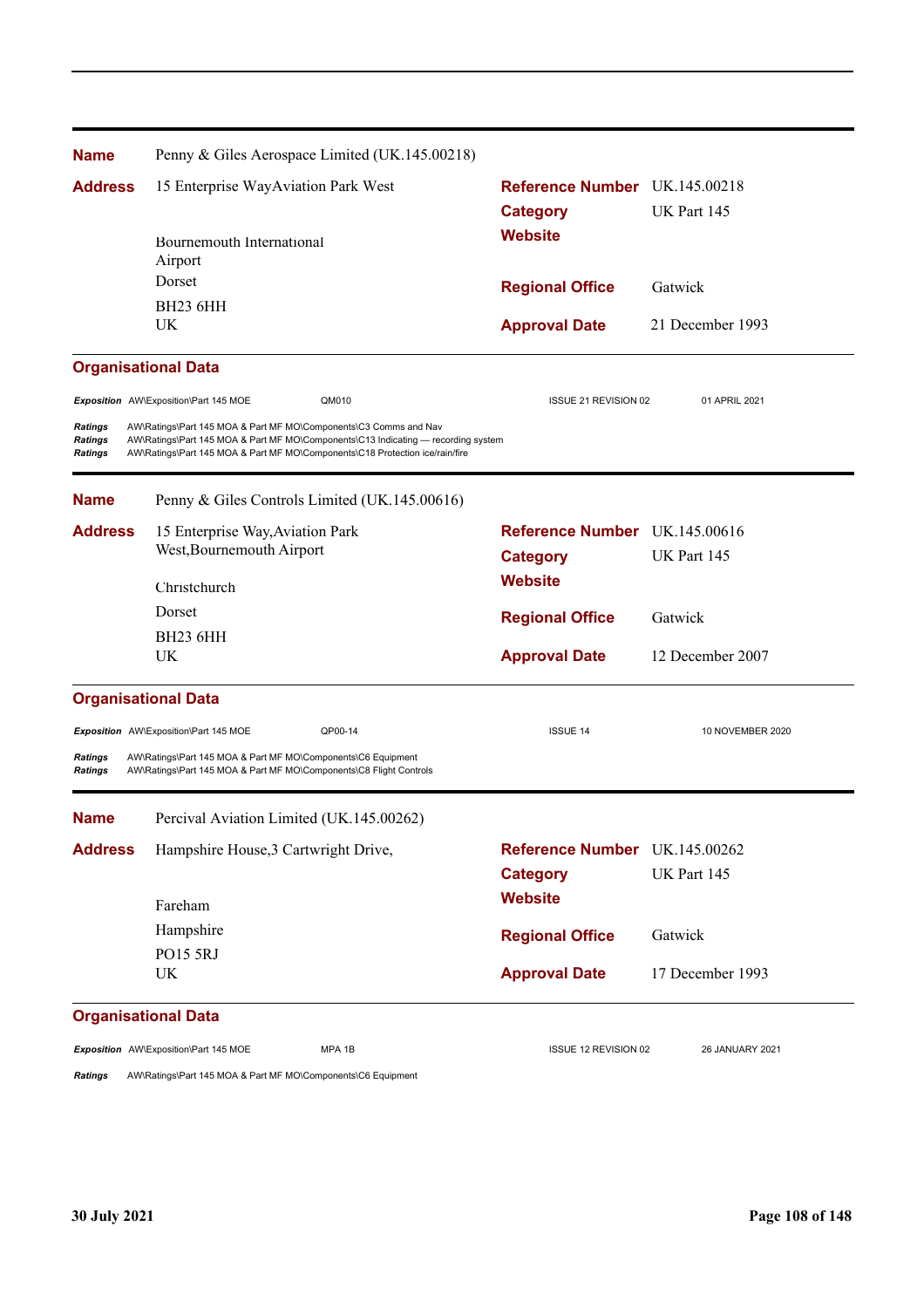| <b>Name</b>                                                                                                  |                                                                                                                                                                                                                                                                                                                                                                                                                                                                                 | Phoenix Aerospace Limited (UK.145.01068)                          |                      |                                                                                                                                                            |                           |                                                                    |
|--------------------------------------------------------------------------------------------------------------|---------------------------------------------------------------------------------------------------------------------------------------------------------------------------------------------------------------------------------------------------------------------------------------------------------------------------------------------------------------------------------------------------------------------------------------------------------------------------------|-------------------------------------------------------------------|----------------------|------------------------------------------------------------------------------------------------------------------------------------------------------------|---------------------------|--------------------------------------------------------------------|
| <b>Address</b>                                                                                               | Hangar 1Stapleford Aerodrome                                                                                                                                                                                                                                                                                                                                                                                                                                                    |                                                                   |                      | Reference Number UK.145.01068                                                                                                                              |                           |                                                                    |
|                                                                                                              |                                                                                                                                                                                                                                                                                                                                                                                                                                                                                 |                                                                   |                      | <b>Category</b>                                                                                                                                            | UK Part 145               |                                                                    |
|                                                                                                              | Stapleford                                                                                                                                                                                                                                                                                                                                                                                                                                                                      |                                                                   |                      | <b>Website</b>                                                                                                                                             |                           |                                                                    |
|                                                                                                              | Essex                                                                                                                                                                                                                                                                                                                                                                                                                                                                           |                                                                   |                      |                                                                                                                                                            |                           |                                                                    |
|                                                                                                              | RM4 1RL                                                                                                                                                                                                                                                                                                                                                                                                                                                                         |                                                                   |                      | <b>Regional Office</b>                                                                                                                                     | Gatwick                   |                                                                    |
|                                                                                                              | UK.                                                                                                                                                                                                                                                                                                                                                                                                                                                                             |                                                                   |                      | <b>Approval Date</b>                                                                                                                                       |                           | 11 NOVEMBER 2005                                                   |
|                                                                                                              |                                                                                                                                                                                                                                                                                                                                                                                                                                                                                 |                                                                   |                      |                                                                                                                                                            |                           |                                                                    |
|                                                                                                              | <b>Organisational Data</b>                                                                                                                                                                                                                                                                                                                                                                                                                                                      |                                                                   |                      |                                                                                                                                                            |                           |                                                                    |
|                                                                                                              | Exposition AW\Exposition\Part 145 MOE                                                                                                                                                                                                                                                                                                                                                                                                                                           | PA/PART-145/EXP                                                   |                      | ISSUE 03 REV 00                                                                                                                                            |                           | 27 JULY 2021                                                       |
| <b>Ratings</b>                                                                                               | AW\Ratings\Part 145 MOA & Part MF MO\Aircraft\A3 HELICOPTERS                                                                                                                                                                                                                                                                                                                                                                                                                    |                                                                   |                      | Avionic installations and modifications and<br>avionic tasks as limited in section 1.9 of the                                                              |                           |                                                                    |
| <b>Ratings</b>                                                                                               | AW\Ratings\Part 145 MOA & Part MF MO\Aircraft\A2 AEROPLANES 5700 KG AND BELOW                                                                                                                                                                                                                                                                                                                                                                                                   |                                                                   |                      | MOE<br>Avionic installations and modifications and<br>avionic tasks as limited in section 1.9 of the<br>MOE                                                |                           |                                                                    |
| <b>Name</b>                                                                                                  |                                                                                                                                                                                                                                                                                                                                                                                                                                                                                 | PLM Dollar Group Limited t/a PDG Aviation Services (UK.145.00496) |                      |                                                                                                                                                            |                           |                                                                    |
| <b>Address</b>                                                                                               | The HeliportDalcross Industrial Estate                                                                                                                                                                                                                                                                                                                                                                                                                                          |                                                                   |                      | Reference Number UK.145.00496                                                                                                                              |                           |                                                                    |
|                                                                                                              |                                                                                                                                                                                                                                                                                                                                                                                                                                                                                 |                                                                   |                      | Category                                                                                                                                                   | UK Part 145               |                                                                    |
|                                                                                                              |                                                                                                                                                                                                                                                                                                                                                                                                                                                                                 |                                                                   |                      | <b>Website</b>                                                                                                                                             |                           |                                                                    |
|                                                                                                              | Inverness                                                                                                                                                                                                                                                                                                                                                                                                                                                                       |                                                                   |                      | <b>Regional Office</b>                                                                                                                                     | Stirling                  |                                                                    |
|                                                                                                              | <b>IV27XB</b>                                                                                                                                                                                                                                                                                                                                                                                                                                                                   |                                                                   |                      |                                                                                                                                                            |                           |                                                                    |
|                                                                                                              | UK                                                                                                                                                                                                                                                                                                                                                                                                                                                                              |                                                                   |                      | <b>Approval Date</b>                                                                                                                                       | 06 September 1995         |                                                                    |
|                                                                                                              | <b>Organisational Data</b>                                                                                                                                                                                                                                                                                                                                                                                                                                                      |                                                                   |                      |                                                                                                                                                            |                           |                                                                    |
| <b>Sites</b>                                                                                                 | AW\Sites\Base\Base/PPOB                                                                                                                                                                                                                                                                                                                                                                                                                                                         |                                                                   | <b>DALCROSS</b>      |                                                                                                                                                            | ESTATE, IVERNESS, IV2 7XB | THE HELIPORT, DALCROSS INDUSTRIAL                                  |
| Sites                                                                                                        | AW\Sites\Base\Base/2nd Site                                                                                                                                                                                                                                                                                                                                                                                                                                                     |                                                                   | CUMBERNAULD          |                                                                                                                                                            | GLASGOW, G68 0HH          | CUMBERNAULD AIRPORT, CUMBERNAULD,                                  |
| <b>Sites</b>                                                                                                 | AW\Sites\Base\Base/2nd Site                                                                                                                                                                                                                                                                                                                                                                                                                                                     |                                                                   | <b>WOLVERHAMPTON</b> |                                                                                                                                                            | STOURBRIDGE, DY7 5DY      | HANGAR 42, ROTOR VILLAGE, RUTH SILK<br>WAY, WOLVERHAMPTON AIRPORT, |
|                                                                                                              | Exposition AW\Exposition\Part 145 MOE                                                                                                                                                                                                                                                                                                                                                                                                                                           | PDGX/1                                                            |                      | ISSUE 03 REVISION 36                                                                                                                                       |                           | 08 JUNE 2021                                                       |
| <b>Ratings</b><br><b>Ratings</b>                                                                             | AW\Ratings\Part 145 MOA & Part MF MO\Components\C6 Equipment<br>AW\Ratings\Part 145 MOA & Part MF MO\Engine\B1 TURBINE                                                                                                                                                                                                                                                                                                                                                          |                                                                   |                      | <b>RR25C20</b>                                                                                                                                             |                           | Limitation - as defined in the<br>company exposition               |
| <b>Ratings</b>                                                                                               | AW\Ratings\Part 145 MOA & Part MF MO\Engine\B1 TURBINE                                                                                                                                                                                                                                                                                                                                                                                                                          |                                                                   |                      | ARRIEL 1C/1D/1D1                                                                                                                                           |                           | Limitation - as defined in the<br>company exposition               |
| <b>Ratings</b>                                                                                               | AW\Ratings\Part 145 MOA & Part MF MO\Engine\B2 PISTON                                                                                                                                                                                                                                                                                                                                                                                                                           |                                                                   |                      | LIMITED TO MAINTENANCE.<br><b>EXCLUDING OVERHAUL OF ENGINES</b><br>THAT MAY BE INSTALLED IN AIRCRAFT<br>IN A3 ABOVE.                                       |                           |                                                                    |
| Ratings<br><b>Ratings</b><br>Ratings<br><b>Ratings</b><br><b>Ratings</b><br><b>Ratings</b><br><b>Ratings</b> | AW\Ratings\Part 145 MOA & Part MF MO\Components\C5 Electrical Power & Lights<br>AW\Ratings\Part 145 MOA & Part MF MO\Components\C7 Engine - APU<br>AW\Ratings\Part 145 MOA & Part MF MO\Aircraft\A3 HELICOPTERS<br>AW\Ratings\Part 145 MOA & Part MF MO\Aircraft\A3 HELICOPTERS<br>AW\Ratings\Part 145 MOA & Part MF MO\Aircraft\A3 HELICOPTERS<br>AW\Ratings\Part 145 MOA & Part MF MO\Aircraft\A3 HELICOPTERS<br>AW\Ratings\Part 145 MOA & Part MF MO\Aircraft\A3 HELICOPTERS |                                                                   |                      | EUROCOPTER AS355 SERIES<br>EUROCOPTER AS365N SERIES<br>EUROCOPTER SA365 SERIES<br>EUROCOPTER EC135 SERIES<br>EUROCOPTER DEUTSHLAND BO-105<br><b>SERIES</b> |                           |                                                                    |
| <b>Ratings</b><br><b>Ratings</b>                                                                             | AW\Ratings\Part 145 MOA & Part MF MO\Aircraft\A3 HELICOPTERS<br>AW\Ratings\Part 145 MOA & Part MF MO\Aircraft\A3 HELICOPTERS                                                                                                                                                                                                                                                                                                                                                    |                                                                   |                      | SINGLE PISTON ENGINE HELICOPTERS<br>SINGLE TURBINE ENGINE<br>HELICOPTERS NOT EXCEEDING 3175<br>КG                                                          |                           |                                                                    |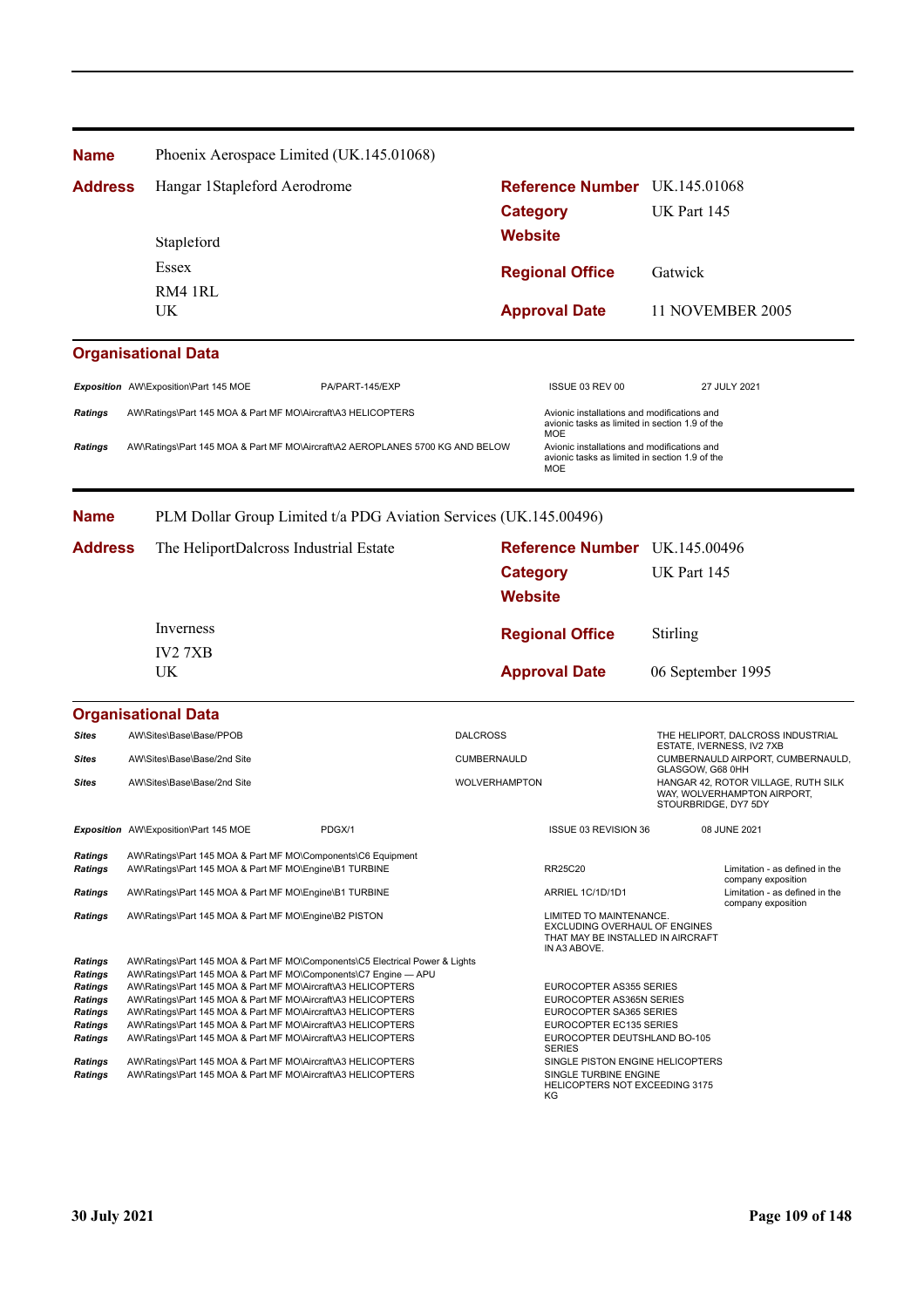| <b>Name</b>                                                              | PME (Aerospace Inspection) Limited (UK.145.01104)                                                                                                                                                                                                                                                                                                                                                                                                    |                                                                                                                 |                                                                                                                                                                                                                                                |  |
|--------------------------------------------------------------------------|------------------------------------------------------------------------------------------------------------------------------------------------------------------------------------------------------------------------------------------------------------------------------------------------------------------------------------------------------------------------------------------------------------------------------------------------------|-----------------------------------------------------------------------------------------------------------------|------------------------------------------------------------------------------------------------------------------------------------------------------------------------------------------------------------------------------------------------|--|
| <b>Address</b>                                                           | Unit 2ABorder 2 Industrial                                                                                                                                                                                                                                                                                                                                                                                                                           | Reference Number UK.145.01104                                                                                   |                                                                                                                                                                                                                                                |  |
|                                                                          | <b>EstateRiver Lane</b>                                                                                                                                                                                                                                                                                                                                                                                                                              | <b>Category</b>                                                                                                 | UK Part 145                                                                                                                                                                                                                                    |  |
|                                                                          | Saltney                                                                                                                                                                                                                                                                                                                                                                                                                                              | <b>Website</b>                                                                                                  |                                                                                                                                                                                                                                                |  |
|                                                                          | Chester                                                                                                                                                                                                                                                                                                                                                                                                                                              |                                                                                                                 |                                                                                                                                                                                                                                                |  |
|                                                                          | CH <sub>4</sub> 8RJ                                                                                                                                                                                                                                                                                                                                                                                                                                  | <b>Regional Office</b>                                                                                          | Manchester                                                                                                                                                                                                                                     |  |
|                                                                          | UK                                                                                                                                                                                                                                                                                                                                                                                                                                                   | <b>Approval Date</b>                                                                                            | 19 NOVEMBER 2007                                                                                                                                                                                                                               |  |
|                                                                          | <b>Organisational Data</b>                                                                                                                                                                                                                                                                                                                                                                                                                           |                                                                                                                 |                                                                                                                                                                                                                                                |  |
|                                                                          | Exposition AW\Exposition\Part 145 MOE<br>CAA/EXPO/001                                                                                                                                                                                                                                                                                                                                                                                                | ISSUE 04 REVISION 01                                                                                            | 23 SEPTEMBER 2020                                                                                                                                                                                                                              |  |
| <b>Ratings</b><br><b>Ratings</b><br>Ratings<br>Ratings<br><b>Ratings</b> | AW\Ratings\Part 145 MOA & Part MF MO\Specialised Services\D1 Non Destructive Testing<br>AW\Ratings\Part 145 MOA & Part MF MO\Specialised Services\D1 Non Destructive Testing<br>AW\Ratings\Part 145 MOA & Part MF MO\Specialised Services\D1 Non Destructive Testing<br>AW\Ratings\Part 145 MOA & Part MF MO\Specialised Services\D1 Non Destructive Testing<br>AW\Ratings\Part 145 MOA & Part MF MO\Specialised Services\D1 Non Destructive Testing | <b>EDDY CURRENT</b><br><b>LIQUID PENETRANT</b><br>MAGNETIC PARTICLE<br><b>RADIOGRAPHIC</b><br><b>ULTRASONIC</b> |                                                                                                                                                                                                                                                |  |
| <b>Name</b>                                                              | PPA Limited (UK.145.00844)                                                                                                                                                                                                                                                                                                                                                                                                                           |                                                                                                                 |                                                                                                                                                                                                                                                |  |
| <b>Address</b>                                                           | Units 1-4Factory Road, Sandycroft,                                                                                                                                                                                                                                                                                                                                                                                                                   | Reference Number UK.145.00844                                                                                   |                                                                                                                                                                                                                                                |  |
|                                                                          |                                                                                                                                                                                                                                                                                                                                                                                                                                                      | <b>Category</b>                                                                                                 | UK Part 145                                                                                                                                                                                                                                    |  |
|                                                                          |                                                                                                                                                                                                                                                                                                                                                                                                                                                      | <b>Website</b>                                                                                                  |                                                                                                                                                                                                                                                |  |
|                                                                          | Flintshire                                                                                                                                                                                                                                                                                                                                                                                                                                           | <b>Regional Office</b>                                                                                          | Manchester                                                                                                                                                                                                                                     |  |
|                                                                          | CH <sub>5</sub> 2DD<br>UK                                                                                                                                                                                                                                                                                                                                                                                                                            | <b>Approval Date</b>                                                                                            | 11 MARCH 2003                                                                                                                                                                                                                                  |  |
|                                                                          | <b>Organisational Data</b>                                                                                                                                                                                                                                                                                                                                                                                                                           |                                                                                                                 |                                                                                                                                                                                                                                                |  |
|                                                                          | Exposition AW\Exposition\Part 145 MOE<br>PPA/EASA/MOE/001                                                                                                                                                                                                                                                                                                                                                                                            | ISSUE 03 REVISION 00                                                                                            | 22 FEBRUARY 2021                                                                                                                                                                                                                               |  |
| <b>Ratings</b><br><b>Ratings</b>                                         | AW\Ratings\Part 145 MOA & Part MF MO\Components\C6 Equipment<br>AW\Ratings\Part 145 MOA & Part MF MO\Components\C19 Windows                                                                                                                                                                                                                                                                                                                          |                                                                                                                 |                                                                                                                                                                                                                                                |  |
| <b>Name</b>                                                              | Pratt & Whitney Canada (UK) Limited (UK.145.00630)                                                                                                                                                                                                                                                                                                                                                                                                   |                                                                                                                 |                                                                                                                                                                                                                                                |  |
| <b>Address</b>                                                           | Unit 13Bilton CourtBilton Way                                                                                                                                                                                                                                                                                                                                                                                                                        | Reference Number UK.145.00630                                                                                   |                                                                                                                                                                                                                                                |  |
|                                                                          |                                                                                                                                                                                                                                                                                                                                                                                                                                                      | <b>Category</b>                                                                                                 | UK Part 145                                                                                                                                                                                                                                    |  |
|                                                                          | Luton                                                                                                                                                                                                                                                                                                                                                                                                                                                | <b>Website</b>                                                                                                  |                                                                                                                                                                                                                                                |  |
|                                                                          | Bedfordshire                                                                                                                                                                                                                                                                                                                                                                                                                                         | <b>Regional Office</b>                                                                                          | Gatwick                                                                                                                                                                                                                                        |  |
|                                                                          | LU1 1LX                                                                                                                                                                                                                                                                                                                                                                                                                                              |                                                                                                                 |                                                                                                                                                                                                                                                |  |
|                                                                          | UK.                                                                                                                                                                                                                                                                                                                                                                                                                                                  | <b>Approval Date</b>                                                                                            | 27 FEBRUARY 1998                                                                                                                                                                                                                               |  |
|                                                                          | <b>Organisational Data</b>                                                                                                                                                                                                                                                                                                                                                                                                                           |                                                                                                                 |                                                                                                                                                                                                                                                |  |
| Sites<br>Sites                                                           | AW\Sites\2nd Site<br>AW\Sites\2nd Site                                                                                                                                                                                                                                                                                                                                                                                                               | Nairobi, Kenya<br>LANSERIA                                                                                      | Nairobi, Kenya<br>LANSERIA, SOUTH AFRICA                                                                                                                                                                                                       |  |
|                                                                          | Exposition AW\Exposition\Part 145 MOE<br>EASA Part 145 Exposition                                                                                                                                                                                                                                                                                                                                                                                    | REVISION 01                                                                                                     | <b>11 JANUARY 2021</b>                                                                                                                                                                                                                         |  |
| Ratings<br>Ratings<br>30 July 2021                                       | AW\Ratings\Part 145 MOA & Part MF MO\Components\C7 Engine - APU<br>AW\Ratings\Part 145 MOA & Part MF MO\Engine\B1 TURBINE                                                                                                                                                                                                                                                                                                                            |                                                                                                                 | Pratt and Whitney Canada<br>JT15D series engines. Pratt and<br>Whitney Canada PT6A-100<br>series engines. Pratt and<br>Whitney Canada PT6A-11_25<br>series engines. Pratt and<br>Whitney Canada PT6A-<br>38 40 52 60 series<br>Page 110 of 148 |  |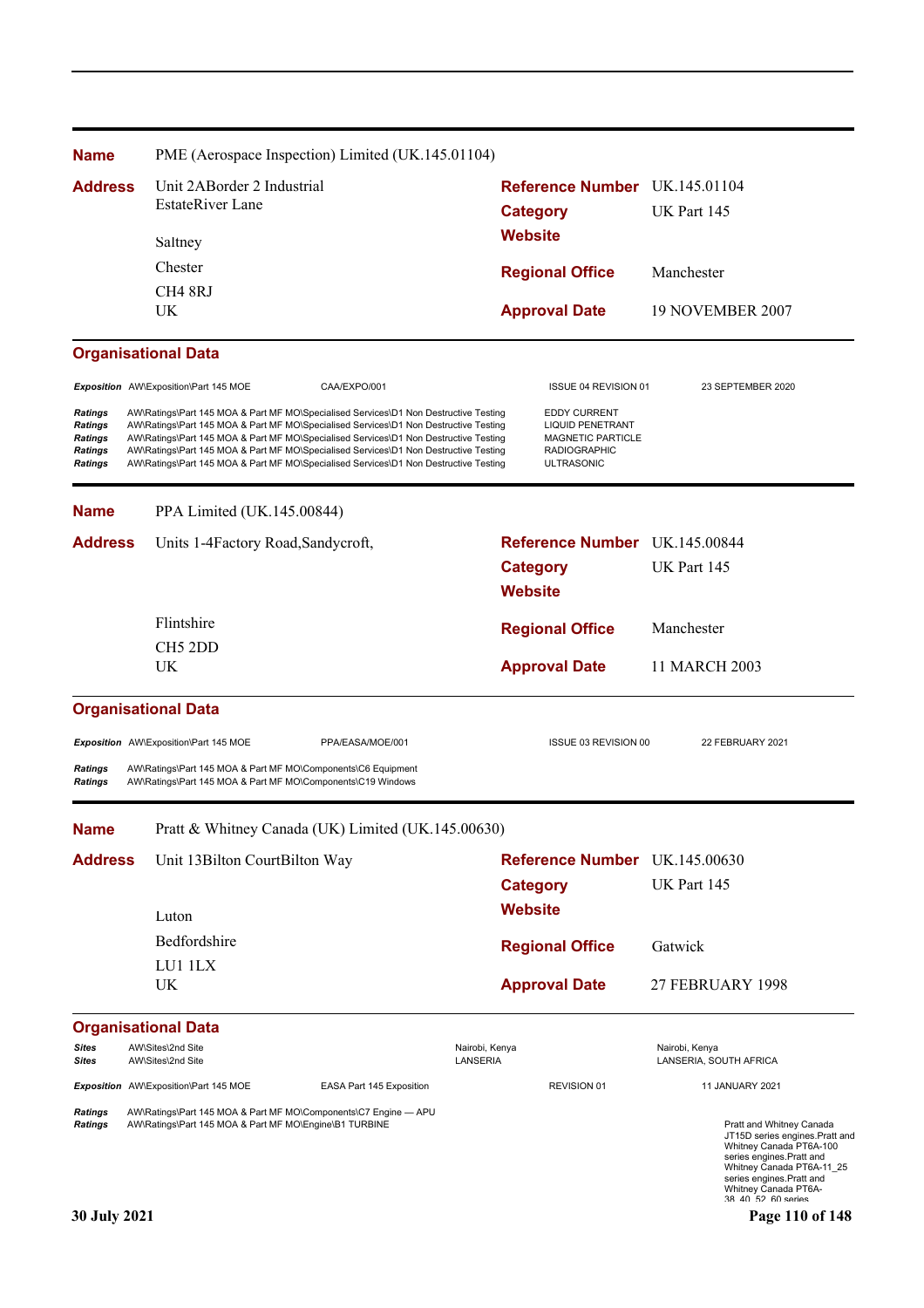س\_–ب\_سد\_ن میں<br>enginesPratt and Whitney Canada PT6A-50 series engines.Pratt and Whitney Canada PT6A/-6/-15/-20/-30/- 41 series engines.Pratt and Whitney Canada PT6A-67<br>series engines.Pratt and<br>whitney Canada PT6A-68<br>whitney Canada PT6A-68<br>whitney Canada PT6B-36<br>series engines.Pratt and<br>series engines.Pratt and<br>Whitney Canada PT6B-<br>engines.Pratt and Whitney<br>Canada P engines.Pratt and Whitney Canada PW210 series engines.Pratt and Whitney Canada PW305 & PW306 series engines.Pratt and<br>Whithey Canada PW307 series<br>engines.Pratt and Whitney<br>canada PW308 series<br>Canada PW308 series<br>Canada PW530 series<br>engines.Pratt and Whitney<br>Canada PW545 series<br>Canada PW610 series engines.Pratt and Whitney Canada PW615 series engines.Pratt and Whitney Canada PW617 series engines.Pratt and Whitney Canada PW800 series engines.

| <b>Name</b>                                 | Praxair Surface Technologies Limited (UK.145.01352)                                                                                                                                                   |                               |                                                                                                 |  |  |  |
|---------------------------------------------|-------------------------------------------------------------------------------------------------------------------------------------------------------------------------------------------------------|-------------------------------|-------------------------------------------------------------------------------------------------|--|--|--|
| <b>Address</b>                              | Whisby RoadNorth Hykeham                                                                                                                                                                              | Reference Number UK.145.01352 |                                                                                                 |  |  |  |
|                                             |                                                                                                                                                                                                       | <b>Category</b>               | UK Part 145                                                                                     |  |  |  |
|                                             | Lincoln                                                                                                                                                                                               | <b>Website</b>                |                                                                                                 |  |  |  |
|                                             | Lincolnshire                                                                                                                                                                                          | <b>Regional Office</b>        | Manchester                                                                                      |  |  |  |
|                                             | LN6 3DL                                                                                                                                                                                               |                               |                                                                                                 |  |  |  |
|                                             | United Arab Emirates                                                                                                                                                                                  | <b>Approval Date</b>          | 19 JULY 2016                                                                                    |  |  |  |
|                                             | <b>Organisational Data</b>                                                                                                                                                                            |                               |                                                                                                 |  |  |  |
|                                             | Exposition AW\Exposition\Part 145 MOE<br>LCN/QME/1                                                                                                                                                    | <b>REVISION 04</b>            | <b>19 JANUARY 2021</b>                                                                          |  |  |  |
| <b>Ratings</b><br><b>Ratings</b><br>Ratings | AW\Ratings\Part 145 MOA & Part MF MO\Components\C14 Landing Gear<br>AW\Ratings\Part 145 MOA & Part MF MO\Components\C7 Engine - APU<br>AW\Ratings\Part 145 MOA & Part MF MO\Components\C16 Propellers |                               |                                                                                                 |  |  |  |
| <b>Name</b>                                 | Prestwick Aircraft Maintenance Limited (UK.145.00897)                                                                                                                                                 |                               |                                                                                                 |  |  |  |
| <b>Address</b>                              | Hangar 620Prestwick International                                                                                                                                                                     | <b>Reference Number</b>       | UK.145.00897                                                                                    |  |  |  |
|                                             | AirportPrestwick                                                                                                                                                                                      | <b>Category</b>               | UK Part 145<br>Stirling                                                                         |  |  |  |
|                                             | Ayrshire                                                                                                                                                                                              | <b>Website</b>                |                                                                                                 |  |  |  |
|                                             | Scotland                                                                                                                                                                                              | <b>Regional Office</b>        |                                                                                                 |  |  |  |
|                                             | KA92PQ                                                                                                                                                                                                |                               |                                                                                                 |  |  |  |
|                                             | <b>UK</b>                                                                                                                                                                                             | <b>Approval Date</b>          | 1 December 2003                                                                                 |  |  |  |
|                                             | <b>Organisational Data</b>                                                                                                                                                                            |                               |                                                                                                 |  |  |  |
| <b>Sites</b>                                | AW\Sites\Base\Base/PPOB                                                                                                                                                                               | <b>PRESTWICK</b>              | HANGAR 620, PRESTWICK INTERNATIONAL<br>AIRPORT, PRESTWICK, SOUTH AYRSHIRE,<br>SCOTLAND, KA9 2PQ |  |  |  |
| <b>Sites</b>                                | AW\Sites\Base\Base/2nd Site                                                                                                                                                                           | Lithuania                     | Oro Uosto St. 4, Karmelava, Kaunas Region,<br>LT-54460, Lithuania                               |  |  |  |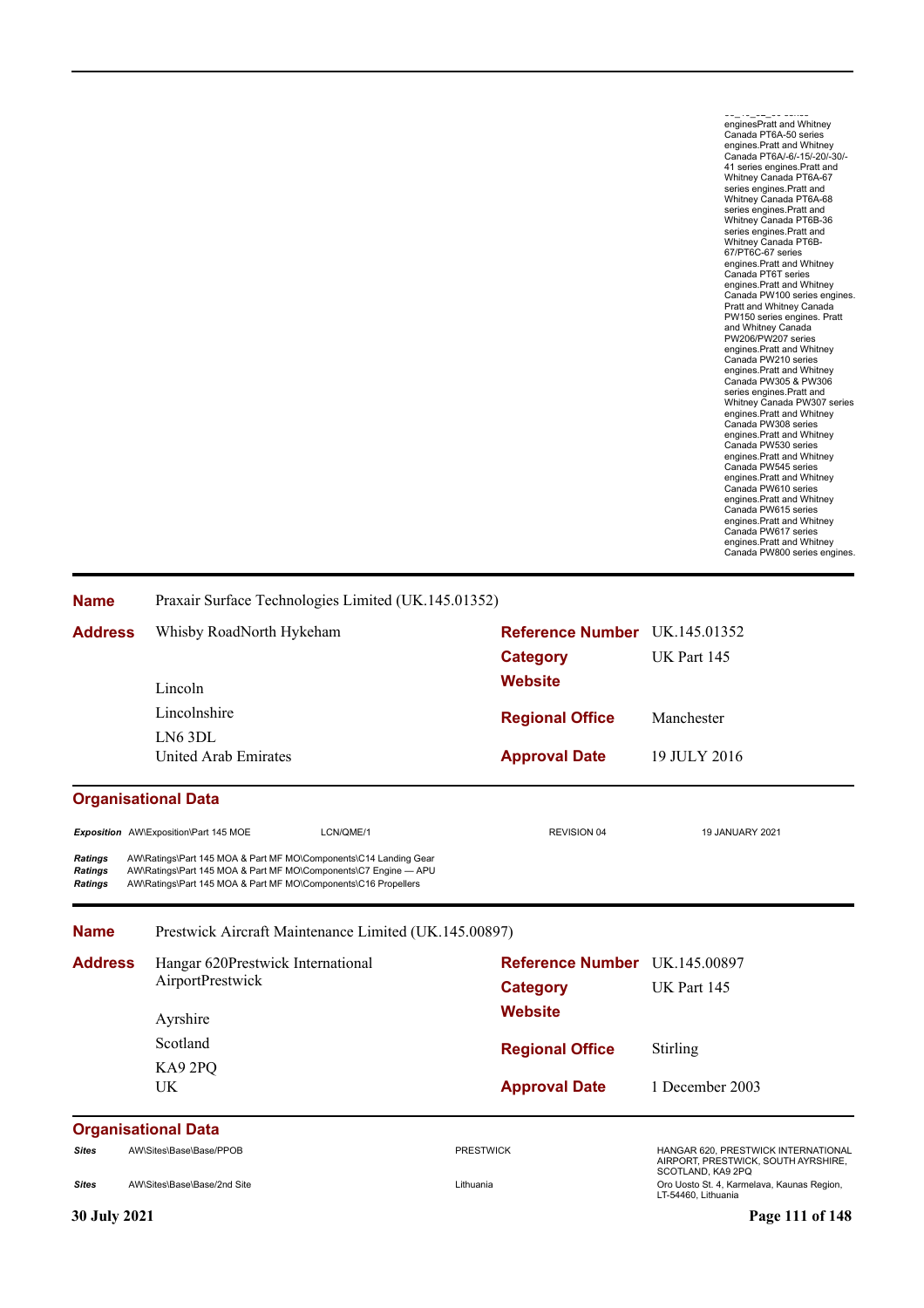| Sites                                                                                                                                                                | AW\Sites\2nd Site                                                                                                                                                                                                                                                                                                                                                                                                                                                                                                                                                                                                                                                                                                                                                                                                                                                                                                                                                                                |                | <b>POLAND</b> |                                       |                            | Port Lotniczy Wroclaw Strachowice, ul.<br>Skarznskiego 36, 54-530 Wroclaw, Poland |                                                                      |
|----------------------------------------------------------------------------------------------------------------------------------------------------------------------|--------------------------------------------------------------------------------------------------------------------------------------------------------------------------------------------------------------------------------------------------------------------------------------------------------------------------------------------------------------------------------------------------------------------------------------------------------------------------------------------------------------------------------------------------------------------------------------------------------------------------------------------------------------------------------------------------------------------------------------------------------------------------------------------------------------------------------------------------------------------------------------------------------------------------------------------------------------------------------------------------|----------------|---------------|---------------------------------------|----------------------------|-----------------------------------------------------------------------------------|----------------------------------------------------------------------|
| Sites                                                                                                                                                                | AW\Sites\Base\Base/2nd Site                                                                                                                                                                                                                                                                                                                                                                                                                                                                                                                                                                                                                                                                                                                                                                                                                                                                                                                                                                      |                | Seville       |                                       |                            | BARRIADA DEL AVION, N-339, AIRBUS<br>MILITARY CORNER, 41309, SEVILLE, SPAIN.      |                                                                      |
| Sites                                                                                                                                                                | AW\Sites\2nd Site                                                                                                                                                                                                                                                                                                                                                                                                                                                                                                                                                                                                                                                                                                                                                                                                                                                                                                                                                                                |                | Prestwick     |                                       |                            | Prestwick, KA9 2LP                                                                | 80 Shaw Road, Shawfarm Industrial Estate,                            |
|                                                                                                                                                                      | Exposition AW\Exposition\Part 145 MOE                                                                                                                                                                                                                                                                                                                                                                                                                                                                                                                                                                                                                                                                                                                                                                                                                                                                                                                                                            | <b>PAM 001</b> |               | <b>REVISION 38</b>                    |                            |                                                                                   | 2 JULY 2021                                                          |
| Ratings<br>Ratings<br>Ratings<br>Ratings<br><b>Ratings</b><br>Ratings<br>Ratings<br>Ratings<br>Ratings<br>Ratings<br>Ratings<br>Ratings<br>Ratings<br><b>Ratings</b> | AW\Ratings\Part 145 MOA & Part MF MO\Components\C14 Landing Gear<br>AW\Ratings\Part 145 MOA & Part MF MO\Components\C19 Windows<br>AW\Ratings\Part 145 MOA & Part MF MO\Aircraft\A1 AEROPLANES ABOVE 5700 KG<br>AW\Ratings\Part 145 MOA & Part MF MO\Engine\B1 TURBINE<br>AW\Ratings\Part 145 MOA & Part MF MO\Components\C3 Comms and Nav<br>AW\Ratings\Part 145 MOA & Part MF MO\Components\C4 Doors - Hatches<br>AW\Ratings\Part 145 MOA & Part MF MO\Components\C5 Electrical Power & Lights<br>AW\Ratings\Part 145 MOA & Part MF MO\Components\C6 Equipment<br>AW\Ratings\Part 145 MOA & Part MF MO\Components\C7 Engine - APU<br>AW\Ratings\Part 145 MOA & Part MF MO\Components\C8 Flight Controls<br>AW\Ratings\Part 145 MOA & Part MF MO\Components\C12 Hydraulic Power<br>AW\Ratings\Part 145 MOA & Part MF MO\Components\C15 Oxygen<br>AW\Ratings\Part 145 MOA & Part MF MO\Components\C18 Protection ice/rain/fire<br>AW\Ratings\Part 145 MOA & Part MF MO\Components\C20 Structural |                |               | CFM 56 SERIES                         | BOEING 737-600/700/800/900 |                                                                                   | POWERPLANT QEC BUILD<br>AND MAINTENANCE<br><b>EXCLUDING OVERHAUL</b> |
| <b>Name</b>                                                                                                                                                          | Proptech Aero Limited (UK.145.01183)                                                                                                                                                                                                                                                                                                                                                                                                                                                                                                                                                                                                                                                                                                                                                                                                                                                                                                                                                             |                |               |                                       |                            |                                                                                   |                                                                      |
| <b>Address</b>                                                                                                                                                       | Spitfire Way, Solent Airport,                                                                                                                                                                                                                                                                                                                                                                                                                                                                                                                                                                                                                                                                                                                                                                                                                                                                                                                                                                    |                |               | <b>Reference Number</b> UK.145.01183  |                            |                                                                                   |                                                                      |
|                                                                                                                                                                      |                                                                                                                                                                                                                                                                                                                                                                                                                                                                                                                                                                                                                                                                                                                                                                                                                                                                                                                                                                                                  |                |               | <b>Category</b>                       |                            | UK Part 145                                                                       |                                                                      |
|                                                                                                                                                                      | Lee-on-the-Solent                                                                                                                                                                                                                                                                                                                                                                                                                                                                                                                                                                                                                                                                                                                                                                                                                                                                                                                                                                                |                |               | <b>Website</b>                        |                            |                                                                                   |                                                                      |
|                                                                                                                                                                      | Hampshire                                                                                                                                                                                                                                                                                                                                                                                                                                                                                                                                                                                                                                                                                                                                                                                                                                                                                                                                                                                        |                |               |                                       |                            |                                                                                   |                                                                      |
|                                                                                                                                                                      | <b>PO13 9FY</b>                                                                                                                                                                                                                                                                                                                                                                                                                                                                                                                                                                                                                                                                                                                                                                                                                                                                                                                                                                                  |                |               | <b>Regional Office</b>                |                            | Gatwick                                                                           |                                                                      |
|                                                                                                                                                                      | UK                                                                                                                                                                                                                                                                                                                                                                                                                                                                                                                                                                                                                                                                                                                                                                                                                                                                                                                                                                                               |                |               | <b>Approval Date</b>                  |                            | 03 March 2009                                                                     |                                                                      |
|                                                                                                                                                                      | <b>Organisational Data</b>                                                                                                                                                                                                                                                                                                                                                                                                                                                                                                                                                                                                                                                                                                                                                                                                                                                                                                                                                                       |                |               |                                       |                            |                                                                                   |                                                                      |
|                                                                                                                                                                      | Exposition AW\Exposition\Part 145 MOE                                                                                                                                                                                                                                                                                                                                                                                                                                                                                                                                                                                                                                                                                                                                                                                                                                                                                                                                                            | UK.145.01183   |               |                                       | <b>ISSUE 4 POINT 2</b>     |                                                                                   | 13 JULY 2020                                                         |
| Ratings<br>Ratings<br><b>Ratings</b>                                                                                                                                 | AW\Ratings\Part 145 MOA & Part MF MO\Specialised Services\D1 Non Destructive Testing<br>AW\Ratings\Part 145 MOA & Part MF MO\Components\C16 Propellers<br>AW\Ratings\Part 145 MOA & Part MF MO\Specialised Services\D1 Non Destructive Testing                                                                                                                                                                                                                                                                                                                                                                                                                                                                                                                                                                                                                                                                                                                                                   |                |               | Magnetic Particle<br>Liquid Penedrant |                            |                                                                                   |                                                                      |
| Name                                                                                                                                                                 | Race Completions Ltd (UK.145.01063)                                                                                                                                                                                                                                                                                                                                                                                                                                                                                                                                                                                                                                                                                                                                                                                                                                                                                                                                                              |                |               |                                       |                            |                                                                                   |                                                                      |
| <b>Address</b>                                                                                                                                                       | Units 7 & 8Simmonds BuildingBristol                                                                                                                                                                                                                                                                                                                                                                                                                                                                                                                                                                                                                                                                                                                                                                                                                                                                                                                                                              |                |               | Reference Number UK.145.01063         |                            |                                                                                   |                                                                      |
|                                                                                                                                                                      | RoadHambrook                                                                                                                                                                                                                                                                                                                                                                                                                                                                                                                                                                                                                                                                                                                                                                                                                                                                                                                                                                                     |                |               | <b>Category</b>                       |                            | UK Part 145                                                                       |                                                                      |
|                                                                                                                                                                      | <b>Bristol</b>                                                                                                                                                                                                                                                                                                                                                                                                                                                                                                                                                                                                                                                                                                                                                                                                                                                                                                                                                                                   |                |               | <b>Website</b>                        |                            |                                                                                   |                                                                      |
|                                                                                                                                                                      | <b>BS16 1RY</b>                                                                                                                                                                                                                                                                                                                                                                                                                                                                                                                                                                                                                                                                                                                                                                                                                                                                                                                                                                                  |                |               | <b>Regional Office</b>                |                            | Gatwick                                                                           |                                                                      |
|                                                                                                                                                                      | UK                                                                                                                                                                                                                                                                                                                                                                                                                                                                                                                                                                                                                                                                                                                                                                                                                                                                                                                                                                                               |                |               | <b>Approval Date</b>                  |                            | 27 JULY 2005                                                                      |                                                                      |
|                                                                                                                                                                      | <b>Organisational Data</b>                                                                                                                                                                                                                                                                                                                                                                                                                                                                                                                                                                                                                                                                                                                                                                                                                                                                                                                                                                       |                |               |                                       |                            |                                                                                   |                                                                      |
|                                                                                                                                                                      | Exposition AW\Exposition\Part 145 MOE                                                                                                                                                                                                                                                                                                                                                                                                                                                                                                                                                                                                                                                                                                                                                                                                                                                                                                                                                            | RCP03          |               | Issue 13                              |                            |                                                                                   | 26 APRIL 2021                                                        |

*Ratings* AW\Ratings\Part 145 MOA & Part MF MO\Components\C6 Equipment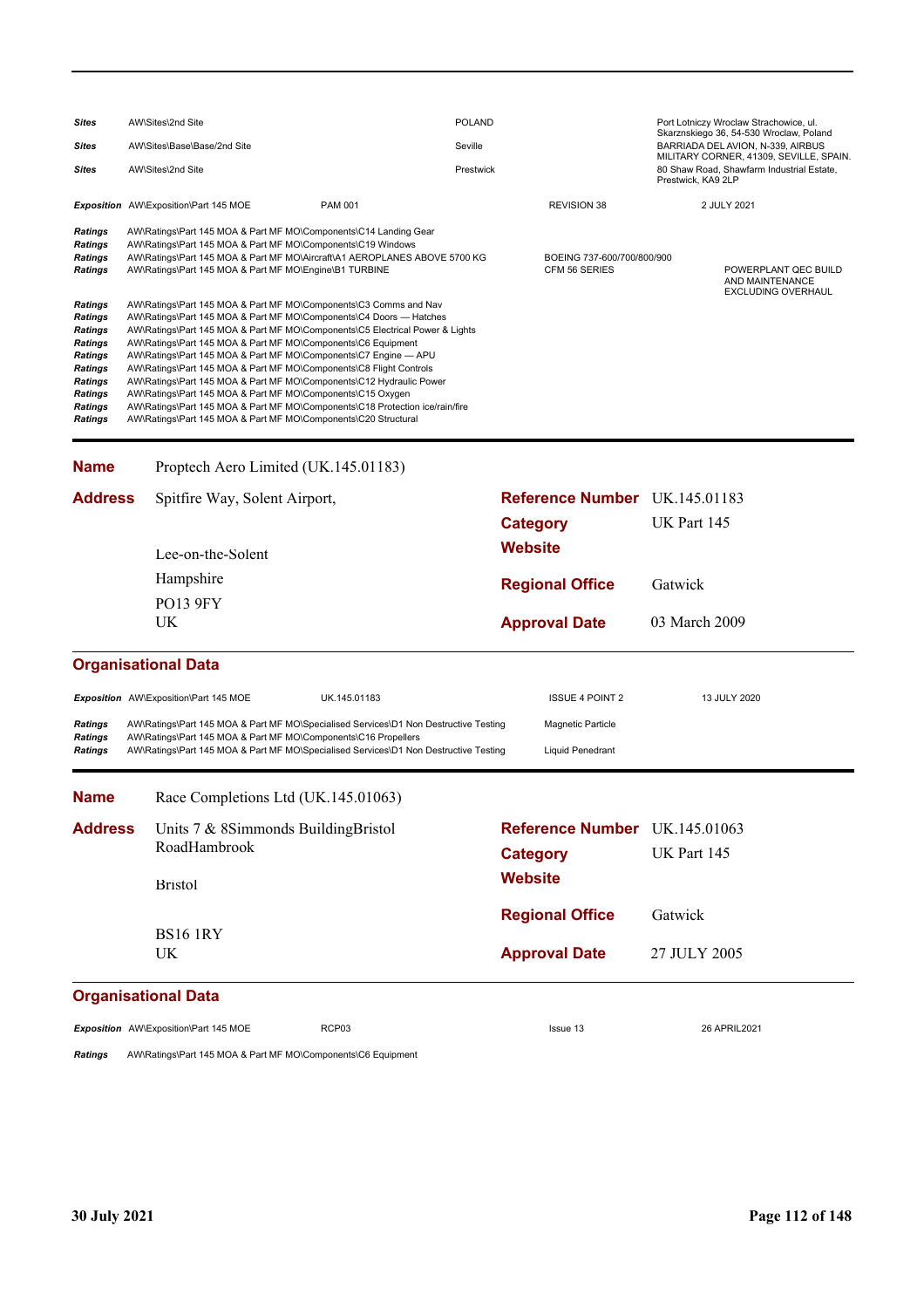| <b>Name</b>    | Radius Aerospace UK Limited t/a MRO (UK.145.00811)                        |                                     |                   |
|----------------|---------------------------------------------------------------------------|-------------------------------------|-------------------|
| <b>Address</b> | Whitchurch Road                                                           | Reference Number UK.145.00811       |                   |
|                |                                                                           | <b>Category</b>                     | UK Part 145       |
|                | Shrewsbury                                                                | <b>Website</b>                      |                   |
|                | Shropshire                                                                | <b>Regional Office</b>              | Manchester        |
|                | <b>SY1 4DP</b>                                                            |                                     |                   |
|                | UK                                                                        | <b>Approval Date</b>                | 23 NOVEMBER 2001  |
|                | <b>Organisational Data</b>                                                |                                     |                   |
|                | <b>EXP 003</b><br>Exposition AW\Exposition\Part 145 MOE                   | <b>ISSUE 16</b>                     | 11 MARCH 2020     |
| <b>Ratings</b> | AW\Ratings\Part 145 MOA & Part MF MO\Components\C7 Engine - APU           |                                     |                   |
| <b>Name</b>    | RAS Aviation Services Technic S.A (UK.145.01497)                          |                                     |                   |
| <b>Address</b> | 37B Aurel Vlaicu                                                          | Reference Number UK.145.01497       |                   |
|                |                                                                           | <b>Category</b>                     | UK Part 145       |
|                | Otopeni                                                                   | <b>Website</b>                      |                   |
|                | <b>Ilfov</b>                                                              | <b>Regional Office</b>              | Gatwick           |
|                | 075150                                                                    |                                     |                   |
|                | Romania                                                                   | <b>Approval Date</b>                | 25 JUNE 2021      |
|                | <b>Organisational Data</b>                                                |                                     |                   |
|                | Exposition AW\Exposition\Part 145 MOE<br>EASA approved MOE                | ISSUE 01 REV 06                     | 18 JUNE 2021      |
| <b>Ratings</b> | AW\Ratings\Part 145 MOA & Part MF MO\Aircraft\A1 AEROPLANES ABOVE 5700 KG | AIRBUS A318/A319/A320/A321 (CFM 56) |                   |
| <b>Name</b>    | RAS Interiors Limited (UK.145.01279)                                      |                                     |                   |
| <b>Address</b> | Building 706                                                              | Reference Number UK.145.01279       |                   |
|                |                                                                           | <b>Category</b>                     | UK Part 145       |
|                | <b>Biggin Hill Airport</b>                                                | <b>Website</b>                      |                   |
|                | <b>Biggin Hill</b>                                                        | <b>Regional Office</b>              | Gatwick           |
|                | <b>TN16 3BN</b>                                                           |                                     |                   |
|                | <b>UK</b>                                                                 | <b>Approval Date</b>                | 22 July 2011      |
|                | <b>Organisational Data</b>                                                |                                     |                   |
|                | Exposition AW\Exposition\Part 145 MOE<br>IHT/MOE/EXPO/01                  | ISSUE 04 REVISION 00                | 10 SEPTEMBER 2018 |

*Ratings* AW\Ratings\Part 145 MOA & Part MF MO\Components\C6 Equipment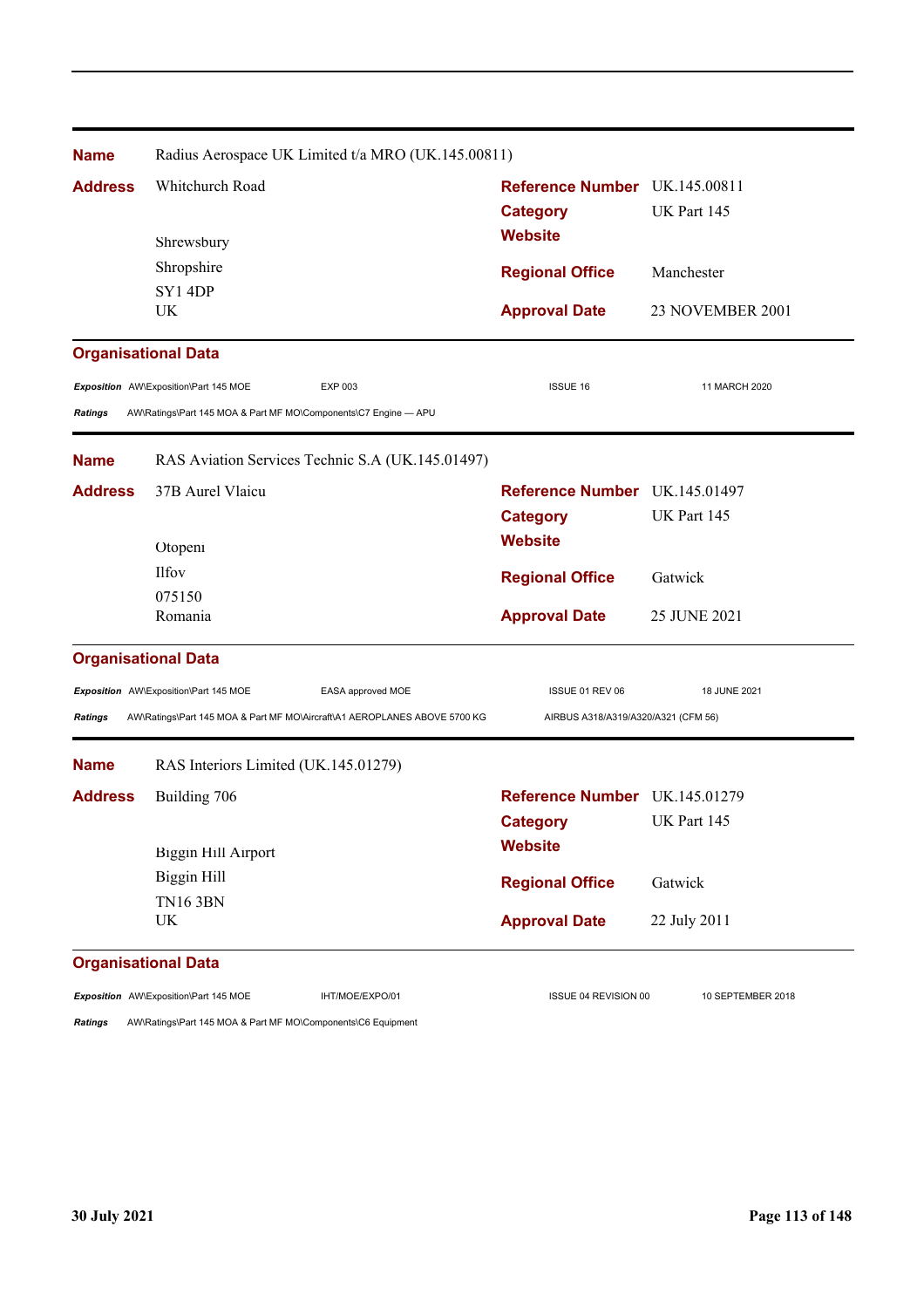| Reference Number UK.145.01133<br><b>Address</b><br>Hawarden AirportHangar 119Chester<br>Road<br>UK Part 145<br><b>Category</b><br><b>Website</b><br><b>Bretton</b><br>Chester<br><b>Regional Office</b><br>Manchester<br>CH <sub>4</sub> 0DH<br>UK<br>02 November 2007<br><b>Approval Date</b><br><b>Organisational Data</b><br>AW\Sites\Base\Base/PPOB<br><b>BRETTON</b><br>Sites<br>CHESTER, CH4 0DN<br><b>ISSUE 16</b><br>Exposition AW\Exposition\Part 145 MOE<br><b>RSL 102</b><br>26 APRIL 2021<br><b>Ratings</b><br>AW\Ratings\Part 145 MOA & Part MF MO\Components\C6 Equipment<br>AW\Ratings\Part 145 MOA & Part MF MO\Aircraft\A1 AEROPLANES ABOVE 5700 KG<br>HAWKER BEECHCRAFT BEECH 300<br><b>Ratings</b><br><b>SERIES</b><br>AW\Ratings\Part 145 MOA & Part MF MO\Aircraft\A2 AEROPLANES 5700 KG AND BELOW<br>HAWKER BEECHCRAFT BEECH 90<br>Ratings<br><b>SERIES</b><br><b>Ratings</b><br>AW\Ratings\Part 145 MOA & Part MF MO\Aircraft\A2 AEROPLANES 5700 KG AND BELOW<br>HAWKER BEECHCRAFT BEECH 200<br><b>SERIES</b><br>RDDS Avionics Limited (UK.145.01072)<br><b>Name</b><br><b>Address</b><br>Star Lane<br>Reference Number UK.145.01072<br>UK Part 145<br><b>Category</b><br><b>Website</b><br>Margate<br>Kent<br>Gatwick<br><b>Regional Office</b><br>CT94ED<br>UK<br><b>Approval Date</b><br>12 September 2007<br><b>Organisational Data</b><br>151.508<br>ISSUE 03 REVISION 06<br>Exposition AW\Exposition\Part 145 MOE<br>25 JANUARY 2021<br><b>Ratings</b><br>AW\Ratings\Part 145 MOA & Part MF MO\Components\C6 Equipment<br>Reheat Aero Limited (UK.145.01454)<br><b>Name</b><br>Unit 1 & 2, Riverside, Omega Park<br><b>Address</b><br>Reference Number UK.145.01454<br>UK Part 145<br><b>Category</b><br><b>Website</b><br>Alton<br>Hampshire<br><b>Regional Office</b><br>Gatwick<br><b>GU34 2UF</b><br>15 SEPTEMBER 2020<br>UK<br><b>Approval Date</b><br><b>Organisational Data</b><br>Exposition AW\Exposition\Part 145 MOE<br>UK.145.01454<br>ISSUE 01 REVISION 01<br>26 JANUARY 2021<br>AW\Ratings\Part 145 MOA & Part MF MO\Components\C6 Equipment | <b>Name</b> |  | Raytheon Systems Limited (UK.145.01133) |  |                                    |
|-----------------------------------------------------------------------------------------------------------------------------------------------------------------------------------------------------------------------------------------------------------------------------------------------------------------------------------------------------------------------------------------------------------------------------------------------------------------------------------------------------------------------------------------------------------------------------------------------------------------------------------------------------------------------------------------------------------------------------------------------------------------------------------------------------------------------------------------------------------------------------------------------------------------------------------------------------------------------------------------------------------------------------------------------------------------------------------------------------------------------------------------------------------------------------------------------------------------------------------------------------------------------------------------------------------------------------------------------------------------------------------------------------------------------------------------------------------------------------------------------------------------------------------------------------------------------------------------------------------------------------------------------------------------------------------------------------------------------------------------------------------------------------------------------------------------------------------------------------------------------------------------------------------------------------------------------------------------------------------------------------------------------------------------------------------------------------------------|-------------|--|-----------------------------------------|--|------------------------------------|
|                                                                                                                                                                                                                                                                                                                                                                                                                                                                                                                                                                                                                                                                                                                                                                                                                                                                                                                                                                                                                                                                                                                                                                                                                                                                                                                                                                                                                                                                                                                                                                                                                                                                                                                                                                                                                                                                                                                                                                                                                                                                                         |             |  |                                         |  |                                    |
|                                                                                                                                                                                                                                                                                                                                                                                                                                                                                                                                                                                                                                                                                                                                                                                                                                                                                                                                                                                                                                                                                                                                                                                                                                                                                                                                                                                                                                                                                                                                                                                                                                                                                                                                                                                                                                                                                                                                                                                                                                                                                         |             |  |                                         |  |                                    |
|                                                                                                                                                                                                                                                                                                                                                                                                                                                                                                                                                                                                                                                                                                                                                                                                                                                                                                                                                                                                                                                                                                                                                                                                                                                                                                                                                                                                                                                                                                                                                                                                                                                                                                                                                                                                                                                                                                                                                                                                                                                                                         |             |  |                                         |  |                                    |
|                                                                                                                                                                                                                                                                                                                                                                                                                                                                                                                                                                                                                                                                                                                                                                                                                                                                                                                                                                                                                                                                                                                                                                                                                                                                                                                                                                                                                                                                                                                                                                                                                                                                                                                                                                                                                                                                                                                                                                                                                                                                                         |             |  |                                         |  |                                    |
|                                                                                                                                                                                                                                                                                                                                                                                                                                                                                                                                                                                                                                                                                                                                                                                                                                                                                                                                                                                                                                                                                                                                                                                                                                                                                                                                                                                                                                                                                                                                                                                                                                                                                                                                                                                                                                                                                                                                                                                                                                                                                         |             |  |                                         |  |                                    |
|                                                                                                                                                                                                                                                                                                                                                                                                                                                                                                                                                                                                                                                                                                                                                                                                                                                                                                                                                                                                                                                                                                                                                                                                                                                                                                                                                                                                                                                                                                                                                                                                                                                                                                                                                                                                                                                                                                                                                                                                                                                                                         |             |  |                                         |  |                                    |
|                                                                                                                                                                                                                                                                                                                                                                                                                                                                                                                                                                                                                                                                                                                                                                                                                                                                                                                                                                                                                                                                                                                                                                                                                                                                                                                                                                                                                                                                                                                                                                                                                                                                                                                                                                                                                                                                                                                                                                                                                                                                                         |             |  |                                         |  | HANGAR 119, CHESTER ROAD, BRETTON, |
|                                                                                                                                                                                                                                                                                                                                                                                                                                                                                                                                                                                                                                                                                                                                                                                                                                                                                                                                                                                                                                                                                                                                                                                                                                                                                                                                                                                                                                                                                                                                                                                                                                                                                                                                                                                                                                                                                                                                                                                                                                                                                         |             |  |                                         |  |                                    |
|                                                                                                                                                                                                                                                                                                                                                                                                                                                                                                                                                                                                                                                                                                                                                                                                                                                                                                                                                                                                                                                                                                                                                                                                                                                                                                                                                                                                                                                                                                                                                                                                                                                                                                                                                                                                                                                                                                                                                                                                                                                                                         |             |  |                                         |  |                                    |
|                                                                                                                                                                                                                                                                                                                                                                                                                                                                                                                                                                                                                                                                                                                                                                                                                                                                                                                                                                                                                                                                                                                                                                                                                                                                                                                                                                                                                                                                                                                                                                                                                                                                                                                                                                                                                                                                                                                                                                                                                                                                                         |             |  |                                         |  |                                    |
|                                                                                                                                                                                                                                                                                                                                                                                                                                                                                                                                                                                                                                                                                                                                                                                                                                                                                                                                                                                                                                                                                                                                                                                                                                                                                                                                                                                                                                                                                                                                                                                                                                                                                                                                                                                                                                                                                                                                                                                                                                                                                         |             |  |                                         |  |                                    |
|                                                                                                                                                                                                                                                                                                                                                                                                                                                                                                                                                                                                                                                                                                                                                                                                                                                                                                                                                                                                                                                                                                                                                                                                                                                                                                                                                                                                                                                                                                                                                                                                                                                                                                                                                                                                                                                                                                                                                                                                                                                                                         |             |  |                                         |  |                                    |
|                                                                                                                                                                                                                                                                                                                                                                                                                                                                                                                                                                                                                                                                                                                                                                                                                                                                                                                                                                                                                                                                                                                                                                                                                                                                                                                                                                                                                                                                                                                                                                                                                                                                                                                                                                                                                                                                                                                                                                                                                                                                                         |             |  |                                         |  |                                    |
|                                                                                                                                                                                                                                                                                                                                                                                                                                                                                                                                                                                                                                                                                                                                                                                                                                                                                                                                                                                                                                                                                                                                                                                                                                                                                                                                                                                                                                                                                                                                                                                                                                                                                                                                                                                                                                                                                                                                                                                                                                                                                         |             |  |                                         |  |                                    |
|                                                                                                                                                                                                                                                                                                                                                                                                                                                                                                                                                                                                                                                                                                                                                                                                                                                                                                                                                                                                                                                                                                                                                                                                                                                                                                                                                                                                                                                                                                                                                                                                                                                                                                                                                                                                                                                                                                                                                                                                                                                                                         |             |  |                                         |  |                                    |
|                                                                                                                                                                                                                                                                                                                                                                                                                                                                                                                                                                                                                                                                                                                                                                                                                                                                                                                                                                                                                                                                                                                                                                                                                                                                                                                                                                                                                                                                                                                                                                                                                                                                                                                                                                                                                                                                                                                                                                                                                                                                                         |             |  |                                         |  |                                    |
|                                                                                                                                                                                                                                                                                                                                                                                                                                                                                                                                                                                                                                                                                                                                                                                                                                                                                                                                                                                                                                                                                                                                                                                                                                                                                                                                                                                                                                                                                                                                                                                                                                                                                                                                                                                                                                                                                                                                                                                                                                                                                         |             |  |                                         |  |                                    |
|                                                                                                                                                                                                                                                                                                                                                                                                                                                                                                                                                                                                                                                                                                                                                                                                                                                                                                                                                                                                                                                                                                                                                                                                                                                                                                                                                                                                                                                                                                                                                                                                                                                                                                                                                                                                                                                                                                                                                                                                                                                                                         |             |  |                                         |  |                                    |
|                                                                                                                                                                                                                                                                                                                                                                                                                                                                                                                                                                                                                                                                                                                                                                                                                                                                                                                                                                                                                                                                                                                                                                                                                                                                                                                                                                                                                                                                                                                                                                                                                                                                                                                                                                                                                                                                                                                                                                                                                                                                                         |             |  |                                         |  |                                    |
|                                                                                                                                                                                                                                                                                                                                                                                                                                                                                                                                                                                                                                                                                                                                                                                                                                                                                                                                                                                                                                                                                                                                                                                                                                                                                                                                                                                                                                                                                                                                                                                                                                                                                                                                                                                                                                                                                                                                                                                                                                                                                         |             |  |                                         |  |                                    |
|                                                                                                                                                                                                                                                                                                                                                                                                                                                                                                                                                                                                                                                                                                                                                                                                                                                                                                                                                                                                                                                                                                                                                                                                                                                                                                                                                                                                                                                                                                                                                                                                                                                                                                                                                                                                                                                                                                                                                                                                                                                                                         |             |  |                                         |  |                                    |
|                                                                                                                                                                                                                                                                                                                                                                                                                                                                                                                                                                                                                                                                                                                                                                                                                                                                                                                                                                                                                                                                                                                                                                                                                                                                                                                                                                                                                                                                                                                                                                                                                                                                                                                                                                                                                                                                                                                                                                                                                                                                                         |             |  |                                         |  |                                    |
|                                                                                                                                                                                                                                                                                                                                                                                                                                                                                                                                                                                                                                                                                                                                                                                                                                                                                                                                                                                                                                                                                                                                                                                                                                                                                                                                                                                                                                                                                                                                                                                                                                                                                                                                                                                                                                                                                                                                                                                                                                                                                         |             |  |                                         |  |                                    |
|                                                                                                                                                                                                                                                                                                                                                                                                                                                                                                                                                                                                                                                                                                                                                                                                                                                                                                                                                                                                                                                                                                                                                                                                                                                                                                                                                                                                                                                                                                                                                                                                                                                                                                                                                                                                                                                                                                                                                                                                                                                                                         |             |  |                                         |  |                                    |
|                                                                                                                                                                                                                                                                                                                                                                                                                                                                                                                                                                                                                                                                                                                                                                                                                                                                                                                                                                                                                                                                                                                                                                                                                                                                                                                                                                                                                                                                                                                                                                                                                                                                                                                                                                                                                                                                                                                                                                                                                                                                                         |             |  |                                         |  |                                    |
|                                                                                                                                                                                                                                                                                                                                                                                                                                                                                                                                                                                                                                                                                                                                                                                                                                                                                                                                                                                                                                                                                                                                                                                                                                                                                                                                                                                                                                                                                                                                                                                                                                                                                                                                                                                                                                                                                                                                                                                                                                                                                         |             |  |                                         |  |                                    |
|                                                                                                                                                                                                                                                                                                                                                                                                                                                                                                                                                                                                                                                                                                                                                                                                                                                                                                                                                                                                                                                                                                                                                                                                                                                                                                                                                                                                                                                                                                                                                                                                                                                                                                                                                                                                                                                                                                                                                                                                                                                                                         |             |  |                                         |  |                                    |
|                                                                                                                                                                                                                                                                                                                                                                                                                                                                                                                                                                                                                                                                                                                                                                                                                                                                                                                                                                                                                                                                                                                                                                                                                                                                                                                                                                                                                                                                                                                                                                                                                                                                                                                                                                                                                                                                                                                                                                                                                                                                                         |             |  |                                         |  |                                    |
|                                                                                                                                                                                                                                                                                                                                                                                                                                                                                                                                                                                                                                                                                                                                                                                                                                                                                                                                                                                                                                                                                                                                                                                                                                                                                                                                                                                                                                                                                                                                                                                                                                                                                                                                                                                                                                                                                                                                                                                                                                                                                         |             |  |                                         |  |                                    |
|                                                                                                                                                                                                                                                                                                                                                                                                                                                                                                                                                                                                                                                                                                                                                                                                                                                                                                                                                                                                                                                                                                                                                                                                                                                                                                                                                                                                                                                                                                                                                                                                                                                                                                                                                                                                                                                                                                                                                                                                                                                                                         |             |  |                                         |  |                                    |
|                                                                                                                                                                                                                                                                                                                                                                                                                                                                                                                                                                                                                                                                                                                                                                                                                                                                                                                                                                                                                                                                                                                                                                                                                                                                                                                                                                                                                                                                                                                                                                                                                                                                                                                                                                                                                                                                                                                                                                                                                                                                                         |             |  |                                         |  |                                    |
|                                                                                                                                                                                                                                                                                                                                                                                                                                                                                                                                                                                                                                                                                                                                                                                                                                                                                                                                                                                                                                                                                                                                                                                                                                                                                                                                                                                                                                                                                                                                                                                                                                                                                                                                                                                                                                                                                                                                                                                                                                                                                         | Ratings     |  |                                         |  |                                    |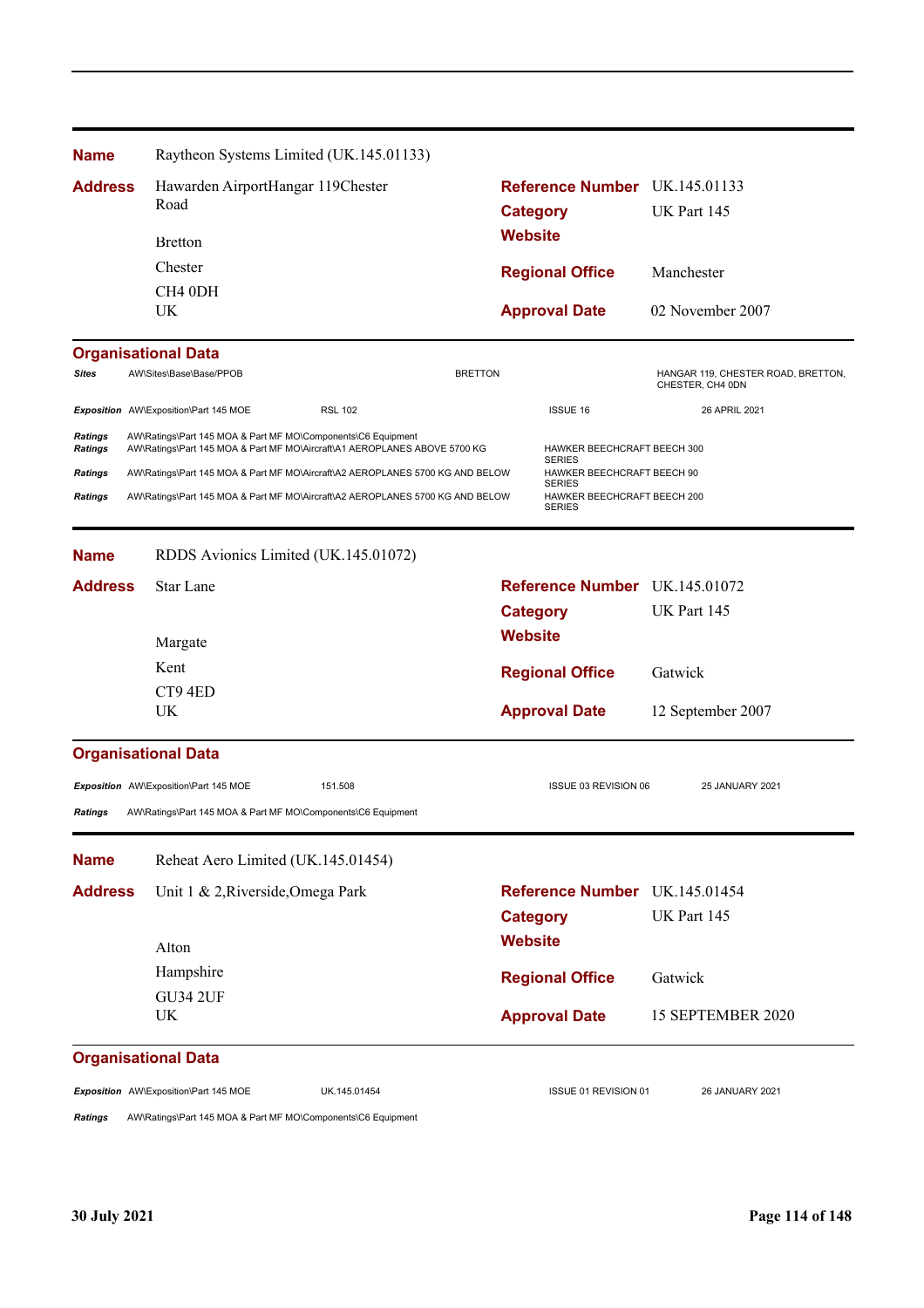| <b>Name</b>    | Remote Visual Inspections Limited (UK.145.01009)       |                                                                                                       |                                                                                                                                                                                                                                                                                                                                                                                                                                                                                                                                                                                                                                                                                                                                                                                                                      |  |
|----------------|--------------------------------------------------------|-------------------------------------------------------------------------------------------------------|----------------------------------------------------------------------------------------------------------------------------------------------------------------------------------------------------------------------------------------------------------------------------------------------------------------------------------------------------------------------------------------------------------------------------------------------------------------------------------------------------------------------------------------------------------------------------------------------------------------------------------------------------------------------------------------------------------------------------------------------------------------------------------------------------------------------|--|
| <b>Address</b> | Unit 9Hangar 4Shoreham Airport<br>Shoreham-by-Sea      | Reference Number UK.145.01009<br><b>Category</b><br><b>Website</b>                                    | UK Part 145                                                                                                                                                                                                                                                                                                                                                                                                                                                                                                                                                                                                                                                                                                                                                                                                          |  |
|                | West Sussex                                            | <b>Regional Office</b>                                                                                | Gatwick                                                                                                                                                                                                                                                                                                                                                                                                                                                                                                                                                                                                                                                                                                                                                                                                              |  |
|                | <b>BN43 5FF</b><br>UK                                  | <b>Approval Date</b>                                                                                  | 01 April 2004                                                                                                                                                                                                                                                                                                                                                                                                                                                                                                                                                                                                                                                                                                                                                                                                        |  |
|                | <b>Organisational Data</b>                             |                                                                                                       |                                                                                                                                                                                                                                                                                                                                                                                                                                                                                                                                                                                                                                                                                                                                                                                                                      |  |
|                | Exposition AW\Exposition\Part 145 MOE<br>RVI-MOE       | <b>REVISION 21</b>                                                                                    | 11 MARCH 2021                                                                                                                                                                                                                                                                                                                                                                                                                                                                                                                                                                                                                                                                                                                                                                                                        |  |
| <b>Ratings</b> | AW\Ratings\Part 145 MOA & Part MF MO\Engine\B1 TURBINE | General Electric, CFM International,<br>International Aero Engines, Rolls-Rayce,<br>Pratt And Whitney | <b>GENERAL ELECTRIC CF6-</b><br>6*GENERAL ELECTRIC CF6-<br>50*GENERAL ELECTRIC CF6-<br>80*GENERAL ELECTRIC<br>CF34-3*CFM INTERNATIONAL<br>CFM56-2, -3, -5 & -7*CFM<br>INTERNATIONAL CFMI-LEAP<br>1*IAE V2500*ROLLS ROYCE<br>TAY-611, -620, -650,<br>651*ROLLS ROYCE RB211-<br>22B*ROLLS ROYCE RB211-<br>524*ROLLS ROYCE RB211-<br>535*ROLLS ROYCE TRENT<br>500*ROLLS ROYCE TRENT<br>700*ROLLS ROYCE TRENT<br>800*ROLLS ROYCE TRENT<br>1000*ROLLS ROYCE TRENT<br><b>XWB*PRATT &amp; WHITNEY</b><br>JT8D-5 TO -17 & -209 TO<br>219*PRATT & WHITNEY JT9D-<br>3, 7, 7R4, 7Q, 20, 59,<br>70*PRATT & WHITNEY<br>PW4000-94, -100, -<br>112*PRATT & WHITNEY<br>PW2000*PRATT & WHITNEY<br>PW1100*PRATT & WHITNEY<br>CANADA PT6A-6 TO -<br>135*PRATT & WHITNEY<br>CANADA PW118 TO 127**<br>BOROSCOPE INSPECTION<br><b>ONLY</b> |  |
| <b>Ratings</b> | AW\Ratings\Part 145 MOA & Part MF MO\Engine\B3 APU     | Garrett APU, Honeywell APU, Pratt And<br>APU                                                          | <b>GARRETT APU</b><br>Whitney Canada APU, Hamilton Sunstrand GTCP36*GARRETT APU<br>GTCP85*GARRETT APU<br>GTCP331*GARRETT GTCP-<br>660*GARRETT TSCP-<br>700*HONEYWELL APU<br>HONEYWELL 131-9 A &<br><b>B*PRATT &amp; WHITNEY</b><br>CANADA APU<br>PW900*HAMILTON<br>SUNSTRAND APU<br>APS3200**BOROSCOPE<br><b>INSPECTION ONLY</b>                                                                                                                                                                                                                                                                                                                                                                                                                                                                                     |  |
| <b>Name</b>    | Repaero Limited (UK.145.01389)                         |                                                                                                       |                                                                                                                                                                                                                                                                                                                                                                                                                                                                                                                                                                                                                                                                                                                                                                                                                      |  |
| <b>Address</b> | Hawker House, Link 10, Napier Way,                     | Reference Number UK.145.01389                                                                         |                                                                                                                                                                                                                                                                                                                                                                                                                                                                                                                                                                                                                                                                                                                                                                                                                      |  |
|                | Crawley                                                | <b>Category</b><br><b>Website</b>                                                                     | UK Part 145                                                                                                                                                                                                                                                                                                                                                                                                                                                                                                                                                                                                                                                                                                                                                                                                          |  |
|                | <b>West Sussex</b><br>RH10 9RA                         | <b>Regional Office</b>                                                                                | Gatwick                                                                                                                                                                                                                                                                                                                                                                                                                                                                                                                                                                                                                                                                                                                                                                                                              |  |
|                | UK                                                     | <b>Approval Date</b>                                                                                  | 03 July 2018                                                                                                                                                                                                                                                                                                                                                                                                                                                                                                                                                                                                                                                                                                                                                                                                         |  |

# **Organisational Data**

*Exposition* AW\Exposition\Part 145 MOE CP3 ISSUE 02 REVISION 05 24 MAY 2021

*Ratings* AW\Ratings\Part 145 MOA & Part MF MO\Components\C3 Comms and Nav *Ratings* AW\Ratings\Part 145 MOA & Part MF MO\Components\C13 Indicating — recording system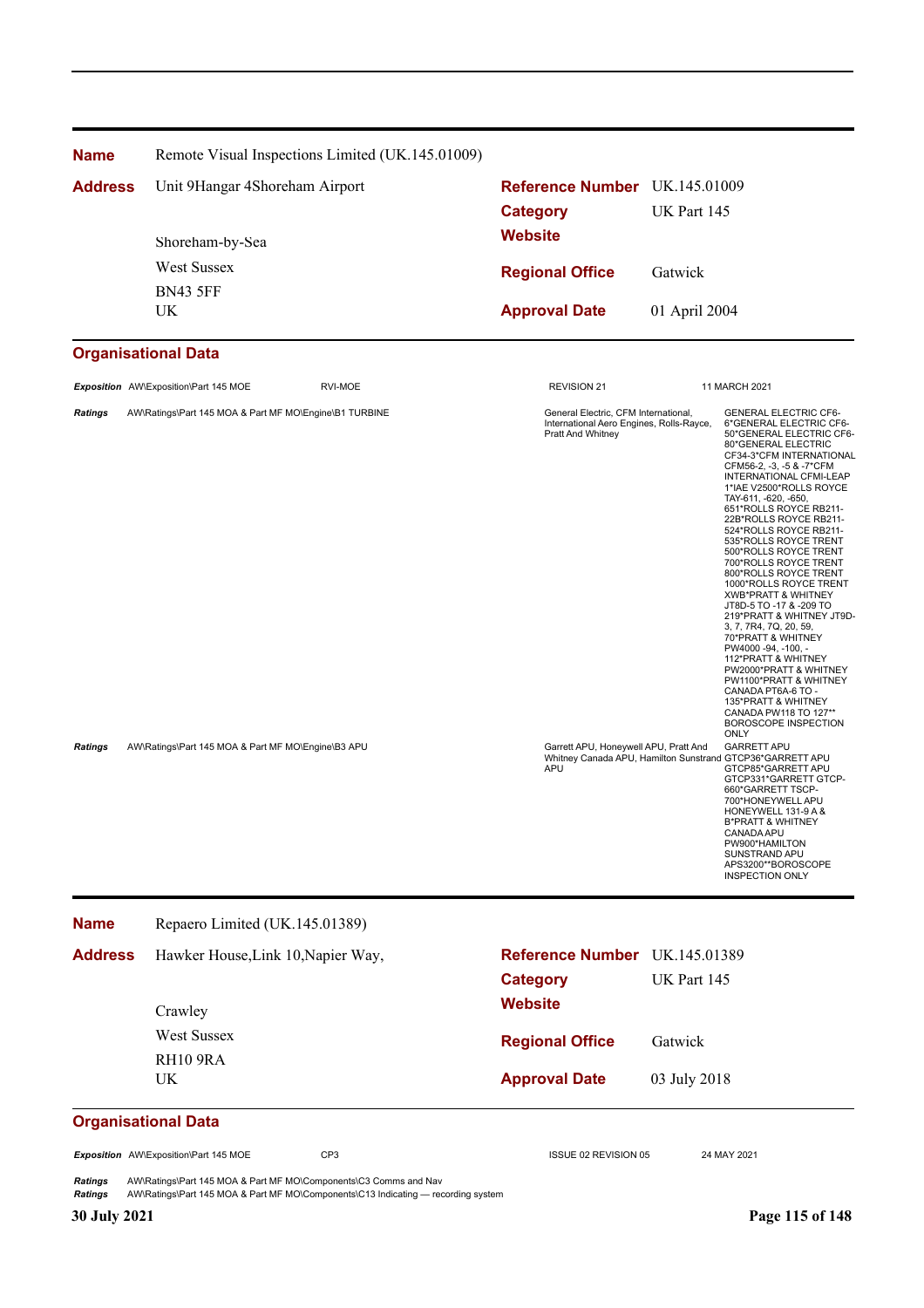| <b>Ratings</b><br><b>Ratings</b><br>Ratings<br><b>Ratings</b><br>Ratings<br>Ratings<br>Ratings<br><b>Ratings</b><br>Ratings<br>Ratings                                                                      |                                                        | AW\Ratings\Part 145 MOA & Part MF MO\Components\C3 Comms and Nav<br>AW\Ratings\Part 145 MOA & Part MF MO\Components\C13 Indicating — recording system<br>AW\Ratings\Part 145 MOA & Part MF MO\Components\C3 Comms and Nav<br>AW\Ratings\Part 145 MOA & Part MF MO\Components\C13 Indicating — recording system<br>AW\Ratings\Part 145 MOA & Part MF MO\Components\C1 Air Cond & Press<br>AW\Ratings\Part 145 MOA & Part MF MO\Components\C5 Electrical Power & Lights<br>AW\Ratings\Part 145 MOA & Part MF MO\Components\C6 Equipment<br>AW\Ratings\Part 145 MOA & Part MF MO\Components\C12 Hydraulic Power<br>AW\Ratings\Part 145 MOA & Part MF MO\Components\C17 Pneumatic & Vacuum<br>AW\Ratings\Part 145 MOA & Part MF MO\Components\C18 Protection ice/rain/fire                                                                                                                                                                                                                                                                                                                                                                                                     |                                |                                                                                                                                                                                                                                                                                                                                                                                                                                                              |                                                                                                                                          |
|-------------------------------------------------------------------------------------------------------------------------------------------------------------------------------------------------------------|--------------------------------------------------------|----------------------------------------------------------------------------------------------------------------------------------------------------------------------------------------------------------------------------------------------------------------------------------------------------------------------------------------------------------------------------------------------------------------------------------------------------------------------------------------------------------------------------------------------------------------------------------------------------------------------------------------------------------------------------------------------------------------------------------------------------------------------------------------------------------------------------------------------------------------------------------------------------------------------------------------------------------------------------------------------------------------------------------------------------------------------------------------------------------------------------------------------------------------------------|--------------------------------|--------------------------------------------------------------------------------------------------------------------------------------------------------------------------------------------------------------------------------------------------------------------------------------------------------------------------------------------------------------------------------------------------------------------------------------------------------------|------------------------------------------------------------------------------------------------------------------------------------------|
| <b>Name</b>                                                                                                                                                                                                 |                                                        | RGV Aviation Limited (UK.145.00215) (GA)                                                                                                                                                                                                                                                                                                                                                                                                                                                                                                                                                                                                                                                                                                                                                                                                                                                                                                                                                                                                                                                                                                                                   |                                |                                                                                                                                                                                                                                                                                                                                                                                                                                                              |                                                                                                                                          |
| <b>Address</b>                                                                                                                                                                                              | Hangar SE40Gloucestershire<br>AirportStaverton         |                                                                                                                                                                                                                                                                                                                                                                                                                                                                                                                                                                                                                                                                                                                                                                                                                                                                                                                                                                                                                                                                                                                                                                            |                                | <b>Category</b>                                                                                                                                                                                                                                                                                                                                                                                                                                              | Reference Number UK.145.00215 (GA)<br>UK Part 145                                                                                        |
|                                                                                                                                                                                                             | Cheltenham<br>Gloucestershire<br><b>GL51 6SP</b><br>UK |                                                                                                                                                                                                                                                                                                                                                                                                                                                                                                                                                                                                                                                                                                                                                                                                                                                                                                                                                                                                                                                                                                                                                                            | <b>Website</b>                 |                                                                                                                                                                                                                                                                                                                                                                                                                                                              |                                                                                                                                          |
|                                                                                                                                                                                                             |                                                        |                                                                                                                                                                                                                                                                                                                                                                                                                                                                                                                                                                                                                                                                                                                                                                                                                                                                                                                                                                                                                                                                                                                                                                            |                                | <b>Regional Office</b>                                                                                                                                                                                                                                                                                                                                                                                                                                       | Gatwick                                                                                                                                  |
|                                                                                                                                                                                                             |                                                        |                                                                                                                                                                                                                                                                                                                                                                                                                                                                                                                                                                                                                                                                                                                                                                                                                                                                                                                                                                                                                                                                                                                                                                            |                                |                                                                                                                                                                                                                                                                                                                                                                                                                                                              |                                                                                                                                          |
|                                                                                                                                                                                                             |                                                        |                                                                                                                                                                                                                                                                                                                                                                                                                                                                                                                                                                                                                                                                                                                                                                                                                                                                                                                                                                                                                                                                                                                                                                            |                                | <b>Approval Date</b>                                                                                                                                                                                                                                                                                                                                                                                                                                         | 24 NOVEMBER 1994                                                                                                                         |
|                                                                                                                                                                                                             | <b>Organisational Data</b>                             |                                                                                                                                                                                                                                                                                                                                                                                                                                                                                                                                                                                                                                                                                                                                                                                                                                                                                                                                                                                                                                                                                                                                                                            |                                |                                                                                                                                                                                                                                                                                                                                                                                                                                                              |                                                                                                                                          |
| <b>Sites</b>                                                                                                                                                                                                | AW\Sites\Base\Base/PPOB                                |                                                                                                                                                                                                                                                                                                                                                                                                                                                                                                                                                                                                                                                                                                                                                                                                                                                                                                                                                                                                                                                                                                                                                                            | <b>GLOUCESTERSHIRE AIRPORT</b> |                                                                                                                                                                                                                                                                                                                                                                                                                                                              | HANGAR SE40, GLOUCESTERSHIRE<br>AIRPORT, STAVERTON, CHELTENHAM,<br>GLOUCESTERSHIRE, GL51 6SP                                             |
|                                                                                                                                                                                                             | Exposition AW\Exposition\Part 145 MOE                  | RGV/EASA/PART145                                                                                                                                                                                                                                                                                                                                                                                                                                                                                                                                                                                                                                                                                                                                                                                                                                                                                                                                                                                                                                                                                                                                                           |                                | ISSUE 02 REVISION 02                                                                                                                                                                                                                                                                                                                                                                                                                                         | 16 MARCH 2021                                                                                                                            |
| <b>Ratings</b><br><b>Ratings</b><br><b>Ratings</b><br>Ratings<br>Ratings<br><b>Ratings</b><br>Ratings<br>Ratings<br>Ratings<br>Ratings<br>Ratings<br>Ratings<br><b>Ratings</b><br>Ratings<br><b>Ratings</b> |                                                        | AW\Ratings\Part 145 MOA & Part MF MO\Components\C2 Auto Flight<br>AW\Ratings\Part 145 MOA & Part MF MO\Components\C3 Comms and Nav<br>AW\Ratings\Part 145 MOA & Part MF MO\Components\C4 Doors — Hatches<br>AW\Ratings\Part 145 MOA & Part MF MO\Components\C6 Equipment<br>AW\Ratings\Part 145 MOA & Part MF MO\Components\C7 Engine - APU<br>AW\Ratings\Part 145 MOA & Part MF MO\Components\C13 Indicating — recording system<br>AW\Ratings\Part 145 MOA & Part MF MO\Components\C20 Structural<br>AW\Ratings\Part 145 MOA & Part MF MO\Aircraft\A2 AEROPLANES 5700 KG AND BELOW<br>AW\Ratings\Part 145 MOA & Part MF MO\Aircraft\A2 AEROPLANES 5700 KG AND BELOW<br>AW\Ratings\Part 145 MOA & Part MF MO\Aircraft\A2 AEROPLANES 5700 KG AND BELOW<br>AW\Ratings\Part 145 MOA & Part MF MO\Aircraft\A2 AEROPLANES 5700 KG AND BELOW<br>AW\Ratings\Part 145 MOA & Part MF MO\Aircraft\A2 AEROPLANES 5700 KG AND BELOW<br>AW\Ratings\Part 145 MOA & Part MF MO\Aircraft\A2 AEROPLANES 5700 KG AND BELOW<br>AW\Ratings\Part 145 MOA & Part MF MO\Aircraft\A2 AEROPLANES 5700 KG AND BELOW<br>AW\Ratings\Part 145 MOA & Part MF MO\Aircraft\A2 AEROPLANES 5700 KG AND BELOW |                                | PILATUS PC-12<br>PIPER PA46-500TP SERIES<br>SOCATA TBM 700/850<br>PISTON ENGINE AEROPLANES - METAL<br>STRUCTURE NOT EXCEEDING 5700 KG<br>PISTON ENGINE AEROPLANES-<br><b>COMPOSITE STRUCTURE NOT</b><br>EXCEEDING 5700KG<br>PISTON ENGINE AEROPLANES -<br>WOODEN STRUCTURE NOT<br>EXCEEDING 5700KG<br>PISTON ENGINE AEROPLANES-MIXED<br>CONSTRUCTION NOT EXCEEDING<br>5700KG<br>SINGLE TURBOPROP AEROPLANES<br>NOT EXCEEDING 5700KG-<br><b>UNPRESSURISED</b> |                                                                                                                                          |
| <b>Name</b>                                                                                                                                                                                                 |                                                        | Rohr Aero Services Limited (UK.145.00553)                                                                                                                                                                                                                                                                                                                                                                                                                                                                                                                                                                                                                                                                                                                                                                                                                                                                                                                                                                                                                                                                                                                                  |                                |                                                                                                                                                                                                                                                                                                                                                                                                                                                              |                                                                                                                                          |
| <b>Address</b>                                                                                                                                                                                              |                                                        | 1 Dow AvenuePrestwick International                                                                                                                                                                                                                                                                                                                                                                                                                                                                                                                                                                                                                                                                                                                                                                                                                                                                                                                                                                                                                                                                                                                                        |                                | Reference Number UK.145.00553                                                                                                                                                                                                                                                                                                                                                                                                                                |                                                                                                                                          |
|                                                                                                                                                                                                             | Aerospace Park                                         |                                                                                                                                                                                                                                                                                                                                                                                                                                                                                                                                                                                                                                                                                                                                                                                                                                                                                                                                                                                                                                                                                                                                                                            |                                | <b>Category</b>                                                                                                                                                                                                                                                                                                                                                                                                                                              | UK Part 145                                                                                                                              |
|                                                                                                                                                                                                             | Prestwick                                              |                                                                                                                                                                                                                                                                                                                                                                                                                                                                                                                                                                                                                                                                                                                                                                                                                                                                                                                                                                                                                                                                                                                                                                            | <b>Website</b>                 |                                                                                                                                                                                                                                                                                                                                                                                                                                                              |                                                                                                                                          |
|                                                                                                                                                                                                             | South Ayrshire                                         |                                                                                                                                                                                                                                                                                                                                                                                                                                                                                                                                                                                                                                                                                                                                                                                                                                                                                                                                                                                                                                                                                                                                                                            |                                | <b>Regional Office</b>                                                                                                                                                                                                                                                                                                                                                                                                                                       | Stirling                                                                                                                                 |
|                                                                                                                                                                                                             | KA92SA                                                 |                                                                                                                                                                                                                                                                                                                                                                                                                                                                                                                                                                                                                                                                                                                                                                                                                                                                                                                                                                                                                                                                                                                                                                            |                                |                                                                                                                                                                                                                                                                                                                                                                                                                                                              |                                                                                                                                          |
|                                                                                                                                                                                                             | UK                                                     |                                                                                                                                                                                                                                                                                                                                                                                                                                                                                                                                                                                                                                                                                                                                                                                                                                                                                                                                                                                                                                                                                                                                                                            |                                | <b>Approval Date</b>                                                                                                                                                                                                                                                                                                                                                                                                                                         | <b>22 JANUARY 1997</b>                                                                                                                   |
|                                                                                                                                                                                                             | <b>Organisational Data</b>                             |                                                                                                                                                                                                                                                                                                                                                                                                                                                                                                                                                                                                                                                                                                                                                                                                                                                                                                                                                                                                                                                                                                                                                                            |                                |                                                                                                                                                                                                                                                                                                                                                                                                                                                              |                                                                                                                                          |
| Sites                                                                                                                                                                                                       | AW\Sites\2nd Site                                      |                                                                                                                                                                                                                                                                                                                                                                                                                                                                                                                                                                                                                                                                                                                                                                                                                                                                                                                                                                                                                                                                                                                                                                            | <b>GLASGOW AIRPORT</b>         |                                                                                                                                                                                                                                                                                                                                                                                                                                                              | BRITISH AIRWAYS MAINTENACE GLASGOW<br>(BAMG), BRITISH AIRWAYS ENGINEERING<br>HANGAR, CAMPSIE DRIVE, GLASGOW<br>AIRPORT, PAISLEY, PA3 2SD |
|                                                                                                                                                                                                             | Exposition AW\Exposition\Part 145 MOE                  | RAS/MAN/002                                                                                                                                                                                                                                                                                                                                                                                                                                                                                                                                                                                                                                                                                                                                                                                                                                                                                                                                                                                                                                                                                                                                                                |                                | <b>REVISION 49</b>                                                                                                                                                                                                                                                                                                                                                                                                                                           | 29 MARCH 2021                                                                                                                            |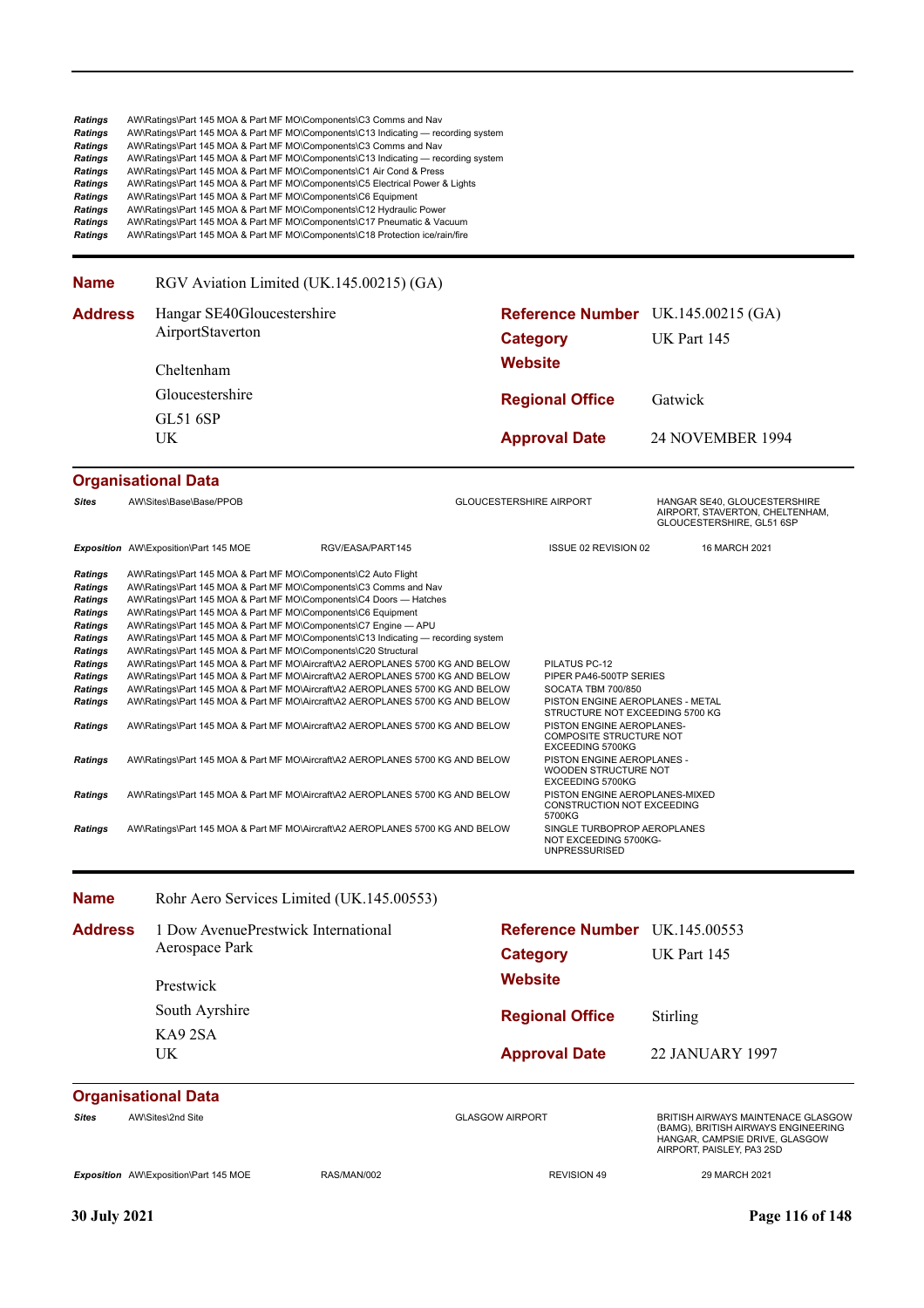| <b>Ratings</b> | AW\Ratings\Part 145 MOA & Part MF MO\Engine\B1 TURBINE                       | CFM INTERNATIONAL CFM 56 SERIES                   |
|----------------|------------------------------------------------------------------------------|---------------------------------------------------|
| <b>Ratings</b> | AW\Ratings\Part 145 MOA & Part MF MO\Engine\B1 TURBINE                       | <b>GENERAL ELECTRIC CF6-80 SERIES</b>             |
| <b>Ratings</b> | AW\Ratings\Part 145 MOA & Part MF MO\Engine\B1 TURBINE                       | INTERNATIONAL AERO ENGINES<br>PW1100G SERIES      |
| <b>Ratings</b> | AW\Ratings\Part 145 MOA & Part MF MO\Engine\B1 TURBINE                       | INTERNATIONAL AERO ENGINES V2500<br><b>SERIES</b> |
| <b>Ratings</b> | AW\Ratings\Part 145 MOA & Part MF MO\Components\C2 Auto Flight               |                                                   |
| <b>Ratings</b> | AW\Ratings\Part 145 MOA & Part MF MO\Components\C3 Comms and Nav             |                                                   |
| <b>Ratings</b> | AW\Ratings\Part 145 MOA & Part MF MO\Components\C4 Doors — Hatches           |                                                   |
| <b>Ratings</b> | AW\Ratings\Part 145 MOA & Part MF MO\Components\C5 Electrical Power & Lights |                                                   |
| Ratings        | AW\Ratings\Part 145 MOA & Part MF MO\Components\C7 Engine - APU              |                                                   |
| <b>Ratings</b> | AW\Ratings\Part 145 MOA & Part MF MO\Components\C8 Flight Controls           |                                                   |
| <b>Ratings</b> | AW\Ratings\Part 145 MOA & Part MF MO\Components\C12 Hydraulic Power          |                                                   |
| <b>Ratings</b> | AW\Ratings\Part 145 MOA & Part MF MO\Components\C17 Pneumatic & Vacuum       |                                                   |
| <b>Ratings</b> | AW\Ratings\Part 145 MOA & Part MF MO\Components\C18 Protection ice/rain/fire |                                                   |
| <b>Ratings</b> | AW\Ratings\Part 145 MOA & Part MF MO\Components\C20 Structural               |                                                   |

#### **Name** Rolls-Royce plc (UK.145.00665)

| <b>Address</b> | Wilmore Road, Sinfin D | <b>Reference Number</b> UK.145.00665 |                 |
|----------------|------------------------|--------------------------------------|-----------------|
|                |                        | Category                             | UK Part 145     |
|                | PO Box 31              | <b>Website</b>                       |                 |
|                | Derby                  | <b>Regional Office</b>               | Manchester      |
|                | DE24 8BJ               |                                      |                 |
|                | UK                     | <b>Approval Date</b>                 | 29 JANUARY 1999 |

#### **Organisational Data**

| <b>Sites</b>                                                                                                                                                                                            | AW\Sites\2nd Site                                                                                                                                                                                                                                                                                                                                                                                                                                                                                                                                                                                                                                                                                                                                                                                                                                                                                                                                                                      |               | BURTON-UPON-TRENT       |                                                                                                                                                                                                                                                                                                                                                                                                                                                                    | <b>CEVA LOGISTICS, BARTON BUSINESS</b><br>PARK, BARTON-UNDER-NEEDWOOD, DE13<br>8ES    |
|---------------------------------------------------------------------------------------------------------------------------------------------------------------------------------------------------------|----------------------------------------------------------------------------------------------------------------------------------------------------------------------------------------------------------------------------------------------------------------------------------------------------------------------------------------------------------------------------------------------------------------------------------------------------------------------------------------------------------------------------------------------------------------------------------------------------------------------------------------------------------------------------------------------------------------------------------------------------------------------------------------------------------------------------------------------------------------------------------------------------------------------------------------------------------------------------------------|---------------|-------------------------|--------------------------------------------------------------------------------------------------------------------------------------------------------------------------------------------------------------------------------------------------------------------------------------------------------------------------------------------------------------------------------------------------------------------------------------------------------------------|---------------------------------------------------------------------------------------|
| Sites                                                                                                                                                                                                   | AW\Sites\2nd Site                                                                                                                                                                                                                                                                                                                                                                                                                                                                                                                                                                                                                                                                                                                                                                                                                                                                                                                                                                      |               | <b>HEATHROW AIRPORT</b> |                                                                                                                                                                                                                                                                                                                                                                                                                                                                    | UNIT 2, LHR PORTAL, SCYLLA ROAD,<br>HEATHROW AIRPORT, HOUNSLOW,<br>MIDDLESEX, TW6 3FE |
| <b>Sites</b>                                                                                                                                                                                            | AW\Sites\2nd Site                                                                                                                                                                                                                                                                                                                                                                                                                                                                                                                                                                                                                                                                                                                                                                                                                                                                                                                                                                      |               | <b>BRISTOL</b>          |                                                                                                                                                                                                                                                                                                                                                                                                                                                                    | GIPSY PATCH LANE, PO BOX 3, FILTON,<br>BRISTOL, BS34 7QE                              |
| <b>Sites</b>                                                                                                                                                                                            | AW\Sites\2nd Site                                                                                                                                                                                                                                                                                                                                                                                                                                                                                                                                                                                                                                                                                                                                                                                                                                                                                                                                                                      |               | <b>SINGAPORE</b>        |                                                                                                                                                                                                                                                                                                                                                                                                                                                                    | 1 SELETAR AEROSPACE CRESCENT,<br>SINGAPORE, S797565                                   |
| Sites                                                                                                                                                                                                   | AW\Sites\2nd Site                                                                                                                                                                                                                                                                                                                                                                                                                                                                                                                                                                                                                                                                                                                                                                                                                                                                                                                                                                      |               | <b>ABU DHABI</b>        |                                                                                                                                                                                                                                                                                                                                                                                                                                                                    | HQ BUILDING, 7TH FLOOR, SW. PO BOX<br>144294, UAE                                     |
| <b>Sites</b>                                                                                                                                                                                            | AW\Sites\2nd Site                                                                                                                                                                                                                                                                                                                                                                                                                                                                                                                                                                                                                                                                                                                                                                                                                                                                                                                                                                      |               | <b>INCHINNAN</b>        |                                                                                                                                                                                                                                                                                                                                                                                                                                                                    | INCHINNAN DRIVE, PA4 9AF, UK                                                          |
|                                                                                                                                                                                                         | Exposition AW\Exposition\Part 145 MOE                                                                                                                                                                                                                                                                                                                                                                                                                                                                                                                                                                                                                                                                                                                                                                                                                                                                                                                                                  | Misc 3506 MOE |                         | <b>ISSUE 40 REVISION 00</b>                                                                                                                                                                                                                                                                                                                                                                                                                                        | 06 JANUARY 2021                                                                       |
| <b>Ratings</b><br><b>Ratings</b><br><b>Ratings</b><br>Ratings<br>Ratings<br>Ratings<br>Ratings<br><b>Ratings</b><br><b>Ratings</b><br>Ratings<br>Ratings<br>Ratings<br><b>Ratings</b><br><b>Ratings</b> | AW\Ratings\Part 145 MOA & Part MF MO\Specialised Services\D1 Non Destructive Testing<br>AW\Ratings\Part 145 MOA & Part MF MO\Specialised Services\D1 Non Destructive Testing<br>AW\Ratings\Part 145 MOA & Part MF MO\Specialised Services\D1 Non Destructive Testing<br>AW\Ratings\Part 145 MOA & Part MF MO\Specialised Services\D1 Non Destructive Testing<br>AW\Ratings\Part 145 MOA & Part MF MO\Engine\B1 TURBINE<br>AW\Ratings\Part 145 MOA & Part MF MO\Engine\B1 TURBINE<br>AW\Ratings\Part 145 MOA & Part MF MO\Engine\B1 TURBINE<br>AW\Ratings\Part 145 MOA & Part MF MO\Engine\B1 TURBINE<br>AW\Ratings\Part 145 MOA & Part MF MO\Engine\B1 TURBINE<br>AW\Ratings\Part 145 MOA & Part MF MO\Engine\B1 TURBINE<br>AW\Ratings\Part 145 MOA & Part MF MO\Engine\B1 TURBINE<br>AW\Ratings\Part 145 MOA & Part MF MO\Engine\B1 TURBINE<br>AW\Ratings\Part 145 MOA & Part MF MO\Engine\B1 TURBINE<br>AW\Ratings\Part 145 MOA & Part MF MO\Components\C5 Electrical Power & Lights |               |                         | <b>LIQUID PENETRANT</b><br><b>MAGNETIC PARTICLE</b><br><b>RADIOGRAPHIC</b><br><b>ULTRASONIC</b><br>INTERNATIONAL AERO ENGINES V2500<br><b>SERIES</b><br>ROLLS-ROYCE AE3007 SERIES<br>ROLLS-ROYCE RB211-524 SERIES<br>ROLLS-ROYCE RB211-535 SERIES<br>ROLLS-ROYCE RB211 TRENT<br>500/700/800 SERIES<br>ROLLS-ROYCE RB211 TRENT 900<br><b>SERIES</b><br>ROLLS-ROYCE TRENT 1000 SEREIS<br>ROLLS-ROYCE TRENT XWB SERIES<br>TURBO PROP INTERNATIONAL TP400<br>D6 SERIES |                                                                                       |
| <b>Ratings</b><br>Ratings<br>Ratings<br><b>Ratings</b><br>Ratings<br>Ratings<br>Ratings<br>Ratings<br><b>Ratings</b>                                                                                    | AW\Ratings\Part 145 MOA & Part MF MO\Components\C7 Engine - APU<br>AW\Ratings\Part 145 MOA & Part MF MO\Components\C12 Hydraulic Power<br>AW\Ratings\Part 145 MOA & Part MF MO\Components\C17 Pneumatic & Vacuum<br>AW\Ratings\Part 145 MOA & Part MF MO\Components\C18 Protection ice/rain/fire<br>AW\Ratings\Part 145 MOA & Part MF MO\Specialised Services\D1 Non Destructive Testing<br>AW\Ratings\Part 145 MOA & Part MF MO\Engine\B1 TURBINE<br>AW\Ratings\Part 145 MOA & Part MF MO\Components\C20 Structural<br>AW\Ratings\Part 145 MOA & Part MF MO\Engine\B1 TURBINE<br>AW\Ratings\Part 145 MOA & Part MF MO\Engine\B1 TURBINE                                                                                                                                                                                                                                                                                                                                               |               |                         | <b>EDDY CURRENT</b><br>ROLLS ROYCE TRENT 7000 SERIES<br>ROLLS-ROYCE BR700 SERIES<br>ROLLS-ROYCE TAY 600 SERIES                                                                                                                                                                                                                                                                                                                                                     |                                                                                       |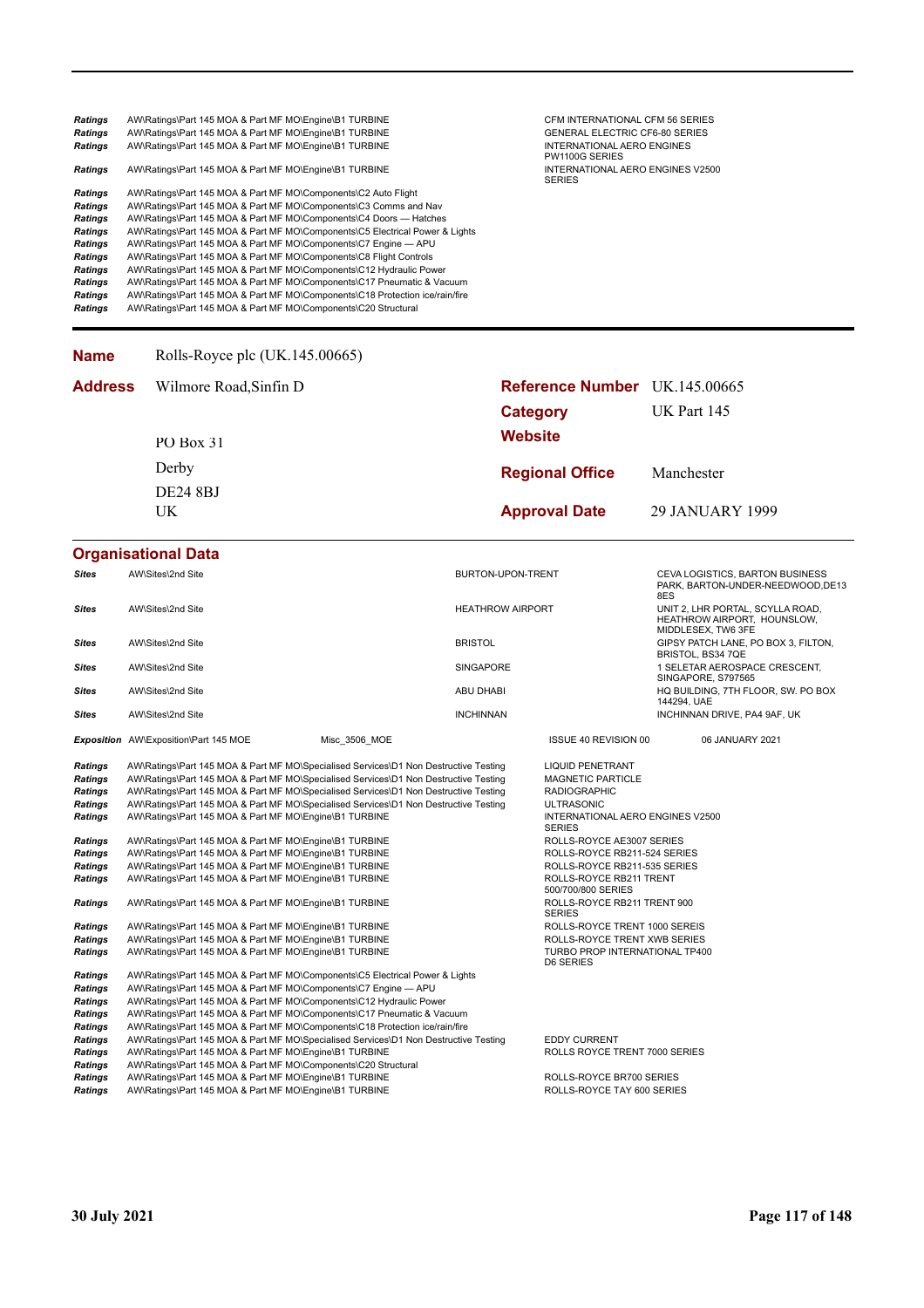| <b>Name</b>                                                                                                                 | Rotable Repairs Ltd (UK.145.00819)                                                                                                                                                                                                                                                                                                                  |                                                                                                                                                                                                                                                                                                                                                              |                                                                                          |               |  |
|-----------------------------------------------------------------------------------------------------------------------------|-----------------------------------------------------------------------------------------------------------------------------------------------------------------------------------------------------------------------------------------------------------------------------------------------------------------------------------------------------|--------------------------------------------------------------------------------------------------------------------------------------------------------------------------------------------------------------------------------------------------------------------------------------------------------------------------------------------------------------|------------------------------------------------------------------------------------------|---------------|--|
| <b>Address</b>                                                                                                              | 20 Progress Road                                                                                                                                                                                                                                                                                                                                    |                                                                                                                                                                                                                                                                                                                                                              | Reference Number UK.145.00819<br><b>Category</b>                                         |               |  |
|                                                                                                                             |                                                                                                                                                                                                                                                                                                                                                     | Leigh-On-Sea                                                                                                                                                                                                                                                                                                                                                 |                                                                                          | UK Part 145   |  |
|                                                                                                                             |                                                                                                                                                                                                                                                                                                                                                     |                                                                                                                                                                                                                                                                                                                                                              |                                                                                          |               |  |
|                                                                                                                             | Essex                                                                                                                                                                                                                                                                                                                                               |                                                                                                                                                                                                                                                                                                                                                              | <b>Regional Office</b>                                                                   | Gatwick       |  |
|                                                                                                                             | SS9 5PR                                                                                                                                                                                                                                                                                                                                             |                                                                                                                                                                                                                                                                                                                                                              |                                                                                          |               |  |
|                                                                                                                             | UK                                                                                                                                                                                                                                                                                                                                                  |                                                                                                                                                                                                                                                                                                                                                              | <b>Approval Date</b>                                                                     | 13 MARCH 2002 |  |
|                                                                                                                             | <b>Organisational Data</b>                                                                                                                                                                                                                                                                                                                          |                                                                                                                                                                                                                                                                                                                                                              |                                                                                          |               |  |
|                                                                                                                             | Exposition AW\Exposition\Part 145 MOE                                                                                                                                                                                                                                                                                                               | RRL Doc 001                                                                                                                                                                                                                                                                                                                                                  | ISSUE 29 REV 00                                                                          | 19 MARCH 2021 |  |
| Ratings<br><b>Ratings</b><br>Ratings<br><b>Ratings</b><br>Ratings<br>Ratings<br>Ratings<br><b>Ratings</b><br><b>Ratings</b> | AW\Ratings\Part 145 MOA & Part MF MO\Components\C4 Doors - Hatches<br>AW\Ratings\Part 145 MOA & Part MF MO\Components\C6 Equipment<br>AW\Ratings\Part 145 MOA & Part MF MO\Components\C8 Flight Controls<br>AW\Ratings\Part 145 MOA & Part MF MO\Components\C12 Hydraulic Power<br>AW\Ratings\Part 145 MOA & Part MF MO\Components\C14 Landing Gear | AW\Ratings\Part 145 MOA & Part MF MO\Specialised Services\D1 Non Destructive Testing<br>AW\Ratings\Part 145 MOA & Part MF MO\Specialised Services\D1 Non Destructive Testing<br>AW\Ratings\Part 145 MOA & Part MF MO\Specialised Services\D1 Non Destructive Testing<br>AW\Ratings\Part 145 MOA & Part MF MO\Specialised Services\D1 Non Destructive Testing | <b>LIQUID PENETRANT</b><br><b>EDDY CURRENT</b><br>MAGNETIC PARTICLE<br><b>ULTRASONIC</b> |               |  |
| <b>Name</b>                                                                                                                 | Rotor Blades Limited (UK.145.01122)                                                                                                                                                                                                                                                                                                                 |                                                                                                                                                                                                                                                                                                                                                              |                                                                                          |               |  |
| <b>Address</b>                                                                                                              | Unit 5BRoman WayCrusader Park                                                                                                                                                                                                                                                                                                                       |                                                                                                                                                                                                                                                                                                                                                              | Reference Number UK.145.01122                                                            |               |  |
|                                                                                                                             |                                                                                                                                                                                                                                                                                                                                                     |                                                                                                                                                                                                                                                                                                                                                              | <b>Category</b>                                                                          | UK Part 145   |  |
|                                                                                                                             | Warminster                                                                                                                                                                                                                                                                                                                                          |                                                                                                                                                                                                                                                                                                                                                              | <b>Website</b>                                                                           |               |  |
|                                                                                                                             | Wiltshire                                                                                                                                                                                                                                                                                                                                           |                                                                                                                                                                                                                                                                                                                                                              | <b>Regional Office</b>                                                                   | Gatwick       |  |
|                                                                                                                             | <b>BA12 8BT</b>                                                                                                                                                                                                                                                                                                                                     |                                                                                                                                                                                                                                                                                                                                                              |                                                                                          |               |  |
|                                                                                                                             | UK                                                                                                                                                                                                                                                                                                                                                  |                                                                                                                                                                                                                                                                                                                                                              | <b>Approval Date</b>                                                                     | 25 July 2007  |  |
|                                                                                                                             | <b>Organisational Data</b>                                                                                                                                                                                                                                                                                                                          |                                                                                                                                                                                                                                                                                                                                                              |                                                                                          |               |  |
|                                                                                                                             | Exposition AW\Exposition\Part 145 MOE                                                                                                                                                                                                                                                                                                               | RBL/MOE/01                                                                                                                                                                                                                                                                                                                                                   | ISSUE 10 REVISION 01                                                                     | 08 APRIL 2021 |  |
| Ratings                                                                                                                     |                                                                                                                                                                                                                                                                                                                                                     | AW\Ratings\Part 145 MOA & Part MF MO\Components\C10 Helicopter - Rotors                                                                                                                                                                                                                                                                                      |                                                                                          |               |  |
| <b>Name</b>                                                                                                                 |                                                                                                                                                                                                                                                                                                                                                     | Rotorspan Helicopters Limited (UK.145.01129)                                                                                                                                                                                                                                                                                                                 |                                                                                          |               |  |
| <b>Address</b>                                                                                                              | The HeliportStonebridge Cross                                                                                                                                                                                                                                                                                                                       |                                                                                                                                                                                                                                                                                                                                                              | <b>Reference Number</b> UK.145.01129                                                     |               |  |
|                                                                                                                             | <b>Business Park</b>                                                                                                                                                                                                                                                                                                                                |                                                                                                                                                                                                                                                                                                                                                              | <b>Category</b>                                                                          | UK Part 145   |  |
|                                                                                                                             | Droitwich                                                                                                                                                                                                                                                                                                                                           |                                                                                                                                                                                                                                                                                                                                                              | Website                                                                                  |               |  |
|                                                                                                                             | Worchestershire                                                                                                                                                                                                                                                                                                                                     |                                                                                                                                                                                                                                                                                                                                                              |                                                                                          |               |  |
|                                                                                                                             | WR9 0LW                                                                                                                                                                                                                                                                                                                                             |                                                                                                                                                                                                                                                                                                                                                              | <b>Regional Office</b>                                                                   | Gatwick       |  |
|                                                                                                                             | UK.                                                                                                                                                                                                                                                                                                                                                 |                                                                                                                                                                                                                                                                                                                                                              | <b>Approval Date</b>                                                                     | 31 March 2008 |  |
|                                                                                                                             | <b>Organisational Data</b>                                                                                                                                                                                                                                                                                                                          |                                                                                                                                                                                                                                                                                                                                                              |                                                                                          |               |  |
|                                                                                                                             | Exposition AW\Exposition\Part 145 MOE                                                                                                                                                                                                                                                                                                               | UK.145.01129                                                                                                                                                                                                                                                                                                                                                 | ISSUE 04 REV 00                                                                          | 08 JUNE 2021  |  |
| Ratings<br>Ratings                                                                                                          | AW\Ratings\Part 145 MOA & Part MF MO\Aircraft\A3 HELICOPTERS<br>AW\Ratings\Part 145 MOA & Part MF MO\Aircraft\A3 HELICOPTERS                                                                                                                                                                                                                        |                                                                                                                                                                                                                                                                                                                                                              | Single Piston Engine Helicopters<br>Single Turbine Engine Helicopters Not                |               |  |
| <b>Ratings</b>                                                                                                              | AW\Ratings\Part 145 MOA & Part MF MO\Aircraft\A3 HELICOPTERS                                                                                                                                                                                                                                                                                        |                                                                                                                                                                                                                                                                                                                                                              | Exceeding 3175kg<br>Eurocopter AS355 Series                                              |               |  |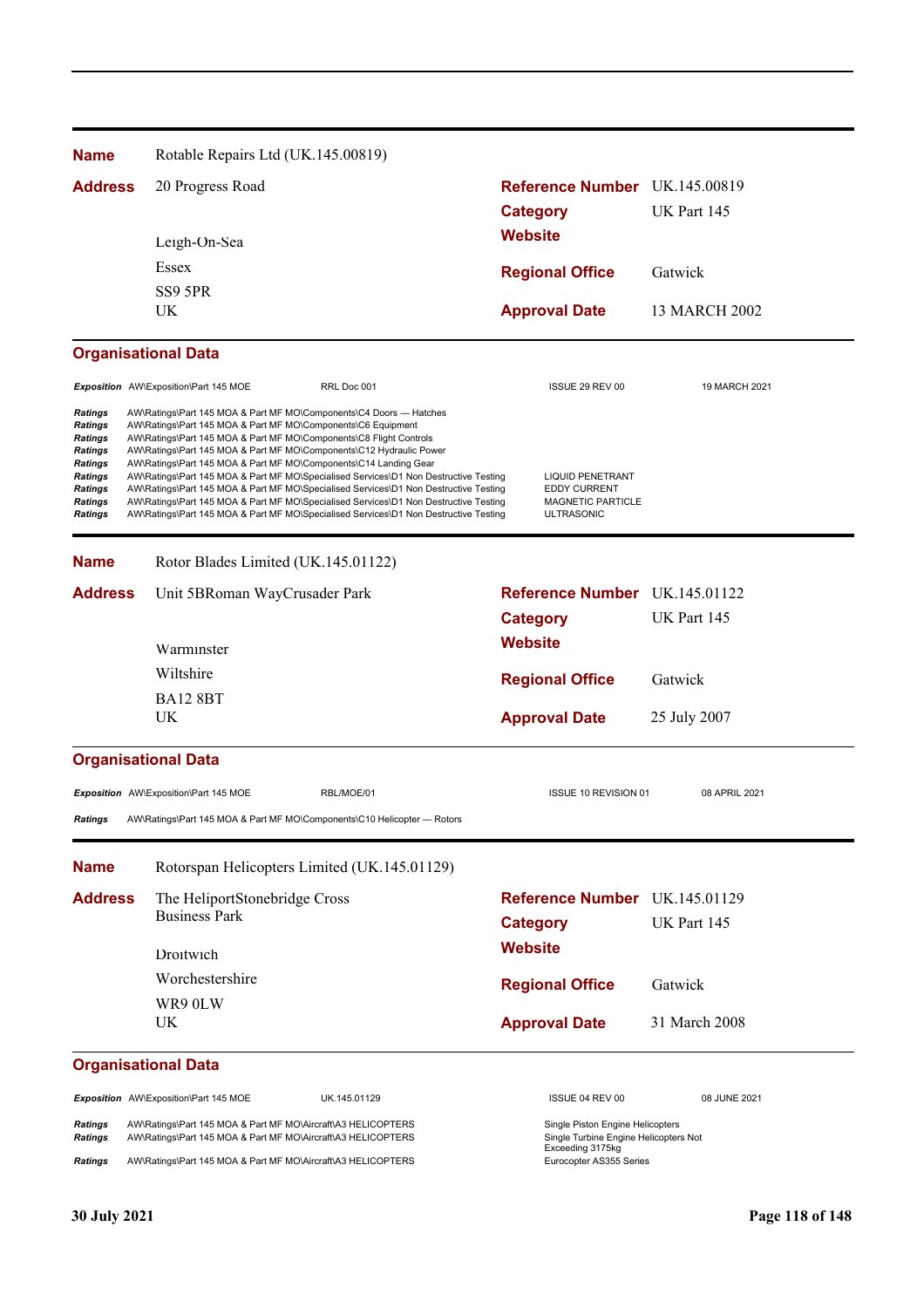| <b>Name</b>                                                                     | RVL Airtech Limited (UK.145.00216)                                                                                                                                                                                                                                                                                                                                                     |                              |                                                                                                                                                                  |                                                                       |  |
|---------------------------------------------------------------------------------|----------------------------------------------------------------------------------------------------------------------------------------------------------------------------------------------------------------------------------------------------------------------------------------------------------------------------------------------------------------------------------------|------------------------------|------------------------------------------------------------------------------------------------------------------------------------------------------------------|-----------------------------------------------------------------------|--|
| <b>Address</b>                                                                  | RVL HouseBuilding 21East Midlands<br>Airport                                                                                                                                                                                                                                                                                                                                           |                              | Reference Number UK.145.00216<br><b>Category</b><br><b>Website</b>                                                                                               | UK Part 145                                                           |  |
|                                                                                 | Derby                                                                                                                                                                                                                                                                                                                                                                                  |                              |                                                                                                                                                                  |                                                                       |  |
|                                                                                 | <b>DE74 2SA</b>                                                                                                                                                                                                                                                                                                                                                                        |                              | <b>Regional Office</b>                                                                                                                                           | Manchester                                                            |  |
|                                                                                 | UK                                                                                                                                                                                                                                                                                                                                                                                     |                              | <b>Approval Date</b>                                                                                                                                             | 11 AUGUST 1993                                                        |  |
|                                                                                 | <b>Organisational Data</b>                                                                                                                                                                                                                                                                                                                                                             |                              |                                                                                                                                                                  |                                                                       |  |
| <b>Sites</b>                                                                    | AW\Sites\Base\Base/PPOB                                                                                                                                                                                                                                                                                                                                                                | <b>EAST MIDLANDS AIRPORT</b> |                                                                                                                                                                  | RVL HOUSE, BUILDING 21, EAST MIDLANDS<br>AIRPORT, DERBY, DE74 2SA, UK |  |
|                                                                                 | Exposition AW\Exposition\Part 145 MOE<br>RVL/145/MOE                                                                                                                                                                                                                                                                                                                                   |                              | ISSUE 08 REVISION 00                                                                                                                                             | 23 DECEMBER 2020                                                      |  |
| Ratings<br><b>Ratings</b><br><b>Ratings</b><br><b>Ratings</b><br><b>Ratings</b> | AW\Ratings\Part 145 MOA & Part MF MO\Aircraft\A1 AEROPLANES ABOVE 5700 KG<br>AW\Ratings\Part 145 MOA & Part MF MO\Aircraft\A2 AEROPLANES 5700 KG AND BELOW<br>AW\Ratings\Part 145 MOA & Part MF MO\Aircraft\A2 AEROPLANES 5700 KG AND BELOW<br>AW\Ratings\Part 145 MOA & Part MF MO\Aircraft\A2 AEROPLANES 5700 KG AND BELOW<br>AW\Ratings\Part 145 MOA & Part MF MO\Engine\B1 TURBINE |                              | <b>SAAB 340</b><br>BEECH 200 SERIES<br>REIMS/CESSNA F406<br>PISTON ENGINE AEROPLANES-METAL<br>STRUCTURE NOT EXCEEDING 5700KG<br>LIMITED TO MAINTENANCE EXCLUDING |                                                                       |  |
| Ratings                                                                         | AW\Ratings\Part 145 MOA & Part MF MO\Engine\B2 PISTON                                                                                                                                                                                                                                                                                                                                  |                              | INSTALLED IN AIRCRAFT IN RATINGS A1<br>& A2 ABOVE.<br>LIMITED TO MAINTENANCE EXCLUDING<br>OVERHAUL OF ENGINES THAT MAY BE<br>INSTALLED IN AIRCRAFT IN RATINGS A1 | OVERHAUL OF ENGINES THAT MAY BE                                       |  |
| Ratings<br><b>Ratings</b><br>Ratings                                            | AW\Ratings\Part 145 MOA & Part MF MO\Components\C5 Electrical Power & Lights<br>AW\Ratings\Part 145 MOA & Part MF MO\Components\C6 Equipment<br>AW\Ratings\Part 145 MOA & Part MF MO\Components\C20 Structural                                                                                                                                                                         |                              | & A2 ABOVE.                                                                                                                                                      |                                                                       |  |
| <b>Name</b>                                                                     | S.I.R.S. Navigation Limited (UK.145.00413)                                                                                                                                                                                                                                                                                                                                             |                              |                                                                                                                                                                  |                                                                       |  |
| <b>Address</b>                                                                  | Compass HouseBowes                                                                                                                                                                                                                                                                                                                                                                     |                              | Reference Number UK.145.00413                                                                                                                                    |                                                                       |  |
|                                                                                 | EstateWrotham Road                                                                                                                                                                                                                                                                                                                                                                     | <b>Category</b>              |                                                                                                                                                                  | UK Part 145                                                           |  |
|                                                                                 | Meopham                                                                                                                                                                                                                                                                                                                                                                                | <b>Website</b>               |                                                                                                                                                                  |                                                                       |  |
|                                                                                 | Kent                                                                                                                                                                                                                                                                                                                                                                                   |                              | <b>Regional Office</b>                                                                                                                                           | Gatwick                                                               |  |
|                                                                                 | DA13 0QB<br>UK                                                                                                                                                                                                                                                                                                                                                                         |                              | <b>Approval Date</b>                                                                                                                                             | 20 February 1997                                                      |  |
|                                                                                 | <b>Organisational Data</b>                                                                                                                                                                                                                                                                                                                                                             |                              |                                                                                                                                                                  |                                                                       |  |
|                                                                                 | Exposition AW\Exposition\Part 145 MOE<br><b>SIRS/145</b>                                                                                                                                                                                                                                                                                                                               |                              | ISSUE 11 REVISION 00                                                                                                                                             | 21 JANUARY 2021                                                       |  |
| <b>Ratings</b>                                                                  | AW\Ratings\Part 145 MOA & Part MF MO\Components\C3 Comms and Nav                                                                                                                                                                                                                                                                                                                       |                              |                                                                                                                                                                  |                                                                       |  |
| <b>Name</b>                                                                     | Safran Aerosystems Services UK Limited (UK.145.01053)                                                                                                                                                                                                                                                                                                                                  |                              |                                                                                                                                                                  |                                                                       |  |
| <b>Address</b>                                                                  | Unit 610Avenue WestSkyline 120                                                                                                                                                                                                                                                                                                                                                         | <b>Category</b>              | Reference Number UK.145.01053                                                                                                                                    | UK Part 145                                                           |  |
|                                                                                 | <b>Braintree</b>                                                                                                                                                                                                                                                                                                                                                                       | <b>Website</b>               |                                                                                                                                                                  |                                                                       |  |
|                                                                                 | Essex                                                                                                                                                                                                                                                                                                                                                                                  |                              | <b>Regional Office</b>                                                                                                                                           | Gatwick                                                               |  |
|                                                                                 | <b>CM777AA</b><br>UK.                                                                                                                                                                                                                                                                                                                                                                  |                              | <b>Approval Date</b>                                                                                                                                             | 10 JUNE 2005                                                          |  |
|                                                                                 | <b>Organisational Data</b>                                                                                                                                                                                                                                                                                                                                                             |                              |                                                                                                                                                                  |                                                                       |  |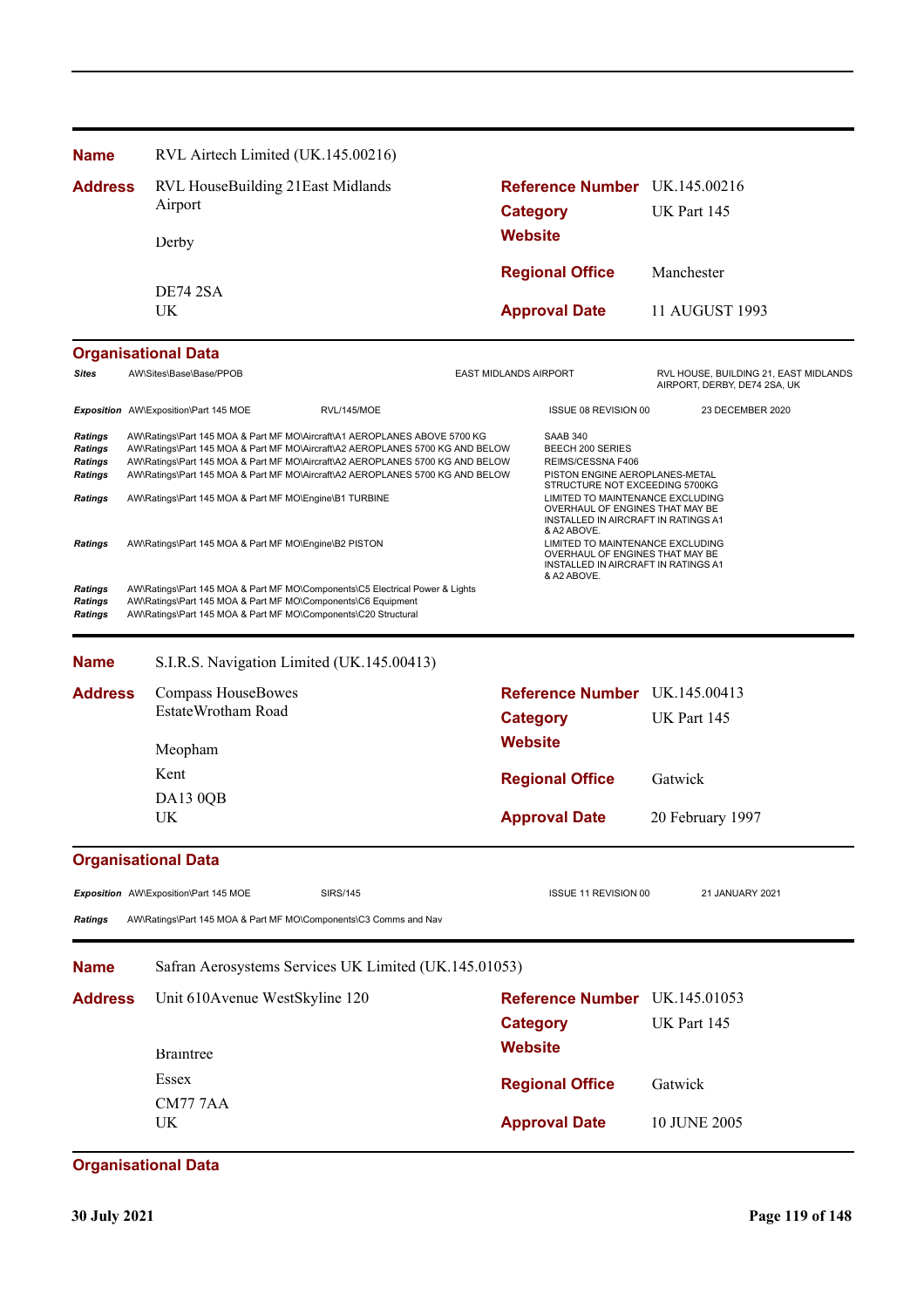|                                                                                      | Exposition AW\Exposition\Part 145 MOE                                                                                                                                                                                                                                                                                                                                                                                                                                                          | ZAU/MAN/0001                                              | <b>ISSUE 20</b>                                                                                                                                                                                                                             | 26 APRIL 2021          |
|--------------------------------------------------------------------------------------|------------------------------------------------------------------------------------------------------------------------------------------------------------------------------------------------------------------------------------------------------------------------------------------------------------------------------------------------------------------------------------------------------------------------------------------------------------------------------------------------|-----------------------------------------------------------|---------------------------------------------------------------------------------------------------------------------------------------------------------------------------------------------------------------------------------------------|------------------------|
| Ratings<br>Ratings<br>Ratings                                                        | AW\Ratings\Part 145 MOA & Part MF MO\Components\C1 Air Cond & Press<br>AW\Ratings\Part 145 MOA & Part MF MO\Components\C6 Equipment<br>AW\Ratings\Part 145 MOA & Part MF MO\Components\C15 Oxygen                                                                                                                                                                                                                                                                                              |                                                           |                                                                                                                                                                                                                                             |                        |
| <b>Name</b>                                                                          |                                                                                                                                                                                                                                                                                                                                                                                                                                                                                                | Safran Electrical & Power UK Limited (UK.145.01307)       |                                                                                                                                                                                                                                             |                        |
| <b>Address</b>                                                                       | Pitstone Green Business<br>ParkWestfield Road                                                                                                                                                                                                                                                                                                                                                                                                                                                  |                                                           | Reference Number UK.145.01307                                                                                                                                                                                                               |                        |
|                                                                                      | Pitstone                                                                                                                                                                                                                                                                                                                                                                                                                                                                                       |                                                           | <b>Category</b><br><b>Website</b>                                                                                                                                                                                                           | UK Part 145            |
|                                                                                      | Buckinghamshire                                                                                                                                                                                                                                                                                                                                                                                                                                                                                |                                                           |                                                                                                                                                                                                                                             |                        |
|                                                                                      | LU7 9GT                                                                                                                                                                                                                                                                                                                                                                                                                                                                                        |                                                           | <b>Regional Office</b>                                                                                                                                                                                                                      | Gatwick                |
|                                                                                      | UK                                                                                                                                                                                                                                                                                                                                                                                                                                                                                             |                                                           | <b>Approval Date</b>                                                                                                                                                                                                                        | <b>18 JANUARY 2013</b> |
|                                                                                      | <b>Organisational Data</b>                                                                                                                                                                                                                                                                                                                                                                                                                                                                     |                                                           |                                                                                                                                                                                                                                             |                        |
|                                                                                      | Exposition AW\Exposition\Part 145 MOE                                                                                                                                                                                                                                                                                                                                                                                                                                                          | 016551                                                    | <b>ISSUE 08</b>                                                                                                                                                                                                                             | 25 MARCH 2021          |
| Ratings<br>Ratings<br>Ratings<br>Ratings                                             | AW\Ratings\Part 145 MOA & Part MF MO\Components\C5 Electrical Power & Lights<br>AW\Ratings\Part 145 MOA & Part MF MO\Components\C6 Equipment<br>AW\Ratings\Part 145 MOA & Part MF MO\Components\C7 Engine - APU<br>AW\Ratings\Part 145 MOA & Part MF MO\Components\C18 Protection ice/rain/fire                                                                                                                                                                                                |                                                           |                                                                                                                                                                                                                                             |                        |
| <b>Name</b>                                                                          |                                                                                                                                                                                                                                                                                                                                                                                                                                                                                                | Safran Helicopter Engines UK Limited (UK.145.00425)       |                                                                                                                                                                                                                                             |                        |
| <b>Address</b>                                                                       | Concorde WaySegensworth North                                                                                                                                                                                                                                                                                                                                                                                                                                                                  |                                                           | Reference Number UK.145.00425                                                                                                                                                                                                               |                        |
|                                                                                      |                                                                                                                                                                                                                                                                                                                                                                                                                                                                                                |                                                           | <b>Category</b>                                                                                                                                                                                                                             | UK Part 145            |
|                                                                                      | Fareham                                                                                                                                                                                                                                                                                                                                                                                                                                                                                        |                                                           | <b>Website</b>                                                                                                                                                                                                                              | www.turbomeca.co.uk    |
|                                                                                      | Hampshire                                                                                                                                                                                                                                                                                                                                                                                                                                                                                      |                                                           | <b>Regional Office</b>                                                                                                                                                                                                                      | Gatwick                |
|                                                                                      | <b>PO15 5RL</b><br>UK                                                                                                                                                                                                                                                                                                                                                                                                                                                                          |                                                           | <b>Approval Date</b>                                                                                                                                                                                                                        | 20 JUNE 1994           |
|                                                                                      |                                                                                                                                                                                                                                                                                                                                                                                                                                                                                                |                                                           |                                                                                                                                                                                                                                             |                        |
|                                                                                      | <b>Organisational Data</b>                                                                                                                                                                                                                                                                                                                                                                                                                                                                     |                                                           |                                                                                                                                                                                                                                             |                        |
|                                                                                      | Exposition AW\Exposition\Part 145 MOE                                                                                                                                                                                                                                                                                                                                                                                                                                                          | 94/MOE/2639/MTL                                           | ISSUE 36                                                                                                                                                                                                                                    | 23 JULY 2021           |
| Ratings<br>Ratings<br>Ratings<br>Ratings<br>Ratings<br>Ratings<br>Ratings<br>Ratings | AW\Ratings\Part 145 MOA & Part MF MO\Engine\B1 TURBINE<br>AW\Ratings\Part 145 MOA & Part MF MO\Engine\B1 TURBINE<br>AW\Ratings\Part 145 MOA & Part MF MO\Engine\B1 TURBINE<br>AW\Ratings\Part 145 MOA & Part MF MO\Engine\B1 TURBINE<br>AW\Ratings\Part 145 MOA & Part MF MO\Engine\B1 TURBINE<br>AW\Ratings\Part 145 MOA & Part MF MO\Engine\B1 TURBINE<br>AW\Ratings\Part 145 MOA & Part MF MO\Engine\B3 APU<br>AW\Ratings\Part 145 MOA & Part MF MO\Components\C5 Electrical Power & Lights |                                                           | <b>TURBOMECA ARRIEL 1 SERIES</b><br><b>TURBOMECA ARRIEL 2 SERIES</b><br><b>TURBOMECA ARRIUS 1 SERIES</b><br><b>TURBOMECA ARRIUS 2 SERIES</b><br><b>TURBOMECA MAKILA 1 SERIES</b><br>TURBOMECA MAKILA 2A/2A1<br>MICROTURBO E-APU60 MODEL 342 |                        |
| <b>Name</b>                                                                          |                                                                                                                                                                                                                                                                                                                                                                                                                                                                                                | Safran Landing Systems Services UK Limited (UK.145.00642) |                                                                                                                                                                                                                                             |                        |
| <b>Address</b>                                                                       | Meteor Business ParkCheltenham                                                                                                                                                                                                                                                                                                                                                                                                                                                                 |                                                           | Reference Number UK.145.00642                                                                                                                                                                                                               |                        |
|                                                                                      | Road                                                                                                                                                                                                                                                                                                                                                                                                                                                                                           |                                                           | <b>Category</b>                                                                                                                                                                                                                             | UK Part 145            |
|                                                                                      | Gloucester                                                                                                                                                                                                                                                                                                                                                                                                                                                                                     |                                                           | <b>Website</b>                                                                                                                                                                                                                              |                        |
|                                                                                      | Gloucestershire                                                                                                                                                                                                                                                                                                                                                                                                                                                                                |                                                           | <b>Regional Office</b>                                                                                                                                                                                                                      | Gatwick                |
|                                                                                      | GL2 9QL<br>UK                                                                                                                                                                                                                                                                                                                                                                                                                                                                                  |                                                           | <b>Approval Date</b>                                                                                                                                                                                                                        | 25 June 1998           |

# **Organisational Data**

Exposition AW\Exposition\Part 145 MOE MS(UK)EASA/1 1 18 MARCH 2021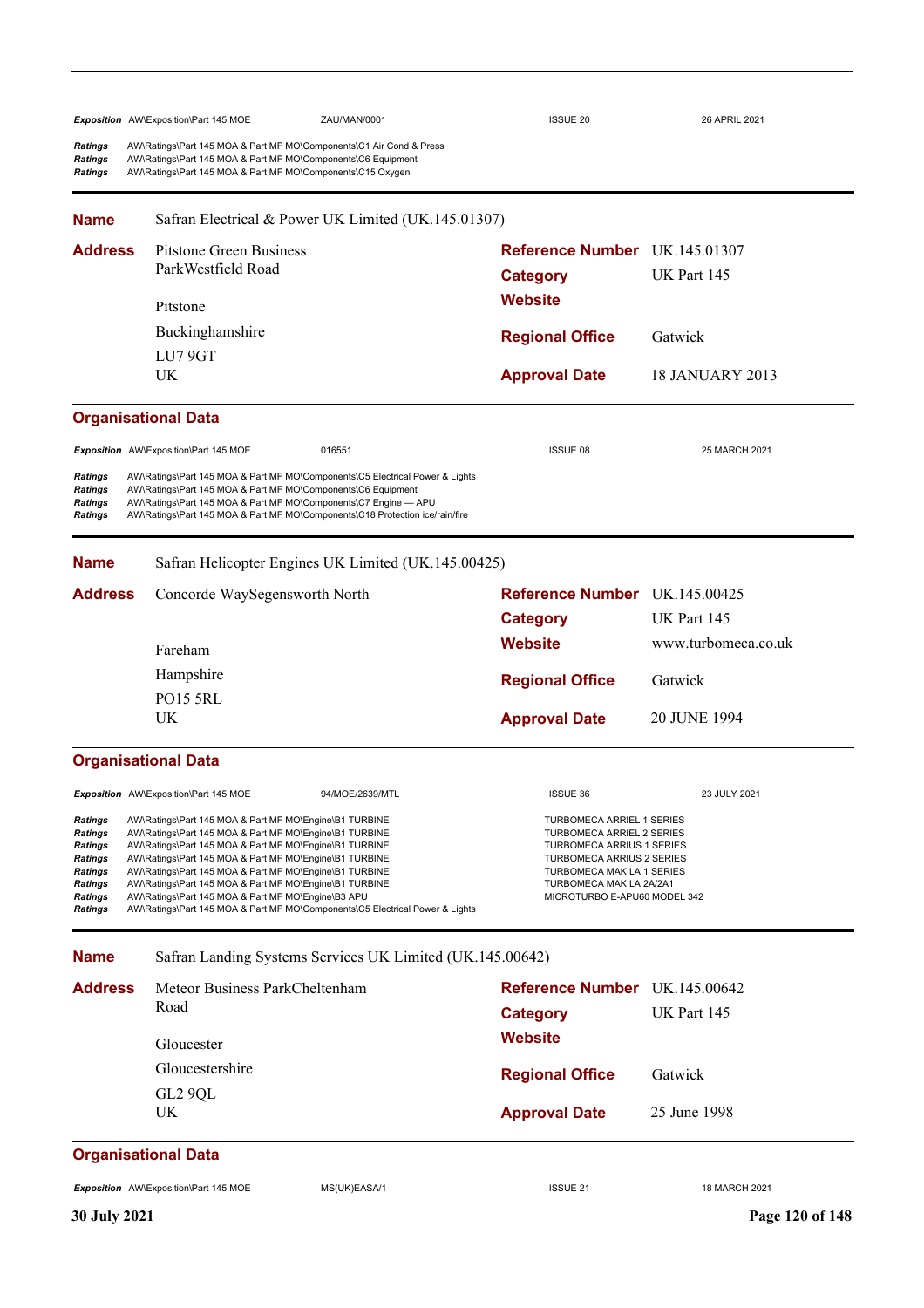| <b>Ratings</b><br><b>Ratings</b><br>Ratings<br><b>Ratings</b><br><b>Ratings</b><br>Ratings<br><b>Ratings</b><br>Ratings<br>Ratings | AW\Ratings\Part 145 MOA & Part MF MO\Specialised Services\D1 Non Destructive Testing<br>AW\Ratings\Part 145 MOA & Part MF MO\Specialised Services\D1 Non Destructive Testing<br>AW\Ratings\Part 145 MOA & Part MF MO\Components\C4 Doors - Hatches<br>AW\Ratings\Part 145 MOA & Part MF MO\Components\C7 Engine - APU<br>AW\Ratings\Part 145 MOA & Part MF MO\Components\C8 Flight Controls<br>AW\Ratings\Part 145 MOA & Part MF MO\Components\C12 Hydraulic Power<br>AW\Ratings\Part 145 MOA & Part MF MO\Components\C14 Landing Gear<br>AW\Ratings\Part 145 MOA & Part MF MO\Specialised Services\D1 Non Destructive Testing<br>AW\Ratings\Part 145 MOA & Part MF MO\Specialised Services\D1 Non Destructive Testing |                | Magnetic Particle<br>Liquid Penedrant<br><b>Eddy Current</b><br>Ultrasonic |                                                           |
|------------------------------------------------------------------------------------------------------------------------------------|------------------------------------------------------------------------------------------------------------------------------------------------------------------------------------------------------------------------------------------------------------------------------------------------------------------------------------------------------------------------------------------------------------------------------------------------------------------------------------------------------------------------------------------------------------------------------------------------------------------------------------------------------------------------------------------------------------------------|----------------|----------------------------------------------------------------------------|-----------------------------------------------------------|
| <b>Name</b>                                                                                                                        | Safran Seats GB Limited (UK.145.00841)                                                                                                                                                                                                                                                                                                                                                                                                                                                                                                                                                                                                                                                                                 |                |                                                                            |                                                           |
| <b>Address</b>                                                                                                                     | Kestrel House, Lakeside, Llantarnam<br>Industrial Park,                                                                                                                                                                                                                                                                                                                                                                                                                                                                                                                                                                                                                                                                |                | <b>Reference Number</b> UK.145.00841<br><b>Category</b><br><b>Website</b>  | UK Part 145                                               |
|                                                                                                                                    | Cwmbran<br><b>NP44 3HQ</b><br>UK                                                                                                                                                                                                                                                                                                                                                                                                                                                                                                                                                                                                                                                                                       |                | <b>Regional Office</b><br><b>Approval Date</b>                             | Gatwick<br>01 November 2002                               |
|                                                                                                                                    | <b>Organisational Data</b>                                                                                                                                                                                                                                                                                                                                                                                                                                                                                                                                                                                                                                                                                             |                |                                                                            |                                                           |
| <b>Sites</b>                                                                                                                       | AW\Sites\2nd Site                                                                                                                                                                                                                                                                                                                                                                                                                                                                                                                                                                                                                                                                                                      | <b>NEWPORT</b> |                                                                            | IMPERIAL PARK, CELTIC WAY, DYFFRYN,<br>NEWPORT, NP10 8BE. |
| <b>Ratings</b>                                                                                                                     | Exposition AW\Exposition\Part 145 MOE<br>Maintenance Organisation Exposition<br>AW\Ratings\Part 145 MOA & Part MF MO\Components\C6 Equipment                                                                                                                                                                                                                                                                                                                                                                                                                                                                                                                                                                           |                | ISSUE 00 REVISION 01                                                       | 18 SEPTEMBER 2020                                         |
| <b>Name</b>                                                                                                                        | Satair UK Limited (UK.145.00518)                                                                                                                                                                                                                                                                                                                                                                                                                                                                                                                                                                                                                                                                                       |                |                                                                            |                                                           |
| <b>Address</b>                                                                                                                     | Unit 3, Central Space Waye, North<br>Feltham Trading Estate<br>Feltham                                                                                                                                                                                                                                                                                                                                                                                                                                                                                                                                                                                                                                                 |                | Reference Number UK.145.00518<br><b>Category</b><br>Website                | UK Part 145                                               |
|                                                                                                                                    | Middlesex<br><b>TW14 0TH</b>                                                                                                                                                                                                                                                                                                                                                                                                                                                                                                                                                                                                                                                                                           |                | <b>Regional Office</b><br><b>Approval Date</b>                             | Gatwick<br>01 April 1996                                  |
|                                                                                                                                    | <b>Organisational Data</b>                                                                                                                                                                                                                                                                                                                                                                                                                                                                                                                                                                                                                                                                                             |                |                                                                            |                                                           |
| <b>Ratings</b><br><b>Ratings</b><br><b>Ratings</b>                                                                                 | Exposition AW\Exposition\Part 145 MOE<br>EX001<br>AW\Ratings\Part 145 MOA & Part MF MO\Components\C3 Comms and Nav<br>AW\Ratings\Part 145 MOA & Part MF MO\Components\C5 Electrical Power & Lights<br>AW\Ratings\Part 145 MOA & Part MF MO\Components\C6 Equipment                                                                                                                                                                                                                                                                                                                                                                                                                                                     |                | ISSUE 10 REVISION 45                                                       | 20 APRIL 2021                                             |
| <b>Name</b>                                                                                                                        | Saywell International Limited (UK.145.00093)                                                                                                                                                                                                                                                                                                                                                                                                                                                                                                                                                                                                                                                                           |                |                                                                            |                                                           |
| <b>Address</b>                                                                                                                     | <b>Aviation CentreDownlands Business</b><br>Park, Lyons Way                                                                                                                                                                                                                                                                                                                                                                                                                                                                                                                                                                                                                                                            |                | Reference Number UK.145.00093<br><b>Category</b>                           | UK Part 145                                               |
|                                                                                                                                    | Worthing                                                                                                                                                                                                                                                                                                                                                                                                                                                                                                                                                                                                                                                                                                               |                | <b>Website</b>                                                             |                                                           |
|                                                                                                                                    | <b>West Sussex</b>                                                                                                                                                                                                                                                                                                                                                                                                                                                                                                                                                                                                                                                                                                     |                | <b>Regional Office</b>                                                     | Gatwick                                                   |
|                                                                                                                                    | <b>BN14 9LA</b><br>UK                                                                                                                                                                                                                                                                                                                                                                                                                                                                                                                                                                                                                                                                                                  |                | <b>Approval Date</b>                                                       | 06 JANUARY 1994                                           |
|                                                                                                                                    | <b>Organisational Data</b>                                                                                                                                                                                                                                                                                                                                                                                                                                                                                                                                                                                                                                                                                             |                |                                                                            |                                                           |
| <b>Ratings</b>                                                                                                                     | Exposition AW\Exposition\Part 145 MOE<br>EXP/SAY/2 ISSUE 2<br>AW\Ratings\Part 145 MOA & Part MF MO\Components\C6 Equipment                                                                                                                                                                                                                                                                                                                                                                                                                                                                                                                                                                                             |                | <b>ISSUE 02 AMENDMENT 11</b>                                               | 06 JANUARY 2021                                           |
| <b>30 July 2021</b>                                                                                                                |                                                                                                                                                                                                                                                                                                                                                                                                                                                                                                                                                                                                                                                                                                                        |                |                                                                            | Page 121 of 148                                           |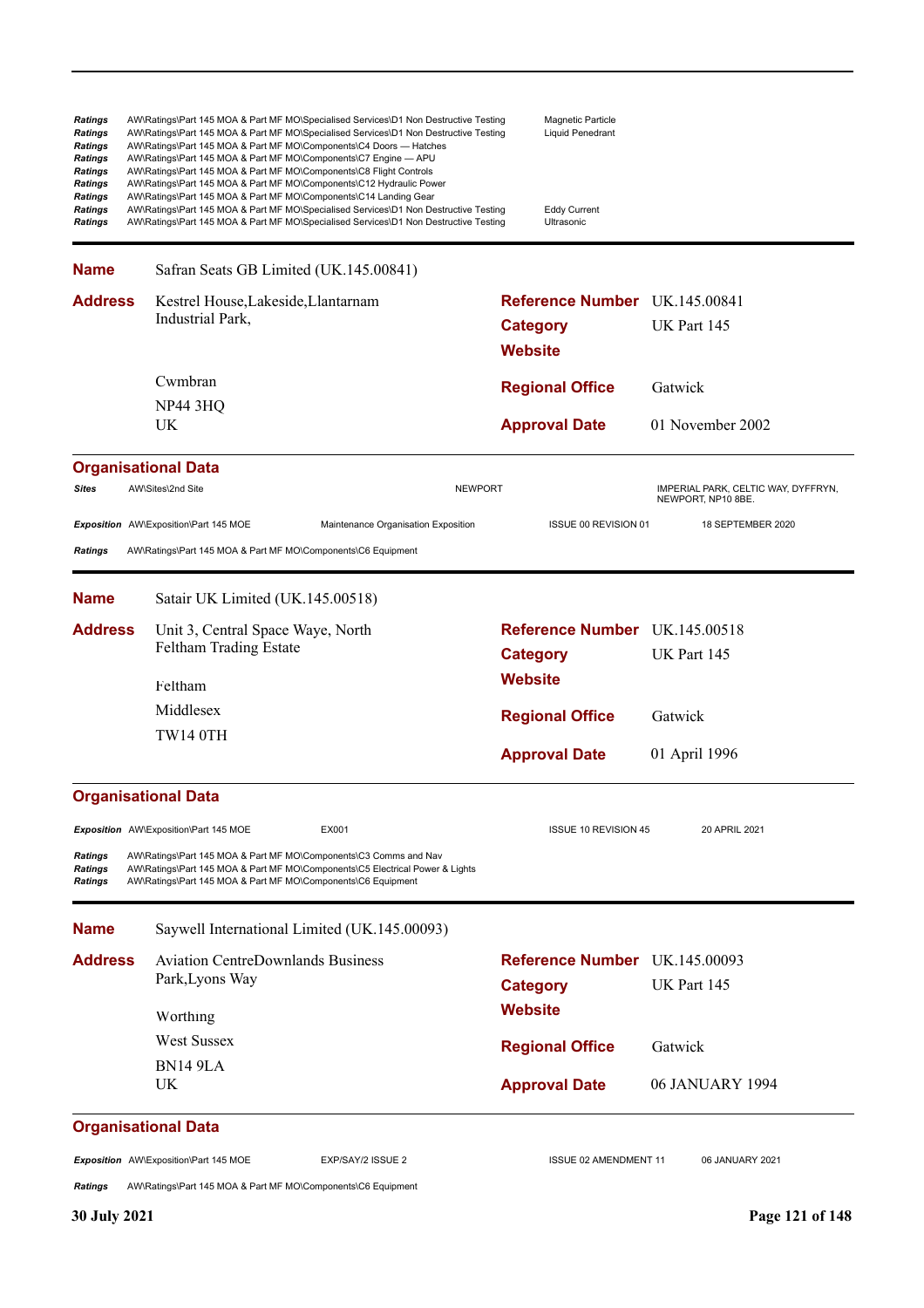#### *Ratings* AW\Ratings\Part 145 MOA & Part MF MO\Components\C14 Landing Gear

| <b>Name</b>                   |                                                                                                                                                                                                            | Sea Air Land Technology Limited (UK.145.01458)                                |                                                                                                                 |                                                         |  |
|-------------------------------|------------------------------------------------------------------------------------------------------------------------------------------------------------------------------------------------------------|-------------------------------------------------------------------------------|-----------------------------------------------------------------------------------------------------------------|---------------------------------------------------------|--|
| Address                       | 4 Gordon Terrace                                                                                                                                                                                           |                                                                               | Reference Number UK.145.01458                                                                                   |                                                         |  |
|                               |                                                                                                                                                                                                            |                                                                               | <b>Category</b>                                                                                                 | UK Part 145                                             |  |
|                               | Inverurie                                                                                                                                                                                                  |                                                                               | Website                                                                                                         |                                                         |  |
|                               | Aberdeenshire                                                                                                                                                                                              |                                                                               | <b>Regional Office</b>                                                                                          | Gatwick                                                 |  |
|                               | <b>AB514GT</b>                                                                                                                                                                                             |                                                                               |                                                                                                                 |                                                         |  |
|                               | UK                                                                                                                                                                                                         |                                                                               | <b>Approval Date</b>                                                                                            | 05 NOVEMBER 2020                                        |  |
|                               | <b>Organisational Data</b>                                                                                                                                                                                 |                                                                               |                                                                                                                 |                                                         |  |
|                               | Exposition AW\Exposition\Part 145 MOE                                                                                                                                                                      | SALT/EXPO/01                                                                  | <b>ISSUE 00 REVISION B</b>                                                                                      | 05 JANUARY 2021                                         |  |
| Ratings                       | AW\Ratings\Part 145 MOA & Part MF MO\Components\C6 Equipment                                                                                                                                               |                                                                               |                                                                                                                 | Components as listed in the<br>company capability list. |  |
| <b>Name</b>                   |                                                                                                                                                                                                            | Shenley Farms Engineering Limited (UK.145.00421) (GA)                         |                                                                                                                 |                                                         |  |
| Address                       | Headcorn AerodromeHeadcorn                                                                                                                                                                                 |                                                                               | Reference Number UK.145.00421                                                                                   |                                                         |  |
|                               |                                                                                                                                                                                                            |                                                                               | <b>Category</b>                                                                                                 | UK Part 145                                             |  |
|                               | Nr Ashford                                                                                                                                                                                                 |                                                                               | <b>Website</b>                                                                                                  |                                                         |  |
|                               | Kent                                                                                                                                                                                                       |                                                                               | <b>Regional Office</b>                                                                                          | Gatwick                                                 |  |
|                               | <b>TN27 9HX</b>                                                                                                                                                                                            |                                                                               |                                                                                                                 |                                                         |  |
|                               | UK                                                                                                                                                                                                         |                                                                               | <b>Approval Date</b>                                                                                            | 22 FEBRUARY 1995                                        |  |
|                               | <b>Organisational Data</b>                                                                                                                                                                                 |                                                                               |                                                                                                                 |                                                         |  |
| Sites                         | AW\Sites\Base                                                                                                                                                                                              | <b>HEADCORN</b>                                                               |                                                                                                                 | HEADCORN AERODROME, KENT, TN27 9HX,<br>UK               |  |
|                               | Exposition AW\Exposition\Part 145 MOE                                                                                                                                                                      | SF/Part-145/EXPO                                                              | <b>ISSUE 12</b>                                                                                                 | 07 MAY 2020                                             |  |
| Ratings                       |                                                                                                                                                                                                            | AW\Ratings\Part 145 MOA & Part MF MO\Aircraft\A2 AEROPLANES 5700 KG AND BELOW | PISTON ENGINE AEROPLANES - METAL<br>STRUCTURE NOT EXCEEDING 5700 KG                                             |                                                         |  |
| Ratings                       |                                                                                                                                                                                                            | AW\Ratings\Part 145 MOA & Part MF MO\Aircraft\A2 AEROPLANES 5700 KG AND BELOW | PISTON ENGINE AEROPLANES -<br>COMPOSITE STRUCTURE NOT                                                           |                                                         |  |
| Ratings                       |                                                                                                                                                                                                            | AW\Ratings\Part 145 MOA & Part MF MO\Aircraft\A2 AEROPLANES 5700 KG AND BELOW | EXCEEDING 5700 KG<br>PISTON ENGINE AEROPLANES -<br>WOODEN STRUCTURE NOT                                         |                                                         |  |
| Ratings                       |                                                                                                                                                                                                            | AW\Ratings\Part 145 MOA & Part MF MO\Aircraft\A2 AEROPLANES 5700 KG AND BELOW | EXCEEDING 5700 KG<br>PISTON ENGINE AEROPLANES - MIXED<br><b>CONSTRUCTION STRUCTURE NOT</b><br>EXCEEDING 5700 KG |                                                         |  |
| Ratings<br>Ratings<br>Ratings | AW\Ratings\Part 145 MOA & Part MF MO\Components\C4 Doors - Hatches<br>AW\Ratings\Part 145 MOA & Part MF MO\Components\C8 Flight Controls<br>AW\Ratings\Part 145 MOA & Part MF MO\Components\C20 Structural |                                                                               |                                                                                                                 |                                                         |  |
| <b>Name</b>                   |                                                                                                                                                                                                            | Shipping and Airlines Limited (UK.145.00343) (GA)                             |                                                                                                                 |                                                         |  |
| <b>Address</b>                | Hangar 513Biggin Hill Airport                                                                                                                                                                              |                                                                               | Reference Number UK.145.00343                                                                                   |                                                         |  |
|                               |                                                                                                                                                                                                            |                                                                               | <b>Category</b>                                                                                                 | UK Part 145                                             |  |
|                               | Westerham                                                                                                                                                                                                  |                                                                               | <b>Website</b>                                                                                                  |                                                         |  |
|                               | Kent                                                                                                                                                                                                       |                                                                               | <b>Regional Office</b>                                                                                          | Gatwick                                                 |  |
|                               | <b>TN16 3BN</b>                                                                                                                                                                                            |                                                                               |                                                                                                                 |                                                         |  |
|                               | UK                                                                                                                                                                                                         |                                                                               | <b>Approval Date</b>                                                                                            | 14 DECEMBER 1993                                        |  |
|                               | <b>Organisational Data</b>                                                                                                                                                                                 |                                                                               |                                                                                                                 |                                                         |  |
| Sites                         | AW\Sites\Base                                                                                                                                                                                              |                                                                               | <b>BIGGIN HILL AIRPORT</b>                                                                                      | HANGAR 513, WESTERHAM, KENT, TN16<br>3BN, UK            |  |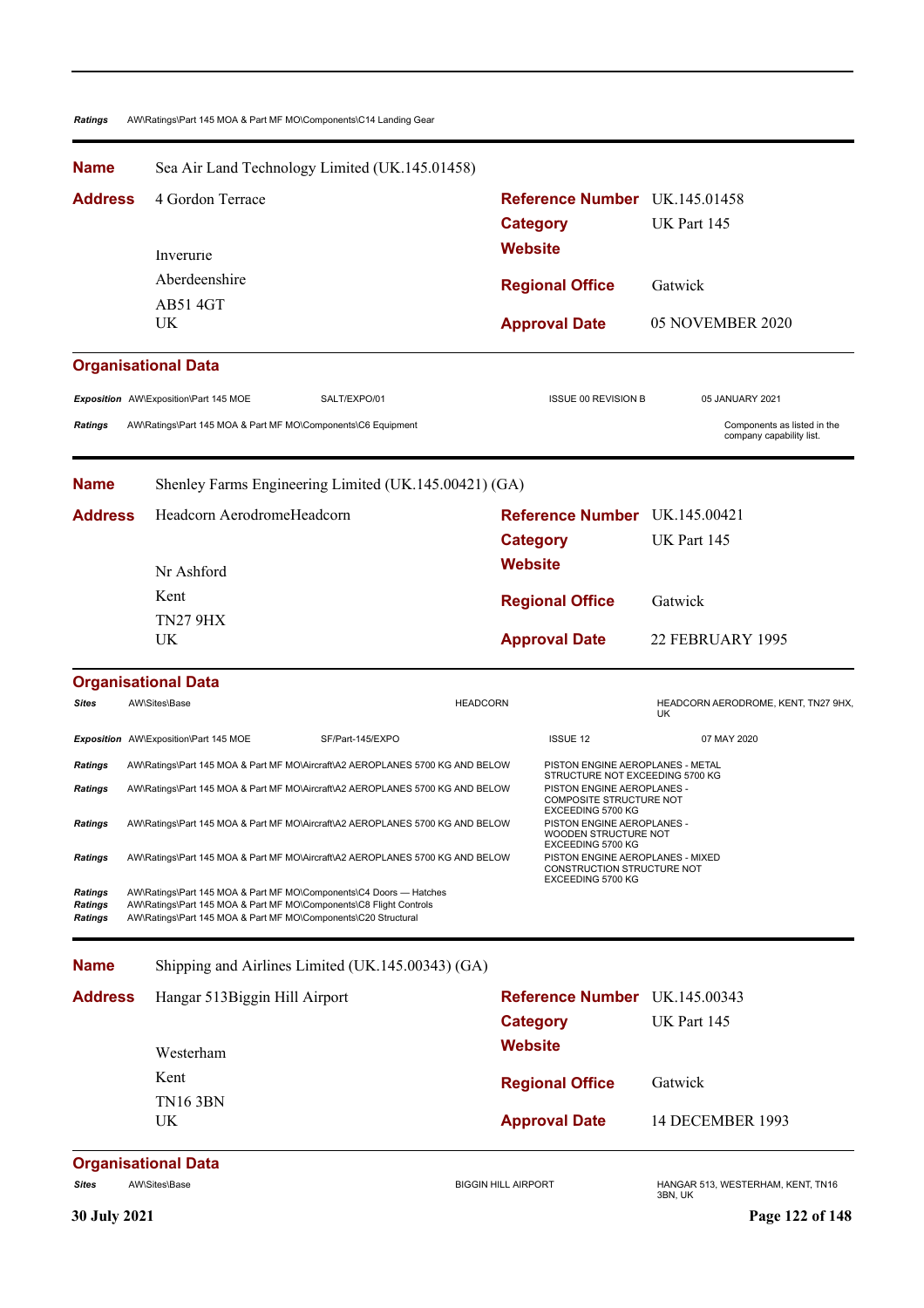|                | Exposition AW\Exposition\Part 145 MOE                                         | SA/CAMMOE/1 | ISSUE 01 REVISION 10                                                                    | 12 MARCH 2019 |
|----------------|-------------------------------------------------------------------------------|-------------|-----------------------------------------------------------------------------------------|---------------|
| <b>Ratings</b> | AW\Ratings\Part 145 MOA & Part MF MO\Aircraft\A2 AEROPLANES 5700 KG AND BELOW |             | PISTON ENGINE AEROPLANES - METAL<br>STRUCTURE NOT EXCEEDING 5700KG                      |               |
| <b>Ratings</b> | AW\Ratings\Part 145 MOA & Part MF MO\Aircraft\A2 AEROPLANES 5700 KG AND BELOW |             | PISTON ENGINE AEROPLANES -<br><b>COMPOSITE STRUCTURE NOT</b><br><b>EXCEEDING 5700KG</b> |               |
| <b>Ratings</b> | AW\Ratings\Part 145 MOA & Part MF MO\Aircraft\A2 AEROPLANES 5700 KG AND BELOW |             | PISTON ENGINE AEROPLANES -<br>WOODEN STRUCTURE NOT<br><b>EXCEEDING 5700KG</b>           |               |
| <b>Ratings</b> | AW\Ratings\Part 145 MOA & Part MF MO\Aircraft\A2 AEROPLANES 5700 KG AND BELOW |             | PISTON ENGINE AEROPLANES - MIXED<br>CONSTRUCTION NOT EXCEEDING<br>5700KG                |               |
| <b>Name</b>    | Short Brothers Plc (UK.145.00338)                                             |             |                                                                                         |               |
| <b>Address</b> | Airport Road                                                                  |             | Reference Number UK.145.00338                                                           |               |
|                |                                                                               |             | Category                                                                                | UK Part 145   |
|                | <b>Belfast</b>                                                                |             | Website                                                                                 |               |
|                |                                                                               |             | <b>Regional Office</b>                                                                  | Stirling      |

UK BT3 9DZ

#### **Organisational Data**

|                | organisanonai Bata                                                                   |             |                   |                          |                                                                                             |
|----------------|--------------------------------------------------------------------------------------|-------------|-------------------|--------------------------|---------------------------------------------------------------------------------------------|
| Sites          | AW\Sites\2nd Site                                                                    |             | <b>BELFAST</b>    |                          | DOAGH ROAD, BT36 6XA, NORTHERN<br><b>IRELAND, UK</b>                                        |
| Sites          | AW\Sites\2nd Site                                                                    |             | <b>CASABLANCA</b> |                          | <b>BANA, ZONE FRANCHE NOUACEUR</b><br>(MIDPARC), BP.197, NOUACEUR, 27000,<br><b>MOROCCO</b> |
|                | <b>Exposition</b> AW\Exposition\Part 145 MOE                                         | PART145 EXP |                   | <b>ISSUE 46</b>          | 01 APRIL 2021                                                                               |
| Ratings        | AW\Ratings\Part 145 MOA & Part MF MO\Components\C1 Air Cond & Press                  |             |                   |                          |                                                                                             |
| <b>Ratings</b> | AW\Ratings\Part 145 MOA & Part MF MO\Components\C4 Doors - Hatches                   |             |                   |                          |                                                                                             |
| <b>Ratings</b> | AW\Ratings\Part 145 MOA & Part MF MO\Components\C5 Electrical Power & Lights         |             |                   |                          |                                                                                             |
| <b>Ratings</b> | AW\Ratings\Part 145 MOA & Part MF MO\Components\C6 Equipment                         |             |                   |                          |                                                                                             |
| <b>Ratings</b> | AW\Ratings\Part 145 MOA & Part MF MO\Components\C7 Engine - APU                      |             |                   |                          |                                                                                             |
| <b>Ratings</b> | AW\Ratings\Part 145 MOA & Part MF MO\Components\C8 Flight Controls                   |             |                   |                          |                                                                                             |
| <b>Ratings</b> | AW\Ratings\Part 145 MOA & Part MF MO\Components\C9 Fuel                              |             |                   |                          |                                                                                             |
| <b>Ratings</b> | AW\Ratings\Part 145 MOA & Part MF MO\Components\C12 Hydraulic Power                  |             |                   |                          |                                                                                             |
| <b>Ratings</b> | AW\Ratings\Part 145 MOA & Part MF MO\Components\C14 Landing Gear                     |             |                   |                          |                                                                                             |
| <b>Ratings</b> | AW\Ratings\Part 145 MOA & Part MF MO\Components\C15 Oxygen                           |             |                   |                          |                                                                                             |
| <b>Ratings</b> | AW\Ratings\Part 145 MOA & Part MF MO\Components\C17 Pneumatic & Vacuum               |             |                   |                          |                                                                                             |
| <b>Ratings</b> | AW\Ratings\Part 145 MOA & Part MF MO\Components\C18 Protection ice/rain/fire         |             |                   |                          |                                                                                             |
| <b>Ratings</b> | AW\Ratings\Part 145 MOA & Part MF MO\Components\C19 Windows                          |             |                   |                          |                                                                                             |
| <b>Ratings</b> | AW\Ratings\Part 145 MOA & Part MF MO\Components\C20 Structural                       |             |                   |                          |                                                                                             |
| <b>Ratings</b> | AW\Ratings\Part 145 MOA & Part MF MO\Specialised Services\D1 Non Destructive Testing |             |                   | <b>EDDY CURRENT</b>      |                                                                                             |
| <b>Ratings</b> | AW\Ratings\Part 145 MOA & Part MF MO\Specialised Services\D1 Non Destructive Testing |             |                   | <b>LIQUID PENETRANT</b>  |                                                                                             |
| <b>Ratings</b> | AW\Ratings\Part 145 MOA & Part MF MO\Specialised Services\D1 Non Destructive Testing |             |                   | <b>MAGNETIC PARTICLE</b> |                                                                                             |
| <b>Ratings</b> | AW\Ratings\Part 145 MOA & Part MF MO\Specialised Services\D1 Non Destructive Testing |             |                   | <b>RADIOGRAPHIC</b>      |                                                                                             |
| <b>Ratings</b> | AW\Ratings\Part 145 MOA & Part MF MO\Specialised Services\D1 Non Destructive Testing |             |                   | <b>ULTRSONIC</b>         |                                                                                             |

#### **Name** SKF (UK) Limited (UK.145.01097)

| <b>Address</b> | Oldends Lane    | Reference Number UK.145.01097 |              |
|----------------|-----------------|-------------------------------|--------------|
|                |                 | <b>Category</b>               | UK Part 145  |
|                | Stonehouse      | <b>Website</b>                |              |
|                | Gloucestershire | <b>Regional Office</b>        | Gatwick      |
|                | GL10 3RH<br>UK. | <b>Approval Date</b>          | 14 JUNE 2006 |
|                |                 |                               |              |

## **Organisational Data**

**Exposition** AW\Exposition\Part 145 MOE MOE-001 MOE-001 REVISION 14 15 APRIL 2021

**Approval Date** 26 September 1995

*Ratings* AW\Ratings\Part 145 MOA & Part MF MO\Components\C7 Engine — APU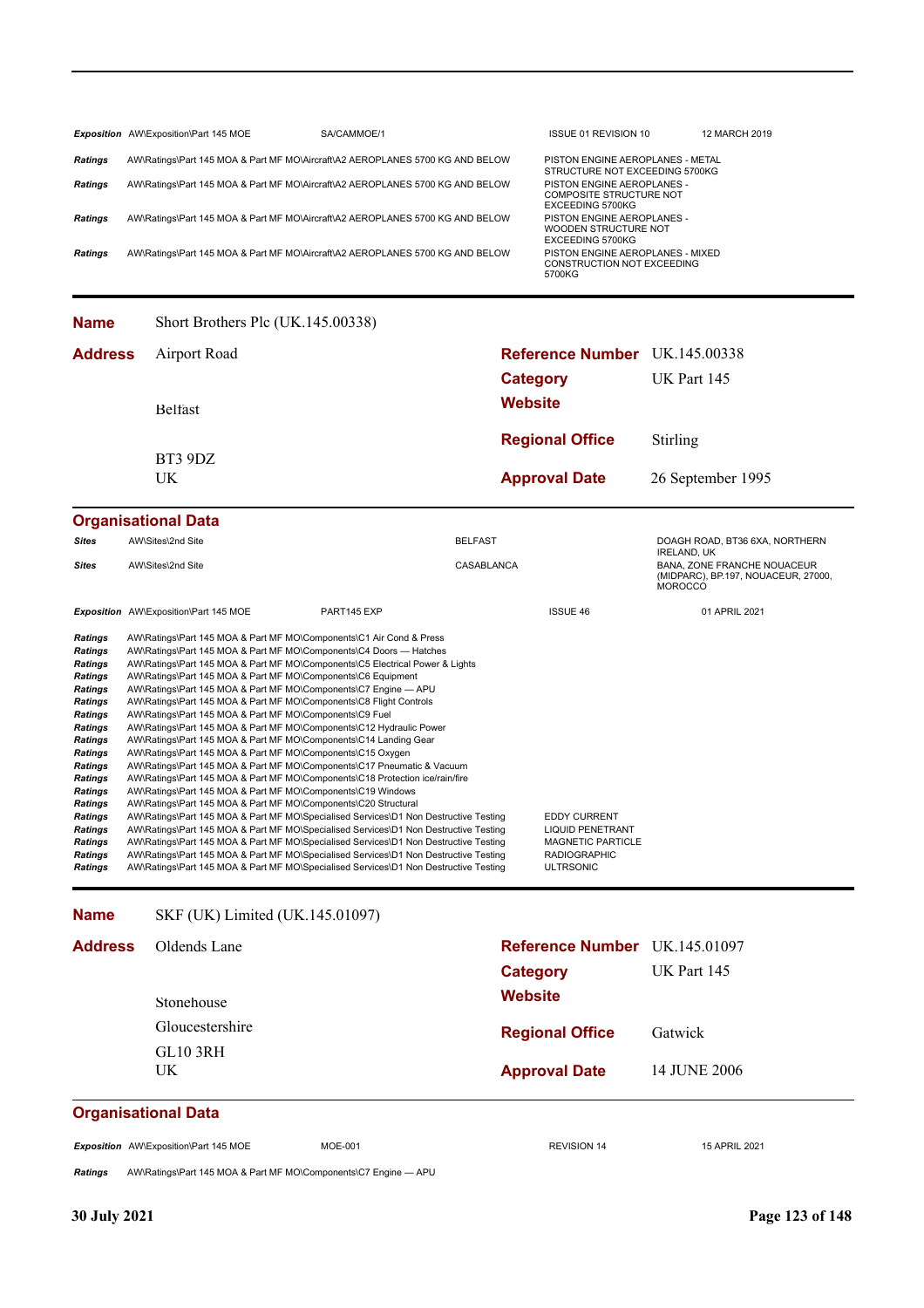| <b>Name</b>                                                                                                                                                                                                                  | Skycraft Services Ltd (UK.145.00332)                                                                                                                                                                                                                                                                                                                                                                                                                                                                                                                                                                                                                                                                                                                                                                                                                                                                                                                                                                                          |                               |                                                                                            |
|------------------------------------------------------------------------------------------------------------------------------------------------------------------------------------------------------------------------------|-------------------------------------------------------------------------------------------------------------------------------------------------------------------------------------------------------------------------------------------------------------------------------------------------------------------------------------------------------------------------------------------------------------------------------------------------------------------------------------------------------------------------------------------------------------------------------------------------------------------------------------------------------------------------------------------------------------------------------------------------------------------------------------------------------------------------------------------------------------------------------------------------------------------------------------------------------------------------------------------------------------------------------|-------------------------------|--------------------------------------------------------------------------------------------|
| <b>Address</b>                                                                                                                                                                                                               | Albany HouseSilver Street                                                                                                                                                                                                                                                                                                                                                                                                                                                                                                                                                                                                                                                                                                                                                                                                                                                                                                                                                                                                     | Reference Number UK.145.00332 |                                                                                            |
|                                                                                                                                                                                                                              |                                                                                                                                                                                                                                                                                                                                                                                                                                                                                                                                                                                                                                                                                                                                                                                                                                                                                                                                                                                                                               | <b>Category</b>               | UK Part 145                                                                                |
|                                                                                                                                                                                                                              | Litlington                                                                                                                                                                                                                                                                                                                                                                                                                                                                                                                                                                                                                                                                                                                                                                                                                                                                                                                                                                                                                    | <b>Website</b>                |                                                                                            |
|                                                                                                                                                                                                                              | Cambridgeshire                                                                                                                                                                                                                                                                                                                                                                                                                                                                                                                                                                                                                                                                                                                                                                                                                                                                                                                                                                                                                | <b>Regional Office</b>        | Gatwick                                                                                    |
|                                                                                                                                                                                                                              | SG8 0QE<br>UK                                                                                                                                                                                                                                                                                                                                                                                                                                                                                                                                                                                                                                                                                                                                                                                                                                                                                                                                                                                                                 |                               | 3 FEBRUARY 1994                                                                            |
|                                                                                                                                                                                                                              |                                                                                                                                                                                                                                                                                                                                                                                                                                                                                                                                                                                                                                                                                                                                                                                                                                                                                                                                                                                                                               | <b>Approval Date</b>          |                                                                                            |
|                                                                                                                                                                                                                              | <b>Organisational Data</b>                                                                                                                                                                                                                                                                                                                                                                                                                                                                                                                                                                                                                                                                                                                                                                                                                                                                                                                                                                                                    |                               |                                                                                            |
|                                                                                                                                                                                                                              | Exposition AW\Exposition\Part 145 MOE                                                                                                                                                                                                                                                                                                                                                                                                                                                                                                                                                                                                                                                                                                                                                                                                                                                                                                                                                                                         | <b>ISSUE 3.1.6</b>            | 28 JULY 2020                                                                               |
| <b>Ratings</b>                                                                                                                                                                                                               | AW\Ratings\Part 145 MOA & Part MF MO\Components\C16 Propellers                                                                                                                                                                                                                                                                                                                                                                                                                                                                                                                                                                                                                                                                                                                                                                                                                                                                                                                                                                |                               |                                                                                            |
| <b>Name</b>                                                                                                                                                                                                                  | Skysmart MRO Limited (UK.145.01144)                                                                                                                                                                                                                                                                                                                                                                                                                                                                                                                                                                                                                                                                                                                                                                                                                                                                                                                                                                                           |                               |                                                                                            |
| <b>Address</b>                                                                                                                                                                                                               | Unit12, Flitch Industrial                                                                                                                                                                                                                                                                                                                                                                                                                                                                                                                                                                                                                                                                                                                                                                                                                                                                                                                                                                                                     | Reference Number UK.145.01144 |                                                                                            |
|                                                                                                                                                                                                                              | Estate, Chelmsford Road                                                                                                                                                                                                                                                                                                                                                                                                                                                                                                                                                                                                                                                                                                                                                                                                                                                                                                                                                                                                       | <b>Category</b>               | UK Part 145                                                                                |
|                                                                                                                                                                                                                              | <b>Great Dunmow</b>                                                                                                                                                                                                                                                                                                                                                                                                                                                                                                                                                                                                                                                                                                                                                                                                                                                                                                                                                                                                           | <b>Website</b>                |                                                                                            |
|                                                                                                                                                                                                                              | Essex                                                                                                                                                                                                                                                                                                                                                                                                                                                                                                                                                                                                                                                                                                                                                                                                                                                                                                                                                                                                                         | <b>Regional Office</b>        | Gatwick                                                                                    |
|                                                                                                                                                                                                                              | CM6 1XJ<br>UK                                                                                                                                                                                                                                                                                                                                                                                                                                                                                                                                                                                                                                                                                                                                                                                                                                                                                                                                                                                                                 |                               |                                                                                            |
|                                                                                                                                                                                                                              |                                                                                                                                                                                                                                                                                                                                                                                                                                                                                                                                                                                                                                                                                                                                                                                                                                                                                                                                                                                                                               | <b>Approval Date</b>          | 2 JULY 2008                                                                                |
|                                                                                                                                                                                                                              | <b>Organisational Data</b>                                                                                                                                                                                                                                                                                                                                                                                                                                                                                                                                                                                                                                                                                                                                                                                                                                                                                                                                                                                                    |                               |                                                                                            |
|                                                                                                                                                                                                                              | <b>RJC0054</b><br>Exposition AW\Exposition\Part 145 MOE                                                                                                                                                                                                                                                                                                                                                                                                                                                                                                                                                                                                                                                                                                                                                                                                                                                                                                                                                                       | ISSUE 03 REVISION 01          | 25 FEBRUARY 2021                                                                           |
| Ratings<br>Ratings<br><b>Ratings</b><br>Ratings<br><b>Ratings</b><br><b>Ratings</b><br><b>Ratings</b><br><b>Ratings</b><br>Ratings<br><b>Ratings</b><br><b>Ratings</b><br><b>Ratings</b><br><b>Ratings</b><br><b>Ratings</b> | AW\Ratings\Part 145 MOA & Part MF MO\Components\C1 Air Cond & Press<br>AW\Ratings\Part 145 MOA & Part MF MO\Components\C2 Auto Flight<br>AW\Ratings\Part 145 MOA & Part MF MO\Components\C3 Comms and Nav<br>AW\Ratings\Part 145 MOA & Part MF MO\Components\C4 Doors - Hatches<br>AW\Ratings\Part 145 MOA & Part MF MO\Components\C5 Electrical Power & Lights<br>AW\Ratings\Part 145 MOA & Part MF MO\Components\C6 Equipment<br>AW\Ratings\Part 145 MOA & Part MF MO\Components\C7 Engine - APU<br>AW\Ratings\Part 145 MOA & Part MF MO\Components\C8 Flight Controls<br>AW\Ratings\Part 145 MOA & Part MF MO\Components\C9 Fuel<br>AW\Ratings\Part 145 MOA & Part MF MO\Components\C12 Hydraulic Power<br>AW\Ratings\Part 145 MOA & Part MF MO\Components\C13 Indicating — recording system<br>AW\Ratings\Part 145 MOA & Part MF MO\Components\C14 Landing Gear<br>AW\Ratings\Part 145 MOA & Part MF MO\Components\C17 Pneumatic & Vacuum<br>AW\Ratings\Part 145 MOA & Part MF MO\Components\C18 Protection ice/rain/fire |                               |                                                                                            |
| <b>Name</b>                                                                                                                                                                                                                  | SkyTech Helicopters Limited (UK.145.01140)                                                                                                                                                                                                                                                                                                                                                                                                                                                                                                                                                                                                                                                                                                                                                                                                                                                                                                                                                                                    |                               |                                                                                            |
| <b>Address</b>                                                                                                                                                                                                               | Units 23 & 24Bellman GateSywell                                                                                                                                                                                                                                                                                                                                                                                                                                                                                                                                                                                                                                                                                                                                                                                                                                                                                                                                                                                               | Reference Number UK.145.01140 |                                                                                            |
|                                                                                                                                                                                                                              | Aerodrome                                                                                                                                                                                                                                                                                                                                                                                                                                                                                                                                                                                                                                                                                                                                                                                                                                                                                                                                                                                                                     | <b>Category</b>               | UK Part 145                                                                                |
|                                                                                                                                                                                                                              | Sywell                                                                                                                                                                                                                                                                                                                                                                                                                                                                                                                                                                                                                                                                                                                                                                                                                                                                                                                                                                                                                        | <b>Website</b>                |                                                                                            |
|                                                                                                                                                                                                                              | Northamptonshire                                                                                                                                                                                                                                                                                                                                                                                                                                                                                                                                                                                                                                                                                                                                                                                                                                                                                                                                                                                                              | <b>Regional Office</b>        | Gatwick                                                                                    |
|                                                                                                                                                                                                                              | NN6 0BL<br><b>UK</b>                                                                                                                                                                                                                                                                                                                                                                                                                                                                                                                                                                                                                                                                                                                                                                                                                                                                                                                                                                                                          | <b>Approval Date</b>          | 17 MARCH 2008                                                                              |
|                                                                                                                                                                                                                              | <b>Organisational Data</b>                                                                                                                                                                                                                                                                                                                                                                                                                                                                                                                                                                                                                                                                                                                                                                                                                                                                                                                                                                                                    |                               |                                                                                            |
| <b>Sites</b>                                                                                                                                                                                                                 | AW\Sites\Base\Base/PPOB                                                                                                                                                                                                                                                                                                                                                                                                                                                                                                                                                                                                                                                                                                                                                                                                                                                                                                                                                                                                       | SYWELL                        | UNITS 23 & 24, BELLMAN GATE, SYWELL<br>AERODROME, SYWELL,<br>NORTHAMPTONSHIRE, NN6 0BL, UK |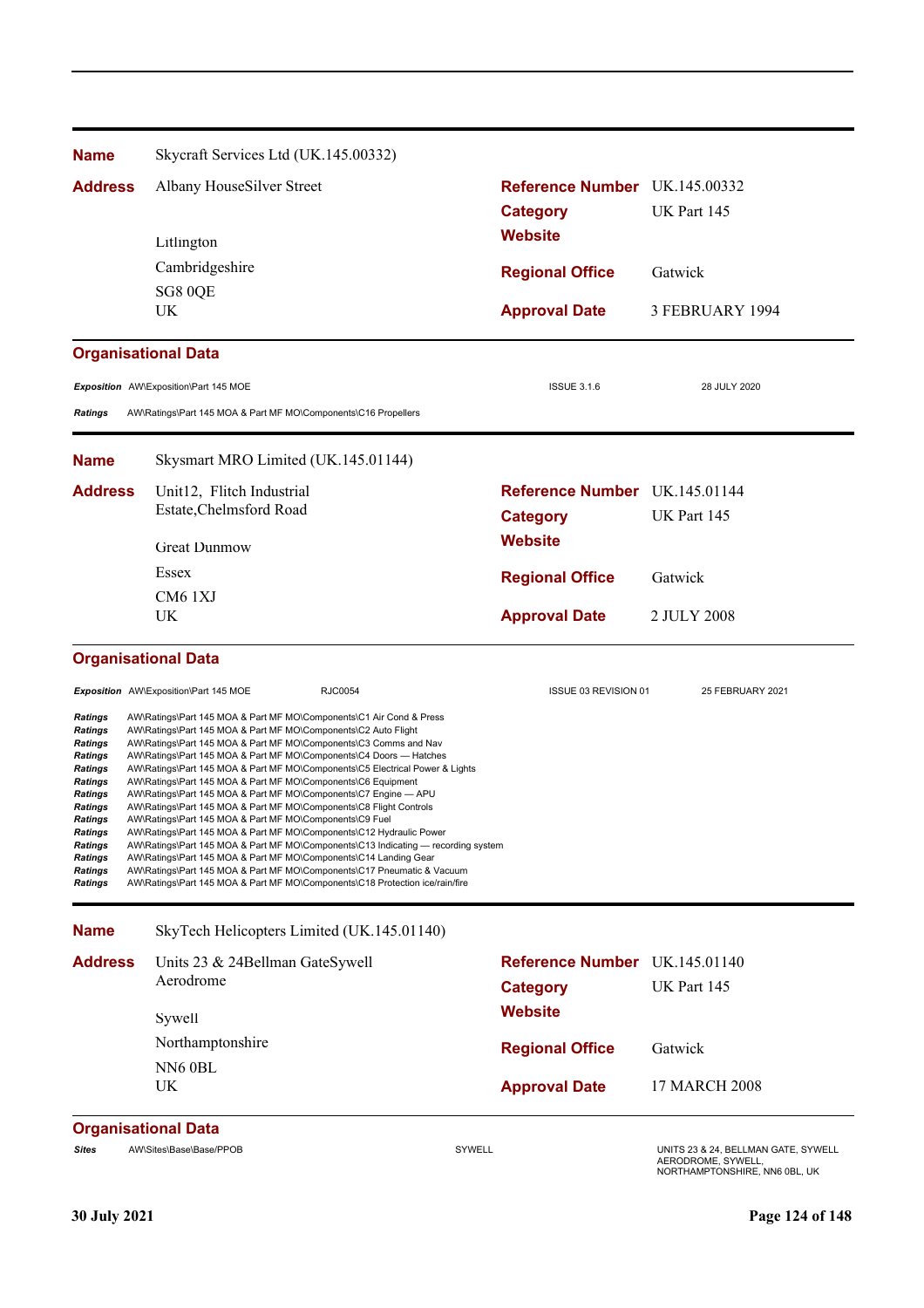|                                                                                 | Exposition AW\Exposition\Part 145 MOE                                                                                                                                                                                                                                                                                        | STH/145/02/08                                   |                                   | ISSUE 01 AMENDMENT 16                                                                                                                                            |                  | 08 MARCH 2021                                                                                                                                                                                                              |
|---------------------------------------------------------------------------------|------------------------------------------------------------------------------------------------------------------------------------------------------------------------------------------------------------------------------------------------------------------------------------------------------------------------------|-------------------------------------------------|-----------------------------------|------------------------------------------------------------------------------------------------------------------------------------------------------------------|------------------|----------------------------------------------------------------------------------------------------------------------------------------------------------------------------------------------------------------------------|
| <b>Ratings</b>                                                                  | AW\Ratings\Part 145 MOA & Part MF MO\Aircraft\A2 AEROPLANES 5700 KG AND BELOW                                                                                                                                                                                                                                                |                                                 |                                   | AVIONICS SYSTEMS ASSOCIATED WITH<br>THE AIRCRAFT TYPES AS DEFINED IN                                                                                             |                  |                                                                                                                                                                                                                            |
| <b>Ratings</b>                                                                  | AW\Ratings\Part 145 MOA & Part MF MO\Aircraft\A3 HELICOPTERS                                                                                                                                                                                                                                                                 |                                                 |                                   | THE SCOPE OF THE MOE, LIMITED TO<br>5700KG AND BELOW<br>AVIONICS SYSTEMS ASSOCIATED WITH<br>THE AIRCRAFT TYPES AS DEFINED IN<br>THE SCOPE OF THE MOE, LIMITED TO |                  |                                                                                                                                                                                                                            |
| <b>Ratings</b><br><b>Ratings</b>                                                | AW\Ratings\Part 145 MOA & Part MF MO\Aircraft\A3 HELICOPTERS<br>AW\Ratings\Part 145 MOA & Part MF MO\Aircraft\A3 HELICOPTERS                                                                                                                                                                                                 |                                                 |                                   | 5700KG AND BELOW<br>SINGLE PISTON ENGINE HELICOPTERS<br>SINGLE TURBINE ENGINE<br>HELICOPTERS NOT EXCEEDING<br>3175KG                                             |                  |                                                                                                                                                                                                                            |
| <b>Ratings</b>                                                                  | AW\Ratings\Part 145 MOA & Part MF MO\Components\C3 Comms and Nav                                                                                                                                                                                                                                                             |                                                 |                                   |                                                                                                                                                                  |                  |                                                                                                                                                                                                                            |
| <b>Name</b>                                                                     |                                                                                                                                                                                                                                                                                                                              | Skywards Aviation Consultants Ltd(UK.145.01322) |                                   |                                                                                                                                                                  |                  |                                                                                                                                                                                                                            |
| <b>Address</b>                                                                  | <b>Aviation HouseChurch</b>                                                                                                                                                                                                                                                                                                  |                                                 |                                   | Reference Number UK.145.01322                                                                                                                                    |                  |                                                                                                                                                                                                                            |
|                                                                                 | FarmShipmeadow                                                                                                                                                                                                                                                                                                               |                                                 | <b>Category</b><br><b>Website</b> |                                                                                                                                                                  | UK Part 145      |                                                                                                                                                                                                                            |
|                                                                                 | <b>Beccles</b>                                                                                                                                                                                                                                                                                                               |                                                 |                                   | <b>Regional Office</b>                                                                                                                                           | Gatwick          |                                                                                                                                                                                                                            |
|                                                                                 | <b>NR34 8HJ</b>                                                                                                                                                                                                                                                                                                              |                                                 |                                   |                                                                                                                                                                  |                  |                                                                                                                                                                                                                            |
|                                                                                 | UK                                                                                                                                                                                                                                                                                                                           |                                                 |                                   | <b>Approval Date</b>                                                                                                                                             |                  | 18 NOVEMBER 2013                                                                                                                                                                                                           |
|                                                                                 | <b>Organisational Data</b>                                                                                                                                                                                                                                                                                                   |                                                 |                                   |                                                                                                                                                                  |                  |                                                                                                                                                                                                                            |
|                                                                                 | Exposition AW\Exposition\Part 145 MOE                                                                                                                                                                                                                                                                                        | <b>SKY MOE</b>                                  |                                   | <b>REVISION 08</b>                                                                                                                                               |                  | 04 MAY 2021                                                                                                                                                                                                                |
| <b>Ratings</b>                                                                  | AW\Ratings\Part 145 MOA & Part MF MO\Engine\B1 TURBINE                                                                                                                                                                                                                                                                       |                                                 |                                   | (SEE IN COMMENTS BOX)                                                                                                                                            |                  | Boroscope inspection of Gas<br>Turbine Engines in accordance<br>with the manufacturer's<br>instructions on types detailed in<br>the approval Capability list                                                               |
| <b>Ratings</b>                                                                  | AW\Ratings\Part 145 MOA & Part MF MO\Engine\B3 APU                                                                                                                                                                                                                                                                           |                                                 |                                   | (SEE IN COMMENTS BOX)                                                                                                                                            |                  | defined in the company MOE.<br>Boroscope inspection of Gas<br>Turbine Engines in accordance<br>with the manufacturer's<br>instructions on types detailed in<br>the approval Capability list<br>defined in the company MOE. |
| <b>Name</b>                                                                     | Sloane Helicopters Limited (UK.145.00097)                                                                                                                                                                                                                                                                                    |                                                 |                                   |                                                                                                                                                                  |                  |                                                                                                                                                                                                                            |
| <b>Address</b>                                                                  | The Business Aviation CentreSywell                                                                                                                                                                                                                                                                                           |                                                 |                                   | Reference Number UK.145.00097                                                                                                                                    |                  |                                                                                                                                                                                                                            |
|                                                                                 | Aerodrome                                                                                                                                                                                                                                                                                                                    |                                                 | <b>Category</b>                   |                                                                                                                                                                  | UK Part 145      |                                                                                                                                                                                                                            |
|                                                                                 | Sywell                                                                                                                                                                                                                                                                                                                       |                                                 | <b>Website</b>                    |                                                                                                                                                                  |                  |                                                                                                                                                                                                                            |
|                                                                                 | Northamptonshire                                                                                                                                                                                                                                                                                                             |                                                 |                                   | <b>Regional Office</b>                                                                                                                                           | Gatwick          |                                                                                                                                                                                                                            |
|                                                                                 | NN6 0BN                                                                                                                                                                                                                                                                                                                      |                                                 |                                   |                                                                                                                                                                  |                  |                                                                                                                                                                                                                            |
|                                                                                 | UK                                                                                                                                                                                                                                                                                                                           |                                                 |                                   | <b>Approval Date</b>                                                                                                                                             | 29 December 1993 |                                                                                                                                                                                                                            |
|                                                                                 | <b>Organisational Data</b>                                                                                                                                                                                                                                                                                                   |                                                 |                                   |                                                                                                                                                                  |                  |                                                                                                                                                                                                                            |
| <b>Sites</b>                                                                    | AW\Sites\Base\Base/PPOB                                                                                                                                                                                                                                                                                                      |                                                 | SYWELL                            |                                                                                                                                                                  |                  | THE BUSINESS AVIATION CENTRE, SYWELL<br>AERODROME, SYWELL, NORTHAMPTON,                                                                                                                                                    |
| <b>Sites</b>                                                                    | AW\Sites\Base\Base/2nd Site                                                                                                                                                                                                                                                                                                  |                                                 | <b>ENNISKILLEN</b>                | NORTHAMPTONSHIRE, NN6 0BN<br>ST ANGELO AIRPORT, TRORY,<br>ENNISKILLEN, CO. FERMANAGH,<br>NORTHERN IRELAND, BT94 2FP                                              |                  |                                                                                                                                                                                                                            |
|                                                                                 | Exposition AW\Exposition\Part 145 MOE                                                                                                                                                                                                                                                                                        | SHL/MOE/01                                      |                                   | <b>ISSUE H REV 05</b>                                                                                                                                            |                  | 28 JULY 2021                                                                                                                                                                                                               |
| Ratings<br><b>Ratings</b>                                                       | AW\Ratings\Part 145 MOA & Part MF MO\Aircraft\A3 HELICOPTERS<br>AW\Ratings\Part 145 MOA & Part MF MO\Aircraft\A3 HELICOPTERS                                                                                                                                                                                                 |                                                 |                                   | SINGLE PISTON ENGINE HELICOPTERS<br>SINGLE TURBINE ENGINE<br>HELICOPTERS NOT EXCEEDING<br>3175KG                                                                 |                  |                                                                                                                                                                                                                            |
| Ratings<br><b>Ratings</b><br><b>Ratings</b><br><b>Ratings</b><br><b>Ratings</b> | AW\Ratings\Part 145 MOA & Part MF MO\Aircraft\A3 HELICOPTERS<br>AW\Ratings\Part 145 MOA & Part MF MO\Aircraft\A3 HELICOPTERS<br>AW\Ratings\Part 145 MOA & Part MF MO\Aircraft\A3 HELICOPTERS<br>AW\Ratings\Part 145 MOA & Part MF MO\Aircraft\A3 HELICOPTERS<br>AW\Ratings\Part 145 MOA & Part MF MO\Aircraft\A3 HELICOPTERS |                                                 |                                   | <b>AGUSTA A109A SERIES</b><br>AGUSTA A109C<br><b>AGUSTA A109E</b><br>AGUSTA A109S<br>AGUSTA A119                                                                 |                  |                                                                                                                                                                                                                            |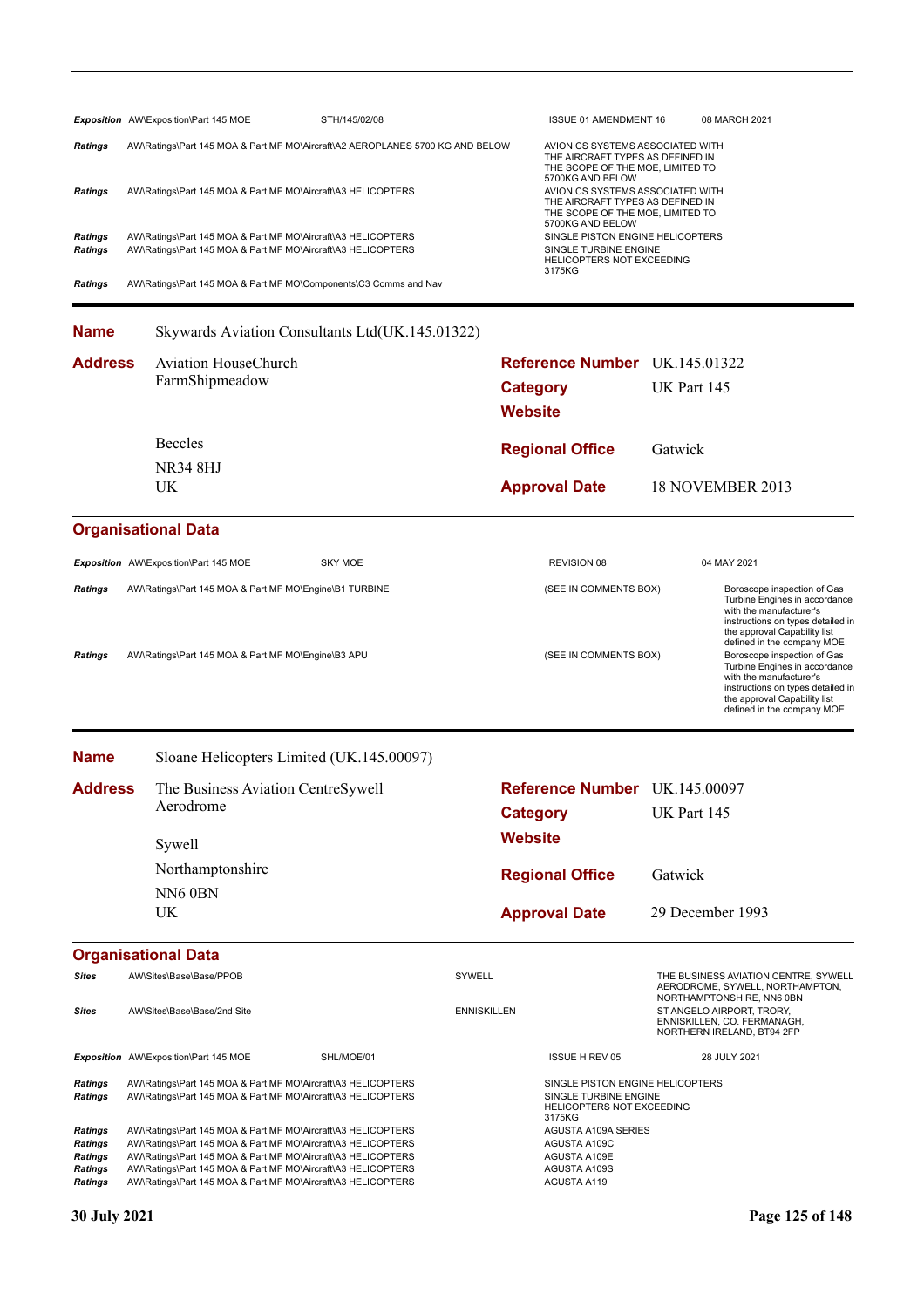| <b>Ratings</b><br><b>Ratings</b><br><b>Ratings</b><br><b>Ratings</b> | AW\Ratings\Part 145 MOA & Part MF MO\Aircraft\A3 HELICOPTERS<br>AW\Ratings\Part 145 MOA & Part MF MO\Aircraft\A3 HELICOPTERS<br>AW\Ratings\Part 145 MOA & Part MF MO\Aircraft\A3 HELICOPTERS | AW\Ratings\Part 145 MOA & Part MF MO\Components\C5 Electrical Power & Lights                                                                                | AGUSTA AB139/AW139<br>AGUSTA AW109SP<br>LEONARDO AW169 |                   |
|----------------------------------------------------------------------|----------------------------------------------------------------------------------------------------------------------------------------------------------------------------------------------|-------------------------------------------------------------------------------------------------------------------------------------------------------------|--------------------------------------------------------|-------------------|
| <b>Name</b>                                                          | Smiths Aerospace Ltd (UK.145.00235)                                                                                                                                                          |                                                                                                                                                             |                                                        |                   |
| <b>Address</b>                                                       | Interstate HouseHorsecroft RoadThe                                                                                                                                                           |                                                                                                                                                             | <b>Reference Number</b>                                | UK.145.00235      |
|                                                                      | Pinnacles                                                                                                                                                                                    |                                                                                                                                                             | <b>Category</b>                                        | UK Part 145       |
|                                                                      | Harlow                                                                                                                                                                                       |                                                                                                                                                             | Website                                                | https://www.smith |
|                                                                      | <b>Essex</b>                                                                                                                                                                                 |                                                                                                                                                             | <b>Regional Office</b>                                 | Gatwick           |
|                                                                      | <b>CM19 5BZ</b><br>UK                                                                                                                                                                        |                                                                                                                                                             | <b>Approval Date</b>                                   | 06 July 1994      |
|                                                                      | <b>Organisational Data</b>                                                                                                                                                                   |                                                                                                                                                             |                                                        |                   |
|                                                                      | Exposition AW\Exposition\Part 145 MOE                                                                                                                                                        | Exposition                                                                                                                                                  | ISSUE 02 REV 25                                        | 06 APRIL 2021     |
| <b>Ratings</b><br><b>Ratings</b><br><b>Ratings</b>                   | AW\Ratings\Part 145 MOA & Part MF MO\Components\C14 Landing Gear                                                                                                                             | AW\Ratings\Part 145 MOA & Part MF MO\Components\C12 Hydraulic Power<br>AW\Ratings\Part 145 MOA & Part MF MO\Specialised Services\D1 Non Destructive Testing | Liquid Penetrant, Magnetic Particle                    |                   |

| <b>Address</b> | Bristol AirportLulsgate | Reference Number UK.145.00508 |               |
|----------------|-------------------------|-------------------------------|---------------|
|                |                         | Category                      | UK Part 145   |
|                | <b>Bristol</b>          | <b>Website</b>                |               |
|                | Avon                    | <b>Regional Office</b>        | Gatwick       |
|                | <b>BS48 3DP</b><br>UK.  | <b>Approval Date</b>          | 24 April 1996 |

| <b>Organisational Data</b>       |                                                                                                                                              |                           |                         |                                                              |  |  |
|----------------------------------|----------------------------------------------------------------------------------------------------------------------------------------------|---------------------------|-------------------------|--------------------------------------------------------------|--|--|
| <b>Sites</b>                     | AW\Sites\Base\Base/PPOB                                                                                                                      | <b>BRISTOL</b>            |                         | <b>BRISTOL AIRPORT, LULSGATE, BRISTOL,</b><br>AVON, BS48 3DP |  |  |
|                                  | <b>Exposition</b> AW\Exposition\Part 145 MOE                                                                                                 | PART 145 MOE UK.145,00508 | <b>ISSUE 13</b>         | 16 NOVEMBER 2020                                             |  |  |
| <b>Ratings</b><br><b>Ratings</b> | AW\Ratings\Part 145 MOA & Part MF MO\Aircraft\A3 HELICOPTERS<br>AW\Ratings\Part 145 MOA & Part MF MO\Components\C5 Electrical Power & Lights |                           | EUROCOPTER EC135 SERIES |                                                              |  |  |

| <b>Name</b>    | Southdown Aero Services Limited (UK.145.01440) |                               |                  |  |
|----------------|------------------------------------------------|-------------------------------|------------------|--|
| <b>Address</b> | Unit 8/9 Mill Lane Industrial                  | Reference Number UK.145.01440 |                  |  |
|                | EstateCaker Stream Road                        | <b>Category</b>               | UK Part 145      |  |
|                | Alton                                          | <b>Website</b>                |                  |  |
|                | Hampshire                                      | <b>Regional Office</b>        | Gatwick          |  |
|                | <b>GU34 2QA</b>                                |                               |                  |  |
|                | UK.                                            | <b>Approval Date</b>          | 27 NOVEMBER 2020 |  |

### **Organisational Data**

**Exposition** AW\Exposition\Part 145 MOE SAS / Expo145 / 1 1 1 1 1 1 1 ISSUE 01 REVISION 02 19 JANUARY 2021

**Ratings** AW\Ratings\Part 145 MOA & Part MF MO\Components\C4 Doors — Hatches <br> **Ratings** AW\Ratings\Part 145 MOA & Part MF MO\Components\C7 Engine — APU C7 Engine — APU<br> **Ratings** AW\Ratings\Part 145 MOA & Part MF MO\Compo Ratings AW\Ratings\Part 145 MOA & Part MF MO\Components\C7 Engine — APU C7 Engine — APU Ratings AW\Ratings\Part 145 MOA & Part MF MO\Components\C8 Flight Controls C8 Flight Controls C8 Flight Controls Ratings AW\Ratings\Part 145 MOA & Part MF MO\Components\C14 Landing Gear C14 Landing Gear Ratings AW\Ratings\Part 145 MOA & Part MF MO\Components\C20 Structural C20 Structural C20 Structural

**Website** https://www.smithsaero.com/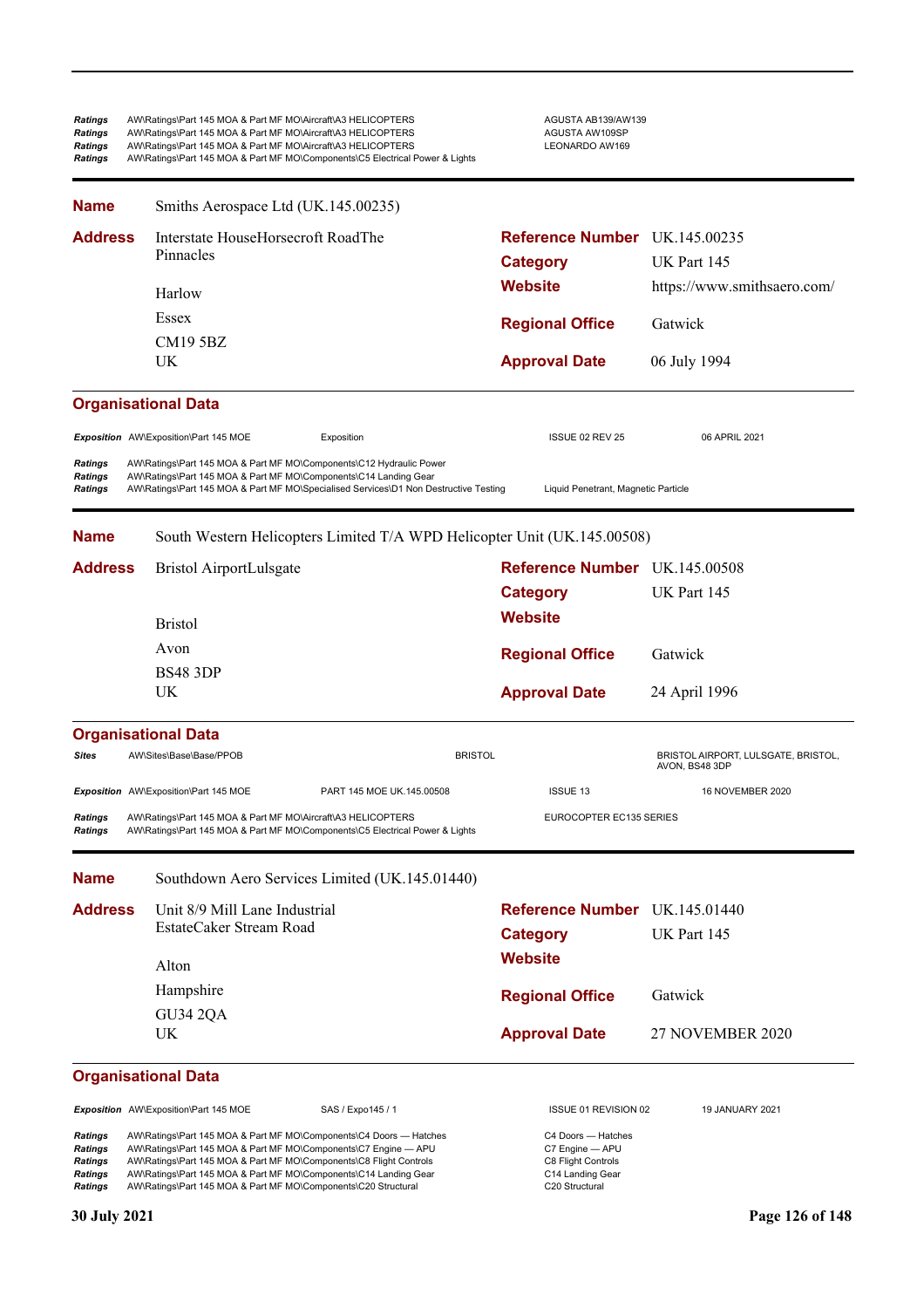| <b>Name</b>                                                                                               |                                                                                                                                                                                                                                                                                                                            | Southern Airframe Services Limited (UK.145.01280)                                                                                                                                                            |                         |                                                                                    |                                                            |
|-----------------------------------------------------------------------------------------------------------|----------------------------------------------------------------------------------------------------------------------------------------------------------------------------------------------------------------------------------------------------------------------------------------------------------------------------|--------------------------------------------------------------------------------------------------------------------------------------------------------------------------------------------------------------|-------------------------|------------------------------------------------------------------------------------|------------------------------------------------------------|
| <b>Address</b>                                                                                            | Unit CChedglow Manor                                                                                                                                                                                                                                                                                                       |                                                                                                                                                                                                              |                         | <b>Reference Number</b> UK.145.01280                                               |                                                            |
|                                                                                                           | FarmCrudwell                                                                                                                                                                                                                                                                                                               |                                                                                                                                                                                                              |                         | <b>Category</b>                                                                    | UK Part 145                                                |
|                                                                                                           | Malmesbury                                                                                                                                                                                                                                                                                                                 |                                                                                                                                                                                                              |                         | <b>Website</b>                                                                     |                                                            |
|                                                                                                           | Wiltshire                                                                                                                                                                                                                                                                                                                  |                                                                                                                                                                                                              |                         | <b>Regional Office</b>                                                             | Gatwick                                                    |
|                                                                                                           | <b>SN16 9EZ</b>                                                                                                                                                                                                                                                                                                            |                                                                                                                                                                                                              |                         |                                                                                    |                                                            |
|                                                                                                           | UK                                                                                                                                                                                                                                                                                                                         |                                                                                                                                                                                                              |                         | <b>Approval Date</b>                                                               | 14 June 2011                                               |
|                                                                                                           | <b>Organisational Data</b>                                                                                                                                                                                                                                                                                                 |                                                                                                                                                                                                              |                         |                                                                                    |                                                            |
|                                                                                                           | Exposition AW\Exposition\Part 145 MOE                                                                                                                                                                                                                                                                                      | SAS/MOE 1                                                                                                                                                                                                    |                         | ISSUE 04 REVISION 07                                                               | 29 APRIL 2021                                              |
| Ratings<br>Ratings<br><b>Ratings</b><br><b>Ratings</b>                                                    | AW\Ratings\Part 145 MOA & Part MF MO\Components\C6 Equipment<br>AW\Ratings\Part 145 MOA & Part MF MO\Components\C20 Structural                                                                                                                                                                                             | AW\Ratings\Part 145 MOA & Part MF MO\Components\C8 Flight Controls<br>AW\Ratings\Part 145 MOA & Part MF MO\Components\C4 Doors - Hatches                                                                     |                         |                                                                                    |                                                            |
| <b>Name</b>                                                                                               |                                                                                                                                                                                                                                                                                                                            | Southern Sailplanes Limited (UK.145.01258) (GA)                                                                                                                                                              |                         |                                                                                    |                                                            |
| <b>Address</b>                                                                                            | Membury AirfieldLambourn                                                                                                                                                                                                                                                                                                   |                                                                                                                                                                                                              |                         | Reference Number UK.145.01258                                                      |                                                            |
|                                                                                                           | Woodlands                                                                                                                                                                                                                                                                                                                  |                                                                                                                                                                                                              | <b>Category</b>         |                                                                                    | UK Part 145                                                |
|                                                                                                           | Hungerford                                                                                                                                                                                                                                                                                                                 |                                                                                                                                                                                                              | <b>Website</b>          |                                                                                    |                                                            |
|                                                                                                           | Berkshire                                                                                                                                                                                                                                                                                                                  |                                                                                                                                                                                                              |                         | <b>Regional Office</b>                                                             | Gatwick                                                    |
|                                                                                                           | <b>RG177TJ</b>                                                                                                                                                                                                                                                                                                             |                                                                                                                                                                                                              |                         |                                                                                    |                                                            |
|                                                                                                           | UK                                                                                                                                                                                                                                                                                                                         |                                                                                                                                                                                                              |                         | <b>Approval Date</b>                                                               | 18 OCTOBER 2010                                            |
|                                                                                                           | <b>Organisational Data</b>                                                                                                                                                                                                                                                                                                 |                                                                                                                                                                                                              |                         |                                                                                    |                                                            |
| Sites                                                                                                     | AW\Sites\Base                                                                                                                                                                                                                                                                                                              |                                                                                                                                                                                                              | <b>MEMBURY AIRFIELD</b> |                                                                                    | LAMBOURN WOODLANDS, HUNGERFORD,<br>BERKSHIRE, RG17 7TJ, UK |
|                                                                                                           | Exposition AW\Exposition\Part 145 MOE                                                                                                                                                                                                                                                                                      | <b>SS-145-MOM</b>                                                                                                                                                                                            |                         | ISSUE 01 REVISION 10                                                               | 07 OCTOBER 2019                                            |
|                                                                                                           | Exposition AW\Exposition\Part 145 MOE                                                                                                                                                                                                                                                                                      | <b>SS-145-MOM</b>                                                                                                                                                                                            |                         | ISSUE 02 REV 00                                                                    | 20 JULY 2021                                               |
| Ratings                                                                                                   |                                                                                                                                                                                                                                                                                                                            | AW\Ratings\Part 145 MOA & Part MF MO\Aircraft\A2 AEROPLANES 5700 KG AND BELOW                                                                                                                                |                         | DE HAVILLAND CANADA (VIKING AIR)<br>DHC-6 TWIN OTTER SERIES                        |                                                            |
| <b>Ratings</b>                                                                                            |                                                                                                                                                                                                                                                                                                                            | AW\Ratings\Part 145 MOA & Part MF MO\Aircraft\A2 AEROPLANES 5700 KG AND BELOW                                                                                                                                |                         | PISTON ENGINE AEROPLANES - METAL<br>STRUCTURE NOT EXCEEDING 5700KG                 |                                                            |
| <b>Ratings</b>                                                                                            |                                                                                                                                                                                                                                                                                                                            | AW\Ratings\Part 145 MOA & Part MF MO\Aircraft\A2 AEROPLANES 5700 KG AND BELOW                                                                                                                                |                         | PISTON ENGINE AEROPLANES -<br>COMPOSITE STRUCTURE NOT<br>EXCEEDING 5700KG          |                                                            |
| <b>Ratings</b>                                                                                            |                                                                                                                                                                                                                                                                                                                            | AW\Ratings\Part 145 MOA & Part MF MO\Aircraft\A2 AEROPLANES 5700 KG AND BELOW                                                                                                                                |                         | PISTON ENGINE AEROPLANES -<br>WOODEN STRUCTURE NOT<br>EXCEEDING 5700KG             |                                                            |
| <b>Ratings</b>                                                                                            |                                                                                                                                                                                                                                                                                                                            | AW\Ratings\Part 145 MOA & Part MF MO\Aircraft\A2 AEROPLANES 5700 KG AND BELOW                                                                                                                                |                         | PISTON ENGINE AEROPLANES - MIXED<br>CONSTRUCTION STRUCTURE NOT<br>EXCEEDING 5700KG |                                                            |
| Ratings                                                                                                   |                                                                                                                                                                                                                                                                                                                            | AW\Ratings\Part 145 MOA & Part MF MO\Aircraft\A2 AEROPLANES 5700 KG AND BELOW                                                                                                                                |                         | SINGLE TURBOPROP AEROPLANES<br>NOT EXCEEDING 5700KG -<br><b>UNPRESSURISED</b>      |                                                            |
| Ratings                                                                                                   |                                                                                                                                                                                                                                                                                                                            | AW\Ratings\Part 145 MOA & Part MF MO\Aircraft\A4 AIRCRAFT OTHER THAN A1, A2 AND A3                                                                                                                           |                         | SAILPLANES AND POWERED<br>SAILPLANES                                               |                                                            |
| <b>Ratings</b>                                                                                            | AW\Ratings\Part 145 MOA & Part MF MO\Engine\B2 PISTON                                                                                                                                                                                                                                                                      |                                                                                                                                                                                                              |                         | SOLO KLEINMOTORENBAU GMBH 2350<br><b>SERIES</b>                                    |                                                            |
| Ratings<br>Ratings<br>Ratings<br>Ratings<br>Ratings<br><b>Ratings</b><br><b>Ratings</b><br><b>Ratings</b> | AW\Ratings\Part 145 MOA & Part MF MO\Components\C6 Equipment<br>AW\Ratings\Part 145 MOA & Part MF MO\Components\C9 Fuel<br>AW\Ratings\Part 145 MOA & Part MF MO\Components\C16 Propellers<br>AW\Ratings\Part 145 MOA & Part MF MO\Components\C19 Windows<br>AW\Ratings\Part 145 MOA & Part MF MO\Components\C20 Structural | AW\Ratings\Part 145 MOA & Part MF MO\Components\C4 Doors — Hatches<br>AW\Ratings\Part 145 MOA & Part MF MO\Components\C8 Flight Controls<br>AW\Ratings\Part 145 MOA & Part MF MO\Components\C14 Landing Gear |                         |                                                                                    |                                                            |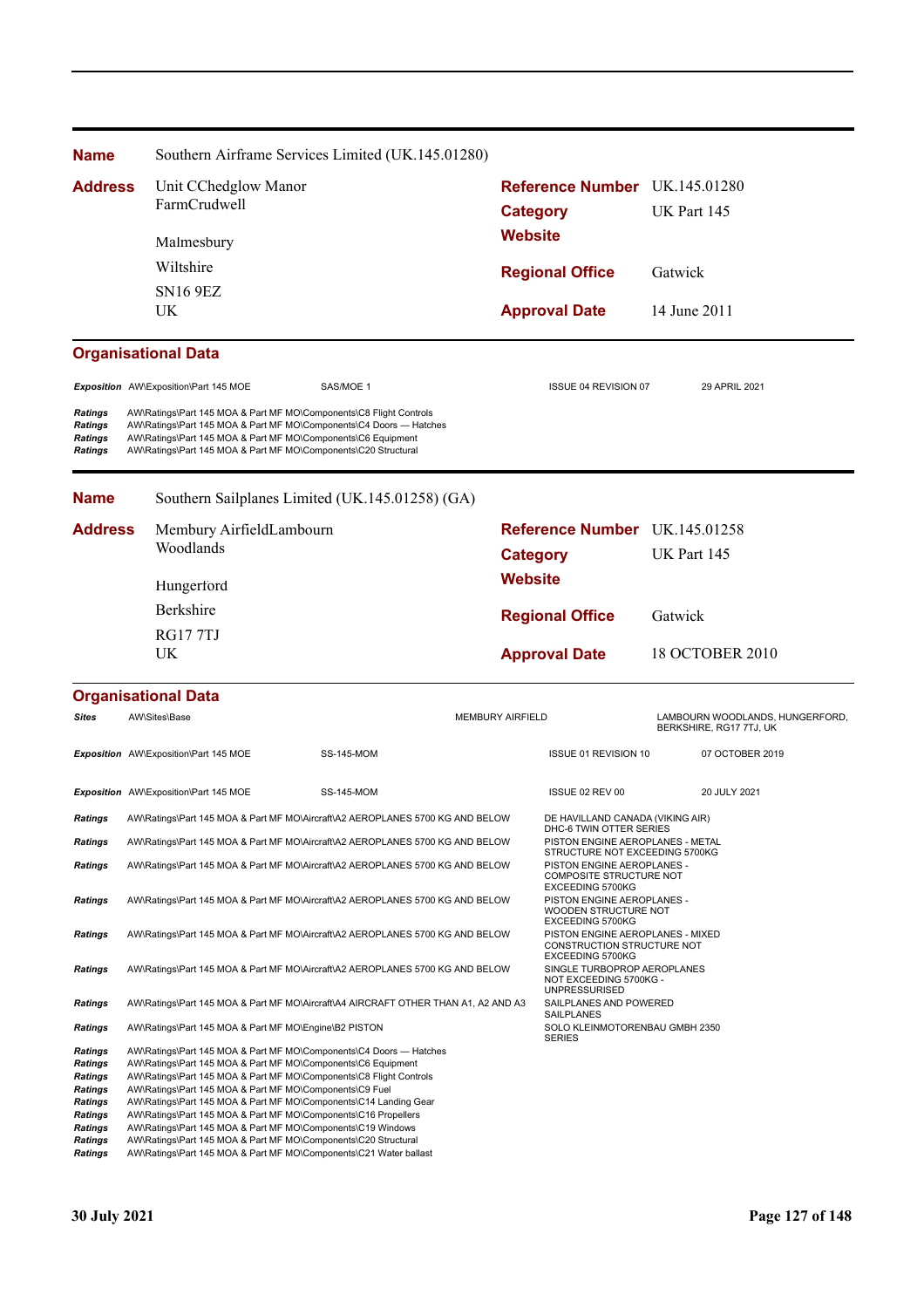| <b>Name</b>                                                                                                                                                                                                                                           |                                                                                                                                                                                                                                                                                                                                                                                                                                                                                                                                                                                                                                                                                                                                                                                                                                                                                                                                                                                                                                                                           | Sovereign Planned Services Online (UK.145.01291)                                         |                                                                                   |                                                   |  |
|-------------------------------------------------------------------------------------------------------------------------------------------------------------------------------------------------------------------------------------------------------|---------------------------------------------------------------------------------------------------------------------------------------------------------------------------------------------------------------------------------------------------------------------------------------------------------------------------------------------------------------------------------------------------------------------------------------------------------------------------------------------------------------------------------------------------------------------------------------------------------------------------------------------------------------------------------------------------------------------------------------------------------------------------------------------------------------------------------------------------------------------------------------------------------------------------------------------------------------------------------------------------------------------------------------------------------------------------|------------------------------------------------------------------------------------------|-----------------------------------------------------------------------------------|---------------------------------------------------|--|
| <b>Address</b>                                                                                                                                                                                                                                        | Unit 9Galveston GroveOldfields                                                                                                                                                                                                                                                                                                                                                                                                                                                                                                                                                                                                                                                                                                                                                                                                                                                                                                                                                                                                                                            |                                                                                          | Reference Number UK.145.01291                                                     |                                                   |  |
|                                                                                                                                                                                                                                                       | <b>Business ParkFenton</b>                                                                                                                                                                                                                                                                                                                                                                                                                                                                                                                                                                                                                                                                                                                                                                                                                                                                                                                                                                                                                                                |                                                                                          | <b>Category</b>                                                                   | UK Part 145                                       |  |
|                                                                                                                                                                                                                                                       | Stoke-On-Trent                                                                                                                                                                                                                                                                                                                                                                                                                                                                                                                                                                                                                                                                                                                                                                                                                                                                                                                                                                                                                                                            |                                                                                          | <b>Website</b>                                                                    |                                                   |  |
|                                                                                                                                                                                                                                                       | Staffordshire                                                                                                                                                                                                                                                                                                                                                                                                                                                                                                                                                                                                                                                                                                                                                                                                                                                                                                                                                                                                                                                             |                                                                                          | <b>Regional Office</b>                                                            | Manchester                                        |  |
|                                                                                                                                                                                                                                                       | ST4 3PE                                                                                                                                                                                                                                                                                                                                                                                                                                                                                                                                                                                                                                                                                                                                                                                                                                                                                                                                                                                                                                                                   |                                                                                          |                                                                                   |                                                   |  |
|                                                                                                                                                                                                                                                       | UK                                                                                                                                                                                                                                                                                                                                                                                                                                                                                                                                                                                                                                                                                                                                                                                                                                                                                                                                                                                                                                                                        |                                                                                          | <b>Approval Date</b>                                                              | 28 MAY 2012                                       |  |
|                                                                                                                                                                                                                                                       | <b>Organisational Data</b>                                                                                                                                                                                                                                                                                                                                                                                                                                                                                                                                                                                                                                                                                                                                                                                                                                                                                                                                                                                                                                                |                                                                                          |                                                                                   |                                                   |  |
|                                                                                                                                                                                                                                                       | Exposition AW\Exposition\Part 145 MOE                                                                                                                                                                                                                                                                                                                                                                                                                                                                                                                                                                                                                                                                                                                                                                                                                                                                                                                                                                                                                                     | SPSOL/EXPO/231111                                                                        | ISSUE 03 REVISION 00                                                              | 01 FEBRUARY 2021                                  |  |
| <b>Ratings</b>                                                                                                                                                                                                                                        | AW\Ratings\Part 145 MOA & Part MF MO\Components\C6 Equipment                                                                                                                                                                                                                                                                                                                                                                                                                                                                                                                                                                                                                                                                                                                                                                                                                                                                                                                                                                                                              |                                                                                          |                                                                                   |                                                   |  |
| <b>Name</b>                                                                                                                                                                                                                                           |                                                                                                                                                                                                                                                                                                                                                                                                                                                                                                                                                                                                                                                                                                                                                                                                                                                                                                                                                                                                                                                                           | Specialist Aviation Services Limited (UK.145.00163)                                      |                                                                                   |                                                   |  |
| <b>Address</b>                                                                                                                                                                                                                                        | Gloucestershire AirportStaverton                                                                                                                                                                                                                                                                                                                                                                                                                                                                                                                                                                                                                                                                                                                                                                                                                                                                                                                                                                                                                                          |                                                                                          | Reference Number UK.145.00163                                                     |                                                   |  |
|                                                                                                                                                                                                                                                       |                                                                                                                                                                                                                                                                                                                                                                                                                                                                                                                                                                                                                                                                                                                                                                                                                                                                                                                                                                                                                                                                           |                                                                                          | <b>Category</b>                                                                   | UK Part 145                                       |  |
|                                                                                                                                                                                                                                                       | Cheltenham                                                                                                                                                                                                                                                                                                                                                                                                                                                                                                                                                                                                                                                                                                                                                                                                                                                                                                                                                                                                                                                                |                                                                                          | <b>Website</b>                                                                    |                                                   |  |
|                                                                                                                                                                                                                                                       | Gloucestershire                                                                                                                                                                                                                                                                                                                                                                                                                                                                                                                                                                                                                                                                                                                                                                                                                                                                                                                                                                                                                                                           |                                                                                          | <b>Regional Office</b>                                                            | Gatwick                                           |  |
|                                                                                                                                                                                                                                                       | <b>GL51 6SS</b>                                                                                                                                                                                                                                                                                                                                                                                                                                                                                                                                                                                                                                                                                                                                                                                                                                                                                                                                                                                                                                                           |                                                                                          |                                                                                   |                                                   |  |
|                                                                                                                                                                                                                                                       | UK                                                                                                                                                                                                                                                                                                                                                                                                                                                                                                                                                                                                                                                                                                                                                                                                                                                                                                                                                                                                                                                                        |                                                                                          | <b>Approval Date</b>                                                              | 09 September 1994                                 |  |
|                                                                                                                                                                                                                                                       | <b>Organisational Data</b>                                                                                                                                                                                                                                                                                                                                                                                                                                                                                                                                                                                                                                                                                                                                                                                                                                                                                                                                                                                                                                                |                                                                                          |                                                                                   |                                                   |  |
| <b>Sites</b>                                                                                                                                                                                                                                          | AW\Sites\Base\Base/PPOB                                                                                                                                                                                                                                                                                                                                                                                                                                                                                                                                                                                                                                                                                                                                                                                                                                                                                                                                                                                                                                                   | <b>STAVERTON</b>                                                                         |                                                                                   | Gloucestershire Airport, Staverton, Cheltenham    |  |
|                                                                                                                                                                                                                                                       | Exposition AW\Exposition\Part 145 MOE                                                                                                                                                                                                                                                                                                                                                                                                                                                                                                                                                                                                                                                                                                                                                                                                                                                                                                                                                                                                                                     | Specialist Aviation Services Maintenance Organisation ISSUE 11 REVISION 03<br>Exposition |                                                                                   | 06 APRIL 2021                                     |  |
| <b>Ratings</b><br><b>Ratings</b><br><b>Ratings</b><br><b>Ratings</b><br><b>Ratings</b><br><b>Ratings</b><br>Ratings<br>Ratings<br>Ratings<br><b>Ratings</b><br><b>Ratings</b><br><b>Ratings</b><br><b>Ratings</b><br><b>Ratings</b><br><b>Ratings</b> | AW\Ratings\Part 145 MOA & Part MF MO\Aircraft\A3 HELICOPTERS<br>AW\Ratings\Part 145 MOA & Part MF MO\Aircraft\A3 HELICOPTERS<br>AW\Ratings\Part 145 MOA & Part MF MO\Aircraft\A3 HELICOPTERS<br>AW\Ratings\Part 145 MOA & Part MF MO\Components\C10 Helicopter - Rotors<br>AW\Ratings\Part 145 MOA & Part MF MO\Components\C11 Helicopter - Trans<br>AW\Ratings\Part 145 MOA & Part MF MO\Components\C12 Hydraulic Power<br>AW\Ratings\Part 145 MOA & Part MF MO\Components\C14 Landing Gear<br>AW\Ratings\Part 145 MOA & Part MF MO\Components\C18 Protection ice/rain/fire<br>AW\Ratings\Part 145 MOA & Part MF MO\Components\C20 Structural<br>AW\Ratings\Part 145 MOA & Part MF MO\Components\C1 Air Cond & Press<br>AW\Ratings\Part 145 MOA & Part MF MO\Components\C4 Doors - Hatches<br>AW\Ratings\Part 145 MOA & Part MF MO\Components\C5 Electrical Power & Lights<br>AW\Ratings\Part 145 MOA & Part MF MO\Components\C6 Equipment<br>AW\Ratings\Part 145 MOA & Part MF MO\Components\C7 Engine - APU<br>AW\Ratings\Part 145 MOA & Part MF MO\Components\C9 Fuel |                                                                                          | AGUSTA WESTLAND AW139<br>AGUSTA WESTLAND AW169<br>MD HELICOPTERS INC MD900 SERIES |                                                   |  |
| <b>Name</b>                                                                                                                                                                                                                                           |                                                                                                                                                                                                                                                                                                                                                                                                                                                                                                                                                                                                                                                                                                                                                                                                                                                                                                                                                                                                                                                                           | Spectrum Leisure Limited T/A CAS Engineering (UK.145.00382) (GA)                         |                                                                                   |                                                   |  |
| <b>Address</b>                                                                                                                                                                                                                                        | Clacton AirfieldWest Road                                                                                                                                                                                                                                                                                                                                                                                                                                                                                                                                                                                                                                                                                                                                                                                                                                                                                                                                                                                                                                                 |                                                                                          | Reference Number UK.145.00382                                                     |                                                   |  |
|                                                                                                                                                                                                                                                       |                                                                                                                                                                                                                                                                                                                                                                                                                                                                                                                                                                                                                                                                                                                                                                                                                                                                                                                                                                                                                                                                           |                                                                                          | <b>Category</b>                                                                   | UK Part 145                                       |  |
|                                                                                                                                                                                                                                                       | Clacton                                                                                                                                                                                                                                                                                                                                                                                                                                                                                                                                                                                                                                                                                                                                                                                                                                                                                                                                                                                                                                                                   |                                                                                          | <b>Website</b>                                                                    |                                                   |  |
|                                                                                                                                                                                                                                                       | Essex                                                                                                                                                                                                                                                                                                                                                                                                                                                                                                                                                                                                                                                                                                                                                                                                                                                                                                                                                                                                                                                                     |                                                                                          | <b>Regional Office</b>                                                            | Gatwick                                           |  |
|                                                                                                                                                                                                                                                       | <b>CO15 1AG</b>                                                                                                                                                                                                                                                                                                                                                                                                                                                                                                                                                                                                                                                                                                                                                                                                                                                                                                                                                                                                                                                           |                                                                                          |                                                                                   |                                                   |  |
|                                                                                                                                                                                                                                                       | UK                                                                                                                                                                                                                                                                                                                                                                                                                                                                                                                                                                                                                                                                                                                                                                                                                                                                                                                                                                                                                                                                        |                                                                                          | <b>Approval Date</b>                                                              | 03 MARCH 1994                                     |  |
|                                                                                                                                                                                                                                                       | <b>Organisational Data</b>                                                                                                                                                                                                                                                                                                                                                                                                                                                                                                                                                                                                                                                                                                                                                                                                                                                                                                                                                                                                                                                |                                                                                          |                                                                                   |                                                   |  |
| <b>Sites</b>                                                                                                                                                                                                                                          | AW\Sites\Base                                                                                                                                                                                                                                                                                                                                                                                                                                                                                                                                                                                                                                                                                                                                                                                                                                                                                                                                                                                                                                                             |                                                                                          | <b>CLACTON AIRFIELD</b>                                                           | WEST ROAD, CLACTON ON SEA, ESSEX,<br>CO15 1AG, UK |  |
| 30 July 2021                                                                                                                                                                                                                                          |                                                                                                                                                                                                                                                                                                                                                                                                                                                                                                                                                                                                                                                                                                                                                                                                                                                                                                                                                                                                                                                                           |                                                                                          |                                                                                   | Page 128 of 148                                   |  |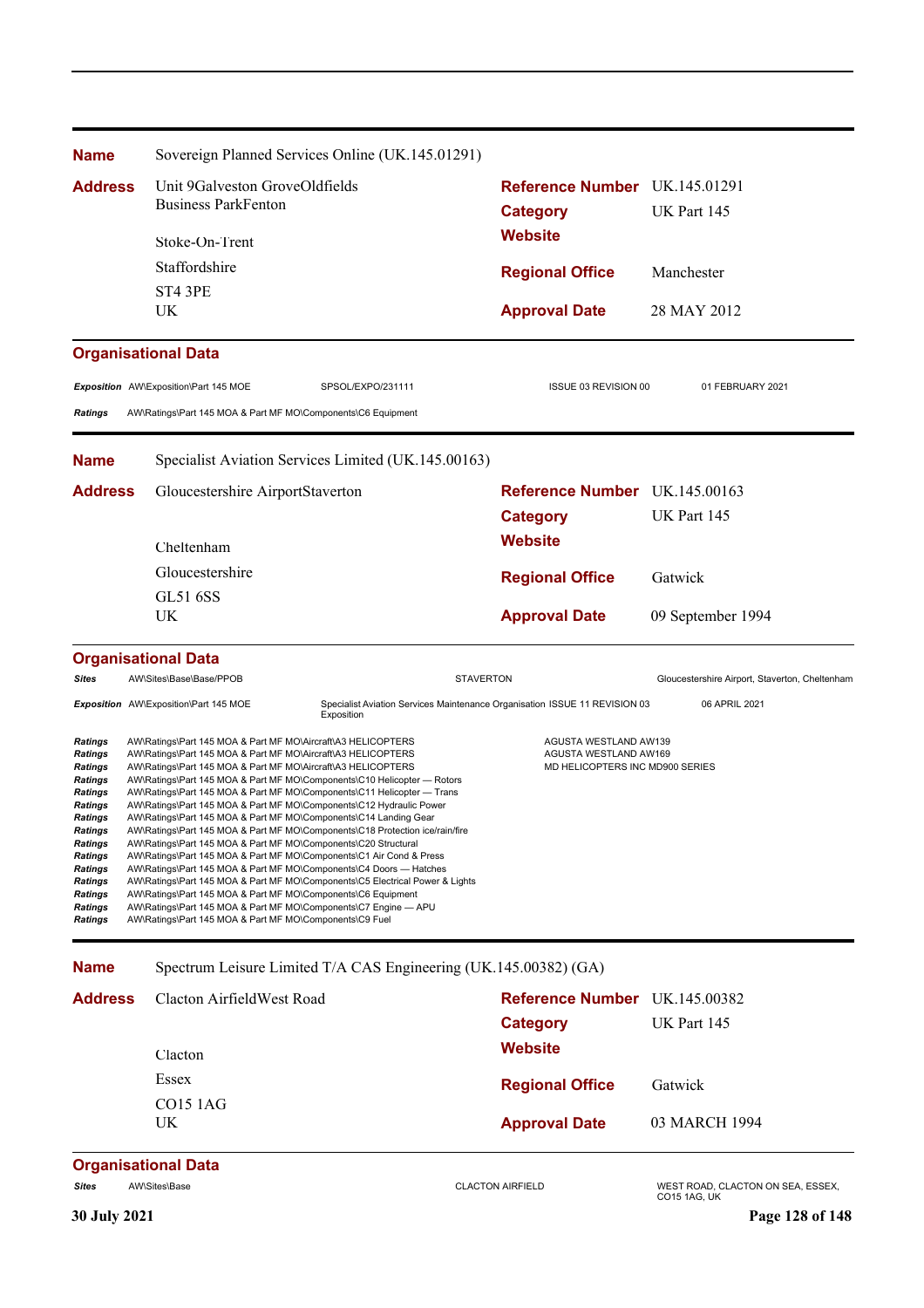|                                                     | Exposition AW\Exposition\Part 145 MOE                                                                                                                                                                                                                                                                                                       | <b>CAS 145</b>                                |                         | AMENDMENT 12                                                                                 | 12 MAY 2021                                                                               |  |  |
|-----------------------------------------------------|---------------------------------------------------------------------------------------------------------------------------------------------------------------------------------------------------------------------------------------------------------------------------------------------------------------------------------------------|-----------------------------------------------|-------------------------|----------------------------------------------------------------------------------------------|-------------------------------------------------------------------------------------------|--|--|
| <b>Ratings</b>                                      | AW\Ratings\Part 145 MOA & Part MF MO\Aircraft\A2 AEROPLANES 5700 KG AND BELOW                                                                                                                                                                                                                                                               |                                               |                         | PISTON ENGINE AEROPLANES - METAL<br>STRUCTURE NOT EXCEEDING 5700 KG                          |                                                                                           |  |  |
| <b>Name</b>                                         | Stansted Aerospace Ltd (UK.145.01026)                                                                                                                                                                                                                                                                                                       |                                               |                         |                                                                                              |                                                                                           |  |  |
| Address                                             | Unit 5 Myson Way, Raynham Close                                                                                                                                                                                                                                                                                                             |                                               |                         | <b>Reference Number</b> UK.145.01026                                                         |                                                                                           |  |  |
|                                                     | Industrial Estate,                                                                                                                                                                                                                                                                                                                          |                                               |                         | <b>Category</b>                                                                              | UK Part 145                                                                               |  |  |
|                                                     |                                                                                                                                                                                                                                                                                                                                             | <b>Bishops Stortford</b>                      |                         |                                                                                              |                                                                                           |  |  |
|                                                     | Hertfordshire                                                                                                                                                                                                                                                                                                                               |                                               |                         |                                                                                              | Gatwick                                                                                   |  |  |
|                                                     | <b>CM23 5JZ</b>                                                                                                                                                                                                                                                                                                                             |                                               |                         | <b>Regional Office</b>                                                                       |                                                                                           |  |  |
|                                                     | UK                                                                                                                                                                                                                                                                                                                                          |                                               |                         | <b>Approval Date</b>                                                                         | 28 SEPTEMBER 2004                                                                         |  |  |
|                                                     | <b>Organisational Data</b>                                                                                                                                                                                                                                                                                                                  |                                               |                         |                                                                                              |                                                                                           |  |  |
| Sites                                               | AW\Sites\2nd Site                                                                                                                                                                                                                                                                                                                           |                                               | <b>STANSTED AIRPORT</b> |                                                                                              | DIAMOND HANGAR, LONG BORDER ROAD,<br>STANSTED AIRPORT, ESSEX, CM24 1RE,<br>UNITED KINGDOM |  |  |
|                                                     | Exposition AW\Exposition\Part 145 MOE                                                                                                                                                                                                                                                                                                       | SAL/MOE/01                                    |                         | ISSUE 03 REVISION 06                                                                         | 17 MARCH 2021                                                                             |  |  |
| Ratings<br>Ratings<br>Ratings<br>Ratings<br>Ratings | AW\Ratings\Part 145 MOA & Part MF MO\Components\C6 Equipment<br>AW\Ratings\Part 145 MOA & Part MF MO\Components\C7 Engine - APU<br>AW\Ratings\Part 145 MOA & Part MF MO\Components\C8 Flight Controls<br>AW\Ratings\Part 145 MOA & Part MF MO\Components\C14 Landing Gear<br>AW\Ratings\Part 145 MOA & Part MF MO\Components\C20 Structural |                                               |                         |                                                                                              |                                                                                           |  |  |
| <b>Name</b>                                         |                                                                                                                                                                                                                                                                                                                                             | Stapleford Flying Club Limited (UK.145.00012) |                         |                                                                                              |                                                                                           |  |  |
| <b>Address</b>                                      | Stapleford AerodromeStapleford                                                                                                                                                                                                                                                                                                              |                                               |                         | Reference Number UK.145.00012                                                                |                                                                                           |  |  |
|                                                     | Tawney                                                                                                                                                                                                                                                                                                                                      |                                               |                         | <b>Category</b>                                                                              | UK Part 145                                                                               |  |  |
|                                                     | Nr Romford                                                                                                                                                                                                                                                                                                                                  |                                               | <b>Website</b>          |                                                                                              |                                                                                           |  |  |
|                                                     | Essex                                                                                                                                                                                                                                                                                                                                       |                                               |                         | <b>Regional Office</b>                                                                       | Gatwick                                                                                   |  |  |
|                                                     | RM4 1SJ                                                                                                                                                                                                                                                                                                                                     |                                               |                         |                                                                                              |                                                                                           |  |  |
|                                                     | <b>UK</b>                                                                                                                                                                                                                                                                                                                                   |                                               |                         | <b>Approval Date</b>                                                                         | 21 DECEMBER 1993                                                                          |  |  |
|                                                     | <b>Organisational Data</b>                                                                                                                                                                                                                                                                                                                  |                                               |                         |                                                                                              |                                                                                           |  |  |
| Sites                                               | AW\Sites\Base\Base/PPOB                                                                                                                                                                                                                                                                                                                     |                                               | <b>ROMFORD</b>          |                                                                                              | STAPLEFORD AERODROME, STAPLEFORD<br>TAWNY, ESSEX, RM4 1SJ, UK                             |  |  |
|                                                     | Exposition AW\Exposition\Part MG CAME                                                                                                                                                                                                                                                                                                       | SFC / MOE                                     |                         | <b>REVISION 08</b>                                                                           | 28 OCTOBER 2019                                                                           |  |  |
| Ratings                                             | AW\Ratings\Part 145 MOA & Part MF MO\Aircraft\A2 AEROPLANES 5700 KG AND BELOW                                                                                                                                                                                                                                                               |                                               |                         | PISTON ENGINE AEROPLANES - METAL<br>STRUCTURE NOT EXCEEDING 5700KG                           |                                                                                           |  |  |
| <b>Ratings</b>                                      | AW\Ratings\Part 145 MOA & Part MF MO\Aircraft\A2 AEROPLANES 5700 KG AND BELOW                                                                                                                                                                                                                                                               |                                               |                         | PISTON ENGINE AEROPLANES -<br>COMPOSITE STRUCTURE NOT                                        |                                                                                           |  |  |
| Ratings                                             | AW\Ratings\Part 145 MOA & Part MF MO\Aircraft\A2 AEROPLANES 5700 KG AND BELOW                                                                                                                                                                                                                                                               |                                               |                         | EXCEEDING 5700KG<br>PISTON ENGINE AEROPLANES - MIXED<br>CONSTRUCTION NOT EXCEEDING<br>5700KG |                                                                                           |  |  |
| Ratings                                             | AW\Ratings\Part 145 MOA & Part MF MO\Engine\B2 PISTON                                                                                                                                                                                                                                                                                       |                                               |                         | <b>TEXTRON LYCOMING SERIES</b>                                                               |                                                                                           |  |  |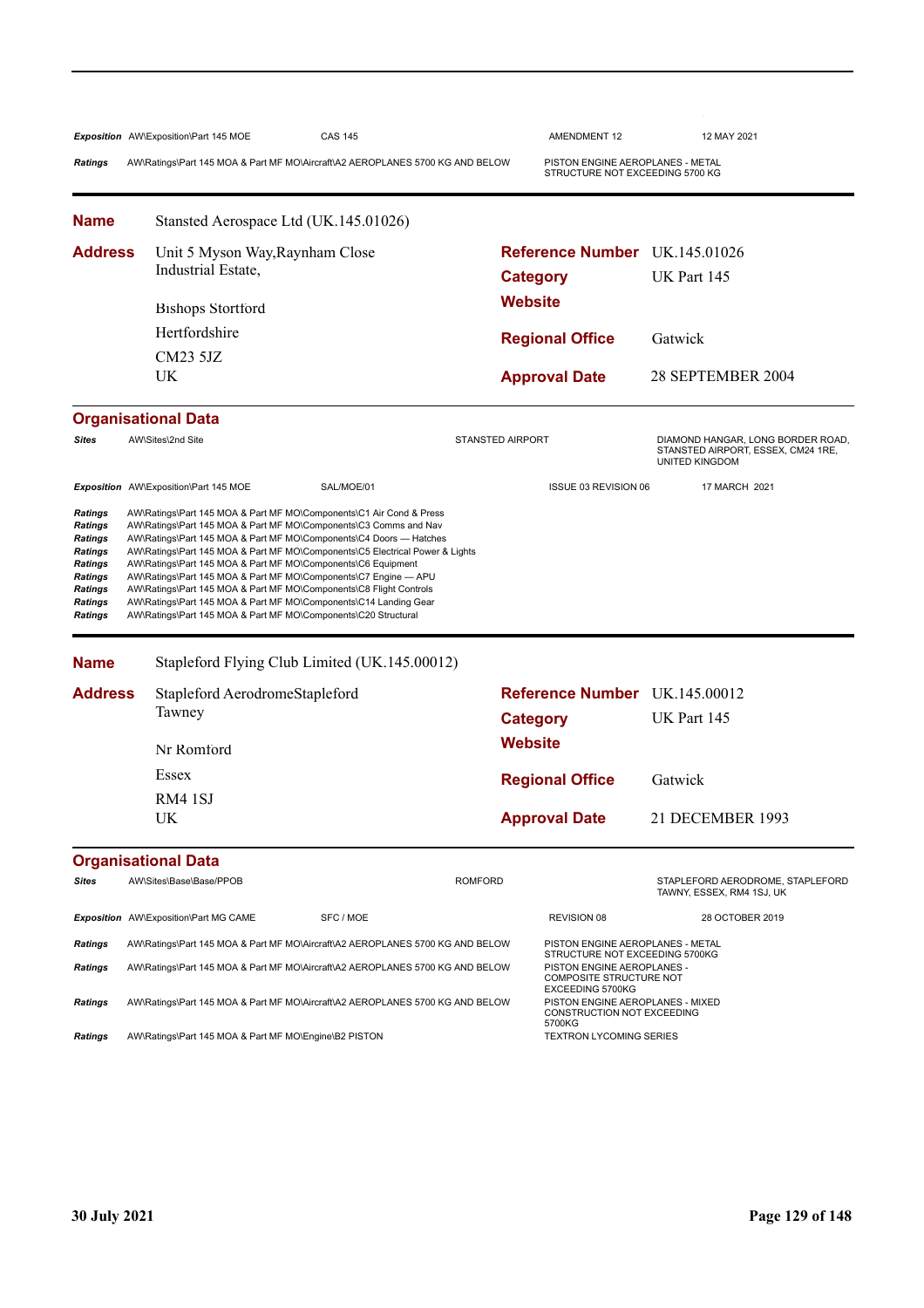| <b>Name</b>               | Starling Aerospace Limited (UK.145.01249)                                                                                           |                  |                                          |                                               |                          |                                                                                                         |  |
|---------------------------|-------------------------------------------------------------------------------------------------------------------------------------|------------------|------------------------------------------|-----------------------------------------------|--------------------------|---------------------------------------------------------------------------------------------------------|--|
| <b>Address</b>            | Stewart HouseBrook Way                                                                                                              |                  |                                          | Reference Number UK.145.01249                 |                          |                                                                                                         |  |
|                           |                                                                                                                                     |                  | <b>Category</b>                          |                                               | UK Part 145              |                                                                                                         |  |
|                           | Leatherhead                                                                                                                         |                  | <b>Website</b>                           |                                               |                          |                                                                                                         |  |
|                           | Surrey                                                                                                                              |                  |                                          | <b>Regional Office</b>                        | Gatwick                  |                                                                                                         |  |
|                           | <b>KT22 7NA</b><br>UK                                                                                                               |                  |                                          | <b>Approval Date</b>                          | 18 June 2012             |                                                                                                         |  |
|                           |                                                                                                                                     |                  |                                          |                                               |                          |                                                                                                         |  |
|                           | <b>Organisational Data</b>                                                                                                          |                  |                                          |                                               |                          |                                                                                                         |  |
|                           | Exposition AW\Exposition\Part 145 MOE                                                                                               | SAI/MOE/1        |                                          | ISSUE 5 REVISION 00                           |                          | 13 MAY 2021                                                                                             |  |
| <b>Ratings</b>            | AW\Ratings\Part 145 MOA & Part MF MO\Components\C6 Equipment                                                                        |                  |                                          |                                               |                          |                                                                                                         |  |
| <b>Name</b>               | Stop-Choc Limited (UK.145.01363)                                                                                                    |                  |                                          |                                               |                          |                                                                                                         |  |
| <b>Address</b>            | Banbury House,                                                                                                                      |                  |                                          | Reference Number UK.145.01363                 |                          |                                                                                                         |  |
|                           |                                                                                                                                     |                  | <b>Category</b>                          |                                               | UK Part 145              |                                                                                                         |  |
|                           | Slough                                                                                                                              | <b>Website</b>   |                                          |                                               |                          |                                                                                                         |  |
|                           | Berkshire<br>SL1 4LR<br><b>UK</b>                                                                                                   |                  |                                          | <b>Regional Office</b>                        |                          | Gatwick                                                                                                 |  |
|                           |                                                                                                                                     |                  |                                          | <b>Approval Date</b>                          | 21 August 2017           |                                                                                                         |  |
|                           |                                                                                                                                     |                  |                                          |                                               |                          |                                                                                                         |  |
|                           | <b>Organisational Data</b>                                                                                                          |                  |                                          |                                               |                          |                                                                                                         |  |
|                           | Exposition AW\Exposition\Part 145 MOE                                                                                               | MOE-01           |                                          | REVISION 01                                   |                          | 24 MARCH 2021                                                                                           |  |
| <b>Ratings</b>            | AW\Ratings\Part 145 MOA & Part MF MO\Components\C13 Indicating — recording system                                                   |                  |                                          |                                               |                          |                                                                                                         |  |
| <b>Name</b>               | Storm Aviation Limited (UK.145.01041)                                                                                               |                  |                                          |                                               |                          |                                                                                                         |  |
| <b>Address</b>            | Diamond HangarLong Border                                                                                                           |                  |                                          | Reference Number UK.145.01041                 |                          |                                                                                                         |  |
|                           | RoadStansted Airport                                                                                                                |                  |                                          | <b>Category</b>                               | UK Part 145              |                                                                                                         |  |
|                           | Stansted                                                                                                                            |                  | <b>Website</b><br><b>Regional Office</b> |                                               |                          | www.stormaviation.com                                                                                   |  |
|                           | Essex                                                                                                                               |                  |                                          |                                               | Gatwick                  |                                                                                                         |  |
|                           | <b>CM24 1RE</b>                                                                                                                     |                  |                                          |                                               |                          |                                                                                                         |  |
|                           | UK                                                                                                                                  |                  |                                          | <b>Approval Date</b>                          |                          | 14/04/2015                                                                                              |  |
|                           | <b>Organisational Data</b>                                                                                                          |                  |                                          |                                               |                          |                                                                                                         |  |
| <b>Sites</b>              | AW\Sites\Base\Base/PPOB                                                                                                             |                  | <b>Stansted Airport</b>                  |                                               | Airport, Essex, CM24 1RE | Diamond Hangar, Long Border Road, Stansted                                                              |  |
| Sites                     | AW\Sites\Base\Base/2nd Site                                                                                                         |                  | Norwich Int Airport                      |                                               |                          | c/o Air Livery, Southern House, Liberator Road,<br>Norwich Int Airport, Norwich, Norfolk, NR6 6EU       |  |
| <b>Sites</b>              | AW\Sites\Base\Base/2nd Site                                                                                                         |                  | London Southend Airport                  |                                               | ESSEX, SS2 6UN           | c/o SATYS AIR LIVERY LTD, SOUTHERN<br>HOUSE, AVIATION WAY, LONDON<br>SOUTHEND AIRPORT, SOUTHEND ON SEA, |  |
|                           | Exposition AW\Exposition\Part 145 MOE                                                                                               | STORM/MOE 5/2021 |                                          | ISSUE 05 REVISION 01                          |                          | 05 JULY 2021                                                                                            |  |
| Ratings<br><b>Ratings</b> | AW\Ratings\Part 145 MOA & Part MF MO\Aircraft\A1 AEROPLANES ABOVE 5700 KG<br>AW\Ratings\Part 145 MOA & Part MF MO\Engine\B1 TURBINE |                  |                                          | BOEING 787-8/9/10<br>ROLLS-ROYCE TRENT 7000   |                          | BORESCOPE INSPECTION<br>ONLY                                                                            |  |
| Ratings<br>Ratings        | AW\Ratings\Part 145 MOA & Part MF MO\Engine\B1 TURBINE<br>AW\Ratings\Part 145 MOA & Part MF MO\Aircraft\A1 AEROPLANES ABOVE 5700 KG |                  |                                          | ROLLS ROYCE TRENT 1000 ENGINES<br>AIRBUS A310 |                          | Borescope Inspection only                                                                               |  |
| Ratings                   | AW\Ratings\Part 145 MOA & Part MF MO\Aircraft\A1 AEROPLANES ABOVE 5700 KG                                                           |                  |                                          | A318/A319/A320/A321                           |                          | Base Maintenance Limited to<br>Scope of Work specified in<br>MOE                                        |  |
| 30 July 2021              |                                                                                                                                     |                  |                                          |                                               |                          | Page 130 of 148                                                                                         |  |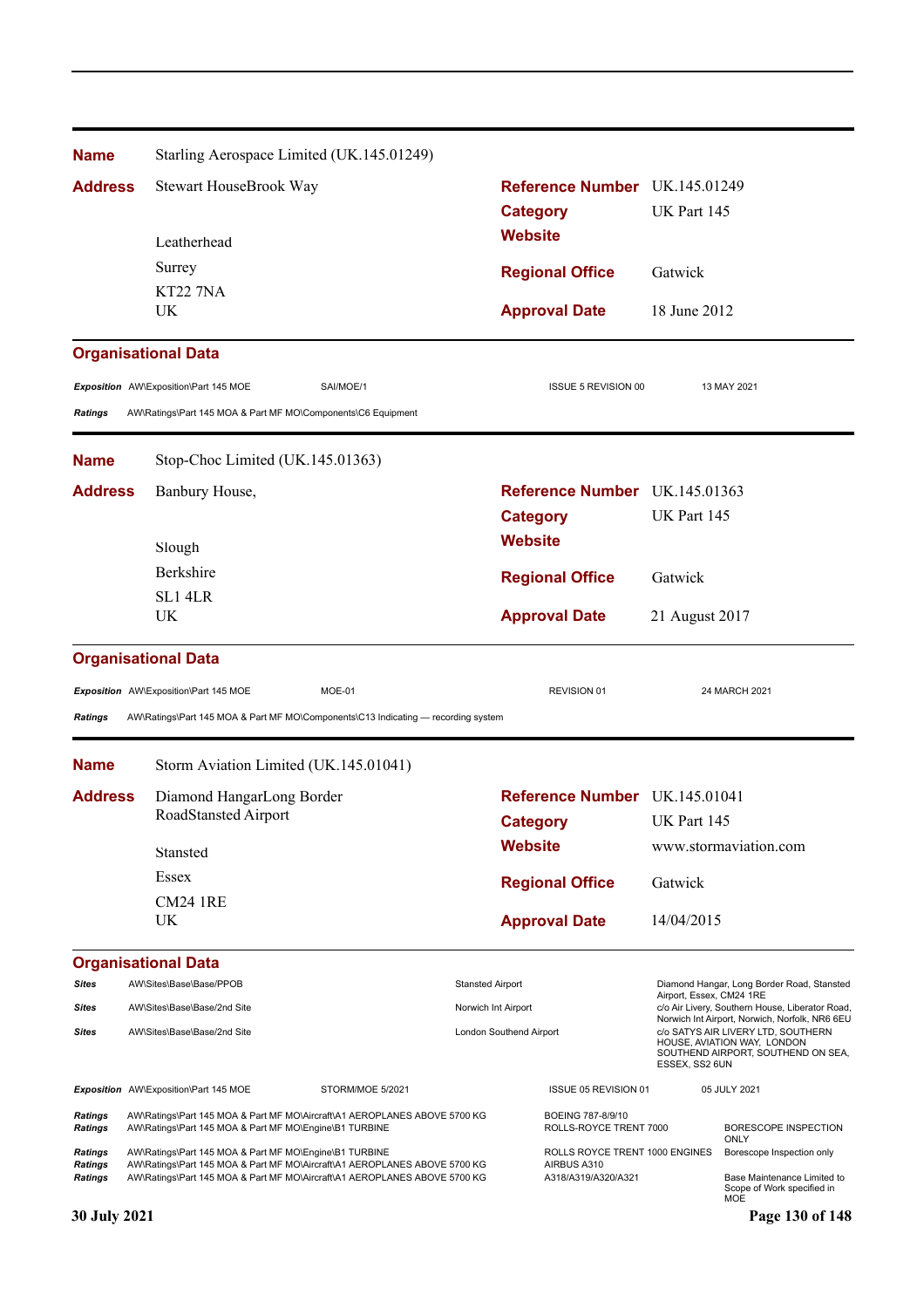| <b>Ratings</b><br>Ratings<br><b>Ratings</b><br><b>Ratings</b><br>Ratings<br><b>Ratings</b><br><b>Ratings</b><br><b>Ratings</b> | AW\Ratings\Part 145 MOA & Part MF MO\Aircraft\A1 AEROPLANES ABOVE 5700 KG<br>AW\Ratings\Part 145 MOA & Part MF MO\Aircraft\A1 AEROPLANES ABOVE 5700 KG<br>AW\Ratings\Part 145 MOA & Part MF MO\Aircraft\A1 AEROPLANES ABOVE 5700 KG<br>AW\Ratings\Part 145 MOA & Part MF MO\Aircraft\A1 AEROPLANES ABOVE 5700 KG<br>AW\Ratings\Part 145 MOA & Part MF MO\Aircraft\A1 AEROPLANES ABOVE 5700 KG<br>AW\Ratings\Part 145 MOA & Part MF MO\Aircraft\A1 AEROPLANES ABOVE 5700 KG<br>AW\Ratings\Part 145 MOA & Part MF MO\Aircraft\A1 AEROPLANES ABOVE 5700 KG<br>AW\Ratings\Part 145 MOA & Part MF MO\Aircraft\A1 AEROPLANES ABOVE 5700 KG | AIRBUS A330<br>ATR 42-400/500/72-212A<br>ATR 72-100/200 SERIES<br>BOEING 737-300/400/500<br>BOEING 737-600/700/800/900<br><b>BOEING 747-400</b><br><b>BOEING 747-8</b><br>BOEING 757-200/300 |                                      | Base Maintenance limited to<br>Scope of WOrk specified in                                                               |  |
|--------------------------------------------------------------------------------------------------------------------------------|--------------------------------------------------------------------------------------------------------------------------------------------------------------------------------------------------------------------------------------------------------------------------------------------------------------------------------------------------------------------------------------------------------------------------------------------------------------------------------------------------------------------------------------------------------------------------------------------------------------------------------------|----------------------------------------------------------------------------------------------------------------------------------------------------------------------------------------------|--------------------------------------|-------------------------------------------------------------------------------------------------------------------------|--|
| Ratings<br><b>Ratings</b><br><b>Ratings</b><br><b>Ratings</b><br><b>Ratings</b>                                                | AW\Ratings\Part 145 MOA & Part MF MO\Aircraft\A1 AEROPLANES ABOVE 5700 KG<br>AW\Ratings\Part 145 MOA & Part MF MO\Aircraft\A1 AEROPLANES ABOVE 5700 KG<br>AW\Ratings\Part 145 MOA & Part MF MO\Aircraft\A1 AEROPLANES ABOVE 5700 KG<br>AW\Ratings\Part 145 MOA & Part MF MO\Aircraft\A1 AEROPLANES ABOVE 5700 KG<br>AW\Ratings\Part 145 MOA & Part MF MO\Aircraft\A1 AEROPLANES ABOVE 5700 KG                                                                                                                                                                                                                                        | BOEING 767-200/300<br>BOEING 777-200/300<br>DHC-8-400<br><b>EMBRAER ERJ-170 SERIES</b><br><b>EMBRAER ERJ 190 SERIES</b>                                                                      |                                      | <b>MOE</b>                                                                                                              |  |
| <b>Name</b>                                                                                                                    | STS Aviation Services UK Limited (UK.145.01251)                                                                                                                                                                                                                                                                                                                                                                                                                                                                                                                                                                                      |                                                                                                                                                                                              |                                      |                                                                                                                         |  |
| <b>Address</b>                                                                                                                 | Hangar 5, Airport Cargo, Birmingham<br>Airport,                                                                                                                                                                                                                                                                                                                                                                                                                                                                                                                                                                                      | <b>Reference Number</b> UK.145.01251<br><b>Category</b>                                                                                                                                      | UK Part 145                          |                                                                                                                         |  |
|                                                                                                                                | Birmingham                                                                                                                                                                                                                                                                                                                                                                                                                                                                                                                                                                                                                           | <b>Website</b>                                                                                                                                                                               |                                      |                                                                                                                         |  |
|                                                                                                                                | <b>B26 3QN</b>                                                                                                                                                                                                                                                                                                                                                                                                                                                                                                                                                                                                                       | <b>Regional Office</b>                                                                                                                                                                       | Gatwick                              |                                                                                                                         |  |
|                                                                                                                                | <b>UK</b>                                                                                                                                                                                                                                                                                                                                                                                                                                                                                                                                                                                                                            | <b>Approval Date</b>                                                                                                                                                                         | 18 MAY 2010                          |                                                                                                                         |  |
|                                                                                                                                | <b>Organisational Data</b>                                                                                                                                                                                                                                                                                                                                                                                                                                                                                                                                                                                                           |                                                                                                                                                                                              |                                      |                                                                                                                         |  |
| <b>Sites</b><br><b>Sites</b>                                                                                                   | AW\Sites\Base\Base/2nd Site<br>AW\Sites\Base\Base/2nd Site                                                                                                                                                                                                                                                                                                                                                                                                                                                                                                                                                                           | NEWQUAY CORNWALL AIRPORT<br><b>BIRMINGHAM AIRPORT</b>                                                                                                                                        | <b>TR8 4GP, UK</b><br><b>B26 3QN</b> | HANGAR WH1, ST MAWGAN CORNWALL,<br>HANGAR 5, AIRPORT CARGO, BIRMINGHAM<br>AIRPORT, BIRMINGHAM, WEST MIDLANDS,           |  |
|                                                                                                                                | Exposition AW\Exposition\Part 145 MOE<br>STS/MOE/01                                                                                                                                                                                                                                                                                                                                                                                                                                                                                                                                                                                  | ISSUE 07 REVISION 12                                                                                                                                                                         | 18 JUNE 2021                         |                                                                                                                         |  |
| Ratings                                                                                                                        | AW\Ratings\Part 145 MOA & Part MF MO\Aircraft\A1 AEROPLANES ABOVE 5700 KG                                                                                                                                                                                                                                                                                                                                                                                                                                                                                                                                                            | AIRBUS A300-600                                                                                                                                                                              |                                      | <b>LIMITED TO AIRCRAFT</b><br>PAINTING AND ASSOCIATED<br>PRE AND POST PAINT                                             |  |
| <b>Ratings</b>                                                                                                                 | AW\Ratings\Part 145 MOA & Part MF MO\Aircraft\A1 AEROPLANES ABOVE 5700 KG                                                                                                                                                                                                                                                                                                                                                                                                                                                                                                                                                            | AIRBUS A318/319/320/321 SERIES                                                                                                                                                               |                                      | <b>MAINTENANCE</b><br><b>LIMITED TO AIRCRAFT</b><br>PAINTING AND ASSOCIATED<br>PRE AND POST PAINT                       |  |
| Ratings                                                                                                                        | AW\Ratings\Part 145 MOA & Part MF MO\Aircraft\A1 AEROPLANES ABOVE 5700 KG                                                                                                                                                                                                                                                                                                                                                                                                                                                                                                                                                            | AIRBUS A330-200/300                                                                                                                                                                          |                                      | <b>MAINTENANCE</b><br><b>LIMITED TO AIRCRAFT</b><br>PAINTING AND ASSOCIATED<br>PRE AND POST PAINT                       |  |
| <b>Ratings</b>                                                                                                                 | AW\Ratings\Part 145 MOA & Part MF MO\Aircraft\A1 AEROPLANES ABOVE 5700 KG                                                                                                                                                                                                                                                                                                                                                                                                                                                                                                                                                            | AIRBUS A380                                                                                                                                                                                  |                                      | <b>MAINTENANCE</b><br><b>LIMITED TO AIRCRAFT</b><br>PAINTING AND ASSOCIATED<br>PRE AND POST PAINT                       |  |
| <b>Ratings</b>                                                                                                                 | AW\Ratings\Part 145 MOA & Part MF MO\Aircraft\A1 AEROPLANES ABOVE 5700 KG                                                                                                                                                                                                                                                                                                                                                                                                                                                                                                                                                            | ATR-42-200/300                                                                                                                                                                               |                                      | <b>MAINTENANCE</b><br><b>LIMITED TO AIRCRAFT</b><br>PAINTING AND ASSOCIATED<br>PRE AND POST PAINT                       |  |
| <b>Ratings</b>                                                                                                                 | AW\Ratings\Part 145 MOA & Part MF MO\Aircraft\A1 AEROPLANES ABOVE 5700 KG                                                                                                                                                                                                                                                                                                                                                                                                                                                                                                                                                            | ATR-42-400/500/72-2121A                                                                                                                                                                      |                                      | <b>MAINTENANCE</b><br><b>LIMITED TO AIRCRAFT</b><br>PAINTING AND ASSOCIATED<br>PRE AND POST PAINT<br><b>MAINTENANCE</b> |  |
| Ratings<br><b>Ratings</b>                                                                                                      | AW\Ratings\Part 145 MOA & Part MF MO\Aircraft\A1 AEROPLANES ABOVE 5700 KG<br>AW\Ratings\Part 145 MOA & Part MF MO\Aircraft\A1 AEROPLANES ABOVE 5700 KG                                                                                                                                                                                                                                                                                                                                                                                                                                                                               | BOEING 737-600/700/800/900ER<br><b>BOEING 747-400</b>                                                                                                                                        |                                      | <b>LIMITED TO AIRCRAFT</b><br>PAINTING AND ASSOCIATED<br>PRE AND POST PAINT<br><b>MAINTENANCE</b>                       |  |
| <b>Ratings</b>                                                                                                                 | AW\Ratings\Part 145 MOA & Part MF MO\Aircraft\A1 AEROPLANES ABOVE 5700 KG                                                                                                                                                                                                                                                                                                                                                                                                                                                                                                                                                            | <b>BOEING 747-8</b>                                                                                                                                                                          |                                      | <b>LIMITED TO AIRCRAFT</b><br>PAINTING AND ASSOCIATED<br>PRE AND POST PAINT                                             |  |
| <b>Ratings</b>                                                                                                                 | AW\Ratings\Part 145 MOA & Part MF MO\Aircraft\A1 AEROPLANES ABOVE 5700 KG                                                                                                                                                                                                                                                                                                                                                                                                                                                                                                                                                            | BOEING 757-200/300                                                                                                                                                                           |                                      | MAINTENANCE<br><b>LIMITED TO AIRCRAFT</b><br>PAINTING AND ASSOCIATED<br>PRE AND POST PAINT<br><b>MAINTENANCE</b>        |  |
| <b>Ratings</b>                                                                                                                 | AW\Ratings\Part 145 MOA & Part MF MO\Aircraft\A1 AEROPLANES ABOVE 5700 KG                                                                                                                                                                                                                                                                                                                                                                                                                                                                                                                                                            | BOEING 767-200ER/300ER/400ER                                                                                                                                                                 |                                      | <b>LIMITED TO AIRCRAFT</b><br>PAINTING AND ASSOCIATED<br>PRE AND POST PAINT<br>MAINTENANCE                              |  |
| <b>Ratings</b>                                                                                                                 | AW\Ratings\Part 145 MOA & Part MF MO\Aircraft\A1 AEROPLANES ABOVE 5700 KG                                                                                                                                                                                                                                                                                                                                                                                                                                                                                                                                                            | <b>BOEING 787 SERIES</b>                                                                                                                                                                     |                                      | <b>LIMITED TO AIRCRAFT</b><br>PAINTING AND ASSOCIATED<br>PRE AND POST PAINT<br><b>MAINTENANCE</b>                       |  |
| Ratings<br><b>Ratings</b>                                                                                                      | AW\Ratings\Part 145 MOA & Part MF MO\Aircraft\A1 AEROPLANES ABOVE 5700 KG<br>AW\Ratings\Part 145 MOA & Part MF MO\Aircraft\A1 AEROPLANES ABOVE 5700 KG                                                                                                                                                                                                                                                                                                                                                                                                                                                                               | BOMBARDIER DHC-8-400<br><b>EMBRAER ERJ-170 SERIES</b>                                                                                                                                        |                                      | LIMITED TO AIRCRAFT<br>PAINTING AND ASSOCIATED                                                                          |  |

# **30 July 2021 Page 131 of 148**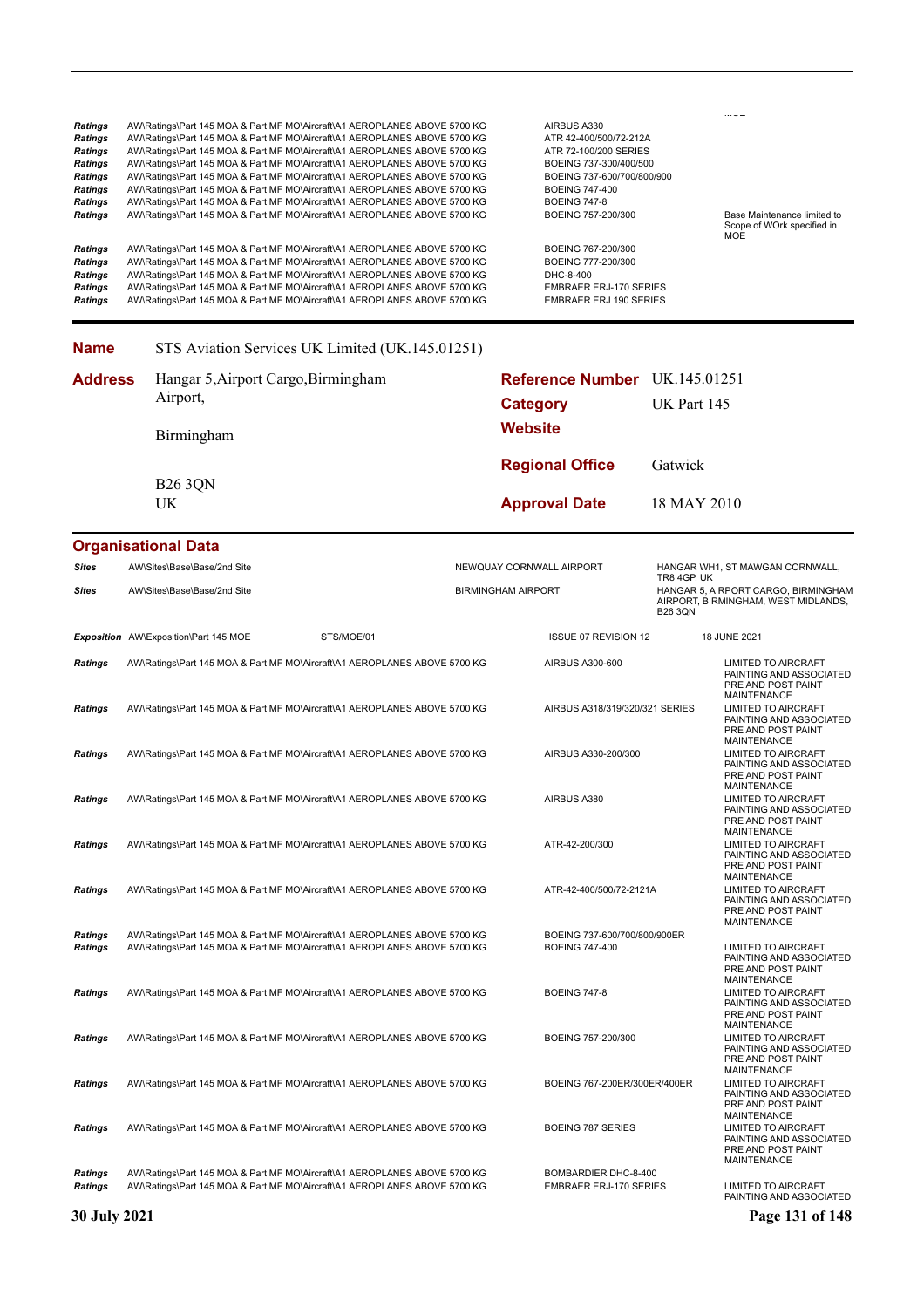| <b>Ratings</b>                                                                                                                                        | AW\Ratings\Part 145 MOA & Part MF MO\Aircraft\A1 AEROPLANES ABOVE 5700 KG                                                                                                                                                                                                                                                                                                                                                                                                                                                                                                                                                                                                                                                                                                     |                                                        |                           | <b>EMBRAER ERJ-190 SERIES</b>                                                                                                                                                                                                                                                                                   |             | PRE AND POST PAINT<br><b>MAINTENANCE</b><br><b>LIMITED TO AIRCRAFT</b><br>PAINTING AND ASSOCIATED                                                                                                      |
|-------------------------------------------------------------------------------------------------------------------------------------------------------|-------------------------------------------------------------------------------------------------------------------------------------------------------------------------------------------------------------------------------------------------------------------------------------------------------------------------------------------------------------------------------------------------------------------------------------------------------------------------------------------------------------------------------------------------------------------------------------------------------------------------------------------------------------------------------------------------------------------------------------------------------------------------------|--------------------------------------------------------|---------------------------|-----------------------------------------------------------------------------------------------------------------------------------------------------------------------------------------------------------------------------------------------------------------------------------------------------------------|-------------|--------------------------------------------------------------------------------------------------------------------------------------------------------------------------------------------------------|
|                                                                                                                                                       |                                                                                                                                                                                                                                                                                                                                                                                                                                                                                                                                                                                                                                                                                                                                                                               |                                                        |                           |                                                                                                                                                                                                                                                                                                                 |             | PRE AND POST PAINT<br><b>MAINTENANCE</b>                                                                                                                                                               |
| <b>Ratings</b><br>Ratings<br><b>Ratings</b>                                                                                                           | AW\Ratings\Part 145 MOA & Part MF MO\Engine\B1 TURBINE<br>AW\Ratings\Part 145 MOA & Part MF MO\Engine\B1 TURBINE<br>AW\Ratings\Part 145 MOA & Part MF MO\Engine\B1 TURBINE<br>AW\Ratings\Part 145 MOA & Part MF MO\Aircraft\A1 AEROPLANES ABOVE 5700 KG                                                                                                                                                                                                                                                                                                                                                                                                                                                                                                                       |                                                        |                           | <b>CFM56-3 SERIES ENGINES</b><br>CFM56-5 SERIES ENGINES<br><b>CFM56-7 SERIES ENGINES</b><br>INTERNATIONAL AERO ENGINES V2500-                                                                                                                                                                                   |             |                                                                                                                                                                                                        |
| Ratings<br>Ratings                                                                                                                                    | AW\Ratings\Part 145 MOA & Part MF MO\Engine\B1 TURBINE                                                                                                                                                                                                                                                                                                                                                                                                                                                                                                                                                                                                                                                                                                                        |                                                        |                           | A1<br>INTERNATIONAL AERO ENGINES V2500-                                                                                                                                                                                                                                                                         |             |                                                                                                                                                                                                        |
| <b>Ratings</b><br>Ratings<br><b>Ratings</b><br><b>Ratings</b><br>Ratings<br>Ratings<br>Ratings<br>Ratings<br>Ratings<br>Ratings<br>Ratings<br>Ratings | AW\Ratings\Part 145 MOA & Part MF MO\Engine\B1 TURBINE<br>AW\Ratings\Part 145 MOA & Part MF MO\Engine\B1 TURBINE<br>AW\Ratings\Part 145 MOA & Part MF MO\Engine\B1 TURBINE<br>AW\Ratings\Part 145 MOA & Part MF MO\Engine\B1 TURBINE<br>AW\Ratings\Part 145 MOA & Part MF MO\Engine\B1 TURBINE<br>AW\Ratings\Part 145 MOA & Part MF MO\Engine\B1 TURBINE<br>AW\Ratings\Part 145 MOA & Part MF MO\Engine\B1 TURBINE<br>AW\Ratings\Part 145 MOA & Part MF MO\Engine\B1 TURBINE<br>AW\Ratings\Part 145 MOA & Part MF MO\Engine\B1 TURBINE<br>AW\Ratings\Part 145 MOA & Part MF MO\Aircraft\A1 AEROPLANES ABOVE 5700 KG<br>AW\Ratings\Part 145 MOA & Part MF MO\Aircraft\A1 AEROPLANES ABOVE 5700 KG<br>AW\Ratings\Part 145 MOA & Part MF MO\Aircraft\A1 AEROPLANES ABOVE 5700 KG |                                                        |                           | A5<br>ROLLS ROYCE RB211-524<br>ROLLS ROYCE RB211-535<br><b>ROLLS ROYCE TRENT-500</b><br>ROLLS ROYCE TRENT-700<br>ROLLS ROYCE TRENT-900<br>ROLLS ROYCE TRENT-1000<br>ROLLS ROYCE TRENT-800<br>ROLLS ROYCE AE3007<br>ROLLS ROYCE TRENT XWB<br>BOEING 737-7/8/9<br>ATR-72-100/200 SERIES<br>BOEING 737-300/400/500 |             | <b>LIMITED TO AIRCRAFT</b><br>PAINTING AND ASSOCIATED<br>PRE AND POST PAINT<br><b>MAINTENANCE</b><br><b>LIMITED TO AIRCRAFT</b><br>PAINTING AND ASSOCIATED<br>PRE AND POST PAINT<br><b>MAINTENANCE</b> |
|                                                                                                                                                       |                                                                                                                                                                                                                                                                                                                                                                                                                                                                                                                                                                                                                                                                                                                                                                               |                                                        |                           |                                                                                                                                                                                                                                                                                                                 |             |                                                                                                                                                                                                        |
| <b>Name</b>                                                                                                                                           |                                                                                                                                                                                                                                                                                                                                                                                                                                                                                                                                                                                                                                                                                                                                                                               | Summit Aviation Engine Overhaul Limited (UK.145.00576) |                           |                                                                                                                                                                                                                                                                                                                 |             |                                                                                                                                                                                                        |
| <b>Address</b>                                                                                                                                        | Merlin Way                                                                                                                                                                                                                                                                                                                                                                                                                                                                                                                                                                                                                                                                                                                                                                    |                                                        |                           | <b>Reference Number</b> UK.145.00576                                                                                                                                                                                                                                                                            |             |                                                                                                                                                                                                        |
|                                                                                                                                                       |                                                                                                                                                                                                                                                                                                                                                                                                                                                                                                                                                                                                                                                                                                                                                                               |                                                        |                           | <b>Category</b>                                                                                                                                                                                                                                                                                                 | UK Part 145 |                                                                                                                                                                                                        |
|                                                                                                                                                       | Manston                                                                                                                                                                                                                                                                                                                                                                                                                                                                                                                                                                                                                                                                                                                                                                       |                                                        |                           | Website                                                                                                                                                                                                                                                                                                         |             |                                                                                                                                                                                                        |
|                                                                                                                                                       | Kent                                                                                                                                                                                                                                                                                                                                                                                                                                                                                                                                                                                                                                                                                                                                                                          |                                                        |                           | <b>Regional Office</b>                                                                                                                                                                                                                                                                                          | Gatwick     |                                                                                                                                                                                                        |
|                                                                                                                                                       | CT12 5FE                                                                                                                                                                                                                                                                                                                                                                                                                                                                                                                                                                                                                                                                                                                                                                      |                                                        |                           |                                                                                                                                                                                                                                                                                                                 |             |                                                                                                                                                                                                        |
|                                                                                                                                                       | UK                                                                                                                                                                                                                                                                                                                                                                                                                                                                                                                                                                                                                                                                                                                                                                            |                                                        |                           | <b>Approval Date</b>                                                                                                                                                                                                                                                                                            | 9 JUNE 1997 |                                                                                                                                                                                                        |
|                                                                                                                                                       | <b>Organisational Data</b>                                                                                                                                                                                                                                                                                                                                                                                                                                                                                                                                                                                                                                                                                                                                                    |                                                        |                           |                                                                                                                                                                                                                                                                                                                 |             |                                                                                                                                                                                                        |
| <b>Sites</b>                                                                                                                                          | AW\Sites\2nd Site                                                                                                                                                                                                                                                                                                                                                                                                                                                                                                                                                                                                                                                                                                                                                             |                                                        | <b>GLOUCESTER AIRPORT</b> |                                                                                                                                                                                                                                                                                                                 | KINGDOM.    | UNIT SE 19, GLOUCESTER AIRPORT,<br>GLOUCESTER GL51 6SP, UNITED                                                                                                                                         |
|                                                                                                                                                       | Exposition AW\Exposition\Part 145 MOE                                                                                                                                                                                                                                                                                                                                                                                                                                                                                                                                                                                                                                                                                                                                         | SAEOL/PART145                                          |                           | <b>ISSUE 04 REVISION 08</b>                                                                                                                                                                                                                                                                                     |             | 03 JUNE 2021                                                                                                                                                                                           |
| <b>Ratings</b><br><b>Ratings</b><br><b>Ratings</b><br>Ratings<br>Ratings                                                                              | AW\Ratings\Part 145 MOA & Part MF MO\Engine\B1 TURBINE<br>AW\Ratings\Part 145 MOA & Part MF MO\Engine\B1 TURBINE<br>AW\Ratings\Part 145 MOA & Part MF MO\Engine\B1 TURBINE<br>AW\Ratings\Part 145 MOA & Part MF MO\Engine\B1 TURBINE<br>AW\Ratings\Part 145 MOA & Part MF MO\Engine\B1 TURBINE                                                                                                                                                                                                                                                                                                                                                                                                                                                                                |                                                        |                           | CFM56<br>HONEYWELL ALF502<br>HONEYWELL LF507<br><b>PRATT &amp; WHITNEY JT3D SERIES</b><br>PRATT & WHITNEY JT8D SERIES                                                                                                                                                                                           |             |                                                                                                                                                                                                        |
| <b>Name</b>                                                                                                                                           | Survival-One Limited (UK.145.00244)                                                                                                                                                                                                                                                                                                                                                                                                                                                                                                                                                                                                                                                                                                                                           |                                                        |                           |                                                                                                                                                                                                                                                                                                                 |             |                                                                                                                                                                                                        |
| <b>Address</b>                                                                                                                                        | Unit 2-5Balmoor Industrial Estate                                                                                                                                                                                                                                                                                                                                                                                                                                                                                                                                                                                                                                                                                                                                             |                                                        |                           | Reference Number UK.145.00244                                                                                                                                                                                                                                                                                   |             |                                                                                                                                                                                                        |
|                                                                                                                                                       |                                                                                                                                                                                                                                                                                                                                                                                                                                                                                                                                                                                                                                                                                                                                                                               |                                                        |                           | <b>Category</b>                                                                                                                                                                                                                                                                                                 | UK Part 145 |                                                                                                                                                                                                        |
|                                                                                                                                                       | <b>D</b> eterhead                                                                                                                                                                                                                                                                                                                                                                                                                                                                                                                                                                                                                                                                                                                                                             |                                                        |                           | <b>Website</b>                                                                                                                                                                                                                                                                                                  |             |                                                                                                                                                                                                        |

UK AB42 1QG Aberdeenshire Peterhead

# *Sites* AW\Sites\2nd Site DARTFORD 625-649 PRINCES ROAD, DARTFORD, KENT, DA2 6EF

Stirling

**Approval Date** 17 December 1993

**Exposition** AW\Exposition\Part 145 MOE EXPO/MSL/1 EXPO/MSL/1 ISSUE 14 REVISION 09 18 MARCH 2021

**Regional Office**

**Organisational Data**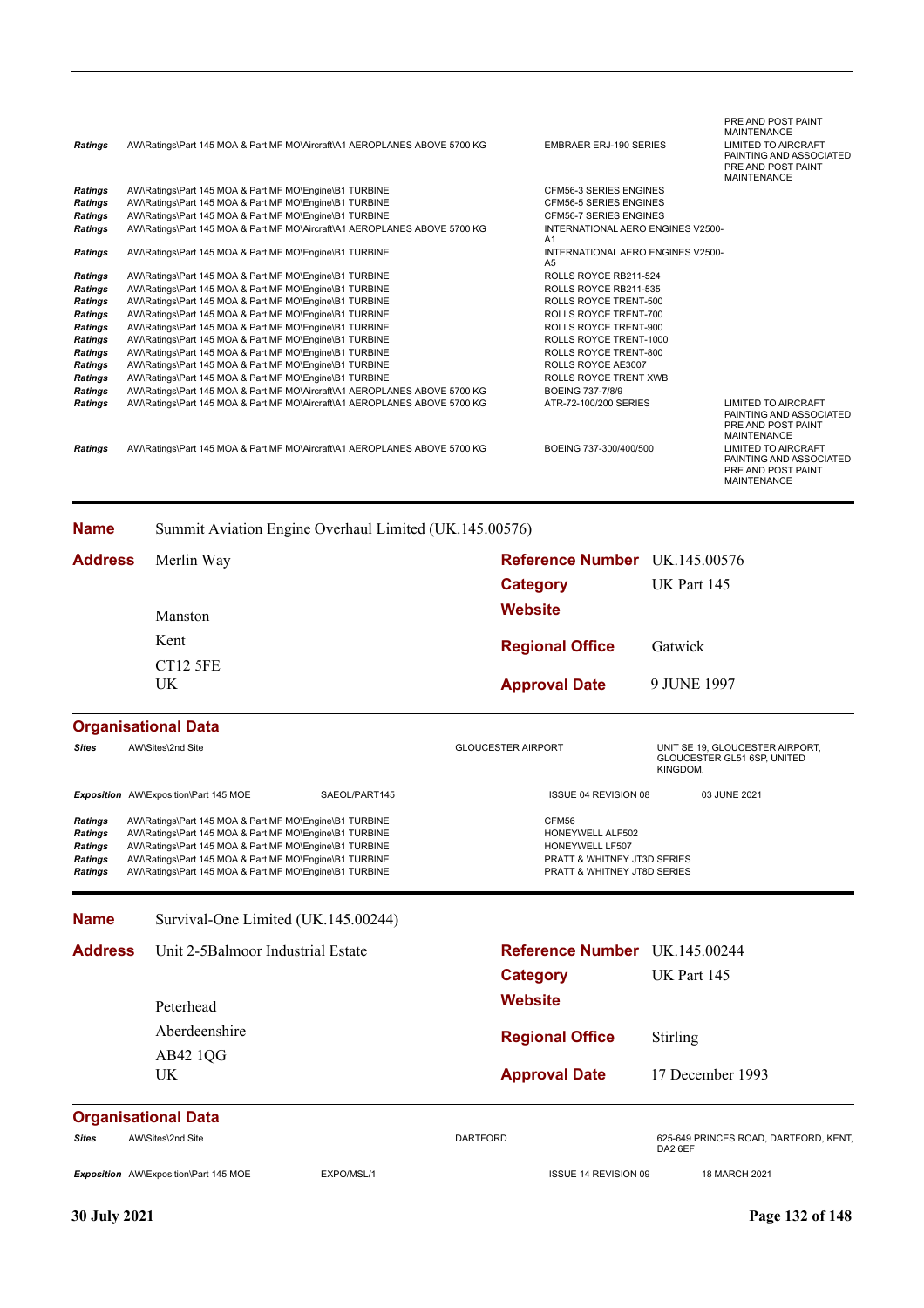### *Ratings* AW\Ratings\Part 145 MOA & Part MF MO\Components\C6 Equipment

| <b>Name</b>                                                   |                                              | Sywell Aviation Limited T/A Brooklands Engineering (UK.145.01075) (GA)                                                                                                                                                                                                                                   |                        |                                                                          |                                                                                                                    |                                                                                                   |  |  |
|---------------------------------------------------------------|----------------------------------------------|----------------------------------------------------------------------------------------------------------------------------------------------------------------------------------------------------------------------------------------------------------------------------------------------------------|------------------------|--------------------------------------------------------------------------|--------------------------------------------------------------------------------------------------------------------|---------------------------------------------------------------------------------------------------|--|--|
| <b>Address</b>                                                | Shackleton HouseAviation Village             |                                                                                                                                                                                                                                                                                                          |                        |                                                                          | <b>Reference Number</b>                                                                                            | UK.145.01075                                                                                      |  |  |
|                                                               |                                              |                                                                                                                                                                                                                                                                                                          |                        | <b>Category</b>                                                          |                                                                                                                    | UK Part 145                                                                                       |  |  |
|                                                               | Sywell                                       |                                                                                                                                                                                                                                                                                                          |                        | <b>Website</b>                                                           |                                                                                                                    |                                                                                                   |  |  |
|                                                               | Northamptonshire                             |                                                                                                                                                                                                                                                                                                          |                        |                                                                          |                                                                                                                    |                                                                                                   |  |  |
|                                                               | NN60BN                                       |                                                                                                                                                                                                                                                                                                          |                        |                                                                          | <b>Regional Office</b>                                                                                             | Gatwick                                                                                           |  |  |
|                                                               | UK                                           |                                                                                                                                                                                                                                                                                                          |                        |                                                                          | <b>Approval Date</b>                                                                                               | 21 DECEMBER 2005                                                                                  |  |  |
|                                                               | <b>Organisational Data</b>                   |                                                                                                                                                                                                                                                                                                          |                        |                                                                          |                                                                                                                    |                                                                                                   |  |  |
| <b>Sites</b>                                                  | AW\Sites\Base                                |                                                                                                                                                                                                                                                                                                          | SYWELL                 |                                                                          |                                                                                                                    | SHACKLETON HOUSE, SYWELL<br>AERODROME, NORTHAMPTONSHIRE, NN6<br>ONB, UK                           |  |  |
|                                                               | Exposition AW\Exposition\Part 145 MOE        | BE Expo/145/10/2005                                                                                                                                                                                                                                                                                      |                        |                                                                          | ISSUE 03 REVISION 19                                                                                               | 04 JUNE 2020                                                                                      |  |  |
| Ratings                                                       |                                              | AW\Ratings\Part 145 MOA & Part MF MO\Aircraft\A2 AEROPLANES 5700 KG AND BELOW                                                                                                                                                                                                                            |                        |                                                                          | PISTON ENGINE AEROPLANES - METAL                                                                                   |                                                                                                   |  |  |
| Ratings                                                       |                                              | AW\Ratings\Part 145 MOA & Part MF MO\Aircraft\A2 AEROPLANES 5700 KG AND BELOW                                                                                                                                                                                                                            |                        |                                                                          | STRUCTURE NOT EXCEEDING 5700KG<br>PISTON ENGINE AEROPLANES -<br>COMPOSITE STRUCTURE NOT<br><b>EXCEEDING 5700KG</b> |                                                                                                   |  |  |
| Ratings                                                       |                                              | AW\Ratings\Part 145 MOA & Part MF MO\Aircraft\A2 AEROPLANES 5700 KG AND BELOW                                                                                                                                                                                                                            |                        |                                                                          | PISTON ENGINE AEROPLANES -<br>WOODEN STRUCTURE NOT<br><b>EXCEEDING 5700KG</b>                                      |                                                                                                   |  |  |
| <b>Ratings</b>                                                |                                              | AW\Ratings\Part 145 MOA & Part MF MO\Aircraft\A2 AEROPLANES 5700 KG AND BELOW                                                                                                                                                                                                                            |                        | PISTON ENGINE AEROPLANES - MIXED<br>CONSTRUCTION NOT EXCEEDING<br>5700KG |                                                                                                                    |                                                                                                   |  |  |
| <b>Name</b>                                                   |                                              | Tatenhill Aviation Limited (UK.145.00739)                                                                                                                                                                                                                                                                |                        |                                                                          |                                                                                                                    |                                                                                                   |  |  |
| <b>Address</b>                                                | Tatenhill AirfieldNewborough                 |                                                                                                                                                                                                                                                                                                          |                        |                                                                          | Reference Number UK.145.00739                                                                                      |                                                                                                   |  |  |
|                                                               | RoadNeedwood                                 |                                                                                                                                                                                                                                                                                                          |                        | <b>Category</b>                                                          |                                                                                                                    | UK Part 145                                                                                       |  |  |
|                                                               | Burton on Trent                              |                                                                                                                                                                                                                                                                                                          |                        | <b>Website</b>                                                           |                                                                                                                    | www.tatenhill.com                                                                                 |  |  |
|                                                               | Staffordshire                                |                                                                                                                                                                                                                                                                                                          |                        |                                                                          | <b>Regional Office</b>                                                                                             | Manchester                                                                                        |  |  |
|                                                               | <b>DE13 9PD</b>                              |                                                                                                                                                                                                                                                                                                          |                        |                                                                          |                                                                                                                    |                                                                                                   |  |  |
|                                                               | UK                                           |                                                                                                                                                                                                                                                                                                          |                        |                                                                          | <b>Approval Date</b>                                                                                               | 30 APRIL 2001                                                                                     |  |  |
|                                                               | <b>Organisational Data</b>                   |                                                                                                                                                                                                                                                                                                          |                        |                                                                          |                                                                                                                    |                                                                                                   |  |  |
| Sites                                                         | AW\Sites\Base\Base/PPOB                      |                                                                                                                                                                                                                                                                                                          | <b>BURTON ON TRENT</b> |                                                                          |                                                                                                                    | TATENHILL AIRFIELD, NEWBOROUGH<br>ROAD, NEEDWOOD, BURTON ON TRENT,<br>STAFFORDSHIRE, DE13 9PD, UK |  |  |
|                                                               | <b>Exposition</b> AW\Exposition\Part 145 MOE | TAT/EXP/05                                                                                                                                                                                                                                                                                               |                        |                                                                          | ISSUE 17 REV 00                                                                                                    | 24 JUNE 2019                                                                                      |  |  |
| <b>Ratings</b><br>Ratings<br><b>Ratings</b><br><b>Ratings</b> |                                              | AW\Ratings\Part 145 MOA & Part MF MO\Components\C8 Flight Controls<br>AW\Ratings\Part 145 MOA & Part MF MO\Components\C14 Landing Gear<br>AW\Ratings\Part 145 MOA & Part MF MO\Aircraft\A2 AEROPLANES 5700 KG AND BELOW<br>AW\Ratings\Part 145 MOA & Part MF MO\Aircraft\A2 AEROPLANES 5700 KG AND BELOW |                        |                                                                          | REIMS CESSNA F406<br>SINGLE TURBOPROP AEROPLANES<br>NOT EXCEEDING 5700KG -<br><b>UNPRESSURISED</b>                 |                                                                                                   |  |  |
| Ratings<br>Ratings                                            |                                              | AW\Ratings\Part 145 MOA & Part MF MO\Components\C20 Structural<br>AW\Ratings\Part 145 MOA & Part MF MO\Aircraft\A2 AEROPLANES 5700 KG AND BELOW                                                                                                                                                          |                        |                                                                          | PISTON ENGINE AEROPLANES - METAL<br>STRUCTURE NOT EXCEEDING 5700KG                                                 |                                                                                                   |  |  |
| Ratings                                                       |                                              | AW\Ratings\Part 145 MOA & Part MF MO\Aircraft\A2 AEROPLANES 5700 KG AND BELOW                                                                                                                                                                                                                            |                        |                                                                          | PISTON ENGINE AEROPLANES -<br><b>COMPOSITE STRUCTURE NOT</b><br>EXCEEDING 5700KG                                   |                                                                                                   |  |  |
| Ratings                                                       |                                              | AW\Ratings\Part 145 MOA & Part MF MO\Aircraft\A2 AEROPLANES 5700 KG AND BELOW                                                                                                                                                                                                                            |                        |                                                                          | PISTON ENGINE AEROPLANES -<br>WOODEN STRUCTURE NOT<br>EXCEEDING 5700KG                                             |                                                                                                   |  |  |
| <b>Ratings</b>                                                |                                              | AW\Ratings\Part 145 MOA & Part MF MO\Aircraft\A2 AEROPLANES 5700 KG AND BELOW                                                                                                                                                                                                                            |                        |                                                                          | PISTON ENGINE AEROPLANES - MIXED<br>CONSTRUCTION NOT EXCEEDING<br>5700KG                                           |                                                                                                   |  |  |
| Ratings                                                       |                                              | AW\Ratings\Part 145 MOA & Part MF MO\Aircraft\A2 AEROPLANES 5700 KG AND BELOW                                                                                                                                                                                                                            |                        |                                                                          | AVIONICS SYSTEMS INSTALLATIONS<br>AND MODIFICATIONS ONLY ON<br>AIRCRAFT AS DEFINED IN PART 1.9 OF<br>THE MOE       |                                                                                                   |  |  |
| Ratings                                                       |                                              | AW\Ratings\Part 145 MOA & Part MF MO\Aircraft\A3 HELICOPTERS                                                                                                                                                                                                                                             |                        |                                                                          | AVIONICS SYSTEMS INSTALLATIONS<br>AND MODIFICATIONS ONLY ON<br>AICRAFT AS DEFINED IN PART 1.9 OF                   |                                                                                                   |  |  |
| 30 July 2021                                                  |                                              |                                                                                                                                                                                                                                                                                                          |                        |                                                                          |                                                                                                                    | Page 133 of 148                                                                                   |  |  |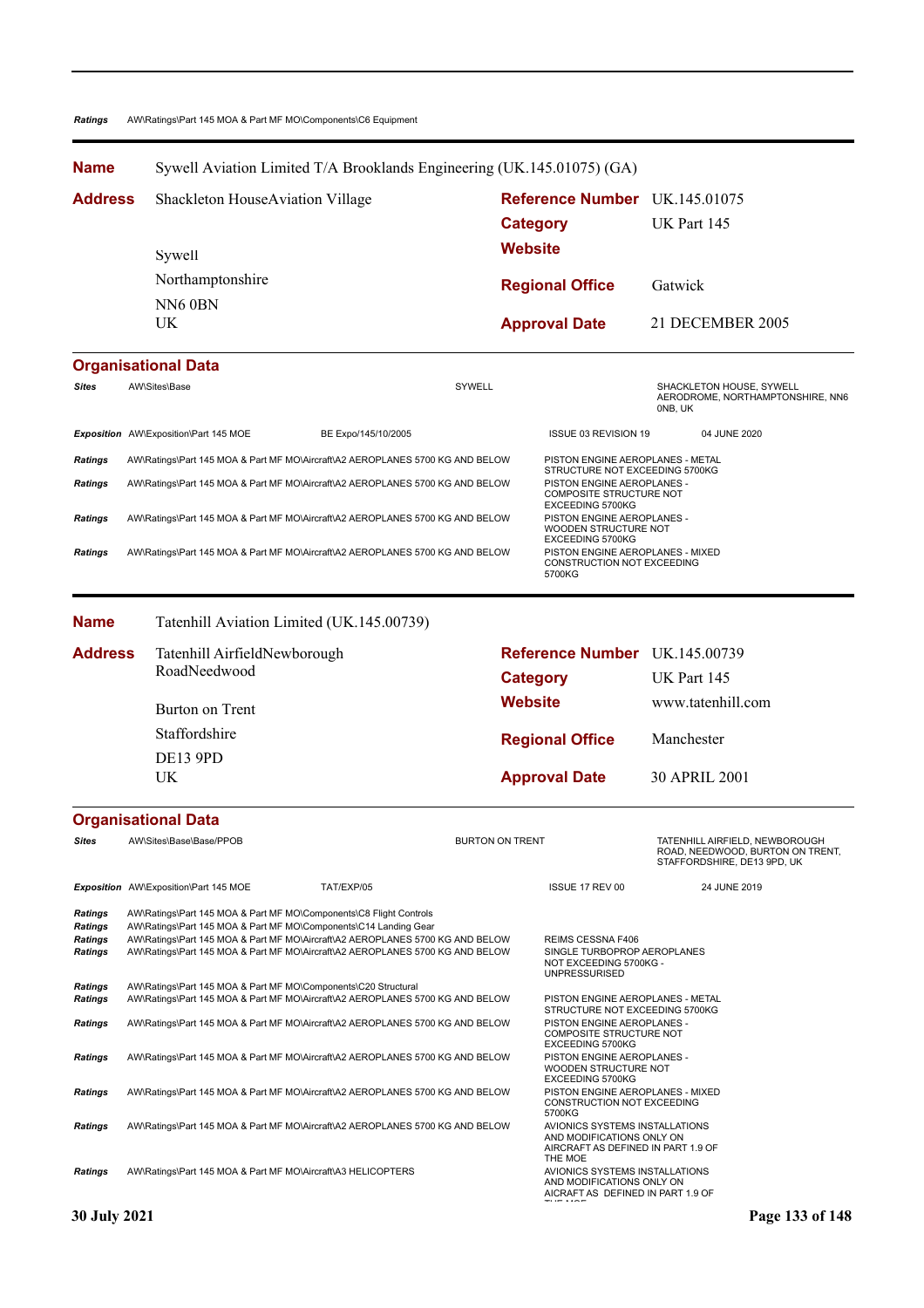| Ratings<br><b>Ratings</b>                                                                                            | AW\Ratings\Part 145 MOA & Part MF MO\Components\C2 Auto Flight<br>AW\Ratings\Part 145 MOA & Part MF MO\Components\C3 Comms and Nav                                                                                                                                                                                                                                                                                                                                                                                                                                                                                                         | THE MOE                                          |                  |
|----------------------------------------------------------------------------------------------------------------------|--------------------------------------------------------------------------------------------------------------------------------------------------------------------------------------------------------------------------------------------------------------------------------------------------------------------------------------------------------------------------------------------------------------------------------------------------------------------------------------------------------------------------------------------------------------------------------------------------------------------------------------------|--------------------------------------------------|------------------|
| <b>Name</b>                                                                                                          | Teledyne UK Limited t/a Teledyne Controls (UK.145.01452)                                                                                                                                                                                                                                                                                                                                                                                                                                                                                                                                                                                   |                                                  |                  |
| <b>Address</b>                                                                                                       | 9-13 Napier RoadWardpark North<br><b>Industrial Estate</b>                                                                                                                                                                                                                                                                                                                                                                                                                                                                                                                                                                                 | Reference Number UK.145.01452<br><b>Category</b> | UK Part 145      |
|                                                                                                                      | Cumbernauld                                                                                                                                                                                                                                                                                                                                                                                                                                                                                                                                                                                                                                | <b>Website</b>                                   |                  |
|                                                                                                                      | Strathclyde                                                                                                                                                                                                                                                                                                                                                                                                                                                                                                                                                                                                                                | <b>Regional Office</b>                           | Stirling         |
|                                                                                                                      | <b>G68 0EF</b><br>UK                                                                                                                                                                                                                                                                                                                                                                                                                                                                                                                                                                                                                       | <b>Approval Date</b>                             | 29 NOVEMBER 2020 |
|                                                                                                                      |                                                                                                                                                                                                                                                                                                                                                                                                                                                                                                                                                                                                                                            |                                                  |                  |
|                                                                                                                      | <b>Organisational Data</b>                                                                                                                                                                                                                                                                                                                                                                                                                                                                                                                                                                                                                 |                                                  |                  |
|                                                                                                                      | SM0024<br>Exposition AW\Exposition\Part 145 MOE                                                                                                                                                                                                                                                                                                                                                                                                                                                                                                                                                                                            | <b>REVISION AN</b>                               | 24 MARCH 2021    |
| <b>Ratings</b><br>Ratings                                                                                            | AW\Ratings\Part 145 MOA & Part MF MO\Components\C13 Indicating — recording system<br>AW\Ratings\Part 145 MOA & Part MF MO\Components\C3 Comms and Nav                                                                                                                                                                                                                                                                                                                                                                                                                                                                                      | C13 INSTRUMENTS<br><b>COMMS AND NAV</b>          |                  |
| <b>Name</b>                                                                                                          | Tenencia Limited (UK.145.01430)                                                                                                                                                                                                                                                                                                                                                                                                                                                                                                                                                                                                            |                                                  |                  |
| <b>Address</b>                                                                                                       | Unit ROld Station YardOxford Road                                                                                                                                                                                                                                                                                                                                                                                                                                                                                                                                                                                                          | Reference Number UK.145.01430                    |                  |
|                                                                                                                      |                                                                                                                                                                                                                                                                                                                                                                                                                                                                                                                                                                                                                                            | <b>Category</b>                                  | UK Part 145      |
|                                                                                                                      | Marton                                                                                                                                                                                                                                                                                                                                                                                                                                                                                                                                                                                                                                     | <b>Website</b>                                   |                  |
|                                                                                                                      | Warwickshire                                                                                                                                                                                                                                                                                                                                                                                                                                                                                                                                                                                                                               | <b>Regional Office</b>                           | Gatwick          |
|                                                                                                                      | <b>CV23 9RU</b>                                                                                                                                                                                                                                                                                                                                                                                                                                                                                                                                                                                                                            |                                                  |                  |
|                                                                                                                      |                                                                                                                                                                                                                                                                                                                                                                                                                                                                                                                                                                                                                                            | <b>Approval Date</b>                             | 04 OCTOBER 2019  |
|                                                                                                                      | <b>Organisational Data</b>                                                                                                                                                                                                                                                                                                                                                                                                                                                                                                                                                                                                                 |                                                  |                  |
|                                                                                                                      | Exposition AW\Exposition\Part 145 MOE<br>TENL/Expo/1                                                                                                                                                                                                                                                                                                                                                                                                                                                                                                                                                                                       | ISSUE 01 REVISION 01                             | 07 JANUARY 2021  |
| Ratings<br><b>Ratings</b><br>Ratings<br>Ratings<br><b>Ratings</b><br>Ratings<br>Ratings<br>Ratings<br><b>Ratings</b> | AW\Ratings\Part 145 MOA & Part MF MO\Components\C1 Air Cond & Press<br>AW\Ratings\Part 145 MOA & Part MF MO\Components\C4 Doors - Hatches<br>AW\Ratings\Part 145 MOA & Part MF MO\Components\C6 Equipment<br>AW\Ratings\Part 145 MOA & Part MF MO\Components\C7 Engine - APU<br>AW\Ratings\Part 145 MOA & Part MF MO\Components\C8 Flight Controls<br>AW\Ratings\Part 145 MOA & Part MF MO\Components\C14 Landing Gear<br>AW\Ratings\Part 145 MOA & Part MF MO\Components\C16 Propellers<br>AW\Ratings\Part 145 MOA & Part MF MO\Components\C18 Protection ice/rain/fire<br>AW\Ratings\Part 145 MOA & Part MF MO\Components\C20 Structural |                                                  |                  |
| <b>Name</b>                                                                                                          | Testia Limited(UK.145.01350)                                                                                                                                                                                                                                                                                                                                                                                                                                                                                                                                                                                                               |                                                  |                  |
| <b>Address</b>                                                                                                       | Airbus Main Gate, Golf Course                                                                                                                                                                                                                                                                                                                                                                                                                                                                                                                                                                                                              | Reference Number UK.145.01350                    |                  |
|                                                                                                                      | Lane, Filton,                                                                                                                                                                                                                                                                                                                                                                                                                                                                                                                                                                                                                              | <b>Category</b>                                  | UK Part 145      |
|                                                                                                                      | <b>Bristol</b>                                                                                                                                                                                                                                                                                                                                                                                                                                                                                                                                                                                                                             | <b>Website</b>                                   |                  |
|                                                                                                                      | Gloucestershire                                                                                                                                                                                                                                                                                                                                                                                                                                                                                                                                                                                                                            | <b>Regional Office</b>                           | Gatwick          |
|                                                                                                                      | <b>BS347QQ</b>                                                                                                                                                                                                                                                                                                                                                                                                                                                                                                                                                                                                                             |                                                  |                  |
|                                                                                                                      | UK                                                                                                                                                                                                                                                                                                                                                                                                                                                                                                                                                                                                                                         | <b>Approval Date</b>                             | 20 JUNE 2016     |
|                                                                                                                      | <b>Organisational Data</b>                                                                                                                                                                                                                                                                                                                                                                                                                                                                                                                                                                                                                 |                                                  |                  |
|                                                                                                                      | Exposition AW\Exposition\Part 145 MOE<br>TESTIA-UK-145-001-EN                                                                                                                                                                                                                                                                                                                                                                                                                                                                                                                                                                              | ISSUE 4.0                                        | 04 JUNE 2021     |
| <b>Ratings</b><br>Ratings                                                                                            | AW\Ratings\Part 145 MOA & Part MF MO\Specialised Services\D1 Non Destructive Testing<br>AW\Ratings\Part 145 MOA & Part MF MO\Specialised Services\D1 Non Destructive Testing                                                                                                                                                                                                                                                                                                                                                                                                                                                               | <b>EDDY CURRENT</b><br><b>LIQUID PENETRANT</b>   |                  |
| 30 July 2021                                                                                                         |                                                                                                                                                                                                                                                                                                                                                                                                                                                                                                                                                                                                                                            |                                                  | Page 134 of 148  |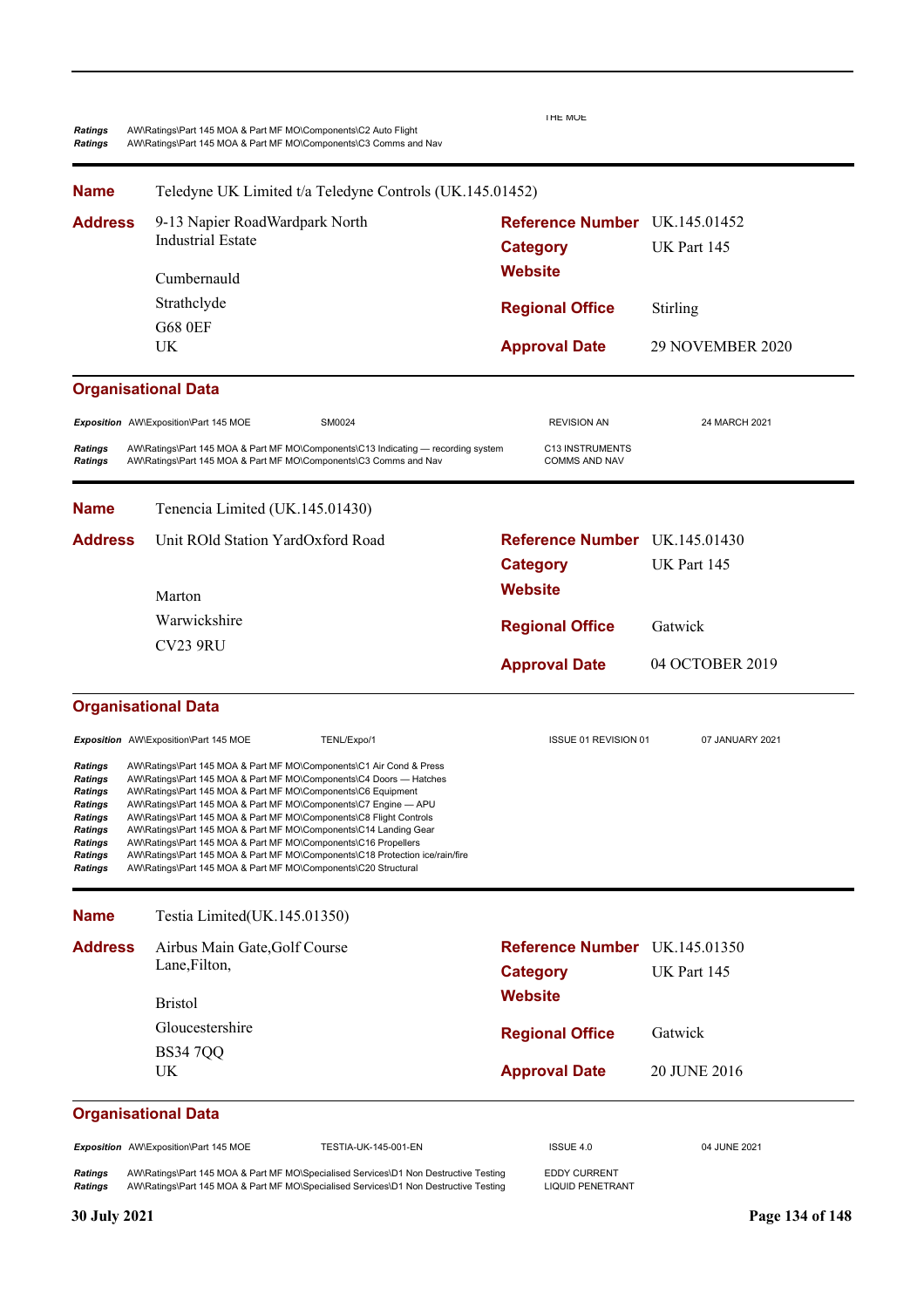*Ratings* AW\Ratings\Part 145 MOA & Part MF MO\Specialised Services\D1 Non Destructive Testing MAGNETIC PARTICLE *Ratings* AW\Ratings\Part 145 MOA & Part MF MO\Specialised Services\D1 Non Destructive Testing ULTRASONIC **Approval Date** 09 March 2012 **Organisational Data Website Category** UK Part 145 **Reference Number** UK.145.01233 **Regional Office Name Address** Gatwick Venezuela TW4 6ER Middlesex Heathrow Unit 1 Heathrow Corporation ParkGreen Lane Thales UK Limited (UK.145.01233) **Exposition** AW\Exposition\Part 145 MOE 83511368-SER-GBR-EN REVISION 13 23 MAY 2021 *Ratings* AW\Ratings\Part 145 MOA & Part MF MO\Components\C6 Equipment Ratings AW\Ratings\Part 145 MOA & Part MF MO\Aircraft\A1 AEROPLANES ABOVE 5700 KG Onboard maintenance of IFE systems as defined in the MOE **Approval Date** 1 MAY 2014 **Organisational Data Website** www.thalesgroup.com **Category** UK Part 145 Manor Royal **Contract Contract Contract Contract Contract Contract Contract Contract Contract Contract Contract Contract Contract Contract Contract Contract Contract Contract Contract Contract Contract Contract Contract Co Regional Office Name Address** Gatwick UK RH10 9HA West Sussex Crawley Thales UK Limited (UK.145.01328) **Exposition** AW\Exposition\Part 145 MOE 83511341-SER-GBR-EN Revision 008 Revision 008 31 MARCH 2021 *Ratings* AW\Ratings\Part 145 MOA & Part MF MO\Components\C2 Auto Flight *Ratings* AW\Ratings\Part 145 MOA & Part MF MO\Components\C3 Comms and Nav *Ratings* AW\Ratings\Part 145 MOA & Part MF MO\Components\C8 Flight Controls *Ratings* AW\Ratings\Part 145 MOA & Part MF MO\Components\C9 Fuel *Ratings* AW\Ratings\Part 145 MOA & Part MF MO\Components\C13 Indicating — recording system **Ratings** AW\Ratings\Part 145 MOA & Part MF MO\Components\C14 Landing Gear<br> **Ratings** AW\Ratings\Part 145 MOA & Part MF MO\Components\C18 Protection ice, *Ratings* AW\Ratings\Part 145 MOA & Part MF MO\Components\C18 Protection ice/rain/fire **Approval Date** 2 DECEMBER 1994 **Organisational Data Website Category** UK Part 145 **Reference Number** UK.145.00404 **Regional Office Name Address** Manchester UK WA14 5RZ Cheshire Altrincham Unit D2-D5 & H1Tudor RoadAltrincham Business Park The Sky Wheels Group Limited (UK.145.00404) **Exposition** AW\Exposition\Part 145 MOE SKY/EXP/1 SSUE 06 REVISION 01 08 DECEMBER 2020

*Ratings* AW\Ratings\Part 145 MOA & Part MF MO\Components\C6 Equipment *Ratings* AW\Ratings\Part 145 MOA & Part MF MO\Components\C14 Landing Gear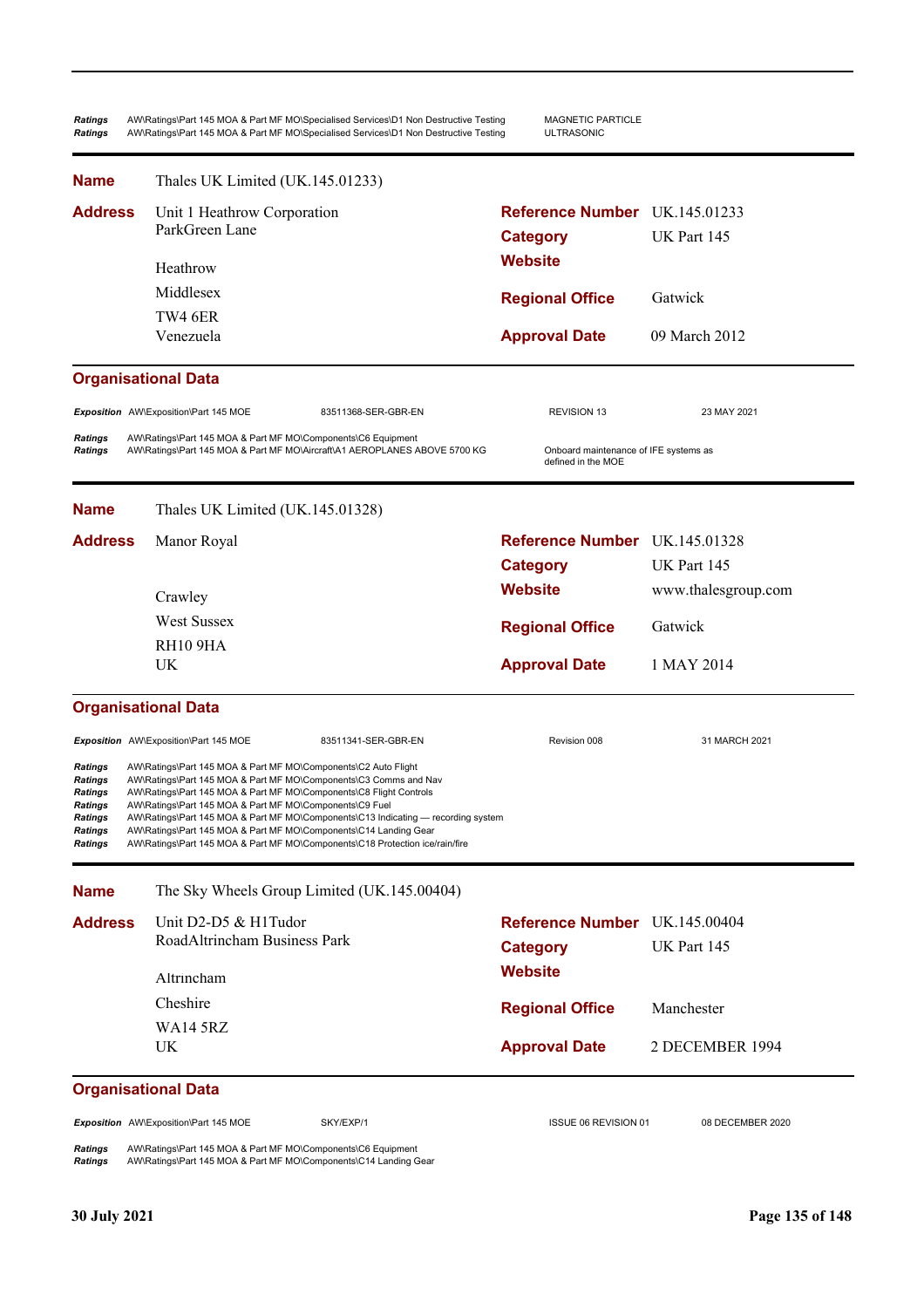| <b>Name</b>                                                                                                                                                                                                |                                                                                                                                              | Thompson Aero Seating Limited (UK.145.01290)                                                                                                                                                                                                                                                                                                                                                                                                                                                                                                                                                                                                                                                                                                                                                                                                                                |                                                                                                                                                                                                                                                                              |                                                                                                                    |
|------------------------------------------------------------------------------------------------------------------------------------------------------------------------------------------------------------|----------------------------------------------------------------------------------------------------------------------------------------------|-----------------------------------------------------------------------------------------------------------------------------------------------------------------------------------------------------------------------------------------------------------------------------------------------------------------------------------------------------------------------------------------------------------------------------------------------------------------------------------------------------------------------------------------------------------------------------------------------------------------------------------------------------------------------------------------------------------------------------------------------------------------------------------------------------------------------------------------------------------------------------|------------------------------------------------------------------------------------------------------------------------------------------------------------------------------------------------------------------------------------------------------------------------------|--------------------------------------------------------------------------------------------------------------------|
| <b>Address</b>                                                                                                                                                                                             | Factory 351 Seagoe Industrial Area                                                                                                           |                                                                                                                                                                                                                                                                                                                                                                                                                                                                                                                                                                                                                                                                                                                                                                                                                                                                             | Reference Number UK.145.01290                                                                                                                                                                                                                                                |                                                                                                                    |
|                                                                                                                                                                                                            |                                                                                                                                              |                                                                                                                                                                                                                                                                                                                                                                                                                                                                                                                                                                                                                                                                                                                                                                                                                                                                             | <b>Category</b>                                                                                                                                                                                                                                                              | UK Part 145                                                                                                        |
|                                                                                                                                                                                                            | Portadown                                                                                                                                    |                                                                                                                                                                                                                                                                                                                                                                                                                                                                                                                                                                                                                                                                                                                                                                                                                                                                             | <b>Website</b>                                                                                                                                                                                                                                                               |                                                                                                                    |
|                                                                                                                                                                                                            |                                                                                                                                              |                                                                                                                                                                                                                                                                                                                                                                                                                                                                                                                                                                                                                                                                                                                                                                                                                                                                             |                                                                                                                                                                                                                                                                              |                                                                                                                    |
|                                                                                                                                                                                                            | Co Armagh                                                                                                                                    |                                                                                                                                                                                                                                                                                                                                                                                                                                                                                                                                                                                                                                                                                                                                                                                                                                                                             | <b>Regional Office</b>                                                                                                                                                                                                                                                       | Stirling                                                                                                           |
|                                                                                                                                                                                                            | <b>BT63 5QE</b><br>UK                                                                                                                        |                                                                                                                                                                                                                                                                                                                                                                                                                                                                                                                                                                                                                                                                                                                                                                                                                                                                             | <b>Approval Date</b>                                                                                                                                                                                                                                                         | 29 March 2012                                                                                                      |
|                                                                                                                                                                                                            |                                                                                                                                              |                                                                                                                                                                                                                                                                                                                                                                                                                                                                                                                                                                                                                                                                                                                                                                                                                                                                             |                                                                                                                                                                                                                                                                              |                                                                                                                    |
|                                                                                                                                                                                                            | <b>Organisational Data</b>                                                                                                                   |                                                                                                                                                                                                                                                                                                                                                                                                                                                                                                                                                                                                                                                                                                                                                                                                                                                                             |                                                                                                                                                                                                                                                                              |                                                                                                                    |
| <b>Sites</b>                                                                                                                                                                                               | AW\Sites\2nd Site                                                                                                                            |                                                                                                                                                                                                                                                                                                                                                                                                                                                                                                                                                                                                                                                                                                                                                                                                                                                                             | BANBRIDGE, NORTHERN IRELAND                                                                                                                                                                                                                                                  | FACTORY 4 BUILDING B, SEAPATRICK<br>ROAD, BANBRIDGE, CO ARMAGH,<br>NORTHERN IRELAND, BT32 4PH                      |
|                                                                                                                                                                                                            | Exposition AW\Exposition\Part 145 MOE                                                                                                        | CP003                                                                                                                                                                                                                                                                                                                                                                                                                                                                                                                                                                                                                                                                                                                                                                                                                                                                       | <b>ISSUE 01 REV A</b>                                                                                                                                                                                                                                                        | 31 MARCH 2021                                                                                                      |
| <b>Ratings</b>                                                                                                                                                                                             | AW\Ratings\Part 145 MOA & Part MF MO\Components\C6 Equipment                                                                                 |                                                                                                                                                                                                                                                                                                                                                                                                                                                                                                                                                                                                                                                                                                                                                                                                                                                                             |                                                                                                                                                                                                                                                                              |                                                                                                                    |
|                                                                                                                                                                                                            |                                                                                                                                              |                                                                                                                                                                                                                                                                                                                                                                                                                                                                                                                                                                                                                                                                                                                                                                                                                                                                             |                                                                                                                                                                                                                                                                              |                                                                                                                    |
| <b>Name</b>                                                                                                                                                                                                |                                                                                                                                              | Thurston Aviation Engineering Limited (UK.145.01361)                                                                                                                                                                                                                                                                                                                                                                                                                                                                                                                                                                                                                                                                                                                                                                                                                        |                                                                                                                                                                                                                                                                              |                                                                                                                    |
| <b>Address</b>                                                                                                                                                                                             | Hangar 427, Aviation Business Park<br>West, Bournemouth International<br>Airport<br>Bournemouth                                              |                                                                                                                                                                                                                                                                                                                                                                                                                                                                                                                                                                                                                                                                                                                                                                                                                                                                             | Reference Number UK.145.01361                                                                                                                                                                                                                                                |                                                                                                                    |
|                                                                                                                                                                                                            |                                                                                                                                              |                                                                                                                                                                                                                                                                                                                                                                                                                                                                                                                                                                                                                                                                                                                                                                                                                                                                             | <b>Category</b>                                                                                                                                                                                                                                                              | UK Part 145                                                                                                        |
|                                                                                                                                                                                                            |                                                                                                                                              |                                                                                                                                                                                                                                                                                                                                                                                                                                                                                                                                                                                                                                                                                                                                                                                                                                                                             | <b>Website</b>                                                                                                                                                                                                                                                               |                                                                                                                    |
|                                                                                                                                                                                                            | Dorset                                                                                                                                       |                                                                                                                                                                                                                                                                                                                                                                                                                                                                                                                                                                                                                                                                                                                                                                                                                                                                             |                                                                                                                                                                                                                                                                              |                                                                                                                    |
|                                                                                                                                                                                                            | <b>BH23 6EA</b>                                                                                                                              |                                                                                                                                                                                                                                                                                                                                                                                                                                                                                                                                                                                                                                                                                                                                                                                                                                                                             | <b>Regional Office</b>                                                                                                                                                                                                                                                       | Gatwick                                                                                                            |
|                                                                                                                                                                                                            | UK                                                                                                                                           |                                                                                                                                                                                                                                                                                                                                                                                                                                                                                                                                                                                                                                                                                                                                                                                                                                                                             | <b>Approval Date</b>                                                                                                                                                                                                                                                         | 22 NOVEMBER 2016                                                                                                   |
|                                                                                                                                                                                                            |                                                                                                                                              |                                                                                                                                                                                                                                                                                                                                                                                                                                                                                                                                                                                                                                                                                                                                                                                                                                                                             |                                                                                                                                                                                                                                                                              |                                                                                                                    |
|                                                                                                                                                                                                            | <b>Organisational Data</b>                                                                                                                   |                                                                                                                                                                                                                                                                                                                                                                                                                                                                                                                                                                                                                                                                                                                                                                                                                                                                             |                                                                                                                                                                                                                                                                              |                                                                                                                    |
| <b>Sites</b>                                                                                                                                                                                               | AW\Sites\Base\Base/PPOB                                                                                                                      |                                                                                                                                                                                                                                                                                                                                                                                                                                                                                                                                                                                                                                                                                                                                                                                                                                                                             |                                                                                                                                                                                                                                                                              | BOURNEMOUTH INTERNATIONAL AIRPORT HANGAR 427, AVIATION BUSINESS PARK<br>WEST, BOURNEMOUTH, DORSET, BH23<br>6EA, UK |
|                                                                                                                                                                                                            | Exposition AW\Exposition\Part 145 MOE                                                                                                        | MOE CAA.UK.145.01361                                                                                                                                                                                                                                                                                                                                                                                                                                                                                                                                                                                                                                                                                                                                                                                                                                                        | ISSUE 07 REVISION 00                                                                                                                                                                                                                                                         | 14 JUNE 2021                                                                                                       |
| <b>Ratings</b><br><b>Ratings</b><br><b>Ratings</b><br>Ratings                                                                                                                                              |                                                                                                                                              | AW\Ratings\Part 145 MOA & Part MF MO\Aircraft\A1 AEROPLANES ABOVE 5700 KG<br>AW\Ratings\Part 145 MOA & Part MF MO\Aircraft\A1 AEROPLANES ABOVE 5700 KG<br>AW\Ratings\Part 145 MOA & Part MF MO\Aircraft\A1 AEROPLANES ABOVE 5700 KG<br>AW\Ratings\Part 145 MOA & Part MF MO\Aircraft\A1 AEROPLANES ABOVE 5700 KG                                                                                                                                                                                                                                                                                                                                                                                                                                                                                                                                                            | <b>FALCON 7X</b><br>GULFSTREAM GV11<br>BAE 125 SERIES 700/800<br>BAE 125 SERIES<br>750/800XP/850XP/900XP                                                                                                                                                                     |                                                                                                                    |
| <b>Ratings</b><br><b>Ratings</b><br><b>Ratings</b><br><b>Ratings</b><br><b>Ratings</b><br><b>Ratings</b><br>Ratings<br>Ratings<br>Ratings<br><b>Ratings</b><br>Ratings<br><b>Ratings</b><br><b>Ratings</b> | AW\Ratings\Part 145 MOA & Part MF MO\Aircraft\A3 HELICOPTERS<br>AW\Ratings\Part 145 MOA & Part MF MO\Components\C5 Electrical Power & Lights | AW\Ratings\Part 145 MOA & Part MF MO\Aircraft\A1 AEROPLANES ABOVE 5700 KG<br>AW\Ratings\Part 145 MOA & Part MF MO\Aircraft\A1 AEROPLANES ABOVE 5700 KG<br>AW\Ratings\Part 145 MOA & Part MF MO\Aircraft\A1 AEROPLANES ABOVE 5700 KG<br>AW\Ratings\Part 145 MOA & Part MF MO\Aircraft\A1 AEROPLANES ABOVE 5700 KG<br>AW\Ratings\Part 145 MOA & Part MF MO\Aircraft\A1 AEROPLANES ABOVE 5700 KG<br>AW\Ratings\Part 145 MOA & Part MF MO\Aircraft\A1 AEROPLANES ABOVE 5700 KG<br>AW\Ratings\Part 145 MOA & Part MF MO\Aircraft\A1 AEROPLANES ABOVE 5700 KG<br>AW\Ratings\Part 145 MOA & Part MF MO\Aircraft\A1 AEROPLANES ABOVE 5700 KG<br>AW\Ratings\Part 145 MOA & Part MF MO\Aircraft\A1 AEROPLANES ABOVE 5700 KG<br>AW\Ratings\Part 145 MOA & Part MF MO\Aircraft\A1 AEROPLANES ABOVE 5700 KG<br>AW\Ratings\Part 145 MOA & Part MF MO\Aircraft\A1 AEROPLANES ABOVE 5700 KG | BOMBARDIER BD-100-1A10<br>BOMBARDIER CL-600-2B16<br>FALCON 900<br>FALCON 900C<br>FALCON 900EX<br>FALCON 900EX EASY<br>FALCON 2000EX EASY<br>GULFSTREAM (IAI) G280<br>GULFSTREAM GIV-X SERIES<br>GULFSTREAM GV-SP SERIES<br><b>GULFSTREAM GVI</b><br>AGUSTA AB139/AW139<br>C5 |                                                                                                                    |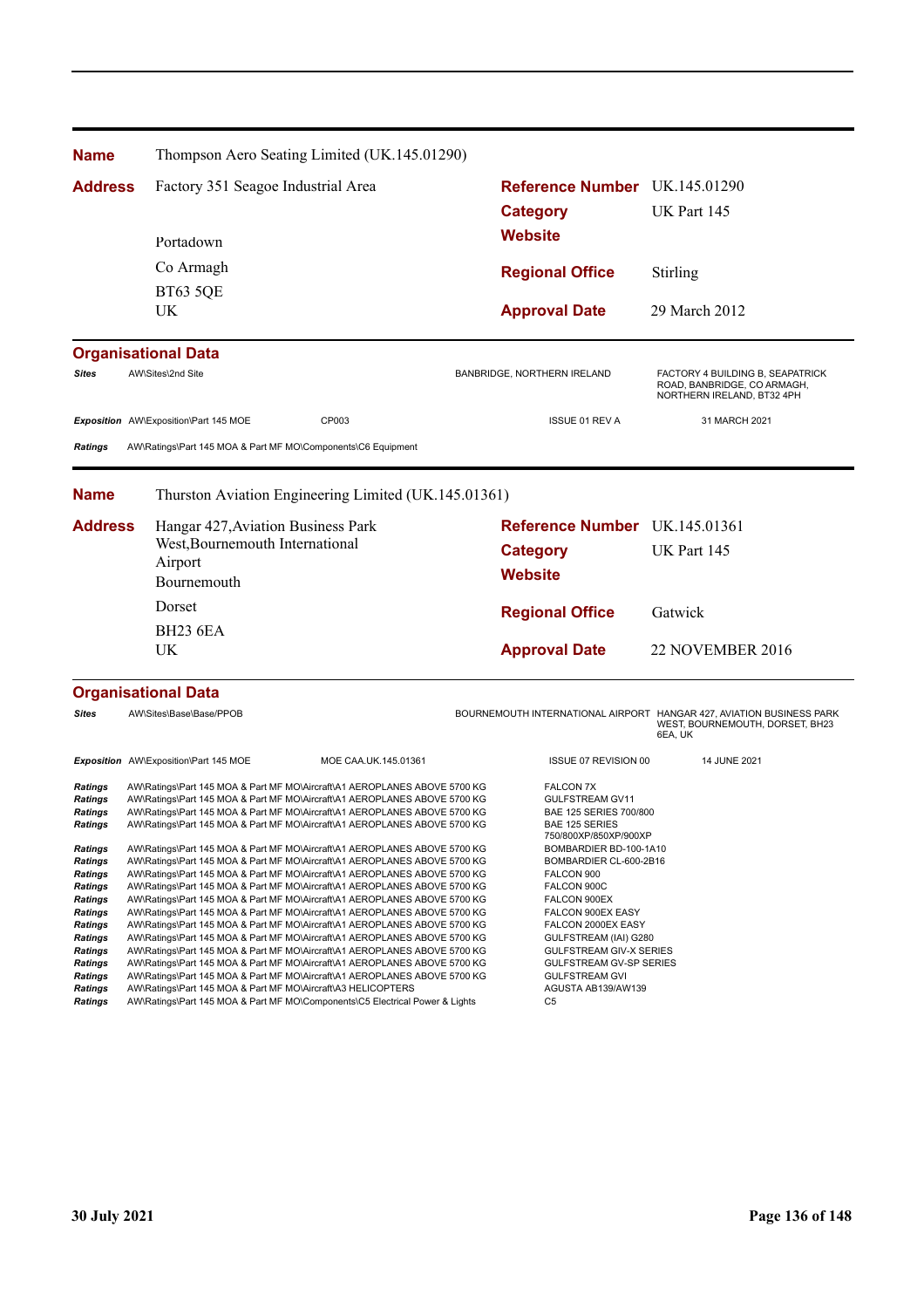| <b>Name</b>                                                                         |  |                                                                                                                              | Tiger Aviation (Engineering) Limited (UK.145.01394)                                                                                                                                                                                                                                                                 |  |                                                                                                                                                    |                                                                 |
|-------------------------------------------------------------------------------------|--|------------------------------------------------------------------------------------------------------------------------------|---------------------------------------------------------------------------------------------------------------------------------------------------------------------------------------------------------------------------------------------------------------------------------------------------------------------|--|----------------------------------------------------------------------------------------------------------------------------------------------------|-----------------------------------------------------------------|
| <b>Address</b>                                                                      |  | Shobdon AerodromeShobdon                                                                                                     |                                                                                                                                                                                                                                                                                                                     |  | Reference Number UK.145.01394                                                                                                                      |                                                                 |
|                                                                                     |  |                                                                                                                              |                                                                                                                                                                                                                                                                                                                     |  | <b>Category</b>                                                                                                                                    | UK Part 145                                                     |
|                                                                                     |  | Leominster                                                                                                                   |                                                                                                                                                                                                                                                                                                                     |  | <b>Website</b>                                                                                                                                     |                                                                 |
|                                                                                     |  | Herefordshire                                                                                                                |                                                                                                                                                                                                                                                                                                                     |  | <b>Regional Office</b>                                                                                                                             | Manchester                                                      |
|                                                                                     |  | HR6 9NR                                                                                                                      |                                                                                                                                                                                                                                                                                                                     |  |                                                                                                                                                    |                                                                 |
|                                                                                     |  | UK.                                                                                                                          |                                                                                                                                                                                                                                                                                                                     |  | <b>Approval Date</b>                                                                                                                               |                                                                 |
|                                                                                     |  | <b>Organisational Data</b>                                                                                                   |                                                                                                                                                                                                                                                                                                                     |  |                                                                                                                                                    |                                                                 |
|                                                                                     |  | Exposition AW\Exposition\Part 145 MOE                                                                                        | TAEL/MOE/01                                                                                                                                                                                                                                                                                                         |  | ISSUE 02 REV 00                                                                                                                                    | 23 NOVEMBER 2019                                                |
| <b>Ratings</b><br><b>Ratings</b>                                                    |  | AW\Ratings\Part 145 MOA & Part MF MO\Aircraft\A3 HELICOPTERS<br>AW\Ratings\Part 145 MOA & Part MF MO\Aircraft\A3 HELICOPTERS |                                                                                                                                                                                                                                                                                                                     |  | ROBINSON R22 / R44 SERIES<br>BELL / AGUSTA BELL 206 SERIES                                                                                         |                                                                 |
| <b>Name</b>                                                                         |  | Titan Airways Limited (UK.145.00675)                                                                                         |                                                                                                                                                                                                                                                                                                                     |  |                                                                                                                                                    |                                                                 |
| <b>Address</b>                                                                      |  | Hangar 79th AvenueLondon Stansted                                                                                            |                                                                                                                                                                                                                                                                                                                     |  | Reference Number UK.145.00675                                                                                                                      |                                                                 |
|                                                                                     |  | Airport                                                                                                                      |                                                                                                                                                                                                                                                                                                                     |  | <b>Category</b>                                                                                                                                    | UK Part 145                                                     |
|                                                                                     |  |                                                                                                                              |                                                                                                                                                                                                                                                                                                                     |  | <b>Website</b>                                                                                                                                     |                                                                 |
|                                                                                     |  | Essex                                                                                                                        |                                                                                                                                                                                                                                                                                                                     |  | <b>Regional Office</b>                                                                                                                             | Gatwick                                                         |
|                                                                                     |  | <b>CM24 1SG</b><br>UK                                                                                                        |                                                                                                                                                                                                                                                                                                                     |  |                                                                                                                                                    |                                                                 |
|                                                                                     |  |                                                                                                                              |                                                                                                                                                                                                                                                                                                                     |  | <b>Approval Date</b>                                                                                                                               | 14 May 1999                                                     |
|                                                                                     |  | <b>Organisational Data</b>                                                                                                   |                                                                                                                                                                                                                                                                                                                     |  |                                                                                                                                                    |                                                                 |
| <b>Sites</b>                                                                        |  | AW\Sites\Base\Base/PPOB                                                                                                      |                                                                                                                                                                                                                                                                                                                     |  | London Stansted Airport                                                                                                                            | HANGAR 7, 9TH AVENUE, LONDON<br>STANSTED AIRPORT, ESSEXCM24 1SG |
|                                                                                     |  | Exposition AW\Exposition\Part 145 MOE                                                                                        | <b>TA/MOE</b>                                                                                                                                                                                                                                                                                                       |  | REVISION 0.5.0                                                                                                                                     | 13 APRIL 2021                                                   |
| <b>Ratings</b><br><b>Ratings</b><br><b>Ratings</b><br>Ratings<br>Ratings<br>Ratings |  | AW\Ratings\Part 145 MOA & Part MF MO\Components\C6 Equipment<br>AW\Ratings\Part 145 MOA & Part MF MO\Components\C15 Oxygen   | AW\Ratings\Part 145 MOA & Part MF MO\Aircraft\A1 AEROPLANES ABOVE 5700 KG<br>AW\Ratings\Part 145 MOA & Part MF MO\Aircraft\A1 AEROPLANES ABOVE 5700 KG<br>AW\Ratings\Part 145 MOA & Part MF MO\Aircraft\A1 AEROPLANES ABOVE 5700 KG<br>AW\Ratings\Part 145 MOA & Part MF MO\Components\C18 Protection ice/rain/fire |  | AIRBUS A318/A319/A320/A321<br>BOEING 737-300/400/500 SERIES<br>BOEING 757-200 SERIES<br>C18 Protection ice/rain/fire<br>C6 Equipment<br>C15 Oxygen |                                                                 |
| <b>Name</b>                                                                         |  | Trig Avionics Limited (UK.145.01123)                                                                                         |                                                                                                                                                                                                                                                                                                                     |  |                                                                                                                                                    |                                                                 |
| <b>Address</b>                                                                      |  | Building 1, Heriot-Watt Research                                                                                             |                                                                                                                                                                                                                                                                                                                     |  | Reference Number UK.145.01123                                                                                                                      |                                                                 |
|                                                                                     |  | ParkRiccarton                                                                                                                |                                                                                                                                                                                                                                                                                                                     |  | <b>Category</b>                                                                                                                                    | UK Part 145                                                     |
|                                                                                     |  | Edinburgh                                                                                                                    |                                                                                                                                                                                                                                                                                                                     |  | <b>Website</b>                                                                                                                                     |                                                                 |
|                                                                                     |  | Midlothian                                                                                                                   |                                                                                                                                                                                                                                                                                                                     |  | <b>Regional Office</b>                                                                                                                             | Stirling                                                        |
|                                                                                     |  | <b>EH14 4AP</b>                                                                                                              |                                                                                                                                                                                                                                                                                                                     |  |                                                                                                                                                    |                                                                 |
|                                                                                     |  | <b>UK</b>                                                                                                                    |                                                                                                                                                                                                                                                                                                                     |  | <b>Approval Date</b>                                                                                                                               | 30 August 2007                                                  |
|                                                                                     |  | <b>Organisational Data</b>                                                                                                   |                                                                                                                                                                                                                                                                                                                     |  |                                                                                                                                                    |                                                                 |
|                                                                                     |  | Exposition AW\Exposition\Part 145 MOE                                                                                        | QUAL.STD.015                                                                                                                                                                                                                                                                                                        |  | <b>ISSUE 18.0</b>                                                                                                                                  | 29 APRIL 2020                                                   |
| <b>Ratings</b>                                                                      |  |                                                                                                                              | AW\Ratings\Part 145 MOA & Part MF MO\Components\C3 Comms and Nav                                                                                                                                                                                                                                                    |  | Components other than compelte engines<br>or APUs                                                                                                  |                                                                 |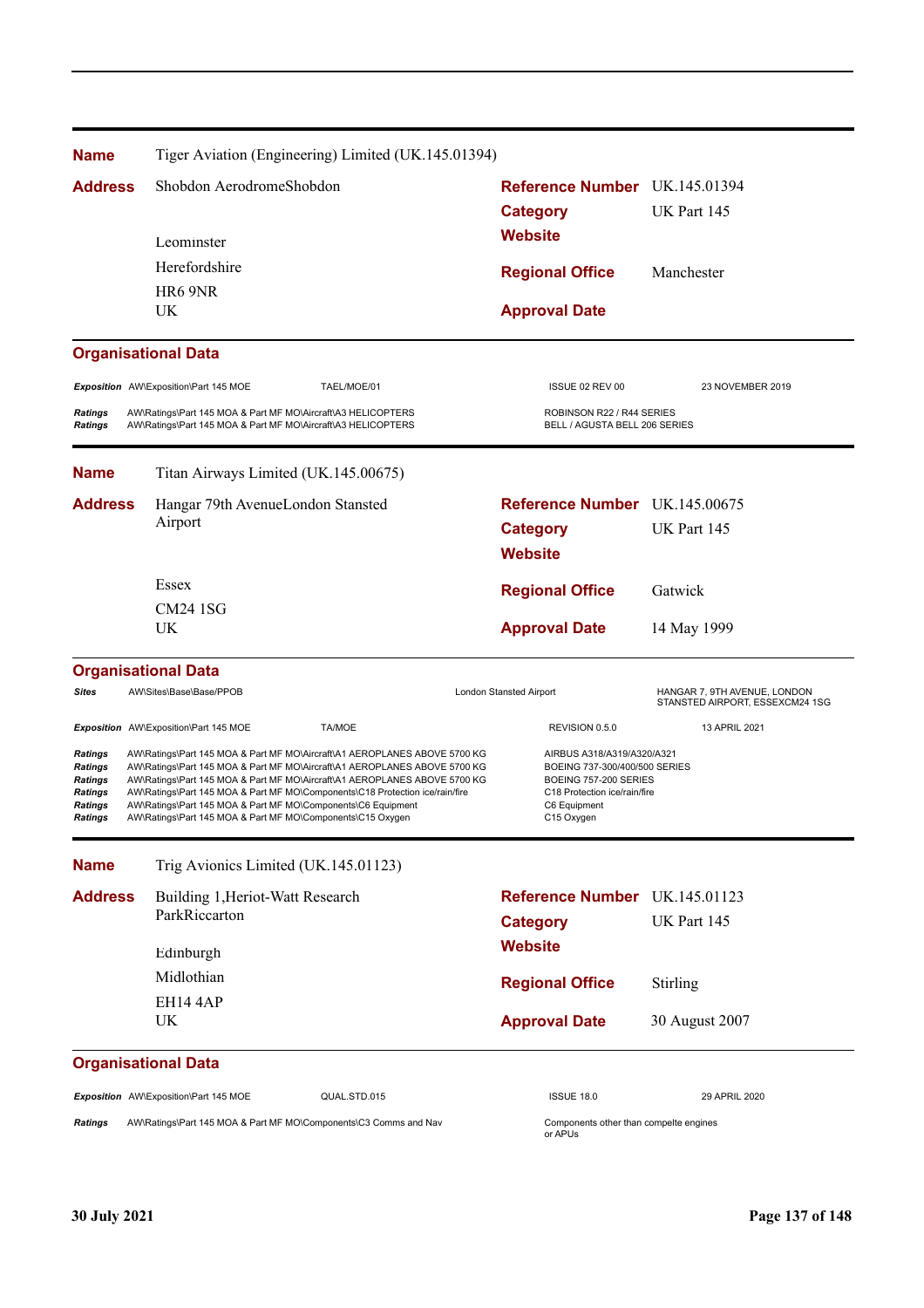| <b>Name</b><br>(UK.145.01375)                   |  |                                                                                                                                                                                                                                                                               |                       | Triumph Aerospace Operations UK Limited t/a Triumph Integrated Systems - Fluid Power & Actuation |                                                                                               |                                                                          |  |
|-------------------------------------------------|--|-------------------------------------------------------------------------------------------------------------------------------------------------------------------------------------------------------------------------------------------------------------------------------|-----------------------|--------------------------------------------------------------------------------------------------|-----------------------------------------------------------------------------------------------|--------------------------------------------------------------------------|--|
| <b>Address</b>                                  |  | Meteor Business ParkCheltenham                                                                                                                                                                                                                                                |                       | Reference Number UK.145.01375                                                                    |                                                                                               |                                                                          |  |
|                                                 |  | Road East                                                                                                                                                                                                                                                                     |                       | <b>Category</b>                                                                                  |                                                                                               | UK Part 145                                                              |  |
|                                                 |  | Gloucester                                                                                                                                                                                                                                                                    |                       | <b>Website</b>                                                                                   |                                                                                               |                                                                          |  |
|                                                 |  | Gloucestershire                                                                                                                                                                                                                                                               |                       |                                                                                                  | <b>Regional Office</b>                                                                        | Gatwick                                                                  |  |
|                                                 |  | GL2 9QL                                                                                                                                                                                                                                                                       |                       |                                                                                                  |                                                                                               |                                                                          |  |
|                                                 |  | UK                                                                                                                                                                                                                                                                            |                       |                                                                                                  | <b>Approval Date</b>                                                                          | 10 May 2017                                                              |  |
|                                                 |  | <b>Organisational Data</b>                                                                                                                                                                                                                                                    |                       |                                                                                                  |                                                                                               |                                                                          |  |
|                                                 |  | Exposition AW\Exposition\Part 145 MOE<br><b>MOE-001</b>                                                                                                                                                                                                                       |                       |                                                                                                  | ISSUE 06                                                                                      | 16 APRIL 2021                                                            |  |
| Ratings<br>Ratings<br>Ratings<br><b>Ratings</b> |  | AW\Ratings\Part 145 MOA & Part MF MO\Components\C6 Equipment<br>AW\Ratings\Part 145 MOA & Part MF MO\Components\C8 Flight Controls<br>AW\Ratings\Part 145 MOA & Part MF MO\Components\C12 Hydraulic Power<br>AW\Ratings\Part 145 MOA & Part MF MO\Components\C14 Landing Gear |                       |                                                                                                  |                                                                                               |                                                                          |  |
| <b>Name</b>                                     |  | Troughton Engineering Aircraft Maintenance Limited (UK.145.01269) (GA)                                                                                                                                                                                                        |                       |                                                                                                  |                                                                                               |                                                                          |  |
| <b>Address</b>                                  |  | Troughton Engineering AircraftGate 4                                                                                                                                                                                                                                          |                       |                                                                                                  | Reference Number UK.145.01269                                                                 |                                                                          |  |
|                                                 |  | Airfield Road                                                                                                                                                                                                                                                                 |                       | <b>Category</b>                                                                                  |                                                                                               | UK Part 145                                                              |  |
|                                                 |  | City of Derry Airport                                                                                                                                                                                                                                                         |                       | <b>Website</b>                                                                                   |                                                                                               |                                                                          |  |
|                                                 |  | Londonderry                                                                                                                                                                                                                                                                   |                       | <b>Regional Office</b>                                                                           |                                                                                               | GA                                                                       |  |
|                                                 |  | <b>BT47 3PY</b>                                                                                                                                                                                                                                                               |                       |                                                                                                  |                                                                                               |                                                                          |  |
|                                                 |  | UK                                                                                                                                                                                                                                                                            |                       |                                                                                                  | <b>Approval Date</b>                                                                          | 14 JUNE 2011                                                             |  |
|                                                 |  | <b>Organisational Data</b>                                                                                                                                                                                                                                                    |                       |                                                                                                  |                                                                                               |                                                                          |  |
| <b>Sites</b>                                    |  | AW\Sites\Base                                                                                                                                                                                                                                                                 | CITY OF DERRY AIRPORT |                                                                                                  |                                                                                               | APRON HANGER, GATE 4, AIRFIELD ROAD,<br>COUNTY LONDONDERRY, BT47 3PY, UK |  |
|                                                 |  | Exposition AW\Exposition\Part 145 MOE<br>T.E.A.M. MOE                                                                                                                                                                                                                         |                       |                                                                                                  | ISSUE 01 REVISION 04                                                                          | 19 JANUARY 2021                                                          |  |
| Ratings                                         |  | AW\Ratings\Part 145 MOA & Part MF MO\Aircraft\A2 AEROPLANES 5700 KG AND BELOW                                                                                                                                                                                                 |                       |                                                                                                  | PISTON ENGINE AEROPLANES - METAL<br>STRUCTURE NOT EXCEEDING 5700KG                            |                                                                          |  |
| <b>Ratings</b>                                  |  | AW\Ratings\Part 145 MOA & Part MF MO\Aircraft\A2 AEROPLANES 5700 KG AND BELOW                                                                                                                                                                                                 |                       |                                                                                                  | PISTON ENGINE AEROPLANES - MIXED<br>CONSTRUCTION NOT EXCEEDING                                |                                                                          |  |
| <b>Ratings</b>                                  |  | AW\Ratings\Part 145 MOA & Part MF MO\Aircraft\A2 AEROPLANES 5700 KG AND BELOW                                                                                                                                                                                                 |                       |                                                                                                  | 5700KG<br>PISTON ENGINE AEROPLANES -<br>WOODEN STRUCTURE NOT                                  |                                                                          |  |
| <b>Ratings</b>                                  |  | AW\Ratings\Part 145 MOA & Part MF MO\Aircraft\A2 AEROPLANES 5700 KG AND BELOW                                                                                                                                                                                                 |                       |                                                                                                  | EXCEEDING 5700KG<br>PISTON ENGINE AEROPLANES -<br>COMPOSITE STRUCTURE NOT<br>EXCEEDING 5700KG |                                                                          |  |
| <b>Name</b>                                     |  | TRT Limited (UK.145.00737)                                                                                                                                                                                                                                                    |                       |                                                                                                  |                                                                                               |                                                                          |  |
| <b>Address</b>                                  |  | Bramble WayClover Nook Industrial                                                                                                                                                                                                                                             |                       |                                                                                                  | Reference Number UK.145.00737                                                                 |                                                                          |  |
|                                                 |  | Estate                                                                                                                                                                                                                                                                        |                       | <b>Category</b>                                                                                  |                                                                                               | UK Part 145                                                              |  |
|                                                 |  | Somercotes                                                                                                                                                                                                                                                                    |                       | <b>Website</b>                                                                                   |                                                                                               |                                                                          |  |
|                                                 |  | Derbyshire                                                                                                                                                                                                                                                                    |                       |                                                                                                  | <b>Regional Office</b>                                                                        | Manchester                                                               |  |
|                                                 |  | DE55 4RH                                                                                                                                                                                                                                                                      |                       |                                                                                                  |                                                                                               |                                                                          |  |
|                                                 |  | UK.                                                                                                                                                                                                                                                                           |                       |                                                                                                  | <b>Approval Date</b>                                                                          | 2 OCTOBER 2000                                                           |  |
|                                                 |  | <b>Organisational Data</b>                                                                                                                                                                                                                                                    |                       |                                                                                                  |                                                                                               |                                                                          |  |
|                                                 |  | <b>Exposition</b> AW\Exposition\Part 145 MOE<br>TRT EASA 1                                                                                                                                                                                                                    |                       |                                                                                                  | ISSUE 32                                                                                      | 02 JULY 2021                                                             |  |
| <b>30 July 2021</b>                             |  |                                                                                                                                                                                                                                                                               |                       |                                                                                                  |                                                                                               | Page 138 of 148                                                          |  |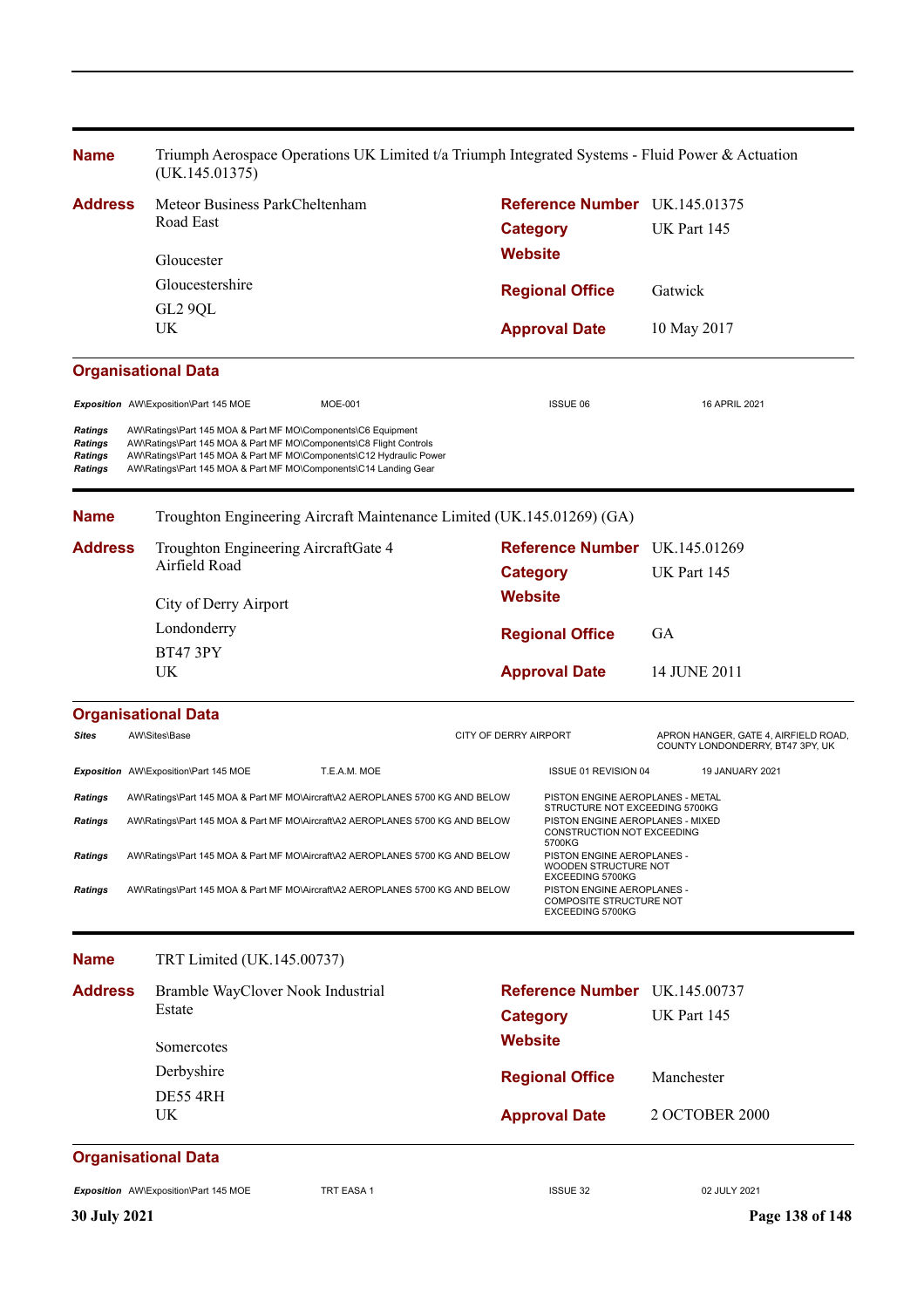### *Ratings* AW\Ratings\Part 145 MOA & Part MF MO\Components\C7 Engine — APU

| <b>Name</b>                                                                                                                                                            |  | Turbine Motor Works Ltd (UK.145.01033)                                                                                                                                                                                                             |                                                                                                                                                                                                                                                                                                                                                                                                                                                                                                                                                         |                      |                                                         |                                                                                      |                                                            |
|------------------------------------------------------------------------------------------------------------------------------------------------------------------------|--|----------------------------------------------------------------------------------------------------------------------------------------------------------------------------------------------------------------------------------------------------|---------------------------------------------------------------------------------------------------------------------------------------------------------------------------------------------------------------------------------------------------------------------------------------------------------------------------------------------------------------------------------------------------------------------------------------------------------------------------------------------------------------------------------------------------------|----------------------|---------------------------------------------------------|--------------------------------------------------------------------------------------|------------------------------------------------------------|
| <b>Address</b>                                                                                                                                                         |  | Hangar 2, Upwood AirparkRamsey<br>RoadBury                                                                                                                                                                                                         |                                                                                                                                                                                                                                                                                                                                                                                                                                                                                                                                                         |                      | <b>Reference Number</b> UK.145.01033<br><b>Category</b> |                                                                                      | UK Part 145                                                |
|                                                                                                                                                                        |  | Huntingdon                                                                                                                                                                                                                                         |                                                                                                                                                                                                                                                                                                                                                                                                                                                                                                                                                         |                      | <b>Website</b>                                          |                                                                                      |                                                            |
|                                                                                                                                                                        |  | Cambridgeshire                                                                                                                                                                                                                                     |                                                                                                                                                                                                                                                                                                                                                                                                                                                                                                                                                         |                      | <b>Regional Office</b>                                  |                                                                                      | Gatwick                                                    |
|                                                                                                                                                                        |  | <b>PE26 2RA</b>                                                                                                                                                                                                                                    |                                                                                                                                                                                                                                                                                                                                                                                                                                                                                                                                                         |                      |                                                         |                                                                                      |                                                            |
|                                                                                                                                                                        |  | <b>UK</b>                                                                                                                                                                                                                                          |                                                                                                                                                                                                                                                                                                                                                                                                                                                                                                                                                         |                      | <b>Approval Date</b>                                    |                                                                                      | 27 SEPTEMBER 2004                                          |
|                                                                                                                                                                        |  | <b>Organisational Data</b>                                                                                                                                                                                                                         |                                                                                                                                                                                                                                                                                                                                                                                                                                                                                                                                                         |                      |                                                         |                                                                                      |                                                            |
| <b>Sites</b>                                                                                                                                                           |  | AW\Sites\2nd Site                                                                                                                                                                                                                                  |                                                                                                                                                                                                                                                                                                                                                                                                                                                                                                                                                         | NETHERLANDS          |                                                         |                                                                                      | BLANKENWEG 18A, 4612RC, BERGEN OP<br>ZOOM, THE NETHERLANDS |
|                                                                                                                                                                        |  | Exposition AW\Exposition\Part 145 MOE                                                                                                                                                                                                              | QPN-001                                                                                                                                                                                                                                                                                                                                                                                                                                                                                                                                                 |                      |                                                         | ISSUE 08 REVISION 01                                                                 | 23 FEBRUARY 2021                                           |
| Ratings<br><b>Ratings</b><br>Ratings<br>Ratings<br>Ratings<br><b>Ratings</b><br><b>Ratings</b><br><b>Ratings</b><br><b>Ratings</b><br><b>Ratings</b><br><b>Ratings</b> |  | AW\Ratings\Part 145 MOA & Part MF MO\Engine\B1 TURBINE<br>AW\Ratings\Part 145 MOA & Part MF MO\Engine\B1 TURBINE<br>AW\Ratings\Part 145 MOA & Part MF MO\Components\C6 Equipment<br>AW\Ratings\Part 145 MOA & Part MF MO\Components\C20 Structural | AW\Ratings\Part 145 MOA & Part MF MO\Components\C4 Doors - Hatches<br>AW\Ratings\Part 145 MOA & Part MF MO\Components\C7 Engine - APU<br>AW\Ratings\Part 145 MOA & Part MF MO\Components\C8 Flight Controls<br>AW\Ratings\Part 145 MOA & Part MF MO\Components\C14 Landing Gear<br>AW\Ratings\Part 145 MOA & Part MF MO\Specialised Services\D1 Non Destructive Testing<br>AW\Ratings\Part 145 MOA & Part MF MO\Specialised Services\D1 Non Destructive Testing<br>AW\Ratings\Part 145 MOA & Part MF MO\Specialised Services\D1 Non Destructive Testing |                      |                                                         | CF6-80 SERIES<br><b>EDDY CURRENT</b><br><b>LIQUID PENETRANT</b><br><b>ULTRASONIC</b> | GENERAL ELECTRIC CF6-45/50 SERIES                          |
| <b>Name</b>                                                                                                                                                            |  | Turner Aviation Limited (UK.145.00126)                                                                                                                                                                                                             |                                                                                                                                                                                                                                                                                                                                                                                                                                                                                                                                                         |                      |                                                         |                                                                                      |                                                            |
| <b>Address</b>                                                                                                                                                         |  | Spiersbridge TerraceThornliebank<br><b>Industrial Estate</b>                                                                                                                                                                                       |                                                                                                                                                                                                                                                                                                                                                                                                                                                                                                                                                         |                      | <b>Category</b>                                         |                                                                                      | <b>Reference Number</b> UK.145.00126<br>UK Part 145        |
|                                                                                                                                                                        |  | Glasgow                                                                                                                                                                                                                                            |                                                                                                                                                                                                                                                                                                                                                                                                                                                                                                                                                         |                      | <b>Website</b>                                          |                                                                                      |                                                            |
|                                                                                                                                                                        |  |                                                                                                                                                                                                                                                    |                                                                                                                                                                                                                                                                                                                                                                                                                                                                                                                                                         |                      | <b>Regional Office</b>                                  |                                                                                      | Stirling                                                   |
|                                                                                                                                                                        |  | G46 8JQ                                                                                                                                                                                                                                            |                                                                                                                                                                                                                                                                                                                                                                                                                                                                                                                                                         |                      |                                                         |                                                                                      |                                                            |
|                                                                                                                                                                        |  | UK                                                                                                                                                                                                                                                 |                                                                                                                                                                                                                                                                                                                                                                                                                                                                                                                                                         |                      | <b>Approval Date</b>                                    |                                                                                      | 23 December 1993                                           |
|                                                                                                                                                                        |  | <b>Organisational Data</b>                                                                                                                                                                                                                         |                                                                                                                                                                                                                                                                                                                                                                                                                                                                                                                                                         |                      |                                                         |                                                                                      |                                                            |
|                                                                                                                                                                        |  | Exposition AW\Exposition\Part 145 MOE                                                                                                                                                                                                              | TAV Volume 1                                                                                                                                                                                                                                                                                                                                                                                                                                                                                                                                            |                      |                                                         | <b>REVISION 38</b>                                                                   | 24 MARCH 2021                                              |
| Ratings<br><b>Ratings</b><br>Ratings<br>Ratings<br>Ratings                                                                                                             |  | AW\Ratings\Part 145 MOA & Part MF MO\Components\C6 Equipment                                                                                                                                                                                       | AW\Ratings\Part 145 MOA & Part MF MO\Components\C3 Comms and Nav<br>AW\Ratings\Part 145 MOA & Part MF MO\Components\C5 Electrical Power & Lights<br>AW\Ratings\Part 145 MOA & Part MF MO\Components\C7 Engine - APU<br>AW\Ratings\Part 145 MOA & Part MF MO\Components\C13 Indicating — recording system                                                                                                                                                                                                                                                |                      |                                                         |                                                                                      |                                                            |
| <b>Name</b>                                                                                                                                                            |  |                                                                                                                                                                                                                                                    | Typhoon International Limited (UK.145.01421)                                                                                                                                                                                                                                                                                                                                                                                                                                                                                                            |                      |                                                         |                                                                                      |                                                            |
| <b>Address</b>                                                                                                                                                         |  | Limerick Road                                                                                                                                                                                                                                      |                                                                                                                                                                                                                                                                                                                                                                                                                                                                                                                                                         |                      | <b>Category</b>                                         |                                                                                      | Reference Number UK 145,01421<br>UK Part 145               |
|                                                                                                                                                                        |  | Redcar                                                                                                                                                                                                                                             |                                                                                                                                                                                                                                                                                                                                                                                                                                                                                                                                                         |                      | <b>Website</b>                                          |                                                                                      |                                                            |
|                                                                                                                                                                        |  | Cleveland                                                                                                                                                                                                                                          |                                                                                                                                                                                                                                                                                                                                                                                                                                                                                                                                                         |                      | <b>Regional Office</b>                                  |                                                                                      |                                                            |
|                                                                                                                                                                        |  | <b>TS10 5JU</b>                                                                                                                                                                                                                                    |                                                                                                                                                                                                                                                                                                                                                                                                                                                                                                                                                         | <b>Approval Date</b> |                                                         |                                                                                      |                                                            |
|                                                                                                                                                                        |  | <b>Organisational Data</b>                                                                                                                                                                                                                         |                                                                                                                                                                                                                                                                                                                                                                                                                                                                                                                                                         |                      |                                                         |                                                                                      |                                                            |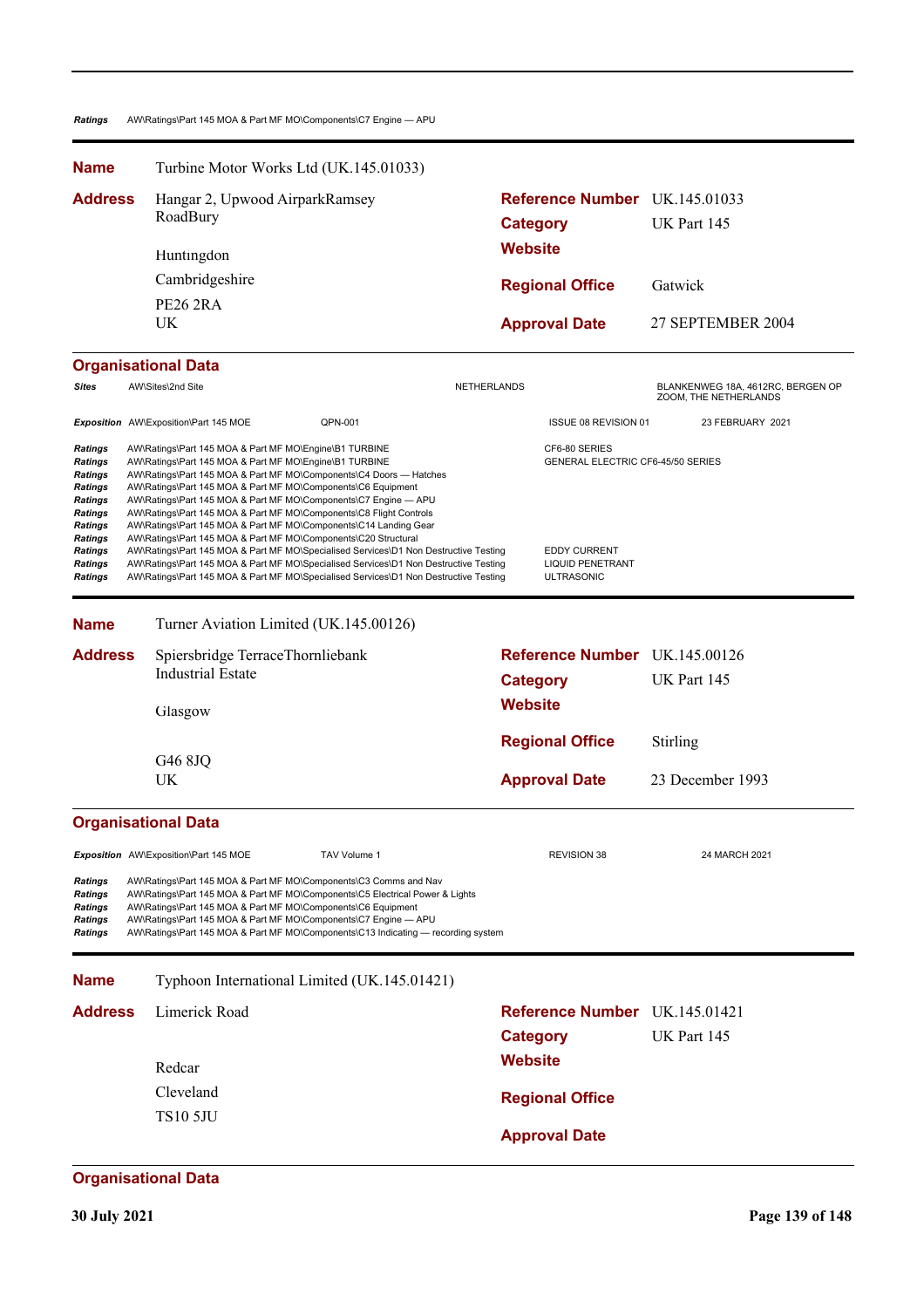| <b>Ratings</b>                                                                                                                                                                                                                                                                                                                                                                                                                                                                                                                            | Exposition AW\Exposition\Part 145 MOE<br>AW\Ratings\Part 145 MOA & Part MF MO\Components\C6 Equipment                                                                                                                                                                                                                                                                                                                                                                                                                                                                                                                                                                                                                                      | <b>Typhoon MOE</b>                                  | ISSUE 01 REVISION 03                                                                                       | 10 MAY 2021                                               |  |  |
|-------------------------------------------------------------------------------------------------------------------------------------------------------------------------------------------------------------------------------------------------------------------------------------------------------------------------------------------------------------------------------------------------------------------------------------------------------------------------------------------------------------------------------------------|--------------------------------------------------------------------------------------------------------------------------------------------------------------------------------------------------------------------------------------------------------------------------------------------------------------------------------------------------------------------------------------------------------------------------------------------------------------------------------------------------------------------------------------------------------------------------------------------------------------------------------------------------------------------------------------------------------------------------------------------|-----------------------------------------------------|------------------------------------------------------------------------------------------------------------|-----------------------------------------------------------|--|--|
| Name                                                                                                                                                                                                                                                                                                                                                                                                                                                                                                                                      | UK Aviation Services (Eng) Limited (UK.145.01301)                                                                                                                                                                                                                                                                                                                                                                                                                                                                                                                                                                                                                                                                                          |                                                     |                                                                                                            |                                                           |  |  |
| <b>Address</b>                                                                                                                                                                                                                                                                                                                                                                                                                                                                                                                            | Jaymax HouseAmy Johnson Way                                                                                                                                                                                                                                                                                                                                                                                                                                                                                                                                                                                                                                                                                                                |                                                     | <b>Reference Number</b> UK.145.01301                                                                       |                                                           |  |  |
|                                                                                                                                                                                                                                                                                                                                                                                                                                                                                                                                           |                                                                                                                                                                                                                                                                                                                                                                                                                                                                                                                                                                                                                                                                                                                                            |                                                     | <b>Category</b>                                                                                            | UK Part 145                                               |  |  |
|                                                                                                                                                                                                                                                                                                                                                                                                                                                                                                                                           | Blackpool                                                                                                                                                                                                                                                                                                                                                                                                                                                                                                                                                                                                                                                                                                                                  |                                                     | <b>Website</b>                                                                                             |                                                           |  |  |
|                                                                                                                                                                                                                                                                                                                                                                                                                                                                                                                                           | Lancashire                                                                                                                                                                                                                                                                                                                                                                                                                                                                                                                                                                                                                                                                                                                                 |                                                     | <b>Regional Office</b>                                                                                     | Manchester                                                |  |  |
|                                                                                                                                                                                                                                                                                                                                                                                                                                                                                                                                           | FY42RP                                                                                                                                                                                                                                                                                                                                                                                                                                                                                                                                                                                                                                                                                                                                     |                                                     |                                                                                                            |                                                           |  |  |
|                                                                                                                                                                                                                                                                                                                                                                                                                                                                                                                                           | UK.                                                                                                                                                                                                                                                                                                                                                                                                                                                                                                                                                                                                                                                                                                                                        |                                                     | <b>Approval Date</b>                                                                                       | 26 MARCH 2013                                             |  |  |
|                                                                                                                                                                                                                                                                                                                                                                                                                                                                                                                                           | <b>Organisational Data</b>                                                                                                                                                                                                                                                                                                                                                                                                                                                                                                                                                                                                                                                                                                                 |                                                     |                                                                                                            |                                                           |  |  |
| <b>Sites</b>                                                                                                                                                                                                                                                                                                                                                                                                                                                                                                                              | AW\Sites\Base\Base/PPOB                                                                                                                                                                                                                                                                                                                                                                                                                                                                                                                                                                                                                                                                                                                    |                                                     | <b>BLACKPOOL</b>                                                                                           | JAYMAX HOUSE, AMY JOHNSON WAY,<br>LANCASHIRE, FY4 2RP, UK |  |  |
|                                                                                                                                                                                                                                                                                                                                                                                                                                                                                                                                           | Exposition AW\Exposition\Part 145 MOE                                                                                                                                                                                                                                                                                                                                                                                                                                                                                                                                                                                                                                                                                                      | UKAS/MOE/01                                         | ISSUE 02 REVISION 00                                                                                       | 25 JANUARY 2021                                           |  |  |
| Ratings<br><b>Ratings</b>                                                                                                                                                                                                                                                                                                                                                                                                                                                                                                                 | AW\Ratings\Part 145 MOA & Part MF MO\Aircraft\A3 HELICOPTERS<br>AW\Ratings\Part 145 MOA & Part MF MO\Aircraft\A3 HELICOPTERS                                                                                                                                                                                                                                                                                                                                                                                                                                                                                                                                                                                                               |                                                     | SINGLE PISTON ENGINE HELICOPTERS<br>SINGLE TURBINE ENGINE<br>HELICOPTERS NOT EXCEEDING<br>3175KG           |                                                           |  |  |
| Ratings<br>AW\Ratings\Part 145 MOA & Part MF MO\Aircraft\A3 HELICOPTERS<br>AW\Ratings\Part 145 MOA & Part MF MO\Aircraft\A3 HELICOPTERS<br>Ratings<br>AW\Ratings\Part 145 MOA & Part MF MO\Aircraft\A3 HELICOPTERS<br>Ratings<br>AW\Ratings\Part 145 MOA & Part MF MO\Aircraft\A3 HELICOPTERS<br>Ratings<br>AW\Ratings\Part 145 MOA & Part MF MO\Aircraft\A3 HELICOPTERS<br>Ratings<br>AW\Ratings\Part 145 MOA & Part MF MO\Aircraft\A3 HELICOPTERS<br>Ratings<br>AW\Ratings\Part 145 MOA & Part MF MO\Aircraft\A3 HELICOPTERS<br>Ratings |                                                                                                                                                                                                                                                                                                                                                                                                                                                                                                                                                                                                                                                                                                                                            | <b>BELL 429</b><br>BELL 430 SERIES<br>BO 105 SERIES | AGUSTA A109, A, All, C<br>AGUSTA A109E, N, S, SP<br>EUROCOPTER AS355 SERIES<br>SIKORSKY AIRCAFT S76 SERIES |                                                           |  |  |
| <b>Name</b>                                                                                                                                                                                                                                                                                                                                                                                                                                                                                                                               |                                                                                                                                                                                                                                                                                                                                                                                                                                                                                                                                                                                                                                                                                                                                            |                                                     | Ultra Electronics Limited t/a Ultra Electronics Precision Control Systems (UK.145.00224)                   |                                                           |  |  |
| <b>Address</b>                                                                                                                                                                                                                                                                                                                                                                                                                                                                                                                            | 417 Bridport Road                                                                                                                                                                                                                                                                                                                                                                                                                                                                                                                                                                                                                                                                                                                          |                                                     | Reference Number UK.145.00224                                                                              |                                                           |  |  |
|                                                                                                                                                                                                                                                                                                                                                                                                                                                                                                                                           |                                                                                                                                                                                                                                                                                                                                                                                                                                                                                                                                                                                                                                                                                                                                            |                                                     | <b>Category</b>                                                                                            | UK Part 145                                               |  |  |
|                                                                                                                                                                                                                                                                                                                                                                                                                                                                                                                                           | Greenford                                                                                                                                                                                                                                                                                                                                                                                                                                                                                                                                                                                                                                                                                                                                  |                                                     | <b>Website</b>                                                                                             |                                                           |  |  |
|                                                                                                                                                                                                                                                                                                                                                                                                                                                                                                                                           | Middlesex                                                                                                                                                                                                                                                                                                                                                                                                                                                                                                                                                                                                                                                                                                                                  |                                                     | <b>Regional Office</b>                                                                                     | Gatwick                                                   |  |  |
|                                                                                                                                                                                                                                                                                                                                                                                                                                                                                                                                           | <b>UB6 8UE</b>                                                                                                                                                                                                                                                                                                                                                                                                                                                                                                                                                                                                                                                                                                                             |                                                     |                                                                                                            |                                                           |  |  |
|                                                                                                                                                                                                                                                                                                                                                                                                                                                                                                                                           | $\ensuremath{\text{UK}}\xspace$                                                                                                                                                                                                                                                                                                                                                                                                                                                                                                                                                                                                                                                                                                            |                                                     | <b>Approval Date</b>                                                                                       | 02 June 1993                                              |  |  |
|                                                                                                                                                                                                                                                                                                                                                                                                                                                                                                                                           | <b>Organisational Data</b>                                                                                                                                                                                                                                                                                                                                                                                                                                                                                                                                                                                                                                                                                                                 |                                                     |                                                                                                            |                                                           |  |  |
|                                                                                                                                                                                                                                                                                                                                                                                                                                                                                                                                           | Exposition AW\Exposition\Part 145 MOE                                                                                                                                                                                                                                                                                                                                                                                                                                                                                                                                                                                                                                                                                                      | DC0156                                              | ISSUE 03                                                                                                   | 24 MAY 2021                                               |  |  |
| Ratings<br>Ratings<br>Ratings<br>Ratings<br>Ratings<br>Ratings<br>Ratings<br>Ratings<br><b>Ratings</b><br><b>Patinne</b>                                                                                                                                                                                                                                                                                                                                                                                                                  | AW\Ratings\Part 145 MOA & Part MF MO\Components\C6 Equipment<br>AW\Ratings\Part 145 MOA & Part MF MO\Components\C4 Doors - Hatches<br>AW\Ratings\Part 145 MOA & Part MF MO\Components\C5 Electrical Power & Lights<br>AW\Ratings\Part 145 MOA & Part MF MO\Components\C3 Comms and Nav<br>AW\Ratings\Part 145 MOA & Part MF MO\Components\C7 Engine - APU<br>AW\Ratings\Part 145 MOA & Part MF MO\Components\C8 Flight Controls<br>AW\Ratings\Part 145 MOA & Part MF MO\Components\C13 Indicating — recording system<br>AW\Ratings\Part 145 MOA & Part MF MO\Components\C14 Landing Gear<br>AW\Ratings\Part 145 MOA & Part MF MO\Components\C16 Propellers<br>AM/Ratings\Part 145 MOA & Part ME MO\Components\C18 Protection ice/rain/fire |                                                     | C6 Equipment<br>C4 DOORS - HATCHES<br>C5 Electrical Power & Lights                                         |                                                           |  |  |

*Ratings* AW\Ratings\Part 145 MOA & Part MF MO\Components\C18 Protection ice/rain/fire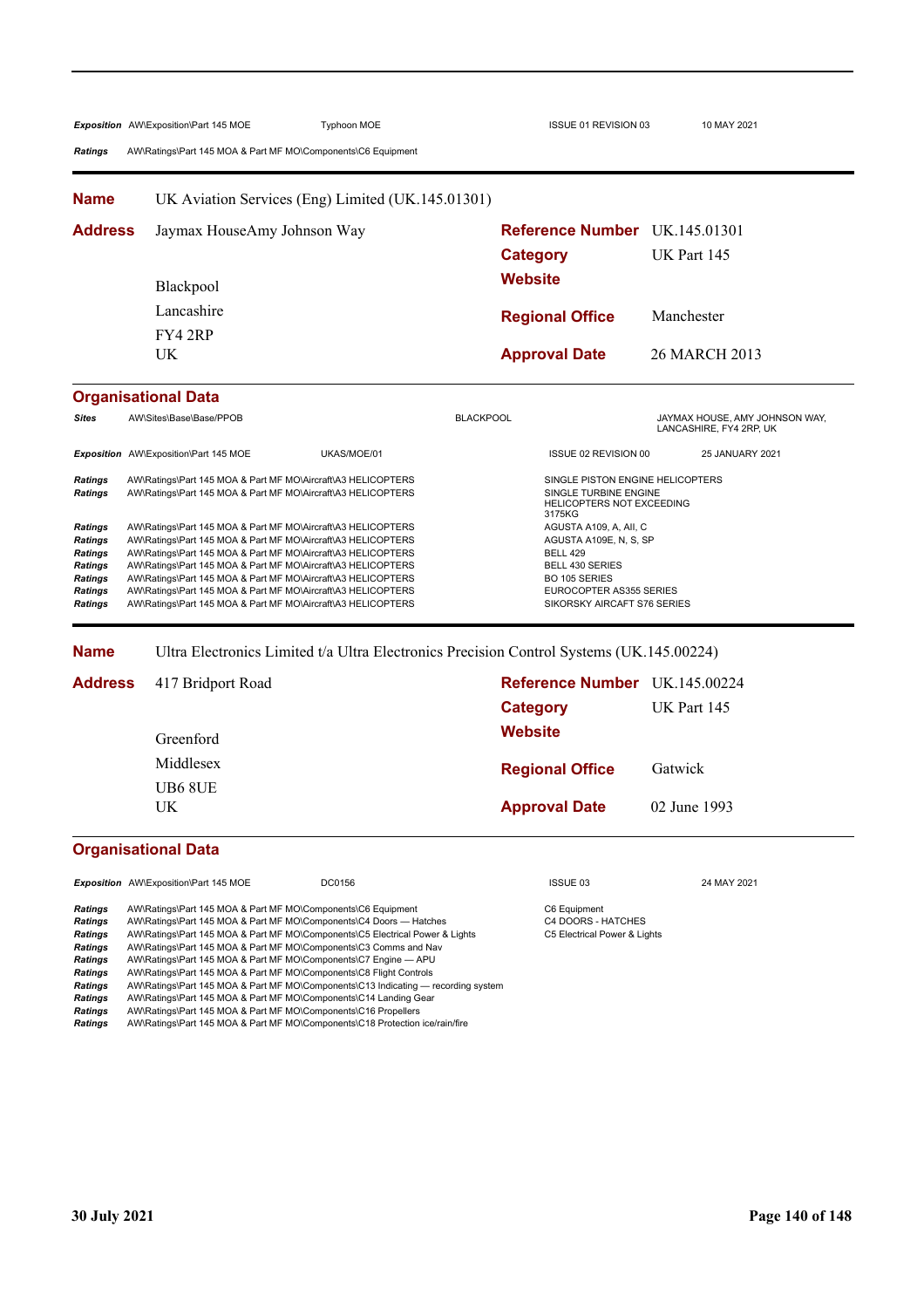| <b>Name</b>                                                                                                                |                                                                                                                                                                                                                                                                                                                                                                                                                                                                                                                | Ultra Electronics Ltd t/a Ultra Electronics Precision Control Systems (UK.145.00253) |                               |                                                                                    |  |
|----------------------------------------------------------------------------------------------------------------------------|----------------------------------------------------------------------------------------------------------------------------------------------------------------------------------------------------------------------------------------------------------------------------------------------------------------------------------------------------------------------------------------------------------------------------------------------------------------------------------------------------------------|--------------------------------------------------------------------------------------|-------------------------------|------------------------------------------------------------------------------------|--|
| <b>Address</b>                                                                                                             | Arle Court Hatherley Lane                                                                                                                                                                                                                                                                                                                                                                                                                                                                                      |                                                                                      | Reference Number UK.145.00253 |                                                                                    |  |
|                                                                                                                            |                                                                                                                                                                                                                                                                                                                                                                                                                                                                                                                |                                                                                      | <b>Category</b>               | UK Part 145                                                                        |  |
|                                                                                                                            | Cheltenham                                                                                                                                                                                                                                                                                                                                                                                                                                                                                                     |                                                                                      | <b>Website</b>                |                                                                                    |  |
|                                                                                                                            | Gloucestershire                                                                                                                                                                                                                                                                                                                                                                                                                                                                                                |                                                                                      |                               |                                                                                    |  |
|                                                                                                                            | <b>GL51 6PN</b>                                                                                                                                                                                                                                                                                                                                                                                                                                                                                                |                                                                                      | <b>Regional Office</b>        | Gatwick                                                                            |  |
|                                                                                                                            | UK                                                                                                                                                                                                                                                                                                                                                                                                                                                                                                             |                                                                                      | <b>Approval Date</b>          | 10 DECEMBER 1993                                                                   |  |
|                                                                                                                            | <b>Organisational Data</b>                                                                                                                                                                                                                                                                                                                                                                                                                                                                                     |                                                                                      |                               |                                                                                    |  |
|                                                                                                                            | Exposition AW\Exposition\Part 145 MOE                                                                                                                                                                                                                                                                                                                                                                                                                                                                          | BMS-PLCY-012                                                                         | Issue 29                      | 24 MARCH 2020                                                                      |  |
| <b>Ratings</b><br><b>Ratings</b><br><b>Ratings</b><br><b>Ratings</b><br><b>Ratings</b><br><b>Ratings</b><br><b>Ratings</b> | AW\Ratings\Part 145 MOA & Part MF MO\Components\C18 Protection ice/rain/fire<br>AW\Ratings\Part 145 MOA & Part MF MO\Components\C4 Doors - Hatches<br>AW\Ratings\Part 145 MOA & Part MF MO\Components\C5 Electrical Power & Lights<br>AW\Ratings\Part 145 MOA & Part MF MO\Components\C6 Equipment<br>AW\Ratings\Part 145 MOA & Part MF MO\Components\C8 Flight Controls<br>AW\Ratings\Part 145 MOA & Part MF MO\Components\C14 Landing Gear<br>AW\Ratings\Part 145 MOA & Part MF MO\Components\C16 Propellers |                                                                                      |                               |                                                                                    |  |
| <b>Name</b>                                                                                                                |                                                                                                                                                                                                                                                                                                                                                                                                                                                                                                                | Unilode Aviation Solutions UK Limited (UK.145.00121)                                 |                               |                                                                                    |  |
| <b>Address</b>                                                                                                             | X2 Hatton Cross CentreHeathrow                                                                                                                                                                                                                                                                                                                                                                                                                                                                                 |                                                                                      | Reference Number UK.145.00121 |                                                                                    |  |
|                                                                                                                            |                                                                                                                                                                                                                                                                                                                                                                                                                                                                                                                |                                                                                      | <b>Category</b>               | UK Part 145                                                                        |  |
|                                                                                                                            | Heathrow                                                                                                                                                                                                                                                                                                                                                                                                                                                                                                       |                                                                                      | <b>Website</b>                |                                                                                    |  |
|                                                                                                                            | Middlesex                                                                                                                                                                                                                                                                                                                                                                                                                                                                                                      |                                                                                      |                               |                                                                                    |  |
|                                                                                                                            | TW6 2GE                                                                                                                                                                                                                                                                                                                                                                                                                                                                                                        |                                                                                      | <b>Regional Office</b>        | Gatwick                                                                            |  |
|                                                                                                                            | UK                                                                                                                                                                                                                                                                                                                                                                                                                                                                                                             |                                                                                      | <b>Approval Date</b>          | 03 February 1994                                                                   |  |
|                                                                                                                            | <b>Organisational Data</b>                                                                                                                                                                                                                                                                                                                                                                                                                                                                                     |                                                                                      |                               |                                                                                    |  |
| <b>Sites</b>                                                                                                               | AW\Sites\2nd Site                                                                                                                                                                                                                                                                                                                                                                                                                                                                                              | Manchester                                                                           |                               | Unit F2Ennis CloseRoundthorn Industrial<br>EstateWythenshaweManchesterM23 9LE      |  |
| Sites                                                                                                                      | AW\Sites\2nd Site                                                                                                                                                                                                                                                                                                                                                                                                                                                                                              | Derby                                                                                |                               | Unit 24Sycamore RoadTrwent Lane Industrial<br>Estate Castle DoningtonDerbyDE74 2NP |  |
|                                                                                                                            | Exposition AW\Exposition\Part 145 MOE                                                                                                                                                                                                                                                                                                                                                                                                                                                                          | UAS <sub>1</sub>                                                                     | ISSUE 01 REV 05               | 27 JULY 2021                                                                       |  |
| <b>Ratings</b>                                                                                                             | AW\Ratings\Part 145 MOA & Part MF MO\Components\C6 Equipment                                                                                                                                                                                                                                                                                                                                                                                                                                                   |                                                                                      |                               |                                                                                    |  |
| <b>Name</b>                                                                                                                |                                                                                                                                                                                                                                                                                                                                                                                                                                                                                                                | Vector Aerospace International Limited (UK.145.01164)                                |                               |                                                                                    |  |
| <b>Address</b>                                                                                                             | FleetlandsFareham Road                                                                                                                                                                                                                                                                                                                                                                                                                                                                                         |                                                                                      | Reference Number UK.145.01164 |                                                                                    |  |
|                                                                                                                            |                                                                                                                                                                                                                                                                                                                                                                                                                                                                                                                |                                                                                      | <b>Category</b>               | UK Part 145                                                                        |  |
|                                                                                                                            | Gosport                                                                                                                                                                                                                                                                                                                                                                                                                                                                                                        |                                                                                      | <b>Website</b>                |                                                                                    |  |
|                                                                                                                            | Hampshire                                                                                                                                                                                                                                                                                                                                                                                                                                                                                                      |                                                                                      |                               |                                                                                    |  |
|                                                                                                                            | PO13 0AA                                                                                                                                                                                                                                                                                                                                                                                                                                                                                                       |                                                                                      | <b>Regional Office</b>        | Gatwick                                                                            |  |
|                                                                                                                            | UK                                                                                                                                                                                                                                                                                                                                                                                                                                                                                                             |                                                                                      | <b>Approval Date</b>          | 01 APRIL 2008                                                                      |  |
|                                                                                                                            | <b>Organisational Data</b>                                                                                                                                                                                                                                                                                                                                                                                                                                                                                     |                                                                                      |                               |                                                                                    |  |
| Sites                                                                                                                      | AW\Sites\Base\Base/PPOB                                                                                                                                                                                                                                                                                                                                                                                                                                                                                        | <b>GOSPORT</b>                                                                       |                               | FAREHAM ROAD, HAMPSHIRE, PO13 0AA,<br>UK                                           |  |
| Sites                                                                                                                      | AW\Sites\Base\Base/2nd Site                                                                                                                                                                                                                                                                                                                                                                                                                                                                                    | <b>FARNBOROUGH</b>                                                                   |                               | CODY TECHNOLOGY PARK, OLD IVELY<br>ROAD, HAMPSHIRE, GU14 0LZ, UK                   |  |
| Sites                                                                                                                      | AW\Sites\Base\Base/2nd Site                                                                                                                                                                                                                                                                                                                                                                                                                                                                                    | <b>PERTH</b>                                                                         |                               | ALMONDBANK, PH1 3NQ, UK                                                            |  |
|                                                                                                                            | Exposition AW\Exposition\Part 145 MOE                                                                                                                                                                                                                                                                                                                                                                                                                                                                          | <b>MOE-001</b>                                                                       | ISSUE 12 REVISION 00          | 04 NOVEMBER 2020                                                                   |  |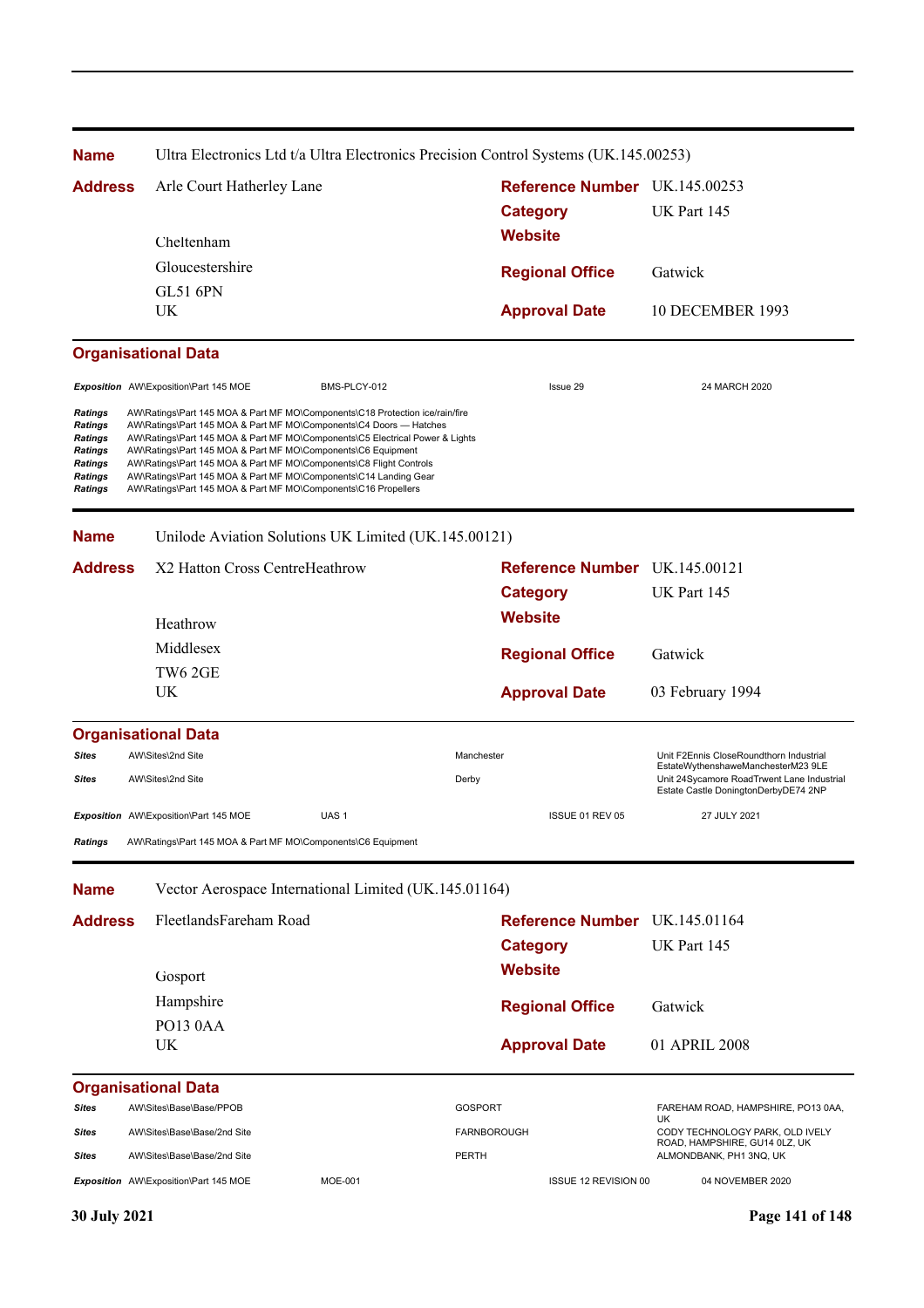| <b>Ratings</b> | AW\Ratings\Part 145 MOA & Part MF MO\Engine\B1 TURBINE                  | HONEYWELL INTERNATIONAL INC<br><b>TFE731</b>       |
|----------------|-------------------------------------------------------------------------|----------------------------------------------------|
| <b>Ratings</b> | AW\Ratings\Part 145 MOA & Part MF MO\Engine\B1 TURBINE                  | HONEYWELL INTERNATIONAL INC<br>T5508D              |
| <b>Ratings</b> | AW\Ratings\Part 145 MOA & Part MF MO\Engine\B1 TURBINE                  | PRATT AND WHITNEY CANADA CORP<br><b>PW305A</b>     |
| <b>Ratings</b> | AW\Ratings\Part 145 MOA & Part MF MO\Engine\B1 TURBINE                  | PRATT AND WHITNEY CANADA CORP<br><b>PW305B</b>     |
| <b>Ratings</b> | AW\Ratings\Part 145 MOA & Part MF MO\Engine\B1 TURBINE                  | PRATT AND WHITNEY CANADA CORP<br>PW308             |
| <b>Ratings</b> | AW\Ratings\Part 145 MOA & Part MF MO\Engine\B1 TURBINE                  | ROLLS ROYCE CORP 501 SERIES                        |
| Ratings        | AW\Ratings\Part 145 MOA & Part MF MO\Components\C7 Engine - APU         |                                                    |
| Ratings        | AW\Ratings\Part 145 MOA & Part MF MO\Components\C10 Helicopter - Rotors |                                                    |
| <b>Ratings</b> | AW\Ratings\Part 145 MOA & Part MF MO\Components\C11 Helicopter — Trans  |                                                    |
| <b>Ratings</b> | AW\Ratings\Part 145 MOA & Part MF MO\Components\C16 Propellers          |                                                    |
| Ratings        | AW\Ratings\Part 145 MOA & Part MF MO\Engine\B1 TURBINE                  | <b>PRATT &amp; WHITNEY CORP PW307</b>              |
| <b>Ratings</b> | AW\Ratings\Part 145 MOA & Part MF MO\Engine\B1 TURBINE                  | HONEYWELL INTERNATIONAL INC<br><b>AS907 SERIES</b> |

| <b>Name</b>    | Virgin Atlantic Airways Limited (UK.145.00005) |                               |              |
|----------------|------------------------------------------------|-------------------------------|--------------|
| <b>Address</b> | The BaseFleming Way                            | Reference Number UK.145.00005 |              |
|                |                                                | Category                      | UK Part 145  |
|                | Crawley                                        | <b>Website</b>                |              |
|                | <b>West Sussex</b><br><b>RH10 9LX</b>          | <b>Regional Office</b>        | Gatwick      |
|                |                                                |                               |              |
|                | UK.                                            | <b>Approval Date</b>          | 18 June 1993 |

#### **Organisational Data**

| Sites                                                                                                                                                                                                                               | AW\Sites\Base\Base/2nd Site                                                                                                                                                                                                                                                                                                                                                                                                                                                                                                                                                                                                                                                                                                                                                                                                                                                                                                                                                                                                                                                                     |                   | <b>HEATHROW</b> |                                                                                                                                                                                                                                                                                                                                                                                                                                                                        | THE HANGAR, EXETER ROAD, HEATHROW<br>AIRPORT, HOUNSLOW, MIDDLESEX, TW6<br>2PJ |
|-------------------------------------------------------------------------------------------------------------------------------------------------------------------------------------------------------------------------------------|-------------------------------------------------------------------------------------------------------------------------------------------------------------------------------------------------------------------------------------------------------------------------------------------------------------------------------------------------------------------------------------------------------------------------------------------------------------------------------------------------------------------------------------------------------------------------------------------------------------------------------------------------------------------------------------------------------------------------------------------------------------------------------------------------------------------------------------------------------------------------------------------------------------------------------------------------------------------------------------------------------------------------------------------------------------------------------------------------|-------------------|-----------------|------------------------------------------------------------------------------------------------------------------------------------------------------------------------------------------------------------------------------------------------------------------------------------------------------------------------------------------------------------------------------------------------------------------------------------------------------------------------|-------------------------------------------------------------------------------|
| Sites                                                                                                                                                                                                                               | AW\Sites\Base\Base/2nd Site                                                                                                                                                                                                                                                                                                                                                                                                                                                                                                                                                                                                                                                                                                                                                                                                                                                                                                                                                                                                                                                                     |                   | <b>GATWICK</b>  |                                                                                                                                                                                                                                                                                                                                                                                                                                                                        | HANGAR 7, LARKINS ROAD, GATWICK<br>AIRPORT, WEST SUSSEX, RH10 1TL             |
|                                                                                                                                                                                                                                     | Exposition AW\Exposition\Part 145 MOE                                                                                                                                                                                                                                                                                                                                                                                                                                                                                                                                                                                                                                                                                                                                                                                                                                                                                                                                                                                                                                                           | VAA/EASA/MOE/2019 |                 | <b>ISSUE 04</b>                                                                                                                                                                                                                                                                                                                                                                                                                                                        | 21 JUNE 2020                                                                  |
| <b>Ratings</b><br><b>Ratings</b><br><b>Ratings</b><br><b>Ratings</b><br><b>Ratings</b><br><b>Ratings</b><br>Ratings<br><b>Ratings</b><br><b>Ratings</b><br><b>Ratings</b><br>Ratings<br><b>Ratings</b><br><b>Ratings</b><br>Ratings | AW\Ratings\Part 145 MOA & Part MF MO\Aircraft\A1 AEROPLANES ABOVE 5700 KG<br>AW\Ratings\Part 145 MOA & Part MF MO\Aircraft\A1 AEROPLANES ABOVE 5700 KG<br>AW\Ratings\Part 145 MOA & Part MF MO\Aircraft\A1 AEROPLANES ABOVE 5700 KG<br>AW\Ratings\Part 145 MOA & Part MF MO\Aircraft\A1 AEROPLANES ABOVE 5700 KG<br>AW\Ratings\Part 145 MOA & Part MF MO\Aircraft\A1 AEROPLANES ABOVE 5700 KG<br>AW\Ratings\Part 145 MOA & Part MF MO\Aircraft\A1 AEROPLANES ABOVE 5700 KG<br>AW\Ratings\Part 145 MOA & Part MF MO\Aircraft\A1 AEROPLANES ABOVE 5700 KG<br>AW\Ratings\Part 145 MOA & Part MF MO\Aircraft\A1 AEROPLANES ABOVE 5700 KG<br>AW\Ratings\Part 145 MOA & Part MF MO\Aircraft\A1 AEROPLANES ABOVE 5700 KG<br>AW\Ratings\Part 145 MOA & Part MF MO\Aircraft\A1 AEROPLANES ABOVE 5700 KG<br>AW\Ratings\Part 145 MOA & Part MF MO\Aircraft\A1 AEROPLANES ABOVE 5700 KG<br>AW\Ratings\Part 145 MOA & Part MF MO\Aircraft\A1 AEROPLANES ABOVE 5700 KG<br>AW\Ratings\Part 145 MOA & Part MF MO\Aircraft\A1 AEROPLANES ABOVE 5700 KG<br>AW\Ratings\Part 145 MOA & Part MF MO\Engine\B1 TURBINE |                   |                 | AIRBUS A320-200 SERIES<br>AIRBUS A321-200 SERIES<br>AIRBUS A330-200/300 SERIES<br>AIRBUS A340-200 SERIES<br>AIRBUS A340-300 SERIES<br>AIRBUS A340-500 SERIES<br>AIRBUS A340-600 SERIES<br>BOEING 747-8 SERIES<br>BOEING 747-100/200 SERIES<br>BOEING 747-400 SERIES<br>BOEING 777-200/300 SERIES<br><b>BOEING 787-8</b><br><b>BOEING 787-9</b><br>LIMITED TO MAINTENANCE,<br>EXCLUDING OVERHAUL OF ENGINES<br>THAT MAY BE INSTALLED IN AIRCRAFT<br>IN RATING A1 ABOVE. |                                                                               |
| Ratings                                                                                                                                                                                                                             | AW\Ratings\Part 145 MOA & Part MF MO\Engine\B3 APU                                                                                                                                                                                                                                                                                                                                                                                                                                                                                                                                                                                                                                                                                                                                                                                                                                                                                                                                                                                                                                              |                   |                 | LIMITED TO MAINTENANCE,<br>EXCLUDING OVERHAUL OF ENGINES<br>THAT MAY BE INSTALLED IN AIRCRAFT<br>IN RATING A1 ABOVE.                                                                                                                                                                                                                                                                                                                                                   |                                                                               |
| <b>Ratings</b>                                                                                                                                                                                                                      | AW\Ratings\Part 145 MOA & Part MF MO\Components\C1 Air Cond & Press                                                                                                                                                                                                                                                                                                                                                                                                                                                                                                                                                                                                                                                                                                                                                                                                                                                                                                                                                                                                                             |                   |                 |                                                                                                                                                                                                                                                                                                                                                                                                                                                                        |                                                                               |
| Ratings                                                                                                                                                                                                                             | AW\Ratings\Part 145 MOA & Part MF MO\Components\C3 Comms and Nav                                                                                                                                                                                                                                                                                                                                                                                                                                                                                                                                                                                                                                                                                                                                                                                                                                                                                                                                                                                                                                |                   |                 |                                                                                                                                                                                                                                                                                                                                                                                                                                                                        |                                                                               |
| <b>Ratings</b>                                                                                                                                                                                                                      | AW\Ratings\Part 145 MOA & Part MF MO\Components\C4 Doors - Hatches                                                                                                                                                                                                                                                                                                                                                                                                                                                                                                                                                                                                                                                                                                                                                                                                                                                                                                                                                                                                                              |                   |                 |                                                                                                                                                                                                                                                                                                                                                                                                                                                                        |                                                                               |
| Ratings                                                                                                                                                                                                                             | AW\Ratings\Part 145 MOA & Part MF MO\Components\C5 Electrical Power & Lights                                                                                                                                                                                                                                                                                                                                                                                                                                                                                                                                                                                                                                                                                                                                                                                                                                                                                                                                                                                                                    |                   |                 |                                                                                                                                                                                                                                                                                                                                                                                                                                                                        |                                                                               |
| <b>Ratings</b>                                                                                                                                                                                                                      | AW\Ratings\Part 145 MOA & Part MF MO\Components\C6 Equipment                                                                                                                                                                                                                                                                                                                                                                                                                                                                                                                                                                                                                                                                                                                                                                                                                                                                                                                                                                                                                                    |                   |                 |                                                                                                                                                                                                                                                                                                                                                                                                                                                                        |                                                                               |
| Ratings                                                                                                                                                                                                                             | AW\Ratings\Part 145 MOA & Part MF MO\Components\C7 Engine - APU                                                                                                                                                                                                                                                                                                                                                                                                                                                                                                                                                                                                                                                                                                                                                                                                                                                                                                                                                                                                                                 |                   |                 |                                                                                                                                                                                                                                                                                                                                                                                                                                                                        |                                                                               |
| <b>Ratings</b>                                                                                                                                                                                                                      | AW\Ratings\Part 145 MOA & Part MF MO\Components\C8 Flight Controls                                                                                                                                                                                                                                                                                                                                                                                                                                                                                                                                                                                                                                                                                                                                                                                                                                                                                                                                                                                                                              |                   |                 |                                                                                                                                                                                                                                                                                                                                                                                                                                                                        |                                                                               |
| Ratings                                                                                                                                                                                                                             | AW\Ratings\Part 145 MOA & Part MF MO\Components\C9 Fuel                                                                                                                                                                                                                                                                                                                                                                                                                                                                                                                                                                                                                                                                                                                                                                                                                                                                                                                                                                                                                                         |                   |                 |                                                                                                                                                                                                                                                                                                                                                                                                                                                                        |                                                                               |
| <b>Ratings</b>                                                                                                                                                                                                                      | AW\Ratings\Part 145 MOA & Part MF MO\Components\C17 Pneumatic & Vacuum                                                                                                                                                                                                                                                                                                                                                                                                                                                                                                                                                                                                                                                                                                                                                                                                                                                                                                                                                                                                                          |                   |                 |                                                                                                                                                                                                                                                                                                                                                                                                                                                                        |                                                                               |
| <b>Ratings</b>                                                                                                                                                                                                                      | AW\Ratings\Part 145 MOA & Part MF MO\Components\C18 Protection ice/rain/fire                                                                                                                                                                                                                                                                                                                                                                                                                                                                                                                                                                                                                                                                                                                                                                                                                                                                                                                                                                                                                    |                   |                 |                                                                                                                                                                                                                                                                                                                                                                                                                                                                        |                                                                               |
| Ratings                                                                                                                                                                                                                             | AW\Ratings\Part 145 MOA & Part MF MO\Components\C20 Structural                                                                                                                                                                                                                                                                                                                                                                                                                                                                                                                                                                                                                                                                                                                                                                                                                                                                                                                                                                                                                                  |                   |                 |                                                                                                                                                                                                                                                                                                                                                                                                                                                                        |                                                                               |
| <b>Ratings</b>                                                                                                                                                                                                                      | AW\Ratings\Part 145 MOA & Part MF MO\Aircraft\A1 AEROPLANES ABOVE 5700 KG                                                                                                                                                                                                                                                                                                                                                                                                                                                                                                                                                                                                                                                                                                                                                                                                                                                                                                                                                                                                                       |                   |                 | AIRBUS A350 SERIES                                                                                                                                                                                                                                                                                                                                                                                                                                                     |                                                                               |
| Ratings                                                                                                                                                                                                                             | AW\Ratings\Part 145 MOA & Part MF MO\Aircraft\A1 AEROPLANES ABOVE 5700 KG                                                                                                                                                                                                                                                                                                                                                                                                                                                                                                                                                                                                                                                                                                                                                                                                                                                                                                                                                                                                                       |                   |                 | AIRBUS A319-100 SERIES                                                                                                                                                                                                                                                                                                                                                                                                                                                 |                                                                               |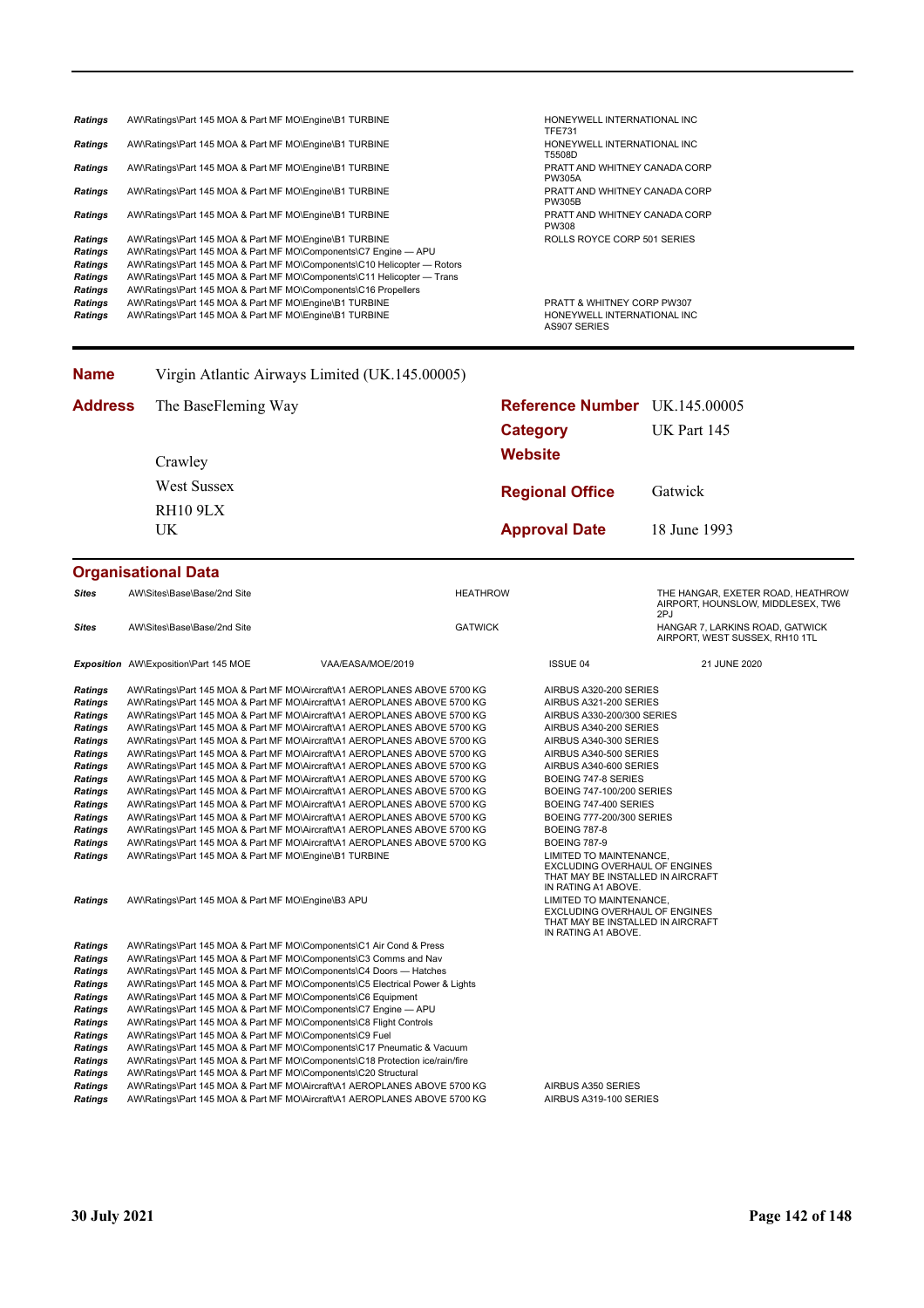| <b>Name</b>                                                                                | Virtus Aviation Limited (UK.145.01390)                           |                                                                                                                                                                                                                                                                                                                                                                                                                                                                                      |                                                                                                                                         |                                                                                               |
|--------------------------------------------------------------------------------------------|------------------------------------------------------------------|--------------------------------------------------------------------------------------------------------------------------------------------------------------------------------------------------------------------------------------------------------------------------------------------------------------------------------------------------------------------------------------------------------------------------------------------------------------------------------------|-----------------------------------------------------------------------------------------------------------------------------------------|-----------------------------------------------------------------------------------------------|
| <b>Address</b>                                                                             | Hangar 7, Aviation Park, Flint                                   |                                                                                                                                                                                                                                                                                                                                                                                                                                                                                      | Reference Number UK.145.01390                                                                                                           |                                                                                               |
|                                                                                            | Road, Saltney Ferry                                              |                                                                                                                                                                                                                                                                                                                                                                                                                                                                                      | <b>Category</b>                                                                                                                         | UK Part 145                                                                                   |
|                                                                                            | Chester                                                          |                                                                                                                                                                                                                                                                                                                                                                                                                                                                                      |                                                                                                                                         |                                                                                               |
|                                                                                            | Flintshire                                                       |                                                                                                                                                                                                                                                                                                                                                                                                                                                                                      |                                                                                                                                         |                                                                                               |
|                                                                                            | CH4 0GZ                                                          |                                                                                                                                                                                                                                                                                                                                                                                                                                                                                      | <b>Regional Office</b>                                                                                                                  | Manchester                                                                                    |
|                                                                                            | UK                                                               |                                                                                                                                                                                                                                                                                                                                                                                                                                                                                      | <b>Approval Date</b>                                                                                                                    | <b>10 JANUARY 2018</b>                                                                        |
|                                                                                            | <b>Organisational Data</b>                                       |                                                                                                                                                                                                                                                                                                                                                                                                                                                                                      |                                                                                                                                         |                                                                                               |
| Sites                                                                                      | AW\Sites\Base\Base/PPOB                                          | Chester                                                                                                                                                                                                                                                                                                                                                                                                                                                                              |                                                                                                                                         | HANGAR 7, AVIATION PARK, FLINT ROAD,<br>SALTNEY FERRY, FLINTSHIRE, CH4 0GZ,<br>UNITED KINGDOM |
|                                                                                            | Exposition AW\Exposition\Part 145 MOE                            | Maintenance Organisation Exposition'                                                                                                                                                                                                                                                                                                                                                                                                                                                 | ISSUE 01 REV 00                                                                                                                         | 14JULY 2021                                                                                   |
|                                                                                            | Exposition AW\Exposition\Part 145 MOE                            | <b>VIRTUS/CAMMOE</b>                                                                                                                                                                                                                                                                                                                                                                                                                                                                 | ISSUE 02 REVISION 00                                                                                                                    | 22 DECEMBER 2017                                                                              |
| <b>Ratings</b><br><b>Ratings</b><br><b>Ratings</b>                                         | AW\Ratings\Part 145 MOA & Part MF MO\Components\C14 Landing Gear | AW\Ratings\Part 145 MOA & Part MF MO\Aircraft\A1 AEROPLANES ABOVE 5700 KG<br>AW\Ratings\Part 145 MOA & Part MF MO\Components\C5 Electrical Power & Lights                                                                                                                                                                                                                                                                                                                            | CESSNA 560 XL/XLS                                                                                                                       |                                                                                               |
| <b>Name</b>                                                                                | Volare Aviation Limited (UK.145.01355)                           |                                                                                                                                                                                                                                                                                                                                                                                                                                                                                      |                                                                                                                                         |                                                                                               |
| <b>Address</b>                                                                             | Hangar 14Oxford AirportLangford                                  |                                                                                                                                                                                                                                                                                                                                                                                                                                                                                      | Reference Number UK.145.01355                                                                                                           |                                                                                               |
|                                                                                            | Lane                                                             |                                                                                                                                                                                                                                                                                                                                                                                                                                                                                      | <b>Category</b>                                                                                                                         | UK Part 145                                                                                   |
|                                                                                            | Kidlington                                                       |                                                                                                                                                                                                                                                                                                                                                                                                                                                                                      | <b>Website</b>                                                                                                                          |                                                                                               |
|                                                                                            | Oxfordshire                                                      |                                                                                                                                                                                                                                                                                                                                                                                                                                                                                      | <b>Regional Office</b>                                                                                                                  | Gatwick                                                                                       |
|                                                                                            | OX5 1QX                                                          |                                                                                                                                                                                                                                                                                                                                                                                                                                                                                      |                                                                                                                                         |                                                                                               |
|                                                                                            | UK                                                               |                                                                                                                                                                                                                                                                                                                                                                                                                                                                                      | <b>Approval Date</b>                                                                                                                    | 12 SEPTEMBER 2016                                                                             |
|                                                                                            | <b>Organisational Data</b>                                       |                                                                                                                                                                                                                                                                                                                                                                                                                                                                                      |                                                                                                                                         |                                                                                               |
| <b>Sites</b>                                                                               | AW\Sites\Base\Base/PPOB                                          | <b>OXFORD</b>                                                                                                                                                                                                                                                                                                                                                                                                                                                                        |                                                                                                                                         | HANGAR 14, OXFORD AIRPORT,<br>LANGFORD LANE, KIDLINGTON,<br>OXFORDSHIRE, OX5 1 QX.            |
|                                                                                            | Exposition AW\Exposition\Part 145 MOE                            | VA/145/MOE                                                                                                                                                                                                                                                                                                                                                                                                                                                                           | ISSUE 09 REV 00                                                                                                                         | 08 MARCH 2021                                                                                 |
| <b>Ratings</b><br><b>Ratings</b><br><b>Ratings</b><br>Ratings<br><b>Ratings</b>            | AW\Ratings\Part 145 MOA & Part MF MO\Aircraft\A3 HELICOPTERS     | AW\Ratings\Part 145 MOA & Part MF MO\Aircraft\A1 AEROPLANES ABOVE 5700 KG<br>AW\Ratings\Part 145 MOA & Part MF MO\Aircraft\A1 AEROPLANES ABOVE 5700 KG<br>AW\Ratings\Part 145 MOA & Part MF MO\Aircraft\A1 AEROPLANES ABOVE 5700 KG<br>AW\Ratings\Part 145 MOA & Part MF MO\Aircraft\A1 AEROPLANES ABOVE 5700 KG                                                                                                                                                                     | <b>GULFSTREAM GIV-X SERIES</b><br><b>GULFSTREAM GV-SP SERIES</b><br>AGUSTA AB206 / BELL 296<br>BAe 125 SERIES 700/800<br>BAe 125 SERIES |                                                                                               |
| <b>Ratings</b>                                                                             |                                                                  | AW\Ratings\Part 145 MOA & Part MF MO\Aircraft\A1 AEROPLANES ABOVE 5700 KG                                                                                                                                                                                                                                                                                                                                                                                                            | 750/800XP/850XP/900XP<br>BOMBARDIER CL-600-2A12/-2B16                                                                                   |                                                                                               |
| Ratings                                                                                    |                                                                  | AW\Ratings\Part 145 MOA & Part MF MO\Aircraft\A1 AEROPLANES ABOVE 5700 KG                                                                                                                                                                                                                                                                                                                                                                                                            | (VARIANT CL 601/601-3A/3R)<br>BOMBARDIER CL-600-2B16 (VARIANT<br>CL 604)                                                                |                                                                                               |
| <b>Ratings</b><br><b>Ratings</b><br>Ratings<br><b>Ratings</b><br>Ratings<br><b>Ratings</b> |                                                                  | AW\Ratings\Part 145 MOA & Part MF MO\Aircraft\A1 AEROPLANES ABOVE 5700 KG<br>AW\Ratings\Part 145 MOA & Part MF MO\Aircraft\A1 AEROPLANES ABOVE 5700 KG<br>AW\Ratings\Part 145 MOA & Part MF MO\Aircraft\A1 AEROPLANES ABOVE 5700 KG<br>AW\Ratings\Part 145 MOA & Part MF MO\Aircraft\A2 AEROPLANES 5700 KG AND BELOW<br>AW\Ratings\Part 145 MOA & Part MF MO\Components\C5 Electrical Power & Lights<br>AW\Ratings\Part 145 MOA & Part MF MO\Components\C18 Protection ice/rain/fire | BOMBARDIER BD-700 SERIES<br>EMBRAER EMB-135/145<br>HAWKER 4000<br><b>EMBRAER EMB-500</b>                                                |                                                                                               |
| <b>Ratings</b>                                                                             | AW\Ratings\Part 145 MOA & Part MF MO\Aircraft\A3 HELICOPTERS     |                                                                                                                                                                                                                                                                                                                                                                                                                                                                                      | <b>AGUSTA A109 SERIES</b>                                                                                                               |                                                                                               |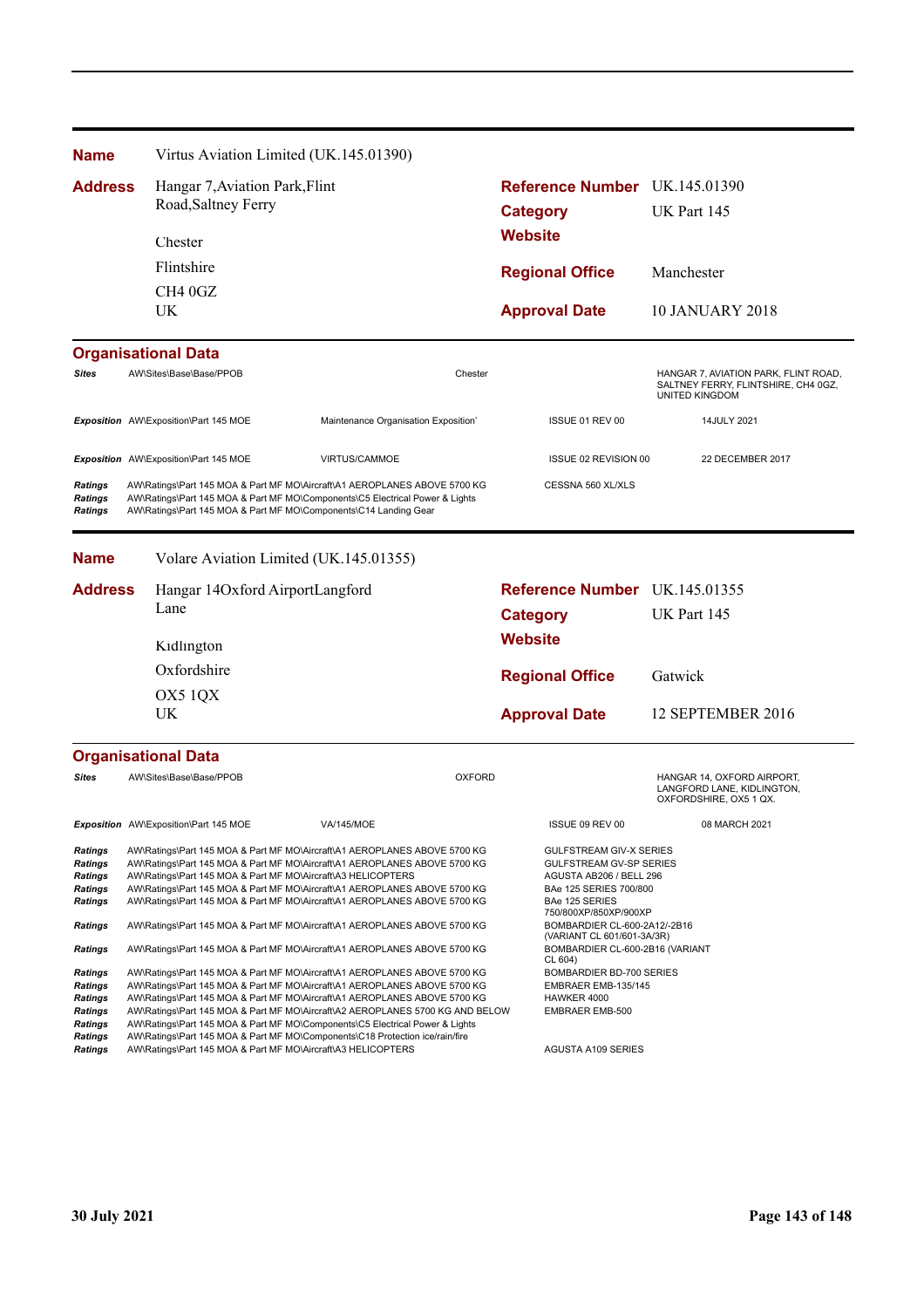| <b>Name</b>               |                                                                                                                                                                | Warwickshire Aviation Limited (UK.145.01039)(GA) |                              |                                                                                              |                                                                 |  |  |
|---------------------------|----------------------------------------------------------------------------------------------------------------------------------------------------------------|--------------------------------------------------|------------------------------|----------------------------------------------------------------------------------------------|-----------------------------------------------------------------|--|--|
| <b>Address</b>            | The Hangar Wellesbourne                                                                                                                                        |                                                  |                              | Reference Number UK.145.01039                                                                |                                                                 |  |  |
|                           | AirfieldLoxley Lane                                                                                                                                            |                                                  | Category                     |                                                                                              | UK Part 145                                                     |  |  |
|                           | Warwick                                                                                                                                                        |                                                  | <b>Website</b>               |                                                                                              | www.warwickshireaviation.co<br>m                                |  |  |
|                           | Warwickshire                                                                                                                                                   |                                                  |                              | <b>Regional Office</b>                                                                       | Manchester                                                      |  |  |
|                           | <b>CV35 9EU</b>                                                                                                                                                |                                                  |                              |                                                                                              |                                                                 |  |  |
|                           | UK.                                                                                                                                                            |                                                  |                              | <b>Approval Date</b>                                                                         | 03 FEBRUARY 2005                                                |  |  |
|                           | <b>Organisational Data</b>                                                                                                                                     |                                                  |                              |                                                                                              |                                                                 |  |  |
| <b>Sites</b>              | AW\Sites\Base\Base/PPOB                                                                                                                                        |                                                  | <b>WELLESBOURNE AIRFIELD</b> |                                                                                              | THE HANGAR, LOXLEY LANE, WARWICK,<br>WARWICKSHIRE, CV35 9EU, UK |  |  |
|                           | Exposition AW\Exposition\Part 145 MOE                                                                                                                          | WAL/MOE/01                                       |                              | <b>ISSUE 10</b>                                                                              | 15 JUNE 2018                                                    |  |  |
| Ratings<br><b>Ratings</b> | AW\Ratings\Part 145 MOA & Part MF MO\Aircraft\A2 AEROPLANES 5700 KG AND BELOW<br>AW\Ratings\Part 145 MOA & Part MF MO\Aircraft\A2 AEROPLANES 5700 KG AND BELOW |                                                  |                              | <b>BRITTEN-NORMAN BN2T SERIES</b><br>HAWKER BEECHCRAFT CORPORATION<br><b>BEECH 90 SERIES</b> |                                                                 |  |  |
| <b>Ratings</b>            | AW\Ratings\Part 145 MOA & Part MF MO\Aircraft\A2 AEROPLANES 5700 KG AND BELOW                                                                                  |                                                  |                              | HAWKER BEECHCRAFT CORPORATION<br><b>BEECH 100 SERIES</b>                                     |                                                                 |  |  |
| <b>Ratings</b>            | AW\Ratings\Part 145 MOA & Part MF MO\Aircraft\A2 AEROPLANES 5700 KG AND BELOW                                                                                  |                                                  |                              | HAWKER BEECHCRAFT CORPORATION<br><b>BEECH 200 SERIES</b>                                     |                                                                 |  |  |
| <b>Ratings</b>            | AW\Ratings\Part 145 MOA & Part MF MO\Aircraft\A2 AEROPLANES 5700 KG AND BELOW                                                                                  |                                                  |                              | PIPER PA-31T SERIES                                                                          |                                                                 |  |  |
| <b>Ratings</b>            | AW\Ratings\Part 145 MOA & Part MF MO\Aircraft\A2 AEROPLANES 5700 KG AND BELOW                                                                                  |                                                  |                              | REIMS-CESSNA F406                                                                            |                                                                 |  |  |
| <b>Ratings</b>            | AW\Ratings\Part 145 MOA & Part MF MO\Aircraft\A2 AEROPLANES 5700 KG AND BELOW                                                                                  |                                                  |                              | PISTON ENGINE AEROPLANES - METAL<br>STRUCTURE NOT EXCEEDING 5700KG                           |                                                                 |  |  |
| <b>Ratings</b>            | AW\Ratings\Part 145 MOA & Part MF MO\Aircraft\A2 AEROPLANES 5700 KG AND BELOW                                                                                  |                                                  |                              | PISTON ENGINE AEROPLANES -<br>COMPOSITE STRUCTURE NOT<br>EXCEEDING 5700KG                    |                                                                 |  |  |
| <b>Ratings</b>            | AW\Ratings\Part 145 MOA & Part MF MO\Aircraft\A2 AEROPLANES 5700 KG AND BELOW                                                                                  |                                                  |                              | PISTON ENGINE AEROPLANES - MIXED<br>CONSTRUCTION NOT EXCEEDING<br>5700KG                     |                                                                 |  |  |
| <b>Ratings</b>            | AW\Ratings\Part 145 MOA & Part MF MO\Components\C5 Electrical Power & Lights                                                                                   |                                                  |                              |                                                                                              |                                                                 |  |  |
|                           |                                                                                                                                                                |                                                  |                              |                                                                                              |                                                                 |  |  |

**Name** West Atlantic UK Limited (UK.145.01475)

| <b>Address</b>             | <b>HANGAR 29EAST MIDLANDS</b><br><b>AIRPORT</b> |               | Reference Number UK.145.01475<br>Category<br><b>Website</b> | UK Part 145  |
|----------------------------|-------------------------------------------------|---------------|-------------------------------------------------------------|--------------|
|                            | <b>DE74 2SA</b>                                 |               | <b>Regional Office</b>                                      | Gatwick      |
| UK.                        |                                                 |               | <b>Approval Date</b>                                        | 19 JULY 2021 |
| <b>Organisational Data</b> |                                                 |               |                                                             |              |
|                            | Exposition AW\Exposition\Part 145 MOE           | WAUK/145/MOE. | REV 00                                                      | 06 JULY 2021 |

| <b>Ratings</b> | AW\Ratings\Part 145 MOA & Part MF MO\Components\C7 Engine - APU           |                                         |
|----------------|---------------------------------------------------------------------------|-----------------------------------------|
| <b>Ratings</b> | AW\Ratings\Part 145 MOA & Part MF MO\Components\C8 Flight Controls        |                                         |
| <b>Ratings</b> | AW\Ratings\Part 145 MOA & Part MF MO\Components\C20 Structural            |                                         |
| <b>Ratings</b> | AW\Ratings\Part 145 MOA & Part MF MO\Aircraft\A1 AEROPLANES ABOVE 5700 KG | ATP                                     |
| <b>Ratings</b> | AW\Ratings\Part 145 MOA & Part MF MO\Aircraft\A1 AEROPLANES ABOVE 5700 KG | ATR 42-400/500/72-212A                  |
| <b>Ratings</b> | AW\Ratings\Part 145 MOA & Part MF MO\Aircraft\A1 AEROPLANES ABOVE 5700 KG | BOEING 737-300/400/500                  |
| <b>Ratings</b> | AW\Ratings\Part 145 MOA & Part MF MO\Aircraft\A1 AEROPLANES ABOVE 5700 KG | BOEING 737-600/700/800                  |
| <b>Ratings</b> | AW\Ratings\Part 145 MOA & Part MF MO\Engine\B1 TURBINE                    | CFM INTERNATIONAL CFM56 SERIES          |
| <b>Ratings</b> | AW\Ratings\Part 145 MOA & Part MF MO\Engine\B1 TURBINE                    | <b>PRATT &amp; WHITNEY PW100 SERIES</b> |
| <b>Ratings</b> | AW\Ratings\Part 145 MOA & Part MF MO\Components\C6 Equipment              |                                         |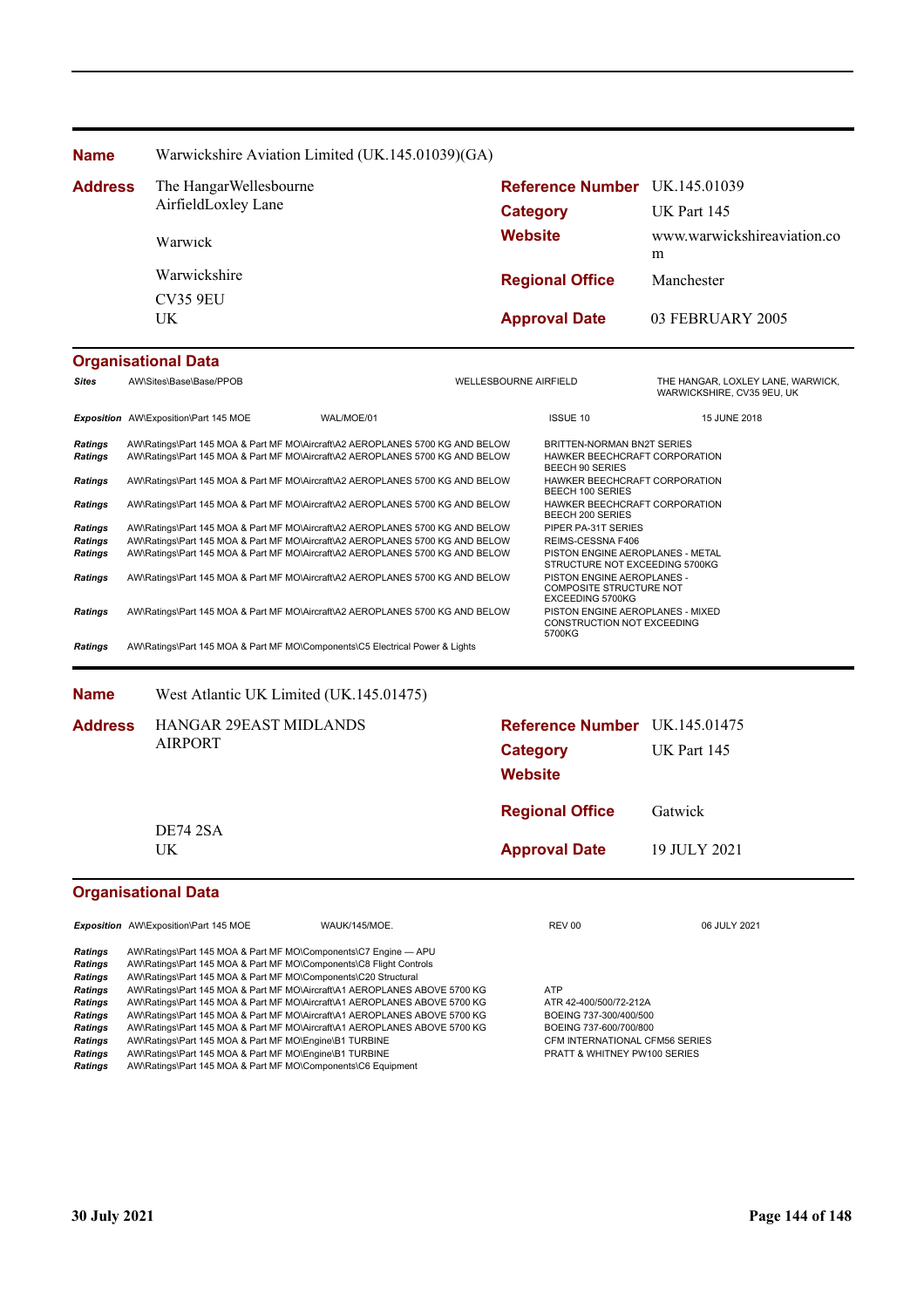| <b>Name</b>                      |                                                                              | Westair Engineering Services Limited (UK.145.00060)                                                                                                            |                                                                                                       |                                                                                                                                                     |  |  |
|----------------------------------|------------------------------------------------------------------------------|----------------------------------------------------------------------------------------------------------------------------------------------------------------|-------------------------------------------------------------------------------------------------------|-----------------------------------------------------------------------------------------------------------------------------------------------------|--|--|
| <b>Address</b>                   | Hangar 8Blackpool Airport                                                    |                                                                                                                                                                | <b>Reference Number</b> UK.145.00060                                                                  |                                                                                                                                                     |  |  |
|                                  |                                                                              |                                                                                                                                                                | <b>Category</b>                                                                                       | UK Part 145                                                                                                                                         |  |  |
|                                  | Blackpool                                                                    |                                                                                                                                                                | <b>Website</b>                                                                                        |                                                                                                                                                     |  |  |
|                                  | Lancashire                                                                   |                                                                                                                                                                |                                                                                                       | Manchester                                                                                                                                          |  |  |
|                                  | FY4 2QY                                                                      |                                                                                                                                                                | <b>Regional Office</b>                                                                                |                                                                                                                                                     |  |  |
|                                  | UK                                                                           |                                                                                                                                                                | <b>Approval Date</b>                                                                                  | 25 MARCH 1993                                                                                                                                       |  |  |
|                                  | <b>Organisational Data</b>                                                   |                                                                                                                                                                |                                                                                                       |                                                                                                                                                     |  |  |
| <b>Sites</b>                     | AW\Sites\Base\Base/PPOB                                                      |                                                                                                                                                                | <b>BLACKPOOL AIRPORT</b>                                                                              | HANGAR 8, BLACKPOOL AIRPORT,                                                                                                                        |  |  |
| <b>Sites</b>                     | AW\Sites\Base\Base/2nd Site                                                  | <b>MANCHESTER</b>                                                                                                                                              |                                                                                                       | BLACKPOOL, LANCASHIRE, FY4 2QY.<br>THE MAINTENANCE HANGAR, CITY<br>AIRPORT (BARTON AERODROME)<br>LIVERPOOL ROAD, ECCLES,<br>MANCHESTER, M30 7SA, UK |  |  |
|                                  | Exposition AW\Exposition\Part 145 MOE                                        | WESTAIR/145/MOE/1                                                                                                                                              | ISSUE 03 REVISION 00                                                                                  | 15 MARCH 2021                                                                                                                                       |  |  |
| <b>Ratings</b><br><b>Ratings</b> |                                                                              | AW\Ratings\Part 145 MOA & Part MF MO\Aircraft\A2 AEROPLANES 5700 KG AND BELOW<br>AW\Ratings\Part 145 MOA & Part MF MO\Aircraft\A2 AEROPLANES 5700 KG AND BELOW | REIMS CESSNA F406<br>PISTON ENGINE AEROPLANES - METAL                                                 |                                                                                                                                                     |  |  |
| <b>Ratings</b>                   |                                                                              | AW\Ratings\Part 145 MOA & Part MF MO\Aircraft\A2 AEROPLANES 5700 KG AND BELOW                                                                                  | STRUCTURE NOT EXCEEDING 5700KG<br>PISTON ENGINE AEROPLANES -                                          |                                                                                                                                                     |  |  |
| <b>Ratings</b>                   |                                                                              | AW\Ratings\Part 145 MOA & Part MF MO\Aircraft\A2 AEROPLANES 5700 KG AND BELOW                                                                                  | <b>COMPOSITE STRUCTURE NOT</b><br>PISTON ENGINE AEROPLANES - MIXED<br>CONSTRUCTION NOT EXCEEDING 5700 |                                                                                                                                                     |  |  |
| <b>Ratings</b>                   |                                                                              | AW\Ratings\Part 145 MOA & Part MF MO\Aircraft\A2 AEROPLANES 5700 KG AND BELOW                                                                                  | SINGLE TURBOPROP AEROPLANES<br>NOT EXCEEDING 5700 KG -                                                |                                                                                                                                                     |  |  |
| <b>Ratings</b>                   | AW\Ratings\Part 145 MOA & Part MF MO\Components\C5 Electrical Power & Lights |                                                                                                                                                                | <b>UNPRESSURISED</b>                                                                                  |                                                                                                                                                     |  |  |
|                                  |                                                                              |                                                                                                                                                                |                                                                                                       |                                                                                                                                                     |  |  |
| <b>Name</b>                      | Weston Aerospace Limited (UK.145.01017)                                      |                                                                                                                                                                |                                                                                                       |                                                                                                                                                     |  |  |
| <b>Address</b>                   |                                                                              | Unit 3 Britannia Business                                                                                                                                      |                                                                                                       | Reference Number UK.145.01017                                                                                                                       |  |  |
|                                  | ParkBritannia Road                                                           |                                                                                                                                                                | <b>Category</b>                                                                                       | UK Part 145                                                                                                                                         |  |  |
|                                  | <b>Waltham Cross</b>                                                         |                                                                                                                                                                | <b>Website</b>                                                                                        |                                                                                                                                                     |  |  |
|                                  | Hampshire                                                                    |                                                                                                                                                                |                                                                                                       | Gatwick                                                                                                                                             |  |  |
|                                  | EN8 7PF                                                                      |                                                                                                                                                                | <b>Regional Office</b>                                                                                |                                                                                                                                                     |  |  |
|                                  | UK                                                                           |                                                                                                                                                                | <b>Approval Date</b>                                                                                  | 02 June 2004                                                                                                                                        |  |  |
|                                  | <b>Organisational Data</b>                                                   |                                                                                                                                                                |                                                                                                       |                                                                                                                                                     |  |  |
|                                  | Exposition AW\Exposition\Part 145 MOE                                        | CE12                                                                                                                                                           | <b>ISSUE 06</b>                                                                                       | 13 DECEMBER 2019                                                                                                                                    |  |  |
| Ratings<br><b>Ratings</b>        | AW\Ratings\Part 145 MOA & Part MF MO\Components\C7 Engine - APU              | AW\Ratings\Part 145 MOA & Part MF MO\Components\C13 Indicating — recording system                                                                              |                                                                                                       |                                                                                                                                                     |  |  |
| <b>Name</b>                      |                                                                              | White Waltham Airfield Limited (UK.145.00394) (GA)                                                                                                             |                                                                                                       |                                                                                                                                                     |  |  |
| <b>Address</b>                   | White Waltham Airfield                                                       |                                                                                                                                                                | Reference Number UK.145.00394                                                                         |                                                                                                                                                     |  |  |
|                                  |                                                                              |                                                                                                                                                                |                                                                                                       | UK Part 145                                                                                                                                         |  |  |
|                                  | Maidenhead                                                                   |                                                                                                                                                                | <b>Website</b>                                                                                        |                                                                                                                                                     |  |  |
|                                  | Berkshire                                                                    |                                                                                                                                                                |                                                                                                       |                                                                                                                                                     |  |  |
|                                  | SL <sub>6</sub> 3NJ                                                          |                                                                                                                                                                |                                                                                                       | Gatwick                                                                                                                                             |  |  |
|                                  | UK                                                                           |                                                                                                                                                                | <b>Approval Date</b>                                                                                  | 11 JANUARY 1994                                                                                                                                     |  |  |
|                                  | <b>Organisational Data</b>                                                   |                                                                                                                                                                |                                                                                                       |                                                                                                                                                     |  |  |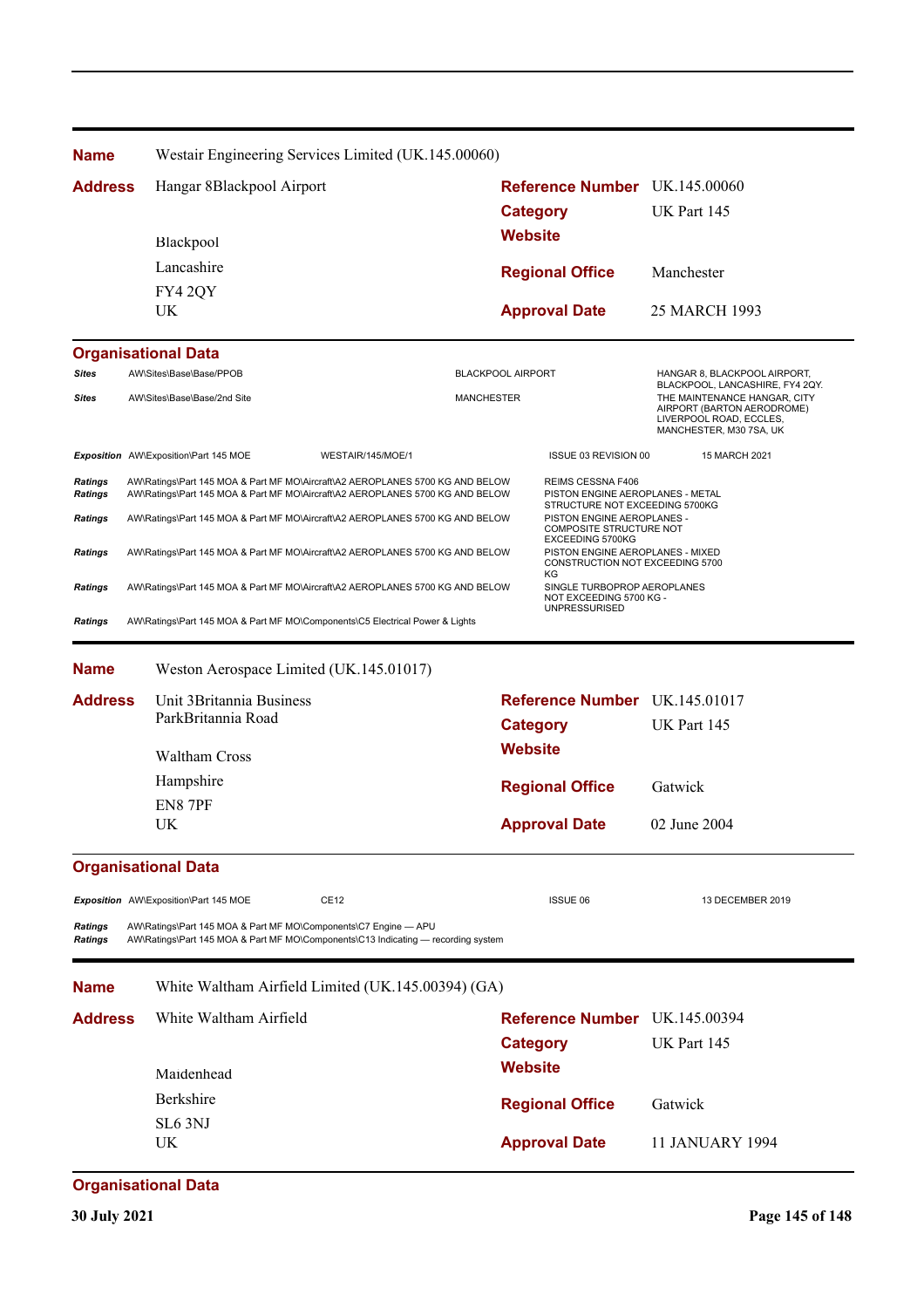| <b>Sites</b>   | AW\Sites\Base\Base/PPOB                                                       |                  | <b>MAIDENHEAD</b> |                                                                                  | WALTHAM ROAD, BERKSHIRE, SL6 3NJ, UK |  |
|----------------|-------------------------------------------------------------------------------|------------------|-------------------|----------------------------------------------------------------------------------|--------------------------------------|--|
|                | Exposition AW\Exposition\Part 145 MOE                                         | WWAL/PART/145/04 |                   | ISSUE 08 REVISION 00                                                             | 05 AUGUST 2019                       |  |
| Ratings        | AW\Ratings\Part 145 MOA & Part MF MO\Aircraft\A2 AEROPLANES 5700 KG AND BELOW |                  |                   | PISTON ENGINE AEROPLANES - METAL<br>STRUCTURE NOT EXCEEDING 5700KG               |                                      |  |
| <b>Ratings</b> | AW\Ratings\Part 145 MOA & Part MF MO\Aircraft\A2 AEROPLANES 5700 KG AND BELOW |                  |                   | PISTON ENGINE AEROPLANES -<br><b>COMPOSITE STRUCTURE NOT</b><br>EXCEEDING 5700KG |                                      |  |
| <b>Ratings</b> | AW\Ratings\Part 145 MOA & Part MF MO\Aircraft\A2 AEROPLANES 5700 KG AND BELOW |                  |                   | PISTON ENGINE AEROPLANES -<br>WOODEN STRUCTURE NOT<br>EXCEEDING 5700KG           |                                      |  |
| <b>Ratings</b> | AW\Ratings\Part 145 MOA & Part MF MO\Aircraft\A2 AEROPLANES 5700 KG AND BELOW |                  |                   | PISTON ENGINE AEROPLANES - MIXED<br>CONSTRUCTION NOT EXCEEDING<br>5700KG         |                                      |  |

## **Name** Willis Asset Management Limited t/a Willis Engine Repair Centre - UK (WERC - UK) (UK.145.01367)

| <b>Address</b> | <b>Aviation House, Brocastle</b>    | <b>Reference Number</b> UK.145.01367 |                         |  |  |
|----------------|-------------------------------------|--------------------------------------|-------------------------|--|--|
|                | Avenue, Waterton Industrial Estate, | Category                             | UK Part 145             |  |  |
|                | Bridgend                            | <b>Website</b>                       |                         |  |  |
|                | Vale of Glamorgan                   | <b>Regional Office</b>               | Gatwick                 |  |  |
|                | CF313XR<br>UK                       | <b>Approval Date</b>                 | <b>20 NOVEMBER 2016</b> |  |  |

## **Organisational Data**

**Exposition** AW\Exposition\Part 145 MOE WAM-Manual -15 REVISION 09 REVISION 09 03 FEBRUARY 2021

| Ratings        | AW\Ratings\Part 145 MOA & Part MF MO\Engine\B3 APU     | Hamilton Sundstrand APS 1000 Series                             |
|----------------|--------------------------------------------------------|-----------------------------------------------------------------|
| Ratings        | AW\Ratings\Part 145 MOA & Part MF MO\Engine\B3 APU     | Hamilton Sundstrand APS 5000 Series                             |
| Ratings        | AW\Ratings\Part 145 MOA & Part MF MO\Engine\B3 APU     | Pratt & Whitney PW901A/C Series                                 |
| <b>Ratings</b> | AW\Ratings\Part 145 MOA & Part MF MO\Engine\B3 APU     | Pratt & Whitney PW980                                           |
| <b>Ratings</b> | AW\Ratings\Part 145 MOA & Part MF MO\Engine\B1 TURBINE | ROLLS-ROYCE TRENT XWB SERIES                                    |
| <b>Ratings</b> | AW\Ratings\Part 145 MOA & Part MF MO\Engine\B1 TURBINE | <b>ENGINE ALLIANCE GP7200 SERIES</b>                            |
| <b>Ratings</b> | AW\Ratings\Part 145 MOA & Part MF MO\Engine\B1 TURBINE | CFM International - LEAP 1A/1B/C Series                         |
| <b>Ratings</b> | AW\Ratings\Part 145 MOA & Part MF MO\Engine\B1 TURBINE | General Electric - GE90 Series                                  |
| <b>Ratings</b> | AW\Ratings\Part 145 MOA & Part MF MO\Engine\B1 TURBINE | General Electric - GEnx - 1B/2B Series                          |
| Ratings        | AW\Ratings\Part 145 MOA & Part MF MO\Engine\B1 TURBINE | General Electric - CF34-8/10 Series                             |
| Ratings        | AW\Ratings\Part 145 MOA & Part MF MO\Engine\B1 TURBINE | International Aero Engines (IAE) -<br><b>PW100/1500G Series</b> |
| Ratings        | AW\Ratings\Part 145 MOA & Part MF MO\Engine\B1 TURBINE | Rolls-Royce RB211 Trent 500/700/800/90<br>Series                |
| Ratings        | AW\Ratings\Part 145 MOA & Part MF MO\Engine\B1 TURBINE | Rolls-Royce Trent 1000 Series                                   |
| <b>Ratings</b> | AW\Ratings\Part 145 MOA & Part MF MO\Engine\B1 TURBINE | ROLLS-ROYCE RB211 524 SERIES                                    |
| <b>Ratings</b> | AW\Ratings\Part 145 MOA & Part MF MO\Engine\B1 TURBINE | Pratt & Whitney PW100 Series                                    |
| <b>Ratings</b> | AW\Ratings\Part 145 MOA & Part MF MO\Engine\B1 TURBINE | Pratt & Whitney PW150 Series                                    |
| <b>Ratings</b> | AW\Ratings\Part 145 MOA & Part MF MO\Engine\B3 APU     | Hamilton Sundstrand APS2300 Series                              |
| Ratings        | AW\Ratings\Part 145 MOA & Part MF MO\Engine\B3 APU     | HAMILTON SUNDRSTRAND APS 1000<br><b>SERIES</b>                  |
| Ratings        | AW\Ratings\Part 145 MOA & Part MF MO\Engine\B3 APU     | <b>HAMILTON SUNDSTRAND APS 500</b><br><b>SERIES</b>             |
| Ratings        | AW\Ratings\Part 145 MOA & Part MF MO\Engine\B3 APU     | PRATT & WHITNEY PW901A/C SERIES                                 |
| <b>Ratings</b> | AW\Ratings\Part 145 MOA & Part MF MO\Engine\B3 APU     | PRATT & WHITNEY PW980                                           |
| <b>Ratings</b> | AW\Ratings\Part 145 MOA & Part MF MO\Engine\B1 TURBINE | CFM56-2/3/5/7 Series                                            |
| <b>Ratings</b> | AW\Ratings\Part 145 MOA & Part MF MO\Engine\B1 TURBINE | <b>GENERAL ELECTRIC CF6-80 SERIES</b>                           |
| Ratings        | AW\Ratings\Part 145 MOA & Part MF MO\Engine\B1 TURBINE | INTERNATIONAL AERO ENGINES (IAE)<br>V2500 SERIES                |
| Ratings        | AW\Ratings\Part 145 MOA & Part MF MO\Engine\B1 TURBINE | ROLLS-ROYCE RB211 535 SERIES                                    |
| Ratings        | AW\Ratings\Part 145 MOA & Part MF MO\Engine\B1 TURBINE | PRATT & WHITNEY PW4000 94/100<br><b>SERIES</b>                  |
| Ratings        | AW\Ratings\Part 145 MOA & Part MF MO\Engine\B3 APU     | <b>HONEYWELL 36 SERIES</b>                                      |
| <b>Ratings</b> | AW\Ratings\Part 145 MOA & Part MF MO\Engine\B3 APU     | <b>HONEYWELL 131 SERIES</b>                                     |
| <b>Ratings</b> | AW\Ratings\Part 145 MOA & Part MF MO\Engine\B3 APU     | HONEYWELL 331 SERIES                                            |
| <b>Ratings</b> | AW\Ratings\Part 145 MOA & Part MF MO\Engine\B3 APU     | HAMILTON SUNDSTRAND APS 3200                                    |

**Ramilton Sundstrand APS 1000 Series** Hamilton Sundstrand APS 5000 Series **Pratt & Whitney PW901A/C Series Pratt & Whitney PW980** ROLLS-ROYCE TRENT XWB SERIES **RATINGS AND MODEL 145 MODEL IN TURBINE ALLIANCE GP7200 SERIES**  $CFM$  International - LEAP 1A/1B/C Series **General Electric - GE90 Series General Electric - GEnx - 1B/2B Series** General Electric - CF34-8/10 Series *Ratings* AW\Ratings\Part 145 MOA & Part MF MO\Engine\B1 TURBINE Rolls-Royce RB211 Trent 500/700/800/900 Series  $R$ olls-Royce Trent 1000 Series  $ROLLS$ -ROYCE RB211 524 SERIES **Pratt & Whitney PW100 Series** Pratt & Whitney PW150 Series Hamilton Sundstrand APS2300 Series **Ratings: Part Manual Awarence 145 Monateur 145 Monateur MANUTON SUNDRSTRAND APS 1000** SERIES PRATT & WHITNEY PW901A/C SERIES **PRATT & WHITNEY PW980**  $CFM56-2/3/5/7$  Series *RATINGS* RATINGS AND MELTING CF6-80 SERIES  $ROLLS-ROYCE RB211 535 SERIES$ **RATT & WHITNEY PW4000 94/100** SERIES  $HONEYWELL$  36 SERIES  $HONEYWELL$  131 SERIES **RONEYWELL 331 SERIES RAMILTON SUNDSTRAND APS 3200 SERIES**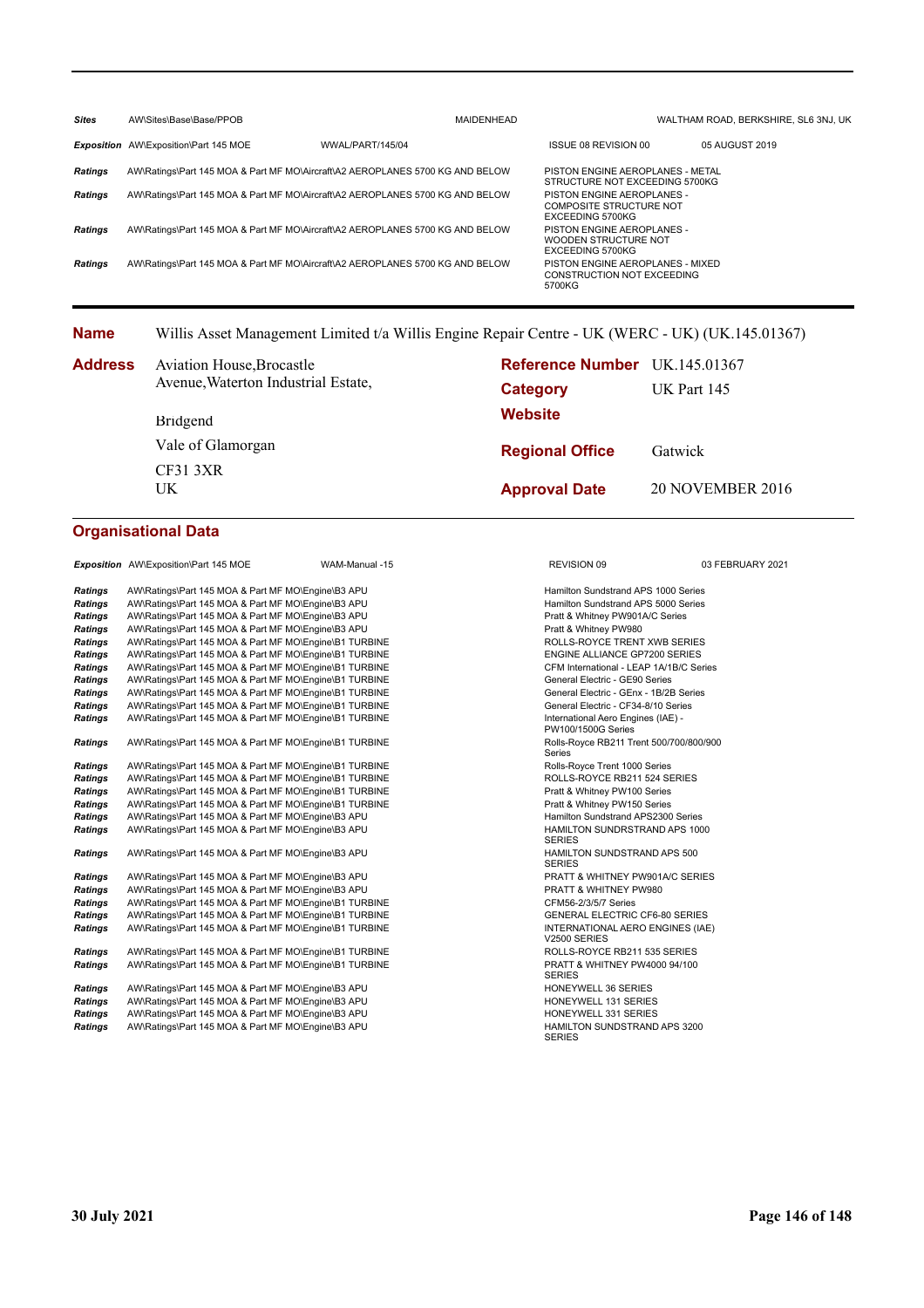| <b>Name</b>                                                          | Woodgate Aviation (NI) Limited (UK.145.01237)                                                                                                                                                                                                                                                                                    |                               |                                                                                                                                             |                                                                      |  |
|----------------------------------------------------------------------|----------------------------------------------------------------------------------------------------------------------------------------------------------------------------------------------------------------------------------------------------------------------------------------------------------------------------------|-------------------------------|---------------------------------------------------------------------------------------------------------------------------------------------|----------------------------------------------------------------------|--|
| <b>Address</b>                                                       | 20 Seacash RoadAldergrove                                                                                                                                                                                                                                                                                                        | <b>Category</b>               | Reference Number UK.145.01237                                                                                                               | UK Part 145                                                          |  |
|                                                                      | Antrim                                                                                                                                                                                                                                                                                                                           | <b>Website</b>                |                                                                                                                                             |                                                                      |  |
|                                                                      | Co Antrim                                                                                                                                                                                                                                                                                                                        |                               | <b>Regional Office</b>                                                                                                                      | Stirling                                                             |  |
|                                                                      | <b>BT29 4DL</b>                                                                                                                                                                                                                                                                                                                  |                               |                                                                                                                                             |                                                                      |  |
|                                                                      | UK.                                                                                                                                                                                                                                                                                                                              |                               | <b>Approval Date</b>                                                                                                                        | 01 JUNE 2010                                                         |  |
|                                                                      | <b>Organisational Data</b>                                                                                                                                                                                                                                                                                                       |                               |                                                                                                                                             |                                                                      |  |
| <b>Sites</b>                                                         | AW\Sites\Base\Base/PPOB                                                                                                                                                                                                                                                                                                          | BELFAST INTERNATIONAL AIRPORT |                                                                                                                                             | 20 SEACASH ROAD, ALDERGROVE, CO                                      |  |
| Sites                                                                | AW\Sites\Base\Base/2nd Site                                                                                                                                                                                                                                                                                                      | NEWTOWNARDS AIRFIELD          |                                                                                                                                             | ANTRIM, BT29 4DL, UK<br>28 COMBER ROAD, NEWTOWNARDS, BT23<br>4QP, UK |  |
| <b>Sites</b>                                                         | AW\Sites\Base\Base/2nd Site                                                                                                                                                                                                                                                                                                      | RONALDSWAY AIRPORT            |                                                                                                                                             | ISLE OF MAN HANGAR, ISLE OF MAN, IM9<br>2AS, UK                      |  |
|                                                                      | Exposition AW\Exposition\Part 145 MOE<br>WA(NI)/Expo/1                                                                                                                                                                                                                                                                           |                               | <b>ISSUE 01 REVISION 17A</b>                                                                                                                | 10 FEBRUARY 2021                                                     |  |
| <b>Ratings</b><br><b>Ratings</b><br><b>Ratings</b><br><b>Ratings</b> | AW\Ratings\Part 145 MOA & Part MF MO\Aircraft\A2 AEROPLANES 5700 KG AND BELOW<br>AW\Ratings\Part 145 MOA & Part MF MO\Aircraft\A2 AEROPLANES 5700 KG AND BELOW<br>AW\Ratings\Part 145 MOA & Part MF MO\Aircraft\A2 AEROPLANES 5700 KG AND BELOW<br>AW\Ratings\Part 145 MOA & Part MF MO\Aircraft\A2 AEROPLANES 5700 KG AND BELOW |                               | BEECH 200 SERIES<br>BRITTEN-NORMAN BN2T<br>PISTON ENGINE AEROPLANES - METAL<br>STRUCTURE NOT EXCEEDING 5700KG<br>PISTON ENGINE AEROPLANES - |                                                                      |  |
|                                                                      |                                                                                                                                                                                                                                                                                                                                  |                               | COMPOSITE STRUCTURE NOT<br>EXCEEDING 5700KG                                                                                                 |                                                                      |  |
| <b>Ratings</b>                                                       | AW\Ratings\Part 145 MOA & Part MF MO\Aircraft\A2 AEROPLANES 5700 KG AND BELOW                                                                                                                                                                                                                                                    |                               | PISTON ENGINE AEROPLANES -<br>WOODEN STRUCTURE NOT<br>EXCEEDING 5700KG                                                                      |                                                                      |  |
| Ratings                                                              | AW\Ratings\Part 145 MOA & Part MF MO\Aircraft\A2 AEROPLANES 5700 KG AND BELOW                                                                                                                                                                                                                                                    |                               | PISTON ENGINE AEROPLANES - MIXED<br>CONSTRUCTION NOT EXCEEDING<br>5700KG                                                                    |                                                                      |  |
| <b>Ratings</b><br><b>Ratings</b>                                     | AW\Ratings\Part 145 MOA & Part MF MO\Aircraft\A3 HELICOPTERS<br>AW\Ratings\Part 145 MOA & Part MF MO\Aircraft\A3 HELICOPTERS                                                                                                                                                                                                     |                               | SINGLE PISTON ENGINE HELICOPTERS<br>SINGLE TURBINE ENGINE<br>HELICOPTERS NOT EXCEEDING<br>3175KG                                            |                                                                      |  |
| Ratings<br><b>Ratings</b><br><b>Ratings</b><br><b>Ratings</b>        | AW\Ratings\Part 145 MOA & Part MF MO\Components\C2 Auto Flight<br>AW\Ratings\Part 145 MOA & Part MF MO\Components\C5 Electrical Power & Lights<br>AW\Ratings\Part 145 MOA & Part MF MO\Components\C7 Engine - APU<br>AW\Ratings\Part 145 MOA & Part MF MO\Components\C14 Landing Gear                                            |                               |                                                                                                                                             |                                                                      |  |

## **Name** Woodward International Inc T/A Woodward Aircraft Engine Systems Prestwick (UK.145.00608)

| <b>Address</b> | 5 Shawfarm Road | <b>Reference Number</b> UK.145.00608<br>Category | UK Part 145     |
|----------------|-----------------|--------------------------------------------------|-----------------|
|                | Prestwick       | <b>Website</b>                                   |                 |
|                | Ayrshire        | <b>Regional Office</b>                           | <b>Stirling</b> |
|                | KA92TR<br>UK.   | <b>Approval Date</b>                             | 2 MARCH 1998    |
| $\sim$         | .               |                                                  |                 |

## **Organisational Data**

*Exposition* AW\Exposition\Part 145 MOE Maintenance Organisation Exposition REVISION 36 03 JUNE 2021

*Ratings* AW\Ratings\Part 145 MOA & Part MF MO\Components\C7 Engine — APU *Ratings* AW\Ratings\Part 145 MOA & Part MF MO\Components\C16 Propellers